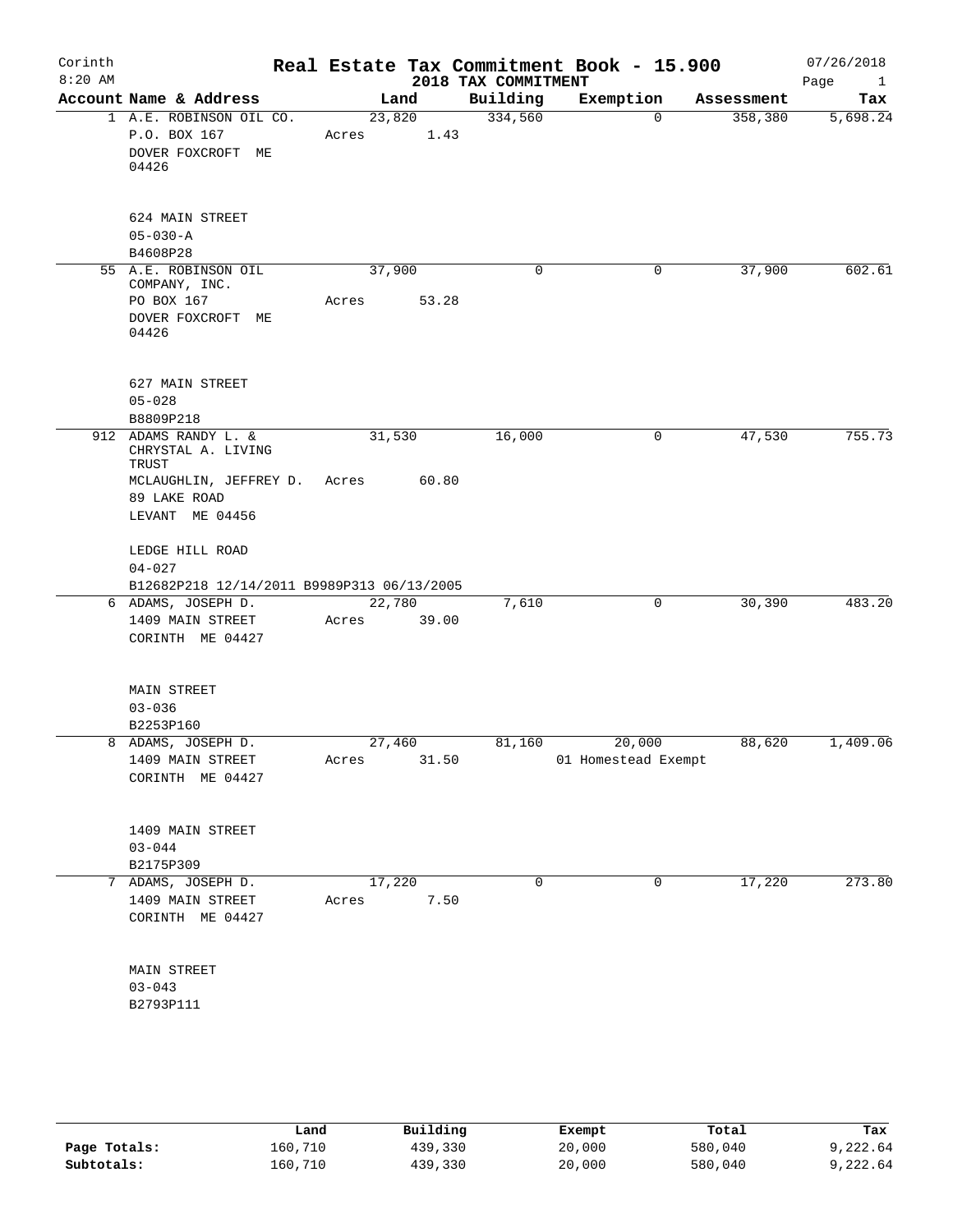|                                                                                   |                                                                                                                                                                                                          |                                                                            |                                                            |                                         | 07/26/2018<br>Page<br>2                                                                                                                                            |
|-----------------------------------------------------------------------------------|----------------------------------------------------------------------------------------------------------------------------------------------------------------------------------------------------------|----------------------------------------------------------------------------|------------------------------------------------------------|-----------------------------------------|--------------------------------------------------------------------------------------------------------------------------------------------------------------------|
|                                                                                   |                                                                                                                                                                                                          | Building                                                                   | Exemption                                                  | Assessment                              | Tax                                                                                                                                                                |
| 1409 MAIN STREET<br>CORINTH ME 04427                                              | Acres                                                                                                                                                                                                    | 22,460                                                                     | $\Omega$                                                   | 52,590                                  | 836.18                                                                                                                                                             |
| 174 CUSHMAN ROAD<br>$03 - 018$<br>B2175P309                                       |                                                                                                                                                                                                          |                                                                            |                                                            |                                         |                                                                                                                                                                    |
| 1409 MAIN STREET<br>CORINTH ME 04427                                              | Acres                                                                                                                                                                                                    | $\mathbf 0$                                                                | 0                                                          | 24,510                                  | 389.71                                                                                                                                                             |
| CUSHMAN ROAD<br>$03 - 017 - B$                                                    |                                                                                                                                                                                                          |                                                                            |                                                            |                                         |                                                                                                                                                                    |
|                                                                                   |                                                                                                                                                                                                          |                                                                            |                                                            | 0                                       | 0.00                                                                                                                                                               |
| ADAMS, BETTE<br>57 BEANS MILL ROAD<br>CORINTH ME 04427-3109<br>57 BEANS MILL ROAD |                                                                                                                                                                                                          |                                                                            |                                                            |                                         |                                                                                                                                                                    |
| $07 - 020 - 02H$                                                                  |                                                                                                                                                                                                          |                                                                            |                                                            |                                         |                                                                                                                                                                    |
| ADAMS, SCOTT L.<br>ADAMS, DIANE E.<br>308 HUDSON ROAD<br>CORINTH ME 04427         | Acres                                                                                                                                                                                                    | 100,800                                                                    | 20,000                                                     | 97,060                                  | 1,543.25                                                                                                                                                           |
| 308 HUDSON ROAD<br>$12 - 009 - B$                                                 |                                                                                                                                                                                                          |                                                                            |                                                            |                                         |                                                                                                                                                                    |
|                                                                                   |                                                                                                                                                                                                          |                                                                            |                                                            |                                         | 292.56                                                                                                                                                             |
| 280 MCCARD ROAD<br>CORINTH ME 04427                                               | Acres                                                                                                                                                                                                    |                                                                            |                                                            |                                         |                                                                                                                                                                    |
| 280 MCCARD ROAD<br>$01 - 020$<br>B2067P179                                        |                                                                                                                                                                                                          |                                                                            |                                                            |                                         |                                                                                                                                                                    |
| 742 MAIN STREET<br>CORINTH ME 04427                                               |                                                                                                                                                                                                          | 11,400                                                                     | 11,400                                                     | 0                                       | 0.00                                                                                                                                                               |
| 742 MAIN STREET<br>$05 - 037 - 01H$                                               |                                                                                                                                                                                                          |                                                                            |                                                            |                                         |                                                                                                                                                                    |
| 1089 OTIS ROAD<br>OTIS ME 04605-6716                                              | Acres                                                                                                                                                                                                    | 1,500                                                                      | 0                                                          | 23,230                                  | 369.36                                                                                                                                                             |
| 740 MAIN STREET                                                                   |                                                                                                                                                                                                          |                                                                            |                                                            |                                         |                                                                                                                                                                    |
|                                                                                   | Account Name & Address<br>5 ADAMS, JOSEPH D.<br>4 ADAMS, JOSEPH D.<br>B2950P203<br>ADAMS, ROLAND<br>9<br>320<br>B11861P50 07/28/2009<br>10 ADKINS, MARY E.<br>11 AHEARN, BLANCHE<br>599 AHEARN, DAVID J. | Land<br>30,130<br>24,510<br>0<br>16,260<br>16,310<br>$\mathbf 0$<br>21,730 | 21.00<br>54.47<br>10,000<br>1.73<br>28,090<br>1.50<br>0.35 | 2018 TAX COMMITMENT<br>10,000<br>26,000 | Real Estate Tax Commitment Book - 15.900<br>01 Homestead Exempt<br>01 Homestead Exempt<br>18,400<br>31 Vetrans Widow<br>01 Homestead Exempt<br>01 Homestead Exempt |

|              | Land    | Building | Exempt | Total   | Tax       |
|--------------|---------|----------|--------|---------|-----------|
| Page Totals: | 108,940 | 174,250  | 67,400 | 215,790 | 3,431.06  |
| Subtotals:   | 269,650 | 613,580  | 87,400 | 795,830 | 12,653.70 |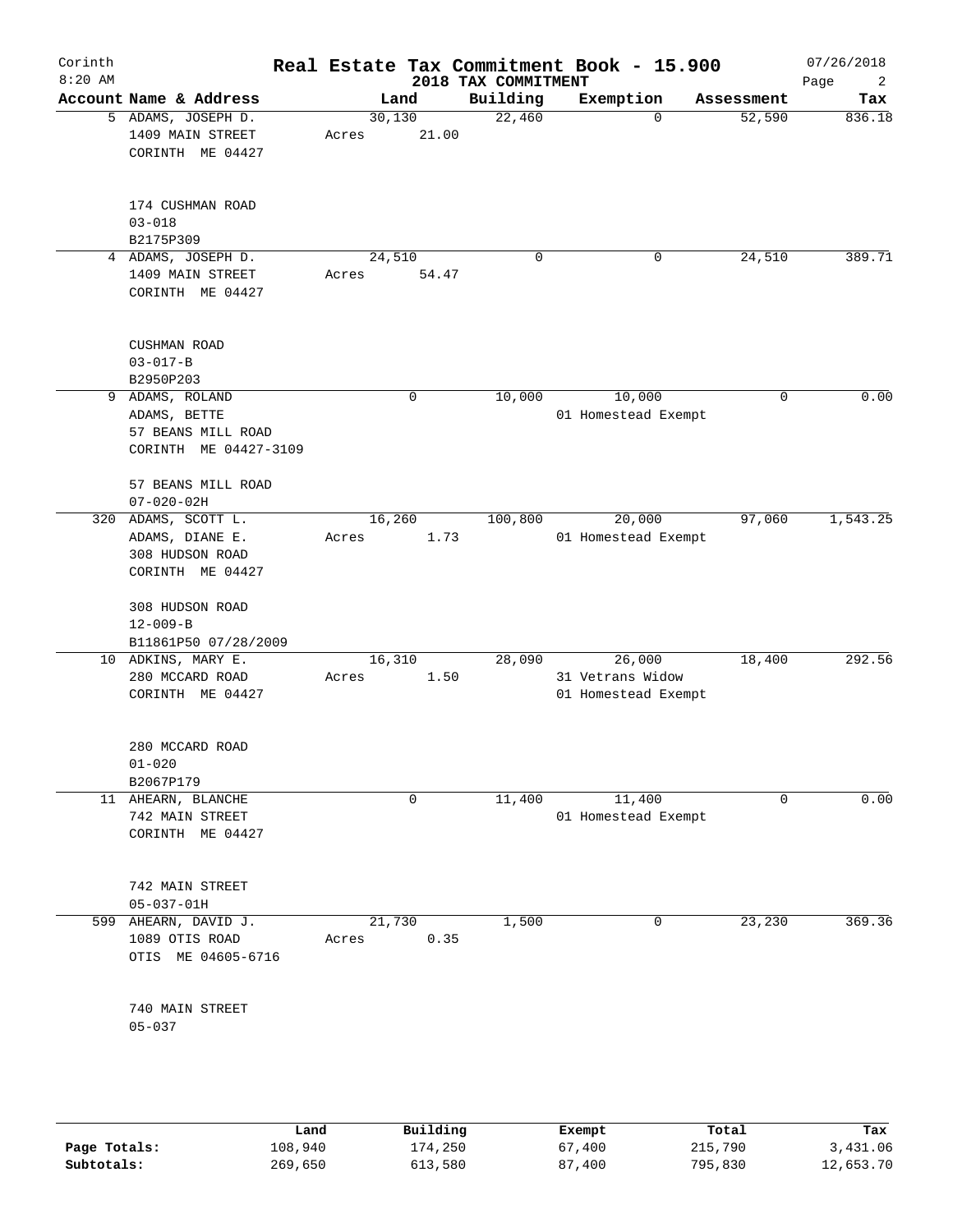| Corinth                    |                                                                                                |       |                      |                                 | Real Estate Tax Commitment Book - 15.900 |                      | 07/26/2018                             |
|----------------------------|------------------------------------------------------------------------------------------------|-------|----------------------|---------------------------------|------------------------------------------|----------------------|----------------------------------------|
| $8:20$ AM                  | Account Name & Address                                                                         |       | Land                 | 2018 TAX COMMITMENT<br>Building | Exemption                                | Assessment           | Page<br>$\overline{\mathbf{3}}$<br>Tax |
|                            | 2049 AHIMSA PROPERTIES, LLC                                                                    |       | 45,520               | 559,270                         | $\mathbf 0$                              | 604,790              | 9,616.16                               |
|                            | 222 BARRED OWL LANE<br>BOYCE VA 22620                                                          | Acres | 6.16                 |                                 |                                          |                      |                                        |
|                            | 52 VILLAGE DRIVE<br>$11 - 002 - 15$                                                            |       |                      |                                 |                                          |                      |                                        |
|                            | B14118P1 04/06/2016                                                                            |       |                      |                                 |                                          |                      |                                        |
|                            | 47 AKINS, WATIE<br>PO BOX 969<br>MATTAPOISETTE MA 02739                                        | Acres | 9,090<br>1.59        | $\mathbf 0$                     | 0                                        | 9,090                | 144.53                                 |
|                            | PINEWOOD DRIVE<br>$06 - 023 - 09$<br>B10768P99 12/06/2006                                      |       |                      |                                 |                                          |                      |                                        |
|                            | 45 AKINS, WATIE<br>PO BOX 969<br>MATTAPOISETTE MA 02739                                        | Acres | 9,120<br>1.62        | 0                               | 0                                        | 9,120                | 145.01                                 |
|                            | PINEWOOD DRIVE<br>$06 - 023 - 07$<br>B10768P99 12/06/2006                                      |       |                      |                                 |                                          |                      |                                        |
|                            | 48 AKINS, WATIE J.<br>PO BOX 969<br>MATTAPOISETTE MA 02739                                     | Acres | 41,230<br>96.59      | $\mathbf 0$                     | 0                                        | 41,230               | 655.56                                 |
|                            | PINEWOOD DRIVE<br>$06 - 023$<br>B8748P188                                                      |       |                      |                                 |                                          |                      |                                        |
|                            | 15 ALBERT, MICHAEL & SUSAN<br>CROZIER, RALPH & ELY<br>612 FOSTERTOWN ROAD<br>WALLKILL NY 12589 | Acres | 17,120<br>28.00      | 0                               | 0                                        | 17,120               | 272.21                                 |
|                            | CHARLESTON TOWN LINE<br>N/F<br>$10 - 026$<br>B3559P129                                         |       |                      |                                 |                                          |                      |                                        |
|                            | 17 ALBERTS, ANTHONY L.<br>ALBERTS, MARGIE A.<br>47 GRANT ROAD<br>CORINTH ME 04427              | Acres | 23,760<br>10.70      | 46,000                          | 20,000<br>01 Homestead Exempt            | 49,760               | 791.18                                 |
|                            | 47 GRANT ROAD<br>$05 - 021 - A$<br>B4444P89                                                    |       |                      |                                 |                                          |                      |                                        |
|                            | 2060 ALBRIGHT, CARLA<br>462 BLACK ROAD<br>CORINTH ME 04427                                     |       | 0                    | 20,590                          | 0                                        | 20,590               | 327.38                                 |
|                            | 462 BLACK ROAD<br>$02 - 031 - 01H$                                                             |       |                      |                                 |                                          |                      |                                        |
|                            |                                                                                                |       | Building             |                                 |                                          | Total                | Tax                                    |
| Page Totals:<br>Subtotals: | Land<br>145,840<br>415,490                                                                     |       | 625,860<br>1,239,440 |                                 | Exempt<br>20,000<br>107,400              | 751,700<br>1,547,530 | 11,952.03<br>24,605.73                 |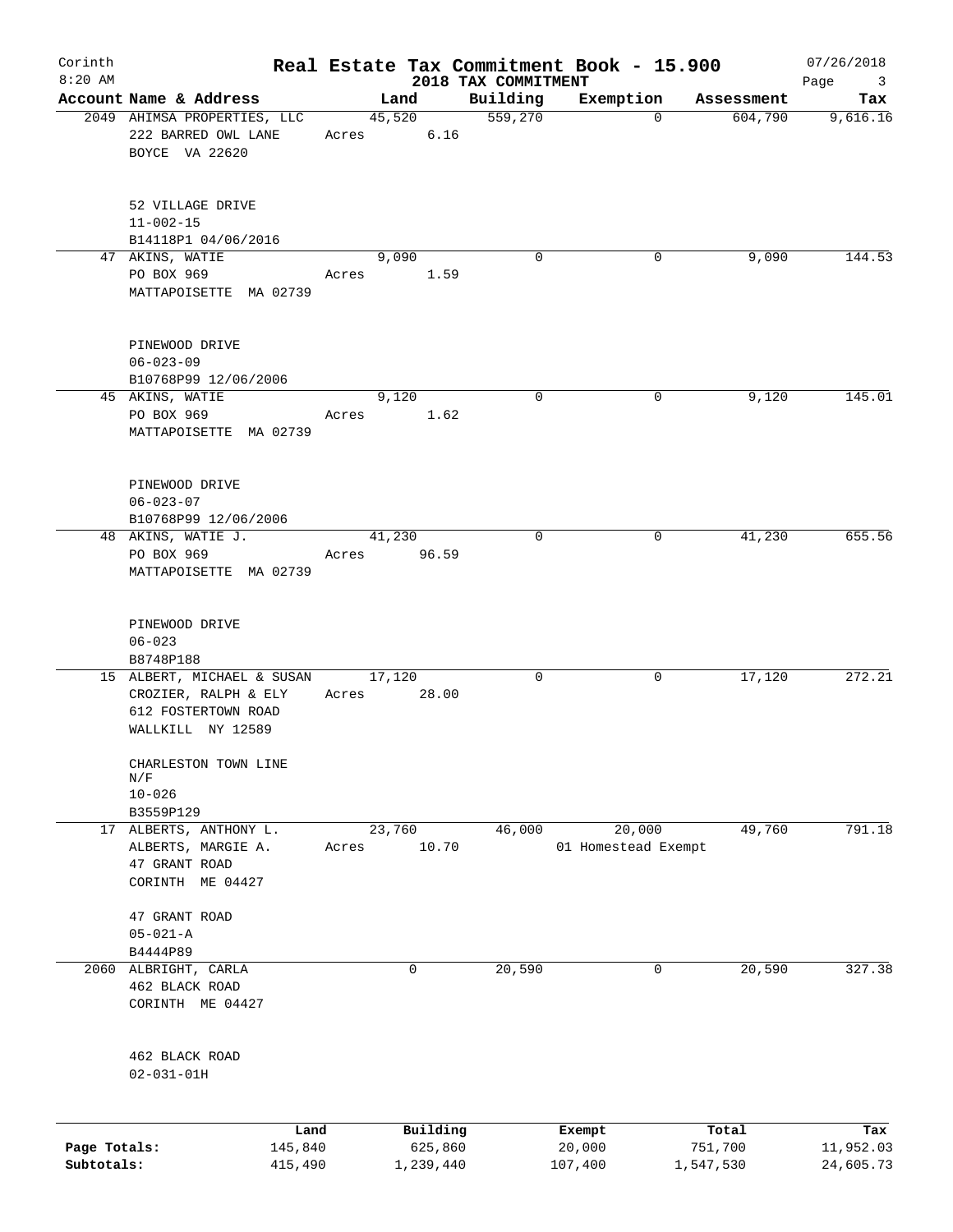|                                                                                                                          |                                                                                                                                                                                                                                |   |                                                        |                                       |                     | 07/26/2018<br>Page<br>4                                                                |
|--------------------------------------------------------------------------------------------------------------------------|--------------------------------------------------------------------------------------------------------------------------------------------------------------------------------------------------------------------------------|---|--------------------------------------------------------|---------------------------------------|---------------------|----------------------------------------------------------------------------------------|
|                                                                                                                          |                                                                                                                                                                                                                                |   | Building                                               | Exemption                             | Assessment          | Tax                                                                                    |
| ALDINGER, LAURA BELLE<br>Α.<br>PO BOX 77<br>CORINTH ME 04427                                                             | Acres                                                                                                                                                                                                                          |   | $\Omega$                                               | $\Omega$                              | 18,400              | 292.56                                                                                 |
| 477 TATE ROAD<br>$06 - 022$<br>B4096P350                                                                                 |                                                                                                                                                                                                                                |   |                                                        |                                       |                     |                                                                                        |
| 523 LEDGE HILL ROAD<br>CORINTH ME 04427                                                                                  |                                                                                                                                                                                                                                | 0 | 44,260                                                 | 20,000                                | 24,260              | 385.73                                                                                 |
| 523 LEDGE HILL ROAD<br>$01 - 040 - 03H$                                                                                  |                                                                                                                                                                                                                                |   |                                                        |                                       |                     |                                                                                        |
| LOWELL, ALEXI-LAN &<br>SEUMAS & CEILIDH<br>JEANNINE<br>143 BLACK ROAD<br>CORINTH ME 04427                                | Acres                                                                                                                                                                                                                          |   | $\mathbf 0$                                            | 0                                     | 14,720              | 234.05                                                                                 |
| <b>BLACK ROAD</b><br>$05 - 010$                                                                                          |                                                                                                                                                                                                                                |   |                                                        |                                       |                     |                                                                                        |
| LOWELL, ALEXI-LAN &<br>SEUMAS & CEILIDH<br>JEANNINE<br>143 BLACK ROAD<br>CORINTH ME 04427<br>143 BLACK ROAD              | Acres                                                                                                                                                                                                                          |   | 49,920                                                 | 20,000                                | 62,050              | 986.60                                                                                 |
| $05 - 009 - A$<br>B13556P192 06/11/2014                                                                                  |                                                                                                                                                                                                                                |   |                                                        |                                       |                     |                                                                                        |
| LOWELL, ALEXI-LAN &<br>SEUMAS & CEILIDH<br><b>JEANNINE</b><br>143 BLACK ROAD<br>CORINTH ME 04427                         | Acres                                                                                                                                                                                                                          |   | 0                                                      | 0                                     | 10,940              | 173.95                                                                                 |
| BLACK ROAD<br>$05 - 011$                                                                                                 |                                                                                                                                                                                                                                |   |                                                        |                                       |                     |                                                                                        |
| ALLARD, JOYCE M.<br>99 STETSON ROAD EAST<br>LEVANT ME 04456<br>346 MCCARD ROAD<br>$01 - 017 - B$<br>B6920P145 12/22/1998 | Acres                                                                                                                                                                                                                          |   | 2,500                                                  | $\overline{0}$                        | 18,230              | 289.86                                                                                 |
|                                                                                                                          | Account Name & Address<br>302 ALDINGER, JOHN G.<br>1541 ALEXANDER, DEANNA<br>852 ALEXANDER, LYNN A.<br>B13556P192 06/11/2014<br>18 ALEXANDER, LYNN A.<br>853 ALEXANDER, LYNN A.<br>B13556P192 06/11/2014<br>564 ALLARD, DENNIS |   | Land<br>18,400<br>14,720<br>32,130<br>10,940<br>15,730 | 3.30<br>9.00<br>41.00<br>3.00<br>1.00 | 2018 TAX COMMITMENT | Real Estate Tax Commitment Book - 15.900<br>01 Homestead Exempt<br>01 Homestead Exempt |

|              | Land    | Building  | Exempt  | Total     | Tax       |
|--------------|---------|-----------|---------|-----------|-----------|
| Page Totals: | 91,920  | 96,680    | 40,000  | 148,600   | 2,362.75  |
| Subtotals:   | 507,410 | 1,336,120 | 147,400 | l,696,130 | 26,968.48 |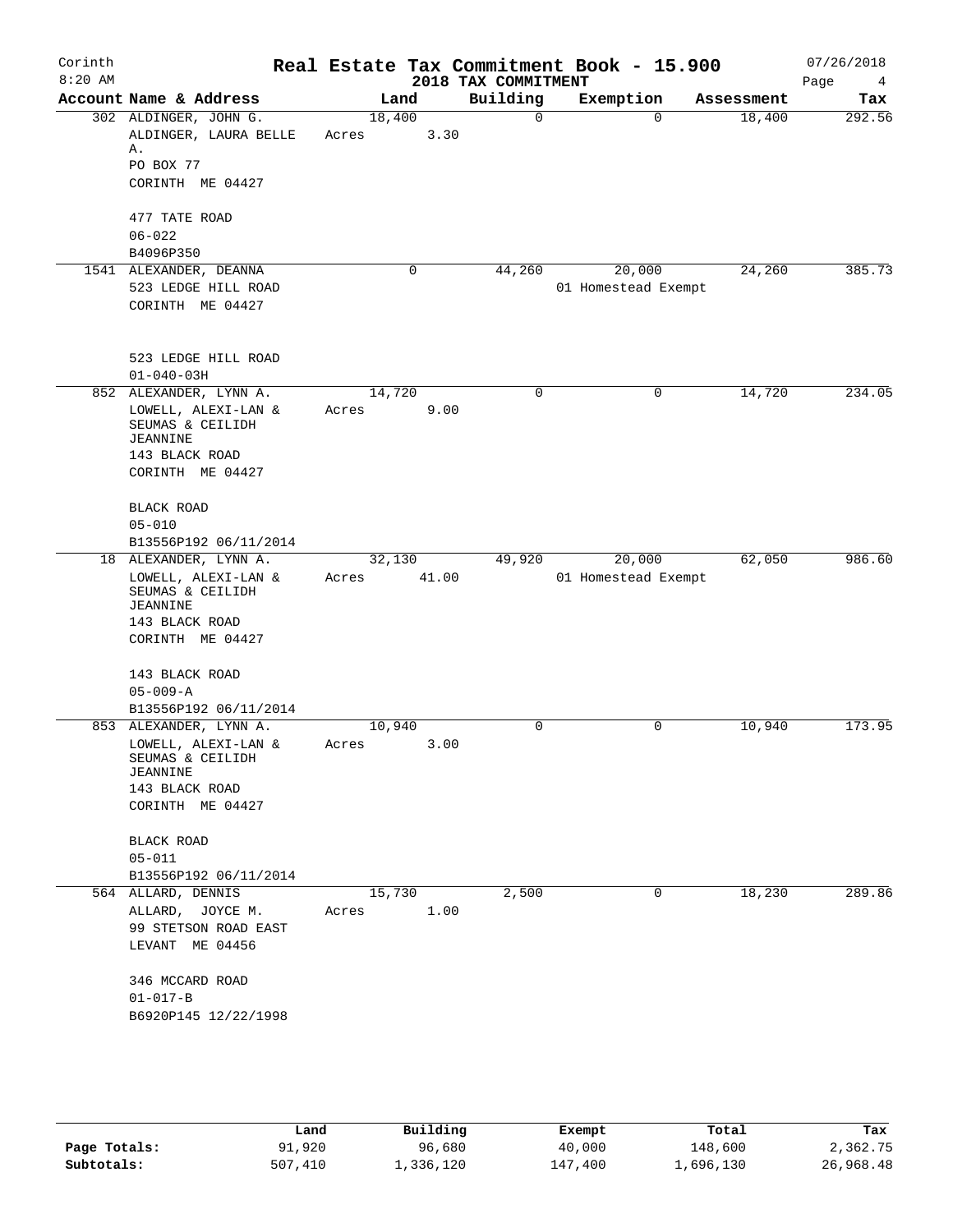| Corinth<br>$8:20$ AM |                                                  |                 |       | 2018 TAX COMMITMENT | Real Estate Tax Commitment Book - 15.900 |            | 07/26/2018<br>Page<br>5 |
|----------------------|--------------------------------------------------|-----------------|-------|---------------------|------------------------------------------|------------|-------------------------|
|                      | Account Name & Address                           |                 | Land  | Building            | Exemption                                | Assessment | Tax                     |
|                      | 1959 ALLARD, KYLE T.<br>ALLARD, AMANDA           | 25,840<br>Acres | 18.15 | 26, 250             | 20,000<br>01 Homestead Exempt            | 32,090     | 510.23                  |
|                      | 693 MUDGETT ROAD<br>CORINTH ME 04427             |                 |       |                     |                                          |            |                         |
|                      | 693 MUDGETT ROAD<br>$02 - 008 - 01$              |                 |       |                     |                                          |            |                         |
|                      | B14678P187 11/27/2017                            |                 |       |                     |                                          |            |                         |
|                      | 22 ALLEN, JAMES C.                               | 13,290          |       | 53,920              | 0                                        | 67,210     | 1,068.64                |
|                      | 78 EXETER ROAD<br>CORINTH ME 04427               | Acres           | 0.50  |                     |                                          |            |                         |
|                      | 78 EXETER ROAD<br>$14 - 007$                     |                 |       |                     |                                          |            |                         |
|                      | B12444P231 04/05/2011                            |                 |       |                     |                                          |            |                         |
|                      | 1461 ALLEN, JOHN W.                              | 22,910          |       | 212,860             | 20,000                                   | 215,770    | 3,430.74                |
|                      | ALLEN, SUE A.                                    | Acres           | 5.93  |                     | 01 Homestead Exempt                      |            |                         |
|                      | 44 WHITE SCHOOLHOUSE<br>ROAD<br>CORINTH ME 04427 |                 |       |                     |                                          |            |                         |
|                      | 44 WHITE SCHOOLHOUSE<br><b>ROAD</b>              |                 |       |                     |                                          |            |                         |
|                      | $08 - 024$                                       |                 |       |                     |                                          |            |                         |
|                      | B8554P46                                         |                 |       |                     |                                          |            |                         |
|                      | 751 ALLEN, RICHARD                               | 15,730          |       | 9,500               | 0                                        | 25,230     | 401.16                  |
|                      | 72 EXETER ROAD<br>CORINTH ME 04427               | Acres           | 1.00  |                     |                                          |            |                         |
|                      | 256 WHITE SCHOOLHOUSE<br><b>ROAD</b>             |                 |       |                     |                                          |            |                         |
|                      | $08 - 030 - A$<br>B13862P301 06/02/2015          |                 |       |                     |                                          |            |                         |
|                      | 796 ALLEN, RICHARD                               | 9,970           |       | 91,790              | 20,000                                   | 81,760     | 1,299.98                |
|                      | ALLEN, CYNTHIA                                   | Acres           | 0.50  |                     | 01 Homestead Exempt                      |            |                         |
|                      | 72 EXETER ROAD                                   |                 |       |                     |                                          |            |                         |
|                      | CORINTH ME 04427                                 |                 |       |                     |                                          |            |                         |
|                      | 72 EXETER ROAD                                   |                 |       |                     |                                          |            |                         |
|                      | $14 - 005$                                       |                 |       |                     |                                          |            |                         |
|                      | B13663P310 10/02/2014                            |                 |       |                     |                                          |            |                         |
|                      | 1949 ALZERRECA, ROBIN K.                         | 60,210          |       | 106,180             | 20,000                                   | 146,390    | 2,327.60                |
|                      | ALZERRECA, FREDERICO R. Acres<br>JR.& JAY C.     |                 | 48.00 |                     | 01 Homestead Exempt                      |            |                         |
|                      | 280 GRANT RD                                     |                 |       |                     |                                          |            |                         |
|                      | CORINTH ME 04427                                 |                 |       |                     |                                          |            |                         |
|                      | 280 GRANT ROAD                                   |                 |       |                     |                                          |            |                         |
|                      | $05 - 017 - 05$                                  |                 |       |                     |                                          |            |                         |
|                      | B11447P153 06/18/2008                            |                 |       |                     |                                          |            |                         |

|              | Land    | Building  | Exempt  | Total     | Tax       |
|--------------|---------|-----------|---------|-----------|-----------|
| Page Totals: | 147,950 | 500,500   | 80,000  | 568,450   | 9,038.35  |
| Subtotals:   | 655,360 | 1,836,620 | 227,400 | 2,264,580 | 36,006.83 |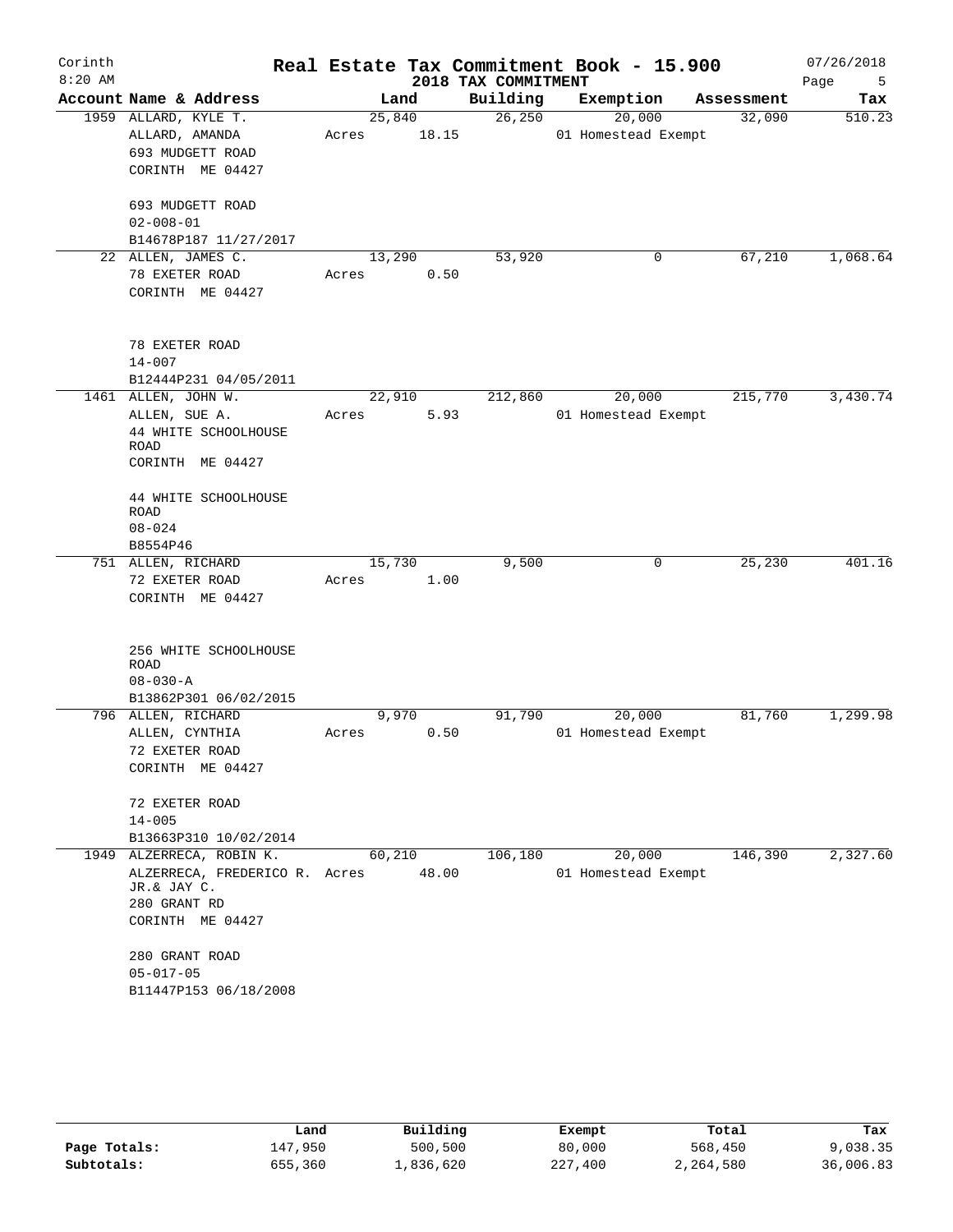| Corinth<br>$8:20$ AM       |                                                                                    |                    |        |                      | 2018 TAX COMMITMENT | Real Estate Tax Commitment Book - 15.900 |   |                      | 07/26/2018<br>Page<br>6 |
|----------------------------|------------------------------------------------------------------------------------|--------------------|--------|----------------------|---------------------|------------------------------------------|---|----------------------|-------------------------|
|                            | Account Name & Address                                                             |                    |        | Land                 | Building            | Exemption                                |   | Assessment           | Tax                     |
|                            | 1700 ALZERRECA, ROBIN K.<br>280 GRANT RD<br>CORINTH ME 04427                       |                    |        | $\mathbf 0$          | 1,500               |                                          | 0 | 1,500                | 23.85                   |
|                            | 266 GRANT ROAD<br>$05 - 017 - 05H$                                                 |                    |        |                      |                     |                                          |   |                      |                         |
|                            | 886 AMARAL, BRIAN                                                                  |                    | 26,170 |                      | 63,200              |                                          | 0 | 89,370               | 1,420.98                |
|                            | 1144 MAIN STREET<br>CORINTH ME 04427                                               |                    | Acres  | 10.00                |                     |                                          |   |                      |                         |
|                            | 278 TATE ROAD<br>$09 - 014 - 02$                                                   |                    |        |                      |                     |                                          |   |                      |                         |
|                            | B14754P163 02/28/2018<br>26 AMERICAN LEGION POST                                   |                    |        |                      | 24,800              |                                          | 0 |                      | 451.56                  |
|                            | 115<br>C/O STEPHEN CHAMBERS<br>430 MAIN STREET                                     |                    | 3,600  |                      |                     |                                          |   | 28,400               |                         |
|                            | CORINTH ME 04427<br>23 EXETER ROAD                                                 |                    |        |                      |                     |                                          |   |                      |                         |
|                            | $15 - 015$<br>118 AMES LIVING TRUST                                                |                    | 18,620 |                      | 198,010             | 20,000                                   |   | 196,630              | 3,126.42                |
|                            | AMES, RICKIE L. &<br>ALISHA M. TRUSTEES<br>372 BEANS MILL ROAD<br>CORINTH ME 04427 |                    | Acres  | 3.49                 |                     | 01 Homestead Exempt                      |   |                      |                         |
|                            | 372 BEANS MILL ROAD<br>$04 - 019 - 01$<br>B12839P105 06/06/2012                    |                    |        |                      |                     |                                          |   |                      |                         |
|                            | 1023 AMOLING, JOANNA                                                               |                    | 15,730 |                      | 93,500              | 20,000                                   |   | 89,230               | 1,418.76                |
|                            | 687 TATE RD<br>CORINTH ME 04427                                                    |                    | Acres  | 1.00                 |                     | 01 Homestead Exempt                      |   |                      |                         |
|                            | 687 TATE ROAD<br>$06 - 012 - A$                                                    |                    |        |                      |                     |                                          |   |                      |                         |
| 29                         | B13748P116 01/15/2015<br>ANDERSON, ARTHUR DUVAL                                    |                    | 26,800 |                      | 75,660              |                                          | 0 | 102,460              | 1,629.11                |
|                            | ANDERSON, KENNETH<br>WALTER<br>2918 HURLEY POND ROAD<br>WALL NJ 07719              |                    | Acres  | 9.15                 |                     |                                          |   |                      |                         |
|                            | 375 MAIN STREET                                                                    |                    |        |                      |                     |                                          |   |                      |                         |
|                            | $08 - 005 - A$                                                                     |                    |        |                      |                     |                                          |   |                      |                         |
|                            | B13569P252 06/24/2014<br>1196 ANDERSON, JAMES R.                                   |                    | 14,520 |                      | 104,520             |                                          | 0 | 119,040              | 1,892.74                |
|                            | 641 AVENUE ROAD<br>CORINTH ME 04427                                                |                    | Acres  | 1.00                 |                     |                                          |   |                      |                         |
|                            | 7 HI VIEW LANE<br>$04 - 019 - 03$<br>B14671P66 11/15/2017                          |                    |        |                      |                     |                                          |   |                      |                         |
|                            |                                                                                    | Land               |        | Building             |                     | Exempt                                   |   | Total                | Tax                     |
| Page Totals:<br>Subtotals: |                                                                                    | 105,440<br>760,800 |        | 561,190<br>2,397,810 |                     | 40,000<br>267,400                        |   | 626,630<br>2,891,210 | 9,963.42<br>45,970.25   |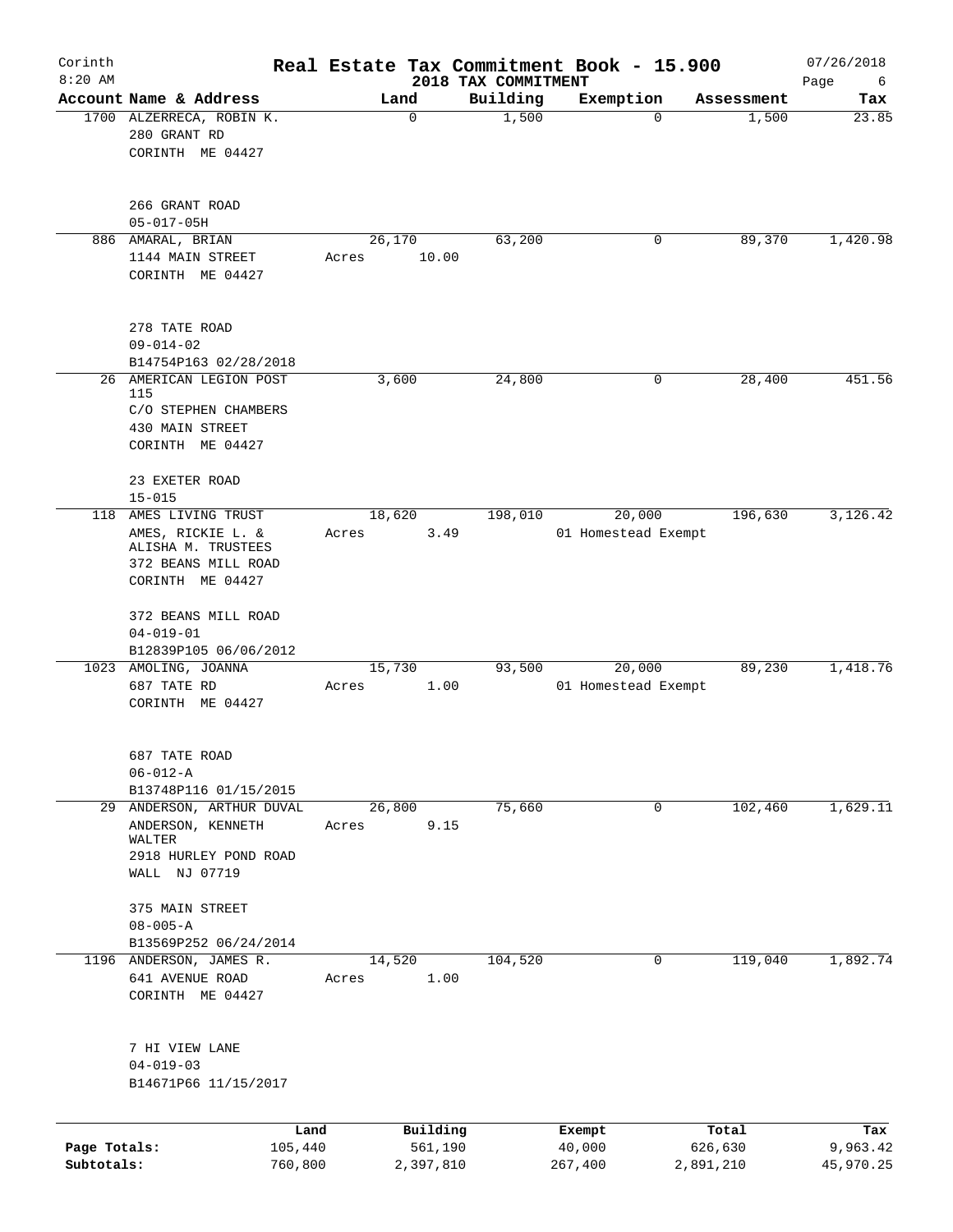| Corinth<br>$8:20$ AM |                                                                                                          |                 |                     | 2018 TAX COMMITMENT | Real Estate Tax Commitment Book - 15.900 |                  | 07/26/2018<br>Page<br>7 |
|----------------------|----------------------------------------------------------------------------------------------------------|-----------------|---------------------|---------------------|------------------------------------------|------------------|-------------------------|
|                      | Account Name & Address                                                                                   |                 | Land                | Building            | Exemption                                | Assessment       | Tax                     |
|                      | 1785 ANDERSON, LEON S.<br>ANDERSON, JUDITH M.<br>65 BRADBURY DR<br>CORINTH ME 04427<br>65 BRADBURY DRIVE | Acres           | 19,120<br>3.50      | 116,400             | 20,000<br>01 Homestead Exempt            | 115,520          | 1,836.77                |
|                      | $08 - 012 - 07 - C$<br>B8925P90                                                                          |                 |                     |                     |                                          |                  |                         |
|                      | 32 ANDREWS, ERNEST E.                                                                                    |                 | 26,270              | 12,800              | 26,000                                   | 13,070           | 207.81                  |
|                      | 561 HUDSON ROAD<br>CORINTH ME 04427                                                                      | Acres           | 11.00               |                     | 22 Veteran<br>01 Homestead Exempt        |                  |                         |
|                      | 561 HUDSON ROAD<br>$09 - 029 - B$<br>B4292P93 08/22/1988                                                 |                 |                     |                     |                                          |                  |                         |
|                      | 31 ANDREWS, ERNEST E.                                                                                    |                 | 16,160              | 0                   | $\mathbf 0$                              | 16,160           | 256.94                  |
|                      | 561 HUDSON ROAD<br>CORINTH ME 04427                                                                      | Acres           | 2.28                |                     |                                          |                  |                         |
|                      | 557 HUDSON ROAD<br>$09 - 029$<br>B4921P176 10/07/1991                                                    |                 |                     |                     |                                          |                  |                         |
|                      | 1837 ANDREWS, RITA M.<br>76 BRADBURY DR<br>CORINTH ME 04427                                              | Acres           | 17,100<br>1.13      | 118,410             | 20,000<br>01 Homestead Exempt            | 115,510          | 1,836.61                |
|                      | 76 BRADBURY DRIVE<br>$08 - 012 - 14$<br>B13608P25 07/31/2014                                             |                 |                     |                     |                                          |                  |                         |
|                      | 1734 ANNETT, RUSSELL A.<br>656 BLACK ROAD<br>CORINTH ME 04427                                            |                 | 0                   | 19,330              | 19,330<br>01 Homestead Exempt            | 0                | 0.00                    |
|                      | 656 BLACK ROAD<br>$02 - 038 - 03H$                                                                       |                 |                     |                     |                                          |                  |                         |
|                      | 560 ANTOMMARCHI, LOIS F.<br>PO BOX 880727<br>PORT ST LUCIE FL 34988                                      | Acres           | 6,660<br>0.78       | 0                   | $\mathbf 0$                              | 6,660            | 105.89                  |
|                      | EXETER ROAD<br>$07 - 043 - 12$<br>B10482P107 06/09/2006                                                  |                 |                     |                     |                                          |                  |                         |
|                      | 659 ANTWORTH, SUE ANN<br>593 EXETER ROAD<br>CORINTH ME 04427                                             | Acres           | 27,140<br>10.84     | 64,320              | 20,000<br>01 Homestead Exempt            | 71,460           | 1,136.21                |
|                      | 593 EXETER ROAD<br>$07 - 001 - 02$<br>B14487P272 05/15/2017                                              |                 |                     |                     |                                          |                  |                         |
| Page Totals:         |                                                                                                          | Land<br>112,450 | Building<br>331,260 |                     | Exempt<br>105,330                        | Total<br>338,380 | Tax<br>5,380.23         |
| Subtotals:           |                                                                                                          | 873,250         | 2,729,070           |                     | 372,730                                  | 3,229,590        | 51,350.48               |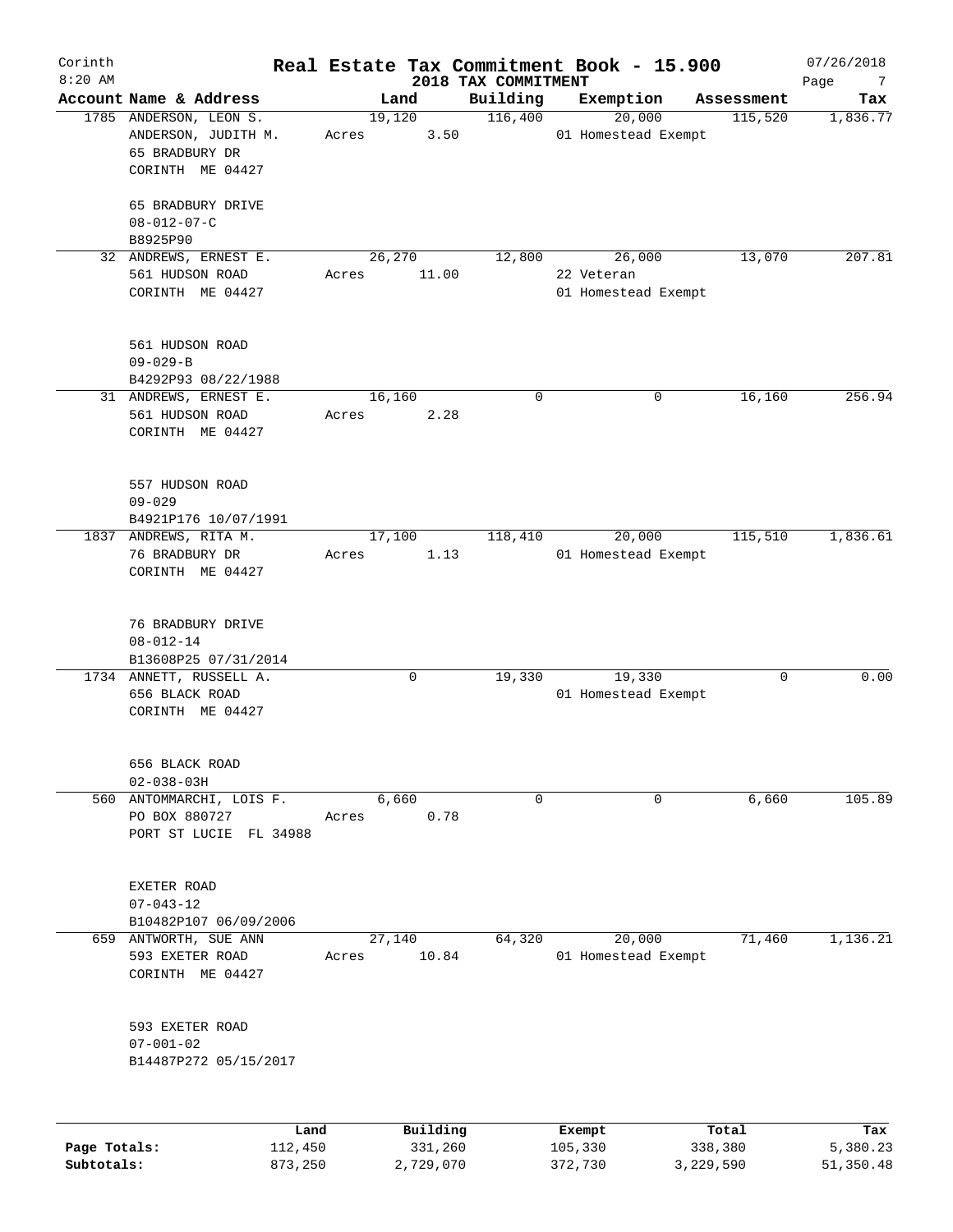| Corinth<br>$8:20$ AM |                                                                                                                        |                 |      | 2018 TAX COMMITMENT | Real Estate Tax Commitment Book - 15.900 |            | 07/26/2018<br>Page<br>8 |
|----------------------|------------------------------------------------------------------------------------------------------------------------|-----------------|------|---------------------|------------------------------------------|------------|-------------------------|
|                      | Account Name & Address                                                                                                 | Land            |      | Building            | Exemption                                | Assessment | Tax                     |
|                      | 35 ARCHER, ELIZABETH A.<br>P.O. BOX 313<br>CORINTH ME 04427                                                            | 24,190<br>Acres | 8.29 | 102,650             | 20,000<br>01 Homestead Exempt            | 106,840    | 1,698.76                |
|                      | 37 BROOKSIDE LANE<br>$04 - 036 - E$<br>B6109P316                                                                       |                 |      |                     |                                          |            |                         |
|                      | 1163 ARCHER, JENNIFER<br>PO BOX 555<br>STRATTON ME 04982                                                               |                 | 0    | 14,210              | 0                                        | 14,210     | 225.94                  |
|                      | 30 EXETER ROAD LOT 09<br>$15 - 012 - 09H$                                                                              |                 |      |                     |                                          |            |                         |
|                      | 1554 AREL, MICHAEL<br>AREL, SALLY<br>1215 MAIN STREET<br>CORINTH ME 04427                                              |                 | 0    | 25,510              | 20,000<br>01 Homestead Exempt            | 5,510      | 87.61                   |
|                      | 1215 MAIN STREET<br>$03 - 022 - A - 01H$                                                                               |                 |      |                     |                                          |            |                         |
|                      | 1786 ARMSTRONG, WAYNE H.<br>ARMSTRONG, MARY JANE<br>PO BOX 60<br>3 HONEYWELL AVE<br>SANGERVILLE ME 04479<br>NOTCH ROAD | 16,530<br>Acres | 8.73 | 0                   | 0                                        | 16,530     | 262.83                  |
|                      | $07 - 036$<br>B5403P195                                                                                                |                 |      |                     |                                          |            |                         |
|                      | 97 ARNOLD, GARY D.<br>ARNOLD, NANCY M.<br>67 HUDSON ROAD<br>CORINTH ME 04427                                           | 17,180<br>Acres | 1.20 | 62,460              | 20,000<br>01 Homestead Exempt            | 59,640     | 948.28                  |
|                      | 67 HUDSON ROAD<br>$08 - 002 - 02$<br>B12921P185 08/14/2012                                                             |                 |      |                     |                                          |            |                         |
|                      | 1399 ARRANTS, BRYAN<br>336 WEST CORINTH ROAD<br>CORINTH ME 04427                                                       | 20,250<br>Acres | 4.90 | 50, 260             | 20,000<br>01 Homestead Exempt            | 50,510     | 803.11                  |
|                      | 336 WEST CORINTH ROAD<br>$05 - 002$<br>B13612P121 08/08/2014                                                           |                 |      |                     |                                          |            |                         |
| 2037                 | ATKINS MEMORIAL LIBRARY<br>ASSOCIATION<br>306 GARLAND ROAD<br>CORINTH ME 04427                                         | 10,300          |      | 83,400              | 93,700<br>43 Municipal                   | 0          | 0.00                    |
|                      | 360 MAIN STREET<br>$15 - 050$<br>B3103P190 11/05/1937                                                                  |                 |      |                     |                                          |            |                         |
|                      |                                                                                                                        |                 |      |                     |                                          |            |                         |

|              | Land    | Building  | Exempt  | Total     | Tax       |
|--------------|---------|-----------|---------|-----------|-----------|
| Page Totals: | 88,450  | 338,490   | 173,700 | 253,240   | 4,026.53  |
| Subtotals:   | 961,700 | 3,067,560 | 546,430 | 3,482,830 | 55,377.01 |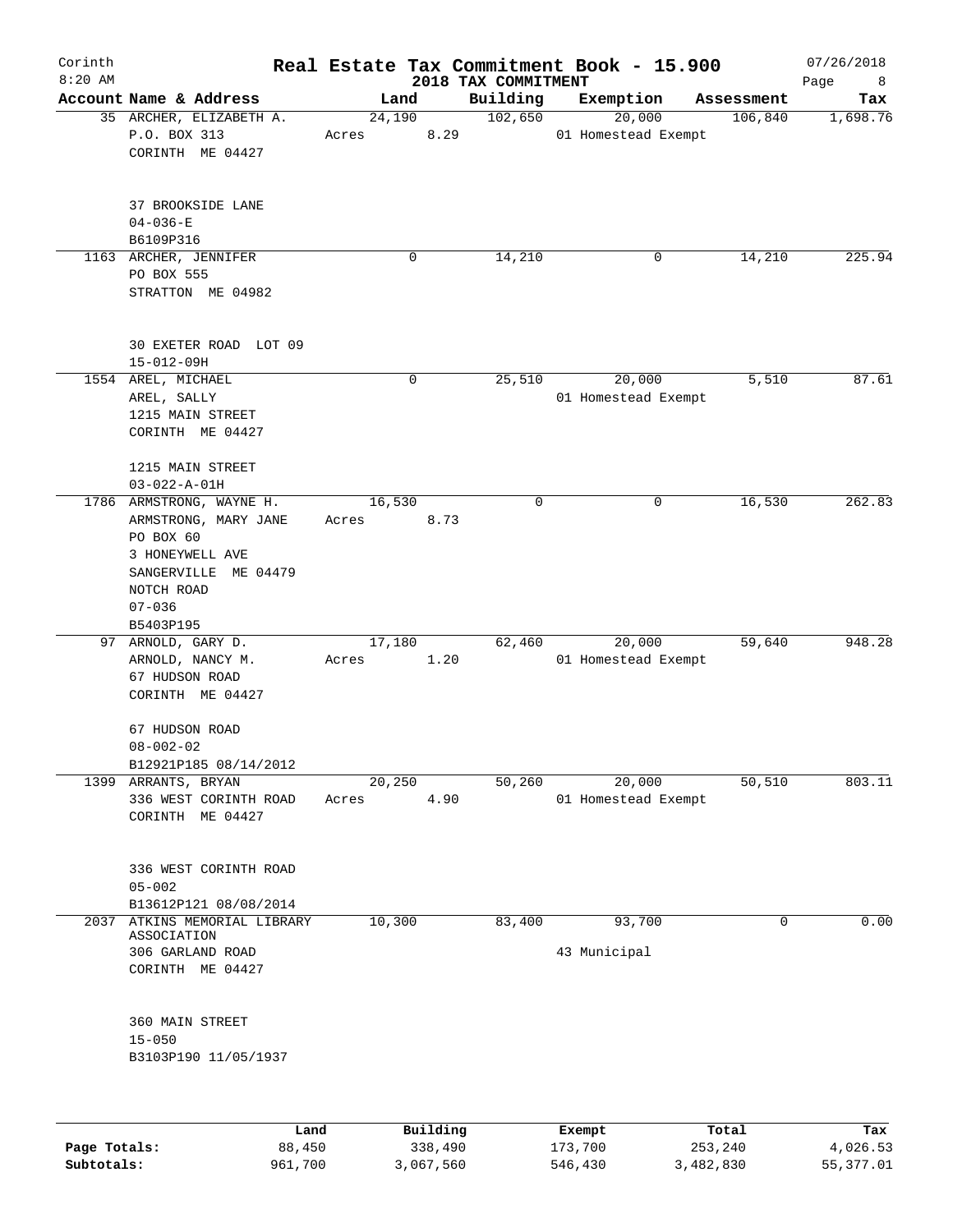| Corinth<br>$8:20$ AM       |                                                                          |                 |                      | 2018 TAX COMMITMENT | Real Estate Tax Commitment Book - 15.900 |                      | 07/26/2018<br>Page<br>9 |
|----------------------------|--------------------------------------------------------------------------|-----------------|----------------------|---------------------|------------------------------------------|----------------------|-------------------------|
|                            | Account Name & Address                                                   |                 | Land                 | Building            | Exemption                                | Assessment           | Tax                     |
|                            | 2016 B & T WHITNEY, LLC<br>689 MAIN STREET<br>CORINTH ME 04427           | 23,060<br>Acres | 1.84                 | 238,490             | $\mathbf 0$                              | 261,550              | 4,158.65                |
|                            | 685 MAIN STREET<br>$05 - 033 - A - 01$<br>B12893P350 07/26/2012          |                 |                      |                     |                                          |                      |                         |
|                            | 2025 B. L. GRANT & SON LLC<br>176 WEST CORINTH ROAD<br>CORINTH ME 04427  | 19,760<br>Acres | 15.00                | $\Omega$            | 0                                        | 19,760               | 314.18                  |
|                            | WEST CORINTH ROAD<br>$05 - 027 - C$<br>B14064P232 01/19/2016             |                 |                      |                     |                                          |                      |                         |
|                            | 1893 B. L. GRANT & SON LLC<br>179 WEST CORINTH ROAD<br>CORINTH ME 04427  | 32,250<br>Acres | 49.54                | 2,800               | 0                                        | 35,050               | 557.30                  |
|                            | COUNTY ROAD<br>$08 - 013 - G$<br>B14064P232 01/19/2016                   |                 |                      |                     |                                          |                      |                         |
|                            | 114 B. L. GRANT & SON, LLC.<br>176 WEST CORINTH ROAD<br>CORINTH ME 04427 | 53,020<br>Acres | 41.10                | 6,000               | 0                                        | 59,020               | 938.42                  |
|                            | RABBIT PATH<br>$06 - 035$<br>B14256P338 08/26/2016                       |                 |                      |                     |                                          |                      |                         |
|                            | 50 BACON, FRANCES C.<br>195 MARSHVILLE ROAD<br>HARRINGTON ME 04643       | Acres           | 500<br>1.00          | 0                   | 0                                        | 500                  | 7.95                    |
|                            | TABER LANE<br>$07 - 007 - A$<br>B13454P169 02/04/2014                    |                 |                      |                     |                                          |                      |                         |
|                            | 49 BACON, FRANCES C.<br>195 MARSHVILLE ROAD<br>HARRINGTON ME 04643       | 22,380<br>Acres | 34.25                | 0                   | 0                                        | 22,380               | 355.84                  |
|                            | TABER LANE<br>$07 - 005$<br>B13454P169 02/04/2014                        |                 |                      |                     |                                          |                      |                         |
|                            | 51 BACON, FRANCES C.<br>195 MARSHVILLE ROAD<br>HARRINGTON ME 04643       | 30,900<br>Acres | 38.00                | 73,130              | 0                                        | 104,030              | 1,654.08                |
|                            | 82 TABER LANE<br>$07 - 006 - A$<br>B13454P169 02/04/2014                 |                 |                      |                     |                                          |                      |                         |
|                            | Land                                                                     |                 | Building             |                     | Exempt                                   | Total                | Tax                     |
| Page Totals:<br>Subtotals: | 181,870<br>1,143,570                                                     |                 | 320,420<br>3,387,980 |                     | 0<br>546,430                             | 502,290<br>3,985,120 | 7,986.42<br>63, 363. 43 |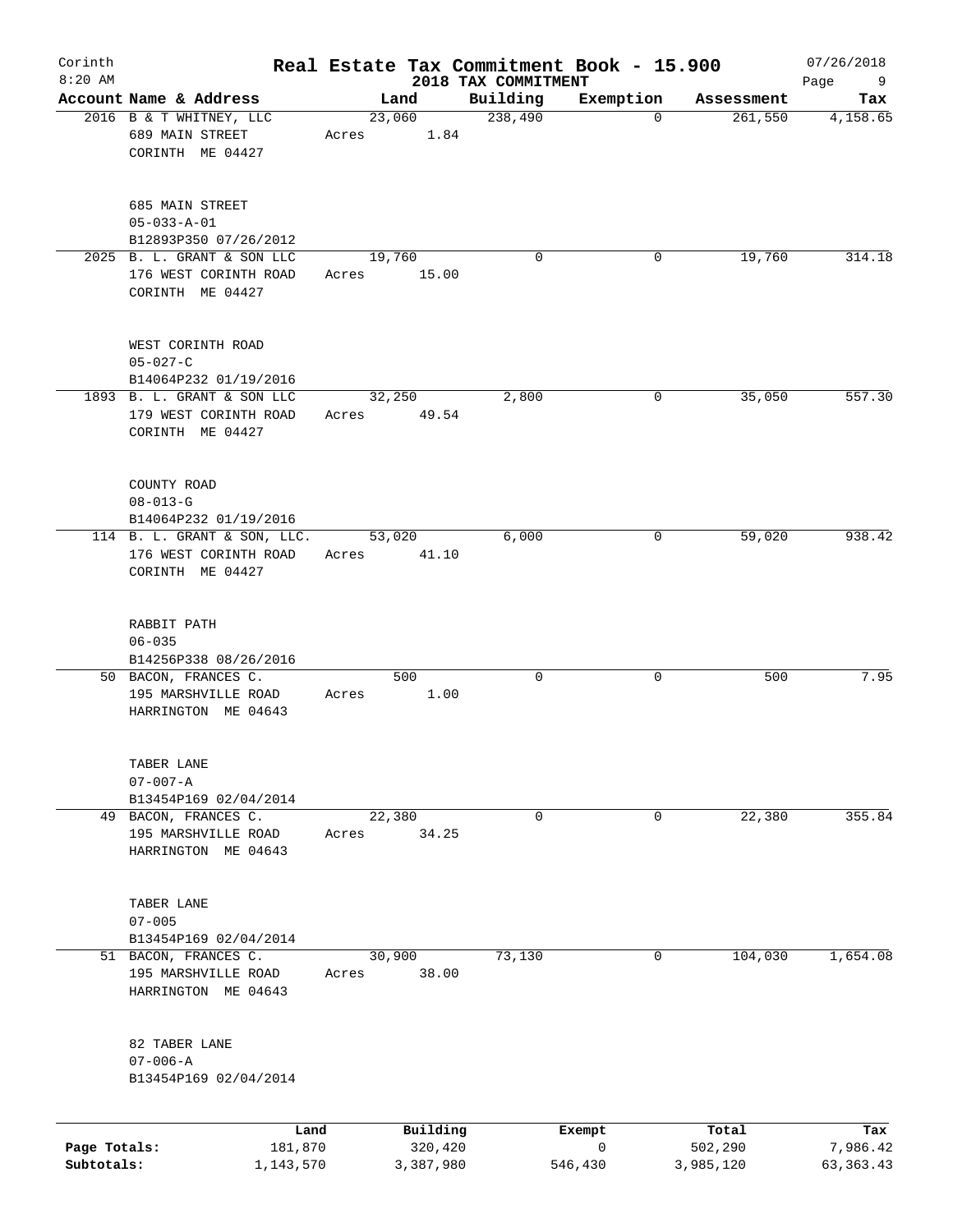| Corinth   |                               |        |       |                     | Real Estate Tax Commitment Book - 15.900 |             |            | 07/26/2018 |
|-----------|-------------------------------|--------|-------|---------------------|------------------------------------------|-------------|------------|------------|
| $8:20$ AM |                               |        |       | 2018 TAX COMMITMENT |                                          |             |            | Page<br>10 |
|           | Account Name & Address        |        | Land  | Building            | Exemption                                |             | Assessment | Tax        |
|           | 1665 BAILEY, BENJAMIN         | 24,400 |       | 0                   |                                          | $\Omega$    | 24,400     | 387.96     |
|           | BAILEY, DEBRA J.              | Acres  | 21.45 |                     |                                          |             |            |            |
|           | 285 WHITE SCHOOLHOUSE         |        |       |                     |                                          |             |            |            |
|           | RD                            |        |       |                     |                                          |             |            |            |
|           | CORINTH ME 04427              |        |       |                     |                                          |             |            |            |
|           | WHITE SCHOOLHOUSE ROAD        |        |       |                     |                                          |             |            |            |
|           | $06 - 015 - C$                |        |       |                     |                                          |             |            |            |
|           | B13558P241 06/13/2014         |        |       |                     |                                          |             |            |            |
|           | 1793 BAILEY, DEBRA            | 16,900 |       | 79,520              | 20,000                                   |             | 76,420     | 1,215.08   |
|           | 285 WHITE SCHOOLHOUSE         | Acres  | 2.01  |                     | 01 Homestead Exempt                      |             |            |            |
|           | <b>RD</b>                     |        |       |                     |                                          |             |            |            |
|           | CORINTH ME 04427              |        |       |                     |                                          |             |            |            |
|           |                               |        |       |                     |                                          |             |            |            |
|           |                               |        |       |                     |                                          |             |            |            |
|           | 285 WHITE SCHOOLHOUSE<br>ROAD |        |       |                     |                                          |             |            |            |
|           | $06 - 015 - D$                |        |       |                     |                                          |             |            |            |
|           | B13098P198 02/21/2013         |        |       |                     |                                          |             |            |            |
|           | 293 BAILEY, JO-ANNE           | 16,870 |       | 0                   |                                          | 0           | 16,870     | 268.23     |
|           | 238 STETSON ROAD              | Acres  | 9.00  |                     |                                          |             |            |            |
|           | STETSON ME 04488              |        |       |                     |                                          |             |            |            |
|           |                               |        |       |                     |                                          |             |            |            |
|           |                               |        |       |                     |                                          |             |            |            |
|           | GRANT ROAD                    |        |       |                     |                                          |             |            |            |
|           | $02 - 055 - 09$               |        |       |                     |                                          |             |            |            |
|           | B13021P141 11/27/2012         |        |       |                     |                                          |             |            |            |
|           | 339 BAILEY, JO-ANNE           | 14,290 |       | 0                   |                                          | 0           | 14,290     | 227.21     |
|           | 238 STETSON ROAD              | Acres  | 10.00 |                     |                                          |             |            |            |
|           | STETSON ME 04488              |        |       |                     |                                          |             |            |            |
|           |                               |        |       |                     |                                          |             |            |            |
|           |                               |        |       |                     |                                          |             |            |            |
|           | GRANT ROAD                    |        |       |                     |                                          |             |            |            |
|           | $02 - 055 - 12$               |        |       |                     |                                          |             |            |            |
|           | B14602P108 09/08/2017         |        |       |                     |                                          |             |            |            |
|           | 336 BAILEY, JO-ANNE           | 11,830 |       | 16,680              |                                          | $\mathbf 0$ | 28,510     | 453.31     |
|           | 238 STETSON ROAD              | Acres  | 4.20  |                     |                                          |             |            |            |
|           | STETSON ME 04488              |        |       |                     |                                          |             |            |            |
|           |                               |        |       |                     |                                          |             |            |            |
|           | GRANT ROAD                    |        |       |                     |                                          |             |            |            |
|           | $02 - 055 - 11$               |        |       |                     |                                          |             |            |            |
|           | B11879P280 08/17/2009         |        |       |                     |                                          |             |            |            |
|           | 1493 BAILEY, WILLIAM A.       | 10,930 |       | $\Omega$            |                                          | $\mathbf 0$ | 10,930     | 173.79     |
|           | BAILEY, JENNIFER L.           | Acres  | 1.03  |                     |                                          |             |            |            |
|           | 28 VILLAGE DRIVE              |        |       |                     |                                          |             |            |            |
|           | CORINTH ME 04427              |        |       |                     |                                          |             |            |            |
|           |                               |        |       |                     |                                          |             |            |            |
|           | 32 VILLAGE DRIVE              |        |       |                     |                                          |             |            |            |
|           | $11 - 002 - 07$               |        |       |                     |                                          |             |            |            |
|           | B12004P101 12/11/2009         |        |       |                     |                                          |             |            |            |
|           |                               |        |       |                     |                                          |             |            |            |

|              | Land      | Building  | Exempt  | Total     | Tax       |
|--------------|-----------|-----------|---------|-----------|-----------|
| Page Totals: | 95,220    | 96,200    | 20,000  | 171,420   | 2,725.58  |
| Subtotals:   | 1,238,790 | 3,484,180 | 566,430 | 4,156,540 | 66,089.01 |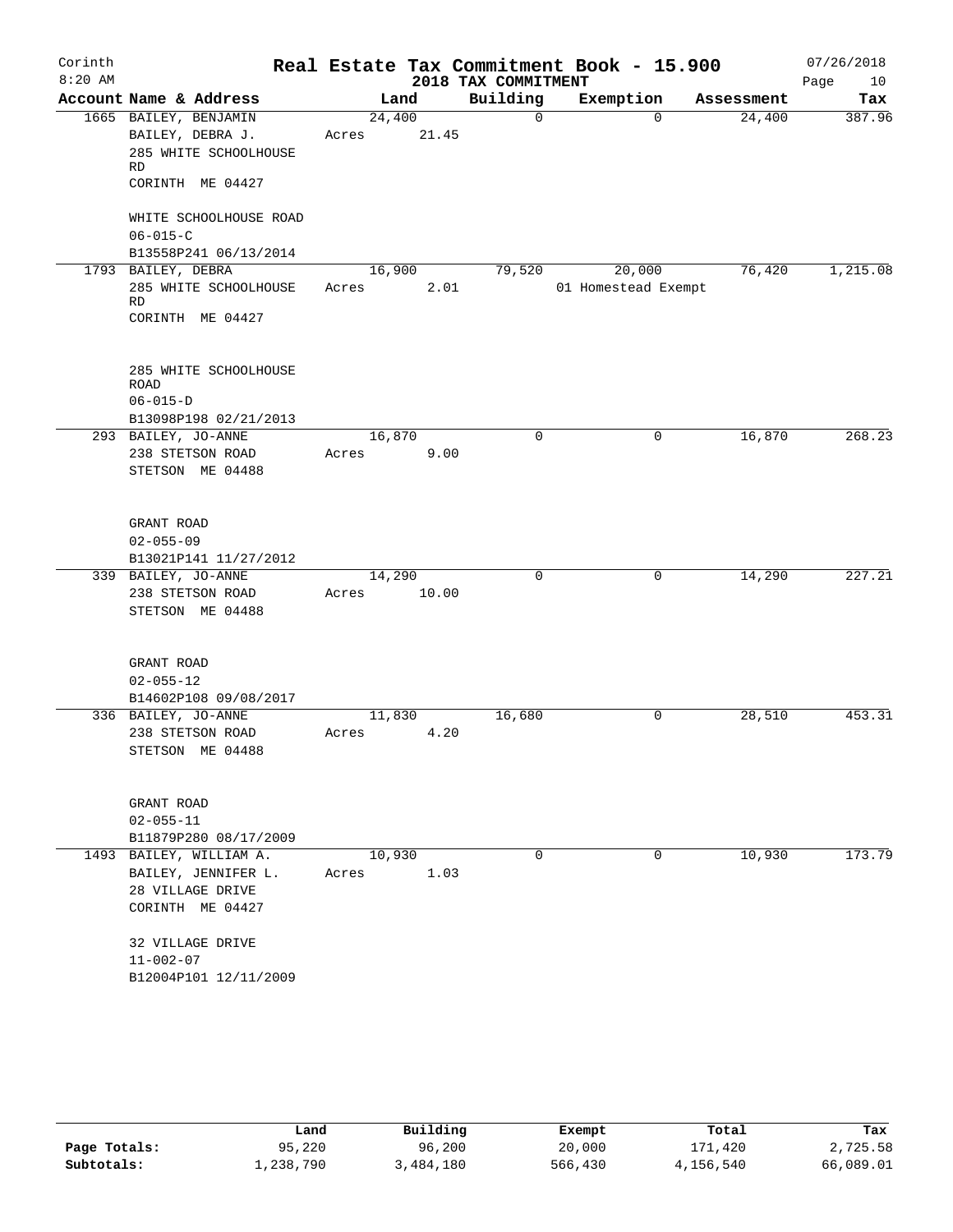| Corinth<br>$8:20$ AM |                                 |        |           | 2018 TAX COMMITMENT | Real Estate Tax Commitment Book - 15.900 |            | 07/26/2018<br>Page<br>11 |
|----------------------|---------------------------------|--------|-----------|---------------------|------------------------------------------|------------|--------------------------|
|                      | Account Name & Address          |        | Land      | Building            | Exemption                                | Assessment | Tax                      |
|                      | 1492 BAILEY, WILLIAM A.         |        | 16,980    | 123,410             | 20,000                                   | 120,390    | 1,914.20                 |
|                      | BAILEY, JENNIFER L.             | Acres  | 1.03      |                     | 01 Homestead Exempt                      |            |                          |
|                      | 28 VILLAGE DRIVE                |        |           |                     |                                          |            |                          |
|                      | CORINTH ME 04427                |        |           |                     |                                          |            |                          |
|                      |                                 |        |           |                     |                                          |            |                          |
|                      | 28 VILLAGE DRIVE                |        |           |                     |                                          |            |                          |
|                      | $11 - 002 - 06$                 |        |           |                     |                                          |            |                          |
|                      | B12004P101 12/11/2009 B9120P292 |        |           |                     |                                          |            |                          |
|                      | 53 BAKER, WILLIAM J. III        |        | 8,510     | 57,850              | 20,000                                   | 46,360     | 737.12                   |
|                      | PO BOX 122                      | Acres  | 0.14      |                     | 01 Homestead Exempt                      |            |                          |
|                      | CORINTH ME 04427-0122           |        |           |                     |                                          |            |                          |
|                      |                                 |        |           |                     |                                          |            |                          |
|                      |                                 |        |           |                     |                                          |            |                          |
|                      | 7 EXETER ROAD                   |        |           |                     |                                          |            |                          |
|                      |                                 |        |           |                     |                                          |            |                          |
|                      | $15 - 020$                      |        |           |                     |                                          |            |                          |
|                      | B8367P233                       |        |           |                     |                                          |            |                          |
|                      | 59 BALZANO, MICHAEL             |        | 13,640    | 17,970              | 0                                        | 31,610     | 502.60                   |
|                      | 29 BANCROFT STREET              | Acres  | 12.60     |                     |                                          |            |                          |
|                      | PORTLAND ME 04102               |        |           |                     |                                          |            |                          |
|                      |                                 |        |           |                     |                                          |            |                          |
|                      |                                 |        |           |                     |                                          |            |                          |
|                      | 333 MEADOW ROAD                 |        |           |                     |                                          |            |                          |
|                      | $09 - 019 - 09$                 |        |           |                     |                                          |            |                          |
|                      | B4354P143                       |        |           |                     |                                          |            |                          |
|                      | 2005 BANGOR CELLULAR            |        | 24,850    | 192,860             | $\mathbf 0$                              | 217,710    | 3,461.59                 |
|                      | TELEPHONE, LP                   |        |           |                     |                                          |            |                          |
|                      | 8410 W. BRYN MAWR AVE           | Acres  | 2.48      |                     |                                          |            |                          |
|                      | CHICAGO IL 60631                |        |           |                     |                                          |            |                          |
|                      |                                 |        |           |                     |                                          |            |                          |
|                      |                                 |        |           |                     |                                          |            |                          |
|                      | 530 MAIN STREET                 |        |           |                     |                                          |            |                          |
|                      | $08 - 018 - A$                  |        |           |                     |                                          |            |                          |
|                      | B12671P317 11/30/2011           |        |           |                     |                                          |            |                          |
|                      | 61 BAPTIST CHURCH               |        | 15,530    | 84,300              | 20,000                                   | 79,830     | 1,269.30                 |
|                      | 331 MAIN STREET                 | Acres  | 0.78      |                     | 30 Parsonage                             |            |                          |
|                      | CORINTH ME 04427                |        |           |                     |                                          |            |                          |
|                      |                                 |        |           |                     |                                          |            |                          |
|                      |                                 |        |           |                     |                                          |            |                          |
|                      | 414 MAIN STREET                 |        |           |                     |                                          |            |                          |
|                      | $13 - 011$                      |        |           |                     |                                          |            |                          |
|                      | 2041 BAPTIST CHURCH             | 15,000 |           | 129,300             | 144,300                                  | 0          | 0.00                     |
|                      | 331 MAIN STREET                 |        |           |                     | 51 Churches                              |            |                          |
|                      | CORINTH ME 04427                |        |           |                     |                                          |            |                          |
|                      |                                 |        |           |                     |                                          |            |                          |
|                      |                                 |        |           |                     |                                          |            |                          |
|                      | 331 MAIN STREET                 |        |           |                     |                                          |            |                          |
|                      | $15 - 005$                      |        |           |                     |                                          |            |                          |
|                      | 1757 BARNES, SCOTT R.           |        | 17,900    | 136,820             | 20,000                                   | 134,720    | 2,142.05                 |
|                      | BARNES, JENNIFER M.             | Acres  | 2.87      |                     | 01 Homestead Exempt                      |            |                          |
|                      | 364 GRANT ROAD                  |        |           |                     |                                          |            |                          |
|                      | CORINTH ME 04427                |        |           |                     |                                          |            |                          |
|                      |                                 |        |           |                     |                                          |            |                          |
|                      | 364 GRANT ROAD                  |        |           |                     |                                          |            |                          |
|                      | $05 - 061$                      |        |           |                     |                                          |            |                          |
|                      | B13293P225 07/31/2013           |        |           |                     |                                          |            |                          |
|                      |                                 |        |           |                     |                                          |            |                          |
|                      |                                 |        |           |                     |                                          |            |                          |
|                      |                                 |        |           |                     |                                          |            |                          |
|                      | Land                            |        | Building  |                     | Exempt                                   | Total      | Tax                      |
| Page Totals:         | 112,410                         |        | 742,510   |                     | 224,300                                  | 630,620    | 10,026.86                |
| Subtotals:           | 1,351,200                       |        | 4,226,690 |                     | 790,730                                  | 4,787,160  | 76,115.87                |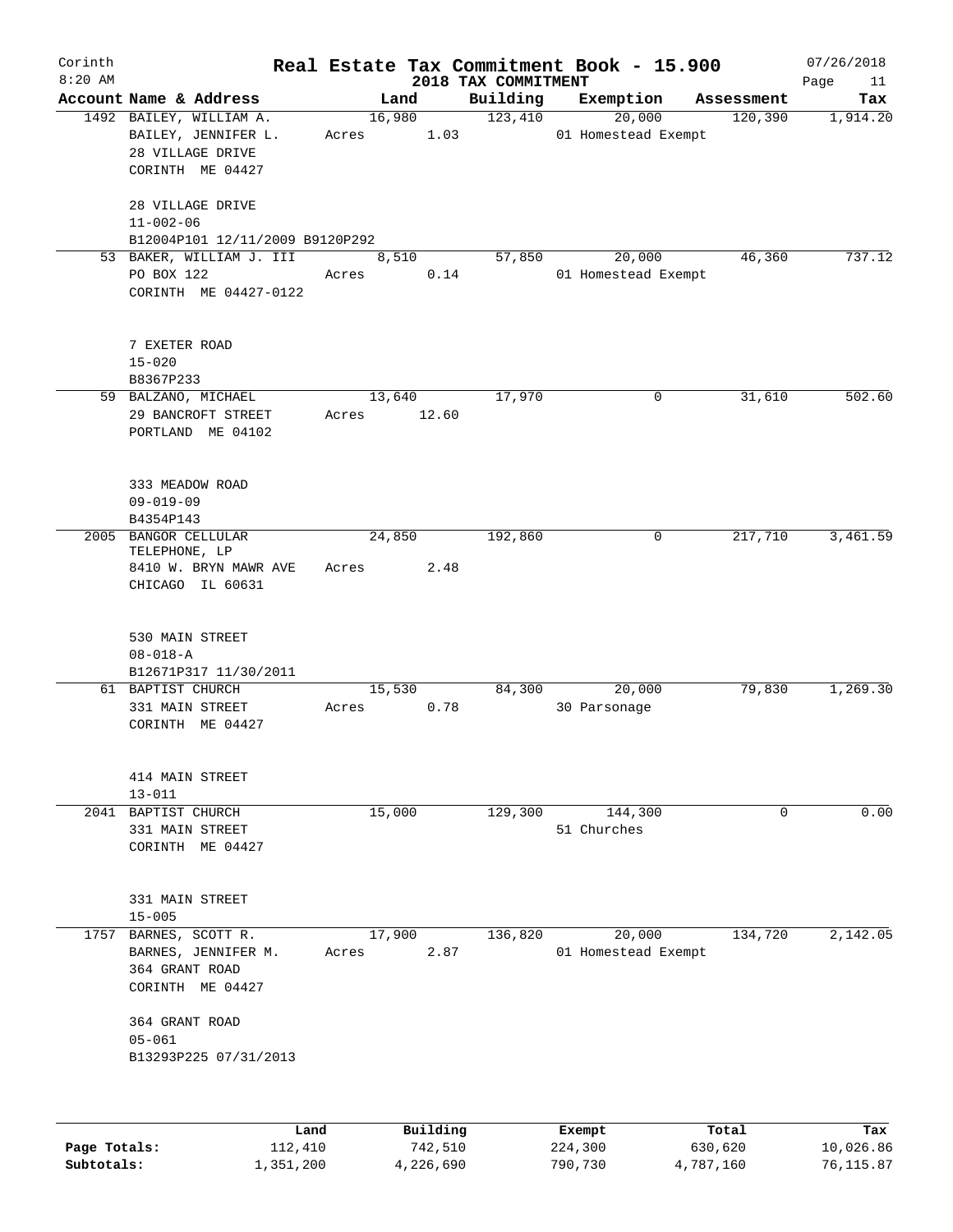| Corinth      |                                              |       |                |           | Real Estate Tax Commitment Book - 15.900 |                     |             |                       | 07/26/2018      |
|--------------|----------------------------------------------|-------|----------------|-----------|------------------------------------------|---------------------|-------------|-----------------------|-----------------|
| $8:20$ AM    | Account Name & Address                       |       |                |           | 2018 TAX COMMITMENT                      |                     |             |                       | Page<br>12      |
|              | 1040 BARRY, LEOLA                            |       | Land<br>26,180 |           | Building<br>102,040                      | Exemption           | $\mathbf 0$ | Assessment<br>128,220 | Tax<br>2,038.70 |
|              | PETERSON, LINDSEY                            | Acres |                | 8.64      |                                          |                     |             |                       |                 |
|              | 810 MAIN STREET                              |       |                |           |                                          |                     |             |                       |                 |
|              | CORINTH ME 04427                             |       |                |           |                                          |                     |             |                       |                 |
|              |                                              |       |                |           |                                          |                     |             |                       |                 |
|              | 810 MAIN STREET                              |       |                |           |                                          |                     |             |                       |                 |
|              | $05 - 041$                                   |       |                |           |                                          |                     |             |                       |                 |
|              | B14772P249 03/28/2018                        |       |                |           |                                          |                     |             |                       |                 |
|              | 1018 BARTLE, SATIN T.                        |       | 9,180          |           | $\Omega$                                 |                     | 0           | 9,180                 | 145.96          |
|              | PO BOX 1744                                  | Acres |                | 3.70      |                                          |                     |             |                       |                 |
|              | BANGOR ME 04402-1744                         |       |                |           |                                          |                     |             |                       |                 |
|              |                                              |       |                |           |                                          |                     |             |                       |                 |
|              |                                              |       |                |           |                                          |                     |             |                       |                 |
|              | LEDGE HILL ROAD N/F                          |       |                |           |                                          |                     |             |                       |                 |
|              | $01 - 041 - C$                               |       |                |           |                                          |                     |             |                       |                 |
|              | B14153P253 05/19/2016<br>65 BARTLE, SATIN T. |       | 18,050         |           | 18,930                                   |                     | 20,000      | 16,980                | 269.98          |
|              | PO BOX 1744                                  | Acres |                | 3.00      |                                          | 01 Homestead Exempt |             |                       |                 |
|              | BANGOR ME 04401                              |       |                |           |                                          |                     |             |                       |                 |
|              |                                              |       |                |           |                                          |                     |             |                       |                 |
|              |                                              |       |                |           |                                          |                     |             |                       |                 |
|              | 512 LEDGE HILL ROAD                          |       |                |           |                                          |                     |             |                       |                 |
|              | $01 - 041 - B$                               |       |                |           |                                          |                     |             |                       |                 |
|              | B14153P253 05/19/2016                        |       |                |           |                                          |                     |             |                       |                 |
|              | 66 BAS, BERYL B. (Heirs                      |       | 8,720          |           | 44,700                                   |                     | 20,000      | 33,420                | 531.38          |
|              | of)                                          |       |                |           |                                          |                     |             |                       |                 |
|              | P.O. BOX 99                                  | Acres |                | 0.15      |                                          | 01 Homestead Exempt |             |                       |                 |
|              | CORINTH ME 04427                             |       |                |           |                                          |                     |             |                       |                 |
|              |                                              |       |                |           |                                          |                     |             |                       |                 |
|              | 9 EXETER ROAD                                |       |                |           |                                          |                     |             |                       |                 |
|              | $15 - 019$                                   |       |                |           |                                          |                     |             |                       |                 |
|              | B2390P195                                    |       |                |           |                                          |                     |             |                       |                 |
|              | 83 BEAL, SHIRLEY E.                          |       | 27,300         |           | 93,510                                   |                     | 20,000      | 100,810               | 1,602.88        |
|              | P.O. BOX 226                                 | Acres |                | 33.00     |                                          | 01 Homestead Exempt |             |                       |                 |
|              | CORINTH ME 04427                             |       |                |           |                                          |                     |             |                       |                 |
|              |                                              |       |                |           |                                          |                     |             |                       |                 |
|              |                                              |       |                |           |                                          |                     |             |                       |                 |
|              | 397 LEDGE HILL ROAD                          |       |                |           |                                          |                     |             |                       |                 |
|              | $04 - 028$                                   |       |                |           |                                          |                     |             |                       |                 |
|              | B3966P264                                    |       |                |           |                                          |                     |             |                       |                 |
| 493          | BEAM, EMMETT J.                              |       | 21,630         |           | 193,470                                  |                     | 20,000      | 195,100               | 3,102.09        |
|              | 105 GARLAND ROAD                             | Acres |                | 7.00      |                                          | 01 Homestead Exempt |             |                       |                 |
|              | CORINTH ME 04427                             |       |                |           |                                          |                     |             |                       |                 |
|              |                                              |       |                |           |                                          |                     |             |                       |                 |
|              |                                              |       |                |           |                                          |                     |             |                       |                 |
|              | 105 GARLAND ROAD<br>$07 - 014 - A$           |       |                |           |                                          |                     |             |                       |                 |
|              | B13785P178 03/20/2015                        |       |                |           |                                          |                     |             |                       |                 |
|              | 1919 BEAN, BRIAN                             |       | 16,910         |           | 177,470                                  |                     | 20,000      | 174,380               | 2,772.64        |
|              | BEAN, KELLY                                  | Acres |                | 2.02      |                                          | 01 Homestead Exempt |             |                       |                 |
|              | 5 ANDERSON FARM RD                           |       |                |           |                                          |                     |             |                       |                 |
|              | CORINTH ME 04427                             |       |                |           |                                          |                     |             |                       |                 |
|              |                                              |       |                |           |                                          |                     |             |                       |                 |
|              | 5 ANDERSON FARM ROAD                         |       |                |           |                                          |                     |             |                       |                 |
|              | $12 - 012 - D$                               |       |                |           |                                          |                     |             |                       |                 |
|              | B11424P340 06/05/2008                        |       |                |           |                                          |                     |             |                       |                 |
|              |                                              |       |                |           |                                          |                     |             |                       |                 |
|              | Land                                         |       |                | Building  |                                          | Exempt              |             | Total                 | Tax             |
| Page Totals: | 127,970                                      |       |                | 630,120   |                                          | 100,000             |             | 658,090               | 10,463.63       |
| Subtotals:   | 1,479,170                                    |       |                | 4,856,810 |                                          | 890,730             |             | 5,445,250             | 86,579.50       |
|              |                                              |       |                |           |                                          |                     |             |                       |                 |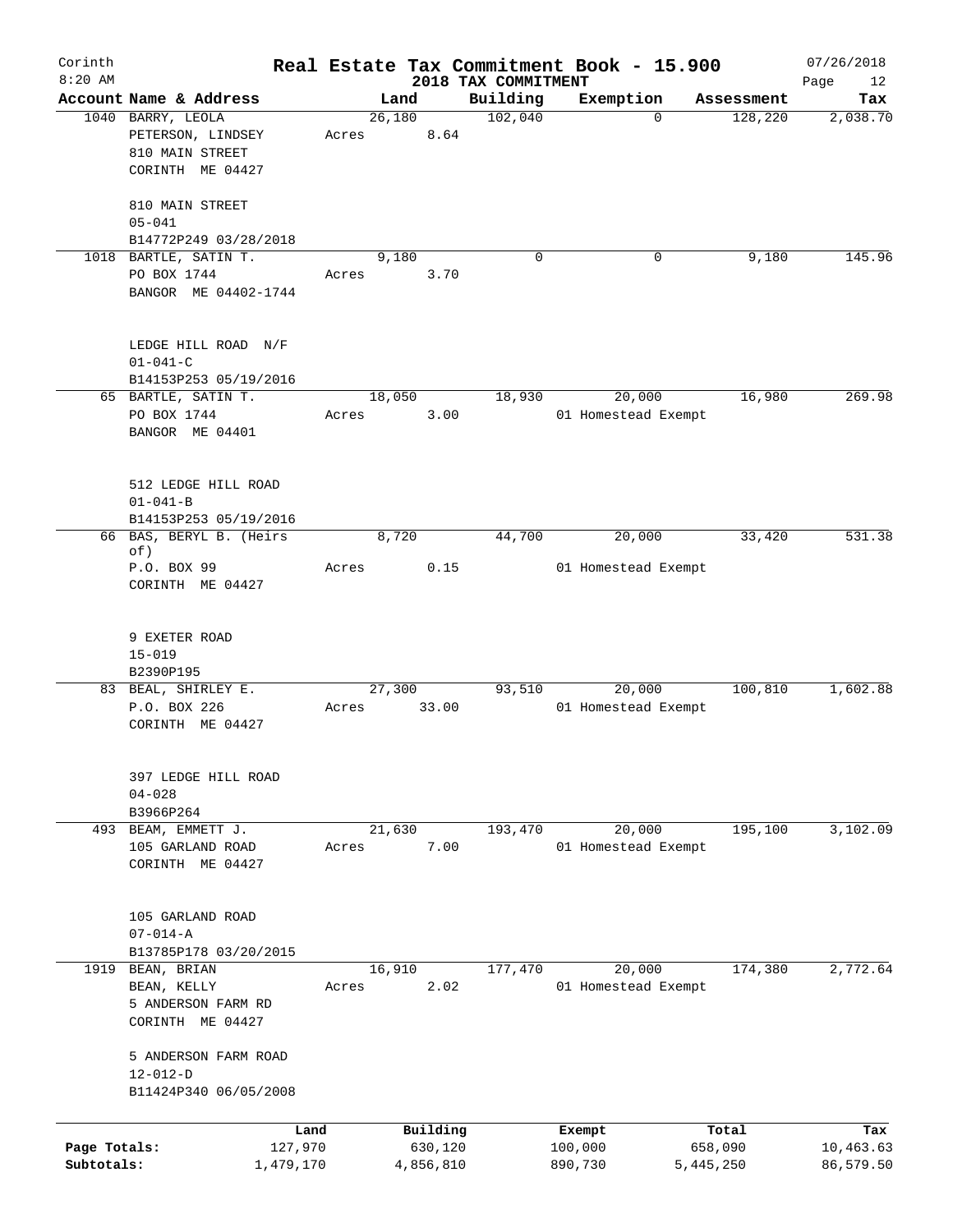| Corinth<br>$8:20$ AM |                                                                                 |                 | 2018 TAX COMMITMENT | Real Estate Tax Commitment Book - 15.900 |            | 07/26/2018<br>Page<br>13 |
|----------------------|---------------------------------------------------------------------------------|-----------------|---------------------|------------------------------------------|------------|--------------------------|
|                      | Account Name & Address                                                          | Land            | Building            | Exemption                                | Assessment | Tax                      |
|                      | 1831 BEAN, CHAD S.<br>344 WHITE SCHOOLHOUSE<br>RD<br>CORINTH ME 04427           | 25,780<br>Acres | 162,520<br>9.66     | 20,000<br>01 Homestead Exempt            | 168,300    | 2,675.97                 |
|                      | 344 WHITE SCHOOLHOUSE<br><b>ROAD</b><br>$08 - 033 - B$<br>B9462P268             |                 |                     |                                          |            |                          |
|                      | 1334 BEAN, CHAD S.                                                              | 29,660          | 11,530              | 0                                        | 41,190     | 654.92                   |
|                      | BEAN, CORY C.<br>344 WHITE SCHOOLHOUSE<br>ROAD<br>CORINTH ME 04427              | Acres           | 136.42              |                                          |            |                          |
|                      | WHITE SCHOOLHOUSE ROAD<br>$06 - 014$<br>B13456P92 02/05/2014                    |                 |                     |                                          |            |                          |
|                      | 879 BEAN, CORY                                                                  | 25,760          | 164,410             | 20,000                                   | 170,170    | 2,705.70                 |
|                      | 312 WHITE SCHOOLHOUSE<br>RD                                                     | Acres           | 9.65                | 01 Homestead Exempt                      |            |                          |
|                      | CORINTH ME 04427                                                                |                 |                     |                                          |            |                          |
|                      | 312 WHITE SCHOOLHOUSE<br>ROAD<br>$08 - 033 - A$                                 |                 |                     |                                          |            |                          |
|                      | B8861P252                                                                       |                 |                     |                                          |            |                          |
|                      | 199 BEAN, DAVID R.                                                              | 11,240          | 84,920              | 26,000                                   | 70,160     | 1,115.54                 |
|                      | BEAN, PHYLLIS E.                                                                | Acres           | 0.31                | 01 Homestead Exempt                      |            |                          |
|                      | 41 MORISON AVENUE<br>CORINTH ME 04427                                           |                 |                     | 22 Veteran                               |            |                          |
|                      | 41 MORISON AVENUE                                                               |                 |                     |                                          |            |                          |
|                      | $16 - 022$                                                                      |                 |                     |                                          |            |                          |
|                      | B7114P272                                                                       |                 |                     |                                          |            |                          |
|                      | 547 BEAN, DAVID R.<br>BEAN, PHILLIS E.<br>41 MORISON AVENUE<br>CORINTH ME 04427 | 10,570<br>Acres | 38,950<br>0.26      | 0                                        | 49,520     | 787.37                   |
|                      | 35 MORISON AVENUE<br>$16 - 023$<br>B13367P94 10/11/2013                         |                 |                     |                                          |            |                          |
|                      | 86 BEAN, KENDALL B.                                                             | 42,440          | 53,350              | 26,000                                   | 69,790     | 1,109.66                 |
|                      | BEAN, CARLENA F.                                                                | Acres           | 31.24               | 01 Homestead Exempt                      |            |                          |
|                      | 443 EXETER ROAD                                                                 |                 |                     | 22 Veteran                               |            |                          |
|                      | CORINTH ME 04427                                                                |                 |                     |                                          |            |                          |
|                      | 443 EXETER ROAD                                                                 |                 |                     |                                          |            |                          |
|                      | $07 - 009 - A$                                                                  |                 |                     |                                          |            |                          |
|                      | B2308P27                                                                        |                 |                     |                                          |            |                          |
|                      |                                                                                 |                 |                     |                                          |            |                          |

|              | Land      | Building  | Exempt  | Total     | Tax       |
|--------------|-----------|-----------|---------|-----------|-----------|
| Page Totals: | 145,450   | 515,680   | 92,000  | 569,130   | 9,049.16  |
| Subtotals:   | 1,624,620 | 5,372,490 | 982,730 | 6,014,380 | 95,628.66 |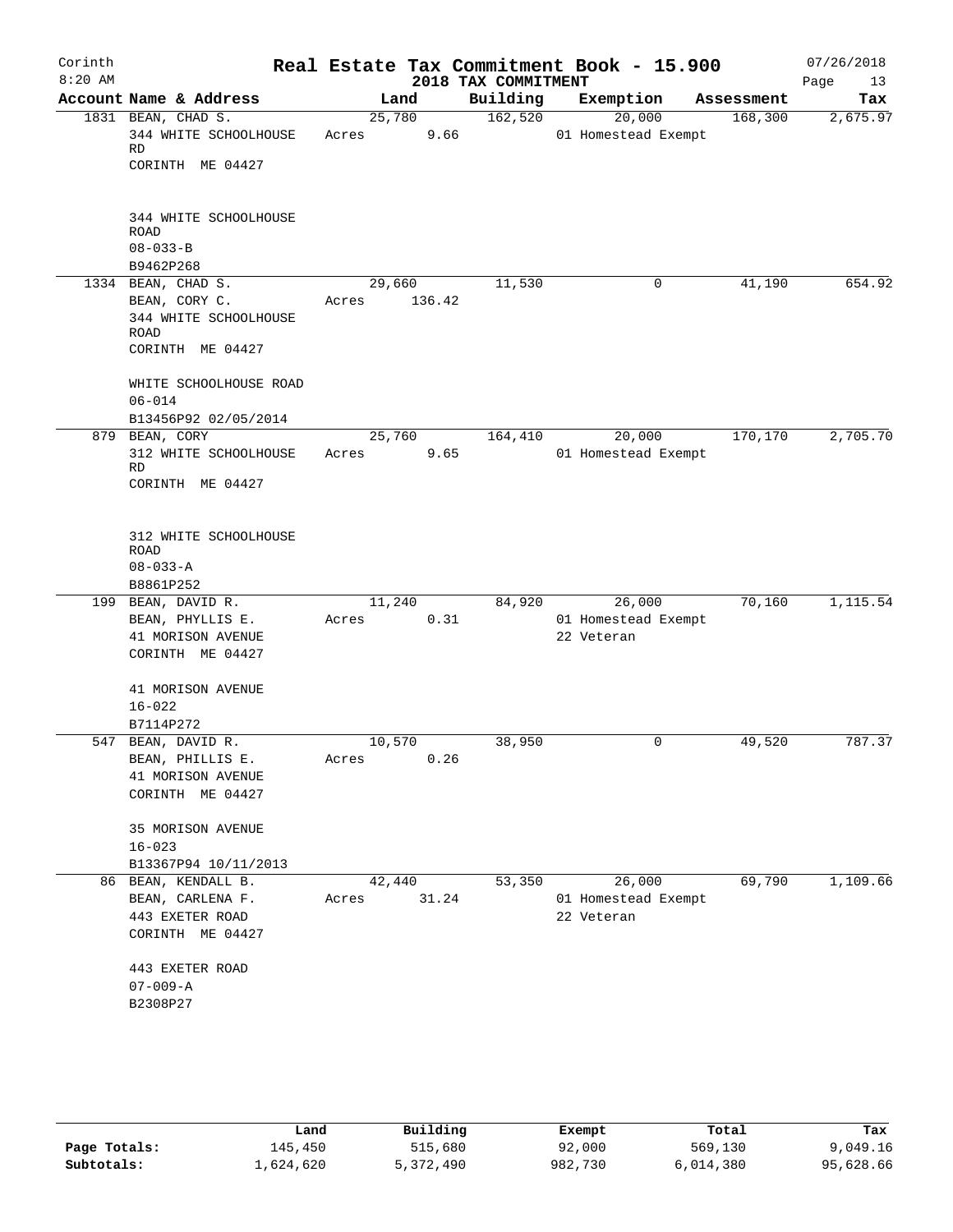| Corinth<br>$8:20$ AM       |                                                                                                 |                      |                      | 2018 TAX COMMITMENT | Real Estate Tax Commitment Book - 15.900 |                      | 07/26/2018<br>Page<br>14 |
|----------------------------|-------------------------------------------------------------------------------------------------|----------------------|----------------------|---------------------|------------------------------------------|----------------------|--------------------------|
|                            | Account Name & Address                                                                          |                      | Land                 | Building            | Exemption                                | Assessment           | Tax                      |
|                            | 2003 BEAN, PAUL JR.<br>344 MAIN STREET LOT 3<br>CORINTH ME 04427                                |                      | $\mathbf 0$          | 20,870              | 0                                        | 20,870               | 331.83                   |
|                            | 344 MAIN STREET LOT<br>$3 - 1$                                                                  |                      |                      |                     |                                          |                      |                          |
|                            | $08 - 003 - 03H - 1$                                                                            |                      |                      |                     |                                          |                      |                          |
|                            | 90 BEAN, PHILIP E. SR.<br>BEAN, MARIE M.<br>882 MAIN STREET<br>CORINTH ME 04427                 | Acres                | 18,760<br>2.50       | 4,800               | 0                                        | 23,560               | 374.60                   |
|                            | 874 MAIN STREET<br>$05 - 048$<br>B4445P188                                                      |                      |                      |                     |                                          |                      |                          |
|                            | 91 BEAN, PHILIP E. SR.<br>BEAN, MARIE M.<br>882 MAIN STREET<br>CORINTH ME 04427                 | Acres                | 18,450<br>2.25       | 78,210              | 20,000<br>01 Homestead Exempt            | 76,660               | 1,218.89                 |
|                            | 882 MAIN STREET<br>$05 - 049$<br>B1615P346                                                      |                      |                      |                     |                                          |                      |                          |
|                            | 89 BEAN, PHILIP E. SR.<br>882 MAIN STREET<br>CORINTH ME 04427                                   | Acres                | 32,030<br>40.75      | $\Omega$            | 0                                        | 32,030               | 509.28                   |
|                            | MAIN STREET<br>$05 - 050$<br>B1891P166                                                          |                      |                      |                     |                                          |                      |                          |
|                            | 92 BEAN, R. STANLEY<br>BEAN, LINDA D. NEAL,<br>MELISSA B<br>246 EXETER ROAD<br>CORINTH ME 04427 | 15,800<br>Acres      | 0.82                 | 94,390              | 20,000<br>01 Homestead Exempt            | 90,190               | 1,434.02                 |
|                            | 246 EXETER ROAD<br>$07 - 046$<br>B5914P195                                                      |                      |                      |                     |                                          |                      |                          |
|                            | 84 BEAN, RANDY<br>467 HUDSON HILL ROAD<br>HUDSON ME 04449                                       | Acres                | 43,580<br>75.00      | 93,420              | 0                                        | 137,000              | 2,178.30                 |
|                            | 380 MAIN STREET<br>$08 - 006$<br>B14198P208 05/26/2016                                          |                      |                      |                     |                                          |                      |                          |
|                            | 861 BEAN, RYAN A.<br>BEAN, AMY E.<br>95 WHITE SCHOOLHOUSE RD<br>CORINTH ME 04427                | Acres                | 26,170<br>10.00      | 134,220             | 20,000<br>01 Homestead Exempt            | 140,390              | 2,232.20                 |
|                            | 95 WHITE SCHOOLHOUSE<br>ROAD<br>$05 - 032$<br>B11018P45 06/22/2007                              |                      |                      |                     |                                          |                      |                          |
|                            |                                                                                                 | Land                 | Building             |                     | Exempt                                   | Total                | Tax                      |
| Page Totals:<br>Subtotals: |                                                                                                 | 154,790<br>1,779,410 | 425,910<br>5,798,400 |                     | 60,000<br>1,042,730                      | 520,700<br>6,535,080 | 8,279.12<br>103,907.78   |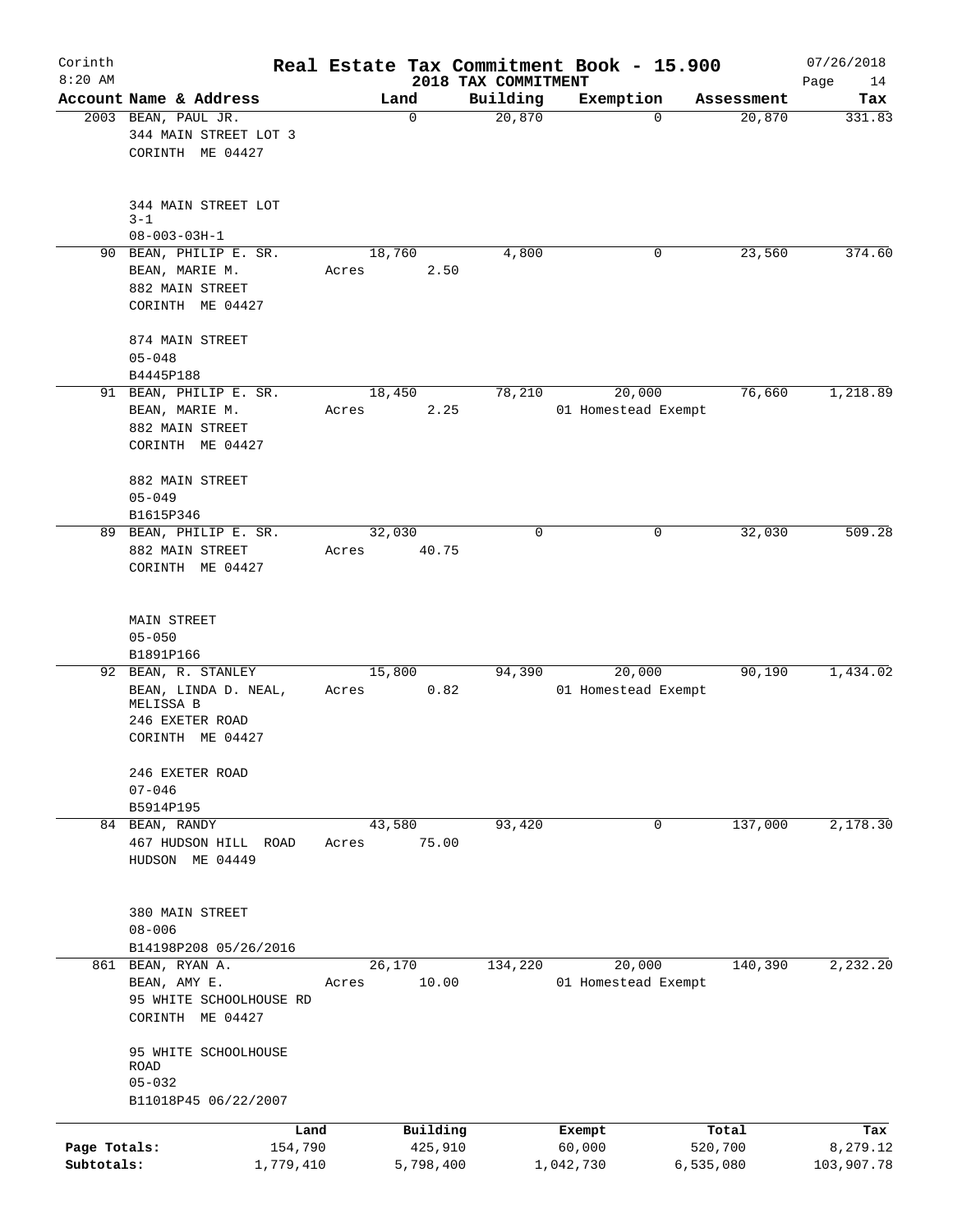| Corinth<br>$8:20$ AM       |                                                                                                                                                            |                          | 2018 TAX COMMITMENT | Real Estate Tax Commitment Book - 15.900 |                      | 07/26/2018<br>Page<br>15 |
|----------------------------|------------------------------------------------------------------------------------------------------------------------------------------------------------|--------------------------|---------------------|------------------------------------------|----------------------|--------------------------|
|                            | Account Name & Address                                                                                                                                     | Land                     | Building            | Exemption                                | Assessment           | Tax                      |
|                            | 94 BEAN, STEPHEN W.<br>BEAN, GUYLENE M.<br>268 EXETER ROAD                                                                                                 | 15,670<br>0.80<br>Acres  | 95,700              | 20,000<br>01 Homestead Exempt            | 91,370               | 1,452.78                 |
|                            | CORINTH ME 04427<br>268 EXETER ROAD<br>$07 - 043 - 13$<br>B3766P352                                                                                        |                          |                     |                                          |                      |                          |
| 95                         | BEAN, WENDELL M.<br>BEAN, LINDA A.<br>P. O. BOX 186<br>CORINTH ME 04427<br>703 LEDGE HILL ROAD<br>$02 - 013$                                               | 25,240<br>12.85<br>Acres | 72,080              | 20,000<br>01 Homestead Exempt            | 77,320               | 1,229.39                 |
|                            | B4029P212                                                                                                                                                  |                          |                     |                                          |                      |                          |
|                            | 1118 BEARDSLEY, CHARLES E.<br>BEARDSLEY, SUSAN G.<br><b>JOHNSON</b><br>462 EXETER ROAD<br>CORINTH ME 04427                                                 | 16,370<br>1.55<br>Acres  | 74,300              | 20,000<br>01 Homestead Exempt            | 70,670               | 1,123.65                 |
|                            | 462 EXETER ROAD<br>$07 - 008 - E$<br>B14002P201 10/30/2015                                                                                                 |                          |                     |                                          |                      |                          |
|                            | 277 BEAULIER, MYRTON J.<br>BEAULIER, DONNA M.<br>130 EXETER ROAD<br>CORINTH, ME 04427                                                                      | 17,290<br>1.29<br>Acres  | 92,600              | 20,000<br>01 Homestead Exempt            | 89,890               | 1,429.25                 |
|                            | 130 EXETER ROAD<br>$14 - 015$<br>B9068P211                                                                                                                 |                          |                     |                                          |                      |                          |
|                            | 505 BELL, GARY H.<br>BELL, NORMA J.<br>PO BOX 460<br>CORINTH ME 04427                                                                                      | 20,370<br>5.00<br>Acres  | 142,350             | 20,000<br>01 Homestead Exempt            | 142,720              | 2,269.25                 |
|                            | 19 RIDGE ROAD<br>$12 - 009$<br>B7808P25                                                                                                                    |                          |                     |                                          |                      |                          |
|                            | 995 BELL, JEFFREY<br>BELL, CARIN<br>C/O BELL, MIKE & LAURA<br>PO BOX 227<br>CORINTH ME 04427<br>352 MCCARD ROAD<br>$01 - 017 - C$<br>B14120P264 04/01/2016 | 15,880<br>1.13<br>Acres  | 104,700             | 0                                        | 120,580              | 1,917.22                 |
|                            | 1720 BELL, KEVIN<br>PO BOX 6248<br>BANGOR ME 04402-6247                                                                                                    | 5,370<br>41.00<br>Acres  | $\mathbf 0$         | 0                                        | 5,370                | 85.38                    |
|                            | RABBIT PATH N/F OFF<br>$03 - 037$<br>B7920P60                                                                                                              |                          |                     |                                          |                      |                          |
|                            | Land                                                                                                                                                       | Building                 |                     | Exempt                                   | Total                | Tax                      |
| Page Totals:<br>Subtotals: | 116,190<br>1,895,600                                                                                                                                       | 581,730<br>6,380,130     |                     | 100,000<br>1,142,730                     | 597,920<br>7,133,000 | 9,506.92<br>113, 414.70  |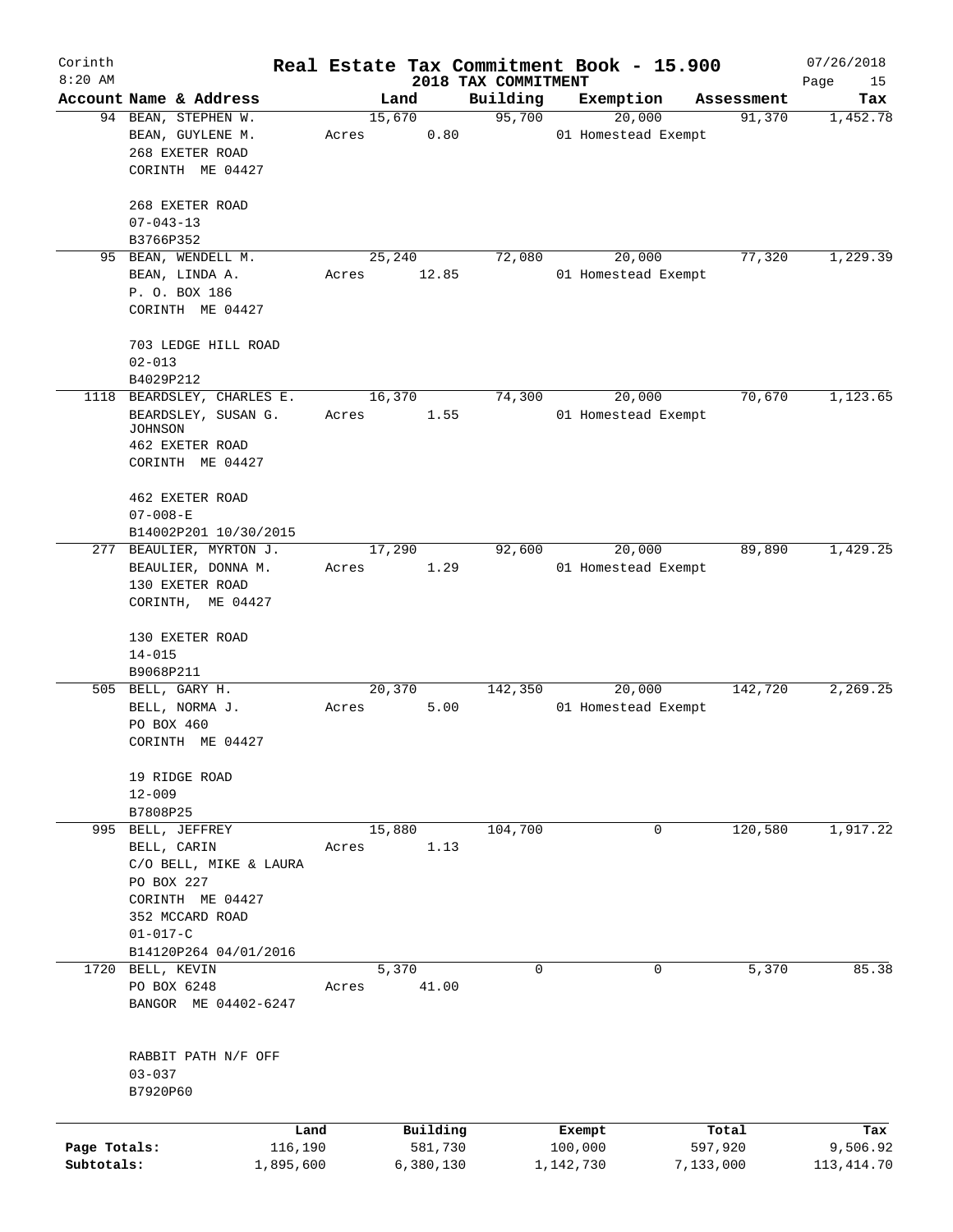| Corinth      |                                                                                         |         |                 |                                 | Real Estate Tax Commitment Book - 15.900 |            | 07/26/2018        |
|--------------|-----------------------------------------------------------------------------------------|---------|-----------------|---------------------------------|------------------------------------------|------------|-------------------|
| $8:20$ AM    | Account Name & Address                                                                  |         | Land            | 2018 TAX COMMITMENT<br>Building | Exemption                                | Assessment | Page<br>16<br>Tax |
|              | 1721 BELL, KEVIN<br>PO BOX 6248<br>BANGOR ME 04402-6247                                 | Acres   | 18,270<br>41.00 | 48,000                          | $\mathbf 0$                              | 66,270     | 1,053.69          |
|              | 398 DIAMOND LANE<br>$03 - 042$<br>B7920P60 10/04/2001                                   |         |                 |                                 |                                          |            |                   |
|              | 101 BELL, MARGARETT S.<br>1313 MAIN STREET<br>CORINTH ME 04427                          | Acres   | 17,220<br>2.28  | 81,700                          | 20,000<br>01 Homestead Exempt            | 78,920     | 1,254.83          |
|              | 1313 MAIN STREET<br>$03 - 020 - C$<br>B5674P349                                         |         |                 |                                 |                                          |            |                   |
|              | 102 BELL, MICHAEL<br>P.O. BOX 227<br>CORINTH ME 04427                                   |         | 0               | 24,280                          | 20,000<br>01 Homestead Exempt            | 4,280      | 68.05             |
|              | 84 MEADOW ROAD<br>$09 - 019 - 02H$                                                      |         |                 |                                 |                                          |            |                   |
|              | 643 BELLATTY, JENNIFER<br>16 COUNTY ROAD<br>CORINTH ME 04427                            | Acres   | 16,940<br>1.00  | 147,590                         | 0                                        | 164,530    | 2,616.03          |
|              | 16 COUNTY ROAD<br>$08 - 014 - A$<br>B14195P271 06/29/2016                               |         |                 |                                 |                                          |            |                   |
|              | 103 BEMIS, LINDA L.<br>461 WEST CORINTH ROAD<br>CORINTH ME 04427                        | Acres   | 15,730<br>1.00  | 20,280                          | 20,000<br>01 Homestead Exempt            | 16,010     | 254.56            |
|              | 461 WEST CORINTH ROAD<br>$04 - 034 - D$<br>B5813P243                                    |         |                 |                                 |                                          |            |                   |
| 1833         | BENE III, JOHN F.<br>BENE, AMY L.<br>6470 GLENEAGLE AVE. SW<br>PORT ORCHARD<br>WA 98367 | Acres   | 17,130<br>1.16  | 105,190                         | 0                                        | 122,320    | 1,944.89          |
|              | 66 BRADBURY DRIVE<br>$08 - 012 - 11$                                                    |         |                 |                                 |                                          |            |                   |
|              | B11134P106 09/20/2007<br>1062 BENEDETTI, LISA M.                                        |         | 26,390          | 118,560                         | 0                                        | 144,950    | 2,304.71          |
|              | 2368 HUDSON ROAD<br>HUDSON ME 04449                                                     | Acres   | 15.80           |                                 |                                          |            |                   |
|              | 968 MAIN STREET<br>$06 - 012 - D - A$<br>B14475P241 05/04/2017                          |         |                 |                                 |                                          |            |                   |
|              |                                                                                         | Land    | Building        |                                 | Exempt                                   | Total      | Tax               |
| Page Totals: |                                                                                         | 111,680 | 545,600         |                                 | 60,000                                   | 597,280    | 9,496.76          |

**Subtotals:** 2,007,280 6,925,730 1,202,730 7,730,280 122,911.46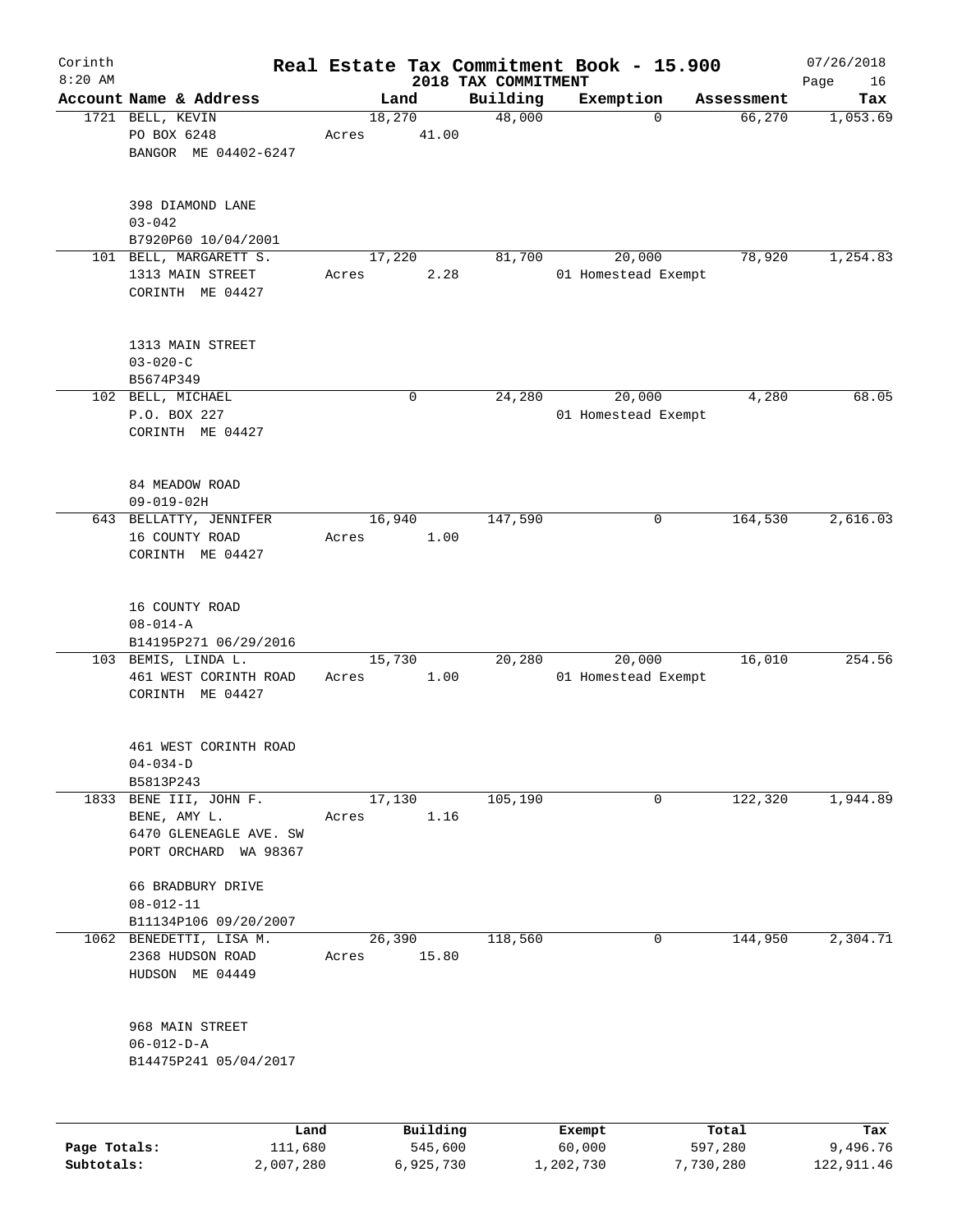| Corinth<br>$8:20$ AM |                                 |           |       |         |             |                                 |           | Real Estate Tax Commitment Book - 15.900 |            | 07/26/2018        |
|----------------------|---------------------------------|-----------|-------|---------|-------------|---------------------------------|-----------|------------------------------------------|------------|-------------------|
|                      | Account Name & Address          |           |       | Land    |             | 2018 TAX COMMITMENT<br>Building |           | Exemption                                | Assessment | Page<br>17<br>Tax |
|                      | 104 BENJAMIN, WALTER E.         |           |       | 15,820  |             | 8,330                           |           | 20,000                                   | 4,150      | 65.99             |
|                      | BENJAMIN, BARBARA F.            |           | Acres |         | 1.08        |                                 |           | 01 Homestead Exempt                      |            |                   |
|                      | 554 BLACK ROAD                  |           |       |         |             |                                 |           |                                          |            |                   |
|                      | CORINTH ME 04427                |           |       |         |             |                                 |           |                                          |            |                   |
|                      |                                 |           |       |         |             |                                 |           |                                          |            |                   |
|                      | 554 BLACK ROAD                  |           |       |         |             |                                 |           |                                          |            |                   |
|                      | $02 - 035 - 01$                 |           |       |         |             |                                 |           |                                          |            |                   |
|                      | B6103P133                       |           |       |         |             |                                 |           |                                          |            |                   |
|                      | 105 BENJAMIN, WALTER E.         |           |       | 15,730  |             | 0                               |           | 0                                        | 15,730     | 250.11            |
|                      | BENJAMIN, BARBARA F.            |           | Acres |         | 1.00        |                                 |           |                                          |            |                   |
|                      | 554 BLACK ROAD                  |           |       |         |             |                                 |           |                                          |            |                   |
|                      | CORINTH ME 04427                |           |       |         |             |                                 |           |                                          |            |                   |
|                      |                                 |           |       |         |             |                                 |           |                                          |            |                   |
|                      | <b>BLACK ROAD</b>               |           |       |         |             |                                 |           |                                          |            |                   |
|                      | $02 - 035 - 02$                 |           |       |         |             |                                 |           |                                          |            |                   |
|                      | B6103P133                       |           |       |         |             |                                 |           |                                          |            |                   |
|                      | 112 BERRY JR, CHARLES L.        |           |       |         | $\mathbf 0$ | 46,900                          |           | 20,000                                   | 26,900     | 427.71            |
|                      | 628 BLACK ROAD                  |           |       |         |             |                                 |           | 01 Homestead Exempt                      |            |                   |
|                      | CORINTH ME 04427                |           |       |         |             |                                 |           |                                          |            |                   |
|                      |                                 |           |       |         |             |                                 |           |                                          |            |                   |
|                      |                                 |           |       |         |             |                                 |           |                                          |            |                   |
|                      | 628 BLACK ROAD                  |           |       |         |             |                                 |           |                                          |            |                   |
|                      | $02 - 038 - 04H$                |           |       |         |             |                                 |           |                                          |            |                   |
|                      | 108 BERRY, ALBERT C.            |           |       | 17,450  |             | 76,120                          |           | 20,000                                   | 73,570     | 1,169.76          |
|                      | P.O. BOX 17                     |           | Acres |         | 1.42        |                                 |           | 01 Homestead Exempt                      |            |                   |
|                      | ORRINGTON ME 04474              |           |       |         |             |                                 |           |                                          |            |                   |
|                      |                                 |           |       |         |             |                                 |           |                                          |            |                   |
|                      |                                 |           |       |         |             |                                 |           |                                          |            |                   |
|                      | 29 MORISON AVENUE               |           |       |         |             |                                 |           |                                          |            |                   |
|                      | $16 - 024$                      |           |       |         |             |                                 |           |                                          |            |                   |
|                      | B5838P182                       |           |       |         |             |                                 |           |                                          |            |                   |
|                      | 113 BERRY, CHARLES L,           |           |       | 73,580  |             | 128,510                         |           | 20,000                                   | 182,090    | 2,895.23          |
|                      | TRUSTEE                         |           |       |         |             |                                 |           |                                          |            |                   |
|                      | BERRY, THAILA J,                |           | Acres |         | 30.00       |                                 |           | 01 Homestead Exempt                      |            |                   |
|                      | TRUSTEE<br>CL & TJ BERRY LOVING |           |       |         |             |                                 |           |                                          |            |                   |
|                      | TRUST                           |           |       |         |             |                                 |           |                                          |            |                   |
|                      | 677 BLACK ROAD                  |           |       |         |             |                                 |           |                                          |            |                   |
|                      | CORINTH ME 04427                |           |       |         |             |                                 |           |                                          |            |                   |
|                      | 677 BLACK ROAD                  |           |       |         |             |                                 |           |                                          |            |                   |
|                      | $02 - 037$                      |           |       |         |             |                                 |           |                                          |            |                   |
|                      | B6420P201                       |           |       |         |             |                                 |           |                                          |            |                   |
|                      | 110 BERRY, CHARLES L.           |           |       | 14,850  |             | $\mathbf 0$                     |           | $\mathbf 0$                              | 14,850     | 236.12            |
|                      | 677 BLACK ROAD                  |           | Acres |         | 35.00       |                                 |           |                                          |            |                   |
|                      | CORINTH ME 04427                |           |       |         |             |                                 |           |                                          |            |                   |
|                      |                                 |           |       |         |             |                                 |           |                                          |            |                   |
|                      |                                 |           |       |         |             |                                 |           |                                          |            |                   |
|                      | MAIN STREET N/F OFF             |           |       |         |             |                                 |           |                                          |            |                   |
|                      | $05 - 045$                      |           |       |         |             |                                 |           |                                          |            |                   |
|                      | B2200P761                       |           |       |         |             |                                 |           |                                          |            |                   |
|                      | 109 BERRY, CHARLES L.           |           |       | 131,890 |             | 0                               |           | 0                                        | 131,890    | 2,097.05          |
|                      | BERRY, THAILA J.                |           | Acres |         | 76.00       |                                 |           |                                          |            |                   |
|                      | 677 BLACK ROAD                  |           |       |         |             |                                 |           |                                          |            |                   |
|                      | CORINTH ME 04427                |           |       |         |             |                                 |           |                                          |            |                   |
|                      |                                 |           |       |         |             |                                 |           |                                          |            |                   |
|                      | <b>BLACK ROAD</b>               |           |       |         |             |                                 |           |                                          |            |                   |
|                      | $02 - 038$                      |           |       |         |             |                                 |           |                                          |            |                   |
|                      | B3387P88                        |           |       |         |             |                                 |           |                                          |            |                   |
|                      |                                 |           |       |         |             |                                 |           |                                          |            |                   |
|                      |                                 | Land      |       |         | Building    |                                 | Exempt    |                                          | Total      | Tax               |
| Page Totals:         |                                 | 269,320   |       |         | 259,860     |                                 | 80,000    |                                          | 449,180    | 7,141.97          |
| Subtotals:           |                                 | 2,276,600 |       |         | 7,185,590   |                                 | 1,282,730 |                                          | 8,179,460  | 130,053.43        |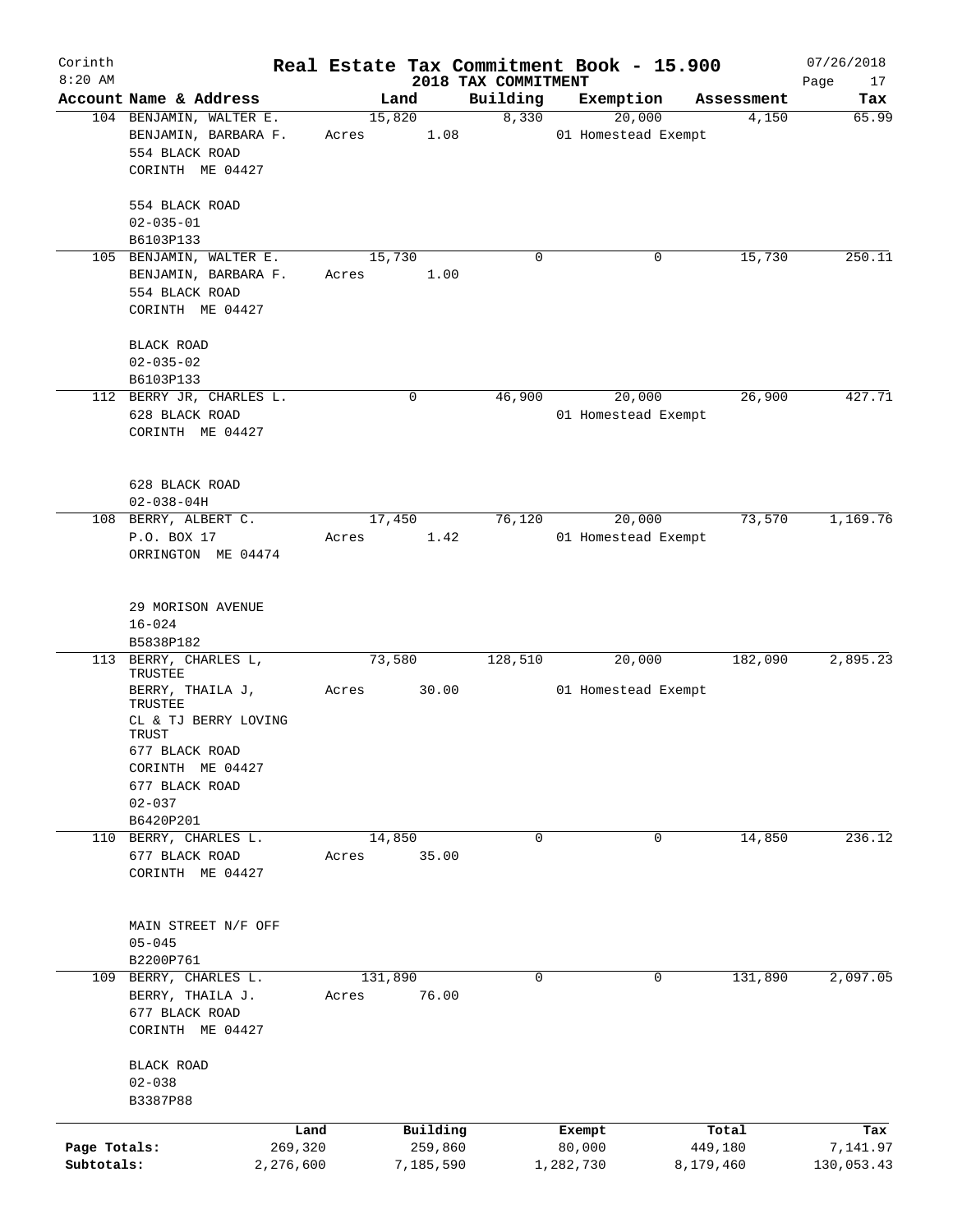| Corinth                    |                                                                                                  |                 |                      |                                 | Real Estate Tax Commitment Book - 15.900    |                      | 07/26/2018             |
|----------------------------|--------------------------------------------------------------------------------------------------|-----------------|----------------------|---------------------------------|---------------------------------------------|----------------------|------------------------|
| $8:20$ AM                  | Account Name & Address                                                                           |                 | Land                 | 2018 TAX COMMITMENT<br>Building | Exemption                                   | Assessment           | Page<br>18<br>Tax      |
|                            | 111 BERRY, CHARLIE<br>667 BLACK ROAD<br>CORINTH ME 04427                                         |                 | $\mathbf 0$          | 18,070                          | $\Omega$                                    | 18,070               | 287.31                 |
|                            | 665 BLACK ROAD<br>$02 - 037 - 03H$                                                               |                 |                      |                                 |                                             |                      |                        |
|                            | 115 BERRY, EDWIN J.<br>BERRY, MARGARET A.<br>971 HUDSON HILL ROAD<br>HUDSON ME 04449             | 14,230<br>Acres | 4.92                 | $\mathbf 0$                     | 0                                           | 14,230               | 226.26                 |
|                            | TATE ROAD<br>$09 - 020 - D$<br>B4473P132                                                         |                 |                      |                                 |                                             |                      |                        |
|                            | 117 BERRY, JAMES A.<br>BERRY, VICTORIA A.<br>LIVING TRUST<br>47 CUSHMAN ROAD<br>CORINTH ME 04427 | 13,510<br>Acres | 5.80                 | $\mathbf 0$                     | $\mathbf 0$                                 | 13,510               | 214.81                 |
|                            | <b>CUSHMAN ROAD</b><br>$03 - 013 - 11$<br>B10615P156 08/29/2006                                  |                 |                      |                                 |                                             |                      |                        |
|                            | 116 BERRY, JAMES A.<br>BERRY, VICTORIA A.<br>LIVING TRUST<br>47 CUSHMAN ROAD<br>CORINTH ME 04427 | 23,340<br>Acres | 9.40                 | 91,550                          | 26,000<br>01 Homestead Exempt<br>22 Veteran | 88,890               | 1,413.35               |
|                            | 47 CUSHMAN ROAD<br>$03 - 013 - 10$<br>B10615P156 08/29/2006                                      |                 |                      |                                 |                                             |                      |                        |
|                            | 203 BEST WAY WOOD HEAT,<br>INC.<br>PO BOX 283<br>READFIELD ME 04355                              | 18,470<br>Acres | 0.82                 | 141,760                         | 0                                           | 160,230              | 2,547.66               |
|                            | 352 MAIN STREET<br>$15 - 049 - A$<br>B11391P117 05/09/2008                                       |                 |                      |                                 |                                             |                      |                        |
|                            | 121 BEVERIDGE, PAMELA<br>898 GRANT ROAD<br>KENDUSKEAG ME 04450                                   | 15,610<br>Acres | 7.80                 | $\mathbf 0$                     | $\mathbf 0$                                 | 15,610               | 248.20                 |
|                            | GRANT ROAD<br>$03 - 003$<br>B5821P52                                                             |                 |                      |                                 |                                             |                      |                        |
|                            | 120 BEVERIDGE, PAMELA<br>898 GRANT ROAD<br>KENDUSKEAG ME 04450                                   | 4,280<br>Acres  | 3.00                 | 0                               | 0                                           | 4,280                | 68.05                  |
|                            | GRANT ROAD N/F OFF<br>$03 - 001$<br>B4980P238 B3197P343                                          |                 |                      |                                 |                                             |                      |                        |
|                            | Land                                                                                             |                 | Building             |                                 | Exempt                                      | Total                | Tax                    |
| Page Totals:<br>Subtotals: | 89,440<br>2,366,040                                                                              |                 | 251,380<br>7,436,970 |                                 | 26,000<br>1,308,730                         | 314,820<br>8,494,280 | 5,005.64<br>135,059.07 |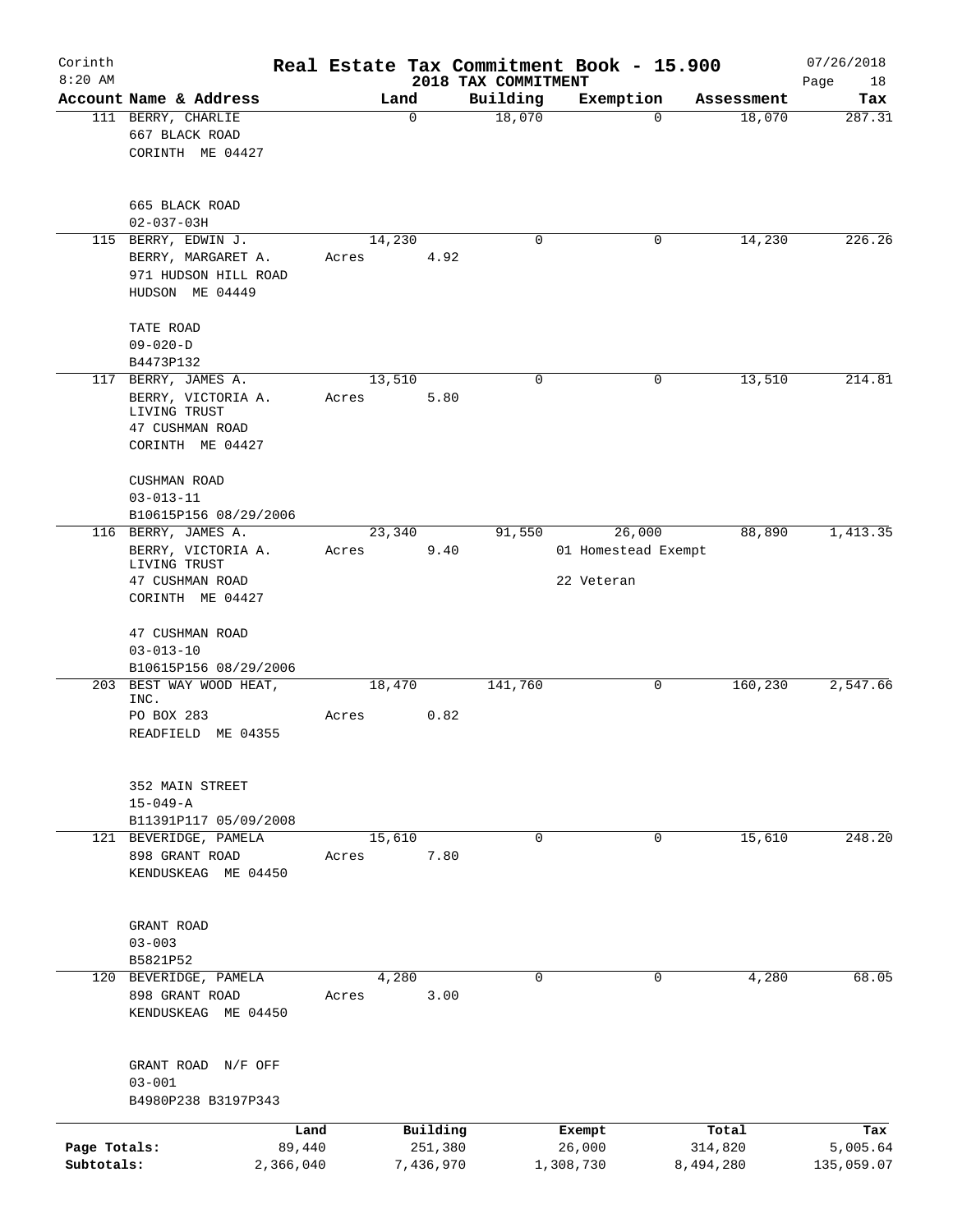| Corinth<br>$8:20$ AM |                                                  |       |                 |                                 | Real Estate Tax Commitment Book - 15.900 |            | 07/26/2018        |
|----------------------|--------------------------------------------------|-------|-----------------|---------------------------------|------------------------------------------|------------|-------------------|
|                      | Account Name & Address                           |       | Land            | 2018 TAX COMMITMENT<br>Building | Exemption                                | Assessment | Page<br>19<br>Tax |
|                      | 1416 BICKERSTAFF, SCOTT                          |       | 16,890          | 95,580                          | 20,000                                   | 92,470     | 1,470.27          |
|                      | BICKERSTAFF, AMY                                 | Acres | 2.00            |                                 | 01 Homestead Exempt                      |            |                   |
|                      | 92 GARLAND ROAD                                  |       |                 |                                 |                                          |            |                   |
|                      | CORINTH ME 04427                                 |       |                 |                                 |                                          |            |                   |
|                      |                                                  |       |                 |                                 |                                          |            |                   |
|                      | 92 GARLAND ROAD                                  |       |                 |                                 |                                          |            |                   |
|                      | $07 - 013$                                       |       |                 |                                 |                                          |            |                   |
|                      | B9502P182                                        |       |                 | 16,610                          |                                          | 29,920     | 475.73            |
|                      | 580 BICKFORD III, WALTER L.<br>55 NEW ZEALAND RD |       | 13,310<br>12.00 |                                 | 0                                        |            |                   |
|                      | SEABROOK NH 03874                                | Acres |                 |                                 |                                          |            |                   |
|                      |                                                  |       |                 |                                 |                                          |            |                   |
|                      |                                                  |       |                 |                                 |                                          |            |                   |
|                      | 153 MARSH ROAD                                   |       |                 |                                 |                                          |            |                   |
|                      | $08 - 037$                                       |       |                 |                                 |                                          |            |                   |
|                      | B11096P345 07/16/2007<br>953 BICKFORD, DAVID R.  |       | 18,450          | 63,070                          | 0                                        | 81,520     | 1,296.17          |
|                      |                                                  |       |                 |                                 |                                          |            |                   |
|                      | BICKFORD, RUBY M.<br>162 PLYMOUTH ROAD           | Acres | 2.25            |                                 |                                          |            |                   |
|                      | ETNA ME 04434                                    |       |                 |                                 |                                          |            |                   |
|                      |                                                  |       |                 |                                 |                                          |            |                   |
|                      | 35 MAIN STREET                                   |       |                 |                                 |                                          |            |                   |
|                      | $11 - 010$                                       |       |                 |                                 |                                          |            |                   |
|                      | B13388P291 11/08/2013                            |       |                 |                                 |                                          |            |                   |
|                      | 122 BICKFORD, SUSANNE                            |       | 23,970          | 77,400                          | 20,000                                   | 81,370     | 1,293.78          |
|                      | 140 CUSHMAN ROAD                                 | Acres | 10.00           |                                 | 01 Homestead Exempt                      |            |                   |
|                      | CORINTH ME 04427                                 |       |                 |                                 |                                          |            |                   |
|                      |                                                  |       |                 |                                 |                                          |            |                   |
|                      | 140 CUSHMAN ROAD                                 |       |                 |                                 |                                          |            |                   |
|                      | $03 - 017 - A$                                   |       |                 |                                 |                                          |            |                   |
|                      | B13633P187 09/04/2014                            |       |                 |                                 |                                          |            |                   |
|                      | 123 BICKMORE, TIMOTHY E.                         |       | 12,070          | 56,220                          | 20,000                                   | 48,290     | 767.81            |
|                      | 218 MAIN STREET                                  | Acres | 0.38            |                                 | 01 Homestead Exempt                      |            |                   |
|                      | CORINTH ME 04427                                 |       |                 |                                 |                                          |            |                   |
|                      |                                                  |       |                 |                                 |                                          |            |                   |
|                      |                                                  |       |                 |                                 |                                          |            |                   |
|                      | 218 MAIN STREET                                  |       |                 |                                 |                                          |            |                   |
|                      | $16 - 009$                                       |       |                 |                                 |                                          |            |                   |
| 1516                 | B2293P190<br>BISCHOFF, DAVID &                   |       | $\mathbf 0$     |                                 |                                          | 0          | 0.00              |
|                      | JENNIE                                           |       |                 | 19,870                          | 19,870                                   |            |                   |
|                      | 434 TATE ROAD LOT 4                              |       |                 |                                 | 01 Homestead Exempt                      |            |                   |
|                      | CORINTH ME 04427                                 |       |                 |                                 |                                          |            |                   |
|                      |                                                  |       |                 |                                 |                                          |            |                   |
|                      | 434 TATE ROAD LOT 04                             |       |                 |                                 |                                          |            |                   |
|                      | $06 - 019 - 04H$                                 |       |                 |                                 |                                          |            |                   |
|                      | 1854 BLACK, JEFFREY W.                           |       | 26,530          | 133,800                         | 20,000                                   | 140,330    | 2,231.25          |
|                      | BLACK, CINDY B.                                  | Acres | 16.00           |                                 | 01 Homestead Exempt                      |            |                   |
|                      | 347 WEST CORINTH ROAD                            |       |                 |                                 |                                          |            |                   |
|                      | CORINTH ME 04427-3143                            |       |                 |                                 |                                          |            |                   |
|                      |                                                  |       |                 |                                 |                                          |            |                   |
|                      | 347 WEST CORINTH ROAD                            |       |                 |                                 |                                          |            |                   |
|                      | $04 - 036 - H$                                   |       |                 |                                 |                                          |            |                   |
|                      | B9640P186                                        |       |                 |                                 |                                          |            |                   |
|                      |                                                  |       |                 |                                 |                                          |            |                   |
|                      | Land                                             |       | Building        |                                 | Exempt                                   | Total      | Tax               |
| Page Totals:         | 111,220                                          |       | 462,550         |                                 | 99,870                                   | 473,900    | 7,535.01          |
| Subtotals:           | 2,477,260                                        |       | 7,899,520       |                                 | 1,408,600                                | 8,968,180  | 142,594.08        |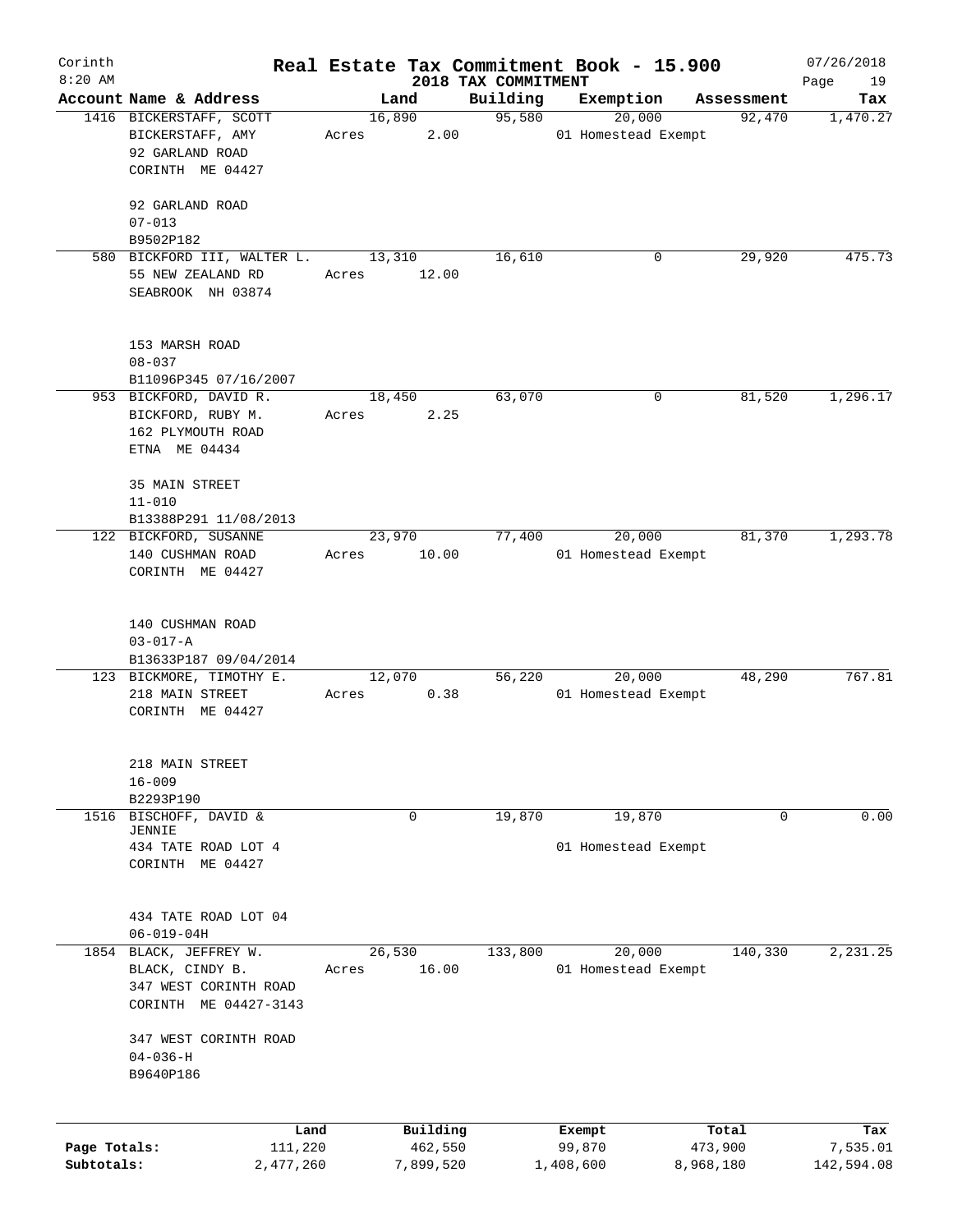| Corinth<br>$8:20$ AM |                                                   |       |        |      | Real Estate Tax Commitment Book - 15.900<br>2018 TAX COMMITMENT |                |            | 07/26/2018<br>Page<br>20 |
|----------------------|---------------------------------------------------|-------|--------|------|-----------------------------------------------------------------|----------------|------------|--------------------------|
|                      | Account Name & Address                            |       | Land   |      | Building                                                        | Exemption      | Assessment | Tax                      |
|                      | 1951 BLACKWELL LUMBER MILL<br><b>INC</b>          |       | 10,070 |      | $\mathbf 0$                                                     | $\overline{0}$ | 10,070     | 160.11                   |
|                      | PO BOX 335                                        | Acres |        | 0.80 |                                                                 |                |            |                          |
|                      | CORINTH ME 04427                                  |       |        |      |                                                                 |                |            |                          |
|                      | EXETER ROAD                                       |       |        |      |                                                                 |                |            |                          |
|                      | $14 - 004 - B$                                    |       |        |      |                                                                 |                |            |                          |
|                      | B11260P75 12/10/2007                              |       |        |      | 0                                                               | 0              |            |                          |
|                      | 131 BLACKWELL LUMBER MILL<br><b>INC</b>           |       | 6,910  |      |                                                                 |                | 6,910      | 109.87                   |
|                      | PO BOX 335<br>CORINTH ME 04427                    | Acres | 16.00  |      |                                                                 |                |            |                          |
|                      | MCCARD ROAD N/F OFF                               |       |        |      |                                                                 |                |            |                          |
|                      | $01 - 015$                                        |       |        |      |                                                                 |                |            |                          |
|                      | 130 BLACKWELL LUMBER MILL                         |       | 11,800 |      | 0                                                               | 0              | 11,800     | 187.62                   |
|                      | <b>INC</b><br>PO BOX 335                          | Acres |        | 1.75 |                                                                 |                |            |                          |
|                      | CORINTH ME 04427                                  |       |        |      |                                                                 |                |            |                          |
|                      |                                                   |       |        |      |                                                                 |                |            |                          |
|                      | EXETER ROAD                                       |       |        |      |                                                                 |                |            |                          |
|                      | $14 - 016$                                        |       |        |      |                                                                 |                |            |                          |
|                      | B11260P75 12/10/2007<br>132 BLACKWELL LUMBER MILL |       | 39,950 |      | 152,800                                                         | 0              | 192,750    | 3,064.73                 |
|                      | <b>INC</b>                                        |       |        |      |                                                                 |                |            |                          |
|                      | PO BOX 335                                        | Acres | 35.00  |      |                                                                 |                |            |                          |
|                      | CORINTH ME 04427                                  |       |        |      |                                                                 |                |            |                          |
|                      | 156 EXETER ROAD                                   |       |        |      |                                                                 |                |            |                          |
|                      | $07 - 052$                                        |       |        |      |                                                                 |                |            |                          |
|                      | B11260P75 12/10/2007                              |       |        |      |                                                                 |                |            |                          |
|                      | 432 BLACKWELL LUMBER MILL<br>INC.                 |       | 6,800  |      | 0                                                               | 0              | 6,800      | 108.12                   |
|                      | P.O. BOX 335<br>CORINTH ME 04427                  | Acres |        | 6.00 |                                                                 |                |            |                          |
|                      |                                                   |       |        |      |                                                                 |                |            |                          |
|                      | CHARLESTON TOWN LINE                              |       |        |      |                                                                 |                |            |                          |
|                      | N/F<br>$10 - 022$                                 |       |        |      |                                                                 |                |            |                          |
|                      | B7161P228                                         |       |        |      |                                                                 |                |            |                          |
|                      | 136 BLACKWELL LUMBER MILL                         |       | 17,180 |      | $\Omega$                                                        | $\Omega$       | 17,180     | 273.16                   |
|                      | INC.                                              |       |        | 6.20 |                                                                 |                |            |                          |
|                      | P.O. BOX 335<br>CORINTH ME 04427                  | Acres |        |      |                                                                 |                |            |                          |
|                      |                                                   |       |        |      |                                                                 |                |            |                          |
|                      | EXETER ROAD                                       |       |        |      |                                                                 |                |            |                          |
|                      | $14 - 004 - A$                                    |       |        |      |                                                                 |                |            |                          |
|                      | B4479P145                                         |       |        |      |                                                                 |                |            |                          |
|                      |                                                   |       |        |      |                                                                 |                |            |                          |
|                      |                                                   |       |        |      |                                                                 |                |            |                          |

|              | Land      | Building  | Exempt    | Total     | Tax        |
|--------------|-----------|-----------|-----------|-----------|------------|
| Page Totals: | 92,710    | 152,800   |           | 245,510   | 3,903.61   |
| Subtotals:   | 2,569,970 | 8,052,320 | ⊥,408,600 | 9,213,690 | 146,497.69 |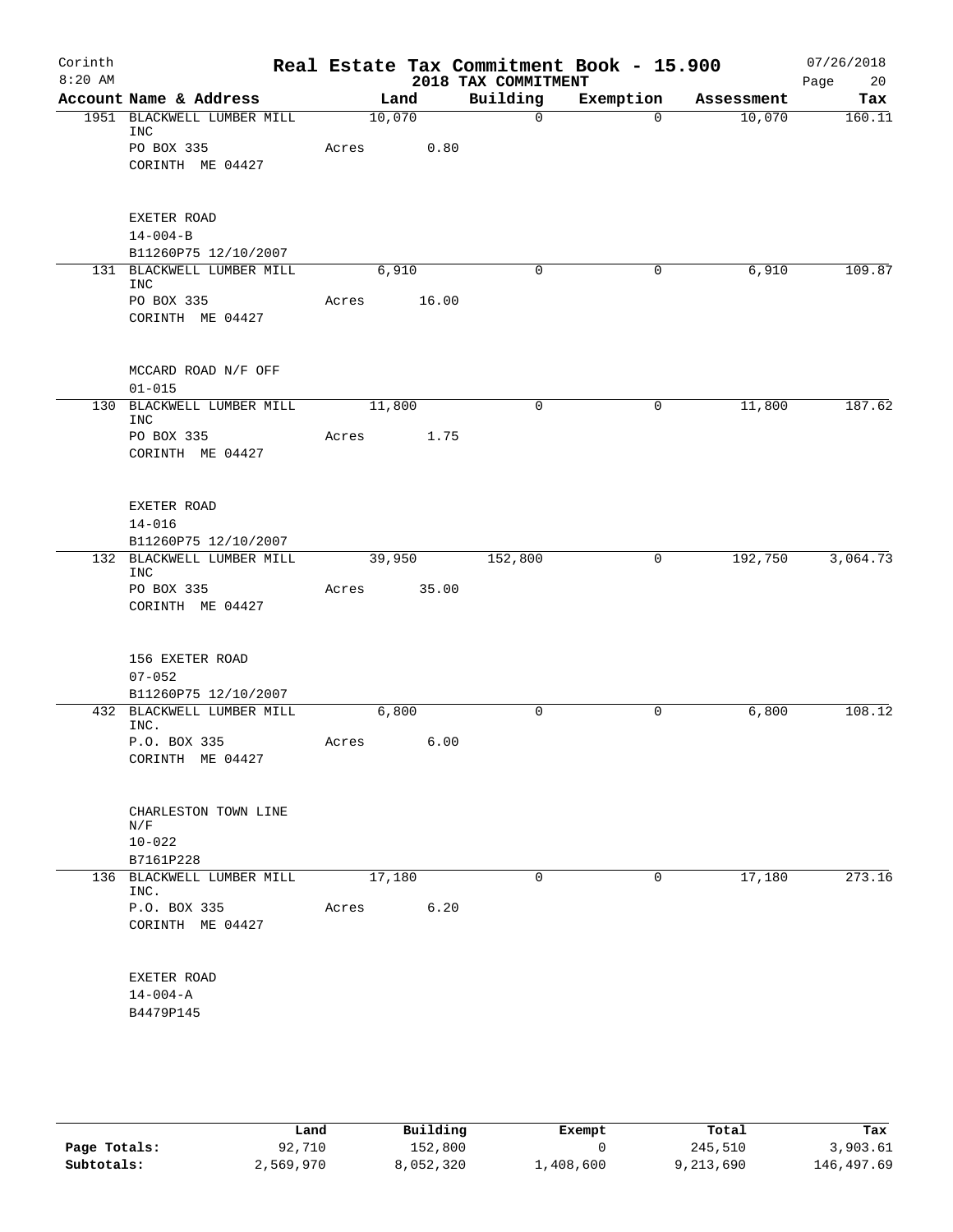| Corinth<br>$8:20$ AM |                                                                                         |                 |        | 2018 TAX COMMITMENT | Real Estate Tax Commitment Book - 15.900 |            | 07/26/2018<br>21<br>Page |
|----------------------|-----------------------------------------------------------------------------------------|-----------------|--------|---------------------|------------------------------------------|------------|--------------------------|
|                      | Account Name & Address                                                                  | Land            |        | Building            | Exemption                                | Assessment | Tax                      |
|                      | 135 BLACKWELL LUMBER MILL<br>INC.                                                       | 22,610          |        | $\mathbf 0$         | $\Omega$                                 | 22,610     | 359.50                   |
|                      | P.O. BOX 335<br>CORINTH ME 04427                                                        | Acres           | 74.00  |                     |                                          |            |                          |
|                      | LEDGE HILL ROAD N/F OFF<br>$04 - 006$<br>B6104P125                                      |                 |        |                     |                                          |            |                          |
|                      | 133 BLACKWELL LUMBER MILL                                                               | 27,940          |        | 0                   | 0                                        | 27,940     | 444.25                   |
|                      | INC.<br>PO BOX 335<br>CORINTH ME 04427                                                  | Acres           | 48.00  |                     |                                          |            |                          |
|                      | MAIN ST EXETER RD N/F<br>OFF<br>$08 - 004 - A$                                          |                 |        |                     |                                          |            |                          |
|                      | B4137P112<br>134 BLACKWELL LUMBER MILL                                                  | 41,500          |        | 0                   | 0                                        | 41,500     | 659.85                   |
|                      | INC.<br>P.O. BOX 335<br>CORINTH ME 04427                                                | Acres           | 103.00 |                     |                                          |            |                          |
|                      | RIDGE ROAD<br>$11 - 037$<br>B4350P46                                                    |                 |        |                     |                                          |            |                          |
|                      | 429 BLACKWELL, DELWIN F.<br>PO BOX 335<br>CORINTH ME 04427                              | 13,290<br>Acres | 0.50   | $\Omega$            | 0                                        | 13,290     | 211.31                   |
|                      | 80 EXETER ROAD<br>$14 - 008$<br>B13001P6 11/09/2012                                     |                 |        |                     |                                          |            |                          |
|                      | 140 BLACKWELL, DELWIN F. &                                                              | 43,470          |        | $\mathbf 0$         | 0                                        | 43,470     | 691.17                   |
|                      | JOAN, TR.<br>DELWIN BLACKWELL LIVING Acres<br>TRUST<br>P.O. BOX 335<br>CORINTH ME 04427 |                 | 165.00 |                     |                                          |            |                          |
|                      | LEDGE HILL ROAD<br>$04 - 014$                                                           |                 |        |                     |                                          |            |                          |
|                      | B9055P53<br>139 BLACKWELL, DELWIN F. &                                                  | 16,640          |        | $\Omega$            | 0                                        | 16,640     | 264.58                   |
|                      | JOAN, TR.<br>DELWIN BLACKWELL LIVING Acres<br>TRUST<br>P.O. BOX 335<br>CORINTH ME 04427 |                 | 7.00   |                     |                                          |            |                          |
|                      | LEDGE HILL ROAD<br>$04 - 013$<br>B9055P53                                               |                 |        |                     |                                          |            |                          |

|              | Land      | Building  | Exempt    | Total     | Tax          |
|--------------|-----------|-----------|-----------|-----------|--------------|
| Page Totals: | 165,450   |           |           | 165,450   | 2,630.66     |
| Subtotals:   | 2,735,420 | 8,052,320 | ⊥,408,600 | 9,379,140 | 149, 128. 35 |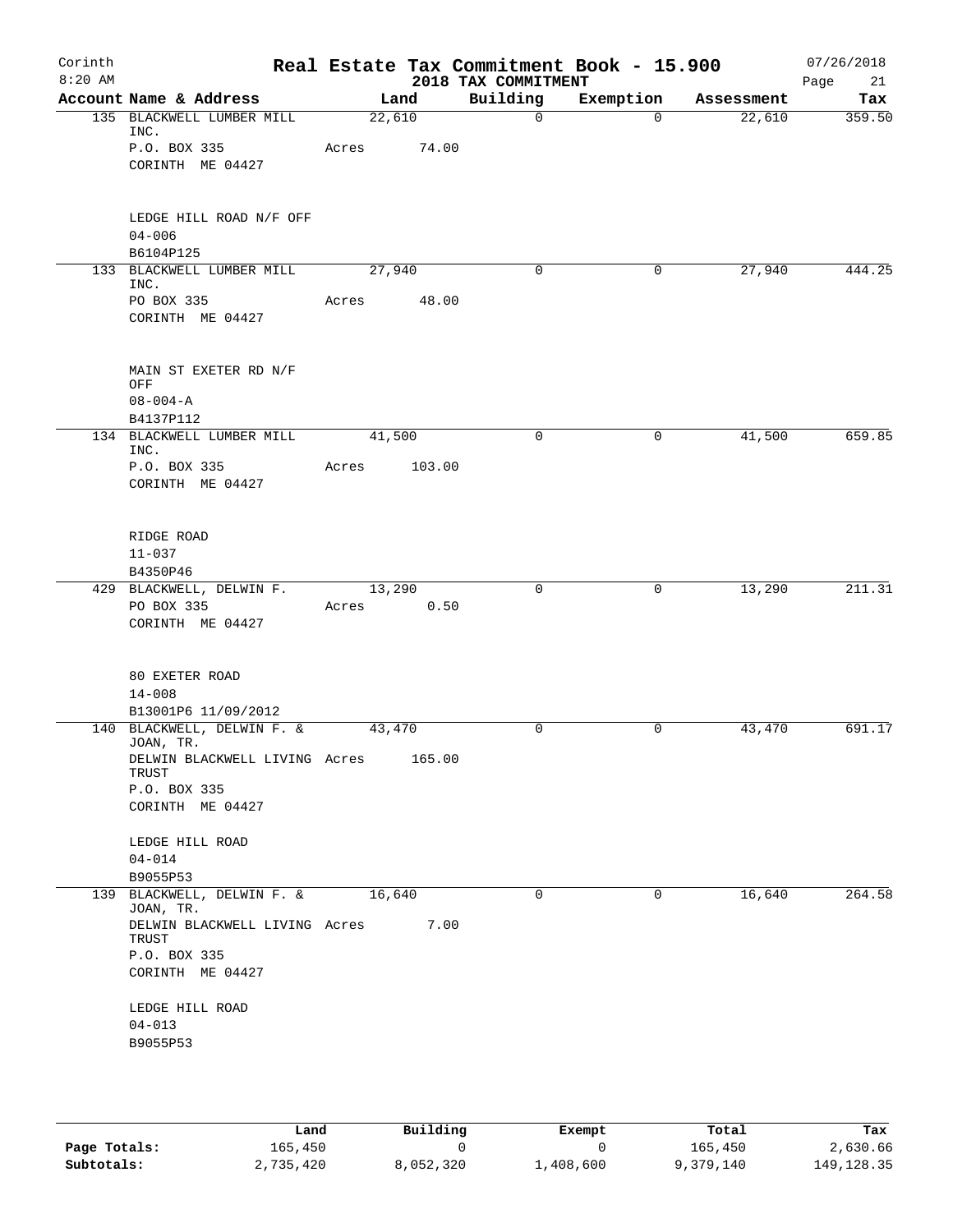| Corinth   |                                           |        |        |                      | Real Estate Tax Commitment Book - 15.900 |            | 07/26/2018 |
|-----------|-------------------------------------------|--------|--------|----------------------|------------------------------------------|------------|------------|
| $8:20$ AM |                                           |        |        | 2018 TAX COMMITMENT  |                                          |            | 22<br>Page |
|           | Account Name & Address                    |        | Land   | Building             | Exemption                                | Assessment | Tax        |
|           | 137 BLACKWELL, DELWIN F. &<br>JOAN, TR.   | 29,650 |        | 101,590              | 26,000                                   | 105,240    | 1,673.32   |
|           | JOAN BLACKWELL LIVING<br>TRUST            | Acres  | 2.00   |                      | 01 Homestead Exempt                      |            |            |
|           | P.O. BOX 335                              |        |        |                      | 22 Veteran                               |            |            |
|           | CORINTH ME 04427                          |        |        |                      |                                          |            |            |
|           | 84 EXETER ROAD                            |        |        |                      |                                          |            |            |
|           | $14 - 009$                                |        |        |                      |                                          |            |            |
|           | B2027P80<br>146 BLACKWELL, GARETH W JR    | 23,700 |        | 138,850              | 20,000                                   | 142,550    | 2,266.55   |
|           | BLACKWELL, LANETTE                        | Acres  | 7.87   |                      | 01 Homestead Exempt                      |            |            |
|           | MARIE                                     |        |        |                      |                                          |            |            |
|           | 306 GARLAND ROAD                          |        |        |                      |                                          |            |            |
|           | CORINTH ME 04427                          |        |        |                      |                                          |            |            |
|           | 306 GARLAND ROAD                          |        |        |                      |                                          |            |            |
|           | $10 - 005$                                |        |        |                      |                                          |            |            |
|           | B3741P212                                 |        |        |                      |                                          |            |            |
|           | 2024 BLACKWELL, GARETH W JR.              | 21,010 |        | $1\overline{50,340}$ | 0                                        | 171,350    | 2,724.47   |
|           | BLACKWELL, LANETTE M.<br>306 GARLAND ROAD | Acres  | 2.00   |                      |                                          |            |            |
|           | CORINTH ME 04427                          |        |        |                      |                                          |            |            |
|           |                                           |        |        |                      |                                          |            |            |
|           | 575 MAIN STREET                           |        |        |                      |                                          |            |            |
|           | $05 - 027 - B$                            |        |        |                      |                                          |            |            |
|           | B11640P164 01/22/2009                     |        |        |                      |                                          |            |            |
|           | 144 BLACKWELL, GARETH W.                  | 16,710 |        | $\mathbf 0$          | $\mathbf 0$                              | 16,710     | 265.69     |
|           | BLACKWELL, BEVERLY C.                     | Acres  | 27.00  |                      |                                          |            |            |
|           | P.O.BOX 404                               |        |        |                      |                                          |            |            |
|           | CORINTH ME 04427                          |        |        |                      |                                          |            |            |
|           | CHARLESTON TOWN LINE<br>N/F               |        |        |                      |                                          |            |            |
|           | $10 - 023$                                |        |        |                      |                                          |            |            |
|           | 143 BLACKWELL, GARETH W.                  | 16,880 |        | 102,320              | 20,000                                   | 99,200     | 1,577.28   |
|           | BLACKWELL, BEVERLY C.                     | Acres  | 0.99   |                      | 01 Homestead Exempt                      |            |            |
|           | PO BOX 404                                |        |        |                      |                                          |            |            |
|           | CORINTH ME 04427                          |        |        |                      |                                          |            |            |
|           | 390 MAIN STREET                           |        |        |                      |                                          |            |            |
|           | $13 - 007$                                |        |        |                      |                                          |            |            |
| 142       | BLACKWELL, GARETH W. &<br>DELWIN          | 42,950 |        | 0                    | 0                                        | 42,950     | 682.91     |
|           | BLACKWELL, JOAN<br>TRUSTEES               | Acres  | 283.00 |                      |                                          |            |            |
|           | P.O. BOX 404                              |        |        |                      |                                          |            |            |
|           | CORINTH ME 04427                          |        |        |                      |                                          |            |            |
|           | MCCARD ROAD                               |        |        |                      |                                          |            |            |
|           | $01 - 016$                                |        |        |                      |                                          |            |            |
|           | B7259P262                                 |        |        |                      |                                          |            |            |
|           |                                           |        |        |                      |                                          |            |            |

|              | Land      | Building  | Exempt    | Total     | Tax         |
|--------------|-----------|-----------|-----------|-----------|-------------|
| Page Totals: | 150,900   | 493,100   | 66,000    | 578,000   | 9,190.22    |
| Subtotals:   | 2,886,320 | 8,545,420 | 474,600 ـ | 9,957,140 | 158, 318.57 |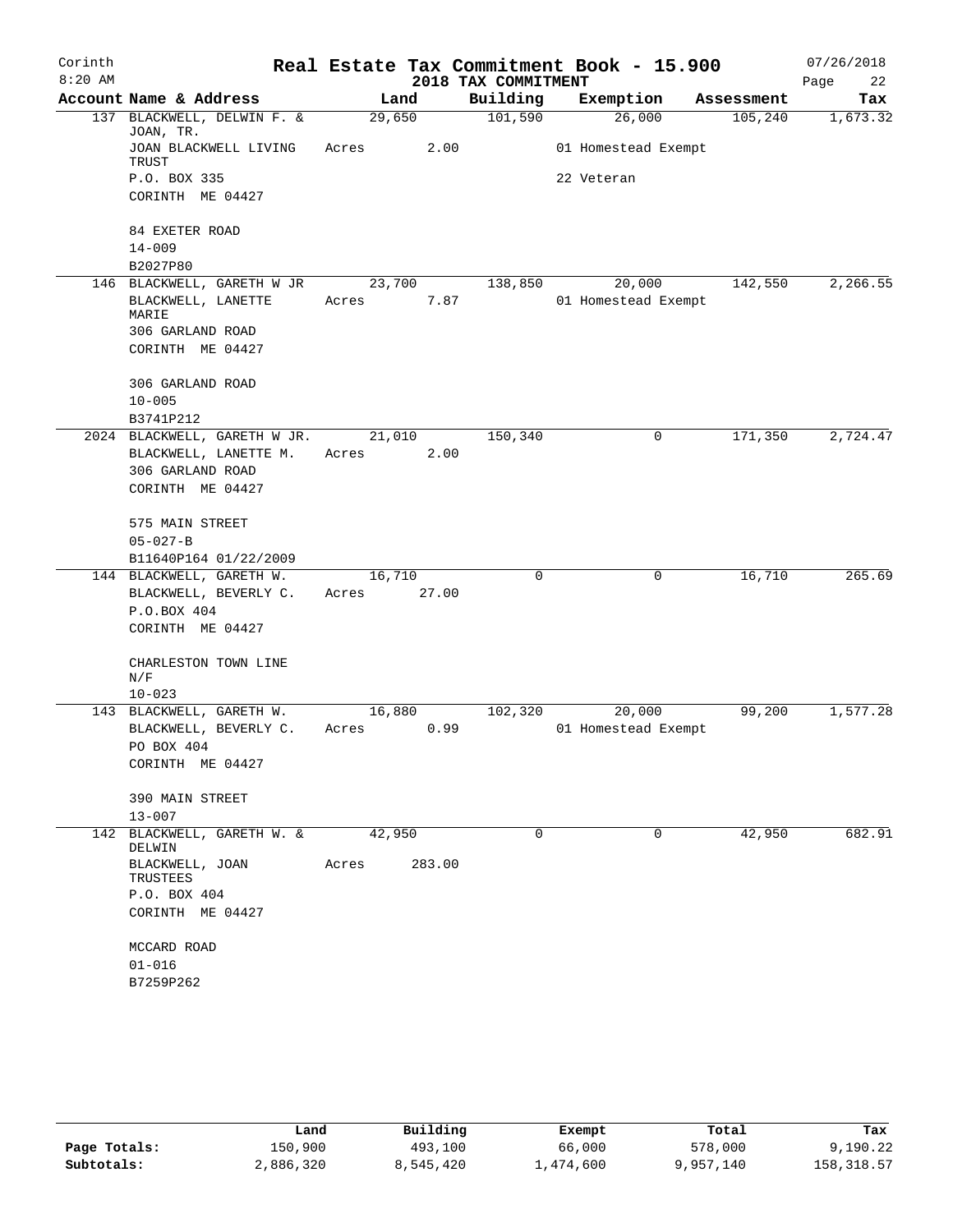| Corinth   |                                                      |                 |        |                      | Real Estate Tax Commitment Book - 15.900 |                      | 07/26/2018    |
|-----------|------------------------------------------------------|-----------------|--------|----------------------|------------------------------------------|----------------------|---------------|
| $8:20$ AM |                                                      |                 |        | 2018 TAX COMMITMENT  |                                          |                      | Page<br>23    |
|           | Account Name & Address<br>141 BLACKWELL, GARETH W. & | Land<br>42,350  |        | Building<br>$\Omega$ | Exemption<br>$\Omega$                    | Assessment<br>42,350 | Tax<br>673.37 |
|           | DELWIN                                               |                 |        |                      |                                          |                      |               |
|           | BLACKWELL, JOAN                                      | Acres           | 100.00 |                      |                                          |                      |               |
|           | TRUSTEES<br>PO BOX 404                               |                 |        |                      |                                          |                      |               |
|           | CORINTH ME 04427                                     |                 |        |                      |                                          |                      |               |
|           |                                                      |                 |        |                      |                                          |                      |               |
|           | LEDGE HILL ROAD                                      |                 |        |                      |                                          |                      |               |
|           | $04 - 008$                                           |                 |        |                      |                                          |                      |               |
|           | B7259P264                                            |                 |        |                      |                                          |                      |               |
| 961       | BLANCHARD, CHRISTOPHER<br>S.                         | 18,630          |        | 73,920               | 20,000                                   | 72,550               | 1,153.55      |
|           | 74 MAIN STREET                                       | Acres           | 2.40   |                      | 01 Homestead Exempt                      |                      |               |
|           | CORINTH ME 04427                                     |                 |        |                      |                                          |                      |               |
|           |                                                      |                 |        |                      |                                          |                      |               |
|           |                                                      |                 |        |                      |                                          |                      |               |
|           | 74 MAIN STREET                                       |                 |        |                      |                                          |                      |               |
|           | $11 - 016$                                           |                 |        |                      |                                          |                      |               |
|           | B8128P237<br>147 BLANCHARD, SCOTT C.                 | 27,250          |        | 135,370              | 20,000                                   | 142,620              | 2,267.66      |
|           | BLANCHARD, SHERRY L.                                 | Acres           | 17.00  |                      | 01 Homestead Exempt                      |                      |               |
|           | PO BOX 364                                           |                 |        |                      |                                          |                      |               |
|           | CORINTH ME 04427                                     |                 |        |                      |                                          |                      |               |
|           |                                                      |                 |        |                      |                                          |                      |               |
|           | 378 HUDSON ROAD                                      |                 |        |                      |                                          |                      |               |
|           | $12 - 011 - A$                                       |                 |        |                      |                                          |                      |               |
|           | B4214P60                                             | 23,670          |        | 107,690              | 20,000                                   | 111,360              | 1,770.62      |
|           | 1630 BLANCHARD, TERENCE M.<br>71 BEANS MILL ROAD     | Acres           | 2.04   |                      | 01 Homestead Exempt                      |                      |               |
|           | CORINTH ME 04427                                     |                 |        |                      |                                          |                      |               |
|           |                                                      |                 |        |                      |                                          |                      |               |
|           |                                                      |                 |        |                      |                                          |                      |               |
|           | 71 BEANS MILL ROAD                                   |                 |        |                      |                                          |                      |               |
|           | $07 - 020 - C$                                       |                 |        |                      |                                          |                      |               |
|           | B9557P202 09/08/2004                                 |                 |        |                      | 20,000                                   |                      |               |
|           | 496 BLASS, JOHN J.<br>BLASS, WANITA A.               | 47,040<br>Acres | 150.00 | 154,320              | 01 Homestead Exempt                      | 181,360              | 2,883.62      |
|           | 269 WEST CORINTH ROAD                                |                 |        |                      |                                          |                      |               |
|           | CORINTH ME 04427                                     |                 |        |                      |                                          |                      |               |
|           |                                                      |                 |        |                      |                                          |                      |               |
|           | 269 WEST CORINTH ROAD                                |                 |        |                      |                                          |                      |               |
|           | $04 - 036 - C$                                       |                 |        |                      |                                          |                      |               |
|           | B6753P208                                            |                 |        |                      |                                          |                      |               |
|           | 149 BLETHEN, KEITH<br>27 LAKE FOREST ROAD            | 17,940<br>Acres | 30.00  | $\Omega$             | $\mathbf 0$                              | 17,940               | 285.25        |
|           | TERRYVILLE CT 06786                                  |                 |        |                      |                                          |                      |               |
|           |                                                      |                 |        |                      |                                          |                      |               |
|           |                                                      |                 |        |                      |                                          |                      |               |
|           | CHARLESTON TOWN LINE                                 |                 |        |                      |                                          |                      |               |
|           | N/F<br>$12 - 002$                                    |                 |        |                      |                                          |                      |               |
|           | B8913P264                                            |                 |        |                      |                                          |                      |               |
|           |                                                      |                 |        |                      |                                          |                      |               |
|           |                                                      |                 |        |                      |                                          |                      |               |
|           |                                                      |                 |        |                      |                                          |                      |               |

|              | Land      | Building  | Exempt    | Total      | Tax         |
|--------------|-----------|-----------|-----------|------------|-------------|
| Page Totals: | L76,880   | 471,300   | 80,000    | 568,180    | 9,034.07    |
| Subtotals:   | 3,063,200 | 9,016,720 | 1,554,600 | 10,525,320 | 167, 352.64 |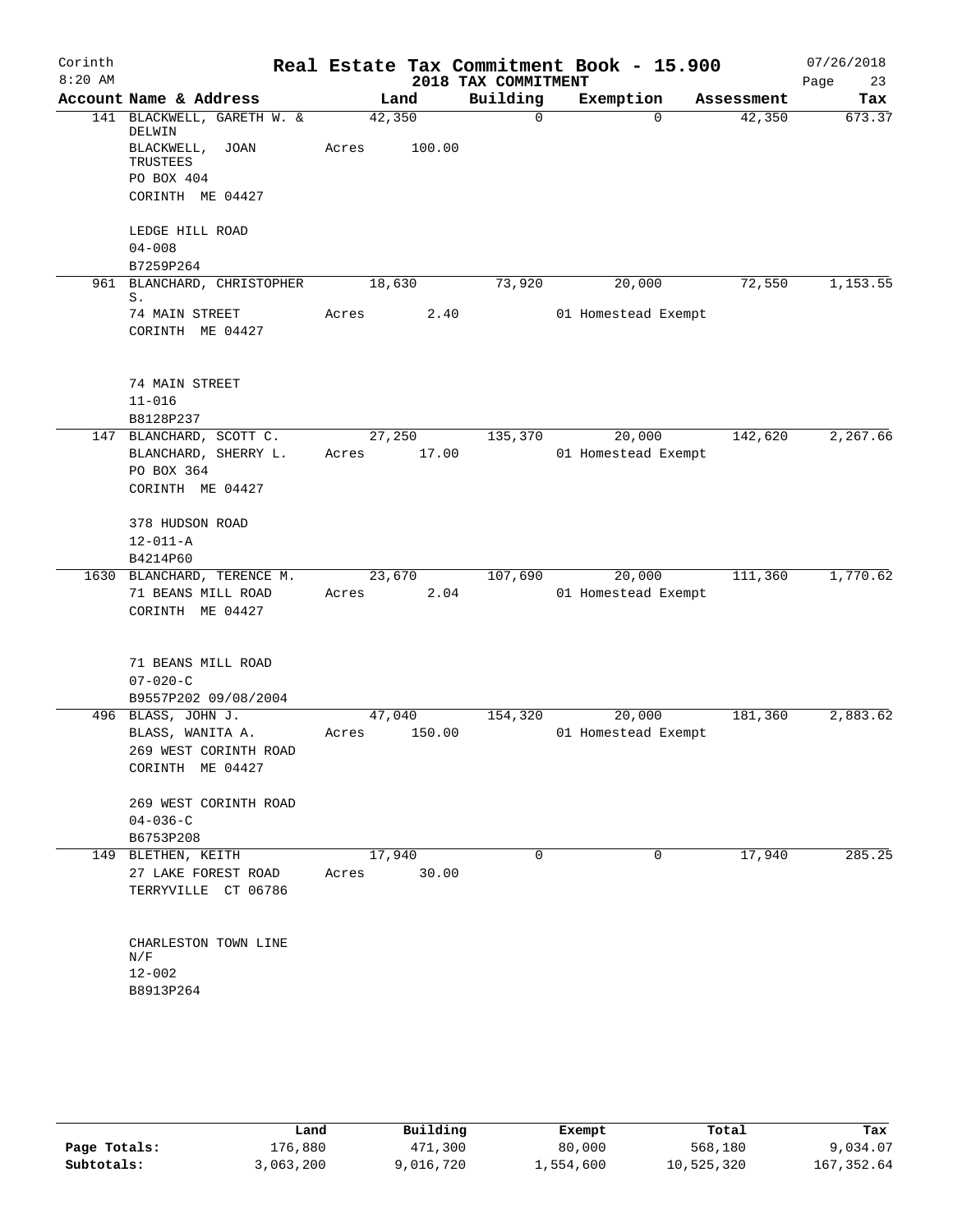| Corinth<br>$8:20$ AM       |                                                                                          |       |                      | 2018 TAX COMMITMENT | Real Estate Tax Commitment Book - 15.900    |                       | 07/26/2018<br>24<br>Page |
|----------------------------|------------------------------------------------------------------------------------------|-------|----------------------|---------------------|---------------------------------------------|-----------------------|--------------------------|
|                            | Account Name & Address                                                                   |       | Land                 | Building            | Exemption                                   | Assessment            | Tax                      |
|                            | 1051 BLODGETT, DOUGLAS<br>BLODGETT, CYNTHIA<br>112 CHRLESTON ROAD<br>CHARLESTON ME 04422 |       | $\mathbf 0$          | 44,690              | $\Omega$                                    | 44,690                | 710.57                   |
|                            | 55 GRANT ROAD<br>$05 - 020 - 2H$                                                         |       |                      |                     |                                             |                       |                          |
| 1049                       | BLUE WATER SPORTSMANS<br>INC.                                                            |       | 20,970               | $\mathbf 0$         | 0                                           | 20,970                | 333.42                   |
|                            | P.O. BOX 6895<br>WARWICK RI 02886                                                        | Acres | 10.73                |                     |                                             |                       |                          |
|                            | GLENWOOD DRIVE<br>$07 - 001 - 06$<br>B7197P232                                           |       |                      |                     |                                             |                       |                          |
| 1381                       | BLUE WATER SPORTSMANS                                                                    |       | 20,080               | 10,060              | 0                                           | 30,140                | 479.23                   |
|                            | INC.<br>PO BOX 6895<br>WARWICK RI 02886-2412                                             | Acres | 11.50                |                     |                                             |                       |                          |
|                            | 130 GLENWOOD DRIVE<br>$07 - 001 - 08$<br>B8422P103                                       |       |                      |                     |                                             |                       |                          |
|                            | 151 BLUE WATER SPORTSMANS                                                                |       | 22,310               | 25,980              | 0                                           | 48,290                | 767.81                   |
|                            | INC.<br>P.O. BOX 6895<br>WARWICK RI 02886                                                | Acres | 14.60                |                     |                                             |                       |                          |
|                            | 135 GLENWOOD DRIVE<br>$07 - 001 - 09$                                                    |       |                      |                     |                                             |                       |                          |
|                            | B5918P23<br>152 BODWELL, CHARLES M.                                                      |       | 12,640               | 0                   | 0                                           | 12,640                | 200.98                   |
|                            | LEIGHTON, SARAH<br>PO BOX 922<br>NAPLES ME 04055                                         | Acres | 10.10                |                     |                                             |                       |                          |
|                            | MEADOW ROAD N/F OFF<br>$09 - 019 - 08$                                                   |       |                      |                     |                                             |                       |                          |
|                            | B4246P12                                                                                 |       |                      | 140,470             |                                             |                       |                          |
|                            | 991 BOGA, WILLIAM K.<br>469 MAIN STREET<br>CORINTH ME 04427                              | Acres | 32,730<br>21.50      |                     | 26,000<br>22 Veteran<br>01 Homestead Exempt | 147,200               | 2,340.48                 |
|                            | <b>469 MAIN STREET</b><br>$08 - 013 - A$                                                 |       |                      |                     |                                             |                       |                          |
|                            | B12642P182 10/31/2011                                                                    |       |                      |                     |                                             |                       |                          |
|                            | 968 BOGAN, NICHOLAS<br>HOLMES, JENNIFER<br>434 TATE ROAD LOT # 2<br>CORINTH ME 04401     |       | 0                    | 20,160              | 20,000<br>01 Homestead Exempt               | 160                   | 2.54                     |
|                            | 434 TATE ROAD LOT 02<br>$06 - 019 - 02H$<br>B6249P277                                    |       |                      |                     |                                             |                       |                          |
|                            | Land                                                                                     |       | Building             |                     | Exempt                                      | Total                 | Tax                      |
| Page Totals:<br>Subtotals: | 108,730<br>3,171,930                                                                     |       | 241,360<br>9,258,080 |                     | 46,000<br>1,600,600                         | 304,090<br>10,829,410 | 4,835.03<br>172,187.67   |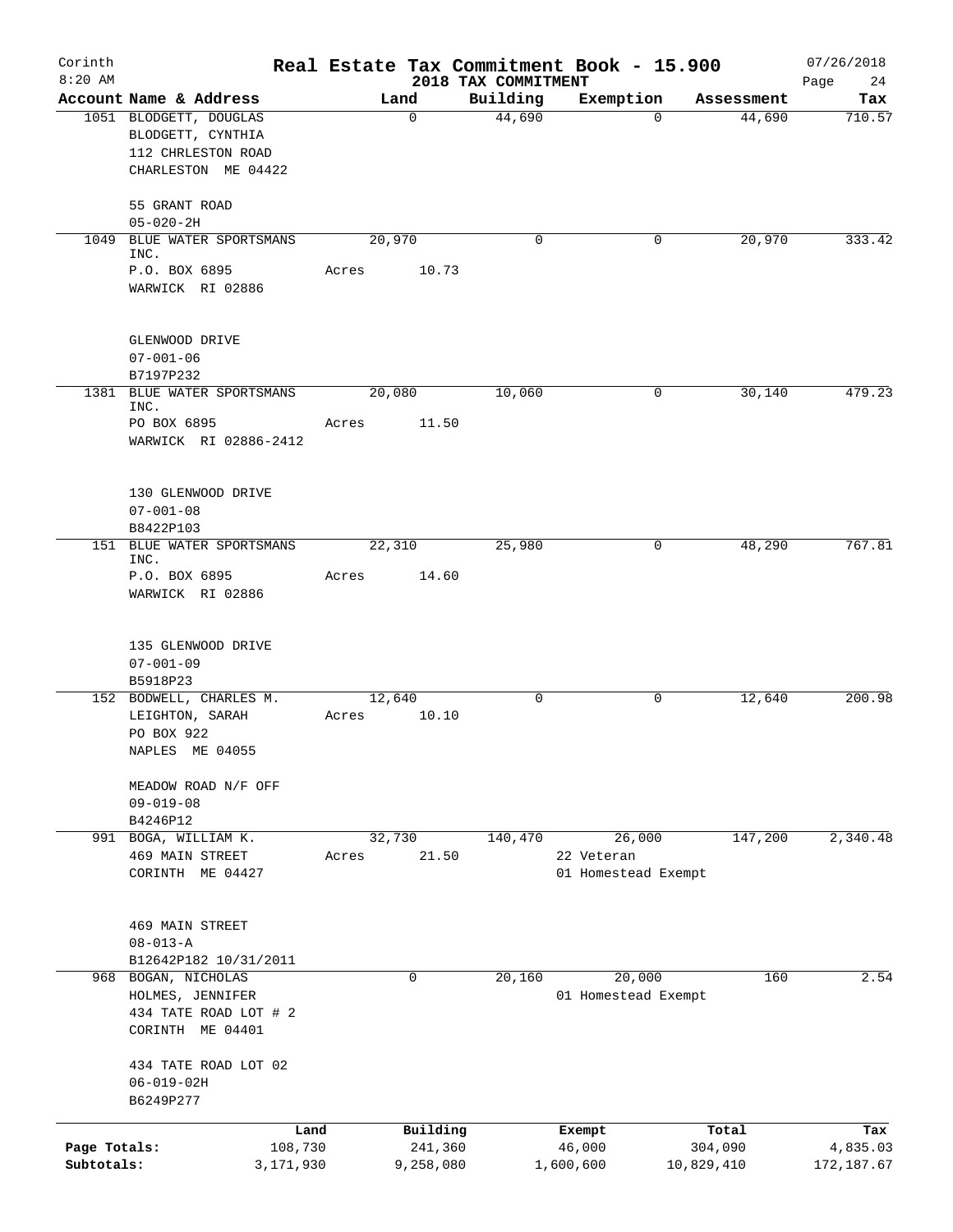| Corinth   |                                             |        |          | Real Estate Tax Commitment Book - 15.900 |                     |        |             | 07/26/2018 |
|-----------|---------------------------------------------|--------|----------|------------------------------------------|---------------------|--------|-------------|------------|
| $8:20$ AM |                                             |        |          | 2018 TAX COMMITMENT                      |                     |        |             | 25<br>Page |
|           | Account Name & Address                      |        | Land     | Building                                 | Exemption           |        | Assessment  | Tax        |
|           | 1644 BOOKER, WAYNE A.                       |        | $\Omega$ | 13,000                                   |                     | 13,000 | $\mathbf 0$ | 0.00       |
|           | 968 MAIN STREET LOT 28                      |        |          |                                          | 01 Homestead Exempt |        |             |            |
|           | CORINTH ME 04427                            |        |          |                                          |                     |        |             |            |
|           | 968 MAIN STREET LOT 28                      |        |          |                                          |                     |        |             |            |
|           | $06 - 012 - D - 28H$                        |        |          |                                          |                     |        |             |            |
|           | 155 BOONE, CHERYL A.                        | 11,070 |          | 0                                        |                     | 0      | 11,070      | 176.01     |
|           | P.O. BOX 273                                | Acres  | 2.20     |                                          |                     |        |             |            |
|           | BANGOR ME 04402-0273                        |        |          |                                          |                     |        |             |            |
|           | RIDGE ROAD                                  |        |          |                                          |                     |        |             |            |
|           | $12 - 006 - A$                              |        |          |                                          |                     |        |             |            |
|           | B4259P171                                   |        |          |                                          |                     |        |             |            |
|           | 156 BOONE, JOYCE D.<br>IRREVICABLE TRUST    | 15,730 |          | 74,730                                   |                     | 26,000 | 64,460      | 1,024.91   |
|           | TRUSTEES ANDREW D.<br>BOONE & SUSAN A. KING | Acres  | 1.00     |                                          | 31 Vetrans Widow    |        |             |            |
|           | P.O. BOX 111                                |        |          |                                          | 01 Homestead Exempt |        |             |            |
|           | CORINTH ME 04427                            |        |          |                                          |                     |        |             |            |
|           | 42 BEANS MILL ROAD                          |        |          |                                          |                     |        |             |            |
|           | $07 - 018 - B$                              |        |          |                                          |                     |        |             |            |
|           | B13350P264 09/12/2013                       |        |          |                                          |                     |        |             |            |
|           | 932 BORNSTEIN, JESSICA L.                   | 38,700 |          | 107,190                                  |                     | 20,000 | 125,890     | 2,001.65   |
|           | 982 MAIN STREET                             | Acres  | 3.62     |                                          | 01 Homestead Exempt |        |             |            |
|           | CORINTH ME 04427                            |        |          |                                          |                     |        |             |            |
|           | 982 MAIN STREET                             |        |          |                                          |                     |        |             |            |
|           | $06 - 007$                                  |        |          |                                          |                     |        |             |            |
|           | B13198P66 05/31/2013                        |        |          |                                          |                     |        |             |            |
|           | 876 BOSTROM, CHRISTOPHER L.                 | 31,800 |          | 108,390                                  |                     | 20,000 | 120,190     | 1,911.02   |
|           | BOSTROM, LISA M.                            | Acres  | 23.32    |                                          | 01 Homestead Exempt |        |             |            |
|           | 72 WHITE SCHOOLHOUSE                        |        |          |                                          |                     |        |             |            |
|           | ROAD                                        |        |          |                                          |                     |        |             |            |
|           | CORINTH ME 04427                            |        |          |                                          |                     |        |             |            |
|           | 72 WHITE SCHOOLHOUSE<br>ROAD                |        |          |                                          |                     |        |             |            |
|           | $08 - 026$                                  |        |          |                                          |                     |        |             |            |
|           | B9404P43                                    |        |          |                                          |                     |        |             |            |
|           | 1491 BOUCHARD, PATRICK                      | 17,920 |          | 165,780                                  |                     | 0      | 183,700     | 2,920.83   |
|           | BOUCHARD, HEATHER                           | Acres  | 1.81     |                                          |                     |        |             |            |
|           | 60 STEVENS ROAD                             |        |          |                                          |                     |        |             |            |
|           | AUGUSTA ME 04330                            |        |          |                                          |                     |        |             |            |
|           | 24 VILLAGE DRIVE                            |        |          |                                          |                     |        |             |            |
|           | $11 - 002 - 05$                             |        |          |                                          |                     |        |             |            |
|           | B14549P111 07/14/2017                       |        |          |                                          |                     |        |             |            |

|              | Land      | Building  | Exempt    | Total      | Tax        |
|--------------|-----------|-----------|-----------|------------|------------|
| Page Totals: | 115,220   | 469,090   | 79,000    | 505,310    | 8,034.42   |
| Subtotals:   | 3,287,150 | 9,727,170 | 1,679,600 | 11,334,720 | 180,222.09 |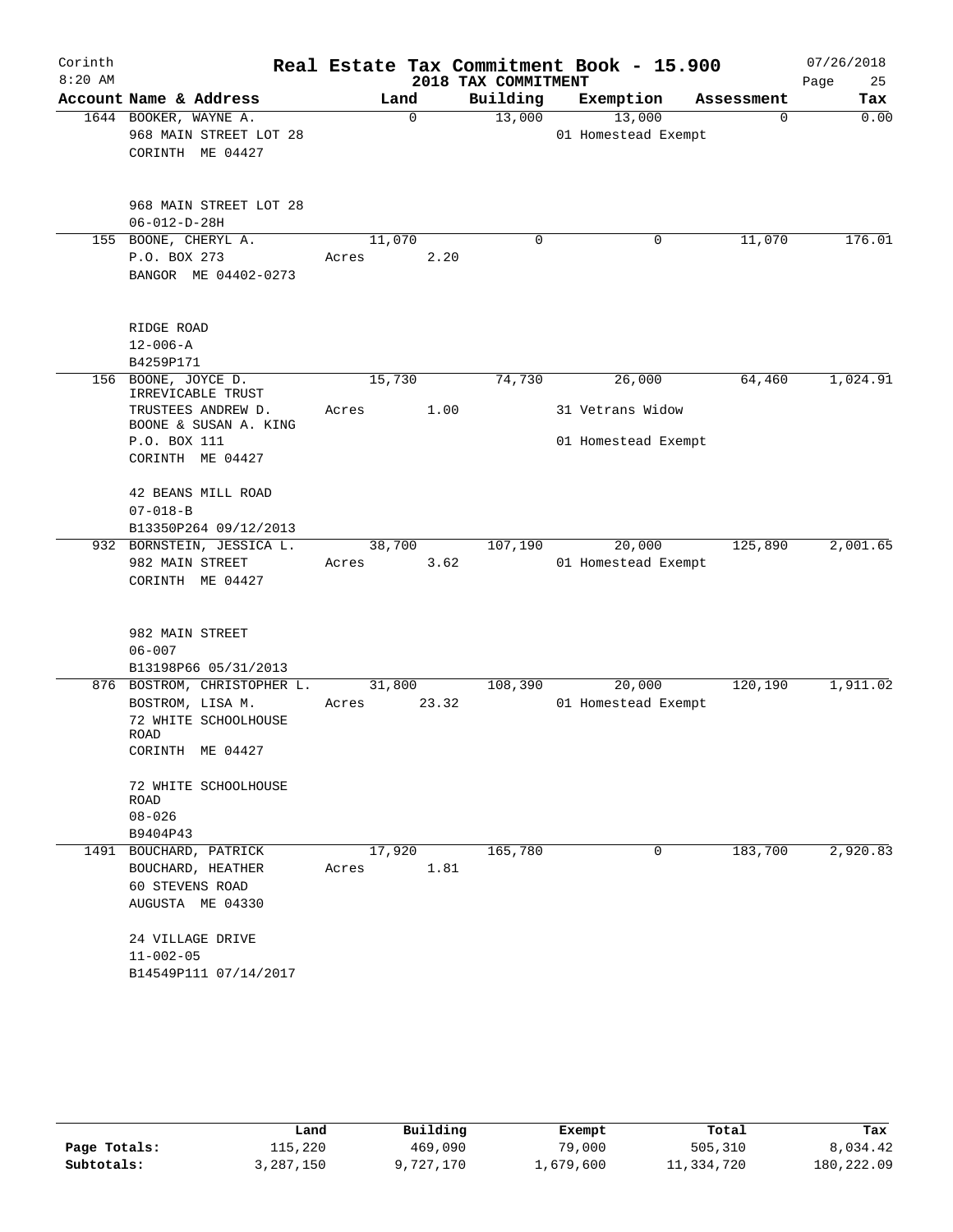| Corinth      |                                          |                 |          |                     | Real Estate Tax Commitment Book - 15.900 |                      | 07/26/2018      |
|--------------|------------------------------------------|-----------------|----------|---------------------|------------------------------------------|----------------------|-----------------|
| $8:20$ AM    | Account Name & Address                   |                 |          | 2018 TAX COMMITMENT |                                          |                      | Page<br>26      |
|              | 540 BOULIER, RAYMOND J.                  | Land<br>14,910  |          | Building<br>63,960  | Exemption<br>$\mathbf 0$                 | Assessment<br>78,870 | Tax<br>1,254.03 |
|              | (Heirs of)                               |                 |          |                     |                                          |                      |                 |
|              | PR. BOULIER, RAYMOND II Acres            |                 | 1.37     |                     |                                          |                      |                 |
|              | 38 RIDGE ROAD                            |                 |          |                     |                                          |                      |                 |
|              | BRADFORD ME 04410                        |                 |          |                     |                                          |                      |                 |
|              | 722 GRANT ROAD                           |                 |          |                     |                                          |                      |                 |
|              | $03 - 008 - A$                           |                 |          |                     |                                          |                      |                 |
|              | B14720P249 01/17/2018                    |                 |          |                     |                                          |                      |                 |
|              | 2047 BOULTER, JON                        | 20,230          |          | 144,340             | 0                                        | 164,570              | 2,616.66        |
|              | BOULTER, CRYSTAL                         | Acres           | 14.50    |                     |                                          |                      |                 |
|              | 1141 KENDUSKEAG AVE                      |                 |          |                     |                                          |                      |                 |
|              | BANGOR ME 04401                          |                 |          |                     |                                          |                      |                 |
|              | 32 FARM POND ROAD                        |                 |          |                     |                                          |                      |                 |
|              | $03 - 051 - B$                           |                 |          |                     |                                          |                      |                 |
|              | B14195P291 06/27/2016                    |                 |          |                     |                                          |                      |                 |
|              | 157 BOUQUILLON, GEORGIA A.               | 29,260          |          | 38,340              | 0                                        | 67,600               | 1,074.84        |
|              | 150 CANDLEWOOD MTN ROAD Acres            |                 | 29.00    |                     |                                          |                      |                 |
|              | NEW MILFORD CT                           |                 |          |                     |                                          |                      |                 |
|              | 06776-5810                               |                 |          |                     |                                          |                      |                 |
|              |                                          |                 |          |                     |                                          |                      |                 |
|              | 238 HUDSON ROAD                          |                 |          |                     |                                          |                      |                 |
|              | $11 - 027$                               |                 |          |                     |                                          |                      |                 |
|              | B2204P699                                |                 |          |                     |                                          |                      |                 |
|              | 1264 BOWDEN, CHRISTINA J.                | 14,550          |          | 151,570             | 0                                        | 166,120              | 2,641.31        |
|              | CORBIN, GABRIEL F.                       | Acres           | 1.03     |                     |                                          |                      |                 |
|              | 871 MUDGETT ROAD<br>CORINTH ME 04427     |                 |          |                     |                                          |                      |                 |
|              |                                          |                 |          |                     |                                          |                      |                 |
|              | 871 MUDGETT ROAD                         |                 |          |                     |                                          |                      |                 |
|              | $01 - 031$                               |                 |          |                     |                                          |                      |                 |
|              | B14350P54 11/28/2016                     |                 |          |                     |                                          |                      |                 |
|              | 160 BOWMAN, BRUCE                        | 17,390          |          | 107,510             | 20,000                                   | 104,900              | 1,667.91        |
|              | 448 LEDGE HILL ROAD<br>CORINTH ME 04427  | Acres           | 7.00     |                     | 01 Homestead Exempt                      |                      |                 |
|              |                                          |                 |          |                     |                                          |                      |                 |
|              |                                          |                 |          |                     |                                          |                      |                 |
|              | 448 LEDGE HILL ROAD                      |                 |          |                     |                                          |                      |                 |
|              | $04 - 029$                               |                 |          |                     |                                          |                      |                 |
|              | B4351P188                                |                 |          |                     | 0                                        | 29,360               | 466.82          |
|              | 161 BOWMAN, BRUCE<br>448 LEDGE HILL ROAD | 15,960<br>Acres | 1.20     | 13,400              |                                          |                      |                 |
|              | CORINTH ME 04427                         |                 |          |                     |                                          |                      |                 |
|              |                                          |                 |          |                     |                                          |                      |                 |
|              |                                          |                 |          |                     |                                          |                      |                 |
|              | 424 LEDGE HILL ROAD                      |                 |          |                     |                                          |                      |                 |
|              | $04 - 029 - C$<br>B4351P188              |                 |          |                     |                                          |                      |                 |
|              | 1573 BOWMAN, CHAD B.                     | 20,370          |          | 208,940             | 20,000                                   | 209, 310             | 3,328.03        |
|              | 444 LEDGE HILL ROAD                      | Acres           | 5.00     |                     | 01 Homestead Exempt                      |                      |                 |
|              | CORINTH ME 04427                         |                 |          |                     |                                          |                      |                 |
|              |                                          |                 |          |                     |                                          |                      |                 |
|              | 444 LEDGE HILL ROAD                      |                 |          |                     |                                          |                      |                 |
|              | $04 - 029 - D$                           |                 |          |                     |                                          |                      |                 |
|              | B10898P121 03/29/2007                    |                 |          |                     |                                          |                      |                 |
|              | Land                                     |                 | Building |                     | Exempt                                   | Total                | Tax             |
| Page Totals: | 132,670                                  |                 | 728,060  |                     | 40,000                                   | 820,730              | 13,049.60       |
| Subtotals:   | 3,419,820                                | 10,455,230      |          |                     | 1,719,600                                | 12, 155, 450         | 193, 271.69     |
|              |                                          |                 |          |                     |                                          |                      |                 |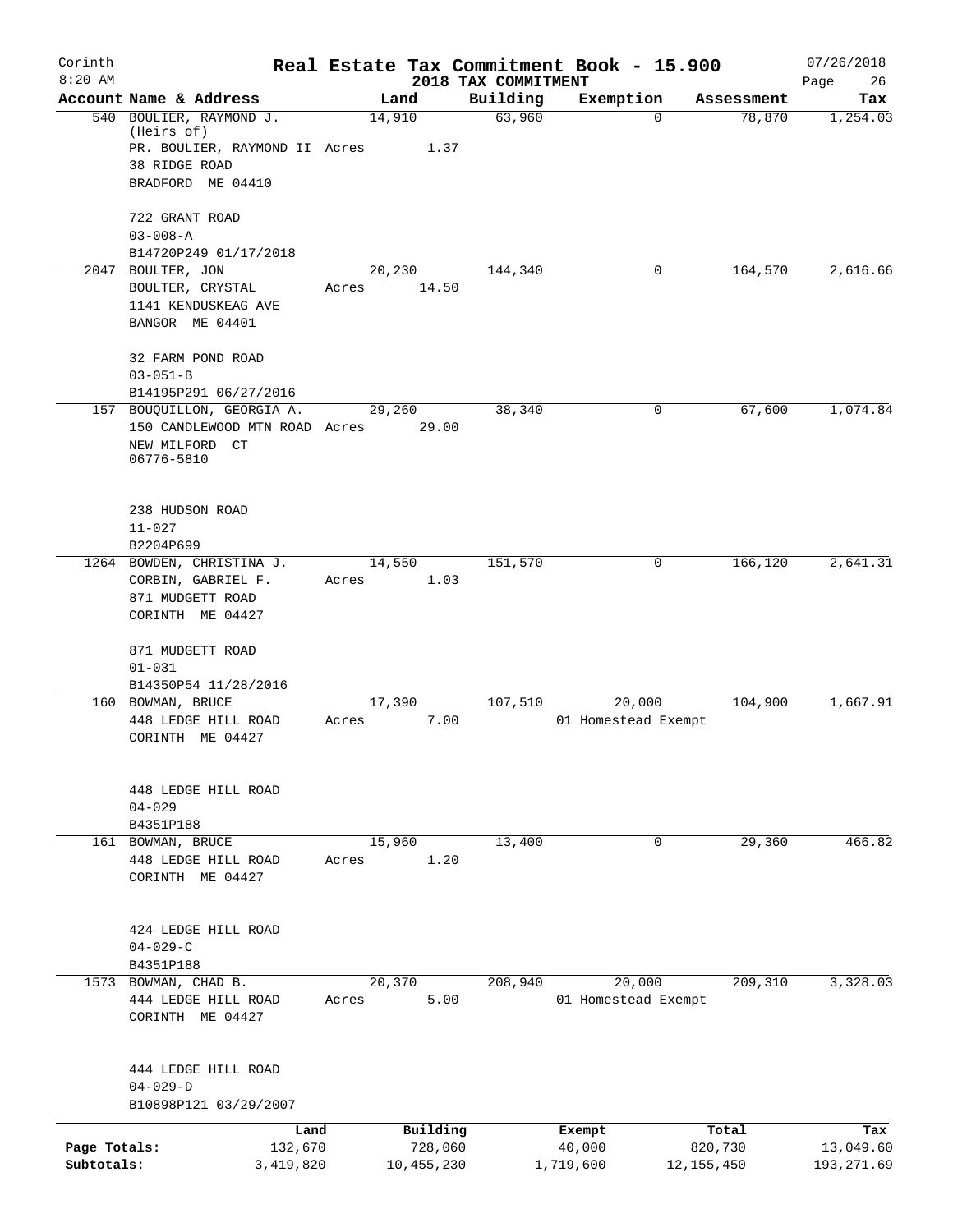| Corinth<br>$8:20$ AM |                                                                                |                 |                     | 2018 TAX COMMITMENT | Real Estate Tax Commitment Book - 15.900          |                  | 07/26/2018<br>27<br>Page |
|----------------------|--------------------------------------------------------------------------------|-----------------|---------------------|---------------------|---------------------------------------------------|------------------|--------------------------|
|                      | Account Name & Address                                                         | Land            |                     | Building            | Exemption                                         | Assessment       | Tax                      |
|                      | 1576 BOYNTON, SHERALD A.<br>22 BLACK ROAD<br>CORINTH ME 04427                  |                 | $\Omega$            | 20,480              | 20,000<br>01 Homestead Exempt                     | 480              | 7.63                     |
|                      | 22 BLACK ROAD<br>$05 - 005 - A - 01H$                                          |                 |                     |                     |                                                   |                  |                          |
|                      | 163 BRADBURY, DONNA M.<br>31 BRADBURY DRIVE<br>CORINTH ME 04427                | 18,780<br>Acres | 2.52                | 117,670             | 26,000<br>01 Homestead Exempt<br>31 Vetrans Widow | 110,450          | 1,756.16                 |
|                      | 31 BRADBURY DRIVE<br>$08 - 012 - 07$<br>B12555P177 08/05/2011                  |                 |                     |                     |                                                   |                  |                          |
|                      | 1610 BRADBURY, DONNA M.<br>31 BRADBURY DRIVE<br>CORINTH ME 04427               | 11,850<br>Acres | 1.79                | $\Omega$            | 0                                                 | 11,850           | 188.42                   |
|                      | BRADBURY DRIVE<br>$08 - 012 - 07 - B$<br>B12555P177 08/05/2011                 |                 |                     |                     |                                                   |                  |                          |
|                      | 164 BRADBURY, DONNA M.<br>31 BRADBURY DRIVE<br>CORINTH ME 04427                | 12,750<br>Acres | 2.54                | 0                   | 0                                                 | 12,750           | 202.73                   |
|                      | BRADBURY DRIVE<br>$08 - 012 - 07 - A$<br>B12555P177 08/05/2011                 |                 |                     |                     |                                                   |                  |                          |
|                      | 699 BRADFORD, RICHARD<br>BRADFORD, DONNA<br>374 TATE ROAD<br>CORINTH ME 04427  | 29,930<br>Acres | 50.40               | $\Omega$            | 0                                                 | 29,930           | 475.89                   |
|                      | TATE ROAD<br>$09 - 013 - A$<br>B11177P73 10/17/2007 B3153P278                  |                 |                     |                     |                                                   |                  |                          |
|                      | 698 BRADFORD, RICHARD<br>BRADFORD, DONNA<br>374 TATE ROAD<br>CORINTH ME 04427  | 28,030<br>Acres | 31.00               | 97,440              | 20,000<br>01 Homestead Exempt                     | 105,470          | 1,676.97                 |
|                      | 374 TATE ROAD<br>$06 - 019 - A$<br>B11177P73 10/17/2007 B2304P187              |                 |                     |                     |                                                   |                  |                          |
|                      | 166 BRAGDON, DWIGHT W.<br>BRAGDON, JEAN A.<br>P.O. BOX 127<br>CORINTH ME 04427 | 19,360<br>Acres | 3.00                | 129,560             | 26,000<br>01 Homestead Exempt<br>22 Veteran       | 122,920          | 1,954.43                 |
|                      | 337 MAIN STREET<br>$15 - 004$<br>B14128P155 04/18/2016                         |                 |                     |                     |                                                   |                  |                          |
| Page Totals:         |                                                                                | Land<br>120,700 | Building<br>365,150 |                     | Exempt<br>92,000                                  | Total<br>393,850 | Tax<br>6,262.23          |
| Subtotals:           | 3,540,520                                                                      |                 | 10,820,380          |                     | 1,811,600                                         | 12,549,300       | 199,533.92               |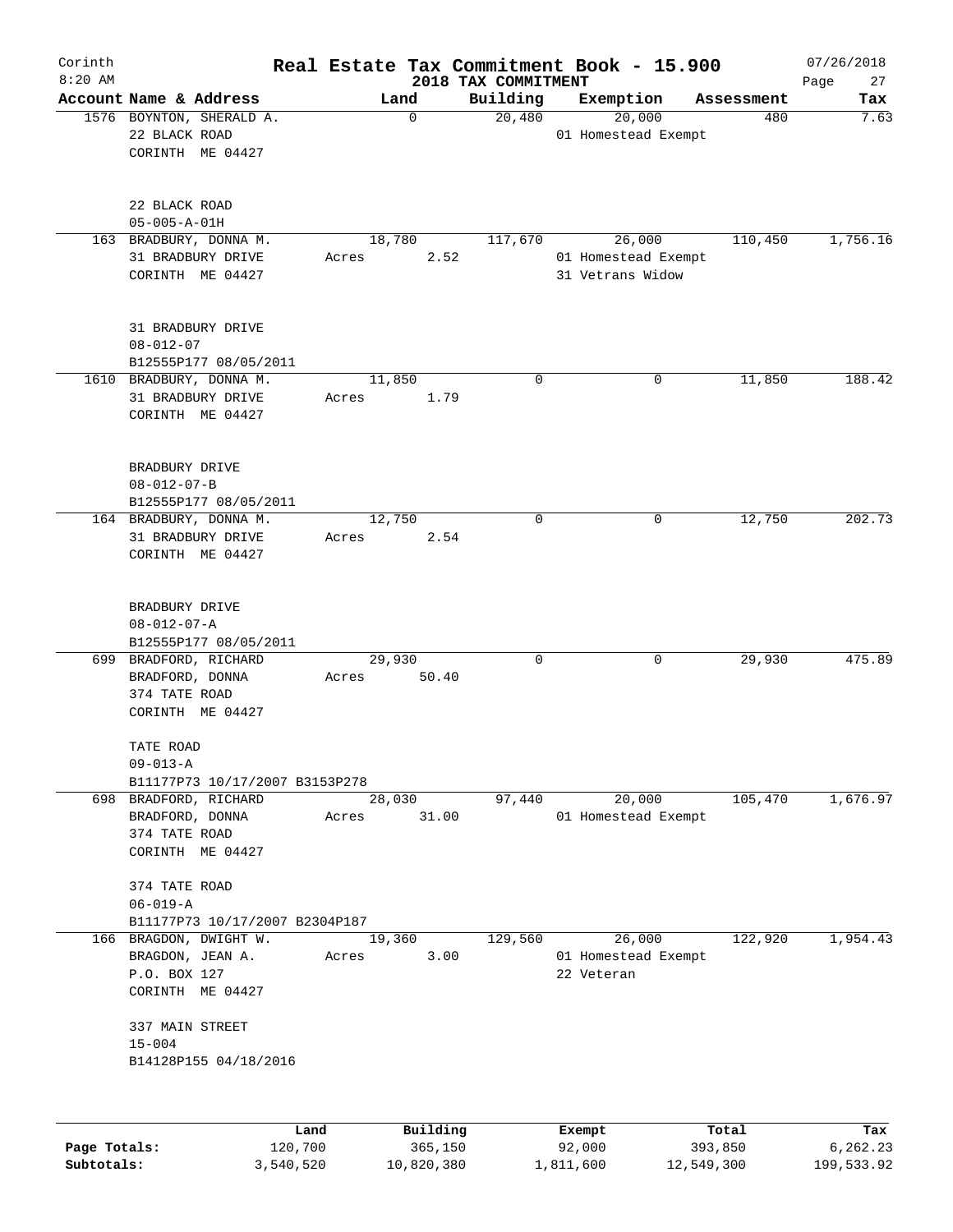| Corinth   |                                                      |        |        |                     | Real Estate Tax Commitment Book - 15.900 |            | 07/26/2018 |
|-----------|------------------------------------------------------|--------|--------|---------------------|------------------------------------------|------------|------------|
| $8:20$ AM |                                                      |        |        | 2018 TAX COMMITMENT |                                          |            | 28<br>Page |
|           | Account Name & Address                               | Land   |        | Building            | Exemption                                | Assessment | Tax        |
|           | 119 BRAGDON, JAMES W.                                | 16,700 |        | 176,000             | 20,000                                   | 172,700    | 2,745.93   |
|           | BRAGDON, STEPHANIE J.                                | Acres  | 1.84   |                     | 01 Homestead Exempt                      |            |            |
|           | 386 BEANS MILL RD                                    |        |        |                     |                                          |            |            |
|           | CORINTH ME 04427                                     |        |        |                     |                                          |            |            |
|           | 386 BEANS MILL ROAD                                  |        |        |                     |                                          |            |            |
|           | $04 - 019 - 01A$                                     |        |        |                     |                                          |            |            |
|           | B12364P304 12/29/2010                                |        |        |                     |                                          |            |            |
|           | 283 BRAGDON, JAMES W.                                | 27,960 |        | 54,620              | 0                                        | 82,580     | 1,313.02   |
|           | BRAGDON, STEPHANIE J.                                | Acres  | 17.98  |                     |                                          |            |            |
|           | 386 BEANS MILL ROAD                                  |        |        |                     |                                          |            |            |
|           | CORINTH ME 04427                                     |        |        |                     |                                          |            |            |
|           | 284 WHITE SCHOOLHOUSE                                |        |        |                     |                                          |            |            |
|           | <b>ROAD</b>                                          |        |        |                     |                                          |            |            |
|           | $08 - 031$                                           |        |        |                     |                                          |            |            |
|           | B11283P230 02/01/2008 B11278P23 01/28/2008 B3892P219 |        |        |                     |                                          |            |            |
|           | 167 BRAGDON, JEFFREY W.                              |        | 16,890 | 111,730             | 20,000                                   | 108,620    | 1,727.06   |
|           | BRAGDON, LEAH A.                                     | Acres  | 2.00   |                     | 01 Homestead Exempt                      |            |            |
|           | 307 WHITE SCHOOLHOUSE<br>ROAD                        |        |        |                     |                                          |            |            |
|           | CORINTH ME 04427                                     |        |        |                     |                                          |            |            |
|           |                                                      |        |        |                     |                                          |            |            |
|           | 307 WHITE SCHOOLHOUSE<br>ROAD                        |        |        |                     |                                          |            |            |
|           | $06 - 014 - A$                                       |        |        |                     |                                          |            |            |
|           | B6562P278 12/15/1997                                 |        |        |                     |                                          |            |            |
|           | 1358 BRAGDON, NICK                                   | 15,730 |        | 212,420             | 20,000                                   | 208,150    | 3,309.59   |
|           | 1200 MAIN ST.                                        | Acres  | 1.00   |                     | 01 Homestead Exempt                      |            |            |
|           | CORINTH ME 04427                                     |        |        |                     |                                          |            |            |
|           |                                                      |        |        |                     |                                          |            |            |
|           | 1200 MAIN STREET                                     |        |        |                     |                                          |            |            |
|           | $03 - 029$                                           |        |        |                     |                                          |            |            |
|           | B10195P24 11/15/2005                                 |        |        |                     |                                          |            |            |
|           | 169 BRAGDON, PETER A.                                | 16,290 |        | 73,670              | 20,000                                   | 69,960     | 1,112.36   |
|           | BRAGDON, RITA H.                                     | Acres  | 1.48   |                     | 01 Homestead Exempt                      |            |            |
|           | 599 TATE ROAD                                        |        |        |                     |                                          |            |            |
|           | CORINTH ME 04427                                     |        |        |                     |                                          |            |            |
|           | 599 TATE ROAD                                        |        |        |                     |                                          |            |            |
|           | $06 - 012 - B - 03$                                  |        |        |                     |                                          |            |            |
|           | B4488P700                                            |        |        |                     |                                          |            |            |
| 170       | BRAGDON, SONJA                                       | 17,090 |        | 74,810              | 20,000                                   | 71,900     | 1,143.21   |
|           | 38 BLACK ROAD                                        | Acres  | 4.00   |                     | 01 Homestead Exempt                      |            |            |
|           | CORINTH ME 04427                                     |        |        |                     |                                          |            |            |
|           |                                                      |        |        |                     |                                          |            |            |
|           | 38 BLACK ROAD                                        |        |        |                     |                                          |            |            |
|           | $05 - 005$                                           |        |        |                     |                                          |            |            |
|           | B6246P271                                            |        |        |                     |                                          |            |            |
|           |                                                      |        |        |                     |                                          |            |            |

|              | Land           | Building   | Exempt    | Total      | Tax        |
|--------------|----------------|------------|-----------|------------|------------|
| Page Totals: | <b>110,660</b> | 703,250    | 100,000   | 713,910    | 11,351.17  |
| Subtotals:   | 3,651,180      | 11,523,630 | 1,911,600 | 13,263,210 | 210,885.09 |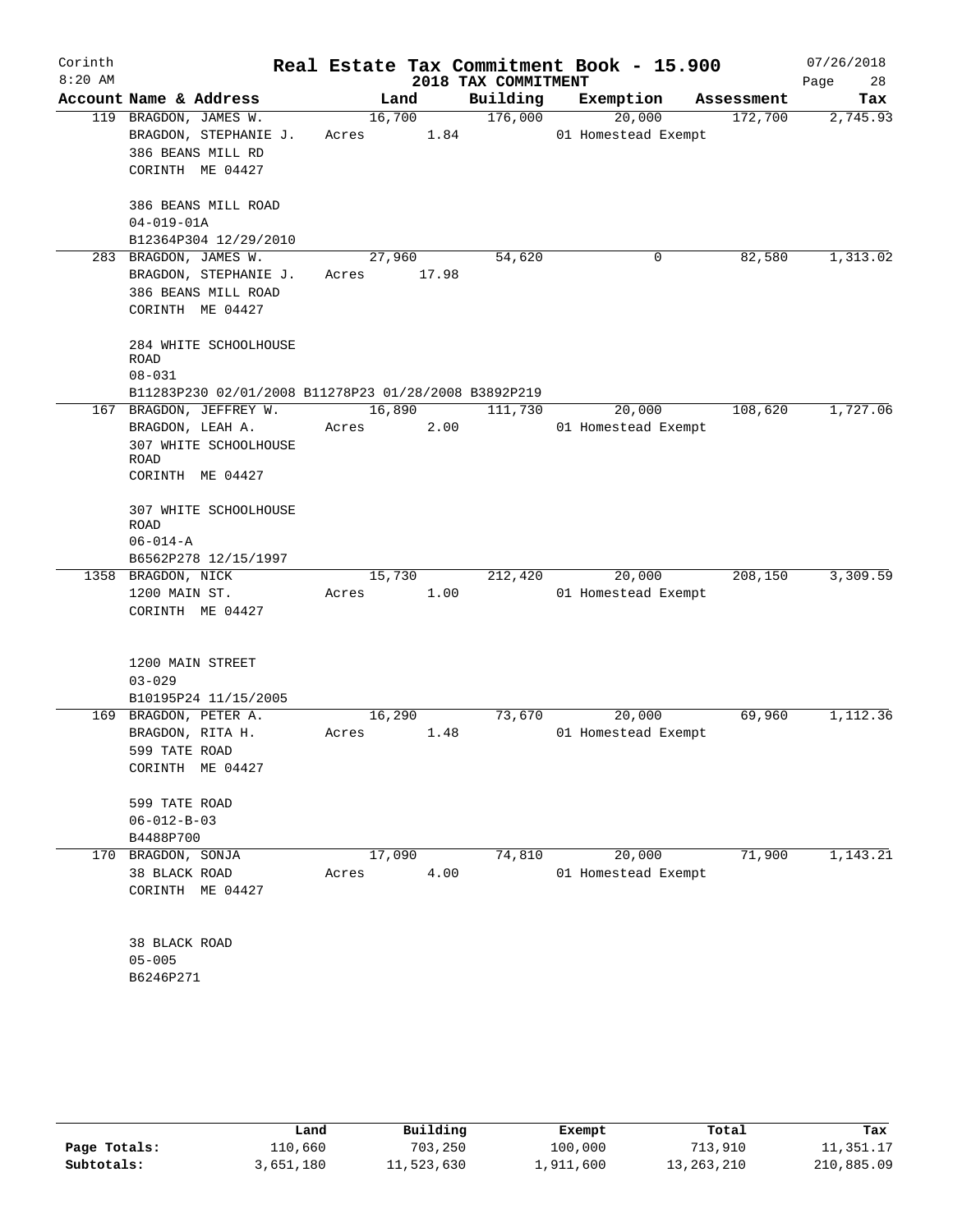| Corinth                    |                                                                                      |       |                       |                                 | Real Estate Tax Commitment Book - 15.900 |                       | 07/26/2018             |
|----------------------------|--------------------------------------------------------------------------------------|-------|-----------------------|---------------------------------|------------------------------------------|-----------------------|------------------------|
| $8:20$ AM                  | Account Name & Address                                                               |       | Land                  | 2018 TAX COMMITMENT<br>Building | Exemption                                | Assessment            | 29<br>Page<br>Tax      |
|                            | 1003 BRANAGAN, ARTHUR K.                                                             |       | 24,140                | 68,150                          | 20,000                                   | 72,290                | 1,149.41               |
|                            | 357 EXETER ROAD<br>CORINTH ME 04427-3037                                             | Acres | 0.50                  |                                 | 01 Homestead Exempt                      |                       |                        |
|                            | 357 EXETER ROAD<br>$07 - 011$                                                        |       |                       |                                 |                                          |                       |                        |
|                            | B7179P150<br>1968 BRAWN, BILLIE JO                                                   |       | 16,030                | 18,350                          | 20,000                                   | 14,380                | 228.64                 |
|                            | 98 GARLAND ROAD<br>CORINTH ME 04427                                                  | Acres | 1.26                  |                                 | 01 Homestead Exempt                      |                       |                        |
|                            | 98 GARLAND ROAD<br>$07 - 013 - E$                                                    |       |                       |                                 |                                          |                       |                        |
|                            | B14139P31 04/29/2016                                                                 |       |                       |                                 |                                          |                       |                        |
|                            | 175 BREWER, DONALD W.<br>BREWER, ELIZABETH A.<br>405 MAIN STREET<br>CORINTH ME 04427 | Acres | 21,780<br>5.00        | 97,150                          | 20,000<br>01 Homestead Exempt            | 98,930                | 1,572.99               |
|                            | 405 MAIN STREET                                                                      |       |                       |                                 |                                          |                       |                        |
|                            | $08 - 009$<br>B6618P144                                                              |       |                       |                                 |                                          |                       |                        |
|                            | 1984 BREWER, MATTHEW A.                                                              |       | 10,840                | 0                               | 0                                        | 10,840                | 172.36                 |
|                            | MCINTIRE, KARA J.<br>PO BOX 100                                                      | Acres | 2.00                  |                                 |                                          |                       |                        |
|                            | PHIPPSBURG ME 04562                                                                  |       |                       |                                 |                                          |                       |                        |
|                            | FOREST ROAD<br>$01 - 026 - 01$                                                       |       |                       |                                 |                                          |                       |                        |
|                            | B11245P334 12/26/2007                                                                |       |                       |                                 |                                          |                       |                        |
|                            | 1315 BRIA, CHARLES JR.<br>HIMMELREICH STRASS 15<br>KIRCHENTELLINSFURT GE<br>72138    | Acres | 2,630<br>0.40         | 0                               | 0                                        | 2,630                 | 41.82                  |
|                            | MEADOW ROAD<br>$09 - 016$                                                            |       |                       |                                 |                                          |                       |                        |
|                            | B9021P114<br>BROAD, RICHARD E.                                                       |       | 17,240                | $\mathbf 0$                     | 0                                        | 17,240                | 274.12                 |
| 177                        | BROAD, RITA I.<br>410 EXETER ROAD<br>CORINTH ME 04427                                | Acres | 11.50                 |                                 |                                          |                       |                        |
|                            | EXETER ROAD<br>$07 - 010 - E$                                                        |       |                       |                                 |                                          |                       |                        |
|                            | B4068P188<br>1796 BROAD, RICHARD E.                                                  |       | 22,570                | 154,420                         | 20,000                                   | 156,990               | 2,496.14               |
|                            | BROAD, RITA I.<br>410 EXETER ROAD<br>CORINTH ME 04427                                | Acres | 6.90                  |                                 | 01 Homestead Exempt                      |                       |                        |
|                            | 410 EXETER ROAD<br>$07 - 010 - G$<br>B9098P104                                       |       |                       |                                 |                                          |                       |                        |
|                            | Land                                                                                 |       | Building              |                                 | Exempt                                   | Total                 | Tax                    |
| Page Totals:<br>Subtotals: | 115,230<br>3,766,410                                                                 |       | 338,070<br>11,861,700 |                                 | 80,000<br>1,991,600                      | 373,300<br>13,636,510 | 5,935.48<br>216,820.57 |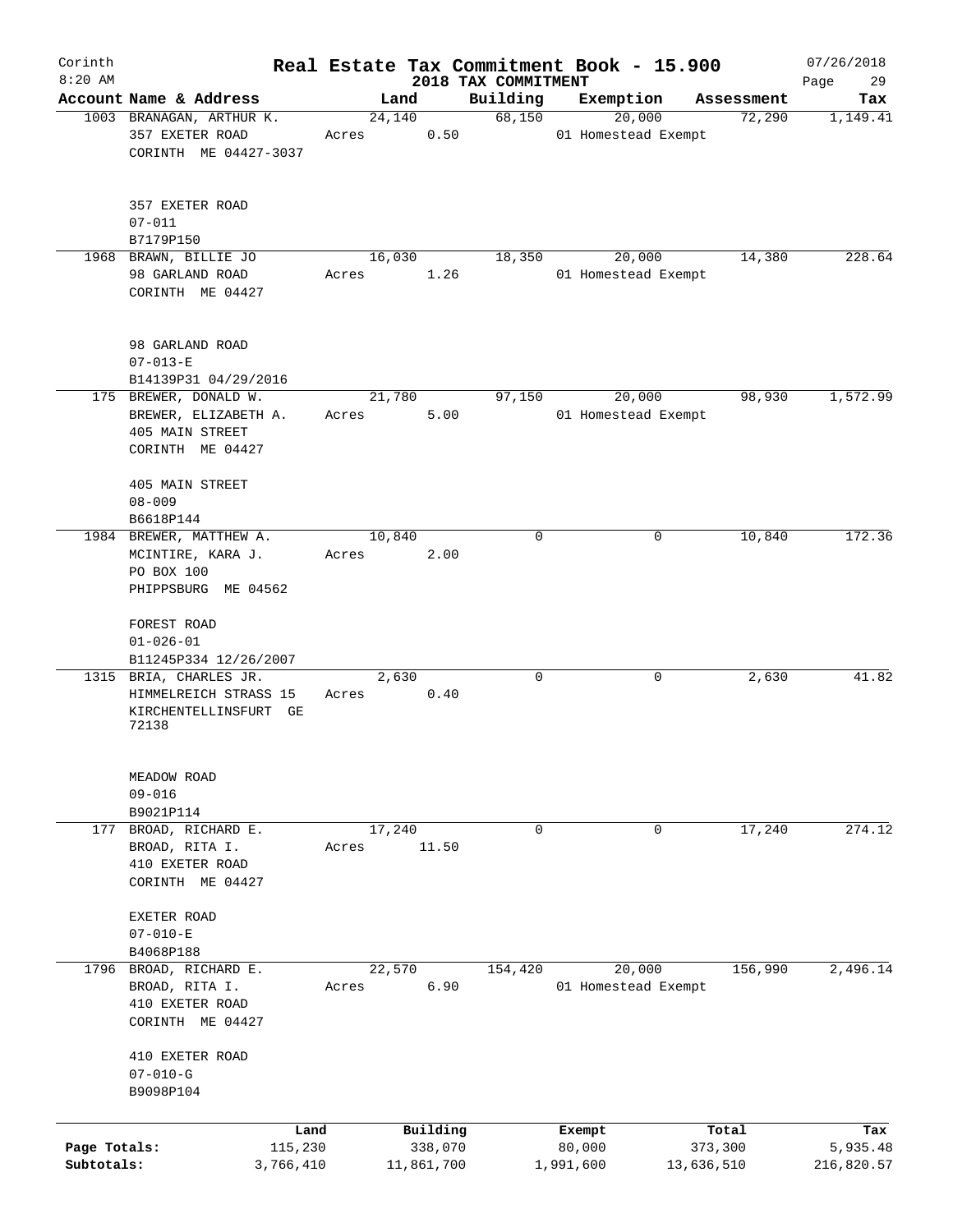| Corinth      |                                                            |                 |                |                     |                     | Real Estate Tax Commitment Book - 15.900 |                       | 07/26/2018       |
|--------------|------------------------------------------------------------|-----------------|----------------|---------------------|---------------------|------------------------------------------|-----------------------|------------------|
| $8:20$ AM    | Account Name & Address                                     |                 |                |                     | 2018 TAX COMMITMENT |                                          |                       | 30<br>Page       |
|              | 1671 BROAD, RUSSELL W.                                     |                 | Land<br>17,760 |                     | Building<br>161,750 | Exemption<br>20,000                      | Assessment<br>159,510 | Tax<br>2,536.21  |
|              | 400 EXETER ROAD                                            | Acres           |                | 2.75                |                     | 01 Homestead Exempt                      |                       |                  |
|              | CORINTH ME 04427                                           |                 |                |                     |                     |                                          |                       |                  |
|              |                                                            |                 |                |                     |                     |                                          |                       |                  |
|              |                                                            |                 |                |                     |                     |                                          |                       |                  |
|              | 400 EXETER ROAD                                            |                 |                |                     |                     |                                          |                       |                  |
|              | $07 - 010 - F$<br>B12208P144 08/03/2010                    |                 |                |                     |                     |                                          |                       |                  |
|              | 68 BROADWAY HOLDINGS, LLC.                                 |                 | 21,730         |                     | 270,490             | 0                                        | 292,220               | 4,646.30         |
|              | 2402 RT 2 STE G                                            | Acres           |                | 1.45                |                     |                                          |                       |                  |
|              | HERMON ME 04401-0666                                       |                 |                |                     |                     |                                          |                       |                  |
|              |                                                            |                 |                |                     |                     |                                          |                       |                  |
|              | 480 MAIN STREET                                            |                 |                |                     |                     |                                          |                       |                  |
|              | $08 - 012 - 02$                                            |                 |                |                     |                     |                                          |                       |                  |
|              | B10794P3 01/04/2007                                        |                 |                |                     |                     |                                          |                       |                  |
|              | 184 BROOKS, NANCY J.                                       |                 | 18,720         |                     | 55,390              | 20,000                                   | 54,110                | 860.35           |
|              | 115 CUSHMAN ROAD                                           | Acres           |                | 5.00                |                     | 01 Homestead Exempt                      |                       |                  |
|              | CORINTH ME 04427                                           |                 |                |                     |                     |                                          |                       |                  |
|              |                                                            |                 |                |                     |                     |                                          |                       |                  |
|              | 115 CUSHMAN ROAD                                           |                 |                |                     |                     |                                          |                       |                  |
|              | $03 - 016 - A$                                             |                 |                |                     |                     |                                          |                       |                  |
|              | B5548P153                                                  |                 |                |                     |                     |                                          |                       |                  |
|              | 186 BROOKS, STEWART M.                                     |                 | 16,560         |                     | 198,500             | 0                                        | 215,060               | 3, 419.45        |
|              | PO BOX 18                                                  | Acres           |                | 0.60                |                     |                                          |                       |                  |
|              | CORINTH ME 04427                                           |                 |                |                     |                     |                                          |                       |                  |
|              |                                                            |                 |                |                     |                     |                                          |                       |                  |
|              |                                                            |                 |                |                     |                     |                                          |                       |                  |
|              | 284 MAIN STREET                                            |                 |                |                     |                     |                                          |                       |                  |
|              | $16 - 028$                                                 |                 |                |                     |                     |                                          |                       |                  |
|              | B11215P250 11/13/2007 B4488P191<br>1279 BROOKS, STEWART M. |                 | 12,360         |                     | 85,450              | 26,000                                   | 71,810                | 1,141.78         |
|              | PO BOX 18                                                  | Acres           |                | 0.26                |                     | 01 Homestead Exempt                      |                       |                  |
|              | CORINTH ME 04427                                           |                 |                |                     |                     | 22 Veteran                               |                       |                  |
|              |                                                            |                 |                |                     |                     |                                          |                       |                  |
|              |                                                            |                 |                |                     |                     |                                          |                       |                  |
|              | 3 MORISON AVENUE                                           |                 |                |                     |                     |                                          |                       |                  |
|              | $16 - 027$                                                 |                 |                |                     |                     |                                          |                       |                  |
|              | B7423P158                                                  |                 |                |                     |                     |                                          |                       |                  |
|              | 1076 BROUILLETTE, GENE,<br>BROUILLETTE, KATHERINE          |                 | 0              |                     | 22,820              | 22,820                                   | 0                     | 0.00             |
|              | 344 MAIN STREET LOT 25                                     |                 |                |                     |                     | 01 Homestead Exempt                      |                       |                  |
|              | CORINTH ME 04427                                           |                 |                |                     |                     | 22 Veteran                               |                       |                  |
|              |                                                            |                 |                |                     |                     |                                          |                       |                  |
|              |                                                            |                 |                |                     |                     |                                          |                       |                  |
|              | 344 MAIN STREET LOT 25<br>$08 - 003 - 25H$                 |                 |                |                     |                     |                                          |                       |                  |
|              | 192 BROWN III, HERBERT R.                                  |                 | 26,370         |                     | 25,430              | 0                                        | 51,800                | 823.62           |
|              | BROWN JR, HERBERT &                                        | Acres           |                | 15.78               |                     |                                          |                       |                  |
|              | BROWN, MAREEN L.                                           |                 |                |                     |                     |                                          |                       |                  |
|              | PO BOX 2924                                                |                 |                |                     |                     |                                          |                       |                  |
|              | SEABROOK NH 03874                                          |                 |                |                     |                     |                                          |                       |                  |
|              |                                                            |                 |                |                     |                     |                                          |                       |                  |
|              | 30 SOULE ROAD                                              |                 |                |                     |                     |                                          |                       |                  |
|              | $09 - 026 - A$                                             |                 |                |                     |                     |                                          |                       |                  |
|              | B14709P288 01/02/2018                                      |                 |                |                     |                     |                                          |                       |                  |
|              |                                                            |                 |                |                     |                     |                                          |                       |                  |
| Page Totals: |                                                            | Land<br>113,500 |                | Building<br>819,830 |                     | Exempt<br>88,820                         | Total<br>844,510      | Tax<br>13,427.71 |
| Subtotals:   | 3,879,910                                                  |                 |                | 12,681,530          |                     | 2,080,420                                | 14,481,020            | 230,248.28       |
|              |                                                            |                 |                |                     |                     |                                          |                       |                  |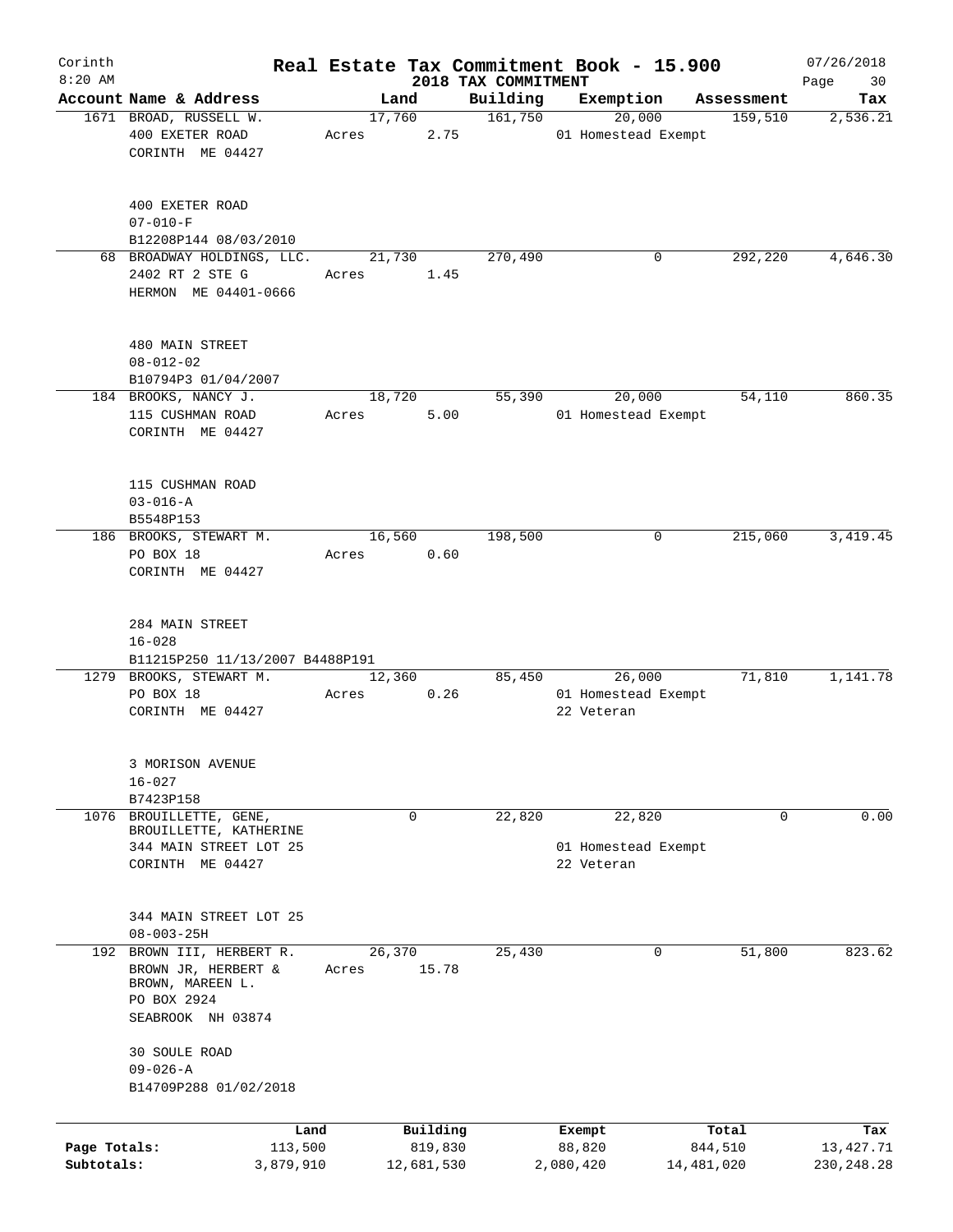| Corinth                    |                                   |       |                         |                      | Real Estate Tax Commitment Book - 15.900 |                       | 07/26/2018             |
|----------------------------|-----------------------------------|-------|-------------------------|----------------------|------------------------------------------|-----------------------|------------------------|
| $8:20$ AM                  | Account Name & Address            |       |                         | 2018 TAX COMMITMENT  |                                          |                       | Page<br>31             |
|                            | 188 BROWN, ANTHONY W.             |       | Land<br>24,780          | Building<br>110, 130 | Exemption<br>20,000                      | Assessment<br>114,910 | Tax<br>1,827.07        |
|                            | BROWN, LORETTA B.                 | Acres | 8.80                    |                      | 01 Homestead Exempt                      |                       |                        |
|                            | 712 AVENUE ROAD                   |       |                         |                      |                                          |                       |                        |
|                            | CORINTH ME 04427                  |       |                         |                      |                                          |                       |                        |
|                            |                                   |       |                         |                      |                                          |                       |                        |
|                            | 712 AVENUE ROAD                   |       |                         |                      |                                          |                       |                        |
|                            | $01 - 003 - 02$                   |       |                         |                      |                                          |                       |                        |
|                            | B3553P93                          |       |                         |                      |                                          |                       |                        |
|                            | 1874 BROWN, BENJAMIN              |       | 12,340                  | 65,200               | 0                                        | 77,540                | 1,232.89               |
|                            | RUSSELL, CHAD                     | Acres | 0.50                    |                      |                                          |                       |                        |
|                            | 173 HUSSON AVENUE APT 4           |       |                         |                      |                                          |                       |                        |
|                            | BANGOR ME 04401                   |       |                         |                      |                                          |                       |                        |
|                            |                                   |       |                         |                      |                                          |                       |                        |
|                            | 562 LEDGE HILL ROAD               |       |                         |                      |                                          |                       |                        |
|                            | $02 - 021$                        |       |                         |                      |                                          |                       |                        |
|                            | B14367P142 12/19/2016             |       |                         |                      |                                          |                       |                        |
|                            | 1169 BROWN, BRADLEY               |       | 21,050                  | 108,520              | 0                                        | 129,570               | 2,060.16               |
|                            | BROWN, MELISSA                    | Acres | 6.50                    |                      |                                          |                       |                        |
|                            | 399 ANDERSON ROAD                 |       |                         |                      |                                          |                       |                        |
|                            | ORNEVILLE TWP. ME<br>04463        |       |                         |                      |                                          |                       |                        |
|                            |                                   |       |                         |                      |                                          |                       |                        |
|                            | 127 BEECH GROVE ROAD              |       |                         |                      |                                          |                       |                        |
|                            | $05 - 055$                        |       |                         |                      |                                          |                       |                        |
|                            | B14422P280 03/03/2017             |       |                         |                      |                                          |                       |                        |
|                            | 502 BROWN, CARROL L.              |       | 26,170                  | 73,650               | 20,000                                   | 79,820                | 1,269.14               |
|                            | 28 LEDGE HILL ROAD                | Acres | 10.00                   |                      | 01 Homestead Exempt                      |                       |                        |
|                            | CORINTH ME 04427                  |       |                         |                      |                                          |                       |                        |
|                            |                                   |       |                         |                      |                                          |                       |                        |
|                            | 28 LEDGE HILL ROAD                |       |                         |                      |                                          |                       |                        |
|                            | $04 - 003 - A$                    |       |                         |                      |                                          |                       |                        |
|                            | B8562P104                         |       |                         |                      |                                          |                       |                        |
|                            | 191 BROWN, DAVID L.               |       | 16,720                  | 28,430               | 26,000                                   | 19,150                | 304.49                 |
|                            | 120 TATE ROAD                     | Acres | 1.85                    |                      | 01 Homestead Exempt                      |                       |                        |
|                            | CORINTH ME 04427                  |       |                         |                      | 22 Veteran                               |                       |                        |
|                            |                                   |       |                         |                      |                                          |                       |                        |
|                            | 120 TATE ROAD                     |       |                         |                      |                                          |                       |                        |
|                            | $09 - 024 - D$                    |       |                         |                      |                                          |                       |                        |
|                            | B9620P136 10/28/2004              |       |                         |                      |                                          |                       |                        |
|                            | 1869 BROWN, DAWN                  |       | 0                       | 17,780               | 17,780                                   | 0                     | 0.00                   |
|                            | 434 TATE ROAD LOT 14              |       |                         |                      | 01 Homestead Exempt                      |                       |                        |
|                            | CORINTH ME 04427                  |       |                         |                      |                                          |                       |                        |
|                            |                                   |       |                         |                      |                                          |                       |                        |
|                            | 434 TATE ROAD LOT 14              |       |                         |                      |                                          |                       |                        |
|                            | $06 - 019 - 14H$                  |       |                         |                      |                                          |                       |                        |
|                            | 494 BROWN, ERIKA L.               |       | 16,890                  | 143,680              | 20,000                                   | 140,570               | 2,235.06               |
|                            | 99 GARLAND ROAD                   | Acres | 2.00                    |                      | 01 Homestead Exempt                      |                       |                        |
|                            | CORINTH ME 04427                  |       |                         |                      |                                          |                       |                        |
|                            |                                   |       |                         |                      |                                          |                       |                        |
|                            |                                   |       |                         |                      |                                          |                       |                        |
|                            | 99 GARLAND ROAD<br>$07 - 014 - B$ |       |                         |                      |                                          |                       |                        |
|                            | B12118P47 04/28/2010              |       |                         |                      |                                          |                       |                        |
|                            |                                   |       |                         |                      |                                          |                       |                        |
|                            |                                   |       |                         |                      |                                          |                       |                        |
|                            | Land                              |       | Building                |                      | Exempt                                   | Total                 | Tax                    |
| Page Totals:<br>Subtotals: | 117,950<br>3,997,860              |       | 547,390<br>13, 228, 920 |                      | 103,780<br>2,184,200                     | 561,560<br>15,042,580 | 8,928.81<br>239,177.09 |
|                            |                                   |       |                         |                      |                                          |                       |                        |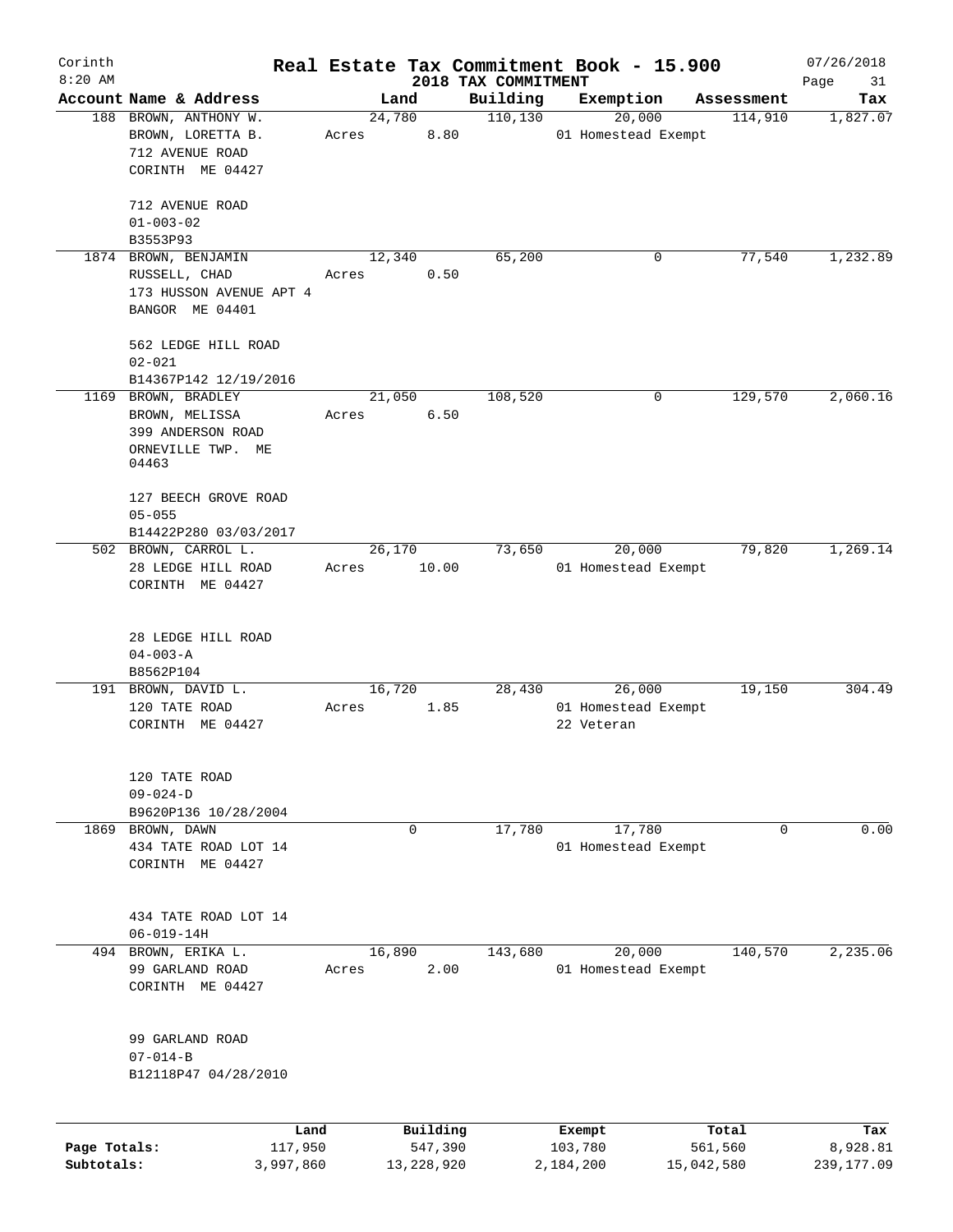| Corinth      |                                              |       |        |            |                     | Real Estate Tax Commitment Book - 15.900 |                        | 07/26/2018 |
|--------------|----------------------------------------------|-------|--------|------------|---------------------|------------------------------------------|------------------------|------------|
| $8:20$ AM    |                                              |       |        |            | 2018 TAX COMMITMENT |                                          |                        | Page<br>32 |
|              | Account Name & Address                       |       | Land   |            | Building            | Exemption                                | Assessment             | Tax        |
|              | 768 BROWN, H CARY<br>PO BOX 243              |       | 39,140 | 8.62       | 39,860              |                                          | 79,000<br>$\Omega$     | 1,256.10   |
|              | DANFORTH ME 04424                            | Acres |        |            |                     |                                          |                        |            |
|              |                                              |       |        |            |                     |                                          |                        |            |
|              |                                              |       |        |            |                     |                                          |                        |            |
|              | 160 BEECH GROVE ROAD                         |       |        |            |                     |                                          |                        |            |
|              | $02 - 055 - 03$                              |       |        |            |                     |                                          |                        |            |
|              | B10463P211 05/12/2006                        |       |        |            |                     |                                          |                        |            |
|              | 1571 BROWN, JEFFREY                          |       | 18,150 |            | $\Omega$            |                                          | 0<br>18,150            | 288.59     |
|              | 914 MAIN STREET                              | Acres |        | 2.00       |                     |                                          |                        |            |
|              | CORINTH ME 04427                             |       |        |            |                     |                                          |                        |            |
|              |                                              |       |        |            |                     |                                          |                        |            |
|              |                                              |       |        |            |                     |                                          |                        |            |
|              | 866 MAIN STREET                              |       |        |            |                     |                                          |                        |            |
|              | $05 - 047$                                   |       |        |            |                     |                                          |                        |            |
|              | B10596P135 08/25/2006                        |       |        |            | 59,650              |                                          |                        |            |
|              | 1749 BROWN, JEFFREY                          |       | 22,350 |            |                     | 20,000                                   | 62,000                 | 985.80     |
|              | 914 MAIN STREET                              | Acres |        | 5.47       |                     | 01 Homestead Exempt                      |                        |            |
|              | CORINTH ME 04427                             |       |        |            |                     |                                          |                        |            |
|              |                                              |       |        |            |                     |                                          |                        |            |
|              | 914 MAIN STREET                              |       |        |            |                     |                                          |                        |            |
|              | $06 - 004 - C$                               |       |        |            |                     |                                          |                        |            |
|              | B8540P268 01/13/2003                         |       |        |            |                     |                                          |                        |            |
| 1159         | BROWN, KYLE J.                               |       | 16,940 |            | 80,300              | 20,000                                   | 77,240                 | 1,228.12   |
|              | POITRAS, CHRISTINA A.                        | Acres |        | 1.00       |                     | 01 Homestead Exempt                      |                        |            |
|              | 28 HAYMAN DRIVE                              |       |        |            |                     |                                          |                        |            |
|              | CORINTH ME 04427                             |       |        |            |                     |                                          |                        |            |
|              |                                              |       |        |            |                     |                                          |                        |            |
|              | 28 HAYMAN DRIVE                              |       |        |            |                     |                                          |                        |            |
|              | $05 - 042 - 07$                              |       |        |            |                     |                                          |                        |            |
|              | B12153P121 06/04/2010                        |       |        |            |                     | 20,000                                   |                        |            |
|              | 193 BROWN, MICHAEL<br>968 MAIN STREET LOT 23 |       |        | 0          | 21,070              | 01 Homestead Exempt                      | 1,070                  | 17.01      |
|              | CORINTH ME 04427                             |       |        |            |                     |                                          |                        |            |
|              |                                              |       |        |            |                     |                                          |                        |            |
|              |                                              |       |        |            |                     |                                          |                        |            |
|              | 968 MAIN STREET LOT 23                       |       |        |            |                     |                                          |                        |            |
|              | $06 - 012 - D - 23H$                         |       |        |            |                     |                                          |                        |            |
| 1830         | BROWN, PAUL                                  |       | 17,410 |            | 11,180              | 26,000                                   | 2,590                  | 41.18      |
|              | 120 TATE ROAD                                | Acres |        | 2.45       |                     | 01 Homestead Exempt                      |                        |            |
|              | CORINTH ME 04427                             |       |        |            |                     | 22 Veteran                               |                        |            |
|              |                                              |       |        |            |                     |                                          |                        |            |
|              | 112 TATE ROAD                                |       |        |            |                     |                                          |                        |            |
|              | $09 - 024 - E$                               |       |        |            |                     |                                          |                        |            |
|              | B9620P147                                    |       |        |            |                     |                                          |                        |            |
| 2054         | BROWN, RICHARD E. III                        |       | 16,310 |            | 106,790             |                                          | $\mathbf 0$<br>123,100 | 1,957.29   |
|              | MITCHELL, LINDSAY L.                         | Acres |        | 2.70       |                     |                                          |                        |            |
|              | 681 GRANT ROAD                               |       |        |            |                     |                                          |                        |            |
|              | CORINTH ME 04427                             |       |        |            |                     |                                          |                        |            |
|              |                                              |       |        |            |                     |                                          |                        |            |
|              | 681 GRANT ROAD                               |       |        |            |                     |                                          |                        |            |
|              | $02 - 044 - 02 - A$                          |       |        |            |                     |                                          |                        |            |
|              | B14232P281 08/02/2016                        |       |        |            |                     |                                          |                        |            |
|              |                                              |       |        |            |                     |                                          |                        |            |
|              |                                              | Land  |        | Building   |                     | Exempt                                   | Total                  | Tax        |
| Page Totals: | 130,300                                      |       |        | 318,850    |                     | 86,000                                   | 363,150                | 5,774.09   |
| Subtotals:   | 4,128,160                                    |       |        | 13,547,770 |                     | 2,270,200                                | 15,405,730             | 244,951.18 |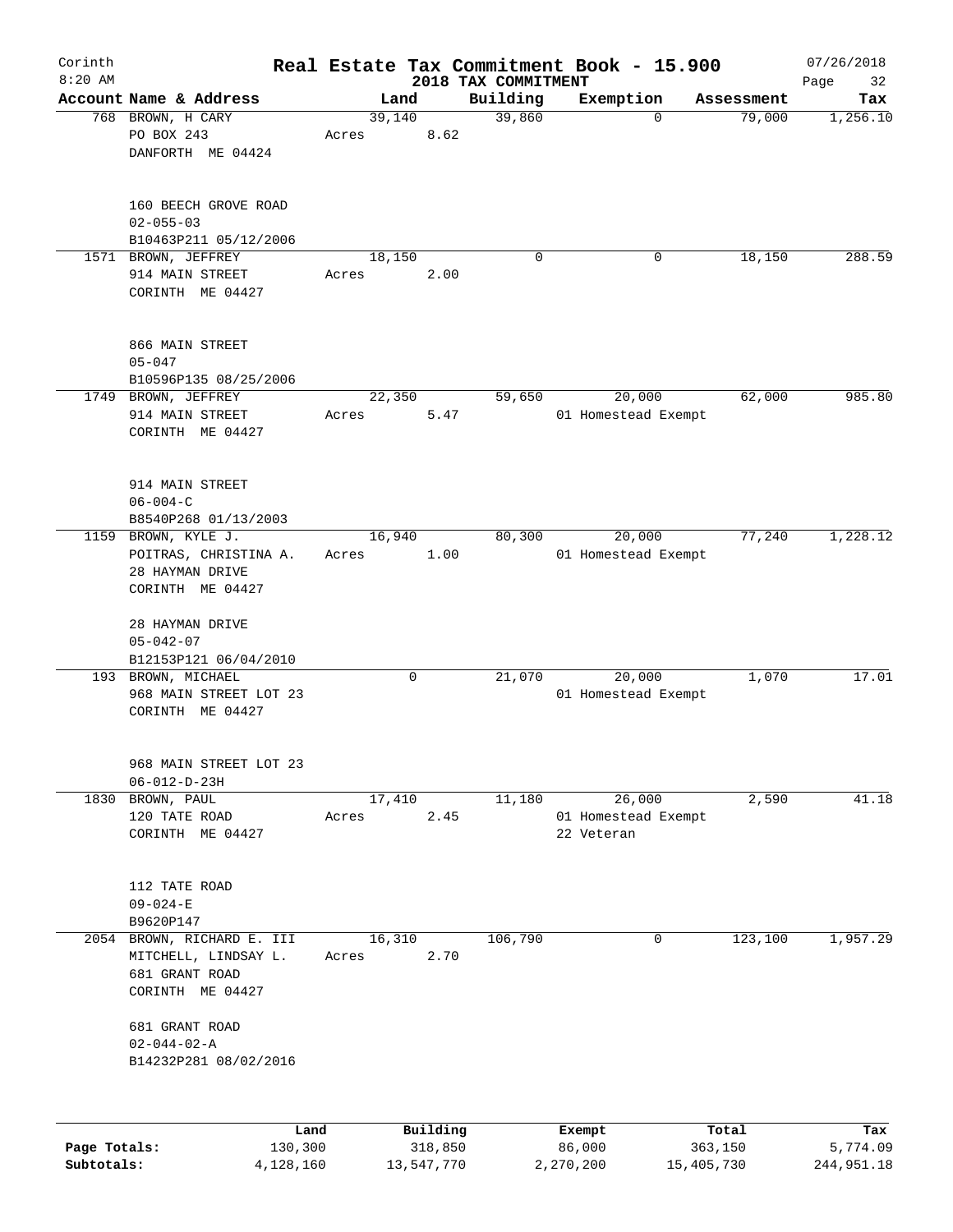| Corinth      |                               |       |            |                                 | Real Estate Tax Commitment Book - 15.900 |            | 07/26/2018        |
|--------------|-------------------------------|-------|------------|---------------------------------|------------------------------------------|------------|-------------------|
| $8:20$ AM    | Account Name & Address        |       | Land       | 2018 TAX COMMITMENT<br>Building | Exemption                                | Assessment | Page<br>33<br>Tax |
|              | 195 BROWN, SIMON              |       | 27,510     | 71,230                          | 20,000                                   | 78,740     | 1,251.97          |
|              | BROWN, LINDA                  | Acres | 33.50      |                                 | 01 Homestead Exempt                      |            |                   |
|              | 522 HUDSON ROAD               |       |            |                                 |                                          |            |                   |
|              | CORINTH ME 04427              |       |            |                                 |                                          |            |                   |
|              |                               |       |            |                                 |                                          |            |                   |
|              | 522 HUDSON ROAD               |       |            |                                 |                                          |            |                   |
|              | $12 - 014$                    |       |            |                                 |                                          |            |                   |
|              | B2581P125                     |       |            |                                 |                                          |            |                   |
| 1178         | BRUYERE, RAMONA (Heirs<br>of) |       | 23,300     | 47,240                          | 0                                        | 70,540     | 1,121.59          |
|              | C/O LEONARD BRUYERE           | Acres | 24.00      |                                 |                                          |            |                   |
|              | P.O. BOX 94                   |       |            |                                 |                                          |            |                   |
|              | CORINTH ME 04427              |       |            |                                 |                                          |            |                   |
|              | 147 MEADOW ROAD               |       |            |                                 |                                          |            |                   |
|              | $09 - 014$                    |       |            |                                 |                                          |            |                   |
|              | B10358P113 08/15/2005         |       |            |                                 |                                          |            |                   |
|              | 375 BRYAN, BRUCE E.           |       | 23,390     | 127,280                         | 26,000                                   | 124,670    | 1,982.25          |
|              | BRYAN, JAN C.                 | Acres | 14.00      |                                 | 01 Homestead Exempt                      |            |                   |
|              | 322 BLACK RD                  |       |            |                                 | 22 Veteran                               |            |                   |
|              | CORINTH ME 04427              |       |            |                                 |                                          |            |                   |
|              | 322 BLACK ROAD                |       |            |                                 |                                          |            |                   |
|              | $02 - 028$                    |       |            |                                 |                                          |            |                   |
|              | B8204P172                     |       |            |                                 |                                          |            |                   |
|              | 374 BRYAN, JAN C.             |       | 36,410     | 0                               | 0                                        | 36,410     | 578.92            |
|              | BRYAN, BRUCE E.               | Acres | 82.00      |                                 |                                          |            |                   |
|              | 322 BLACK ROAD                |       |            |                                 |                                          |            |                   |
|              | CORINTH ME 04427              |       |            |                                 |                                          |            |                   |
|              | <b>BLACK ROAD</b>             |       |            |                                 |                                          |            |                   |
|              | $02 - 027$                    |       |            |                                 |                                          |            |                   |
|              | B8204P172                     |       |            |                                 |                                          |            |                   |
|              | 1007 BRYANT, JOHN R.          |       | 15,730     | 62,540                          | 20,000                                   | 58,270     | 926.49            |
|              | BRYANT, KRISTAN R.            | Acres | 1.00       |                                 | 01 Homestead Exempt                      |            |                   |
|              | 43 BEECH GROVE ROAD           |       |            |                                 |                                          |            |                   |
|              | CORINTH ME 04427              |       |            |                                 |                                          |            |                   |
|              |                               |       |            |                                 |                                          |            |                   |
|              | 43 BEECH GROVE ROAD           |       |            |                                 |                                          |            |                   |
|              | $06 - 003 - 05$<br>B7764P120  |       |            |                                 |                                          |            |                   |
| 1977         | BUCHANAN, SCOTT R.            |       | 18,150     | $\mathbf 0$                     | 0                                        | 18,150     | 288.59            |
|              | 2200 BRUSHWOOD ROAD           | Acres | 4.00       |                                 |                                          |            |                   |
|              | PIKE NH 03780                 |       |            |                                 |                                          |            |                   |
|              |                               |       |            |                                 |                                          |            |                   |
|              | TATE ROAD                     |       |            |                                 |                                          |            |                   |
|              | $09 - 023 - B$                |       |            |                                 |                                          |            |                   |
|              | B10635P60 09/21/2006          |       |            |                                 |                                          |            |                   |
|              | 1187 BUNCE, DONNA M.          |       | 19,360     | 91,610                          | 26,000                                   | 84,970     | 1,351.02          |
|              | 546 MAIN STREET               | Acres | 3.00       |                                 | 01 Homestead Exempt                      |            |                   |
|              | CORINTH ME 04427              |       |            |                                 | 22 Veteran                               |            |                   |
|              |                               |       |            |                                 |                                          |            |                   |
|              | 546 MAIN STREET               |       |            |                                 |                                          |            |                   |
|              | $08 - 020 - B$                |       |            |                                 |                                          |            |                   |
|              | B3424P125                     |       |            |                                 |                                          |            |                   |
|              | Land                          |       | Building   |                                 | Exempt                                   | Total      | Tax               |
| Page Totals: | 163,850                       |       | 399,900    |                                 | 92,000                                   | 471,750    | 7,500.83          |
| Subtotals:   | 4,292,010                     |       | 13,947,670 |                                 | 2,362,200                                | 15,877,480 | 252,452.01        |
|              |                               |       |            |                                 |                                          |            |                   |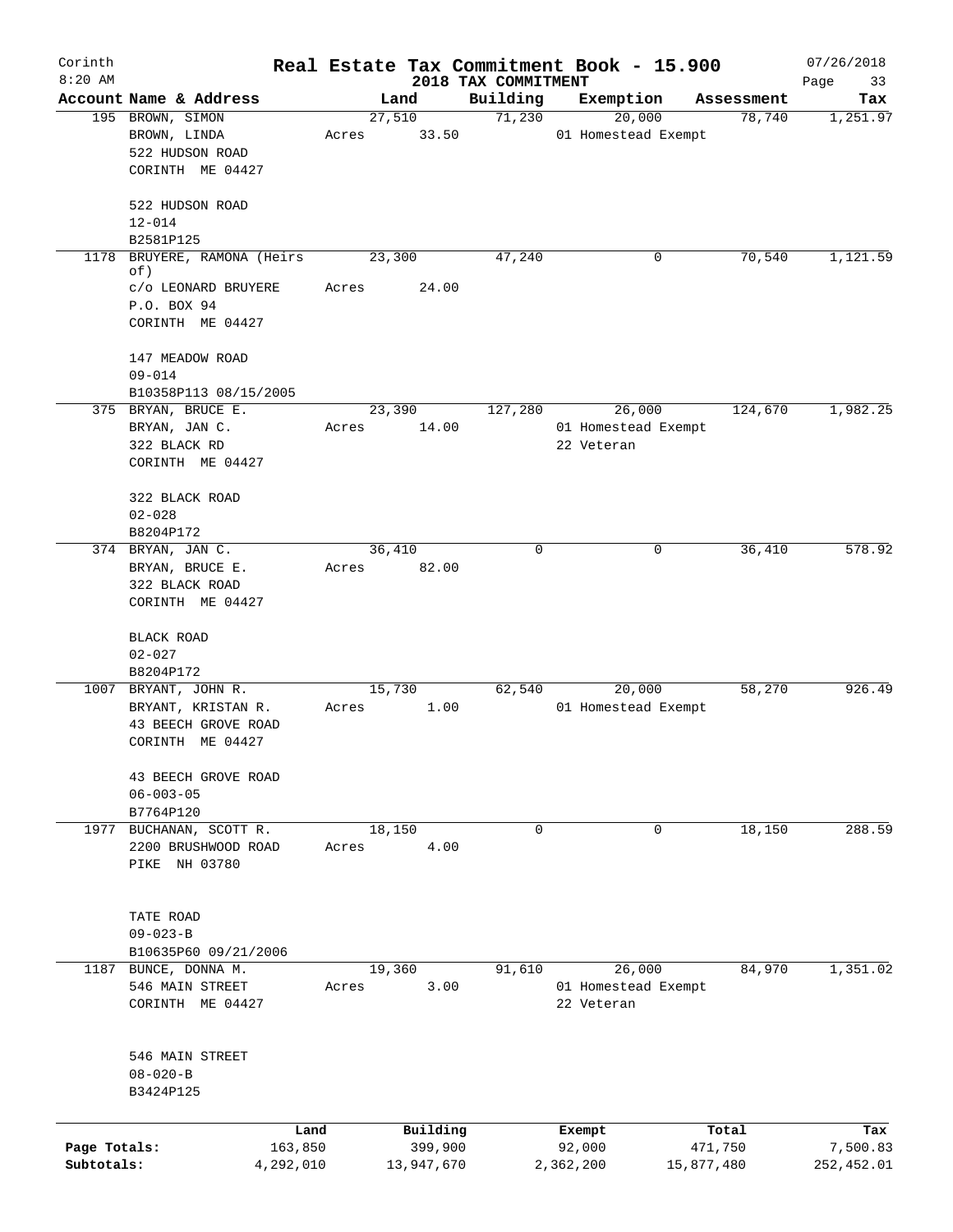| Corinth                    |                                                                             |       |                         |                                 | Real Estate Tax Commitment Book - 15.900 |                       | 07/26/2018             |
|----------------------------|-----------------------------------------------------------------------------|-------|-------------------------|---------------------------------|------------------------------------------|-----------------------|------------------------|
| $8:20$ AM                  | Account Name & Address                                                      |       | Land                    | 2018 TAX COMMITMENT<br>Building | Exemption                                | Assessment            | Page<br>34<br>Tax      |
|                            | 2098 BURBY, GREGORY L.<br>227 HORNBEAM WAY<br>BANGOR ME 04401               | Acres | 43,690<br>163.40        | $\mathbf 0$                     | $\Omega$                                 | 43,690                | 694.67                 |
|                            | LEDGE HILL ROAD<br>$02 - 012 - D$<br>B13815P202 04/27/2015                  |       |                         |                                 |                                          |                       |                        |
|                            | 201 BURGESS JR, ERNEST E.                                                   |       | 27,040                  | 85,010                          | 20,000                                   | 92,050                | 1,463.60               |
|                            | 98 WHITE SCHOOLHOUSE<br><b>ROAD</b><br>CORINTH ME 04427                     | Acres | 10.75                   |                                 | 01 Homestead Exempt                      |                       |                        |
|                            | 98 WHITE SCHOOLHOUSE<br><b>ROAD</b><br>$08 - 026 - A$                       |       |                         |                                 |                                          |                       |                        |
|                            | B4302P112                                                                   |       |                         |                                 |                                          |                       |                        |
|                            | 200 BURGESS, BERNICE P.<br>(Heirs of)<br>377 BLACK ROAD<br>CORINTH ME 04427 | Acres | 18,170<br>3.10          | 63,250                          | 0                                        | 81,420                | 1,294.58               |
|                            | 377 BLACK ROAD<br>$02 - 030$<br>B5656P82                                    |       |                         |                                 |                                          |                       |                        |
|                            | 1164 BURGESS, SHAWN<br>PO BOX 243<br>KENDUSKEAG ME 04450                    |       | 0                       | 11,320                          | 11,320<br>01 Homestead Exempt            | $\mathbf 0$           | 0.00                   |
|                            | 30 EXETER ROAD LOT 03<br>$15 - 012 - 03H$                                   |       |                         |                                 |                                          |                       |                        |
|                            | 145 BURKE, SHAWN<br>PO BOX 123<br>LAGRANGE<br>ME 04453                      | Acres | 8,230<br>0.11           | 75,510                          | 0                                        | 83,740                | 1,331.47               |
|                            | 309 MAIN STREET<br>$15 - 023$                                               |       |                         |                                 |                                          |                       |                        |
|                            | B12131P265 05/12/2010<br>881 BURLEIGH, GLORIA J.                            |       | 18,060                  | $\mathbf 0$                     | $\mathbf 0$                              | 18,060                | 287.15                 |
|                            | 9 RALPH'S LANE<br>STETSON ME 04488                                          | Acres | 13.71                   |                                 |                                          |                       |                        |
|                            | MARSH ROAD<br>$09 - 005$<br>B11019P335 06/07/2007 B7162P177                 |       |                         |                                 |                                          |                       |                        |
|                            | 1612 BURLEIGH, GLORIA J.<br>9 RALPH'S LANE<br>STETSON ME 04488              | Acres | 38,460<br>121.38        | $\mathbf 0$                     | 0                                        | 38,460                | 611.51                 |
|                            | MARSH ROAD<br>$08 - 044$<br>B7162P174                                       |       |                         |                                 |                                          |                       |                        |
|                            | Land                                                                        |       | Building                |                                 | Exempt                                   | Total                 | Tax                    |
| Page Totals:<br>Subtotals: | 153,650<br>4,445,660                                                        |       | 235,090<br>14, 182, 760 |                                 | 31,320<br>2,393,520                      | 357,420<br>16,234,900 | 5,682.98<br>258,134.99 |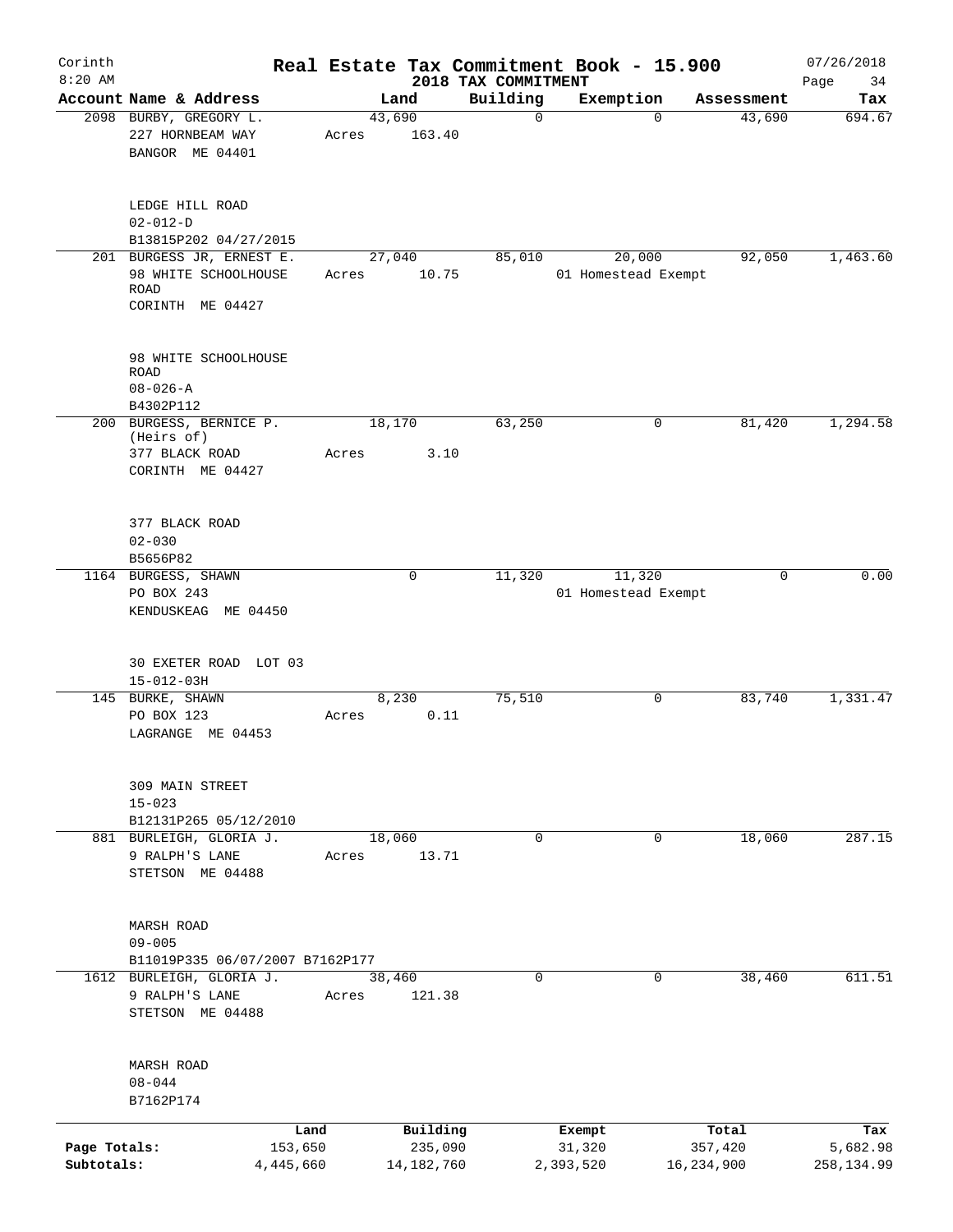| Corinth                    |                                                                                         |                 |                                   |                     | Real Estate Tax Commitment Book - 15.900          |                                | 07/26/2018                     |
|----------------------------|-----------------------------------------------------------------------------------------|-----------------|-----------------------------------|---------------------|---------------------------------------------------|--------------------------------|--------------------------------|
| $8:20$ AM                  | Account Name & Address                                                                  |                 |                                   | 2018 TAX COMMITMENT |                                                   |                                | Page<br>35                     |
|                            | 207 BURNETT, KEITH R.                                                                   | 12,910          | Land                              | Building<br>70,520  | Exemption<br>20,000                               | Assessment<br>63,430           | Tax<br>1,008.54                |
|                            | 22 HUDSON ROAD<br>CORINTH ME 04427                                                      | Acres           | 0.46                              |                     | 01 Homestead Exempt                               |                                |                                |
|                            | 22 HUDSON ROAD<br>$16 - 033$<br>B5515P58                                                |                 |                                   |                     |                                                   |                                |                                |
|                            | 571 BURNS, ARLEN G.                                                                     | 26,680          |                                   | 183,310             | 20,000                                            | 189,990                        | 3,020.84                       |
|                            | BURNS, DEIRDRE M.<br>140 BEECH GROVE ROAD<br>CORINTH ME 04427                           | Acres           | 10.44                             |                     | 01 Homestead Exempt                               |                                |                                |
|                            | 140 BEECH GROVE ROAD<br>$02 - 055 - 04$                                                 |                 |                                   |                     |                                                   |                                |                                |
|                            | B9509P133                                                                               |                 |                                   |                     |                                                   |                                |                                |
| 209                        | BURTON MAINE<br>IRREVOCABLE REAL ESTATE                                                 | 24,440          |                                   | 26,340              | 6,000                                             | 44,780                         | 712.00                         |
|                            | 69 OLD HIGH STREET<br>WHITMAN MA 02382                                                  | Acres           | 28.00                             |                     | 22 Veteran                                        |                                |                                |
|                            | MCCARD ROAD<br>$01 - 010 - 02$<br>B10446P235 04/18/2006                                 |                 |                                   |                     |                                                   |                                |                                |
|                            | 1695 BUSWELL JR, KENNETH E.                                                             | 13,740          |                                   | $\Omega$            | 0                                                 | 13,740                         | 218.47                         |
|                            | BUSWELL, DONETTA C.                                                                     | Acres           | 4.50                              |                     |                                                   |                                |                                |
|                            | <b>48 HAYMAN DRIVE</b><br>CORINTH ME 04427                                              |                 |                                   |                     |                                                   |                                |                                |
|                            | LEDGE HILL ROAD<br>$04 - 012 - D$                                                       |                 |                                   |                     |                                                   |                                |                                |
|                            | B5161P147                                                                               |                 |                                   |                     |                                                   |                                |                                |
|                            | 227 BUSWELL, CHARLOTTE C.<br>P.O. BOX 62<br>CORINTH ME 04427                            | 12,500<br>Acres | 0.42                              | 51,540              | 26,000<br>31 Vetrans Widow<br>01 Homestead Exempt | 38,040                         | 604.84                         |
|                            | 15 EXETER ROAD<br>$15 - 017$                                                            |                 |                                   |                     |                                                   |                                |                                |
|                            | B2727P261 03/14/1977<br>2058 BUSWELL, GEORGE H.                                         | 10,990          |                                   | 0                   | 0                                                 | 10,990                         | 174.74                         |
|                            | BUSWELL, DEBRA M.<br>217 BEECH GROVE ROAD<br>CORINTH ME 04427                           | Acres           | 2.13                              |                     |                                                   |                                |                                |
|                            | GRANT ROAD<br>$02 - 054 - D$                                                            |                 |                                   |                     |                                                   |                                |                                |
|                            | B12087P2 03/26/2010                                                                     |                 |                                   |                     |                                                   |                                |                                |
|                            | 211 BUSWELL, GEORGE H.<br>BUSWELL, DEBRA M.<br>217 BEECH GROVE ROAD<br>CORINTH ME 04427 | 17,120<br>Acres | 2.20                              | 92,050              | 20,000<br>01 Homestead Exempt                     | 89,170                         | 1,417.80                       |
|                            | 217 BEECH GROVE ROAD<br>$05 - 057$<br>B4683P284                                         |                 |                                   |                     |                                                   |                                |                                |
|                            |                                                                                         |                 |                                   |                     |                                                   |                                |                                |
| Page Totals:<br>Subtotals: | Land<br>118,380<br>4,564,040                                                            |                 | Building<br>423,760<br>14,606,520 |                     | Exempt<br>92,000<br>2,485,520                     | Total<br>450,140<br>16,685,040 | Tax<br>7,157.23<br>265, 292.22 |
|                            |                                                                                         |                 |                                   |                     |                                                   |                                |                                |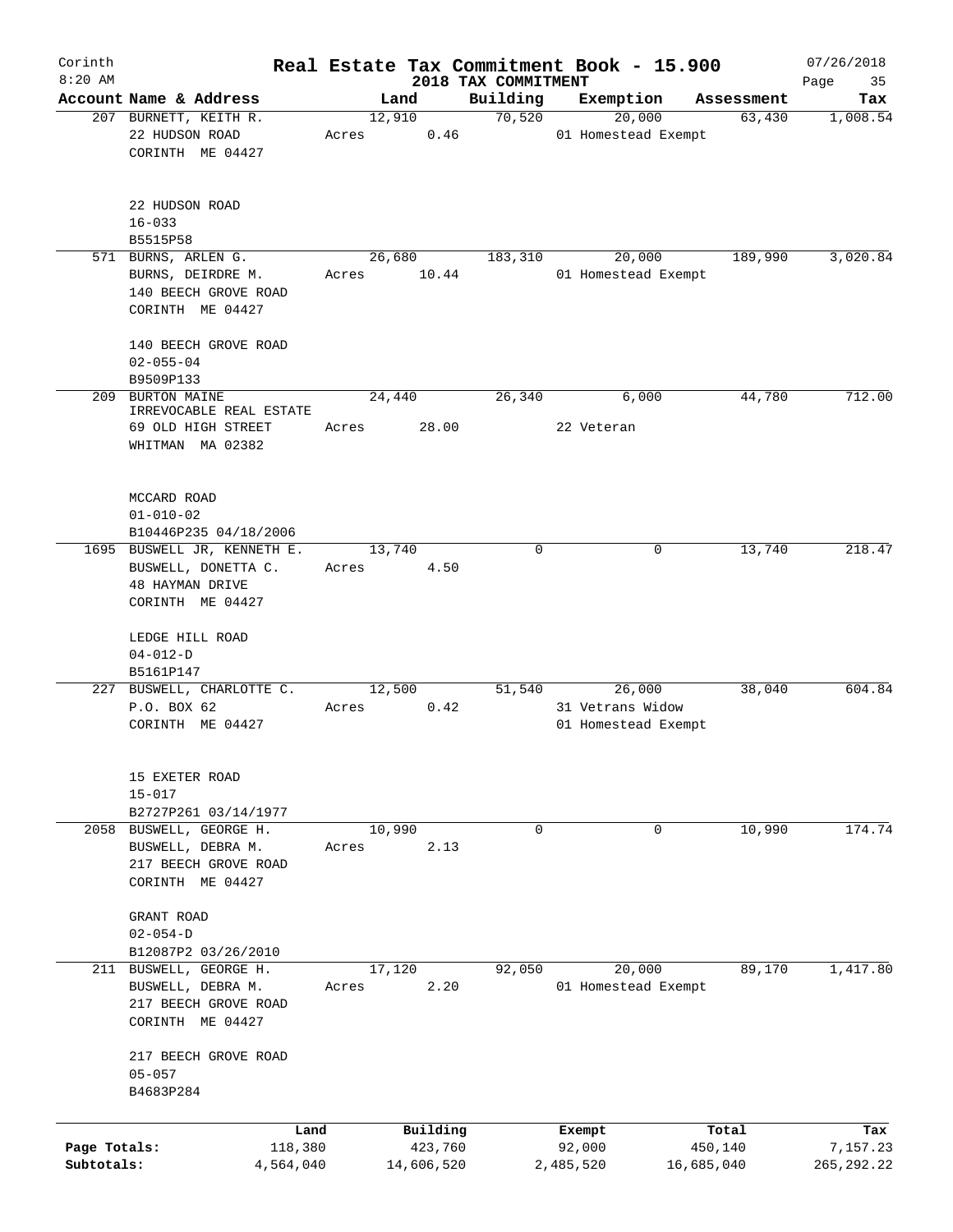| Corinth<br>$8:20$ AM       |                                                                                          |                          |                                 | Real Estate Tax Commitment Book - 15.900          |                       | 07/26/2018             |
|----------------------------|------------------------------------------------------------------------------------------|--------------------------|---------------------------------|---------------------------------------------------|-----------------------|------------------------|
|                            | Account Name & Address                                                                   | Land                     | 2018 TAX COMMITMENT<br>Building | Exemption                                         | Assessment            | Page<br>36<br>Tax      |
|                            | 1947 BUSWELL, GEORGE H.<br>BUSWELL, DEBRA M.<br>217 BEECH GROVE ROAD<br>CORINTH ME 04427 | 9,920<br>1.21<br>Acres   | $\mathbf 0$                     | $\mathbf 0$                                       | 9,920                 | 157.73                 |
|                            | GRANT ROAD<br>$02 - 054 - C$<br>B13131P180 03/27/2013                                    |                          |                                 |                                                   |                       |                        |
|                            | 1756 BUSWELL, GEORGE H.<br>BUSWELL, DEBRA M.<br>217 BEECH GROVE ROAD<br>CORINTH ME 04427 | 26,480<br>24.33<br>Acres | 16,310                          | 0                                                 | 42,790                | 680.36                 |
|                            | GRANT RD & BEECH GROVE<br>RD<br>$05 - 060$<br>B8642P79                                   |                          |                                 |                                                   |                       |                        |
|                            | 212 BUSWELL, K. ERIC<br>BUSWELL, NICOLE M.<br>28 HINDERLITER ROAD<br>CORINTH ME 04427    | 16,460<br>1.63<br>Acres  | 95,570                          | 20,000<br>01 Homestead Exempt                     | 92,030                | 1,463.28               |
|                            | 28 HINDERLITER ROAD<br>$04 - 012 - B$<br>B5949P149                                       |                          |                                 |                                                   |                       |                        |
|                            | 225 BUSWELL, LORRAINE J.<br>37 BEANS MILL ROAD<br>CORINTH ME 04427                       | 15,730<br>2.05<br>Acres  | 75,560                          | 26,000<br>01 Homestead Exempt<br>31 Vetrans Widow | 65,290                | 1,038.11               |
|                            | 37 BEANS MILL ROAD<br>$07 - 026$<br>B11354P167 04/10/2008                                |                          |                                 |                                                   |                       |                        |
|                            | 210 BUSWELL, MARK D.<br>BUSWELL, HOPE E.<br>523 EXETER ROAD<br>CORINTH ME 04427          | 15,830<br>2.00<br>Acres  | 62,910                          | 20,000<br>01 Homestead Exempt                     | 58,740                | 933.97                 |
|                            | 523 EXETER ROAD<br>$07 - 004$<br>B13063P107 01/04/2012                                   |                          |                                 |                                                   |                       |                        |
| 1697                       | BUSWELL, SHARON<br>416 GRANT RD<br>CORINTH ME 04427                                      | 16,900<br>2.01<br>Acres  | 77,020                          | 20,000<br>01 Homestead Exempt                     | 73,920                | 1,175.33               |
|                            | 416 GRANT ROAD<br>$02 - 054 - B$<br>B7641P73                                             |                          |                                 |                                                   |                       |                        |
|                            | 1431 BUTLER, BEN M.<br>301 COBORO ROAD<br>STETSON ME 04488                               | 31,110<br>10.75<br>Acres | 21,480                          | 0                                                 | 52,590                | 836.18                 |
|                            | 607 EXETER ROAD<br>$07 - 001 - 01$<br>B12583P325 09/06/2011 B7664P209                    |                          |                                 |                                                   |                       |                        |
|                            | Land                                                                                     | Building                 |                                 | Exempt                                            | Total                 | Tax                    |
| Page Totals:<br>Subtotals: | 132,430<br>4,696,470                                                                     | 348,850<br>14,955,370    |                                 | 86,000<br>2,571,520                               | 395,280<br>17,080,320 | 6,284.96<br>271,577.18 |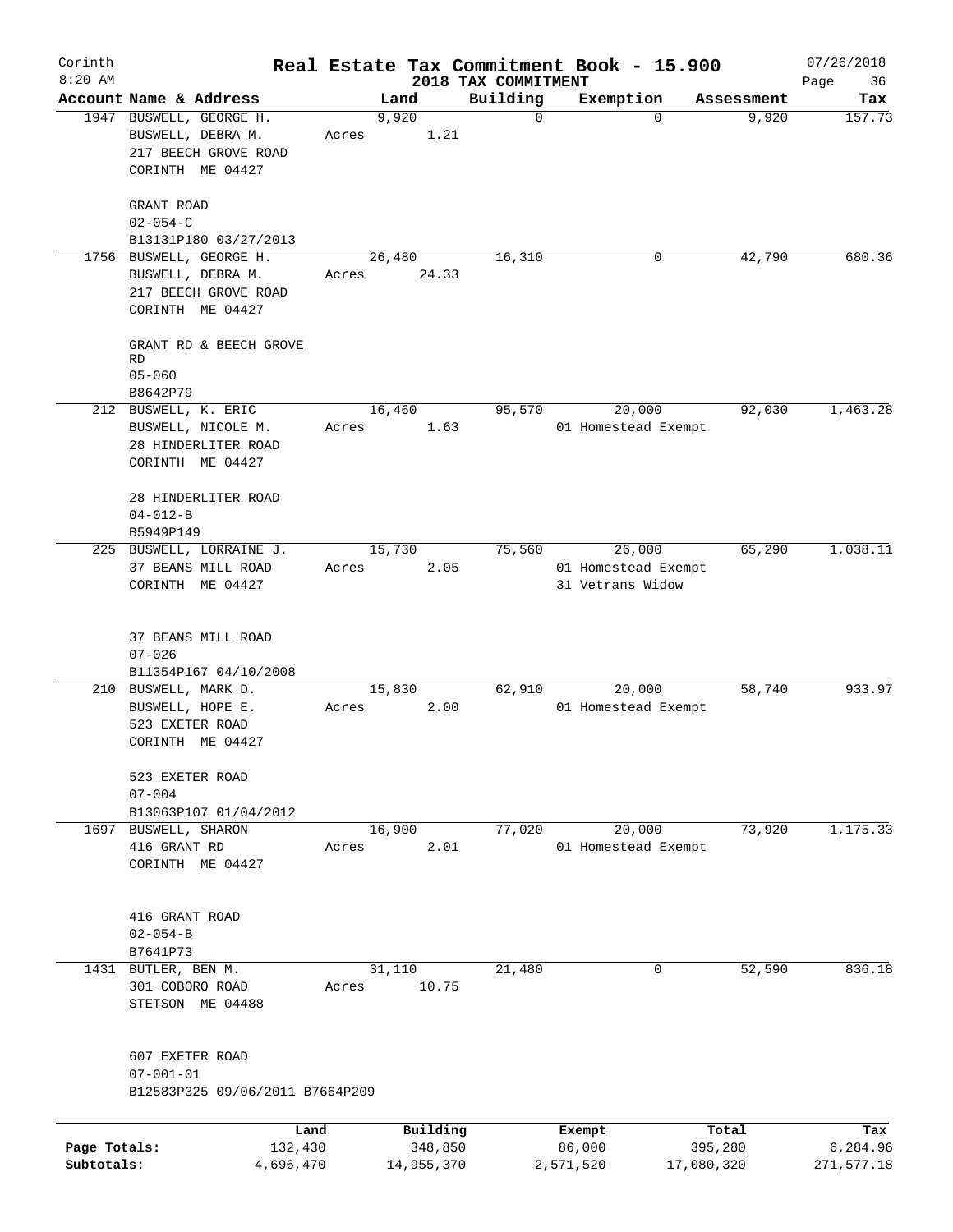| Corinth<br>$8:20$ AM |                                                                     |                |       |        |                     |                                 | Real Estate Tax Commitment Book - 15.900          |                  | 07/26/2018        |
|----------------------|---------------------------------------------------------------------|----------------|-------|--------|---------------------|---------------------------------|---------------------------------------------------|------------------|-------------------|
|                      | Account Name & Address                                              |                |       | Land   |                     | 2018 TAX COMMITMENT<br>Building | Exemption                                         | Assessment       | Page<br>37<br>Tax |
|                      | 233 BUTLER, PRISCILLA J.<br>100 LEDGE HILL ROAD<br>CORINTH ME 04427 |                | Acres | 8,110  | 1.86                | $\mathbf 0$                     | $\mathbf 0$                                       | 8,110            | 128.95            |
|                      | PRESCOTT ROAD<br>$04 - 011 - 02$<br>B6561P360 12/12/1997            |                |       |        |                     |                                 |                                                   |                  |                   |
|                      | 232 BUTLER, PRISCILLA J.<br>100 LEDGE HILL ROAD<br>CORINTH ME 04427 |                | Acres | 9,030  | 2.79                | $\Omega$                        | 0                                                 | 9,030            | 143.58            |
|                      | PRESCOTT ROAD<br>$04 - 011 - 04$<br>B6362P31 04/15/1997             |                |       |        |                     |                                 |                                                   |                  |                   |
|                      | 234 BUTLER, PRISCILLA J.<br>100 LEDGE HILL ROAD<br>CORINTH ME 04427 |                | Acres | 9,030  | 2.79                | 0                               | 0                                                 | 9,030            | 143.58            |
|                      | PRESCOTT ROAD<br>$04 - 011 - 03$<br>B6561P360 12/12/1997            |                |       |        |                     |                                 |                                                   |                  |                   |
|                      | 231 BUTLER, PRISCILLA J.<br>100 LEDGE HILL ROAD<br>CORINTH ME 04427 |                | Acres | 31,720 | 40.00               | 140,230                         | 26,000<br>31 Vetrans Widow<br>01 Homestead Exempt | 145,950          | 2,320.61          |
|                      | 100 LEDGE HILL ROAD<br>$04 - 011$<br>B4130P63 10/28/1987            |                |       |        |                     |                                 |                                                   |                  |                   |
|                      | 230 BUTLER, PRISCILLA J.<br>100 LEDGE HILL ROAD<br>CORINTH ME 04427 |                | Acres | 13,960 | 32.30               | 0                               | 0                                                 | 13,960           | 221.96            |
|                      | LEDGE HILL ROAD<br>$04 - 011 - 06$<br>B5685P299 08/02/1994          |                |       |        |                     |                                 |                                                   |                  |                   |
|                      | 229 BUTLER, PRISCILLA J.<br>100 LEDGE HILL ROAD<br>CORINTH ME 04427 |                | Acres | 7,930  | 1.68                | 0                               | 0                                                 | 7,930            | 126.09            |
|                      | PRESCOTT ROAD<br>$04 - 011 - 01$<br>B4193P302 03/11/1988            |                |       |        |                     |                                 |                                                   |                  |                   |
| 1563                 | BUZZELL, DARLENE P<br>PO BOX 244<br>HUDSON ME 04449                 |                | Acres | 9,960  | 1.24                | 0                               | 0                                                 | 9,960            | 158.36            |
|                      | TATE ROAD<br>$06 - 002 - 06$<br>B12289P115 10/19/2010               |                |       |        |                     |                                 |                                                   |                  |                   |
| Page Totals:         |                                                                     | Land<br>89,740 |       |        | Building<br>140,230 |                                 | Exempt<br>26,000                                  | Total<br>203,970 | Tax<br>3, 243. 13 |
| Subtotals:           |                                                                     | 4,786,210      |       |        | 15,095,600          |                                 | 2,597,520                                         | 17,284,290       | 274,820.31        |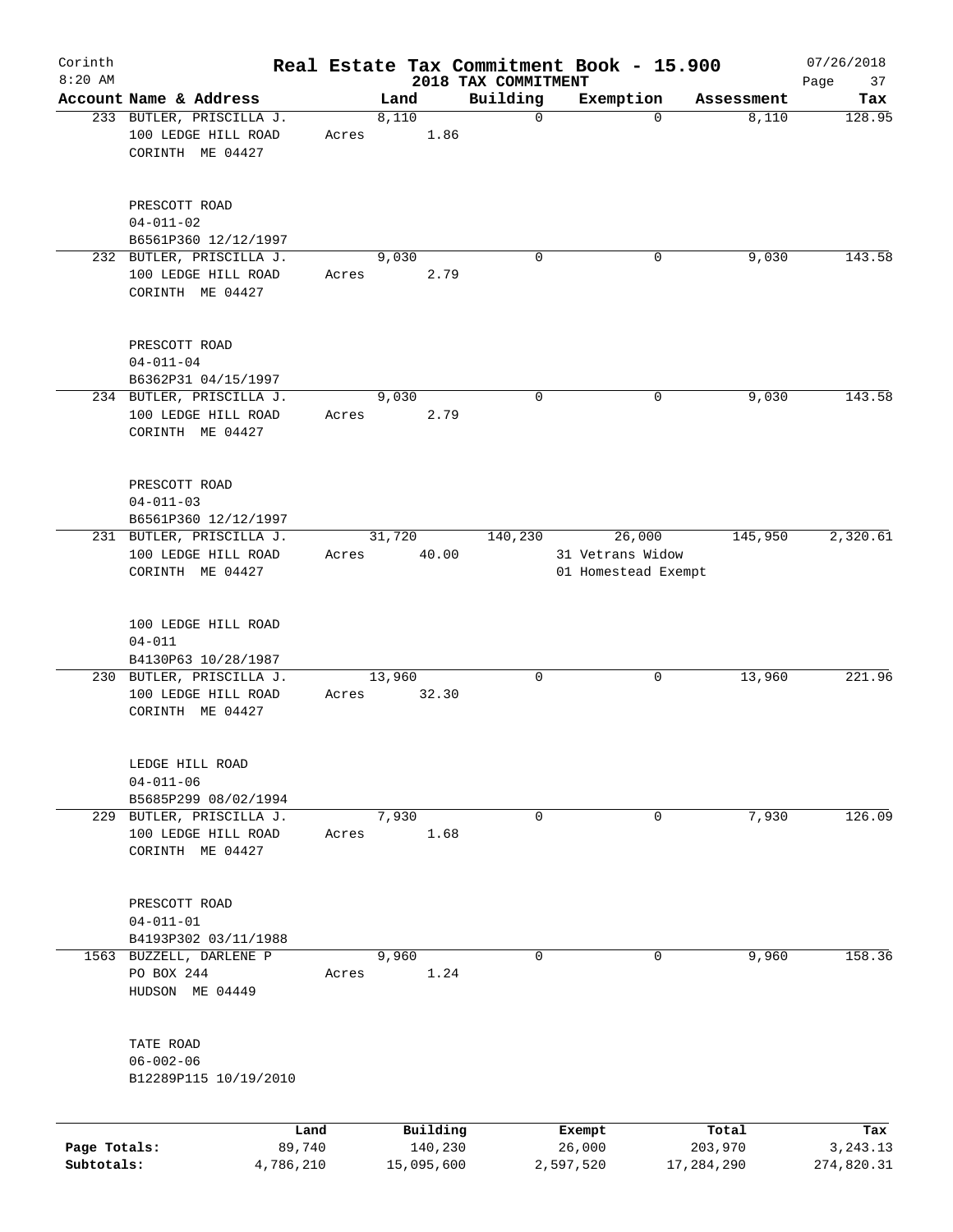| Corinth<br>$8:20$ AM |                                    |                 |       |         |            | 2018 TAX COMMITMENT | Real Estate Tax Commitment Book - 15.900 |                  | 07/26/2018        |
|----------------------|------------------------------------|-----------------|-------|---------|------------|---------------------|------------------------------------------|------------------|-------------------|
|                      | Account Name & Address             |                 |       | Land    |            | Building            | Exemption                                | Assessment       | Page<br>38<br>Tax |
|                      | 1562 BUZZELL, DARLENE P.           |                 |       | 10,160  |            | $\mathbf 0$         | $\mathbf 0$                              | 10,160           | 161.54            |
|                      | PO BOX 244                         |                 | Acres |         | 1.41       |                     |                                          |                  |                   |
|                      | HUDSON ME 04449                    |                 |       |         |            |                     |                                          |                  |                   |
|                      | TATE ROAD                          |                 |       |         |            |                     |                                          |                  |                   |
|                      | $06 - 002 - 05$                    |                 |       |         |            |                     |                                          |                  |                   |
|                      | B12289P115 10/19/2010              |                 |       |         |            |                     |                                          |                  |                   |
|                      | 235 BYERS, DAVID                   |                 |       | 18, 170 |            | 15,740              | 26,000                                   | 7,910            | 125.77            |
|                      | BYERS, ELLA                        |                 | Acres |         | 2.02       |                     | 01 Homestead Exempt                      |                  |                   |
|                      | P.O. BOX 24                        |                 |       |         |            |                     | 22 Veteran                               |                  |                   |
|                      | DANFORTH ME 04424                  |                 |       |         |            |                     |                                          |                  |                   |
|                      | 119 WEST CORINTH ROAD              |                 |       |         |            |                     |                                          |                  |                   |
|                      | $05 - 024 - 09$                    |                 |       |         |            |                     |                                          |                  |                   |
|                      | B4566P165                          |                 |       |         |            |                     |                                          |                  |                   |
|                      | 190 C. N. BROWN CO.                |                 |       | 20,280  |            | 145,930             | 0                                        | 166,210          | 2,642.74          |
|                      | PO BOX 200                         |                 | Acres |         | 1.40       |                     |                                          |                  |                   |
|                      | SO. PARIS ME 04281                 |                 |       |         |            |                     |                                          |                  |                   |
|                      |                                    |                 |       |         |            |                     |                                          |                  |                   |
|                      | 461 MAIN STREET                    |                 |       |         |            |                     |                                          |                  |                   |
|                      | $08 - 013 - B$                     |                 |       |         |            |                     |                                          |                  |                   |
|                      | B2883P96<br>411 CADIEUX, PHILIP J. |                 |       | 26,170  |            | 139,970             | 20,000                                   | 146,140          | 2,323.63          |
|                      | CADIEUX, MELISSA I.                |                 | Acres |         | 10.00      |                     | 01 Homestead Exempt                      |                  |                   |
|                      | 176 TATE ROAD                      |                 |       |         |            |                     |                                          |                  |                   |
|                      | CORINTH ME 04427                   |                 |       |         |            |                     |                                          |                  |                   |
|                      |                                    |                 |       |         |            |                     |                                          |                  |                   |
|                      | 176 TATE ROAD<br>$09 - 020 - B$    |                 |       |         |            |                     |                                          |                  |                   |
|                      | B11441P134 06/20/2008              |                 |       |         |            |                     |                                          |                  |                   |
|                      | 707 CAIN, RICHARD C.               |                 |       | 20,180  |            | 42,630              | 20,000                                   | 42,810           | 680.68            |
|                      | BRUNS, GAIL C.                     |                 | Acres |         | 3.68       |                     | 01 Homestead Exempt                      |                  |                   |
|                      | PO BOX 443                         |                 |       |         |            |                     |                                          |                  |                   |
|                      | CORINTH ME 04427                   |                 |       |         |            |                     |                                          |                  |                   |
|                      | 846 MAIN STREET                    |                 |       |         |            |                     |                                          |                  |                   |
|                      | $05 - 043 - B$                     |                 |       |         |            |                     |                                          |                  |                   |
|                      | B6972P285                          |                 |       |         |            |                     |                                          |                  |                   |
| 1232                 | CALDWELL, ADAM W.                  |                 |       | 11,580  |            | 0                   | 0                                        | 11,580           | 184.12            |
|                      | CALDWELL. AMY R.                   |                 | Acres |         | 125.00     |                     |                                          |                  |                   |
|                      | 29 SOULE ROAD<br>CORINTH ME 04427  |                 |       |         |            |                     |                                          |                  |                   |
|                      |                                    |                 |       |         |            |                     |                                          |                  |                   |
|                      | TATE ROAD N/F OFF                  |                 |       |         |            |                     |                                          |                  |                   |
|                      | $09 - 024 - B$                     |                 |       |         |            |                     |                                          |                  |                   |
|                      | B14305P121 10/06/2016              |                 |       |         |            |                     |                                          |                  |                   |
| 836                  | CALDWELL, AMY R.                   |                 |       | 33,010  |            | 139,150             | 20,000                                   | 152,160          | 2,419.34          |
|                      | CALDWELL, ADAM W.<br>29 SOULE ROAD |                 | Acres |         | 25.00      |                     | 01 Homestead Exempt                      |                  |                   |
|                      | CORINTH ME 04427                   |                 |       |         |            |                     |                                          |                  |                   |
|                      |                                    |                 |       |         |            |                     |                                          |                  |                   |
|                      | 29 SOULE ROAD                      |                 |       |         |            |                     |                                          |                  |                   |
|                      | $09 - 026 - B$                     |                 |       |         |            |                     |                                          |                  |                   |
|                      | B7439P208                          |                 |       |         |            |                     |                                          |                  |                   |
|                      |                                    |                 |       |         | Building   |                     |                                          |                  |                   |
| Page Totals:         |                                    | Land<br>139,550 |       |         | 483,420    |                     | Exempt<br>86,000                         | Total<br>536,970 | Tax<br>8,537.82   |
| Subtotals:           |                                    | 4,925,760       |       |         | 15,579,020 |                     | 2,683,520                                | 17,821,260       | 283, 358.13       |
|                      |                                    |                 |       |         |            |                     |                                          |                  |                   |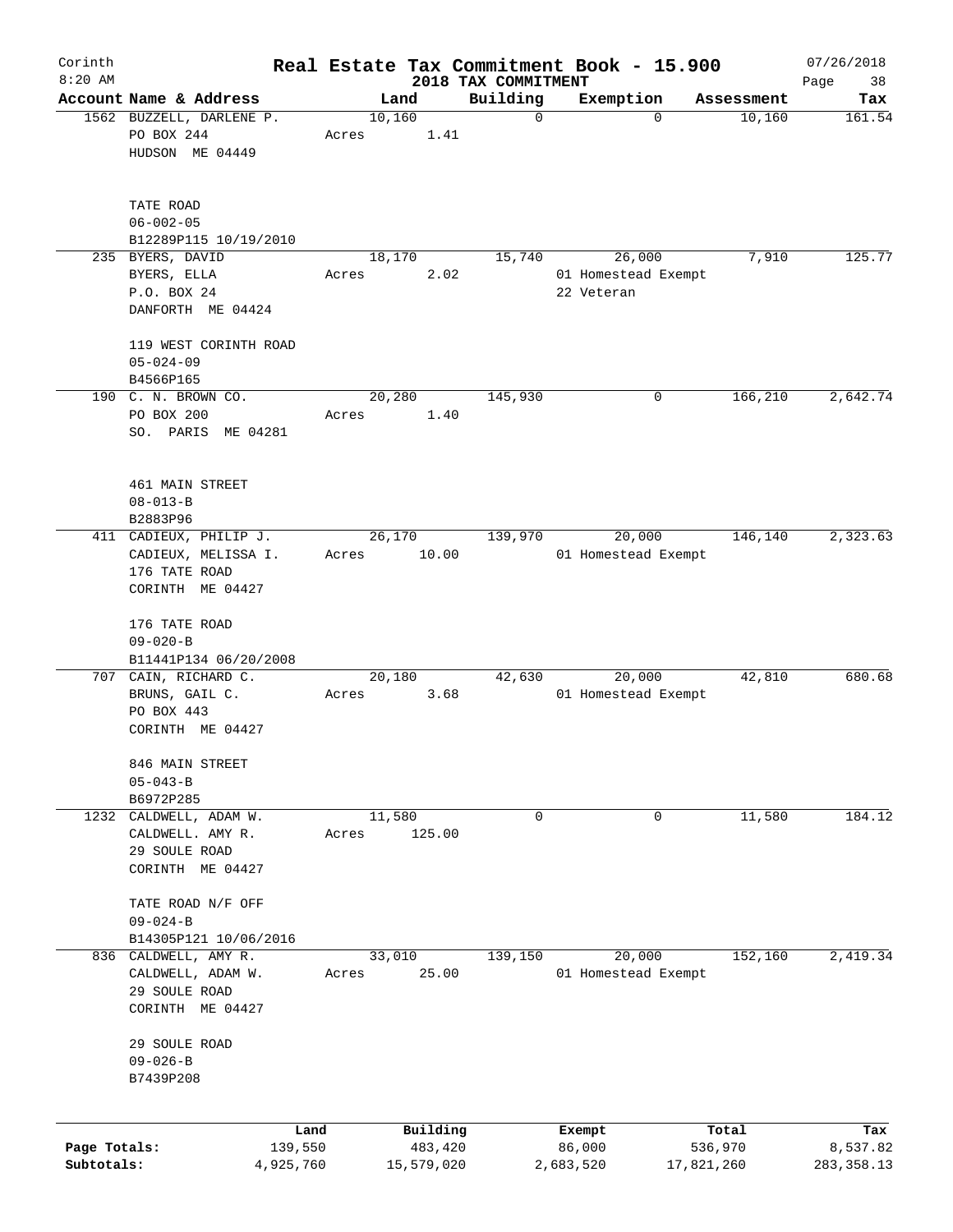| Corinth<br>$8:20$ AM |                                                                                      |                |        |                     | Real Estate Tax Commitment Book - 15.900 |                  |                               |                  | 07/26/2018        |
|----------------------|--------------------------------------------------------------------------------------|----------------|--------|---------------------|------------------------------------------|------------------|-------------------------------|------------------|-------------------|
|                      | Account Name & Address                                                               |                |        | Land                | 2018 TAX COMMITMENT<br>Building          |                  | Exemption                     | Assessment       | Page<br>39<br>Tax |
|                      | 239 CALL, HAROLD L.<br>CALL, MARY L.<br>115 HIGGINSVILLE ROAD<br>KENDUSKEAG ME 04450 |                | Acres  | 500<br>5.00         |                                          | $\mathbf 0$      | $\Omega$                      | 500              | 7.95              |
|                      | HUDSON HILL ROAD N/F<br>OFF                                                          |                |        |                     |                                          |                  |                               |                  |                   |
|                      | $03 - 040$                                                                           |                |        |                     |                                          |                  |                               |                  |                   |
|                      | B3018P171                                                                            |                |        |                     |                                          |                  |                               |                  |                   |
|                      | 238 CALL, MICHAEL S.<br>47 OAK STREET<br>KENDUSKEAG ME 04450                         |                | Acres  | 17,250<br>2.31      | 135,160                                  |                  | 20,000<br>01 Homestead Exempt | 132,410          | 2,105.32          |
|                      | 47 OAK STREET<br>$03 - 054$<br>B7062P177                                             |                |        |                     |                                          |                  |                               |                  |                   |
|                      | 240 CAMBRIDGE, RICHARD K.                                                            |                |        | 0                   | 14,360                                   |                  | 14,360                        | 0                | 0.00              |
|                      | 968 MAIN STREET LOT 12<br>CORINTH ME 04427                                           |                |        |                     |                                          |                  | 01 Homestead Exempt           |                  |                   |
|                      | 968 MAIN STREET LOT 12<br>$06 - 012 - D - 12H$                                       |                |        |                     |                                          |                  |                               |                  |                   |
|                      | 1432 CAMDEN NATIONAL BANK<br>C/O MARCELLA ELDRIDGE<br>PO BOX 280                     |                | Acres  | 10,650<br>0.17      | 92,120                                   |                  | 0                             | 102,770          | 1,634.04          |
|                      | CORINTH ME 04427                                                                     |                |        |                     |                                          |                  |                               |                  |                   |
|                      | 317 MAIN STREET<br>$15 - 021$                                                        |                |        |                     |                                          |                  |                               |                  |                   |
|                      | B4822P245<br>250 CAMERON, MATTHEW                                                    |                |        | 19,770              | 117,690                                  |                  | 20,000                        | 117,460          | 1,867.61          |
|                      | CAMERON, CHRISTINA<br>63 COVERED BRIDGE RD<br>CORINTH ME 04427                       |                | Acres  | 6.00                |                                          |                  | 01 Homestead Exempt           |                  |                   |
|                      | 63 COVERED BRIDGE ROAD<br>$02 - 042$                                                 |                |        |                     |                                          |                  |                               |                  |                   |
|                      | B14335P12 10/26/2016<br>1714 CAMPANA, MARIA LOUISE                                   |                | 12,460 |                     |                                          | 0                | 0                             | 12,460           | 198.11            |
|                      | PO BOX 633<br>CORINTH ME 04427                                                       |                | Acres  | 3.40                |                                          |                  |                               |                  |                   |
|                      | EXETER ROAD<br>$07 - 009 - G$                                                        |                |        |                     |                                          |                  |                               |                  |                   |
|                      | B6193P196<br>905 CAMPANA, MARIA LOUISE                                               |                | 31,860 |                     | 113,160                                  |                  | 20,000                        | 125,020          | 1,987.82          |
|                      | PO BOX 633<br>CORINTH ME 04427                                                       |                | Acres  | 40.35               |                                          |                  | 01 Homestead Exempt           |                  |                   |
|                      | 383 EXETER ROAD<br>$07 - 009$<br>B6193P196                                           |                |        |                     |                                          |                  |                               |                  |                   |
| Page Totals:         |                                                                                      | Land<br>92,490 |        | Building<br>472,490 |                                          | Exempt<br>74,360 |                               | Total<br>490,620 | Tax<br>7,800.85   |
| Subtotals:           |                                                                                      | 5,018,250      |        | 16,051,510          |                                          | 2,757,880        |                               | 18, 311, 880     | 291,158.98        |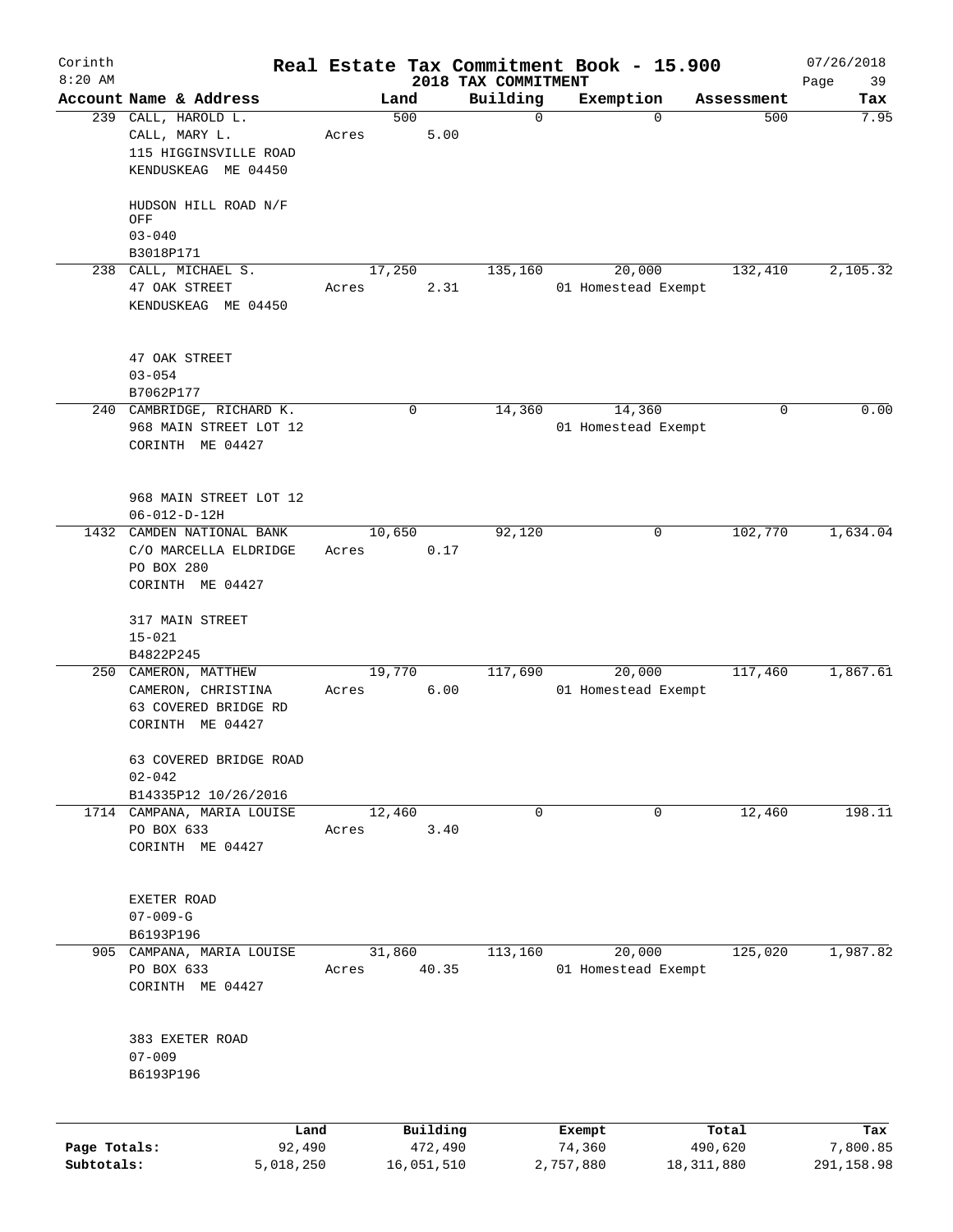| Corinth      |                                            |                 |       |                     |                     | Real Estate Tax Commitment Book - 15.900 |            |                  | 07/26/2018      |
|--------------|--------------------------------------------|-----------------|-------|---------------------|---------------------|------------------------------------------|------------|------------------|-----------------|
| $8:20$ AM    | Account Name & Address                     |                 |       |                     | 2018 TAX COMMITMENT |                                          |            |                  | Page<br>40      |
|              | 241 CAMPBELL, DONNA G.                     |                 |       | Land<br>17,040      | Building<br>74,840  | Exemption<br>26,000                      |            | Assessment       | Tax             |
|              | 182 WEST CORINTH ROAD                      |                 | Acres | 1.08                |                     | 01 Homestead Exempt                      |            | 65,880           | 1,047.49        |
|              |                                            |                 |       |                     |                     |                                          |            |                  |                 |
|              | CORINTH ME 04427                           |                 |       |                     |                     | 31 Vetrans Widow                         |            |                  |                 |
|              |                                            |                 |       |                     |                     |                                          |            |                  |                 |
|              | 182 WEST CORINTH ROAD                      |                 |       |                     |                     |                                          |            |                  |                 |
|              | $05 - 023$                                 |                 |       |                     |                     |                                          |            |                  |                 |
|              | B5773P55                                   |                 |       |                     |                     |                                          |            |                  |                 |
|              | 243 CAMPBELL, DONNA G.                     |                 |       | 26,830              | 0                   |                                          | 0          | 26,830           | 426.60          |
|              | 182 WEST CORINTH ROAD                      |                 | Acres | 52.97               |                     |                                          |            |                  |                 |
|              | CORINTH ME 04427                           |                 |       |                     |                     |                                          |            |                  |                 |
|              |                                            |                 |       |                     |                     |                                          |            |                  |                 |
|              | <b>BLACK ROAD</b>                          |                 |       |                     |                     |                                          |            |                  |                 |
|              | $05 - 006$                                 |                 |       |                     |                     |                                          |            |                  |                 |
|              | B5773P55                                   |                 |       |                     |                     |                                          |            |                  |                 |
|              | 1670 CAMPBELL, ERIC                        |                 |       | 0                   | 24,860              | 20,000                                   |            | 4,860            | 77.27           |
|              | 535 MUDGETT ROAD                           |                 |       |                     |                     | 01 Homestead Exempt                      |            |                  |                 |
|              |                                            |                 |       |                     |                     |                                          |            |                  |                 |
|              | CORINTH ME 04427                           |                 |       |                     |                     |                                          |            |                  |                 |
|              |                                            |                 |       |                     |                     |                                          |            |                  |                 |
|              | 535 MUDGETT ROAD                           |                 |       |                     |                     |                                          |            |                  |                 |
|              | $02 - 036 - C - 02H$                       |                 |       |                     |                     |                                          |            |                  |                 |
|              | 1320 CAMPBELL, JASON C.                    |                 |       | 18,050              | 74,200              | 20,000                                   |            | 72,250           | 1,148.78        |
|              | 429 HUDSON ROAD                            |                 | Acres | 3.00                |                     | 01 Homestead Exempt                      |            |                  |                 |
|              | CORINTH ME 04427                           |                 |       |                     |                     |                                          |            |                  |                 |
|              |                                            |                 |       |                     |                     |                                          |            |                  |                 |
|              | 429 HUDSON ROAD                            |                 |       |                     |                     |                                          |            |                  |                 |
|              | $09 - 034 - A$                             |                 |       |                     |                     |                                          |            |                  |                 |
|              | B13786P283 03/23/2015 B9569P132            |                 |       |                     |                     |                                          |            |                  |                 |
|              | 1596 CAMPBELL, JEFFREY                     |                 |       | 16,900              | 51,040              | 20,000                                   |            | 47,940           | 762.25          |
|              | CAMPBELL, MONICA                           |                 | Acres | 2.01                |                     | 01 Homestead Exempt                      |            |                  |                 |
|              | 651 BLACK ROAD                             |                 |       |                     |                     |                                          |            |                  |                 |
|              | CORINTH ME 04427                           |                 |       |                     |                     |                                          |            |                  |                 |
|              |                                            |                 |       |                     |                     |                                          |            |                  |                 |
|              | 651 BLACK ROAD                             |                 |       |                     |                     |                                          |            |                  |                 |
|              | $02 - 037 - A$                             |                 |       |                     |                     |                                          |            |                  |                 |
|              | B13412P179 12/05/2013 B13369P21 10/18/2013 |                 |       |                     |                     |                                          |            |                  |                 |
|              | 245 CAMPBELL, JOHN R.                      |                 |       | 25,360              | 0                   |                                          | 0          | 25,360           | 403.22          |
|              | 10 NAVESINK DRIVE                          |                 | Acres | 40.00               |                     |                                          |            |                  |                 |
|              | MONMOUTH BEACH NJ                          |                 |       |                     |                     |                                          |            |                  |                 |
|              | 07750                                      |                 |       |                     |                     |                                          |            |                  |                 |
|              |                                            |                 |       |                     |                     |                                          |            |                  |                 |
|              | LEDGE HILL ROAD                            |                 |       |                     |                     |                                          |            |                  |                 |
|              | $04 - 004$                                 |                 |       |                     |                     |                                          |            |                  |                 |
|              |                                            |                 |       |                     |                     |                                          |            |                  |                 |
|              | B1521P313                                  |                 |       |                     |                     |                                          |            |                  |                 |
|              | 244 CAMPBELL, JOHN R.                      |                 |       | 32,120              | 0                   |                                          | 0          | 32,120           | 510.71          |
|              | 10 NAVESINK DRIVE                          |                 | Acres | 69.00               |                     |                                          |            |                  |                 |
|              | MONMOUTH BEACH NJ                          |                 |       |                     |                     |                                          |            |                  |                 |
|              | 07750                                      |                 |       |                     |                     |                                          |            |                  |                 |
|              |                                            |                 |       |                     |                     |                                          |            |                  |                 |
|              | LEDGE HILL ROAD                            |                 |       |                     |                     |                                          |            |                  |                 |
|              | $04 - 003$                                 |                 |       |                     |                     |                                          |            |                  |                 |
|              | B2202P446                                  |                 |       |                     |                     |                                          |            |                  |                 |
|              |                                            |                 |       |                     |                     |                                          |            |                  |                 |
| Page Totals: |                                            | Land<br>136,300 |       | Building<br>224,940 |                     | Exempt<br>86,000                         |            | Total<br>275,240 | Tax<br>4,376.32 |
| Subtotals:   |                                            | 5,154,550       |       | 16,276,450          |                     | 2,843,880                                | 18,587,120 |                  | 295,535.30      |
|              |                                            |                 |       |                     |                     |                                          |            |                  |                 |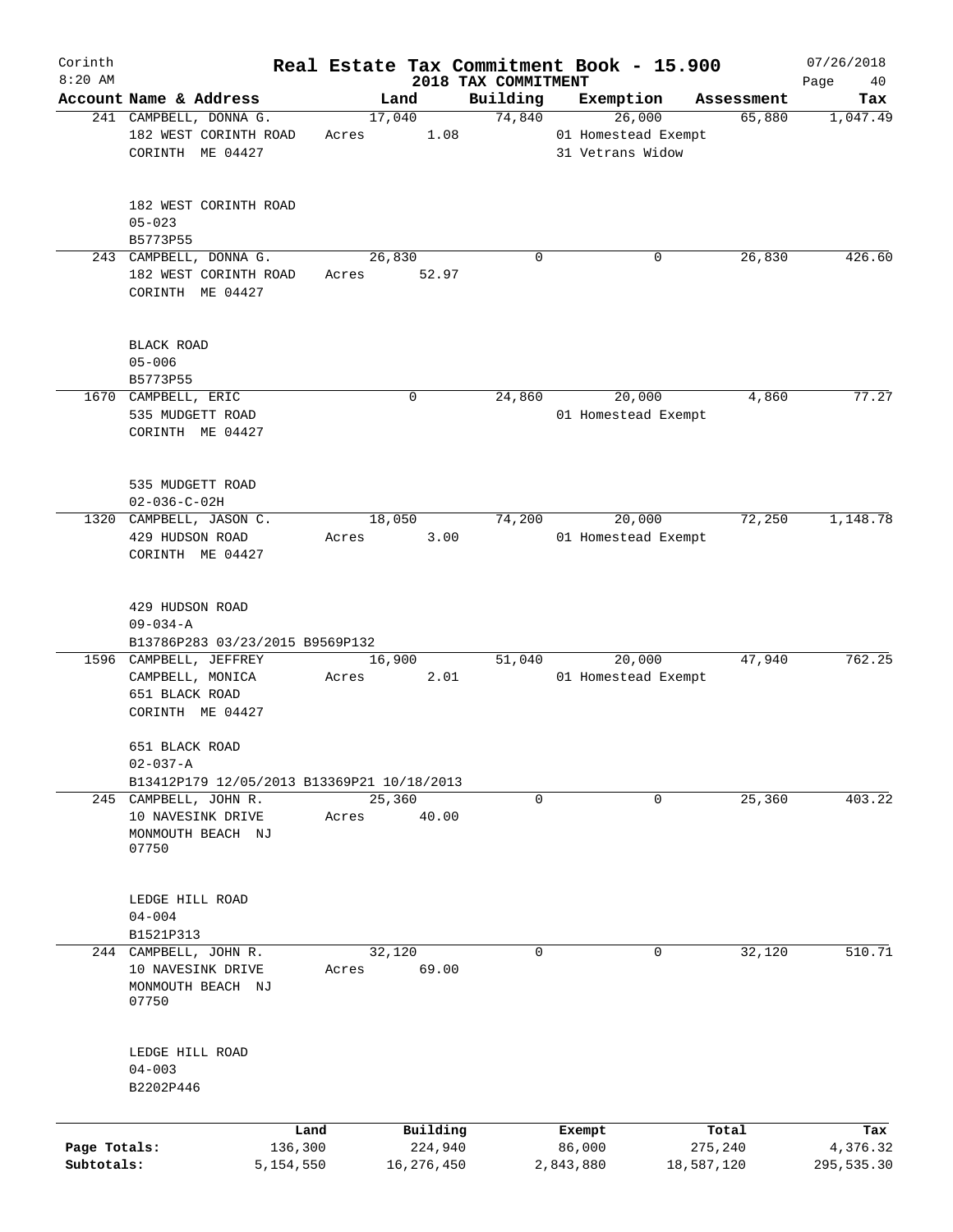| Corinth<br>$8:20$ AM |                                 |        |          |                                 | Real Estate Tax Commitment Book - 15.900 |            | 07/26/2018        |
|----------------------|---------------------------------|--------|----------|---------------------------------|------------------------------------------|------------|-------------------|
|                      | Account Name & Address          |        | Land     | 2018 TAX COMMITMENT<br>Building | Exemption                                | Assessment | Page<br>41<br>Tax |
|                      | 593 CAMPBELL, JOSHUA M          | 15,730 |          | 122,720                         | 20,000                                   | 118,450    | 1,883.36          |
|                      | CAMPBELL, REBECCA L             | Acres  | 1.00     |                                 | 01 Homestead Exempt                      |            |                   |
|                      | 582 BLACK ROAD                  |        |          |                                 |                                          |            |                   |
|                      | CORINTH ME 04427                |        |          |                                 |                                          |            |                   |
|                      |                                 |        |          |                                 |                                          |            |                   |
|                      | 582 BLACK ROAD                  |        |          |                                 |                                          |            |                   |
|                      | $02 - 035 - A$                  |        |          |                                 |                                          |            |                   |
|                      | B10499P16 06/22/2006            |        |          |                                 |                                          |            |                   |
|                      | 530 CAMPBELL, JOSHUA M          |        | 27,720   | 30,660                          | 0                                        | 58,380     | 928.24            |
|                      | CAMPBELL, REBECCA               | Acres  | 45.00    |                                 |                                          |            |                   |
|                      | 582 BLACK ROAD                  |        |          |                                 |                                          |            |                   |
|                      | CORINTH ME 04427                |        |          |                                 |                                          |            |                   |
|                      |                                 |        |          |                                 |                                          |            |                   |
|                      | <b>BLACK ROAD</b>               |        |          |                                 |                                          |            |                   |
|                      | $02 - 035$                      |        |          |                                 |                                          |            |                   |
|                      | B10499P16 06/22/2006            |        |          |                                 |                                          |            |                   |
|                      | 248 CAMPBELL, NANCY E.          | 11,730 |          | 70,500                          | 20,000                                   | 62,230     | 989.46            |
|                      | P.O. BOX 98                     | Acres  | 0.35     |                                 | 01 Homestead Exempt                      |            |                   |
|                      | CORINTH ME 04427                |        |          |                                 |                                          |            |                   |
|                      |                                 |        |          |                                 |                                          |            |                   |
|                      |                                 |        |          |                                 |                                          |            |                   |
|                      | 55 EXETER ROAD                  |        |          |                                 |                                          |            |                   |
|                      | $14 - 024$                      |        |          |                                 |                                          |            |                   |
|                      | B11271P132 12/27/2007 B2734P317 |        |          |                                 |                                          |            |                   |
|                      | 249 CAMPBELL, SHAWN L.          | 18,090 |          | 96,450                          | 20,000                                   | 94,540     | 1,503.19          |
|                      | 47 BLACK ROAD                   | Acres  | 3.03     |                                 | 01 Homestead Exempt                      |            |                   |
|                      | CORINTH ME 04427                |        |          |                                 |                                          |            |                   |
|                      |                                 |        |          |                                 |                                          |            |                   |
|                      |                                 |        |          |                                 |                                          |            |                   |
|                      | 47 BLACK ROAD                   |        |          |                                 |                                          |            |                   |
|                      | $05 - 006 - A$                  |        |          |                                 |                                          |            |                   |
|                      | B5927P285                       |        |          |                                 |                                          |            |                   |
|                      | 222 CAOUETTE, DONALD            | 14,300 |          | 21,950                          | 0                                        | 36,250     | 576.38            |
|                      | CAOUETTE, STEVEN                | Acres  | 2.00     |                                 |                                          |            |                   |
|                      | 302 RUSSELL STREET              |        |          |                                 |                                          |            |                   |
|                      | LEWISTON ME 04240               |        |          |                                 |                                          |            |                   |
|                      |                                 |        |          |                                 |                                          |            |                   |
|                      | BEANS MILL ROAD N/F OFF         |        |          |                                 |                                          |            |                   |
|                      | $07 - 025 - 01$                 |        |          |                                 |                                          |            |                   |
|                      | B10323P237 12/22/2005           |        |          |                                 |                                          |            |                   |
|                      | 343 CAPILLI, MICHAEL            | 16,940 |          | 108,500                         | 20,000                                   | 105,440    | 1,676.50          |
|                      | CAPILLI, DEBRA                  | Acres  | 1.00     |                                 | 01 Homestead Exempt                      |            |                   |
|                      | 47 COUNTY ROAD                  |        |          |                                 |                                          |            |                   |
|                      | CORINTH ME 04427                |        |          |                                 |                                          |            |                   |
|                      |                                 |        |          |                                 |                                          |            |                   |
|                      | 47 COUNTY ROAD                  |        |          |                                 |                                          |            |                   |
|                      | $08 - 013 - D$                  |        |          |                                 |                                          |            |                   |
|                      | B9433P21                        |        |          |                                 |                                          |            |                   |
| 1761                 | CARLISLE, LAURA                 |        | 0        | 42,420                          | 20,000                                   | 22,420     | 356.48            |
|                      | 968 MAIN STREET LOT 26          |        |          |                                 | 01 Homestead Exempt                      |            |                   |
|                      | CORINTH ME 04427                |        |          |                                 |                                          |            |                   |
|                      |                                 |        |          |                                 |                                          |            |                   |
|                      | 968 MAIN STREET LOT 26          |        |          |                                 |                                          |            |                   |
|                      | $06 - 012 - D - 26H$            |        |          |                                 |                                          |            |                   |
|                      |                                 |        |          |                                 |                                          |            |                   |
|                      |                                 |        |          |                                 |                                          |            |                   |
|                      |                                 |        |          |                                 |                                          |            |                   |
|                      | Land                            |        | Building |                                 | Exempt                                   | Total      | Tax               |
| Page Totals:         | 104,510                         |        | 493,200  |                                 | 100,000                                  | 497,710    | 7,913.61          |

**Subtotals:** 5,259,060 16,769,650 2,943,880 19,084,830 303,448.91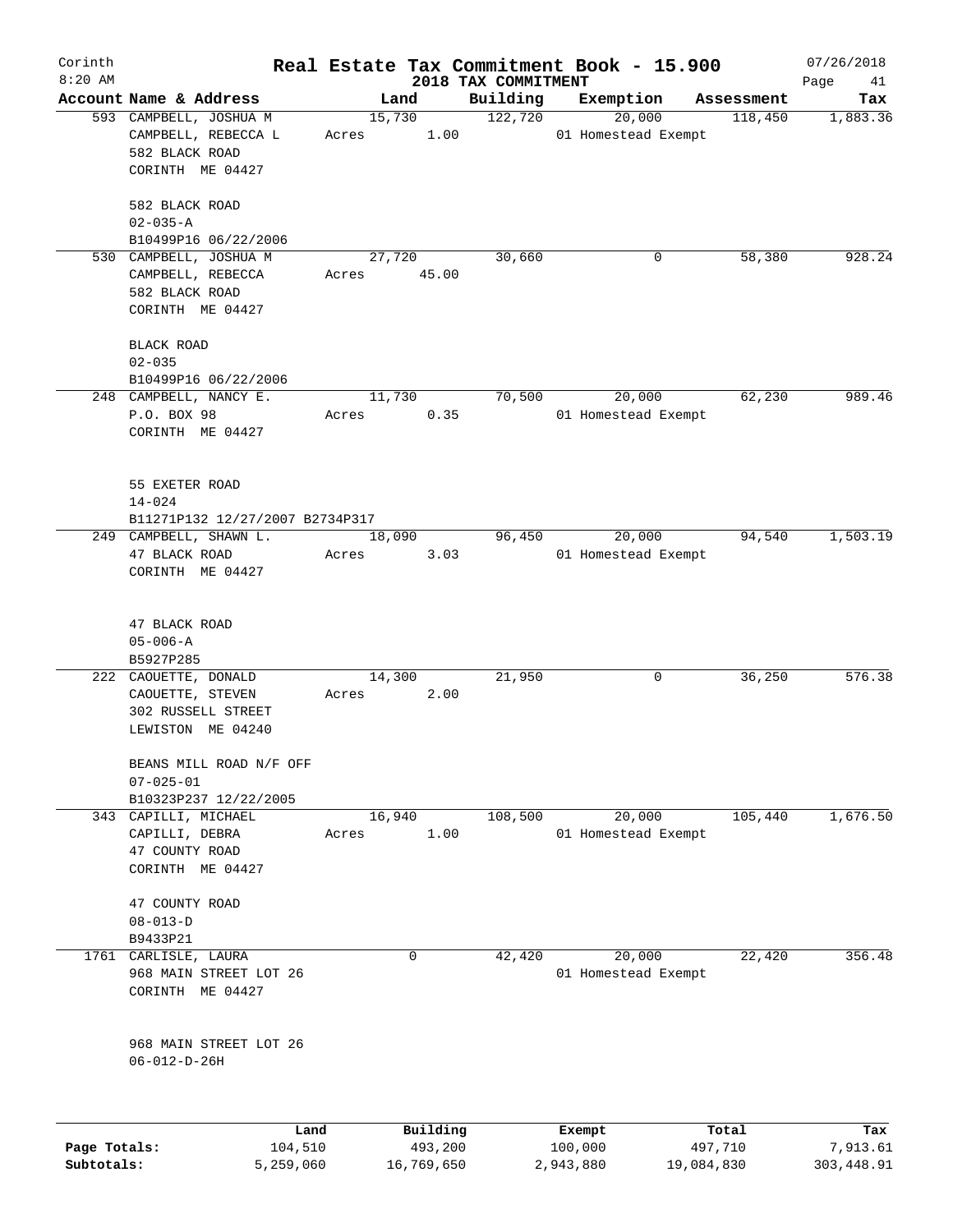| Corinth      |                                             |       |                 |                                 | Real Estate Tax Commitment Book - 15.900 |                      | 07/26/2018      |
|--------------|---------------------------------------------|-------|-----------------|---------------------------------|------------------------------------------|----------------------|-----------------|
| $8:20$ AM    | Account Name & Address                      |       | Land            | 2018 TAX COMMITMENT<br>Building |                                          |                      | Page<br>42      |
|              | 1402 CARMICHAEL, JOSEPH B.                  |       | 19,960          | 85,670                          | Exemption<br>20,000                      | Assessment<br>85,630 | Tax<br>1,361.52 |
|              | CARMICHAEL, DOROTHY A.                      | Acres | 1.13            |                                 | 01 Homestead Exempt                      |                      |                 |
|              | 355 MAIN STREET                             |       |                 |                                 |                                          |                      |                 |
|              | CORINTH ME 04427                            |       |                 |                                 |                                          |                      |                 |
|              |                                             |       |                 |                                 |                                          |                      |                 |
|              | 355 MAIN STREET                             |       |                 |                                 |                                          |                      |                 |
|              | $08 - 004$                                  |       |                 |                                 |                                          |                      |                 |
|              | B11945P191 10/15/2009<br>253 CARON, MICHAEL |       | 25,770          | $\mathbf 0$                     |                                          | 25,770<br>0          | 409.74          |
|              | 30 YOUNG DRIVE                              | Acres | 40.25           |                                 |                                          |                      |                 |
|              | WINTERPORT ME 04496                         |       |                 |                                 |                                          |                      |                 |
|              |                                             |       |                 |                                 |                                          |                      |                 |
|              |                                             |       |                 |                                 |                                          |                      |                 |
|              | LEDGE HILL ROAD                             |       |                 |                                 |                                          |                      |                 |
|              | $02 - 009$<br>B6387P229                     |       |                 |                                 |                                          |                      |                 |
|              | 552 CARRINTON MORTGAGE                      |       | 17,690          | 70,430                          |                                          | 0<br>88,120          | 1,401.11        |
|              | SERVICES, LLC                               |       |                 |                                 |                                          |                      |                 |
|              | 1600 SOUTH DOUGLASS                         | Acres | 4.06            |                                 |                                          |                      |                 |
|              | ROAD<br>SUITE 200-A                         |       |                 |                                 |                                          |                      |                 |
|              | ANAHEIM CA 92806                            |       |                 |                                 |                                          |                      |                 |
|              |                                             |       |                 |                                 |                                          |                      |                 |
|              | 74 TATE ROAD                                |       |                 |                                 |                                          |                      |                 |
|              | $09 - 026 - B - 02$                         |       |                 |                                 |                                          |                      |                 |
|              | B14754P241 03/05/2018                       |       |                 |                                 |                                          |                      |                 |
|              | 598 CARUSO, CHRISTIAN D.                    |       | 19,710          | 100,820                         | 20,000                                   | 100,530              | 1,598.43        |
|              | CARUSO, MICHELE L.                          | Acres | 4.43            |                                 | 01 Homestead Exempt                      |                      |                 |
|              | PO BOX 616                                  |       |                 |                                 |                                          |                      |                 |
|              | CORINTH ME 04427                            |       |                 |                                 |                                          |                      |                 |
|              | 161 TATE ROAD                               |       |                 |                                 |                                          |                      |                 |
|              | $09 - 022 - C$                              |       |                 |                                 |                                          |                      |                 |
|              | B10594P131 08/18/2006                       |       |                 |                                 |                                          |                      |                 |
|              | 256 CASAVANT, DONALD L.                     |       | 14,050          | 0                               |                                          | 0<br>14,050          | 223.40          |
|              | P.O. BOX 74                                 | Acres | 1.75            |                                 |                                          |                      |                 |
|              | CORINTH ME 04427                            |       |                 |                                 |                                          |                      |                 |
|              |                                             |       |                 |                                 |                                          |                      |                 |
|              | 56 COVERED BRIDGE ROAD                      |       |                 |                                 |                                          |                      |                 |
|              | $03 - 010$                                  |       |                 |                                 |                                          |                      |                 |
|              | B5638P178                                   |       |                 |                                 |                                          |                      |                 |
|              | 257 CASAVANT, JULIEN J.                     |       | 70,340          | 177,680                         | 20,000                                   | 228,020              | 3,625.52        |
|              | 163 RIDGE ROAD<br>CORINTH ME 04427          | Acres | 124.00          |                                 | 01 Homestead Exempt                      |                      |                 |
|              |                                             |       |                 |                                 |                                          |                      |                 |
|              |                                             |       |                 |                                 |                                          |                      |                 |
|              | 163 RIDGE ROAD                              |       |                 |                                 |                                          |                      |                 |
|              | $12 - 003$                                  |       |                 |                                 |                                          |                      |                 |
|              | B10704P272 10/31/2006                       |       |                 |                                 |                                          |                      |                 |
|              | 258 CASAVANT, JULIEN J.<br>163 RIDGE ROAD   | Acres | 20,340<br>27.00 | 0                               |                                          | 20,340<br>0          | 323.41          |
|              | CORINTH ME 04427                            |       |                 |                                 |                                          |                      |                 |
|              |                                             |       |                 |                                 |                                          |                      |                 |
|              |                                             |       |                 |                                 |                                          |                      |                 |
|              | PUDDLEDOCK ROAD                             |       |                 |                                 |                                          |                      |                 |
|              | $12 - 020$                                  |       |                 |                                 |                                          |                      |                 |
|              | Land                                        |       | Building        |                                 |                                          | Total                | Tax             |
| Page Totals: | 187,860                                     |       | 434,600         |                                 | Exempt<br>60,000                         | 562,460              | 8,943.13        |
| Subtotals:   | 5,446,920                                   |       | 17,204,250      |                                 | 3,003,880                                | 19,647,290           | 312,392.04      |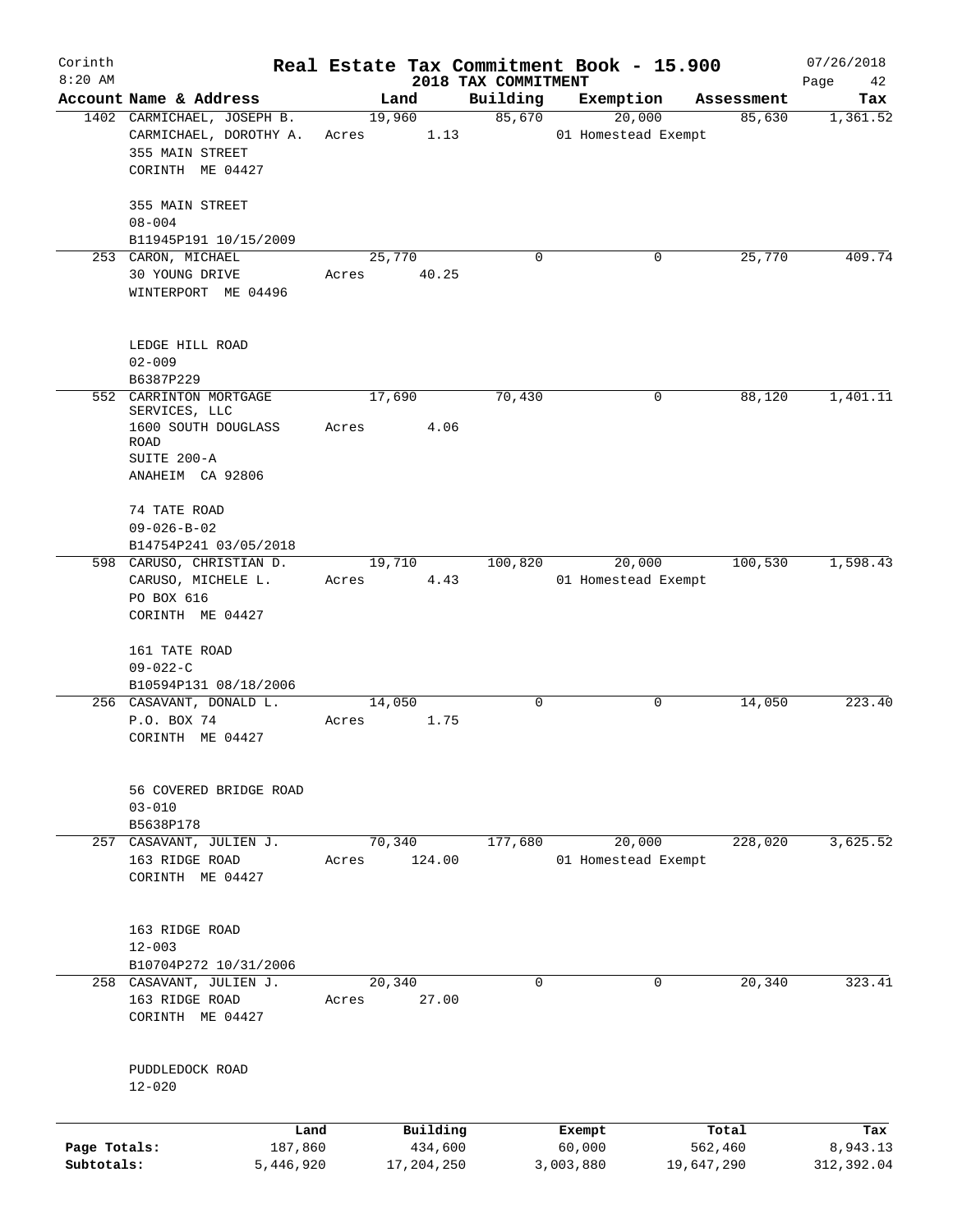| Corinth                    |                                                                                                                                          |       |                       |                                 | Real Estate Tax Commitment Book - 15.900 |                       | 07/26/2018             |
|----------------------------|------------------------------------------------------------------------------------------------------------------------------------------|-------|-----------------------|---------------------------------|------------------------------------------|-----------------------|------------------------|
| $8:20$ AM                  | Account Name & Address                                                                                                                   |       | Land                  | 2018 TAX COMMITMENT<br>Building | Exemption                                | Assessment            | Page<br>43<br>Tax      |
|                            | 259 CASAVANT, JULIEN J.<br>163 RIDGE ROAD<br>CORINTH ME 04427                                                                            | Acres | 13,870<br>4.61        | $\mathbf 0$                     | $\mathbf 0$                              | 13,870                | 220.53                 |
|                            | PUDDLEDOCK ROAD<br>$12 - 023$<br>B10704P272 10/31/2006                                                                                   |       |                       |                                 |                                          |                       |                        |
|                            | 260 CASAVANT, KEVIN P.<br>191 PUDDLEDOCK ROAD<br>CORINTH ME 04427                                                                        | Acres | 16,760<br>1.89        | 135,810                         | 20,000<br>01 Homestead Exempt            | 132,570               | 2,107.86               |
|                            | 191 PUDDLEDOCK ROAD<br>$12 - 023 - A$<br>B5720P78                                                                                        |       |                       |                                 |                                          |                       |                        |
|                            | 623 CASAVANT, TERRI JANE<br>PO BOX 74<br>CORINTH ME 04427                                                                                | Acres | 18,160<br>2.01        | 18,520                          | 0                                        | 36,680                | 583.21                 |
|                            | 120 WEST CORINTH ROAD<br>$05 - 025 - 01$                                                                                                 |       |                       |                                 |                                          |                       |                        |
| 1824                       | CASS, JEFFREY (HEIRS<br>OF)<br>PO BOX 251<br>KENDUSKEAG ME 04450                                                                         |       | $\mathsf{O}$          | 20,720                          | 20,000<br>01 Homestead Exempt            | 720                   | 11.45                  |
|                            | 664 BLACK ROAD<br>$02 - 038 - 02H$                                                                                                       |       |                       |                                 |                                          |                       |                        |
|                            | 263 CASSON, ROBERT W.<br>REVOCABLE TRUST<br>CASSON, ROBERT W. $\&$<br>CASSON, ROBERT H.<br>TRUSTEES<br>8 CHASE STREET<br>SAUGUS MA 01906 | Acres | 12,100<br>2.00        | 0                               | 0                                        | 12,100                | 192.39                 |
|                            | MAIN STREET<br>$13 - 001$<br>B14554P78 06/05/2017                                                                                        |       |                       |                                 |                                          |                       |                        |
|                            | 270 CAVERLY JR, IRVIN C<br>PO BOX 276<br>CORINTH ME 04427                                                                                | Acres | 9,160<br>3.68         | 0                               | 0                                        | 9,160                 | 145.64                 |
|                            | MCCARD ROAD<br>$01 - 023$<br>B13550P46 05/21/2014                                                                                        |       |                       |                                 |                                          |                       |                        |
|                            | 752 CAVERLY JR, IRVIN C<br>PO BOX 276<br>CORINTH ME 04427                                                                                | Acres | 11,140<br>4.92        | $\Omega$                        | 0                                        | 11,140                | 177.13                 |
|                            | MCCARD ROAD OFF<br>$01 - 023 - I$<br>B14060P310 01/20/2016                                                                               |       |                       |                                 |                                          |                       |                        |
|                            | Land                                                                                                                                     |       | Building              |                                 | Exempt                                   | Total                 | Tax                    |
| Page Totals:<br>Subtotals: | 81,190<br>5,528,110                                                                                                                      |       | 175,050<br>17,379,300 |                                 | 40,000<br>3,043,880                      | 216,240<br>19,863,530 | 3,438.21<br>315,830.25 |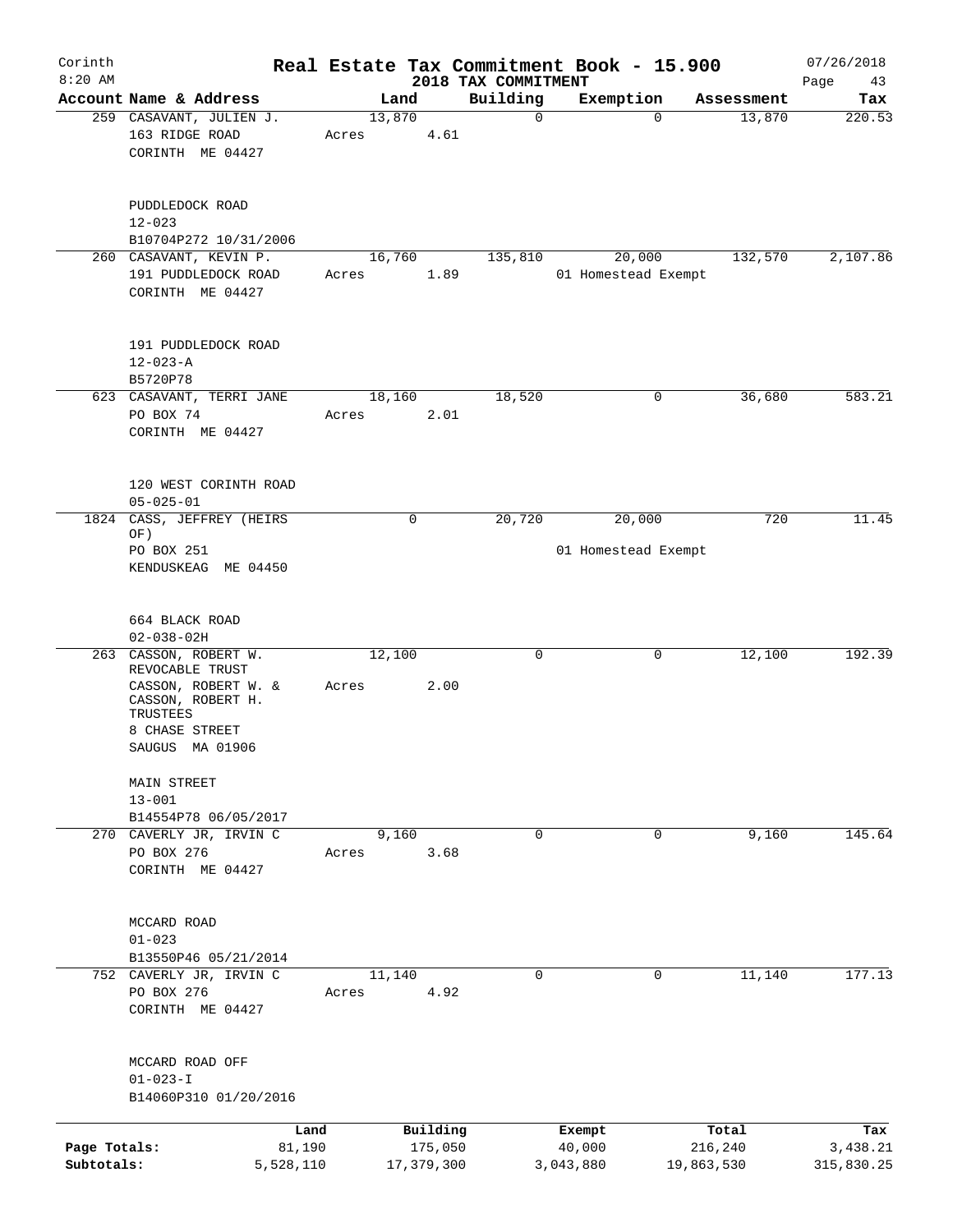| Corinth<br>$8:20$ AM |                              |       |            |                                 | Real Estate Tax Commitment Book - 15.900 |              | 07/26/2018        |
|----------------------|------------------------------|-------|------------|---------------------------------|------------------------------------------|--------------|-------------------|
|                      | Account Name & Address       |       | Land       | 2018 TAX COMMITMENT<br>Building | Exemption                                | Assessment   | Page<br>44<br>Tax |
|                      | 266 CAVERLY JR, IRVIN C.     |       | 16,190     | 53,570                          | $\Omega$                                 | 69,760       | 1,109.18          |
|                      | P.O. BOX 276                 | Acres | 1.40       |                                 |                                          |              |                   |
|                      | CORINTH ME 04427             |       |            |                                 |                                          |              |                   |
|                      |                              |       |            |                                 |                                          |              |                   |
|                      | 260 MCCARD ROAD              |       |            |                                 |                                          |              |                   |
|                      | $01 - 022$                   |       |            |                                 |                                          |              |                   |
|                      | B3377P323 03/30/1983         |       |            |                                 |                                          |              |                   |
|                      | 267 CAVERLY JR, IRVIN C.     |       | 13,520     | 19,000                          | 0                                        | 32,520       | 517.07            |
|                      | P.O. BOX 276                 | Acres | 7.44       |                                 |                                          |              |                   |
|                      | CORINTH ME 04427             |       |            |                                 |                                          |              |                   |
|                      | MCCARD ROAD N/F OFF          |       |            |                                 |                                          |              |                   |
|                      | $01 - 023 - E$               |       |            |                                 |                                          |              |                   |
|                      | B2993P87 06/20/1979          |       |            |                                 |                                          |              |                   |
|                      | 271 CAVERLY, STEPHEN L.      |       | 34,650     | 137,670                         | 26,000                                   | 146,320      | 2,326.49          |
|                      | CAVERLY, ARLENE J.           | Acres | 6.43       |                                 | 22 Veteran                               |              |                   |
|                      | 215 MCCARD ROAD              |       |            |                                 | 01 Homestead Exempt                      |              |                   |
|                      | CORINTH ME 04427             |       |            |                                 |                                          |              |                   |
|                      | 215 MCCARD ROAD              |       |            |                                 |                                          |              |                   |
|                      | $01 - 023 - A$               |       |            |                                 |                                          |              |                   |
|                      | B2390P262                    |       |            |                                 |                                          |              |                   |
|                      | 548 CAVERLY, TIMOTHY P.      |       | 14,900     | 0                               | 0                                        | 14,900       | 236.91            |
|                      | CAVERLY, SUSAN A.            | Acres | 20.57      |                                 |                                          |              |                   |
|                      | 220 MORGAN LN                |       |            |                                 |                                          |              |                   |
|                      | MILLINOCKET ME 04462         |       |            |                                 |                                          |              |                   |
|                      | MCCARD ROAD                  |       |            |                                 |                                          |              |                   |
|                      | $01 - 040$                   |       |            |                                 |                                          |              |                   |
|                      | B10879P322 02/16/2007        |       |            |                                 |                                          |              |                   |
|                      | 274 CENTRAL MAINE FISH &     |       | 16,130     | 6,550                           | 0                                        | 22,680       | 360.61            |
|                      | GAME INC.<br>PO BOX 332      | Acres | 27.00      |                                 |                                          |              |                   |
|                      | CORINTH ME 04427             |       |            |                                 |                                          |              |                   |
|                      |                              |       |            |                                 |                                          |              |                   |
|                      | 389 MCCARD ROAD              |       |            |                                 |                                          |              |                   |
|                      | $01 - 013$                   |       |            |                                 |                                          |              |                   |
|                      | B4580P129                    |       |            |                                 |                                          |              |                   |
| 275                  | CENTRAL MAINE POWER          |       | 54,000     | $\mathbf 0$                     | $\mathbf 0$                              | 54,000       | 858.60            |
|                      | C/O AVANGRID MANAGEMENT      |       |            |                                 |                                          |              |                   |
|                      | COMPANY-LOCAL TAX            |       |            |                                 |                                          |              |                   |
|                      | ONE CITY CENTER              |       |            |                                 |                                          |              |                   |
|                      | 5TH FLOOR                    |       |            |                                 |                                          |              |                   |
|                      | PORTLAND ME 04101            |       |            |                                 |                                          |              |                   |
|                      | $P30-2$                      |       |            |                                 |                                          |              |                   |
|                      | 2044 CENTRAL PENOBSCOT SOLID |       | 32,730     | 34,560                          | 67,290                                   | 0            | 0.00              |
|                      | WASTE FACILITY               | Acres | 18.96      |                                 | 43 Municipal                             |              |                   |
|                      | PO BOX 309                   |       |            |                                 |                                          |              |                   |
|                      | CORINTH ME 04427             |       |            |                                 |                                          |              |                   |
|                      | 117 MAIN STREET              |       |            |                                 |                                          |              |                   |
|                      | $11 - 008 - C$               |       |            |                                 |                                          |              |                   |
|                      | B5522P146 11/15/1998         |       |            |                                 |                                          |              |                   |
|                      |                              | Land  | Building   |                                 | Exempt                                   | Total        | Tax               |
| Page Totals:         | 182,120                      |       | 251,350    |                                 | 93,290                                   | 340,180      | 5,408.86          |
| Subtotals:           | 5,710,230                    |       | 17,630,650 |                                 | 3,137,170                                | 20, 203, 710 | 321, 239.11       |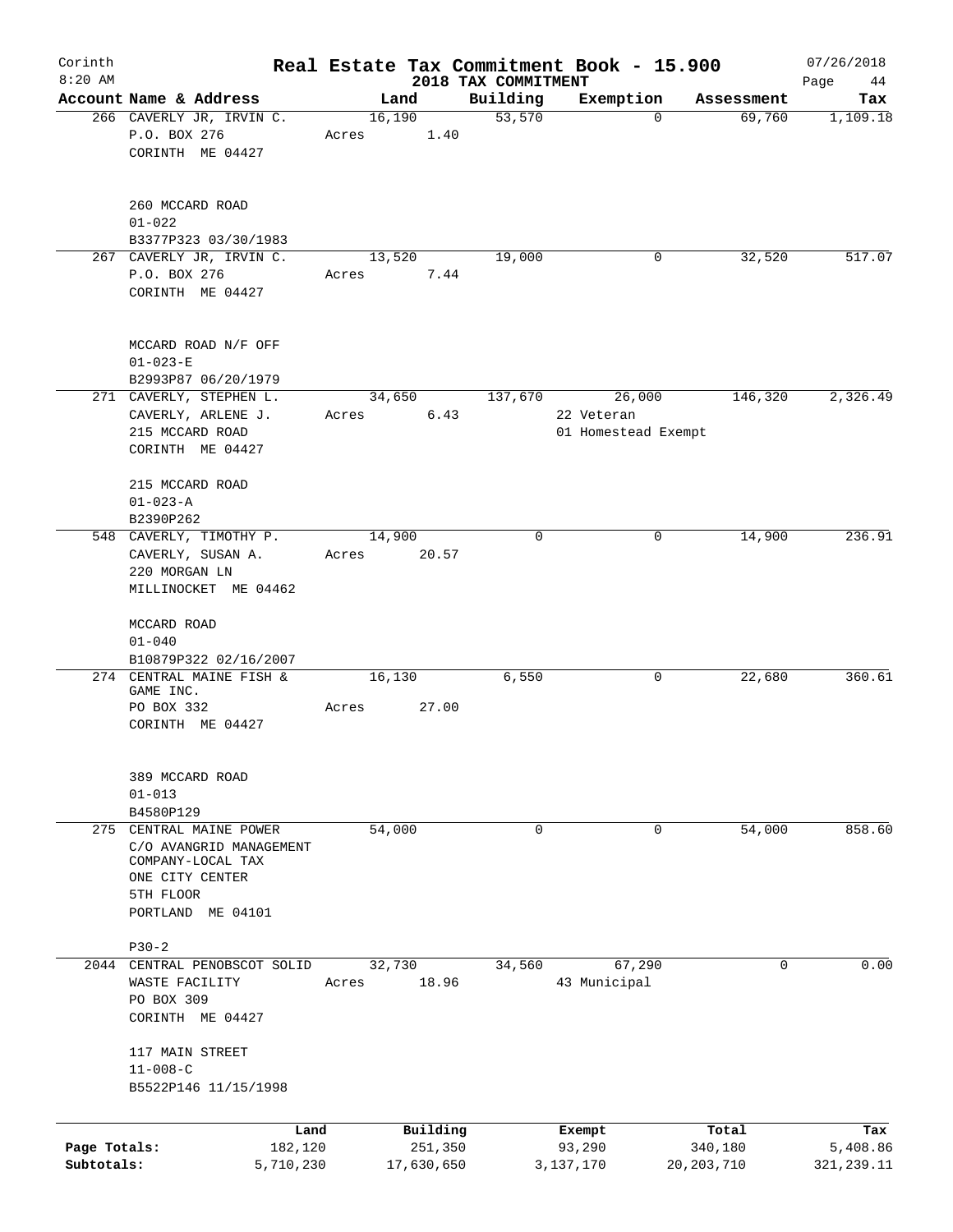| Corinth                    |                                                                                                  |                 |                       |                                 | Real Estate Tax Commitment Book - 15.900 |                       | 07/26/2018             |
|----------------------------|--------------------------------------------------------------------------------------------------|-----------------|-----------------------|---------------------------------|------------------------------------------|-----------------------|------------------------|
| $8:20$ AM                  | Account Name & Address                                                                           |                 | Land                  | 2018 TAX COMMITMENT<br>Building |                                          | Assessment            | Page<br>45             |
|                            | 764 CHALKLEY, MATTHEW &                                                                          | 34,100          |                       | 132,600                         | Exemption<br>20,000                      | 146,700               | Tax<br>2,332.53        |
|                            | CHERYL LIVING TRUST<br>TRUSTEES, MATTHEW &<br>CHERYL CHALKLEY<br>230 MAIN ST<br>CORINTH ME 04427 | Acres           | 40.00                 |                                 | 01 Homestead Exempt                      |                       |                        |
|                            | 230 MAIN STREET<br>$11 - 021$                                                                    |                 |                       |                                 |                                          |                       |                        |
|                            | B13098P256 02/22/2013<br>846 CHAMBERS, GREGORY                                                   | 17,280          |                       | 85,210                          | 20,000                                   | 82,490                | 1,311.59               |
|                            | 107 HUDSON ROAD<br>CORINTH ME 04427                                                              | Acres           | 1.28                  |                                 | 01 Homestead Exempt                      |                       |                        |
|                            | 107 HUDSON ROAD<br>$08 - 002 - 07$                                                               |                 |                       |                                 |                                          |                       |                        |
|                            | B12667P262 11/28/2011                                                                            |                 |                       | 0                               | 0                                        | 13,210                | 210.04                 |
|                            | 887 CHAMBERS, STEPHEN<br>CHAMBERS, CAROLYN<br>430 MAIN STREET<br>CORINTH ME 04427                | 13,210<br>Acres | 30.04                 |                                 |                                          |                       |                        |
|                            | MEADOW ROAD<br>$09 - 014 - 05$                                                                   |                 |                       |                                 |                                          |                       |                        |
|                            | B14552P326 07/17/2017<br>295 CHAMBERS, STEPHEN P.                                                | 16,520          |                       | 109,940                         | 20,000                                   | 106,460               | 1,692.71               |
|                            | CHAMBERS, CAROLYN D.<br>430 MAIN STREET<br>CORINTH ME 04427                                      | Acres           | 0.93                  |                                 | 01 Homestead Exempt                      |                       |                        |
|                            | 430 MAIN STREET<br>$13 - 013$                                                                    |                 |                       |                                 |                                          |                       |                        |
|                            | B8480P348<br>178 CHANDLER, GARY SCOTT                                                            |                 |                       | 72,530                          | 20,000                                   | 68,300                | 1,085.97               |
|                            | CHANDLER, MARGARET M.<br>366 EXETER RD<br>CORINTH ME 04427                                       | 15,770<br>Acres | 1.03                  |                                 | 01 Homestead Exempt                      |                       |                        |
|                            | 366 EXETER ROAD<br>$07 - 010$                                                                    |                 |                       |                                 |                                          |                       |                        |
| 951                        | CHAPMAN, DORIS A.<br>CHAPMAN, TIMOTHY J.<br>675 TATE ROAD<br>CORINTH ME 04427                    | 24,050<br>Acres | 8.17                  | 109,190                         | 20,000<br>01 Homestead Exempt            | 113,240               | 1,800.52               |
|                            | 675 TATE ROAD<br>$06 - 012 - E$<br>B10531P235 07/13/2006                                         |                 |                       |                                 |                                          |                       |                        |
|                            | 1806 CHAPMAN, DORIS A.<br>CHAPMAN, TIMOTHY J.<br>675 TATE ROAD<br>CORINTH ME 04427               | 27,410<br>Acres | 25.62                 | 0                               | 0                                        | 27,410                | 435.82                 |
|                            | TATE ROAD<br>$06 - 012 - J$<br>B10531P235 07/12/2006                                             |                 |                       |                                 |                                          |                       |                        |
|                            | Land                                                                                             |                 | Building              |                                 | Exempt                                   | Total                 | Tax                    |
| Page Totals:<br>Subtotals: | 148,340<br>5,858,570                                                                             |                 | 509,470<br>18,140,120 |                                 | 100,000<br>3, 237, 170                   | 557,810<br>20,761,520 | 8,869.18<br>330,108.29 |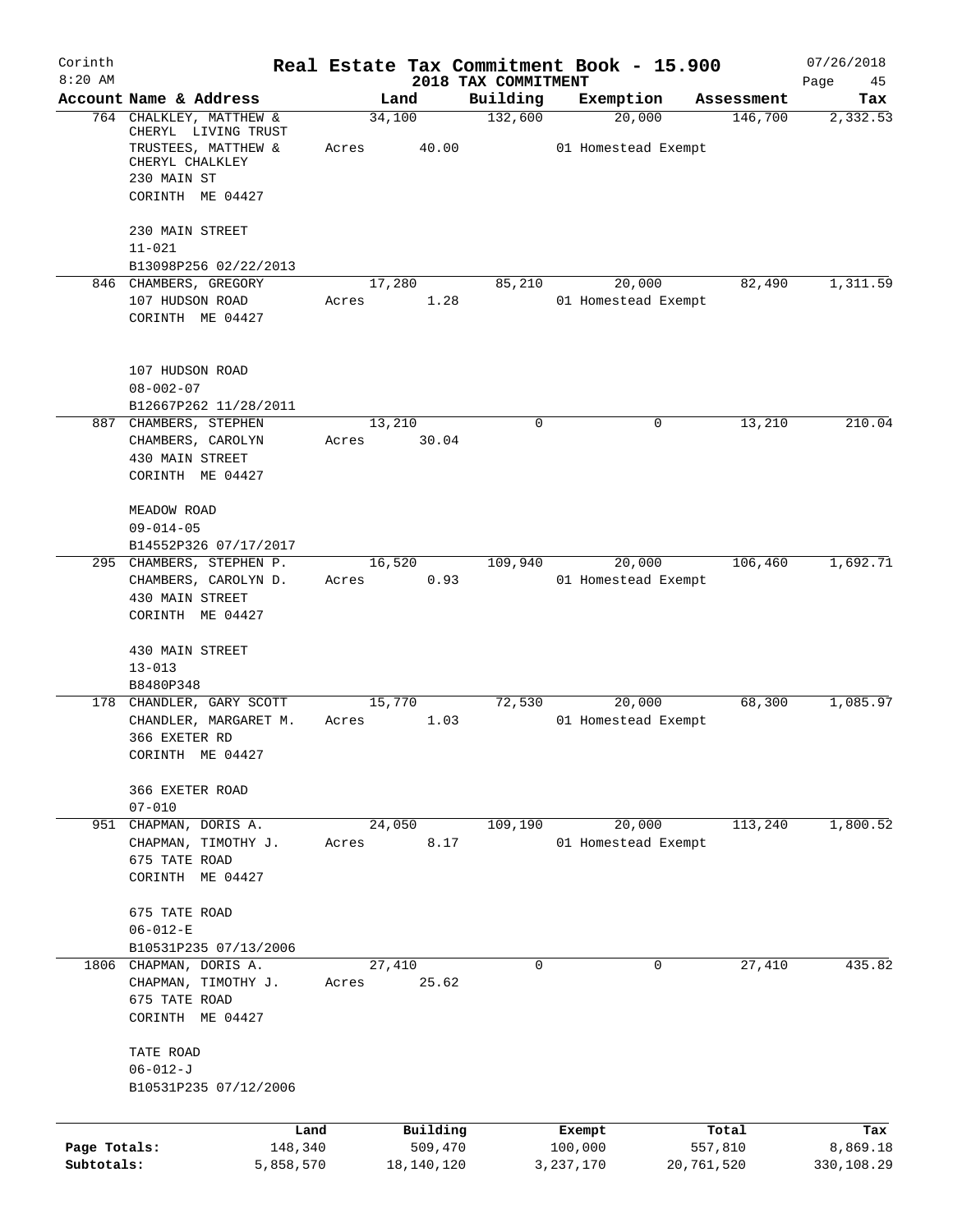| Corinth      |                                                                                             |                 |                     |                                 | Real Estate Tax Commitment Book - 15.900 |                  | 07/26/2018      |
|--------------|---------------------------------------------------------------------------------------------|-----------------|---------------------|---------------------------------|------------------------------------------|------------------|-----------------|
| $8:20$ AM    | Account Name & Address                                                                      |                 | Land                | 2018 TAX COMMITMENT<br>Building | Exemption                                | Assessment       | Page<br>46      |
|              | 1255 CHARLIE, JR. INC.<br>1077 MAIN STREET<br>CORINTH ME 04427                              | 26,930<br>Acres | 4.80                | 131,040                         | $\Omega$                                 | 157,970          | Tax<br>2,511.72 |
|              | 1047 MAIN STREET<br>$06 - 003$<br>B8071P337                                                 |                 |                     |                                 |                                          |                  |                 |
|              | 966 CHARTERS, ANNETTE<br>1377 MAIN STREET<br>CORINTH ME 04427                               | 24,000<br>Acres | 8.13                | 37,660                          | 0                                        | 61,660           | 980.39          |
|              | 1377 MAIN STREET<br>$03 - 019 - A$<br>B12122P230 04/20/2010                                 |                 |                     |                                 |                                          |                  |                 |
|              | 36 CHASE, DWAYNE A.<br>124 CENTER ROAD<br>GARLAND ME 04939                                  | 19,500<br>Acres | 43.60               | 23,180                          | 0                                        | 42,680           | 678.61          |
|              | 219 RABBIT PATH<br>$06 - 038$<br>B14295P12 09/22/2016                                       |                 |                     |                                 |                                          |                  |                 |
|              | 1898 CHASE, SCOTT<br>3758 BROADWAY<br>KENDUSKEAG ME 04450                                   | 13,430<br>Acres | 3.70                | $\mathbf 0$                     | 0                                        | 13,430           | 213.54          |
|              | HUDSON HILL ROAD<br>$03 - 051 - A$<br>B14235P41 08/03/2016                                  |                 |                     |                                 |                                          |                  |                 |
|              | 2011 CHASSE, SCOTT E.<br>CHASSE, HEATHER M.<br>483 MCCARD ROAD<br>CORINTH ME 04427          |                 | 0                   | 21,530                          | 20,000<br>01 Homestead Exempt            | 1,530            | 24.33           |
|              | 483 MCCARD ROAD<br>$01 - 004 - 02 - E - 2H$                                                 |                 |                     |                                 |                                          |                  |                 |
| 286          | CHERNOSKY JR, JOSEPH V.<br>CHERNOSKY, MARGARET S.<br>92 PUDDLEDOCK ROAD<br>CORINTH ME 04427 | 28,200<br>Acres | 38.50               | 137,660                         | 20,000<br>01 Homestead Exempt            | 145,860          | 2,319.17        |
|              | 92 PUDDLEDOCK ROAD<br>$12 - 017$<br>B2863P261                                               |                 |                     |                                 |                                          |                  |                 |
| 285          | CHERNOSKY JR, JOSEPH V.<br>CHERNOSKY, MARGARET S.<br>92 PUDDLEDOCK ROAD<br>CORINTH ME 04427 | 21,860<br>Acres | 11.50               | $\mathbf 0$                     | 0                                        | 21,860           | 347.57          |
|              | PUDDLEDOCK ROAD<br>$12 - 027$<br>B2863P261                                                  |                 |                     |                                 |                                          |                  |                 |
|              |                                                                                             |                 |                     |                                 |                                          |                  |                 |
| Page Totals: | Land<br>133,920                                                                             |                 | Building<br>351,070 |                                 | Exempt<br>40,000                         | Total<br>444,990 | Tax<br>7,075.33 |

**Subtotals:** 5,992,490 18,491,190 3,277,170 21,206,510 337,183.62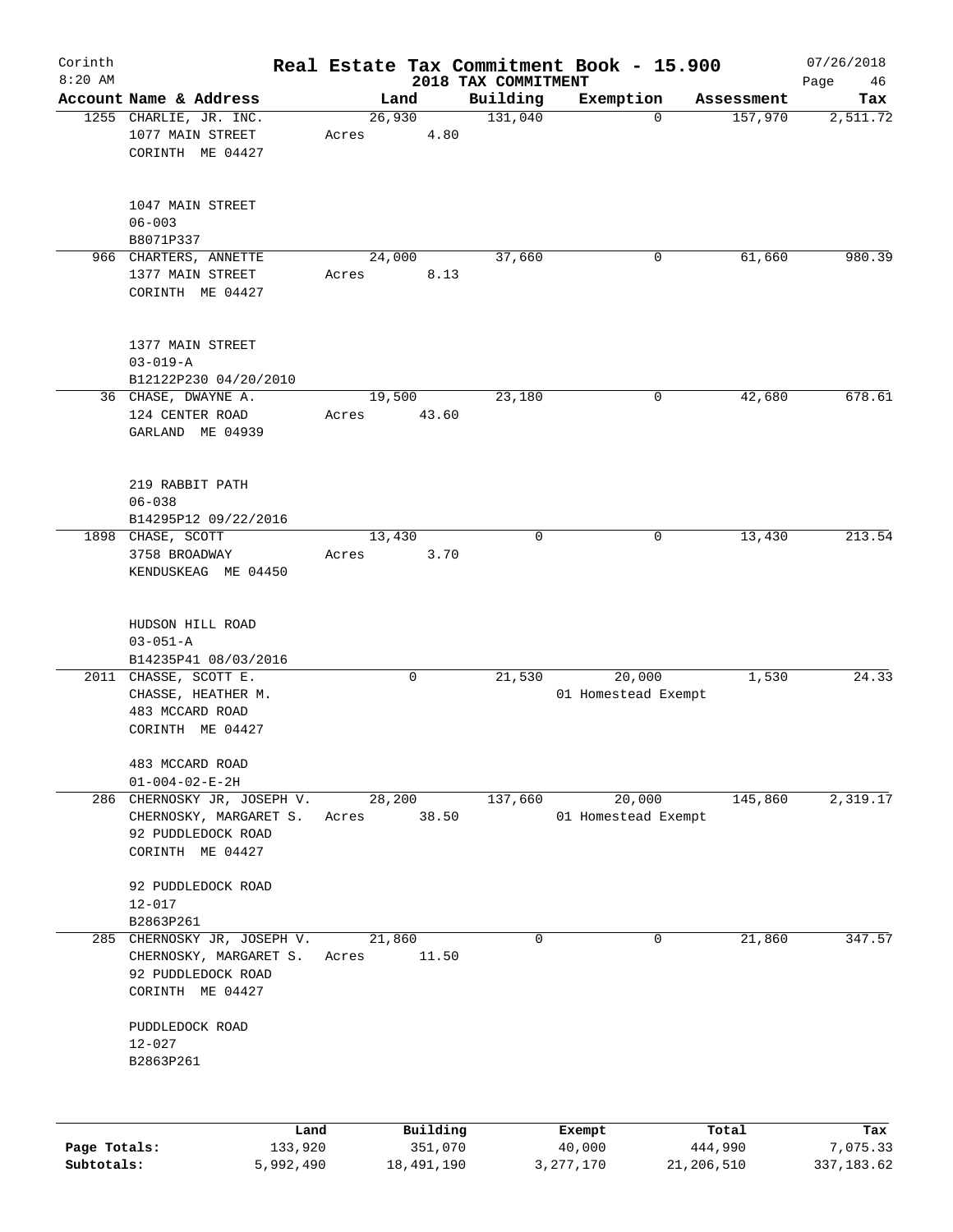| Corinth                    |                                                                                                      |       |                                   |                                 | Real Estate Tax Commitment Book - 15.900 |                                | 07/26/2018                    |
|----------------------------|------------------------------------------------------------------------------------------------------|-------|-----------------------------------|---------------------------------|------------------------------------------|--------------------------------|-------------------------------|
| $8:20$ AM                  | Account Name & Address                                                                               |       | Land                              | 2018 TAX COMMITMENT<br>Building | Exemption                                | Assessment                     | Page<br>47<br>Tax             |
|                            | 287 CHERNOSKY JR, JOSEPH V.<br>CHERNOSKY, MARGARET S.<br>92 PUDDLEDOCK ROAD<br>CORINTH ME 04427      | Acres | 25,120<br>40.17                   | $\mathbf 0$                     | $\Omega$                                 | 25,120                         | 399.41                        |
|                            | HUDSON ROAD<br>$12 - 027 - A$                                                                        |       |                                   |                                 |                                          |                                |                               |
|                            | B7665P50<br>288 CHESLEY, GEORGE L.                                                                   |       | 17,730                            | 85,330                          | 26,000                                   | 77,060                         | 1,225.25                      |
|                            | CHESLEY, CHARLENE E.<br>252 EXETER ROAD<br>CORINTH ME 04427                                          | Acres | 1.65                              |                                 | 01 Homestead Exempt<br>22 Veteran        |                                |                               |
|                            | 252 EXETER ROAD<br>$07 - 045$                                                                        |       |                                   |                                 |                                          |                                |                               |
|                            | B2112P501                                                                                            |       |                                   |                                 |                                          |                                |                               |
|                            | 1188 CHESLEY, GEORGE L.<br>CHESLEY, CHARLENE E.<br>252 EXETER ROAD<br>CORINTH ME 04427               | Acres | 12,300<br>25.00                   | 0                               | 0                                        | 12,300                         | 195.57                        |
|                            | POWER LINE N/F OFF<br>$11 - 035$                                                                     |       |                                   |                                 |                                          |                                |                               |
|                            | B12205P130 07/27/2010                                                                                |       |                                   |                                 |                                          |                                |                               |
|                            | 289 CHESLEY, SHEILA M.<br>PO BOX 72<br>CORINTH ME 04427                                              | Acres | 13,100<br>0.48                    | 27,440                          | 20,000<br>01 Homestead Exempt            | 20,540                         | 326.59                        |
|                            | 266 MAIN STREET<br>$16 - 013$<br>B11872P296 07/31/2009                                               |       |                                   |                                 |                                          |                                |                               |
|                            | 1436 CHESLEY, TIMOTHY S.<br>26 MORISON AVENUE<br>CORINTH ME 04427                                    | Acres | 15,750<br>0.52                    | 74,950                          | 20,000<br>01 Homestead Exempt            | 70,700                         | 1,124.13                      |
|                            | 26 MORISON AVENUE<br>$16 - 018$<br>B10649P1 09/27/2006                                               |       |                                   |                                 |                                          |                                |                               |
|                            | 690 CHESLEY, TIMOTHY S.<br>FLETCHER, CHRISTY &<br>GRAY, RICKY<br>26 MORISON AVE.<br>CORINTH ME 04427 | Acres | 20,570<br>1.64                    | 48,750                          | 0                                        | 69,320                         | 1,102.19                      |
|                            | 184 MAIN STREET<br>$17 - 008$                                                                        |       |                                   |                                 |                                          |                                |                               |
|                            | B14534P336 07/03/2017                                                                                |       |                                   |                                 |                                          |                                |                               |
| 900                        | CHURCHILL, DAVID O<br>CHURCHILL, DIANE<br>43 EXETER ROAD<br>CORINTH ME 04427                         | Acres | 37,510<br>5.00                    | 72,140                          | 20,000<br>01 Homestead Exempt            | 89,650                         | 1,425.44                      |
|                            | 43 EXETER ROAD<br>$14 - 026$<br>B11271P127 01/11/2008 B1654P225                                      |       |                                   |                                 |                                          |                                |                               |
|                            |                                                                                                      |       |                                   |                                 |                                          |                                |                               |
| Page Totals:<br>Subtotals: | Land<br>142,080<br>6,134,570                                                                         |       | Building<br>308,610<br>18,799,800 |                                 | Exempt<br>86,000<br>3,363,170            | Total<br>364,690<br>21,571,200 | Tax<br>5,798.58<br>342,982.20 |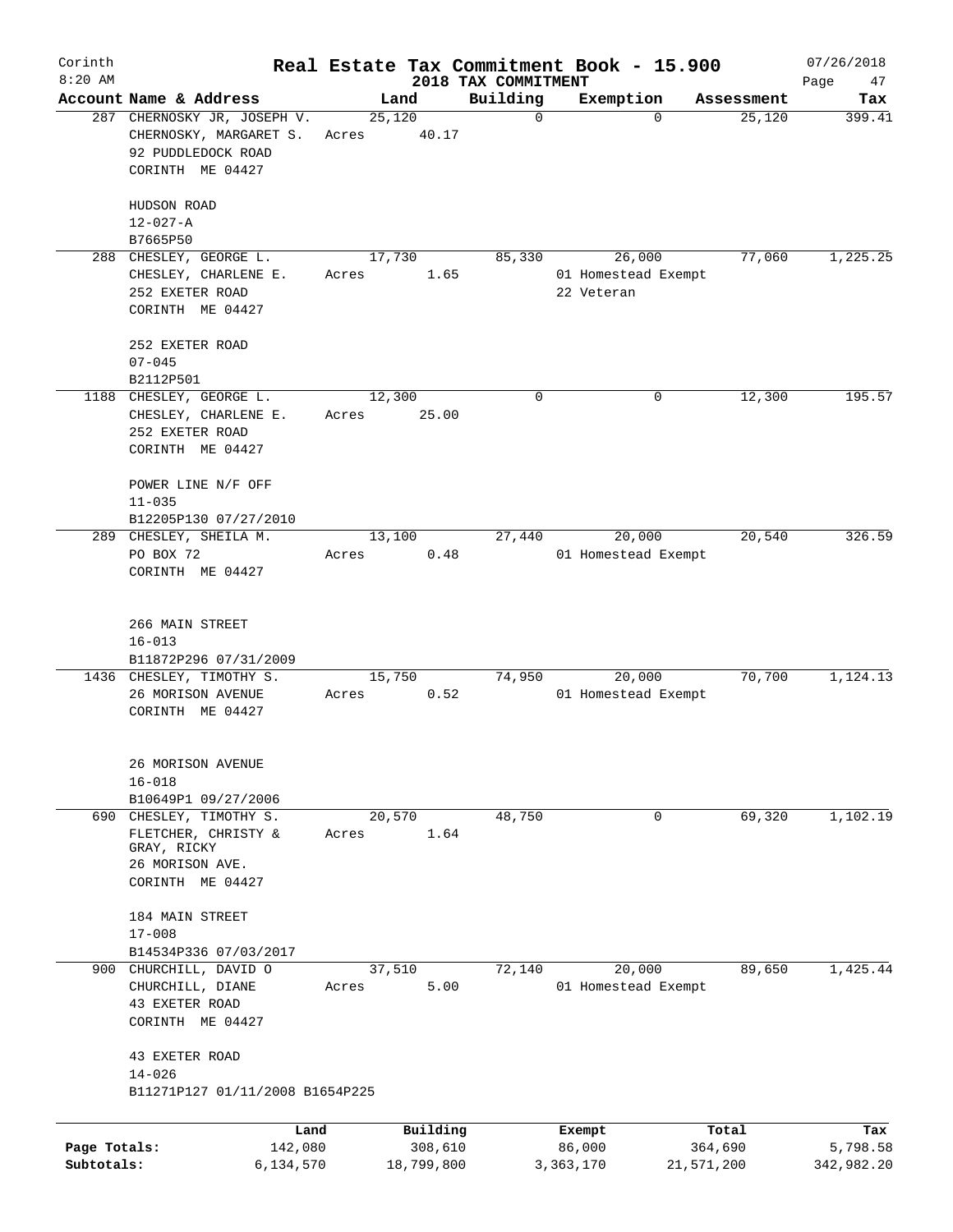| Corinth      |                              |       |                     |                                 | Real Estate Tax Commitment Book - 15.900 |                  | 07/26/2018        |
|--------------|------------------------------|-------|---------------------|---------------------------------|------------------------------------------|------------------|-------------------|
| $8:20$ AM    | Account Name & Address       |       | Land                | 2018 TAX COMMITMENT<br>Building | Exemption                                | Assessment       | Page<br>48<br>Tax |
|              | 1690 CIOFFI, JOHN P.         |       | 35,920              | 107,600                         | 20,000                                   | 123,520          | 1,963.97          |
|              | CIOFFI, AMY B.               | Acres | 50.24               |                                 | 01 Homestead Exempt                      |                  |                   |
|              | 655 HUDSON ROAD              |       |                     |                                 |                                          |                  |                   |
|              | CORINTH ME 04427             |       |                     |                                 |                                          |                  |                   |
|              |                              |       |                     |                                 |                                          |                  |                   |
|              | 655 HUDSON ROAD              |       |                     |                                 |                                          |                  |                   |
|              | $12 - 038$                   |       |                     |                                 |                                          |                  |                   |
|              | B7365P292                    |       |                     |                                 |                                          |                  |                   |
|              | 1897 CLAIR, DILLON R.        |       | 25,000              | 198,370                         | 20,000                                   | 203,370          | 3,233.58          |
|              | 220 FOREST AVE               | Acres | 8.99                |                                 | 01 Homestead Exempt                      |                  |                   |
|              | ORONO ME 04453               |       |                     |                                 |                                          |                  |                   |
|              |                              |       |                     |                                 |                                          |                  |                   |
|              | 17 FARM POND ROAD            |       |                     |                                 |                                          |                  |                   |
|              | $03 - 051 - 01$              |       |                     |                                 |                                          |                  |                   |
|              | B13839P108 05/18/2015        |       |                     |                                 |                                          |                  |                   |
|              | 299 CLARK JR, MERLAND E      |       | 19,310              | 97,330                          | 20,000                                   | 96,640           | 1,536.58          |
|              | 105 EXETER ROAD              | Acres | 2.96                |                                 | 01 Homestead Exempt                      |                  |                   |
|              | CORINTH ME 04427             |       |                     |                                 |                                          |                  |                   |
|              |                              |       |                     |                                 |                                          |                  |                   |
|              | 105 EXETER ROAD              |       |                     |                                 |                                          |                  |                   |
|              | $14 - 027 - 05$              |       |                     |                                 |                                          |                  |                   |
|              | B4137P290 11/18/1987         |       |                     |                                 |                                          |                  |                   |
|              | 296 CLARK, DIANA L.          |       | 21,230              | 55,190                          | 20,000                                   | 56,420           | 897.08            |
|              | 449 BLACK ROAD               | Acres | 5.74                |                                 | 01 Homestead Exempt                      |                  |                   |
|              | CORINTH ME 04427             |       |                     |                                 |                                          |                  |                   |
|              |                              |       |                     |                                 |                                          |                  |                   |
|              | 449 BLACK ROAD               |       |                     |                                 |                                          |                  |                   |
|              | $02 - 032 - B$               |       |                     |                                 |                                          |                  |                   |
|              | B4177P38                     |       |                     |                                 |                                          |                  |                   |
|              | 2002 CLARK, NATHAN D.        |       | 5,170               | 0                               | 0                                        | 5,170            | 82.20             |
|              | CLARK, TONIA M.              | Acres | 2.56                |                                 |                                          |                  |                   |
|              | 270 CEDAR GROVE RD           |       |                     |                                 |                                          |                  |                   |
|              | DRESDEN ME 04342             |       |                     |                                 |                                          |                  |                   |
|              | MCCARD ROAD OFF              |       |                     |                                 |                                          |                  |                   |
|              | $01 - 023 - E - 1$           |       |                     |                                 |                                          |                  |                   |
|              | B12091P338 04/02/2010        |       |                     |                                 |                                          |                  |                   |
|              | 272 CLARK, NATHAN D.         |       | 7,410               | 15,840                          | 0                                        | 23,250           | 369.68            |
|              | CLARK, TONIA M.              | Acres | 7.19                |                                 |                                          |                  |                   |
|              | 270 CEDAR GROVE RD           |       |                     |                                 |                                          |                  |                   |
|              | DRESDEN ME 04342             |       |                     |                                 |                                          |                  |                   |
|              | MCCARD ROAD                  |       |                     |                                 |                                          |                  |                   |
|              | $01 - 023 - C$               |       |                     |                                 |                                          |                  |                   |
|              | B12091P340 03/15/2010        |       |                     |                                 |                                          |                  |                   |
| 1048         | CLARK, NATHAN D. &           |       | 32,790              | 78,880                          | 0                                        | 111,670          | 1,775.55          |
|              | TONIA M.<br>PIERCE, HARRY S. | Acres | 33.31               |                                 |                                          |                  |                   |
|              | 270 CEDAR GROVE RD           |       |                     |                                 |                                          |                  |                   |
|              |                              |       |                     |                                 |                                          |                  |                   |
|              | DRESDEN ME 04342             |       |                     |                                 |                                          |                  |                   |
|              | 175 MCCARD ROAD              |       |                     |                                 |                                          |                  |                   |
|              | $01 - 023 - D$               |       |                     |                                 |                                          |                  |                   |
|              | B12562P282 08/15/2011        |       |                     |                                 |                                          |                  |                   |
|              |                              |       |                     |                                 |                                          |                  |                   |
| Page Totals: | 146,830                      | Land  | Building<br>553,210 |                                 | Exempt<br>80,000                         | Total<br>620,040 | Tax<br>9,858.64   |
| Subtotals:   | 6,281,400                    |       | 19, 353, 010        |                                 | 3, 443, 170                              | 22, 191, 240     | 352,840.84        |
|              |                              |       |                     |                                 |                                          |                  |                   |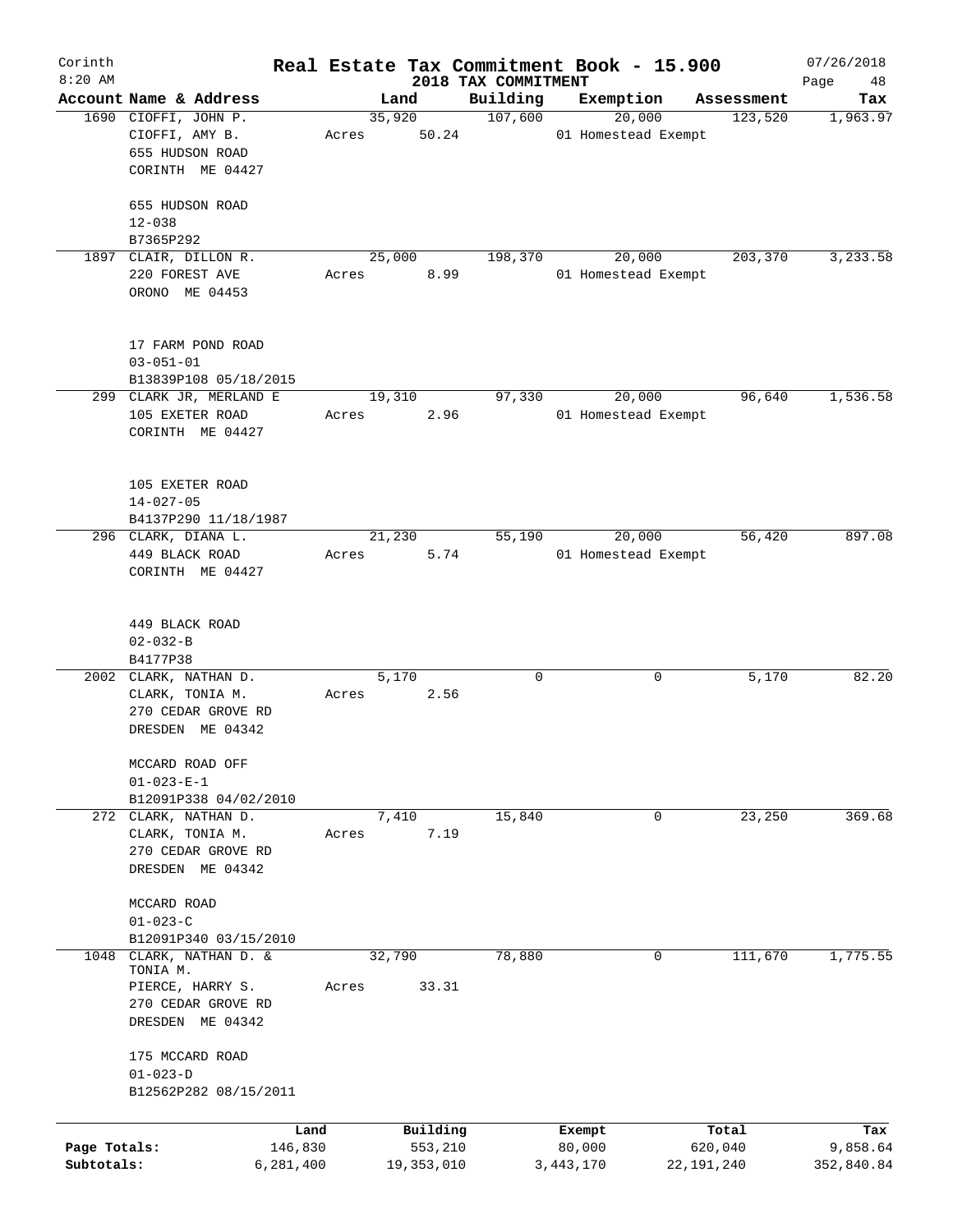| Corinth<br>$8:20$ AM |                                                        | Real Estate Tax Commitment Book - 15.900 |                     |                                 |                     |            |                  | 07/26/2018        |
|----------------------|--------------------------------------------------------|------------------------------------------|---------------------|---------------------------------|---------------------|------------|------------------|-------------------|
|                      | Account Name & Address                                 | Land                                     |                     | 2018 TAX COMMITMENT<br>Building | Exemption           |            | Assessment       | Page<br>49<br>Tax |
|                      | 198 CLARK, NATHAN D. &<br>TONIA M.<br>PIERCE, HARRY S. | 21,850<br>Acres                          | 17.90               | 0                               |                     | $\Omega$   | 21,850           | 347.42            |
|                      | 270 CEDAR GROVE RD<br>DRESDEN ME 04342                 |                                          |                     |                                 |                     |            |                  |                   |
|                      | MCCARD ROAD                                            |                                          |                     |                                 |                     |            |                  |                   |
|                      | $01 - 023 - B$<br>B12562P282 08/15/2011                |                                          |                     |                                 |                     |            |                  |                   |
|                      | 300 CLARK, RAMONA                                      | 23,970                                   |                     | 76,800                          | 20,000              |            | 80,770           | 1,284.24          |
|                      | CLARK, RODNEY C.                                       | Acres                                    | 10.00               |                                 | 01 Homestead Exempt |            |                  |                   |
|                      | 486 GRANT ROAD<br>CORINTH ME 04427                     |                                          |                     |                                 |                     |            |                  |                   |
|                      | 486 GRANT ROAD                                         |                                          |                     |                                 |                     |            |                  |                   |
|                      | $02 - 055 - 07$                                        |                                          |                     |                                 |                     |            |                  |                   |
|                      | B4120P365<br>301 CLARK, STANLEY C.                     | 24,370                                   |                     | 93,370                          | 26,000              |            | 91,740           | 1,458.67          |
|                      | CLARK, DIANNE                                          | Acres                                    | 13.00               |                                 | 22 Veteran          |            |                  |                   |
|                      | 382 BLACK ROAD<br>CORINTH ME 04427                     |                                          |                     |                                 | 01 Homestead Exempt |            |                  |                   |
|                      | 382 BLACK ROAD                                         |                                          |                     |                                 |                     |            |                  |                   |
|                      | $02 - 029 - A$                                         |                                          |                     |                                 |                     |            |                  |                   |
|                      | B4537P148                                              |                                          |                     |                                 |                     |            |                  |                   |
|                      | 28 CLARK, STANLEY C.<br>CLARK, DIANNE W.               | 14,440<br>Acres                          | 5.10                | 0                               |                     | 0          | 14,440           | 229.60            |
|                      | 382 BLACK ROAD                                         |                                          |                     |                                 |                     |            |                  |                   |
|                      | CORINTH ME 04427                                       |                                          |                     |                                 |                     |            |                  |                   |
|                      | BLACK ROAD                                             |                                          |                     |                                 |                     |            |                  |                   |
|                      | $02 - 029 - B$                                         |                                          |                     |                                 |                     |            |                  |                   |
|                      | B11106P70 08/28/2007                                   |                                          |                     |                                 |                     |            |                  |                   |
|                      | 1604 CLEMENT JR, NATHAN N<br>CLEMENT, FAUSTINE B       | 18,260<br>Acres                          | 2.09                | 26,080                          |                     | 0          | 44,340           | 705.01            |
|                      | 38 HAYMAN DR                                           |                                          |                     |                                 |                     |            |                  |                   |
|                      | CORINTH ME 04427                                       |                                          |                     |                                 |                     |            |                  |                   |
|                      | 42 HAYMAN DRIVE                                        |                                          |                     |                                 |                     |            |                  |                   |
|                      | $05 - 042 - 15$                                        |                                          |                     |                                 |                     |            |                  |                   |
| 308                  | B7045P19<br>CLEMENT JR, NATHAN N                       | 18,150                                   |                     | 60,020                          | 20,000              |            | 58,170           | 924.90            |
|                      | CLEMENT, FAUSTINE B.                                   | Acres                                    | 2.00                |                                 | 01 Homestead Exempt |            |                  |                   |
|                      | 38 HAYMAN DR                                           |                                          |                     |                                 |                     |            |                  |                   |
|                      | CORINTH ME 04427                                       |                                          |                     |                                 |                     |            |                  |                   |
|                      | 38 HAYMAN DRIVE                                        |                                          |                     |                                 |                     |            |                  |                   |
|                      | $05 - 042 - 11$                                        |                                          |                     |                                 |                     |            |                  |                   |
|                      | B12424P103 03/14/2011<br>303 CLEMENT SR, RICKY LEE     | 17,100                                   |                     | 22,540                          |                     | 0          | 39,640           | 630.28            |
|                      | 33 HAYMAN DRIVE                                        | Acres                                    | 1.13                |                                 |                     |            |                  |                   |
|                      | CORINTH ME 04427                                       |                                          |                     |                                 |                     |            |                  |                   |
|                      | 31 HAYMAN DRIVE                                        |                                          |                     |                                 |                     |            |                  |                   |
|                      | $05 - 042 - 08$<br>B11302P41 02/25/2008 B4753P251      |                                          |                     |                                 |                     |            |                  |                   |
|                      |                                                        |                                          |                     |                                 |                     |            |                  |                   |
| Page Totals:         | Land<br>138,140                                        |                                          | Building<br>278,810 |                                 | Exempt<br>66,000    |            | Total<br>350,950 | Tax<br>5,580.12   |
| Subtotals:           | 6,419,540                                              | 19,631,820                               |                     |                                 | 3,509,170           | 22,542,190 |                  | 358,420.96        |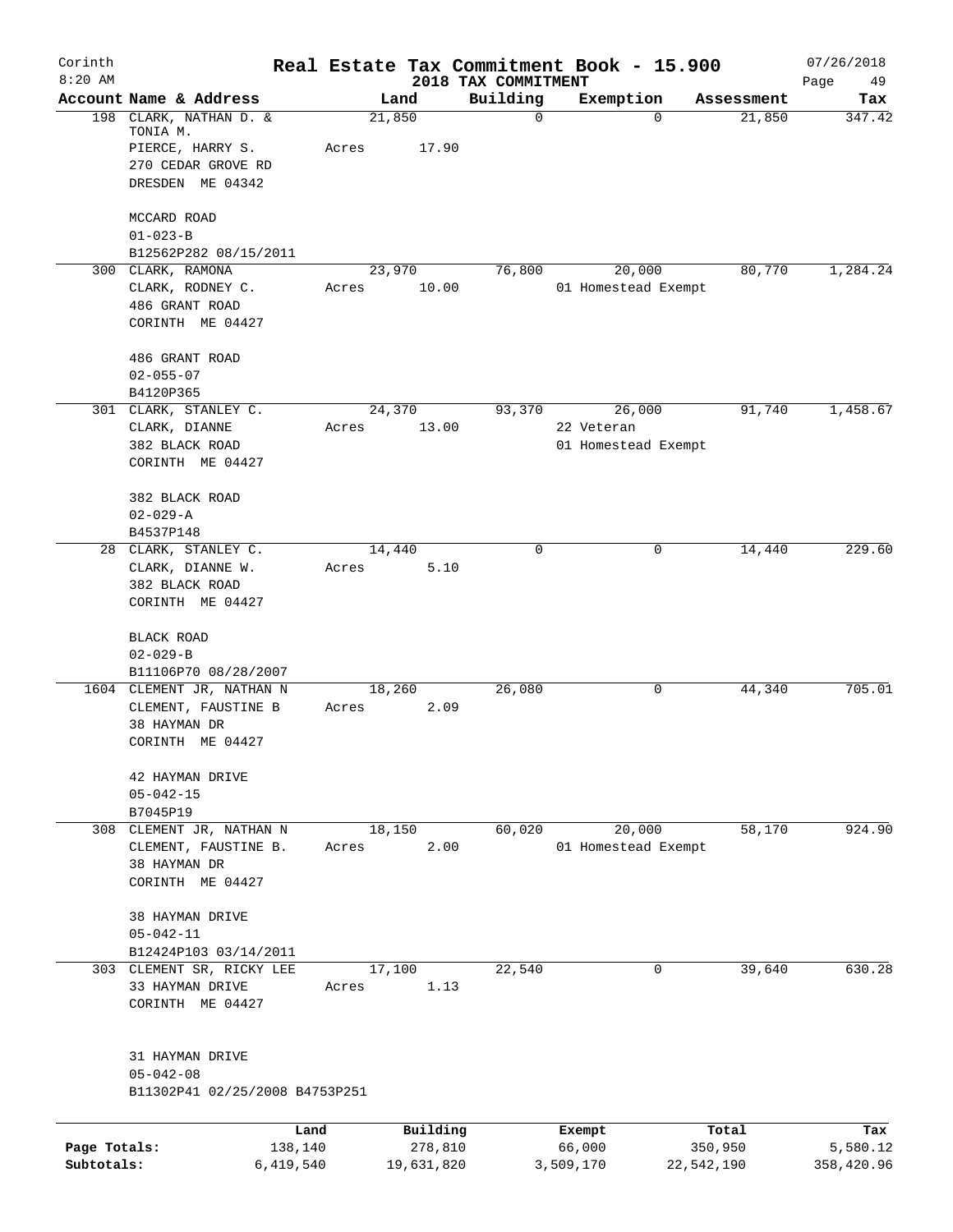| Corinth      |                                             |           |                |            | Real Estate Tax Commitment Book - 15.900 |                     |            |            | 07/26/2018    |
|--------------|---------------------------------------------|-----------|----------------|------------|------------------------------------------|---------------------|------------|------------|---------------|
| $8:20$ AM    | Account Name & Address                      |           |                |            | 2018 TAX COMMITMENT                      |                     |            | Assessment | Page<br>50    |
|              | 309 CLEMENT SR, RICKY LEE                   |           | Land<br>17,040 |            | Building<br>43,410                       | Exemption           | 20,000     | 40,450     | Tax<br>643.16 |
|              | CLEMENT, JEANNE ANNE                        | Acres     |                | 1.08       |                                          | 01 Homestead Exempt |            |            |               |
|              | 33 HAYMAN DRIVE                             |           |                |            |                                          |                     |            |            |               |
|              | CORINTH ME 04427                            |           |                |            |                                          |                     |            |            |               |
|              |                                             |           |                |            |                                          |                     |            |            |               |
|              | 33 HAYMAN DRIVE                             |           |                |            |                                          |                     |            |            |               |
|              | $05 - 042 - 10$                             |           |                |            |                                          |                     |            |            |               |
|              | B4753P2                                     |           |                |            | 117,220                                  |                     |            | 116,970    | 1,859.82      |
|              | 1555 CLEMENT, BRIAN W.<br>CLEMENT, TANYA L. | Acres     | 19,750         | 3.32       |                                          | 01 Homestead Exempt | 20,000     |            |               |
|              | 63 HAYMAN DRIVE                             |           |                |            |                                          |                     |            |            |               |
|              | CORINTH ME 04427                            |           |                |            |                                          |                     |            |            |               |
|              |                                             |           |                |            |                                          |                     |            |            |               |
|              | 63 HAYMAN DRIVE                             |           |                |            |                                          |                     |            |            |               |
|              | $05 - 042 - 14$                             |           |                |            |                                          |                     |            |            |               |
|              | B12823P72 04/27/2012                        |           |                |            |                                          |                     |            |            |               |
|              | 418 CLEMENT, BRIAN W. JR.                   |           | 17,380         |            | 53,730                                   |                     | 20,000     | 51,110     | 812.65        |
|              | 828 MAIN STREET                             | Acres     |                | 1.36       |                                          | 01 Homestead Exempt |            |            |               |
|              | CORINTH ME 04427                            |           |                |            |                                          |                     |            |            |               |
|              |                                             |           |                |            |                                          |                     |            |            |               |
|              |                                             |           |                |            |                                          |                     |            |            |               |
|              | 828 MAIN STREET                             |           |                |            |                                          |                     |            |            |               |
|              | $05 - 041 - C$                              |           |                |            |                                          |                     |            |            |               |
|              | B12813P10 05/08/2012                        |           |                |            |                                          |                     |            |            |               |
|              | 304 CLEMENT, DWAIN G.                       |           | 17,510         |            | 64,270                                   |                     | 20,000     | 61,780     | 982.30        |
|              | CLEMENT, WAYNE V.                           | Acres     |                | 2.53       |                                          | 01 Homestead Exempt |            |            |               |
|              | 611 MUDGETT ROAD<br>CORINTH ME 04427        |           |                |            |                                          |                     |            |            |               |
|              |                                             |           |                |            |                                          |                     |            |            |               |
|              | 611 MUDGETT ROAD                            |           |                |            |                                          |                     |            |            |               |
|              | $02 - 004$                                  |           |                |            |                                          |                     |            |            |               |
|              | B5827P202 03/28/1995                        |           |                |            |                                          |                     |            |            |               |
|              | 284 CLEMENT, FAUSTINE BESS                  |           | 18,170         |            | 57,050                                   |                     | 0          | 75,220     | 1,196.00      |
|              | C/O BUSWELL, JR.                            | Acres     |                | 2.02       |                                          |                     |            |            |               |
|              | KENNETH & DONETTA                           |           |                |            |                                          |                     |            |            |               |
|              | 48 HAYMAN DRIVE                             |           |                |            |                                          |                     |            |            |               |
|              | CORINTH ME 04427                            |           |                |            |                                          |                     |            |            |               |
|              |                                             |           |                |            |                                          |                     |            |            |               |
|              | <b>48 HAYMAN DRIVE</b>                      |           |                |            |                                          |                     |            |            |               |
|              | $05 - 042 - 13$                             |           |                |            |                                          |                     |            |            |               |
|              | B6551P322<br>1913 CLEMENT, FAUSTINE BESS    |           | 18,660         |            | 43,320                                   |                     | 20,000     | 41,980     | 667.48        |
|              | PELKEY, BILLIE-JO                           | Acres     |                | 2.42       |                                          | 01 Homestead Exempt |            |            |               |
|              | 38 HAYMAN DRIVE                             |           |                |            |                                          |                     |            |            |               |
|              | CORINTH ME 04427                            |           |                |            |                                          |                     |            |            |               |
|              |                                             |           |                |            |                                          |                     |            |            |               |
|              | 40 HAYMAN DRIVE                             |           |                |            |                                          |                     |            |            |               |
|              | $05 - 042 - 11 - A$                         |           |                |            |                                          |                     |            |            |               |
|              | B12424P100 03/14/2011                       |           |                |            |                                          |                     |            |            |               |
|              | 306 CLEMENT, JEAN M.                        |           | 35,330         |            | 39,860                                   |                     | 26,000     | 49,190     | 782.12        |
|              | 32 HAYMAN DRIVE                             | Acres     |                | 24.88      |                                          | 31 Vetrans Widow    |            |            |               |
|              | CORINTH ME 04427                            |           |                |            |                                          | 01 Homestead Exempt |            |            |               |
|              |                                             |           |                |            |                                          |                     |            |            |               |
|              |                                             |           |                |            |                                          |                     |            |            |               |
|              | 32 HAYMAN DRIVE                             |           |                |            |                                          |                     |            |            |               |
|              | $05 - 042$                                  |           |                |            |                                          |                     |            |            |               |
|              | B4319P290                                   |           |                |            |                                          |                     |            |            |               |
|              |                                             | Land      |                | Building   |                                          | Exempt              |            | Total      | Tax           |
| Page Totals: |                                             | 143,840   |                | 418,860    |                                          | 126,000             |            | 436,700    | 6,943.53      |
| Subtotals:   |                                             | 6,563,380 |                | 20,050,680 |                                          | 3,635,170           | 22,978,890 |            | 365, 364.49   |
|              |                                             |           |                |            |                                          |                     |            |            |               |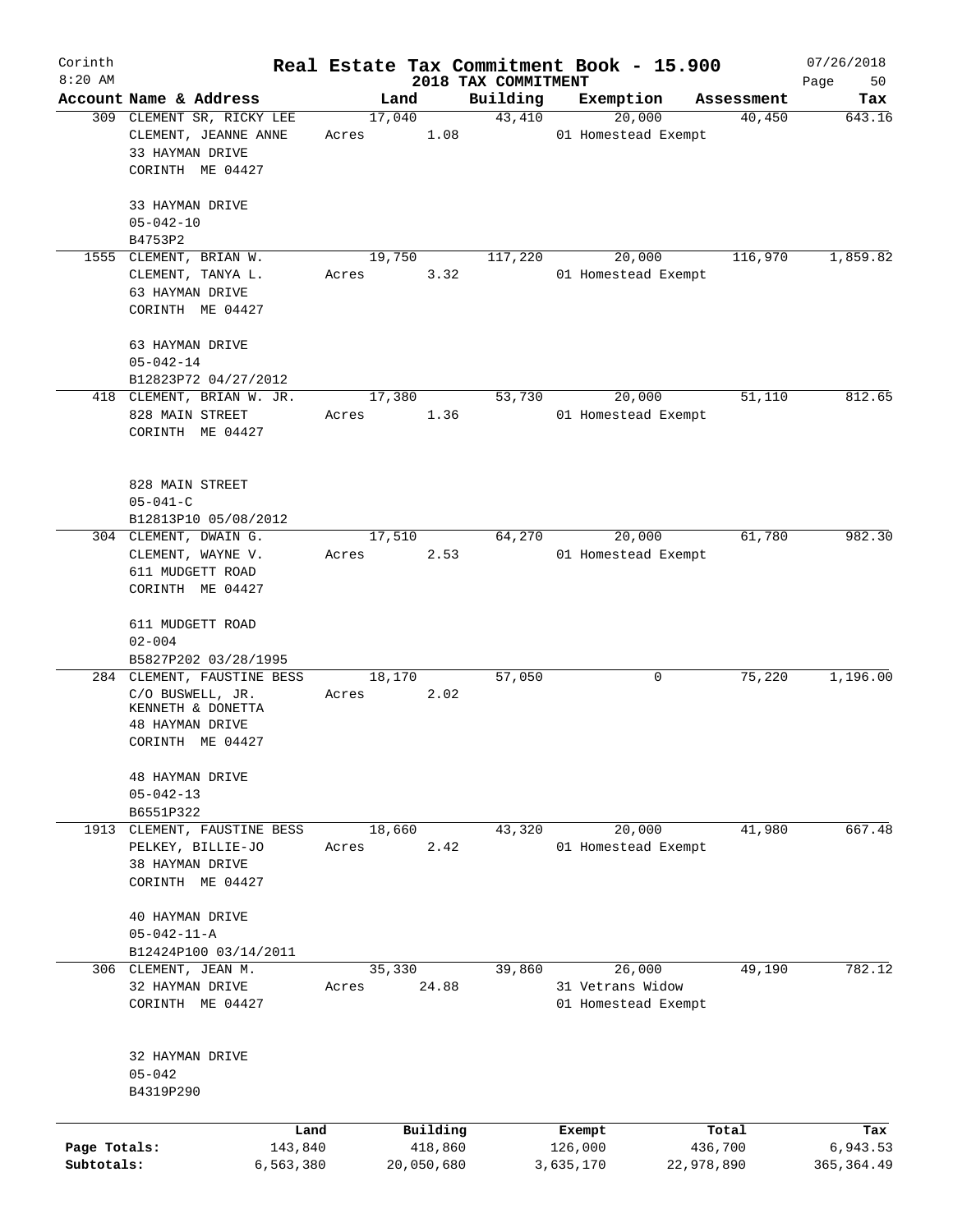| Corinth<br>$8:20$ AM |                                                                               |                 |             | 2018 TAX COMMITMENT | Real Estate Tax Commitment Book - 15.900    |            | 07/26/2018<br>Page<br>51 |
|----------------------|-------------------------------------------------------------------------------|-----------------|-------------|---------------------|---------------------------------------------|------------|--------------------------|
|                      | Account Name & Address                                                        |                 | Land        | Building            | Exemption                                   | Assessment | Tax                      |
|                      | 1943 CLOUGH, ARTHUR<br>344 MAIN ST LOT 27<br>CORINTH ME 04427                 |                 | 0           | 22,520              | 22,520<br>01 Homestead Exempt<br>22 Veteran | 0          | 0.00                     |
|                      | 344 MAIN STREET LOT 27<br>$08 - 003 - 27H$                                    |                 |             |                     |                                             |            |                          |
|                      | 606 COCCO, CHERI<br>3 MARCY DRIVE<br>E. ROCHESTER NH 03868                    | 27,210<br>Acres | 29.00       | $\mathbf 0$         | 0                                           | 27,210     | 432.64                   |
|                      | 1453 MAIN STREET<br>$03 - 046$<br>B14626P289 08/14/2017                       |                 |             |                     |                                             |            |                          |
|                      | 765 COCHRAN, STEVEN<br>COCHRAN, SHERRI<br>323 HUDSON ROAD<br>CORINTH ME 04427 | 16,610<br>Acres | 1.76        | 107,240             | 0                                           | 123,850    | 1,969.22                 |
|                      | 323 HUDSON ROAD<br>$09 - 002 - D$<br>B14566P223 08/01/2017                    |                 |             |                     |                                             |            |                          |
|                      | 1129 COGAR, CRAIG LEE<br>139 MAIN STREET<br>CORINTH ME 04427                  | 20,390<br>Acres | 1.49        | 223,840             | 20,000<br>01 Homestead Exempt               | 224,230    | 3,565.26                 |
|                      | 139 MAIN STREET<br>$17 - 003$<br>B10771P160 12/12/2006                        |                 |             |                     |                                             |            |                          |
|                      | 52 COHEN, ANDREW B.<br>COHEN, HEIDI G.<br>539 HUDSON RD<br>CORINTH ME 04427   | 22,460<br>Acres | 6.80        | 80,520              | 20,000<br>01 Homestead Exempt               | 82,980     | 1,319.38                 |
|                      | 539 HUDSON ROAD<br>$09 - 029 - A$<br>B11393P136 05/13/2008                    |                 |             |                     |                                             |            |                          |
|                      | 1469 COLBATH, ANDREA<br>30 EXETER RD LOT 17<br>CORINTH ME 04427               |                 | $\mathbf 0$ | 9,720               | 9,720<br>01 Homestead Exempt                | 0          | 0.00                     |
|                      | 30 EXETER ROAD LOT 17<br>15-012-17H                                           |                 |             |                     |                                             |            |                          |
| 1904                 | COLE, BARRY L.<br>COLE, PAULA F.<br>10 BRUCE ROAD<br>CORINTH ME 04427         | 17,030<br>Acres | 1.07        | 121,790             | 20,000<br>01 Homestead Exempt               | 118,820    | 1,889.24                 |
|                      | 10 BRUCE ROAD<br>$08 - 012 - 24$<br>B10585P244 08/17/2006                     |                 |             |                     |                                             |            |                          |
|                      | Land                                                                          |                 | Building    |                     | Exempt                                      | Total      | Tax                      |

|              | Land      | Building   | Exempt    | Total      | Tax        |
|--------------|-----------|------------|-----------|------------|------------|
| Page Totals: | 103,700   | 565,630    | 92,240    | 577,090    | 9,175.74   |
| Subtotals:   | 6,667,080 | 20,616,310 | 3,727,410 | 23,555,980 | 374,540.23 |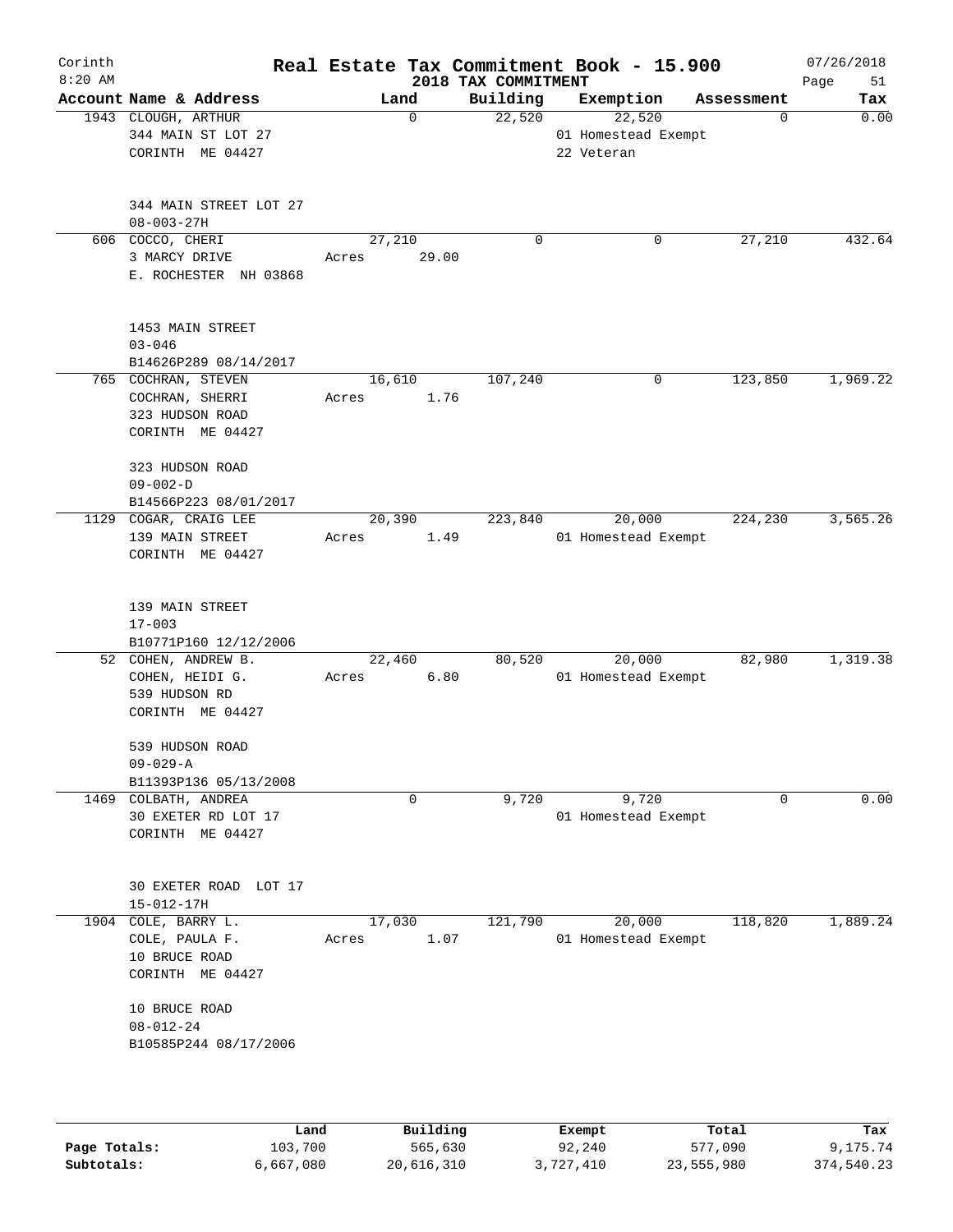| Corinth      |                                        |       |                 |                                 | Real Estate Tax Commitment Book - 15.900 |            | 07/26/2018        |
|--------------|----------------------------------------|-------|-----------------|---------------------------------|------------------------------------------|------------|-------------------|
| $8:20$ AM    | Account Name & Address                 |       | Land            | 2018 TAX COMMITMENT<br>Building | Exemption                                | Assessment | 52<br>Page<br>Tax |
|              | 311 COLE, BILLIE JO                    |       | 15,730          | 85,580                          | 20,000                                   | 81,310     | 1,292.83          |
|              | COLE, JAMES A.                         | Acres | 1.00            |                                 | 01 Homestead Exempt                      |            |                   |
|              | 240 BEANS MILL ROAD                    |       |                 |                                 |                                          |            |                   |
|              | CORINTH ME 04427                       |       |                 |                                 |                                          |            |                   |
|              |                                        |       |                 |                                 |                                          |            |                   |
|              | 240 BEANS MILL ROAD                    |       |                 |                                 |                                          |            |                   |
|              | $04 - 019 - 15$                        |       |                 |                                 |                                          |            |                   |
|              | B4772P249                              |       |                 |                                 |                                          |            |                   |
|              | 312 COLE, CLAYTON F.<br>COLE, PAULA J. | Acres | 28,240<br>10.10 | 139,790                         | 20,000<br>01 Homestead Exempt            | 148,030    | 2,353.68          |
|              | 234 WEST CORINTH ROAD                  |       |                 |                                 |                                          |            |                   |
|              | CORINTH ME 04427                       |       |                 |                                 |                                          |            |                   |
|              |                                        |       |                 |                                 |                                          |            |                   |
|              | 230 WEST CORINTH ROAD                  |       |                 |                                 |                                          |            |                   |
|              | $05 - 021$                             |       |                 |                                 |                                          |            |                   |
|              | B3889P243                              |       |                 |                                 |                                          |            |                   |
|              | 315 COLLINS, ALTON L.                  |       | 13,010          | 53,120                          | 26,000                                   | 40,130     | 638.07            |
|              | 272 HUDSON ROAD<br>CORINTH ME 04427    | Acres | 0.47            |                                 | 01 Homestead Exempt<br>22 Veteran        |            |                   |
|              |                                        |       |                 |                                 |                                          |            |                   |
|              |                                        |       |                 |                                 |                                          |            |                   |
|              | 272 HUDSON ROAD                        |       |                 |                                 |                                          |            |                   |
|              | $11 - 028$                             |       |                 |                                 |                                          |            |                   |
|              | B2161P150                              |       |                 |                                 |                                          |            |                   |
|              | 316 COLLINS, ALTON L.                  |       | 17,150          | 47,250                          | 0                                        | 64,400     | 1,023.96          |
|              | COLLINS, PENNY L.                      | Acres | 1.17            |                                 |                                          |            |                   |
|              | 272 HUDSON ROAD<br>CORINTH ME 04427    |       |                 |                                 |                                          |            |                   |
|              |                                        |       |                 |                                 |                                          |            |                   |
|              | 276 HUDSON ROAD                        |       |                 |                                 |                                          |            |                   |
|              | $11 - 029$                             |       |                 |                                 |                                          |            |                   |
|              | B3965P257                              |       |                 |                                 |                                          |            |                   |
|              | 937 COLLINS, CASSANDRA                 |       | 18,630          | 123,010                         | 20,000                                   | 121,640    | 1,934.08          |
|              | 60 BEANS MILL ROAD                     | Acres | 3.50            |                                 | 01 Homestead Exempt                      |            |                   |
|              | CORINTH ME 04427                       |       |                 |                                 |                                          |            |                   |
|              |                                        |       |                 |                                 |                                          |            |                   |
|              | 60 BEANS MILL ROAD                     |       |                 |                                 |                                          |            |                   |
|              | $07 - 021 - B$                         |       |                 |                                 |                                          |            |                   |
|              | B14196P20 06/29/2016                   |       |                 |                                 |                                          |            |                   |
|              | 318 COLLINS, CHRISTOPHER M.            |       | 17,670          | 78,280                          | 20,000                                   | 75,950     | 1,207.61          |
|              | COLLINS, WILHELMINA D.                 | Acres | 1.60            |                                 | 01 Homestead Exempt                      |            |                   |
|              | P.O. BOX 384<br>CORINTH ME 04427       |       |                 |                                 |                                          |            |                   |
|              |                                        |       |                 |                                 |                                          |            |                   |
|              | 1003 MAIN STREET                       |       |                 |                                 |                                          |            |                   |
|              | $05 - 054 - A$                         |       |                 |                                 |                                          |            |                   |
|              | B3531P118 06/06/1984                   |       |                 |                                 |                                          |            |                   |
| 1985         | COLLINS, DAVID A.                      |       | 15,730          | 40,500                          | 20,000                                   | 36,230     | 576.06            |
|              | HART, ASHLEIGH A.                      | Acres | 1.00            |                                 | 01 Homestead Exempt                      |            |                   |
|              | 501 WEST CORINTH RD                    |       |                 |                                 |                                          |            |                   |
|              | CORINTH ME 04427                       |       |                 |                                 |                                          |            |                   |
|              | 501 WEST CORINTH ROAD                  |       |                 |                                 |                                          |            |                   |
|              | $01 - 041 - A - 01$                    |       |                 |                                 |                                          |            |                   |
|              | B13491P48 03/25/2014                   |       |                 |                                 |                                          |            |                   |
|              |                                        |       |                 |                                 |                                          |            |                   |
|              |                                        | Land  | Building        |                                 | Exempt                                   | Total      | Tax               |
| Page Totals: | 126,160                                |       | 567,530         |                                 | 126,000                                  | 567,690    | 9,026.29          |
| Subtotals:   | 6,793,240                              |       | 21, 183, 840    |                                 | 3,853,410                                | 24,123,670 | 383,566.52        |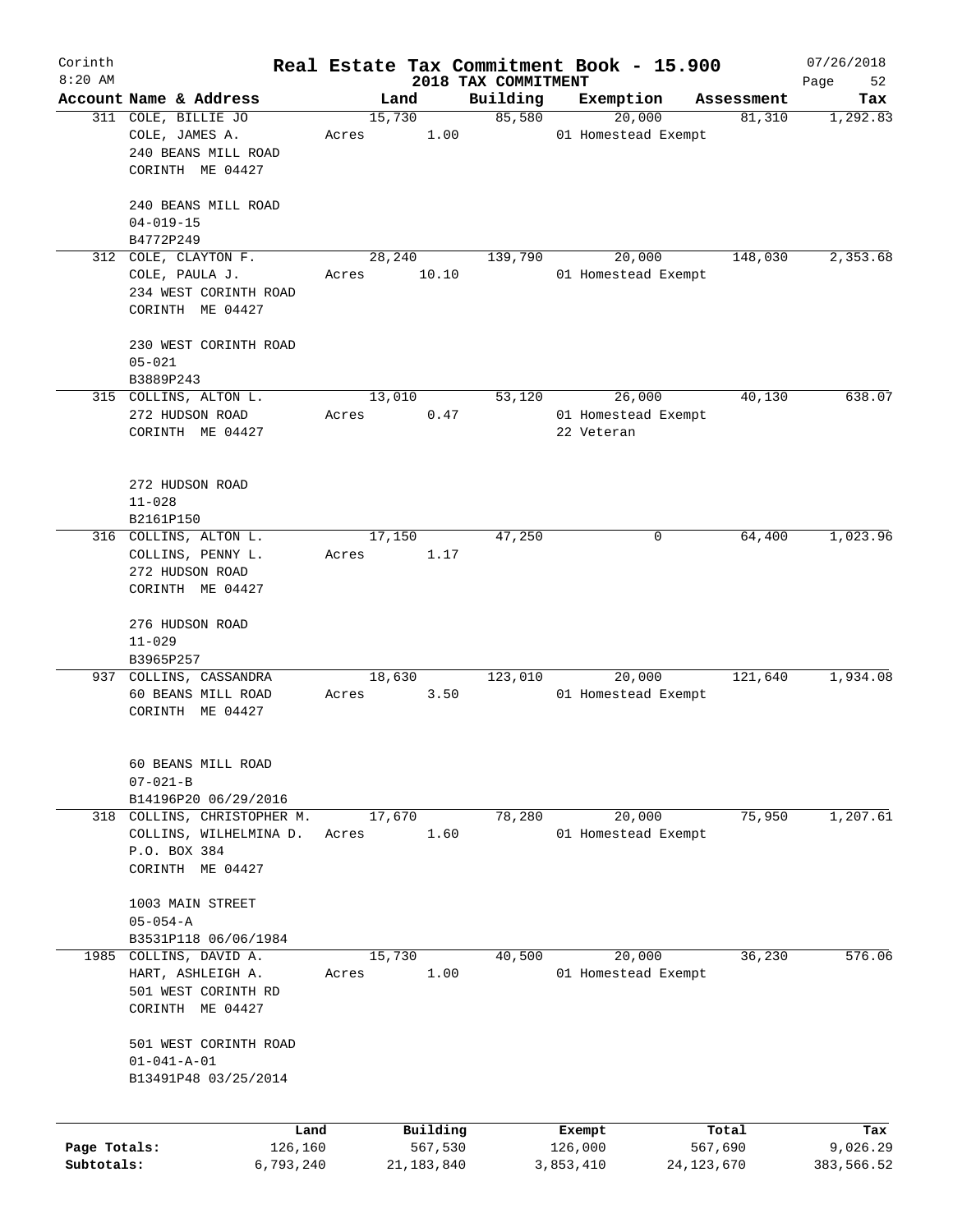| Corinth<br>$8:20$ AM |                                                                                     |                 |                     |                                 | Real Estate Tax Commitment Book - 15.900    |                  | 07/26/2018        |
|----------------------|-------------------------------------------------------------------------------------|-----------------|---------------------|---------------------------------|---------------------------------------------|------------------|-------------------|
|                      | Account Name & Address                                                              |                 | Land                | 2018 TAX COMMITMENT<br>Building | Exemption                                   | Assessment       | Page<br>53<br>Tax |
|                      | 319 COLLINS, RALPH H.<br>COLLINS, JUDY M.<br>318 HUDSON ROAD<br>CORINTH ME 04427    | 13,740<br>Acres | 0.68                | 44,240                          | 0                                           | 57,980           | 921.88            |
|                      | 10 RIDGE ROAD<br>$11 - 031 - A$<br>B13922P49 08/07/2015                             |                 |                     |                                 |                                             |                  |                   |
|                      | 1890 COLLINS, RALPH H.<br>COLLINS, JUDITH M.<br>318 HUDSON ROAD<br>CORINTH ME 04427 | Acres           | 16,680<br>1.82      | 143,050                         | 26,000<br>22 Veteran<br>01 Homestead Exempt | 133,730          | 2,126.31          |
|                      | 318 HUDSON ROAD<br>$12 - 009 - C$<br>B6701P81 06/01/1998                            |                 |                     |                                 |                                             |                  |                   |
|                      | 323 COLLINS, WAYNE R.<br>COLLINS, DELMA J.<br>P.O. BOX 175<br>HUDSON ME 04449       | 10,090<br>Acres | 1.35                | 0                               | 0                                           | 10,090           | 160.43            |
|                      | TATE ROAD<br>$06 - 012 - B - 04$<br>B2312P249                                       |                 |                     |                                 |                                             |                  |                   |
|                      | 1769 COMMEAU II, KENT<br>71 GRANT ROAD<br>CORINTH ME 04427                          |                 | 0                   | 20,540                          | 20,000<br>01 Homestead Exempt               | 540              | 8.59              |
|                      | 71 GRANT ROAD<br>$05 - 020 - 03H$                                                   |                 |                     |                                 |                                             |                  |                   |
| 1009                 | COMMEAU, CYNTHIA<br>303 NOTCH ROAD<br>CORINTH ME 04427                              | Acres           | 10,840<br>2.00      | 0                               | 0                                           | 10,840           | 172.36            |
|                      | NOTCH ROAD<br>$04 - 041 - A$<br>B14390P209 01/12/2017                               |                 |                     |                                 |                                             |                  |                   |
|                      | 330 COMMEAU, CYNTHIA A.<br>303 NOTCH ROAD<br>CORINTH ME 04427                       | Acres           | 60,910<br>188.40    | 255,450                         | 20,000<br>01 Homestead Exempt               | 296,360          | 4,712.12          |
|                      | 303 NOTCH ROAD<br>$04 - 040$<br>B11538P7 09/19/2008                                 |                 |                     |                                 |                                             |                  |                   |
|                      | 332 COMMEAU, CYNTHIA A.<br>303 NOTCH ROAD<br>CORINTH ME 04427                       | Acres           | 22,210<br>11.80     | 0                               | 0                                           | 22,210           | 353.14            |
|                      | NOTCH ROAD<br>$04 - 044 - 08$<br>B11538P12 09/19/2008                               |                 |                     |                                 |                                             |                  |                   |
| Page Totals:         | 134,470                                                                             | Land            | Building<br>463,280 |                                 | Exempt<br>66,000                            | Total<br>531,750 | Tax<br>8,454.83   |

**Subtotals:** 6,927,710 21,647,120 3,919,410 24,655,420 392,021.35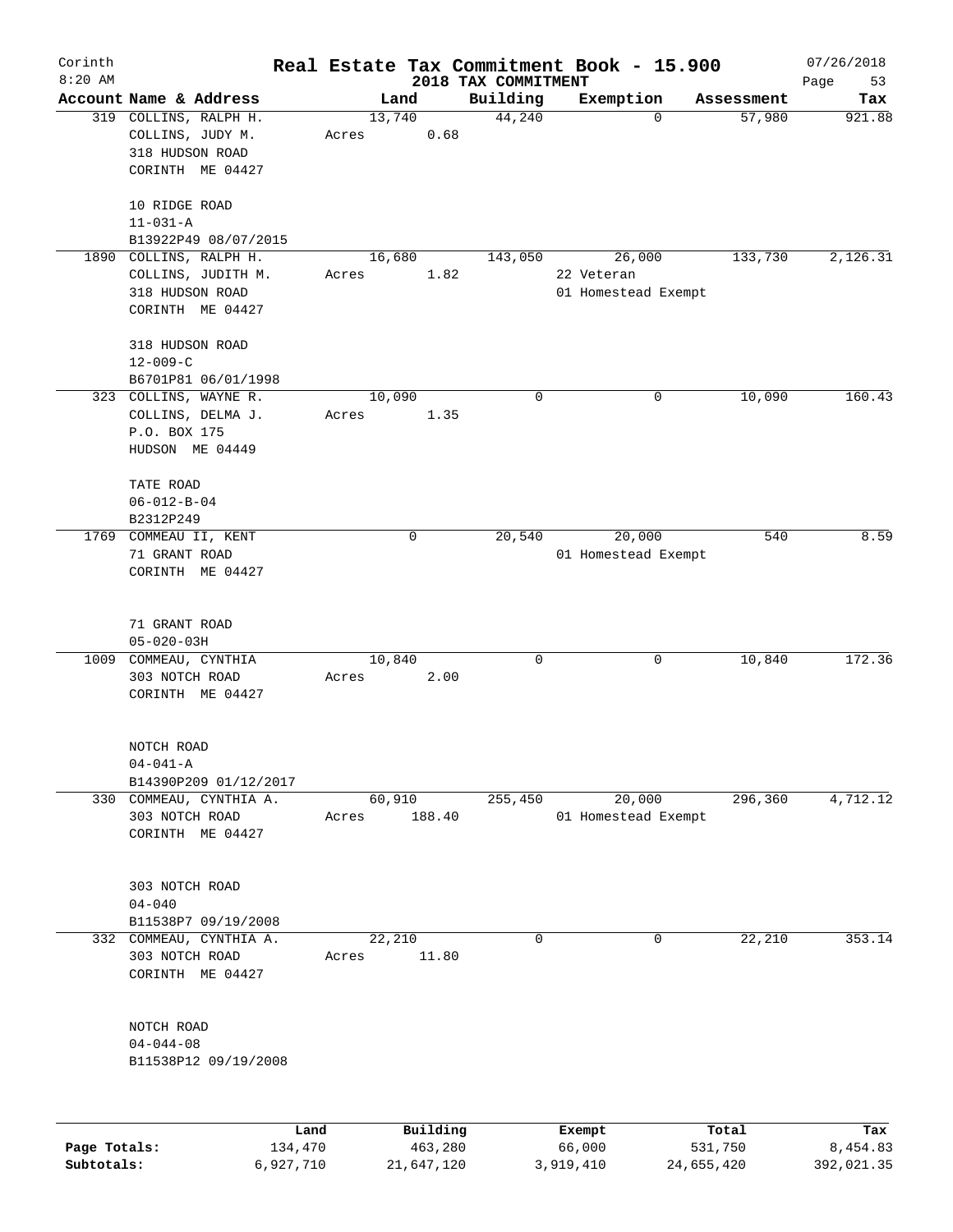| Corinth<br>$8:20$ AM       |                                                                                               |                 |                                  | 2018 TAX COMMITMENT | Real Estate Tax Commitment Book - 15.900 |                                | 07/26/2018<br>Page<br>54      |
|----------------------------|-----------------------------------------------------------------------------------------------|-----------------|----------------------------------|---------------------|------------------------------------------|--------------------------------|-------------------------------|
|                            | Account Name & Address                                                                        |                 | Land                             | Building            | Exemption                                | Assessment                     | Tax                           |
|                            | 333 COMMEAU, CYNTHIA A.<br>303 NOTCH ROAD<br>CORINTH ME 04427                                 | Acres           | 20,820<br>10.60                  | $\mathbf 0$         | 0                                        | 20,820                         | 331.04                        |
|                            | NOTCH ROAD<br>$04 - 044 - 09$<br>B11538P12 09/19/2008                                         |                 |                                  |                     |                                          |                                |                               |
|                            | 943 COMMEAU, CYNTHIA A.<br>303 NOTCH RD<br>CORINTH ME 04427                                   | Acres           | 29,940<br>20.74                  | $\Omega$            | 0                                        | 29,940                         | 476.05                        |
|                            | NOTCH ROAD<br>$04 - 041$<br>B11538P15 09/19/2008                                              |                 |                                  |                     |                                          |                                |                               |
|                            | 1955 COMMEAU, CYNTHIA A.<br>303 NOTCH ROAD<br>CORINTH ME 04427                                | Acres           | 16,890<br>2.00                   | 19,990              | 0                                        | 36,880                         | 586.39                        |
|                            | 254 NOTCH ROAD<br>$04 - 041 - E$<br>B14587P288 08/24/2017                                     |                 |                                  |                     |                                          |                                |                               |
|                            | 1553 COMMEAU, CYNTHIA A.<br>303 NOTCH ROAD<br>CORINTH ME 04427                                | Acres           | 17,940<br>30.00                  | $\mathbf 0$         | 0                                        | 17,940                         | 285.25                        |
|                            | NOTCH ROAD<br>$04 - 039$<br>B11538P13 09/19/2008<br>331 COMMEAU, CYNTHIA A.<br>303 NOTCH ROAD | Acres           | 17,160<br>11.00                  | 0                   | 0                                        | 17,160                         | 272.84                        |
|                            | CORINTH ME 04427<br>NOTCH ROAD                                                                |                 |                                  |                     |                                          |                                |                               |
|                            | $04 - 040 - A$<br>B11538P10 09/19/2008                                                        |                 |                                  |                     |                                          |                                |                               |
|                            | 1948 COMMEAU, CYNTHIA A.<br>303 NOTCH ROAD<br>CORINTH ME 04427                                | Acres           | 18,350<br>3.26                   | 0                   | 0                                        | 18,350                         | 291.77                        |
|                            | 238 NOTCH ROAD<br>$04 - 041 - D$<br>B13847P249 05/27/2015                                     |                 |                                  |                     |                                          |                                |                               |
|                            | 656 COMMEAU, CYNTHIA A.<br>303 NOTCH ROAD<br>CORINTH ME 04427                                 | Acres           | 21,810<br>11.46                  | 0                   | 0                                        | 21,810                         | 346.78                        |
|                            | NOTCH ROAD<br>$04 - 044 - 07$<br>B12516P85 06/24/2011                                         |                 |                                  |                     |                                          |                                |                               |
| Page Totals:<br>Subtotals: | 7,070,620                                                                                     | Land<br>142,910 | Building<br>19,990<br>21,667,110 |                     | Exempt<br>0<br>3,919,410                 | Total<br>162,900<br>24,818,320 | Tax<br>2,590.12<br>394,611.47 |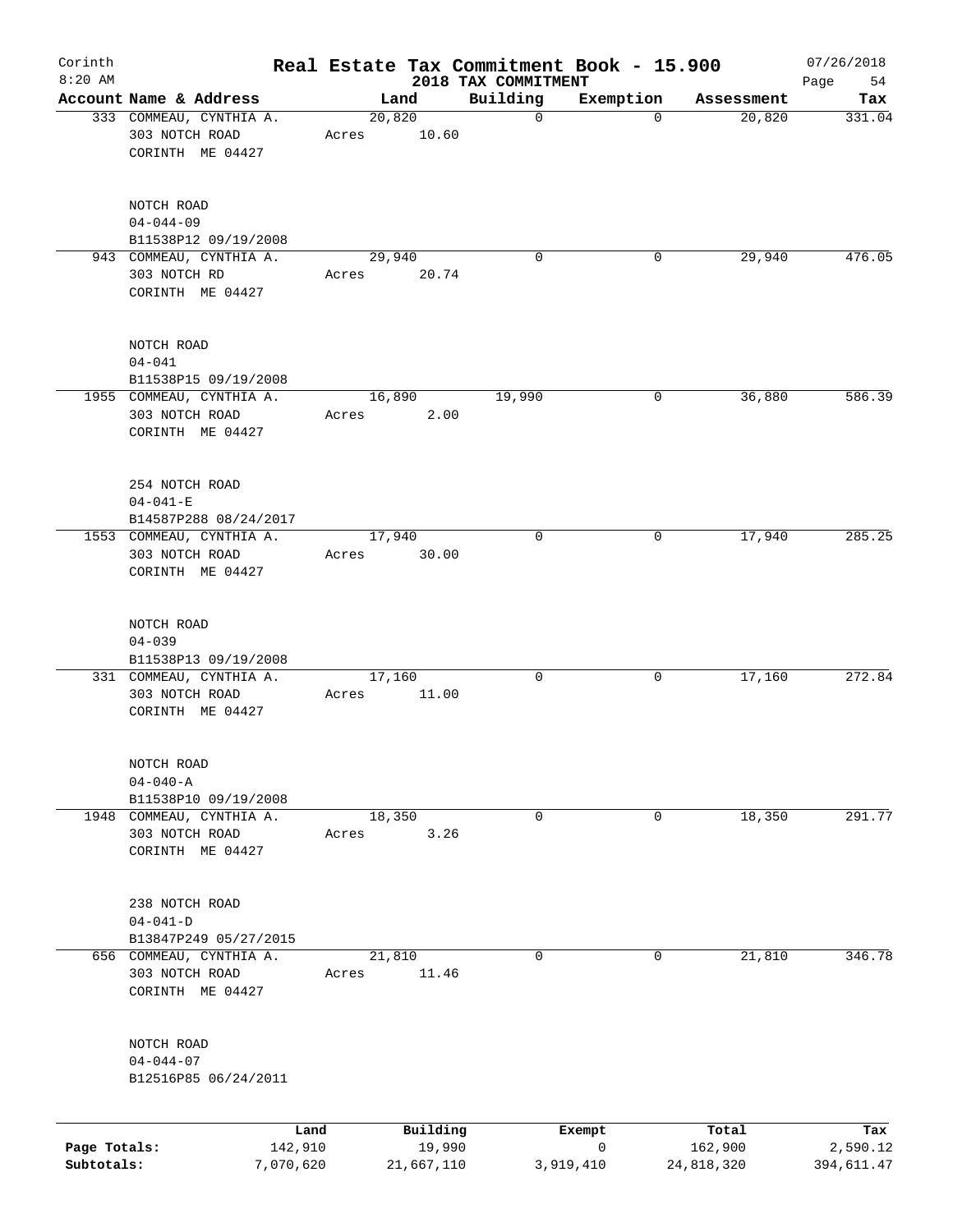| Corinth<br>$8:20$ AM |                                     |       |            |                                 | Real Estate Tax Commitment Book - 15.900 |            | 07/26/2018        |
|----------------------|-------------------------------------|-------|------------|---------------------------------|------------------------------------------|------------|-------------------|
|                      | Account Name & Address              |       | Land       | 2018 TAX COMMITMENT<br>Building | Exemption                                | Assessment | Page<br>55<br>Tax |
|                      | 334 CONDE, JORGE B                  |       | 11,900     | 70,890                          | 20,000                                   | 62,790     | 998.36            |
|                      | 570 LEDGE HILL ROAD                 | Acres | 0.45       |                                 | 01 Homestead Exempt                      |            |                   |
|                      | CORINTH ME 04427                    |       |            |                                 |                                          |            |                   |
|                      |                                     |       |            |                                 |                                          |            |                   |
|                      |                                     |       |            |                                 |                                          |            |                   |
|                      | 570 LEDGE HILL ROAD                 |       |            |                                 |                                          |            |                   |
|                      | $02 - 020$                          |       |            |                                 |                                          |            |                   |
|                      | B5914P136                           |       |            |                                 |                                          |            |                   |
|                      | 1789 CONDE, JORGE B                 |       | 9,400      | 36,760                          | 0                                        | 46,160     | 733.94            |
|                      | 570 LEDGE HILL ROAD                 | Acres | 0.23       |                                 |                                          |            |                   |
|                      | CORINTH ME 04427                    |       |            |                                 |                                          |            |                   |
|                      |                                     |       |            |                                 |                                          |            |                   |
|                      | 574 LEDGE HILL ROAD                 |       |            |                                 |                                          |            |                   |
|                      | $02 - 019$                          |       |            |                                 |                                          |            |                   |
|                      | B8972P72                            |       |            |                                 |                                          |            |                   |
|                      | 1706 CONNERS, TONY W.               |       | 37,850     | 120,680                         | 20,000                                   | 138,530    | 2,202.63          |
|                      | CONNERS, DAWN M.                    | Acres | 3.00       |                                 | 01 Homestead Exempt                      |            |                   |
|                      | 163 BEECH GROVE ROAD                |       |            |                                 |                                          |            |                   |
|                      | CORINTH ME 04427                    |       |            |                                 |                                          |            |                   |
|                      |                                     |       |            |                                 |                                          |            |                   |
|                      | 163 BEECH GROVE ROAD                |       |            |                                 |                                          |            |                   |
|                      | $05 - 054 - C - 1$                  |       |            |                                 |                                          |            |                   |
|                      | B11701P70 12/27/2008                |       |            |                                 |                                          |            |                   |
|                      | 335 CONNOLLY, JAMES M.              |       | 19,440     | 60,770                          | 20,000                                   | 60,210     | 957.34            |
|                      | 433 HUDSON ROAD                     | Acres | 4.20       |                                 | 01 Homestead Exempt                      |            |                   |
|                      | CORINTH ME 04427                    |       |            |                                 |                                          |            |                   |
|                      |                                     |       |            |                                 |                                          |            |                   |
|                      |                                     |       |            |                                 |                                          |            |                   |
|                      | 433 HUDSON ROAD                     |       |            |                                 |                                          |            |                   |
|                      | $09 - 034$                          |       |            |                                 |                                          |            |                   |
|                      | B3337P76<br>402 CONNOLLY, JOSEPH D. |       |            |                                 |                                          | 180,060    | 2,862.95          |
|                      |                                     |       | 37,550     | 162,510                         | 20,000<br>01 Homestead Exempt            |            |                   |
|                      | CONNOLLY, SUSAN M.                  | Acres | 7.25       |                                 |                                          |            |                   |
|                      | 950 LEDGE HILL ROAD                 |       |            |                                 |                                          |            |                   |
|                      | CORINTH ME 04427                    |       |            |                                 |                                          |            |                   |
|                      | 950 LEDGE HILL ROAD                 |       |            |                                 |                                          |            |                   |
|                      | $02 - 005$                          |       |            |                                 |                                          |            |                   |
|                      | B11099P109 08/22/2007               |       |            |                                 |                                          |            |                   |
|                      | 338 CONWAY SR, RAYMOND R.           |       | 25,940     | 194,790                         | 0                                        | 220,730    | 3,509.61          |
|                      | 1052 BUCKS MILL ROAD                | Acres | 2.50       |                                 |                                          |            |                   |
|                      | BUCKSPORT ME 04416                  |       |            |                                 |                                          |            |                   |
|                      |                                     |       |            |                                 |                                          |            |                   |
|                      |                                     |       |            |                                 |                                          |            |                   |
|                      | 520 GRANT ROAD                      |       |            |                                 |                                          |            |                   |
|                      | $02 - 055 - 10$                     |       |            |                                 |                                          |            |                   |
|                      | B14641P84 10/19/2017                |       |            |                                 |                                          |            |                   |
| 337                  | CONWAY, LAURIE D.                   |       | 20,370     | 76, 420                         | 0                                        | 96,790     | 1,538.96          |
|                      | 259 GRAY GHOST ROAD                 | Acres | 5.00       |                                 |                                          |            |                   |
|                      | FOREST CITY TWP ME                  |       |            |                                 |                                          |            |                   |
|                      | 04413                               |       |            |                                 |                                          |            |                   |
|                      |                                     |       |            |                                 |                                          |            |                   |
|                      | 495 LEDGE HILL ROAD                 |       |            |                                 |                                          |            |                   |
|                      | $04 - 031$                          |       |            |                                 |                                          |            |                   |
|                      | B3395P31                            |       |            |                                 |                                          |            |                   |
|                      |                                     |       |            |                                 |                                          |            |                   |
|                      | Land                                |       | Building   |                                 | Exempt                                   | Total      | Tax               |
| Page Totals:         | 162,450                             |       | 722,820    |                                 | 80,000                                   | 805,270    | 12,803.79         |
| Subtotals:           | 7,233,070                           |       | 22,389,930 |                                 | 3,999,410                                | 25,623,590 | 407, 415.26       |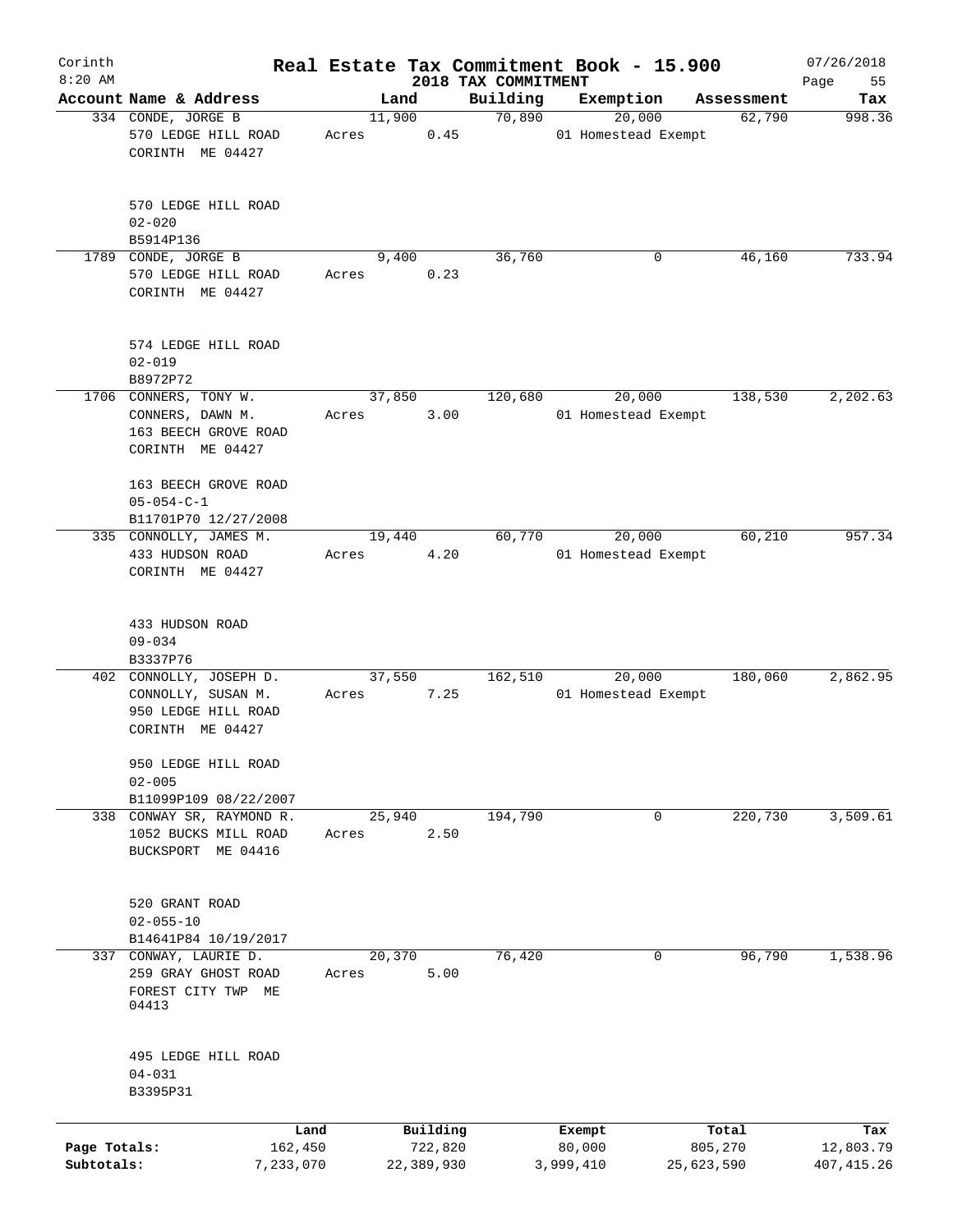| Corinth                    |                                                                              |                  |                           | Real Estate Tax Commitment Book - 15.900 |                     |             |                           | 07/26/2018               |
|----------------------------|------------------------------------------------------------------------------|------------------|---------------------------|------------------------------------------|---------------------|-------------|---------------------------|--------------------------|
| $8:20$ AM                  | Account Name & Address                                                       |                  | Land                      | 2018 TAX COMMITMENT<br>Building          | Exemption           |             | Assessment                | Page<br>56<br>Tax        |
|                            | 1231 CONWAY, LAURIE D.<br>259 GRAY GHOST ROAD<br>FOREST CITY TWP ME<br>04413 | 19,040<br>Acres  | 14.00                     | $\mathbf 0$                              |                     | $\Omega$    | 19,040                    | 302.74                   |
|                            | LEDGE HILL ROAD<br>$04 - 030 - A$<br>B10994P26 06/07/2007 B2936P33           |                  |                           |                                          |                     |             |                           |                          |
|                            | 340 CONWAY, ROBERT F.<br>536 GRANT ROAD<br>CORINTH ME 04427                  | Acres            | 14,520<br>1.00            | 39,370                                   |                     | 0           | 53,890                    | 856.85                   |
|                            | 536 GRANT ROAD<br>$02 - 055 - 13$<br>B6186P61                                |                  |                           |                                          |                     |             |                           |                          |
|                            | 342 COOK-BACKER, ROSEMARY<br>50 CUSHMAN ROAD<br>CORINTH ME 04427             | Acres            | 21,980<br>8.10            | 58,850                                   | 01 Homestead Exempt | 20,000      | 60,830                    | 967.20                   |
|                            | 50 CUSHMAN ROAD<br>$03 - 014 - 08$<br>B2920P89                               |                  |                           |                                          |                     |             |                           |                          |
|                            | 1666 COOKSON, ERIC J.<br>66 HUDSON ROAD<br>CORINTH ME 04427                  | Acres            | 24,020<br>6.85            | 141,030                                  | 01 Homestead Exempt | 20,000      | 145,050                   | 2,306.30                 |
|                            | 66 HUDSON ROAD<br>$16 - 034$<br>B11461P9 07/11/2008                          |                  |                           |                                          |                     |             |                           |                          |
|                            | 1135 COOPER, CYNTHIA<br>15 HI VIEW LANE<br>CORINTH ME 04427                  | Acres            | 15,570<br>2.00            | 151,710                                  | 01 Homestead Exempt | 20,000      | 147,280                   | 2,341.75                 |
|                            | 15 HI VIEW LANE<br>$04 - 019 - 03A$<br>B12832P137 05/31/2012                 |                  |                           |                                          |                     |             |                           |                          |
|                            | 344 CORINTH HOUSING<br>CORPORATION<br>C/O CHARLES MARTIN                     | Acres            | 86, 810<br>10.29          | 1,079,800                                |                     | $\mathbf 0$ | 1,166,610                 | 18,549.10                |
|                            | PO BOX 71<br>STETSON ME 04488                                                |                  |                           |                                          |                     |             |                           |                          |
|                            | MANOR DRIVE<br>$14 - 017 - A$<br>B2800P57                                    |                  |                           |                                          |                     |             |                           |                          |
|                            | 728 CORINTH PELLETS, LLC<br>PO BOX 287<br>SOLON ME 04979                     | 289,000<br>Acres | 78.23                     | 1,259,470                                |                     | 0           | 1,548,470                 | 24,620.67                |
|                            | 74 HOB ROAD<br>$08 - 020$<br>B13429P46 12/26/2013                            |                  |                           |                                          |                     |             |                           |                          |
|                            | Land                                                                         |                  | Building                  |                                          | Exempt              |             | Total                     | Tax                      |
| Page Totals:<br>Subtotals: | 470,940<br>7,704,010                                                         |                  | 2,730,230<br>25, 120, 160 |                                          | 60,000<br>4,059,410 |             | 3, 141, 170<br>28,764,760 | 49,944.61<br>457, 359.87 |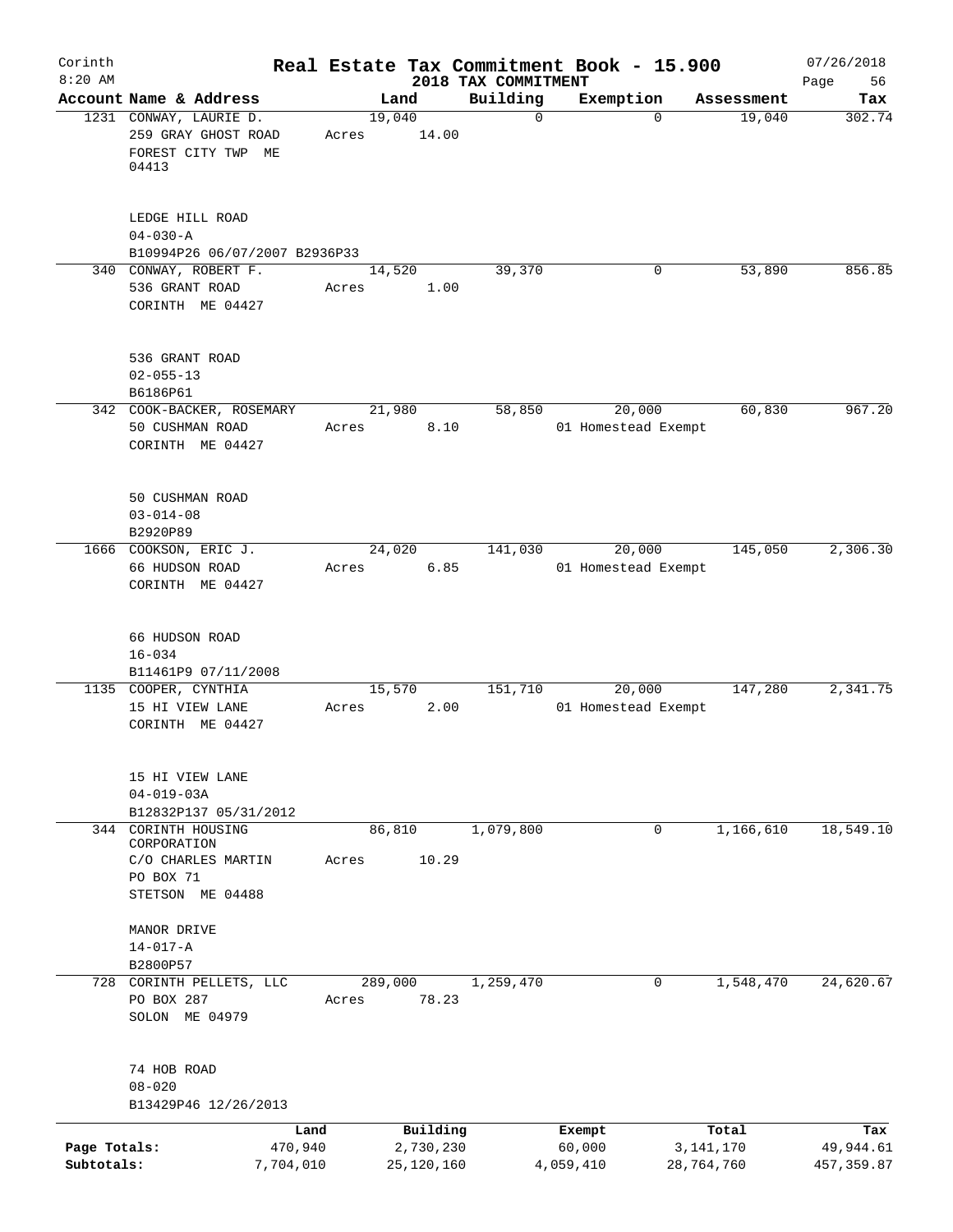| Corinth<br>$8:20$ AM       |                                                                                         |        |                       |                                 | Real Estate Tax Commitment Book - 15.900 |                       | 07/26/2018              |
|----------------------------|-----------------------------------------------------------------------------------------|--------|-----------------------|---------------------------------|------------------------------------------|-----------------------|-------------------------|
|                            | Account Name & Address                                                                  |        | Land                  | 2018 TAX COMMITMENT<br>Building | Exemption                                | Assessment            | Page<br>57<br>Tax       |
|                            | 1650 CORINTH PELLETS, LLC<br>PO BOX 287<br>SOLON ME 04979                               | Acres  | 4,130<br>25.00        | $\mathbf 0$                     | $\Omega$                                 | 4,130                 | 65.67                   |
|                            | MAIN STREET N/F OFF<br>$08 - 025$<br>B13429P46 12/26/2013                               |        |                       |                                 |                                          |                       |                         |
|                            | 1314 CORMIER, RICHARD J.<br>151 PUDDLEDOCK ROAD<br>CORINTH ME 04427                     | Acres  | 23,950<br>4.58        | 299,570                         | 20,000<br>01 Homestead Exempt            | 303,520               | 4,825.97                |
|                            | 151 PUDDLEDOCK ROAD<br>$12 - 026 - A$<br>B7721P141                                      |        |                       |                                 |                                          |                       |                         |
|                            | 803 CORREA, JACQUELINE V.<br>BUBAR, BRADY T<br>73 CHARLESTION ROAD<br>DEXTER ME 04930   | Acres  | 23,150<br>7.40        | 62,480                          | 0                                        | 85,630                | 1,361.52                |
|                            | 740 AVENUE ROAD<br>$01 - 003 - 01$<br>B14684P311 11/30/2017                             |        |                       |                                 |                                          |                       |                         |
|                            | 1565 COWPERTHWAITE, COREY S.<br>COWPERTHWAITE, MICHELLE Acres                           |        | 16,160<br>1.37        | 41,280                          | 20,000<br>01 Homestead Exempt            | 37,440                | 595.30                  |
|                            | L.<br>1124 MAIN STREET<br>CORINTH ME 04427                                              |        |                       |                                 |                                          |                       |                         |
|                            | 1124 MAIN STREET<br>$06 - 002 - 08$<br>B7159P227                                        |        |                       |                                 |                                          |                       |                         |
|                            | 576 COX, CHARLES W.<br>RUSH, ANNE MARIE<br>440 MT. HOPE AVENUE<br>BANGOR ME 04401       | Acres  | 16,860<br>65.00       | 23,120                          | 0                                        | 39,980                | 635.68                  |
|                            | RABBIT PATH @ HUDS TL<br>$\mathrm{N}/\mathrm{F}$<br>$06 - 029$<br>B13741P344 01/08/2015 |        |                       |                                 |                                          |                       |                         |
|                            | 726 COX, HELEN L.                                                                       |        | 17,650                | 170,150                         | 20,000                                   | 167,800               | 2,668.02                |
|                            | P.O. BOX 120<br>CORINTH ME 04427                                                        | Acres  | 1.59                  |                                 | 01 Homestead Exempt                      |                       |                         |
|                            | 394 MAIN STREET<br>$13 - 008$<br>B3315P259                                              |        |                       |                                 |                                          |                       |                         |
|                            | 1198 COX, THOMAS G.                                                                     | 26,950 |                       | 96,450                          | 20,000                                   | 103,400               | 1,644.06                |
|                            | COX, JULIE A.<br>381 MAIN STREET<br>CORINTH ME 04427                                    | Acres  | 14.00                 |                                 | 01 Homestead Exempt                      |                       |                         |
|                            | 381 MAIN STREET<br>$08 - 007$<br>B10557P49 07/20/2006                                   |        |                       |                                 |                                          |                       |                         |
|                            | Land                                                                                    |        | Building              |                                 | Exempt                                   | Total                 | Tax                     |
| Page Totals:<br>Subtotals: | 128,850<br>7,832,860                                                                    |        | 693,050<br>25,813,210 |                                 | 80,000<br>4,139,410                      | 741,900<br>29,506,660 | 11,796.22<br>469,156.09 |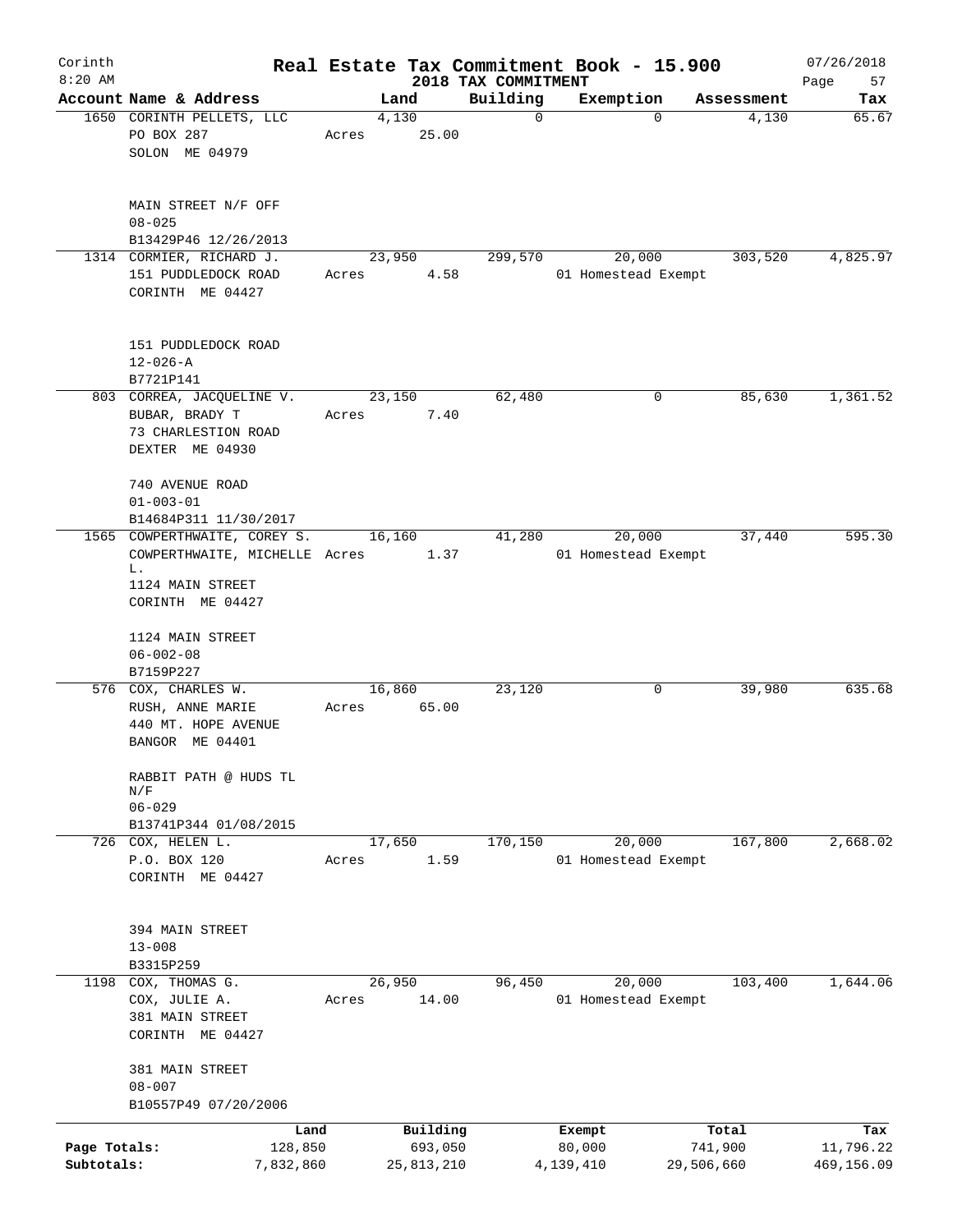| Corinth      |                                 |           |       |              |                                 | Real Estate Tax Commitment Book - 15.900 |            | 07/26/2018        |
|--------------|---------------------------------|-----------|-------|--------------|---------------------------------|------------------------------------------|------------|-------------------|
| $8:20$ AM    | Account Name & Address          |           |       | Land         | 2018 TAX COMMITMENT<br>Building | Exemption                                | Assessment | 58<br>Page<br>Tax |
|              | 346 COYLE, SHEILA M.            |           |       | 16,940       | 58,800                          | $\mathbf 0$                              | 75,740     | 1,204.27          |
|              | 19 HAYMAN DRIVE                 |           | Acres | 1.00         |                                 |                                          |            |                   |
|              | CORINTH ME 04427                |           |       |              |                                 |                                          |            |                   |
|              |                                 |           |       |              |                                 |                                          |            |                   |
|              | 19 HAYMAN DRIVE                 |           |       |              |                                 |                                          |            |                   |
|              | $05 - 042 - 04$<br>B5041P311    |           |       |              |                                 |                                          |            |                   |
|              | 1681 CRAIG, KEITH O.            |           |       | 20,670       | 80,980                          | 26,000                                   | 75,650     | 1,202.84          |
|              | 15 HOB ROAD                     |           | Acres | 4.08         |                                 | 01 Homestead Exempt                      |            |                   |
|              | CORINTH ME 04427                |           |       |              |                                 | 22 Veteran                               |            |                   |
|              |                                 |           |       |              |                                 |                                          |            |                   |
|              | 15 HOB ROAD<br>$08 - 021 - A$   |           |       |              |                                 |                                          |            |                   |
|              | B7548P319                       |           |       |              |                                 |                                          |            |                   |
|              | 832 CRAIG, TRACI M.             |           |       | 29,040       | 110,770                         | 20,000                                   | 119,810    | 1,904.98          |
|              | 565 MAIN STREET                 |           | Acres | 13.00        |                                 | 01 Homestead Exempt                      |            |                   |
|              | CORINTH ME 04427                |           |       |              |                                 |                                          |            |                   |
|              | 565 MAIN STREET                 |           |       |              |                                 |                                          |            |                   |
|              | $05 - 026$                      |           |       |              |                                 |                                          |            |                   |
|              | B14514P34 06/14/2017            |           |       |              |                                 |                                          |            |                   |
|              | 353 CRANE BROTHERS, INC.        |           |       | 34,980       | $\mathbf 0$                     | 0                                        | 34,980     | 556.18            |
|              | CRANE, JAMES V.                 |           | Acres | 80.00        |                                 |                                          |            |                   |
|              | 2 MILLS ROAD                    |           |       |              |                                 |                                          |            |                   |
|              | EXETER ME 04435                 |           |       |              |                                 |                                          |            |                   |
|              | NOTCH ROAD                      |           |       |              |                                 |                                          |            |                   |
|              | $07 - 031$                      |           |       |              |                                 |                                          |            |                   |
|              | B12251P265 07/20/2010           |           |       |              |                                 |                                          |            |                   |
|              | 354 CRANE BROTHERS, INC.        |           |       | 30,230       | $\mathbf 0$                     | 0                                        | 30,230     | 480.66            |
|              | CRANE, JAMES V.<br>2 MILLS ROAD |           | Acres | 56.88        |                                 |                                          |            |                   |
|              | EXETER ME 04435                 |           |       |              |                                 |                                          |            |                   |
|              | MAIN STREET                     |           |       |              |                                 |                                          |            |                   |
|              | $11 - 013$                      |           |       |              |                                 |                                          |            |                   |
|              | B12251P265 07/20/2010           |           |       |              |                                 |                                          |            |                   |
|              | 352 CRANE BROTHERS, INC.        |           |       | 33,480       | 0                               | 0                                        | 33,480     | 532.33            |
|              | CRANE, JAMES V.                 |           | Acres | 44.00        |                                 |                                          |            |                   |
|              | 2 MILLS ROAD                    |           |       |              |                                 |                                          |            |                   |
|              | EXETER ME 04435                 |           |       |              |                                 |                                          |            |                   |
|              | NOTCH ROAD                      |           |       |              |                                 |                                          |            |                   |
|              | $07 - 030$                      |           |       |              |                                 |                                          |            |                   |
|              | B12251P265 07/20/2010           |           |       |              |                                 |                                          |            |                   |
| 1788         | CRANE BROTHERS, INC.            |           |       | 20,730       | 151,200                         | 0                                        | 171,930    | 2,733.69          |
|              | 2 MILLS ROAD                    |           | Acres | 1.80         |                                 |                                          |            |                   |
|              | EXETER ME 04415                 |           |       |              |                                 |                                          |            |                   |
|              | GARLAND ROAD                    |           |       |              |                                 |                                          |            |                   |
|              | $10 - 003 - A$                  |           |       |              |                                 |                                          |            |                   |
|              | B8786P41                        |           |       |              |                                 |                                          |            |                   |
|              |                                 |           |       |              |                                 |                                          |            |                   |
|              |                                 | Land      |       | Building     |                                 | Exempt                                   | Total      | Tax               |
| Page Totals: |                                 | 186,070   |       | 401,750      |                                 | 46,000                                   | 541,820    | 8,614.95          |
| Subtotals:   |                                 | 8,018,930 |       | 26, 214, 960 |                                 | 4,185,410                                | 30,048,480 | 477,771.04        |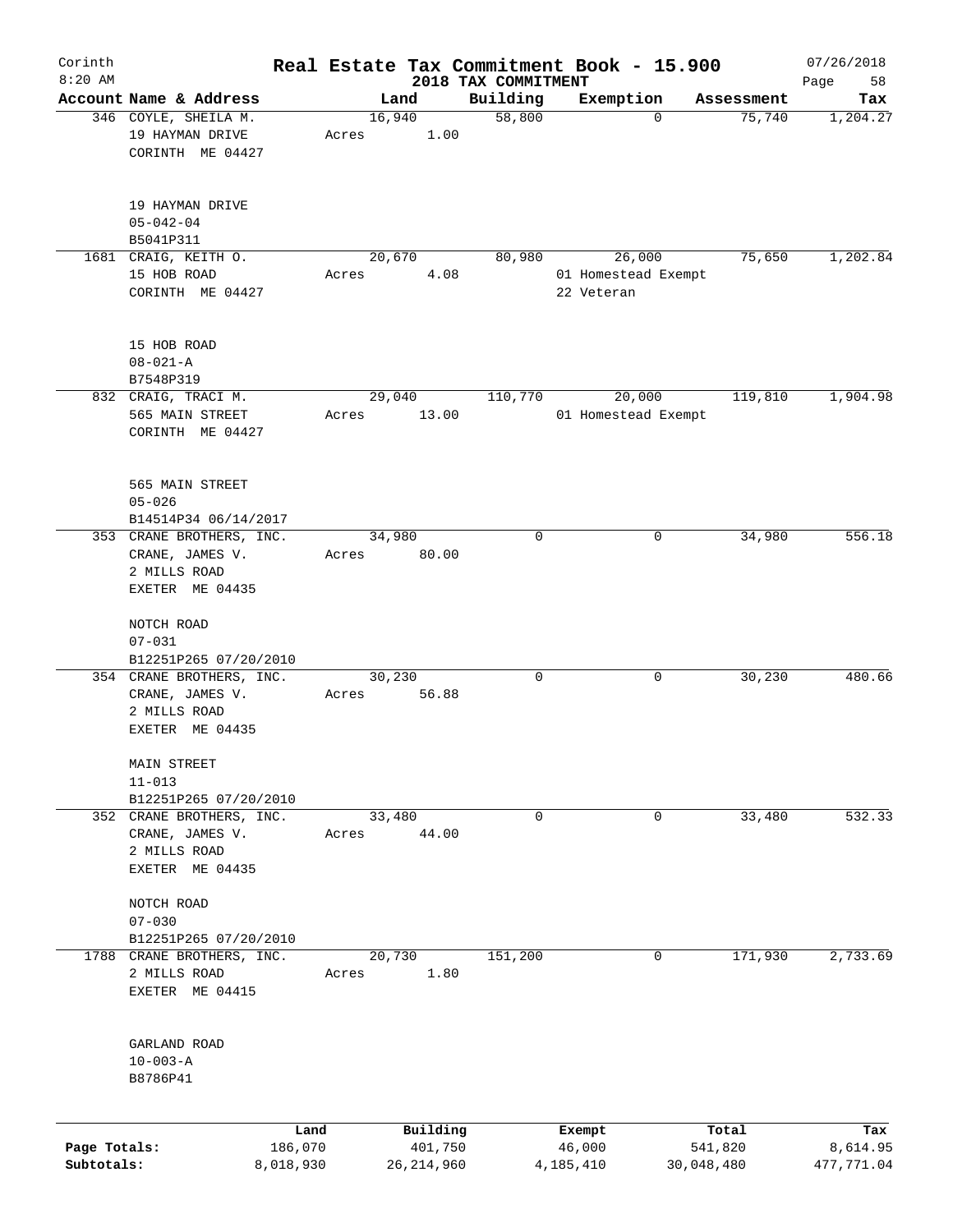| Corinth<br>$8:20$ AM |                                                          |        |                 | Real Estate Tax Commitment Book - 15.900 |              |            | 07/26/2018        |
|----------------------|----------------------------------------------------------|--------|-----------------|------------------------------------------|--------------|------------|-------------------|
|                      | Account Name & Address                                   |        | Land            | 2018 TAX COMMITMENT<br>Building          | Exemption    | Assessment | 59<br>Page<br>Tax |
|                      | 356 CRANE BROTHERS, INC.                                 | 30,220 |                 | $\mathbf 0$                              | $\mathbf 0$  | 30,220     | 480.50            |
|                      | 2 MILLS ROAD<br>EXETER ME 04435                          | Acres  | 72.00           |                                          |              |            |                   |
|                      | MAIN STREET                                              |        |                 |                                          |              |            |                   |
|                      | $11 - 005$                                               |        |                 |                                          |              |            |                   |
|                      | B4402P355<br>355 CRANE BROTHERS, INC.                    |        | 17,490          | $\mathbf 0$                              | 0            | 17,490     | 278.09            |
|                      | CRANE, JAMES V.<br>2 MILLS ROAD<br>EXETER ME 04435       | Acres  | 16.00           |                                          |              |            |                   |
|                      | HUDSON ROAD<br>$11 - 024$                                |        |                 |                                          |              |            |                   |
|                      | B12251P265 07/20/2010                                    |        |                 |                                          |              |            |                   |
|                      | 1348 CRANE, JAMES                                        | 22,320 |                 | $\mathbf 0$                              | 0            | 22,320     | 354.89            |
|                      | CRANE, STEVEN D.<br>2 MILLS RD<br>EXETER ME 04435        | Acres  | 19.00           |                                          |              |            |                   |
|                      | BEANS MILL ROAD<br>$04 - 019 - 18$                       |        |                 |                                          |              |            |                   |
|                      | B11376P287 04/29/2008                                    |        |                 |                                          |              |            |                   |
|                      | 1826 CRANE, JAMES V.<br>CRANE, STEVEN D.<br>2 MILLS ROAD | Acres  | 26,760<br>76.00 | $\mathbf 0$                              | 0            | 26,760     | 425.48            |
|                      | EXETER ME 04435                                          |        |                 |                                          |              |            |                   |
|                      | O'ROAK ROAD                                              |        |                 |                                          |              |            |                   |
|                      | $10 - 002 - J$<br>B14094P249 03/08/2016                  |        |                 |                                          |              |            |                   |
|                      | 358 CRANE, JAMES V.                                      | 70,510 |                 | $\mathbf 0$                              | 0            | 70,510     | 1,121.11          |
|                      | CRANE, NEIL & LOIS<br>2 MILLS ROAD                       | Acres  | 240.00          |                                          |              |            |                   |
|                      | EXETER ME 04435                                          |        |                 |                                          |              |            |                   |
|                      | EXETER ROAD<br>$07 - 002$                                |        |                 |                                          |              |            |                   |
|                      | B12251P261 07/20/2010                                    |        |                 |                                          |              |            |                   |
|                      | 357 CRANE, JAMES V.                                      |        | 11,570          | 0                                        | 0            | 11,570     | 183.96            |
|                      | CRANE, BRENDA L.<br>2 MILLS ROAD<br>EXETER ME 04435-3204 | Acres  | 1.56            |                                          |              |            |                   |
|                      | MAIN STREET                                              |        |                 |                                          |              |            |                   |
|                      | $11 - 013 - B$                                           |        |                 |                                          |              |            |                   |
|                      | B3447P232                                                |        |                 |                                          |              |            |                   |
|                      | 1946 CRANE, JAMES V.<br>CRANE, STEVEN D.<br>2 MILLS ROAD | Acres  | 25,340<br>84.50 | 0                                        | $\mathbf{0}$ | 25,340     | 402.91            |
|                      | EXETER ME 04435                                          |        |                 |                                          |              |            |                   |
|                      | BEANS MILL RD N/F OFF<br>$07 - 025$                      |        |                 |                                          |              |            |                   |
|                      | B10910P297 04/03/2007                                    |        |                 |                                          |              |            |                   |
|                      | Land                                                     |        | Building        |                                          | Exempt       | Total      | Tax               |
| Page Totals:         | 204,210                                                  |        |                 | 0                                        | 0            | 204,210    | 3,246.94          |
| Subtotals:           | 8,223,140                                                |        | 26,214,960      |                                          | 4,185,410    | 30,252,690 | 481,017.98        |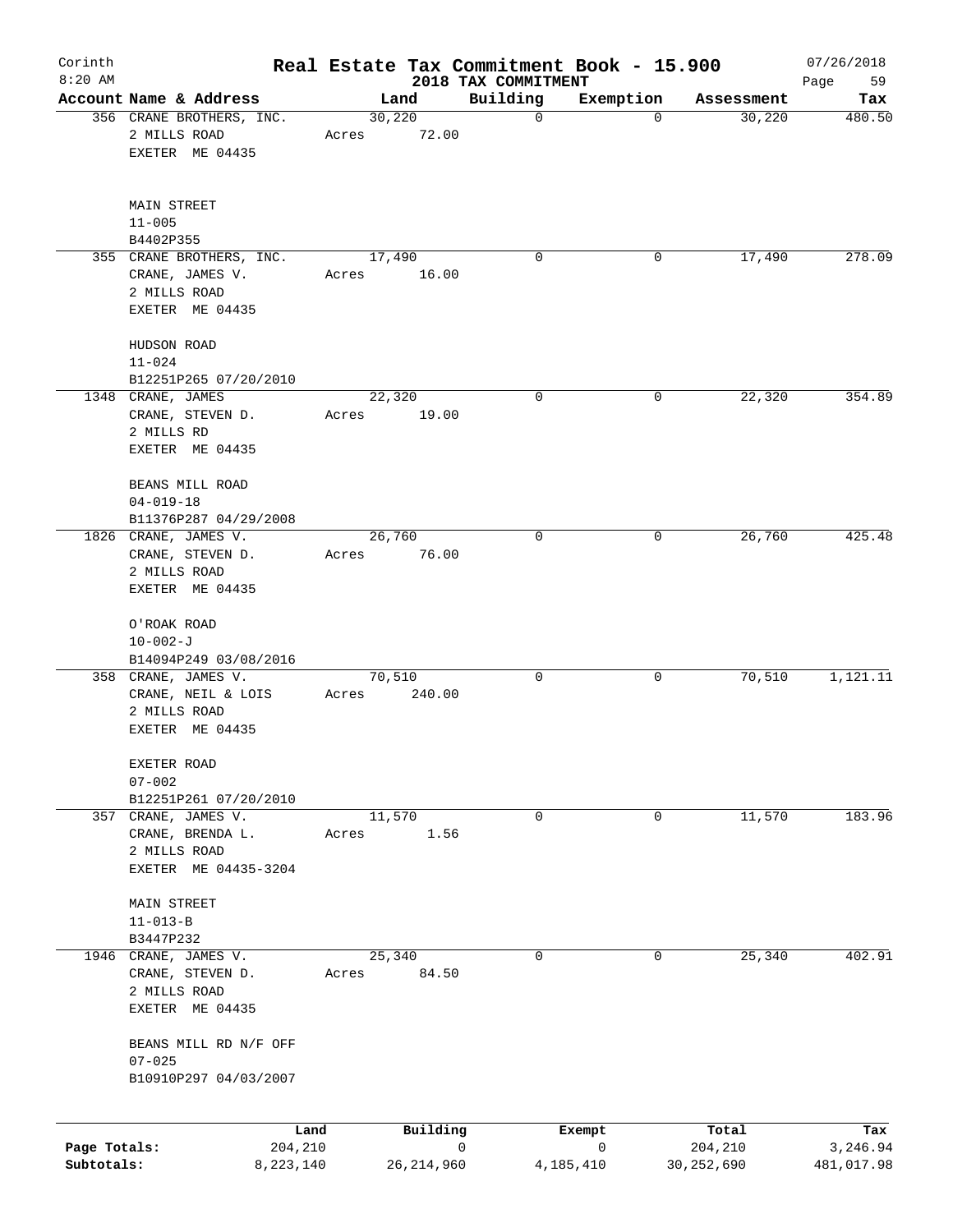| Corinth<br>$8:20$ AM |                                                                     |                 |                     | 2018 TAX COMMITMENT | Real Estate Tax Commitment Book - 15.900 |                  | 07/26/2018<br>60 |
|----------------------|---------------------------------------------------------------------|-----------------|---------------------|---------------------|------------------------------------------|------------------|------------------|
|                      | Account Name & Address                                              |                 | Land                | Building            | Exemption                                | Assessment       | Page<br>Tax      |
|                      | 1349 CRANE, JAMES V.                                                |                 | 18,710              | 0                   | 0                                        | 18,710           | 297.49           |
|                      | CRANE, STEVEN D.                                                    | Acres           | 23.03               |                     |                                          |                  |                  |
|                      | 2 MILLS RD                                                          |                 |                     |                     |                                          |                  |                  |
|                      | EXETER ME 04435                                                     |                 |                     |                     |                                          |                  |                  |
|                      | BEANS MILL ROAD                                                     |                 |                     |                     |                                          |                  |                  |
|                      | $04 - 019 - 19$                                                     |                 |                     |                     |                                          |                  |                  |
|                      | B11376P287 04/29/2008                                               |                 |                     |                     |                                          |                  |                  |
|                      | 1008 CRANE, STEVEN D. &                                             |                 | 62,950              | 0                   | 0                                        | 62,950           | 1,000.91         |
|                      | CRANE, JAMES                                                        | Acres           | 215.00              |                     |                                          |                  |                  |
|                      | 2 MILLS ROAD                                                        |                 |                     |                     |                                          |                  |                  |
|                      | EXETER ME 04435                                                     |                 |                     |                     |                                          |                  |                  |
|                      | O'ROAK ROAD                                                         |                 |                     |                     |                                          |                  |                  |
|                      | $10 - 008$                                                          |                 |                     |                     |                                          |                  |                  |
|                      | B10060P90 08/23/2005                                                |                 |                     |                     |                                          |                  |                  |
|                      | 98 CRAWFORD, ROBERT                                                 |                 | 0                   | 20,120              | 20,000                                   | 120              | 1.91             |
|                      | 214 BEANS MILLS ROAD                                                |                 |                     |                     | 01 Homestead Exempt                      |                  |                  |
|                      | CORINTH ME 04427                                                    |                 |                     |                     |                                          |                  |                  |
|                      |                                                                     |                 |                     |                     |                                          |                  |                  |
|                      | 214 BEANS MILL ROAD                                                 |                 |                     |                     |                                          |                  |                  |
|                      | $07 - 023 - 01H$                                                    |                 |                     |                     |                                          |                  |                  |
| 359                  | CRIDER, TIMOTHY J.                                                  |                 | 19,360              | 99,260              | 20,000                                   | 98,620           | 1,568.06         |
|                      | CRIDER, CAROL A.                                                    | Acres           | 3.00                |                     | 01 Homestead Exempt                      |                  |                  |
|                      | 132 MAIN STREET                                                     |                 |                     |                     |                                          |                  |                  |
|                      | CORINTH ME 04427                                                    |                 |                     |                     |                                          |                  |                  |
|                      | 132 MAIN STREET                                                     |                 |                     |                     |                                          |                  |                  |
|                      | $11 - 019 - A$                                                      |                 |                     |                     |                                          |                  |                  |
|                      | B6233P1                                                             |                 |                     |                     |                                          |                  |                  |
|                      | 1871 CROCKER, CASEY LEIGH                                           |                 | 16,900              | 92,140              | 20,000                                   | 89,040           | 1,415.74         |
|                      | LUMBRA, LINDA WILSON                                                | Acres           | 2.01                |                     | 01 Homestead Exempt                      |                  |                  |
|                      | 122 LEDGE HILL ROAD                                                 |                 |                     |                     |                                          |                  |                  |
|                      | CORINTH ME 04427                                                    |                 |                     |                     |                                          |                  |                  |
|                      | 122 LEDGE HILL ROAD                                                 |                 |                     |                     |                                          |                  |                  |
|                      | $04 - 017 - D$                                                      |                 |                     |                     |                                          |                  |                  |
|                      | B13590P251 07/17/2014 B12018P161 12/29/2009<br>B9356P234 05/27/2004 |                 |                     |                     |                                          |                  |                  |
|                      | 1779 CROCKER, DENNIS                                                |                 | 16,310              | 112,460             | 20,000                                   | 108,770          | 1,729.44         |
|                      | CROCKER, VICKY                                                      | Acres           | 1.50                |                     | 01 Homestead Exempt                      |                  |                  |
|                      | 580 TATE ROAD                                                       |                 |                     |                     |                                          |                  |                  |
|                      | CORINTH ME 04427                                                    |                 |                     |                     |                                          |                  |                  |
|                      | 580 TATE ROAD                                                       |                 |                     |                     |                                          |                  |                  |
|                      | $06 - 024 - 08$                                                     |                 |                     |                     |                                          |                  |                  |
|                      | B14034P186 12/15/2015                                               |                 |                     |                     |                                          |                  |                  |
|                      | 1568 CROFT, CHRISTOPHER M                                           |                 | 23,390              | 47,290              | $\mathbf 0$                              | 70,680           | 1,123.81         |
|                      | CROFT, MANDY L.                                                     | Acres           | 10.00               |                     |                                          |                  |                  |
|                      | 165 MAIN ROAD                                                       |                 |                     |                     |                                          |                  |                  |
|                      | CORINTH ME 04427                                                    |                 |                     |                     |                                          |                  |                  |
|                      | 165 MAIN STREET                                                     |                 |                     |                     |                                          |                  |                  |
|                      | $11 - 006 - C$                                                      |                 |                     |                     |                                          |                  |                  |
|                      | B14204P215 07/07/2016                                               |                 |                     |                     |                                          |                  |                  |
|                      |                                                                     |                 |                     |                     |                                          |                  |                  |
| Page Totals:         |                                                                     | Land<br>157,620 | Building<br>371,270 |                     | Exempt<br>80,000                         | Total<br>448,890 | Tax<br>7,137.36  |
| Subtotals:           | 8,380,760                                                           |                 | 26,586,230          |                     | 4,265,410                                | 30,701,580       | 488, 155. 34     |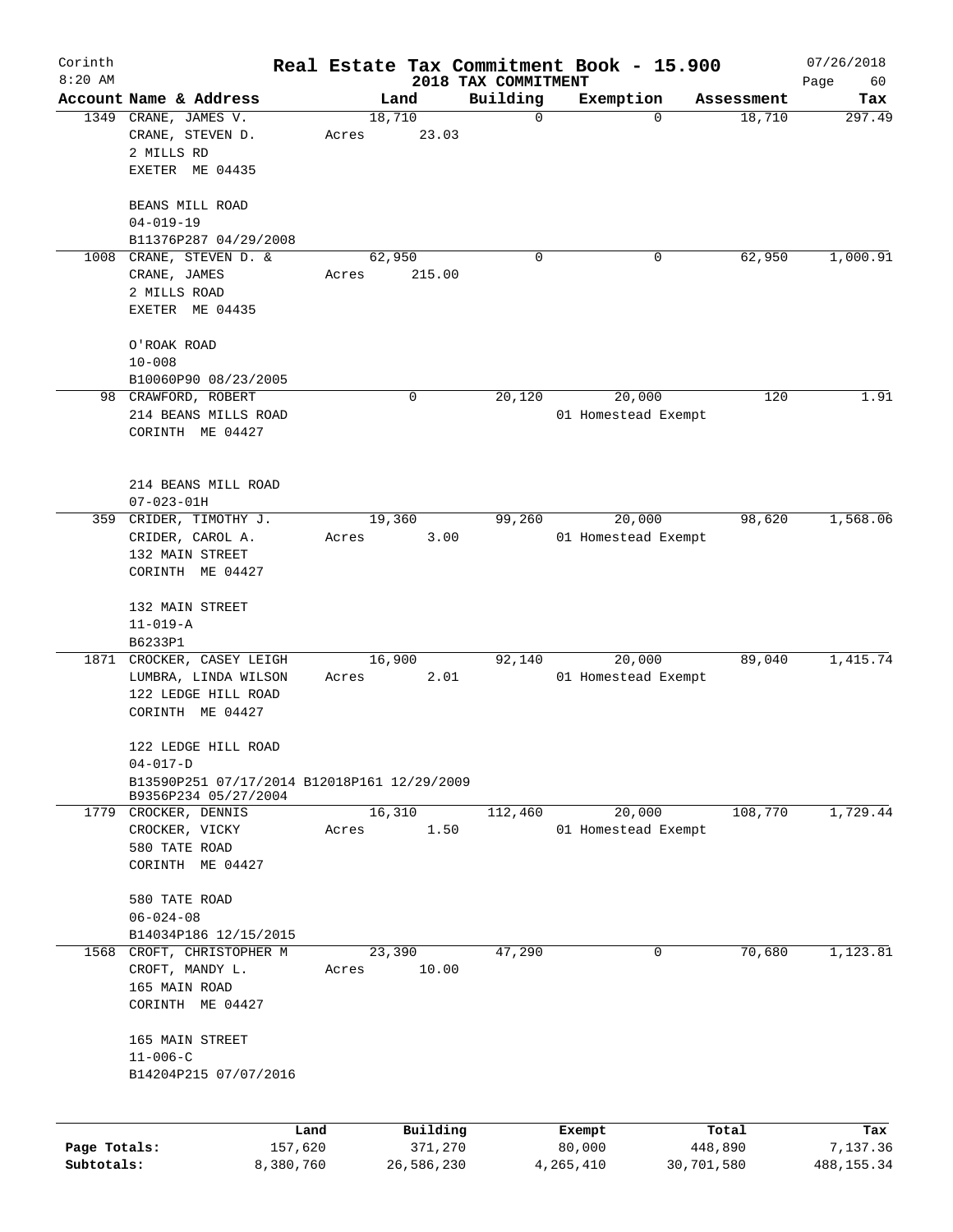| Corinth      |                                               |       |                |          |                         | Real Estate Tax Commitment Book - 15.900 |                      | 07/26/2018    |
|--------------|-----------------------------------------------|-------|----------------|----------|-------------------------|------------------------------------------|----------------------|---------------|
| $8:20$ AM    | Account Name & Address                        |       |                |          | 2018 TAX COMMITMENT     |                                          |                      | Page<br>61    |
|              | 1567 CROFT, ROBERT E. SR.<br>CROFT, SANDRA L. | Acres | Land<br>22,990 | 6.00     | Building<br>$\mathbf 0$ | Exemption<br>$\Omega$                    | Assessment<br>22,990 | Tax<br>365.54 |
|              | 229 S. LEVANT ROAD<br>LEVANT ME 04456         |       |                |          |                         |                                          |                      |               |
|              | 151 MAIN STREET<br>$11 - 006 - B$             |       |                |          |                         |                                          |                      |               |
|              | B12907P126 08/03/2012                         |       |                |          |                         |                                          |                      |               |
|              | 363 CRONKHITE, ADRIAN B.<br>(HEIRS OF)        |       | 6,860          |          | 66,170                  | 0                                        | 73,030               | 1,161.18      |
|              | PR MARY CRONKHITE<br>P.O. BOX 637             | Acres |                | 0.11     |                         |                                          |                      |               |
|              | CORINTH ME 04427                              |       |                |          |                         |                                          |                      |               |
|              | 287 MAIN STREET<br>$16 - 001 - A$             |       |                |          |                         |                                          |                      |               |
|              | B14419P176 03/01/2017                         |       |                |          |                         |                                          |                      |               |
|              | 362 CRONKHITE, ADRIAN B.<br>(HEIRS OF)        |       | 15,320         |          | 85,980                  | 0                                        | 101,300              | 1,610.67      |
|              | PR MARY CRONKHITE<br>P.O. BOX 637             | Acres |                | 0.75     |                         |                                          |                      |               |
|              | CORINTH ME 04427                              |       |                |          |                         |                                          |                      |               |
|              | 289 MAIN STREET<br>$16 - 001$                 |       |                |          |                         |                                          |                      |               |
|              | B14419P176 03/01/2017                         |       |                |          |                         |                                          |                      |               |
|              | 501 CRONKHITE, MARY E.                        |       | 17,910         |          | 100, 420                | 26,000                                   | 92,330               | 1,468.05      |
|              | P.O. BOX 637                                  | Acres |                | 1.80     |                         | 01 Homestead Exempt                      |                      |               |
|              | CORINTH ME 04427                              |       |                |          |                         | 31 Vetrans Widow                         |                      |               |
|              | 293 MAIN STREET                               |       |                |          |                         |                                          |                      |               |
|              | $15 - 028$                                    |       |                |          |                         |                                          |                      |               |
|              | B3681P46                                      |       |                |          |                         |                                          |                      | 130.22        |
|              | 1537 CRONKHITE, MARY E.<br>PO BOX 637         | Acres | 3,190          | 0.03     | 5,000                   | $\mathbf 0$                              | 8,190                |               |
|              | CORINTH ME 04427                              |       |                |          |                         |                                          |                      |               |
|              | 299 MAIN STREET<br>$15 - 027$                 |       |                |          |                         |                                          |                      |               |
|              | B10080P269 08/10/2005                         |       |                |          |                         |                                          |                      |               |
|              | 364 CROOKER, RANDY J.                         |       | 16,890         |          | 87,700                  | 20,000                                   | 84,590               | 1,344.98      |
|              | CROOKER, MELISSA T.                           | Acres |                | 2.00     |                         | 01 Homestead Exempt                      |                      |               |
|              | 422 HUDSON ROAD<br>CORINTH ME 04427           |       |                |          |                         |                                          |                      |               |
|              | 422 HUDSON ROAD                               |       |                |          |                         |                                          |                      |               |
|              | $12 - 011 - B$<br>B4759P133                   |       |                |          |                         |                                          |                      |               |
|              | 1927 CROSS, RUTH A.                           |       | 0              |          | 12,780                  | 12,780                                   | 0                    | 0.00          |
|              | 407 TATE ROAD                                 |       |                |          |                         | 01 Homestead Exempt                      |                      |               |
|              | CORINTH ME 04427                              |       |                |          |                         |                                          |                      |               |
|              | 407 TATE ROAD                                 |       |                |          |                         |                                          |                      |               |
|              | $06 - 018 - 01H$<br>B13545P128 06/02/2014     |       |                |          |                         |                                          |                      |               |
|              |                                               | Land  |                | Building |                         | Exempt                                   | Total                | Tax           |
| Page Totals: | 83,160                                        |       |                | 358,050  |                         | 58,780                                   | 382,430              | 6,080.64      |
| Subtotals:   | 8,463,920                                     |       | 26,944,280     |          |                         | 4,324,190                                | 31,084,010           | 494,235.98    |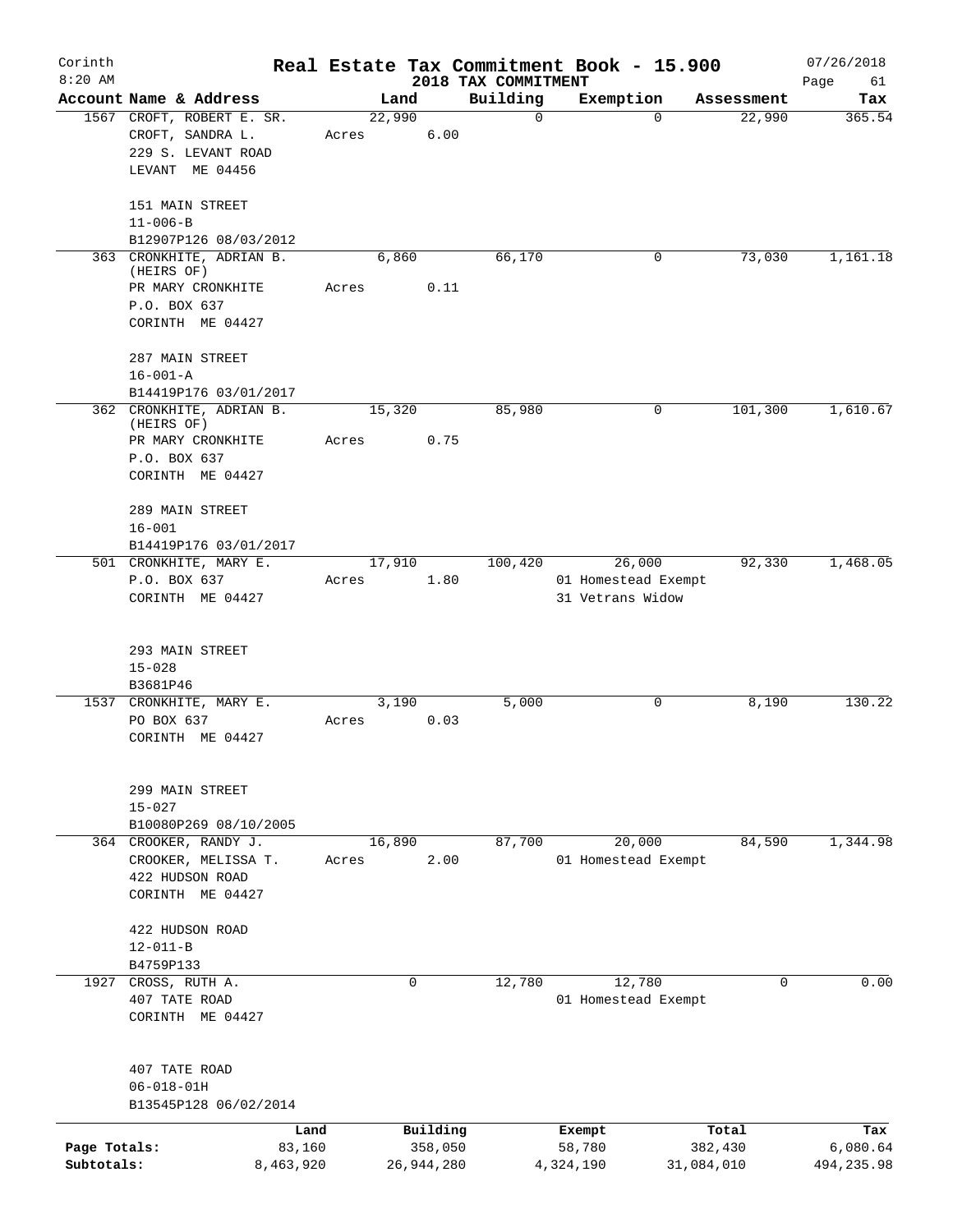| Corinth                    |                                                                                                      |       |                                   |                                 | Real Estate Tax Commitment Book - 15.900    |                                  | 07/26/2018                    |
|----------------------------|------------------------------------------------------------------------------------------------------|-------|-----------------------------------|---------------------------------|---------------------------------------------|----------------------------------|-------------------------------|
| $8:20$ AM                  | Account Name & Address                                                                               |       | Land                              | 2018 TAX COMMITMENT<br>Building |                                             |                                  | Page<br>62                    |
|                            | 367 CROSSON, RONDA                                                                                   |       | 14,360                            | 2,500                           | Exemption<br>$\mathbf 0$                    | Assessment<br>16,860             | Tax<br>268.07                 |
|                            | 265 BLACK ROAD<br>CORINTH ME 04427                                                                   | Acres | 16.00                             |                                 |                                             |                                  |                               |
|                            | <b>BLACK ROAD</b><br>$02 - 026$<br>B12003P306 12/10/2009                                             |       |                                   |                                 |                                             |                                  |                               |
|                            | 366 CROSSON, RONDA                                                                                   |       | 61,360                            | 77,300                          | 26,000                                      | 112,660                          | 1,791.29                      |
|                            | 265 BLACK ROAD<br>CORINTH ME 04427                                                                   | Acres | 217.00                            |                                 | 01 Homestead Exempt<br>31 Vetrans Widow     |                                  |                               |
|                            | 265 BLACK ROAD<br>$02 - 025$                                                                         |       |                                   |                                 |                                             |                                  |                               |
|                            | B12003P306 12/10/2009                                                                                |       |                                   |                                 |                                             |                                  |                               |
| 1138                       | CUMMINGS, RICHARD J.<br>SR.<br>CUMMINGS, LINDA R.<br>271 WHITE SCHOOLHOUSE<br>RD<br>CORINTH ME 04427 | Acres | 16,940<br>2.04                    | 100,910                         | 20,000<br>01 Homestead Exempt               | 97,850                           | 1,555.82                      |
|                            | 271 WHITE SCHOOLHOUSE<br>ROAD<br>$06 - 015 - C - 1$<br>B13767P66 02/20/2015                          |       |                                   |                                 |                                             |                                  |                               |
|                            | 368 CUMMINGS, VAUGHN F.<br>CUMMINGS, CATHERINE M.<br>144 GARLAND ROAD<br>CORINTH ME 04427            | Acres | 16,060<br>1.28                    | 64,690                          | 26,000<br>22 Veteran<br>01 Homestead Exempt | 54,750                           | 870.53                        |
|                            | 144 GARLAND ROAD<br>$10 - 013$<br>B3369P37<br>1424 CUNNINGHAM, LARRY                                 |       | 8,960                             | 44,710                          | 0                                           | 53,670                           | 853.35                        |
|                            | CUNNINGHAM, TAMMY<br>344 MAIN STREET LOT 2<br>CORINTH ME 04427                                       | Acres | 0.20                              |                                 |                                             |                                  |                               |
|                            | 2 MARSH ROAD<br>$09 - 001$<br>B14446P196 11/15/2013                                                  |       |                                   |                                 |                                             |                                  |                               |
| 1929                       | CUNNINGHAM, LARRY<br>344 MAIN STREET LOT 2<br>CORINTH ME 04427                                       |       | $\mathbf 0$                       | 2,500                           | 0                                           | 2,500                            | 39.75                         |
|                            | 344 MAIN STREET LOT 1<br>$08 - 003 - 01H$                                                            |       |                                   |                                 |                                             |                                  |                               |
| 1077                       | CUNNINGHAM, TAMMY<br>344 MAIN STREET LOT 2<br>CORINTH ME 04427                                       |       | 0                                 | 23,400                          | 20,000<br>01 Homestead Exempt               | 3,400                            | 54.06                         |
|                            | 344 MAIN STREET LOT 2<br>$08 - 003 - 02H$                                                            |       |                                   |                                 |                                             |                                  |                               |
|                            |                                                                                                      |       |                                   |                                 |                                             |                                  |                               |
| Page Totals:<br>Subtotals: | Land<br>117,680<br>8,581,600                                                                         |       | Building<br>316,010<br>27,260,290 |                                 | Exempt<br>92,000<br>4, 416, 190             | Total<br>341,690<br>31, 425, 700 | Tax<br>5,432.87<br>499,668.85 |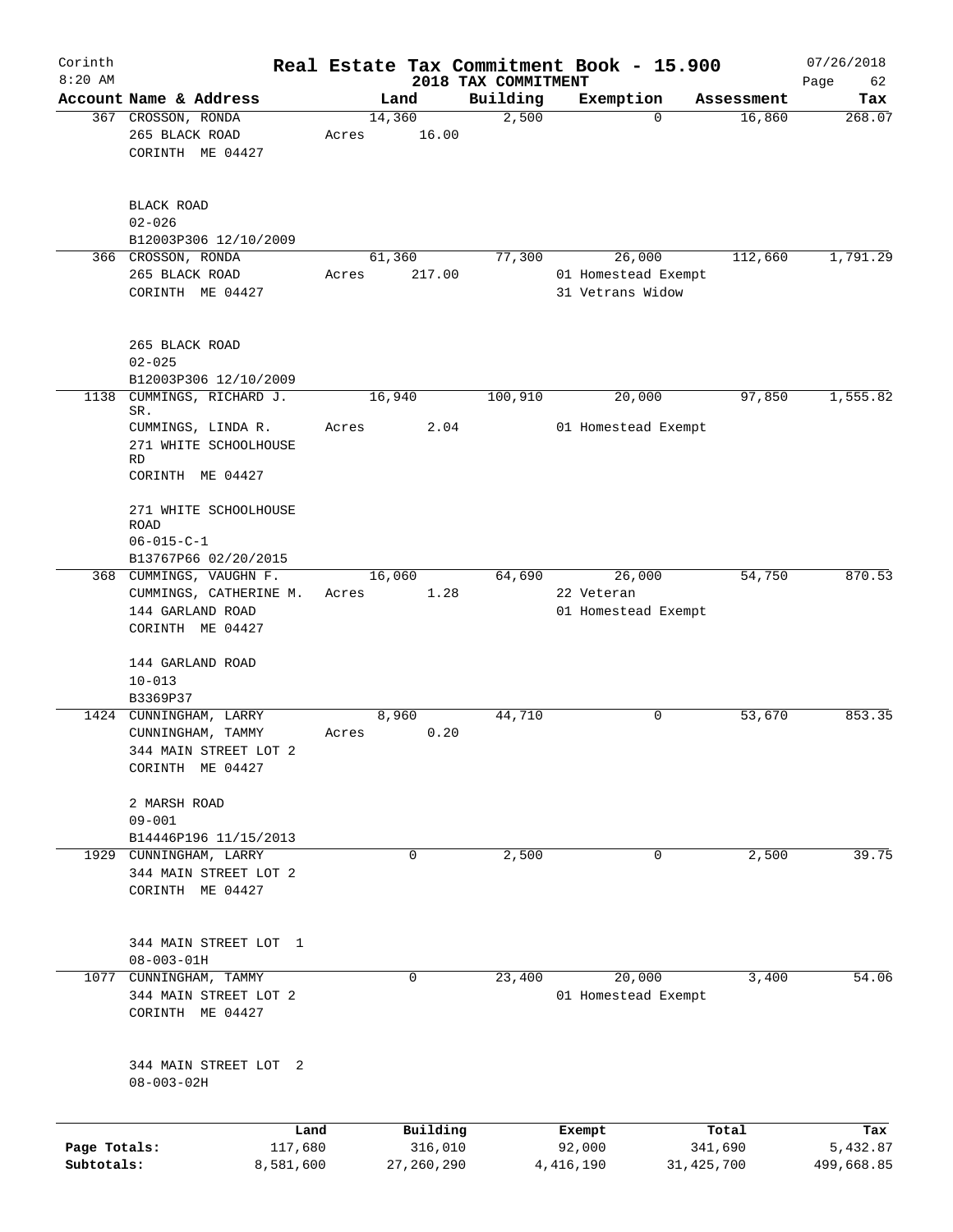| Corinth<br>$8:20$ AM |                                         |       |                |                                 | Real Estate Tax Commitment Book - 15.900 |            | 07/26/2018        |
|----------------------|-----------------------------------------|-------|----------------|---------------------------------|------------------------------------------|------------|-------------------|
|                      | Account Name & Address                  |       | Land           | 2018 TAX COMMITMENT<br>Building | Exemption                                | Assessment | Page<br>63<br>Tax |
|                      | 1748 CURTIS, JEANETTE<br>512 GRANT ROAD | Acres | 15,570<br>2.00 | 54,960                          | 20,000<br>01 Homestead Exempt            | 50, 530    | 803.43            |
|                      | CORINTH ME 04427                        |       |                |                                 |                                          |            |                   |
|                      | 512 GRANT ROAD<br>$02 - 055 - 09 - A$   |       |                |                                 |                                          |            |                   |
|                      | B10475P118 06/05/2006                   |       |                |                                 |                                          |            |                   |
|                      | 371 CUSHMAN, DONALD A.                  |       | 13,200         | 45,740                          | 20,000                                   | 38,940     | 619.15            |
|                      | 14 MORISON AVENUE<br>CORINTH ME 04427   | Acres | 0.49           |                                 | 01 Homestead Exempt                      |            |                   |
|                      | 14 MORISON AVENUE                       |       |                |                                 |                                          |            |                   |
|                      | $16 - 015$                              |       |                |                                 |                                          |            |                   |
|                      | 372 CUSHMAN, LAURENCE F.                |       | 29,760         | 59,590                          | 20,000                                   | 69,350     | 1,102.67          |
|                      | CUSHMAN, CARLENE G.<br>141 CUSHMAN ROAD | Acres | 24.09          |                                 | 01 Homestead Exempt                      |            |                   |
|                      | CORINTH ME 04427                        |       |                |                                 |                                          |            |                   |
|                      | 141 CUSHMAN ROAD                        |       |                |                                 |                                          |            |                   |
|                      | $03 - 016$                              |       |                |                                 |                                          |            |                   |
|                      | B6153P104                               |       |                |                                 |                                          |            |                   |
|                      | 373 CUSHMAN, LEOLA A.,<br>(HEIRS OF)    |       | 17,180         | 37,140                          | 0                                        | 54,320     | 863.69            |
|                      | C/O CLINTON CUSHMAN                     | Acres | 3.53           |                                 |                                          |            |                   |
|                      | 164 CUSHMAN RD                          |       |                |                                 |                                          |            |                   |
|                      | CORINTH ME 04427                        |       |                |                                 |                                          |            |                   |
|                      | 164 CUSHMAN ROAD                        |       |                |                                 |                                          |            |                   |
|                      | $03 - 017$                              |       |                |                                 |                                          |            |                   |
|                      | B8147P325                               |       |                |                                 |                                          |            |                   |
|                      | 376 CYNEWSKI, RICHARD                   |       | 18,800         | 160,550                         | 26,000                                   | 153,350    | 2,438.27          |
|                      | CYNEWSKI, JANICE                        | Acres | 2.54           |                                 | 22 Veteran                               |            |                   |
|                      | P.O. BOX 103                            |       |                |                                 | 01 Homestead Exempt                      |            |                   |
|                      | CORINTH ME 04427                        |       |                |                                 |                                          |            |                   |
|                      | 22 WEST CORINTH ROAD                    |       |                |                                 |                                          |            |                   |
|                      | $05 - 025 - 04$                         |       |                |                                 |                                          |            |                   |
|                      | B3806P155<br>805 DAIGLE, BRANDON        |       | 17,860         | 68,620                          | 20,000                                   | 66,480     | 1,057.03          |
|                      | DAIGLE, LACI                            | Acres | 1.76           |                                 | 01 Homestead Exempt                      |            |                   |
|                      | 188 MCCARD ROAD                         |       |                |                                 |                                          |            |                   |
|                      | CORINTH ME 04427                        |       |                |                                 |                                          |            |                   |
|                      | 188 MCCARD ROAD                         |       |                |                                 |                                          |            |                   |
|                      | $01 - 025 - A$                          |       |                |                                 |                                          |            |                   |
|                      | B12647P38 08/10/2011                    |       |                |                                 |                                          |            |                   |
|                      | 392 DAIGLE, LORI A.                     |       | 10,230         | $\mathbf 0$                     | 0                                        | 10,230     | 162.66            |
|                      | 3 JEWELL LANE<br>GLENBURN ME 04401      | Acres | 13.00          |                                 |                                          |            |                   |
|                      | HUDSON HILL ROAD                        |       |                |                                 |                                          |            |                   |
|                      | $03 - 039$                              |       |                |                                 |                                          |            |                   |
|                      | B9901P233 05/20/2005                    |       |                |                                 |                                          |            |                   |
|                      |                                         | Land  | Building       |                                 | Exempt                                   | Total      | Tax               |
| Page Totals:         | 122,600                                 |       | 426,600        |                                 | 106,000                                  | 443,200    | 7,046.90          |
| Subtotals:           | 8,704,200                               |       | 27,686,890     |                                 | 4,522,190                                | 31,868,900 | 506,715.75        |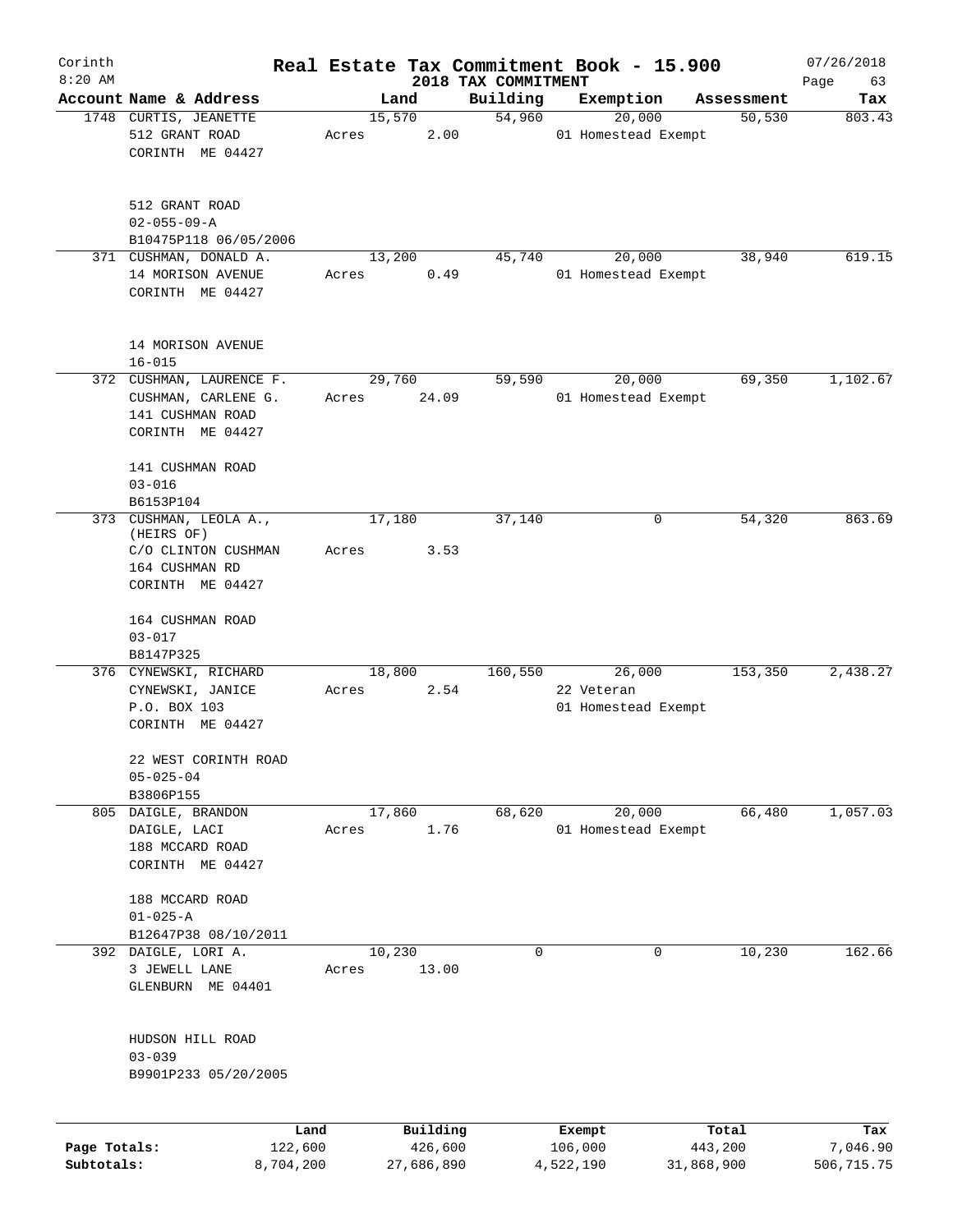| Corinth<br>$8:20$ AM |                                                                                                                      |                 |                     |                                 | Real Estate Tax Commitment Book - 15.900 |                      | 07/26/2018        |
|----------------------|----------------------------------------------------------------------------------------------------------------------|-----------------|---------------------|---------------------------------|------------------------------------------|----------------------|-------------------|
|                      | Account Name & Address                                                                                               |                 | Land                | 2018 TAX COMMITMENT<br>Building | Exemption                                |                      | Page<br>64<br>Tax |
|                      | 393 DAIGLE, LORI A.<br>3 JEWELL LANE<br>GLENBURN ME 04401                                                            | Acres           | 21,280<br>38.84     | 58,000                          | $\mathbf 0$                              | Assessment<br>79,280 | 1,260.55          |
|                      | 1193 HUDSON HILL ROAD<br>$03 - 052$<br>B9901P233                                                                     |                 |                     |                                 |                                          |                      |                   |
| 1777                 | DAIGLE, TODD G.<br>1124 WEST MAIN STREET<br>DOVER-FOXCROFT ME<br>04426                                               | 10,310<br>Acres | 1.54                | $\Omega$                        | 0                                        | 10,310               | 163.93            |
|                      | TATE ROAD<br>$06 - 024 - 06$<br>B9131P69                                                                             |                 |                     |                                 |                                          |                      |                   |
|                      | 381 DAILY, LINDA LEE<br>PO Box 112<br>Corinth ME 04427                                                               | 10,620<br>Acres | 6.50                | $\mathbf 0$                     | 0                                        | 10,620               | 168.86            |
|                      | GRANT ROAD<br>$02 - 053 - A$<br>B4699P337                                                                            |                 |                     |                                 |                                          |                      |                   |
|                      | 379 DALESSANDRO, WILLIAM<br>ALFRED<br>DALESSANDRO, LOUISE ANN Acres<br>21465 CRESTFALLS COURT<br>BOCA RATON FL 33444 | 12,540          | 10.00               | 0                               | 0                                        | 12,540               | 199.39            |
|                      | MEADOW ROAD N/F OFF<br>$09 - 014 - 10$                                                                               |                 |                     |                                 |                                          |                      |                   |
|                      | 1876 DAMON, ERIK<br>DAMON, JENNIFER<br>35 GARY SETTLEMENT ROAD<br>CORINTH ME 04427                                   |                 | 0                   | 34,030                          | 20,000<br>01 Homestead Exempt            | 14,030               | 223.08            |
|                      | 35 GARY SETTLEMENT ROAD<br>$09 - 028 - H$                                                                            |                 |                     |                                 |                                          |                      |                   |
| 2075                 | DANIELS, PHILIP<br>249 FISHER ROAD<br>CORINNA ME 04928                                                               | 16,990<br>Acres | 7.30                | 0                               | 0                                        | 16,990               | 270.14            |
|                      | AVENUE ROAD<br>$01 - 003 - 03 - A$                                                                                   |                 |                     |                                 |                                          |                      |                   |
|                      | 385 DARLING, DANNIE W.<br>DARLING, SUSAN<br>1155 MAIN STREET<br>CORINTH ME 04427                                     | 17,370<br>Acres | 2.41                | 88,920                          | 20,000<br>01 Homestead Exempt            | 86,290               | 1,372.01          |
|                      | 1155 MAIN STREET<br>$03 - 023 - B$<br>B5504P1                                                                        |                 |                     |                                 |                                          |                      |                   |
|                      |                                                                                                                      |                 |                     |                                 |                                          |                      |                   |
| Page Totals:         | Land<br>89,110                                                                                                       |                 | Building<br>180,950 |                                 | Exempt<br>40,000                         | Total<br>230,060     | Tax<br>3,657.96   |

**Subtotals:** 8,793,310 27,867,840 4,562,190 32,098,960 510,373.71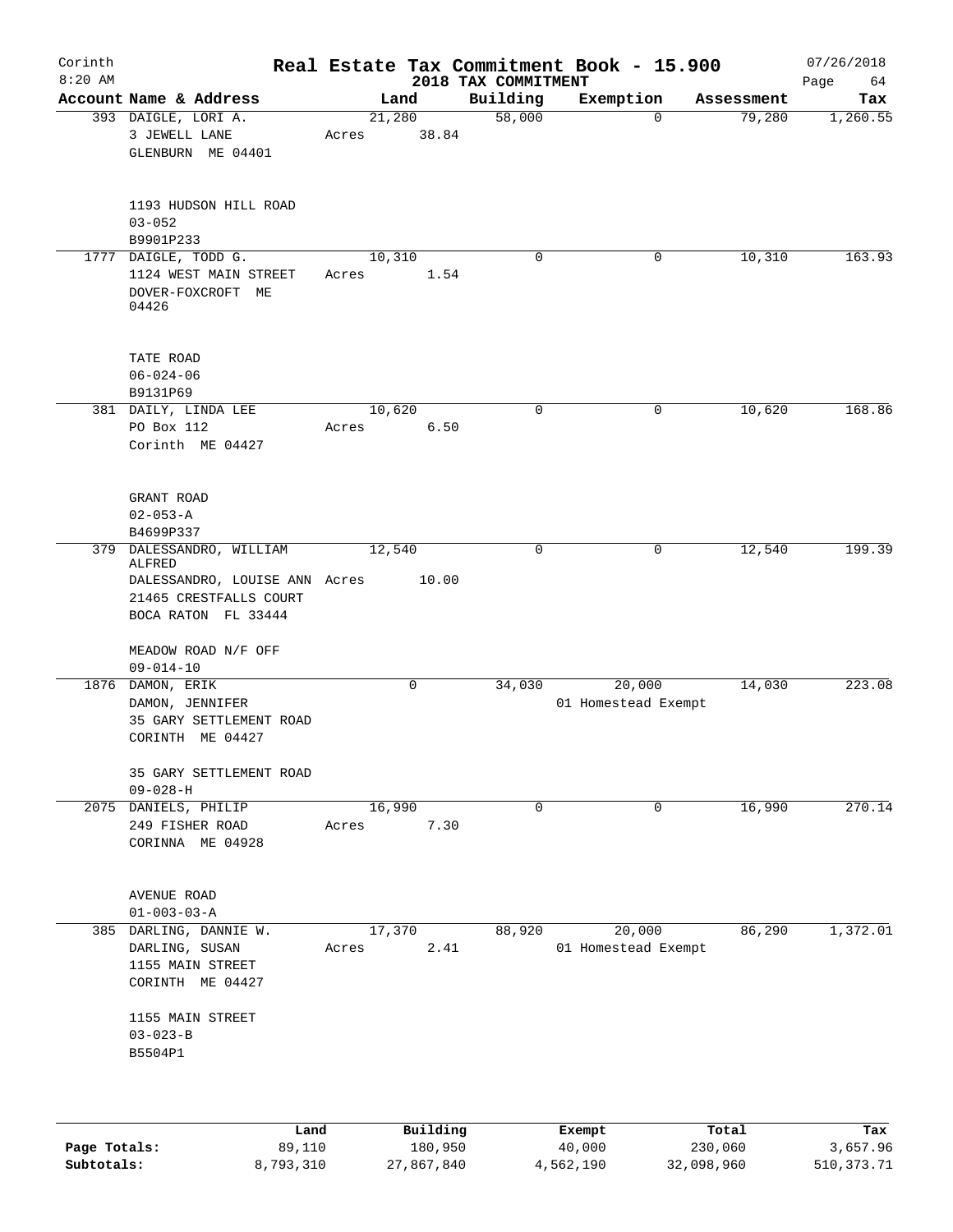| Corinth   |                                                    |        |          | Real Estate Tax Commitment Book - 15.900 |                 |                     |            | 07/26/2018 |
|-----------|----------------------------------------------------|--------|----------|------------------------------------------|-----------------|---------------------|------------|------------|
| $8:20$ AM |                                                    |        |          | 2018 TAX COMMITMENT                      |                 |                     |            | 65<br>Page |
|           | Account Name & Address                             |        | Land     | Building                                 | Exemption       |                     | Assessment | Tax        |
|           | 1575 DARLING, DARCIE<br>PO BOX 851                 |        | $\Omega$ | 28,660                                   |                 | $\Omega$            | 28,660     | 455.69     |
|           | HOLDEN ME 04429                                    |        |          |                                          |                 |                     |            |            |
|           |                                                    |        |          |                                          |                 |                     |            |            |
|           | 6 DARLING COURT                                    |        |          |                                          |                 |                     |            |            |
|           | $03 - 022 - 01H$                                   |        |          |                                          |                 |                     |            |            |
|           | 1768 DARLING, TRUDY                                |        | 0        | 20,870                                   |                 | 20,000              | 870        | 13.83      |
|           | PO BOX 703                                         |        |          |                                          |                 | 01 Homestead Exempt |            |            |
|           | CORINTH ME 04427                                   |        |          |                                          |                 |                     |            |            |
|           | 9 DARLING COURT                                    |        |          |                                          |                 |                     |            |            |
|           | $03 - 022 - 3H$                                    |        |          |                                          |                 |                     |            |            |
|           | 386 DARLING, WAYNE & TANYA                         | 75,050 |          | 72,380                                   |                 | 20,000              | 127,430    | 2,026.14   |
|           | LIVING TRUST<br>DARLING, WAYNE & TANYA<br>TRUSTEES | Acres  | 136.96   |                                          |                 | 01 Homestead Exempt |            |            |
|           | 1201 MAIN STREET                                   |        |          |                                          |                 |                     |            |            |
|           | CORINTH ME 04427                                   |        |          |                                          |                 |                     |            |            |
|           | 1201 MAIN STREET                                   |        |          |                                          |                 |                     |            |            |
|           | $03 - 022$                                         |        |          |                                          |                 |                     |            |            |
|           | B14534P252 06/27/2017                              |        |          |                                          |                 |                     |            | 556.02     |
|           | 387 DARLING, WAYNE & TANYA<br>LIVING TRUST         | 16,170 |          | 18,800                                   |                 | 0                   | 34,970     |            |
|           | DARLING, WAYNE & TANYA Acres<br>TRUSTEES           |        | 1.38     |                                          |                 |                     |            |            |
|           | 1201 MAIN STREET                                   |        |          |                                          |                 |                     |            |            |
|           | CORINTH ME 04427                                   |        |          |                                          |                 |                     |            |            |
|           | 1202 MAIN STREET                                   |        |          |                                          |                 |                     |            |            |
|           | $03 - 028 - B$                                     |        |          |                                          |                 |                     |            |            |
|           | B14534P250 07/03/2017                              |        |          |                                          |                 |                     |            |            |
|           | 171 DARLING, WAYNE & TANYA<br>LIVING TRUST         | 16,290 |          | $\mathbf 0$                              |                 | 0                   | 16,290     | 259.01     |
|           | DARLING, WAYNE & TANYA<br>TRUSTEES                 | Acres  | 1.48     |                                          |                 |                     |            |            |
|           | 1201 MAIN STREET                                   |        |          |                                          |                 |                     |            |            |
|           | CORINTH ME 04427                                   |        |          |                                          |                 |                     |            |            |
|           | MAIN STREET                                        |        |          |                                          |                 |                     |            |            |
|           | $03 - 022 - A$                                     |        |          |                                          |                 |                     |            |            |
|           | B14534P247 06/27/2017                              |        |          |                                          |                 |                     |            |            |
| 1910      | DARNER, CHRIS (HEIRS<br>OF)                        | 10,930 |          | 0                                        |                 | 10,930              | 0          | 0.00       |
|           | DARNER, MIRANDA                                    | Acres  | 1.03     |                                          | 60 Tax Acquired |                     |            |            |
|           | c/o TOWN OF CORINTH                                |        |          |                                          |                 |                     |            |            |
|           | PO BOX 309                                         |        |          |                                          |                 |                     |            |            |
|           | CORINTH ME 04427                                   |        |          |                                          |                 |                     |            |            |
|           | 23 BRUCE ROAD<br>$08 - 012 - 27$                   |        |          |                                          |                 |                     |            |            |
|           | B13027P248 11/29/2012                              |        |          |                                          |                 |                     |            |            |
|           |                                                    |        |          |                                          |                 |                     |            |            |

|              | Land      | Building   | Exempt    | Total      | Tax        |
|--------------|-----------|------------|-----------|------------|------------|
| Page Totals: | 118,440   | 140.710    | 50,930    | 208,220    | 3,310.69   |
| Subtotals:   | 8,911,750 | 28,008,550 | 4,613,120 | 32,307,180 | 513,684.40 |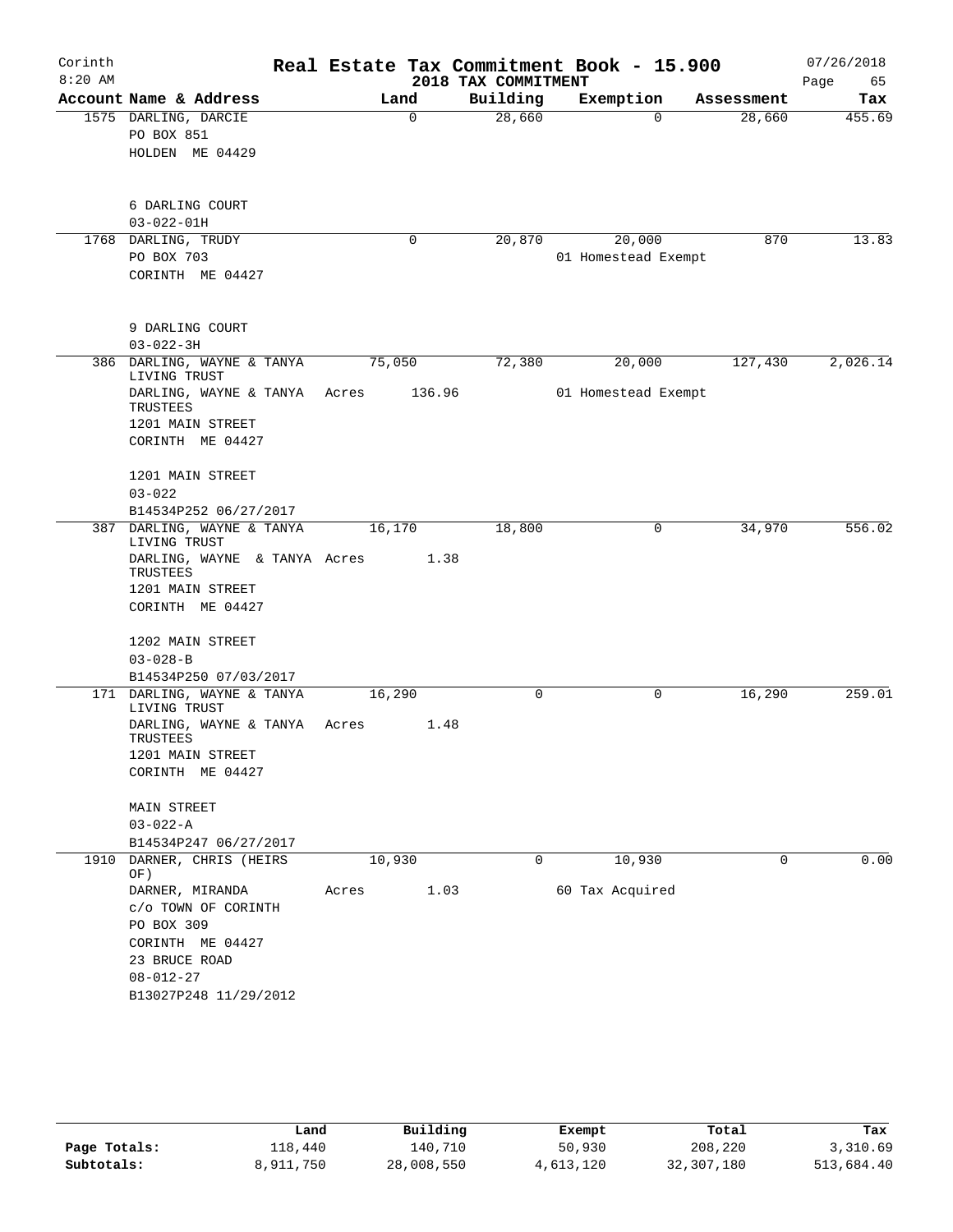| Corinth                    |                                                                               |       |                         |                                 | Real Estate Tax Commitment Book - 15.900 |                       | 07/26/2018             |
|----------------------------|-------------------------------------------------------------------------------|-------|-------------------------|---------------------------------|------------------------------------------|-----------------------|------------------------|
| $8:20$ AM                  | Account Name & Address                                                        |       | Land                    | 2018 TAX COMMITMENT<br>Building | Exemption                                | Assessment            | Page<br>66<br>Tax      |
|                            | 1143 DAUPHINEE, LINDA                                                         |       | 15,730                  | 71,440                          | 20,000                                   | 67,170                | 1,068.00               |
|                            | 17 BEECH GROVE ROAD<br>CORINTH ME 04427                                       | Acres | 1.00                    |                                 | 01 Homestead Exempt                      |                       |                        |
|                            | 17 BEECH GROVE ROAD<br>$06 - 003 - 01$<br>B12628P76 09/09/2011                |       |                         |                                 |                                          |                       |                        |
|                            | 388 DAUPHINEE, MARK S.                                                        |       | 17,500                  | 109,680                         | 20,000                                   | 107,180               | 1,704.16               |
|                            | DAUPHINEE, MELODY L.<br>104 EXETER ROAD<br>CORINTH ME 04427                   | Acres | 1.46                    |                                 | 01 Homestead Exempt                      |                       |                        |
|                            | 104 EXETER ROAD                                                               |       |                         |                                 |                                          |                       |                        |
|                            | $14 - 012$                                                                    |       |                         |                                 |                                          |                       |                        |
|                            | B3363P165                                                                     |       |                         |                                 |                                          |                       |                        |
|                            | 380 D'AURIA, NORM LIVING<br>TRUST<br>1314 CHATHAM LANE                        | Acres | 28,510<br>49.19         | $\mathbf 0$                     | 0                                        | 28,510                | 453.31                 |
|                            | WOODSTOCK IL 60098                                                            |       |                         |                                 |                                          |                       |                        |
|                            | TATE ROAD<br>$09 - 022 - A$                                                   |       |                         |                                 |                                          |                       |                        |
|                            | B9188P151<br>860 DAVIS JR, THOMAS J.                                          |       |                         |                                 | 0                                        |                       |                        |
|                            | DAVIS, MURIEL E. &<br>DAVIS, THOMAS III J/T<br>BOX 112<br>KENDUSKEAG ME 04450 | Acres | 53,030<br>107.02        | 59,440                          |                                          | 112,470               | 1,788.27               |
|                            | 657 MAIN STREET<br>$05 - 031$                                                 |       |                         |                                 |                                          |                       |                        |
|                            | B12201P194 07/27/2010 B11249P19 12/27/2007                                    |       |                         |                                 |                                          |                       |                        |
|                            | 873 DAVIS, ELIZABETH A.                                                       |       | 20,330                  | 30,240                          | 0                                        | 50,570                | 804.06                 |
|                            | VELASQUEZ, MARY MARDEN<br>7220 VIA CORRETO DRIVE<br>AUSTIN TX 78749           | Acres | 48.50                   |                                 |                                          |                       |                        |
|                            | 101 RABBIT PATH<br>$06 - 041$                                                 |       |                         |                                 |                                          |                       |                        |
|                            | B11303P217 02/25/2008 B11247P20 12/21/2007                                    |       |                         |                                 |                                          |                       |                        |
|                            | 1298 DAVIS, JONATHAN                                                          |       | 20,900                  | $\mathbf 0$                     | 0                                        | 20,900                | 332.31                 |
|                            | DAVIS, KRISTY<br>565 EXETER ROAD<br>CORINTH ME 04427                          | Acres | 12.50                   |                                 |                                          |                       |                        |
|                            | EXETER ROAD<br>$07 - 001 - 05A$                                               |       |                         |                                 |                                          |                       |                        |
|                            | B14231P101 08/01/2016                                                         |       |                         |                                 |                                          |                       |                        |
|                            | 1297 DAVIS, JONATHAN                                                          |       | 28,270                  | 140,560                         | 20,000                                   | 148,830               | 2,366.40               |
|                            | DAVIS, KRISTY<br>565 EXETER ROAD<br>CORINTH ME 04427                          | Acres | 10.36                   |                                 | 01 Homestead Exempt                      |                       |                        |
|                            | 565 EXETER ROAD<br>$07 - 001 - 05$                                            |       |                         |                                 |                                          |                       |                        |
|                            | B14231P101 08/01/2016                                                         |       |                         |                                 |                                          |                       |                        |
|                            |                                                                               | Land  | Building                |                                 | Exempt                                   | Total                 | Tax                    |
| Page Totals:<br>Subtotals: | 184,270<br>9,096,020                                                          |       | 411,360<br>28, 419, 910 |                                 | 60,000<br>4,673,120                      | 535,630<br>32,842,810 | 8,516.51<br>522,200.91 |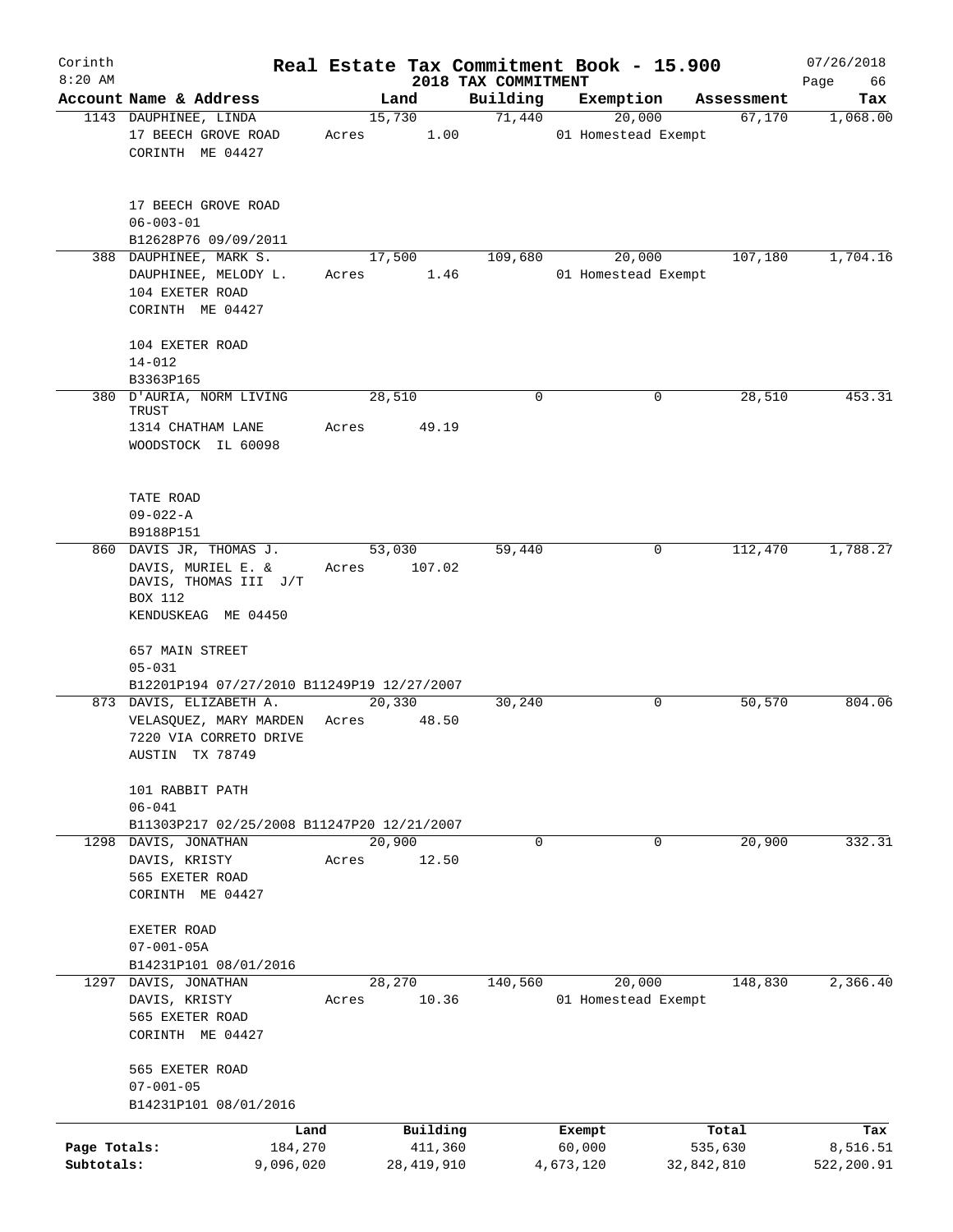| Corinth<br>$8:20$ AM       |                                                                         |       |                                   |                                 | Real Estate Tax Commitment Book - 15.900 |                                | 07/26/2018                     |
|----------------------------|-------------------------------------------------------------------------|-------|-----------------------------------|---------------------------------|------------------------------------------|--------------------------------|--------------------------------|
|                            | Account Name & Address                                                  |       | Land                              | 2018 TAX COMMITMENT<br>Building | Exemption                                | Assessment                     | Page<br>67<br>Tax              |
|                            | 1407 DAWES JR, RICHARD E.                                               |       | 19,160                            | 99,360                          | 20,000                                   | 98,520                         | 1,566.47                       |
|                            | 362 WEST CORINTH ROAD<br>CORINTH ME 04427                               | Acres | 3.96                              |                                 | 01 Homestead Exempt                      |                                |                                |
|                            | 362 WEST CORINTH ROAD<br>$05 - 002 - 03$                                |       |                                   |                                 |                                          |                                |                                |
|                            | B10087P4 09/13/2005<br>398 DAY JR, KENNETH U.                           |       |                                   | 83,280                          |                                          | 97,820                         |                                |
|                            | 502 LEDGE HILL ROAD<br>CORINTH ME 04427                                 | Acres | 34,540<br>58.00                   |                                 | 20,000<br>01 Homestead Exempt            |                                | 1,555.34                       |
|                            | 502 LEDGE HILL ROAD<br>$04 - 032$                                       |       |                                   |                                 |                                          |                                |                                |
|                            | B3901P96 09/26/1986<br>1344 DAY, EUGENE                                 |       | 22,150                            | 251,750                         | 0                                        | 273,900                        | 4,355.01                       |
|                            | 118 DAY ROAD<br>GARLAND ME 04939                                        | Acres | 2.94                              |                                 |                                          |                                |                                |
|                            | 98 MAIN STREET<br>$11 - 018$                                            |       |                                   |                                 |                                          |                                |                                |
|                            | B13035P121 12/11/2012<br>1152 DAY, EUGENE K.                            |       | 16,940                            | 63,320                          | 0                                        | 80,260                         | 1,276.13                       |
|                            | DAY, AIMEE A.<br>118 DAY ROAD                                           | Acres | 1.00                              |                                 |                                          |                                |                                |
|                            | GARLAND ME 04939                                                        |       |                                   |                                 |                                          |                                |                                |
|                            | 157 MAIN STREET<br>$11 - 006$                                           |       |                                   |                                 |                                          |                                |                                |
|                            | B8376P92                                                                |       |                                   |                                 |                                          |                                |                                |
|                            | 1960 DAY, EUGENE KIMBALL<br>118 DAY ROAD<br>GARLAND ME 04939            | Acres | 12,100<br>2.00                    | 0                               | 0                                        | 12,100                         | 192.39                         |
|                            | MAIN STREET<br>$11 - 006 - D$                                           |       |                                   |                                 |                                          |                                |                                |
|                            | B10574P24 05/03/2006<br>1250 DAY, JORDAN R.                             |       | 11,490                            | 86,350                          | 0                                        | 97,840                         | 1,555.66                       |
|                            | 10 HUDSON ROAD<br>CORINTH ME 04427                                      | Acres | 0.33                              |                                 |                                          |                                |                                |
|                            | 10 HUDSON ROAD<br>$16 - 030$                                            |       |                                   |                                 |                                          |                                |                                |
|                            | B13754P233 02/02/2015                                                   |       |                                   |                                 |                                          |                                |                                |
| 281                        | DAY, LAYTON C.<br>DAY, LORRI K.<br>70 LYNDSAY LANE<br>GLENBURN ME 04401 | Acres | 16,100<br>2.50                    | 43,110                          | 0                                        | 59,210                         | 941.44                         |
|                            | 18 MILL ROAD<br>$02 - 045 - A$<br>B9092P144                             |       |                                   |                                 |                                          |                                |                                |
|                            |                                                                         |       |                                   |                                 |                                          |                                |                                |
| Page Totals:<br>Subtotals: | Land<br>132,480<br>9,228,500                                            |       | Building<br>627,170<br>29,047,080 |                                 | Exempt<br>40,000<br>4,713,120            | Total<br>719,650<br>33,562,460 | Tax<br>11,442.44<br>533,643.35 |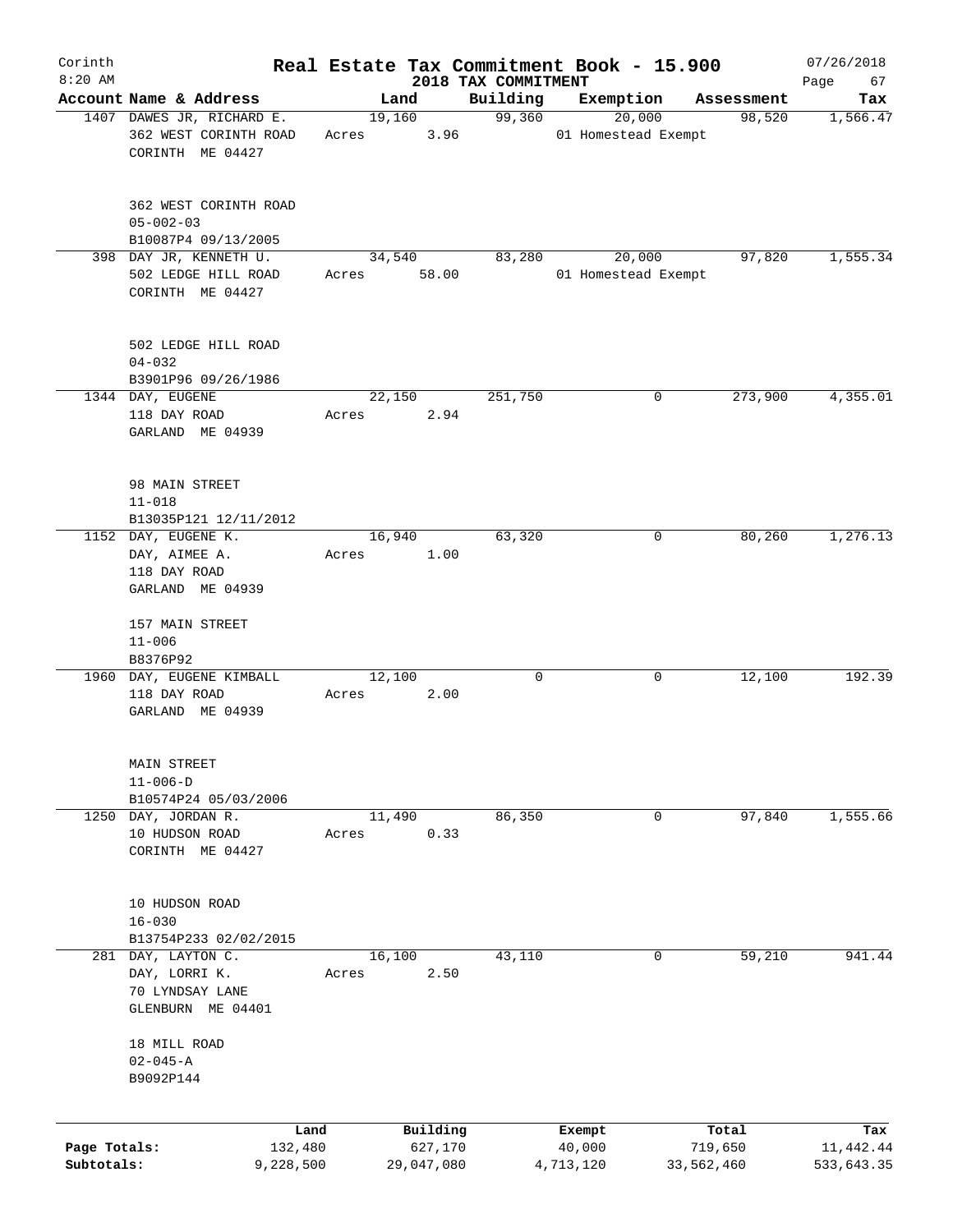| Corinth      |                                            |        |            |                     | Real Estate Tax Commitment Book - 15.900 |                      | 07/26/2018      |
|--------------|--------------------------------------------|--------|------------|---------------------|------------------------------------------|----------------------|-----------------|
| $8:20$ AM    | Account Name & Address                     |        |            | 2018 TAX COMMITMENT |                                          |                      | Page<br>68      |
|              | 1309 DAY, MATTHEW B.                       | 16,070 | Land       | Building<br>80,740  | Exemption<br>20,000                      | Assessment<br>76,810 | Tax<br>1,221.28 |
|              | DAY, KATIE M.                              | Acres  | 1.29       |                     | 01 Homestead Exempt                      |                      |                 |
|              | 75 BEECH GROVE RD                          |        |            |                     |                                          |                      |                 |
|              | CORINTH ME 04427                           |        |            |                     |                                          |                      |                 |
|              |                                            |        |            |                     |                                          |                      |                 |
|              | 75 BEECH GROVE ROAD                        |        |            |                     |                                          |                      |                 |
|              | $06 - 003 - 08$                            |        |            |                     |                                          |                      |                 |
|              | B12234P338 08/31/2010                      |        |            |                     |                                          |                      |                 |
| 400          | DAY, TERRANCE L.                           | 16,890 |            | 82,600              | 20,000                                   | 79,490               | 1,263.89        |
|              | DAY, DEBRA F.                              | Acres  | 2.00       |                     | 01 Homestead Exempt                      |                      |                 |
|              | P.O. BOX 4                                 |        |            |                     |                                          |                      |                 |
|              | CORINTH ME 04427                           |        |            |                     |                                          |                      |                 |
|              |                                            |        |            |                     |                                          |                      |                 |
|              | 428 HUDSON ROAD                            |        |            |                     |                                          |                      |                 |
|              | $12 - 011 - C$                             |        |            |                     |                                          |                      |                 |
|              | B3580P238<br>1884 DEAN, MICHAEL K.         |        |            |                     |                                          | 98,480               | 1,565.83        |
|              |                                            | 26,520 |            | 91,960              | 20,000                                   |                      |                 |
|              | DUNCAN-DEAN, CAROL-ANN<br>1312 MAIN STREET | Acres  | 10.30      |                     | 01 Homestead Exempt                      |                      |                 |
|              | CORINTH ME 04427                           |        |            |                     |                                          |                      |                 |
|              |                                            |        |            |                     |                                          |                      |                 |
|              | 1312 MAIN STREET                           |        |            |                     |                                          |                      |                 |
|              | $03 - 032 - B$                             |        |            |                     |                                          |                      |                 |
|              | B14476P192 05/05/2017                      |        |            |                     |                                          |                      |                 |
|              | 433 DEARBORN, PATRICIA                     | 22,810 |            | 118,450             | 0                                        | 141,260              | 2,246.03        |
|              | PO BOX 108                                 | Acres  | 1.76       |                     |                                          |                      |                 |
|              | CORINTH ME 04427                           |        |            |                     |                                          |                      |                 |
|              |                                            |        |            |                     |                                          |                      |                 |
|              |                                            |        |            |                     |                                          |                      |                 |
|              | 91 EXETER ROAD                             |        |            |                     |                                          |                      |                 |
|              | $14 - 017 - B$                             |        |            |                     |                                          |                      |                 |
|              | B13746P68 12/24/2014                       |        |            |                     |                                          |                      |                 |
|              | 1488 DEARBORN, PATRICIA A                  | 19,960 |            | 234,170             | 0                                        | 254,130              | 4,040.67        |
|              | MIXON, TONY J. &<br>GLAZIER, GLENN G.      | Acres  | 1.21       |                     |                                          |                      |                 |
|              | PO BOX 108                                 |        |            |                     |                                          |                      |                 |
|              | CORINTH ME 04427                           |        |            |                     |                                          |                      |                 |
|              |                                            |        |            |                     |                                          |                      |                 |
|              | 263 MAIN STREET                            |        |            |                     |                                          |                      |                 |
|              | $11 - 002 - 01$                            |        |            |                     |                                          |                      |                 |
|              | B12150P69 06/04/2010                       |        |            |                     |                                          |                      |                 |
| 1487         | DEARBORN, PATRICIA A                       | 20,070 |            | 182,670             | 20,000                                   | 182,740              | 2,905.57        |
|              | P.O. BOX 108                               | Acres  | 3.59       |                     | 01 Homestead Exempt                      |                      |                 |
|              | CORINTH ME 04427                           |        |            |                     |                                          |                      |                 |
|              |                                            |        |            |                     |                                          |                      |                 |
|              |                                            |        |            |                     |                                          |                      |                 |
|              | 45 VILLAGE DRIVE<br>$11 - 002 - 16$        |        |            |                     |                                          |                      |                 |
|              | B9120P292                                  |        |            |                     |                                          |                      |                 |
|              | 1496 DEARBORN, PATRICIA A.                 | 17,230 |            | 231,930             | 0                                        | 249,160              | 3,961.64        |
|              | PO BOX 108                                 | Acres  | 1.07       |                     |                                          |                      |                 |
|              | CORINTH ME 04427                           |        |            |                     |                                          |                      |                 |
|              |                                            |        |            |                     |                                          |                      |                 |
|              |                                            |        |            |                     |                                          |                      |                 |
|              | 15 VILLAGE DRIVE                           |        |            |                     |                                          |                      |                 |
|              | $11 - 002 - 10$                            |        |            |                     |                                          |                      |                 |
|              | B9120P292                                  |        |            |                     |                                          |                      |                 |
|              |                                            |        |            |                     |                                          |                      |                 |
|              | Land                                       |        | Building   |                     | Exempt                                   | Total                | Tax             |
| Page Totals: | 139,550                                    |        | 1,022,520  |                     | 80,000                                   | 1,082,070            | 17,204.91       |
| Subtotals:   | 9,368,050                                  |        | 30,069,600 |                     | 4,793,120                                | 34,644,530           | 550,848.26      |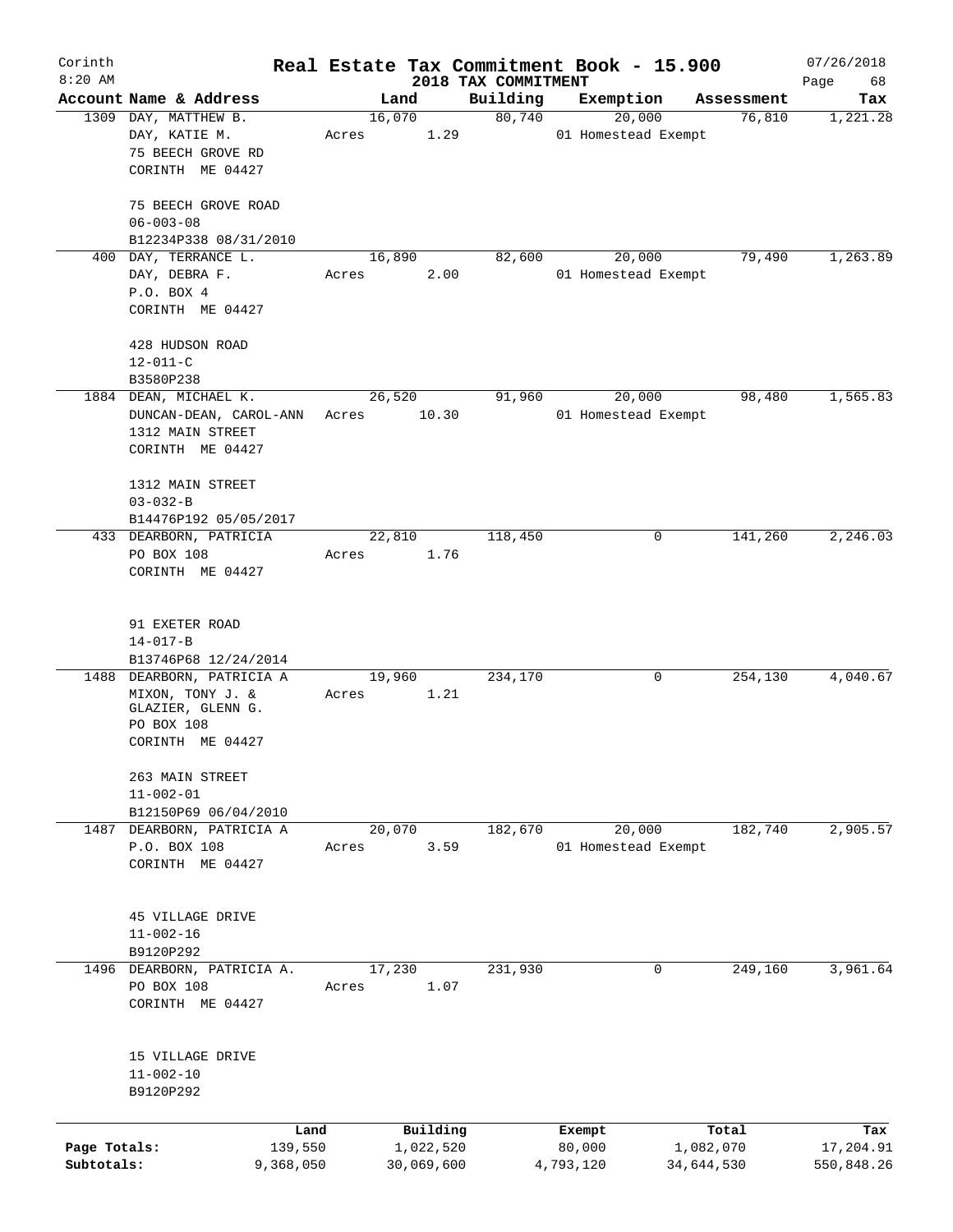| Corinth<br>$8:20$ AM |                                |        |       |                                 | Real Estate Tax Commitment Book - 15.900 |            | 07/26/2018        |
|----------------------|--------------------------------|--------|-------|---------------------------------|------------------------------------------|------------|-------------------|
|                      | Account Name & Address         | Land   |       | 2018 TAX COMMITMENT<br>Building | Exemption                                | Assessment | Page<br>69<br>Tax |
|                      | 1840 DEARBORN, PATRICIA A.     | 11,190 |       | 0                               | $\mathbf 0$                              | 11,190     | 177.92            |
|                      | PO BOX 108                     | Acres  | 1.25  |                                 |                                          |            |                   |
|                      | CORINTH ME 04427               |        |       |                                 |                                          |            |                   |
|                      |                                |        |       |                                 |                                          |            |                   |
|                      | BRADBURY DRIVE                 |        |       |                                 |                                          |            |                   |
|                      | $08 - 012 - 17$                |        |       |                                 |                                          |            |                   |
|                      | B12641P176 11/01/2011          |        |       |                                 |                                          |            |                   |
| 1489                 | DEARBORN, PATRICIA A.          | 36,740 |       | 371,590                         | 0                                        | 408,330    | 6,492.45          |
|                      | PO BOX 108                     | Acres  | 2.00  |                                 |                                          |            |                   |
|                      | CORINTH ME 04427               |        |       |                                 |                                          |            |                   |
|                      | 2 VILLAGE DRIVE                |        |       |                                 |                                          |            |                   |
|                      | $11 - 002 - 02$                |        |       |                                 |                                          |            |                   |
|                      | B13076P45 01/25/2013           |        |       |                                 |                                          |            |                   |
|                      | 67 DEARBORN, PATRICIA A.       | 34,000 |       | 0                               | 0                                        | 34,000     | 540.60            |
|                      | PO BOX 108                     | Acres  | 65.20 |                                 |                                          |            |                   |
|                      | CORINTH ME 04427               |        |       |                                 |                                          |            |                   |
|                      |                                |        |       |                                 |                                          |            |                   |
|                      | BRADBURY DRIVE                 |        |       |                                 |                                          |            |                   |
|                      | $08 - 012$                     |        |       |                                 |                                          |            |                   |
|                      | B12641P172 11/01/2011          |        |       |                                 |                                          |            |                   |
|                      | 1306 DEARBORN, RYAN M.         | 21,530 |       | 154,300                         | 20,000                                   | 155,830    | 2,477.70          |
|                      | DEARBORN, SUSAN B.             | Acres  | 6.00  |                                 | 01 Homestead Exempt                      |            |                   |
|                      | 384 WEST CORINTH ROAD          |        |       |                                 |                                          |            |                   |
|                      | CORINTH ME 04427               |        |       |                                 |                                          |            |                   |
|                      | 384 WEST CORINTH ROAD          |        |       |                                 |                                          |            |                   |
|                      | $05 - 002 - C$                 |        |       |                                 |                                          |            |                   |
|                      | B10578P222 08/11/2006          |        |       |                                 |                                          |            |                   |
|                      | 482 DECOFF, NATHAN BERT        | 17,530 |       | 178,900                         | 0                                        | 196,430    | 3,123.24          |
|                      | DECOFF, MARCY ANN              | Acres  | 2.55  |                                 |                                          |            |                   |
|                      | 2148 GREENHORN CREEK           |        |       |                                 |                                          |            |                   |
|                      | CIRCLE<br>PLUMAS LAKE CA 95961 |        |       |                                 |                                          |            |                   |
|                      | 387 EXETER ROAD                |        |       |                                 |                                          |            |                   |
|                      | $07 - 009 - E$                 |        |       |                                 |                                          |            |                   |
|                      | B14561P241 07/24/2017          |        |       |                                 |                                          |            |                   |
|                      | 242 DELEAR, NICHOLAS J.        | 17,270 |       | 6,540                           | 0                                        | 23,810     | 378.58            |
|                      | 123 HILLSIDE RD                | Acres  | 5.00  |                                 |                                          |            |                   |
|                      | HIGHLAND LAKES NJ<br>07422     |        |       |                                 |                                          |            |                   |
|                      | MEADOW ROAD N/F OFF            |        |       |                                 |                                          |            |                   |
|                      | $09 - 018$                     |        |       |                                 |                                          |            |                   |
|                      | B8185P274                      |        |       |                                 |                                          |            |                   |

|              | Land      | Building   | Exempt    | Total      | Tax        |
|--------------|-----------|------------|-----------|------------|------------|
| Page Totals: | 138,260   | 711,330    | 20,000    | 829,590    | 13,190.49  |
| Subtotals:   | 9,506,310 | 30,780,930 | 4,813,120 | 35,474,120 | 564,038.75 |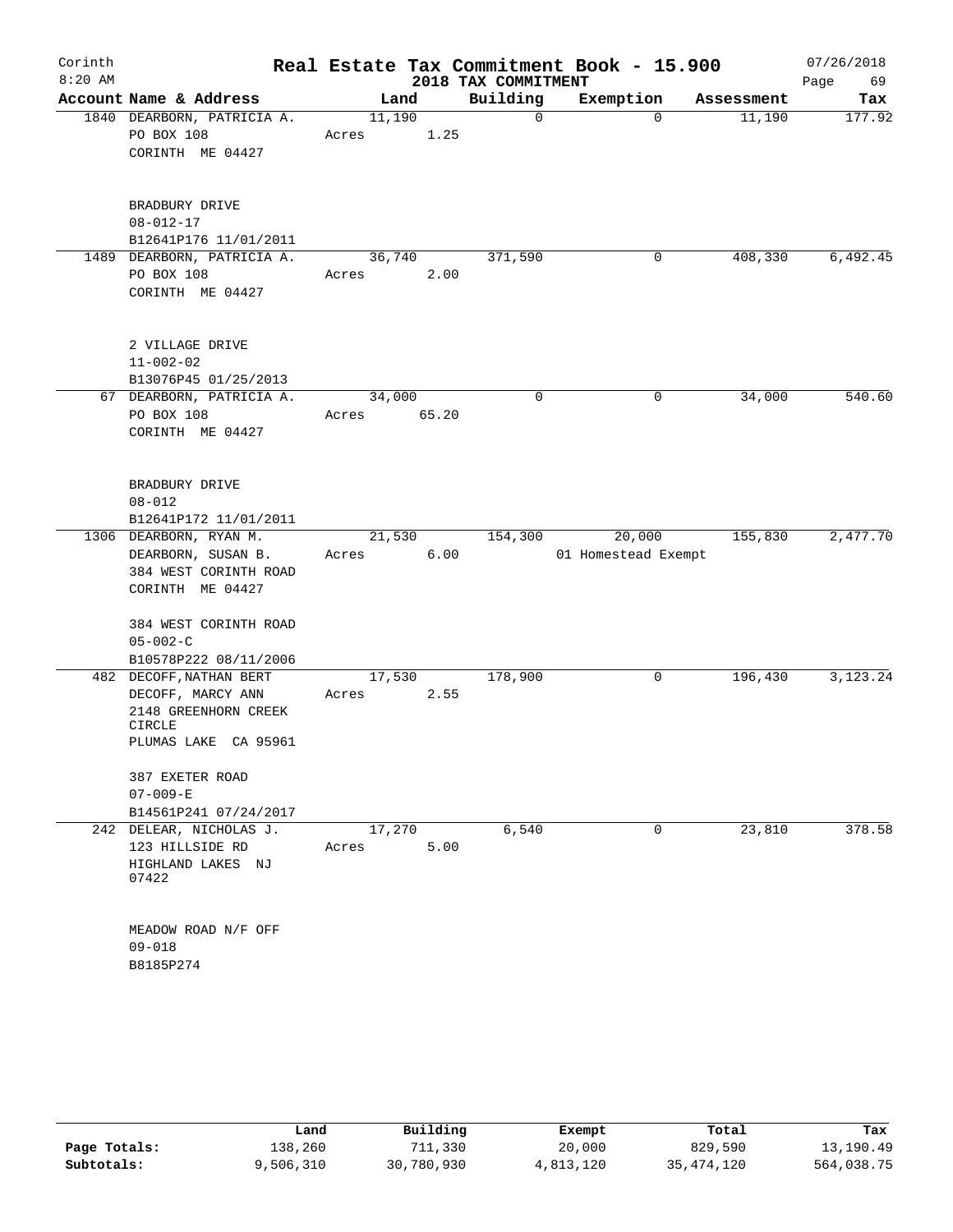| Corinth<br>$8:20$ AM       |                                                                                          | Real Estate Tax Commitment Book - 15.900 | 2018 TAX COMMITMENT |                               |                       | 07/26/2018<br>Page<br>70 |
|----------------------------|------------------------------------------------------------------------------------------|------------------------------------------|---------------------|-------------------------------|-----------------------|--------------------------|
|                            | Account Name & Address                                                                   | Land                                     | Building            | Exemption                     | Assessment            | Tax                      |
|                            | 405 DEMERCHANT, LEO M.<br>(HEIRS OF)                                                     | 19,150                                   | 72,230              | 20,000                        | 71,380                | 1,134.94                 |
|                            | DEMERCHANT, BARBARA L.<br>30 TATE ROAD<br>CORINTH ME 04427                               | Acres<br>3.95                            |                     | 01 Homestead Exempt           |                       |                          |
|                            | 30 TATE ROAD<br>$09 - 028 - A$                                                           |                                          |                     |                               |                       |                          |
|                            | B4167P109                                                                                |                                          |                     |                               |                       |                          |
|                            | 1221 DENNING, ANDREW S.<br>PO BOX 51<br>KENDUSKEAG ME 04450-0                            | 13,290<br>0.50<br>Acres                  | 20,430              | 20,000<br>01 Homestead Exempt | 13,720                | 218.15                   |
|                            | 943 MAIN STREET<br>$05 - 052 - B$<br>B13966P246 09/23/2015                               |                                          |                     |                               |                       |                          |
|                            | 974 DENNIS, MICHAEL J.<br>27 MILL ROAD<br>CORINTH ME 04427                               | 28,390<br>79.50<br>Acres                 | 4,000               | 0                             | 32,390                | 515.00                   |
|                            | MILL ROAD N/F<br>$03 - 014$<br>B14144P71 05/04/2016                                      |                                          |                     |                               |                       |                          |
|                            | 399 DENNIS, MICHAEL J.<br>DENNIS, ELIZABETH R.<br>27 MILL ROAD<br>CORINTH ME 04426-7     | 21,250<br>11.20<br>Acres                 | 209,860             | 20,000<br>01 Homestead Exempt | 211,110               | 3,356.65                 |
|                            | 27 MILL ROAD<br>$03 - 014 - 04$<br>B13875P101 06/25/2015                                 |                                          |                     |                               |                       |                          |
|                            | 214 DENNISON, JACOBY Q<br>DENNISON JANALEE C<br>439 BLACK ROAD<br>CORINTH ME 04427       | 20,310<br>4.95<br>Acres                  | 97,920              | 0                             | 118,230               | 1,879.86                 |
|                            | 439 BLACK ROAD<br>$02 - 032 - C$<br>B14734P283 01/31/2018                                |                                          |                     |                               |                       |                          |
|                            | 1016 DEVELLIS, CONSTANTINO<br>DEVELLIS, SHERRAL<br>11 CHARTER OAK DR.<br>OXFORD CT 06478 | 38,500<br>50.00<br>Acres                 | 60,900              | 0                             | 99,400                | 1,580.46                 |
|                            | 501 MAIN STREET<br>$08 - 015$<br>B11202P250 11/15/2007                                   |                                          |                     |                               |                       |                          |
|                            | 1357 DICKINSON, FRED<br>DICKINSON, CATHERINE<br>1156 MAIN STREET<br>CORINTH ME 04427     | 15,900<br>1.15<br>Acres                  | 50,510              | 20,000<br>01 Homestead Exempt | 46,410                | 737.92                   |
|                            | 1156 MAIN STREET<br>$03 - 027 - 01$<br>B10501P218 06/21/2006                             |                                          |                     |                               |                       |                          |
|                            | Land                                                                                     | Building                                 |                     | Exempt                        | Total                 | Tax                      |
| Page Totals:<br>Subtotals: | 156,790<br>9,663,100                                                                     | 515,850<br>31,296,780                    |                     | 80,000<br>4,893,120           | 592,640<br>36,066,760 | 9,422.98<br>573, 461.73  |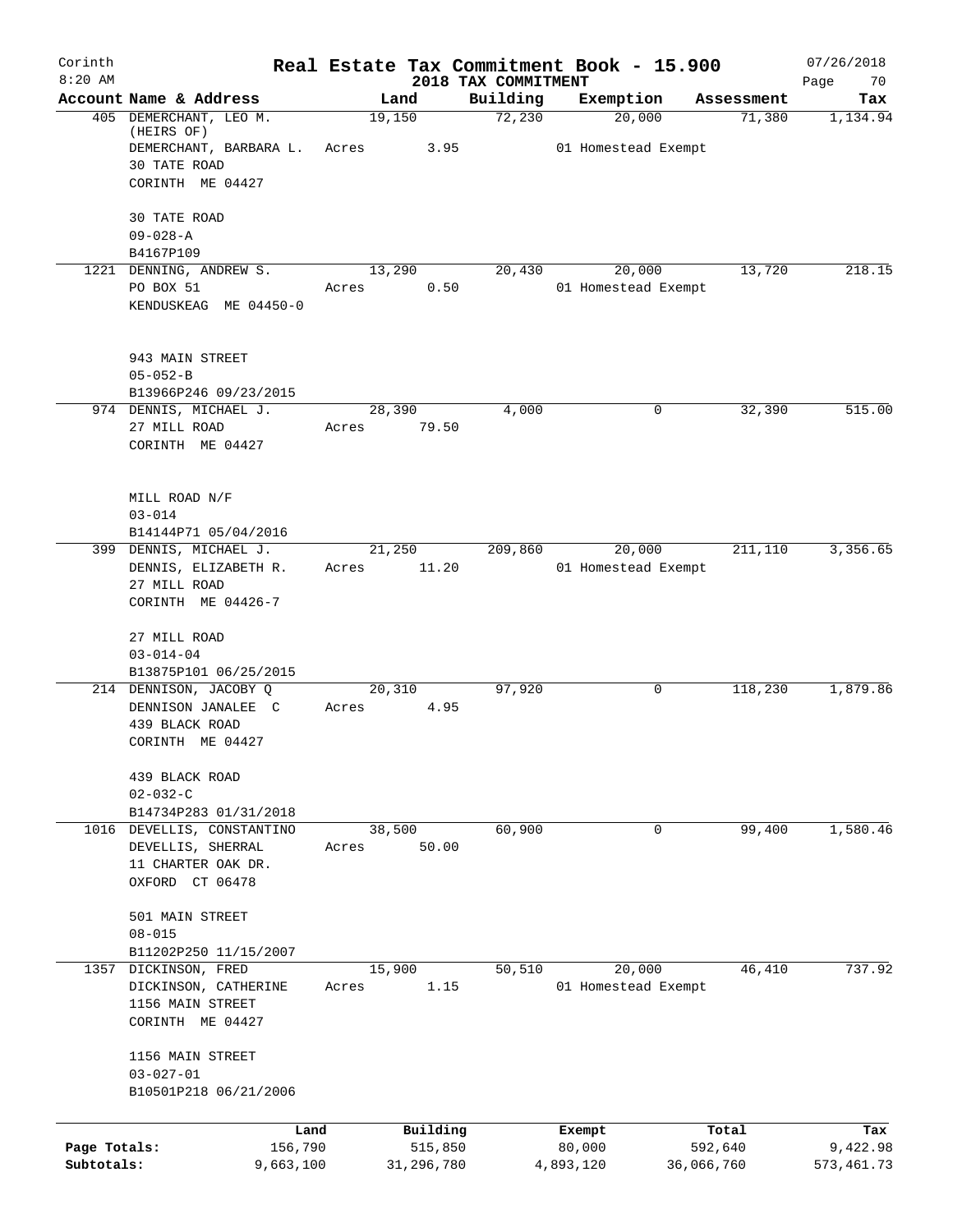| Corinth<br>$8:20$ AM |                                                                                               |             |        | 2018 TAX COMMITMENT | Real Estate Tax Commitment Book - 15.900 |            | 07/26/2018<br>Page<br>71 |
|----------------------|-----------------------------------------------------------------------------------------------|-------------|--------|---------------------|------------------------------------------|------------|--------------------------|
|                      | Account Name & Address                                                                        |             | Land   | Building            | Exemption                                | Assessment | Tax                      |
|                      | 1060 DICKINSON, THOMAS J.<br>DICKINSON, MEGHANA E.<br>538 LEDGE HILL ROAD<br>CORINTH ME 04427 | Acres 1.00  | 15,730 | 81,820              | 20,000<br>01 Homestead Exempt            | 77,550     | 1,233.05                 |
|                      | 538 LEDGE HILL ROAD<br>$02 - 023$<br>B11623P127 12/30/2008                                    |             |        |                     |                                          |            |                          |
| 1750                 | DIFFELL, THOMAS G &<br>LISA TRS                                                               |             | 37,650 | 203,850             | 20,000                                   | 221,500    | 3,521.85                 |
|                      | T.G. DIFFELL REV. LIV.<br>TRUST<br>851 MUDGETT ROAD<br>CORINTH ME 04427                       | Acres 15.04 |        |                     | 01 Homestead Exempt                      |            |                          |
|                      | 851 MUDGETT ROAD<br>$01 - 044$<br>B9622P80                                                    |             |        |                     |                                          |            |                          |
|                      | 1668 DIFFELL, THOMAS G &<br>LISA TRS                                                          |             | 21,930 | $\mathbf 0$         | 0                                        | 21,930     | 348.69                   |
|                      | T.G. DIFFELL REV. LIV.<br>TRUST<br>851 MUDGETT ROAD                                           | Acres       | 21.39  |                     |                                          |            |                          |
|                      | CORINTH ME 04427                                                                              |             |        |                     |                                          |            |                          |
|                      | MUDGETT ROAD<br>$01 - 032$<br>B7523P280 10/20/2000                                            |             |        |                     |                                          |            |                          |
|                      | 1805 DIFFELL, THOMAS G &                                                                      |             | 20,110 | 0                   | 0                                        | 20,110     | 319.75                   |
|                      | LISA TRS<br>T.G. DIFFELL REV. LIV.<br>TRUST<br>851 MUDGETT ROAD<br>CORINTH ME 04427           | Acres       | 18.63  |                     |                                          |            |                          |
|                      | MUDGETT ROAD<br>$01 - 047$<br>B9622P80                                                        |             |        |                     |                                          |            |                          |
|                      | 1130 DLJ MORTGAGE CAPITAL,                                                                    | 16,940      |        | 71,350              |                                          | 88,290     | 1,403.81                 |
|                      | INC.<br>20 HAYMAN DRIVE<br>CORINTH ME 04427                                                   | Acres       | 1.00   |                     |                                          |            |                          |
|                      | 20 HAYMAN DRIVE<br>$05 - 042 - 05$                                                            |             |        |                     |                                          |            |                          |
|                      | B4466P294<br>416 DOAK, ERLON E.                                                               |             | 21,780 | 89,860              | 20,000                                   | 91,640     | 1,457.08                 |
|                      | 782 MAIN STREET<br>CORINTH ME 04427                                                           | Acres       | 5.00   |                     | 01 Homestead Exempt                      |            |                          |
|                      | 782 MAIN STREET<br>$05 - 039 - C$<br>B5461P65                                                 |             |        |                     |                                          |            |                          |
|                      |                                                                                               |             |        |                     |                                          |            |                          |

|              | Land      | Building   | Exempt    | Total      | Tax        |
|--------------|-----------|------------|-----------|------------|------------|
| Page Totals: | 134,140   | 446,880    | 60,000    | 521,020    | 8,284.23   |
| Subtotals:   | 9,797,240 | 31,743,660 | 4,953,120 | 36,587,780 | 581,745.96 |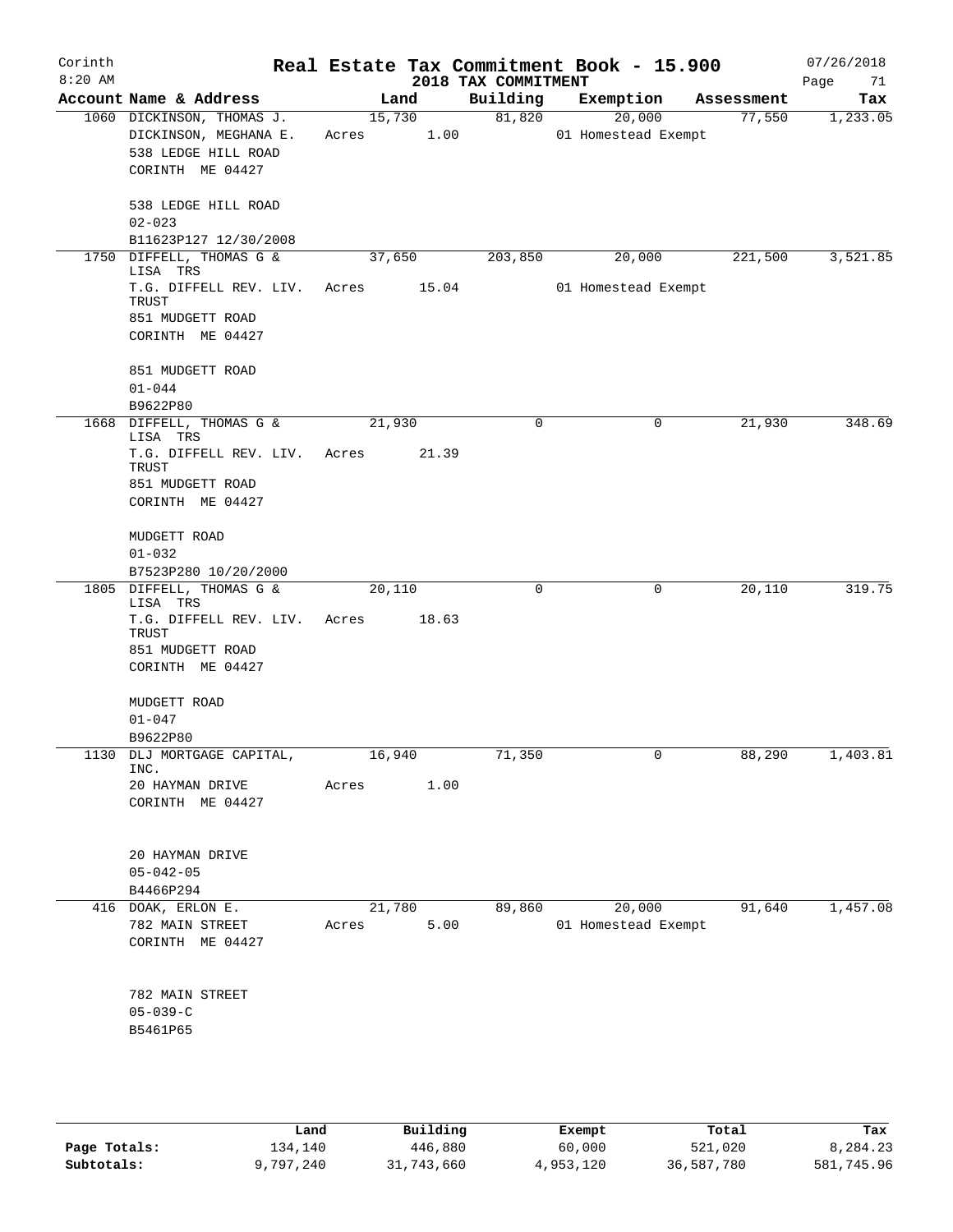| Corinth      |                                |           |       |        |              | Real Estate Tax Commitment Book - 15.900 |           |                     |                      | 07/26/2018        |
|--------------|--------------------------------|-----------|-------|--------|--------------|------------------------------------------|-----------|---------------------|----------------------|-------------------|
| $8:20$ AM    | Account Name & Address         |           |       | Land   |              | 2018 TAX COMMITMENT<br>Building          | Exemption |                     |                      | Page<br>72<br>Tax |
|              | 421 DOODY, FORREST A.          |           |       | 16,890 |              | 68,920                                   |           | 20,000              | Assessment<br>65,810 | 1,046.38          |
|              | DOODY, SANDRA D.               |           |       | Acres  | 2.00         |                                          |           | 01 Homestead Exempt |                      |                   |
|              | P.O. BOX 61                    |           |       |        |              |                                          |           |                     |                      |                   |
|              | CORINTH ME 04427               |           |       |        |              |                                          |           |                     |                      |                   |
|              |                                |           |       |        |              |                                          |           |                     |                      |                   |
|              | 47 GARLAND ROAD                |           |       |        |              |                                          |           |                     |                      |                   |
|              | $07 - 016 - B$                 |           |       |        |              |                                          |           |                     |                      |                   |
|              | B2503P302                      |           |       |        |              |                                          |           |                     |                      |                   |
|              | 1117 DORR, DENNIS M.           |           |       | 16,940 |              | 100,430                                  |           | 20,000              | 97,370               | 1,548.18          |
|              | DORR, LISA L.                  |           | Acres |        | 1.00         |                                          |           | 01 Homestead Exempt |                      |                   |
|              | 24 HARVEY HIGHLANDS            |           |       |        |              |                                          |           |                     |                      |                   |
|              | CORINTH ME 04427               |           |       |        |              |                                          |           |                     |                      |                   |
|              |                                |           |       |        |              |                                          |           |                     |                      |                   |
|              | 24 HARVEY HIGHLANDS            |           |       |        |              |                                          |           |                     |                      |                   |
|              | $11 - 020 - 03$                |           |       |        |              |                                          |           |                     |                      |                   |
|              | B6702P28                       |           |       |        |              |                                          |           |                     |                      |                   |
|              | 424 DORR, KATHRYN D.           |           |       | 22,050 |              | 0                                        |           | 0                   | 22,050               | 350.60            |
|              | 17 LAUREL LANE                 |           | Acres |        | 6.45         |                                          |           |                     |                      |                   |
|              | SOMERSWORTH NH 03878           |           |       |        |              |                                          |           |                     |                      |                   |
|              |                                |           |       |        |              |                                          |           |                     |                      |                   |
|              |                                |           |       |        |              |                                          |           |                     |                      |                   |
|              | LEDGE HILL ROAD                |           |       |        |              |                                          |           |                     |                      |                   |
|              | $02 - 008$                     |           |       |        |              |                                          |           |                     |                      |                   |
|              | B10575P94 07/28/2006 B4042P310 |           |       |        |              |                                          |           |                     |                      |                   |
|              | 423 DORR, KATHRYN D.           |           |       | 12,340 |              | 48,020                                   |           | 20,000              | 40,360               | 641.72            |
|              | 17 LAUREL LANE                 |           | Acres |        | 0.50         |                                          |           | 01 Homestead Exempt |                      |                   |
|              | SOMERSWORTH NH 03878           |           |       |        |              |                                          |           |                     |                      |                   |
|              |                                |           |       |        |              |                                          |           |                     |                      |                   |
|              |                                |           |       |        |              |                                          |           |                     |                      |                   |
|              | 905 LEDGE HILL ROAD            |           |       |        |              |                                          |           |                     |                      |                   |
|              | $02 - 007$                     |           |       |        |              |                                          |           |                     |                      |                   |
|              | B10575P96 07/28/2006 B4042P308 |           |       |        |              |                                          |           |                     |                      |                   |
|              | 1214 DORR, MATTHEW RYAN        |           |       | 35,280 |              | 116,450                                  |           | 20,000              | 131,730              | 2,094.51          |
|              | DORR, BRITTANY LEE             |           | Acres |        | 36.19        |                                          |           | 01 Homestead Exempt |                      |                   |
|              | 316 MAIN STREET                |           |       |        |              |                                          |           |                     |                      |                   |
|              | CORINTH ME 04427               |           |       |        |              |                                          |           |                     |                      |                   |
|              |                                |           |       |        |              |                                          |           |                     |                      |                   |
|              | 316 MAIN STREET                |           |       |        |              |                                          |           |                     |                      |                   |
|              | $08 - 002$                     |           |       |        |              |                                          |           |                     |                      |                   |
|              | B13911P150 07/24/2015          |           |       |        |              |                                          |           |                     |                      |                   |
|              | 758 DOUCETTE, JENNIFER L.      |           |       | 26,170 |              | 111,530                                  |           | 0                   | 137,700              | 2,189.43          |
|              | 66 RIDGE ROAD                  |           | Acres |        | 10.00        |                                          |           |                     |                      |                   |
|              | CORINTH ME 04427               |           |       |        |              |                                          |           |                     |                      |                   |
|              |                                |           |       |        |              |                                          |           |                     |                      |                   |
|              |                                |           |       |        |              |                                          |           |                     |                      |                   |
|              | 66 RIDGE ROAD                  |           |       |        |              |                                          |           |                     |                      |                   |
|              | $11 - 033$                     |           |       |        |              |                                          |           |                     |                      |                   |
|              | B14519P111 06/20/2017          |           |       |        |              |                                          |           |                     |                      |                   |
| 2081         | DOUCETTE, SAMUEL E.            |           |       | 11,800 |              | 8,720                                    |           | 0                   | 20,520               | 326.27            |
|              | 563 LEDGE HILL ROAD            |           | Acres |        | 1.00         |                                          |           |                     |                      |                   |
|              | CORINTH ME 04427               |           |       |        |              |                                          |           |                     |                      |                   |
|              |                                |           |       |        |              |                                          |           |                     |                      |                   |
|              |                                |           |       |        |              |                                          |           |                     |                      |                   |
|              | 567 LEDGE HILL ROAD            |           |       |        |              |                                          |           |                     |                      |                   |
|              | $01 - 036 - 2$                 |           |       |        |              |                                          |           |                     |                      |                   |
|              | B12555P110 08/05/2011          |           |       |        |              |                                          |           |                     |                      |                   |
|              |                                |           |       |        |              |                                          |           |                     |                      |                   |
|              |                                | Land      |       |        | Building     |                                          | Exempt    |                     | Total                | Tax               |
| Page Totals: |                                | 141,470   |       |        | 454,070      |                                          | 80,000    |                     | 515,540              | 8,197.09          |
| Subtotals:   |                                | 9,938,710 |       |        | 32, 197, 730 |                                          | 5,033,120 |                     | 37,103,320           | 589,943.05        |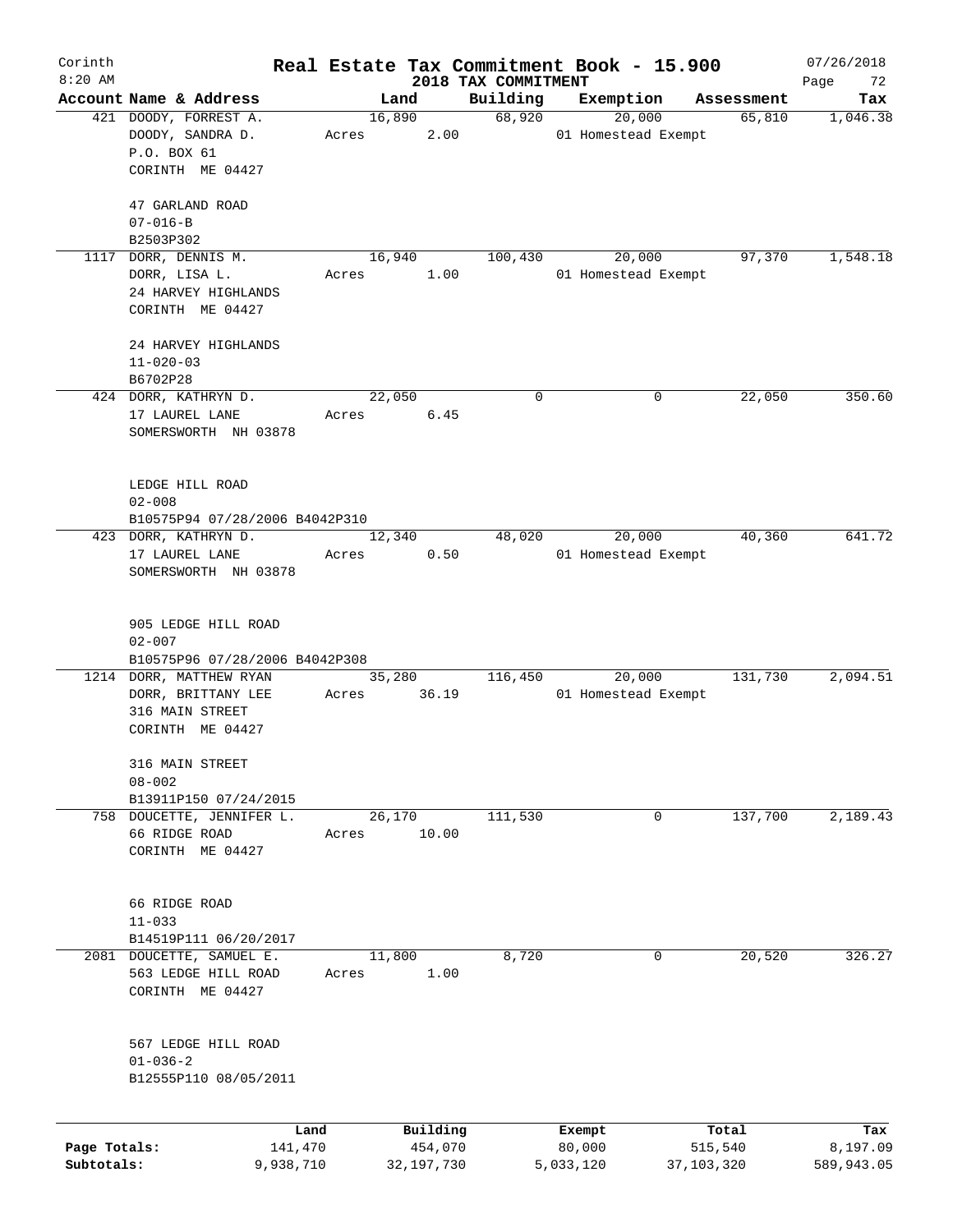| Corinth<br>$8:20$ AM |                                                                                                            |                 |                     | 2018 TAX COMMITMENT | Real Estate Tax Commitment Book - 15.900 |                  | 07/26/2018<br>73 |
|----------------------|------------------------------------------------------------------------------------------------------------|-----------------|---------------------|---------------------|------------------------------------------|------------------|------------------|
|                      | Account Name & Address                                                                                     |                 | Land                | Building            | Exemption                                | Assessment       | Page<br>Tax      |
|                      | 425 DOUCETTE, SAMUEL E.<br>563 LEDGE HILL ROAD<br>CORINTH ME 04427                                         | Acres           | 12,600<br>0.53      | 42,130              | 20,000<br>01 Homestead Exempt            | 34,730           | 552.21           |
|                      | 563 LEDGE HILL ROAD<br>$01 - 037$                                                                          |                 |                     |                     |                                          |                  |                  |
|                      | B7979P69 12/06/2001 B2307P238                                                                              |                 |                     |                     |                                          |                  |                  |
|                      | 1463 DOUGHTY, BENJAMIN R.<br>DOUGHTY, MELISSA M.<br>378 WHITE SCHOOLHOUSE<br><b>RD</b><br>CORINTH ME 04427 | Acres           | 16,660<br>1.80      | 164,370             | 20,000<br>01 Homestead Exempt            | 161,030          | 2,560.38         |
|                      | 378 WHITE SCHOOLHOUSE<br>ROAD<br>$09 - 012$<br>B10894P134 03/29/2007                                       |                 |                     |                     |                                          |                  |                  |
|                      | 427 DOUGLAS, ROBERT M.                                                                                     |                 | 30,710              | 27,080              | 20,000                                   | 37,790           | 600.86           |
|                      | 662 LEDGE HILL ROAD<br>CORINTH ME 04427                                                                    | Acres           | 21.80               |                     | 01 Homestead Exempt                      |                  |                  |
|                      | 662 LEDGE HILL ROAD<br>$02 - 017$<br>B6590P269                                                             |                 |                     |                     |                                          |                  |                  |
|                      | 428 DOUGLASS, ALAN D.                                                                                      |                 | 17,040              | 84,820              | 20,000                                   | 81,860           | 1,301.57         |
|                      | 439 GARLAND ROAD<br>CORINTH ME 04427                                                                       | Acres           | 2.13                |                     | 01 Homestead Exempt                      |                  |                  |
|                      | 439 GARLAND ROAD<br>$10 - 002 - C$<br>B14245P237 08/16/2016                                                |                 |                     |                     |                                          |                  |                  |
|                      | 1413 DOUGLASS, THEA                                                                                        |                 | 15,730              | 94,600              | 20,000                                   | 90,330           | 1,436.25         |
|                      | 27 BEANS MILL ROAD<br>CORINTH ME 04427                                                                     | Acres           | 1.00                |                     | 01 Homestead Exempt                      |                  |                  |
|                      | 27 BEANS MILL ROAD<br>$07 - 010 - C - 04$<br>B14254P329 08/19/2016                                         |                 |                     |                     |                                          |                  |                  |
|                      | 1843 DOW II, CARL O                                                                                        |                 | 17,300              | 131,690             | 20,000                                   | 128,990          | 2,050.94         |
|                      | PO BOX 621<br>CORINTH ME 04427                                                                             | Acres           | 1.30                |                     | 01 Homestead Exempt                      |                  |                  |
|                      | 103 BRADBURY DRIVE<br>$08 - 012 - 23$<br>B12369P158 12/31/2010                                             |                 |                     |                     |                                          |                  |                  |
|                      | 1842 DOW II, CARL O                                                                                        |                 | 11,640              | 0                   |                                          | 11,640<br>0      | 185.08           |
|                      | PO BOX 621<br>CORINTH ME 04427                                                                             | Acres           | 1.62                |                     |                                          |                  |                  |
|                      | BRADBURY DRIVE<br>$08 - 012 - 22$<br>B12743P19 02/28/2012                                                  |                 |                     |                     |                                          |                  |                  |
|                      |                                                                                                            |                 |                     |                     |                                          |                  |                  |
| Page Totals:         |                                                                                                            | Land<br>121,680 | Building<br>544,690 |                     | Exempt<br>120,000                        | Total<br>546,370 | Tax<br>8,687.29  |
| Subtotals:           |                                                                                                            | 10,060,390      | 32,742,420          |                     | 5, 153, 120                              | 37,649,690       | 598,630.34       |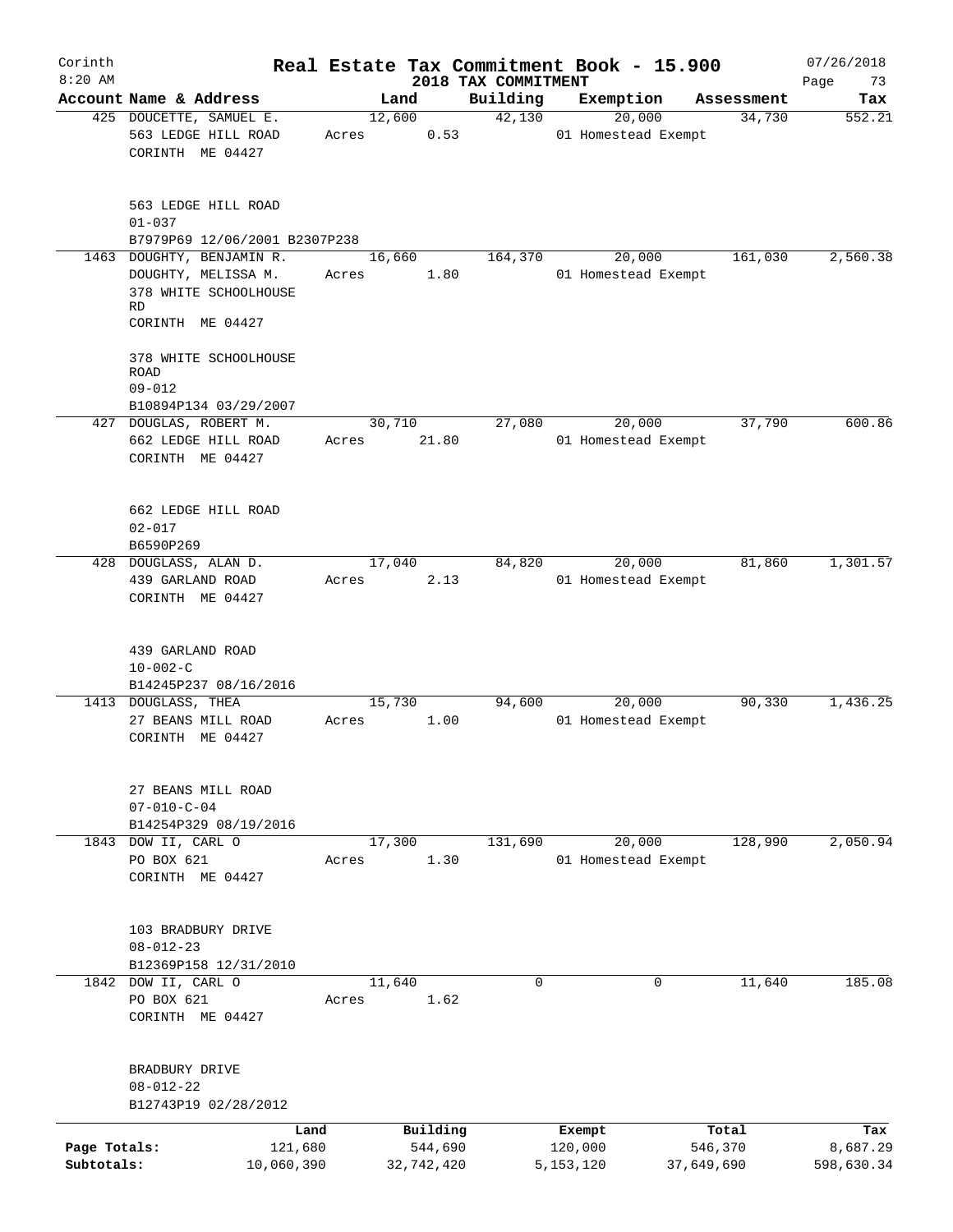| Corinth<br>$8:20$ AM |                                                                                                |                 |          |                                 | Real Estate Tax Commitment Book - 15.900 |            | 07/26/2018        |
|----------------------|------------------------------------------------------------------------------------------------|-----------------|----------|---------------------------------|------------------------------------------|------------|-------------------|
|                      | Account Name & Address                                                                         |                 | Land     | 2018 TAX COMMITMENT<br>Building | Exemption                                | Assessment | Page<br>74<br>Tax |
|                      | 1994 DOW, CARL<br>PO BOX 621<br>CORINTH ME 04427                                               | 43,920<br>Acres | 118.00   | $\mathbf 0$                     | $\Omega$                                 | 43,920     | 698.33            |
|                      | MAIN STREET<br>$05 - 035 - A$<br>B14619P334 09/15/2017                                         |                 |          |                                 |                                          |            |                   |
| 1080                 | DOW, CHRISTOPHER DANIEL<br>DOW, MELLISSA ANN<br>125 WEST CORINTH ROAD<br>CORINTH ME 04427      |                 | 0        | 12,530                          | 12,530<br>01 Homestead Exempt            | 0          | 0.00              |
|                      | WEST CORINTH ROAD<br>$05 - 024 - 08 - 1H$                                                      |                 |          |                                 |                                          |            |                   |
|                      | 431 DOW, DAVID B.<br>DOW, GLENDA T.<br>817 MUDGETT ROAD<br>CORINTH ME 04427                    | 32,990<br>Acres | 62.57    | 121,500                         | 20,000<br>01 Homestead Exempt            | 134,490    | 2,138.39          |
|                      | 817 MUDGETT ROAD<br>$02 - 001$<br>B4100P48                                                     |                 |          |                                 |                                          |            |                   |
| 435                  | DOW, HAROLD L.<br>P.O. BOX 429<br>CORINTH ME 04427                                             | 12,900<br>Acres | 2.66     | $\mathbf 0$                     | 0                                        | 12,900     | 205.11            |
|                      | WEST CORINTH ROAD<br>$05 - 024 - 05$<br>B3588P159                                              |                 |          |                                 |                                          |            |                   |
| 436                  | DOW, JEFFREY B.<br>DOW, KATHRYN L.<br>547 MUDGETT ROAD<br>CORINTH ME 04427                     | 66,940<br>Acres | 119.15   | 138,770                         | 20,000<br>01 Homestead Exempt            | 185,710    | 2,952.79          |
|                      | 547 MUDGETT ROAD<br>$02 - 036 - C$                                                             |                 |          |                                 |                                          |            |                   |
| 1500                 | B4257P101 06/20/1988<br>DOW, JOHN A.<br>DOW, SHARON M.<br>35 VILLAGE DRIVE<br>CORINTH ME 04427 | 17,000<br>Acres | 1.05     | 151,230                         | 20,000<br>01 Homestead Exempt            | 148,230    | 2,356.86          |
|                      | 35 VILLAGE DRIVE<br>$11 - 002 - 14$<br>B13645P175 09/12/2014                                   |                 |          |                                 |                                          |            |                   |
| 183                  | DOW, KAREN<br>282 WEST CORINTH ROAD<br>CORINTH ME 04427                                        | 16,000<br>Acres | 3.70     | 140,190                         | 20,000<br>01 Homestead Exempt            | 136,190    | 2,165.42          |
|                      | 282 WEST CORINTH ROAD<br>$05 - 005 - A$<br>B12680P56 12/13/2011                                |                 |          |                                 |                                          |            |                   |
|                      | Land                                                                                           |                 | Building |                                 | Exempt                                   | Total      | Tax               |
| Page Totals:         | 189,750                                                                                        |                 | 564,220  |                                 | 92,530                                   | 661,440    | 10,516.90         |

**Subtotals:** 10,250,140 33,306,640 5,245,650 38,311,130 609,147.24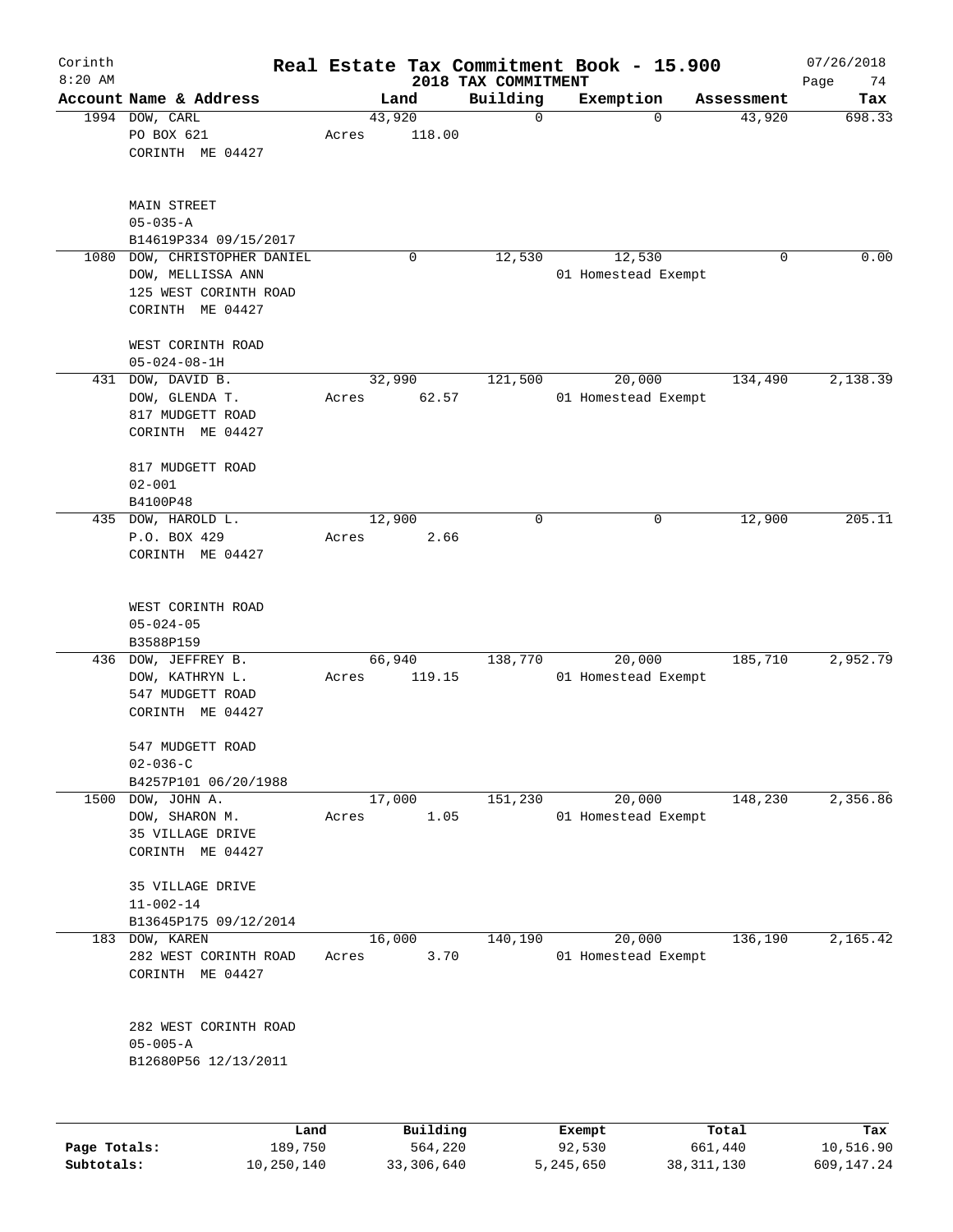| Corinth<br>$8:20$ AM       |                                                              |                               |       |        |                                   | 2018 TAX COMMITMENT | Real Estate Tax Commitment Book - 15.900 |             |                  | 07/26/2018                    |
|----------------------------|--------------------------------------------------------------|-------------------------------|-------|--------|-----------------------------------|---------------------|------------------------------------------|-------------|------------------|-------------------------------|
|                            | Account Name & Address                                       |                               |       | Land   |                                   | Building            | Exemption                                |             | Assessment       | Page<br>75<br>Tax             |
|                            | 2084 DOW, KAREN<br>282 WEST CORINTH ROAD<br>CORINTH ME 04427 |                               | Acres | 15,850 | 2.20                              | $\mathbf 0$         |                                          | $\mathbf 0$ | 15,850           | 252.02                        |
|                            | 22 BLACK ROAD<br>$05 - 005 - A - 1$<br>B12635P294 10/26/2011 |                               |       |        |                                   |                     |                                          |             |                  |                               |
|                            | 438 DOW, PETER A.                                            |                               |       | 16,930 |                                   | 75,320              | 20,000                                   |             | 72,250           | 1,148.78                      |
|                            | 520 TATE ROAD<br>CORINTH ME 04427                            |                               | Acres |        | 2.03                              |                     | 01 Homestead Exempt                      |             |                  |                               |
|                            | 520 TATE ROAD<br>$06 - 023 - 02$<br>B4407P246                |                               |       |        |                                   |                     |                                          |             |                  |                               |
|                            | 439 DOWNING, JAMES G. JR.                                    |                               |       | 10,490 |                                   | 0                   |                                          | 0           | 10,490           | 166.79                        |
|                            | 222 MILLS ROAD<br>EXETER ME 04435                            |                               | Acres |        | 1.70                              |                     |                                          |             |                  |                               |
|                            | LEDGE HILL ROAD<br>$04 - 002$<br>B7247P132                   |                               |       |        |                                   |                     |                                          |             |                  |                               |
|                            | 1599 DOWNING, LISA L.                                        |                               |       | 15,730 |                                   | 0                   |                                          | 0           | 15,730           | 250.11                        |
|                            | 222 MILLS ROAD<br>EXETER ME 04435                            |                               | Acres |        | 1.00                              |                     |                                          |             |                  |                               |
|                            | 375 TATE ROAD<br>$06 - 018 - A$<br>B13714P78 12/04/2014      |                               |       |        |                                   |                     |                                          |             |                  |                               |
|                            | 370 DOWNS, LISA A.<br>34 MORISON AVENUE<br>CORINTH ME 04427  |                               | Acres | 13,290 | 0.50                              | 53,460              | 20,000<br>01 Homestead Exempt            |             | 46,750           | 743.33                        |
|                            | 34 MORISON AVENUE<br>$16 - 020$<br>B9858P50 05/05/2005       |                               |       |        |                                   |                     |                                          |             |                  |                               |
|                            | 440 DOWNS, RODNEY L.                                         |                               |       | 18,710 |                                   | 59,520              | 20,000                                   |             | 58,230           | 925.86                        |
|                            | DOWNS, GLORIA M.<br>P.O. BOX 34<br>CORINTH ME 04427          |                               | Acres |        | 2.46                              |                     | 01 Homestead Exempt                      |             |                  |                               |
|                            | 89 HUDSON ROAD<br>$08 - 002 - 04$                            |                               |       |        |                                   |                     |                                          |             |                  |                               |
|                            | B6426P205                                                    |                               |       |        |                                   |                     |                                          |             |                  |                               |
| 441                        | DOYLE, JENNIFER D.<br>TRUSTEE OF THE JANET P.<br>DOYLE       |                               |       | 18,170 |                                   | 13,260              | 20,000                                   |             | 11,430           | 181.74                        |
|                            | IRREVOCABLE TRUST<br>131 MARSH ROAD<br>CORINTH ME 04427      |                               | Acres |        | 3.10                              |                     | 01 Homestead Exempt                      |             |                  |                               |
|                            | 131 MARSH ROAD<br>$08 - 038 - A$                             |                               |       |        |                                   |                     |                                          |             |                  |                               |
|                            | B13334P300 09/18/2013                                        |                               |       |        |                                   |                     |                                          |             |                  |                               |
| Page Totals:<br>Subtotals: |                                                              | Land<br>109,170<br>10,359,310 |       |        | Building<br>201,560<br>33,508,200 |                     | Exempt<br>80,000<br>5,325,650            | 38,541,860  | Total<br>230,730 | Tax<br>3,668.63<br>612,815.87 |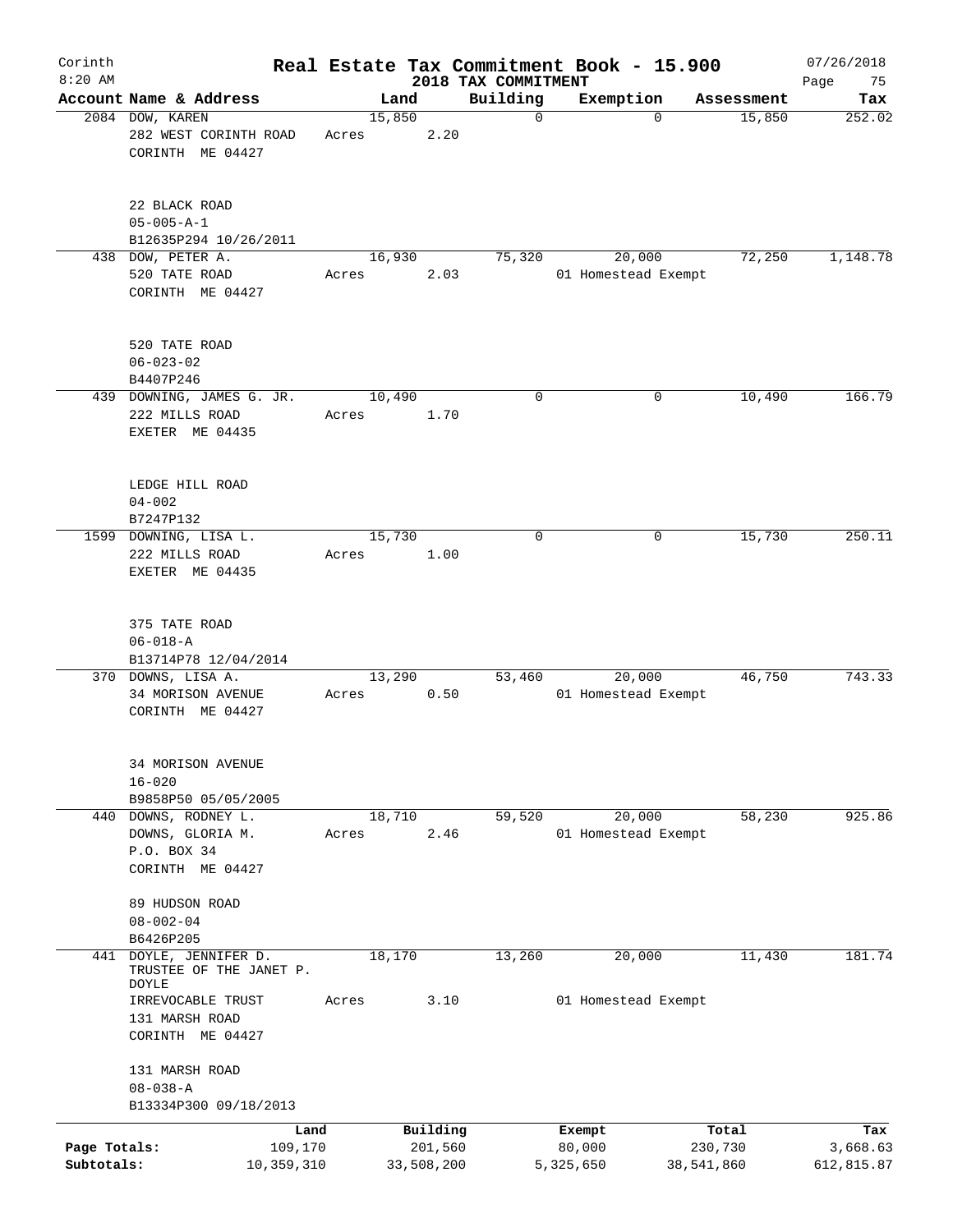| Corinth<br>$8:20$ AM |                                         |       |        |            | Real Estate Tax Commitment Book - 15.900<br>2018 TAX COMMITMENT |           |            | 07/26/2018<br>Page<br>76 |
|----------------------|-----------------------------------------|-------|--------|------------|-----------------------------------------------------------------|-----------|------------|--------------------------|
|                      | Account Name & Address                  |       | Land   |            | Building                                                        | Exemption | Assessment | Tax                      |
|                      | 456 DUBE, RAYMOND A. J.                 |       | 6,380  |            | $\mathbf 0$                                                     | $\Omega$  | 6,380      | 101.44                   |
|                      | P.O. BOX 93                             | Acres |        | 0.69       |                                                                 |           |            |                          |
|                      | LINCOLN ME 04457-0093                   |       |        |            |                                                                 |           |            |                          |
|                      | EXETER ROAD                             |       |        |            |                                                                 |           |            |                          |
|                      | $07 - 044 - 08$                         |       |        |            |                                                                 |           |            |                          |
|                      | B3370P160                               |       |        |            |                                                                 |           |            |                          |
|                      | 455 DUBE, RAYMOND A. J.                 |       | 6,380  |            | 0                                                               | 0         | 6,380      | 101.44                   |
|                      | P.O. BOX 93                             | Acres |        | 0.69       |                                                                 |           |            |                          |
|                      | LINCOLN ME 04457-0093                   |       |        |            |                                                                 |           |            |                          |
|                      | EXETER ROAD N/F OFF                     |       |        |            |                                                                 |           |            |                          |
|                      | $07 - 044 - 06$                         |       |        |            |                                                                 |           |            |                          |
|                      | B3370P160                               |       |        |            |                                                                 |           |            |                          |
|                      | 454 DUBE, RAYMOND A. J.                 |       | 6,380  |            | 0                                                               | 0         | 6,380      | 101.44                   |
|                      | P.O. BOX 93                             | Acres |        | 0.69       |                                                                 |           |            |                          |
|                      | LINCOLN ME 04457-0093                   |       |        |            |                                                                 |           |            |                          |
|                      | EXETER ROAD N/F OFF                     |       |        |            |                                                                 |           |            |                          |
|                      | $07 - 044 - 04$                         |       |        |            |                                                                 |           |            |                          |
|                      | B3370P160                               |       |        |            |                                                                 |           |            |                          |
|                      | 453 DUBE, RAYMOND A. J.                 |       | 33,050 |            | $\mathbf 0$                                                     | 0         | 33,050     | 525.50                   |
|                      | P.O. BOX 93                             | Acres |        | 102.96     |                                                                 |           |            |                          |
|                      | LINCOLN ME 04457-0093                   |       |        |            |                                                                 |           |            |                          |
|                      | EXETER ROAD                             |       |        |            |                                                                 |           |            |                          |
|                      | $07 - 044$                              |       |        |            |                                                                 |           |            |                          |
|                      | B3370P160                               |       |        |            |                                                                 |           |            |                          |
|                      | 1828 DUCLOS, AIME                       |       | 27,200 |            | 58,050                                                          | 0         | 85,250     | 1,355.48                 |
|                      | DUCLOS, JENNIFER R.                     | Acres |        | 30.00      |                                                                 |           |            |                          |
|                      | 65 PORTLAND ST.                         |       |        |            |                                                                 |           |            |                          |
|                      | SOUTH BERWICK ME 03908                  |       |        |            |                                                                 |           |            |                          |
|                      | 442 HUDSON ROAD                         |       |        |            |                                                                 |           |            |                          |
|                      | $12 - 012 - A$                          |       |        |            |                                                                 |           |            |                          |
|                      | B9233P302                               |       |        |            |                                                                 |           |            |                          |
|                      | 1973 DUCLOS, AIME                       |       | 12,070 |            | 0                                                               | 0         | 12,070     | 191.91                   |
|                      | DUCLOS, JENNIFER R.                     | Acres |        | 3.06       |                                                                 |           |            |                          |
|                      | 65 PORTLAND STREET                      |       |        |            |                                                                 |           |            |                          |
|                      | SOUTH BERWICK ME 03908                  |       |        |            |                                                                 |           |            |                          |
|                      | HUDSON ROAD                             |       |        |            |                                                                 |           |            |                          |
|                      | $12 - 012 - E$                          |       |        |            |                                                                 |           |            |                          |
|                      | B10463P153 05/30/2006                   |       |        |            |                                                                 |           |            |                          |
| 1918                 | DUCLOS, AIME                            |       | 10,860 |            | 0                                                               | 0         | 10,860     | 172.67                   |
|                      | DUCLOS, JENNIFER R.                     | Acres |        | 2.02       |                                                                 |           |            |                          |
|                      | 65 PORTLAND STREET                      |       |        |            |                                                                 |           |            |                          |
|                      | SOUTH BERWICK ME 03908                  |       |        |            |                                                                 |           |            |                          |
|                      | HUDSON ROAD                             |       |        |            |                                                                 |           |            |                          |
|                      | $12 - 012 - C$<br>B10463P153 05/30/2006 |       |        |            |                                                                 |           |            |                          |
|                      |                                         |       |        |            |                                                                 |           |            |                          |
|                      | Land                                    |       |        | Building   |                                                                 | Exempt    | Total      | Tax                      |
| Page Totals:         | 102,320                                 |       |        | 58,050     |                                                                 | 0         | 160,370    | 2,549.88                 |
| Subtotals:           | 10,461,630                              |       |        | 33,566,250 |                                                                 | 5,325,650 | 38,702,230 | 615, 365.75              |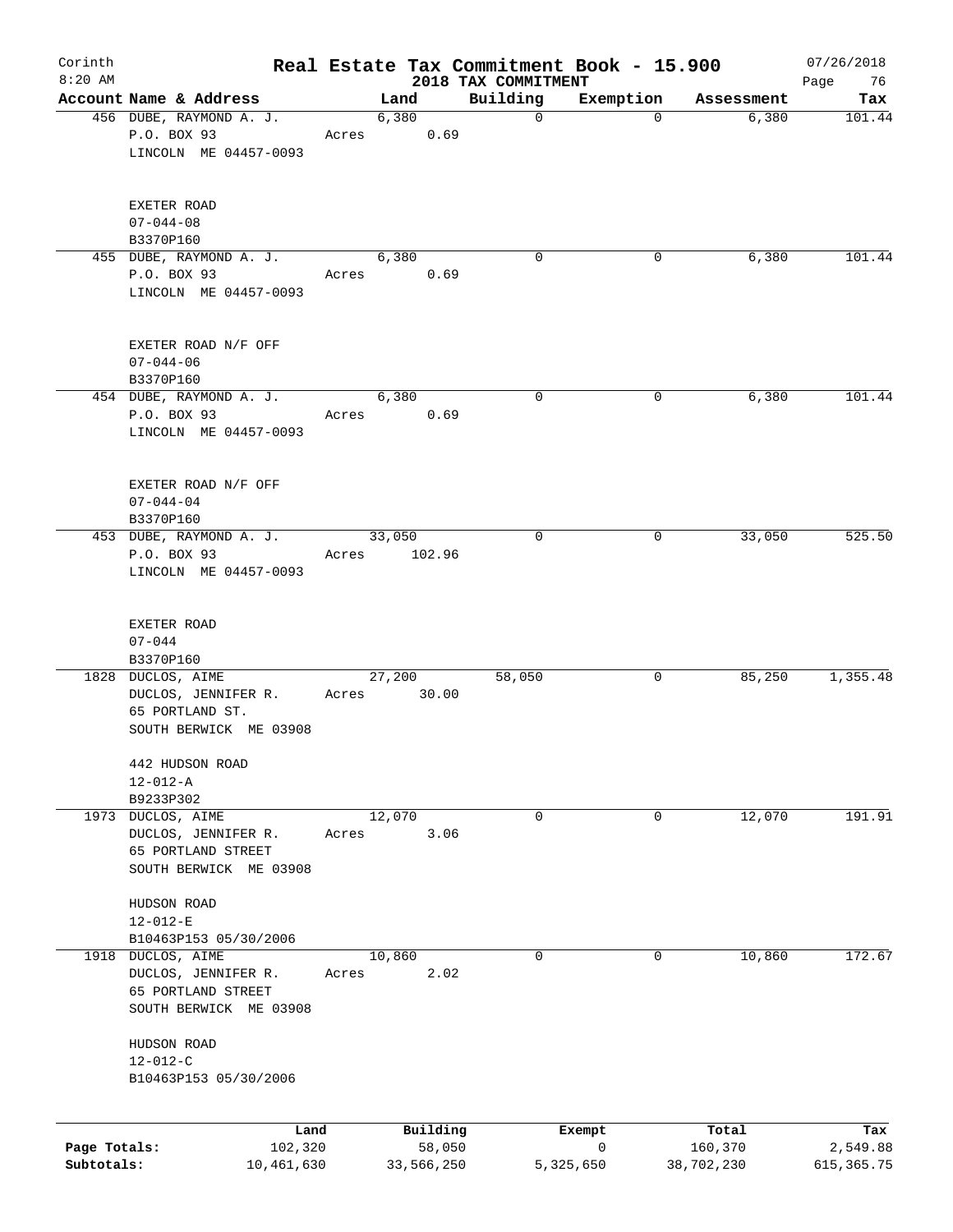| Corinth<br>$8:20$ AM       |                                                                                                         | Real Estate Tax Commitment Book - 15.900 |                                 |                                   |                       | 07/26/2018              |
|----------------------------|---------------------------------------------------------------------------------------------------------|------------------------------------------|---------------------------------|-----------------------------------|-----------------------|-------------------------|
|                            | Account Name & Address                                                                                  | Land                                     | 2018 TAX COMMITMENT<br>Building | Exemption                         | Assessment            | Page<br>77<br>Tax       |
|                            | 1743 DUMAS I, RICHARD J.<br>DUMAS, JANE A. & DUMAS<br>II, RICHARD J.<br>PO BOX 4714<br>AUGUSTA ME 04338 | 15,870<br>30.80<br>Acres                 | 35,120                          | 20,000<br>01 Homestead Exempt     | 30,990                | 492.74                  |
|                            | 76 RABBIT PATH<br>$06 - 025 - A$                                                                        |                                          |                                 |                                   |                       |                         |
|                            | B13244P250 06/28/2013<br>476 DUMOND, LOOMIS L.                                                          | 20,990                                   | 60,810                          | 26,000                            | 55,800                | 887.22                  |
|                            | 54 HUDSON ROAD<br>CORINTH ME 04427                                                                      | 4.35<br>Acres                            |                                 | 22 Veteran<br>01 Homestead Exempt |                       |                         |
|                            | 54 HUDSON ROAD<br>$16 - 021$<br>B2197P475                                                               |                                          |                                 |                                   |                       |                         |
|                            | 394 DUMONT, JAMES E.<br>DUMONT, DONNA R.<br>27 MAIN STREET<br>CORINTH ME 04427                          | 17,850<br>Acres<br>1.75                  | 43,950                          | 20,000<br>01 Homestead Exempt     | 41,800                | 664.62                  |
|                            | 27 MAIN STREET<br>$11 - 011$<br>B8536P72                                                                |                                          |                                 |                                   |                       |                         |
|                            | 791 DUMONT, JAMES E.<br>THERIAULT, BRENDA J.<br>107 GARLAND ROAD<br>CORINTH ME 04427                    | 16,940<br>1.00<br>Acres                  | 38,380                          | 20,000<br>01 Homestead Exempt     | 35,320                | 561.59                  |
|                            | 107 GARLAND ROAD<br>$07 - 014 - A - 01$<br>B14199P130 06/29/2016                                        |                                          |                                 |                                   |                       |                         |
|                            | 1114 DUMONT, STEVEN<br>DUMONT, RENE<br>762 GRANT ROAD<br>CORINTH ME 04427                               | 15,250<br>1.69<br>Acres                  | 22,990                          | 20,000<br>01 Homestead Exempt     | 18,240                | 290.02                  |
|                            | 762 GRANT ROAD<br>$03 - 008 - D$<br>B9338P49                                                            |                                          |                                 |                                   |                       |                         |
|                            | 196 DUMOULIN, JAMES<br>DUMOULIN, BILLIE JEAN<br>35 COVERED BRIDGE ROAD<br>CORINTH ME 04427-0            | 28,590<br>27.41<br>Acres                 | 178,770                         | 20,000<br>01 Homestead Exempt     | 187,360               | 2,979.02                |
|                            | 35 COVERED BRIDGE ROAD<br>$02 - 043$<br>B8751P181 05/28/2003                                            |                                          |                                 |                                   |                       |                         |
|                            | 1375 DUNCAN, KEVIN D.<br>DUNCAN, CARRIE<br>796 LEDGE HILL ROAD<br>CORINTH ME 04427                      | 20,360<br>4.99<br>Acres                  | 111,420                         | 0                                 | 131,780               | 2,095.30                |
|                            | 511 MUDGETT ROAD<br>$02 - 036 - D$<br>B14484P191 05/12/2017                                             |                                          |                                 |                                   |                       |                         |
|                            | Land                                                                                                    | Building                                 |                                 | Exempt                            | Total                 | Tax                     |
| Page Totals:<br>Subtotals: | 135,850<br>10,597,480                                                                                   | 491,440<br>34,057,690                    |                                 | 126,000<br>5,451,650              | 501,290<br>39,203,520 | 7,970.51<br>623, 336.26 |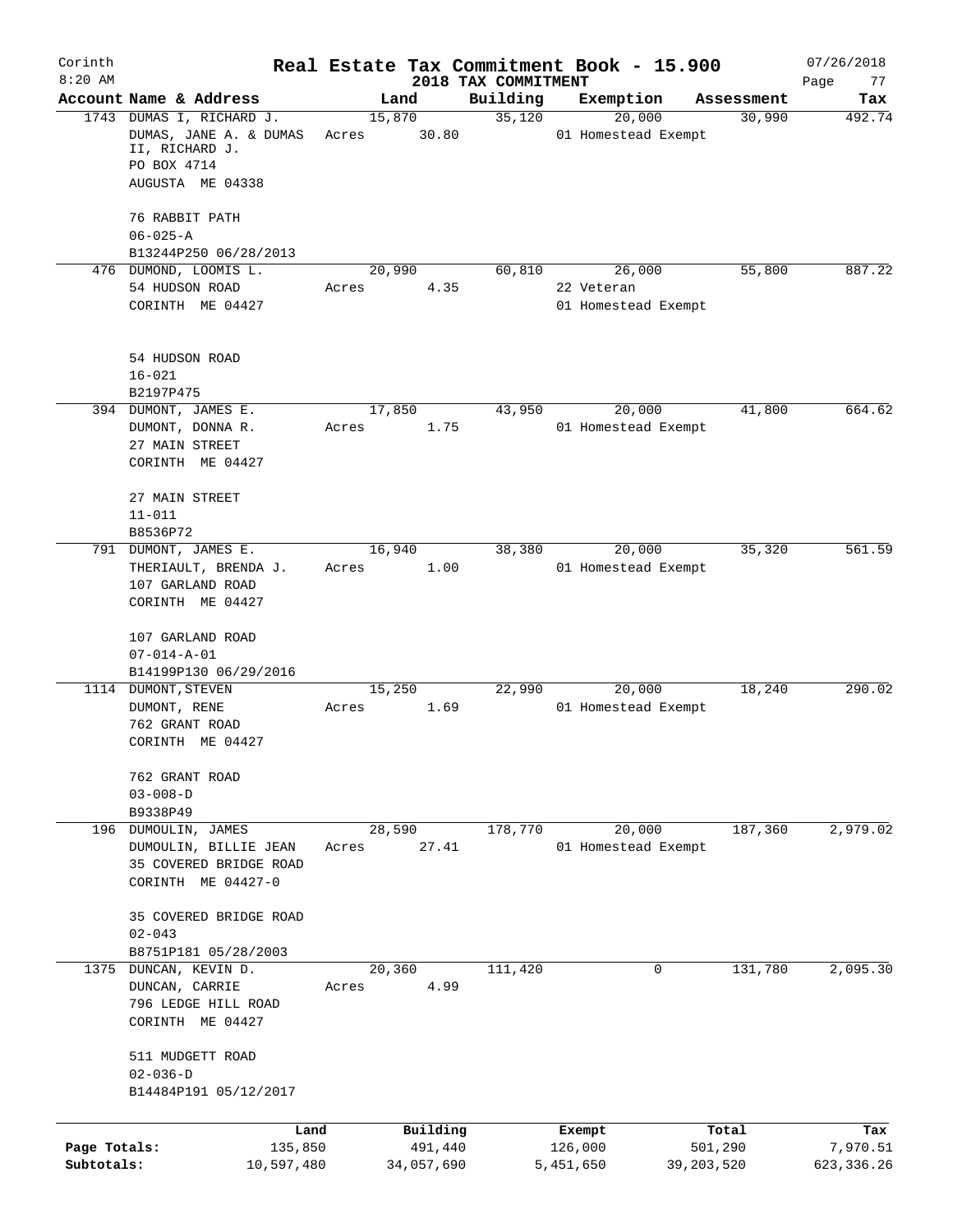| Corinth<br>$8:20$ AM |                                        |                                                                                                |            |                | 2018 TAX COMMITMENT | Real Estate Tax Commitment Book - 15.900 |            | 07/26/2018<br>Page<br>78 |
|----------------------|----------------------------------------|------------------------------------------------------------------------------------------------|------------|----------------|---------------------|------------------------------------------|------------|--------------------------|
|                      |                                        | Account Name & Address                                                                         |            | Land           | Building            | Exemption                                | Assessment | Tax                      |
|                      |                                        | 43 DUNFEE, CATHERINE C.<br>21 PINEWOOD DRIVE<br>CORINTH ME 04427                               | Acres 1.68 | 16,520         | 101,180             | 20,000<br>01 Homestead Exempt            | 97,700     | 1,553.43                 |
|                      | $06 - 023 - 05$                        | 21 PINEWOOD DRIVE                                                                              |            |                |                     |                                          |            |                          |
|                      | B7375P42                               | 481 DUNFEE, DALTON M & LOIS 19,120                                                             |            |                | 172,590             | 20,000                                   | 171,710    | 2,730.19                 |
|                      | E TRUS<br>LIVING TR<br>588 MAIN STREET | DUNFEE, DALTON LOIS<br>CORINTH ME 04427                                                        | Acres 3.83 |                |                     | 01 Homestead Exempt                      |            |                          |
|                      | 588 MAIN STREET<br>$08 - 023 - A$      |                                                                                                |            |                |                     |                                          |            |                          |
|                      | B2234P605                              |                                                                                                |            |                |                     |                                          |            |                          |
|                      |                                        | 1992 DUNFEE, DAVID A.<br>DUNFEE, JAIME L.<br>32 WHITE SCHOOLHOUSE RD<br>CORINTH ME 04427       | Acres      | 24,950<br>7.62 | 308,240             | 20,000<br>01 Homestead Exempt            | 313,190    | 4,979.72                 |
|                      | <b>ROAD</b><br>$08 - 023 - B$          | 32 WHITE SCHOOLHOUSE<br>B12125P289 04/19/2010 B10901P86 04/06/2007                             |            |                |                     |                                          |            |                          |
|                      |                                        | 483 DUNFEE, MALCOLM K.                                                                         |            | 19,480         | 89,170              | 20,000                                   | 88,650     | 1,409.54                 |
|                      |                                        | DUNFEE, SONYA M<br>326 BEANS MILL ROAD<br>CORINTH ME 04427                                     | Acres      | 4.23           |                     | 01 Homestead Exempt                      |            |                          |
|                      | $04 - 019 - 07$                        | 326 BEANS MILL ROAD                                                                            |            |                |                     |                                          |            |                          |
|                      | B2675P138                              |                                                                                                |            |                |                     |                                          |            |                          |
| 1560                 | DEBORAH DUNHAM<br>PO BOX 171           | <b>DUNHAM RICHARD &amp;</b><br>DEBORAH LIVING TRUST<br>TRUSTEES, RICHARD &<br>CORINTH ME 04427 | Acres      | 10,160<br>1.41 | 0                   | $\Omega$                                 | 10,160     | 161.54                   |
|                      | TATE ROAD<br>$06 - 002 - 03$           |                                                                                                |            |                |                     |                                          |            |                          |
|                      |                                        | B13107P203 03/04/2013                                                                          |            |                |                     |                                          |            |                          |
| 1776                 |                                        | DUNHAM RICHARD &<br>DEBORAH LIVING TRUST<br>TRUSTEES, RICHARD &                                | Acres      | 10,280<br>1.52 | 0                   | 0                                        | 10,280     | 163.45                   |
|                      | DEBORAH DUNHAM<br>PO BOX 171           | CORINTH ME 04427                                                                               |            |                |                     |                                          |            |                          |
|                      | TATE ROAD<br>$06 - 024 - 05$           | B13107P205 03/04/2013                                                                          |            |                |                     |                                          |            |                          |
|                      |                                        |                                                                                                |            |                |                     |                                          |            |                          |

|              | Land       | Building   | Exempt    | Total      | Tax          |
|--------------|------------|------------|-----------|------------|--------------|
| Page Totals: | 100,510    | 671,180    | 80,000    | 691,690    | 10,997.87    |
| Subtotals:   | 10,697,990 | 34,728,870 | 5,531,650 | 39,895,210 | 634, 334. 13 |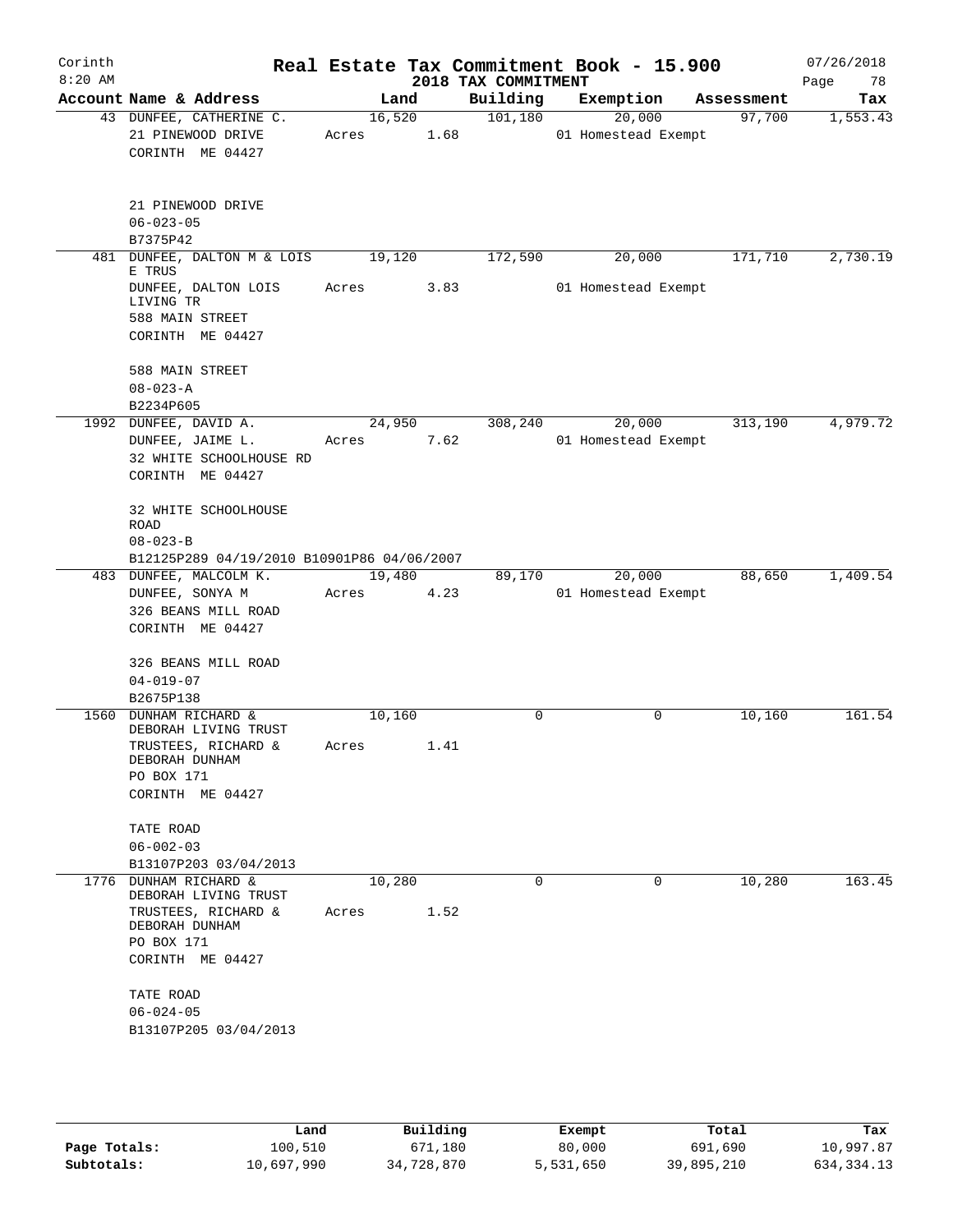| Corinth<br>$8:20$ AM       |                                                                                        |       |                       | 2018 TAX COMMITMENT | Real Estate Tax Commitment Book - 15.900 |                       | 07/26/2018<br>Page<br>79 |
|----------------------------|----------------------------------------------------------------------------------------|-------|-----------------------|---------------------|------------------------------------------|-----------------------|--------------------------|
|                            | Account Name & Address                                                                 |       | Land                  | Building            | Exemption                                | Assessment            | Tax                      |
|                            | 1782 DUNHAM RICHARD &<br>DEBORAH LIVING TRUST<br>TRUSTEES, RICHARD &<br>DEBORAH DUNHAM | Acres | 10,310<br>1.54        | $\mathbf 0$         | $\mathbf 0$                              | 10,310                | 163.93                   |
|                            | PO BOX 171<br>CORINTH ME 04427                                                         |       |                       |                     |                                          |                       |                          |
|                            | TATE ROAD<br>$06 - 024 - 11$                                                           |       |                       |                     |                                          |                       |                          |
|                            | B13107P208 03/04/2013                                                                  |       |                       |                     |                                          |                       |                          |
| 1559                       | DUNHAM RICHARD &<br>DEBORAH LIVING TRUST                                               |       | 10,160                | 0                   | 0                                        | 10,160                | 161.54                   |
|                            | TRUSTEES, RICHARD &<br>DEBORAH DUNHAM<br>PO BOX 171                                    | Acres | 1.41                  |                     |                                          |                       |                          |
|                            | CORINTH ME 04427                                                                       |       |                       |                     |                                          |                       |                          |
|                            | TATE ROAD<br>$06 - 002 - 02$                                                           |       |                       |                     |                                          |                       |                          |
|                            | B13107P203 03/04/2013                                                                  |       |                       |                     |                                          |                       |                          |
|                            | 491 DUNHAM RICHARD &<br>DEBORAH LIVING TRUST                                           |       | 20,860                | 165,850             | 20,000                                   | 166,710               | 2,650.69                 |
|                            | TRUSTEES, RICHARD &<br>DEBORAH DUNHAM                                                  | Acres | 2.38                  |                     | 01 Homestead Exempt                      |                       |                          |
|                            | PO BOX 171<br>CORINTH ME 04427                                                         |       |                       |                     |                                          |                       |                          |
|                            | 260 MAIN STREET<br>$16 - 012 - A$                                                      |       |                       |                     |                                          |                       |                          |
| 489                        | B13107P196 03/04/2013<br>DUNHAM RICHARD &                                              |       | 36,250                | 0                   | 0                                        | 36,250                | 576.38                   |
|                            | DEBORAH LIVING TRUST<br>TRUSTEES, RICHARD &                                            | Acres | 81.00                 |                     |                                          |                       |                          |
|                            | DEBORAH DUNHAM<br>PO BOX 171                                                           |       |                       |                     |                                          |                       |                          |
|                            | CORINTH ME 04427                                                                       |       |                       |                     |                                          |                       |                          |
|                            | MORISON AVENUE                                                                         |       |                       |                     |                                          |                       |                          |
|                            | $11 - 022$<br>B13107P198 03/04/2013                                                    |       |                       |                     |                                          |                       |                          |
| 490                        | DUNHAM RICHARD &<br>DEBORAH LIVING TRUST                                               |       | 5,080                 | 0                   | 0                                        | 5,080                 | 80.77                    |
|                            | TRUSTEES, RICHARD AND<br>DEBORAH DUNHAM<br>PO BOX 171                                  | Acres | 35.00                 |                     |                                          |                       |                          |
|                            | CORINTH ME 04427                                                                       |       |                       |                     |                                          |                       |                          |
|                            | HUDSON ROAD N/F OFF                                                                    |       |                       |                     |                                          |                       |                          |
|                            | $11 - 036$<br>B13107P185 03/04/2013                                                    |       |                       |                     |                                          |                       |                          |
| 1437                       | DUNHAM RICHARD &<br>DEBORAH LIVING TRUST                                               |       | 26,600                | 3,500               | 0                                        | 30,100                | 478.59                   |
|                            | TRUSTEES, RICHARD &<br>DEBORAH DUNHAM<br>PO BOX 171                                    | Acres | 33.66                 |                     |                                          |                       |                          |
|                            | CORINTH ME 04427                                                                       |       |                       |                     |                                          |                       |                          |
|                            | RABBIT PATH                                                                            |       |                       |                     |                                          |                       |                          |
|                            | $06 - 024$<br>B13107P200 03/04/2013                                                    |       |                       |                     |                                          |                       |                          |
|                            |                                                                                        |       |                       |                     |                                          |                       |                          |
|                            | Land                                                                                   |       | Building              |                     | Exempt                                   | Total                 | Tax                      |
| Page Totals:<br>Subtotals: | 109,260<br>10,807,250                                                                  |       | 169,350<br>34,898,220 |                     | 20,000<br>5,551,650                      | 258,610<br>40,153,820 | 4,111.90<br>638,446.03   |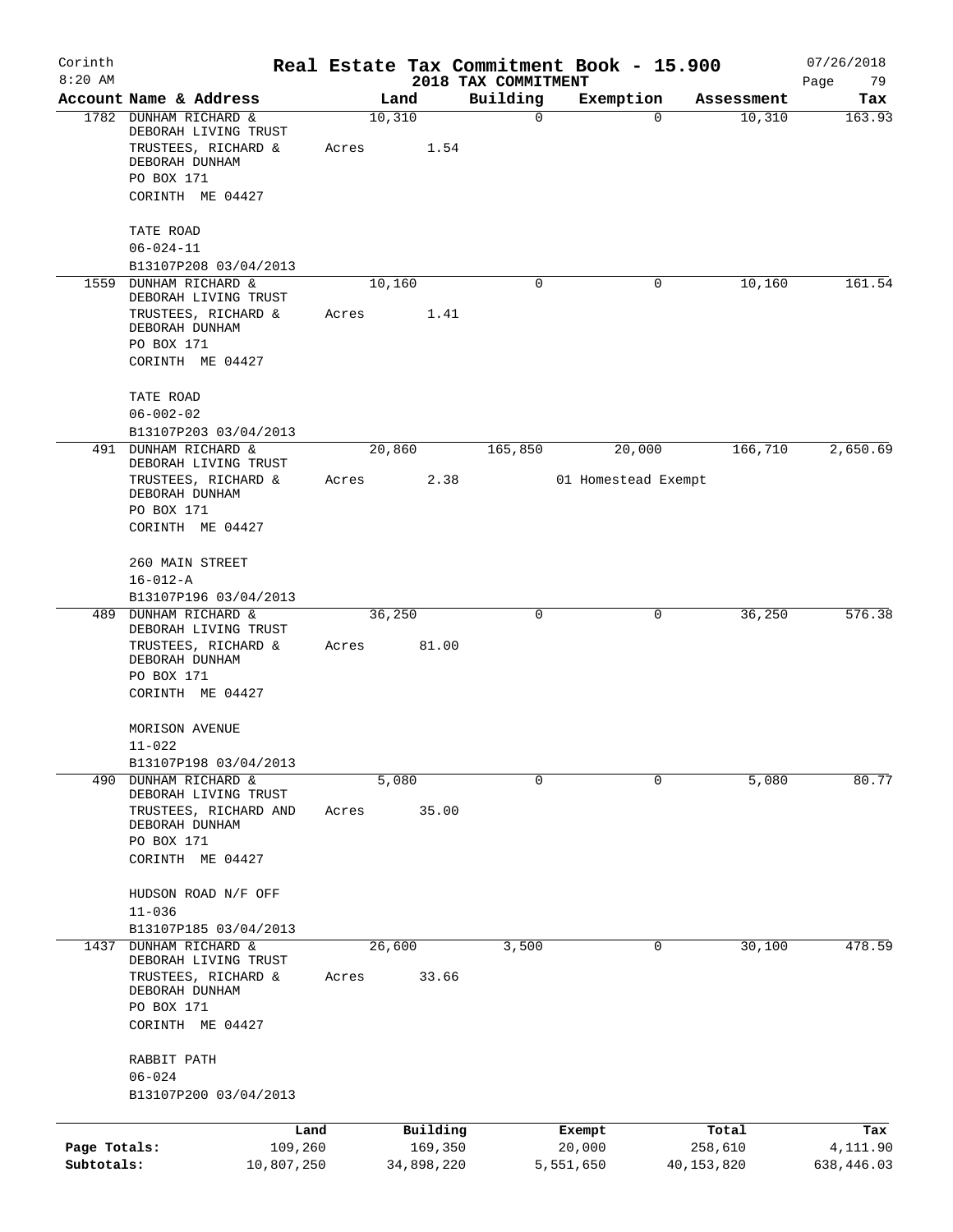| Corinth   |                                       |        |             |                     | Real Estate Tax Commitment Book - 15.900 |            | 07/26/2018 |
|-----------|---------------------------------------|--------|-------------|---------------------|------------------------------------------|------------|------------|
| $8:20$ AM |                                       |        |             | 2018 TAX COMMITMENT |                                          |            | 80<br>Page |
|           | Account Name & Address                |        | Land        | Building            | Exemption                                | Assessment | Tax        |
|           | 487 DUNHAM, ANDREW T.                 | 46,670 |             | 70,810              | $\Omega$                                 | 117,480    | 1,867.93   |
|           | 365 MAIN STREET<br>CORINTH ME 04427   | Acres  | 35.70       |                     |                                          |            |            |
|           |                                       |        |             |                     |                                          |            |            |
|           | 150 HUDSON ROAD                       |        |             |                     |                                          |            |            |
|           | $11 - 026$                            |        |             |                     |                                          |            |            |
|           | B13369P317 10/10/2013                 |        |             |                     |                                          |            |            |
| 486       | DUNHAM, CARL S TRUSTEE<br>(HEIRS OF)  | 26,900 |             | 81,550              | 0                                        | 108,450    | 1,724.36   |
|           | DUNHAM, CAROLYN A<br>TRUSTEE          | Acres  | 13.93       |                     |                                          |            |            |
|           | CARL & CAROLYN DUNHAM<br>LIVING TRUST |        |             |                     |                                          |            |            |
|           | 365 MAIN STREET                       |        |             |                     |                                          |            |            |
|           | CORINTH ME 04427                      |        |             |                     |                                          |            |            |
|           | 365 MAIN STREET                       |        |             |                     |                                          |            |            |
|           | $08 - 005$                            |        |             |                     |                                          |            |            |
|           | B7230P27<br>2067 DUNHAM, DEBORAH      | 18,800 |             | $\mathbf 0$         | $\mathbf 0$                              | 18,800     | 298.92     |
|           | PO BOX 71                             | Acres  | 9.54        |                     |                                          |            |            |
|           | CORINTH ME 04427                      |        |             |                     |                                          |            |            |
|           | HUDSON ROAD<br>$12 - 032 - A$         |        |             |                     |                                          |            |            |
|           | B14166P284 06/02/2016                 |        |             |                     |                                          |            |            |
|           | 1384 DUNHAM, DEREK                    | 15,770 |             | 76,360              | 0                                        | 92,130     | 1,464.87   |
|           | JOHNSON, GEOFFREY L.                  | Acres  | 1.06        |                     |                                          |            |            |
|           | 93 FOGLER RD                          |        |             |                     |                                          |            |            |
|           | EXETER ME 04435                       |        |             |                     |                                          |            |            |
|           | 653 TATE ROAD<br>$06 - 012 - F$       |        |             |                     |                                          |            |            |
|           | B13319P90 09/05/2013                  |        |             |                     |                                          |            |            |
| 488       | DUNHAM, MERL "SAM" INC.               |        | $\mathbf 0$ | 39,960              | $\mathbf 0$                              | 39,960     | 635.36     |
|           | P.O. BOX 336                          |        |             |                     |                                          |            |            |
|           | CORINTH ME 04427                      |        |             |                     |                                          |            |            |
|           | MORISON AVENUE                        |        |             |                     |                                          |            |            |
|           | $11 - 022 - 01H$                      |        |             |                     |                                          |            |            |
|           | 1446 DUNHAM, RICHARD LIVING<br>TRUST  | 11,490 |             | 86,830              | $\mathbf 0$                              | 98,320     | 1,563.29   |
|           | TRUSTEE RICHARD &<br>DEBORAH DUNHAM   | Acres  | 0.33        |                     |                                          |            |            |
|           | PO BOX 171                            |        |             |                     |                                          |            |            |
|           | CORINTH ME 04427                      |        |             |                     |                                          |            |            |
|           | 219 MAIN STREET                       |        |             |                     |                                          |            |            |
|           | $16 - 007$                            |        |             |                     |                                          |            |            |
|           | B13882P26 07/01/2015                  |        |             |                     |                                          |            |            |
|           |                                       |        |             |                     |                                          |            |            |

|              | Land       | Building     | Exempt    | Total      | Tax        |
|--------------|------------|--------------|-----------|------------|------------|
| Page Totals: | 119,630    | 355,510      |           | 475,140    | 7,554.73   |
| Subtotals:   | 10,926,880 | 35, 253, 730 | 5,551,650 | 40,628,960 | 646,000.76 |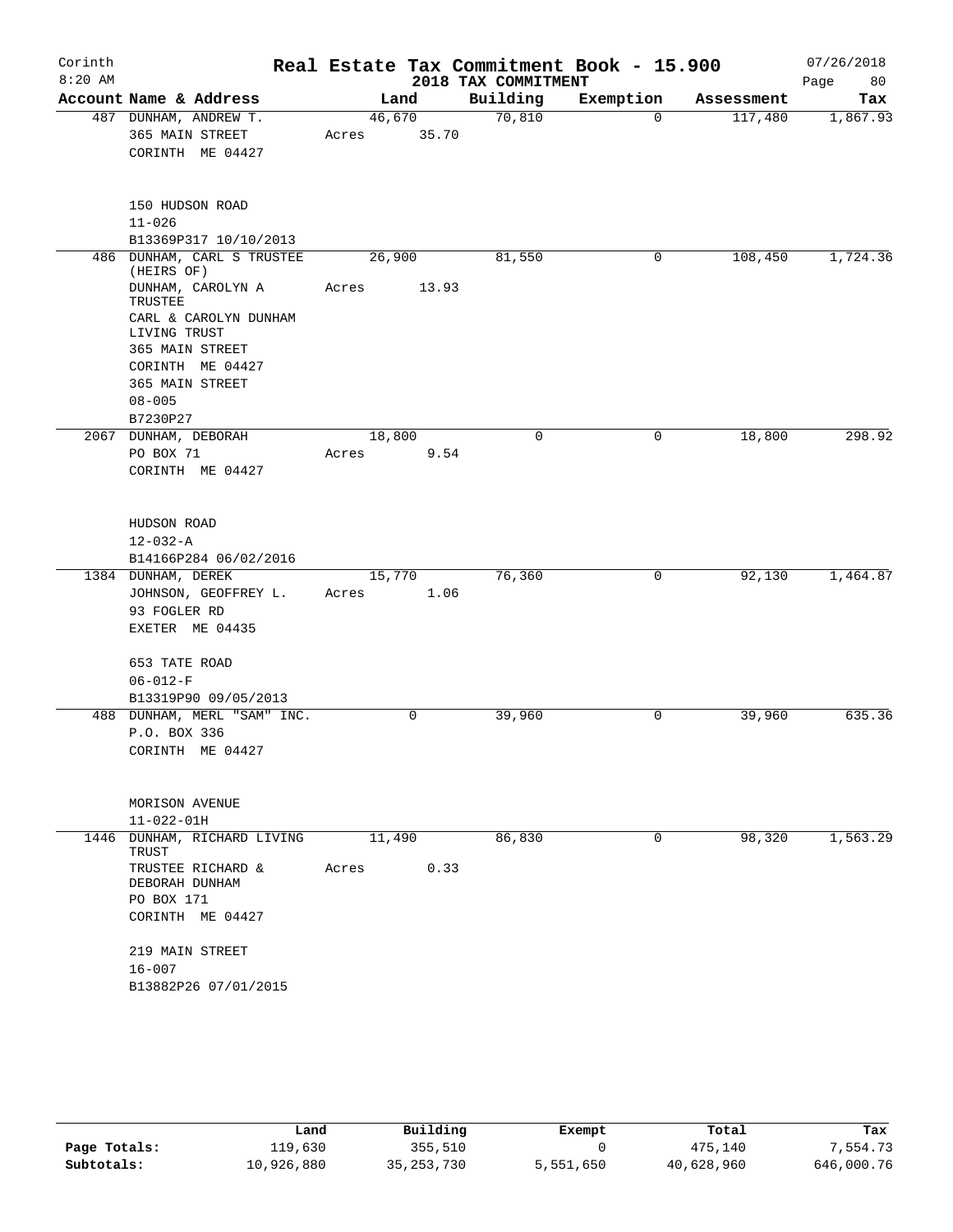| Corinth<br>$8:20$ AM       |                                                                                |                 | 2018 TAX COMMITMENT   | Real Estate Tax Commitment Book - 15.900 |                       | 07/26/2018<br>81<br>Page |
|----------------------------|--------------------------------------------------------------------------------|-----------------|-----------------------|------------------------------------------|-----------------------|--------------------------|
|                            | Account Name & Address                                                         | Land            | Building              | Exemption                                | Assessment            | Tax                      |
|                            | 1229 DUNTON, JAMIE<br>790 NORTH EUCLID STREET Acres                            | 29,790          | $\mathbf 0$<br>50.05  | $\Omega$                                 | 29,790                | 473.66                   |
|                            | APT 336<br>ANAHEIM CA 92801                                                    |                 |                       |                                          |                       |                          |
|                            | TATE ROAD                                                                      |                 |                       |                                          |                       |                          |
|                            | $06 - 021$                                                                     |                 |                       |                                          |                       |                          |
|                            | B14412P186 02/17/2017<br>495 DUNTON, LAURIE B.                                 | 16,540          | 45,160                | 20,000                                   | 41,700                | 663.03                   |
|                            | 471 TATE ROAD<br>CORINTH ME 04427                                              | Acres           | 1.70                  | 01 Homestead Exempt                      |                       |                          |
|                            | 471 TATE ROAD<br>$06 - 022 - A$<br>B9801P6 03/31/2005                          |                 |                       |                                          |                       |                          |
|                            | 497 DUPLESSIS, BEVERLY H.<br>271 EXETER ROAD<br>CORINTH ME 04427               | 17,170<br>Acres | 120,310<br>1.19       | 20,000<br>01 Homestead Exempt            | 117,480               | 1,867.93                 |
|                            | 271 EXETER ROAD<br>$07 - 044 - 11$<br>B14712P29 01/04/2018                     |                 |                       |                                          |                       |                          |
|                            | 401 DUPUIS, DONNA<br>238B ENERSON MILL ROAD Acres<br>HAMPDEN ME 04444          | 18,770          | 98,520<br>2.51        | 0                                        | 117,290               | 1,864.91                 |
|                            | 37 WEST CORINTH ROAD<br>$05 - 024 - 03$<br>B14492P307 05/23/2017               |                 |                       |                                          |                       |                          |
|                            | 504 DURAN, JARROD E.<br>PO BOX 286<br>CORINTH ME 04427                         | 17,800<br>Acres | $\mathbf 0$<br>8.00   | 0                                        | 17,800                | 283.02                   |
|                            | BEECH GROVE ROAD<br>$02 - 055 - 02$<br>B7452P82                                |                 |                       |                                          |                       |                          |
|                            | 499 DURAN, JARROD E.<br>DURAN, JULIE M<br>PO BOX 286<br>CORINTH ME 04427       | 16,890<br>Acres | 149,050<br>2.00       | 20,000<br>01 Homestead Exempt            | 145,940               | 2,320.45                 |
|                            | 178 BEECH GROVE ROAD<br>$02 - 055 - 02 - A$<br>B11113P121 08/28/2007 B6357P317 |                 |                       |                                          |                       |                          |
|                            | 500 DURAN, STEVE W.<br>620 MAIN STREET<br>CORINTH ME 04427                     | 19,540<br>Acres | 98,000<br>4.38        | 20,000<br>01 Homestead Exempt            | 97,540                | 1,550.89                 |
|                            | 620 MAIN STREET<br>$08 - 023$<br>B5865P317 05/18/1995                          |                 |                       |                                          |                       |                          |
|                            | Land                                                                           |                 | Building              | Exempt                                   | Total                 | Tax                      |
| Page Totals:<br>Subtotals: | 136,500<br>11,063,380                                                          |                 | 511,040<br>35,764,770 | 80,000<br>5,631,650                      | 567,540<br>41,196,500 | 9,023.89<br>655,024.65   |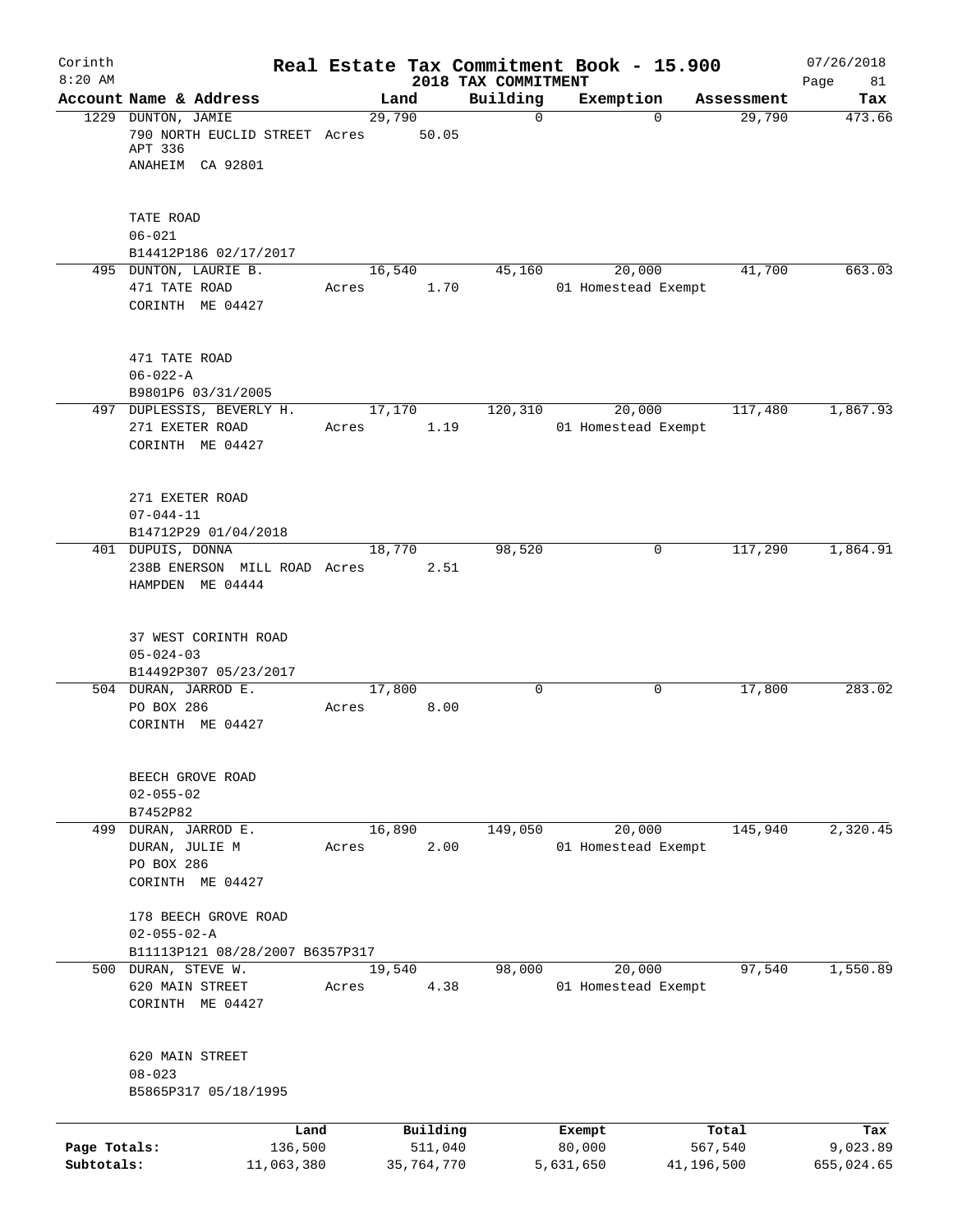| Corinth      |                                   |       |              |                                 | Real Estate Tax Commitment Book - 15.900 |                  | 07/26/2018        |
|--------------|-----------------------------------|-------|--------------|---------------------------------|------------------------------------------|------------------|-------------------|
| $8:20$ AM    | Account Name & Address            |       | Land         | 2018 TAX COMMITMENT<br>Building | Exemption                                | Assessment       | 82<br>Page<br>Tax |
|              | 503 DURAN, TERRANCE E.            |       | 21,180       | 146,170                         | 26,000                                   | 141,350          | 2,247.47          |
|              | DURAN, KARLA M.                   | Acres | 4.50         |                                 | 01 Homestead Exempt                      |                  |                   |
|              | P.O. BOX 138                      |       |              |                                 | 22 Veteran                               |                  |                   |
|              | CORINTH ME 04427                  |       |              |                                 |                                          |                  |                   |
|              | 242 MAIN STREET                   |       |              |                                 |                                          |                  |                   |
|              | $16 - 010$                        |       |              |                                 |                                          |                  |                   |
|              | B2314P148                         |       |              |                                 |                                          |                  |                   |
|              | 1422 DUTHIE, SCOTT & SHARON       |       | 20,450       | 182,940                         | 20,000                                   | 183,390          | 2,915.90          |
|              | PO BOX 137                        | Acres | 1.54         |                                 | 01 Homestead Exempt                      |                  |                   |
|              | CORINTH ME 04427                  |       |              |                                 |                                          |                  |                   |
|              | 422 MAIN STREET                   |       |              |                                 |                                          |                  |                   |
|              | $13 - 012$                        |       |              |                                 |                                          |                  |                   |
|              | B13686P330 10/29/2014             |       |              |                                 |                                          |                  |                   |
|              | 682 DYER, WALTER J.               |       | 16,940       | 93,680                          | 20,000                                   | 90,620           | 1,440.86          |
|              | DYER, MONIQUE L.                  | Acres | 2.04         |                                 | 01 Homestead Exempt                      |                  |                   |
|              | 512 TATE ROAD                     |       |              |                                 |                                          |                  |                   |
|              | CORINTH ME 04427                  |       |              |                                 |                                          |                  |                   |
|              |                                   |       |              |                                 |                                          |                  |                   |
|              | 512 TATE ROAD                     |       |              |                                 |                                          |                  |                   |
|              | $06 - 023 - 03$                   |       |              |                                 |                                          |                  |                   |
|              | B12943P322 09/13/2012             |       |              |                                 |                                          |                  |                   |
|              | 506 EASLER, DAVID J.              |       | 21,530       | 66,070                          | 20,000                                   | 67,600           | 1,074.84          |
|              |                                   |       | 6.00         |                                 |                                          |                  |                   |
|              | EASLER, ROXANNE                   | Acres |              |                                 | 01 Homestead Exempt                      |                  |                   |
|              | 212 TATE ROAD                     |       |              |                                 |                                          |                  |                   |
|              | CORINTH ME 04427                  |       |              |                                 |                                          |                  |                   |
|              |                                   |       |              |                                 |                                          |                  |                   |
|              | 212 TATE ROAD                     |       |              |                                 |                                          |                  |                   |
|              | $09 - 020 - C$                    |       |              |                                 |                                          |                  |                   |
|              | B3476P326<br>507 EASLER, DAVID J. |       | 23,190       | $\mathbf 0$                     | 0                                        | 23,190           | 368.72            |
|              | 212 TATE ROAD                     |       | 40.00        |                                 |                                          |                  |                   |
|              |                                   | Acres |              |                                 |                                          |                  |                   |
|              | CORINTH ME 04427                  |       |              |                                 |                                          |                  |                   |
|              | TATE ROAD                         |       |              |                                 |                                          |                  |                   |
|              | $09 - 020 - A$                    |       |              |                                 |                                          |                  |                   |
|              | B4203P299                         |       |              |                                 |                                          |                  |                   |
|              | 292 EASTMAN, CHRISTOPHER          |       | 26,900       | 0                               | 0                                        | 26,900           | 427.71            |
|              | EASTMAN, JULIE                    | Acres | 43.00        |                                 |                                          |                  |                   |
|              | 507 LEDGE HILL ROAD               |       |              |                                 |                                          |                  |                   |
|              | CORINTH ME 04427                  |       |              |                                 |                                          |                  |                   |
|              | LEDGE HILL ROAD                   |       |              |                                 |                                          |                  |                   |
|              | $02 - 005 - A$                    |       |              |                                 |                                          |                  |                   |
|              | B14566P197 07/28/2017             |       |              |                                 |                                          |                  |                   |
| 527          | EASTMAN, DEANE S.                 |       | 16,280       | 0                               | 0                                        | 16,280           | 258.85            |
|              | 66 CALL RD                        | Acres | 24.00        |                                 |                                          |                  |                   |
|              | EXETER ME 04435                   |       |              |                                 |                                          |                  |                   |
|              |                                   |       |              |                                 |                                          |                  |                   |
|              | AVENUE ROAD N/F OFF               |       |              |                                 |                                          |                  |                   |
|              | $01 - 012$                        |       |              |                                 |                                          |                  |                   |
|              | B4551P201                         |       |              |                                 |                                          |                  |                   |
|              | Land                              |       | Building     |                                 |                                          |                  |                   |
| Page Totals: | 146,470                           |       | 488,860      |                                 | Exempt<br>86,000                         | Total<br>549,330 | Tax<br>8,734.35   |
| Subtotals:   | 11,209,850                        |       | 36, 253, 630 |                                 | 5,717,650                                | 41,745,830       | 663,759.00        |
|              |                                   |       |              |                                 |                                          |                  |                   |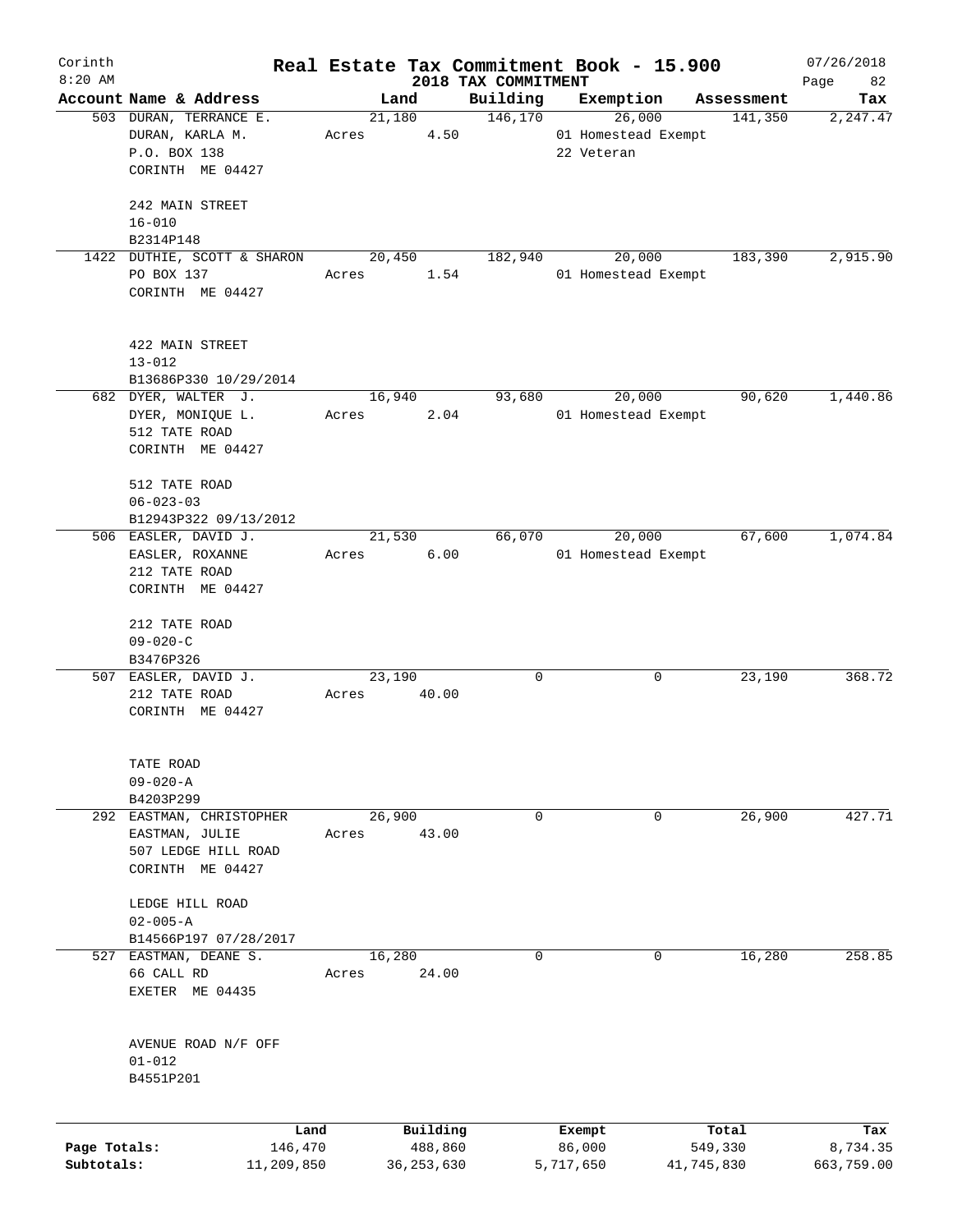| Corinth   |                                      |                 |              |                                 | Real Estate Tax Commitment Book - 15.900 |                      | 07/26/2018    |
|-----------|--------------------------------------|-----------------|--------------|---------------------------------|------------------------------------------|----------------------|---------------|
| $8:20$ AM | Account Name & Address               | Land            |              | 2018 TAX COMMITMENT<br>Building | Exemption                                |                      | 83<br>Page    |
|           | 1584 EASTMAN, JEFF                   |                 | $\mathbf 0$  | 20,090                          | $\Omega$                                 | Assessment<br>20,090 | Tax<br>319.43 |
|           | EASTMAN, TONI<br>C/O JEFFREY EASTMAN |                 |              |                                 |                                          |                      |               |
|           | 110 CALL ROAD                        |                 |              |                                 |                                          |                      |               |
|           | EXETER ME 04435                      |                 |              |                                 |                                          |                      |               |
|           | 540 MCCARD ROAD                      |                 |              |                                 |                                          |                      |               |
|           | $01 - 008 - 06H$                     |                 |              |                                 |                                          |                      |               |
|           | 1574 EASTMAN, JEFFREY                |                 | $\mathbf 0$  | 21,190                          | 0                                        | 21,190               | 336.92        |
|           | 110 CALL ROAD                        |                 |              |                                 |                                          |                      |               |
|           | EXETER ME 04435                      |                 |              |                                 |                                          |                      |               |
|           | 510 MCCARD ROAD                      |                 |              |                                 |                                          |                      |               |
|           | $01 - 008 - 03H$                     |                 |              |                                 |                                          |                      |               |
|           | 1611 EASTMAN, JEFFREY                | 18,980          |              | 1,000                           | 0                                        | 19,980               | 317.68        |
|           | 110 CALL ROAD                        | Acres           | 7.46         |                                 |                                          |                      |               |
|           | EXETER ME 04435                      |                 |              |                                 |                                          |                      |               |
|           | MCCARD ROAD                          |                 |              |                                 |                                          |                      |               |
|           | $01 - 008 - B$                       |                 |              |                                 |                                          |                      |               |
|           | B7205P335                            |                 |              |                                 |                                          |                      |               |
|           | 251 EASTMAN, JEFFREY                 |                 | 0            | 17,070                          | 0                                        | 17,070               | 271.41        |
|           | 110 CALL ROAD<br>EXETER ME 04435     |                 |              |                                 |                                          |                      |               |
|           |                                      |                 |              |                                 |                                          |                      |               |
|           | 641 AVENUE ROAD                      |                 |              |                                 |                                          |                      |               |
|           | $01 - 008 - 07H$                     |                 |              |                                 |                                          |                      |               |
|           | 1965 EASTMAN, JEFFREY                |                 | $\mathsf{O}$ | 16,470                          | 0                                        | 16,470               | 261.87        |
|           | 110 CALL ROAD<br>EXETER ME 04435     |                 |              |                                 |                                          |                      |               |
|           |                                      |                 |              |                                 |                                          |                      |               |
|           | 535 LEDGE HILL ROAD                  |                 |              |                                 |                                          |                      |               |
|           | $01 - 040 - 05H$                     |                 |              |                                 |                                          |                      |               |
| 845       | EASTMAN, JEFFREY<br>110 CALL ROAD    | 18,050          |              | 40,840                          | 0                                        | 58,890               | 936.35        |
|           | EXETER ME 04435                      | Acres           | 3.00         |                                 |                                          |                      |               |
|           |                                      |                 |              |                                 |                                          |                      |               |
|           | 663 AVENUE ROAD                      |                 |              |                                 |                                          |                      |               |
|           | $01 - 008 - A$                       |                 |              |                                 |                                          |                      |               |
|           | B8121P64<br>509 EASTMAN, JEFFREY     |                 |              |                                 | 0                                        |                      | 2,422.68      |
|           | 110 CALL ROAD                        | 44,450<br>Acres | 39.72        | 107,920                         |                                          | 152,370              |               |
|           | EXETER ME 04435                      |                 |              |                                 |                                          |                      |               |
|           |                                      |                 |              |                                 |                                          |                      |               |
|           | 635 AVENUE ROAD                      |                 |              |                                 |                                          |                      |               |
|           | $01 - 008$                           |                 |              |                                 |                                          |                      |               |
|           | B11098P177 08/23/2007                |                 |              |                                 |                                          |                      |               |
|           |                                      |                 |              |                                 |                                          |                      |               |
|           |                                      |                 |              |                                 |                                          |                      |               |

|              | Land       | Building   | Exempt    | Total      | Tax        |
|--------------|------------|------------|-----------|------------|------------|
| Page Totals: | 81,480     | 224,580    |           | 306,060    | 4,866.34   |
| Subtotals:   | 11,291,330 | 36,478,210 | 5,717,650 | 42,051,890 | 668,625.34 |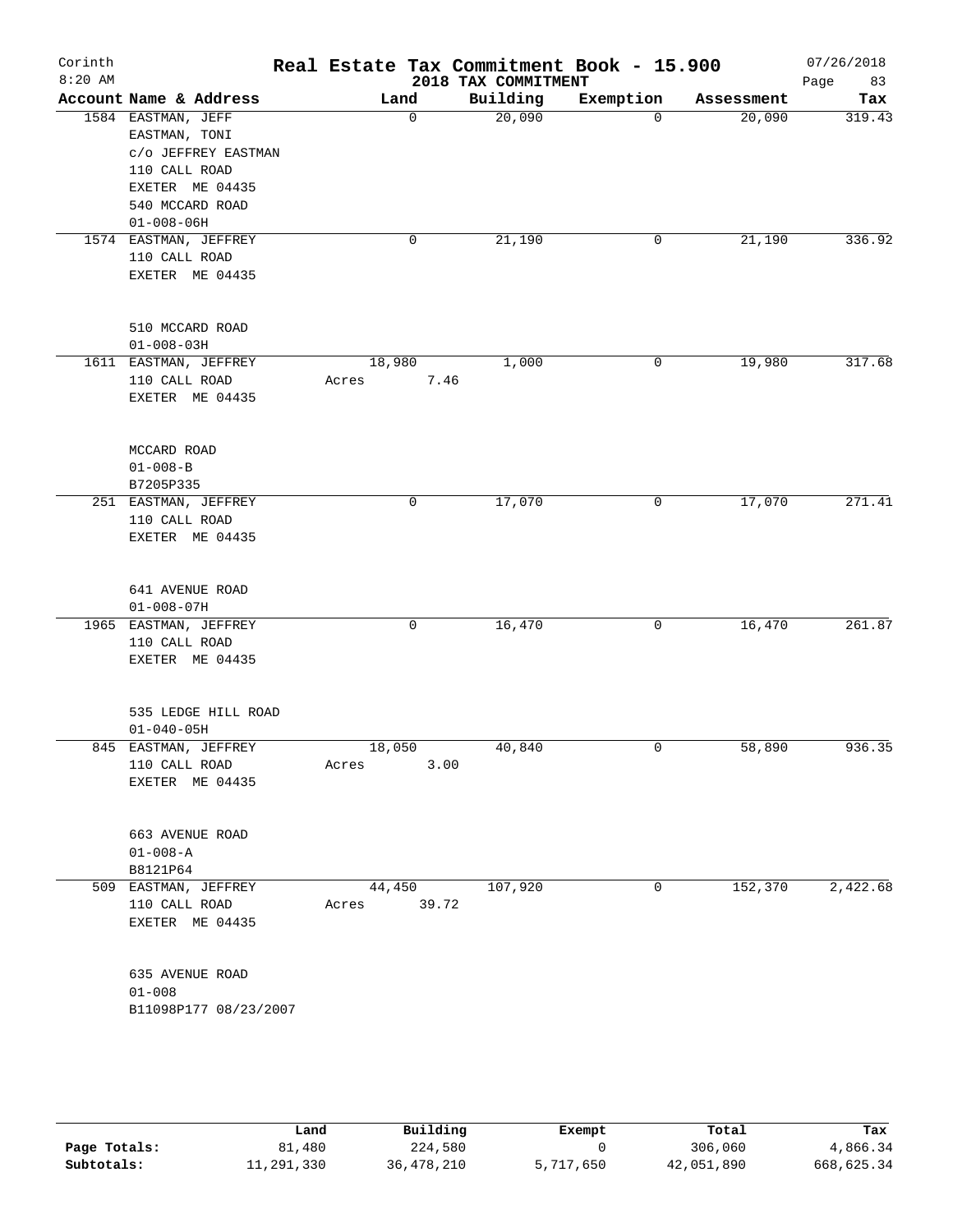| Corinth                    |                                                                 |       |        |                      |                                 | Real Estate Tax Commitment Book - 15.900 |                       | 07/26/2018             |
|----------------------------|-----------------------------------------------------------------|-------|--------|----------------------|---------------------------------|------------------------------------------|-----------------------|------------------------|
| $8:20$ AM                  | Account Name & Address                                          |       | Land   |                      | 2018 TAX COMMITMENT<br>Building | Exemption                                |                       | 84<br>Page             |
|                            | 514 EASTMAN, JEFFREY D.                                         |       | 16,070 |                      | 29,480                          | 20,000                                   | Assessment<br>25,550  | Tax<br>406.25          |
|                            | EASTMAN, CHRISTOPHER<br>507 LEDGE HILL RD<br>CORINTH ME 04427   | Acres |        | 1.29                 |                                 | 01 Homestead Exempt                      |                       |                        |
|                            | 507 LEDGE HILL ROAD<br>$01 - 040 - 01$                          |       |        |                      |                                 |                                          |                       |                        |
|                            | B13628P240 08/28/2014                                           |       |        |                      |                                 |                                          |                       |                        |
|                            | 512 EASTMAN, JEFFREY D.<br>110 CALL ROAD<br>EXETER ME 04435     | Acres | 15,770 | 1.03                 | $\Omega$                        | 0                                        | 15,770                | 250.74                 |
|                            | 524 MCCARD ROAD<br>$01 - 008 - 04$<br>B11971P300 10/29/2009     |       |        |                      |                                 |                                          |                       |                        |
|                            | 518 EASTMAN, JEFFREY D.                                         |       | 15,770 |                      | 0                               | 0                                        | 15,770                | 250.74                 |
|                            | 110 CALL ROAD<br>EXETER ME 04435                                | Acres |        | 1.03                 |                                 |                                          |                       |                        |
|                            | 515 LEDGE HILL ROAD<br>$01 - 040 - 02$<br>B11971P300 10/29/2009 |       |        |                      |                                 |                                          |                       |                        |
|                            | 519 EASTMAN, JEFFREY D.                                         |       | 15,770 |                      | 0                               | 0                                        | 15,770                | 250.74                 |
|                            | 110 CALL ROAD<br>EXETER ME 04435                                | Acres |        | 1.03                 |                                 |                                          |                       |                        |
|                            | 523 LEDGE HILL ROAD<br>$01 - 040 - 03$<br>B11971P300 10/29/2009 |       |        |                      |                                 |                                          |                       |                        |
|                            | 517 EASTMAN, JEFFREY D.                                         |       | 15,730 |                      | 0                               | 0                                        | 15,730                | 250.11                 |
|                            | 110 CALL ROAD<br>EXETER ME 04435                                | Acres |        | 1.00                 |                                 |                                          |                       |                        |
|                            | 627 AVENUE ROAD<br>$01 - 008 - 11$                              |       |        |                      |                                 |                                          |                       |                        |
|                            | B11971P300 10/29/2009                                           |       |        |                      |                                 |                                          |                       |                        |
|                            | 520 EASTMAN, JEFFREY D.<br>110 CALL ROAD<br>EXETER ME 04435     | Acres | 15,770 | 1.03                 | 0                               | 0                                        | 15,770                | 250.74                 |
|                            | 529 LEDGE HILL ROAD<br>$01 - 040 - 04$<br>B11971P300 10/29/2009 |       |        |                      |                                 |                                          |                       |                        |
| 516                        | EASTMAN, JEFFREY D.                                             |       | 16,080 |                      | 0                               | 0                                        | 16,080                | 255.67                 |
|                            | 110 CALL ROAD<br>EXETER ME 04435                                | Acres |        | 1.30                 |                                 |                                          |                       |                        |
|                            | 601 AVENUE ROAD<br>$01 - 008 - 10$<br>B11971P300 10/29/2009     |       |        |                      |                                 |                                          |                       |                        |
|                            | Land                                                            |       |        | Building             |                                 | Exempt                                   | Total                 | Tax                    |
| Page Totals:<br>Subtotals: | 110,960<br>11,402,290                                           |       |        | 29,480<br>36,507,690 |                                 | 20,000<br>5,737,650                      | 120,440<br>42,172,330 | 1,914.99<br>670,540.33 |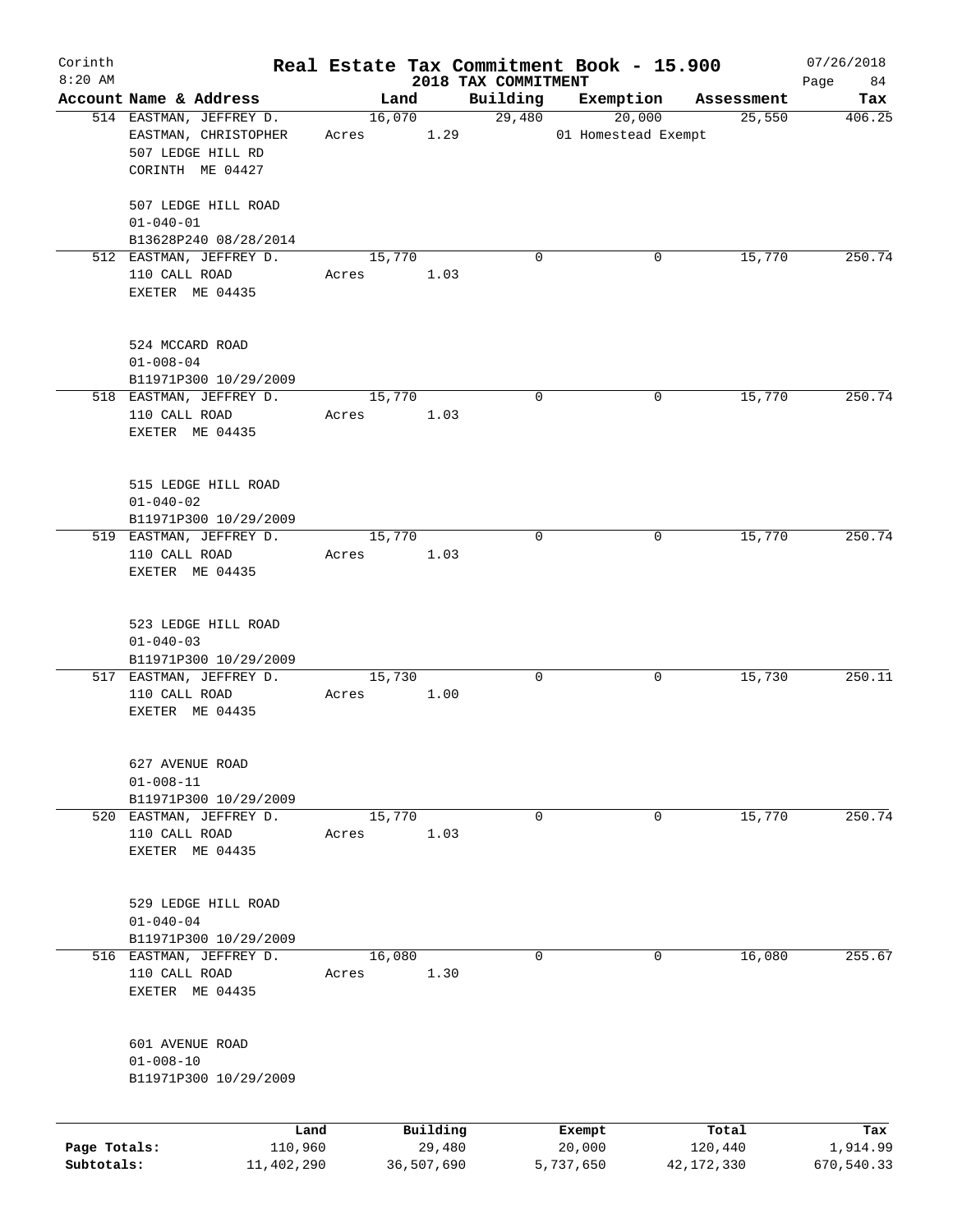| Corinth<br>$8:20$ AM |                                                                                   |            |       |        |            |                                 |             | Real Estate Tax Commitment Book - 15.900 |            | 07/26/2018        |
|----------------------|-----------------------------------------------------------------------------------|------------|-------|--------|------------|---------------------------------|-------------|------------------------------------------|------------|-------------------|
|                      | Account Name & Address                                                            |            |       | Land   |            | 2018 TAX COMMITMENT<br>Building |             | Exemption                                | Assessment | 85<br>Page<br>Tax |
|                      | 521 EASTMAN, JEFFREY D.<br>110 CALL ROAD                                          |            | Acres | 15,770 | 1.03       |                                 | $\mathbf 0$ | $\mathbf 0$                              | 15,770     | 250.74            |
|                      | EXETER ME 04435                                                                   |            |       |        |            |                                 |             |                                          |            |                   |
|                      | 535 LEDGE HILL ROAD<br>$01 - 040 - 05$                                            |            |       |        |            |                                 |             |                                          |            |                   |
|                      | B11971P300 10/29/2009                                                             |            |       |        |            |                                 |             |                                          |            |                   |
|                      | 515 EASTMAN, JEFFREY D.<br>110 CALL ROAD<br>EXETER ME 04435                       |            | Acres | 15,770 | 1.03       |                                 | $\Omega$    | 0                                        | 15,770     | 250.74            |
|                      | 607 AVENUE ROAD                                                                   |            |       |        |            |                                 |             |                                          |            |                   |
|                      | $01 - 008 - 09$                                                                   |            |       |        |            |                                 |             |                                          |            |                   |
|                      | B11971P300 10/29/2009                                                             |            |       |        |            |                                 | 0           | 0                                        |            | 250.74            |
|                      | 526 EASTMAN, JEFFREY D.<br>110 CALL ROAD<br>EXETER ME 04435                       |            | Acres | 15,770 | 1.03       |                                 |             |                                          | 15,770     |                   |
|                      | 31 MCCARD ROAD                                                                    |            |       |        |            |                                 |             |                                          |            |                   |
|                      | $01 - 040 - 10$<br>B11971P300 10/29/2009                                          |            |       |        |            |                                 |             |                                          |            |                   |
|                      | 522 EASTMAN, JEFFREY D.                                                           |            |       | 15,810 |            |                                 | $\mathbf 0$ | 0                                        | 15,810     | 251.38            |
|                      | 110 CALL ROAD<br>EXETER ME 04435                                                  |            | Acres |        | 1.07       |                                 |             |                                          |            |                   |
|                      | 545 LEDGE HILL ROAD<br>$01 - 040 - 06$<br>B11971P300 10/29/2009                   |            |       |        |            |                                 |             |                                          |            |                   |
|                      | 529 EASTMAN, JEFFREY D.                                                           |            |       | 15,770 |            |                                 | 0           | 0                                        | 15,770     | 250.74            |
|                      | 110 CALL ROAD<br>EXETER ME 04435                                                  |            | Acres |        | 1.03       |                                 |             |                                          |            |                   |
|                      | 500 MCCARD ROAD<br>$01 - 008 - 02$                                                |            |       |        |            |                                 |             |                                          |            |                   |
|                      | B11971P300 10/29/2009                                                             |            |       |        |            |                                 |             |                                          |            |                   |
|                      | 511 EASTMAN, JEFFREY D.<br>110 CALL ROAD<br>EXETER ME 04435                       |            | Acres | 15,770 | 1.03       |                                 | 0           | 0                                        | 15,770     | 250.74            |
|                      | 510 MCCARD ROAD<br>$01 - 008 - 03$                                                |            |       |        |            |                                 |             |                                          |            |                   |
|                      | B11971P300 10/29/2009                                                             |            |       |        |            |                                 |             |                                          |            |                   |
|                      | 525 EASTMAN, JEFFREY D.<br>EASTMAN, ADAM J.<br>27 MCCARD ROAD<br>CORINTH ME 04427 |            | Acres | 15,770 | 1.03       | 24,160                          |             | 0                                        | 39,930     | 634.89            |
|                      | 27 MCCARD ROAD<br>$01 - 040 - 09$                                                 |            |       |        |            |                                 |             |                                          |            |                   |
|                      | B13293P298 08/12/2013                                                             |            |       |        |            |                                 |             |                                          |            |                   |
|                      |                                                                                   | Land       |       |        | Building   |                                 |             | Exempt                                   | Total      | Tax               |
| Page Totals:         |                                                                                   | 110,430    |       |        | 24,160     |                                 |             | 0                                        | 134,590    | 2,139.97          |
| Subtotals:           |                                                                                   | 11,512,720 |       |        | 36,531,850 |                                 |             | 5,737,650                                | 42,306,920 | 672,680.30        |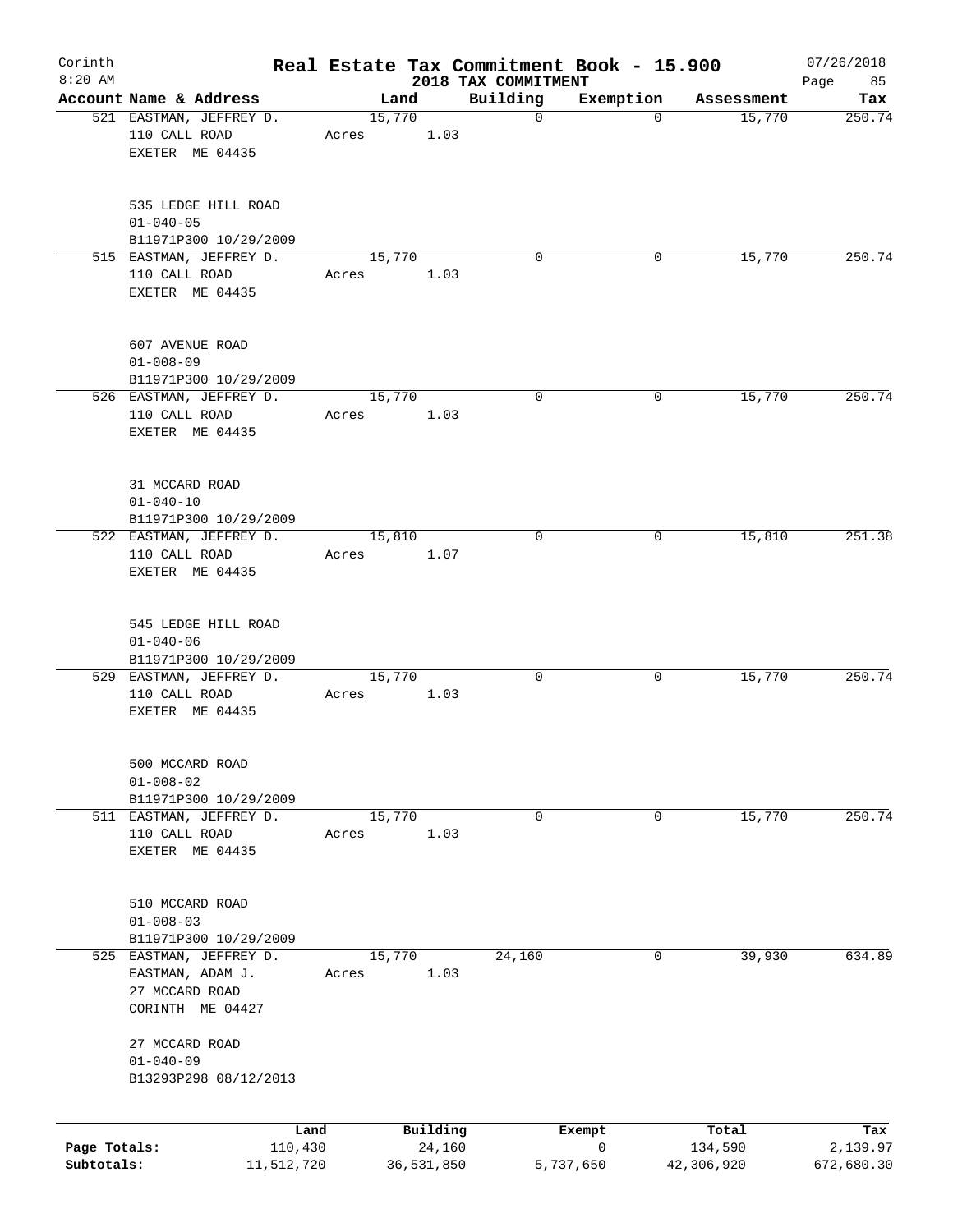| Corinth<br>$8:20$ AM |                                                                                                         |                 |       | 2018 TAX COMMITMENT | Real Estate Tax Commitment Book - 15.900 |            | 07/26/2018<br>86<br>Page |
|----------------------|---------------------------------------------------------------------------------------------------------|-----------------|-------|---------------------|------------------------------------------|------------|--------------------------|
|                      | Account Name & Address                                                                                  | Land            |       | Building            | Exemption                                | Assessment | Tax                      |
|                      | 508 EASTMAN, JEFFREY D.<br>110 CALL ROAD<br>EXETER ME 04435                                             | 16,140<br>Acres | 1.35  | 0                   | $\Omega$                                 | 16, 140    | 256.63                   |
|                      | 641 AVENUE ROAD<br>$01 - 008 - 07$<br>B11971P300 10/29/2009                                             |                 |       |                     |                                          |            |                          |
|                      | 510 EASTMAN, JEFFREY D.<br>110 CALL ROAD<br>EXETER ME 04435                                             | 15,770<br>Acres | 1.03  | 0                   | 0                                        | 15,770     | 250.74                   |
|                      | 611 AVENUE ROAD<br>$01 - 008 - 08$<br>B11971P300 10/29/2009                                             |                 |       |                     |                                          |            |                          |
|                      | 524 EASTMAN, JEFFREY D.<br>110 CALL ROAD<br>EXETER ME 04435                                             | 15,770<br>Acres | 1.03  | 0                   | 0                                        | 15,770     | 250.74                   |
|                      | 17 MCCARD ROAD<br>$01 - 040 - 08$<br>B11971P300 10/29/2009                                              |                 |       |                     |                                          |            |                          |
|                      | 513 EASTMAN, JEFFREY D.<br>110 CALL ROAD<br>EXETER ME 04435                                             | 15,770<br>Acres | 1.03  | $\mathbf 0$         | 0                                        | 15,770     | 250.74                   |
|                      | 534 MCCARD ROAD<br>$01 - 008 - 05$<br>B11971P300 10/29/2009                                             |                 |       |                     |                                          |            |                          |
|                      | 523 EASTMAN, JEFFREY D.<br>110 CALL ROAD<br>EXETER ME 04435                                             | 15,930<br>Acres | 1.48  | 0                   | 0                                        | 15,930     | 253.29                   |
|                      | 3 MCCARD ROAD<br>$01 - 040 - 07$<br>B11971P300 10/29/2009                                               |                 |       |                     |                                          |            |                          |
| 533                  | EATON, LINWOOD N. LIV<br>TR<br>INT<br>EATON, JANE L. LIV TR<br>INT<br>151 EATON ROAD<br>EXETER ME 04435 | 15,840<br>Acres | 38.00 | 0                   | 0                                        | 15,840     | 251.86                   |
|                      | LEDGE HILL ROAD N/F OFF<br>$04 - 005$<br>B5845P175                                                      |                 |       |                     |                                          |            |                          |

|              | Land       | Building   | Exempt    | Total      | Tax        |
|--------------|------------|------------|-----------|------------|------------|
| Page Totals: | 95,220     |            |           | 95,220     | 1,514.00   |
| Subtotals:   | 11,607,940 | 36,531,850 | 5,737,650 | 42,402,140 | 674,194.30 |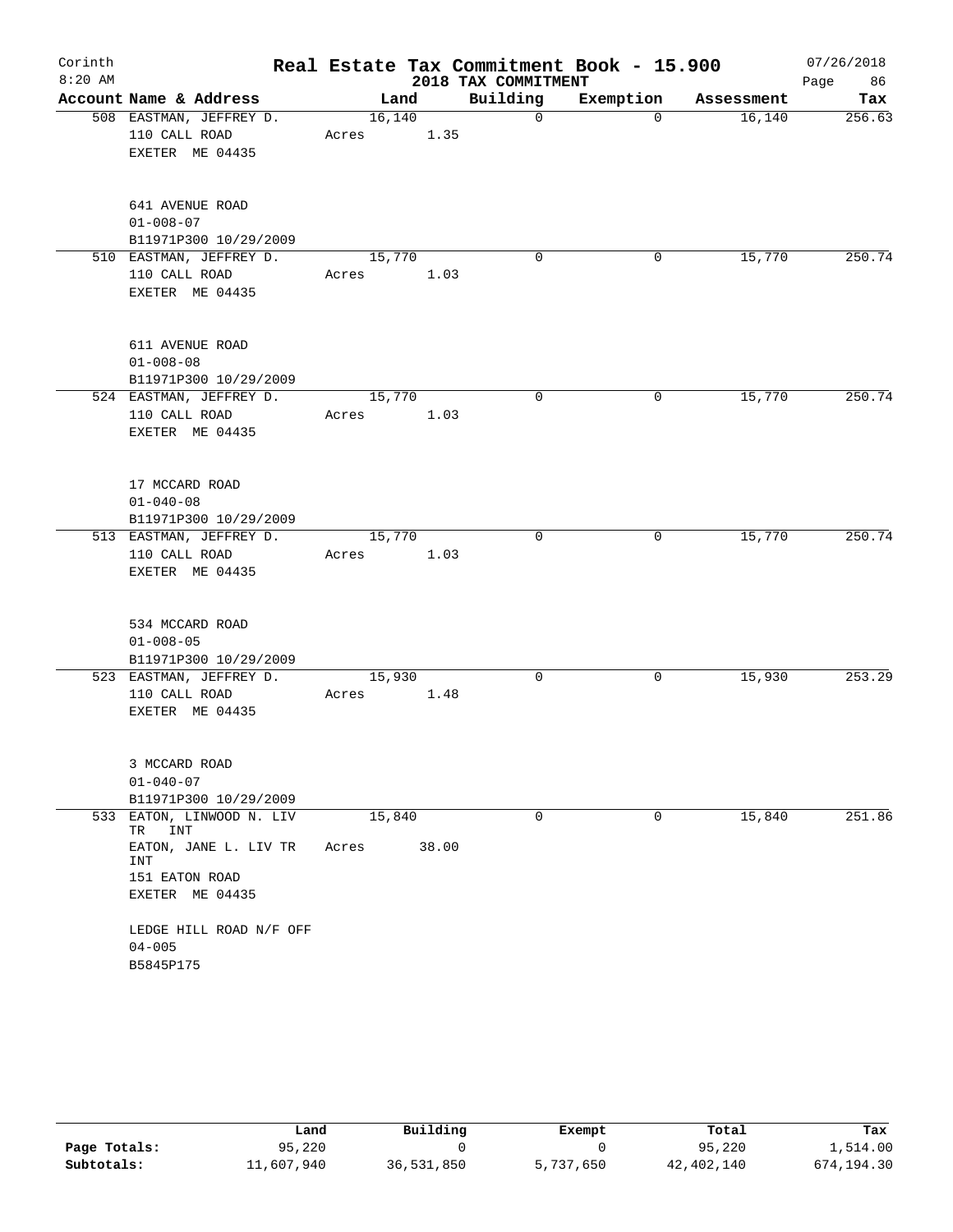| Corinth<br>$8:20$ AM |                                                  |        |            | 2018 TAX COMMITMENT | Real Estate Tax Commitment Book - 15.900 |            | 07/26/2018<br>Page<br>87 |
|----------------------|--------------------------------------------------|--------|------------|---------------------|------------------------------------------|------------|--------------------------|
|                      | Account Name & Address                           |        | Land       | Building            | Exemption                                | Assessment | Tax                      |
|                      | 534 EATON, LINWOOD N. LIV<br>TR<br>INT           | 36,410 |            | $\mathbf 0$         | 0                                        | 36,410     | 578.92                   |
|                      | EATON, JANE L. LIV TR<br>INT                     | Acres  | 82.00      |                     |                                          |            |                          |
|                      | 151 EATON ROAD<br>EXETER ME 04435                |        |            |                     |                                          |            |                          |
|                      | LEDGE HILL ROAD                                  |        |            |                     |                                          |            |                          |
|                      | $04 - 025$                                       |        |            |                     |                                          |            |                          |
| 535                  | B5845P175<br>EATON, LINWOOD N. LIV               | 40,870 |            | 0                   | 0                                        | 40,870     | 649.83                   |
|                      | TR<br>INT                                        |        |            |                     |                                          |            |                          |
|                      | EATON, JANE L. LIV TR<br>INT                     | Acres  | 99.00      |                     |                                          |            |                          |
|                      | 151 EATON ROAD                                   |        |            |                     |                                          |            |                          |
|                      | EXETER ME 04435                                  |        |            |                     |                                          |            |                          |
|                      | LEDGE HILL ROAD                                  |        |            |                     |                                          |            |                          |
|                      | $04 - 026$<br>B5845P175                          |        |            |                     |                                          |            |                          |
|                      | 538 ECKERT FAMILY TRUST                          | 19,800 |            | 0                   | 0                                        | 19,800     | 314.82                   |
|                      | ECKERT, HAROLD &                                 | Acres  | 50.00      |                     |                                          |            |                          |
|                      | VIRGINIA TRUSTEES                                |        |            |                     |                                          |            |                          |
|                      | 427 PRESCOTT ST.<br>NEW BEDFORD MA 02745         |        |            |                     |                                          |            |                          |
|                      |                                                  |        |            |                     |                                          |            |                          |
|                      | LEDGE HILL ROAD N/F OFF                          |        |            |                     |                                          |            |                          |
|                      | $04 - 004 - A$                                   |        |            |                     |                                          |            |                          |
|                      | B11659P124 12/12/2008<br>539 ECKERT FAMILY TRUST | 14,320 |            | 0                   | 0                                        | 14,320     | 227.69                   |
|                      | ECKERT, HAROLD &<br>VIRGINIA TRUSTEES            | Acres  | 5.00       |                     |                                          |            |                          |
|                      | 427 PRESCOTT ST.                                 |        |            |                     |                                          |            |                          |
|                      | NEW BEDFORD MA 02745                             |        |            |                     |                                          |            |                          |
|                      | LEDGE HILL ROAD                                  |        |            |                     |                                          |            |                          |
|                      | $04 - 004 - B$                                   |        |            |                     |                                          |            |                          |
|                      | B11659P124 12/12/2008                            |        |            |                     |                                          |            |                          |
|                      | 1938 EJ INVESTMENTS LLC                          |        | 0          | 17,040              | 0                                        | 17,040     | 270.94                   |
|                      | EMILE CLAVET<br>147 BIRCH RUN                    |        |            |                     |                                          |            |                          |
|                      | HARPSWELL ME 04079                               |        |            |                     |                                          |            |                          |
|                      |                                                  |        |            |                     |                                          |            |                          |
|                      | 344 MAIN STREET LOT 37                           |        |            |                     |                                          |            |                          |
|                      | $08 - 003 - 37H$<br>1933 EJ INVESTMENTS LLC      |        | 0          | 16,720              | 0                                        | 16,720     | 265.85                   |
|                      | EMILE CLAVET                                     |        |            |                     |                                          |            |                          |
|                      | 147 BIRCH RUN                                    |        |            |                     |                                          |            |                          |
|                      | HARPSWELL ME 04079                               |        |            |                     |                                          |            |                          |
|                      | 344 MAIN STREET LOT 12                           |        |            |                     |                                          |            |                          |
|                      | $08 - 003 - 12H$                                 |        |            |                     |                                          |            |                          |
|                      | 1939 EJ INVESTMENTS LLC                          |        | 0          | 13,920              | 0                                        | 13,920     | 221.33                   |
|                      | EMILE CLAVET                                     |        |            |                     |                                          |            |                          |
|                      | 147 BIRCH RUN                                    |        |            |                     |                                          |            |                          |
|                      | HARPSWELL ME 04079                               |        |            |                     |                                          |            |                          |
|                      | 344 MAIN STREET LOT 42                           |        |            |                     |                                          |            |                          |
|                      | $08 - 003 - 42H$                                 |        |            |                     |                                          |            |                          |
|                      | Land                                             |        | Building   |                     | Exempt                                   | Total      | Tax                      |
| Page Totals:         | 111,400                                          |        | 47,680     |                     | 0                                        | 159,080    | 2,529.38                 |
| Subtotals:           | 11,719,340                                       |        | 36,579,530 |                     | 5,737,650                                | 42,561,220 | 676,723.68               |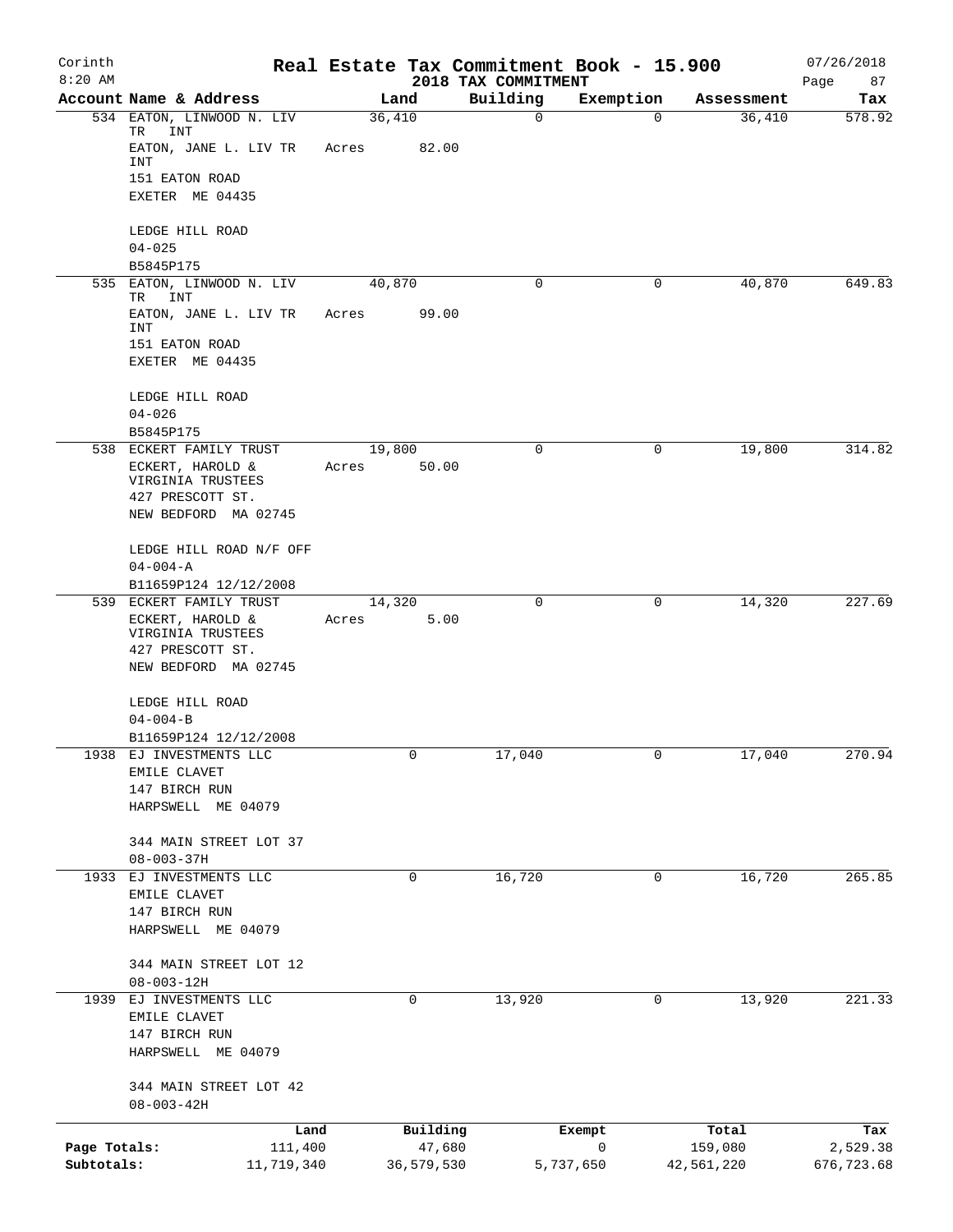| Corinth<br>$8:20$ AM |                                                          |                                    | Real Estate Tax Commitment Book - 15.900<br>2018 TAX COMMITMENT |             |                  | 07/26/2018<br>88<br>Page |
|----------------------|----------------------------------------------------------|------------------------------------|-----------------------------------------------------------------|-------------|------------------|--------------------------|
|                      | Account Name & Address                                   | Land                               | Building                                                        | Exemption   | Assessment       | Tax                      |
| 1647                 | EJ INVESTMENTS LLC<br>EMILE CLAVET<br>147 BIRCH RUN      | $\mathbf 0$                        | 13,960                                                          | 0           | 13,960           | 221.96                   |
|                      | HARPSWELL ME 04079                                       |                                    |                                                                 |             |                  |                          |
|                      | 344 MAIN STREET LOT 16<br>$08 - 003 - 16H$               |                                    |                                                                 |             |                  |                          |
|                      | 1042 EJ INVESTMENTS LLC<br>EMILE CLAVET                  | 0                                  | 16,190                                                          | 0           | 16,190           | 257.42                   |
|                      | 147 BIRCH RUN<br>HARPSWELL ME 04079                      |                                    |                                                                 |             |                  |                          |
|                      | 344 MAIN STREET LOT 36<br>$08 - 003 - 36H$               |                                    |                                                                 |             |                  |                          |
|                      | 1634 EJ INVESTMENTS LLC<br>EMILE CLAVET                  | 0                                  | 15,130                                                          | 0           | 15, 130          | 240.57                   |
|                      | 147 BIRCH RUN<br>HARPSWELL ME 04079                      |                                    |                                                                 |             |                  |                          |
|                      | 344 MAIN STREET LOT 31<br>$08 - 003 - 31H$               |                                    |                                                                 |             |                  |                          |
|                      | 1936 EJ INVESTMENTS LLC                                  | 0                                  | 18,160                                                          | 0           | 18,160           | 288.74                   |
|                      | EMILE CLAVET<br>147 BIRCH RUN                            |                                    |                                                                 |             |                  |                          |
|                      | HARPSWELL ME 04079                                       |                                    |                                                                 |             |                  |                          |
|                      | 344 MAIN STREET LOT 30<br>$08 - 003 - 30H$               |                                    |                                                                 |             |                  |                          |
|                      | B12025P102 12/17/2009                                    |                                    |                                                                 |             |                  |                          |
|                      | 1942 EJ INVESTMENTS LLC<br>EMILE CLAVET<br>147 BIRCH RUN | 0                                  | 25,470                                                          | 0           | 25,470           | 404.97                   |
|                      | HARPSWELL ME 04079                                       |                                    |                                                                 |             |                  |                          |
|                      | 344 MAIN STREET LOT 26<br>$08 - 003 - 26H$               |                                    |                                                                 |             |                  |                          |
| 1932                 | EJ INVESTMENTS LLC                                       | 0                                  | 15,750                                                          | 0           | 15,750           | 250.43                   |
|                      | EMILE CLAVET<br>147 BIRCH RUN                            |                                    |                                                                 |             |                  |                          |
|                      | HARPSWELL ME 04079                                       |                                    |                                                                 |             |                  |                          |
|                      | 344 MAIN STREET LOT<br>- 7                               |                                    |                                                                 |             |                  |                          |
|                      | $08 - 003 - 07H$<br>206 EJ INVESTMENTS LLC               | 0                                  | 15,750                                                          | 0           | 15,750           | 250.43                   |
|                      | EMILE CLAVET                                             |                                    |                                                                 |             |                  |                          |
|                      | 147 BIRCH RUN                                            |                                    |                                                                 |             |                  |                          |
|                      | HARPSWELL ME 04079                                       |                                    |                                                                 |             |                  |                          |
|                      | 344 MAIN STREET LOT 19<br>$08 - 003 - 19H$               |                                    |                                                                 |             |                  |                          |
| 849                  | EJ INVESTMENTS LLC<br>EMILE CLAVET<br>147 BIRCH RUN      | 0                                  | 10,740                                                          | $\mathbf 0$ | 10,740           | 170.77                   |
|                      | HARPSWELL ME 04079                                       |                                    |                                                                 |             |                  |                          |
|                      | 344 MAIN STREET LOT 22<br>$08 - 003 - 22H$               |                                    |                                                                 |             |                  |                          |
| Page Totals:         | Land                                                     | Building<br>$\mathbf 0$<br>131,150 | Exempt                                                          | 0           | Total<br>131,150 | Tax<br>2,085.29          |
| Subtotals:           | 11,719,340                                               | 36,710,680                         | 5,737,650                                                       |             | 42,692,370       | 678,808.97               |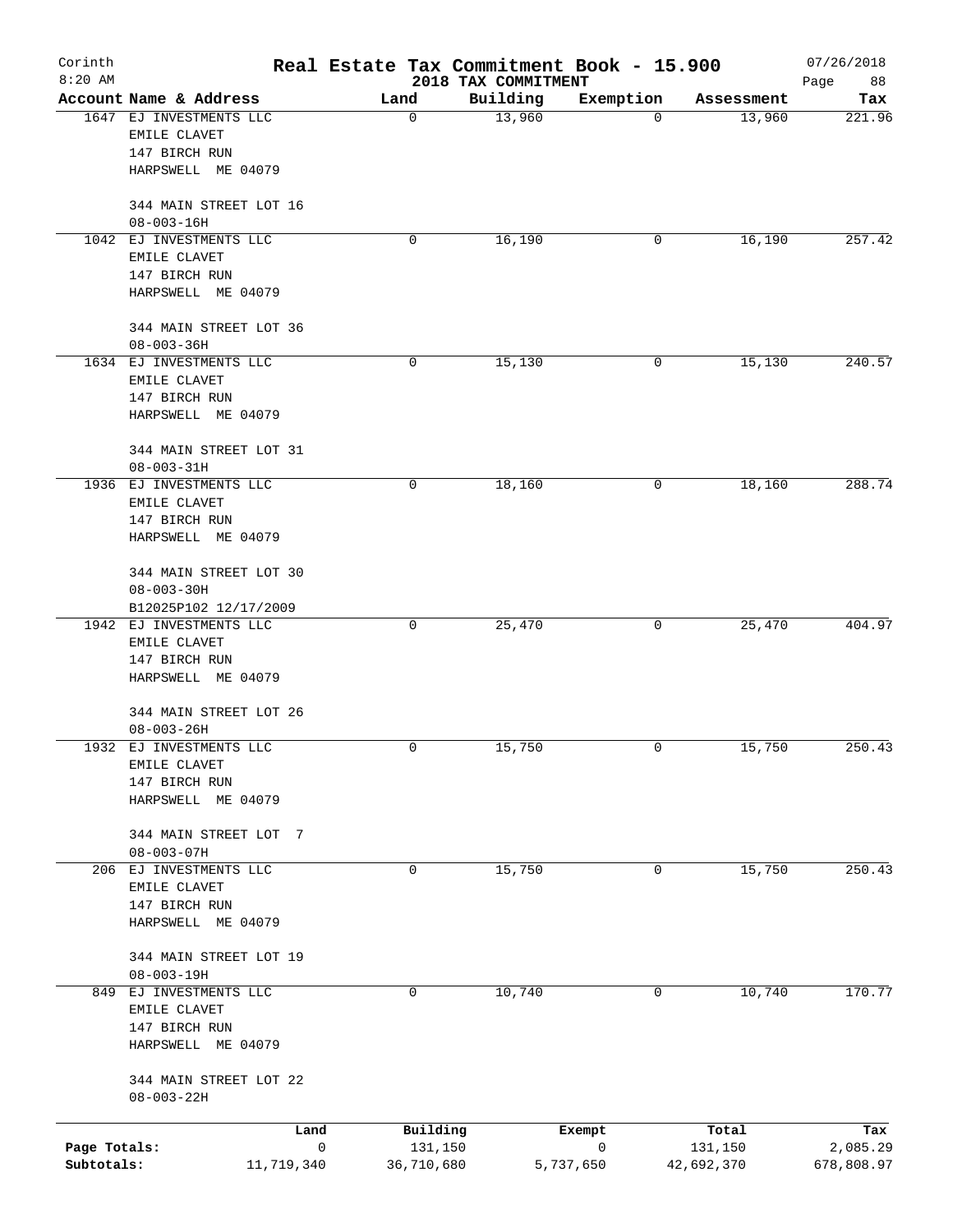| Corinth<br>$8:20$ AM |                                          |                  | 2018 TAX COMMITMENT | Real Estate Tax Commitment Book - 15.900 |            | 07/26/2018<br>89<br>Page |
|----------------------|------------------------------------------|------------------|---------------------|------------------------------------------|------------|--------------------------|
|                      | Account Name & Address                   | Land             | Building            | Exemption                                | Assessment | Tax                      |
|                      | 1680 EJ INVESTMENTS LLC                  | $\mathbf 0$      | 10,640              | 0                                        | 10,640     | 169.18                   |
|                      | EMILE CLAVET                             |                  |                     |                                          |            |                          |
|                      | 147 BIRCH RUN                            |                  |                     |                                          |            |                          |
|                      | HARPSWELL ME 04079                       |                  |                     |                                          |            |                          |
|                      |                                          |                  |                     |                                          |            |                          |
|                      | 344 MAIN STREET LOT 29                   |                  |                     |                                          |            |                          |
|                      | $08 - 003 - 29H$                         |                  |                     |                                          |            |                          |
|                      | 1754 EJ INVESTMENTS LLC                  | 0                | 18,370              | 0                                        | 18,370     | 292.08                   |
|                      | EMILE CLAVET                             |                  |                     |                                          |            |                          |
|                      | 147 BIRCH RUN                            |                  |                     |                                          |            |                          |
|                      | HARPSWELL ME 04079                       |                  |                     |                                          |            |                          |
|                      |                                          |                  |                     |                                          |            |                          |
|                      | 344 MAIN STREET LOT 11                   |                  |                     |                                          |            |                          |
|                      | $08 - 003 - 11H$                         |                  | $\Omega$            | 0                                        | 562,130    | 8,937.87                 |
|                      | 1119 EJ INVESTMENTS, LLC<br>EMILE CLAVET | 562,130<br>40.38 |                     |                                          |            |                          |
|                      | 147 BIRCH RUN                            | Acres            |                     |                                          |            |                          |
|                      | HARPSWELL ME 04079                       |                  |                     |                                          |            |                          |
|                      |                                          |                  |                     |                                          |            |                          |
|                      | 344 MAIN STREET                          |                  |                     |                                          |            |                          |
|                      | $08 - 003$                               |                  |                     |                                          |            |                          |
|                      | B14630P261 09/27/2017                    |                  |                     |                                          |            |                          |
|                      | 1931 EJ INVESTMETNS LLC                  | 0                | 12,950              | 0                                        | 12,950     | 205.91                   |
|                      | EMILE CLAVET                             |                  |                     |                                          |            |                          |
|                      | 147 BIRCH RUN                            |                  |                     |                                          |            |                          |
|                      | HARPSWELL ME 04079                       |                  |                     |                                          |            |                          |
|                      |                                          |                  |                     |                                          |            |                          |
|                      | 344 MAIN STREET LOT 5                    |                  |                     |                                          |            |                          |
|                      | $08 - 003 - 05H$                         |                  |                     |                                          |            |                          |
|                      | 545 ELLIOTT, CALVIN W.                   | 20,050           | $\mathbf 0$         | 0                                        | 20,050     | 318.80                   |
|                      | ELLIOTT, ROWENA E.                       | 15.50<br>Acres   |                     |                                          |            |                          |
|                      | 97 MAIN STREET<br>CORINTH ME 04427       |                  |                     |                                          |            |                          |
|                      |                                          |                  |                     |                                          |            |                          |
|                      | <b>MAIN STREET</b>                       |                  |                     |                                          |            |                          |
|                      | $11 - 017$                               |                  |                     |                                          |            |                          |
|                      | B4791P240                                |                  |                     |                                          |            |                          |
|                      | 543 ELLIOTT, CALVIN W.                   | 92,320           | 95,070              | 20,000                                   | 167,390    | 2,661.50                 |
|                      | ELLIOTT, ROWENA E.                       | Acres<br>218.32  |                     | 01 Homestead Exempt                      |            |                          |
|                      | 97 MAIN STREET                           |                  |                     |                                          |            |                          |
|                      | CORINTH ME 04427                         |                  |                     |                                          |            |                          |
|                      |                                          |                  |                     |                                          |            |                          |
|                      | 97 MAIN STREET                           |                  |                     |                                          |            |                          |
|                      | $11 - 008$                               |                  |                     |                                          |            |                          |
|                      | B4791P240                                |                  |                     |                                          |            |                          |
|                      | 544 ELLIOTT, CALVIN W.                   | 20,450           | 0                   | 0                                        | 20,450     | 325.16                   |
|                      | ELLIOTT, ROWENA E<br>97 MAIN STREET      | 21.00<br>Acres   |                     |                                          |            |                          |
|                      |                                          |                  |                     |                                          |            |                          |
|                      | CORINTH ME 04427                         |                  |                     |                                          |            |                          |
|                      | CHARLESTON TOWN LINE                     |                  |                     |                                          |            |                          |
|                      | $\mathrm{N} / \mathrm{F}$                |                  |                     |                                          |            |                          |
|                      | $10 - 024$                               |                  |                     |                                          |            |                          |
|                      | B4791P240                                |                  |                     |                                          |            |                          |
|                      |                                          |                  |                     |                                          |            |                          |
|                      |                                          |                  |                     |                                          |            |                          |
|                      |                                          |                  |                     |                                          |            |                          |

|              | Land       | Building   | Exempt    | Total      | Tax        |
|--------------|------------|------------|-----------|------------|------------|
| Page Totals: | 694,950    | 137,030    | 20,000    | 811,980    | 12,910.50  |
| Subtotals:   | 12,414,290 | 36,847,710 | 5,757,650 | 43,504,350 | 691,719.47 |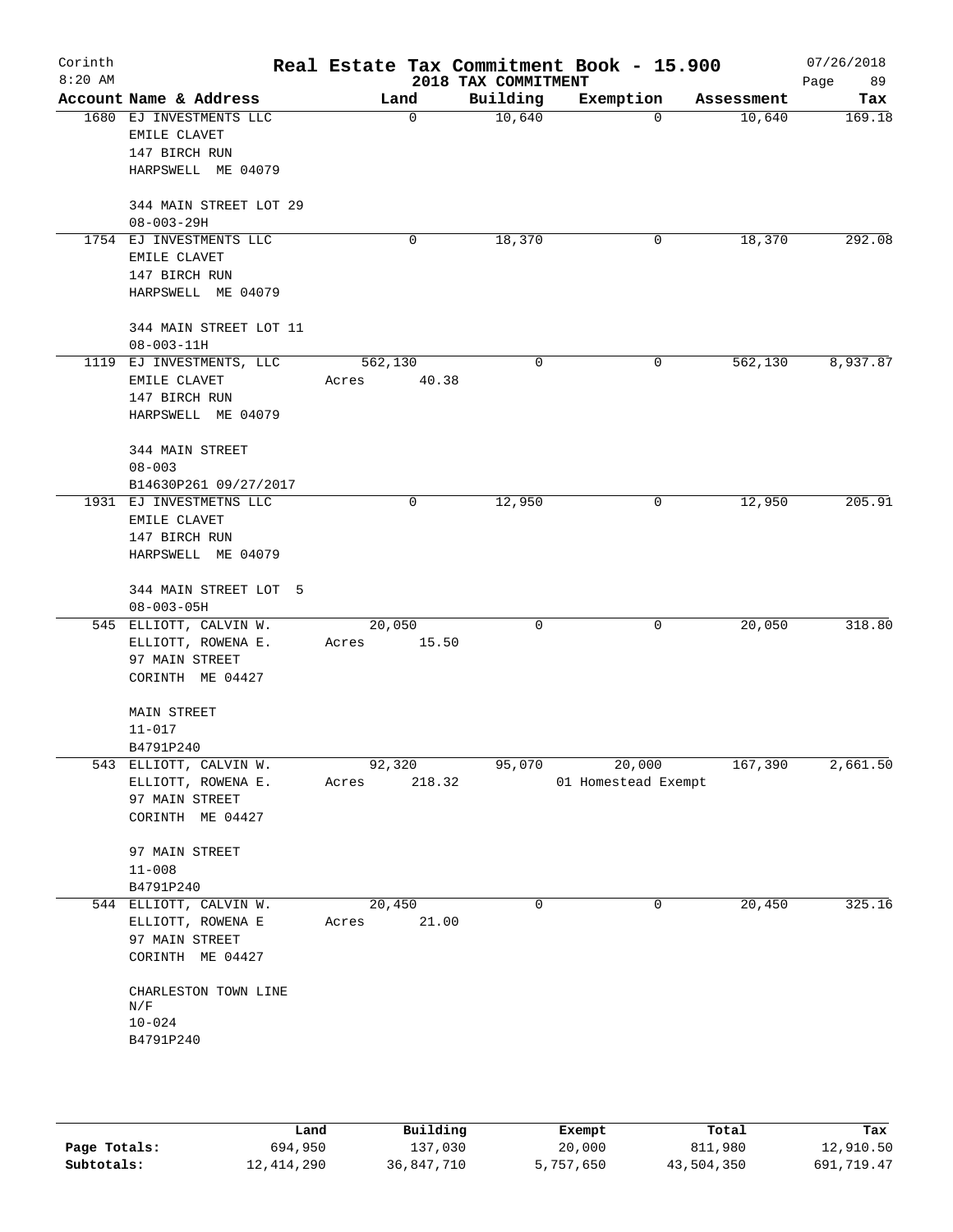| Corinth<br>$8:20$ AM       |                                                                  | Real Estate Tax Commitment Book - 15.900 |                         | 2018 TAX COMMITMENT |                     |                               |                         | 07/26/2018              |
|----------------------------|------------------------------------------------------------------|------------------------------------------|-------------------------|---------------------|---------------------|-------------------------------|-------------------------|-------------------------|
|                            | Account Name & Address                                           |                                          | Land                    | Building            |                     | Exemption                     | Assessment              | Page<br>90<br>Tax       |
|                            | 546 ELLIOTT, RANDALL L.                                          | 26, 390                                  |                         | 104,860             |                     | 20,000                        | 111,250                 | 1,768.88                |
|                            | ELLIOTT, KATHRYN L.                                              | Acres                                    | 27.00                   |                     |                     | 01 Homestead Exempt           |                         |                         |
|                            | 400 TATE ROAD                                                    |                                          |                         |                     |                     |                               |                         |                         |
|                            | CORINTH ME 04427                                                 |                                          |                         |                     |                     |                               |                         |                         |
|                            |                                                                  |                                          |                         |                     |                     |                               |                         |                         |
|                            | 400 TATE ROAD                                                    |                                          |                         |                     |                     |                               |                         |                         |
|                            | $06 - 019 - C$                                                   |                                          |                         |                     |                     |                               |                         |                         |
|                            | B4106P171                                                        |                                          |                         |                     |                     |                               |                         |                         |
|                            | 2087 ELLIS, JOHN                                                 | 14,670                                   |                         | 37,930              |                     | 26,000                        | 26,600                  | 422.94                  |
|                            | ELLIS, JULIE                                                     | Acres                                    | 1.14                    |                     |                     | 01 Homestead Exempt           |                         |                         |
|                            | PO BOX 515                                                       |                                          |                         |                     | 22 Veteran          |                               |                         |                         |
|                            | CORINTH ME 04427                                                 |                                          |                         |                     |                     |                               |                         |                         |
|                            |                                                                  |                                          |                         |                     |                     |                               |                         |                         |
|                            | 289 GRANT ROAD                                                   |                                          |                         |                     |                     |                               |                         |                         |
|                            | $05 - 016 - 01$                                                  |                                          |                         |                     |                     |                               |                         |                         |
|                            | B12689P11 12/16/2011                                             |                                          |                         |                     |                     |                               |                         |                         |
|                            | 550 ELLIS, PRISCILLA A.                                          | 19,730                                   |                         | $\mathbf 0$         |                     | 0                             | 19,730                  | 313.71                  |
|                            | TRUSTEE                                                          |                                          |                         |                     |                     |                               |                         |                         |
|                            | LIVING TRUST                                                     | Acres                                    | 9.66                    |                     |                     |                               |                         |                         |
|                            | c/o ROSANNE YOUNG                                                |                                          |                         |                     |                     |                               |                         |                         |
|                            | 84 MCCARD ROAD                                                   |                                          |                         |                     |                     |                               |                         |                         |
|                            | CORINTH ME 04427                                                 |                                          |                         |                     |                     |                               |                         |                         |
|                            | MCCARD ROAD                                                      |                                          |                         |                     |                     |                               |                         |                         |
|                            | $01 - 035$                                                       |                                          |                         |                     |                     |                               |                         |                         |
|                            | B14763P334 03/19/2018 B7256P103 02/20/1997<br>963 ELRICH, CHERYL | 33,230                                   |                         |                     |                     |                               |                         | 1,025.07                |
|                            | 695 LEDGE HILL ROAD                                              | Acres                                    | 25.30                   | 51,240              |                     | 20,000<br>01 Homestead Exempt | 64,470                  |                         |
|                            | CORINTH ME 04427                                                 |                                          |                         |                     |                     |                               |                         |                         |
|                            |                                                                  |                                          |                         |                     |                     |                               |                         |                         |
|                            |                                                                  |                                          |                         |                     |                     |                               |                         |                         |
|                            | 695 LEDGE HILL ROAD                                              |                                          |                         |                     |                     |                               |                         |                         |
|                            | $01 - 043$                                                       |                                          |                         |                     |                     |                               |                         |                         |
|                            | B13479P135 03/10/2014 B11173P34 10/19/2007                       |                                          |                         |                     |                     |                               |                         |                         |
|                            | B10258P306 09/29/2005                                            |                                          |                         |                     |                     |                               |                         |                         |
|                            | 60 EMERA MAINE                                                   | 4,000,000                                |                         | 0                   |                     | 0                             | 4,000,000               | 63,600.00               |
|                            | ATTN: PROPERTY TAX                                               | Acres                                    | 0.23                    |                     |                     |                               |                         |                         |
|                            | DEPARTMENT                                                       |                                          |                         |                     |                     |                               |                         |                         |
|                            | PO BOX 932                                                       |                                          |                         |                     |                     |                               |                         |                         |
|                            | BANGOR ME 04402-0932                                             |                                          |                         |                     |                     |                               |                         |                         |
|                            |                                                                  |                                          |                         |                     |                     |                               |                         |                         |
|                            | 250 MAIN STREET                                                  |                                          |                         |                     |                     |                               |                         |                         |
|                            | $16 - 011$                                                       |                                          |                         |                     |                     |                               |                         |                         |
|                            | 557 EMILIO ESTATES, INC.<br>465 WEST CORINTH ROAD                | 22,700                                   | 3.50                    | 289,540             |                     | $\mathbf 0$                   | 312,240                 | 4,964.62                |
|                            | CORINTH ME 04427                                                 | Acres                                    |                         |                     |                     |                               |                         |                         |
|                            |                                                                  |                                          |                         |                     |                     |                               |                         |                         |
|                            |                                                                  |                                          |                         |                     |                     |                               |                         |                         |
|                            | 465 WEST CORINTH ROAD                                            |                                          |                         |                     |                     |                               |                         |                         |
|                            | $04 - 034$                                                       |                                          |                         |                     |                     |                               |                         |                         |
|                            | B6491P187                                                        |                                          |                         |                     |                     |                               |                         |                         |
|                            | 1579 ENGLAND, PATRICIA ANN                                       |                                          | 0                       | 17,530              |                     | 17,530                        | $\Omega$                | 0.00                    |
|                            | 968 MAIN STREET LOT 29                                           |                                          |                         |                     |                     | 01 Homestead Exempt           |                         |                         |
|                            | CORINTH ME 04427                                                 |                                          |                         |                     |                     |                               |                         |                         |
|                            |                                                                  |                                          |                         |                     |                     |                               |                         |                         |
|                            |                                                                  |                                          |                         |                     |                     |                               |                         |                         |
|                            | 968 MAIN STREET LOT 29                                           |                                          |                         |                     |                     |                               |                         |                         |
|                            | $06 - 012 - D - 29H$                                             |                                          |                         |                     |                     |                               |                         |                         |
|                            |                                                                  |                                          |                         |                     |                     |                               |                         |                         |
|                            |                                                                  |                                          |                         |                     |                     |                               |                         |                         |
|                            | Land                                                             |                                          | Building                |                     | Exempt              |                               | Total                   | Tax                     |
| Page Totals:<br>Subtotals: | 4,116,720<br>16,531,010                                          |                                          | 501,100<br>37, 348, 810 |                     | 83,530<br>5,841,180 |                               | 4,534,290<br>48,038,640 | 72,095.22<br>763,814.69 |
|                            |                                                                  |                                          |                         |                     |                     |                               |                         |                         |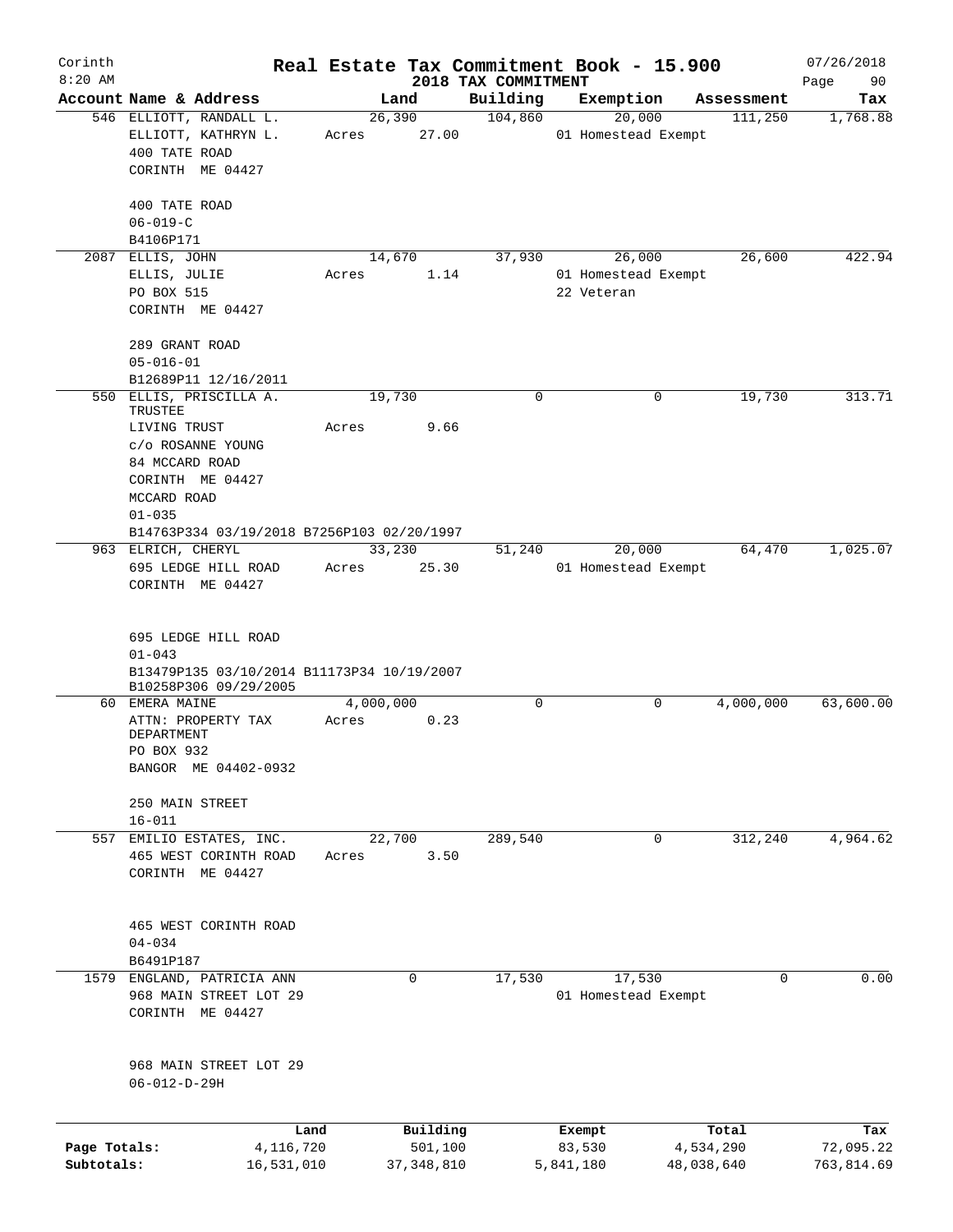| Corinth<br>$8:20$ AM |                                                                                                 |                 |          | 2018 TAX COMMITMENT | Real Estate Tax Commitment Book - 15.900    |            | 07/26/2018<br>Page<br>91 |
|----------------------|-------------------------------------------------------------------------------------------------|-----------------|----------|---------------------|---------------------------------------------|------------|--------------------------|
|                      | Account Name & Address                                                                          |                 | Land     | Building            | Exemption                                   | Assessment | Tax                      |
|                      | 976 ERIKSSON, ALBERT<br>DAVIS-ERIKSSON, TAMMYL.<br>25 COUNTY ROAD<br>CORINTH ME 04427           | 16,940<br>Acres | 1.00     | 115,250             | 20,000<br>01 Homestead Exempt               | 112,190    | 1,783.82                 |
|                      | 25 COUNTY ROAD<br>$08 - 013 - E$<br>B9407P150                                                   |                 |          |                     |                                             |            |                          |
|                      | 1376 ERIKSSON, ALYSSA<br>131 WEST CORINTH ROAD<br>CORINTH ME 04427                              | 18,170<br>Acres | 2.02     | 25,130              | 20,000<br>01 Homestead Exempt               | 23,300     | 370.47                   |
|                      | 131 WEST CORINTH ROAD<br>$05 - 024 - 07$<br>B13667P164 10/03/2014                               |                 |          |                     |                                             |            |                          |
|                      | 1669 EVANS, BARRY L.<br>EVANS, CANDICE L.<br>627 AVENUE ROAD<br>CORINTH ME 04427                |                 | 0        | 33,230              | 20,000<br>01 Homestead Exempt               | 13,230     | 210.36                   |
|                      | 627 AVENUE ROAD<br>$01 - 008 - 11H$                                                             |                 |          |                     |                                             |            |                          |
| 609                  | EVANS, CRYSTAL B.<br>1095 HUDSON HILL ROAD<br>CORINTH ME 04427                                  | 16,410<br>Acres | 1.59     | 72,200              | 20,000<br>01 Homestead Exempt               | 68,610     | 1,090.90                 |
|                      | 1095 HUDSON HILL ROAD<br>$03 - 052 - A$<br>B14180P236 06/15/2016                                |                 |          |                     |                                             |            |                          |
|                      | 558 EVERETT SR, ERVIN O.<br>PO BOX 604<br>CORINTH ME 04427                                      | 17,570<br>Acres | 1.52     | 62,380              | 26,000<br>22 Veteran<br>01 Homestead Exempt | 53,950     | 857.81                   |
|                      | 43 MAIN STREET<br>$11 - 009$<br>B2917P176                                                       |                 |          |                     |                                             |            |                          |
|                      | 1406 FARMER, LAWRENCE R. JR.<br>FARMER, MARILYN M.<br>370 WEST CORINTH ROAD<br>CORINTH ME 04427 | 19,160<br>Acres | 3.96     | 69,300              | 26,000<br>01 Homestead Exempt<br>22 Veteran | 62,460     | 993.11                   |
|                      | 370 WEST CORINTH ROAD<br>$05 - 002 - 02$<br>B14179P55 06/13/2016                                |                 |          |                     |                                             |            |                          |
|                      | 562 FARRIS, REX M.<br>FARRIS, KATHLEEN A.<br>314 WEST CORINTH ROAD<br>CORINTH ME 04427          | 13,160<br>Acres | 4.00     | $\mathbf 0$         | 0                                           | 13,160     | 209.24                   |
|                      | WEST CORINTH ROAD<br>$05 - 003 - A$<br>B2518P5                                                  |                 |          |                     |                                             |            |                          |
|                      | Land                                                                                            |                 | Building |                     | Exempt                                      | Total      | Tax                      |
| Page Totals:         | 101,410                                                                                         |                 | 377,490  |                     | 132,000                                     | 346,900    | 5,515.71                 |

**Subtotals:** 16,632,420 37,726,300 5,973,180 48,385,540 769,330.40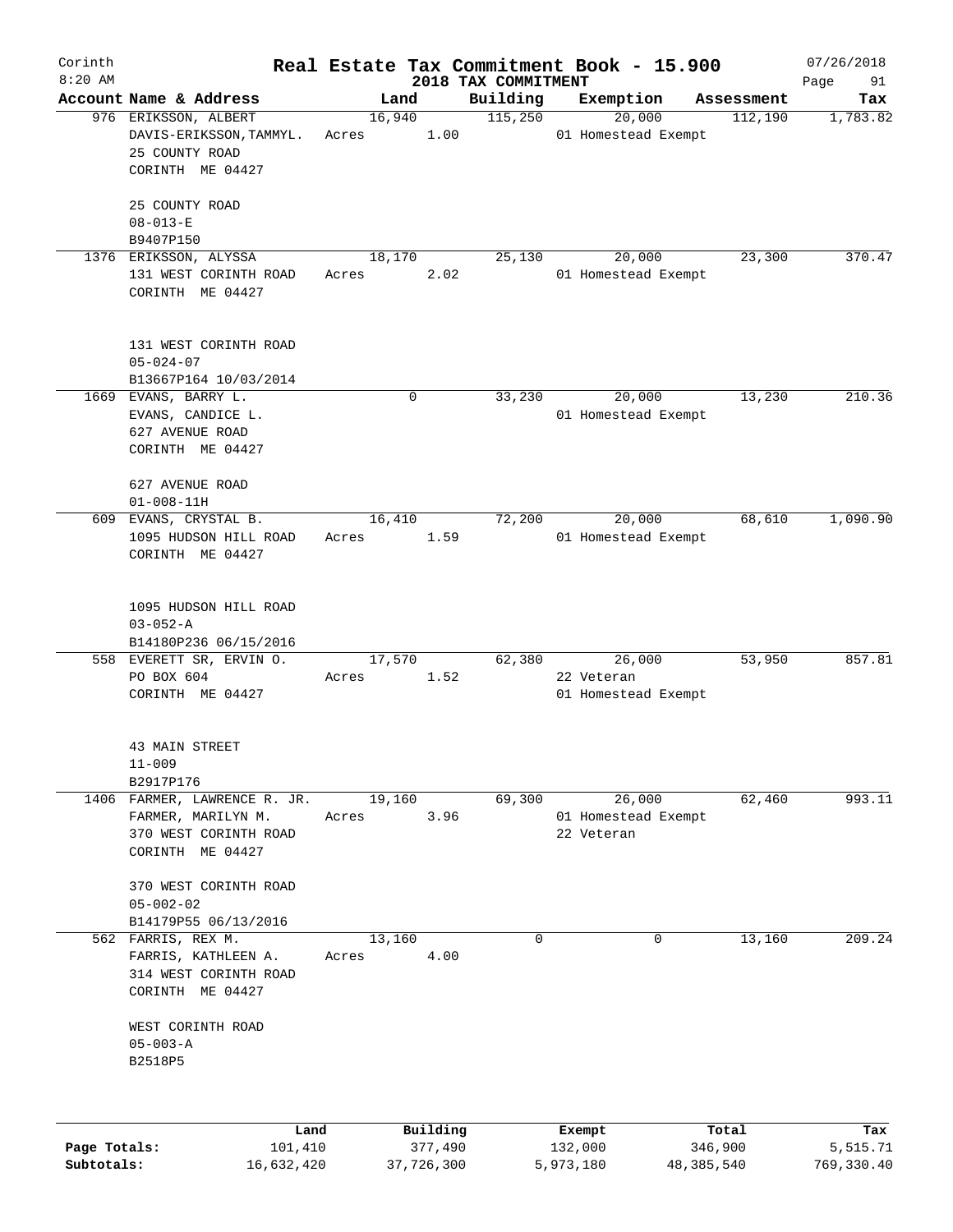| Corinth<br>$8:20$ AM |                                               |       |        |            | 2018 TAX COMMITMENT | Real Estate Tax Commitment Book - 15.900 |            | 07/26/2018<br>92<br>Page |
|----------------------|-----------------------------------------------|-------|--------|------------|---------------------|------------------------------------------|------------|--------------------------|
|                      | Account Name & Address                        |       | Land   |            | Building            | Exemption                                | Assessment | Tax                      |
|                      | 561 FARRIS, REX M.                            |       | 15,730 |            | 80,000              | 26,000                                   | 69,730     | 1,108.71                 |
|                      | FARRIS, KATHLEEN A.                           | Acres |        | 1.00       |                     | 01 Homestead Exempt                      |            |                          |
|                      | 314 WEST CORINTH ROAD                         |       |        |            |                     | 22 Veteran                               |            |                          |
|                      | CORINTH ME 04427                              |       |        |            |                     |                                          |            |                          |
|                      | 314 WEST CORINTH ROAD                         |       |        |            |                     |                                          |            |                          |
|                      | $05 - 003$                                    |       |        |            |                     |                                          |            |                          |
|                      | B3231P161                                     |       |        |            |                     |                                          |            |                          |
|                      | 1455 FAUNCE, ROLAND                           |       | 17,060 |            | 60,450              | 0                                        | 77,510     | 1,232.41                 |
|                      | FAUNCE, MARIAH                                | Acres |        | 1.10       |                     |                                          |            |                          |
|                      | 232 EXETER RD                                 |       |        |            |                     |                                          |            |                          |
|                      | CORINTH ME 04427                              |       |        |            |                     |                                          |            |                          |
|                      |                                               |       |        |            |                     |                                          |            |                          |
|                      | 232 EXETER ROAD                               |       |        |            |                     |                                          |            |                          |
|                      | $07 - 048 - A$                                |       |        |            |                     |                                          |            |                          |
|                      | B14109P344 03/23/2016<br>901 FEDERAL NATIONAL |       |        |            | 99,450              | 0                                        | 111,180    | 1,767.76                 |
|                      | MORTGAGE ASSOC.                               |       | 11,730 |            |                     |                                          |            |                          |
|                      | 14221 DALLAS PARKWAY,                         | Acres |        | 0.35       |                     |                                          |            |                          |
|                      | SUITE 1000                                    |       |        |            |                     |                                          |            |                          |
|                      | DALLAS TX 75254                               |       |        |            |                     |                                          |            |                          |
|                      |                                               |       |        |            |                     |                                          |            |                          |
|                      |                                               |       |        |            |                     |                                          |            |                          |
|                      | 179 MAIN STREET                               |       |        |            |                     |                                          |            |                          |
|                      | $17 - 002$                                    |       |        |            |                     |                                          |            |                          |
|                      | B14587P227 08/16/2017                         |       |        |            |                     |                                          |            |                          |
|                      | 587 FEDERAL NATIONAL<br>MORTGAGE ASSOC.       |       | 15,730 |            | 43,380              | 0                                        | 59,110     | 939.85                   |
|                      | 3900 WISCONSIN AVE NW                         | Acres |        | 1.00       |                     |                                          |            |                          |
|                      | WASHINGTON DC 20016                           |       |        |            |                     |                                          |            |                          |
|                      |                                               |       |        |            |                     |                                          |            |                          |
|                      |                                               |       |        |            |                     |                                          |            |                          |
|                      | 377 EXETER ROAD                               |       |        |            |                     |                                          |            |                          |
|                      | $07 - 009 - C$                                |       |        |            |                     |                                          |            |                          |
|                      | B14717P190 01/11/2018                         |       |        |            |                     |                                          |            |                          |
|                      | 1073 FISH, MONICA                             |       |        | 0          | 6,750               | 0                                        | 6,750      | 107.33                   |
|                      | 22 CLEVELAND AVENUE                           |       |        |            |                     |                                          |            |                          |
|                      | DEXTER ME 04930                               |       |        |            |                     |                                          |            |                          |
|                      |                                               |       |        |            |                     |                                          |            |                          |
|                      | 30 EXETER ROAD LOT 14                         |       |        |            |                     |                                          |            |                          |
|                      | $15 - 012 - 14H$                              |       |        |            |                     |                                          |            |                          |
|                      | 19 FISK, BRIAN                                |       | 20,050 |            | 8,500               | $\mathbf 0$                              | 28,550     | 453.95                   |
|                      | PO BOX 9                                      | Acres |        | 10.50      |                     |                                          |            |                          |
|                      | GARLAND ME 04939                              |       |        |            |                     |                                          |            |                          |
|                      |                                               |       |        |            |                     |                                          |            |                          |
|                      |                                               |       |        |            |                     |                                          |            |                          |
|                      | 351 MEADOW ROAD N/F OFF                       |       |        |            |                     |                                          |            |                          |
|                      | $09 - 019 - 07$                               |       |        |            |                     |                                          |            |                          |
| 1885                 | B14203P278 07/01/2016<br>FLANAGAN, MICHAEL C. |       | 20,370 |            | 78,370              | 20,000                                   | 78,740     | 1,251.97                 |
|                      | FLANAGAN, LAURA M.C.                          | Acres |        | 5.00       |                     | 01 Homestead Exempt                      |            |                          |
|                      | 1485 SOUTH 35TH AVENUE                        |       |        |            |                     |                                          |            |                          |
|                      | YUMA AZ 85364                                 |       |        |            |                     |                                          |            |                          |
|                      |                                               |       |        |            |                     |                                          |            |                          |
|                      | 87 O'ROAK ROAD                                |       |        |            |                     |                                          |            |                          |
|                      | $10 - 008 - 01$                               |       |        |            |                     |                                          |            |                          |
|                      | B10060P90 08/23/2005                          |       |        |            |                     |                                          |            |                          |
|                      |                                               | Land  |        | Building   |                     | Exempt                                   | Total      | Tax                      |
| Page Totals:         | 100,670                                       |       |        | 376,900    |                     | 46,000                                   | 431,570    | 6,861.98                 |
| Subtotals:           | 16,733,090                                    |       |        | 38,103,200 |                     | 6,019,180                                | 48,817,110 | 776,192.38               |
|                      |                                               |       |        |            |                     |                                          |            |                          |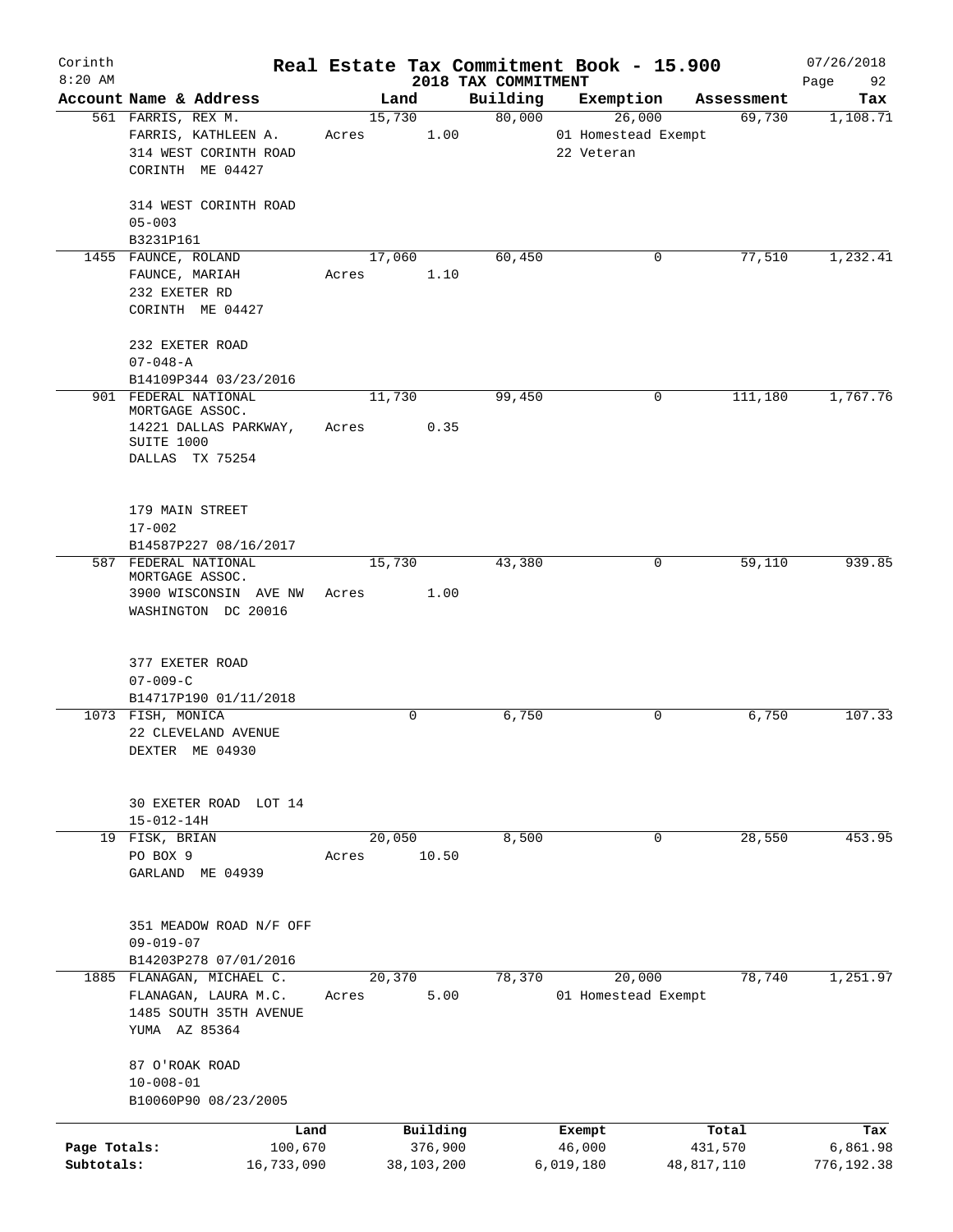| Corinth                    |                                                                                                  |       |                                     |                                 | Real Estate Tax Commitment Book - 15.900 |                                | 07/26/2018                      |
|----------------------------|--------------------------------------------------------------------------------------------------|-------|-------------------------------------|---------------------------------|------------------------------------------|--------------------------------|---------------------------------|
| $8:20$ AM                  | Account Name & Address                                                                           |       | Land                                | 2018 TAX COMMITMENT<br>Building | Exemption                                | Assessment                     | Page<br>93<br>Tax               |
|                            | 985 FLANAGAN, MICHAEL C.<br>FLANAGAN, LAURA M.C.<br>1485 SOUTH 35TH AVENUE<br>YUMA AZ 85364      | Acres | 69,040<br>215.00                    | $\mathbf 0$                     | $\Omega$                                 | 69,040                         | 1,097.74                        |
|                            | RABBIT PATH N/F OFF<br>$06 - 028$<br>B10120P25 10/03/2005                                        |       |                                     |                                 |                                          |                                |                                 |
|                            | 2 FLEMING, MARIA<br>307 MAIN ST<br>CORINTH ME 04427                                              | Acres | 15,540<br>0.50                      | 120,180                         | 20,000<br>01 Homestead Exempt            | 115,720                        | 1,839.95                        |
|                            | 307 MAIN STREET<br>$15 - 024$<br>B14493P116 05/24/2017                                           |       |                                     |                                 |                                          |                                |                                 |
|                            | 1889 FLETCHER, NANCY<br>PO BOX 1762<br>PRESQUE ISLE ME 04769                                     | Acres | 18,430<br>3.33                      | 17,200                          | 0                                        | 35,630                         | 566.52                          |
|                            | 152 TATE ROAD<br>$09 - 024 - F$<br>B11271P42 01/11/2008 B9848P114 05/02/2005                     |       |                                     |                                 |                                          |                                |                                 |
|                            | 1615 FOGLER, ROBERT,<br>RICHARD, THOMAS<br>GOFF, FREDERICK<br>226 FOGLER ROAD<br>EXETER ME 04435 | Acres | 13,360<br>7.30                      | $\mathbf 0$                     | 0                                        | 13,360                         | 212.42                          |
|                            | LEDGE HILL ROAD<br>$04 - 002 - A$<br>B7231P264                                                   |       |                                     |                                 |                                          |                                |                                 |
|                            | 1784 FOGLER, ROBERT,<br>RICHARD, THOMAS<br>GOFF, FREDERICK<br>226 FOGLER ROAD<br>EXETER ME 04435 | Acres | 17,070<br>27.88                     | $\mathbf 0$                     | 0                                        | 17,070                         | 271.41                          |
|                            | LEDGE HILL ROAD N/F<br>$04 - 012 - C$<br>B8770P70                                                |       |                                     |                                 |                                          |                                |                                 |
|                            | 574 FONTAINE, JOANNE M.<br>136 MCCARD ROAD<br>CORINTH ME 04427                                   | Acres | 42,450<br>100.29                    | $\mathbf 0$                     | $\mathbf 0$                              | 42,450                         | 674.96                          |
|                            | MCCARD ROAD<br>$01 - 036$<br>B2153P54 12/05/1968                                                 |       |                                     |                                 |                                          |                                |                                 |
|                            | 1972 FONTAINE, ROBERT<br>FONTAINE, JOANNE<br>136 MCCARD ROAD<br>CORINTH ME 04427                 | Acres | 17,970<br>2.93                      | 102,040                         | 20,000<br>01 Homestead Exempt            | 100,010                        | 1,590.16                        |
|                            | 136 MCCARD ROAD<br>$01 - 034 - B$<br>B10619P210 08/31/2006                                       |       |                                     |                                 |                                          |                                |                                 |
| Page Totals:<br>Subtotals: | Land<br>193,860<br>16,926,950                                                                    |       | Building<br>239,420<br>38, 342, 620 |                                 | Exempt<br>40,000<br>6,059,180            | Total<br>393,280<br>49,210,390 | Tax<br>6, 253.16<br>782, 445.54 |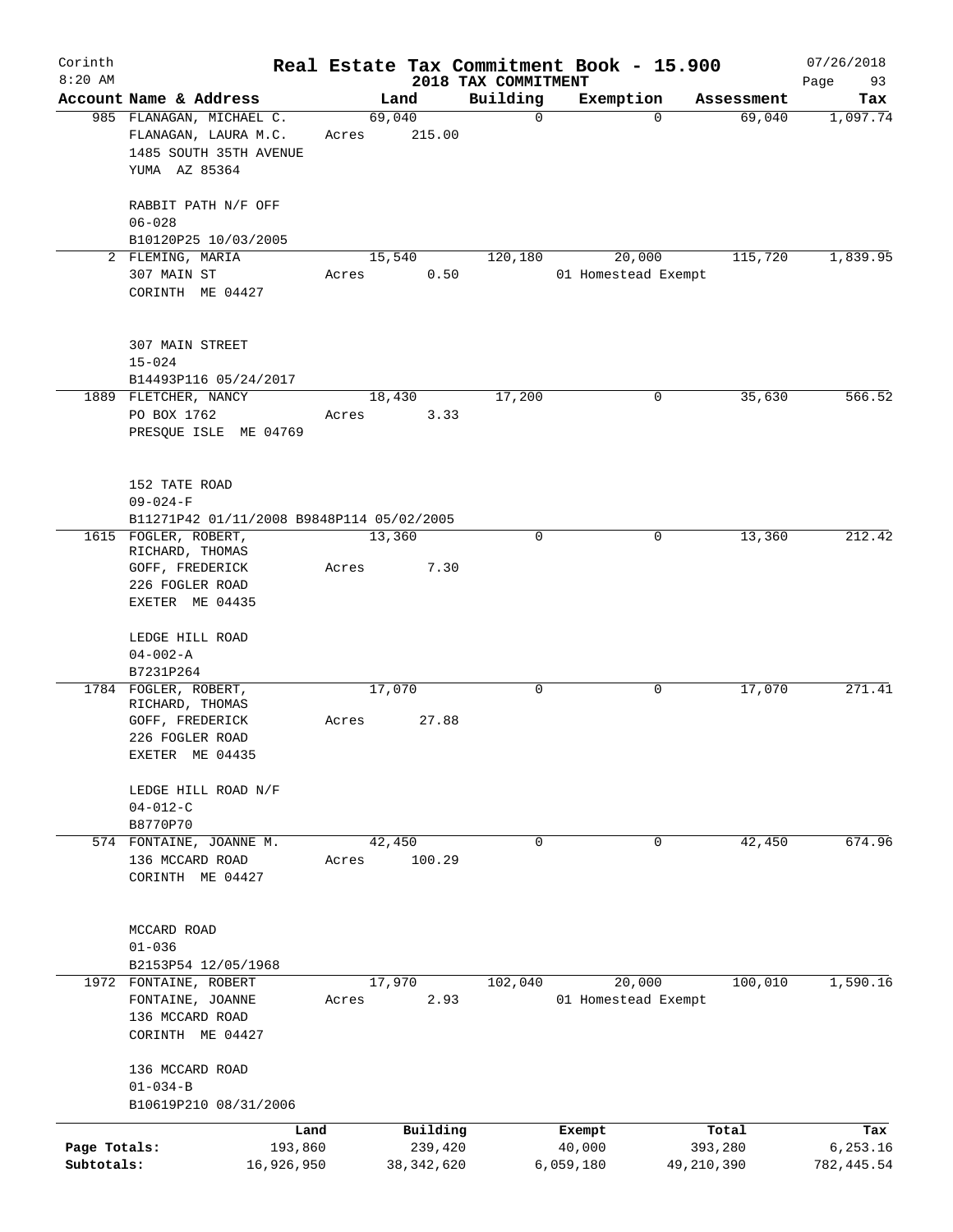| Corinth      |                                                           |                 |       |                     |                     | Real Estate Tax Commitment Book - 15.900 |                      | 07/26/2018      |
|--------------|-----------------------------------------------------------|-----------------|-------|---------------------|---------------------|------------------------------------------|----------------------|-----------------|
| $8:20$ AM    |                                                           |                 |       |                     | 2018 TAX COMMITMENT |                                          |                      | 94<br>Page      |
|              | Account Name & Address                                    |                 |       | Land                | Building            | Exemption                                | Assessment<br>70,150 | Tax             |
|              | 2046 FORD, JUSTIN R.<br>50 NOTCH ROAD<br>CORINTH ME 04427 |                 | Acres | 16,030<br>1.26      | 74,120              | 20,000<br>01 Homestead Exempt            |                      | 1,115.39        |
|              | 50 NOTCH ROAD<br>$07 - 041 - B$                           |                 |       |                     |                     |                                          |                      |                 |
|              | B11754P318 05/08/2009                                     |                 |       |                     |                     |                                          |                      |                 |
|              | 577 FORD, ROBERT J.                                       |                 |       | 18,510              | 64,410              | 20,000                                   | 62,920               | 1,000.43        |
|              | FORD, KAREN                                               |                 | Acres | 2.30                |                     | 01 Homestead Exempt                      |                      |                 |
|              | 292 EXETER ROAD<br>CORINTH ME 04427                       |                 |       |                     |                     |                                          |                      |                 |
|              | 292 EXETER ROAD                                           |                 |       |                     |                     |                                          |                      |                 |
|              | $07 - 041$                                                |                 |       |                     |                     |                                          |                      |                 |
|              | B4701P865                                                 |                 |       |                     |                     |                                          |                      |                 |
|              | 582 FRANCIS, SIMON W.                                     |                 |       | 16,940              | 25,550              | 20,000                                   | 22,490               | 357.59          |
|              | FRANCIS, KAREN Y.                                         |                 | Acres | 1.00                |                     | 01 Homestead Exempt                      |                      |                 |
|              | 1137 MAIN STREET                                          |                 |       |                     |                     |                                          |                      |                 |
|              | corinth ME 04427                                          |                 |       |                     |                     |                                          |                      |                 |
|              | 1137 MAIN STREET                                          |                 |       |                     |                     |                                          |                      |                 |
|              | $03 - 025$                                                |                 |       |                     |                     |                                          |                      |                 |
|              | B6474P130                                                 |                 |       |                     |                     |                                          |                      |                 |
|              | 25 FRENCH, DENISE FLORENCE                                |                 |       | 27,260              | 24,670              | 20,000                                   | 31,930               | 507.69          |
|              | GRABOFSKY JR, ROBERT                                      |                 | Acres | 17.01               |                     | 01 Homestead Exempt                      |                      |                 |
|              | 399 WEST CORINTH ROAD<br>CORINTH ME 04427                 |                 |       |                     |                     |                                          |                      |                 |
|              | 399 WEST CORINTH ROAD                                     |                 |       |                     |                     |                                          |                      |                 |
|              | $04 - 035$                                                |                 |       |                     |                     |                                          |                      |                 |
|              | B13118P183 03/14/2013 B11454P66 06/26/2008                |                 |       |                     |                     |                                          |                      |                 |
|              | 1176 FRIEL, TERRENCE                                      |                 |       | 26,430              | 31,590              | 20,000                                   | 38,020               | 604.52          |
|              | 521 TATE ROAD<br>CORINTH, ME 04427                        |                 | Acres | 10.22               |                     | 01 Homestead Exempt                      |                      |                 |
|              |                                                           |                 |       |                     |                     |                                          |                      |                 |
|              | 521 TATE ROAD                                             |                 |       |                     |                     |                                          |                      |                 |
|              | $06 - 013 - 01$                                           |                 |       |                     |                     |                                          |                      |                 |
|              | B9174P298                                                 |                 |       |                     |                     |                                          |                      |                 |
|              | 365 FRITZ, BREANNA A.                                     |                 |       | 15,270              | 17,000              | 0                                        | 32,270               | 513.09          |
|              | 325 STILLWATER AVE.<br>OLD TOWN ME 04468                  |                 | Acres | 1.71                |                     |                                          |                      |                 |
|              | 629 GRANT ROAD                                            |                 |       |                     |                     |                                          |                      |                 |
|              |                                                           |                 |       |                     |                     |                                          |                      |                 |
|              | $02 - 048$                                                |                 |       |                     |                     |                                          |                      |                 |
|              | B14271P260 09/08/2016<br>586 FROST, STEPHEN G.            |                 |       | 29,790              | 70,690              | 20,000                                   | 80,480               | 1,279.63        |
|              | FROST, BEVERLY A.                                         |                 | Acres | 35.30               |                     | 01 Homestead Exempt                      |                      |                 |
|              | 74 BEANS MILL ROAD                                        |                 |       |                     |                     |                                          |                      |                 |
|              | CORINTH ME 04427                                          |                 |       |                     |                     |                                          |                      |                 |
|              | 74 BEANS MILL ROAD                                        |                 |       |                     |                     |                                          |                      |                 |
|              | $07 - 021$                                                |                 |       |                     |                     |                                          |                      |                 |
|              | B9105P1                                                   |                 |       |                     |                     |                                          |                      |                 |
|              |                                                           |                 |       |                     |                     |                                          |                      |                 |
| Page Totals: |                                                           | Land<br>150,230 |       | Building<br>308,030 |                     | Exempt<br>120,000                        | Total<br>338,260     | Tax<br>5,378.34 |
| Subtotals:   |                                                           | 17,077,180      |       | 38,650,650          |                     | 6,179,180                                | 49,548,650           | 787,823.88      |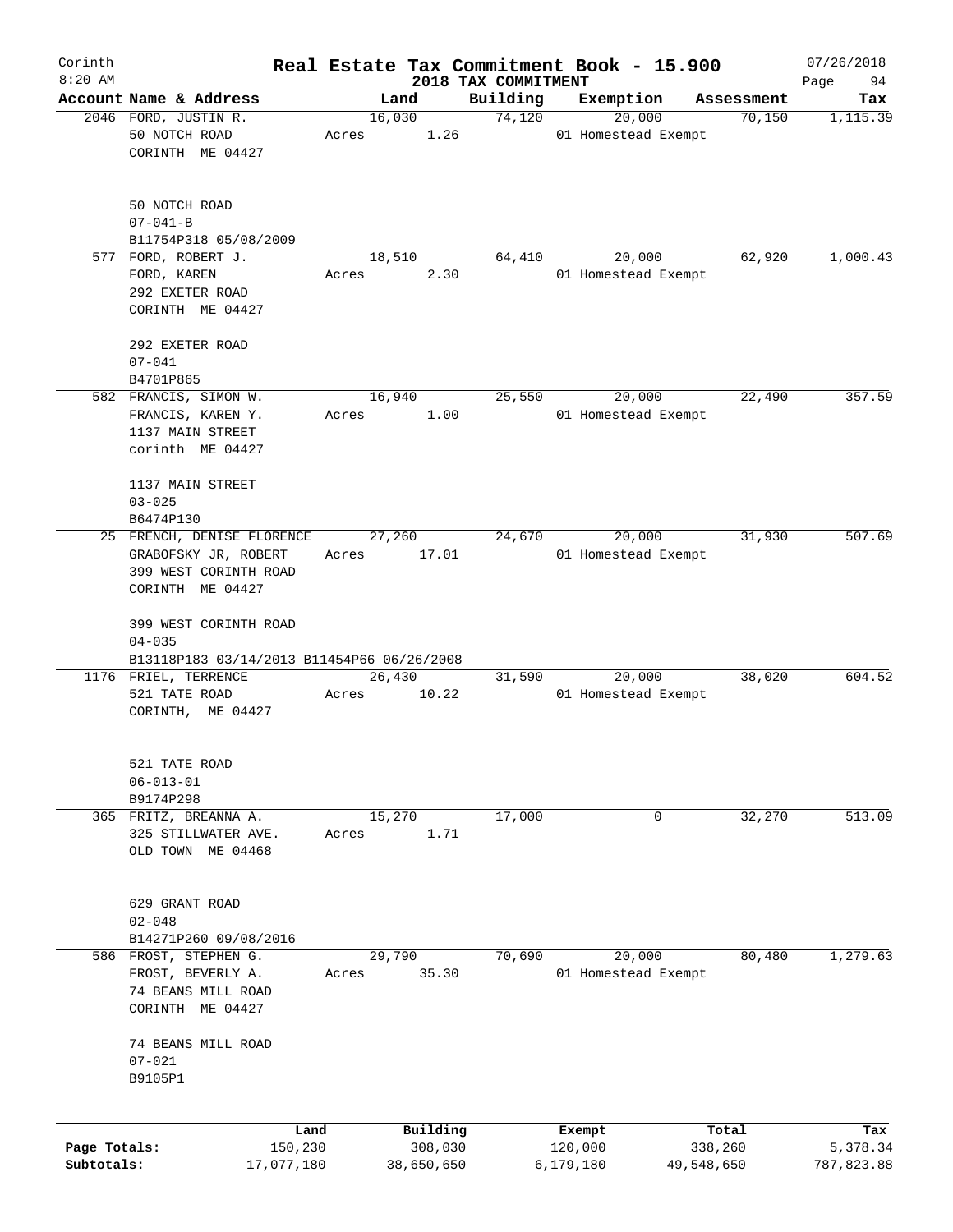| Corinth      |                                                                  |                 |             |                     | Real Estate Tax Commitment Book - 15.900 |            | 07/26/2018 |
|--------------|------------------------------------------------------------------|-----------------|-------------|---------------------|------------------------------------------|------------|------------|
| $8:20$ AM    |                                                                  |                 |             | 2018 TAX COMMITMENT |                                          |            | Page<br>95 |
|              | Account Name & Address                                           | Land            |             | Building            | Exemption                                | Assessment | Tax        |
|              | 585 FROST, STEPHEN G.<br>FROST, BEVERLY A.<br>74 BEANS MILL ROAD | 11,970<br>Acres | 12.50       | $\mathbf 0$         | $\Omega$                                 | 11,970     | 190.32     |
|              | CORINTH ME 04427                                                 |                 |             |                     |                                          |            |            |
|              | BEANS MILL ROAD N/F OFF<br>$04 - 021$                            |                 |             |                     |                                          |            |            |
|              | B9105P1                                                          |                 |             |                     |                                          |            |            |
|              | 1116 FTG ENTERPRISES, LLP<br>313 MAIN STREET<br>CORINTH ME 04427 | 14,370<br>Acres | 0.40        | 89,250              | 0                                        | 103,620    | 1,647.56   |
|              | 313 MAIN STREET<br>$15 - 022$                                    |                 |             |                     |                                          |            |            |
|              | B14469P209 04/28/2017                                            |                 |             |                     |                                          |            |            |
|              | 2086 FULLER, ADAM                                                |                 | $\mathbf 0$ | 11,080              | 0                                        | 11,080     | 176.17     |
|              | 440 BLACK ROAD<br>CORINTH ME 04427                               |                 |             |                     |                                          |            |            |
|              | 440 BLACK ROAD<br>$02 - 031 - C - 03H$                           |                 |             |                     |                                          |            |            |
|              | 588 FURGE, WILBERT E.                                            | 18,890          |             | 127,120             | 26,000                                   | 120,010    | 1,908.16   |
|              | FURGE, BERNICE A.<br>30 WEST CORINTH ROAD<br>CORINTH ME 04427    | Acres           | 2.61        |                     | 01 Homestead Exempt<br>22 Veteran        |            |            |
|              | 30 WEST CORINTH ROAD<br>$05 - 025 - 05$<br>B6398P169             |                 |             |                     |                                          |            |            |
|              | $613$ GAGE, HARRY L.                                             | 26,390          |             | 77,740              | 20,000                                   | 84,130     | 1,337.67   |
|              | 486 MCCARD ROAD<br>CORINTH ME 04427                              | Acres           | 27.00       |                     | 01 Homestead Exempt                      |            |            |
|              | 486 MCCARD ROAD<br>$01 - 010 - 01$<br>B12899P208 08/01/2012      |                 |             |                     |                                          |            |            |
|              | 677 GAGNON, WAYNE B.                                             | 15,730          |             | 81,680              | 20,000                                   | 77,410     | 1,230.82   |
|              | 314 BEANS MILL ROAD<br>CORINTH ME 04427                          | Acres           | 1.00        |                     | 01 Homestead Exempt                      |            |            |
|              | 314 BEANS MILL ROAD<br>$04 - 019 - 08$                           |                 |             |                     |                                          |            |            |
|              | B11542P36 09/25/2008                                             |                 |             |                     |                                          |            |            |
| 410          | GANEAU, ARTHUR C.<br>920 MAIN STREET                             | 22,570<br>Acres | 5.65        | 40,390              | 26,000<br>01 Homestead Exempt            | 36,960     | 587.66     |
|              | CORINTH ME 04427                                                 |                 |             |                     | 22 Veteran                               |            |            |
|              | 920 MAIN STREET<br>$06 - 004 - B$<br>B9150P332 01/05/2004        |                 |             |                     |                                          |            |            |
|              | Land                                                             |                 | Building    |                     |                                          | Total      | Tax        |
| Page Totals: | 109,920                                                          |                 | 427,260     |                     | Exempt<br>92,000                         | 445,180    | 7,078.36   |
| Subtotals:   | 17,187,100                                                       |                 | 39,077,910  |                     | 6,271,180                                | 49,993,830 | 794,902.24 |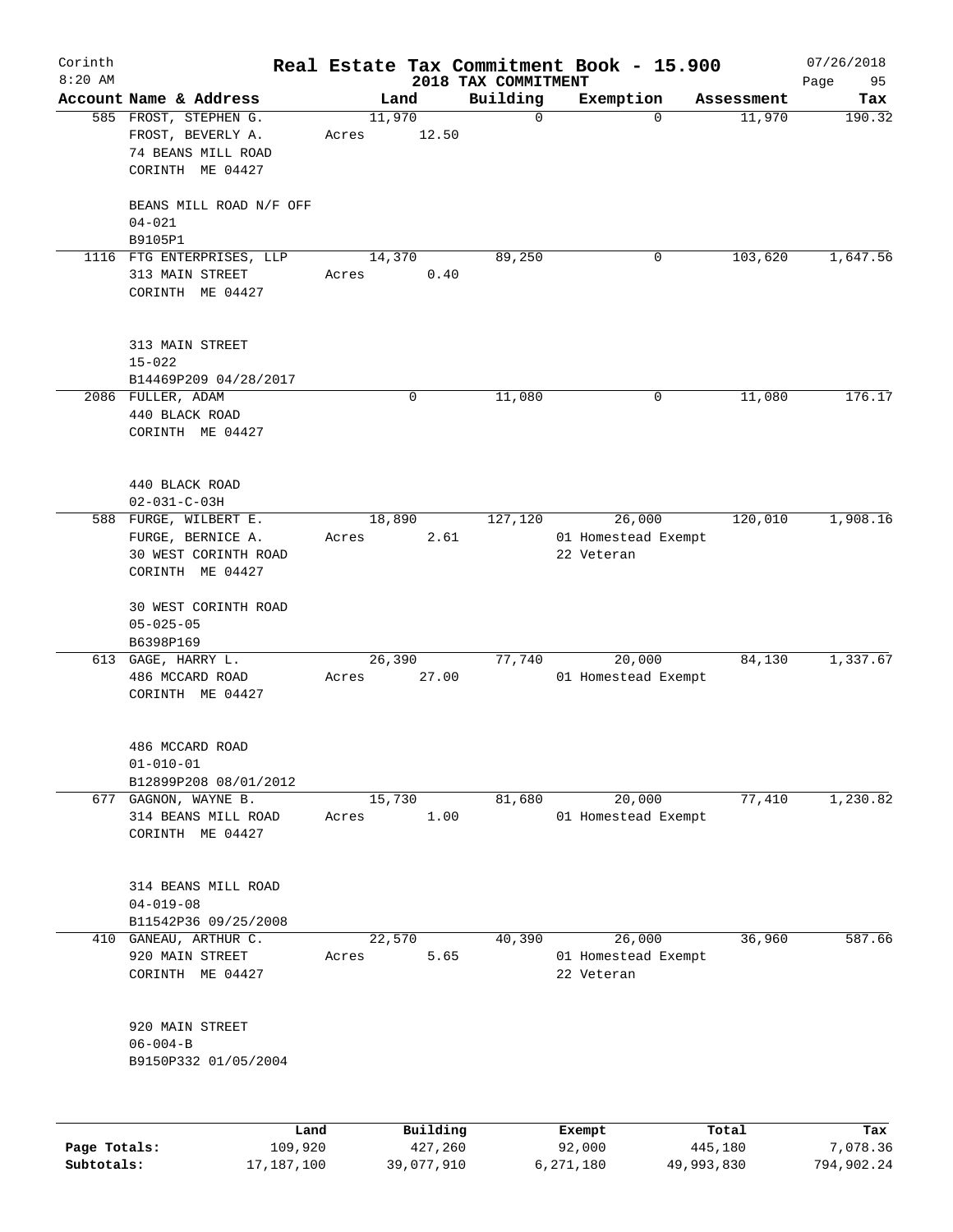| Corinth<br>$8:20$ AM |                                         |        |        | 2018 TAX COMMITMENT | Real Estate Tax Commitment Book - 15.900 |            | 07/26/2018<br>Page<br>96 |
|----------------------|-----------------------------------------|--------|--------|---------------------|------------------------------------------|------------|--------------------------|
|                      | Account Name & Address                  |        | Land   | Building            | Exemption                                | Assessment | Tax                      |
|                      | 228 GARDNER LAND COMPANY,<br>INC.       | 2,020  |        | $\mathsf{O}$        | $\Omega$                                 | 2,020      | 32.12                    |
|                      | P. O. BOX 189<br>LINCOLN ME 04457-0189  | Acres  | 16.00  |                     |                                          |            |                          |
|                      | BEANS MILL ROAD N/F<br>OFF              |        |        |                     |                                          |            |                          |
|                      | $04 - 020$<br>B7453P95                  |        |        |                     |                                          |            |                          |
|                      | 219 GARDNER LAND COMPANY,               | 35,380 |        | $\mathbf 0$         | $\mathbf 0$                              | 35,380     | 562.54                   |
|                      | INC.                                    |        |        |                     |                                          |            |                          |
|                      | P. O. BOX 189<br>LINCOLN ME 04457-0189  | Acres  | 134.95 |                     |                                          |            |                          |
|                      | BEANS MILL ROAD                         |        |        |                     |                                          |            |                          |
|                      | $04 - 019$<br>B7453P92 08/23/2000       |        |        |                     |                                          |            |                          |
|                      | 740 GARDNER LAND COMPANY,               | 37,430 |        | $\Omega$            | 0                                        | 37,430     | 595.14                   |
|                      | INC.                                    |        |        |                     |                                          |            |                          |
|                      | PO BOX 189<br>LINCOLN ME 04457          | Acres  | 96.10  |                     |                                          |            |                          |
|                      |                                         |        |        |                     |                                          |            |                          |
|                      | NOTCH ROAD                              |        |        |                     |                                          |            |                          |
|                      | $07 - 028$                              |        |        |                     |                                          |            |                          |
|                      | B9657P96                                |        |        |                     |                                          |            |                          |
|                      | 590 GARDNER, THOMAS M.                  | 24,200 |        | 60,430              | 20,000                                   | 64,630     | 1,027.62                 |
|                      | GARDNER, JOYCE M.                       | Acres  | 7.00   |                     | 01 Homestead Exempt                      |            |                          |
|                      | 225 MAIN STREET<br>CORINTH ME 04427     |        |        |                     |                                          |            |                          |
|                      |                                         |        |        |                     |                                          |            |                          |
|                      | 225 MAIN STREET<br>$11 - 004$           |        |        |                     |                                          |            |                          |
|                      | B2218P173                               |        |        |                     |                                          |            |                          |
|                      | 437 GARDNER, THOMAS M.                  | 13,040 |        | 17,480              | 0                                        | 30,520     | 485.27                   |
|                      | GARDNER, JOYCE M.                       | Acres  | 0.64   |                     |                                          |            |                          |
|                      | 225 MAIN STREET                         |        |        |                     |                                          |            |                          |
|                      | CORINTH ME 04427                        |        |        |                     |                                          |            |                          |
|                      | 229 MAIN STREET                         |        |        |                     |                                          |            |                          |
|                      | $16 - 006$                              |        |        |                     |                                          |            |                          |
|                      | B7167P146                               |        |        |                     |                                          |            |                          |
|                      | 1719 GARLAND, DARYL G. JR &<br>SHARI L. | 55,600 |        | 32,630              | 0                                        | 88,230     | 1,402.86                 |
|                      | WEEKS, ROBERT W. &<br>LINDA J.          | Acres  | 126.00 |                     |                                          |            |                          |
|                      | 184 MAIN STREET                         |        |        |                     |                                          |            |                          |
|                      | CHARLESTON ME 04422                     |        |        |                     |                                          |            |                          |
|                      | 1250 MAIN STREET                        |        |        |                     |                                          |            |                          |
|                      | $03 - 031$                              |        |        |                     |                                          |            |                          |
|                      | B12307P7 10/28/2010                     |        |        |                     |                                          |            |                          |
|                      |                                         |        |        |                     |                                          |            |                          |

|              | Land       | Building   | Exempt    | Total      | Tax        |
|--------------|------------|------------|-----------|------------|------------|
| Page Totals: | 167,670    | 110.540    | 20,000    | 258,210    | 4,105.55   |
| Subtotals:   | 17,354,770 | 39,188,450 | 6,291,180 | 50,252,040 | 799,007.79 |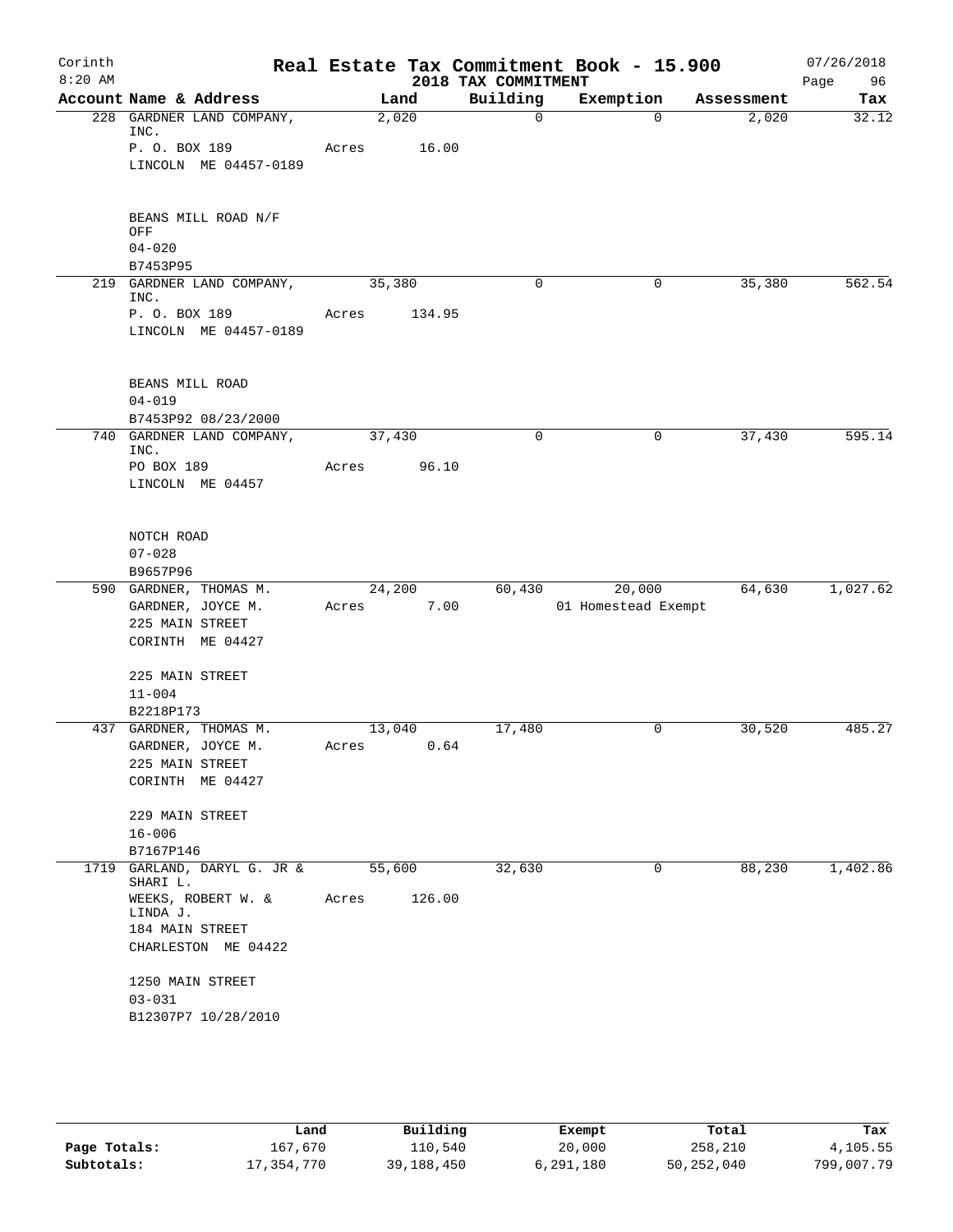| Corinth   |                                                                                     |             |                |                     | Real Estate Tax Commitment Book - 15.900 |            | 07/26/2018 |
|-----------|-------------------------------------------------------------------------------------|-------------|----------------|---------------------|------------------------------------------|------------|------------|
| $8:20$ AM |                                                                                     |             |                | 2018 TAX COMMITMENT |                                          |            | Page 97    |
|           | Account Name & Address                                                              |             | Land           | Building            | Exemption                                | Assessment | Tax        |
|           | 282 GARRITY, THOMAS P.<br>BERARD, CYNTHIA M.<br>628 GRANT ROAD<br>CORINTH ME 04427  | Acres       | 23,450<br>9.50 | 12,170              | 20,000<br>01 Homestead Exempt            | 15,620     | 248.36     |
|           | 628 GRANT ROAD<br>$02 - 047$                                                        |             |                |                     |                                          |            |            |
|           | B13924P180 08/01/2015<br>591 GARY JR, EARL                                          | 60,080      |                | 30,290              | 20,000                                   | 70,370     | 1,118.88   |
|           | 80 GARY SETTLEMENT RD<br>CORINTH ME 04427                                           | Acres 87.74 |                |                     | 01 Homestead Exempt                      |            |            |
|           | 80 GARY SETTLEMENT ROAD<br>$09 - 028$<br>B13709P89 11/25/2014 B12387P291 01/25/2011 |             |                |                     |                                          |            |            |
|           | 1530 GATCOMB, CLARA                                                                 |             | 16,100         | 16,340              | 20,000                                   | 12,440     | 197.80     |
|           | P. O. BOX 3<br>KENDUSKEAG ME 04450                                                  | Acres       | 2.50           |                     | 01 Homestead Exempt                      |            |            |
|           | 64 MEADOW ROAD<br>$09 - 020 - E$<br>B12704P343 01/13/2012 B7357P33                  |             |                |                     |                                          |            |            |
|           | 46 GAUTHIER, ROBERT J. JR.                                                          | 15,390      |                | 108,340             | 20,000                                   | 103,730    | 1,649.31   |
|           | 38 PINEWOOD DRIVE<br>CORINTH ME 04427                                               | Acres       | 1.83           |                     | 01 Homestead Exempt                      |            |            |
|           | 38 PINEWOOD DRIVE<br>$06 - 023 - 08$<br>B14150P284 05/16/2016                       |             |                |                     |                                          |            |            |
|           | 1480 GAWRYCH, PETER D.                                                              |             | 9,970          | 0                   | 0                                        | 9,970      | 158.52     |
|           | 31 CURTIS ROAD<br>RIPLEY ME 04930                                                   | Acres       | 7.40           |                     |                                          |            |            |
|           | MCCARD ROAD N/F OFF<br>$01 - 034 - C$                                               |             |                |                     |                                          |            |            |
|           | B7745P145                                                                           |             |                |                     |                                          |            |            |
| 594       | GELETKA, MICHAEL C.<br>(HEIRS OF)                                                   | 40,210      |                | 9,500               | 0                                        | 49,710     | 790.39     |
|           | GELETKA, PHYLLIS M.<br>(HEIRS OF)                                                   | Acres       | 93.50          |                     |                                          |            |            |
|           | C/O RICHARD GELETKA                                                                 |             |                |                     |                                          |            |            |
|           | 1412 TATNIC RD<br>WELLS ME 04090-7506                                               |             |                |                     |                                          |            |            |
|           | 410 LEDGE HILL ROAD                                                                 |             |                |                     |                                          |            |            |
|           | $04 - 029 - B$                                                                      |             |                |                     |                                          |            |            |
|           | B4180P250                                                                           |             |                |                     |                                          |            |            |

|              | Land       | Building   | Exempt    | Total        | Tax        |
|--------------|------------|------------|-----------|--------------|------------|
| Page Totals: | 165,200    | 176,640    | 80,000    | 261,840      | 4,163.26   |
| Subtotals:   | 17,519,970 | 39,365,090 | 6,371,180 | 50, 513, 880 | 803,171.05 |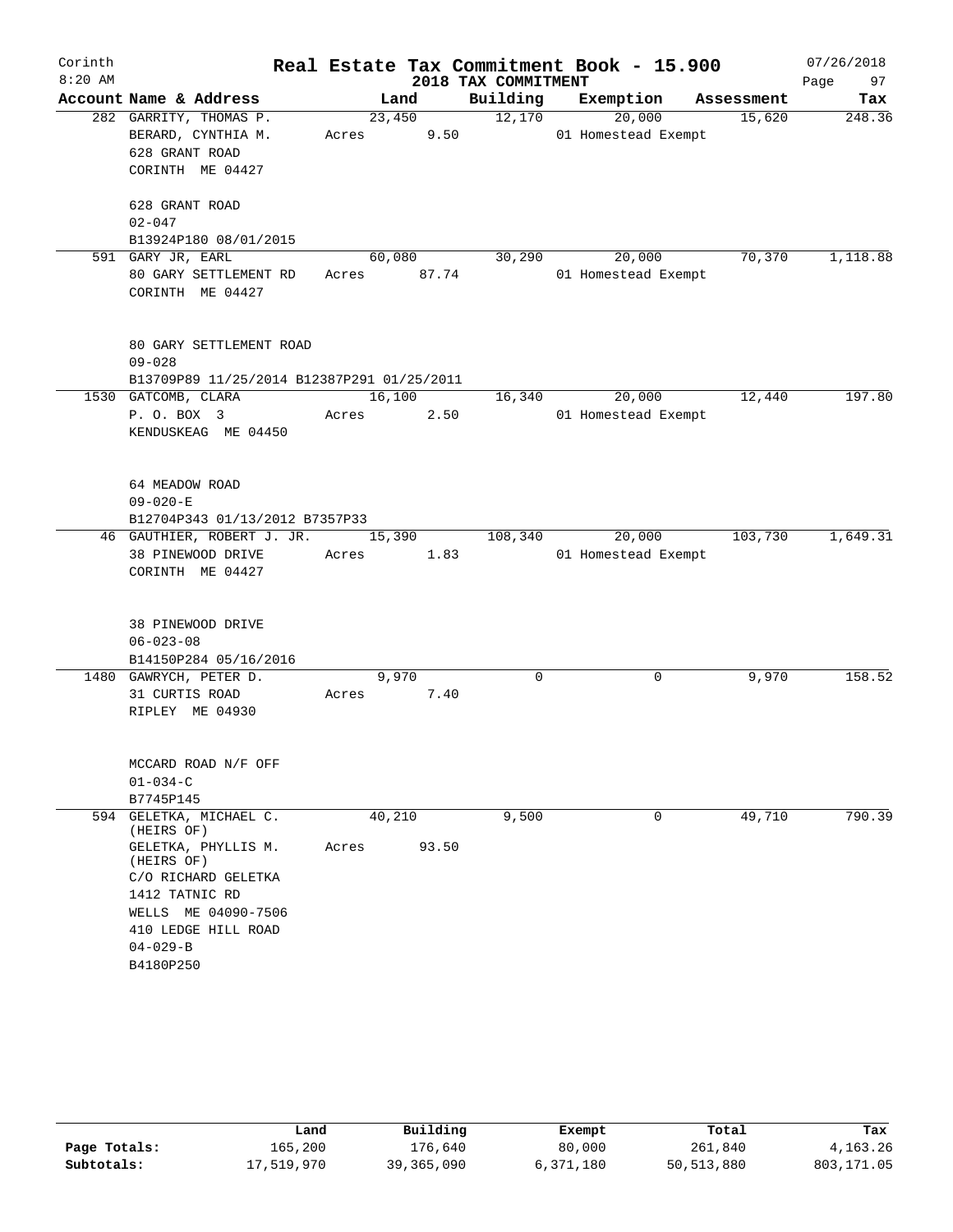| Corinth      |                                                             |        |                 |                                 | Real Estate Tax Commitment Book - 15.900 |            | 07/26/2018        |
|--------------|-------------------------------------------------------------|--------|-----------------|---------------------------------|------------------------------------------|------------|-------------------|
| $8:20$ AM    | Account Name & Address                                      |        | Land            | 2018 TAX COMMITMENT<br>Building | Exemption                                | Assessment | Page<br>98<br>Tax |
|              | 672 GELLERSON, JOSHUA M<br>GELLERSON, HILARY E.             | Acres  | 27,330<br>11.00 | 98,620                          | 20,000<br>01 Homestead Exempt            | 105,950    | 1,684.61          |
|              | 136 WHITE SCHOOLHOUSE<br>RD                                 |        |                 |                                 |                                          |            |                   |
|              | CORINTH ME 04427                                            |        |                 |                                 |                                          |            |                   |
|              | 136 WHITE SCHOOLHOUSE<br>ROAD<br>$08 - 028 - B$             |        |                 |                                 |                                          |            |                   |
|              | 1061 GERVAIS, TED A.                                        | 18,540 |                 | 99,810                          | 20,000                                   | 98,350     | 1,563.77          |
|              | GERVAIS, ALISSA J.                                          | Acres  | 3.42            |                                 | 01 Homestead Exempt                      |            |                   |
|              | 77 GARLAND ROAD<br>CORINTH ME 04427                         |        |                 |                                 |                                          |            |                   |
|              | 77 GARLAND ROAD<br>$07 - 014$                               |        |                 |                                 |                                          |            |                   |
|              | B14089P106 02/26/2016                                       |        |                 |                                 |                                          |            |                   |
|              | 85 GETCHELL, CECIL L.                                       | 16,890 |                 | 90,190                          | 0                                        | 107,080    | 1,702.57          |
|              | 25 DIRIGO DR<br>BANGOR ME 04401                             | Acres  | 2.00            |                                 |                                          |            |                   |
|              | 637 TATE ROAD                                               |        |                 |                                 |                                          |            |                   |
|              | $06 - 012 - C$                                              |        |                 |                                 |                                          |            |                   |
|              | B12050P34 02/04/2010<br>596 GETCHELL, PHILLIP C.            | 18,830 |                 | 118,620                         | 20,000                                   | 117,450    | 1,867.46          |
|              | GETCHELL, CAROLE                                            | Acres  | 5.10            |                                 | 01 Homestead Exempt                      |            |                   |
|              | P.O. BOX 361                                                |        |                 |                                 |                                          |            |                   |
|              | CORINTH ME 04427                                            |        |                 |                                 |                                          |            |                   |
|              | 44 CUSHMAN ROAD                                             |        |                 |                                 |                                          |            |                   |
|              | $03 - 014 - 07$                                             |        |                 |                                 |                                          |            |                   |
|              | B12118P234 04/28/2010                                       |        |                 |                                 |                                          |            |                   |
|              | 595 GETCHELL, PHILLIP C.<br>GETCHELL, CAROLE L.             | 12,880 | 5.20            | 0                               | 0                                        | 12,880     | 204.79            |
|              | P.O. BOX 361                                                | Acres  |                 |                                 |                                          |            |                   |
|              | CORINTH ME 04427                                            |        |                 |                                 |                                          |            |                   |
|              | CUSHMAN ROAD<br>$03 - 014 - 06$                             |        |                 |                                 |                                          |            |                   |
|              | B12118P234 04/28/2010                                       |        |                 |                                 |                                          |            |                   |
|              | 1153 GIFFORD, WILLIAM                                       | 16,890 |                 | 97,330                          | 20,000                                   | 94,220     | 1,498.10          |
|              | 381 HUDSON RD<br>CORINTH ME 04427                           | Acres  | 2.00            |                                 | 01 Homestead Exempt                      |            |                   |
|              |                                                             |        |                 |                                 |                                          |            |                   |
|              | 381 HUDSON ROAD                                             |        |                 |                                 |                                          |            |                   |
|              | $09 - 002 - C$                                              |        |                 |                                 |                                          |            |                   |
|              | B12277P349 10/01/2010                                       |        |                 |                                 |                                          |            |                   |
|              | 1476 GILBERT, DAVID A. JR.<br>COWPERTHWAITE, MICHELLE Acres | 36,130 | 62.83           | 37,720                          | 0                                        | 73,850     | 1,174.22          |
|              | 1124 MAIN STREET                                            |        |                 |                                 |                                          |            |                   |
|              | CORINTH ME 04427                                            |        |                 |                                 |                                          |            |                   |
|              | 1084 MAIN STREET<br>$06 - 002$                              |        |                 |                                 |                                          |            |                   |
|              | B12289P112 10/19/2010                                       |        |                 |                                 |                                          |            |                   |
|              | Land                                                        |        | Building        |                                 | Exempt                                   | Total      | Tax               |
| Page Totals: | 147,490                                                     |        | 542,290         |                                 | 80,000                                   | 609,780    | 9,695.52          |
| Subtotals:   | 17,667,460                                                  |        | 39,907,380      |                                 | 6,451,180                                | 51,123,660 | 812,866.57        |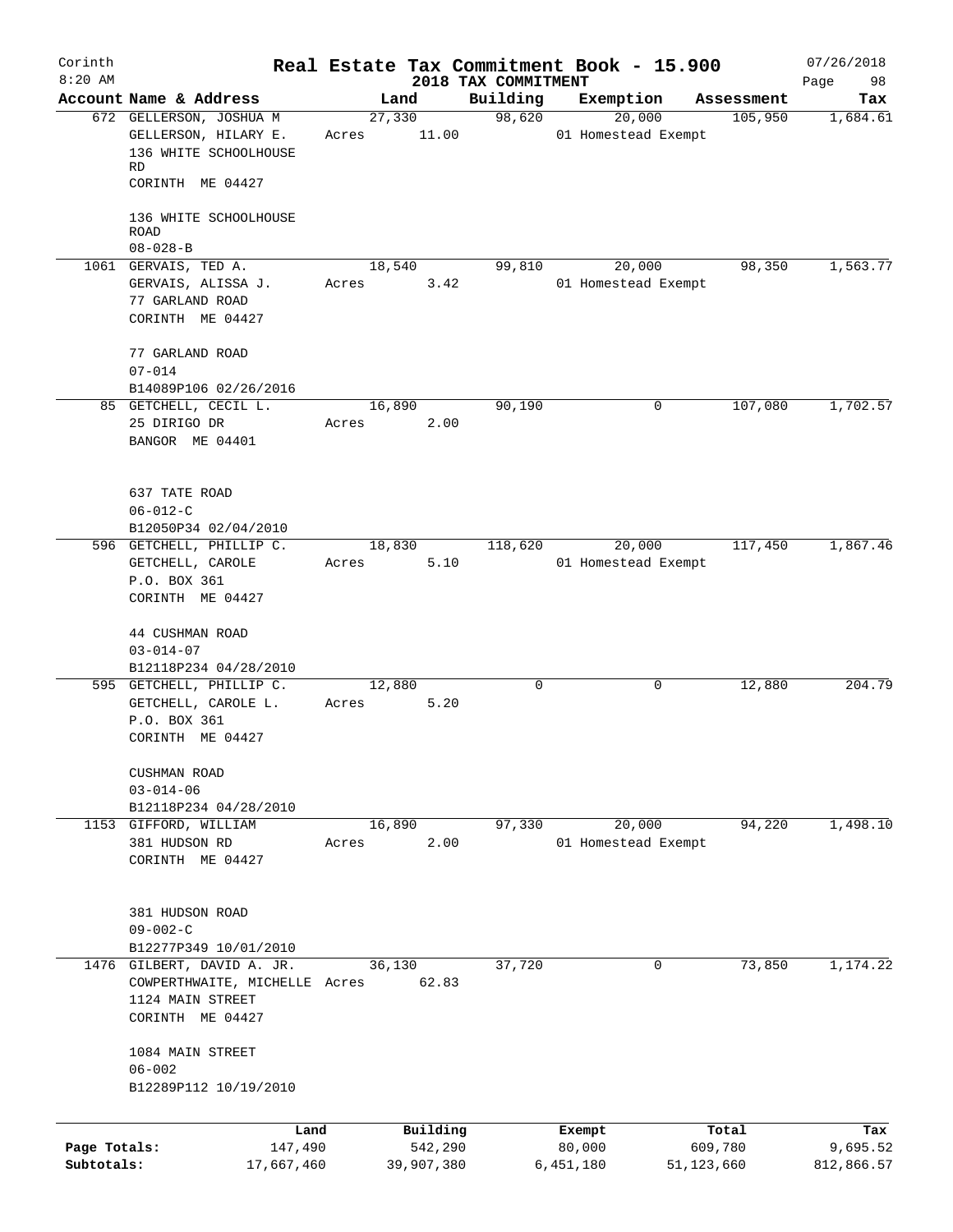| Corinth<br>$8:20$ AM |                                                                                      |       |                     |                                 | Real Estate Tax Commitment Book - 15.900 |                  | 07/26/2018        |
|----------------------|--------------------------------------------------------------------------------------|-------|---------------------|---------------------------------|------------------------------------------|------------------|-------------------|
|                      | Account Name & Address                                                               |       | Land                | 2018 TAX COMMITMENT<br>Building | Exemption                                | Assessment       | Page<br>99<br>Tax |
|                      | 1759 GILBERT, JAMES<br>GILBERT, JESSICA<br>968 MAIN STREET LOT 9<br>CORINTH ME 04427 |       | 0                   | 16,410                          | $\Omega$                                 | 16,410           | 260.92            |
|                      | 968 MAIN STREET LOT 09<br>$06 - 012 - D - 09H$                                       |       |                     |                                 |                                          |                  |                   |
|                      | B12493P322 06/03/2011                                                                |       |                     |                                 |                                          |                  |                   |
|                      | 997 GILES, DAVID L.<br>270 MCCARD ROAD<br>CORINTH ME 04427                           | Acres | 15,790<br>1.60      | 58,500                          | 20,000<br>01 Homestead Exempt            | 54,290           | 863.21            |
|                      | 270 MCCARD ROAD<br>$01 - 022 - A$                                                    |       |                     |                                 |                                          |                  |                   |
|                      | B13515P33 04/28/2014                                                                 |       |                     |                                 |                                          |                  |                   |
|                      | 702 GILES, DAVID L.<br>241 MCCARD ROAD<br>CORINTH ME 04427                           | Acres | 20,000<br>4.68      | 116,440                         | 0                                        | 136,440          | 2,169.40          |
|                      | 241 MCCARD ROAD<br>$01 - 023 - G$<br>B14456P340 04/13/2017                           |       |                     |                                 |                                          |                  |                   |
|                      | 125 GILES, JAMES A.<br>11915 ALLFORTH LANE<br>CHARLOTTE NC 28277                     | Acres | 19,160<br>3.96      | 123,290                         | 0                                        | 142,450          | 2,264.96          |
|                      | 531 MCCARD ROAD<br>$01 - 004 - 02 - B$<br>B13862P297 06/03/2015                      |       |                     |                                 |                                          |                  |                   |
|                      | 124 GILES, JAMES A.<br>11915 ALLFORTH LANE<br>CHARLOTTE NC 28277                     | Acres | 13,110<br>3.96      | 0                               | $\mathbf 0$                              | 13,110           | 208.45            |
|                      | 531 MCCARD ROAD<br>$01 - 004 - 02 - A$<br>B13862P297 06/03/2015                      |       |                     |                                 |                                          |                  |                   |
|                      | 602 GLIDDEN, ELWOOD<br>968 MAIN STREET LOT 2<br>CORINTH ME 04427                     |       | 0                   | 24,870                          | 20,000<br>01 Homestead Exempt            | 4,870            | 77.43             |
|                      | 968 MAIN STREET LOT 02<br>$06 - 012 - D - 02H$                                       |       |                     |                                 |                                          |                  |                   |
| 1909                 | GLIDDEN, NANCY<br>29 BRUCE ROAD<br>CORINTH ME 04427                                  | Acres | 16,980<br>1.03      | 119,450                         | 0                                        | 136,430          | 2,169.24          |
|                      | 29 BRUCE ROAD<br>$08 - 012 - 29$<br>B13724P337 12/16/2014                            |       |                     |                                 |                                          |                  |                   |
| Page Totals:         | Land<br>85,040                                                                       |       | Building<br>458,960 |                                 | Exempt<br>40,000                         | Total<br>504,000 | Tax<br>8,013.61   |
| Subtotals:           | 17,752,500                                                                           |       | 40,366,340          |                                 | 6,491,180                                | 51,627,660       | 820,880.18        |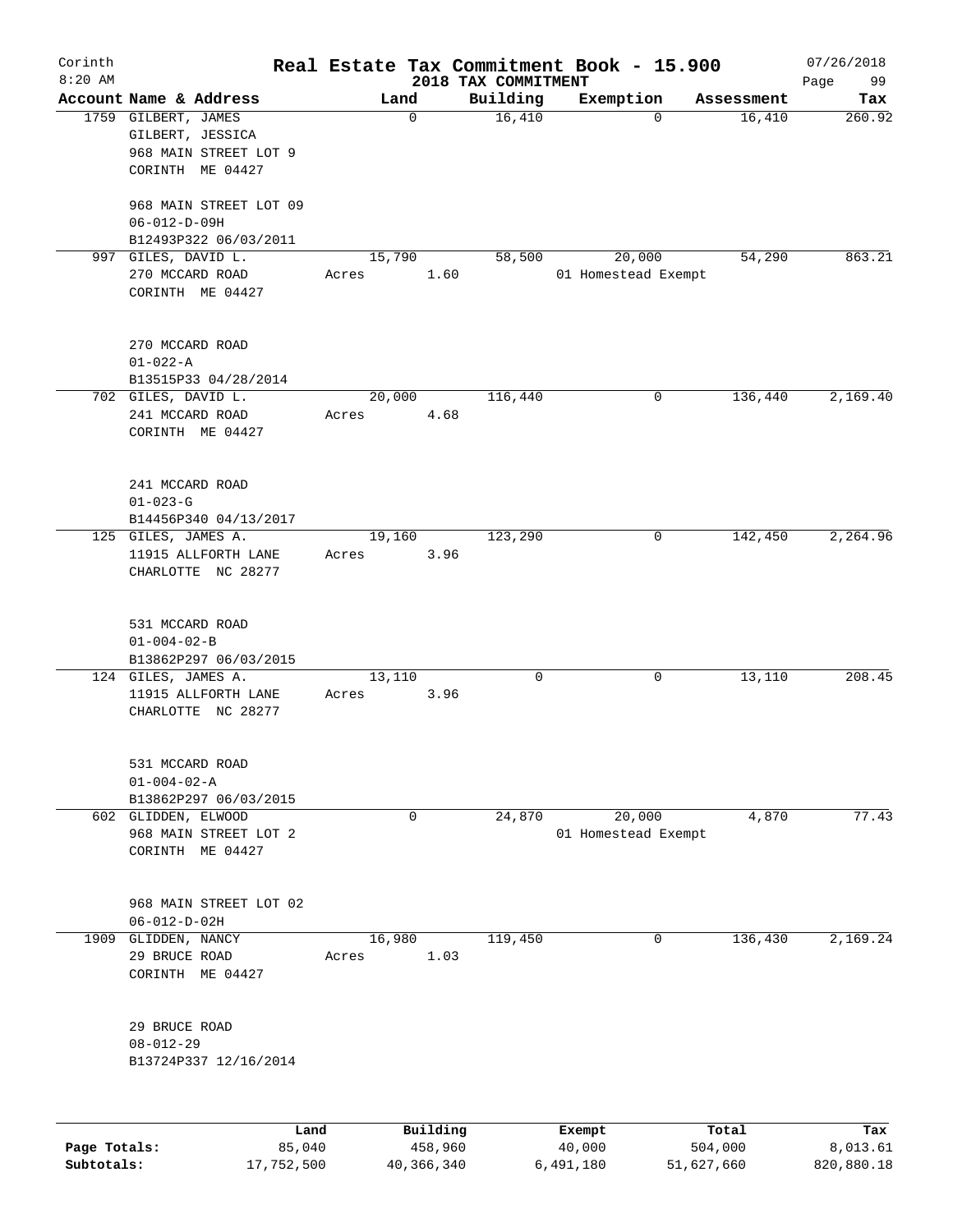| Corinth                    |                                                                                          |       |                       |                      | Real Estate Tax Commitment Book - 15.900 |                         | 07/26/2018             |
|----------------------------|------------------------------------------------------------------------------------------|-------|-----------------------|----------------------|------------------------------------------|-------------------------|------------------------|
| $8:20$ AM                  | Account Name & Address                                                                   |       |                       | 2018 TAX COMMITMENT  |                                          |                         | 100<br>Page            |
|                            | 1408 GODIN, DION                                                                         |       | Land<br>19,160        | Building<br>17,880   | Exemption<br>20,000                      | Assessment<br>17,040    | Tax<br>270.94          |
|                            | 352 WEST CORINTH ROAD<br>CORINTH ME 04427                                                | Acres | 3.96                  |                      | 01 Homestead Exempt                      |                         |                        |
|                            | 352 WEST CORINTH ROAD<br>$05 - 002 - 04$                                                 |       |                       |                      |                                          |                         |                        |
|                            | B10444P286 05/23/2006                                                                    |       |                       |                      |                                          |                         |                        |
| 1409                       | GODIN, DION<br>352 WEST CORINTH ROAD<br>CORINTH ME 04427                                 | Acres | 19,160<br>3.96        | 101,340              | 0                                        | 120,500                 | 1,915.95               |
|                            | 344 WEST CORINTH ROAD<br>$05 - 002 - 05$                                                 |       |                       |                      |                                          |                         |                        |
|                            | B10444P286 05/23/2006<br>605 GOLDSMITH, RONALD M.                                        |       | 22,960                | $1\overline{25,700}$ | 26,000                                   | 122,660                 | 1,950.29               |
|                            | GOLDSMITH, CHERYL L.<br>613 EXETER ROAD<br>CORINTH ME 04427                              | Acres | 11.04                 |                      | 01 Homestead Exempt<br>22 Veteran        |                         |                        |
|                            | 613 EXETER ROAD<br>$07 - 001 - 10$<br>B3347P255                                          |       |                       |                      |                                          |                         |                        |
| 607                        | GONYA, SHERWOOD                                                                          |       | 19,140                | 115,440              | 20,000                                   | 114,580                 | 1,821.82               |
|                            | GONYA, LILLIAN<br>19 CUSHMAN ROAD<br>CORINTH ME 04427                                    | Acres | 5.40                  |                      | 01 Homestead Exempt                      |                         |                        |
|                            | 19 CUSHMAN ROAD<br>$03 - 013 - 12$                                                       |       |                       |                      |                                          |                         |                        |
|                            | B6519P325<br>1435 GONZALEZ, STEVEN                                                       |       | 20,250                | 45,790               | 20,000                                   | 46,040                  | 732.04                 |
|                            | 141 GARLAND ROAD<br>CORINTH ME 04427                                                     | Acres | 4.90                  |                      | 01 Homestead Exempt                      |                         |                        |
|                            | 141 GARLAND ROAD<br>$10 - 014 - A$                                                       |       |                       |                      |                                          |                         |                        |
|                            | B14131P220 04/21/2016<br>610 GOODROW, DENNIS A.                                          |       | 16,600                | 72,600               | 20,000                                   | 69,200                  | 1,100.28               |
|                            | GOODROW, WANDA L.<br>713 TATE ROAD<br>CORINTH ME 04427                                   | Acres | 1.75                  |                      | 01 Homestead Exempt                      |                         |                        |
|                            | 713 TATE ROAD<br>$06 - 011$                                                              |       |                       |                      |                                          |                         |                        |
|                            | B2465P110                                                                                |       |                       |                      |                                          |                         |                        |
| 611                        | GOODWIN, BRADFORD C.<br>GOODWIN, DELORES L.<br>19 LIBBY LN<br>EDDINGTON ME<br>04428-3106 | Acres | 20,580<br>0.85        | 91,080               | 0                                        | 111,660                 | 1,775.39               |
|                            | 325 MAIN STREET<br>$15 - 007$<br>B4281P180                                               |       |                       |                      |                                          |                         |                        |
|                            | Land                                                                                     |       | Building              |                      | Exempt                                   | Total                   | Tax                    |
| Page Totals:<br>Subtotals: | 137,850<br>17,890,350                                                                    |       | 569,830<br>40,936,170 |                      | 106,000<br>6,597,180                     | 601,680<br>52, 229, 340 | 9,566.71<br>830,446.89 |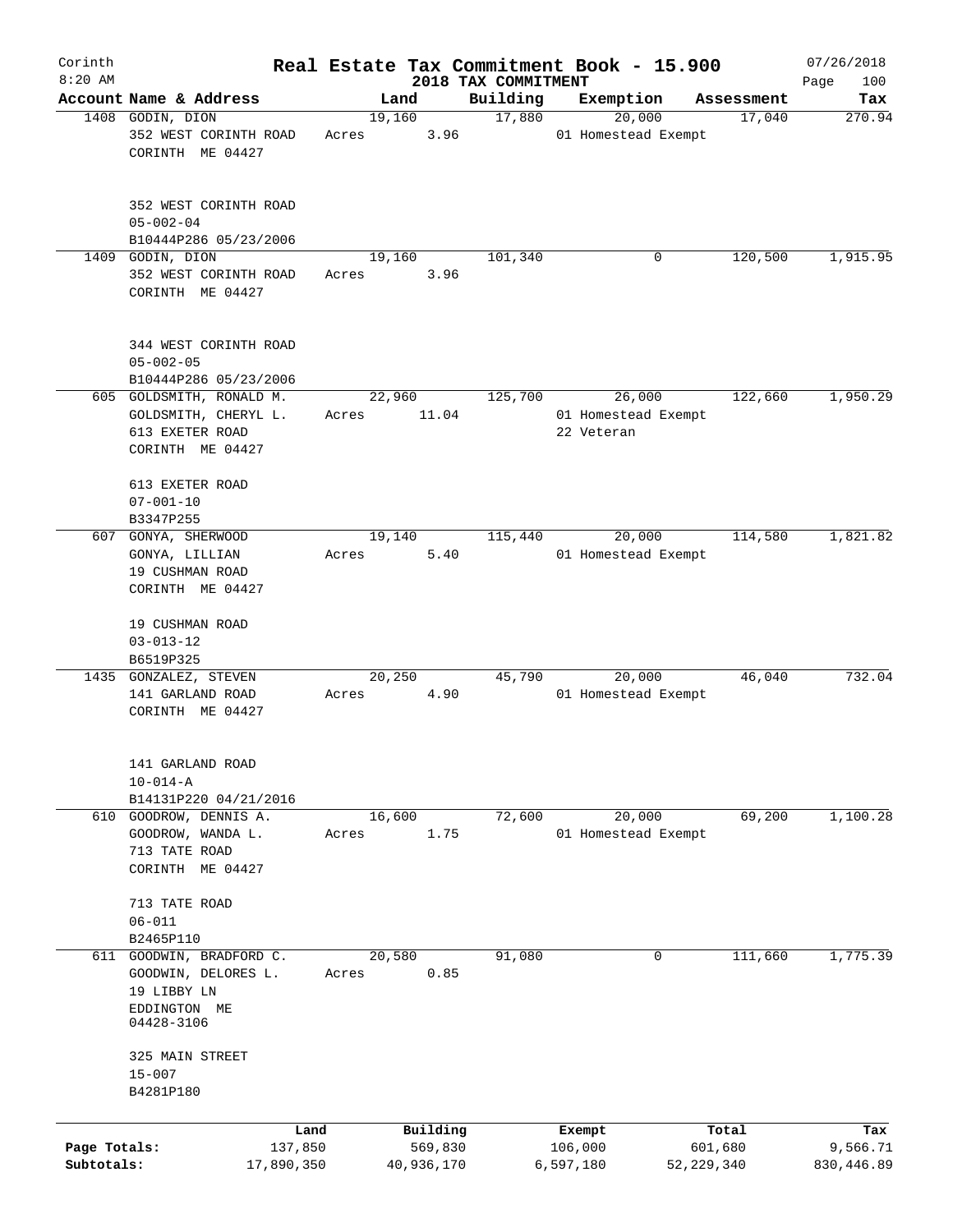| Corinth<br>$8:20$ AM |                                               |                 |       | 2018 TAX COMMITMENT | Real Estate Tax Commitment Book - 15.900 |            | 07/26/2018<br>Page<br>101 |
|----------------------|-----------------------------------------------|-----------------|-------|---------------------|------------------------------------------|------------|---------------------------|
|                      | Account Name & Address                        |                 | Land  | Building            | Exemption                                | Assessment | Tax                       |
|                      | 612 GOODWIN, IRENE V.<br>(HEIRS OF)           | 15,730          |       | 69,900              | 20,000                                   | 65,630     | 1,043.52                  |
|                      | 386 MCCARD ROAD                               | Acres           | 1.00  |                     | 01 Homestead Exempt                      |            |                           |
|                      | CORINTH ME 04427                              |                 |       |                     |                                          |            |                           |
|                      | 386 MCCARD ROAD                               |                 |       |                     |                                          |            |                           |
|                      | $01 - 017 - A$                                |                 |       |                     |                                          |            |                           |
|                      | B3016P036 08/30/1979                          |                 |       |                     |                                          |            |                           |
|                      | 1614 GOODWIN, LEWIS A.                        | 36,080          |       | $\Omega$            | 0                                        | 36,080     | 573.67                    |
|                      | GOODWIN, IRENE V.<br>(Heirs of)               | Acres           | 81.00 |                     |                                          |            |                           |
|                      | 386 MCCARD ROAD                               |                 |       |                     |                                          |            |                           |
|                      | CORINTH ME 04427                              |                 |       |                     |                                          |            |                           |
|                      | MCCARD ROAD                                   |                 |       |                     |                                          |            |                           |
|                      | $01 - 017 - G$                                |                 |       |                     |                                          |            |                           |
|                      | B7232P84 11/22/1999                           |                 |       |                     |                                          |            |                           |
| 1625                 | GOODWIN, LEWIS A.                             | 16,710          |       | 0                   | 0                                        | 16,710     | 265.69                    |
|                      | GOODWIN, IRENE V.<br>(Heirs of)               | Acres           | 7.06  |                     |                                          |            |                           |
|                      | 386 MCCARD ROAD                               |                 |       |                     |                                          |            |                           |
|                      | CORINTH ME 04427                              |                 |       |                     |                                          |            |                           |
|                      | MCCARD ROAD                                   |                 |       |                     |                                          |            |                           |
|                      | $01 - 017 - F$                                |                 |       |                     |                                          |            |                           |
|                      | B8674P344 04/11/2003                          |                 |       |                     |                                          |            |                           |
| 321                  | GOODY, JESSICA M.                             | 14,570          |       | 78,330              | 20,000                                   | 72,900     | 1,159.11                  |
|                      | 6 RIDGE ROAD                                  | Acres           | 0.65  |                     | 01 Homestead Exempt                      |            |                           |
|                      | CORINTH ME 04427                              |                 |       |                     |                                          |            |                           |
|                      | 6 RIDGE ROAD                                  |                 |       |                     |                                          |            |                           |
|                      | $11 - 030$                                    |                 |       |                     |                                          |            |                           |
|                      | B13966P250 09/21/2015                         |                 |       |                     |                                          |            |                           |
| 1809                 | GOOGINS, MIKE                                 |                 | 0     | 14,520              | 14,520                                   | 0          | 0.00                      |
|                      | 968 MAIN STREET LOT 11                        |                 |       |                     | 01 Homestead Exempt                      |            |                           |
|                      | CORINTH ME 04427                              |                 |       |                     |                                          |            |                           |
|                      |                                               |                 |       |                     |                                          |            |                           |
|                      | 968 MAIN STREET LOT 11                        |                 |       |                     |                                          |            |                           |
|                      | $06 - 012 - D - 11H$<br>B12925P270 08/29/2012 |                 |       |                     |                                          |            |                           |
| 1605                 |                                               |                 |       | 149,450             |                                          | 149,040    | 2,369.74                  |
|                      | GOOLEY, CHRISTOPHER J.<br>IRISH, HEATHER L.   | 19,590<br>Acres | 4.33  |                     | 20,000<br>01 Homestead Exempt            |            |                           |
|                      | 690 HUDSON ROAD                               |                 |       |                     |                                          |            |                           |
|                      | CORINTH ME 04427                              |                 |       |                     |                                          |            |                           |
|                      | 690 HUDSON ROAD                               |                 |       |                     |                                          |            |                           |
|                      | $12 - 027 - B$                                |                 |       |                     |                                          |            |                           |
|                      | B7092P194                                     |                 |       |                     |                                          |            |                           |
|                      |                                               |                 |       |                     |                                          |            |                           |

|              | Land       | Building   | Exempt    | Total      | Tax        |
|--------------|------------|------------|-----------|------------|------------|
| Page Totals: | 102,680    | 312,200    | 74,520    | 340,360    | 5, 411.73  |
| Subtotals:   | 17,993,030 | 41,248,370 | 6,671,700 | 52,569,700 | 835,858.62 |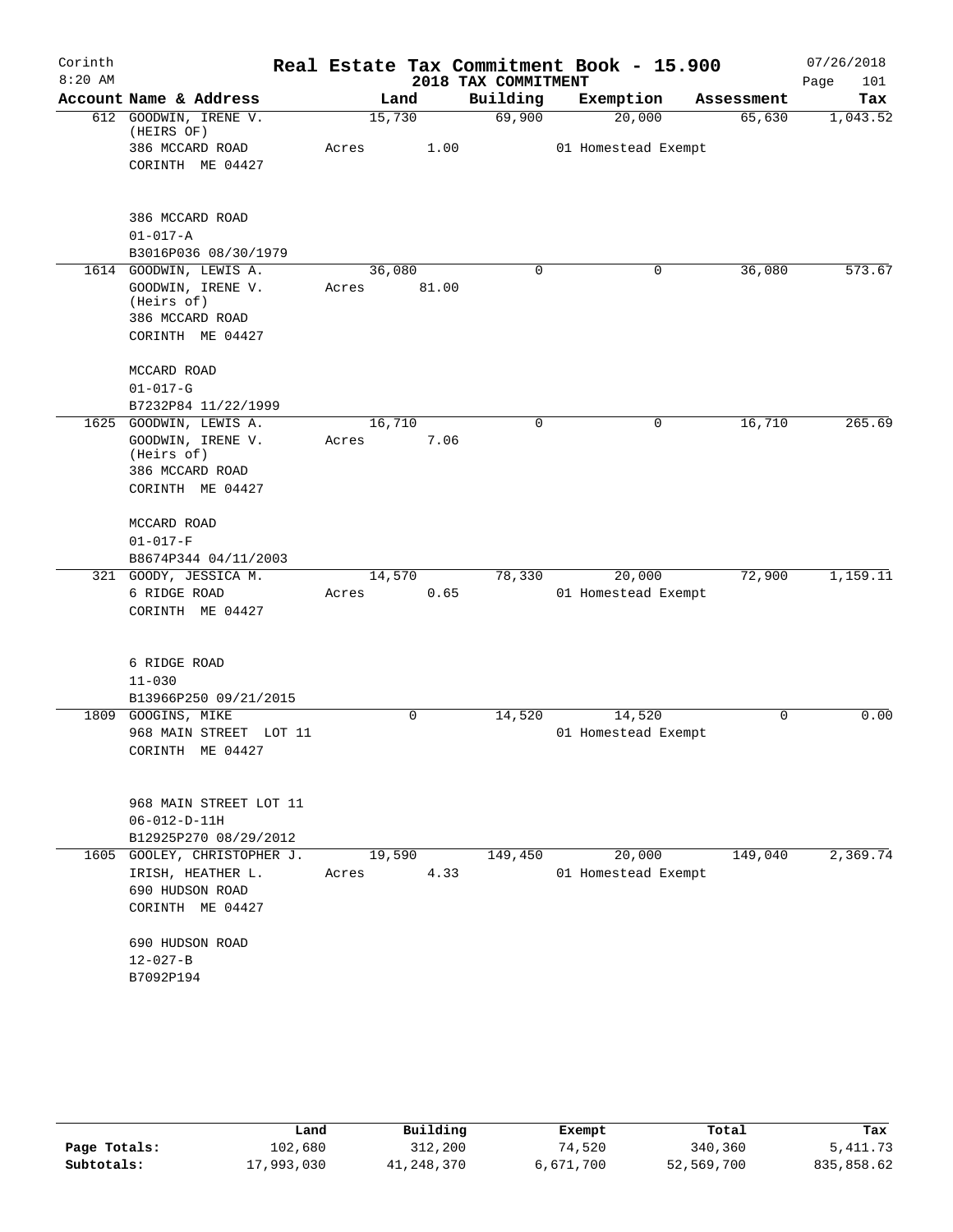| Corinth<br>$8:20$ AM |                                                                                    |                 |        | 2018 TAX COMMITMENT | Real Estate Tax Commitment Book - 15.900 |            | 07/26/2018<br>Page<br>102 |
|----------------------|------------------------------------------------------------------------------------|-----------------|--------|---------------------|------------------------------------------|------------|---------------------------|
|                      | Account Name & Address                                                             |                 | Land   | Building            | Exemption                                | Assessment | Tax                       |
|                      | 756 GOULD, TRAVIS<br>211 NORTH ROAD<br>RIPLEY ME 04930                             | 16,910<br>Acres | 2.02   | 0                   | $\mathbf 0$                              | 16,910     | 268.87                    |
|                      | 125 WEST CORINTH ROAD<br>$05 - 024 - 08$<br>B14030P281 12/10/2015                  |                 |        |                     |                                          |            |                           |
|                      | 56 GOULET, JOHN NELSON                                                             | 18,150          |        | 116,360             | 20,000                                   | 114,510    | 1,820.71                  |
|                      | GOULET, LAURA MARIE<br><b>BAKER</b><br>64 EXETER ROAD<br>CORINTH ME 04427          | Acres           | 2.00   |                     | 01 Homestead Exempt                      |            |                           |
|                      | 64 EXETER ROAD<br>$14 - 004$<br>B13692P338 10/31/2014                              |                 |        |                     |                                          |            |                           |
|                      | 615 GRABOFSKY, ROBERT J.                                                           | 30,490          |        | 87,450              | 0                                        | 117,940    | 1,875.25                  |
|                      | GRABOFSKY, DONNA R.<br>207 WHITE SCHOOLHOUSE<br><b>RD</b><br>CORINTH ME 04427      | Acres           | 18.60  |                     |                                          |            |                           |
|                      | 713 MAIN STREET                                                                    |                 |        |                     |                                          |            |                           |
|                      | $05 - 035$<br>B3099P246                                                            |                 |        |                     |                                          |            |                           |
|                      | 616 GRABOFSKY, ROBERT J.                                                           | 51,210          |        | 134,370             | 26,000                                   | 159,580    | 2,537.32                  |
|                      | GRABOFSKY, DONNA R.<br>207 WHITE SCHOOLHOUSE<br>RD<br>CORINTH ME 04427             | Acres           | 152.00 |                     | 01 Homestead Exempt<br>22 Veteran        |            |                           |
|                      | 207 WHITE SCHOOLHOUSE<br>ROAD<br>$05 - 034$                                        |                 |        |                     |                                          |            |                           |
|                      | B3099P246                                                                          |                 |        |                     |                                          |            |                           |
|                      | 1982 GRAHAM, ADAM M.<br>GRAHAM, KAREN M.<br>95 LEDGE HILL ROAD<br>CORINTH ME 04427 | 22,810<br>Acres | 7.10   | 183,250             | 20,000<br>01 Homestead Exempt            | 186,060    | 2,958.35                  |
|                      | 95 LEDGE HILL ROAD<br>$04 - 009$<br>B13017P2 11/16/2012                            |                 |        |                     |                                          |            |                           |
|                      | 1079 GRANT B. L. & SON, LLC<br>176 WEST CORINTH ROAD<br>CORINTH ME 04427           | 22,280<br>Acres | 26.17  | 0                   | 0                                        | 22,280     | 354.25                    |
|                      | GRANT ROAD<br>$05 - 015$<br>B14075P338 02/11/2016                                  |                 |        |                     |                                          |            |                           |

|              | Land       | Building   | Exempt    | Total      | Tax        |
|--------------|------------|------------|-----------|------------|------------|
| Page Totals: | 161,850    | 521,430    | 66,000    | 617,280    | 9,814.75   |
| Subtotals:   | 18,154,880 | 41,769,800 | 6,737,700 | 53,186,980 | 845,673.37 |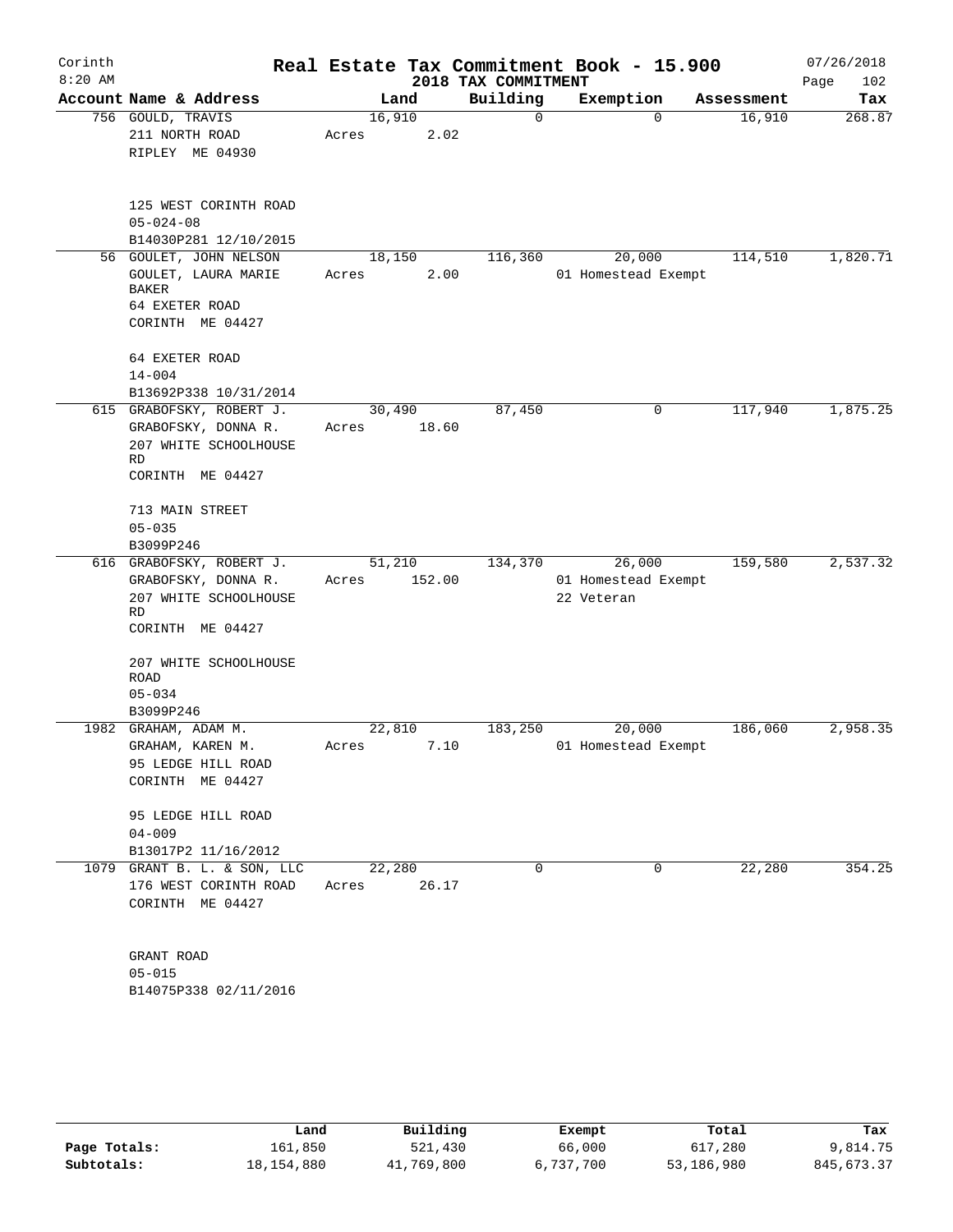| Corinth                    |                                                                         |                 |               | Real Estate Tax Commitment Book - 15.900 |                |                         | 07/26/2018              |
|----------------------------|-------------------------------------------------------------------------|-----------------|---------------|------------------------------------------|----------------|-------------------------|-------------------------|
| $8:20$ AM                  | Account Name & Address                                                  |                 | Land          | 2018 TAX COMMITMENT<br>Building          | Exemption      | Assessment              | 103<br>Page<br>Tax      |
|                            | 650 GRANT B. L. & SON, LLC<br>176 WEST CORINTH ROAD<br>CORINTH ME 04427 | Acres 39.00     | 20, 390       | $\mathbf 0$                              | $\overline{0}$ | 20,390                  | 324.20                  |
|                            | EXETER ROAD N/F OFF<br>$10 - 015$<br>B14064P238 01/19/2016              |                 |               |                                          |                |                         |                         |
|                            | 629 GRANT B. L. & SON, LLC<br>176 WEST CORINTH ROAD<br>CORINTH ME 04427 | Acres           | 3,660<br>1.03 | $\Omega$                                 | 0              | 3,660                   | 58.19                   |
|                            | GRANT ROAD N/F<br>$05 - 020 - 14$<br>B14064P232 01/19/2016              |                 |               |                                          |                |                         |                         |
|                            | 642 GRANT B. L. & SON, LLC<br>176 WEST CORINTH ROAD<br>CORINTH ME 04427 | Acres           | 8,480<br>1.01 | 0                                        | 0              | 8,480                   | 134.83                  |
|                            | GRANT ROAD<br>$05 - 020 - 08$<br>B14064P232 01/26/2016                  |                 |               |                                          |                |                         |                         |
|                            | 641 GRANT B. L. & SON, LLC<br>176 WEST CORINTH ROAD<br>CORINTH ME 04427 | Acres           | 8,780<br>1.29 | $\Omega$                                 | 0              | 8,780                   | 139.60                  |
|                            | GRANT ROAD<br>$05 - 020 - 07$<br>B14064P232 01/19/2016                  |                 |               |                                          |                |                         |                         |
|                            | 621 GRANT B. L. & SON, LLC<br>176 WEST CORINTH ROAD<br>CORINTH ME 04427 | 24,270<br>Acres | 55.39         | 0                                        | 0              | 24,270                  | 385.89                  |
|                            | GRANT ROAD<br>$05 - 020$<br>B14064P232 01/19/2016                       |                 |               |                                          |                |                         |                         |
|                            | 1978 GRANT B. L. & SON, LLC<br>176 CORINT ROAD<br>CORINTH ME 04427      | 22,980<br>Acres | 28.48         | 0                                        | 0              | 22,980                  | 365.38                  |
|                            | COUNTY ROAD<br>$08 - 013 - G - 01$<br>B14064P236 01/19/2016             |                 |               |                                          |                |                         |                         |
|                            | 645 GRANT B. L. & SON, LLC<br>176 WEST CORINTH ROAD<br>CORINTH ME 04427 | 16,280<br>Acres | 24.00         | 0                                        | 0              | 16,280                  | 258.85                  |
|                            | GRANT ROAD N/F OFF<br>$04 - 042$<br>B14064P238 01/19/2016               |                 |               |                                          |                |                         |                         |
|                            | Land                                                                    |                 | Building      | 0                                        | Exempt<br>0    | Total                   | Tax                     |
| Page Totals:<br>Subtotals: | 104,840<br>18,259,720                                                   |                 | 41,769,800    |                                          | 6,737,700      | 104,840<br>53, 291, 820 | 1,666.94<br>847, 340.31 |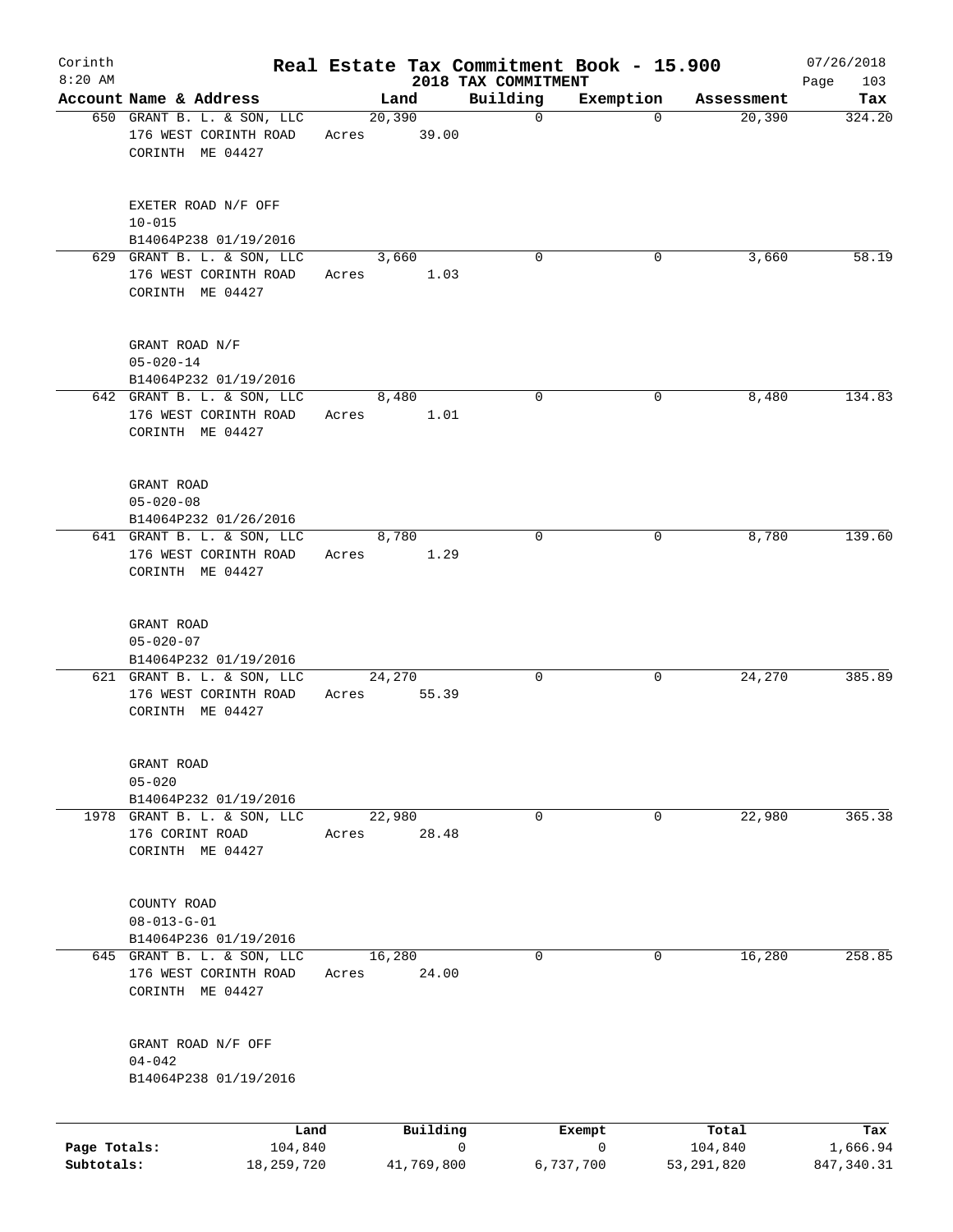| Corinth<br>$8:20$ AM       |                                                                         |                 |                      | Real Estate Tax Commitment Book - 15.900<br>2018 TAX COMMITMENT |                          |                       | 07/26/2018<br>104<br>Page |
|----------------------------|-------------------------------------------------------------------------|-----------------|----------------------|-----------------------------------------------------------------|--------------------------|-----------------------|---------------------------|
|                            | Account Name & Address                                                  |                 | Land                 | Building                                                        | Exemption                | Assessment            | Tax                       |
|                            | 648 GRANT B. L. & SON, LLC<br>176 WEST CORINTH ROAD<br>CORINTH ME 04427 | 39,180<br>Acres | 85.37                | $\mathbf 0$                                                     | $\Omega$                 | 39,180                | 622.96                    |
|                            | WEST CORINTH ROAD<br>$05 - 024 - A$<br>B14064P238 01/19/2019            |                 |                      |                                                                 |                          |                       |                           |
|                            | 640 GRANT B. L. & SON, LLC<br>176 WEST COIRNTH ROAD<br>CORINTH ME 04427 | Acres           | 8,970<br>1.48        | $\Omega$                                                        | 0                        | 8,970                 | 142.62                    |
|                            | GRANT ROAD<br>$05 - 020 - 06$<br>B14064P232 01/19/2016                  |                 |                      |                                                                 |                          |                       |                           |
|                            | 630 GRANT B. L. & SON, LLC<br>176 WEST CORINTH ROAD<br>CORINTH ME 04427 | Acres           | 8,500<br>1.03        | 0                                                               | 0                        | 8,500                 | 135.15                    |
|                            | GRANT ROAD<br>$05 - 020 - 10$<br>B14064P232 01/19/2016                  |                 |                      |                                                                 |                          |                       |                           |
|                            | 632 GRANT B. L. & SON, LLC<br>176 WEST CORINTH ROAD<br>CORINTH ME 04427 | Acres           | 3,740<br>1.11        | $\Omega$                                                        | 0                        | 3,740                 | 59.47                     |
|                            | GRANT ROAD N/F<br>$05 - 020 - 12$<br>B14064P232 01/19/2016              |                 |                      |                                                                 |                          |                       |                           |
|                            | 634 GRANT B. L. & SON, LLC<br>176 WEST CORINTH ROAD<br>CORINTH ME 04427 | Acres           | 3,660<br>1.03        | 0                                                               | 0                        | 3,660                 | 58.19                     |
|                            | GRANT ROAD N/F<br>$05 - 020 - 13$<br>B14064P232                         |                 |                      |                                                                 |                          |                       |                           |
|                            | 646 GRANT B. L. & SON, LLC<br>176 WEST CORINTH ROAD<br>CORINTH ME 04427 | 57,540<br>Acres | 125.12               | 38,830                                                          | 0                        | 96,370                | 1,532.28                  |
|                            | 190 WEST CORINTH ROAD<br>$05 - 022$<br>B14064P238 01/19/2016            |                 |                      |                                                                 |                          |                       |                           |
|                            | 649 GRANT B. L. & SON, LLC<br>176 WEST CORINTH ROAD<br>CORINTH ME 04427 | 29,400<br>Acres | 32.00                | 0                                                               | 0                        | 29,400                | 467.46                    |
|                            | 189 EXETER ROAD<br>$07 - 050$<br>B14064P238 01/19/2016                  |                 |                      |                                                                 |                          |                       |                           |
|                            | Land                                                                    |                 | Building             |                                                                 | Exempt                   | Total                 | Tax                       |
| Page Totals:<br>Subtotals: | 150,990<br>18,410,710                                                   |                 | 38,830<br>41,808,630 |                                                                 | $\mathbf 0$<br>6,737,700 | 189,820<br>53,481,640 | 3,018.13<br>850, 358.44   |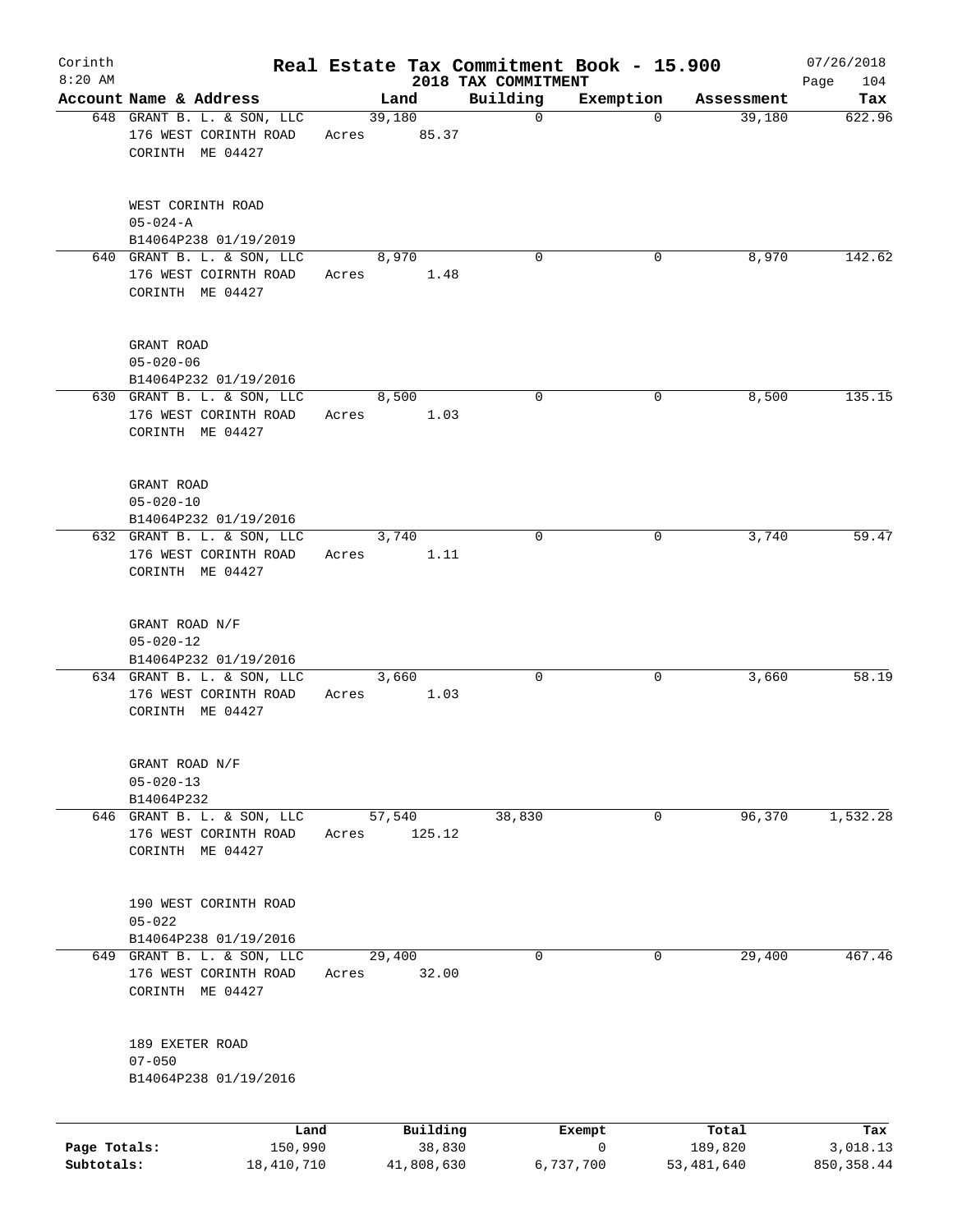| Corinth   |                                           |        |       |                     | Real Estate Tax Commitment Book - 15.900 |            | 07/26/2018  |
|-----------|-------------------------------------------|--------|-------|---------------------|------------------------------------------|------------|-------------|
| $8:20$ AM |                                           |        |       | 2018 TAX COMMITMENT |                                          |            | Page<br>105 |
|           | Account Name & Address                    |        | Land  | Building            | Exemption                                | Assessment | Tax         |
|           | 631 GRANT B. L. & SON, LLC                | 8,500  |       | 0                   | $\Omega$                                 | 8,500      | 135.15      |
|           | 176 WEST CORINTH ROAD<br>CORINTH ME 04427 | Acres  | 1.03  |                     |                                          |            |             |
|           |                                           |        |       |                     |                                          |            |             |
|           | GRANT ROAD                                |        |       |                     |                                          |            |             |
|           | $05 - 020 - 09$                           |        |       |                     |                                          |            |             |
|           | B14064P232 01/19/2016                     |        |       |                     |                                          |            |             |
|           | 633 GRANT B. L. & SON, LLC                | 3,690  |       | 0                   | 0                                        | 3,690      | 58.67       |
|           | 176 WEST CORINTH ROAD                     | Acres  | 1.06  |                     |                                          |            |             |
|           | CORINTH ME 04427                          |        |       |                     |                                          |            |             |
|           | GRANT ROAD N/F                            |        |       |                     |                                          |            |             |
|           | $05 - 020 - 11$                           |        |       |                     |                                          |            |             |
|           | B14064P232 01/19/2016                     |        |       |                     |                                          |            |             |
|           | 1078 GRANT B. L. & SON, LLC               | 20,960 |       | 0                   | 0                                        | 20,960     | 333.26      |
|           | 176 WEST CORINTH ROAD                     | Acres  | 25.02 |                     |                                          |            |             |
|           | CORINTH ME 04427                          |        |       |                     |                                          |            |             |
|           | GRANT ROAD                                |        |       |                     |                                          |            |             |
|           | $05 - 014$                                |        |       |                     |                                          |            |             |
|           | B14075P338 02/11/2016                     |        |       |                     |                                          |            |             |
|           | 2056 GRANT LIVING TRUST                   | 15,770 |       | 0                   | $\mathbf 0$                              | 15,770     | 250.74      |
|           | GRANT, JASON D. & KATI                    | Acres  | 1.01  |                     |                                          |            |             |
|           | J. TRUSTEES                               |        |       |                     |                                          |            |             |
|           | 186 WEST CORINTH ROAD<br>CORINTH ME 04427 |        |       |                     |                                          |            |             |
|           |                                           |        |       |                     |                                          |            |             |
|           | 432 BLACK ROAD                            |        |       |                     |                                          |            |             |
|           | $02 - 031 - B$                            |        |       |                     |                                          |            |             |
|           | B14661P235 11/06/2017                     |        |       |                     |                                          |            |             |
|           | 1613 GRANT LIVING TRUST                   | 17,360 |       | 118,370             | 20,000                                   | 115,730    | 1,840.11    |
|           | GRANT, JASON D. & KATI                    | Acres  | 1.35  |                     | 01 Homestead Exempt                      |            |             |
|           | J. TRUSTEES                               |        |       |                     |                                          |            |             |
|           | 186 WEST CORINTH ROAD<br>CORINTH ME 04427 |        |       |                     |                                          |            |             |
|           |                                           |        |       |                     |                                          |            |             |
|           | 186 WEST CORINTH ROAD                     |        |       |                     |                                          |            |             |
|           | $05 - 022 - B$                            |        |       |                     |                                          |            |             |
|           | B14661P233 11/06/2017                     |        |       |                     |                                          |            |             |
|           | 236 GRANT LIVING TRUST                    | 10,920 |       | $\Omega$            | 0                                        | 10,920     | 173.63      |
|           | GRANT, JASON D. & KATI<br>J. TRUSTEES     | Acres  | 14.25 |                     |                                          |            |             |
|           | 186 WEST CORINTH ROAD                     |        |       |                     |                                          |            |             |
|           | CORINTH ME 04427                          |        |       |                     |                                          |            |             |
|           | GRANT ROAD N/F OFF                        |        |       |                     |                                          |            |             |
|           | $04 - 043$                                |        |       |                     |                                          |            |             |
|           | B14661P237 11/06/2017                     |        |       |                     |                                          |            |             |
|           |                                           |        |       |                     |                                          |            |             |

|              | Land       | Building   | Exempt    | Total      | Tax        |
|--------------|------------|------------|-----------|------------|------------|
| Page Totals: | .200       | 118,370    | 20,000    | 175,570    | 2,791.56   |
| Subtotals:   | 18,487,910 | 41,927,000 | 6,757,700 | 53,657,210 | 853,150.00 |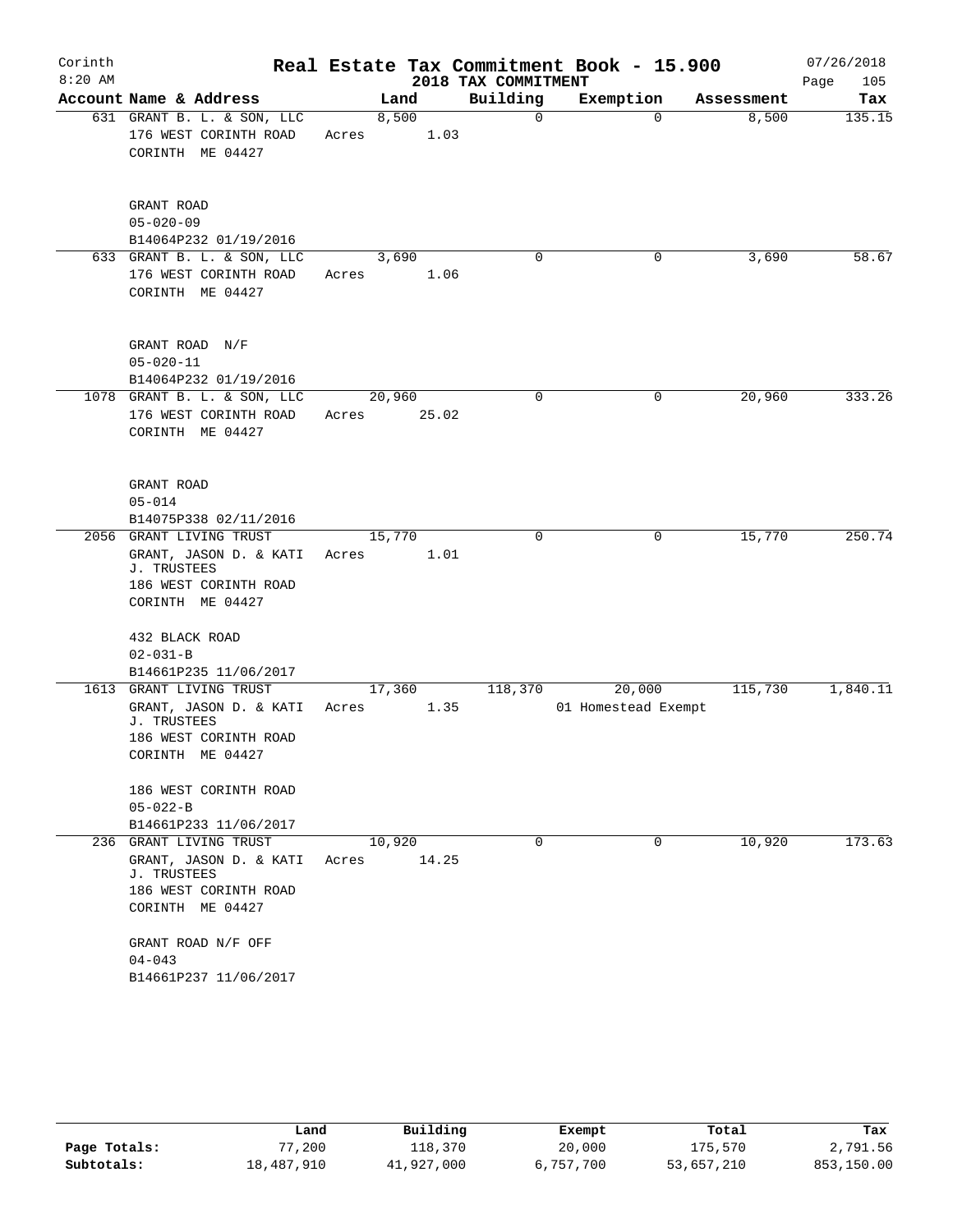| Corinth                    |                                                                                 |                 |                         |                         | Real Estate Tax Commitment Book - 15.900    |                       | 07/26/2018             |
|----------------------------|---------------------------------------------------------------------------------|-----------------|-------------------------|-------------------------|---------------------------------------------|-----------------------|------------------------|
| $8:20$ AM                  | Account Name & Address                                                          |                 |                         | 2018 TAX COMMITMENT     |                                             |                       | 106<br>Page            |
|                            | 644 GRANT, B. L. & SON LLC.<br>176 WEST CORINTH ROAD<br>CORINTH ME 04427        | 27,520<br>Acres | Land<br>55.06           | Building<br>$\mathbf 0$ | Exemption<br>$\mathbf 0$                    | Assessment<br>27,520  | Tax<br>437.57          |
|                            | <b>BLACK ROAD</b><br>$02 - 031$<br>B6464P218                                    |                 |                         |                         |                                             |                       |                        |
|                            | 1744 GRANT, CARL H.<br>GRANT, BARBARA J.<br>729 TATE ROAD<br>CORINTH ME 04427   | Acres           | 23,640<br>17.56         | 0                       | 0                                           | 23,640                | 375.88                 |
|                            | MAIN STREET & TATE ROAD<br>$06 - 010 - B$<br>B4041P286                          |                 |                         |                         |                                             |                       |                        |
|                            | 653 GRANT, CARL H.<br>729 TATE ROAD<br>CORINTH ME 04427                         | Acres           | 16,620<br>3.00          | 77,160                  | 0                                           | 93,780                | 1,491.10               |
|                            | 834 GRANT ROAD<br>$03 - 006 - A$<br>B11519P19 08/27/2008                        |                 |                         |                         |                                             |                       |                        |
|                            | 619 GRANT, CARL H.<br>GRANT, BARBARA J.<br>729 TATE ROAD<br>CORINTH ME 04427    | Acres           | 18,070<br>1.93          | 179,210                 | 26,000<br>01 Homestead Exempt<br>22 Veteran | 171,280               | 2,723.35               |
|                            | 729 TATE ROAD<br>$06 - 010$<br>B4041P286                                        |                 |                         |                         |                                             |                       |                        |
|                            | 2059 GRANT, DIXIE<br>432 BLACK ROAD<br>CORINTH ME 04427                         |                 | 0                       | 24,360                  | 20,000<br>01 Homestead Exempt               | 4,360                 | 69.32                  |
|                            | 432 BLACK ROAD<br>$02 - 031 - B - 01H$                                          |                 |                         |                         |                                             |                       |                        |
| 1895                       | GRANT, DONALD G.<br>BUILDING CONTRACTOR<br>188 OLD TOWN ROAD<br>HUDSON ME 04449 | Acres           | 11,350<br>2.44          | 0                       | 0                                           | 11,350                | 180.47                 |
|                            | HUDSON HILL ROAD<br>$03 - 051 - 03$<br>B13990P195 10/16/2015                    |                 |                         |                         |                                             |                       |                        |
|                            | 1055 GRANT, TERRY A.<br>457 GRANT ROAD<br>CORINTH ME 04427                      | Acres           | 15,360<br>1.80          | 84,940                  | 20,000<br>01 Homestead Exempt               | 80,300                | 1,276.77               |
|                            | 457 GRANT ROAD<br>$02 - 053 - B$<br>B8843P17                                    |                 |                         |                         |                                             |                       |                        |
|                            | Land                                                                            |                 | Building                |                         | Exempt                                      | Total                 | Tax                    |
| Page Totals:<br>Subtotals: | 112,560<br>18,600,470                                                           |                 | 365,670<br>42, 292, 670 |                         | 66,000<br>6,823,700                         | 412,230<br>54,069,440 | 6,554.46<br>859,704.46 |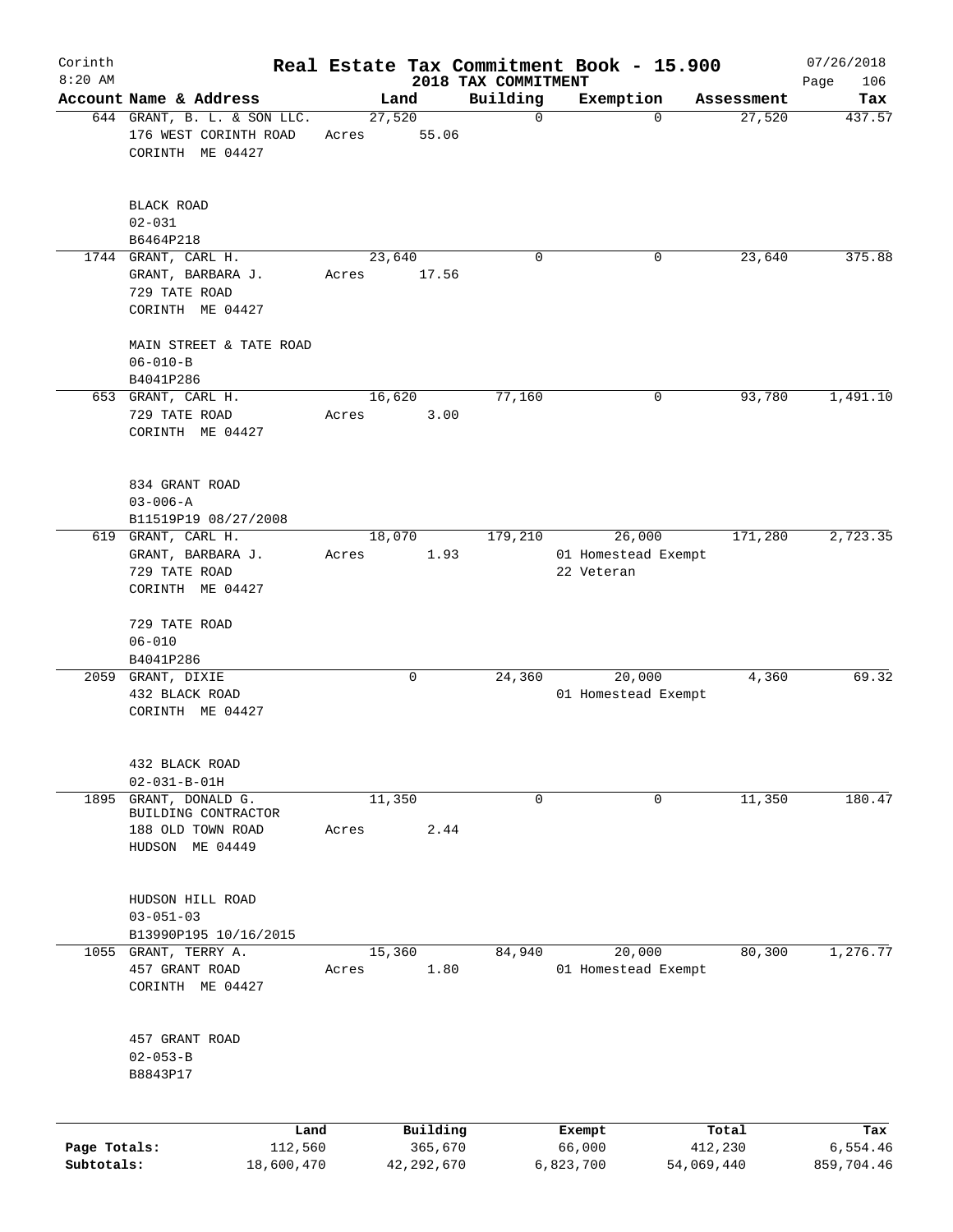| Corinth      |                                                                                       |       |                | Real Estate Tax Commitment Book - 15.900 |             |              | 07/26/2018         |
|--------------|---------------------------------------------------------------------------------------|-------|----------------|------------------------------------------|-------------|--------------|--------------------|
| $8:20$ AM    | Account Name & Address                                                                |       | Land           | 2018 TAX COMMITMENT<br>Building          | Exemption   | Assessment   | 107<br>Page<br>Tax |
|              | 628 GRANT, TERRY D.                                                                   |       | 13,090         | $\mathbf 0$                              | 0           | 13,090       | 208.13             |
|              | 176 WEST CORINTH ROAD<br>CORINTH ME 04427                                             | Acres | 2.82           |                                          |             |              |                    |
|              | WEST CORINTH ROAD<br>$05 - 025 - 08$                                                  |       |                |                                          |             |              |                    |
|              | B3710P227<br>639 GRANT, TERRY D.                                                      |       | 8,900          | $\Omega$                                 | 0           | 8,900        | 141.51             |
|              | GRANT, VALERIE J.<br>176 WEST CORINTH ROAD<br>CORINTH ME 04427                        | Acres | 1.41           |                                          |             |              |                    |
|              | 83 GRANT ROAD<br>$05 - 020 - 05$                                                      |       |                |                                          |             |              |                    |
|              | B14320P4 09/13/2016<br>2057 GRANT, TERRY D.                                           |       | 15,770         | 0                                        | 0           |              | 250.74             |
|              | 176 WEST CORINTH ROAD<br>CORINTH ME 04427                                             | Acres | 1.01           |                                          |             | 15,770       |                    |
|              | 440 BLACK ROAD<br>$02 - 031 - C$<br>B12066P282 03/01/2010                             |       |                |                                          |             |              |                    |
|              | 636 GRANT, TERRY D.                                                                   |       | 15,550         | 0                                        | $\mathbf 0$ | 15,550       | 247.25             |
|              | GRANT, VALERIE J.                                                                     | Acres | 1.98           |                                          |             |              |                    |
|              | CORINTH ME 04427                                                                      |       |                |                                          |             |              |                    |
|              | 55 GRANT ROAD<br>$05 - 020 - 01$                                                      |       |                |                                          |             |              |                    |
|              | B143P4 09/13/2016<br>624 GRANT, TERRY D.                                              |       | 11,170         | 0                                        | 0           | 11,170       | 177.60             |
|              | 176 WEST CORINTH ROAD<br>CORINTH ME 04427                                             | Acres | 1.23           |                                          |             |              |                    |
|              | MAIN STREET<br>$05 - 025 - 02$<br>B3710P227                                           |       |                |                                          |             |              |                    |
|              | 637 GRANT, TERRY D.                                                                   |       | 14,910         | 0                                        | 0           | 14,910       | 237.07             |
|              | GRANT, VALERIE J.<br>176 WEST CORINTH ROAD<br>CORINTH ME 04427                        | Acres | 1.37           |                                          |             |              |                    |
|              | 71 GRANT ROAD<br>$05 - 020 - 03$                                                      |       |                |                                          |             |              |                    |
|              | B14320P4 09/13/2016                                                                   |       |                |                                          |             |              |                    |
|              | 638 GRANT, TERRY D.<br>GRANT, VALERIE J.<br>176 WEST COIRNTH ROAD<br>CORINTH ME 04427 | Acres | 14,890<br>1.35 | 0                                        | 0           | 14,890       | 236.75             |
|              | 79 GRANT ROAD<br>$05 - 020 - 04$<br>B14320P4 09/13/2016                               |       |                |                                          |             |              |                    |
|              | Land                                                                                  |       | Building       |                                          | Exempt      | Total        | Tax                |
| Page Totals: | 94,280                                                                                |       |                | 0                                        | 0           | 94,280       | 1,499.05           |
| Subtotals:   | 18,694,750                                                                            |       | 42,292,670     |                                          | 6,823,700   | 54, 163, 720 | 861, 203.51        |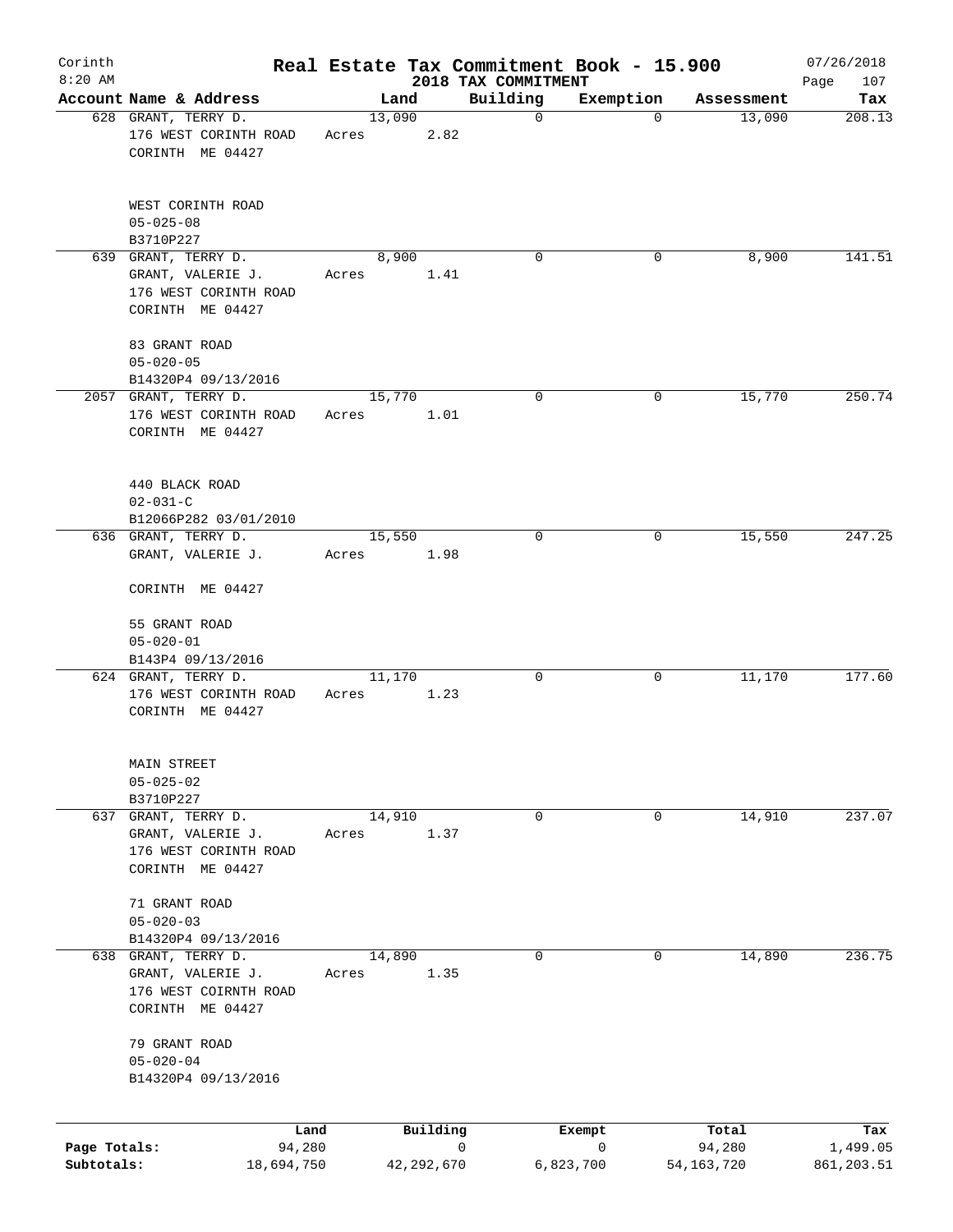| Corinth<br>$8:20$ AM |                                                                                        |       |        |          | Real Estate Tax Commitment Book - 15.900 |             |            | 07/26/2018         |
|----------------------|----------------------------------------------------------------------------------------|-------|--------|----------|------------------------------------------|-------------|------------|--------------------|
|                      | Account Name & Address                                                                 |       | Land   |          | 2018 TAX COMMITMENT<br>Building          | Exemption   | Assessment | 108<br>Page<br>Tax |
|                      | 625 GRANT, TERRY D.<br>176 WEST CORINTH ROAD<br>CORINTH ME 04427                       | Acres | 12,670 | 2.47     | $\mathbf 0$                              | $\mathbf 0$ | 12,670     | 201.45             |
|                      | WEST CORINTH ROAD<br>$05 - 025 - 03$<br>B3710P227                                      |       |        |          |                                          |             |            |                    |
|                      | 622 GRANT, TERRY D.<br>176 WEST CORINTH ROAD<br>CORINTH ME 04427                       | Acres | 26,000 | 12.77    | $\Omega$                                 | 0           | 26,000     | 413.40             |
|                      | WEST CORINTH ROAD<br>$05 - 025$<br>B3710P227                                           |       |        |          |                                          |             |            |                    |
|                      | 626 GRANT, TERRY D.<br>176 WEST CORINTH ROAD<br>CORINTH ME 04427                       | Acres | 12,920 | 2.68     | 0                                        | 0           | 12,920     | 205.43             |
|                      | WEST CORINTH ROAD<br>$05 - 025 - 06$<br>B3710P227                                      |       |        |          |                                          |             |            |                    |
|                      | 627 GRANT, TERRY D.<br>176 WEST CORINTH ROAD<br>CORINTH ME 04427                       | Acres | 13,010 | 2.75     | $\mathbf 0$                              | 0           | 13,010     | 206.86             |
|                      | WEST CORINTH ROAD<br>$05 - 025 - 07$<br>B3710P227                                      |       |        |          |                                          |             |            |                    |
|                      | 635 GRANT, TERRY D.<br>GRANT, VALERIE J.<br>176 WEST CORINTH ROAD<br>CORINTH ME 04427  | Acres | 14,970 | 1.43     | 0                                        | 0           | 14,970     | 238.02             |
|                      | 63 GRANT ROAD<br>$05 - 020 - 02$<br>B14320P4 09/13/2016                                |       |        |          |                                          |             |            |                    |
|                      | 1587 GRANT, TERRY D.<br>GRANT, VALERIE J.<br>176 WEST CORINTH ROAD<br>CORINTH ME 04427 | Acres | 18,280 | 3.20     | 0                                        | 0           | 18,280     | 290.65             |
|                      | WEST CORINTH ROAD<br>$05 - 024 - A - 1$<br>B14320P6 10/26/2016                         |       |        |          |                                          |             |            |                    |
|                      | 850 GRANT, VALERIE<br>176 WEST CORINTH ROAD<br>CORINTH ME 04427                        | Acres | 34,850 | 2.80     | 0                                        | 0           | 34,850     | 554.12             |
|                      | BLACK ROAD<br>$02 - 031 - D$<br>B14320P2 10/26/2016                                    |       |        |          |                                          |             |            |                    |
|                      | Land                                                                                   |       |        | Building |                                          | Exempt      | Total      | Tax                |
| Page Totals:         | 132,700                                                                                |       |        |          | 0                                        | 0           | 132,700    | 2,109.93           |

**Subtotals:** 18,827,450 42,292,670 6,823,700 54,296,420 863,313.44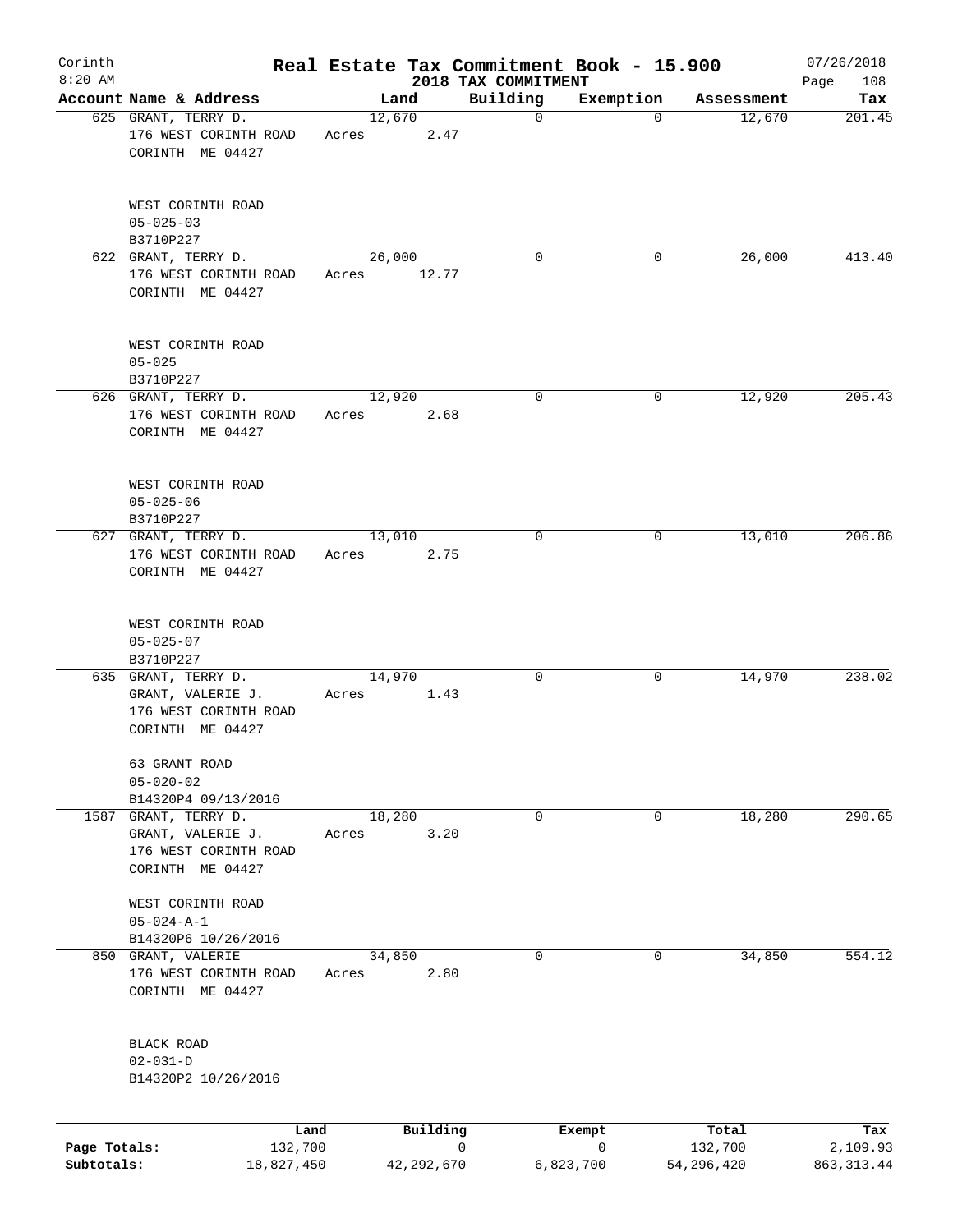| Corinth                    |                                                                                                 |                 |                       |                                 | Real Estate Tax Commitment Book - 15.900 |                       | 07/26/2018             |
|----------------------------|-------------------------------------------------------------------------------------------------|-----------------|-----------------------|---------------------------------|------------------------------------------|-----------------------|------------------------|
| $8:20$ AM                  | Account Name & Address                                                                          |                 | Land                  | 2018 TAX COMMITMENT<br>Building | Exemption                                | Assessment            | 109<br>Page<br>Tax     |
|                            | 647 GRANT, VALERIE                                                                              |                 | 13,740                | 105,990                         | 20,000                                   | 99,730                | 1,585.71               |
|                            | 176 WEST CORINTH ROAD<br>CORINTH ME 04427                                                       | Acres           | 0.55                  |                                 | 01 Homestead Exempt                      |                       |                        |
|                            | 176 WEST CORINTH ROAD<br>$05 - 022 - A$                                                         |                 |                       |                                 |                                          |                       |                        |
|                            | B14064P238 01/19/2016                                                                           |                 |                       |                                 |                                          |                       |                        |
|                            | 1598 GRASS, STANLEY W. JR.<br>80 BEECH GROVE ROAD<br>CORINTH ME 04427                           | Acres           | 23,240<br>19.83       | 31,490                          | 20,000<br>01 Homestead Exempt            | 34,730                | 552.21                 |
|                            | 80 BEECH GROVE ROAD<br>$02 - 056 - A - 1$<br>B14001P312 10/30/2015                              |                 |                       |                                 |                                          |                       |                        |
|                            | 1006 GRAY JR, WALLACE C.                                                                        |                 | 14,080                | 84,650                          | 0                                        | 98,730                | 1,569.81               |
|                            | GRAY, HEIDI J.<br>27 STEDMAN LANE<br>HARTLAND ME 04943                                          | Acres           | 0.59                  |                                 |                                          |                       |                        |
|                            | 198 MAIN STREET<br>$17 - 010$                                                                   |                 |                       |                                 |                                          |                       |                        |
|                            | B11766P69 05/18/2009<br>652 GRAY, MARTHA L.                                                     |                 | 23,760                | 38,220                          | 20,000                                   | 41,980                | 667.48                 |
|                            | 840 GRANT ROAD<br>CORINTH ME 04427                                                              | Acres           | 15.00                 |                                 | 01 Homestead Exempt                      |                       |                        |
|                            | 840 GRANT ROAD<br>$03 - 006 - B$                                                                |                 |                       |                                 |                                          |                       |                        |
|                            | B6169P30                                                                                        |                 |                       |                                 |                                          |                       |                        |
|                            | 129 GRAY, NORMAN A.<br>6 GRAY ROAD<br>BAR HARBOR ME 04609                                       | 15,340<br>Acres | 11.00                 | $\mathbf 0$                     | 0                                        | 15,340                | 243.91                 |
|                            | CHARLESTON TOWN LINE<br>$\mathrm{N}/\mathrm{F}$<br>$10 - 007$                                   |                 |                       |                                 |                                          |                       |                        |
|                            | B9162P201<br>655 GREATOREX, JOEL T.<br>GREATOREX, WANDA J.<br>29 RIDGE ROAD<br>CORINTH ME 04427 | 15,860<br>Acres | 1.11                  | 63,050                          | 20,000<br>01 Homestead Exempt            | 58,910                | 936.67                 |
|                            | 29 RIDGE ROAD<br>$12 - 008 - A$<br>B3074P353                                                    |                 |                       |                                 |                                          |                       |                        |
|                            | 657 GREENE, BRENDA L.<br>P O BOX 17<br>KENDUSKEAG<br>ME 04450                                   | 18,930<br>Acres | 5.20                  | 85,910                          | 20,000<br>01 Homestead Exempt            | 84,840                | 1,348.96               |
|                            | 26 CUSHMAN ROAD<br>$03 - 014 - 05$<br>B13091P1 02/13/2013                                       |                 |                       |                                 |                                          |                       |                        |
|                            | Land                                                                                            |                 | Building              |                                 | Exempt                                   | Total                 | Tax                    |
| Page Totals:<br>Subtotals: | 124,950<br>18,952,400                                                                           |                 | 409,310<br>42,701,980 |                                 | 100,000<br>6,923,700                     | 434,260<br>54,730,680 | 6,904.75<br>870,218.19 |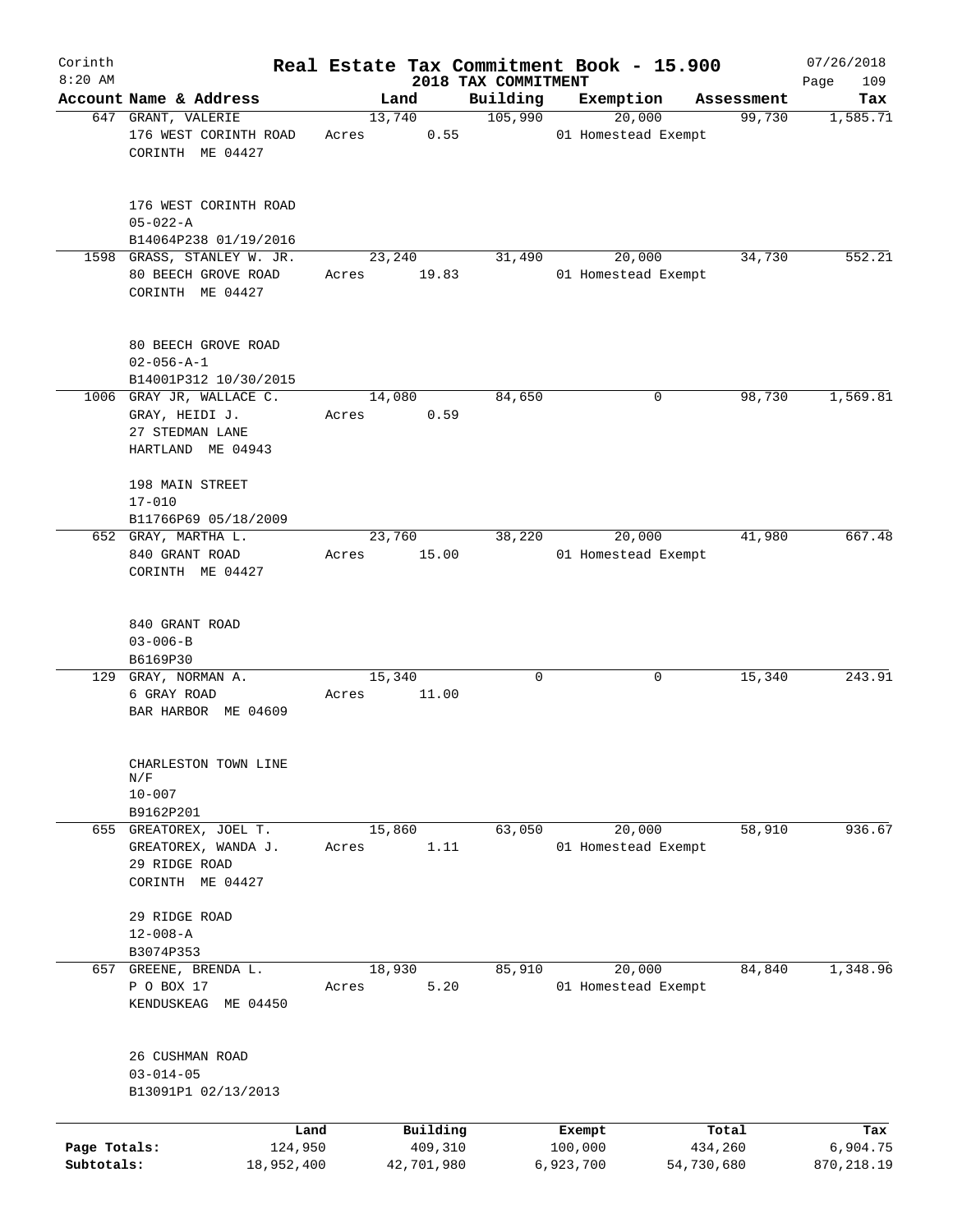| Corinth   |                           |        |       |                     | Real Estate Tax Commitment Book - 15.900 |            | 07/26/2018  |
|-----------|---------------------------|--------|-------|---------------------|------------------------------------------|------------|-------------|
| $8:20$ AM |                           |        |       | 2018 TAX COMMITMENT |                                          |            | Page<br>110 |
|           | Account Name & Address    |        | Land  | Building            | Exemption                                | Assessment | Tax         |
|           | 218 GREHOSKI, STEVEN      | 23,040 |       | 22,500              | $\Omega$                                 | 45,540     | 724.09      |
|           | 49 EDWARDS STREET         | Acres  | 81.06 |                     |                                          |            |             |
|           | LINCOLN ME 04457          |        |       |                     |                                          |            |             |
|           |                           |        |       |                     |                                          |            |             |
|           | HINDERLITER ROAD          |        |       |                     |                                          |            |             |
|           | $04 - 012$                |        |       |                     |                                          |            |             |
|           | B12771P317 03/21/2012     |        |       |                     |                                          |            |             |
|           | 1550 GRIFFIN, ANTHONY M.  | 20,370 |       | 85,830              | 20,000                                   | 86,200     | 1,370.58    |
|           | MAYO, BARBIE J.           | Acres  | 5.00  |                     | 01 Homestead Exempt                      |            |             |
|           | 848 LEDGE HILL ROAD       |        |       |                     |                                          |            |             |
|           | CORINTH ME 04427          |        |       |                     |                                          |            |             |
|           | 848 LEDGE HILL ROAD       |        |       |                     |                                          |            |             |
|           | $02 - 009 - B$            |        |       |                     |                                          |            |             |
|           | B12652P330 11/10/2011     |        |       |                     |                                          |            |             |
|           | 1206 GRIFFIN, SCOTT D.    | 18,510 |       | 216,220             | 20,000                                   | 214,730    | 3, 414.21   |
|           | GRIFFIN, ADRIENNE R.      | Acres  | 2.30  |                     | 01 Homestead Exempt                      |            |             |
|           | 702 MAIN STREET           |        |       |                     |                                          |            |             |
|           | CORINTH ME 04427          |        |       |                     |                                          |            |             |
|           | 702 MAIN STREET           |        |       |                     |                                          |            |             |
|           | $05 - 034 - C$            |        |       |                     |                                          |            |             |
|           | B14095P47 03/09/2016      |        |       |                     |                                          |            |             |
| 1353      | GRONDIN JR, FREDERICK     | 15,740 |       | 42,200              | 26,000                                   | 31,940     | 507.85      |
|           | L.<br>639 LEDGE HILL ROAD | Acres  | 1.01  |                     | 01 Homestead Exempt                      |            |             |
|           | CORINTH ME 04427          |        |       |                     | 22 Veteran                               |            |             |
|           |                           |        |       |                     |                                          |            |             |
|           | 639 LEDGE HILL ROAD       |        |       |                     |                                          |            |             |
|           | $01 - 042 - B$            |        |       |                     |                                          |            |             |
|           | B9837P247 11/05/2004      |        |       |                     |                                          |            |             |
|           | 21 GROSS, WILLIAM H.      | 31,570 |       | 28,530              | 0                                        | 60,100     | 955.59      |
|           | C/O SHAWNA DOYLE          | Acres  | 23.00 |                     |                                          |            |             |
|           | 252 WHITE SCHOOLHOUSE     |        |       |                     |                                          |            |             |
|           | RD                        |        |       |                     |                                          |            |             |
|           | CORINTH ME 04427          |        |       |                     |                                          |            |             |
|           | 252 WHITE SCHOOLHOUSE     |        |       |                     |                                          |            |             |
|           | ROAD                      |        |       |                     |                                          |            |             |
|           | $08 - 030$                |        |       |                     |                                          |            |             |
|           | B6843P211                 |        |       |                     |                                          |            |             |
|           | 1303 HACKETT, DOUGLAS H.  | 16,370 |       | 32,360              | 20,000                                   | 28,730     | 456.81      |
|           | HACKETT, BETSY A.         | Acres  | 1.55  |                     | 01 Homestead Exempt                      |            |             |
|           | 470 EXETER ROAD           |        |       |                     |                                          |            |             |
|           | CORINTH ME 04427          |        |       |                     |                                          |            |             |
|           | 470 EXETER ROAD           |        |       |                     |                                          |            |             |
|           | $07 - 008 - C$            |        |       |                     |                                          |            |             |
|           | B14589P192 08/28/2017     |        |       |                     |                                          |            |             |
|           |                           |        |       |                     |                                          |            |             |

|              | Land       | Building   | Exempt    | Total      | Tax        |
|--------------|------------|------------|-----------|------------|------------|
| Page Totals: | 125,600    | 427,640    | 86,000    | 467,240    | ,429.13    |
| Subtotals:   | 19,078,000 | 43,129,620 | 7,009,700 | 55,197,920 | 877,647.32 |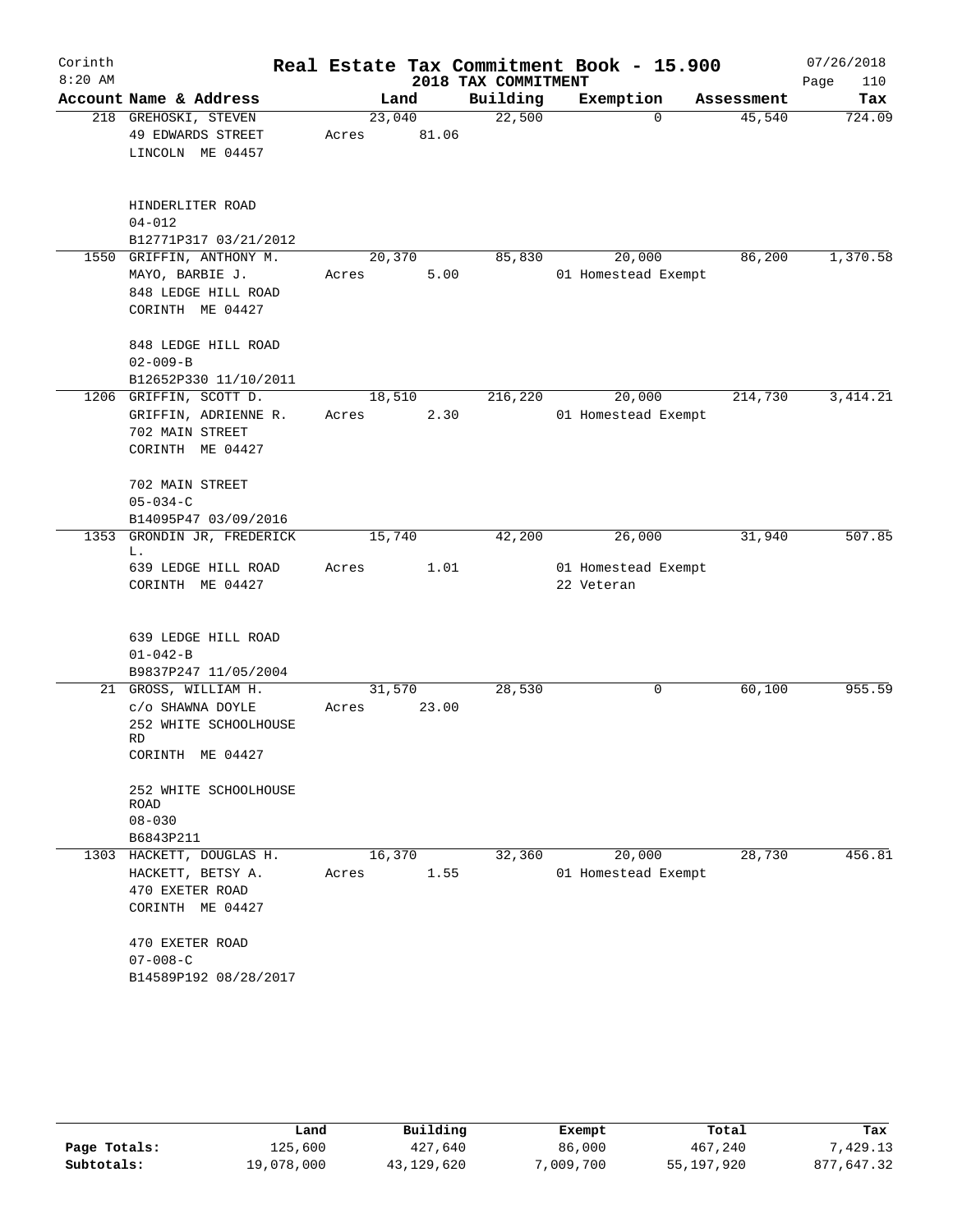| Corinth   |                                        |        |       |                     | Real Estate Tax Commitment Book - 15.900 |            | 07/26/2018  |
|-----------|----------------------------------------|--------|-------|---------------------|------------------------------------------|------------|-------------|
| $8:20$ AM |                                        |        |       | 2018 TAX COMMITMENT |                                          |            | Page<br>111 |
|           | Account Name & Address                 | Land   |       | Building            | Exemption                                | Assessment | Tax         |
|           | 663 HADFIELD, RUSSELL L. &<br>GAYLE    | 16,270 |       | $\mathsf{O}$        | $\Omega$                                 | 16,270     | 258.69      |
|           | HADFIELD, RUSSELL L. II<br>& RACHEL    | Acres  | 10.10 |                     |                                          |            |             |
|           | 196 HILLARD AVENUE<br>WARWICK RI 02886 |        |       |                     |                                          |            |             |
|           |                                        |        |       |                     |                                          |            |             |
|           | TATE ROAD N/F OFF                      |        |       |                     |                                          |            |             |
|           | $09 - 019 - 05$                        |        |       |                     |                                          |            |             |
|           | B4124P86<br>662 HADFIELD, RUSSELL L. & | 19,310 |       | 27,200              | 0                                        | 46,510     | 739.51      |
|           | GAYLE                                  |        |       |                     |                                          |            |             |
|           | HADFIELD, RUSSELL L. II<br>& RACHEL    | Acres  | 11.90 |                     |                                          |            |             |
|           | 196 HILLARD AVENUE                     |        |       |                     |                                          |            |             |
|           | WARWICK RI 02886                       |        |       |                     |                                          |            |             |
|           | 132 MEADOW ROAD                        |        |       |                     |                                          |            |             |
|           | $09 - 019 - 04$                        |        |       |                     |                                          |            |             |
|           | B4124P86                               |        |       |                     |                                          |            |             |
|           | 1343 HADLEY, KAREN E.                  | 34,650 |       | 92,570              | 20,000                                   | 107,220    | 1,704.80    |
|           | 754 MAIN STREET                        | Acres  | 41.26 |                     | 01 Homestead Exempt                      |            |             |
|           | CORINTH ME 04427                       |        |       |                     |                                          |            |             |
|           | 754 MAIN STREET                        |        |       |                     |                                          |            |             |
|           | $05 - 039$                             |        |       |                     |                                          |            |             |
|           | B8584P8                                |        |       |                     |                                          |            |             |
|           | 1419 HAGGETT, JEAN M.                  |        | 0     | 28,860              | $\mathbf 0$                              | 28,860     | 458.87      |
|           | P.O. BOX 92                            |        |       |                     |                                          |            |             |
|           | CORINTH ME 04427                       |        |       |                     |                                          |            |             |
|           | 500 MCCARD ROAD                        |        |       |                     |                                          |            |             |
|           | $01 - 008 - 02H$                       |        |       |                     |                                          |            |             |
|           | 665 HAINES, TAYLOR R.                  | 26,400 |       | 160,150             | 0                                        | 186,550    | 2,966.15    |
|           | SURPRENANT, LAUREN C.                  | Acres  | 10.20 |                     |                                          |            |             |
|           | 13 NORTHLAND ROAD APT 1                |        |       |                     |                                          |            |             |
|           | GLENBURN ME 04401                      |        |       |                     |                                          |            |             |
|           | 434 MCCARD ROAD                        |        |       |                     |                                          |            |             |
|           | $01 - 010 - 04$                        |        |       |                     |                                          |            |             |
|           | B14518P299 06/16/2017                  |        |       |                     |                                          |            |             |
|           | 851 HALL, BRENDA L.                    | 43,220 |       | 98,950              | 20,000                                   | 122,170    | 1,942.50    |
|           | OVERTURF, BRET                         | Acres  | 84.29 |                     | 01 Homestead Exempt                      |            |             |
|           | 88 MARSH ROAD                          |        |       |                     |                                          |            |             |
|           | CORINTH ME 04427                       |        |       |                     |                                          |            |             |
|           | 88 MARSH ROAD                          |        |       |                     |                                          |            |             |
|           | $09 - 006$                             |        |       |                     |                                          |            |             |
|           | B12159P148 06/15/2010 B7330P129        |        |       |                     |                                          |            |             |

|              | Land       | Building   | Exempt    | Total      | Tax        |
|--------------|------------|------------|-----------|------------|------------|
| Page Totals: | 139,850    | 407,730    | 40,000    | 507,580    | 8,070.52   |
| Subtotals:   | 19,217,850 | 43,537,350 | 7,049,700 | 55,705,500 | 885,717.84 |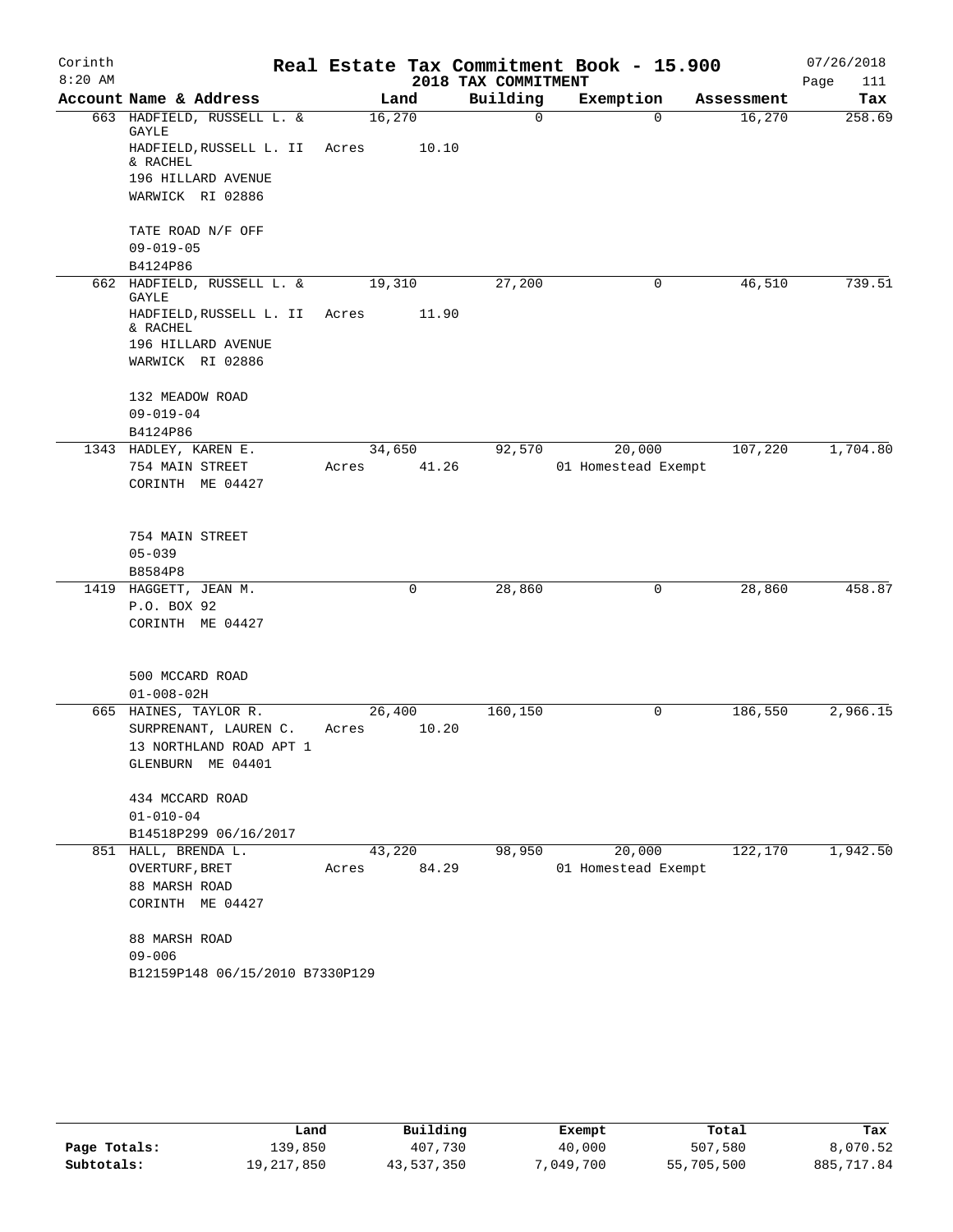| Corinth<br>$8:20$ AM       |                                                                         |                 |                       | 2018 TAX COMMITMENT | Real Estate Tax Commitment Book - 15.900 |                       | 07/26/2018             |
|----------------------------|-------------------------------------------------------------------------|-----------------|-----------------------|---------------------|------------------------------------------|-----------------------|------------------------|
|                            | Account Name & Address                                                  |                 | Land                  | Building            | Exemption                                | Assessment            | Page<br>112<br>Tax     |
|                            | 1137 HALL, JESSICA<br>171 LEDGE HILL ROAD<br>CORINTH ME 04427           |                 | $\mathbf 0$           | 14,880              | 14,880<br>01 Homestead Exempt            | 0                     | 0.00                   |
|                            | 171 LEDGE HILL ROAD<br>$04 - 014 - 01H$<br>B13172P232 04/02/2013        |                 |                       |                     |                                          |                       |                        |
|                            | 666 HALL, THOMAS E.                                                     | 28,880          |                       | 121,870             | $\mathbf 0$                              | 150,750               | 2,396.93               |
|                            | 83 BROOKS POND DR<br>CORINNA ME 04928                                   | Acres           | 8.50                  |                     |                                          |                       |                        |
|                            | 397 MAIN STREET<br>$08 - 008$                                           |                 |                       |                     |                                          |                       |                        |
|                            | B13021P58 10/03/2012<br>667 HALLETT, EDWARD                             |                 | 0                     | 17,230              | 17,230                                   | $\mathbf 0$           | 0.00                   |
|                            | P.O. BOX 201<br>CORINTH ME 04427                                        |                 |                       |                     | 01 Homestead Exempt                      |                       |                        |
|                            | 968 MAIN STREET LOT 27<br>$06 - 012 - D - 27H$<br>B12925P271 08/29/2012 |                 |                       |                     |                                          |                       |                        |
| 669                        | HALOULAKOS,                                                             | 20,930          |                       | 1,430               | 0                                        | 22,360                | 355.52                 |
|                            | KONSTANTINOS                                                            |                 |                       |                     |                                          |                       |                        |
|                            | 111 WEST BROADWAY                                                       | Acres           | 9.70                  |                     |                                          |                       |                        |
|                            | DERRY NH 03038                                                          |                 |                       |                     |                                          |                       |                        |
|                            | 107 TABER LANE<br>$07 - 006 - B$                                        |                 |                       |                     |                                          |                       |                        |
|                            | B5108P229<br>1864 HAMILTON, JAMIE<br>105 TATE ROAD<br>CORINTH ME 04427  |                 | 0                     | 7,870               | 7,870<br>01 Homestead Exempt             | 0                     | 0.00                   |
|                            | 105 TATE ROAD<br>$09 - 023 - 01H$                                       |                 |                       |                     |                                          |                       |                        |
| 1974                       | HAMILTON, JOHN D.                                                       | 26,900          |                       | 160,530             | 26,000                                   | 161,430               | 2,566.74               |
|                            | LIVING TRUST<br>HAMILTON, MARTHA W.<br>LIVING TRUST                     | Acres           | 10.63                 |                     | 01 Homestead Exempt                      |                       |                        |
|                            | 28 MCCARD ROAD<br>CORINTH ME 04427                                      |                 |                       |                     | 22 Veteran                               |                       |                        |
|                            | 28 MCCARD ROAD<br>$01 - 036 - 01$                                       |                 |                       |                     |                                          |                       |                        |
|                            | B13824P21 04/28/2015                                                    |                 |                       |                     |                                          |                       |                        |
| 327                        | HAMILTON, KENNETH A.<br>543 TATE ROAD<br>CORINTH ME 04427               | 16,010<br>Acres | 1.24                  | 95,170              | 20,000<br>01 Homestead Exempt            | 91,180                | 1,449.76               |
|                            | 543 TATE ROAD<br>$06 - 012 - B - 10$<br>B12619P195 10/06/2011           |                 |                       |                     |                                          |                       |                        |
|                            | Land                                                                    |                 | Building              |                     | Exempt                                   | Total                 | Tax                    |
| Page Totals:<br>Subtotals: | 92,720<br>19,310,570                                                    |                 | 418,980<br>43,956,330 |                     | 85,980<br>7,135,680                      | 425,720<br>56,131,220 | 6,768.95<br>892,486.79 |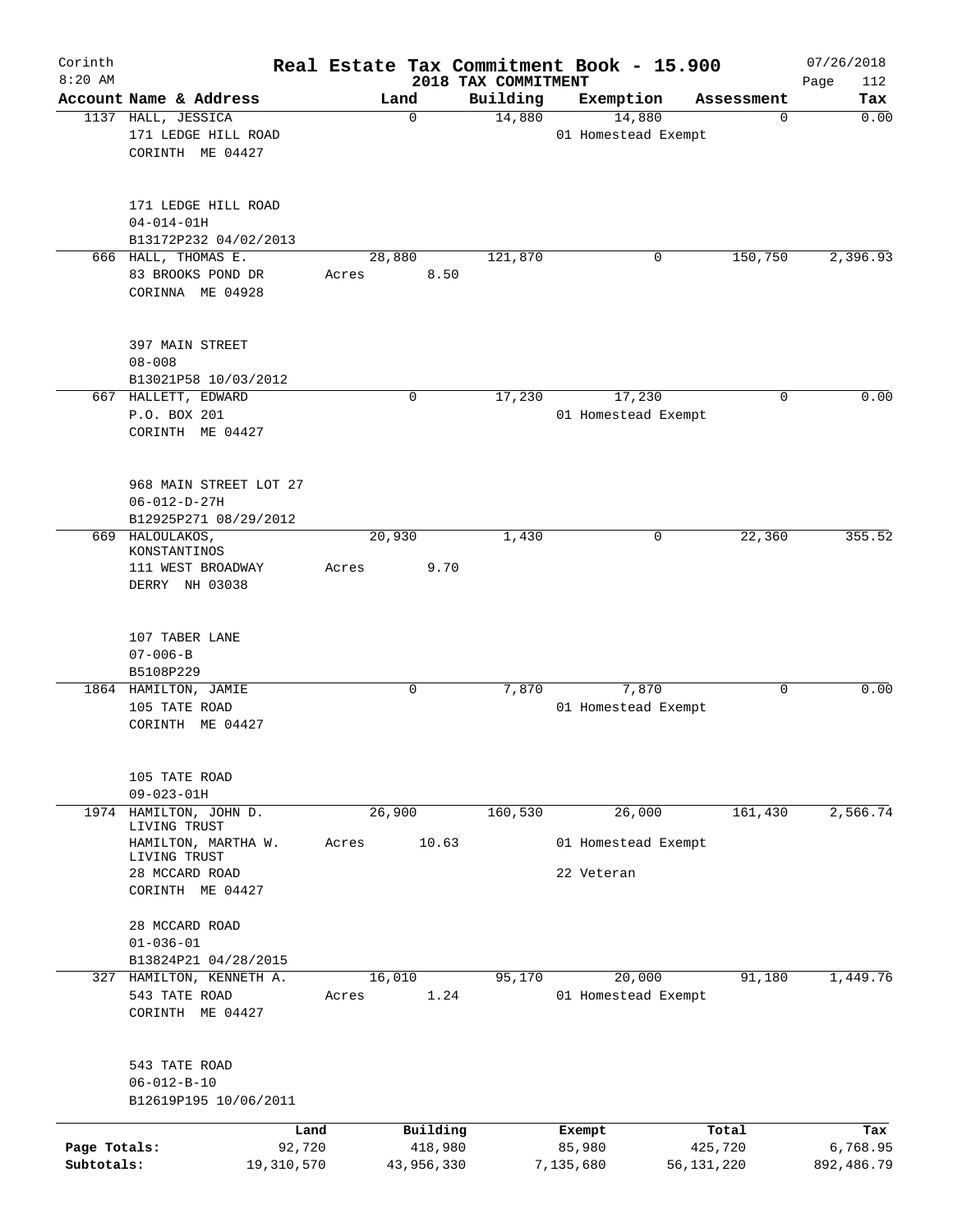| Corinth<br>$8:20$ AM |                                                                                  |                 |       | 2018 TAX COMMITMENT | Real Estate Tax Commitment Book - 15.900    |            | 07/26/2018<br>Page<br>113 |
|----------------------|----------------------------------------------------------------------------------|-----------------|-------|---------------------|---------------------------------------------|------------|---------------------------|
|                      | Account Name & Address                                                           |                 | Land  | Building            | Exemption                                   | Assessment | Tax                       |
|                      | 442 HAND, RALPH W.<br>P.O. BOX 235<br>BANGOR, ME 04402-0235                      | 22,450<br>Acres | 18.74 | 0                   | $\Omega$                                    | 22,450     | 356.96                    |
|                      | HUDSON ROAD<br>$12 - 035$<br>B12441P266 03/10/2011                               |                 |       |                     |                                             |            |                           |
|                      | 670 HAND, RALPH W.<br>GURSCHICK, WALTER A.<br>327 PINE STREET<br>BANGOR ME 04401 | 12,540<br>Acres | 10.00 | 0                   | 0                                           | 12,540     | 199.39                    |
|                      | HUDSON TOWN LINE N/F<br>OFF<br>$09 - 025$<br>B6288P169                           |                 |       |                     |                                             |            |                           |
|                      | 1184 HANEY, PATRICK<br>HANEY, BRENDA<br>P.O. BOX 128<br>CORINTH ME 04427-0128    | 19,360<br>Acres | 3.00  | 93,560              | 20,000<br>01 Homestead Exempt               | 92,920     | 1,477.43                  |
|                      | 21 MAIN STREET<br>$11 - 012 - A$<br>B6860P163                                    |                 |       |                     |                                             |            |                           |
|                      | 673 HANEY, WILLIAM T.<br>HANEY, TAMATHA T.<br>P.O. BOX 453<br>CORINTH ME 04427   | 28,690<br>Acres | 19.00 | 145,430             | 20,000<br>01 Homestead Exempt               | 154,120    | 2,450.51                  |
|                      | 120 WHITE SCHOOLHOUSE<br><b>ROAD</b><br>$08 - 027$<br>B4263P237                  |                 |       |                     |                                             |            |                           |
|                      | 675 HANSEN, DONALD E.<br>HANSEN, JOAN A.<br>492 TATE ROAD<br>CORINTH ME 04427    | 33,760<br>Acres | 5.02  | 36,340              | 26,000<br>01 Homestead Exempt<br>22 Veteran | 44,100     | 701.19                    |
|                      | 492 TATE ROAD<br>$06 - 023 - B$<br>B3817P69                                      |                 |       |                     |                                             |            |                           |
|                      | 676 HANSEN, SUSAN V.<br>632 LEDGE HILL ROAD<br>CORINTH ME 04427                  | 26,260<br>Acres | 10.08 | 23,530              | 20,000<br>01 Homestead Exempt               | 29,790     | 473.66                    |
|                      | 632 LEDGE HILL ROAD<br>$02 - 017 - C$<br>B7556P239                               |                 |       |                     |                                             |            |                           |

|              | Land       | Building   | Exempt    | Total      | Tax          |
|--------------|------------|------------|-----------|------------|--------------|
| Page Totals: | 143,060    | 298,860    | 86,000    | 355,920    | 5,659.14     |
| Subtotals:   | 19,453,630 | 44,255,190 | 1,221,680 | 56,487,140 | 898, 145. 93 |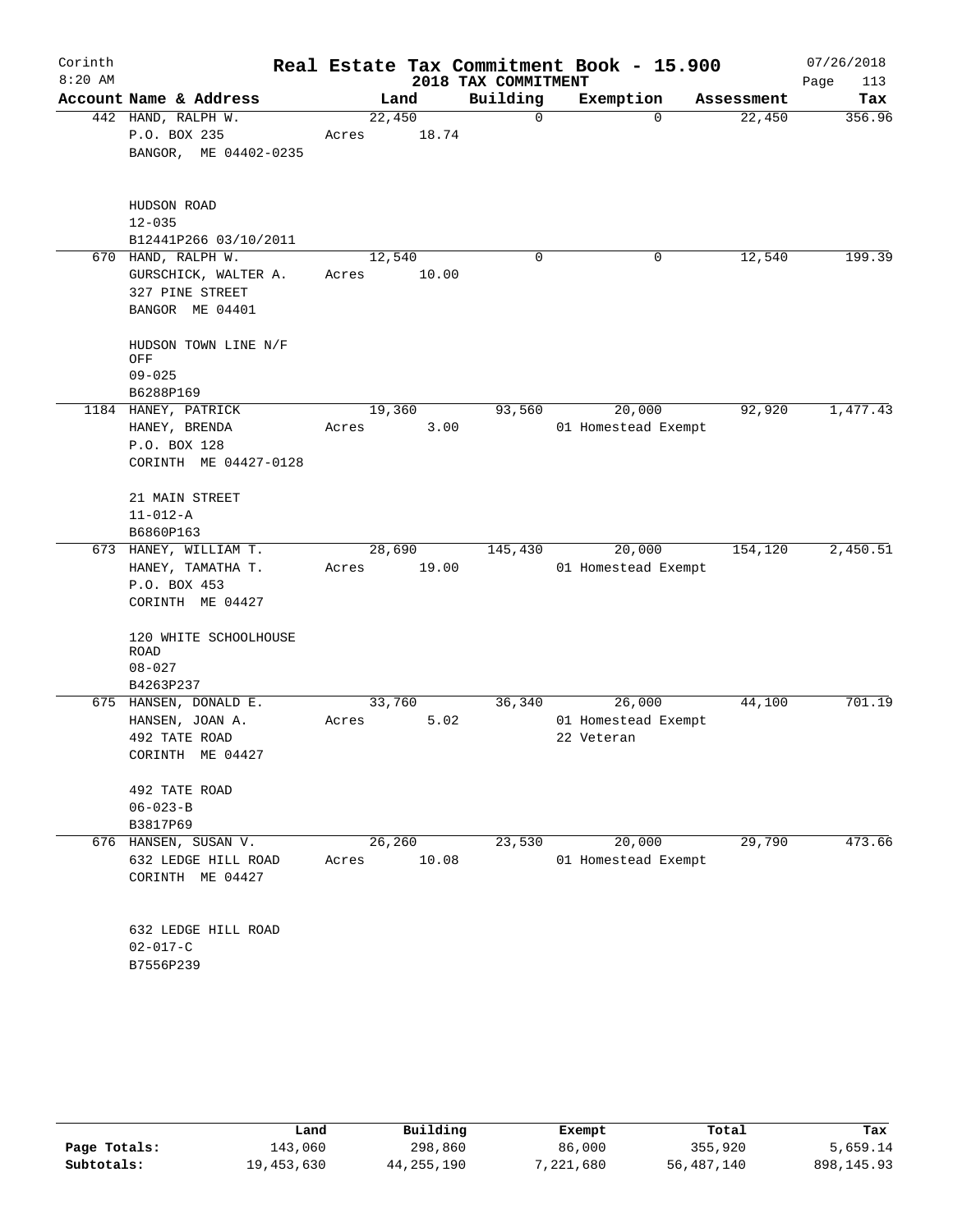| Corinth      |                                                                                     |       |            |                                 | Real Estate Tax Commitment Book - 15.900 |            | 07/26/2018         |
|--------------|-------------------------------------------------------------------------------------|-------|------------|---------------------------------|------------------------------------------|------------|--------------------|
| $8:20$ AM    | Account Name & Address                                                              |       | Land       | 2018 TAX COMMITMENT<br>Building | Exemption                                | Assessment | Page<br>114<br>Tax |
|              | 680 HARDING, ERVIN                                                                  |       | 11,330     | $\mathbf 0$                     | $\Omega$                                 | 11,330     | 180.15             |
|              | HARDING, ROBERTA<br>CO-TRUSTEES<br>10544 GLENVIEW WAY<br>RANCHO CORDOVA CA<br>95670 | Acres | 15.00      |                                 |                                          |            |                    |
|              | RABBIT PATH N/F OFF                                                                 |       |            |                                 |                                          |            |                    |
|              | $06 - 034$<br>B3522P324                                                             |       |            |                                 |                                          |            |                    |
|              | 310 HARLOW, DEAN F.                                                                 |       | 26,530     | 72,830                          | 26,000                                   | 73,360     | 1,166.42           |
|              | 923 LEDGE HILL ROAD                                                                 | Acres | 16.00      |                                 | 01 Homestead Exempt                      |            |                    |
|              | CORINTH ME 04427                                                                    |       |            |                                 | 22 Veteran                               |            |                    |
|              | 923 LEDGE HILL ROAD                                                                 |       |            |                                 |                                          |            |                    |
|              | $02 - 006$                                                                          |       |            |                                 |                                          |            |                    |
|              | B6882P11<br>2082 HARMON, STEVEN                                                     |       | 0          | 13,370                          | 0                                        | 13,370     | 212.58             |
|              | PO BOX 115                                                                          |       |            |                                 |                                          |            |                    |
|              | CORINTH ME 04427                                                                    |       |            |                                 |                                          |            |                    |
|              | 485 MCCARD ROAD                                                                     |       |            |                                 |                                          |            |                    |
|              | $01 - 004 - 02 - E - 1H$                                                            |       |            |                                 |                                          |            |                    |
|              | 528 HARRISON, GAIL R.                                                               |       | 16,890     | 140,650                         | 20,000                                   | 137,540    | 2,186.89           |
|              | 752 AVENUE ROAD<br>CORINTH ME 04427                                                 | Acres | 2.00       |                                 | 01 Homestead Exempt                      |            |                    |
|              | 752 AVENUE ROAD                                                                     |       |            |                                 |                                          |            |                    |
|              | $01 - 001$                                                                          |       |            |                                 |                                          |            |                    |
|              | B12633P337 10/21/2011                                                               |       |            |                                 |                                          |            |                    |
|              | 1484 HARROD, BRUCE                                                                  |       | 14,620     | $\mathbf 0$                     | 0                                        | 14,620     | 232.46             |
|              | GAITINGS, SUE ANN<br>PO BOX 366                                                     | Acres | 8.00       |                                 |                                          |            |                    |
|              | CORINTH ME 04427                                                                    |       |            |                                 |                                          |            |                    |
|              | BLACK ROAD<br>$05 - 007$                                                            |       |            |                                 |                                          |            |                    |
|              | B14593P13 08/14/2017                                                                |       |            |                                 |                                          |            |                    |
|              | 683 HARROD, BRUCE J.                                                                |       | 12,390     | 53,240                          | 20,000                                   | 45,630     | 725.52             |
|              | GAITINGS, SUE ANN                                                                   | Acres | 1.00       |                                 | 01 Homestead Exempt                      |            |                    |
|              | P.O. BOX 366<br>CORINTH ME 04427                                                    |       |            |                                 |                                          |            |                    |
|              |                                                                                     |       |            |                                 |                                          |            |                    |
|              | 88 BLACK ROAD                                                                       |       |            |                                 |                                          |            |                    |
|              | $05 - 008$                                                                          |       |            |                                 |                                          |            |                    |
|              | B8462P134<br>1497 HARTSTEIN, MICHAEL PAUL                                           |       | 17,040     | 198,030                         | 20,000                                   | 195,070    | 3,101.61           |
|              | HARTSTEIN, DEBORAH JEAN Acres<br>23 VILLAGE DRIVE                                   |       | 1.08       |                                 | 01 Homestead Exempt                      |            |                    |
|              | CORINTH ME 04427                                                                    |       |            |                                 |                                          |            |                    |
|              | 23 VILLAGE DRIVE<br>$11 - 002 - 11$                                                 |       |            |                                 |                                          |            |                    |
|              | B14475P347 05/05/2017                                                               |       |            |                                 |                                          |            |                    |
|              | Land                                                                                |       | Building   |                                 | Exempt                                   | Total      | Tax                |
| Page Totals: | 98,800                                                                              |       | 478,120    |                                 | 86,000                                   | 490,920    | 7,805.63           |
| Subtotals:   | 19,552,430                                                                          |       | 44,733,310 |                                 | 7,307,680                                | 56,978,060 | 905,951.56         |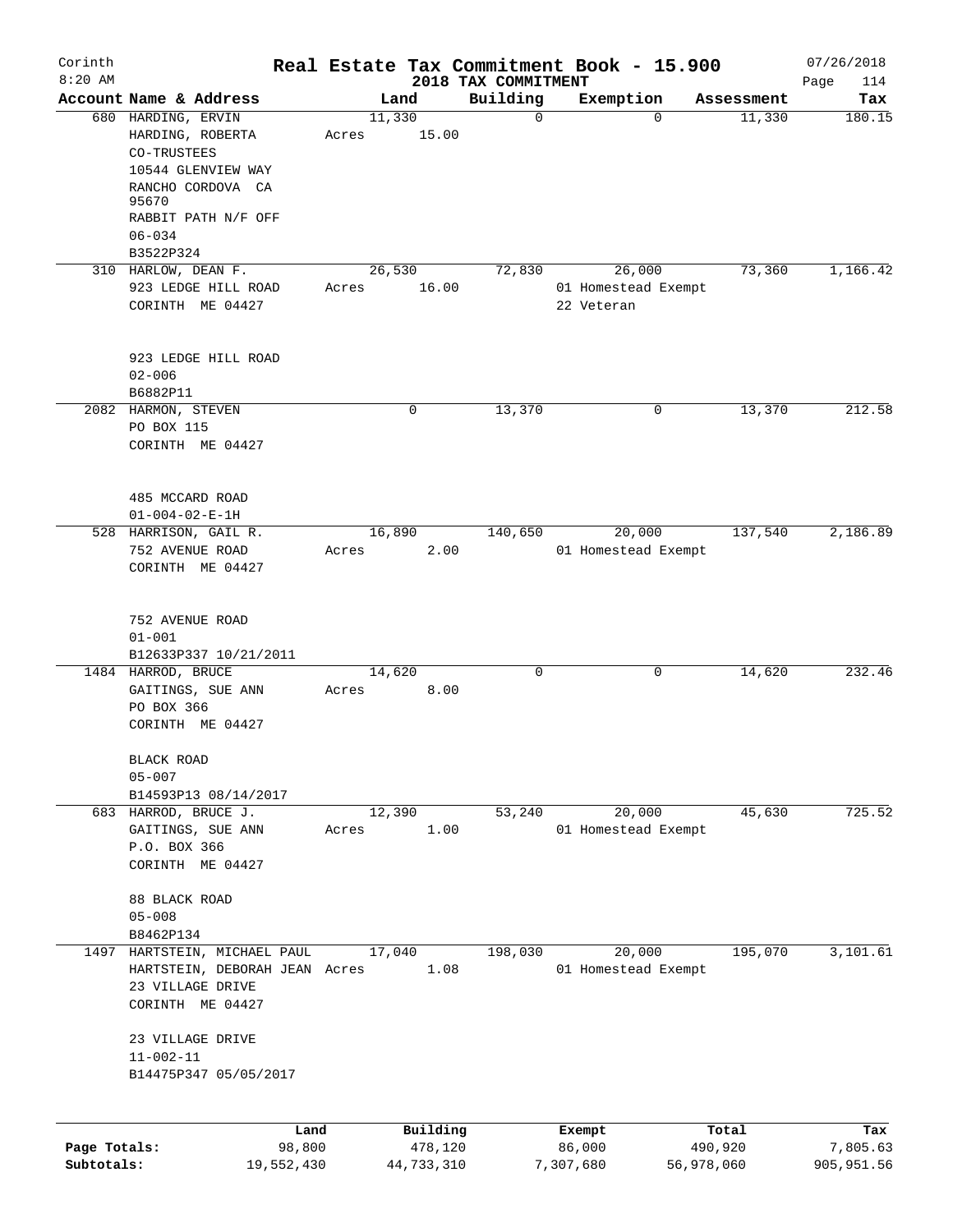| Corinth      |                                                               |        |       |                |          |                     | Real Estate Tax Commitment Book - 15.900 |                       | 07/26/2018      |
|--------------|---------------------------------------------------------------|--------|-------|----------------|----------|---------------------|------------------------------------------|-----------------------|-----------------|
| $8:20$ AM    | Account Name & Address                                        |        |       |                |          | 2018 TAX COMMITMENT |                                          |                       | Page<br>115     |
|              | 1212 HARTT, JEREMY R.                                         |        |       | Land<br>17,360 |          | Building<br>128,500 | Exemption<br>20,000                      | Assessment<br>125,860 | Tax<br>2,001.17 |
|              | HARTT, PRITI N.<br>87 EXETER ROAD                             |        | Acres |                | 1.35     |                     | 01 Homestead Exempt                      |                       |                 |
|              | CORINTH ME 04427                                              |        |       |                |          |                     |                                          |                       |                 |
|              | 87 EXETER ROAD<br>$14 - 017$                                  |        |       |                |          |                     |                                          |                       |                 |
|              | B14684P205 11/29/2017                                         |        |       |                |          |                     |                                          |                       |                 |
|              | 686 HARVEY, ALVIN C. LIVING<br>TRUST                          |        |       | 21,960         |          | 94,240              | 0                                        | 116,200               | 1,847.58        |
|              | HARVEY, THELMA M.<br>LIVING TRUST                             |        | Acres |                | 26.16    |                     |                                          |                       |                 |
|              | 891 MAIN STREET<br>CORINTH ME 04427                           |        |       |                |          |                     |                                          |                       |                 |
|              | HARVEY HIGHLANDS<br>$11 - 020$                                |        |       |                |          |                     |                                          |                       |                 |
|              | B13057P291 12/20/2012                                         |        |       |                |          |                     |                                          |                       |                 |
|              | 685 HARVEY, ALVIN C. LIVING<br>TRUST<br>HARVEY, THELMA M.     |        | Acres | 17,850         | 1.75     | 107,500             | 26,000<br>22 Veteran                     | 99,350                | 1,579.67        |
|              | LIVING TRUST<br>891 MAIN STREET                               |        |       |                |          |                     | 01 Homestead Exempt                      |                       |                 |
|              | CORINTH ME 04427                                              |        |       |                |          |                     |                                          |                       |                 |
|              | 891 MAIN STREET                                               |        |       |                |          |                     |                                          |                       |                 |
|              | $05 - 046$                                                    |        |       |                |          |                     |                                          |                       |                 |
|              | B13057P291 12/20/2012<br>687 HARVEY, ALVIN C. LIVING<br>TRUST |        |       | 10,910         |          | $\Omega$            | 0                                        | 10,910                | 173.47          |
|              | HARVEY, THELMA M.<br>LIVING TRUST                             |        | Acres |                | 1.02     |                     |                                          |                       |                 |
|              | 891 MAIN STREET<br>CORINTH ME 04427                           |        |       |                |          |                     |                                          |                       |                 |
|              |                                                               |        |       |                |          |                     |                                          |                       |                 |
|              | HARVEY HIGHLANDS<br>$11 - 020 - 06$                           |        |       |                |          |                     |                                          |                       |                 |
|              | B13057P291 12/20/2012                                         |        |       |                |          |                     |                                          |                       |                 |
|              | 688 HARVEY, ALVIN C. LIVING<br>TRUST                          |        |       | 10,940         |          | $\Omega$            | 0                                        | 10,940                | 173.95          |
|              | HARVEY, THELMA M.<br>LIVING TRUST                             |        | Acres |                | 1.04     |                     |                                          |                       |                 |
|              | 891 MAIN STREET                                               |        |       |                |          |                     |                                          |                       |                 |
|              | CORINTH ME 04427                                              |        |       |                |          |                     |                                          |                       |                 |
|              | HARVEY HIGHLANDS<br>$11 - 020 - 08$                           |        |       |                |          |                     |                                          |                       |                 |
|              | B13057P291 12/20/2012                                         |        |       |                |          |                     |                                          |                       |                 |
|              | 689 HARVEY, ALVIN C. LIVING                                   |        |       | 20,960         |          | $\Omega$            | 0                                        | 20,960                | 333.26          |
|              | TRUST<br>HARVEY, THELMA M.                                    |        | Acres |                | 28.50    |                     |                                          |                       |                 |
|              | LIVING TRUST                                                  |        |       |                |          |                     |                                          |                       |                 |
|              | 891 MAIN STREET<br>CORINTH ME 04427                           |        |       |                |          |                     |                                          |                       |                 |
|              | BEECH GROVE ROAD                                              |        |       |                |          |                     |                                          |                       |                 |
|              | $05 - 054 - C$                                                |        |       |                |          |                     |                                          |                       |                 |
|              | B12057P291 12/20/2012                                         |        |       |                |          |                     |                                          |                       |                 |
|              |                                                               |        |       |                |          |                     |                                          |                       |                 |
|              |                                                               | Land   |       |                | Building |                     | Exempt                                   | Total                 | Tax             |
| Page Totals: |                                                               | 99,980 |       |                | 330,240  |                     | 46,000                                   | 384,220               | 6, 109.10       |

**Subtotals:** 19,652,410 45,063,550 7,353,680 57,362,280 912,060.66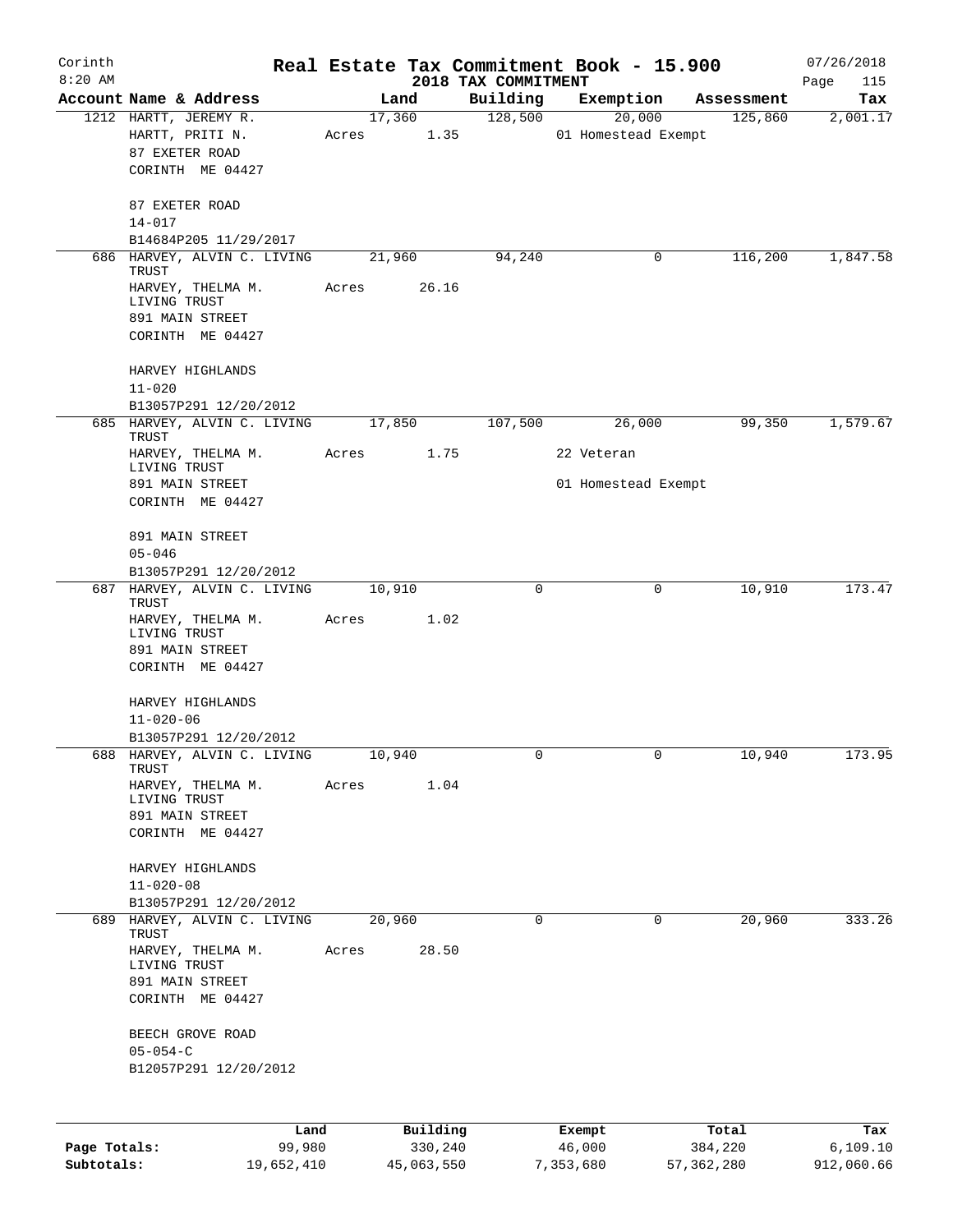| Corinth<br>$8:20$ AM       |                                                                  |       |                       | 2018 TAX COMMITMENT | Real Estate Tax Commitment Book - 15.900 |                         | 07/26/2018<br>116       |
|----------------------------|------------------------------------------------------------------|-------|-----------------------|---------------------|------------------------------------------|-------------------------|-------------------------|
|                            | Account Name & Address                                           |       | Land                  | Building            | Exemption                                | Assessment              | Page<br>Tax             |
|                            | 691 HARVEY, ALVIN C. LIVING<br>TRUST                             |       | 26, 290               | $\mathbf 0$         | $\Omega$                                 | 26,290                  | 418.01                  |
|                            | HARVEY, THELMA M.<br>LIVING TRUST<br>891 MAIN STREET             | Acres | 21.00                 |                     |                                          |                         |                         |
|                            | CORINTH ME 04427                                                 |       |                       |                     |                                          |                         |                         |
|                            | <b>MAIN STREET</b><br>$11 - 021 - A$                             |       |                       |                     |                                          |                         |                         |
|                            | B13057P291 12/20/2012                                            |       |                       |                     |                                          |                         |                         |
|                            | 692 HARVEY, DAVID A.<br>HARVEY, LINDA A.                         | Acres | 18,160<br>2.01        | 120,120             | 20,000<br>01 Homestead Exempt            | 118,280                 | 1,880.65                |
|                            | 19 HARVEY HIGHLANDS<br>CORINTH ME 04427                          |       |                       |                     |                                          |                         |                         |
|                            | 19 HARVEY HIGHLANDS<br>$11 - 020 - 02$                           |       |                       |                     |                                          |                         |                         |
|                            | B6514P33                                                         |       | 17,820                |                     |                                          |                         |                         |
|                            | 841 HARVEY, DONNA<br>684 MAIN STREET<br>CORINTH ME 04427         | Acres | 1.73                  | 102,300             | 20,000<br>01 Homestead Exempt            | 100,120                 | 1,591.91                |
|                            | 684 MAIN STREET<br>$05 - 034 - A$                                |       |                       |                     |                                          |                         |                         |
|                            | B14189P1 06/22/2016<br>38 HARVEY, KEITH A.                       |       | 22,100                | 182,580             | 20,000                                   | 184,680                 | 2,936.41                |
|                            | HARVEY, RENEE L.                                                 | Acres | 12.49                 |                     | 01 Homestead Exempt                      |                         |                         |
|                            | 697 GRANT ROAD<br>CORINTH ME 04427                               |       |                       |                     |                                          |                         |                         |
|                            | 697 GRANT ROAD<br>$02 - 044 - 01$<br>B7818P220 08/08/2001        |       |                       |                     |                                          |                         |                         |
|                            | 1603 HARVEY, TERESA                                              |       | 19,940                | 215,680             | 20,000                                   | 215,620                 | 3,428.36                |
|                            | 545 MUDGETT ROAD<br>CORINTH ME 04427                             | Acres | 4.63                  |                     | 01 Homestead Exempt                      |                         |                         |
|                            | 545 MUDGETT ROAD<br>$02 - 036 - C - 01$<br>B12923P205 08/27/2012 |       |                       |                     |                                          |                         |                         |
|                            | 1400 HARVEY, WENDELL L.                                          |       | 11,370                | 20,450              | $\mathbf 0$                              | 31,820                  | 505.94                  |
|                            | PO BOX 105<br>CORINTH ME 04427                                   | Acres | 0.32                  |                     |                                          |                         |                         |
|                            | 57 EXETER ROAD<br>$14 - 023$                                     |       |                       |                     |                                          |                         |                         |
|                            | B13318P288 08/30/2013<br>695 HARVEY, WENDELL L.                  |       | 38,340                | 226,750             | 20,000                                   | 245,090                 | 3,896.93                |
|                            | HARVEY, KIMBERLY A.<br>PO BOX 105<br>CORINTH ME 04427            | Acres | 4.65                  |                     | 01 Homestead Exempt                      |                         |                         |
|                            | 281 MAIN STREET<br>$08 - 001$                                    |       |                       |                     |                                          |                         |                         |
|                            | B2318P324                                                        |       |                       |                     |                                          |                         |                         |
|                            |                                                                  | Land  | Building              |                     | Exempt                                   | Total                   | Tax                     |
| Page Totals:<br>Subtotals: | 154,020<br>19,806,430                                            |       | 867,880<br>45,931,430 |                     | 100,000<br>7,453,680                     | 921,900<br>58, 284, 180 | 14,658.21<br>926,718.87 |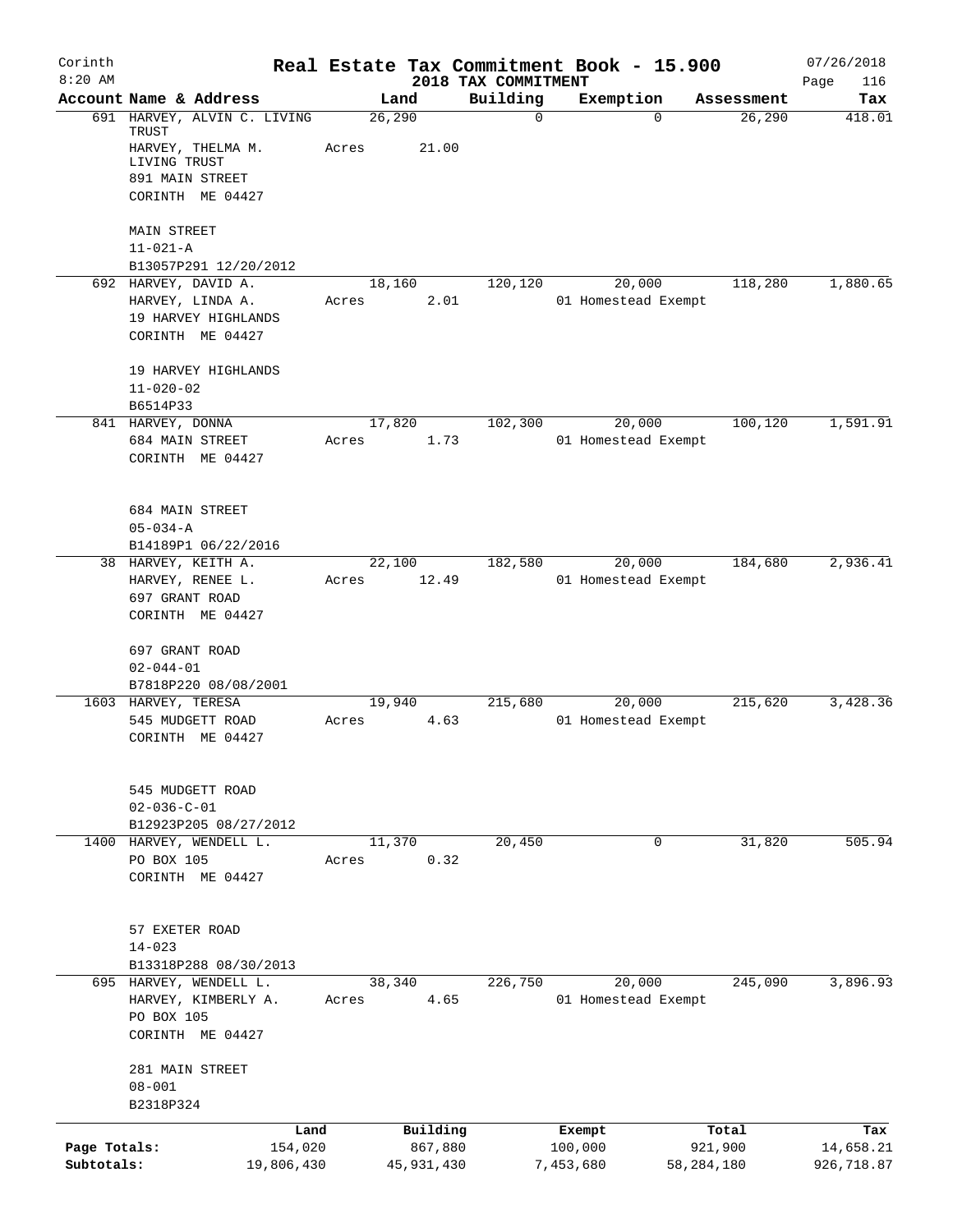| Corinth                    |                                                                                          |                 |                         |                     | Real Estate Tax Commitment Book - 15.900 |                       | 07/26/2018              |
|----------------------------|------------------------------------------------------------------------------------------|-----------------|-------------------------|---------------------|------------------------------------------|-----------------------|-------------------------|
| $8:20$ AM                  | Account Name & Address                                                                   |                 |                         | 2018 TAX COMMITMENT |                                          |                       | Page<br>117             |
|                            | 671 HARVEY, WENDELL L.<br>HARVEY, KIMBERLY A.<br>PO BOX 105                              | 17,910<br>Acres | Land<br>1.80            | Building<br>62,470  | Exemption<br>$\mathbf 0$                 | Assessment<br>80,380  | Tax<br>1,278.04         |
|                            | CORINTH ME 04427<br>112 EXETER ROAD                                                      |                 |                         |                     |                                          |                       |                         |
|                            | $14 - 014$<br>B10290P102 01/27/2006                                                      |                 |                         |                     |                                          |                       |                         |
|                            | 1037 HASEY, MICHELLE L.                                                                  |                 | 35,200                  | 85,930              | 20,000                                   | 101,130               | 1,607.97                |
|                            | 257 WHITE SCHOOLHOUSE<br><b>ROAD</b><br>CORINTH ME 04427                                 | Acres           | 60.00                   |                     | 01 Homestead Exempt                      |                       |                         |
|                            | 257 WHITE SCHOOLHOUSE<br><b>ROAD</b><br>$05 - 043 - A$                                   |                 |                         |                     |                                          |                       |                         |
|                            | B14626P293 09/06/2017                                                                    |                 |                         |                     |                                          |                       |                         |
|                            | 57 HASKELL, CHRISTOPHER M<br>PARADY, DESIREE B.                                          | 21,050<br>Acres | 10.80                   | 0                   | 0                                        | 21,050                | 334.70                  |
|                            | 98 MAIN STREET<br>EDDINGTON ME 04428                                                     |                 |                         |                     |                                          |                       |                         |
|                            | BEECH GROVE ROAD<br>$02 - 055 - 01$                                                      |                 |                         |                     |                                          |                       |                         |
|                            | B14714P339 01/05/2018                                                                    |                 |                         |                     |                                          |                       |                         |
|                            | 12 HASKELL, DARRELL D.<br>519 CHAMBERLAIN MEETING Acres<br>HOUSE ROAD<br>EXETER ME 04435 |                 | 25,420<br>3.57          | 22,000              | 0                                        | 47,420                | 753.98                  |
|                            | 517 WEST CORINTH ROAD                                                                    |                 |                         |                     |                                          |                       |                         |
|                            | $01 - 041 - D$<br>B14602P141 09/08/2017                                                  |                 |                         |                     |                                          |                       |                         |
|                            | 194 HASKINS, BRYANT                                                                      | 17,410          |                         | 19,030              | 20,000                                   | 16,440                | 261.40                  |
|                            | HASKINS, ROBIN C.<br>PO BOX 93<br>CORINTH ME 04427                                       | Acres           | 2.45                    |                     | 01 Homestead Exempt                      |                       |                         |
|                            | 104 TATE ROAD<br>$09 - 024 - A$                                                          |                 |                         |                     |                                          |                       |                         |
|                            | B11616P326 12/19/2008<br>1106 HATCH, ALAN                                                |                 | $\mathbf 0$             | 14,420              | 14,420                                   | 0                     | 0.00                    |
|                            | 344 MAIN ST LOT 18<br>CORINTH ME 04427                                                   |                 |                         |                     | 01 Homestead Exempt                      |                       |                         |
|                            | 344 MAIN STREET LOT 18<br>$08 - 003 - 18H$                                               |                 |                         |                     |                                          |                       |                         |
|                            | 704 HATCH, SCOTT A.<br>HATCH, ANDREA L.<br>71 WEST CORINTH RD<br>CORINTH ME 04427        | 19,320<br>Acres | 2.97                    | 144,030             | 20,000<br>01 Homestead Exempt            | 143,350               | 2, 279.27               |
|                            | 71 WEST CORINTH ROAD<br>$05 - 024 - 15$<br>B14148P118 05/13/2016                         |                 |                         |                     |                                          |                       |                         |
|                            | Land                                                                                     |                 | Building                |                     | Exempt                                   | Total                 | Tax                     |
| Page Totals:<br>Subtotals: | 136,310<br>19,942,740                                                                    |                 | 347,880<br>46, 279, 310 |                     | 74,420<br>7,528,100                      | 409,770<br>58,693,950 | 6,515.36<br>933, 234.23 |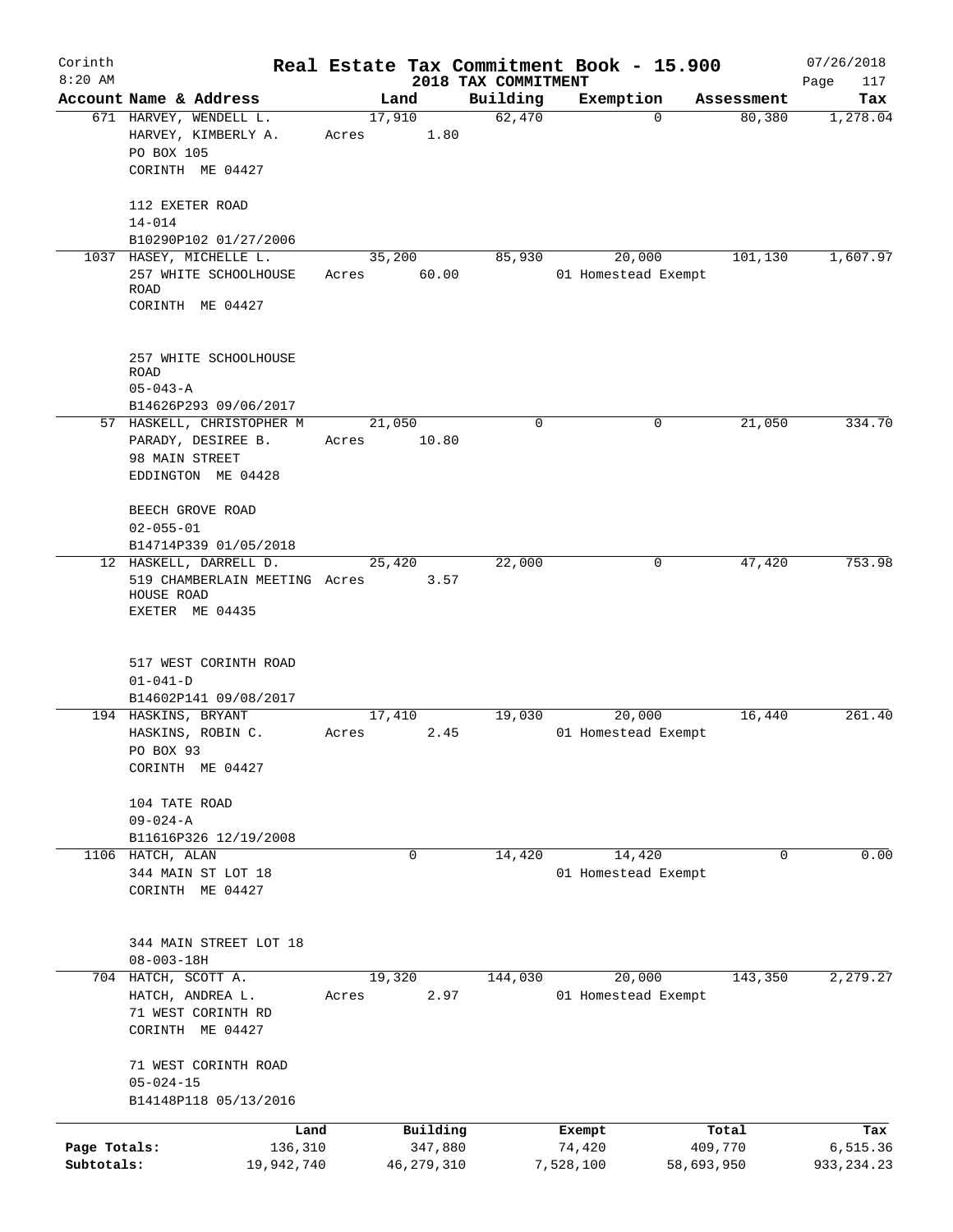| Account Name & Address<br>Building<br>Exemption<br>Land<br>Assessment<br>2,210<br>1846 HATCH, SCOTT A.<br>0<br>2,210<br>$\Omega$<br>HATCH, ANDREA L.<br>1.83<br>Acres<br>13 NOTCH ROAD<br>CORINTH ME 04427<br>WEST CORINTH ROAD<br>$05 - 024 - 14 - A$<br>B14148P118 05/13/2016<br>1,010<br>0<br>1,010<br>705 HATHAWAY, WILLIAM A.<br>0<br>PR. QUINN, ROSALIE<br>1.02<br>HATHAWAY, DONNA J.<br>Acres<br>PR. QUINN, ALAN<br>742 HUDSON ROAD<br>GLENBURN ME 04401<br>MAIN STREET N/F OFF<br>$05 - 052 - E$<br>B14206P253 07/08/2016<br>26,000<br>706 HATHAWAY, WILLIAM A.<br>16,950<br>111,270<br>102,220<br>PR. QUINN, ROSALIE<br>HATHAWAY, DONNA J.<br>Acres<br>1.01<br>01 Homestead Exempt<br>PR. QUINN, ALAN<br>31 Vetrans Widow<br>742 HUDSON ROAD<br>GLENBURN ME 04401<br>937 MAIN STREET<br>$05 - 052 - D$<br>B14206P253 07/08/2016<br>7,940<br>1429 HAWES, MARK<br>26,680<br>0<br>34,620<br>3621 UNION STREET<br>87.00<br>Acres<br>LEVANT ME 04456<br>161 RABBIT PATH<br>$06 - 040$<br>B14638P51 10/06/2017 B14638P48 10/06/2017<br>36,350<br>99 HAYDEN, ALLEN R.<br>18,160<br>0<br>18,190<br>HAYDEN, ANNETTE M.<br>12.78<br>Acres<br>87 BIRCH STREET<br>BANGOR ME 04401<br>90 GLENWOOD DRIVE<br>$07 - 001 - 07$<br>B12740P126 02/24/2012<br>19,130<br>19,130<br>1822 HEAL, HERBERT JR.<br>0<br>$\Omega$<br>87 GRANT ROAD<br>01 Homestead Exempt<br>CORINTH ME 04427<br>87 GRANT ROAD<br>$05 - 020 - 05H$ | Corinth<br>$8:20$ AM |  |  | 2018 TAX COMMITMENT | Real Estate Tax Commitment Book - 15.900 | 07/26/2018<br>Page<br>118 |
|-----------------------------------------------------------------------------------------------------------------------------------------------------------------------------------------------------------------------------------------------------------------------------------------------------------------------------------------------------------------------------------------------------------------------------------------------------------------------------------------------------------------------------------------------------------------------------------------------------------------------------------------------------------------------------------------------------------------------------------------------------------------------------------------------------------------------------------------------------------------------------------------------------------------------------------------------------------------------------------------------------------------------------------------------------------------------------------------------------------------------------------------------------------------------------------------------------------------------------------------------------------------------------------------------------------------------------------------------------------------------------------------------------------------|----------------------|--|--|---------------------|------------------------------------------|---------------------------|
|                                                                                                                                                                                                                                                                                                                                                                                                                                                                                                                                                                                                                                                                                                                                                                                                                                                                                                                                                                                                                                                                                                                                                                                                                                                                                                                                                                                                                 |                      |  |  |                     |                                          | Tax                       |
| 1,625.30<br>577.97                                                                                                                                                                                                                                                                                                                                                                                                                                                                                                                                                                                                                                                                                                                                                                                                                                                                                                                                                                                                                                                                                                                                                                                                                                                                                                                                                                                              |                      |  |  |                     |                                          | 35.14                     |
|                                                                                                                                                                                                                                                                                                                                                                                                                                                                                                                                                                                                                                                                                                                                                                                                                                                                                                                                                                                                                                                                                                                                                                                                                                                                                                                                                                                                                 |                      |  |  |                     |                                          |                           |
|                                                                                                                                                                                                                                                                                                                                                                                                                                                                                                                                                                                                                                                                                                                                                                                                                                                                                                                                                                                                                                                                                                                                                                                                                                                                                                                                                                                                                 |                      |  |  |                     |                                          |                           |
|                                                                                                                                                                                                                                                                                                                                                                                                                                                                                                                                                                                                                                                                                                                                                                                                                                                                                                                                                                                                                                                                                                                                                                                                                                                                                                                                                                                                                 |                      |  |  |                     |                                          |                           |
|                                                                                                                                                                                                                                                                                                                                                                                                                                                                                                                                                                                                                                                                                                                                                                                                                                                                                                                                                                                                                                                                                                                                                                                                                                                                                                                                                                                                                 |                      |  |  |                     |                                          |                           |
|                                                                                                                                                                                                                                                                                                                                                                                                                                                                                                                                                                                                                                                                                                                                                                                                                                                                                                                                                                                                                                                                                                                                                                                                                                                                                                                                                                                                                 |                      |  |  |                     |                                          |                           |
|                                                                                                                                                                                                                                                                                                                                                                                                                                                                                                                                                                                                                                                                                                                                                                                                                                                                                                                                                                                                                                                                                                                                                                                                                                                                                                                                                                                                                 |                      |  |  |                     |                                          |                           |
|                                                                                                                                                                                                                                                                                                                                                                                                                                                                                                                                                                                                                                                                                                                                                                                                                                                                                                                                                                                                                                                                                                                                                                                                                                                                                                                                                                                                                 |                      |  |  |                     |                                          | 16.06                     |
|                                                                                                                                                                                                                                                                                                                                                                                                                                                                                                                                                                                                                                                                                                                                                                                                                                                                                                                                                                                                                                                                                                                                                                                                                                                                                                                                                                                                                 |                      |  |  |                     |                                          |                           |
|                                                                                                                                                                                                                                                                                                                                                                                                                                                                                                                                                                                                                                                                                                                                                                                                                                                                                                                                                                                                                                                                                                                                                                                                                                                                                                                                                                                                                 |                      |  |  |                     |                                          |                           |
|                                                                                                                                                                                                                                                                                                                                                                                                                                                                                                                                                                                                                                                                                                                                                                                                                                                                                                                                                                                                                                                                                                                                                                                                                                                                                                                                                                                                                 |                      |  |  |                     |                                          |                           |
|                                                                                                                                                                                                                                                                                                                                                                                                                                                                                                                                                                                                                                                                                                                                                                                                                                                                                                                                                                                                                                                                                                                                                                                                                                                                                                                                                                                                                 |                      |  |  |                     |                                          |                           |
|                                                                                                                                                                                                                                                                                                                                                                                                                                                                                                                                                                                                                                                                                                                                                                                                                                                                                                                                                                                                                                                                                                                                                                                                                                                                                                                                                                                                                 |                      |  |  |                     |                                          |                           |
|                                                                                                                                                                                                                                                                                                                                                                                                                                                                                                                                                                                                                                                                                                                                                                                                                                                                                                                                                                                                                                                                                                                                                                                                                                                                                                                                                                                                                 |                      |  |  |                     |                                          |                           |
|                                                                                                                                                                                                                                                                                                                                                                                                                                                                                                                                                                                                                                                                                                                                                                                                                                                                                                                                                                                                                                                                                                                                                                                                                                                                                                                                                                                                                 |                      |  |  |                     |                                          |                           |
|                                                                                                                                                                                                                                                                                                                                                                                                                                                                                                                                                                                                                                                                                                                                                                                                                                                                                                                                                                                                                                                                                                                                                                                                                                                                                                                                                                                                                 |                      |  |  |                     |                                          |                           |
|                                                                                                                                                                                                                                                                                                                                                                                                                                                                                                                                                                                                                                                                                                                                                                                                                                                                                                                                                                                                                                                                                                                                                                                                                                                                                                                                                                                                                 |                      |  |  |                     |                                          |                           |
|                                                                                                                                                                                                                                                                                                                                                                                                                                                                                                                                                                                                                                                                                                                                                                                                                                                                                                                                                                                                                                                                                                                                                                                                                                                                                                                                                                                                                 |                      |  |  |                     |                                          |                           |
|                                                                                                                                                                                                                                                                                                                                                                                                                                                                                                                                                                                                                                                                                                                                                                                                                                                                                                                                                                                                                                                                                                                                                                                                                                                                                                                                                                                                                 |                      |  |  |                     |                                          |                           |
|                                                                                                                                                                                                                                                                                                                                                                                                                                                                                                                                                                                                                                                                                                                                                                                                                                                                                                                                                                                                                                                                                                                                                                                                                                                                                                                                                                                                                 |                      |  |  |                     |                                          |                           |
|                                                                                                                                                                                                                                                                                                                                                                                                                                                                                                                                                                                                                                                                                                                                                                                                                                                                                                                                                                                                                                                                                                                                                                                                                                                                                                                                                                                                                 |                      |  |  |                     |                                          |                           |
|                                                                                                                                                                                                                                                                                                                                                                                                                                                                                                                                                                                                                                                                                                                                                                                                                                                                                                                                                                                                                                                                                                                                                                                                                                                                                                                                                                                                                 |                      |  |  |                     |                                          |                           |
|                                                                                                                                                                                                                                                                                                                                                                                                                                                                                                                                                                                                                                                                                                                                                                                                                                                                                                                                                                                                                                                                                                                                                                                                                                                                                                                                                                                                                 |                      |  |  |                     |                                          |                           |
|                                                                                                                                                                                                                                                                                                                                                                                                                                                                                                                                                                                                                                                                                                                                                                                                                                                                                                                                                                                                                                                                                                                                                                                                                                                                                                                                                                                                                 |                      |  |  |                     |                                          | 550.46                    |
|                                                                                                                                                                                                                                                                                                                                                                                                                                                                                                                                                                                                                                                                                                                                                                                                                                                                                                                                                                                                                                                                                                                                                                                                                                                                                                                                                                                                                 |                      |  |  |                     |                                          |                           |
|                                                                                                                                                                                                                                                                                                                                                                                                                                                                                                                                                                                                                                                                                                                                                                                                                                                                                                                                                                                                                                                                                                                                                                                                                                                                                                                                                                                                                 |                      |  |  |                     |                                          |                           |
|                                                                                                                                                                                                                                                                                                                                                                                                                                                                                                                                                                                                                                                                                                                                                                                                                                                                                                                                                                                                                                                                                                                                                                                                                                                                                                                                                                                                                 |                      |  |  |                     |                                          |                           |
|                                                                                                                                                                                                                                                                                                                                                                                                                                                                                                                                                                                                                                                                                                                                                                                                                                                                                                                                                                                                                                                                                                                                                                                                                                                                                                                                                                                                                 |                      |  |  |                     |                                          |                           |
|                                                                                                                                                                                                                                                                                                                                                                                                                                                                                                                                                                                                                                                                                                                                                                                                                                                                                                                                                                                                                                                                                                                                                                                                                                                                                                                                                                                                                 |                      |  |  |                     |                                          |                           |
|                                                                                                                                                                                                                                                                                                                                                                                                                                                                                                                                                                                                                                                                                                                                                                                                                                                                                                                                                                                                                                                                                                                                                                                                                                                                                                                                                                                                                 |                      |  |  |                     |                                          |                           |
|                                                                                                                                                                                                                                                                                                                                                                                                                                                                                                                                                                                                                                                                                                                                                                                                                                                                                                                                                                                                                                                                                                                                                                                                                                                                                                                                                                                                                 |                      |  |  |                     |                                          |                           |
|                                                                                                                                                                                                                                                                                                                                                                                                                                                                                                                                                                                                                                                                                                                                                                                                                                                                                                                                                                                                                                                                                                                                                                                                                                                                                                                                                                                                                 |                      |  |  |                     |                                          |                           |
|                                                                                                                                                                                                                                                                                                                                                                                                                                                                                                                                                                                                                                                                                                                                                                                                                                                                                                                                                                                                                                                                                                                                                                                                                                                                                                                                                                                                                 |                      |  |  |                     |                                          |                           |
|                                                                                                                                                                                                                                                                                                                                                                                                                                                                                                                                                                                                                                                                                                                                                                                                                                                                                                                                                                                                                                                                                                                                                                                                                                                                                                                                                                                                                 |                      |  |  |                     |                                          |                           |
|                                                                                                                                                                                                                                                                                                                                                                                                                                                                                                                                                                                                                                                                                                                                                                                                                                                                                                                                                                                                                                                                                                                                                                                                                                                                                                                                                                                                                 |                      |  |  |                     |                                          |                           |
|                                                                                                                                                                                                                                                                                                                                                                                                                                                                                                                                                                                                                                                                                                                                                                                                                                                                                                                                                                                                                                                                                                                                                                                                                                                                                                                                                                                                                 |                      |  |  |                     |                                          |                           |
|                                                                                                                                                                                                                                                                                                                                                                                                                                                                                                                                                                                                                                                                                                                                                                                                                                                                                                                                                                                                                                                                                                                                                                                                                                                                                                                                                                                                                 |                      |  |  |                     |                                          |                           |
|                                                                                                                                                                                                                                                                                                                                                                                                                                                                                                                                                                                                                                                                                                                                                                                                                                                                                                                                                                                                                                                                                                                                                                                                                                                                                                                                                                                                                 |                      |  |  |                     |                                          | 0.00                      |
|                                                                                                                                                                                                                                                                                                                                                                                                                                                                                                                                                                                                                                                                                                                                                                                                                                                                                                                                                                                                                                                                                                                                                                                                                                                                                                                                                                                                                 |                      |  |  |                     |                                          |                           |
|                                                                                                                                                                                                                                                                                                                                                                                                                                                                                                                                                                                                                                                                                                                                                                                                                                                                                                                                                                                                                                                                                                                                                                                                                                                                                                                                                                                                                 |                      |  |  |                     |                                          |                           |
|                                                                                                                                                                                                                                                                                                                                                                                                                                                                                                                                                                                                                                                                                                                                                                                                                                                                                                                                                                                                                                                                                                                                                                                                                                                                                                                                                                                                                 |                      |  |  |                     |                                          |                           |
|                                                                                                                                                                                                                                                                                                                                                                                                                                                                                                                                                                                                                                                                                                                                                                                                                                                                                                                                                                                                                                                                                                                                                                                                                                                                                                                                                                                                                 |                      |  |  |                     |                                          |                           |
|                                                                                                                                                                                                                                                                                                                                                                                                                                                                                                                                                                                                                                                                                                                                                                                                                                                                                                                                                                                                                                                                                                                                                                                                                                                                                                                                                                                                                 |                      |  |  |                     |                                          |                           |

|              | Land       | Building   | Exempt    | Total      | Tax        |
|--------------|------------|------------|-----------|------------|------------|
| Page Totals: | 65,010     | 156,530    | 45,130    | 176,410    | 2,804.93   |
| Subtotals:   | 20,007,750 | 46,435,840 | 7,573,230 | 58,870,360 | 936,039.16 |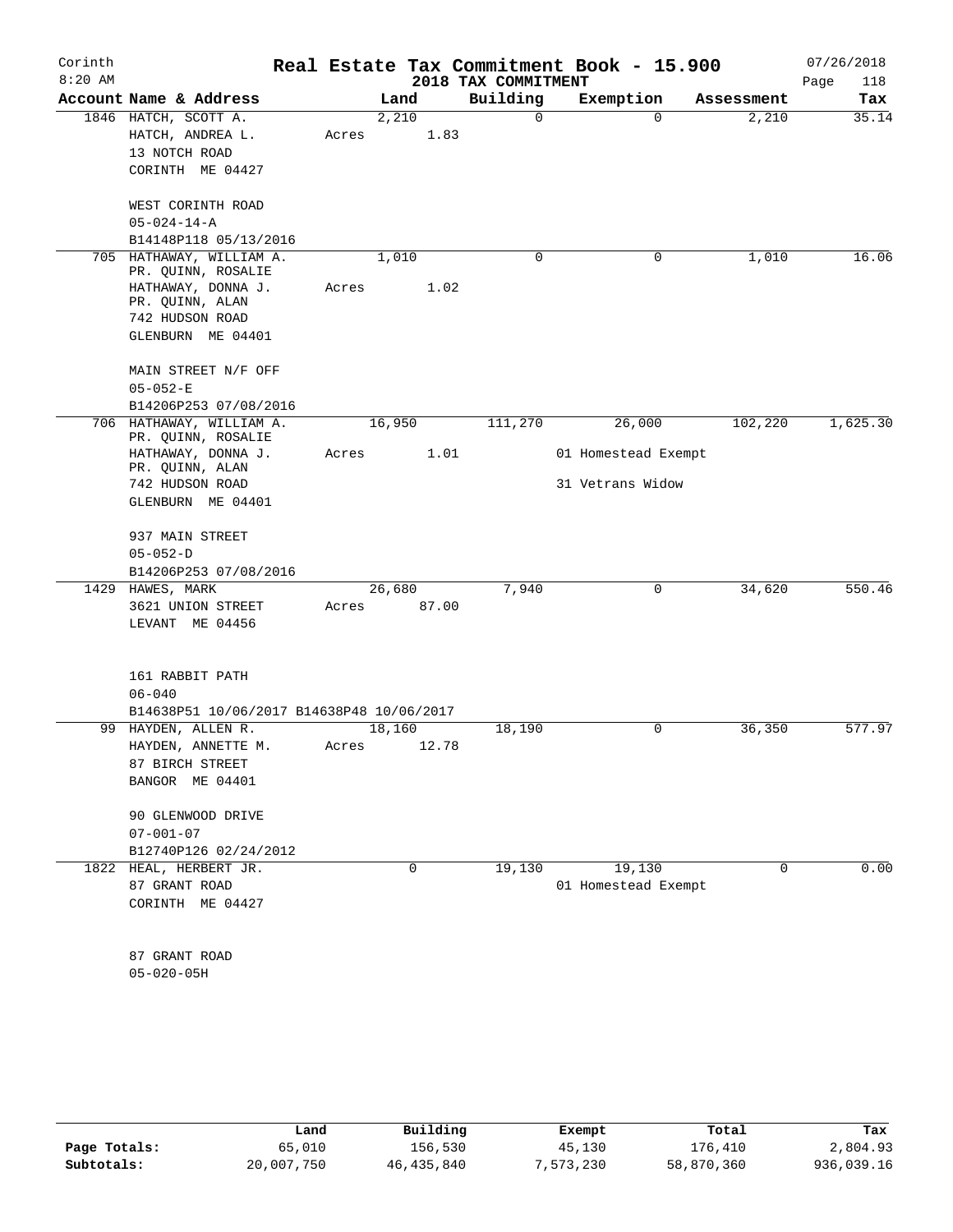| Corinth                    |                                                                                   |         |        |                       |                     | Real Estate Tax Commitment Book - 15.900 |                       | 07/26/2018              |
|----------------------------|-----------------------------------------------------------------------------------|---------|--------|-----------------------|---------------------|------------------------------------------|-----------------------|-------------------------|
| $8:20$ AM                  | Account Name & Address                                                            |         |        |                       | 2018 TAX COMMITMENT |                                          |                       | Page<br>119             |
|                            |                                                                                   |         | Land   |                       | Building            | Exemption                                | Assessment            | Tax<br>1,847.42         |
|                            | 939 HEATH, JOHN S.<br>HEATH, SYBIL<br>55 PUDDLEDOCK ROAD<br>CORINTH ME 04427      | Acres   | 19,230 | 4.02                  | 116,960             | 20,000<br>01 Homestead Exempt            | 116, 190              |                         |
|                            | 55 PUDDLEDOCK ROAD<br>$12 - 028 - A$                                              |         |        |                       |                     |                                          |                       |                         |
|                            | B11599P120 11/20/2008                                                             |         |        |                       |                     |                                          |                       |                         |
|                            | 711 HEATH, JOHN S.<br>HEATH, SYBIL<br>55 PUDDLEDOCK ROAD<br>CORINTH ME 04427      |         |        | 0                     | 22,080              | 0                                        | 22,080                | 351.07                  |
|                            | 524 MCCARD ROAD<br>$01 - 008 - 04H$                                               |         |        |                       |                     |                                          |                       |                         |
| 1467                       | HENDERSON, DAKODA L.                                                              |         | 16,890 |                       | 122,970             | 20,000                                   | 119,860               | 1,905.77                |
|                            | HENDERSON, EMILY R.<br>40 BEECH GROVE RD<br>CORINTH ME 04427                      | Acres   |        | 2.00                  |                     | 01 Homestead Exempt                      |                       |                         |
|                            | 40 BEECH GROVE ROAD<br>$06 - 001 - C$<br>B14384P296 01/06/2017                    |         |        |                       |                     |                                          |                       |                         |
|                            | 307 HENRIKSEN, MARIANNE C.                                                        |         | 14,160 |                       | 38,130              | 20,000                                   | 32,290                | 513.41                  |
|                            | 694 GRANT ROAD<br>CORINTH ME 04427                                                | Acres   |        | 0.93                  |                     | 01 Homestead Exempt                      |                       |                         |
|                            | 694 GRANT ROAD<br>$02 - 045$<br>B6141P168                                         |         |        |                       |                     |                                          |                       |                         |
|                            | 1121 HERRING, STEPHEN C.                                                          |         | 16,020 |                       | 62,230              | 20,000                                   | 58,250                | 926.18                  |
|                            | PO BOX 161<br>CORINTH ME 04427                                                    | Acres   |        | 1.25                  |                     | 01 Homestead Exempt                      |                       |                         |
|                            | 338 BEANS MILL ROAD<br>$04 - 019 - 04A$<br>B10576P187 08/08/2006                  |         |        |                       |                     |                                          |                       |                         |
|                            | 715 HERSHEY, KEITH                                                                |         | 12,820 |                       | 0                   | 0                                        | 12,820                | 203.84                  |
|                            | HERSHEY, ELIZABETH<br>142 WITMER ROAD<br>CONESTOGA PA 17516                       | Acres   |        | 7.75                  |                     |                                          |                       |                         |
|                            | HUDSON ROAD N/F OFF<br>$12 - 013$<br>B14626P284 09/11/2017                        |         |        |                       |                     |                                          |                       |                         |
| 1543                       | HERSHEY, KEITH A.<br>HERSHEY, ELIZABETH M.<br>142 WITMER RD<br>CONESTOGA PA 17516 | Acres   | 35,010 | 77.75                 | 0                   | $\mathbf 0$                              | 35,010                | 556.66                  |
|                            | PUDDLEDOCK ROAD<br>$12 - 015$<br>B14087P166 02/20/2016                            |         |        |                       |                     |                                          |                       |                         |
|                            |                                                                                   | Land    |        | Building              |                     | Exempt                                   | Total                 | Tax                     |
| Page Totals:<br>Subtotals: | 20, 121, 880                                                                      | 114,130 |        | 362,370<br>46,798,210 |                     | 80,000<br>7,653,230                      | 396,500<br>59,266,860 | 6,304.35<br>942, 343.51 |
|                            |                                                                                   |         |        |                       |                     |                                          |                       |                         |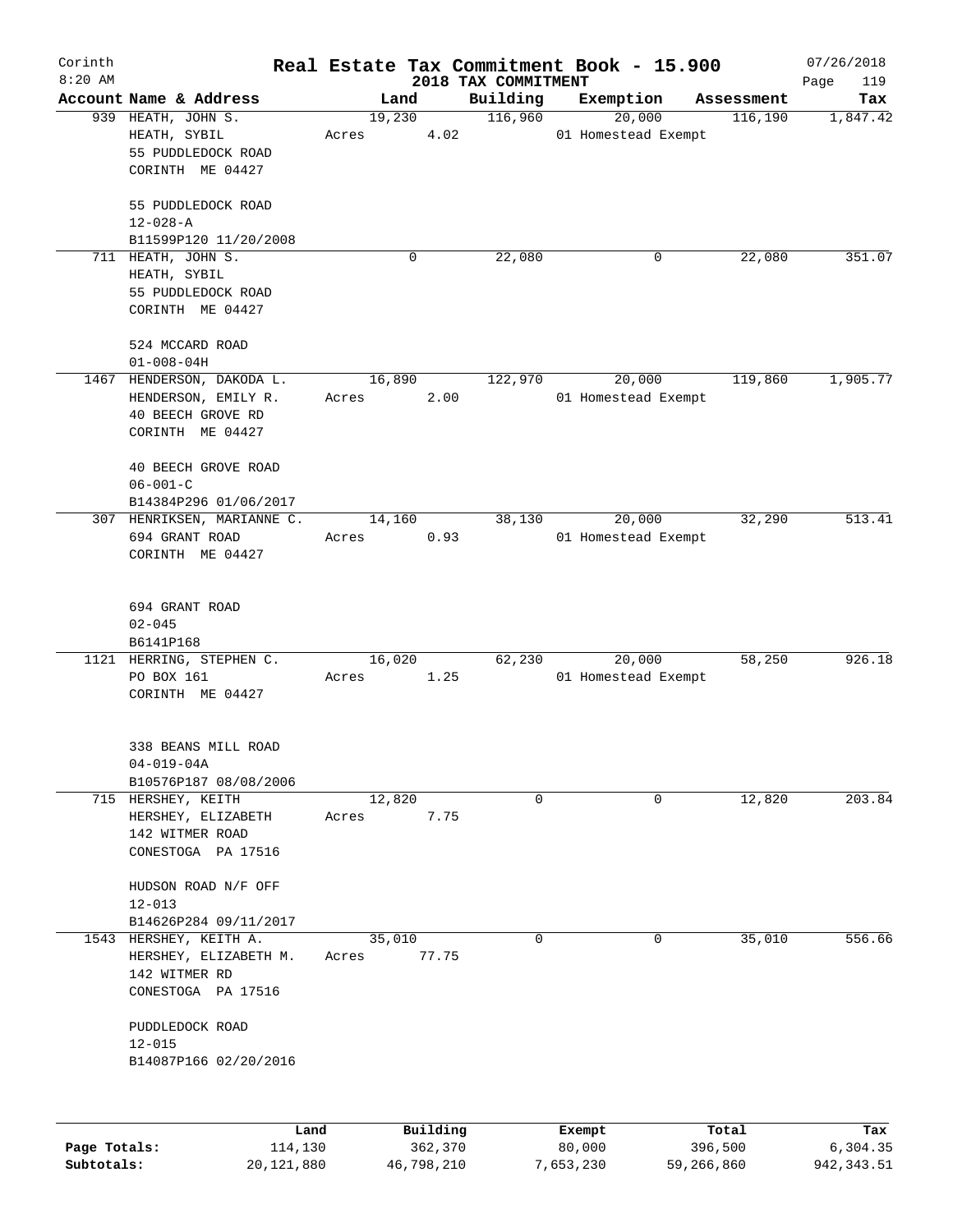| Corinth      |                                                                                        |                 |              |                                 | Real Estate Tax Commitment Book - 15.900 |            | 07/26/2018         |
|--------------|----------------------------------------------------------------------------------------|-----------------|--------------|---------------------------------|------------------------------------------|------------|--------------------|
| $8:20$ AM    | Account Name & Address                                                                 |                 | Land         | 2018 TAX COMMITMENT<br>Building | Exemption                                | Assessment | Page<br>120<br>Tax |
|              | 874 HERSHEY, KEITH A.<br>HERSHEY, ELIZABETH M.<br>142 WITMER ROAD                      | 10,720<br>Acres | 7.50         | $\mathbf 0$                     | $\Omega$                                 | 10,720     | 170.45             |
|              | CONESTOGA PA 17516                                                                     |                 |              |                                 |                                          |            |                    |
|              | HUDSON ROAD N/F OFF<br>$12 - 013 - B$                                                  |                 |              |                                 |                                          |            |                    |
|              | B14379P89 12/05/2016                                                                   |                 |              |                                 |                                          |            |                    |
|              | 1564 HEWITT, MICHELE L.<br>HEWITT, DENNIS K. &<br>DORITY, PATRICIA<br>515 LEDGEHILL RD | 16,010<br>Acres | 1.24         | 37,210                          | 20,000<br>01 Homestead Exempt            | 33,220     | 528.20             |
|              | CORINTH ME 04427                                                                       |                 |              |                                 |                                          |            |                    |
|              | 712 TATE ROAD<br>$06 - 002 - 07$                                                       |                 |              |                                 |                                          |            |                    |
|              | B13665P113 10/03/2014                                                                  |                 |              |                                 |                                          |            |                    |
|              | 718 HIATT, HUBERT RONALD                                                               | 17,030          |              | 109,940                         | 20,000                                   | 106,970    | 1,700.82           |
|              | HIATT, MARCELLE RIVARD                                                                 | Acres           | 1.07         |                                 | 01 Homestead Exempt                      |            |                    |
|              | <b>38 HARVEY HIGHLANDS</b><br>CORINTH ME 04427                                         |                 |              |                                 |                                          |            |                    |
|              | 38 HARVEY HIGHLANDS                                                                    |                 |              |                                 |                                          |            |                    |
|              | $11 - 020 - 07$                                                                        |                 |              |                                 |                                          |            |                    |
|              | B5163P221                                                                              |                 |              |                                 |                                          |            |                    |
|              | 1818 HICHBORN, ZACKERY                                                                 |                 | 0            | 12,190                          | 12,190                                   | $\Omega$   | 0.00               |
|              | 30 EXETER ROAD LOT 19                                                                  |                 |              |                                 | 01 Homestead Exempt                      |            |                    |
|              | CORINTH ME 04427                                                                       |                 |              |                                 |                                          |            |                    |
|              | 30 EXETER ROAD LOT 19<br>$15 - 012 - 19H$                                              |                 |              |                                 |                                          |            |                    |
|              | 719 HICKS JR, GEORGE E.                                                                | 23,850          |              | 94,730                          | 20,000                                   | 98,580     | 1,567.42           |
|              | HICKS, CYNTHIA A.<br>203 BEANS MILL ROAD<br>CORINTH ME 04427                           | Acres           | 8.00         |                                 | 01 Homestead Exempt                      |            |                    |
|              | 203 BEANS MILL ROAD                                                                    |                 |              |                                 |                                          |            |                    |
|              | $04 - 017 - A$                                                                         |                 |              |                                 |                                          |            |                    |
|              | B5102P246                                                                              |                 |              |                                 |                                          |            |                    |
|              | 720 HICKS, PAMELA J.                                                                   | 16,440          |              | 111,880                         | 20,000                                   | 108,320    | 1,722.29           |
|              | HICKS, SARAH J.                                                                        | Acres           | 1.61         |                                 | 01 Homestead Exempt                      |            |                    |
|              | 113 BEANS MILL ROAD<br>CORINTH ME 04427                                                |                 |              |                                 |                                          |            |                    |
|              | 113 BEANS MILL ROAD                                                                    |                 |              |                                 |                                          |            |                    |
|              | $07 - 020 - A$<br>B12590P336 09/12/2011 B7292P333                                      |                 |              |                                 |                                          |            |                    |
|              | 941 HICKS, TERRY                                                                       | 15,730          |              | 10,850                          | 0                                        | 26,580     | 422.62             |
|              | HICKS, JULIE                                                                           | Acres           | 1.00         |                                 |                                          |            |                    |
|              | 121 BEANS MILL ROAD                                                                    |                 |              |                                 |                                          |            |                    |
|              | CORINTH ME 04427                                                                       |                 |              |                                 |                                          |            |                    |
|              | 83 BEANS MILL ROAD<br>$07 - 020 - B$                                                   |                 |              |                                 |                                          |            |                    |
|              | B13570P7 06/25/2014                                                                    |                 |              |                                 |                                          |            |                    |
|              | Land                                                                                   |                 | Building     |                                 | Exempt                                   | Total      | Tax                |
| Page Totals: | 99,780                                                                                 |                 | 376,800      |                                 | 92,190                                   | 384,390    | 6,111.80           |
| Subtotals:   | 20, 221, 660                                                                           |                 | 47, 175, 010 |                                 | 7,745,420                                | 59,651,250 | 948,455.31         |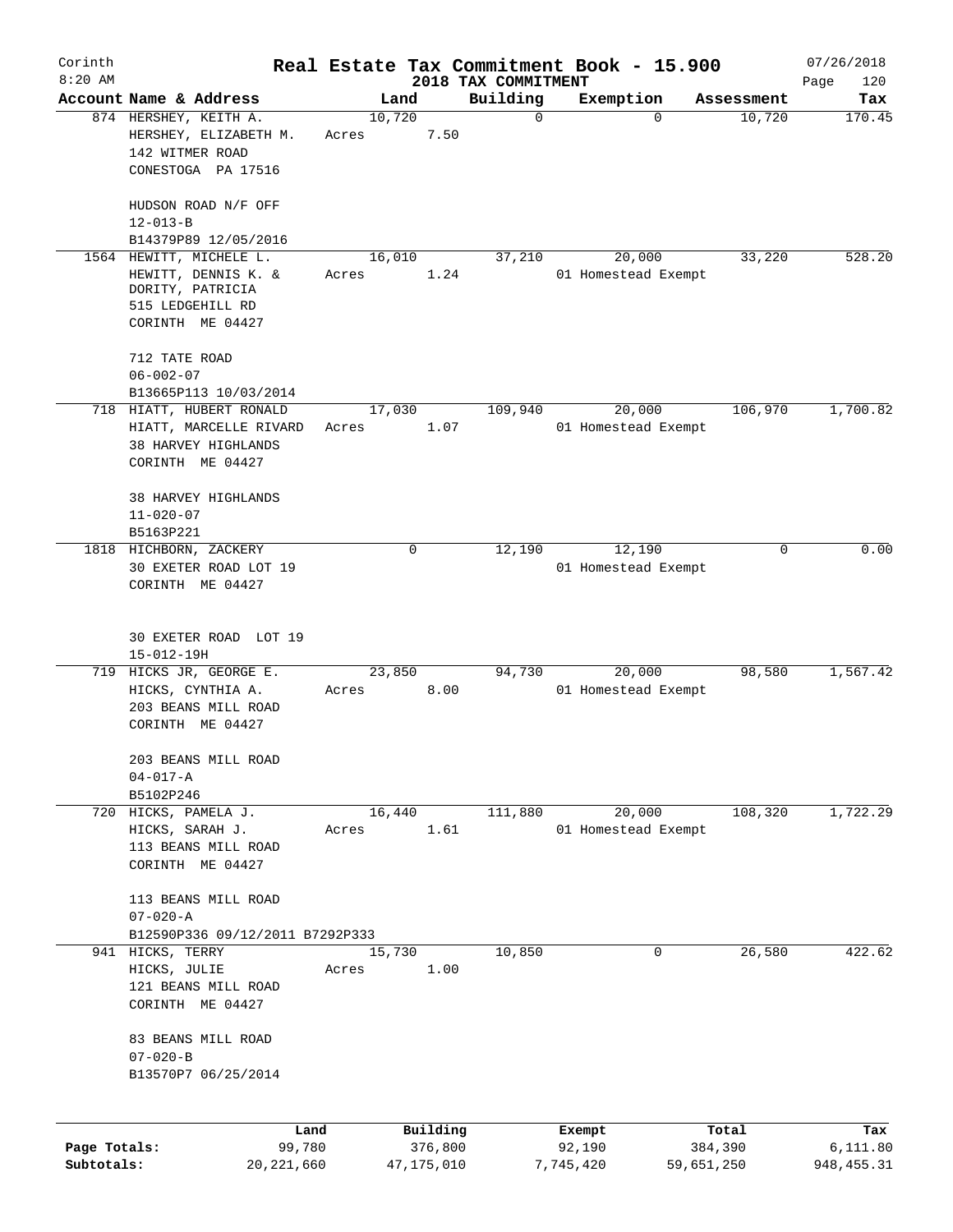| Corinth                    |                                                                        |       |                       |                                 | Real Estate Tax Commitment Book - 15.900 |                       | 07/26/2018              |
|----------------------------|------------------------------------------------------------------------|-------|-----------------------|---------------------------------|------------------------------------------|-----------------------|-------------------------|
| $8:20$ AM                  | Account Name & Address                                                 |       | Land                  | 2018 TAX COMMITMENT<br>Building | Exemption                                |                       | Page<br>121<br>Tax      |
|                            | 255 HICKS, TERRY D.<br>121 BEANS MILL ROAD<br>CORINTH ME 04427         |       | $\mathbf 0$           | 10,820                          | $\mathbf 0$                              | Assessment<br>10,820  | 172.04                  |
|                            | 529 LEDGE HILL ROAD<br>$01 - 040 - 04H$                                |       |                       |                                 |                                          |                       |                         |
|                            | 721 HICKS, TERRY D.<br>121 BEANS MILL ROAD<br>CORINTH ME 04427         | Acres | 13,610<br>11.50       | 0                               | 0                                        | 13,610                | 216.40                  |
|                            | BEANS MILL ROAD N/F OFF<br>$07 - 022$<br>B3181P263                     |       |                       |                                 |                                          |                       |                         |
|                            | 722 HICKS, TERRY D.<br>121 BEANS MILL ROAD<br>CORINTH ME 04427         | Acres | 22,030<br>40.94       | $\mathbf 0$                     | 0                                        | 22,030                | 350.28                  |
|                            | EXETER ROAD<br>$07 - 008$<br>B3928P148                                 |       |                       |                                 |                                          |                       |                         |
|                            | 723 HICKS, TERRY D.<br>121 BEANS MILL ROAD<br>CORINTH ME 04427         | Acres | 33,740<br>54.00       | 134,640                         | 0                                        | 168,380               | 2,677.24                |
|                            | 116 BEANS MILL ROAD<br>$07 - 023$<br>B3928P148                         |       |                       |                                 |                                          |                       |                         |
|                            | 724 HICKS, TERRY D.                                                    |       | 65,420                | 74,820                          | 20,000                                   | 120,240               | 1,911.82                |
|                            | 121 BEANS MILL ROAD<br>CORINTH ME 04427                                | Acres | 156.46                |                                 | 01 Homestead Exempt                      |                       |                         |
|                            | 121 BEANS MILL ROAD<br>$07 - 024$<br>B3928P148                         |       |                       |                                 |                                          |                       |                         |
|                            | 725 HIGGINS, BETTY                                                     |       | 18,590                | 13,440                          | 20,000                                   | 12,030                | 191.28                  |
|                            | 45 HAYMAN DR<br>CORINTH ME 04427                                       | Acres | 2.36                  |                                 | 01 Homestead Exempt                      |                       |                         |
|                            | 45 HAYMAN DRIVE<br>$05 - 042 - 12$<br>B4754P304                        |       |                       |                                 |                                          |                       |                         |
| 729                        | HIGGINS, STELLA M.<br>(HEIRS OF)<br>C/O CHERYL A BOONE<br>P.O. BOX 273 | Acres | 40,910<br>106.64      | $\mathbf 0$                     | 0                                        | 40,910                | 650.47                  |
|                            | ME 04402-0273<br>BANGOR,<br>RIDGE ROAD<br>$12 - 006$<br>B2579P192      |       |                       |                                 |                                          |                       |                         |
|                            | Land                                                                   |       | Building              |                                 | Exempt                                   | Total                 | Tax                     |
| Page Totals:<br>Subtotals: | 194,300<br>20,415,960                                                  |       | 233,720<br>47,408,730 |                                 | 40,000<br>7,785,420                      | 388,020<br>60,039,270 | 6, 169.53<br>954,624.84 |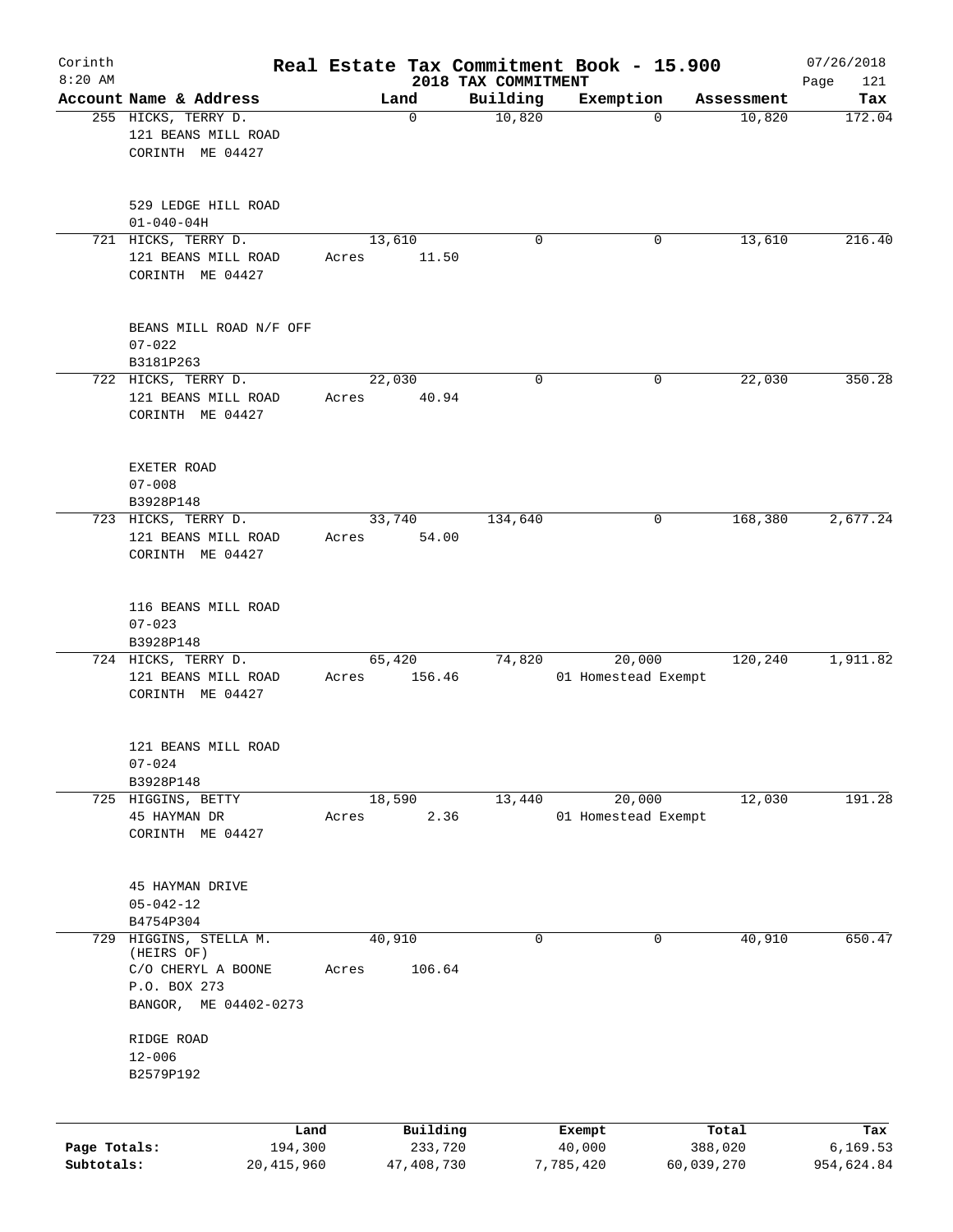| Corinth   |                                           | Real Estate Tax Commitment Book - 15.900 |                     |                     |            | 07/26/2018  |
|-----------|-------------------------------------------|------------------------------------------|---------------------|---------------------|------------|-------------|
| $8:20$ AM |                                           |                                          | 2018 TAX COMMITMENT |                     |            | Page<br>122 |
|           | Account Name & Address                    | Land                                     | Building            | Exemption           | Assessment | Tax         |
|           | 983 HIGNUTT, CHRISTINA                    | $\mathbf 0$                              | 8,880               | 0                   | 8,880      | 141.19      |
|           | 2 DOWNS ROAD                              |                                          |                     |                     |            |             |
|           | CHESTER ME 04457                          |                                          |                     |                     |            |             |
|           | 375 TATE ROAD                             |                                          |                     |                     |            |             |
|           | $06 - 018 - A - 1H$                       |                                          |                     |                     |            |             |
|           | 755 HILL, ALLISON L.                      | 15,960                                   | 83,620              | 20,000              | 79,580     | 1,265.32    |
|           | CHAPMAN, HEATH M.                         | 1.20<br>Acres                            |                     | 01 Homestead Exempt |            |             |
|           | 475 WEST CORINTH ROAD<br>CORINTH ME 04427 |                                          |                     |                     |            |             |
|           | 475 WEST CORINTH ROAD                     |                                          |                     |                     |            |             |
|           | $01 - 041 - A$<br>B11211P221 11/13/2007   |                                          |                     |                     |            |             |
|           | 1894 HILL, COLLIN J.                      | 16, 980                                  | 109,550             | $\mathbf 0$         | 126,530    | 2,011.83    |
|           | HILL, JESSICA E.                          | 2.08<br>Acres                            |                     |                     |            |             |
|           | 22 MAIN ROAD                              |                                          |                     |                     |            |             |
|           | CHARLESTON ME 04422                       |                                          |                     |                     |            |             |
|           | 1144 HUDSON HILL ROAD                     |                                          |                     |                     |            |             |
|           | $03 - 051 - 02$                           |                                          |                     |                     |            |             |
|           | B14651P287 10/27/2017                     |                                          |                     |                     |            |             |
| 1447      | HILL, NATHAN O.A.                         | 17,160                                   | 0                   | 0                   | 17,160     | 272.84      |
|           | HILL, LUCILVA B., LIVING Acres<br>TRUST   | 42.00                                    |                     |                     |            |             |
|           | 22 MARSH ROAD                             |                                          |                     |                     |            |             |
|           | CORINTH ME 04427                          |                                          |                     |                     |            |             |
|           | MARSH ROAD                                |                                          |                     |                     |            |             |
|           | $09 - 009$                                |                                          |                     |                     |            |             |
|           | B8364P226                                 |                                          |                     |                     |            |             |
|           | 732 HILL, NATHAN O.A.                     | 9,870                                    | 0                   | 0                   | 9,870      | 156.93      |
|           | HILL, LUCILVA B.,<br>LIVING TRUST         | 10.00<br>Acres                           |                     |                     |            |             |
|           | 22 MARSH ROAD<br>CORINTH ME 04427         |                                          |                     |                     |            |             |
|           |                                           |                                          |                     |                     |            |             |
|           | MARSH ROAD N/F OFF                        |                                          |                     |                     |            |             |
|           | $09 - 008$                                |                                          |                     |                     |            |             |
|           | B2516P222                                 |                                          |                     |                     |            |             |
|           | 733 HILL, NATHAN O.A.                     | 73,830                                   | 167,890             | 26,000              | 215,720    | 3,429.95    |
|           | HILL, LUCILVA B.,<br>LIVING TRUST         | 95.64<br>Acres                           |                     | 22 Veteran          |            |             |
|           | 22 MARSH ROAD                             |                                          |                     | 01 Homestead Exempt |            |             |
|           | CORINTH ME 04427                          |                                          |                     |                     |            |             |
|           | 22 MARSH ROAD                             |                                          |                     |                     |            |             |
|           | $09 - 003$                                |                                          |                     |                     |            |             |
|           | B2516P222                                 |                                          |                     |                     |            |             |

|              | Land       | Building   | Exempt    | Total      | Tax        |
|--------------|------------|------------|-----------|------------|------------|
| Page Totals: | 133,800    | 369,940    | 46,000    | 457,740    | 7,278.06   |
| Subtotals:   | 20,549,760 | 47,778,670 | 7,831,420 | 60,497,010 | 961,902.90 |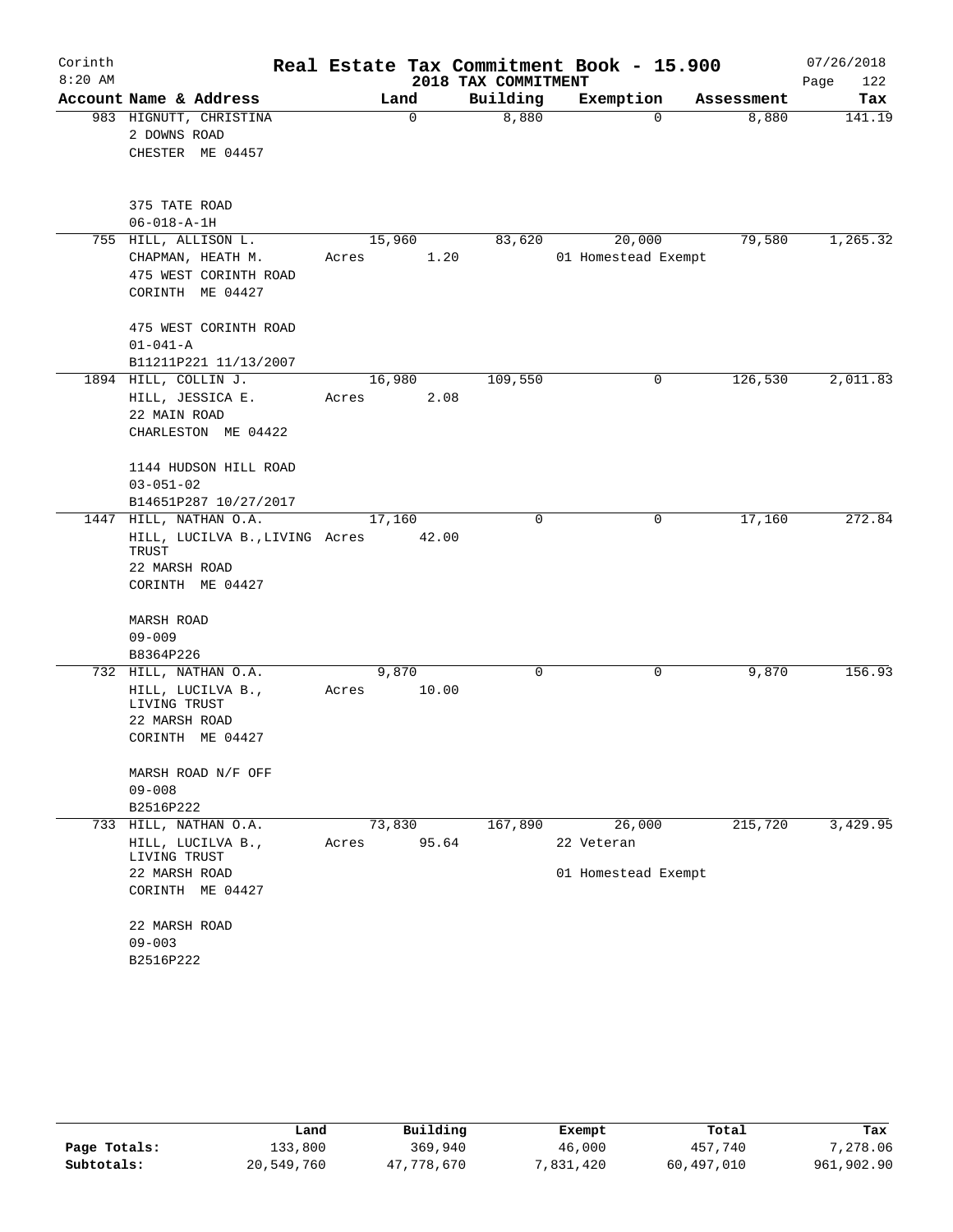| Corinth<br>$8:20$ AM |                                                                                                 |                 |       | 2018 TAX COMMITMENT | Real Estate Tax Commitment Book - 15.900 |            | 07/26/2018<br>Page<br>123 |
|----------------------|-------------------------------------------------------------------------------------------------|-----------------|-------|---------------------|------------------------------------------|------------|---------------------------|
|                      | Account Name & Address                                                                          |                 | Land  | Building            | Exemption                                | Assessment | Tax                       |
|                      | 731 HILL, NATHAN O.A.<br>HILL, LUCILVA B.,<br>LIVING TRUST<br>22 MARSH ROAD<br>CORINTH ME 04427 | 14,080<br>Acres | 20.00 | 0                   | $\mathbf 0$                              | 14,080     | 223.87                    |
|                      | WHITE SCHOOLHOUSE ROAD<br>NF                                                                    |                 |       |                     |                                          |            |                           |
|                      | $08 - 034$<br>B2516P222                                                                         |                 |       |                     |                                          |            |                           |
|                      | 969 HOBBS, TIMOTHY                                                                              | 34,430          |       | 3,570               | 20,000                                   | 18,000     | 286.20                    |
|                      | 192 WHITE SCHOOLHOUSE<br>RD<br>CORINTH ME 04427                                                 | Acres           | 76.00 |                     | 01 Homestead Exempt                      |            |                           |
|                      | 192 WHITE SCHOOLHOUSE<br><b>ROAD</b><br>$08 - 028$                                              |                 |       |                     |                                          |            |                           |
|                      | B11446P249 06/26/2008<br>1640 HODGDON, DAVID                                                    | 11,300          |       | 0                   | 0                                        | 11,300     | 179.67                    |
|                      | HODGDON, BETH L.<br>72 PUDDLEDOCK ROAD<br>CORINTH ME 04427                                      | Acres           | 8.75  |                     |                                          |            |                           |
|                      | PUDDLEDOCK ROAD<br>$12 - 015 - A$                                                               |                 |       |                     |                                          |            |                           |
|                      | B13131P285 03/18/2013<br>1980 HODGDON, DAVID W.                                                 |                 |       | $\Omega$            | $\mathbf 0$                              |            | 246.13                    |
|                      | HODGDON, BETH L.<br>72 PUDDLEDOCK RD<br>CORINTH ME 04427                                        | 15,480<br>Acres | 6.00  |                     |                                          | 15,480     |                           |
|                      | PUDDLEDOCK ROAD<br>$12 - 016 - A$<br>B10661P120 09/06/2006                                      |                 |       |                     |                                          |            |                           |
|                      | 181 HODGDON, DAVID W.                                                                           | 21,530          |       | 108,660             | 20,000                                   | 110,190    | 1,752.02                  |
|                      | HODGDON, BETH L.<br>72 PUDDLEDOCK RD<br>CORINTH ME 04427                                        | Acres           | 6.00  |                     | 01 Homestead Exempt                      |            |                           |
|                      | 72 PUDDLEDOCK ROAD<br>$12 - 016$                                                                |                 |       |                     |                                          |            |                           |
|                      | B10661P122 09/06/2006                                                                           |                 |       |                     |                                          |            |                           |
|                      | 1512 HOFFMAN, SARAH<br>434 TATE ROAD LOT 8<br>CORINTH ME 04427                                  |                 | 0     | 19,680              | 0                                        | 19,680     | 312.91                    |
|                      | 434 TATE ROAD LOT 08<br>$06 - 019 - 08H$                                                        |                 |       |                     |                                          |            |                           |

|              | Land       | Building   | Exempt    | Total      | Tax        |
|--------------|------------|------------|-----------|------------|------------|
| Page Totals: | 96,820     | 131,910    | 40,000    | 188,730    | 3,000.80   |
| Subtotals:   | 20,646,580 | 47,910,580 | 7,871,420 | 60,685,740 | 964,903.70 |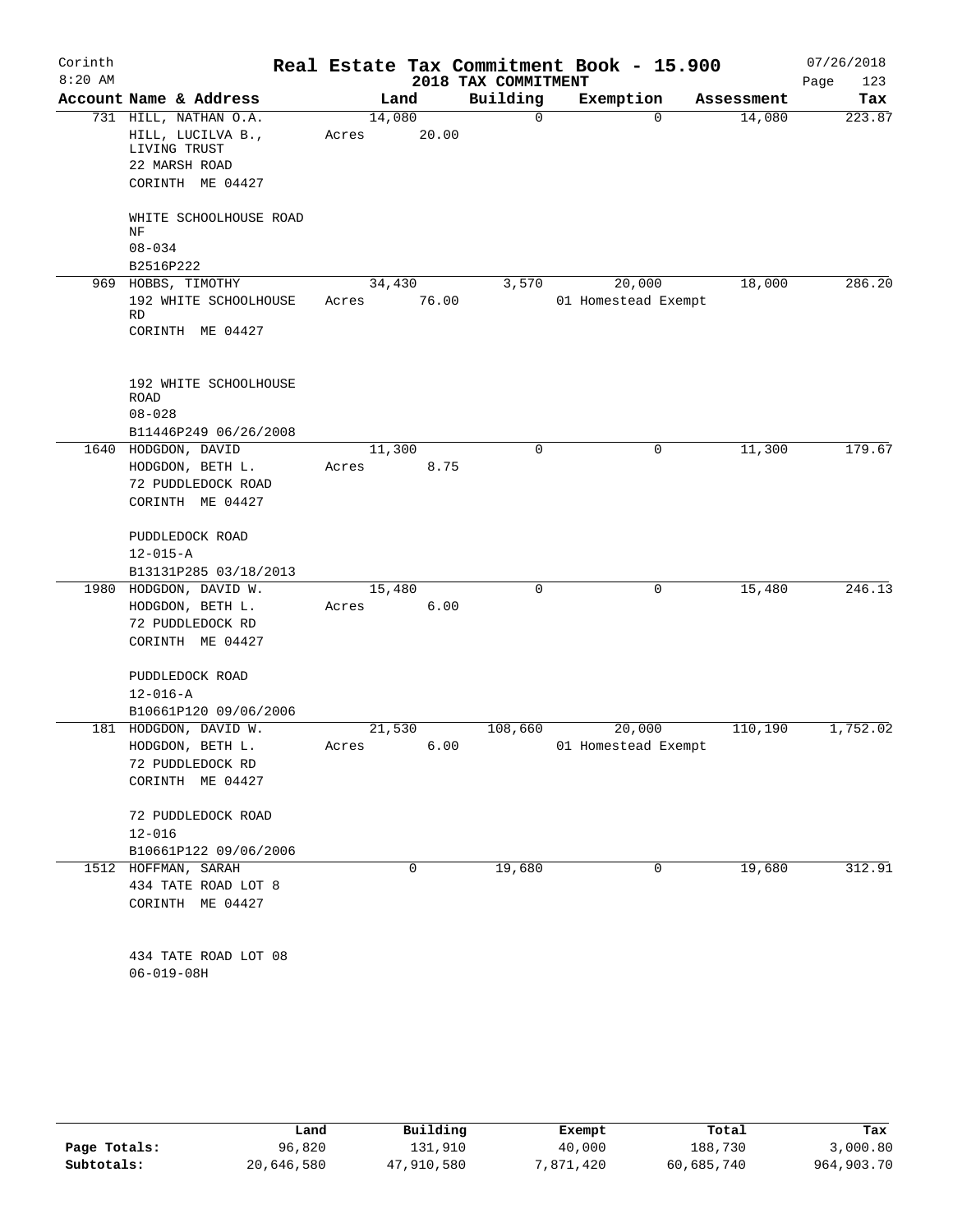| Corinth   |                                                                       |                 |             |                                 | Real Estate Tax Commitment Book - 15.900 |            | 07/26/2018         |
|-----------|-----------------------------------------------------------------------|-----------------|-------------|---------------------------------|------------------------------------------|------------|--------------------|
| $8:20$ AM | Account Name & Address                                                |                 | Land        | 2018 TAX COMMITMENT<br>Building | Exemption                                | Assessment | Page<br>124<br>Tax |
|           | 744 HOLLAND, LLOYD T.                                                 | 35,410          |             | 39,310                          | 26,000                                   | 48,720     | 774.65             |
|           | 247 NOTCH ROAD<br>CORINTH ME 04427                                    | Acres           | 60.62       |                                 | 01 Homestead Exempt<br>22 Veteran        |            |                    |
|           | 247 NOTCH ROAD<br>$04 - 044 - 01$<br>B11700P64 03/23/2009 B4531P136   |                 |             |                                 |                                          |            |                    |
|           | 759 HOLMES, JERAMIE T.                                                | 15,730          |             | 12,750                          | 20,000                                   | 8,480      | 134.83             |
|           | HOLMES, KRISTEN S. &<br>MANN, ISAAC<br>PO BOX 654<br>CORINTH ME 04427 | Acres           | 1.00        |                                 | 01 Homestead Exempt                      |            |                    |
|           | 298 BEANS MILL ROAD<br>$04 - 019 - 10$<br>B13474P287 03/04/2014       |                 |             |                                 |                                          |            |                    |
|           | 278 HOLST, BRIDGET                                                    |                 | 0           | 12,400                          | 12,400                                   | 0          | 0.00               |
|           | 968 MAIN STREET LOT 14<br>CORINTH ME 04427                            |                 |             |                                 | 01 Homestead Exempt                      |            |                    |
|           | 968 MAIN STREET LOT 14<br>$06 - 012 - D - 14H$                        |                 |             |                                 |                                          |            |                    |
|           | 106 HOLT, ROGER                                                       |                 | $\mathbf 0$ | 21,240                          | 20,000                                   | 1,240      | 19.72              |
|           | 534 MCCARD ROAD                                                       |                 |             |                                 | 01 Homestead Exempt                      |            |                    |
|           | CORINTH ME 04427                                                      |                 |             |                                 |                                          |            |                    |
|           | 534 MCCARD ROAD<br>$01 - 008 - 05H$<br>B12901P131 08/06/2012          |                 |             |                                 |                                          |            |                    |
|           | 1816 HOOVER, SYDNEY<br>655 BLACK ROAD<br>CORINTH ME 04427             |                 | $\mathbf 0$ | 14,960                          | 0                                        | 14,960     | 237.86             |
|           | 655 BLACK ROAD<br>$02 - 037 - 02H$                                    |                 |             |                                 |                                          |            |                    |
|           | 1735 HOPPLE, SHELLY JO                                                | 16,170          |             | 13,320                          | 20,000                                   | 9,490      | 150.89             |
|           | 162 BEECH GROVE ROAD<br>CORINTH ME 04427                              | Acres           | 1.38        |                                 | 01 Homestead Exempt                      |            |                    |
|           | 162 BEECH GROVE ROAD<br>$02 - 055 - 03 - A$                           |                 |             |                                 |                                          |            |                    |
|           | B14126P35 04/19/2016 B6252P238                                        |                 |             |                                 |                                          |            |                    |
|           | 1774 HORSESHOE MILL TRUST<br>PATRICIA AKINS, TR.<br>PO BOX 969        | 10,270<br>Acres | 1.51        | 0                               | $\mathbf{0}$                             | 10,270     | 163.29             |
|           | MATTAPOISETT MA 02739<br>TATE ROAD                                    |                 |             |                                 |                                          |            |                    |
|           | $06 - 024 - 03$<br>B9671P37                                           |                 |             |                                 |                                          |            |                    |
|           |                                                                       |                 |             |                                 |                                          |            |                    |
|           | Land                                                                  |                 | Building    |                                 | Exempt                                   | Total      | Tax                |

|              | Land       | Building   | Exempt    | тосат      | тах        |
|--------------|------------|------------|-----------|------------|------------|
| Page Totals: | 77,580     | 113,980    | 98,400    | 93,160     | 1,481.24   |
| Subtotals:   | 20,724,160 | 48,024,560 | 7,969,820 | 60,778,900 | 966,384.94 |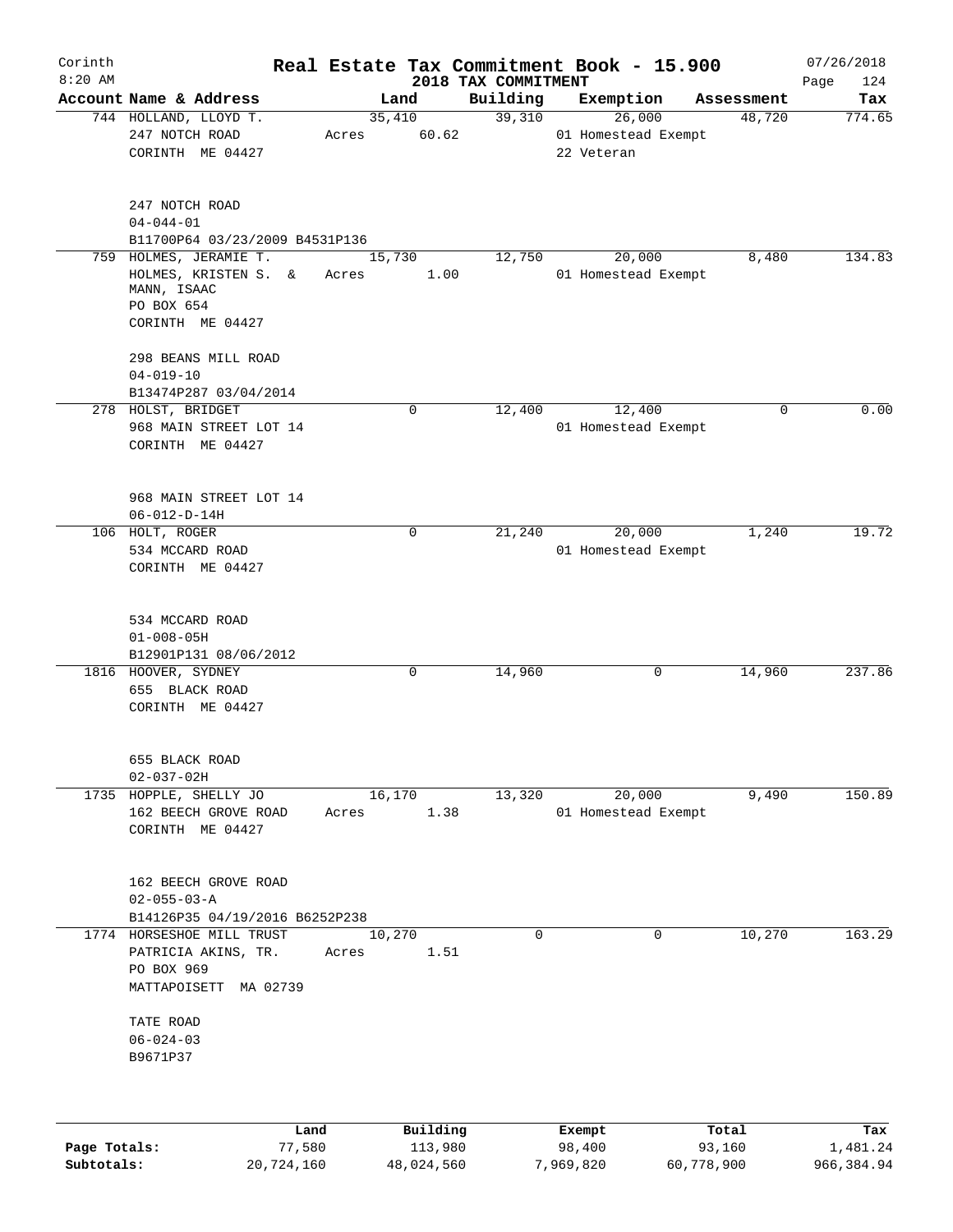| Corinth      |                                                            |       |                |              |                         | Real Estate Tax Commitment Book - 15.900 |            | 07/26/2018    |
|--------------|------------------------------------------------------------|-------|----------------|--------------|-------------------------|------------------------------------------|------------|---------------|
| $8:20$ AM    | Account Name & Address                                     |       |                |              | 2018 TAX COMMITMENT     |                                          | Assessment | Page<br>125   |
|              | 1781 HORSESHOE MILL TRUST<br>PATRICIA AKINS, TR.           | Acres | Land<br>10,310 | 1.54         | Building<br>$\mathbf 0$ | Exemption<br>0                           | 10,310     | Tax<br>163.93 |
|              | PO BOX 969<br>MATTAPOISETT MA 02739                        |       |                |              |                         |                                          |            |               |
|              | TATE ROAD                                                  |       |                |              |                         |                                          |            |               |
|              | $06 - 024 - 10$<br>B9671P17                                |       |                |              |                         |                                          |            |               |
|              | 1778 HORSESHOE MILL TRUST                                  |       | 10,970         |              | 0                       | 0                                        | 10,970     | 174.42        |
|              | PATRICIA AKINS, TR.<br>PO BOX 969<br>MATTAPOISETT MA 02739 | Acres |                | 2.11         |                         |                                          |            |               |
|              |                                                            |       |                |              |                         |                                          |            |               |
|              | TATE ROAD<br>$06 - 024 - 07$                               |       |                |              |                         |                                          |            |               |
|              | B9671P37                                                   |       |                |              |                         |                                          |            |               |
|              | 1773 HORSESHOE MILL TRUST<br>PATRICIA AKINS, TR.           | Acres | 10,270         | 1.51         | $\mathbf 0$             | 0                                        | 10,270     | 163.29        |
|              | PO BOX 969<br>MATTAPOISETT MA 02739                        |       |                |              |                         |                                          |            |               |
|              | TATE ROAD                                                  |       |                |              |                         |                                          |            |               |
|              | $06 - 024 - 02$                                            |       |                |              |                         |                                          |            |               |
|              | B9671P37                                                   |       |                |              |                         |                                          |            |               |
|              | 1775 HORSESHOE MILL TRUST                                  |       | 10,270         |              | $\mathbf 0$             | 0                                        | 10,270     | 163.29        |
|              | PATRICIA AKINS, TR.<br>PO BOX 969                          | Acres |                | 1.51         |                         |                                          |            |               |
|              | MATTAPOISETT MA 02739                                      |       |                |              |                         |                                          |            |               |
|              | TATE ROAD<br>$06 - 024 - 04$                               |       |                |              |                         |                                          |            |               |
|              | B9671P37                                                   |       |                |              |                         |                                          |            |               |
| 708          | HOSPITAL ADMINISTRATIVE<br>DISTRICT NO 4                   |       | 20,320         |              | 277,380                 | 297,700                                  | 0          | 0.00          |
|              | 897 WEST MAIN STREET                                       | Acres |                | 1.43         |                         | 47 Benevolent                            |            |               |
|              | DOVER-FOXCROFT ME<br>04426                                 |       |                |              |                         |                                          |            |               |
|              | 492 MAIN STREET                                            |       |                |              |                         |                                          |            |               |
|              | $08 - 012 - 03$<br>B13112P146 03/07/2013                   |       |                |              |                         |                                          |            |               |
|              | 753 HUBER, HORST JR.                                       |       | 7,770          |              | $\mathbf 0$             | $\mathbf 0$                              | 7,770      | 123.54        |
|              | C/O GERALD NESSMANN                                        | Acres |                | 13.00        |                         |                                          |            |               |
|              | 1186 MILO ROAD<br>SEBEC ME 04481                           |       |                |              |                         |                                          |            |               |
|              | MAIN STREET N/F OFF                                        |       |                |              |                         |                                          |            |               |
|              | $10 - 021$                                                 |       |                |              |                         |                                          |            |               |
|              | B6321P253<br>559 HUFSTADER, MICHAEL E.                     |       | 30,340         |              | 20,210                  | 0                                        | 50,550     | 803.75        |
|              | HUFSTADER, SUSAN R.                                        | Acres |                | 66.50        |                         |                                          |            |               |
|              | 83 FIDDLERS REACH ROAD<br>PHIPPSBURG ME 04562              |       |                |              |                         |                                          |            |               |
|              | FOREST ROAD<br>$01 - 026$                                  |       |                |              |                         |                                          |            |               |
|              | B14728P341 01/17/2018                                      |       |                |              |                         |                                          |            |               |
|              | Land                                                       |       |                | Building     |                         | Exempt                                   | Total      | Tax           |
| Page Totals: | 100,250                                                    |       |                | 297,590      |                         | 297,700                                  | 100,140    | 1,592.22      |
| Subtotals:   | 20,824,410                                                 |       |                | 48, 322, 150 |                         | 8,267,520                                | 60,879,040 | 967, 977.16   |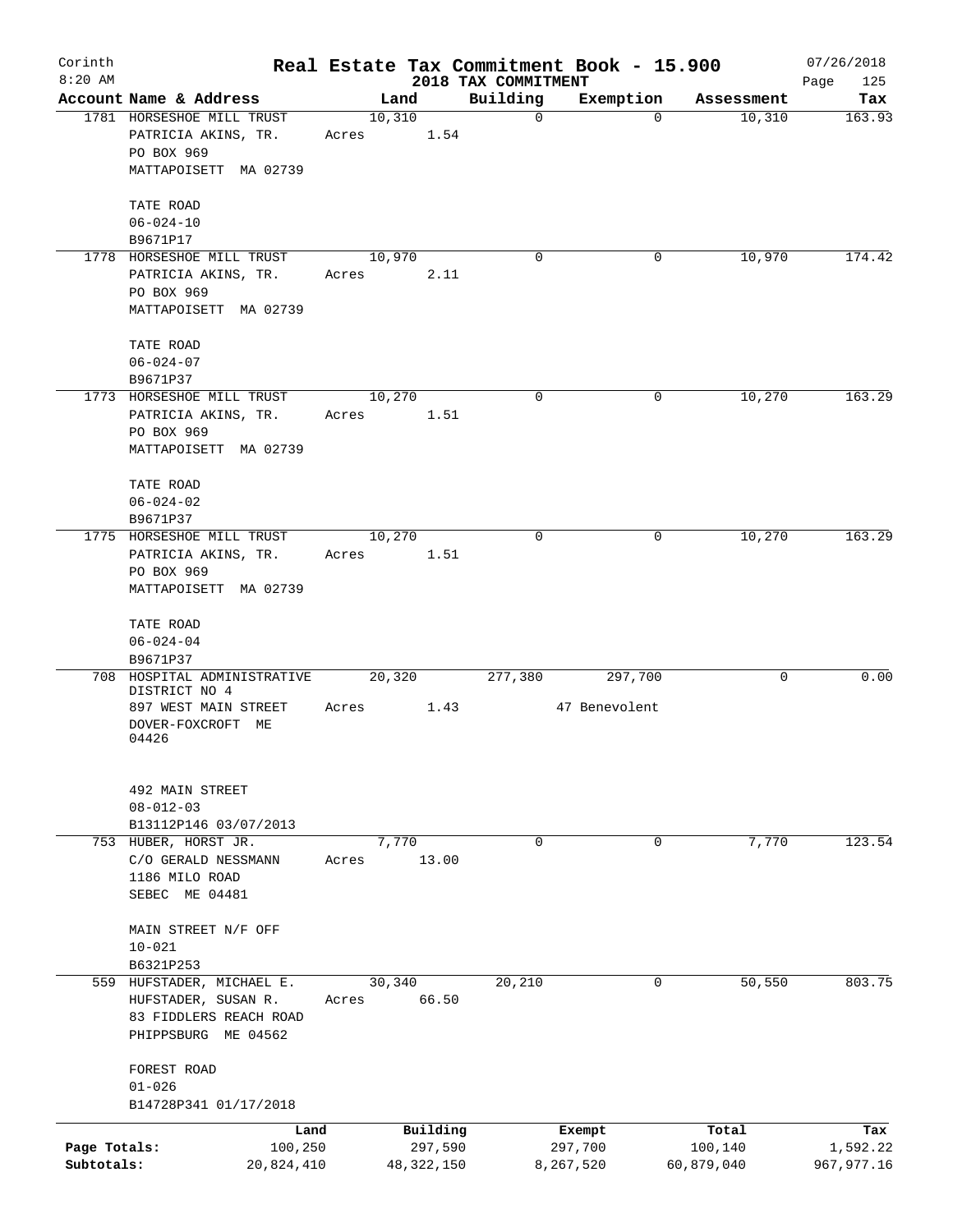| Corinth<br>$8:20$ AM |                                            |       |        |       | Real Estate Tax Commitment Book - 15.900<br>2018 TAX COMMITMENT |                     |             |            | 07/26/2018<br>126<br>Page |
|----------------------|--------------------------------------------|-------|--------|-------|-----------------------------------------------------------------|---------------------|-------------|------------|---------------------------|
|                      | Account Name & Address                     |       | Land   |       | Building                                                        | Exemption           |             | Assessment | Tax                       |
|                      | 54 HUGHES, ELNORA M.                       |       | 38,580 |       | 27,390                                                          | 20,000              |             | 45,970     | 730.92                    |
|                      | HUGHES, PATRICK                            | Acres |        | 4.88  |                                                                 | 01 Homestead Exempt |             |            |                           |
|                      | P.O. BOX 414                               |       |        |       |                                                                 |                     |             |            |                           |
|                      | CORINTH ME 04427                           |       |        |       |                                                                 |                     |             |            |                           |
|                      | 746 MAIN STREET                            |       |        |       |                                                                 |                     |             |            |                           |
|                      | $05 - 038$                                 |       |        |       |                                                                 |                     |             |            |                           |
|                      | B7189P296                                  |       |        |       |                                                                 |                     |             |            |                           |
|                      | 754 HUGHES, RICHARD J.                     |       | 15,730 |       | 75,380                                                          | 20,000              |             | 71,110     | 1,130.65                  |
|                      | 224 BEANS MILL ROAD                        | Acres |        | 1.00  |                                                                 | 01 Homestead Exempt |             |            |                           |
|                      | CORINTH ME 04427                           |       |        |       |                                                                 |                     |             |            |                           |
|                      | 224 BEANS MILL ROAD                        |       |        |       |                                                                 |                     |             |            |                           |
|                      | $04 - 019 - 17$                            |       |        |       |                                                                 |                     |             |            |                           |
|                      | B13924P72 08/10/2015                       |       |        |       |                                                                 |                     |             |            |                           |
|                      | 1859 HUNTLEY, KENNETH                      |       | 16,090 |       | 10,200                                                          |                     | 0           | 26,290     | 418.01                    |
|                      | 56 NOTCH ROAD                              | Acres |        | 1.31  |                                                                 |                     |             |            |                           |
|                      | CORINTH ME 04427                           |       |        |       |                                                                 |                     |             |            |                           |
|                      |                                            |       |        |       |                                                                 |                     |             |            |                           |
|                      | 56 NOTCH ROAD                              |       |        |       |                                                                 |                     |             |            |                           |
|                      | $07 - 041 - C - H$                         |       |        |       |                                                                 |                     |             |            |                           |
|                      | B11754P316 05/08/2009                      |       |        |       |                                                                 |                     |             |            |                           |
|                      | 757 HURD, STEPHEN H. &<br>SANDRA L TRUSTEE |       | 17,850 |       | 108,600                                                         | 20,000              |             | 106,450    | 1,692.56                  |
|                      | STEPHEN & SANDRA HURD<br>LIVING TRUST      | Acres |        | 1.75  |                                                                 | 01 Homestead Exempt |             |            |                           |
|                      | PO BOX 81                                  |       |        |       |                                                                 |                     |             |            |                           |
|                      | CORINTH ME 04427                           |       |        |       |                                                                 |                     |             |            |                           |
|                      | 29 HUDSON ROAD                             |       |        |       |                                                                 |                     |             |            |                           |
|                      | $15 - 034$                                 |       |        |       |                                                                 |                     |             |            |                           |
|                      | B2757P306                                  |       |        |       |                                                                 |                     |             |            |                           |
|                      | 485 HURST, QUINTON R.                      |       | 28,020 |       | 17,070                                                          |                     | 0           | 45,090     | 716.93                    |
|                      | HURST, LAURA R.                            | Acres |        | 45.00 |                                                                 |                     |             |            |                           |
|                      | 228 HAY ROAD                               |       |        |       |                                                                 |                     |             |            |                           |
|                      | HUDSON ME 04449                            |       |        |       |                                                                 |                     |             |            |                           |
|                      | RIDGE ROAD                                 |       |        |       |                                                                 |                     |             |            |                           |
|                      | $11 - 033 - A$                             |       |        |       |                                                                 |                     |             |            |                           |
|                      | B2664P324 07/09/1976                       |       |        |       |                                                                 |                     |             |            |                           |
|                      | 1772 III GENERATION<br>CARPENTRY, INC.     |       | 16,760 |       | $\Omega$                                                        |                     | $\mathbf 0$ | 16,760     | 266.48                    |
|                      | 148 HAY ROAD                               | Acres |        | 1.79  |                                                                 |                     |             |            |                           |
|                      | HUDSON ME 04449                            |       |        |       |                                                                 |                     |             |            |                           |
|                      |                                            |       |        |       |                                                                 |                     |             |            |                           |
|                      | TATE ROAD                                  |       |        |       |                                                                 |                     |             |            |                           |
|                      | $06 - 024 - 01$                            |       |        |       |                                                                 |                     |             |            |                           |
|                      | B9411P275                                  |       |        |       |                                                                 |                     |             |            |                           |
|                      |                                            |       |        |       |                                                                 |                     |             |            |                           |
|                      |                                            |       |        |       |                                                                 |                     |             |            |                           |

|              | Land       | Building   | Exempt    | Total      | Tax        |
|--------------|------------|------------|-----------|------------|------------|
| Page Totals: | 133,030    | 238,640    | 60,000    | 311,670    | 4,955.55   |
| Subtotals:   | 20,957,440 | 48,560,790 | 8,327,520 | 61,190,710 | 972,932.71 |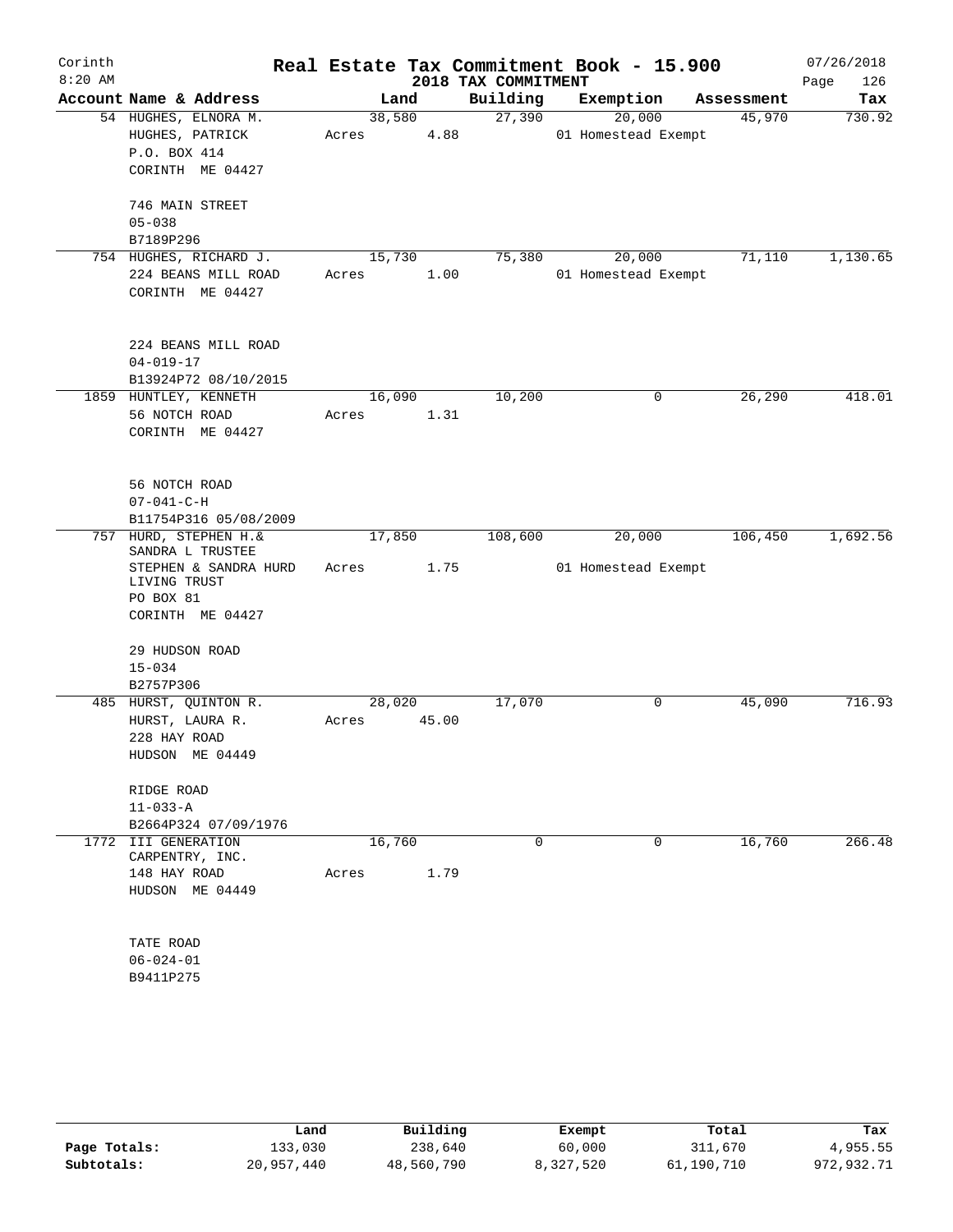| Corinth<br>$8:20$ AM       |                                                                                                                                                                   |                           | 2018 TAX COMMITMENT | Real Estate Tax Commitment Book - 15.900 |                       | 07/26/2018             |
|----------------------------|-------------------------------------------------------------------------------------------------------------------------------------------------------------------|---------------------------|---------------------|------------------------------------------|-----------------------|------------------------|
|                            | Account Name & Address                                                                                                                                            | Land                      | Building            | Exemption                                | Assessment            | Page<br>127<br>Tax     |
|                            | 763 IRELAND, RONALD L.<br>IRELAND, JOAN M.<br>475 MCCARD ROAD<br>CORINTH ME 04427                                                                                 | 30, 340<br>36.63<br>Acres | 106,840             | 20,000<br>01 Homestead Exempt            | 117,180               | 1,863.16               |
|                            | 475 MCCARD ROAD<br>$01 - 004 - 01$<br>B6274P2                                                                                                                     |                           |                     |                                          |                       |                        |
|                            | 1802 IVEY, JOSH<br>IVEY, ELISSA<br>644 LEDGE HILL RD<br>CORINTH ME 04427                                                                                          | 15,870<br>1.12<br>Acres   | 67,870              | 20,000<br>01 Homestead Exempt            | 63,740                | 1,013.47               |
|                            | 644 LEDGE HILL ROAD<br>$02 - 017 - D$<br>B14399P137 01/25/2017                                                                                                    |                           |                     |                                          |                       |                        |
|                            | 1024 JACKSON, JANETTE D.<br>KIDWELL, ELEANOR P. &<br>GASS, MARIE N.<br>c/o NORMAN PATTERSON<br>95 RIDGE ROAD<br>CORINTH ME 04427<br>312 MAIN STREET<br>$15 - 043$ | 10,130<br>0.23<br>Acres   | 44,870              | 0                                        | 55,000                | 874.50                 |
|                            | B13433P329 01/03/2014<br>126 JACKSON, JIMMY R.<br>JACKSON, KRISTY L.<br>507 MCCARD ROAD<br>CORINTH ME 04427<br>507 MCCARD ROAD<br>$01 - 004 - 02 - C$             | 19,160<br>3.96<br>Acres   | 109,930             | 20,000<br>01 Homestead Exempt            | 109,090               | 1,734.53               |
|                            | B14022P80 11/27/2015<br>1503 JANNELLI, GILBERT G.<br>909 S. FT. HARRISON<br>CLEARWATER FL 34616                                                                   | 22,170<br>18.35<br>Acres  | $\mathbf 0$         | 0                                        | 22,170                | 352.50                 |
|                            | MAIN STREET<br>$03 - 020 - A$<br>B12294P348 10/25/2010                                                                                                            |                           |                     |                                          |                       |                        |
|                            | 1502 JANNELLI, GILBERT G.<br>909 S. FT. HARRISON<br>CLEARWATER FL 34616                                                                                           | 24,710<br>42.20<br>Acres  | $\mathbf 0$         | 0                                        | 24,710                | 392.89                 |
|                            | MAIN STREET<br>$03 - 032$<br>B12294P350 10/25/2010                                                                                                                |                           |                     |                                          |                       |                        |
|                            | 1181 JARZABEK, KURT<br>84 COVERED BRIDGE ROAD<br>CORINTH ME 04427                                                                                                 | 19,040<br>5.30<br>Acres   | 64,680              | 20,000<br>01 Homestead Exempt            | 63,720                | 1,013.15               |
|                            | 84 COVERED BRIDGE ROAD<br>$03 - 010 - A$<br>B11157P125 10/05/2007                                                                                                 |                           |                     |                                          |                       |                        |
|                            | Land                                                                                                                                                              | Building                  |                     | Exempt                                   | Total                 | Tax                    |
| Page Totals:<br>Subtotals: | 141,420<br>21,098,860                                                                                                                                             | 394,190<br>48,954,980     |                     | 80,000<br>8,407,520                      | 455,610<br>61,646,320 | 7,244.20<br>980,176.91 |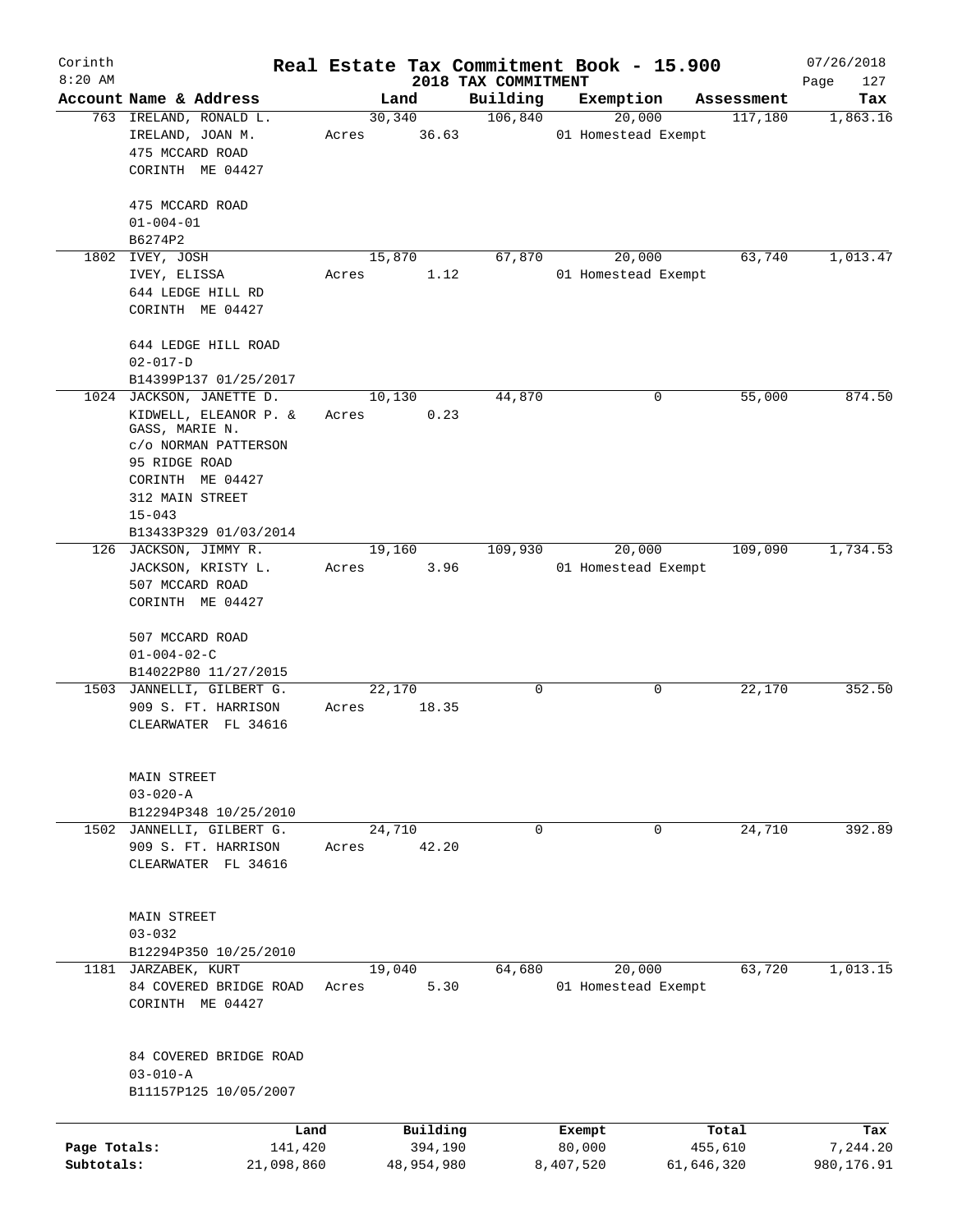| Corinth      |                                                    |                 |       |                     | Real Estate Tax Commitment Book - 15.900 |           |                                   |            |                  | 07/26/2018         |
|--------------|----------------------------------------------------|-----------------|-------|---------------------|------------------------------------------|-----------|-----------------------------------|------------|------------------|--------------------|
| $8:20$ AM    | Account Name & Address                             |                 |       | Land                | 2018 TAX COMMITMENT<br>Building          |           | Exemption                         |            | Assessment       | Page<br>128<br>Tax |
|              | 730 JAY, THOMAS                                    |                 |       | $\mathbf 0$         | 23,660                                   |           | 20,000                            |            | 3,660            | 58.19              |
|              | JAY, TINA                                          |                 |       |                     |                                          |           | 01 Homestead Exempt               |            |                  |                    |
|              | 31 MCCARD ROAD                                     |                 |       |                     |                                          |           |                                   |            |                  |                    |
|              | CORINTH ME 04427                                   |                 |       |                     |                                          |           |                                   |            |                  |                    |
|              |                                                    |                 |       |                     |                                          |           |                                   |            |                  |                    |
|              | 31 MCCARD ROAD                                     |                 |       |                     |                                          |           |                                   |            |                  |                    |
|              | $01 - 040 - 10H$                                   |                 |       |                     |                                          |           |                                   |            |                  |                    |
|              | B12833P111 05/31/2012<br>1368 JCB HORSE SALES, LLC |                 |       | 49,060              | 271,080                                  |           | 0                                 |            | 320,140          | 5,090.23           |
|              | 438 MAIN STREET                                    |                 | Acres | 35.00               |                                          |           |                                   |            |                  |                    |
|              | CORINTH ME 04427                                   |                 |       |                     |                                          |           |                                   |            |                  |                    |
|              |                                                    |                 |       |                     |                                          |           |                                   |            |                  |                    |
|              |                                                    |                 |       |                     |                                          |           |                                   |            |                  |                    |
|              | 176 PUDDLEDOCK ROAD                                |                 |       |                     |                                          |           |                                   |            |                  |                    |
|              | $12 - 019$                                         |                 |       |                     |                                          |           |                                   |            |                  |                    |
|              | B13599P40 07/28/2014                               |                 |       |                     |                                          |           |                                   |            |                  |                    |
|              | 1369 JCB HORSE SALES, LLC                          |                 |       | 15,770              | 0                                        |           | 0                                 |            | 15,770           | 250.74             |
|              | 438 MAIN STREET<br>CORINTH ME 04427                |                 | Acres | 14.50               |                                          |           |                                   |            |                  |                    |
|              |                                                    |                 |       |                     |                                          |           |                                   |            |                  |                    |
|              |                                                    |                 |       |                     |                                          |           |                                   |            |                  |                    |
|              | CHARLESTON TOWN LINE                               |                 |       |                     |                                          |           |                                   |            |                  |                    |
|              | N/F                                                |                 |       |                     |                                          |           |                                   |            |                  |                    |
|              | $12 - 024$                                         |                 |       |                     |                                          |           |                                   |            |                  |                    |
|              | B13599P40 07/28/2014<br>1370 JCB HORSE SALES, LLC  |                 |       |                     | $\mathbf 0$                              |           | 0                                 |            | 27,910           | 443.77             |
|              | 438 MAIN STREET                                    |                 | Acres | 27,910<br>50.00     |                                          |           |                                   |            |                  |                    |
|              | CORINTH ME 04427                                   |                 |       |                     |                                          |           |                                   |            |                  |                    |
|              |                                                    |                 |       |                     |                                          |           |                                   |            |                  |                    |
|              |                                                    |                 |       |                     |                                          |           |                                   |            |                  |                    |
|              | PUDDLEDOCK ROAD                                    |                 |       |                     |                                          |           |                                   |            |                  |                    |
|              | $12 - 025$                                         |                 |       |                     |                                          |           |                                   |            |                  |                    |
|              | B13599P40 07/28/2014                               |                 |       | 0                   | 15,560                                   |           | 15,560                            |            | 0                | 0.00               |
|              | 1821 JENKINS, ASHLEY<br>117 TATE ROAD              |                 |       |                     |                                          |           | 01 Homestead Exempt               |            |                  |                    |
|              | CORINTH ME 04427                                   |                 |       |                     |                                          |           |                                   |            |                  |                    |
|              |                                                    |                 |       |                     |                                          |           |                                   |            |                  |                    |
|              |                                                    |                 |       |                     |                                          |           |                                   |            |                  |                    |
|              | 117 TATE ROAD                                      |                 |       |                     |                                          |           |                                   |            |                  |                    |
|              | $09 - 023 - B - 02H$                               |                 |       |                     |                                          |           |                                   |            |                  |                    |
|              | 769 JENKINS, DAVID                                 |                 |       | 0                   | 50,550                                   |           | 26,000                            |            | 24,550           | 390.35             |
|              | 412 WEST CORINTH ROAD<br>CORINTH ME 04427          |                 |       |                     |                                          |           | 01 Homestead Exempt<br>22 Veteran |            |                  |                    |
|              |                                                    |                 |       |                     |                                          |           |                                   |            |                  |                    |
|              |                                                    |                 |       |                     |                                          |           |                                   |            |                  |                    |
|              | 412 WEST CORINTH ROAD                              |                 |       |                     |                                          |           |                                   |            |                  |                    |
|              | $05 - 002 - A1H$                                   |                 |       |                     |                                          |           |                                   |            |                  |                    |
|              | B5198P51                                           |                 |       |                     |                                          |           |                                   |            |                  |                    |
|              | 910 JENKINS, DAVID L.                              |                 |       | 20,370              | $\Omega$                                 |           | 0                                 |            | 20,370           | 323.88             |
|              | JENKINS, SERENA M. J<br>J/T                        |                 | Acres | 5.00                |                                          |           |                                   |            |                  |                    |
|              | 412 WEST CORINTH ROAD                              |                 |       |                     |                                          |           |                                   |            |                  |                    |
|              | CORINTH ME 04427                                   |                 |       |                     |                                          |           |                                   |            |                  |                    |
|              |                                                    |                 |       |                     |                                          |           |                                   |            |                  |                    |
|              | 424 WEST CORINTH ROAD                              |                 |       |                     |                                          |           |                                   |            |                  |                    |
|              | $05 - 001 - C$                                     |                 |       |                     |                                          |           |                                   |            |                  |                    |
|              | B13590P279 07/17/2014                              |                 |       |                     |                                          |           |                                   |            |                  |                    |
|              |                                                    |                 |       |                     |                                          |           |                                   |            |                  |                    |
| Page Totals: |                                                    | Land<br>113,110 |       | Building<br>360,850 |                                          |           | Exempt<br>61,560                  |            | Total<br>412,400 | Tax<br>6,557.16    |
| Subtotals:   | 21, 211, 970                                       |                 |       | 49, 315, 830        |                                          | 8,469,080 |                                   | 62,058,720 |                  | 986,734.07         |
|              |                                                    |                 |       |                     |                                          |           |                                   |            |                  |                    |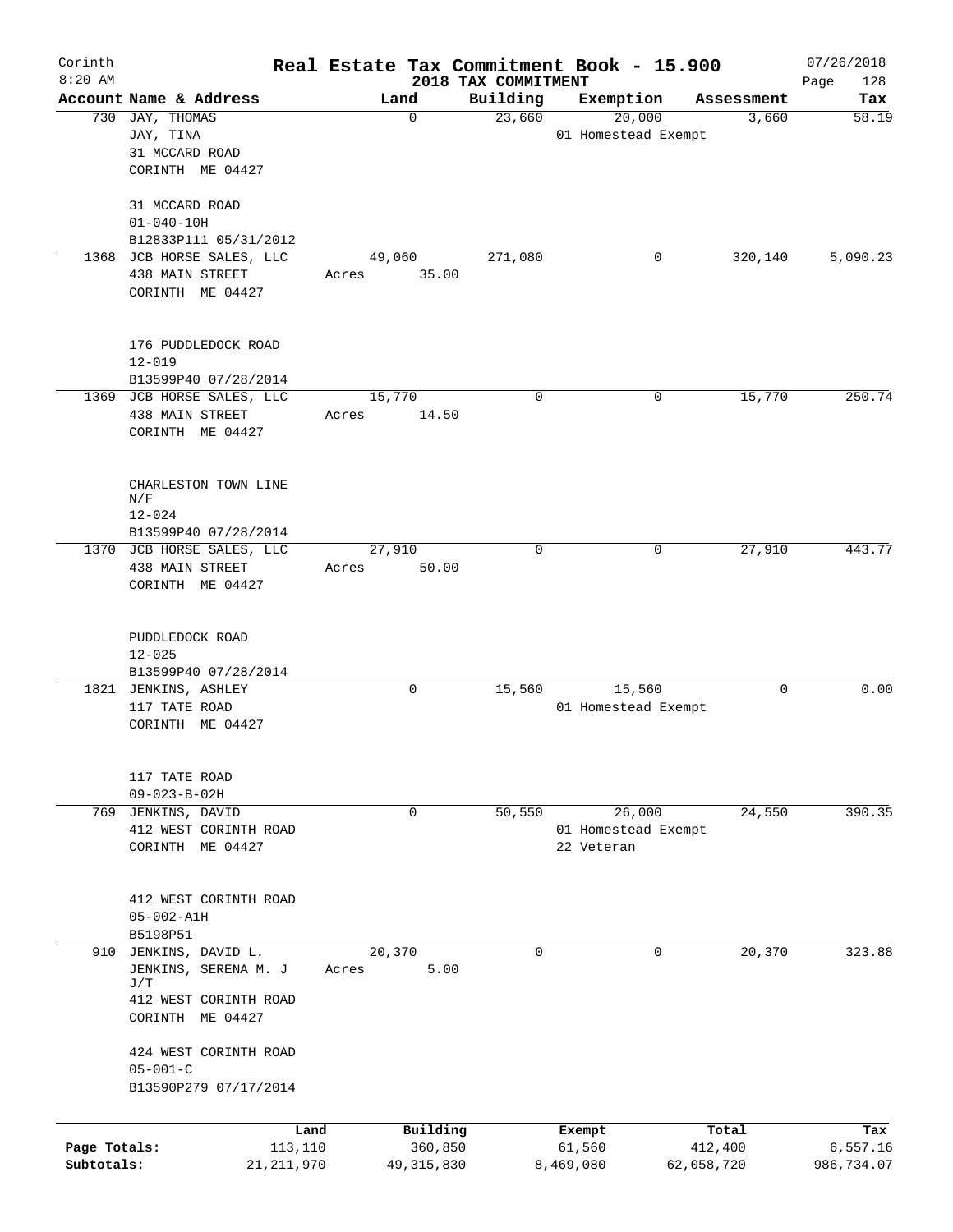| Corinth      |                                                                                      |                 |             |                                 | Real Estate Tax Commitment Book - 15.900    |             | 07/26/2018         |
|--------------|--------------------------------------------------------------------------------------|-----------------|-------------|---------------------------------|---------------------------------------------|-------------|--------------------|
| $8:20$ AM    | Account Name & Address                                                               |                 | Land        | 2018 TAX COMMITMENT<br>Building | Exemption                                   | Assessment  | Page<br>129<br>Tax |
|              | 770 JENKINS, SERENA M.<br>412 WEST CORINTH ROAD<br>CORINTH ME 04427                  | 23,650<br>Acres | 12.00       | 21,170                          | $\Omega$                                    | 44,820      | 712.64             |
|              | 412 WEST CORINTH ROAD<br>$05 - 002 - A$<br>B3562P53                                  |                 |             |                                 |                                             |             |                    |
| 1597         | JENSEN, ROBERT<br>395 TATE ROAD<br>CORINTH ME 04427                                  | 41,760<br>Acres | 9.88        | 20,680                          | 26,000<br>22 Veteran<br>01 Homestead Exempt | 36,440      | 579.40             |
|              | 395 TATE ROAD<br>$06 - 018$<br>B6798P150                                             |                 |             |                                 |                                             |             |                    |
|              | 1758 JEROME, JASON<br>161 CUSHMAN ROAD<br>CORINTH ME 04427                           | 16,530<br>Acres | 2.91        | 36,800                          | 20,000<br>01 Homestead Exempt               | 33,330      | 529.95             |
|              | 161 CUSHMAN ROAD<br>$03 - 016 - B$<br>B8628P332                                      |                 |             |                                 |                                             |             |                    |
|              | 773 JEROME, PAMELA J.<br>30 EXETER ROAD LOT 18<br>CORINTH ME 04427                   |                 | $\mathbf 0$ | 19,550                          | 19,550<br>01 Homestead Exempt               | $\mathbf 0$ | 0.00               |
|              | 30 EXETER ROAD LOT 18<br>$15 - 012 - 18H$                                            |                 |             |                                 |                                             |             |                    |
|              | 1372 JOHANNESEN, WILMA<br>19 MAPLE STREET<br>DEXTER ME 04930                         | 41,890<br>Acres | 90.00       | $\mathbf 0$                     | 0                                           | 41,890      | 666.05             |
|              | EXETER ROAD<br>$07 - 056$<br>B13035P12 12/12/2012                                    |                 |             |                                 |                                             |             |                    |
|              | 1373 JOHANNESEN, WILMA J.<br>19 MAPLE STREET<br>DEXTER ME 04930                      | 8,030<br>Acres  | 2.00        | 0                               | $\mathbf 0$                                 | 8,030       | 127.68             |
|              | EXETER ROAD N/F OFF<br>$14 - 021$<br>B13035P8 12/12/2012                             |                 |             |                                 |                                             |             |                    |
| 775          | JOHNDRO, DAVID C.<br>JOHNDRO, LILLIAN A.<br>65 MONTGOMERY LANE<br>PENOBSCOT ME 04476 | 35,660<br>Acres | 53.00       | 68,450                          | 20,000<br>01 Homestead Exempt               | 84,110      | 1,337.35           |
|              | 5 MAIN STREET<br>$11 - 012$<br>B3461P131                                             |                 |             |                                 |                                             |             |                    |
|              | Land                                                                                 |                 | Building    |                                 | Exempt                                      | Total       | Tax                |
| Page Totals: | 167,520                                                                              |                 | 166,650     |                                 | 85,550                                      | 248,620     | 3,953.07           |

**Subtotals:** 21,379,490 49,482,480 8,554,630 62,307,340 990,687.14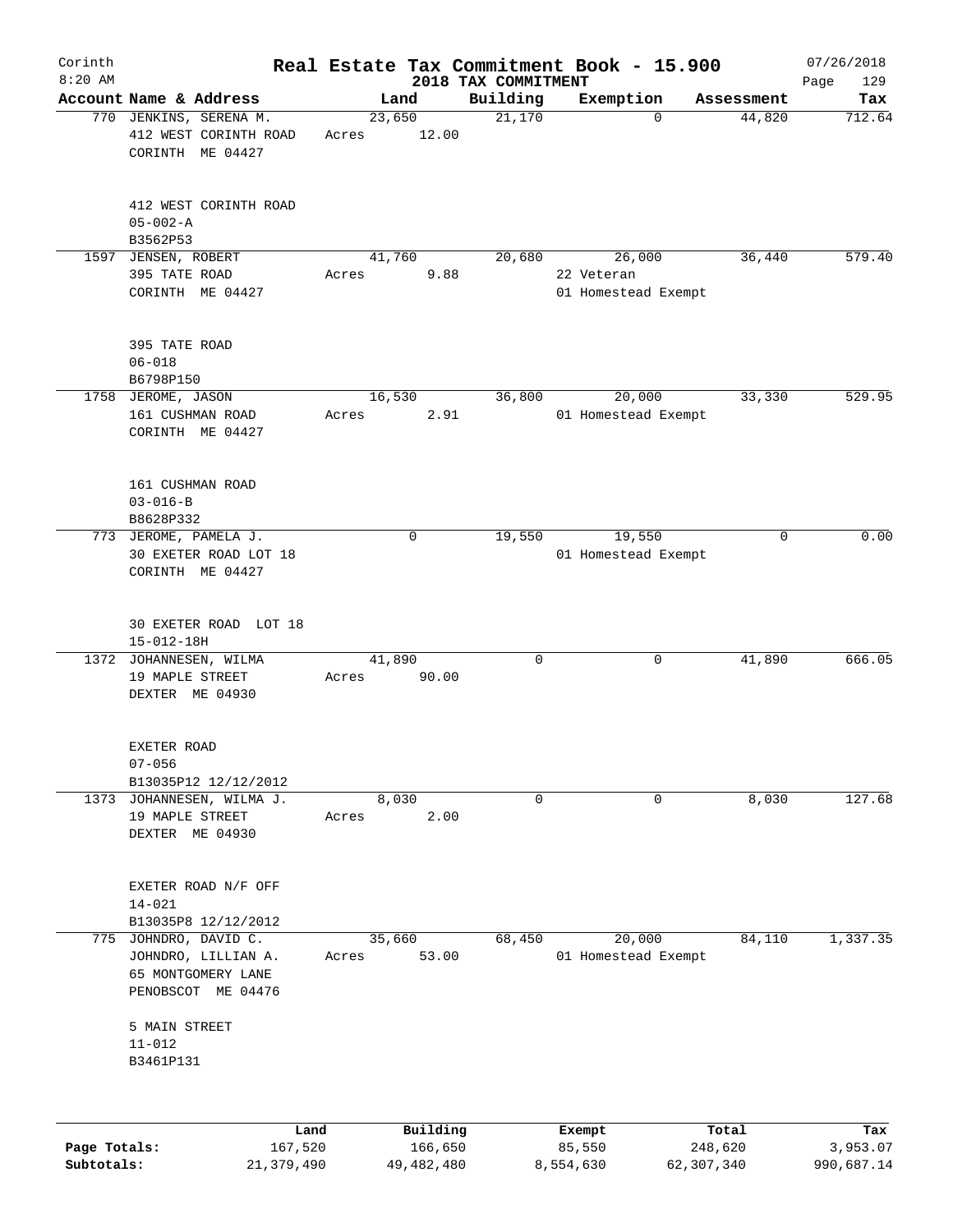| Corinth   |                                                                                 | Real Estate Tax Commitment Book - 15.900 |                                 |                                |                      | 07/26/2018      |
|-----------|---------------------------------------------------------------------------------|------------------------------------------|---------------------------------|--------------------------------|----------------------|-----------------|
| $8:20$ AM | Account Name & Address                                                          |                                          | 2018 TAX COMMITMENT<br>Building | Exemption                      |                      | Page<br>130     |
|           | 1174 JOHNSON, BRAD S.<br>60 EXETER ROAD<br>CORINTH ME 04427                     | Land<br>11,120<br>0.30<br>Acres          | 52,140                          | $\mathbf 0$                    | Assessment<br>63,260 | Tax<br>1,005.83 |
|           | 304 MAIN STREET<br>$15 - 039$                                                   |                                          |                                 |                                |                      |                 |
|           | B14607P213 08/31/2017                                                           |                                          |                                 |                                |                      |                 |
|           | 1171 JOHNSON, BRAD S.<br>60 EXETER RD<br>CORINTH ME 04427                       | 14,930<br>2.84<br>Acres                  | 126,110                         | 0                              | 141,040              | 2,242.54        |
|           | 60 EXETER ROAD<br>$14 - 003$<br>B14720P174 01/12/2018                           |                                          |                                 |                                |                      |                 |
|           | 1112 JOHNSON, BRAD S.<br>JOHNSON, JUNE L.<br>60 EXETER ROAD<br>CORINTH ME 04427 | 26,680<br>14.50<br>Acres                 | 14,190                          | 0                              | 40,870               | 649.83          |
|           | 50 RABBIT PATH<br>$06 - 025$                                                    |                                          |                                 |                                |                      |                 |
|           | B8467P235 11/26/2002<br>1873 JOHNSON, JUNE                                      | $\mathbf 0$                              | 12,370                          | 12,370                         | $\mathbf 0$          | 0.00            |
|           | 434 TATE ROAD LOT 1<br>CORINTH ME 04427                                         |                                          |                                 | 01 Homestead Exempt            |                      |                 |
|           | 434 TATE ROAD LOT 01<br>$06 - 019 - 01H$                                        |                                          |                                 |                                |                      |                 |
| 780       | JOINER, MARK<br>JOINER, SARAH<br>8 VICTORIA CIRCLE<br>ROCHESTER NH 03867        | 16,270<br>10.10<br>Acres                 | 0                               | 0                              | 16,270               | 258.69          |
|           | MEADOW ROAD<br>$09 - 019 - 01$<br>B14661P96 11/06/2017                          |                                          |                                 |                                |                      |                 |
| 917       | JONES, ADAM P.<br>JONES, ROBYN L.<br>580 MAIN STREET<br>CORINTH ME 04427        | 20,570<br>4.00<br>Acres                  | 3,400                           | 0                              | 23,970               | 381.12          |
|           | 580 MAIN STREET<br>$08 - 022$<br>B11459P349 07/10/2008                          |                                          |                                 |                                |                      |                 |
| 1753      | JONES, AMY<br>344 MAIN STREET LOT 41<br>CORINTH ME 04427                        | 0                                        | 10,790                          | 10,790<br>01 Homestead Exempt  | 0                    | 0.00            |
|           | 344 MAIN STREET LOT 41<br>$08 - 003 - 41H$                                      |                                          |                                 |                                |                      |                 |
|           | <b>Tand</b>                                                                     | $D_{\text{rel}}$ is a set of $\sim$      |                                 | $P$ <sub>i</sub> $\sim$ mm $+$ | $T - 1$              | m.,             |

|              | Land       | Building   | Exempt    | Total      | Tax        |
|--------------|------------|------------|-----------|------------|------------|
| Page Totals: | 89,570     | 219,000    | 23,160    | 285,410    | 4,538.01   |
| Subtotals:   | 21,469,060 | 49,701,480 | 8,577,790 | 62,592,750 | 995,225.15 |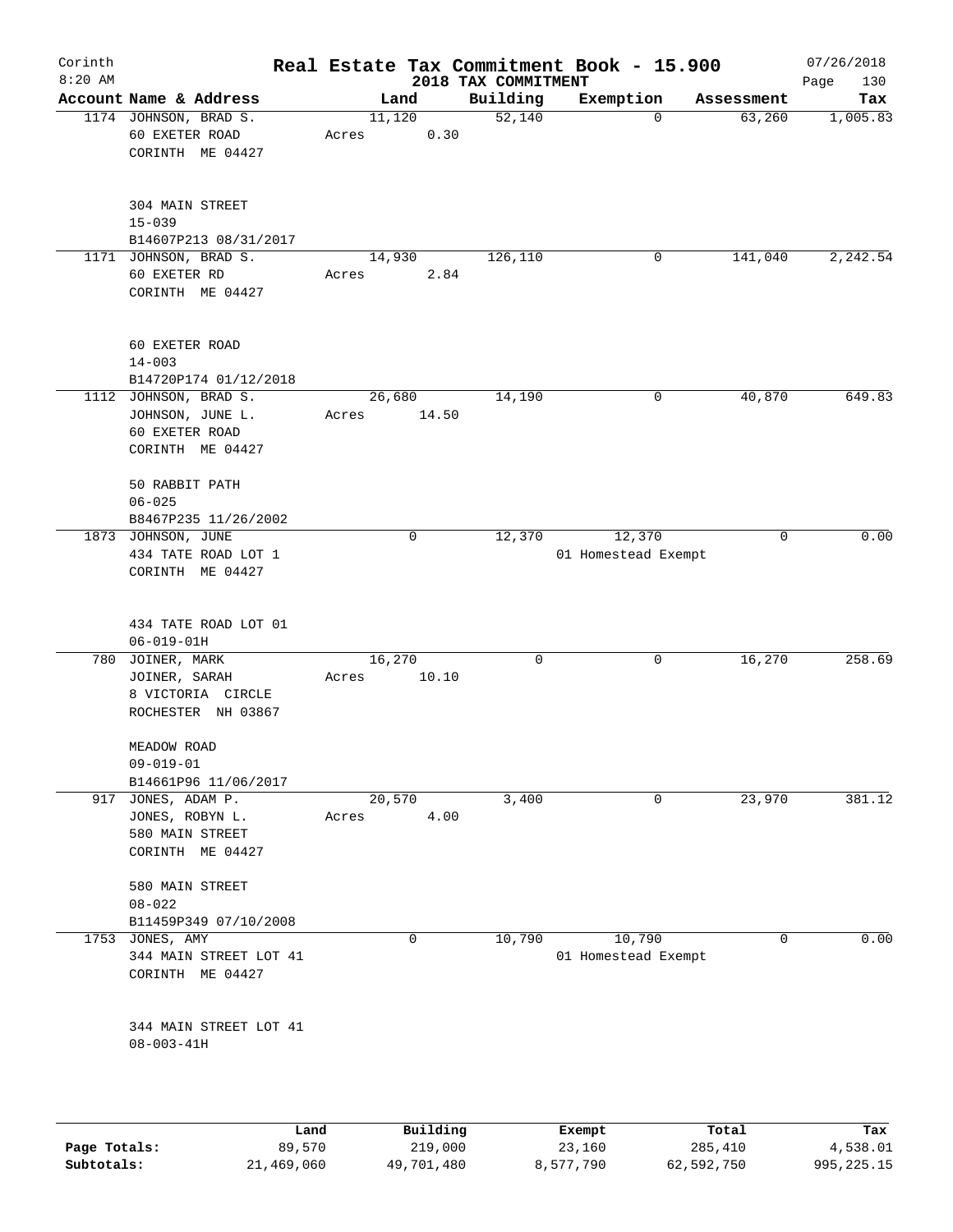| Corinth      |                                    |            |       |                |            | Real Estate Tax Commitment Book - 15.900 |                     |        |                      | 07/26/2018      |
|--------------|------------------------------------|------------|-------|----------------|------------|------------------------------------------|---------------------|--------|----------------------|-----------------|
| $8:20$ AM    | Account Name & Address             |            |       |                |            | 2018 TAX COMMITMENT                      |                     |        |                      | Page<br>131     |
|              | 778 JONES, BARRY C.                |            |       | Land<br>22,270 |            | Building<br>93,940                       | Exemption           | 20,000 | Assessment<br>96,210 | Tax<br>1,529.74 |
|              | JONES, NADINE M.                   |            | Acres |                | 6.64       |                                          | 01 Homestead Exempt |        |                      |                 |
|              | 617 TATE ROAD                      |            |       |                |            |                                          |                     |        |                      |                 |
|              | CORINTH ME 04427                   |            |       |                |            |                                          |                     |        |                      |                 |
|              |                                    |            |       |                |            |                                          |                     |        |                      |                 |
|              | 617 TATE ROAD                      |            |       |                |            |                                          |                     |        |                      |                 |
|              | $06 - 012 - B - 01$                |            |       |                |            |                                          |                     |        |                      |                 |
|              | B2804P178                          |            |       |                |            |                                          |                     |        |                      |                 |
|              | 1572 JONES, FRED                   |            |       | 16,890         |            | 110,880                                  |                     | 20,000 | 107,770              | 1,713.54        |
|              | JONES, MELISSA B.                  |            | Acres |                | 2.00       |                                          | 01 Homestead Exempt |        |                      |                 |
|              | P.O. BOX 215                       |            |       |                |            |                                          |                     |        |                      |                 |
|              | CORINTH ME 04427                   |            |       |                |            |                                          |                     |        |                      |                 |
|              |                                    |            |       |                |            |                                          |                     |        |                      |                 |
|              | 153 TATE ROAD                      |            |       |                |            |                                          |                     |        |                      |                 |
|              | $09 - 022 - D$                     |            |       |                |            |                                          |                     |        |                      |                 |
|              | B7302P183                          |            |       |                |            |                                          |                     |        |                      |                 |
|              | 1856 JONES, JUDITH E.              |            |       |                | 0          | 26,370                                   |                     | 26,000 | 370                  | 5.88            |
|              | 670 HUDSON ROAD                    |            |       |                |            |                                          | 31 Vetrans Widow    |        |                      |                 |
|              | CORINTH ME 04427                   |            |       |                |            |                                          | 01 Homestead Exempt |        |                      |                 |
|              |                                    |            |       |                |            |                                          |                     |        |                      |                 |
|              |                                    |            |       |                |            |                                          |                     |        |                      |                 |
|              | 670 HUDSON ROAD                    |            |       |                |            |                                          |                     |        |                      |                 |
|              | $12 - 029 - 01H$                   |            |       |                |            |                                          |                     |        |                      |                 |
|              | 783 JOY, HARRY S.                  |            |       | 9,570          |            | $\mathbf 0$                              |                     | 0      | 9,570                | 152.16          |
|              | BAILLARGEON, TODD C                |            | Acres |                | 5.50       |                                          |                     |        |                      |                 |
|              | 563 TATE ROAD                      |            |       |                |            |                                          |                     |        |                      |                 |
|              | CORINTH ME 04427                   |            |       |                |            |                                          |                     |        |                      |                 |
|              |                                    |            |       |                |            |                                          |                     |        |                      |                 |
|              | RABBIT PATH @ HUDS N/F             |            |       |                |            |                                          |                     |        |                      |                 |
|              | OFF                                |            |       |                |            |                                          |                     |        |                      |                 |
|              | $06 - 031$                         |            |       |                |            |                                          |                     |        |                      |                 |
|              | B8727P263                          |            |       |                |            |                                          |                     |        |                      |                 |
|              | 2092 JOY, HARRY S.                 |            |       | 290            |            | $\mathbf 0$                              |                     | 0      | 290                  | 4.61            |
|              | JOY, BECKY S.                      |            | Acres |                | 0.25       |                                          |                     |        |                      |                 |
|              | 563 TATE ROAD                      |            |       |                |            |                                          |                     |        |                      |                 |
|              | CORINTH ME 04427                   |            |       |                |            |                                          |                     |        |                      |                 |
|              |                                    |            |       |                |            |                                          |                     |        |                      |                 |
|              | TATE ROAD                          |            |       |                |            |                                          |                     |        |                      |                 |
|              | $06 - 012 - B - 09 - B$            |            |       |                |            |                                          |                     |        |                      |                 |
|              | B12550P327 08/01/2011              |            |       |                |            |                                          |                     |        |                      |                 |
|              | 2080 JOY, HARRY S.                 |            |       | 5,290          |            | $\mathbf 0$                              |                     | 0      | 5,290                | 84.11           |
|              | JOY, BECKY S.                      |            | Acres |                | 2.68       |                                          |                     |        |                      |                 |
|              | 563 TATE ROAD                      |            |       |                |            |                                          |                     |        |                      |                 |
|              | CORINTH ME 04427                   |            |       |                |            |                                          |                     |        |                      |                 |
|              |                                    |            |       |                |            |                                          |                     |        |                      |                 |
|              | TATE ROAD                          |            |       |                |            |                                          |                     |        |                      |                 |
|              | $06 - 012 - B - 13$                |            |       |                |            |                                          |                     |        |                      |                 |
|              | B12550P327 07/29/2011              |            |       |                |            |                                          |                     |        | 51,150               |                 |
|              | 781 JOY, HARRY S.<br>JOY, BECKY S. |            |       | 16,090         | 1.31       | 55,060                                   | 01 Homestead Exempt | 20,000 |                      | 813.29          |
|              | 563 TATE ROAD                      |            | Acres |                |            |                                          |                     |        |                      |                 |
|              |                                    |            |       |                |            |                                          |                     |        |                      |                 |
|              | CORINTH ME 04427                   |            |       |                |            |                                          |                     |        |                      |                 |
|              | 563 TATE ROAD                      |            |       |                |            |                                          |                     |        |                      |                 |
|              | $06 - 012 - B - 08$                |            |       |                |            |                                          |                     |        |                      |                 |
|              | B4771P479                          |            |       |                |            |                                          |                     |        |                      |                 |
|              |                                    |            |       |                |            |                                          |                     |        |                      |                 |
|              |                                    |            |       |                |            |                                          |                     |        |                      |                 |
|              |                                    |            |       |                |            |                                          |                     |        |                      |                 |
|              |                                    | Land       |       |                | Building   |                                          | Exempt              |        | Total                | Tax             |
| Page Totals: |                                    | 70,400     |       |                | 286,250    |                                          | 86,000              |        | 270,650              | 4,303.33        |
| Subtotals:   |                                    | 21,539,460 |       |                | 49,987,730 |                                          | 8,663,790           |        | 62,863,400           | 999,528.48      |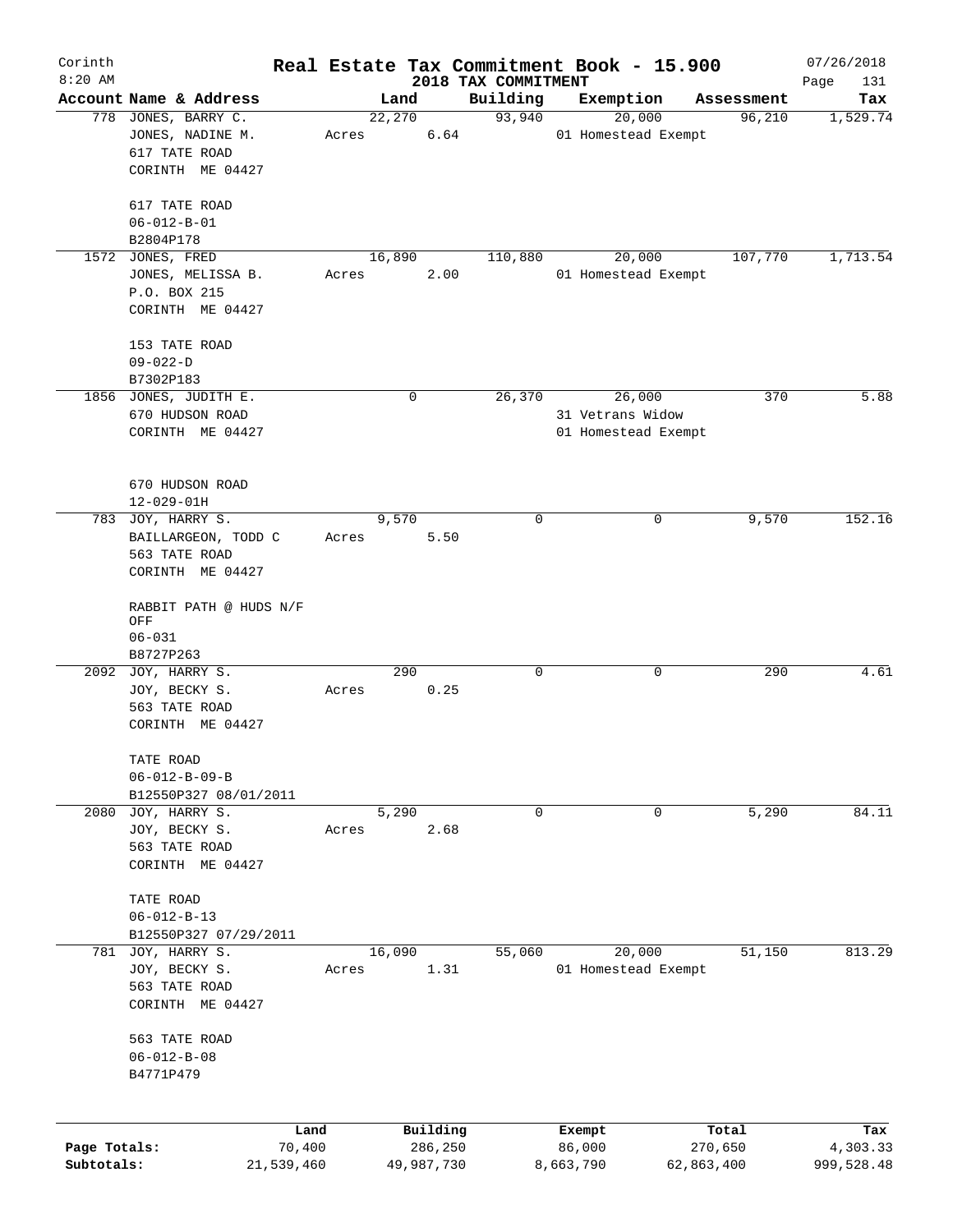| Corinth<br>$8:20$ AM |                                                                                     |       |                |                                 | Real Estate Tax Commitment Book - 15.900 |            | 07/26/2018         |
|----------------------|-------------------------------------------------------------------------------------|-------|----------------|---------------------------------|------------------------------------------|------------|--------------------|
|                      | Account Name & Address                                                              |       | Land           | 2018 TAX COMMITMENT<br>Building | Exemption                                | Assessment | 132<br>Page<br>Tax |
|                      | 782 JULE, CHARLES A.                                                                |       | 18,050         | 83,280                          | 20,000                                   | 81,330     | 1,293.15           |
|                      | JULE, ESTHER G.<br>670 AVENUE ROAD<br>CORINTH ME 04427                              | Acres | 3.00           |                                 | 01 Homestead Exempt                      |            |                    |
|                      | 670 AVENUE ROAD<br>$01 - 005$<br>B4144P244                                          |       |                |                                 |                                          |            |                    |
|                      | 444 K & T HOUSING LLC                                                               |       | 10,340         | $\mathbf 0$                     | 0                                        | 10,340     | 164.41             |
|                      | P.O. BOX 8245<br>BANGOR ME 04402-8245                                               | Acres | 1.57           |                                 |                                          |            |                    |
|                      | TATE ROAD<br>$06 - 023 - 04$<br>B8638P79                                            |       |                |                                 |                                          |            |                    |
|                      | 806 KANE, BETTY J.                                                                  |       | 18,350         | 19,120                          | 0                                        | 37,470     | 595.77             |
|                      | 1586 ALNA ROAD<br>ALNA ME 04535                                                     | Acres | 15.56          |                                 |                                          |            |                    |
|                      | 135 ANDREWS ROAD<br>$06 - 013 - 03$<br>B14217P98 07/07/2016                         |       |                |                                 |                                          |            |                    |
|                      | 785 KEALIHER, JEFFREY M.<br>KEALIHER, JEANNE M.<br>P.O. BOX 394<br>CORINTH ME 04427 | Acres | 17,300<br>1.30 | 75,420                          | 20,000<br>01 Homestead Exempt            | 72,720     | 1,156.25           |
|                      | 30 MORISON AVENUE<br>$16 - 017$                                                     |       |                |                                 |                                          |            |                    |
|                      | B5648P264<br>189 KEEZER, MELISSA A.                                                 |       | 16,940         | 64,670                          | 20,000                                   | 61,610     | 979.60             |
|                      | 816 MAIN STREET<br>CORINTH ME 04427                                                 | Acres | 1.00           |                                 | 01 Homestead Exempt                      |            |                    |
|                      | 816 MAIN STREET<br>$05 - 041 - B$                                                   |       |                |                                 |                                          |            |                    |
|                      | B13197P75 05/30/2013<br>407 KEEZER, ROLAND A.                                       |       | 15,900         | 69,150                          | 26,000                                   | 59,050     | 938.90             |
|                      | 478 EXETER ROAD<br>CORINTH ME 04427                                                 | Acres | 1.15           |                                 | 01 Homestead Exempt<br>22 Veteran        |            |                    |
|                      | 478 EXETER ROAD<br>$07 - 008 - B$<br>B8314P311                                      |       |                |                                 |                                          |            |                    |
|                      | 787 KEITH, DAVID A.                                                                 |       | 0              | 20,640                          | 20,000                                   | 640        | 10.18              |
|                      | 17 MCCARD ROAD<br>CORINTH ME 04427                                                  |       |                |                                 | 01 Homestead Exempt                      |            |                    |
|                      | 17 MCCARD ROAD<br>$01 - 040 - 08H$                                                  |       |                |                                 |                                          |            |                    |
|                      |                                                                                     | Land  | Building       |                                 | Exempt                                   | Total      | Tax                |

**Page Totals:** 96,880 332,280 106,000 323,160 5,138.26 **Subtotals:** 21,636,340 50,320,010 8,769,790 63,186,560 1,004,666.74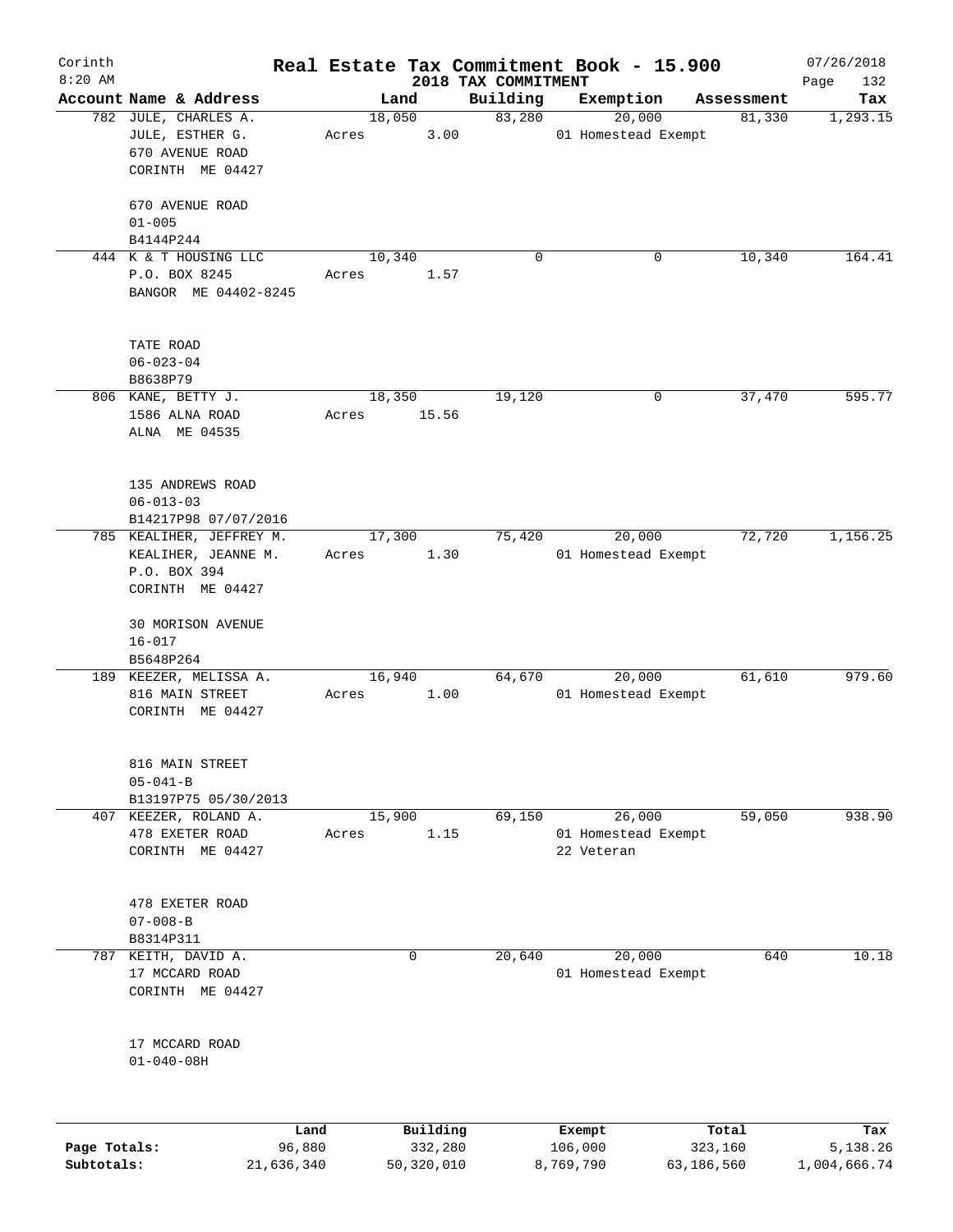| Corinth      |                                                               |        |            |                     | Real Estate Tax Commitment Book - 15.900 |                       | 07/26/2018      |
|--------------|---------------------------------------------------------------|--------|------------|---------------------|------------------------------------------|-----------------------|-----------------|
| $8:20$ AM    | Account Name & Address                                        |        |            | 2018 TAX COMMITMENT |                                          |                       | Page<br>133     |
|              | 678 KELLEY, DANIEL A.                                         | 16,590 | Land       | Building<br>178,240 | Exemption<br>20,000                      | Assessment<br>174,830 | Tax<br>2,779.80 |
|              | KELLEY, VALERIE F.<br>308 BEANS MILL ROAD<br>CORINTH ME 04427 | Acres  | 1.74       |                     | 01 Homestead Exempt                      |                       |                 |
|              | 308 BEANS MILL ROAD<br>$04 - 019 - 09$                        |        |            |                     |                                          |                       |                 |
|              | B14230P237 08/01/2016                                         |        |            |                     |                                          |                       |                 |
|              | 788 KELLEY, DANIEL B.                                         | 15,730 |            | 87,050              | 20,000                                   | 82,780                | 1,316.20        |
|              | KELLEY, SUSAN<br>PO BOX 107                                   | Acres  | 1.00       |                     | 01 Homestead Exempt                      |                       |                 |
|              | CORINTH ME 04427                                              |        |            |                     |                                          |                       |                 |
|              | 813 LEDGE HILL ROAD<br>$02 - 002 - B$                         |        |            |                     |                                          |                       |                 |
|              | B12798P242 04/19/2012                                         |        |            |                     |                                          |                       |                 |
|              | 1556 KELLEY, KEVIN W.                                         | 24,620 |            | 69,790              | 20,000                                   | 74,410                | 1,183.12        |
|              | 69 RIDGE ROAD<br>CORINTH, ME 04427                            | Acres  | 13.34      |                     | 01 Homestead Exempt                      |                       |                 |
|              | 69 RIDGE ROAD                                                 |        |            |                     |                                          |                       |                 |
|              | $12 - 006 - B$                                                |        |            |                     |                                          |                       |                 |
|              | B12058P144 02/22/2010 B11362P188 03/24/2008                   |        |            |                     |                                          |                       |                 |
|              | 570 KELLEY, PATRICK                                           | 12,630 |            | 0                   | 0                                        | 12,630                | 200.82          |
|              | 2834 BROADWAY<br>GLENBURN ME 04401                            | Acres  | 2.44       |                     |                                          |                       |                 |
|              | HUDSON ROAD                                                   |        |            |                     |                                          |                       |                 |
|              | $08 - 002 - 11$                                               |        |            |                     |                                          |                       |                 |
|              | B9575P221                                                     |        |            |                     |                                          |                       |                 |
|              | 14 KELLEY, RONALD S.                                          | 17,460 |            | 110,170             | 20,000                                   | 107,630               | 1,711.32        |
|              | KELLEY KARLA                                                  | Acres  | 1.43       |                     | 01 Homestead Exempt                      |                       |                 |
|              | 20 BRADBURY DRIVE<br>CORINTH ME 04427                         |        |            |                     |                                          |                       |                 |
|              | 20 BRADBURY DRIVE                                             |        |            |                     |                                          |                       |                 |
|              | $08 - 012 - 04$<br>B12365P122 12/30/2010                      |        |            |                     |                                          |                       |                 |
|              | 1812 KELLEY, TAYLOR                                           |        | 0          | 10,450              | 0                                        | 10,450                | 166.16          |
|              | 434 TATE ROAD LOT 5                                           |        |            |                     |                                          |                       |                 |
|              | CORINTH ME 04427                                              |        |            |                     |                                          |                       |                 |
|              | 434 TATE ROAD LOT 05                                          |        |            |                     |                                          |                       |                 |
|              | $06 - 019 - 05H$                                              |        |            |                     |                                          |                       |                 |
|              | B12127P59 05/12/2010                                          |        |            |                     |                                          |                       |                 |
|              | 790 KELLIHER, ROBERT G.                                       | 25,070 |            | 20,790              | 20,000                                   | 25,860                | 411.17          |
|              | KELLIHER, RUTH A.                                             | Acres  | 21.00      |                     | 01 Homestead Exempt                      |                       |                 |
|              | 85 COVERED BRIDGE ROAD<br>CORINTH ME 04427                    |        |            |                     |                                          |                       |                 |
|              | 85 COVERED BRIDGE ROAD                                        |        |            |                     |                                          |                       |                 |
|              | $02 - 041$                                                    |        |            |                     |                                          |                       |                 |
|              | B7229P56                                                      |        |            |                     |                                          |                       |                 |
|              | Land                                                          |        | Building   |                     | Exempt                                   | Total                 | Tax             |
| Page Totals: | 112,100                                                       |        | 476,490    |                     | 100,000                                  | 488,590               | 7,768.59        |
| Subtotals:   | 21,748,440                                                    |        | 50,796,500 |                     | 8,869,790                                | 63,675,150            | 1,012,435.33    |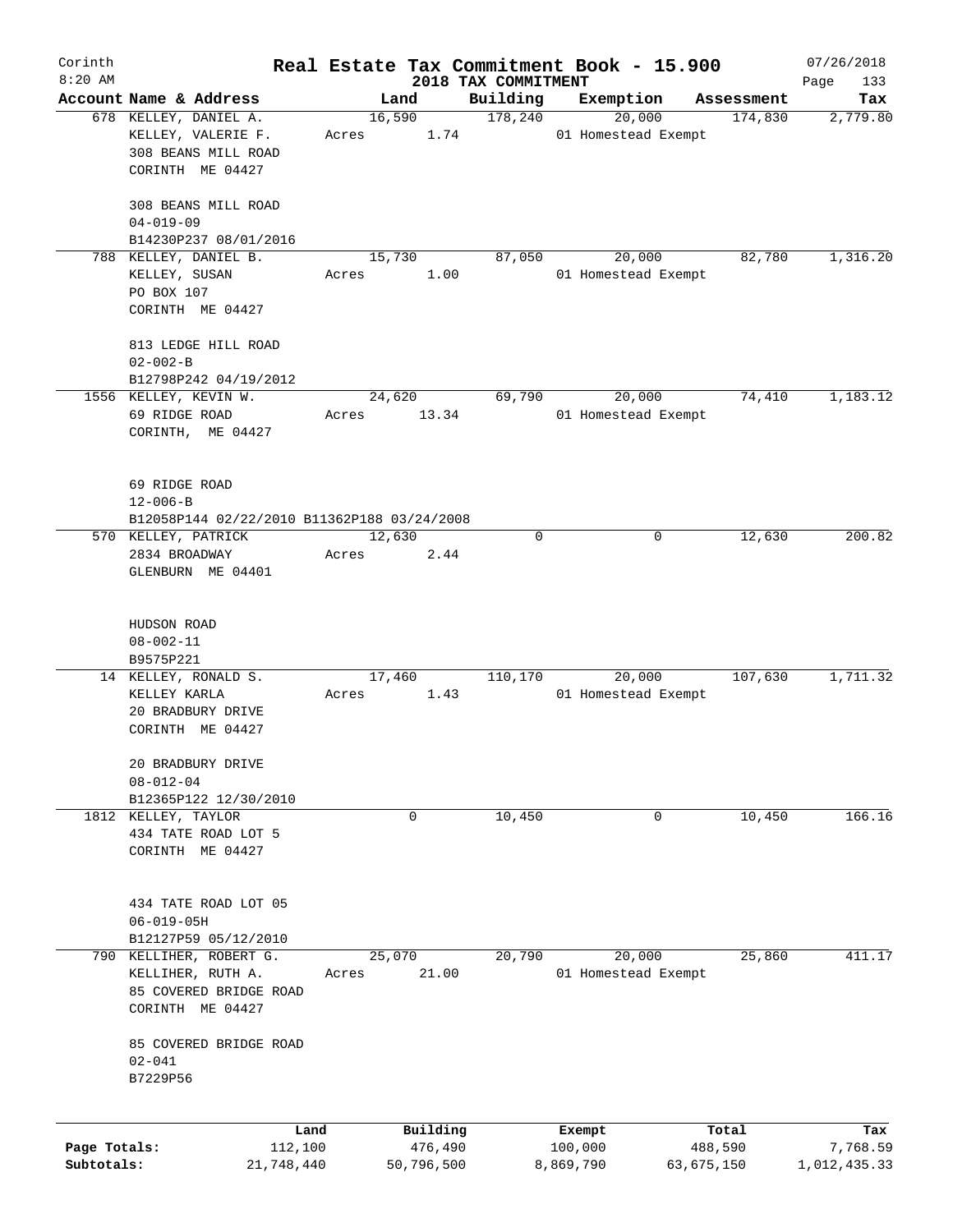| Corinth<br>$8:20$ AM |                                                                                           |         |                | 2018 TAX COMMITMENT | Real Estate Tax Commitment Book - 15.900 |            | 07/26/2018<br>Page<br>134 |
|----------------------|-------------------------------------------------------------------------------------------|---------|----------------|---------------------|------------------------------------------|------------|---------------------------|
|                      | Account Name & Address                                                                    |         | Land           | Building            | Exemption                                | Assessment | Tax                       |
|                      | 1914 KEMPERS, DAVID<br>968 MAIN ST LOT 16<br>CORINTH ME 04427                             |         | 0              | 15,880              | 15,880<br>01 Homestead Exempt            | 0          | 0.00                      |
|                      | 968 MAIN STREET LOT 16<br>$06 - 012 - D - 16H$                                            |         |                |                     |                                          |            |                           |
| 867                  | KENERSON, STEPHEN R.<br>KENERSON, ANGELA R.<br>465 GRANT ROAD<br>CORINTH ME 04427         | Acres   | 18,030<br>4.34 | 139,390             | 0                                        | 157,420    | 2,502.98                  |
|                      | 465 GRANT ROAD<br>$02 - 052 - 03$<br>B14302P175 10/04/2016                                |         |                |                     |                                          |            |                           |
|                      | 1664 KENNEDY, TIMOTHY<br>KENNEDY, TRACI<br>29 WEST CORINTH RD<br>CORINTH ME 04427         | Acres   | 17,350<br>1.34 | 106,800             | 20,000<br>01 Homestead Exempt            | 104,150    | 1,655.99                  |
|                      | 29 WEST CORINTH ROAD<br>$05 - 024 - 02 - A$<br>B14772P80 03/29/2018 B12979P340 10/17/2012 |         |                |                     |                                          |            |                           |
|                      | 1832 KENNESON, JAMES F.<br>62 BRADBURY DRIVE<br>CORINTH ME 04427                          | Acres   | 17,450<br>1.42 | 149,370             | 20,000<br>01 Homestead Exempt            | 146,820    | 2,334.44                  |
|                      | 62 BRADBURY DRIVE<br>$08 - 012 - 07 - D$<br>B9955P155 06/30/2005                          |         |                |                     |                                          |            |                           |
|                      | 658 KEPPLE JR, DONALD E.<br>KEPPLE, BARBARA D.<br>PO BOX 194<br>CORINTH ME 04427          | Acres   | 38,300<br>5.65 | 40,970              | 20,000<br>01 Homestead Exempt            | 59,270     | 942.39                    |
|                      | 942 MAIN STREET<br>$06 - 005$<br>B9154P274                                                |         |                |                     |                                          |            |                           |
| 981                  | KEPPLE, ERIC S.<br>KEPPLE, STEFANIE E<br>73 HUDSON ROAD<br>CORINTH ME 04427               | Acres   | 18,320<br>2.14 | 89,750              | 20,000<br>01 Homestead Exempt            | 88,070     | 1,400.31                  |
|                      | 73 HUDSON ROAD<br>$08 - 002 - 03$                                                         |         |                |                     |                                          |            |                           |
| 396                  | B11401P345 05/22/2008<br>KEYBANK NATIONAL ASSOC.                                          |         | 16,260         | 76,210              | 0                                        | 92,470     | 1,470.27                  |
|                      | 4910 TIEDEMAN ROAD<br>SUITE C<br>BROOKLYN OH 44144                                        | Acres   | 1.46           |                     |                                          |            |                           |
|                      | 605 TATE ROAD<br>$06 - 012 - B - 02$<br>B14408P40 02/10/2017                              |         |                |                     |                                          |            |                           |
|                      |                                                                                           | Land    | Building       |                     | Exempt                                   | Total      | Tax                       |
| Page Totals:         |                                                                                           | 125,710 | 618,370        |                     | 95,880                                   | 648,200    | 10,306.38                 |

**Subtotals:** 21,874,150 51,414,870 8,965,670 64,323,350 1,022,741.71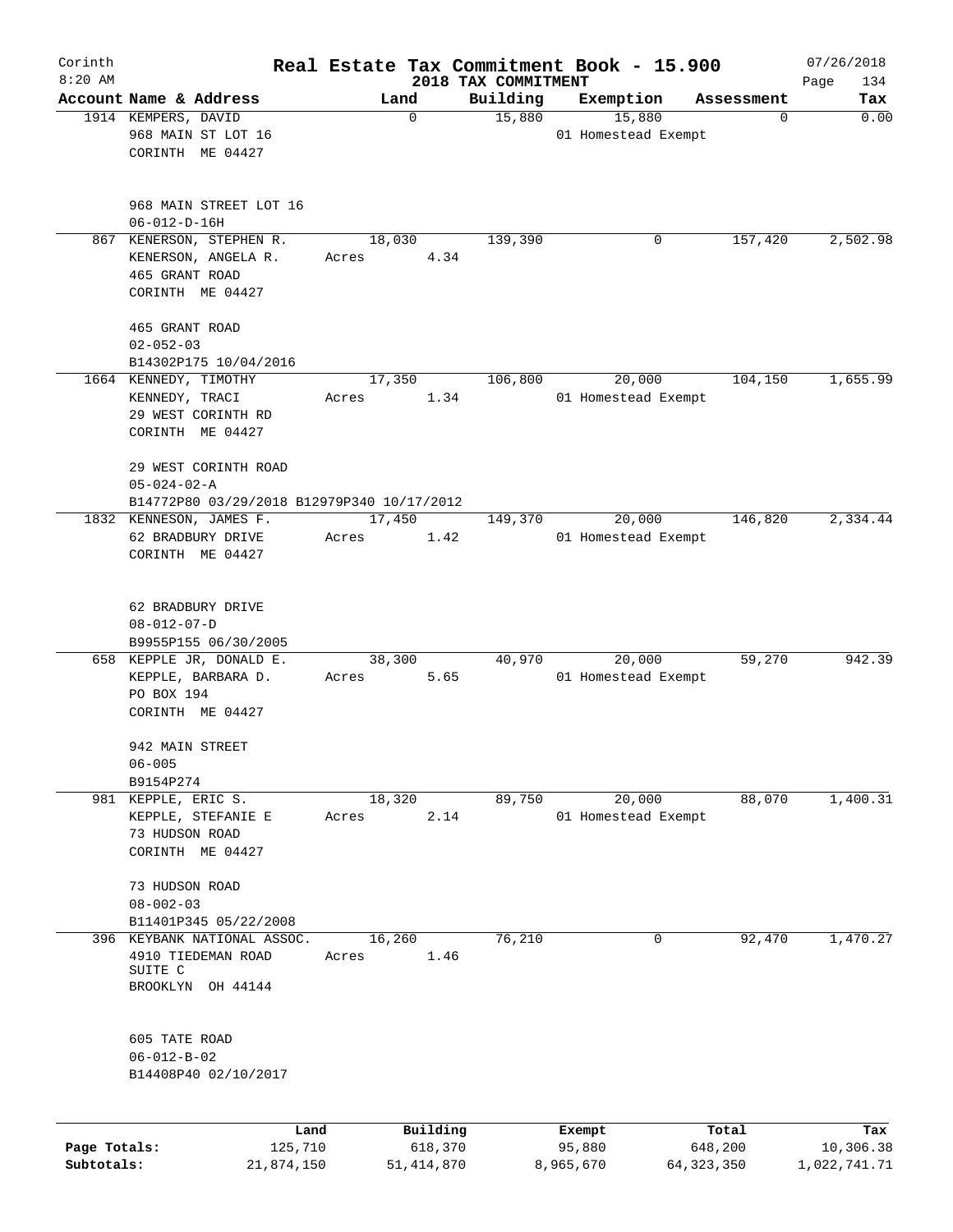| Corinth<br>$8:20$ AM       |                                                                                             |                       |                       | 2018 TAX COMMITMENT | Real Estate Tax Commitment Book - 15.900 |                       | 07/26/2018<br>Page<br>135 |
|----------------------------|---------------------------------------------------------------------------------------------|-----------------------|-----------------------|---------------------|------------------------------------------|-----------------------|---------------------------|
|                            | Account Name & Address                                                                      |                       | Land                  | Building            | Exemption                                | Assessment            | Tax                       |
|                            | 1310 KIMBALL, KYRA T.<br>81 BEECH GROVE ROAD<br>CORINTH ME 04427                            | Acres                 | 16,390<br>1.57        | 69,970              | 20,000<br>01 Homestead Exempt            | 66,360                | 1,055.12                  |
|                            | 81 BEECH GROVE ROAD<br>$06 - 003 - 09$<br>B14204P77 07/07/2016                              |                       |                       |                     |                                          |                       |                           |
| 1548                       | KING SR, WAYNE A LIFE                                                                       |                       | 30,630                | 45,290              | 20,000                                   | 55,920                | 889.13                    |
|                            | <b>ESTATE</b><br>KING, KATHERINE, KING<br>WAYNE A. JR.<br>PO BOX 458<br>KENDUSKEAG ME 04450 | Acres                 | 54.70                 |                     | 01 Homestead Exempt                      |                       |                           |
|                            | 97 CUSHMAN ROAD<br>$03 - 006 - D$<br>B13129P75 03/25/2013                                   |                       |                       |                     |                                          |                       |                           |
|                            | 1123 KING, CARIN M.                                                                         |                       | 20,290                | 109,830             | 20,000                                   | 110,120               | 1,750.91                  |
|                            | 115 EXETER RD<br>CORINTH ME 04427                                                           | Acres                 | 3.77                  |                     | 01 Homestead Exempt                      |                       |                           |
|                            | 115 EXETER ROAD<br>$14 - 027 - 03$                                                          |                       |                       |                     |                                          |                       |                           |
|                            | B13235P157 06/26/2013<br>567 KING, CHARLES A.                                               |                       | 17,220                | 86,890              | 26,000                                   | 78,110                | 1,241.95                  |
|                            | KING, SONDRA J.<br>103 HUDSON RD<br>CORINTH ME 04427                                        | Acres                 | 1.23                  |                     | 01 Homestead Exempt<br>22 Veteran        |                       |                           |
|                            | 103 HUDSON ROAD<br>$08 - 002 - 06$<br>B14563P332 07/31/2017                                 |                       |                       |                     |                                          |                       |                           |
|                            | 317 KING, GREG                                                                              |                       | 17,920                | 24,300              | 20,000                                   | 22,220                | 353.30                    |
|                            | 455 WEST CORINTH ROAD<br>CORINTH ME 04427                                                   | Acres                 | 2.89                  |                     | 01 Homestead Exempt                      |                       |                           |
|                            | 455 WEST CORINTH ROAD<br>$04 - 034 - C$<br>B12907P69 08/06/2012                             |                       |                       |                     |                                          |                       |                           |
|                            | 1388 KING, STEPHEN G.                                                                       |                       | 26,230                | 128,020             | 20,000                                   | 134,250               | 2,134.58                  |
|                            | KING, LAURIE<br>132 TATE ROAD<br>CORINTH ME 04427                                           | Acres                 | 10.05                 |                     | 01 Homestead Exempt                      |                       |                           |
|                            | 132 TATE ROAD<br>$09 - 024 - C$                                                             |                       |                       |                     |                                          |                       |                           |
|                            | B14158P320 05/20/2015<br>1142 KING, SUSAN A.                                                |                       | 15,730                | 15,670              | 20,000                                   | 11,400                | 181.26                    |
|                            | P.O. BOX 273<br>CORINTH ME 04427                                                            | Acres                 | 1.00                  |                     | 01 Homestead Exempt                      |                       |                           |
|                            | 36 BEANS MILL ROAD<br>$07 - 018 - A$<br>B6808P96                                            |                       |                       |                     |                                          |                       |                           |
|                            |                                                                                             | Land                  | Building              |                     | Exempt                                   | Total                 | Tax                       |
| Page Totals:<br>Subtotals: |                                                                                             | 144,410<br>22,018,560 | 479,970<br>51,894,840 |                     | 146,000<br>9,111,670                     | 478,380<br>64,801,730 | 7,606.25<br>1,030,347.96  |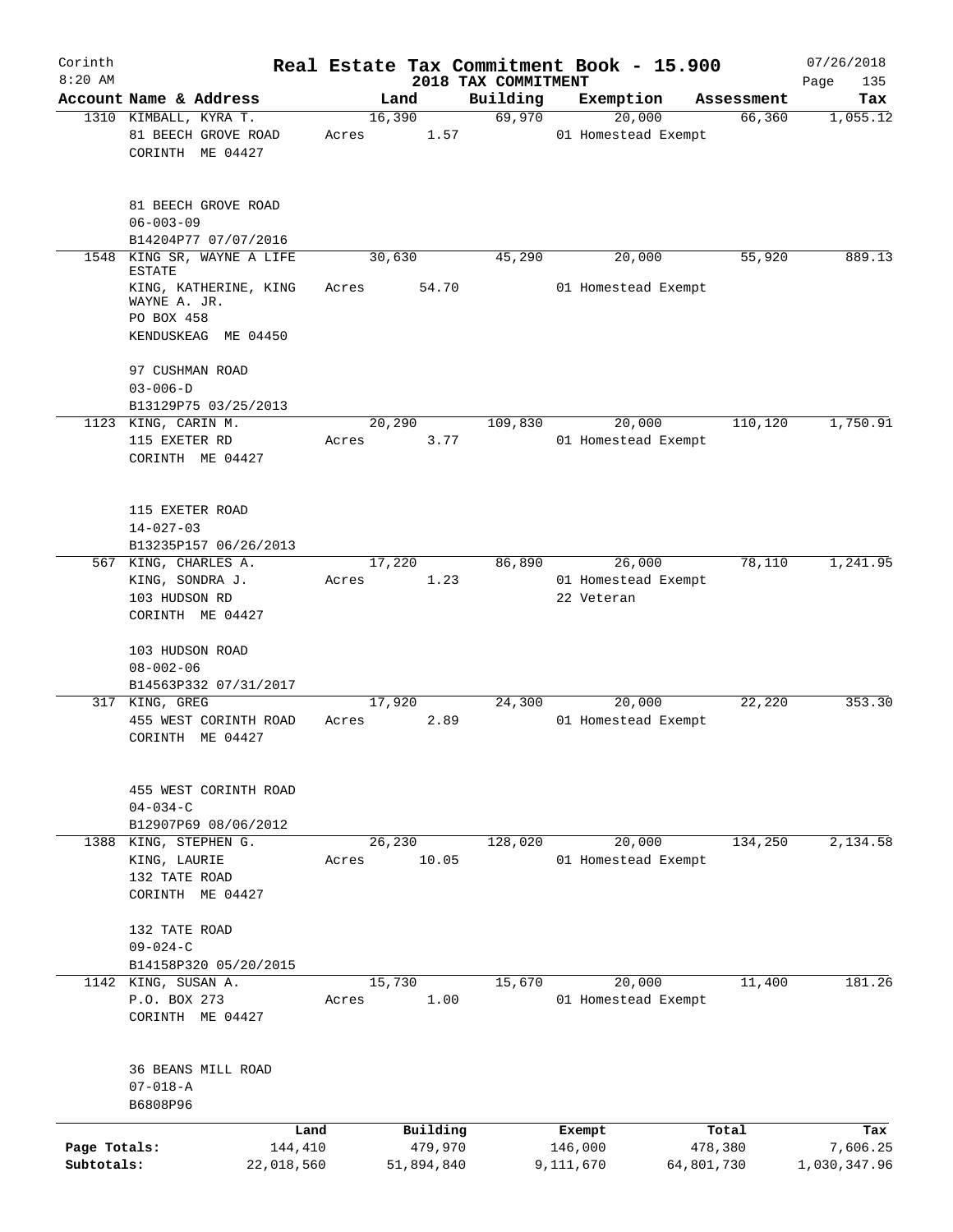| Corinth      |                                           |       |                |                     | Real Estate Tax Commitment Book - 15.900 |            | 07/26/2018   |
|--------------|-------------------------------------------|-------|----------------|---------------------|------------------------------------------|------------|--------------|
| $8:20$ AM    |                                           |       |                | 2018 TAX COMMITMENT |                                          |            | Page<br>136  |
|              | Account Name & Address                    |       | Land           | Building            | Exemption                                | Assessment | Tax          |
|              | 798 KINGSBURY, JOHN R.<br>841 MAIN STREET | Acres | 18,270<br>2.10 | 135,030             | 20,000<br>01 Homestead Exempt            | 133,300    | 2,119.47     |
|              | CORINTH ME 04427                          |       |                |                     |                                          |            |              |
|              |                                           |       |                |                     |                                          |            |              |
|              |                                           |       |                |                     |                                          |            |              |
|              | 841 MAIN STREET                           |       |                |                     |                                          |            |              |
|              | $05 - 042 - 01$                           |       |                |                     |                                          |            |              |
|              | B14084P296 02/24/2016                     |       |                |                     |                                          |            |              |
|              | 1005 KINNAMON, JAMES E.                   |       | 17,240         | 38,880              | 20,000                                   | 36,120     | 574.31       |
|              | KINNAMON, MARY B.                         | Acres | 0.47           |                     | 01 Homestead Exempt                      |            |              |
|              | 298 EXETER ROAD                           |       |                |                     |                                          |            |              |
|              | CORINTH ME 04427                          |       |                |                     |                                          |            |              |
|              |                                           |       |                |                     |                                          |            |              |
|              | 298 EXETER ROAD                           |       |                |                     |                                          |            |              |
|              | $07 - 040$                                |       |                |                     |                                          |            |              |
|              | B13357P52 08/16/2013                      |       |                |                     |                                          |            |              |
|              | 1336 KINNEY, KEITH R.                     |       | 4,760          | $\mathbf 0$         | 0                                        | 4,760      | 75.68        |
|              | KINNEY, KAREN J.                          | Acres | 29.30          |                     |                                          |            |              |
|              | 470 HUDSON HILL ROAD                      |       |                |                     |                                          |            |              |
|              | HUDSON ME 04449                           |       |                |                     |                                          |            |              |
|              |                                           |       |                |                     |                                          |            |              |
|              | MARSH ROAD N/F OFF                        |       |                |                     |                                          |            |              |
|              | $08 - 036$                                |       |                |                     |                                          |            |              |
|              | B12512P179 06/21/2011                     |       |                |                     |                                          |            |              |
|              | 799 KINNEY, KEITH RALPH                   |       | 10,930         | 7,330               | 0                                        | 18,260     | 290.33       |
|              | 470 HUDSON HILL ROAD                      | Acres | 26.00          |                     |                                          |            |              |
|              | HUDSON ME 04449                           |       |                |                     |                                          |            |              |
|              |                                           |       |                |                     |                                          |            |              |
|              | MARSH ROAD N/F OFF                        |       |                |                     |                                          |            |              |
|              | $08 - 035$                                |       |                |                     |                                          |            |              |
|              | B7759P181                                 |       |                |                     |                                          |            |              |
|              | 801 KNAPP, SHEILA E.                      |       | 9,940          | $\mathbf 0$         | 0                                        | 9,940      | 158.05       |
|              |                                           | Acres | 1.22           |                     |                                          |            |              |
|              | KNAPP, JAMES C.<br>44 THIRD STREET        |       |                |                     |                                          |            |              |
|              | BANGOR ME 04401-6105                      |       |                |                     |                                          |            |              |
|              |                                           |       |                |                     |                                          |            |              |
|              | TATE ROAD                                 |       |                |                     |                                          |            |              |
|              | $06 - 012 - B - 05$                       |       |                |                     |                                          |            |              |
|              | B5082P153                                 |       |                |                     |                                          |            |              |
| 1010         | KNEELAND, TYSON A.                        |       | 18,150         | 77,840              | 20,000                                   | 75,990     | 1,208.24     |
|              | 802 MAIN STREET                           | Acres | 2.00           |                     | 01 Homestead Exempt                      |            |              |
|              | CORINTH ME 04427                          |       |                |                     |                                          |            |              |
|              |                                           |       |                |                     |                                          |            |              |
|              |                                           |       |                |                     |                                          |            |              |
|              | 802 MAIN STREET                           |       |                |                     |                                          |            |              |
|              | $05 - 041 - A$                            |       |                |                     |                                          |            |              |
|              | B11980P21 11/13/2009                      |       |                |                     |                                          |            |              |
|              | 804 KOUSKY, DAVID G.                      |       | 31,720         | 131,910             | 20,000                                   | 143,630    | 2,283.72     |
|              | KOUSKY, MILDRED                           | Acres | 40.00          |                     | 01 Homestead Exempt                      |            |              |
|              | 880 LEDGE HILL ROAD                       |       |                |                     |                                          |            |              |
|              | CORINTH ME 04427                          |       |                |                     |                                          |            |              |
|              |                                           |       |                |                     |                                          |            |              |
|              | 880 LEDGE HILL ROAD                       |       |                |                     |                                          |            |              |
|              | $02 - 009 - A$                            |       |                |                     |                                          |            |              |
|              | B3231P323 09/30/1981                      |       |                |                     |                                          |            |              |
|              |                                           |       |                |                     |                                          |            |              |
|              | Land                                      |       | Building       |                     | Exempt                                   | Total      | Tax          |
| Page Totals: | 111,010                                   |       | 390,990        |                     | 80,000                                   | 422,000    | 6,709.80     |
| Subtotals:   | 22,129,570                                |       | 52,285,830     |                     | 9,191,670                                | 65,223,730 | 1,037,057.76 |
|              |                                           |       |                |                     |                                          |            |              |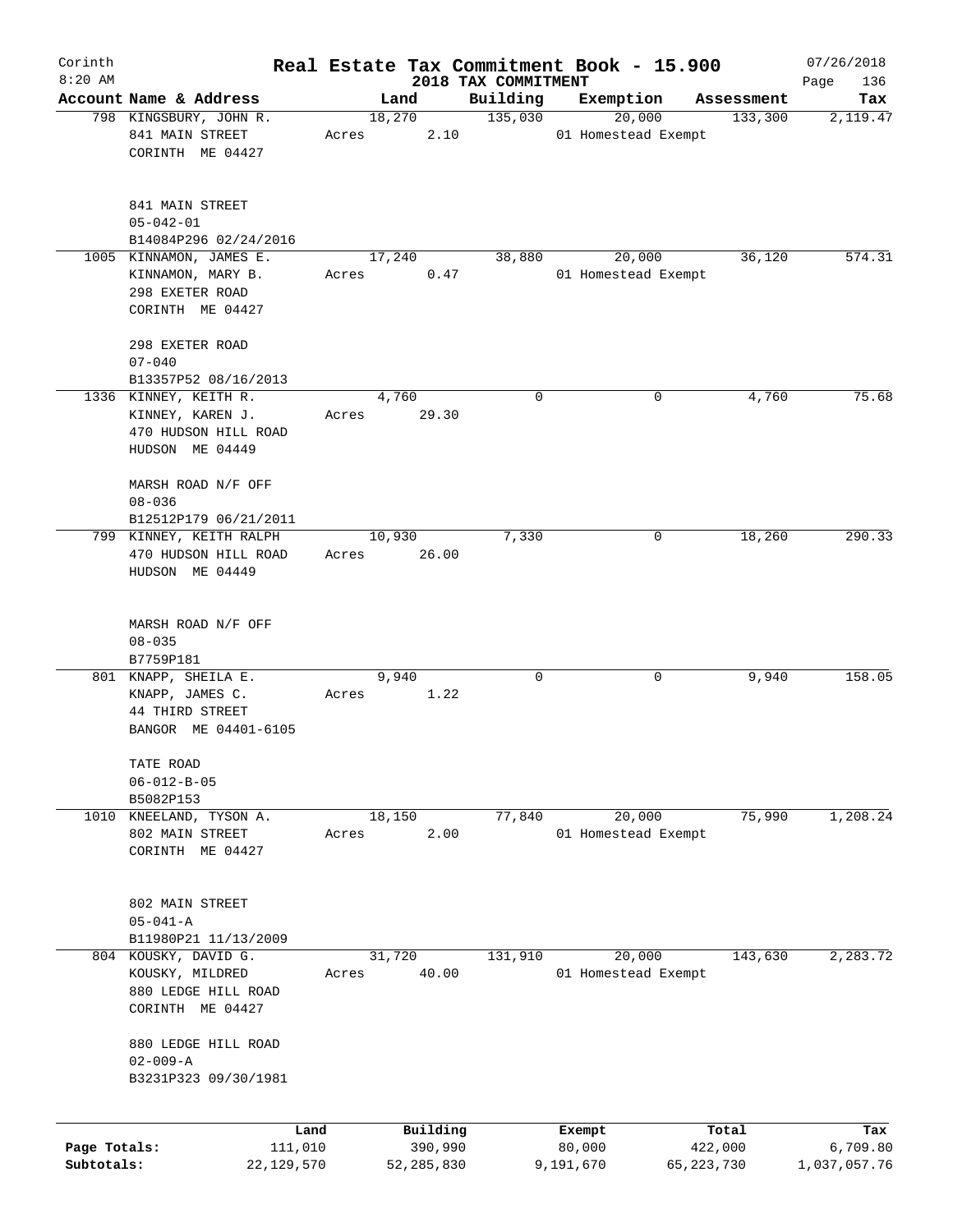| Corinth<br>$8:20$ AM |                                                                                                          |                 |                     | 2018 TAX COMMITMENT | Real Estate Tax Commitment Book - 15.900 |                  | 07/26/2018<br>137<br>Page |
|----------------------|----------------------------------------------------------------------------------------------------------|-----------------|---------------------|---------------------|------------------------------------------|------------------|---------------------------|
|                      | Account Name & Address                                                                                   |                 | Land                | Building            | Exemption                                | Assessment       | Tax                       |
|                      | 572 KROEMER, JENNIFER L.<br>KROEMER, LYNETTE<br>240 TATE ROAD<br>CORINTH ME 04427<br>240 TATE ROAD       | 31,460<br>Acres | 2.00                | 53,480              | 20,000<br>01 Homestead Exempt            | 64,940           | 1,032.55                  |
|                      | $09 - 015$<br>B7380P303                                                                                  |                 |                     |                     |                                          |                  |                           |
|                      | 2030 KROEMER, LYNETTE<br>240 TATE RD<br>CORINTH ME 04427-3259                                            |                 | 0                   | 23,220              | 20,000<br>01 Homestead Exempt            | 3,220            | 51.20                     |
|                      | 15 MEADOW ROAD<br>$09 - 015 - 01H$                                                                       |                 |                     |                     |                                          |                  |                           |
|                      | 1193 KYC, LLC<br>86 MAIN STREET                                                                          | 19,800<br>Acres | 1.00                | 93,620              | 0                                        | 113,420          | 1,803.38                  |
|                      | CORINTH ME 04427                                                                                         |                 |                     |                     |                                          |                  |                           |
|                      | 86 MAIN STREET<br>$11 - 017 - A$                                                                         |                 |                     |                     |                                          |                  |                           |
|                      | B14133P148 04/27/2016<br>128 KYLE, JOSEPH L.<br>KYLE, RENEE E.<br>399 CENTER ST APT 2<br>BANGOR ME 04401 | 27,320<br>Acres | 10.99               | 55,630              | 20,000<br>01 Homestead Exempt            | 62,950           | 1,000.91                  |
|                      | 647 LEDGE HILL ROAD<br>$01 - 042$<br>B14356P293 12/08/2016                                               |                 |                     |                     |                                          |                  |                           |
|                      | 802 LABBE, ANGELA M.<br>PO BOX 842<br>GUILFORD ME 04443                                                  | 19,160<br>Acres | 3.96                | 28,230              | 0                                        | 47,390           | 753.50                    |
|                      | 501 MCCARD ROAD<br>$01 - 004 - 02 - D$<br>B11500P266 07/15/2008                                          |                 |                     |                     |                                          |                  |                           |
|                      | 369 LABELLE, JAMES R.<br>LABELLE, AMANDA L.<br>146 HUDSON ROAD<br>CORINTH ME 04427                       | 18,320<br>Acres | 2.79                | 74,930              | 20,000<br>01 Homestead Exempt            | 73,250           | 1,164.68                  |
|                      | 146 HUDSON ROAD<br>$11 - 025$                                                                            |                 |                     |                     |                                          |                  |                           |
|                      | B11173P11 10/17/2007                                                                                     |                 |                     |                     |                                          |                  |                           |
| 1057                 | LADD, GERALD A.<br>LADD, KARRY L.<br>103 LEDGE HILL RD<br>CORINTH ME 04427-3125                          | 16,330<br>Acres | 1.16                | 108,400             | 20,000<br>01 Homestead Exempt            | 104,730          | 1,665.21                  |
|                      | 103 LEDGE HILL ROAD<br>$04 - 010$<br>B13214P203 06/11/2013                                               |                 |                     |                     |                                          |                  |                           |
|                      |                                                                                                          |                 |                     |                     |                                          |                  |                           |
| Page Totals:         |                                                                                                          | Land<br>132,390 | Building<br>437,510 |                     | Exempt<br>100,000                        | Total<br>469,900 | Tax<br>7,471.43           |

**Subtotals:** 22,261,960 52,723,340 9,291,670 65,693,630 1,044,529.19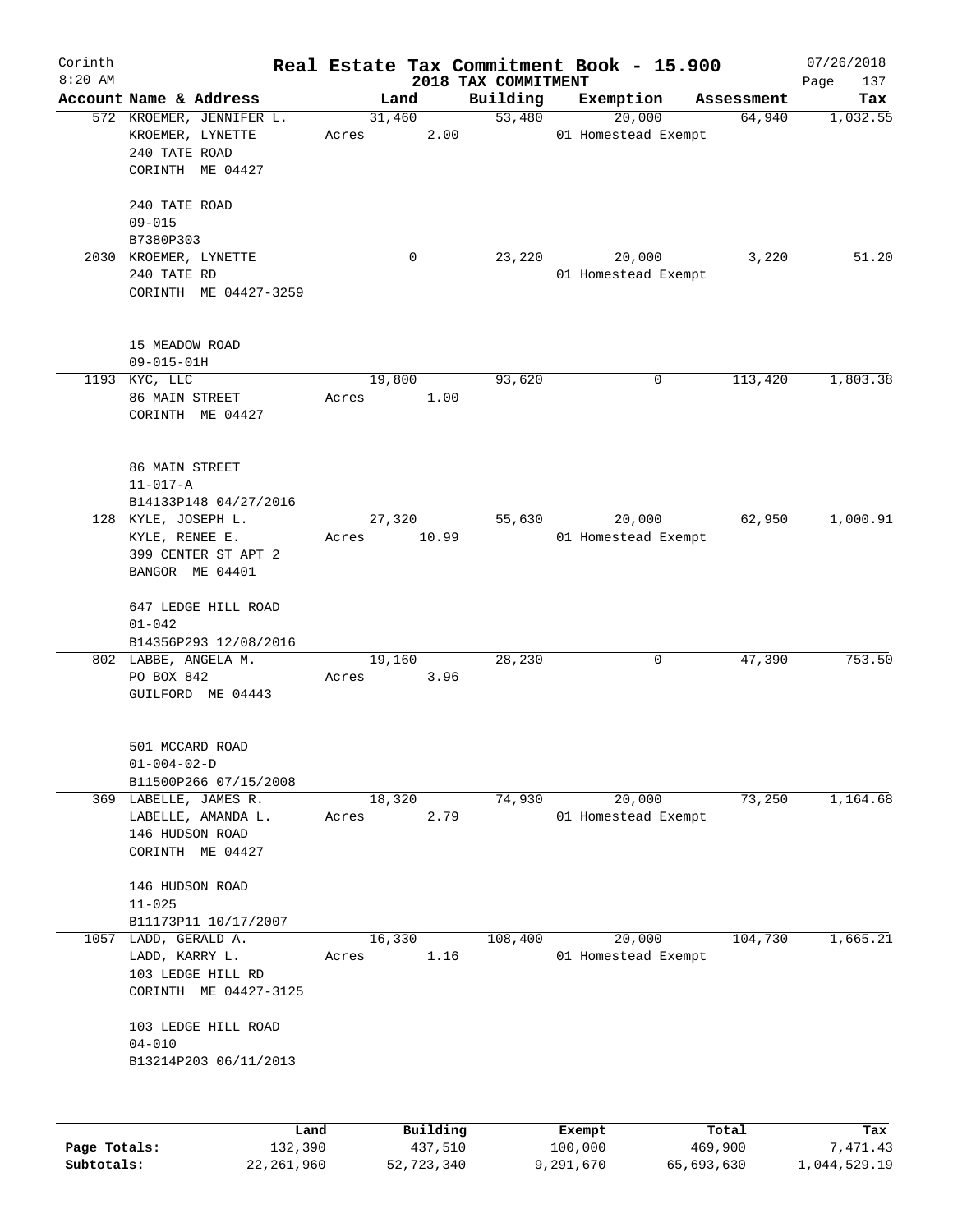| Corinth                    |                                       |         |             |                       |                     | Real Estate Tax Commitment Book - 15.900 |            |                       | 07/26/2018      |
|----------------------------|---------------------------------------|---------|-------------|-----------------------|---------------------|------------------------------------------|------------|-----------------------|-----------------|
| $8:20$ AM                  |                                       |         |             |                       | 2018 TAX COMMITMENT |                                          |            |                       | Page<br>138     |
|                            | Account Name & Address                |         | Land        |                       | Building<br>109,060 | Exemption<br>20,000                      |            | Assessment<br>105,680 | Tax<br>1,680.31 |
|                            | 1002 LADD, JEFFREY D.<br>LADD, ELICIA | Acres   | 16,620      | 1.77                  |                     | 01 Homestead Exempt                      |            |                       |                 |
|                            | 367 EXETER ROAD                       |         |             |                       |                     |                                          |            |                       |                 |
|                            | CORINTH ME 04427                      |         |             |                       |                     |                                          |            |                       |                 |
|                            |                                       |         |             |                       |                     |                                          |            |                       |                 |
|                            | 367 EXETER ROAD                       |         |             |                       |                     |                                          |            |                       |                 |
|                            | $07 - 009 - B$                        |         |             |                       |                     |                                          |            |                       |                 |
|                            | B14296P54 10/03/2016                  |         |             |                       |                     |                                          |            |                       |                 |
|                            | 807 LAFLAMME, RONALD G.               |         | 16,890      |                       | 107,520             | 20,000                                   |            | 104,410               | 1,660.12        |
|                            | LAFLAMME, DAWN M.                     | Acres   |             | 2.00                  |                     | 01 Homestead Exempt                      |            |                       |                 |
|                            | 5 RIDGE ROAD                          |         |             |                       |                     |                                          |            |                       |                 |
|                            | CORINTH ME 04427                      |         |             |                       |                     |                                          |            |                       |                 |
|                            |                                       |         |             |                       |                     |                                          |            |                       |                 |
|                            | 5 RIDGE ROAD                          |         |             |                       |                     |                                          |            |                       |                 |
|                            | $12 - 009 - A$<br>B4333P284           |         |             |                       |                     |                                          |            |                       |                 |
|                            | 808 LAFORGE, ELIZABETH R.             |         | 18,340      |                       | 79,810              | 20,000                                   |            | 78,150                | 1,242.59        |
|                            | P.O. BOX 525                          | Acres   |             | 3.25                  |                     | 01 Homestead Exempt                      |            |                       |                 |
|                            | CORINTH ME 04427                      |         |             |                       |                     |                                          |            |                       |                 |
|                            |                                       |         |             |                       |                     |                                          |            |                       |                 |
|                            |                                       |         |             |                       |                     |                                          |            |                       |                 |
|                            | 421 MAIN STREET                       |         |             |                       |                     |                                          |            |                       |                 |
|                            | $13 - 001 - A$                        |         |             |                       |                     |                                          |            |                       |                 |
|                            | B6506P263                             |         |             |                       |                     |                                          |            |                       |                 |
| 1549                       | LAGASSE MERRITT,                      |         | 15,820      |                       | $\mathbf 0$         |                                          | 0          | 15,820                | 251.54          |
|                            | DEBORAH                               |         |             |                       |                     |                                          |            |                       |                 |
|                            | 40 EVERETT STREET                     | Acres   |             | 8.00                  |                     |                                          |            |                       |                 |
|                            | BANGOR ME 04401                       |         |             |                       |                     |                                          |            |                       |                 |
|                            |                                       |         |             |                       |                     |                                          |            |                       |                 |
|                            | CUSHMAN ROAD                          |         |             |                       |                     |                                          |            |                       |                 |
|                            | $03 - 006 - E$                        |         |             |                       |                     |                                          |            |                       |                 |
|                            | B11883P285 08/20/2009 B7043P282       |         |             |                       |                     |                                          |            |                       |                 |
|                            | 279 LAGASSE, DANIEL J.                |         | 16,530      |                       | $\mathbf 0$         |                                          | 0          | 16,530                | 262.83          |
|                            | LAGASSE, HEIDI                        | Acres   |             | 44.30                 |                     |                                          |            |                       |                 |
|                            | PO BOX 1183                           |         |             |                       |                     |                                          |            |                       |                 |
|                            | ROY WA 98580                          |         |             |                       |                     |                                          |            |                       |                 |
|                            |                                       |         |             |                       |                     |                                          |            |                       |                 |
|                            | RABBIT PATH                           |         |             |                       |                     |                                          |            |                       |                 |
|                            | $06 - 043$                            |         |             |                       |                     |                                          |            |                       |                 |
|                            | B14300P118 09/30/2016                 |         |             |                       |                     |                                          |            |                       |                 |
|                            | 208 LALIBERTE, RICHARD                |         | 23,100      |                       | 63,790              | 20,000                                   |            | 66,890                | 1,063.55        |
|                            | LALIBERTE, LINDA                      | Acres   |             | 14.00                 |                     | 01 Homestead Exempt                      |            |                       |                 |
|                            | 93 COVERED BRIDGE ROAD                |         |             |                       |                     |                                          |            |                       |                 |
|                            | CORINTH ME 04427                      |         |             |                       |                     |                                          |            |                       |                 |
|                            | 93 COVERED BRIDGE ROAD                |         |             |                       |                     |                                          |            |                       |                 |
|                            | $02 - 040$                            |         |             |                       |                     |                                          |            |                       |                 |
|                            | B12518P194 02/25/2011                 |         |             |                       |                     |                                          |            |                       |                 |
|                            | 1682 LALLY, LYNNE                     |         | $\mathbf 0$ |                       | 14,590              | 14,590                                   |            | $\Omega$              | 0.00            |
|                            | 211 COVERED BRIDGE RD                 |         |             |                       |                     | 01 Homestead Exempt                      |            |                       |                 |
|                            | CORINTH ME 04427                      |         |             |                       |                     |                                          |            |                       |                 |
|                            |                                       |         |             |                       |                     |                                          |            |                       |                 |
|                            |                                       |         |             |                       |                     |                                          |            |                       |                 |
|                            | 211 COVERED BRIDGE ROAD               |         |             |                       |                     |                                          |            |                       |                 |
|                            | $02 - 038 - 07H$                      |         |             |                       |                     |                                          |            |                       |                 |
|                            |                                       |         |             |                       |                     |                                          |            |                       |                 |
|                            |                                       |         |             |                       |                     |                                          |            |                       |                 |
|                            |                                       | Land    |             | Building              |                     | Exempt                                   |            | Total                 | Tax             |
| Page Totals:<br>Subtotals: |                                       | 107,300 |             | 374,770<br>53,098,110 |                     | 94,590<br>9,386,260                      |            | 387,480               | 6,160.94        |
|                            | 22,369,260                            |         |             |                       |                     |                                          | 66,081,110 |                       | 1,050,690.13    |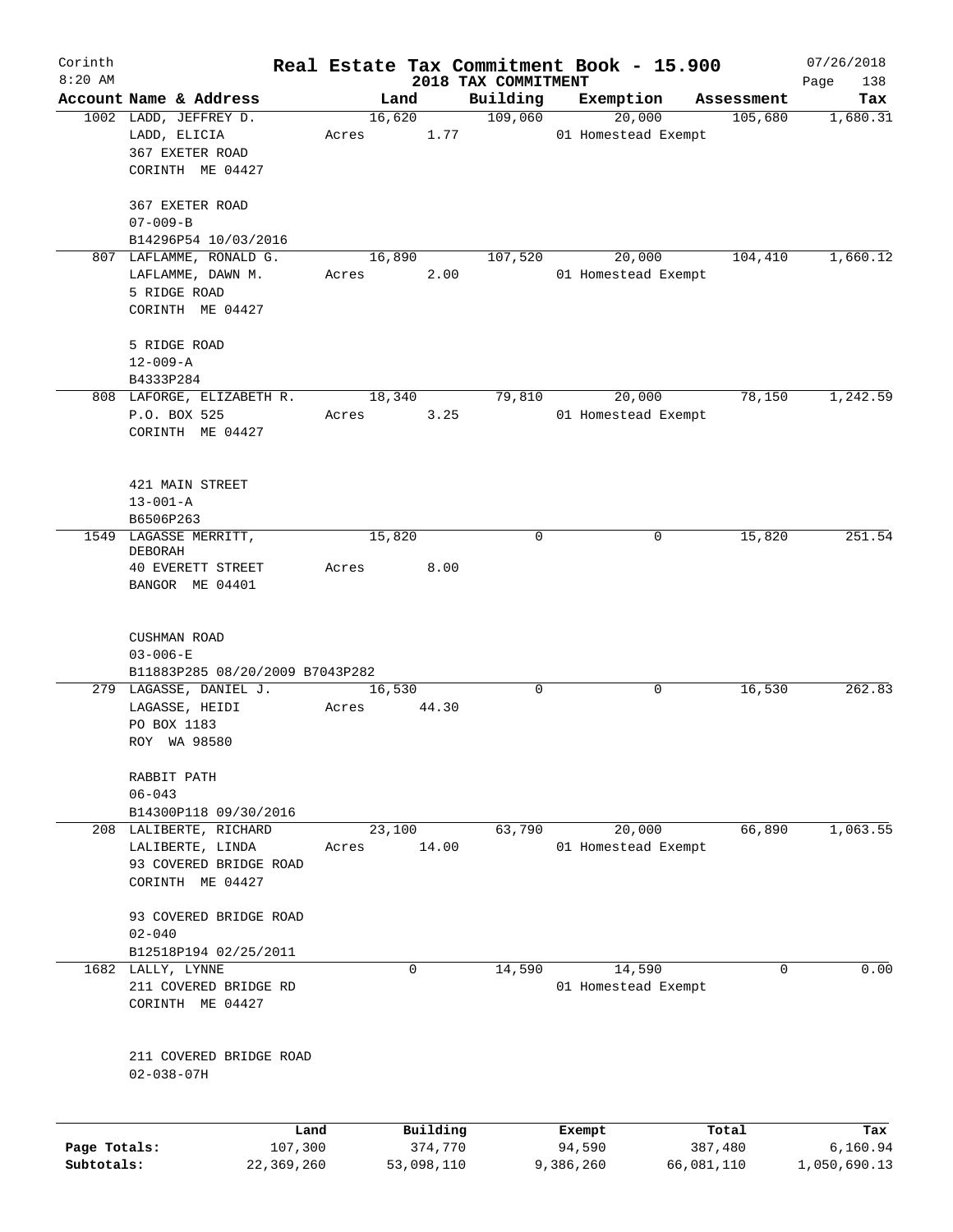| Corinth   |                                                                                                                                   |                 |       |                     | Real Estate Tax Commitment Book - 15.900    |            | 07/26/2018  |
|-----------|-----------------------------------------------------------------------------------------------------------------------------------|-----------------|-------|---------------------|---------------------------------------------|------------|-------------|
| $8:20$ AM |                                                                                                                                   |                 |       | 2018 TAX COMMITMENT |                                             |            | Page<br>139 |
|           | Account Name & Address                                                                                                            | Land            |       | Building            | Exemption                                   | Assessment | Tax         |
|           | 1952 LAMARCHE, RONALD A.<br>LAMARCHE, YVETTE D.<br>PO BOX 249<br>CORINTH ME 04427                                                 | 34,150<br>Acres | 26.58 | 196,370             | 20,000<br>01 Homestead Exempt               | 210,520    | 3,347.27    |
|           | 234 WHITE SCHOOLHOUSE<br><b>ROAD</b><br>$08 - 029 - B$<br>B9758P121 02/23/2005                                                    |                 |       |                     |                                             |            |             |
|           | 2069 LAMBERT FAMILY TRUST<br>WILLIAM D. LAMBERT<br>TRUSTEE<br>116 BEECH GROVE ROAD<br>CORINTH ME 04427                            | 16,890<br>Acres | 2.00  | 117,570             | 20,000<br>01 Homestead Exempt               | 114,460    | 1,819.91    |
|           | 116 BEECH GROVE ROAD<br>$02 - 056 - C$<br>B12254P73 09/14/2010                                                                    |                 |       |                     |                                             |            |             |
|           | 810 LAMBERT, FRANK L.<br>114 BEECH GROVE ROAD<br>CORINTH ME 04427                                                                 | 42,940<br>Acres | 28.00 | 131,940             | 26,000<br>01 Homestead Exempt<br>22 Veteran | 148,880    | 2,367.19    |
|           | 114 BEECH GROVE ROAD<br>$02 - 056$<br>B8414P48 10/23/2002                                                                         |                 |       |                     |                                             |            |             |
|           | 811 LAMBERT, WILLIAM D.                                                                                                           | 27,620          |       | 4,500               | 0                                           | 32,120     | 510.71      |
|           | LAMBERT, VICTORIA A. M. Acres<br>116 BEECH GROVE ROAD<br>CORINTH ME 04427                                                         |                 | 30.00 |                     |                                             |            |             |
|           | 104 BEECH GROVE ROAD<br>$02 - 056 - B$<br>B14185P41 06/20/2016                                                                    |                 |       |                     |                                             |            |             |
|           | 813 LANCASTER, JEFFREY M.<br>513 MAIN STREET<br>CORINTH ME 04427                                                                  | 11,120<br>Acres | 0.30  | 78,590              | 20,000<br>01 Homestead Exempt               | 69,710     | 1,108.39    |
|           | 513 MAIN STREET<br>$08 - 016$<br>B1672P37                                                                                         |                 |       |                     |                                             |            |             |
|           | 814 LANCASTER, MARCIA<br>LANCASTER, SHANE, SHAWNA, Acres<br>SHANNON<br>254 BEANS MILL ROAD<br>CORINTH ME 04427<br>BEANS MILL ROAD | 9,400           | 0.92  | $\Omega$            | 0                                           | 9,400      | 149.46      |
|           | $04 - 019 - 13$<br>B3403P257                                                                                                      |                 |       |                     |                                             |            |             |

|              | Land       | Building   | Exempt    | Total      | Tax          |
|--------------|------------|------------|-----------|------------|--------------|
| Page Totals: | 142,120    | 528,970    | 86,000    | 585,090    | 9,302.93     |
| Subtotals:   | 22,511,380 | 53,627,080 | 9,472,260 | 66,666,200 | 1,059,993.06 |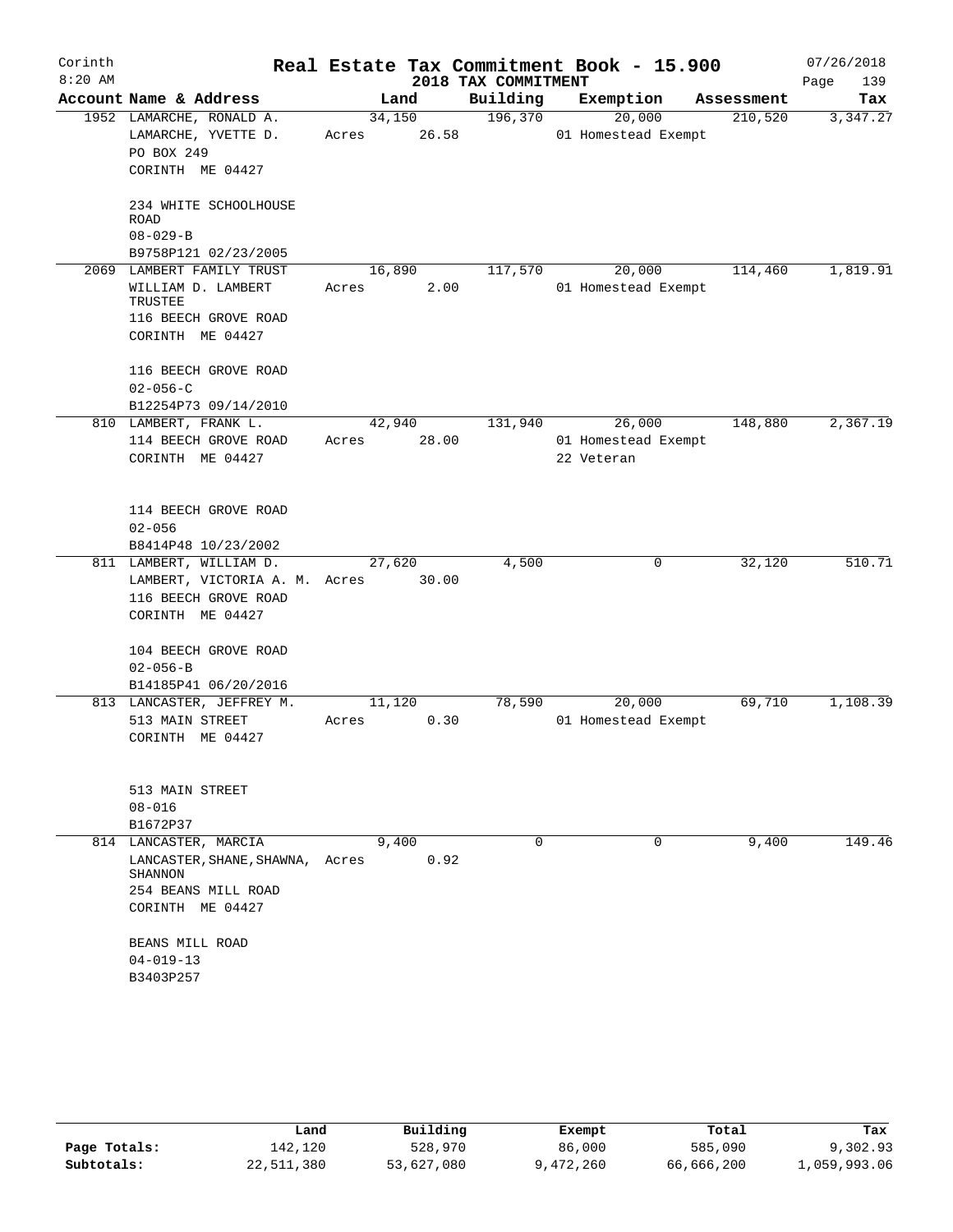| Corinth<br>$8:20$ AM |                                                                                              |                 |                     |                                 | Real Estate Tax Commitment Book - 15.900    |                  | 07/26/2018         |
|----------------------|----------------------------------------------------------------------------------------------|-----------------|---------------------|---------------------------------|---------------------------------------------|------------------|--------------------|
|                      | Account Name & Address                                                                       |                 | Land                | 2018 TAX COMMITMENT<br>Building | Exemption                                   | Assessment       | Page<br>140<br>Tax |
|                      | 815 LANCASTER, MICHAEL K.<br>LANCASTER, MARCIA L.<br>254 BEANS MILL ROAD<br>CORINTH ME 04427 | Acres           | 16,700<br>1.84      | 72,610                          | 26,000<br>01 Homestead Exempt<br>22 Veteran | 63,310           | 1,006.63           |
|                      | 254 BEANS MILL ROAD<br>$04 - 019 - 14$<br>B2889P205                                          |                 |                     |                                 |                                             |                  |                    |
|                      | 1764 LANDRY, SAMANTHA<br>177 BEECH GROVE ROAD<br>CORINTH ME 04427                            |                 | 0                   | 20,540                          | 0                                           | 20,540           | 326.59             |
|                      | 177 BEECH GROVE ROAD<br>$05 - 056 - C - 1H$                                                  |                 |                     |                                 |                                             |                  |                    |
|                      | 1911 LANE, MICHAEL P.<br>LANE, AMANDA L.<br>9 BRUCE ROAD<br>CORINTH ME 04427                 | 17,060<br>Acres | 1.10                | 138,610                         | 20,000<br>01 Homestead Exempt               | 135,670          | 2,157.15           |
|                      | 9 BRUCE ROAD<br>$08 - 012 - 25$<br>B14181P20 06/15/2016                                      |                 |                     |                                 |                                             |                  |                    |
|                      | 817 LANE, PAUL C.<br>1906 KILLARNEY DR<br>WESTMINSTER MD 21157                               | 33,390<br>Acres | 63.50               | $\mathbf 0$                     | 0                                           | 33,390           | 530.90             |
|                      | MAIN STREET<br>$05 - 043$<br>B9237P304                                                       |                 |                     |                                 |                                             |                  |                    |
|                      | 819 LANE, RICHARD<br>194 MAYO ROAD<br>HAMPDEN ME 04444                                       | 11,020<br>Acres | 70.00               | 0                               | 0                                           | 11,020           | 175.22             |
|                      | HUDSON ROAD N/F OFF<br>$09 - 031$<br>B2219P81                                                |                 |                     |                                 |                                             |                  |                    |
|                      | 948 LANGLAIS, AMANDA M.<br>370 McCard Rd<br>Corinth ME 04427                                 | 16,020<br>Acres | 1.25                | 98,930                          | 20,000<br>01 Homestead Exempt               | 94,950           | 1,509.71           |
|                      | 370 MCCARD ROAD<br>$01 - 017$<br>B12840P130 06/07/2012                                       |                 |                     |                                 |                                             |                  |                    |
|                      | 1405 LAPAN, JOHN M.<br>374 WEST CORINTH ROAD<br>CORINTH ME 04427                             | 19,160<br>Acres | 3.96                | 77,590                          | 20,000<br>01 Homestead Exempt               | 76,750           | 1,220.33           |
|                      | 374 WEST CORINTH ROAD<br>$05 - 002 - 01$<br>B8350P342                                        |                 |                     |                                 |                                             |                  |                    |
|                      |                                                                                              |                 |                     |                                 |                                             |                  |                    |
| Page Totals:         | Land<br>113,350                                                                              |                 | Building<br>408,280 |                                 | Exempt<br>86,000                            | Total<br>435,630 | Tax<br>6,926.53    |

**Subtotals:** 22,624,730 54,035,360 9,558,260 67,101,830 1,066,919.59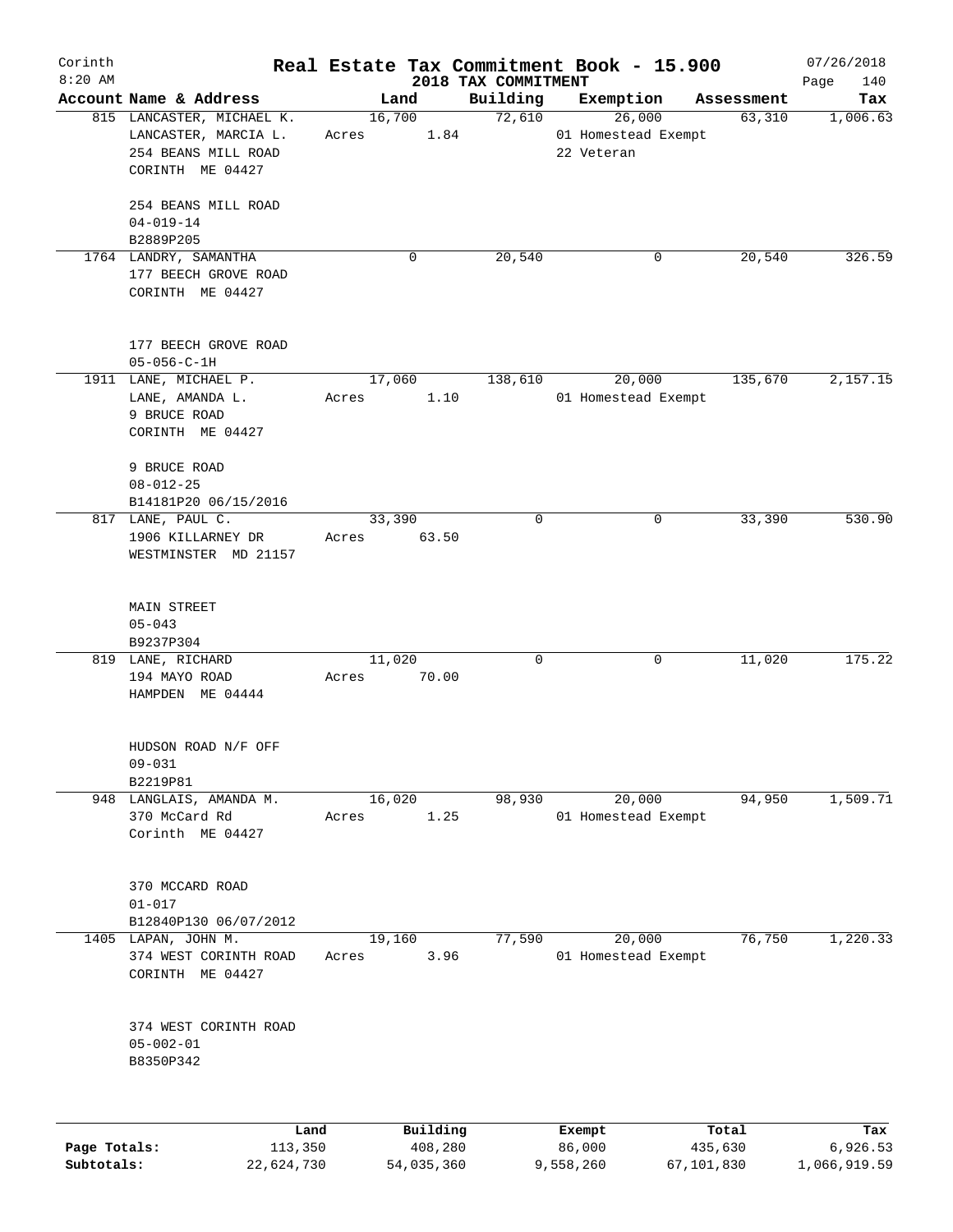| Corinth      |                                                            |       |                |                     | Real Estate Tax Commitment Book - 15.900 |                       | 07/26/2018      |
|--------------|------------------------------------------------------------|-------|----------------|---------------------|------------------------------------------|-----------------------|-----------------|
| $8:20$ AM    |                                                            |       |                | 2018 TAX COMMITMENT |                                          |                       | Page<br>141     |
|              | Account Name & Address<br>252 LAPREE, STACI                |       | Land<br>17,910 | Building<br>209,060 | Exemption<br>$\mathbf 0$                 | Assessment<br>226,970 | Tax<br>3,608.82 |
|              | 10 MARSH ROAD<br>CORINTH ME 04427                          | Acres | 2.88           |                     |                                          |                       |                 |
|              | 10 MARSH ROAD<br>$09 - 002$                                |       |                |                     |                                          |                       |                 |
|              | B13828P214 04/30/2015<br>601 LARCOMBE, JEREMY J.           |       |                | 60,560              | 20,000                                   | 56,080                |                 |
|              | 42 RABBIT PATH<br>CORINTH ME 04427                         | Acres | 15,520<br>1.95 |                     | 01 Homestead Exempt                      |                       | 891.67          |
|              | 42 RABBIT PATH<br>$06 - 024 - 12$<br>B13855P1 06/03/2015   |       |                |                     |                                          |                       |                 |
|              | 419 LARCOMBE, JEREMY J.                                    |       | 9,100          | 0                   | 0                                        | 9,100                 | 144.69          |
|              | 42 RABBIT PATH<br>CORINTH ME 04427                         | Acres | 6.52           |                     |                                          |                       |                 |
|              | RABBIT PATH N/F OFF<br>$06 - 026$<br>B14094P221 03/04/2016 |       |                |                     |                                          |                       |                 |
|              | 62 LARSON, AARON L                                         |       | 13,810         | 95,500              | 20,000                                   | 89,310                | 1,420.03        |
|              | LARSON, LIZA V.                                            | Acres | 0.69           |                     | 01 Homestead Exempt                      |                       |                 |
|              | 374 EXETER ROAD                                            |       |                |                     |                                          |                       |                 |
|              | CORINTH ME 04427                                           |       |                |                     |                                          |                       |                 |
|              | 374 EXETER ROAD<br>$07 - 010 - A$                          |       |                |                     |                                          |                       |                 |
|              | B14054P95 01/11/2016                                       |       |                |                     |                                          |                       |                 |
|              | 820 LASSELL, DAVID E.<br>LASSELL, ADA E.<br>16 TATE ROAD   | Acres | 4,810<br>0.04  | 33,580              | 0                                        | 38,390                | 610.40          |
|              | CORINTH ME 04427                                           |       |                |                     |                                          |                       |                 |
|              | 305 MAIN STREET<br>$15 - 025$                              |       |                |                     |                                          |                       |                 |
|              | B2779P8                                                    |       |                |                     |                                          |                       |                 |
|              | 1147 LASSELL, DAVID E.<br>LASSELL, ADA E.                  | Acres | 16,310<br>1.50 | 23,790              | 20,000<br>01 Homestead Exempt            | 20,100                | 319.59          |
|              | 16 TATE ROAD                                               |       |                |                     |                                          |                       |                 |
|              | CORINTH, ME 04427                                          |       |                |                     |                                          |                       |                 |
|              | 16 TATE ROAD                                               |       |                |                     |                                          |                       |                 |
|              | $09 - 028 - C$                                             |       |                |                     |                                          |                       |                 |
|              | B6844P197                                                  |       |                |                     |                                          |                       |                 |
|              | 204 LASSELL, MATTHEW D.                                    |       | 12,710         | 100,200             | 20,000                                   | 92,910                | 1,477.27        |
|              | LASSELL, JODI L.                                           | Acres | 0.44           |                     | 01 Homestead Exempt                      |                       |                 |
|              | PO BOX 442<br>CORINTH ME 04427                             |       |                |                     |                                          |                       |                 |
|              |                                                            |       |                |                     |                                          |                       |                 |
|              | 347 MAIN STREET                                            |       |                |                     |                                          |                       |                 |
|              | $15 - 002$<br>B12264P142 09/24/2010                        |       |                |                     |                                          |                       |                 |
|              |                                                            |       |                |                     |                                          |                       |                 |
|              |                                                            | Land  | Building       |                     | Exempt                                   | Total                 | Tax             |
| Page Totals: | 90,170                                                     |       | 522,690        |                     | 80,000                                   | 532,860               | 8,472.47        |
| Subtotals:   | 22,714,900                                                 |       | 54,558,050     |                     | 9,638,260                                | 67,634,690            | 1,075,392.06    |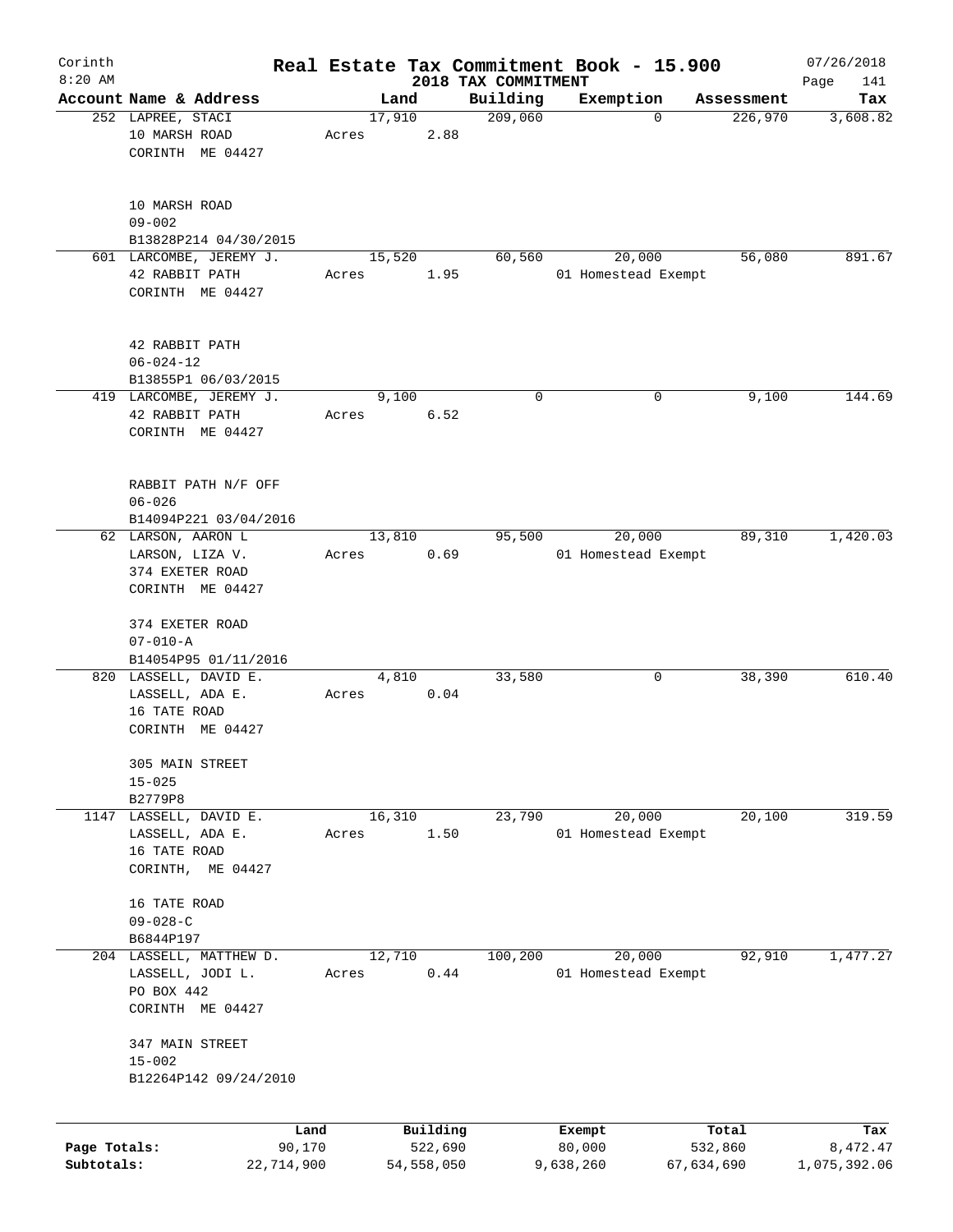| Corinth<br>$8:20$ AM |                                            |        |             |                                 | Real Estate Tax Commitment Book - 15.900 |            | 07/26/2018         |
|----------------------|--------------------------------------------|--------|-------------|---------------------------------|------------------------------------------|------------|--------------------|
|                      | Account Name & Address                     | Land   |             | 2018 TAX COMMITMENT<br>Building | Exemption                                | Assessment | 142<br>Page<br>Tax |
|                      | 822 LATOURETTE JR, RONALD                  |        | 0           | 34,600                          | 20,000                                   | 14,600     | 232.14             |
|                      | Ε.                                         |        |             |                                 |                                          |            |                    |
|                      | 614 LEDGE HILL ROAD                        |        |             |                                 | 01 Homestead Exempt                      |            |                    |
|                      | CORINTH ME 04427                           |        |             |                                 |                                          |            |                    |
|                      | 614 LEDGE HILL ROAD                        |        |             |                                 |                                          |            |                    |
|                      | $02 - 018 - 01H$                           |        |             |                                 |                                          |            |                    |
|                      | 821 LATOURETTE, RONALD E.                  | 52,580 |             | 69,250                          | 20,000                                   | 101,830    | 1,619.10           |
|                      | LATOURETTE, RUTH ANN                       | Acres  | 66.00       |                                 | 01 Homestead Exempt                      |            |                    |
|                      | 586 LEDGE HILL ROAD                        |        |             |                                 |                                          |            |                    |
|                      | CORINTH ME 04427                           |        |             |                                 |                                          |            |                    |
|                      | 586 LEDGE HILL ROAD                        |        |             |                                 |                                          |            |                    |
|                      | $02 - 018$                                 |        |             |                                 |                                          |            |                    |
|                      | B2113P222                                  |        |             |                                 |                                          |            |                    |
|                      | 823 LAVIN, CHRISTOPHER M.                  | 36,130 |             | 96,030                          | 0                                        | 132,160    | 2,101.34           |
|                      | MAGILL, SANDRA J.                          | Acres  | 62.82       |                                 |                                          |            |                    |
|                      | 2102 SCARLET OAK DRIVE                     |        |             |                                 |                                          |            |                    |
|                      | RICHARDSON TX 75081                        |        |             |                                 |                                          |            |                    |
|                      | 431 BLACK ROAD                             |        |             |                                 |                                          |            |                    |
|                      | $02 - 032$                                 |        |             |                                 |                                          |            |                    |
|                      | B4408P365                                  |        |             |                                 |                                          |            |                    |
|                      | 1928 LAWLER, LORI                          |        | $\mathbf 0$ | 11,000                          | 11,000                                   | 0          | 0.00               |
|                      | 344 MAIN ST. LOT 13                        |        |             |                                 | 01 Homestead Exempt                      |            |                    |
|                      | CORINTH ME 04427                           |        |             |                                 |                                          |            |                    |
|                      |                                            |        |             |                                 |                                          |            |                    |
|                      | 344 MAIN STREET LOT 13<br>$08 - 003 - 13H$ |        |             |                                 |                                          |            |                    |
|                      | 1732 LAWRENCE, MARVIN (HEIRS               |        | 0           | 27,190                          | 20,000                                   | 7,190      | 114.32             |
|                      | OF)                                        |        |             |                                 |                                          |            |                    |
|                      | 344 MAIN STREET, LOT 23                    |        |             |                                 | 01 Homestead Exempt                      |            |                    |
|                      | CORINTH ME 04427                           |        |             |                                 |                                          |            |                    |
|                      | 344 MAIN STREET LOT 23                     |        |             |                                 |                                          |            |                    |
|                      | $08 - 003 - 23H$                           |        |             |                                 |                                          |            |                    |
|                      | 298 LAWRENCE, WAYNE L.                     | 15,730 |             | 51,070                          | 0                                        | 66,800     | 1,062.12           |
|                      | 418 BLACK ROAD                             | Acres  | 1.00        |                                 |                                          |            |                    |
|                      | CORINTH ME 04427                           |        |             |                                 |                                          |            |                    |
|                      |                                            |        |             |                                 |                                          |            |                    |
|                      | 408 BLACK ROAD                             |        |             |                                 |                                          |            |                    |
|                      | $02 - 029 - D$<br>B10167P295 11/01/2005    |        |             |                                 |                                          |            |                    |
|                      | 825 LAWRENCE, WAYNE L.                     | 24,870 |             | 136,640                         | 20,000                                   | 141,510    | 2,250.01           |
|                      | 418 BLACK ROAD                             | Acres  | 8.88        |                                 | 01 Homestead Exempt                      |            |                    |
|                      | CORINTH ME 04427                           |        |             |                                 |                                          |            |                    |
|                      |                                            |        |             |                                 |                                          |            |                    |
|                      | 418 BLACK ROAD                             |        |             |                                 |                                          |            |                    |
|                      | $02 - 031 - A$                             |        |             |                                 |                                          |            |                    |
|                      | B5669P346 07/11/1994                       |        |             |                                 |                                          |            |                    |
|                      |                                            |        |             |                                 |                                          |            |                    |
|                      | Land                                       |        | Building    |                                 |                                          | Total      | Tax                |
| Page Totals:         | 129,310                                    |        | 425,780     |                                 | Exempt<br>91,000                         | 464,090    | 7,379.03           |

**Subtotals:** 22,844,210 54,983,830 9,729,260 68,098,780 1,082,771.09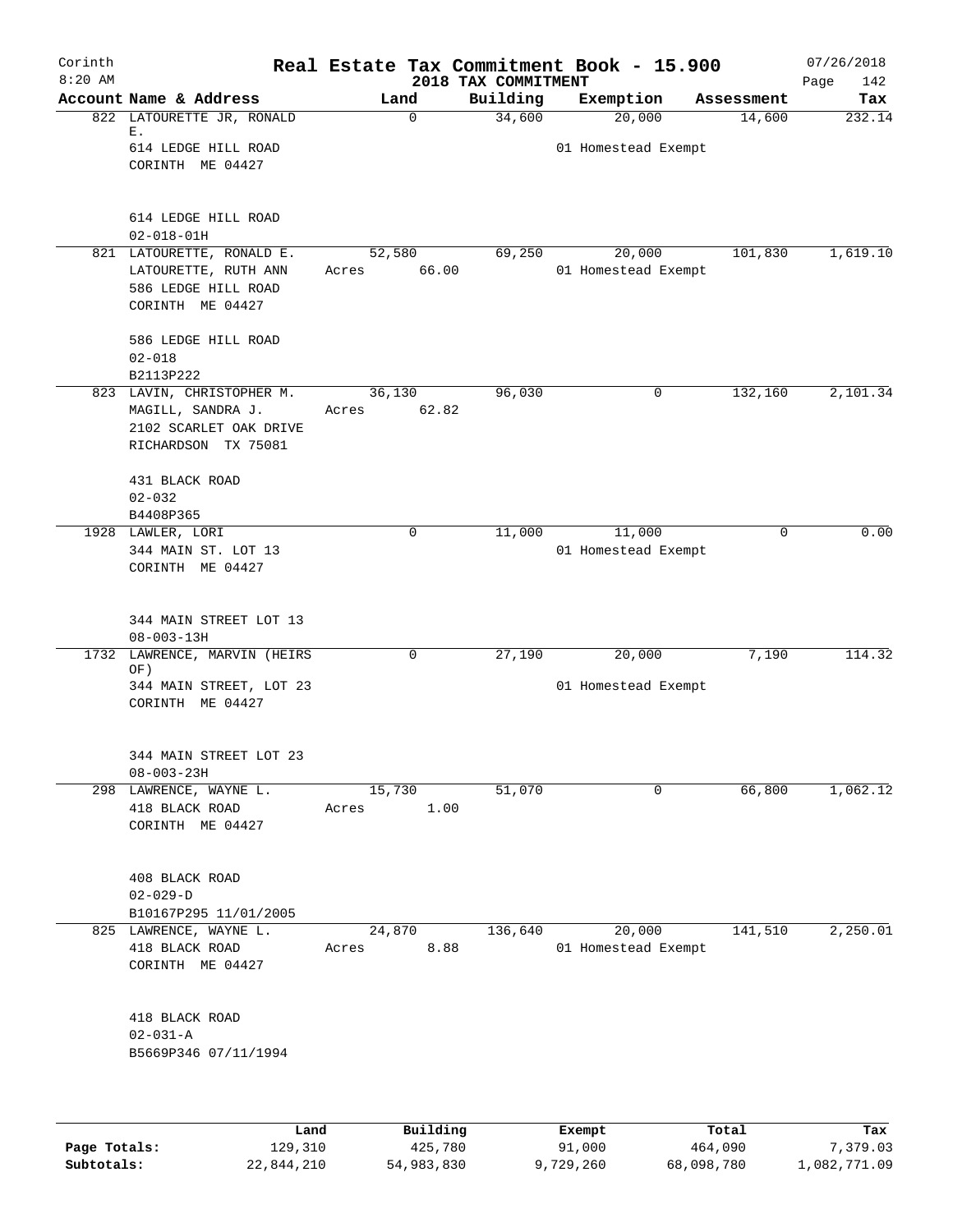|                |                                                                                                                                                                                                                                                                                                                                                                                                                                                                                                                                                                                                                                                                                                                                                                                                                                                                                                                                                           |   |                                                            | 2018 TAX COMMITMENT          |                  | Real Estate Tax Commitment Book - 15.900 |                                | 07/26/2018<br>Page<br>143                                                                                                                      |
|----------------|-----------------------------------------------------------------------------------------------------------------------------------------------------------------------------------------------------------------------------------------------------------------------------------------------------------------------------------------------------------------------------------------------------------------------------------------------------------------------------------------------------------------------------------------------------------------------------------------------------------------------------------------------------------------------------------------------------------------------------------------------------------------------------------------------------------------------------------------------------------------------------------------------------------------------------------------------------------|---|------------------------------------------------------------|------------------------------|------------------|------------------------------------------|--------------------------------|------------------------------------------------------------------------------------------------------------------------------------------------|
|                |                                                                                                                                                                                                                                                                                                                                                                                                                                                                                                                                                                                                                                                                                                                                                                                                                                                                                                                                                           |   |                                                            | Building                     |                  | Exemption                                | Assessment                     | Tax                                                                                                                                            |
|                | Acres                                                                                                                                                                                                                                                                                                                                                                                                                                                                                                                                                                                                                                                                                                                                                                                                                                                                                                                                                     |   |                                                            | 136,240                      |                  | 20,000                                   | 133,130                        | 2,116.77                                                                                                                                       |
| $02 - 002 - C$ |                                                                                                                                                                                                                                                                                                                                                                                                                                                                                                                                                                                                                                                                                                                                                                                                                                                                                                                                                           |   |                                                            |                              |                  |                                          |                                |                                                                                                                                                |
|                |                                                                                                                                                                                                                                                                                                                                                                                                                                                                                                                                                                                                                                                                                                                                                                                                                                                                                                                                                           |   |                                                            |                              |                  |                                          |                                | 300.35                                                                                                                                         |
|                |                                                                                                                                                                                                                                                                                                                                                                                                                                                                                                                                                                                                                                                                                                                                                                                                                                                                                                                                                           |   |                                                            |                              |                  |                                          |                                |                                                                                                                                                |
|                |                                                                                                                                                                                                                                                                                                                                                                                                                                                                                                                                                                                                                                                                                                                                                                                                                                                                                                                                                           |   |                                                            |                              |                  |                                          |                                |                                                                                                                                                |
|                |                                                                                                                                                                                                                                                                                                                                                                                                                                                                                                                                                                                                                                                                                                                                                                                                                                                                                                                                                           | 0 |                                                            | 22,950                       |                  | 22,950                                   | $\Omega$                       | 0.00                                                                                                                                           |
|                |                                                                                                                                                                                                                                                                                                                                                                                                                                                                                                                                                                                                                                                                                                                                                                                                                                                                                                                                                           |   |                                                            |                              |                  |                                          |                                |                                                                                                                                                |
|                |                                                                                                                                                                                                                                                                                                                                                                                                                                                                                                                                                                                                                                                                                                                                                                                                                                                                                                                                                           |   |                                                            |                              |                  |                                          |                                |                                                                                                                                                |
|                |                                                                                                                                                                                                                                                                                                                                                                                                                                                                                                                                                                                                                                                                                                                                                                                                                                                                                                                                                           | 0 |                                                            | 23,010                       |                  | 20,000                                   | 3,010                          | 47.86                                                                                                                                          |
|                |                                                                                                                                                                                                                                                                                                                                                                                                                                                                                                                                                                                                                                                                                                                                                                                                                                                                                                                                                           |   |                                                            |                              |                  |                                          |                                |                                                                                                                                                |
|                | Acres                                                                                                                                                                                                                                                                                                                                                                                                                                                                                                                                                                                                                                                                                                                                                                                                                                                                                                                                                     |   |                                                            | 193,930                      |                  | 20,000                                   | 190,880                        | 3,034.99                                                                                                                                       |
|                |                                                                                                                                                                                                                                                                                                                                                                                                                                                                                                                                                                                                                                                                                                                                                                                                                                                                                                                                                           |   |                                                            |                              |                  |                                          |                                |                                                                                                                                                |
|                |                                                                                                                                                                                                                                                                                                                                                                                                                                                                                                                                                                                                                                                                                                                                                                                                                                                                                                                                                           |   |                                                            |                              |                  |                                          |                                |                                                                                                                                                |
|                |                                                                                                                                                                                                                                                                                                                                                                                                                                                                                                                                                                                                                                                                                                                                                                                                                                                                                                                                                           |   |                                                            |                              |                  |                                          |                                | 861.78                                                                                                                                         |
| $02 - 009 - C$ |                                                                                                                                                                                                                                                                                                                                                                                                                                                                                                                                                                                                                                                                                                                                                                                                                                                                                                                                                           |   |                                                            |                              |                  |                                          |                                |                                                                                                                                                |
|                |                                                                                                                                                                                                                                                                                                                                                                                                                                                                                                                                                                                                                                                                                                                                                                                                                                                                                                                                                           |   |                                                            |                              |                  |                                          |                                | 1,654.08                                                                                                                                       |
|                | Acres                                                                                                                                                                                                                                                                                                                                                                                                                                                                                                                                                                                                                                                                                                                                                                                                                                                                                                                                                     |   |                                                            |                              |                  |                                          |                                |                                                                                                                                                |
|                |                                                                                                                                                                                                                                                                                                                                                                                                                                                                                                                                                                                                                                                                                                                                                                                                                                                                                                                                                           |   |                                                            |                              |                  |                                          |                                |                                                                                                                                                |
|                | Account Name & Address<br>831 LEAVITT, DEEDRA J.<br>791 LEDGE HILL ROAD<br>CORINTH ME 04427<br>791 LEDGE HILL ROAD<br>B12822P349 05/15/2012<br>1110 LEAVITT, SHEILA<br>22 OUTBACK LN<br>CARMEL ME 04419<br>968 MAIN STREET LOT 15<br>$06 - 012 - D - 15H$<br>1592 LEBLANC, WILLIAM<br>434 TATE ROAD LOT 28<br>CORINTH ME 04427<br>434 TATE ROAD LOT 28<br>$06 - 019 - 28H$<br>1765 LEIGHTON, COREY<br>LEIGHTON, BETHANY<br>344 MAIN STREET LOT 33<br>CORINTH ME 04427<br>344 MAIN STREET LOT 33<br>$08 - 003 - 33H$<br>1498 LEMKE, JEFFREY<br>LEMKE, MARY<br>27 VILLAGE DRIVE<br>CORINTH ME 04427<br>27 VILLAGE DRIVE<br>$11 - 002 - 12$<br>B13008P200 11/13/2012<br>1848 LENNON, GRANT O.<br>LENNON, NANCY E.<br>870 LEDGE HILL ROAD<br>CORINTH ME 04427<br>870 LEDGE HILL ROAD<br>B12291P339 10/15/2010<br>168 LESKEY, EDWARD M.<br>LESKEY, AMY J.<br>900 MAIN STREET<br>CORINTH ME 04427<br>900 MAIN STREET<br>$06 - 004 - A$<br>B13066P294 01/11/2013 |   | Land<br>16,890<br>0<br>16,950<br>17,760<br>Acres<br>17,910 | 2.00<br>1.01<br>2.75<br>1.80 | 18,890<br>36,440 | 106,120                                  | 0<br>22 Veteran<br>0<br>20,000 | 01 Homestead Exempt<br>18,890<br>01 Homestead Exempt<br>01 Homestead Exempt<br>01 Homestead Exempt<br>54,200<br>104,030<br>01 Homestead Exempt |

|              | Land       | Building   | Exempt    | Total      | Tax          |
|--------------|------------|------------|-----------|------------|--------------|
| Page Totals: | 69,510     | 537,580    | 102,950   | 504,140    | 8,015.83     |
| Subtotals:   | 22,913,720 | 55,521,410 | 9,832,210 | 68,602,920 | l,090,786.92 |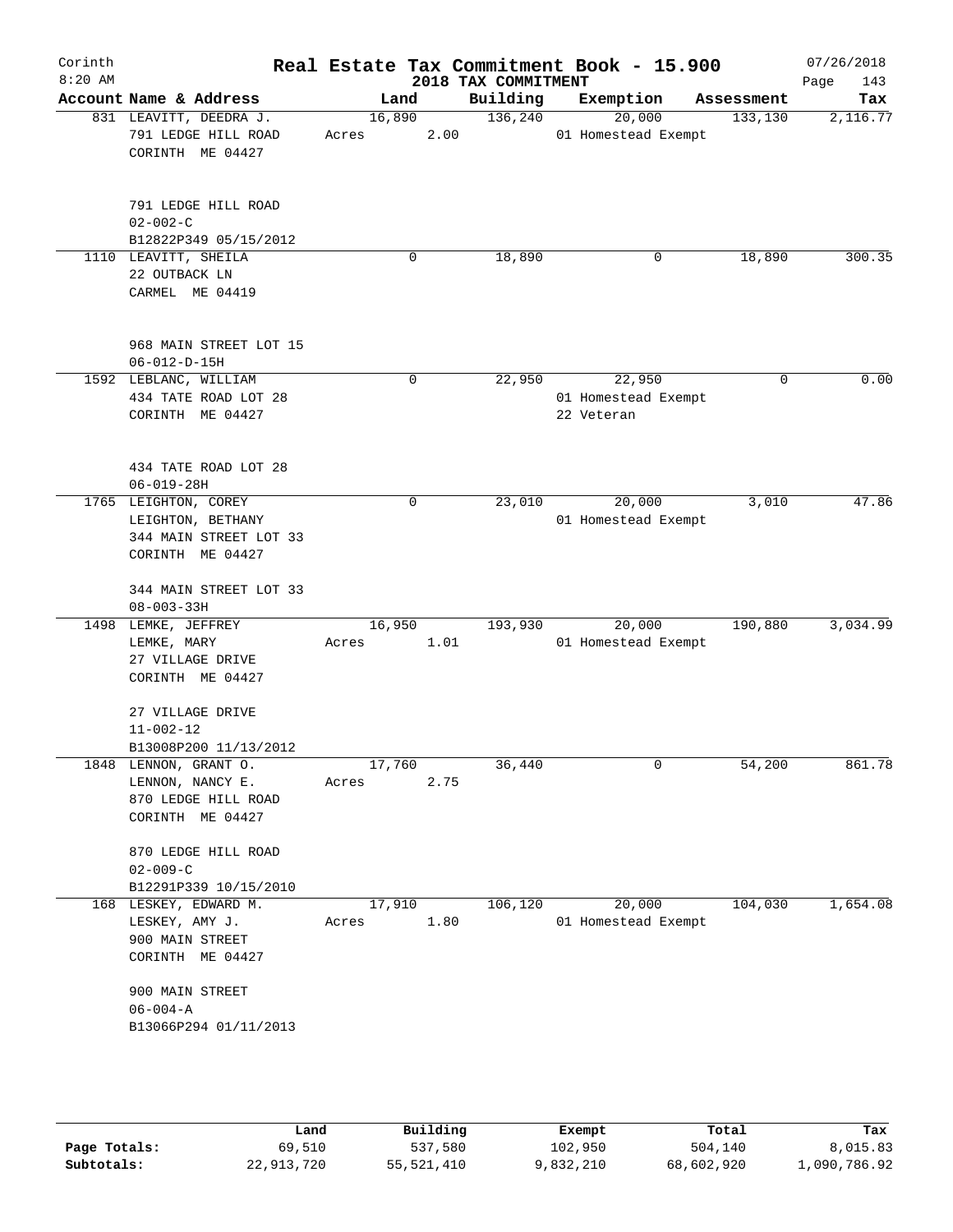| Corinth      |                                                                     |       |        |              |                     | Real Estate Tax Commitment Book - 15.900 |            | 07/26/2018   |
|--------------|---------------------------------------------------------------------|-------|--------|--------------|---------------------|------------------------------------------|------------|--------------|
| $8:20$ AM    |                                                                     |       |        |              | 2018 TAX COMMITMENT |                                          |            | Page<br>144  |
|              | Account Name & Address                                              |       | Land   |              | Building            | Exemption                                | Assessment | Tax          |
|              | 1981 LEUTERIO, TIMOTHY M.<br>BOYLE, KRISTI L.<br>65 PUDDLEDOCK ROAD | Acres | 16,890 | 2.00         | 124,270             | 0                                        | 141,160    | 2,244.44     |
|              | CORINTH ME 04427                                                    |       |        |              |                     |                                          |            |              |
|              | 65 PUDDLEDOCK ROAD                                                  |       |        |              |                     |                                          |            |              |
|              | $12 - 028 - D$<br>B13345P320 09/25/2013                             |       |        |              |                     |                                          |            |              |
|              | 1623 LEWIS, DAVID                                                   |       | 31,950 |              | 292,910             | 20,000                                   | 304,860    | 4,847.27     |
|              | LEWIS, LAURA                                                        | Acres |        | 40.57        |                     | 01 Homestead Exempt                      |            |              |
|              | PO BOX 46                                                           |       |        |              |                     |                                          |            |              |
|              | CORINTH ME 04427                                                    |       |        |              |                     |                                          |            |              |
|              | 641 HUDSON ROAD                                                     |       |        |              |                     |                                          |            |              |
|              | $12 - 037$                                                          |       |        |              |                     |                                          |            |              |
|              | B7172P305                                                           |       |        |              |                     |                                          |            |              |
|              | 1906 LEWIS, JOHN<br>LEWIS, HEIDI                                    | Acres | 17,160 | 1.18         | 99,700              | 20,000<br>01 Homestead Exempt            | 96,860     | 1,540.07     |
|              | 30 BRUCE ROAD                                                       |       |        |              |                     |                                          |            |              |
|              | CORINTH ME 04427                                                    |       |        |              |                     |                                          |            |              |
|              | 30 BRUCE ROAD                                                       |       |        |              |                     |                                          |            |              |
|              | $08 - 012 - 28$                                                     |       |        |              |                     |                                          |            |              |
|              | B12628P297 10/04/2011                                               |       |        |              |                     |                                          |            |              |
|              | 1905 LEWIS, JOHN                                                    |       | 10,960 |              | 0                   | 0                                        | 10,960     | 174.26       |
|              | LEWIS, HEIDI                                                        | Acres |        | 1.06         |                     |                                          |            |              |
|              | 30 BRUCE ROAD                                                       |       |        |              |                     |                                          |            |              |
|              | CORINTH ME 04427                                                    |       |        |              |                     |                                          |            |              |
|              | 24 BRUCE ROAD                                                       |       |        |              |                     |                                          |            |              |
|              | $08 - 012 - 26$                                                     |       |        |              |                     |                                          |            |              |
|              | B13154P79 04/19/2013                                                |       |        |              |                     |                                          |            |              |
|              | 1133 LIBBY, AARON                                                   |       | 18,080 |              | 101,220             | 20,000                                   | 99,300     | 1,578.87     |
|              | 103 WEST CORINTH RD<br>CORINTH ME 04427                             | Acres |        | 1.94         |                     | 01 Homestead Exempt                      |            |              |
|              |                                                                     |       |        |              |                     |                                          |            |              |
|              | 103 WEST CORINTH ROAD                                               |       |        |              |                     |                                          |            |              |
|              | $05 - 024 - 11$                                                     |       |        |              |                     |                                          |            |              |
|              | B14764P220 03/19/2018                                               |       |        |              |                     |                                          |            |              |
|              | 541 LIBBY, JANET                                                    |       | 16,990 |              | 83,670              | 0                                        | 100,660    | 1,600.49     |
|              | 447 MAIN STREET                                                     | Acres |        | 1.04         |                     |                                          |            |              |
|              | CORINTH ME 04427                                                    |       |        |              |                     |                                          |            |              |
|              |                                                                     |       |        |              |                     |                                          |            |              |
|              | 434 MAIN STREET                                                     |       |        |              |                     |                                          |            |              |
|              | $08 - 010$                                                          |       |        |              |                     |                                          |            |              |
|              | B13888P6 06/30/2015<br>69 LIBBY, JANET O.                           |       | 13,400 |              | 0                   | 0                                        | 13,400     | 213.06       |
|              | 447 MAIN STREET                                                     | Acres |        | 3.07         |                     |                                          |            |              |
|              | CORINTH ME 04427                                                    |       |        |              |                     |                                          |            |              |
|              |                                                                     |       |        |              |                     |                                          |            |              |
|              | MAIN STREET                                                         |       |        |              |                     |                                          |            |              |
|              | $08 - 012 - A - 02$                                                 |       |        |              |                     |                                          |            |              |
|              | B13754P31 01/30/2015                                                |       |        |              |                     |                                          |            |              |
|              |                                                                     | Land  |        | Building     |                     | Exempt                                   | Total      | Tax          |
| Page Totals: | 125,430                                                             |       |        | 701,770      |                     | 60,000                                   | 767,200    | 12,198.46    |
| Subtotals:   | 23,039,150                                                          |       |        | 56, 223, 180 |                     | 9,892,210                                | 69,370,120 | 1,102,985.38 |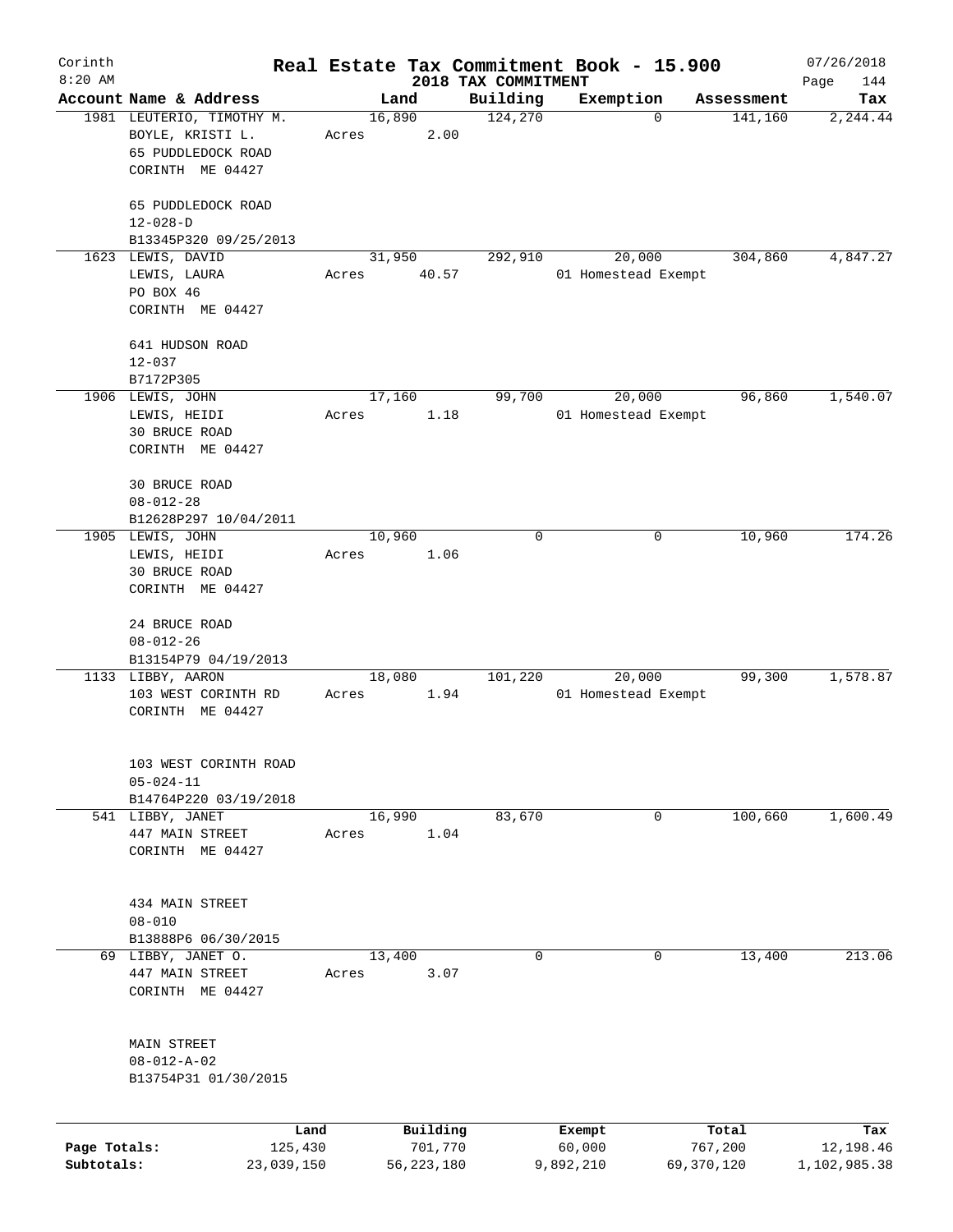| Corinth      |                                                                |       |                  |                     | Real Estate Tax Commitment Book - 15.900 |                       | 07/26/2018      |
|--------------|----------------------------------------------------------------|-------|------------------|---------------------|------------------------------------------|-----------------------|-----------------|
| $8:20$ AM    | Account Name & Address                                         |       |                  | 2018 TAX COMMITMENT |                                          |                       | Page<br>145     |
|              | 842 LIBBY, JUDITH B.                                           |       | Land<br>18,990   | Building<br>212,300 | Exemption<br>20,000                      | Assessment<br>211,290 | Tax<br>3,359.51 |
|              | P.O. BOX 248                                                   | Acres | 2.69             |                     | 01 Homestead Exempt                      |                       |                 |
|              | CORINTH ME 04427                                               |       |                  |                     |                                          |                       |                 |
|              | 1016 MAIN STREET                                               |       |                  |                     |                                          |                       |                 |
|              | $06 - 010 - A$                                                 |       |                  |                     |                                          |                       |                 |
|              | B6511P157 10/09/1997                                           |       |                  |                     |                                          |                       |                 |
|              | 542 LIBBY, JUSTIN A.                                           |       | 16,490           | 0                   | 0                                        | 16,490                | 262.19          |
|              | LIBBY, ELIZABETH J.<br>438 MAIN STREET<br>CORINTH ME 04427     | Acres | 10.00            |                     |                                          |                       |                 |
|              | MAIN STREET N/F OFF                                            |       |                  |                     |                                          |                       |                 |
|              | $03 - 038$                                                     |       |                  |                     |                                          |                       |                 |
|              | B13754P1 01/30/2015                                            |       |                  |                     |                                          |                       |                 |
|              | 838 LIBBY, JUSTIN A.<br>LIBBY, ELIZABETH J.<br>438 MAIN STREET | Acres | 54,780<br>109.00 | 187,460             | 0                                        | 242,240               | 3,851.62        |
|              | CORINTH ME 04427                                               |       |                  |                     |                                          |                       |                 |
|              | 447 MAIN STREET<br>$08 - 011$                                  |       |                  |                     |                                          |                       |                 |
|              | B13754P1 01/30/2015                                            |       |                  |                     |                                          |                       |                 |
|              | 839 LIBBY, JUSTIN A.                                           |       | 27,060           | 0                   | 0                                        | 27,060                | 430.25          |
|              | LIBBY, ELIZABETH J.<br>438 MAIN STREET                         | Acres | 22.00            |                     |                                          |                       |                 |
|              | CORINTH ME 04427                                               |       |                  |                     |                                          |                       |                 |
|              | MAIN STREET<br>$08 - 010 - B$                                  |       |                  |                     |                                          |                       |                 |
|              | B13754P1 01/30/2015                                            |       |                  |                     |                                          |                       |                 |
|              | 840 LIBBY, JUSTIN A.                                           |       | 27,600           | 0                   | 0                                        | 27,600                | 438.84          |
|              | LIBBY, ELIZABETH J.<br>438 MAIN STREET<br>CORINTH ME 04427     | Acres | 38.97            |                     |                                          |                       |                 |
|              |                                                                |       |                  |                     |                                          |                       |                 |
|              | MAIN STREET                                                    |       |                  |                     |                                          |                       |                 |
|              | $08 - 012 - A$                                                 |       |                  |                     |                                          |                       |                 |
|              | B13754P1 01/30/2015<br>1569 LIBBY, JUSTIN A.                   |       | 24,280           | 0                   | 0                                        | 24,280                | 386.05          |
|              | LIBBY, ELIZABETH J.                                            | Acres | 39.68            |                     |                                          |                       |                 |
|              | 438 MAIN STREET                                                |       |                  |                     |                                          |                       |                 |
|              | CORINTH ME 04427                                               |       |                  |                     |                                          |                       |                 |
|              | MAIN STREET N/F OFF<br>$08 - 010 - C$                          |       |                  |                     |                                          |                       |                 |
|              | B13754P1 01/30/2015                                            |       |                  |                     |                                          |                       |                 |
| 1915         | LIBBY, JUSTIN A.                                               |       | 21,140           | 126,860             | 20,000                                   | 128,000               | 2,035.20        |
|              | LIBBY, ELISABETH J.<br>438 MAIN ST                             | Acres | 4.47             |                     | 01 Homestead Exempt                      |                       |                 |
|              | CORINTH ME 04427                                               |       |                  |                     |                                          |                       |                 |
|              | 438 MAIN STREET<br>$08 - 012 - A - 01$                         |       |                  |                     |                                          |                       |                 |
|              | B10296P241 01/31/2006                                          |       |                  |                     |                                          |                       |                 |
|              |                                                                |       |                  |                     |                                          |                       |                 |
|              | Land                                                           |       | Building         |                     | Exempt                                   | Total                 | Tax             |
| Page Totals: | 190,340                                                        |       | 526,620          |                     | 40,000                                   | 676,960               | 10,763.66       |
| Subtotals:   | 23, 229, 490                                                   |       | 56,749,800       |                     | 9,932,210                                | 70,047,080            | 1, 113, 749.04  |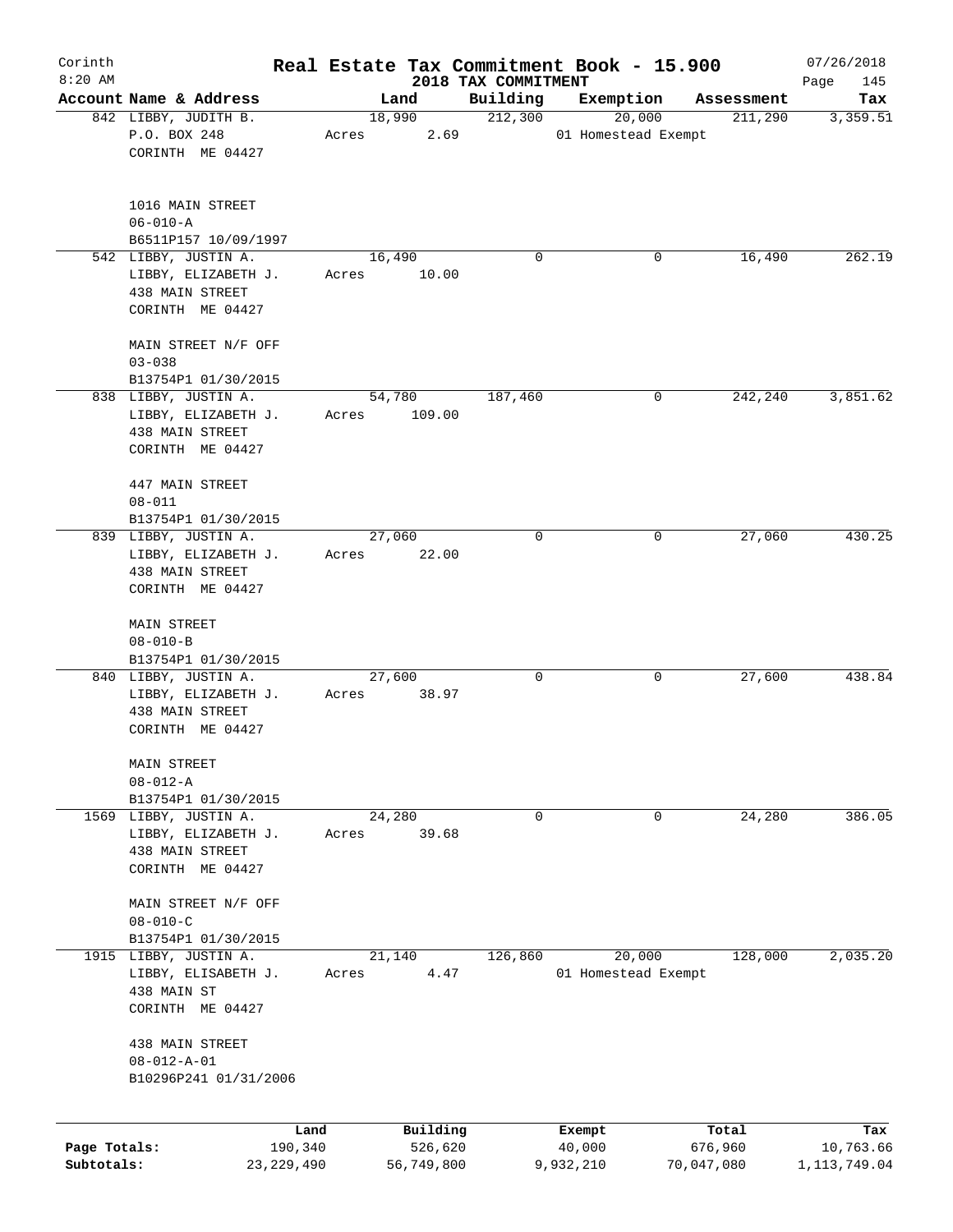| Corinth<br>$8:20$ AM |                                                                                                                                    |                 |             | 2018 TAX COMMITMENT | Real Estate Tax Commitment Book - 15.900          |            | 07/26/2018<br>146<br>Page |
|----------------------|------------------------------------------------------------------------------------------------------------------------------------|-----------------|-------------|---------------------|---------------------------------------------------|------------|---------------------------|
|                      | Account Name & Address                                                                                                             |                 | Land        | Building            | Exemption                                         | Assessment | Tax                       |
|                      | 1888 LIBBY, MICHAEL E.<br>LIBBY, CAROLYN A.<br>1024 MAIN ST<br>CORINTH ME 04427                                                    | 18,590<br>Acres | 2.36        | 151,310             | 20,000<br>01 Homestead Exempt                     | 149,900    | 2,383.41                  |
|                      | 1024 MAIN STREET<br>$06 - 010 - E$<br>B9885P336                                                                                    |                 |             |                     |                                                   |            |                           |
|                      | 1883 LORD, DAWN<br>30 EXETER ROAD LOT 21<br>CORINTH ME 04427                                                                       |                 | 0           | 13,060              | 13,060<br>01 Homestead Exempt                     | 0          | 0.00                      |
|                      | 30 EXETER ROAD LOT 21<br>$15 - 012 - 21H$                                                                                          |                 |             |                     |                                                   |            |                           |
|                      | 816 LORD, JEREMY<br>655 LEDGE HILL ROAD<br>CORINTH ME 04427                                                                        | 15,730<br>Acres | 1.00        | 7,890               | 20,000<br>01 Homestead Exempt                     | 3,620      | 57.56                     |
|                      | 655 LEDGE HILL ROAD<br>$01 - 042 - A$<br>B13374P83 10/24/2013                                                                      |                 |             |                     |                                                   |            |                           |
|                      | 824 LOROM, CHRISTY<br>344 MAIN STREET LOT 21<br>CORINTH ME 04427                                                                   |                 | 0           | 11,290              | 11,290<br>01 Homestead Exempt                     | 0          | 0.00                      |
|                      | 344 MAIN STREET LOT 21<br>$08 - 003 - 21H$                                                                                         |                 |             |                     |                                                   |            |                           |
|                      | 1378 LOUGEE, THEORA<br>P.O. BOX 32<br>CORINTH ME 04427                                                                             |                 | $\mathbf 0$ | 21,850              | 21,850<br>31 Vetrans Widow<br>01 Homestead Exempt | 0          | 0.00                      |
|                      | 47 EXETER ROAD<br>$14 - 025 - 01H$                                                                                                 |                 |             |                     |                                                   |            |                           |
|                      | 1065 LOUISA F. WADLEIGH<br>LIVING TRUST<br>WADLEIGH, LOUISA F. &                                                                   | 10,850<br>Acres | 0.28        | 37,360              | 0                                                 | 48,210     | 766.54                    |
|                      | ROBERT E. TRUSTEE<br>c/o BOB POMEROY<br>PO BOX 201<br>BEDFORD MA 01730<br>28 MORISON AVENUE<br>$16 - 019$<br>B11101P257 08/25/2007 |                 |             |                     |                                                   |            |                           |
|                      | 349 LOVELL, SHARON D.<br>352 MAIN STREET APT 2<br>CORINTH ME 04427                                                                 | 16,250<br>Acres | 1.45        | 21,510              | 0                                                 | 37,760     | 600.38                    |
|                      | 12 BROOKSIDE LANE<br>$04 - 036 - F$<br>B14760P28 03/12/2018                                                                        |                 |             |                     |                                                   |            |                           |
|                      | Land                                                                                                                               |                 | Building    |                     | Exempt                                            | Total      | Tax                       |

|              | úand       | Building   | Exempt     | Total      | тах          |
|--------------|------------|------------|------------|------------|--------------|
| Page Totals: | 61,420     | 264,270    | 86,200     | 239,490    | 3,807.89     |
| Subtotals:   | 23,290,910 | 57,014,070 | 10,018,410 | 70,286,570 | 1,117,556.93 |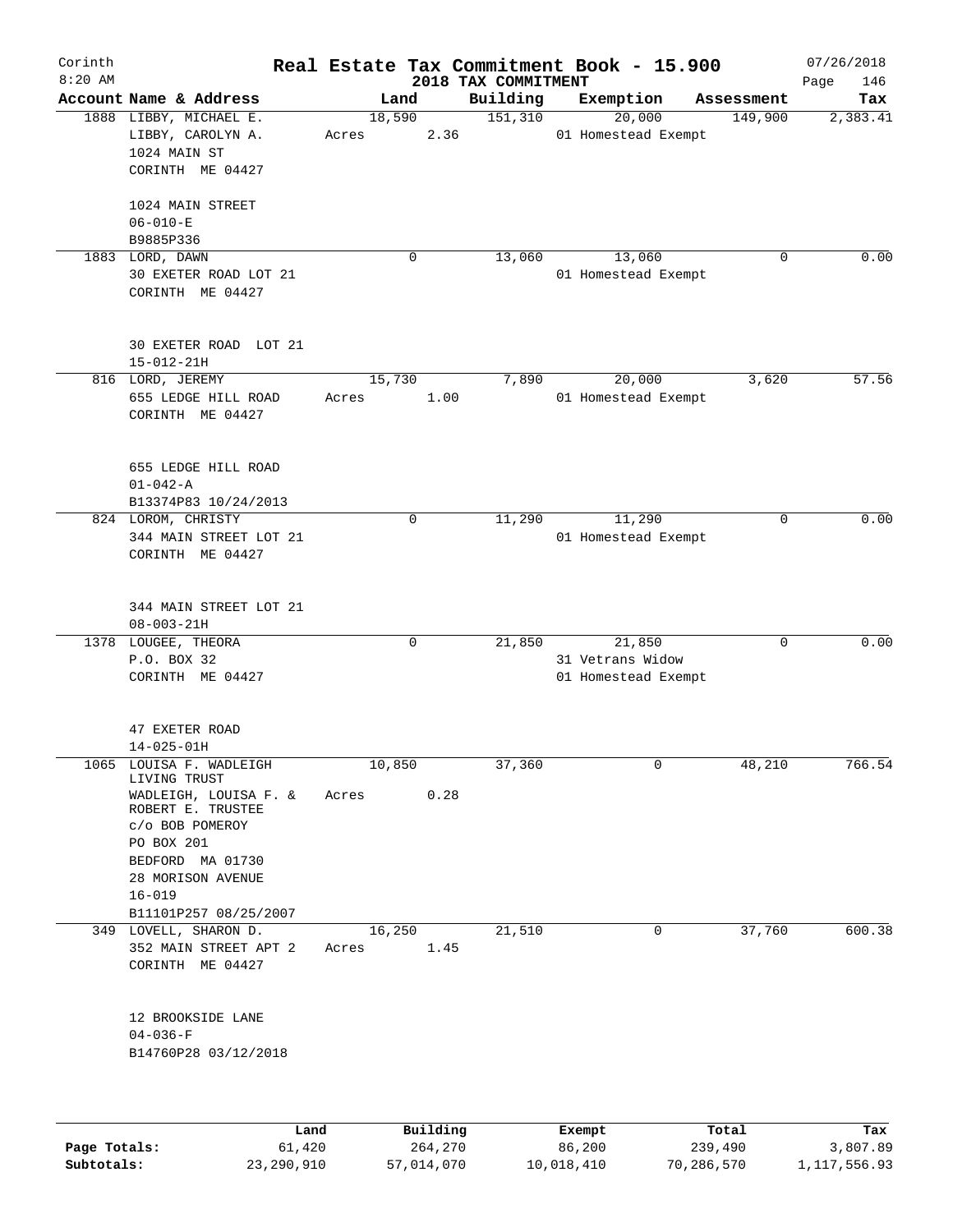| Corinth      |                                                  |       |                     |                     | Real Estate Tax Commitment Book - 15.900 |                      | 07/26/2018      |
|--------------|--------------------------------------------------|-------|---------------------|---------------------|------------------------------------------|----------------------|-----------------|
| $8:20$ AM    |                                                  |       |                     | 2018 TAX COMMITMENT |                                          |                      | Page<br>147     |
|              | Account Name & Address<br>1396 LOVELY, PHILIP J. |       | Land<br>33,780      | Building<br>20,000  | Exemption<br>$\mathbf 0$                 | Assessment<br>53,780 | Tax<br>855.10   |
|              | LOVELY, MARTHA R.<br>PO BOX 394                  | Acres | 4.00                |                     |                                          |                      |                 |
|              | DAYVILLE CT 06241                                |       |                     |                     |                                          |                      |                 |
|              | 414 TATE ROAD                                    |       |                     |                     |                                          |                      |                 |
|              | $06 - 019 - B$<br>B13612P195 07/22/2014          |       |                     |                     |                                          |                      |                 |
|              | 1219 LOWDEN, BRUCE A.                            |       | 16,530              | 39,240              | 20,000                                   | 35,770               | 568.74          |
|              | LOWDEN, JOLAYNE M.<br>525 HUDSON ROAD            | Acres | 1.69                |                     | 01 Homestead Exempt                      |                      |                 |
|              | CORINTH ME 04427                                 |       |                     |                     |                                          |                      |                 |
|              | 525 HUDSON ROAD                                  |       |                     |                     |                                          |                      |                 |
|              | $09 - 029 - C$                                   |       |                     |                     |                                          |                      |                 |
|              | B9949P39 06/28/2005<br>1780 LOWE, KEVIN E.       |       | 16,370              | 98,740              | 20,000                                   | 95,110               | 1,512.25        |
|              | LOWE, LUCINDA A.                                 | Acres | 1.55                |                     | 01 Homestead Exempt                      |                      |                 |
|              | 574 TATE ROAD                                    |       |                     |                     |                                          |                      |                 |
|              | CORINTH ME 04427                                 |       |                     |                     |                                          |                      |                 |
|              | 574 TATE ROAD                                    |       |                     |                     |                                          |                      |                 |
|              | $06 - 024 - 09$                                  |       |                     |                     |                                          |                      |                 |
|              | B10156P41 10/21/2005                             |       |                     |                     |                                          |                      |                 |
| 1410         | LOY, JOSHUA A.                                   |       | 16, 130             | 53,190              | 20,000                                   | 49,320               | 784.19          |
|              | LOY, LAUREL                                      | Acres | 0.87                |                     | 01 Homestead Exempt                      |                      |                 |
|              | 180 MAIN STREET                                  |       |                     |                     |                                          |                      |                 |
|              | CORINTH ME 04427                                 |       |                     |                     |                                          |                      |                 |
|              | 180 MAIN STREET                                  |       |                     |                     |                                          |                      |                 |
|              | $17 - 007$                                       |       |                     |                     |                                          |                      |                 |
|              | B11951P120 10/20/2009                            |       |                     |                     |                                          |                      |                 |
|              | 1451 LUCAS, ANDREW J.                            |       | 17,470              | 100,540             | 20,000                                   | 98,010               | 1,558.36        |
|              | LUCAS, ROBIN R.                                  | Acres | 2.50                |                     | 01 Homestead Exempt                      |                      |                 |
|              | 67 GARLAND RD<br>CORINTH ME 04427                |       |                     |                     |                                          |                      |                 |
|              |                                                  |       |                     |                     |                                          |                      |                 |
|              | 67 GARLAND ROAD                                  |       |                     |                     |                                          |                      |                 |
|              | $07 - 015$                                       |       |                     |                     |                                          |                      |                 |
|              | B13735P144 12/30/2014                            |       |                     |                     |                                          |                      |                 |
|              | 1501 LUCAS, ANTONE JR.<br>LUCAS, LINDA J.        |       | 20,580<br>5.18      | 2,500               | 0                                        | 23,080               | 366.97          |
|              | 52 VINE STREET                                   | Acres |                     |                     |                                          |                      |                 |
|              | NEW BEDFORD MA 02740                             |       |                     |                     |                                          |                      |                 |
|              |                                                  |       |                     |                     |                                          |                      |                 |
|              | 1305 MAIN STREET                                 |       |                     |                     |                                          |                      |                 |
|              | $03 - 020$<br>B12843P308 05/30/2012              |       |                     |                     |                                          |                      |                 |
| 1658         | LUCAS, JON A.                                    |       | 12,110              | 24,510              | 0                                        | 36,620               | 582.26          |
|              | 41 PERKINS STREET                                | Acres | 3.30                |                     |                                          |                      |                 |
|              | WINTHROP ME 02152                                |       |                     |                     |                                          |                      |                 |
|              |                                                  |       |                     |                     |                                          |                      |                 |
|              | 197 MCCARD ROAD                                  |       |                     |                     |                                          |                      |                 |
|              | $01 - 023 - K$                                   |       |                     |                     |                                          |                      |                 |
|              | B7574P150                                        |       |                     |                     |                                          |                      |                 |
|              |                                                  |       |                     |                     |                                          |                      |                 |
| Page Totals: | Land<br>132,970                                  |       | Building<br>338,720 |                     | Exempt<br>80,000                         | Total<br>391,690     | Tax<br>6,227.87 |
| Subtotals:   | 23, 423, 880                                     |       | 57, 352, 790        |                     | 10,098,410                               | 70,678,260           | 1,123,784.80    |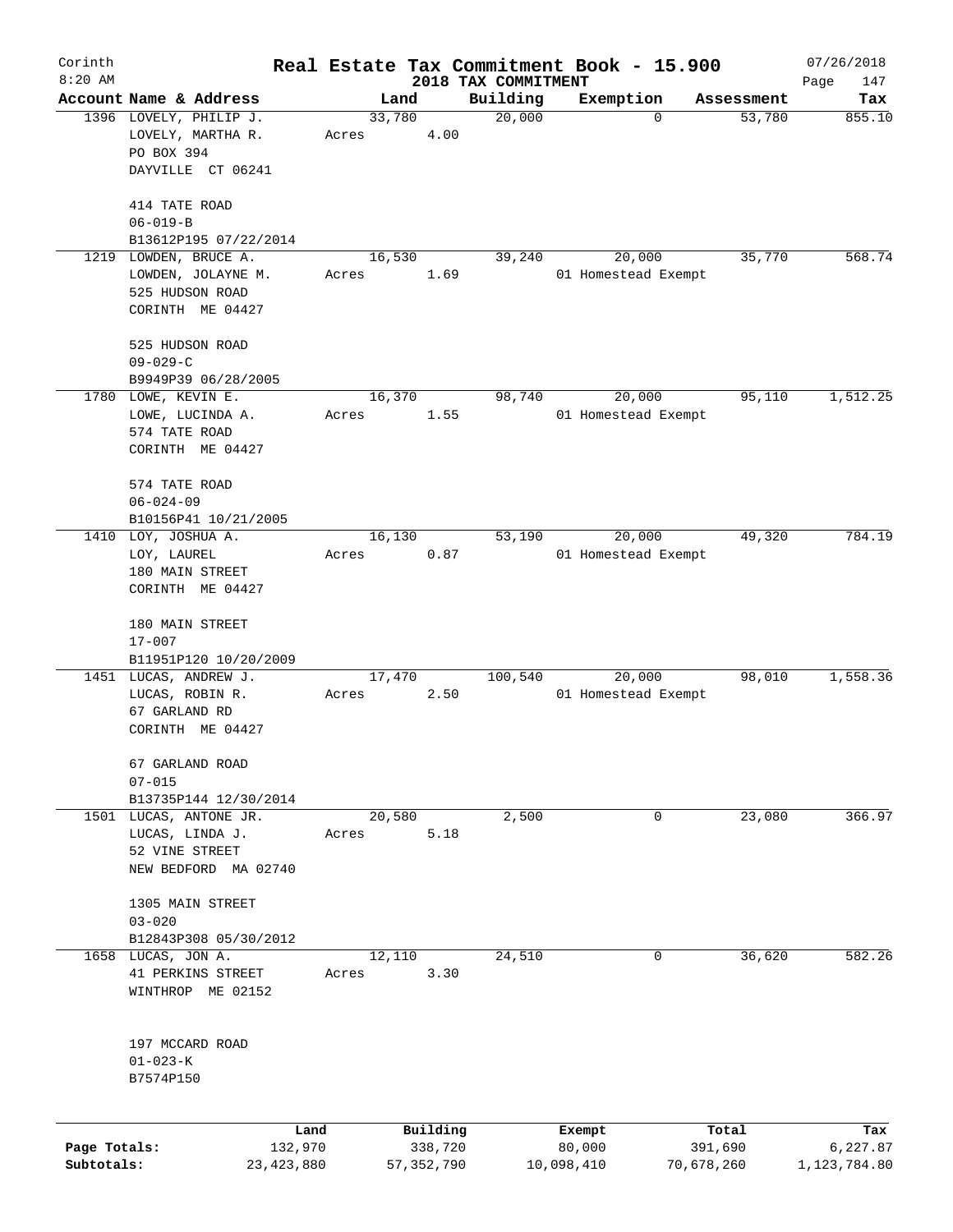| Corinth      |                                       |       |            |                     | Real Estate Tax Commitment Book - 15.900 |            | 07/26/2018   |
|--------------|---------------------------------------|-------|------------|---------------------|------------------------------------------|------------|--------------|
| $8:20$ AM    |                                       |       |            | 2018 TAX COMMITMENT |                                          |            | Page<br>148  |
|              | Account Name & Address                |       | Land       | Building            | Exemption                                | Assessment | Tax          |
|              | 1262 LUGDON, ERNEST                   |       | 16,840     | 68,640              | 0                                        | 85,480     | 1,359.13     |
|              | LUGDON, LINDA                         | Acres | 1.96       |                     |                                          |            |              |
|              | 68 BEECH GROVE RD                     |       |            |                     |                                          |            |              |
|              | CORINTH ME 04427                      |       |            |                     |                                          |            |              |
|              |                                       |       |            |                     |                                          |            |              |
|              | 68 BEECH GROVE ROAD<br>$02 - 056 - A$ |       |            |                     |                                          |            |              |
|              |                                       |       |            |                     |                                          |            |              |
|              | B14677P214 11/20/2017                 |       |            | 77,970              |                                          |            |              |
|              | 42 LUGDON, JESSICA L.                 |       | 19,440     |                     | 20,000                                   | 77,410     | 1,230.82     |
|              | 344 BLACK ROAD                        | Acres | 4.20       |                     | 01 Homestead Exempt                      |            |              |
|              | CORINTH, ME 04427                     |       |            |                     |                                          |            |              |
|              |                                       |       |            |                     |                                          |            |              |
|              | 344 BLACK ROAD                        |       |            |                     |                                          |            |              |
|              | $02 - 029$                            |       |            |                     |                                          |            |              |
|              | B8130P97                              |       |            |                     |                                          |            |              |
|              | 1074 LUND, DEVON                      |       | 0          | 7,610               | 7,610                                    | 0          | 0.00         |
|              | 30 EXETER ROAD LT 30                  |       |            |                     | 01 Homestead Exempt                      |            |              |
|              | CORINTH ME 04427                      |       |            |                     |                                          |            |              |
|              |                                       |       |            |                     |                                          |            |              |
|              |                                       |       |            |                     |                                          |            |              |
|              | 30 EXETER ROAD LOT 30                 |       |            |                     |                                          |            |              |
|              | $15 - 012 - 30H$                      |       |            |                     |                                          |            |              |
|              | B8869P241                             |       |            |                     |                                          |            |              |
| 1620         | LUNT, ERIC L.                         |       | 18,030     | 78,890              | 20,000                                   | 76,920     | 1,223.03     |
|              | LUNT, BOBBI A.                        | Acres | 2.98       |                     | 01 Homestead Exempt                      |            |              |
|              | P.O. BOX 676                          |       |            |                     |                                          |            |              |
|              | CORINTH ME 04427                      |       |            |                     |                                          |            |              |
|              |                                       |       |            |                     |                                          |            |              |
|              | 110 GARLAND ROAD                      |       |            |                     |                                          |            |              |
|              | $07 - 013 - D$                        |       |            |                     |                                          |            |              |
|              | B11510P90 08/18/2008                  |       |            |                     |                                          |            |              |
|              | 854 LUNT, LEROY I.                    |       | 16,220     | 29,820              | 26,000                                   | 20,040     | 318.64       |
|              | LUNT, SANDRA J.                       | Acres | 1.42       |                     | 22 Veteran                               |            |              |
|              | P.O. BOX 516                          |       |            |                     | 01 Homestead Exempt                      |            |              |
|              | CORINTH ME 04427                      |       |            |                     |                                          |            |              |
|              |                                       |       |            |                     |                                          |            |              |
|              | 114 GARLAND ROAD                      |       |            |                     |                                          |            |              |
|              | $07 - 013 - B$                        |       |            |                     |                                          |            |              |
|              | B4522P171                             |       |            |                     |                                          |            |              |
| 1527         | LYMAN, JAMES T.                       |       | 15,730     | 91,280              | 20,000                                   | 87,010     | 1,383.46     |
|              | LYMAN, SAMANTHA M.                    | Acres | 1.00       |                     | 01 Homestead Exempt                      |            |              |
|              | 574 BLACK ROAD                        |       |            |                     |                                          |            |              |
|              | CORINTH ME 04427                      |       |            |                     |                                          |            |              |
|              |                                       |       |            |                     |                                          |            |              |
|              | 574 BLACK ROAD                        |       |            |                     |                                          |            |              |
|              | $02 - 035 - 04$                       |       |            |                     |                                          |            |              |
|              | B11664P231 02/12/2009                 |       |            |                     |                                          |            |              |
| 1814         | MACARTHUR, DOUGLAS                    |       | 0          | 21,810              | 20,000                                   | 1,810      | 28.78        |
|              | (Heirs of)                            |       |            |                     |                                          |            |              |
|              | 30 EXETER ROAD LOT 20                 |       |            |                     | 01 Homestead Exempt                      |            |              |
|              | CORINTH ME 04427                      |       |            |                     |                                          |            |              |
|              |                                       |       |            |                     |                                          |            |              |
|              |                                       |       |            |                     |                                          |            |              |
|              | 30 EXETER ROAD LOT 20                 |       |            |                     |                                          |            |              |
|              | $15 - 012 - 20H$                      |       |            |                     |                                          |            |              |
|              |                                       |       |            |                     |                                          |            |              |
|              |                                       |       |            |                     |                                          |            |              |
|              | Land                                  |       | Building   |                     | Exempt                                   | Total      | Tax          |
| Page Totals: | 86,260                                |       | 376,020    |                     | 113,610                                  | 348,670    | 5,543.86     |
| Subtotals:   | 23,510,140                            |       | 57,728,810 |                     | 10,212,020                               | 71,026,930 | 1,129,328.66 |
|              |                                       |       |            |                     |                                          |            |              |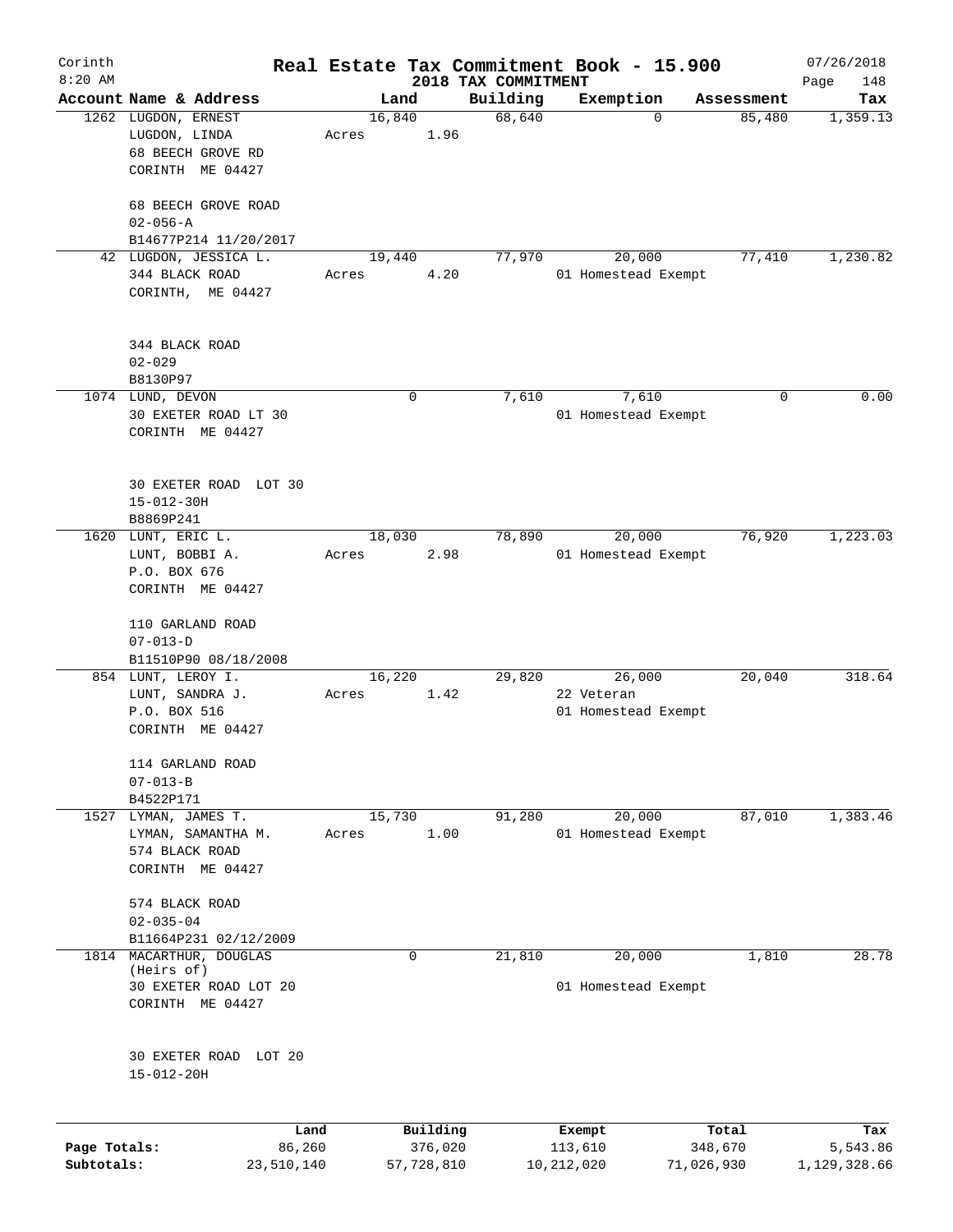| Corinth<br>$8:20$ AM |                                                                                                                                |                 |                | 2018 TAX COMMITMENT | Real Estate Tax Commitment Book - 15.900 |            | 07/26/2018<br>149<br>Page |
|----------------------|--------------------------------------------------------------------------------------------------------------------------------|-----------------|----------------|---------------------|------------------------------------------|------------|---------------------------|
|                      | Account Name & Address                                                                                                         |                 | Land           | Building            | Exemption                                | Assessment | Tax                       |
|                      | 894 MACAULEY, JEFFREY S.<br>HENDRICKSON, LAURIE A.<br>87 TABER LANE<br>CORINTH ME 04427                                        | Acres           | 19,310<br>9.30 | 3,600               | 20,000<br>01 Homestead Exempt            | 2,910      | 46.27                     |
|                      | 87 TABER LANE<br>$07 - 006$                                                                                                    |                 |                |                     |                                          |            |                           |
|                      | 1180 MACDONALD, RALPH<br>MACDONALD, MARY<br>968 MAIN ROAD LOT 19<br>CORINTH ME 04427                                           |                 | 0              | 16,140              | 16,140<br>01 Homestead Exempt            | $\Omega$   | 0.00                      |
|                      | 968 MAIN STREET LOT 19<br>$06 - 012 - D - 19H$                                                                                 |                 |                |                     |                                          |            |                           |
|                      | 864 MAGUIRE II, JAMES J.<br>224 WHITE SCHOOLHOUSE<br>ROAD<br>CORINTH ME 04427                                                  | Acres           | 17,860<br>2.84 | 61,270              | 20,000<br>01 Homestead Exempt            | 59,130     | 940.17                    |
|                      | 224 WHITE SCHOOLHOUSE<br>ROAD<br>$08 - 029 - A$<br>B4784P201                                                                   |                 |                |                     |                                          |            |                           |
|                      | 1099 MAGUIRE, JAMES & BONNIE<br>IRREVOCABLE TRUST<br>MAGUIRE, JAMES J. II<br>224 WHITE SCHOOLHOUSE<br>ROAD<br>CORINTH ME 04427 | 17,940<br>Acres | 2.30           | 53,220              | 0                                        | 71,160     | 1,131.44                  |
|                      | 805 MAIN STREET<br>$05 - 040 - A$<br>B14674P86 11/09/2017                                                                      |                 |                |                     |                                          |            |                           |
|                      | 862 MAGUIRE, JAMES J. &<br>BONNIE C.<br>IRREVOCABLE TRUST,                                                                     | 27,250<br>Acres | 64.44          | 117,430             | 26,000<br>22 Veteran                     | 118,680    | 1,887.01                  |
|                      | JAMES & BONNIE TRUSTEES<br>799 MAIN STREET<br>CORINTH ME 04427<br>799 MAIN STREET<br>$05 - 040$                                |                 |                |                     | 01 Homestead Exempt                      |            |                           |
|                      | B13921P90 08/06/2015                                                                                                           |                 |                |                     |                                          |            |                           |
|                      | 863 MAGUIRE, JAMES J. &<br>BONNIE C.<br>IRREVOCABLE TRUST,<br>JAMES & BONNIE TRUSTEES<br>799 MAIN STREET<br>CORINTH ME 04427   | 10,350<br>Acres | 1.58           | $\Omega$            | $\Omega$                                 | 10,350     | 164.57                    |
|                      | WHITE SCHOOLHOUSE ROAD<br>$08 - 029$<br>B13921P90 08/06/2015                                                                   |                 |                |                     |                                          |            |                           |

|              | Land       | Building   | Exempt     | Total      | Tax             |
|--------------|------------|------------|------------|------------|-----------------|
| Page Totals: | 92,710     | 251,660    | 82,140     | 262,230    | 4,169.46        |
| Subtotals:   | 23,602,850 | 57,980,470 | 10,294,160 | 71,289,160 | 1, 133, 498. 12 |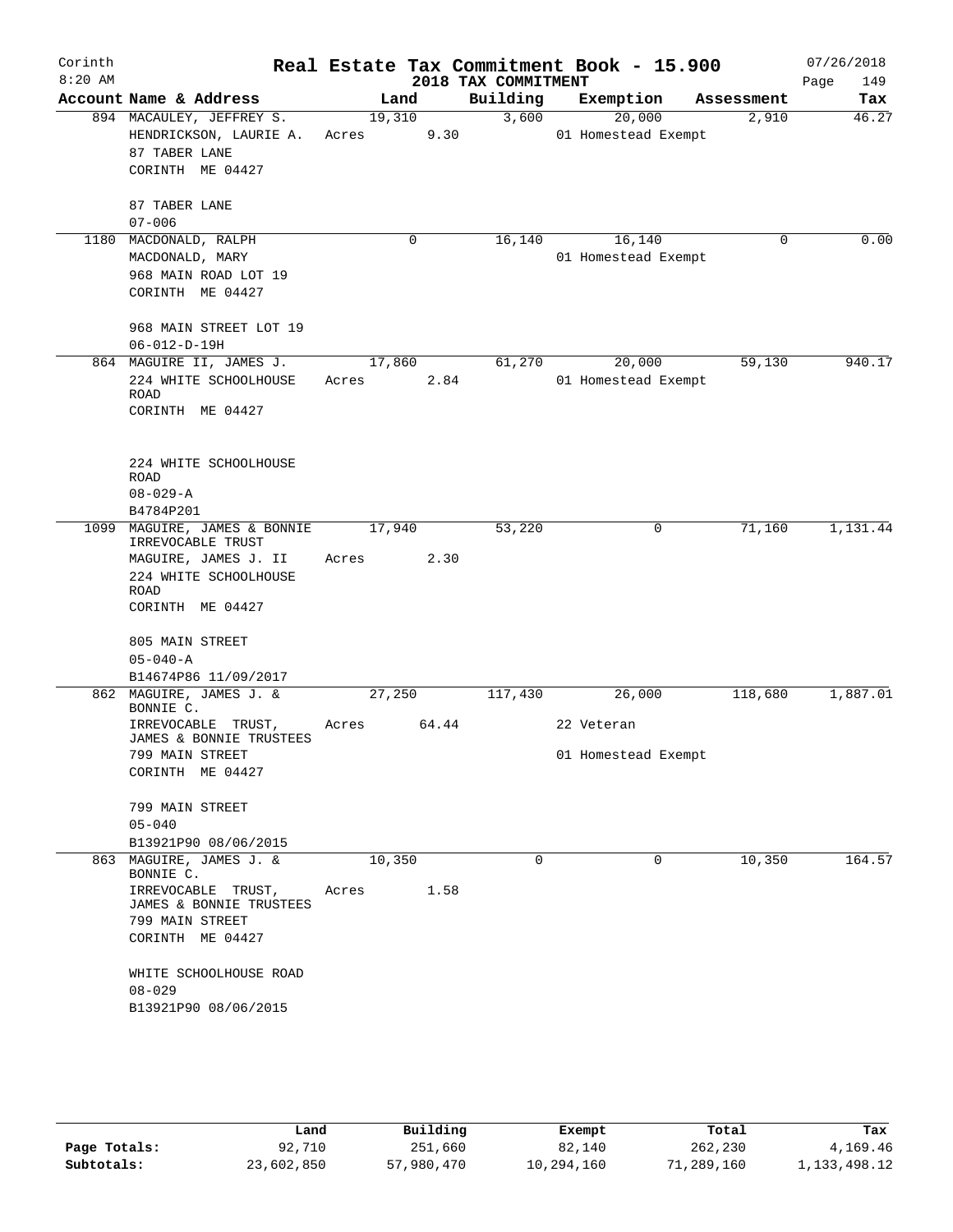| Corinth   |                                        |       |        |       |                     | Real Estate Tax Commitment Book - 15.900 |            | 07/26/2018  |
|-----------|----------------------------------------|-------|--------|-------|---------------------|------------------------------------------|------------|-------------|
| $8:20$ AM |                                        |       |        |       | 2018 TAX COMMITMENT |                                          |            | 150<br>Page |
|           | Account Name & Address                 |       | Land   |       | Building            | Exemption                                | Assessment | Tax         |
|           | 1899 MAGUIRE, JEFFREY S.               |       | 14,520 |       | $\mathbf 0$         | $\Omega$                                 | 14,520     | 230.87      |
|           | PO BOX 505                             | Acres |        | 4.00  |                     |                                          |            |             |
|           | CORINTH ME 04930                       |       |        |       |                     |                                          |            |             |
|           |                                        |       |        |       |                     |                                          |            |             |
|           | MAIN STREET                            |       |        |       |                     |                                          |            |             |
|           | $05 - 032 - B$                         |       |        |       |                     |                                          |            |             |
|           | B14521P166 06/22/2017                  |       |        |       |                     |                                          |            |             |
|           | 1651 MAGUIRE, JEFFREY S.               |       | 18,510 |       | 29,280              | 20,000                                   | 27,790     | 441.86      |
|           | P. O. BOX 505                          | Acres |        | 2.30  |                     | 01 Homestead Exempt                      |            |             |
|           | CORINTH ME 04427                       |       |        |       |                     |                                          |            |             |
|           |                                        |       |        |       |                     |                                          |            |             |
|           | 680 MAIN STREET                        |       |        |       |                     |                                          |            |             |
|           | $05 - 032 - A$                         |       |        |       |                     |                                          |            |             |
|           | B5831P356<br>1456 MAHAR, MARILYN M.    |       | 18,620 |       | 79,900              | 20,000                                   | 78,520     | 1,248.47    |
|           | LIVING TRUST                           |       |        |       |                     |                                          |            |             |
|           | 517 GRANT ROAD                         | Acres |        | 4.90  |                     | 01 Homestead Exempt                      |            |             |
|           | CORINTH ME 04427                       |       |        |       |                     |                                          |            |             |
|           |                                        |       |        |       |                     |                                          |            |             |
|           | 517 GRANT ROAD                         |       |        |       |                     |                                          |            |             |
|           | $02 - 052 - 02$                        |       |        |       |                     |                                          |            |             |
|           | B9885P307                              |       |        |       |                     |                                          |            |             |
|           | 1134 MAHAR, MARILYN M.<br>LIVING TRUST |       | 15,570 |       | 0                   | $\mathbf 0$                              | 15,570     | 247.56      |
|           | 517 GRANT ROAD                         | Acres |        | 2.00  |                     |                                          |            |             |
|           | CORINTH ME 04427                       |       |        |       |                     |                                          |            |             |
|           | 478 GRANT ROAD                         |       |        |       |                     |                                          |            |             |
|           | $02 - 055 - 06 - A$                    |       |        |       |                     |                                          |            |             |
|           | B9885P312                              |       |        |       |                     |                                          |            |             |
|           | 866 MAHAR, MARILYN M.                  |       | 24,850 |       | 0                   | 0                                        | 24,850     | 395.12      |
|           | 517 GRANT ROAD                         | Acres |        | 10.84 |                     |                                          |            |             |
|           | CORINTH ME 04427                       |       |        |       |                     |                                          |            |             |
|           |                                        |       |        |       |                     |                                          |            |             |
|           | 496 GRANT ROAD                         |       |        |       |                     |                                          |            |             |
|           | $02 - 055 - 08$                        |       |        |       |                     |                                          |            |             |
|           | B6206P5                                |       |        |       |                     |                                          |            |             |
| 1324      | MAHAR, MARILYN M.                      |       | 12,560 |       | $\Omega$            | 0                                        | 12,560     | 199.70      |
|           | LIVING TRUST                           |       |        |       |                     |                                          |            |             |
|           | 517 GRANT ROAD                         | Acres |        | 4.89  |                     |                                          |            |             |
|           | CORINTH ME 04427                       |       |        |       |                     |                                          |            |             |
|           | GRANT ROAD                             |       |        |       |                     |                                          |            |             |
|           | $02 - 052 - 04$                        |       |        |       |                     |                                          |            |             |
|           | B9885P307                              |       |        |       |                     |                                          |            |             |
|           |                                        |       |        |       |                     |                                          |            |             |

|              | Land       | Building   | Exempt     | Total      | Tax          |
|--------------|------------|------------|------------|------------|--------------|
| Page Totals: | 104,630    | 109,180    | 40,000     | 173,810    | 2,763.58     |
| Subtotals:   | 23,707,480 | 58,089,650 | 10,334,160 | 71,462,970 | 1,136,261.70 |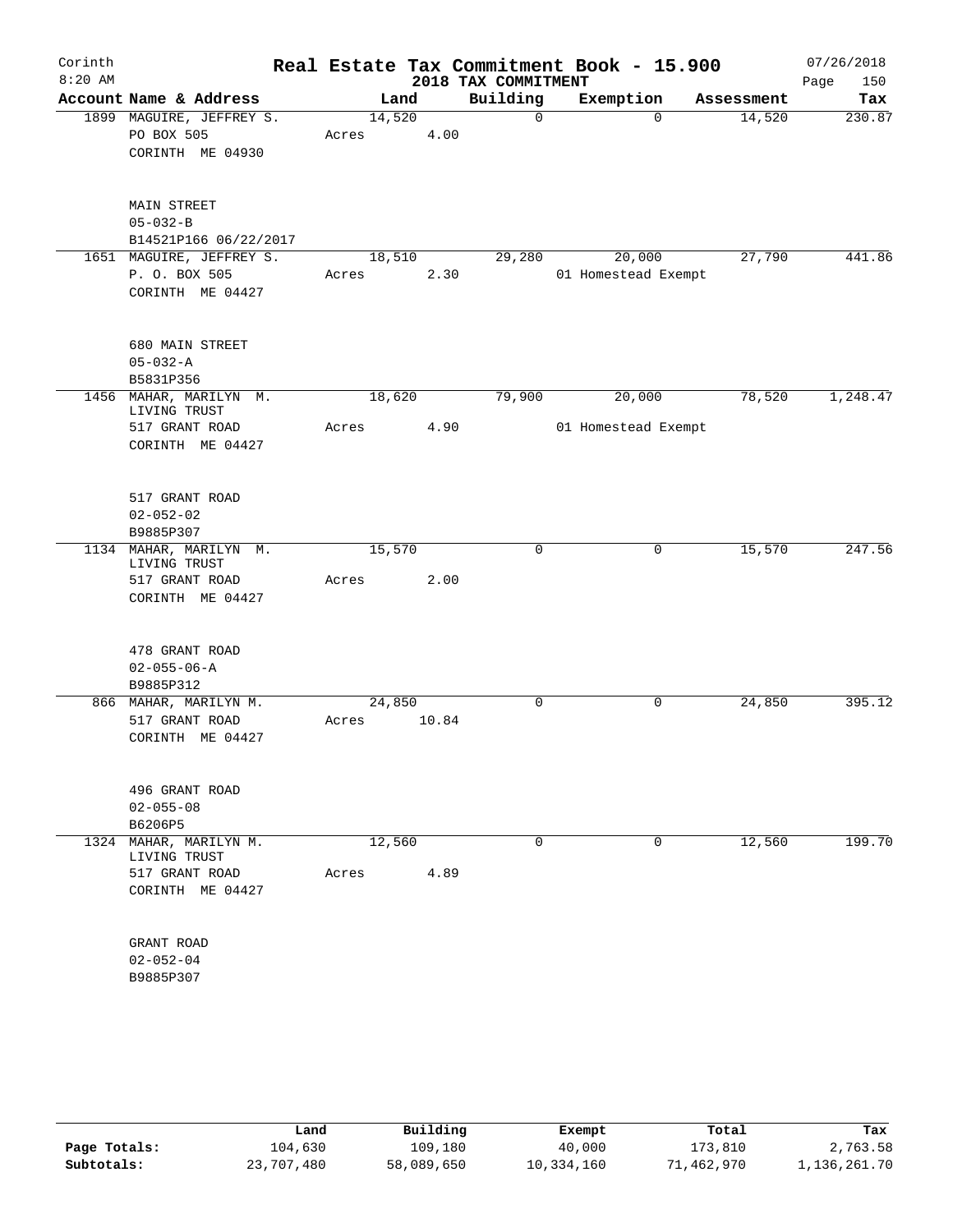| Corinth<br>$8:20$ AM       |                                                                                       |                       |       |                       |      | 2018 TAX COMMITMENT | Real Estate Tax Commitment Book - 15.900 |          |                       | 07/26/2018<br>151          |
|----------------------------|---------------------------------------------------------------------------------------|-----------------------|-------|-----------------------|------|---------------------|------------------------------------------|----------|-----------------------|----------------------------|
|                            | Account Name & Address                                                                |                       |       | Land                  |      | Building            | Exemption                                |          | Assessment            | Page<br>Tax                |
|                            | 1661 MAHAR, MARILYN M.<br>LIVING TRUST<br>517 GRANT ROAD<br>CORINTH ME 04427          |                       | Acres | 15,980                | 8.15 | $\mathbf 0$         |                                          | $\Omega$ | 15,980                | 254.08                     |
|                            | GRANT ROAD<br>$02 - 055 - 06$<br>B14503P307 05/22/2017                                |                       |       |                       |      |                     |                                          |          |                       |                            |
|                            | 869 MAILMAN, DURAND L.<br>MAILMAN, BRENDA L.<br>24 FOX FARM DRIVE<br>CORINTH ME 04427 |                       | Acres | 16,020                | 1.25 | 117,150             | 20,000<br>01 Homestead Exempt            |          | 113, 170              | 1,799.40                   |
|                            | 24 FOX FARM DRIVE<br>$05 - 050 - A$<br>B3981P41                                       |                       |       |                       |      |                     |                                          |          |                       |                            |
|                            | 1677 MAILMAN, JOYCE<br>19 FOX FARM DRIVE<br>CORINTH ME 04427                          |                       |       | 0                     |      | 20,640              | 20,000<br>01 Homestead Exempt            |          | 640                   | 10.18                      |
|                            | 19 FOX FARM DRIVE<br>$05 - 050 - 02H$                                                 |                       |       |                       |      |                     |                                          |          |                       |                            |
|                            | 64 MAINE SAVINGS FCU<br>P.O. BOX 347<br>HAMPDEN ME 04444                              |                       | Acres | 20,130                | 1.27 | 131,400             |                                          | 0        | 151,530               | 2,409.33                   |
|                            | 500 MAIN STREET<br>$08 - 012 - 08$<br>B4471P909                                       |                       |       |                       |      |                     |                                          |          |                       |                            |
|                            | 63 MAINE SAVINGS FCU<br>P.O. BOX 347<br>HAMPDEN ME 04444                              |                       | Acres | 11,400                | 1.42 | $\mathbf 0$         |                                          | 0        | 11,400                | 181.26                     |
|                            | MAIN STREET<br>$08 - 012 - 09$<br>B4471P909                                           |                       |       |                       |      |                     |                                          |          |                       |                            |
|                            | 870 MALLOY, JOHN H.<br>643 MAIN STREET<br>CORINTH ME 04427                            |                       | Acres | 32,340                | 3.70 | 70,130              | 20,000<br>01 Homestead Exempt            |          | 82,470                | 1,311.27                   |
|                            | 643 MAIN STREET<br>$05 - 029$<br>B3080P60                                             |                       |       |                       |      |                     |                                          |          |                       |                            |
|                            | 871 MALLOY, JOHN H.<br>643 MAIN STREET<br>CORINTH ME 04427                            |                       | Acres | 6,900                 | 7.00 | $\mathbf 0$         |                                          | 0        | 6,900                 | 109.71                     |
|                            | BLACK ROAD N/F OFF<br>$05 - 019 - A$<br>B3080P60                                      |                       |       |                       |      |                     |                                          |          |                       |                            |
|                            |                                                                                       | Land                  |       | Building              |      |                     | Exempt                                   |          | Total                 | Tax                        |
| Page Totals:<br>Subtotals: |                                                                                       | 102,770<br>23,810,250 |       | 339,320<br>58,428,970 |      |                     | 60,000<br>10,394,160                     |          | 382,090<br>71,845,060 | 6,075.23<br>1, 142, 336.93 |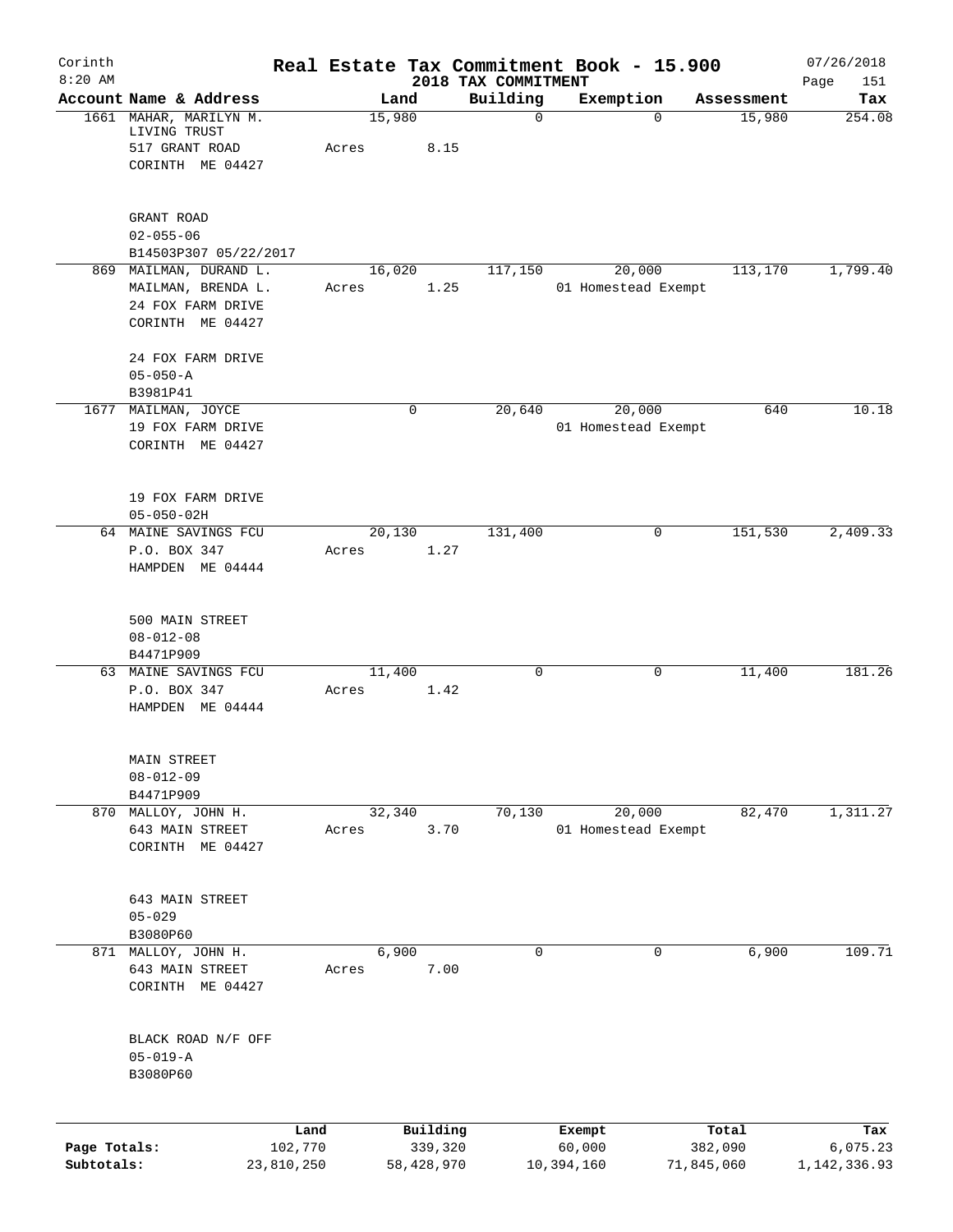| Corinth                    |                                                                                               |       |                       |                     | Real Estate Tax Commitment Book - 15.900 |                       | 07/26/2018                |
|----------------------------|-----------------------------------------------------------------------------------------------|-------|-----------------------|---------------------|------------------------------------------|-----------------------|---------------------------|
| $8:20$ AM                  |                                                                                               |       |                       | 2018 TAX COMMITMENT |                                          |                       | Page<br>152               |
|                            | Account Name & Address                                                                        |       | Land                  | Building<br>117,760 | Exemption                                | Assessment            | Tax                       |
|                            | 224 MANN, ISAAC D.<br>MANN, ANGELA M.<br>50 BEANS MILL ROAD<br>CORINTH ME 04427               | Acres | 20,630<br>1.79        |                     | 20,000<br>01 Homestead Exempt            | 118,390               | 1,882.40                  |
|                            | 50 BEANS MILL ROAD<br>$07 - 018 - C$                                                          |       |                       |                     |                                          |                       |                           |
|                            | B6981P150                                                                                     |       |                       |                     |                                          |                       |                           |
| 1270                       | MANUEL, DONALD<br>MANUEL, BEATRICE<br>70 MOUSE LANE<br>ALFRED ME 04002                        | Acres | 263,230<br>39.00      | 0                   | 0                                        | 263,230               | 4,185.36                  |
|                            | 434 TATE ROAD<br>$06 - 019$                                                                   |       |                       |                     |                                          |                       |                           |
|                            | B14724P93 01/19/2018                                                                          |       |                       |                     |                                          |                       |                           |
|                            | 2050 MARCONI, DAVID W.<br>MARCONI, LINDA E.<br>9311 TOWNSENDVILLE ROAD<br>INTERLAKEN NY 14847 | Acres | 15,730<br>1.00        | 85,270              | 0                                        | 101,000               | 1,605.90                  |
|                            | 756 AVENUE ROAD<br>$01 - 001 - A$                                                             |       |                       |                     |                                          |                       |                           |
|                            | B12149P58 04/08/2010                                                                          |       |                       |                     |                                          |                       |                           |
|                            | 1475 MARIN, KEVIN S.<br>236 BEANS MILL RD<br>CORINTH ME 04427                                 | Acres | 15,730<br>1.00        | 79,980              | 20,000<br>01 Homestead Exempt            | 75,710                | 1,203.79                  |
|                            | 236 BEANS MILL ROAD<br>$04 - 019 - 16$                                                        |       |                       |                     |                                          |                       |                           |
|                            | B14230P319 08/01/2016                                                                         |       |                       |                     |                                          |                       |                           |
|                            | 409 MARQUIS, ADAM E.<br>MARQUIS, CARRIE L.<br>448 MCCARD ROAD<br>CORINTH ME 04427             | Acres | 26,520<br>10.30       | 102,660             | 20,000<br>01 Homestead Exempt            | 109,180               | 1,735.96                  |
|                            | 448 MCCARD ROAD<br>$01 - 010 - 03$                                                            |       |                       |                     |                                          |                       |                           |
|                            | B11091P23 08/17/2007                                                                          |       |                       |                     |                                          |                       |                           |
|                            | 44 MARQUIS, ALAN E.<br>MARQUIS, PATSY L.<br>6 PINEWOOD DRIVE<br>CORINTH ME 04427              | Acres | 16,480<br>1.65        | 117,220             | 20,000<br>01 Homestead Exempt            | 113,700               | 1,807.83                  |
|                            | 6 PINEWOOD DRIVE<br>$06 - 023 - 06$<br>B13751P6 01/26/2015                                    |       |                       |                     |                                          |                       |                           |
| 880                        | MARSH, DOROTHY                                                                                |       | 42,880                | 128,240             | 20,000                                   | 151,120               | 2,402.81                  |
|                            | 27 MARSH ROAD<br>CORINTH ME 04427                                                             | Acres | 94.46                 |                     | 01 Homestead Exempt                      |                       |                           |
|                            | 27 MARSH ROAD<br>$08 - 039$<br>B3932P240 11/21/1986                                           |       |                       |                     |                                          |                       |                           |
|                            |                                                                                               | Land  | Building              |                     | Exempt                                   | Total                 | Tax                       |
| Page Totals:<br>Subtotals: | 401,200<br>24, 211, 450                                                                       |       | 631,130<br>59,060,100 |                     | 100,000<br>10,494,160                    | 932,330<br>72,777,390 | 14,824.05<br>1,157,160.98 |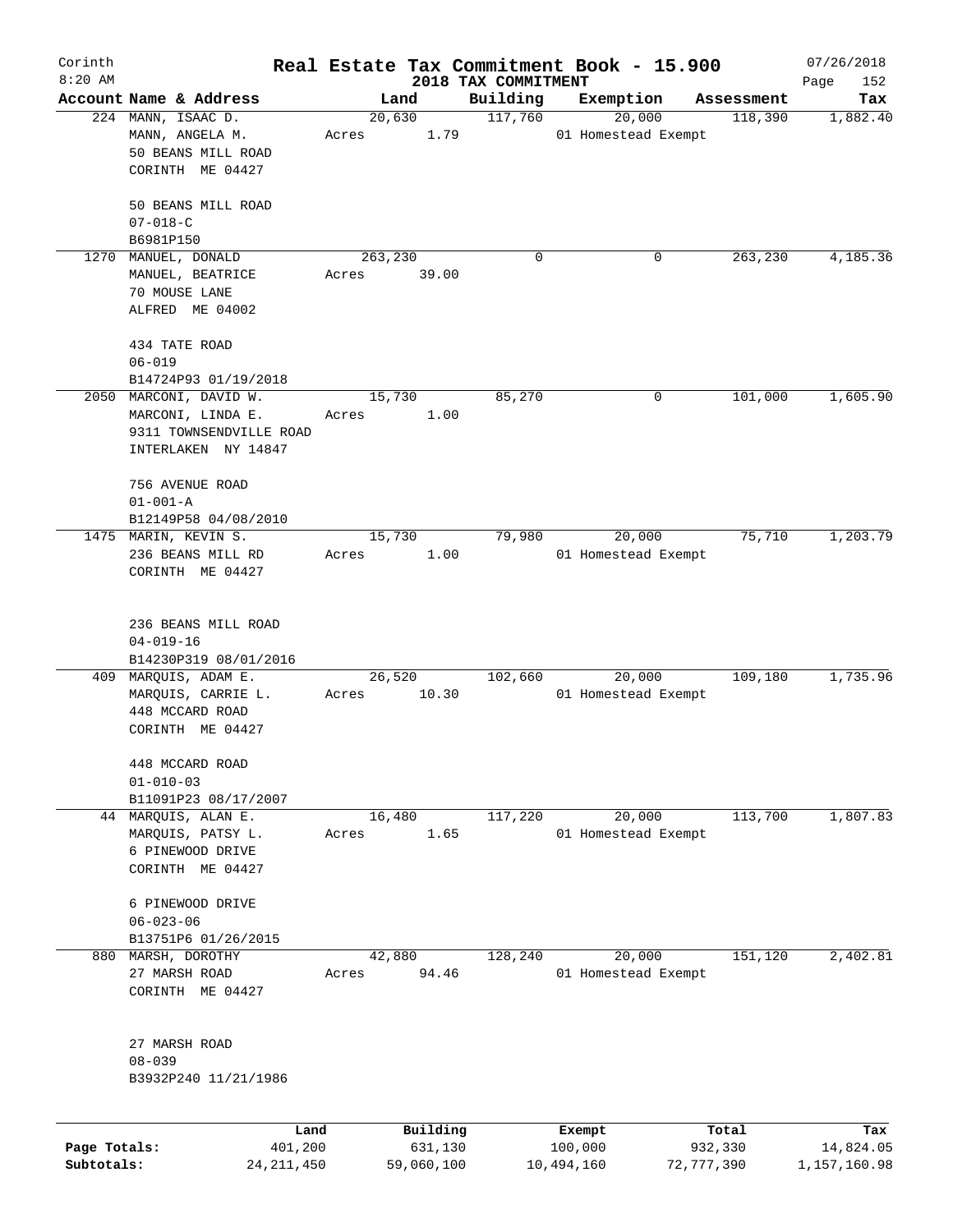| Corinth<br>$8:20$ AM       |                                                                   |                         |       |        |                         | Real Estate Tax Commitment Book - 15.900<br>2018 TAX COMMITMENT |                      |                               |                       | 07/26/2018<br>Page<br>153 |
|----------------------------|-------------------------------------------------------------------|-------------------------|-------|--------|-------------------------|-----------------------------------------------------------------|----------------------|-------------------------------|-----------------------|---------------------------|
|                            | Account Name & Address                                            |                         |       | Land   |                         | Building                                                        |                      | Exemption                     | Assessment            | Tax                       |
|                            | 878 MARSH, ELMER GERRY<br>MARSH, EDYTHE                           |                         | Acres | 3,900  | 30.00                   | $\mathbf 0$                                                     |                      | $\Omega$                      | 3,900                 | 62.01                     |
|                            | 27 MARSH ROAD<br>CORINTH ME 04427                                 |                         |       |        |                         |                                                                 |                      |                               |                       |                           |
|                            | MARSH ROAD N/F OFF<br>$09 - 007$                                  |                         |       |        |                         |                                                                 |                      |                               |                       |                           |
|                            | B5715P83                                                          |                         |       |        |                         | 0                                                               |                      | 0                             | 37,580                | 597.52                    |
|                            | 882 MARSH, ELMER GERRY<br>27 MARSH ROAD<br>CORINTH ME 04427       |                         | Acres | 37,580 | 190.00                  |                                                                 |                      |                               |                       |                           |
|                            | <b>MARSH ROAD</b><br>$09 - 010$                                   |                         |       |        |                         |                                                                 |                      |                               |                       |                           |
|                            | B7155P3072                                                        |                         |       |        |                         |                                                                 |                      |                               |                       |                           |
|                            | 1803 MARSH, ELMER GERRY<br>27 MARSH ROAD<br>CORINTH ME 04427      |                         | Acres | 39,100 | 105.00                  | 0                                                               |                      | 0                             | 39,100                | 621.69                    |
|                            | MARSH ROAD<br>$08 - 033$                                          |                         |       |        |                         |                                                                 |                      |                               |                       |                           |
|                            | B7155P307                                                         |                         |       |        |                         |                                                                 |                      |                               |                       |                           |
|                            | 877 MARSH, ELMER GERRY<br>161 HUDSON RD APT 1<br>CORINTH ME 04427 |                         | Acres | 16,980 | 1.03                    | 21,730                                                          |                      | 0                             | 38,710                | 615.49                    |
|                            | 223 HUDSON ROAD<br>$08 - 042$<br>B4491P159                        |                         |       |        |                         |                                                                 |                      |                               |                       |                           |
|                            | 1621 MARSH, ELMER GERRY<br>27 MARSH ROAD<br>CORINTH ME 04427      |                         | Acres | 33,660 | 19.00                   | 152,670                                                         |                      | 0                             | 186,330               | 2,962.65                  |
|                            | 161 HUDSON ROAD<br>$08 - 043$                                     |                         |       |        |                         |                                                                 |                      |                               |                       |                           |
| 1971                       | B7162P175<br>MARSH, GINNA M.                                      |                         |       | 6,630  |                         | 0                                                               |                      | 0                             | 6,630                 | 105.42                    |
|                            | 110 O'ROAK ROAD<br>CORINTH ME 04427                               |                         | Acres |        | 1.50                    |                                                                 |                      |                               |                       |                           |
|                            | O'ROAK ROAD<br>$10 - 002 - F$                                     |                         |       |        |                         |                                                                 |                      |                               |                       |                           |
|                            | B10605P26 06/29/2006                                              |                         |       |        |                         |                                                                 |                      |                               |                       |                           |
| 1827                       | MARSH, GINNA M.<br>110 O'ROAK ROAD<br>CORINTH ME 04427            |                         | Acres | 14,600 | 2.30                    | 60,440                                                          |                      | 20,000<br>01 Homestead Exempt | 55,040                | 875.14                    |
|                            | 110 O'ROAK ROAD<br>$10 - 002 - H$<br>B13611P220 08/11/2014        |                         |       |        |                         |                                                                 |                      |                               |                       |                           |
|                            |                                                                   | Land                    |       |        | Building                |                                                                 | Exempt               |                               | Total                 | Tax                       |
| Page Totals:<br>Subtotals: |                                                                   | 152,450<br>24, 363, 900 |       |        | 234,840<br>59, 294, 940 |                                                                 | 20,000<br>10,514,160 |                               | 367,290<br>73,144,680 | 5,839.92<br>1,163,000.90  |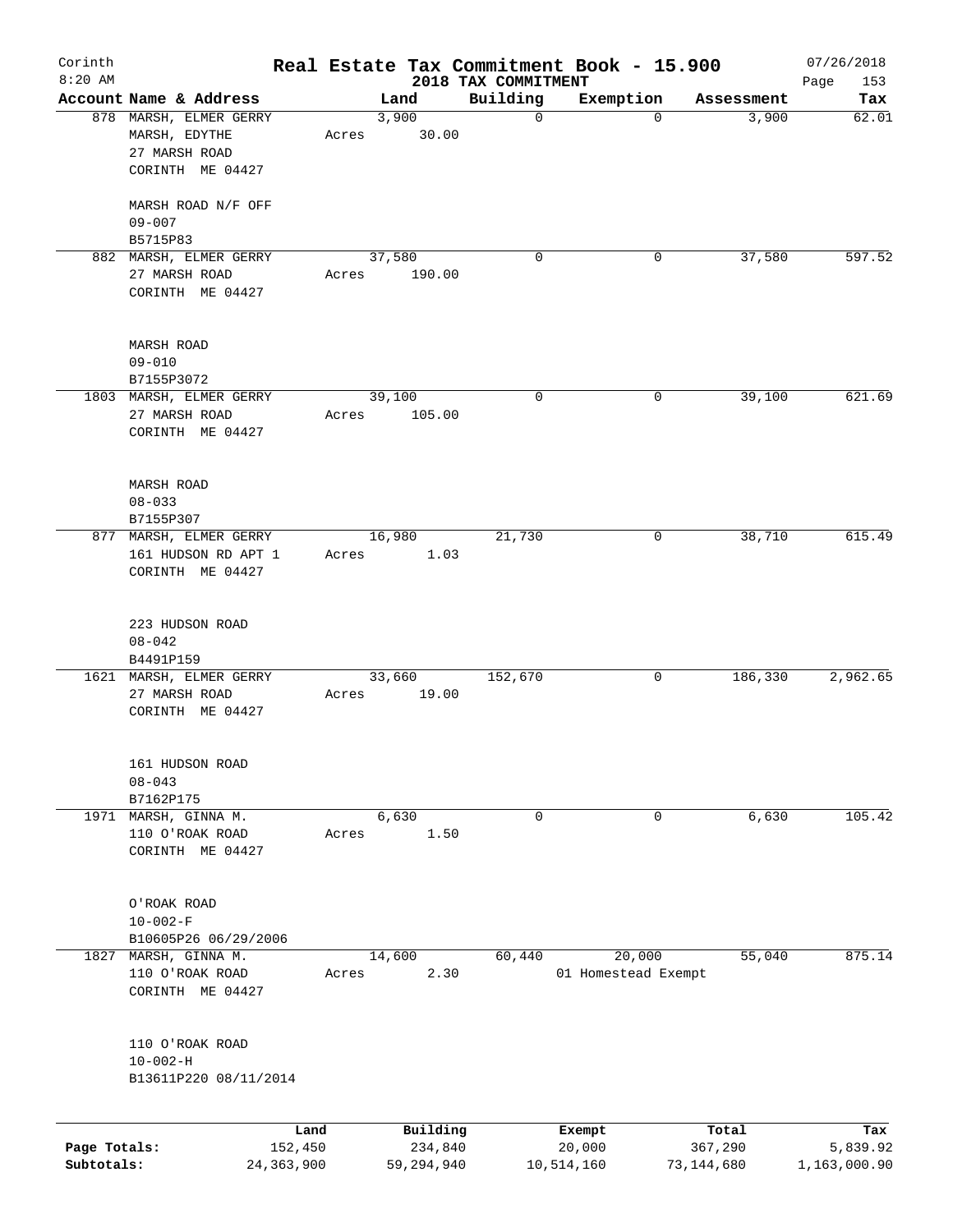| Corinth<br>$8:20$ AM       |                                                                  |       |                       |                                 | Real Estate Tax Commitment Book - 15.900 |                       | 07/26/2018               |
|----------------------------|------------------------------------------------------------------|-------|-----------------------|---------------------------------|------------------------------------------|-----------------------|--------------------------|
|                            | Account Name & Address                                           |       | Land                  | 2018 TAX COMMITMENT<br>Building | Exemption                                | Assessment            | 154<br>Page<br>Tax       |
|                            | 883 MARSHALL, LOIS<br>968 MAIN STREET LOT 22<br>CORINTH ME 04427 |       | $\mathbf 0$           | 19,630                          | 19,630<br>01 Homestead Exempt            | 0                     | 0.00                     |
|                            | 968 MAIN STREET LOT 22<br>$06 - 012 - D - 22H$                   |       |                       |                                 |                                          |                       |                          |
|                            | 885 MARSHALL, MARGARET B.                                        |       | 17,820                | 0                               | 0                                        | 17,820                | 283.34                   |
|                            | P.O. BOX 7<br>ORLAND ME 04472                                    | Acres | 12.30                 |                                 |                                          |                       |                          |
|                            | TATE ROAD<br>$09 - 014 - 01$                                     |       |                       |                                 |                                          |                       |                          |
|                            | B2817P157 12/02/1977<br>1546 MARTIN JR, SCOTT W.                 |       | 21,870                | 112,500                         | 20,000                                   | 114,370               | 1,818.48                 |
|                            | 118 O'ROAK RD<br>CORINTH ME 04427                                | Acres | 8.00                  |                                 | 01 Homestead Exempt                      |                       |                          |
|                            | 118 O'ROAK ROAD<br>$10 - 002 - B$                                |       |                       |                                 |                                          |                       |                          |
|                            | B12701P213 01/06/2012<br>888 MARTIN, ANNE M.                     |       | 23,650                | 25,510                          | 20,000                                   | 29,160                | 463.64                   |
|                            | P.O. BOX 204<br>CORINTH ME 04427-0204                            | Acres | 12.00                 |                                 | 01 Homestead Exempt                      |                       |                          |
|                            | 148 WHITE SCHOOLHOUSE<br>ROAD<br>$08 - 028 - A$                  |       |                       |                                 |                                          |                       |                          |
|                            | B3217P199<br>794 MARTIN, BENJAMIN M.                             |       | 23,110                | 79,800                          | 20,000                                   | 82,910                | 1,318.27                 |
|                            | 110 MEDOW ROAD<br>CORINTH ME 04427                               | Acres | 10.90                 |                                 | 01 Homestead Exempt                      |                       |                          |
|                            | 110 MEADOW ROAD<br>$09 - 019 - 03$<br>B13630P274 08/28/2014      |       |                       |                                 |                                          |                       |                          |
|                            | 889 MARTIN, DIANNE                                               |       | 29,250                | 80,630                          | 20,000                                   | 89,880                | 1,429.09                 |
|                            | 153 COVERED BRIDGE ROAD Acres<br>CORINTH ME 04427                |       | 10.00                 |                                 | 01 Homestead Exempt                      |                       |                          |
|                            | 153 COVERED BRIDGE ROAD<br>$02 - 039 - A$                        |       |                       |                                 |                                          |                       |                          |
|                            | B4122P357<br>859 MARTIN, KEVIN                                   |       | 25,730                | 21,560                          | 20,000                                   | 27,290                | 433.91                   |
|                            | 792 MAIN STREET<br>CORINTH ME 04427                              | Acres | 12.41                 |                                 | 01 Homestead Exempt                      |                       |                          |
|                            | 792 MAIN STREET<br>$05 - 039 - A$                                |       |                       |                                 |                                          |                       |                          |
|                            | B14022P208 11/30/2015                                            |       |                       |                                 |                                          |                       |                          |
|                            | Land                                                             |       | Building              |                                 | Exempt                                   | Total                 | Tax                      |
| Page Totals:<br>Subtotals: | 141,430<br>24,505,330                                            |       | 339,630<br>59,634,570 |                                 | 119,630<br>10,633,790                    | 361,430<br>73,506,110 | 5,746.73<br>1,168,747.63 |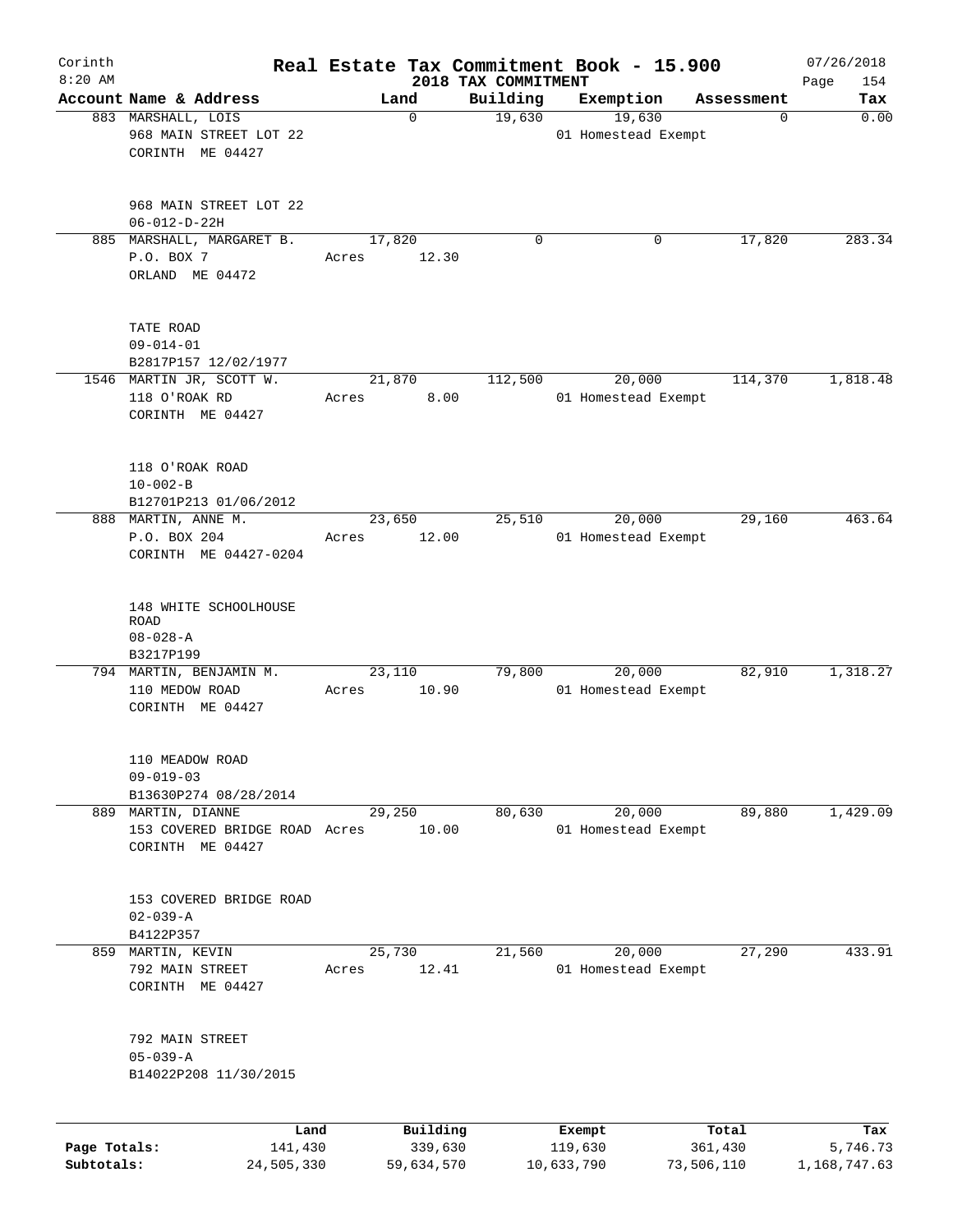| Corinth      |                                       |       |                     |                                 | Real Estate Tax Commitment Book - 15.900 |                      | 07/26/2018      |
|--------------|---------------------------------------|-------|---------------------|---------------------------------|------------------------------------------|----------------------|-----------------|
| $8:20$ AM    | Account Name & Address                |       | Land                | 2018 TAX COMMITMENT<br>Building | Exemption                                |                      | Page<br>155     |
|              | 890 MARTIN, RUSSELL A.                |       | 16,890              | 88,850                          | 26,000                                   | Assessment<br>79,740 | Tax<br>1,267.87 |
|              | MARTIN, ROBERTA P.                    | Acres | 2.00                |                                 | 01 Homestead Exempt                      |                      |                 |
|              | 796 LEDGE HILL ROAD                   |       |                     |                                 | 22 Veteran                               |                      |                 |
|              | CORINTH ME 04427                      |       |                     |                                 |                                          |                      |                 |
|              |                                       |       |                     |                                 |                                          |                      |                 |
|              | 796 LEDGE HILL ROAD<br>$02 - 012 - B$ |       |                     |                                 |                                          |                      |                 |
|              | B2612P93                              |       |                     |                                 |                                          |                      |                 |
|              | 891 MARTIN, SCOTT W.                  |       | 43,750              | $\Omega$                        | 0                                        | 43,750               | 695.63          |
|              | MARTIN, KATIE GREATOREX Acres         |       | 104.25              |                                 |                                          |                      |                 |
|              | 535 BLACK ROAD                        |       |                     |                                 |                                          |                      |                 |
|              | CORINTH ME 04427                      |       |                     |                                 |                                          |                      |                 |
|              |                                       |       |                     |                                 |                                          |                      |                 |
|              | <b>BLACK ROAD</b>                     |       |                     |                                 |                                          |                      |                 |
|              | $02 - 033$                            |       |                     |                                 |                                          |                      |                 |
|              | B4715P271                             |       |                     |                                 |                                          |                      |                 |
|              | 892 MARTIN, SCOTT WILLIAM             |       | 41,800              | 183,280                         | 20,000                                   | 205,080              | 3,260.77        |
|              | MARTIN, KATIE GREATOREX Acres 80.00   |       |                     |                                 | 01 Homestead Exempt                      |                      |                 |
|              | 535 BLACK ROAD                        |       |                     |                                 |                                          |                      |                 |
|              | CORINTH ME 04427                      |       |                     |                                 |                                          |                      |                 |
|              | 535 BLACK ROAD                        |       |                     |                                 |                                          |                      |                 |
|              | $02 - 034$                            |       |                     |                                 |                                          |                      |                 |
|              | B4715P269                             |       |                     |                                 |                                          |                      |                 |
|              | 1561 MASON, RONDA L.                  |       | 16,210              | 69,690                          | 20,000                                   | 65,900               | 1,047.81        |
|              | PO BOX 51                             | Acres | 1.41                |                                 | 01 Homestead Exempt                      |                      |                 |
|              | CORINTH ME 04427                      |       |                     |                                 |                                          |                      |                 |
|              |                                       |       |                     |                                 |                                          |                      |                 |
|              | 696 TATE ROAD                         |       |                     |                                 |                                          |                      |                 |
|              | $06 - 002 - 04$                       |       |                     |                                 |                                          |                      |                 |
|              | B13341P335 09/20/2013                 |       |                     |                                 |                                          |                      |                 |
|              | 217 MATARAZZO, JAMES W.               |       | 16,480              | 120,440                         | 20,000                                   | 116,920              | 1,859.03        |
|              | MATARAZZO, JENNIFER J.                | Acres | 2.56                |                                 | 01 Homestead Exempt                      |                      |                 |
|              | 471 BLACK ROAD                        |       |                     |                                 |                                          |                      |                 |
|              | CORINTH ME 04427                      |       |                     |                                 |                                          |                      |                 |
|              | 471 BLACK ROAD                        |       |                     |                                 |                                          |                      |                 |
|              | $02 - 032 - A$                        |       |                     |                                 |                                          |                      |                 |
|              | B9282P138                             |       |                     |                                 |                                          |                      |                 |
| 205          | MAXIM, JOSHUA                         |       | 18,780              | 34,590                          | 20,000                                   | 33,370               | 530.58          |
|              | SEARCY, ALLAN R.                      | Acres | 5.00                |                                 | 01 Homestead Exempt                      |                      |                 |
|              | 99 NOTCH ROAD                         |       |                     |                                 |                                          |                      |                 |
|              | CORINTH ME 04427                      |       |                     |                                 |                                          |                      |                 |
|              | 99 NOTCH ROAD                         |       |                     |                                 |                                          |                      |                 |
|              | $07 - 032$                            |       |                     |                                 |                                          |                      |                 |
|              | B14102P283 03/21/2016                 |       |                     |                                 |                                          |                      |                 |
| 651          | MAY, KENNETH                          |       | 0                   | 28,790                          | 20,000                                   | 8,790                | 139.76          |
|              | BOULIER, TAMMY                        |       |                     |                                 | 01 Homestead Exempt                      |                      |                 |
|              | 79 GRANT ROAD                         |       |                     |                                 |                                          |                      |                 |
|              | CORINTH ME 04427                      |       |                     |                                 |                                          |                      |                 |
|              |                                       |       |                     |                                 |                                          |                      |                 |
|              | 79 GRANT ROAD                         |       |                     |                                 |                                          |                      |                 |
|              | $05 - 020 - 04H$                      |       |                     |                                 |                                          |                      |                 |
|              | B6173P190                             |       |                     |                                 |                                          |                      |                 |
|              |                                       |       |                     |                                 |                                          |                      |                 |
| Page Totals: | Land<br>153,910                       |       | Building<br>525,640 |                                 | Exempt<br>126,000                        | Total<br>553,550     | Tax<br>8,801.45 |
| Subtotals:   | 24,659,240                            |       | 60,160,210          |                                 | 10,759,790                               | 74,059,660           | 1,177,549.08    |
|              |                                       |       |                     |                                 |                                          |                      |                 |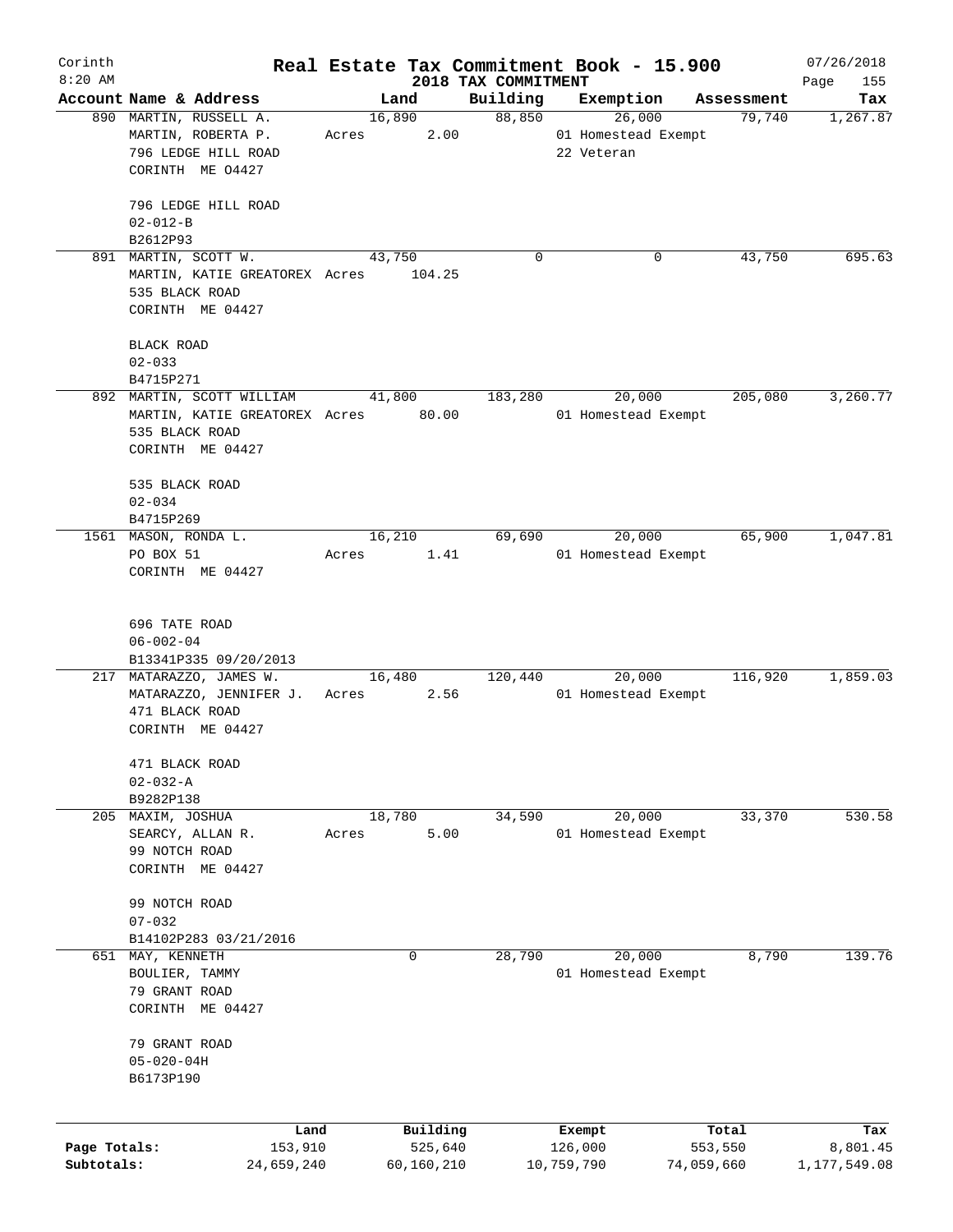| Corinth      |                                                                 |                 |            |                                 | Real Estate Tax Commitment Book - 15.900 |            |            | 07/26/2018         |
|--------------|-----------------------------------------------------------------|-----------------|------------|---------------------------------|------------------------------------------|------------|------------|--------------------|
| $8:20$ AM    | Account Name & Address                                          |                 | Land       | 2018 TAX COMMITMENT<br>Building | Exemption                                |            | Assessment | 156<br>Page<br>Tax |
|              | 1401 MCARTHUR, KEITH<br>30 EXETER ROAD LOT 27                   |                 | 0          | 12,210                          | 12,210<br>01 Homestead Exempt            |            | 0          | 0.00               |
|              | CORINTH ME 04927                                                |                 |            |                                 |                                          |            |            |                    |
|              | 30 EXETER ROAD LOT 27<br>$15 - 012 - 27H$                       |                 |            |                                 |                                          |            |            |                    |
|              | 1545 MCCANNELL, KEVIN B.                                        |                 | 3,340      | 0                               |                                          | 0          | 3,340      | 53.11              |
|              | PO BOX 588<br>HOWLAND ME 04448                                  | Acres           | 22.00      |                                 |                                          |            |            |                    |
|              | HUDSON HILL ROAD<br>$03 - 041$                                  |                 |            |                                 |                                          |            |            |                    |
|              | B9861P198 05/05/2005<br>895 MCCORRISON, MARIE E.                | 21,530          |            | 66,710                          | 20,000                                   |            | 68,240     | 1,085.02           |
|              | 392 WEST CORINTH ROAD<br>CORINTH ME 04427                       | Acres           | 6.00       |                                 | 01 Homestead Exempt                      |            |            |                    |
|              | 392 WEST CORINTH ROAD<br>$05 - 002 - B$<br>B5104P178            |                 |            |                                 |                                          |            |            |                    |
|              | 896 MCCORRISON, VAL F.                                          | 15,730          |            | 67,840                          | 20,000                                   |            | 63,570     | 1,010.76           |
|              | MCCORRISON, CHRISTINE<br>М.                                     | Acres           | 1.00       |                                 | 01 Homestead Exempt                      |            |            |                    |
|              | 419 HUDSON ROAD<br>CORINTH ME 04427                             |                 |            |                                 |                                          |            |            |                    |
|              | 419 HUDSON ROAD                                                 |                 |            |                                 |                                          |            |            |                    |
|              | $09 - 035$                                                      |                 |            |                                 |                                          |            |            |                    |
|              | B2483P200<br>1798 MCCULLAGH, MICHAEL J.                         | 24,640          |            | 125,030                         | 20,000                                   |            | 129,670    | 2,061.75           |
|              | 9 MAIN ST<br>CORINTH ME 04427-0                                 | Acres           | 5.00       |                                 | 01 Homestead Exempt                      |            |            |                    |
|              | 9 MAIN STREET<br>$11 - 012 - B$                                 |                 |            |                                 |                                          |            |            |                    |
|              | B10300P174 01/25/2006                                           |                 |            |                                 |                                          |            |            |                    |
|              | 1624 MCCULLOUGH, CLARENCE<br>80 CLARK RD<br>KENDUSKEAG ME 04450 | 9,540<br>Acres  | 2.02       | 0                               |                                          | 0          | 9,540      | 151.69             |
|              | MUDGETT ROAD<br>$02 - 003$                                      |                 |            |                                 |                                          |            |            |                    |
|              | B7225P198                                                       |                 |            |                                 |                                          |            |            |                    |
| 897          | MCCULLOUGH, ESTHER C.<br>TRUSTEE<br>OF THE HOMESTEAD TRUST      | 24,420<br>Acres | 16.00      | 41,090                          |                                          | 0          | 65,510     | 1,041.61           |
|              | 856 GRANT ROAD<br>CORINTH ME 04427                              |                 |            |                                 |                                          |            |            |                    |
|              | 856 GRANT ROAD<br>$03 - 004$                                    |                 |            |                                 |                                          |            |            |                    |
|              | B6752P62                                                        |                 |            |                                 |                                          |            |            |                    |
|              | Land                                                            |                 | Building   |                                 | Exempt                                   |            | Total      | Tax                |
| Page Totals: | 99,200                                                          |                 | 312,880    |                                 | 72,210                                   | 339,870    |            | 5,403.94           |
| Subtotals:   | 24,758,440                                                      |                 | 60,473,090 |                                 | 10,832,000                               | 74,399,530 |            | 1,182,953.02       |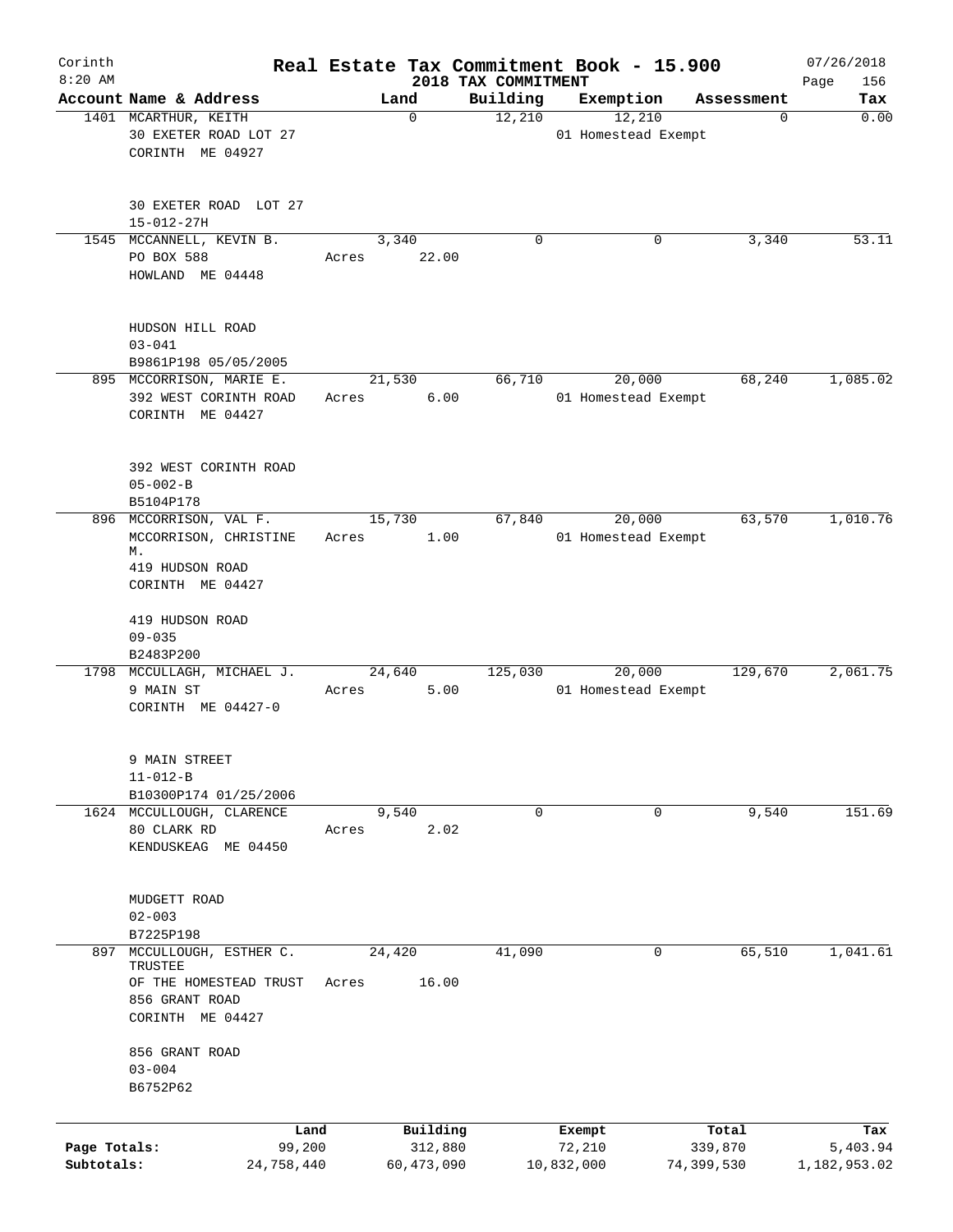| Corinth      |                                            |       |             |                                 |        | Real Estate Tax Commitment Book - 15.900 |             | 07/26/2018         |
|--------------|--------------------------------------------|-------|-------------|---------------------------------|--------|------------------------------------------|-------------|--------------------|
| $8:20$ AM    | Account Name & Address                     |       | Land        | 2018 TAX COMMITMENT<br>Building |        | Exemption                                | Assessment  | Page<br>157<br>Tax |
|              | 361 MCCULLOUGH, PATRICIA A.                |       | 29,420      | 72,730                          |        | 26,000                                   | 76,150      | 1,210.79           |
|              | WATERS, ROBERT &<br>MICHELLE               | Acres | 20.01       |                                 |        | 31 Vetrans Widow                         |             |                    |
|              | 419 MCCARD ROAD<br>CORINTH ME 04427        |       |             |                                 |        | 01 Homestead Exempt                      |             |                    |
|              | 419 MCCARD ROAD                            |       |             |                                 |        |                                          |             |                    |
|              | $01 - 011 - B$                             |       |             |                                 |        |                                          |             |                    |
|              | B14708P34 12/29/2017                       |       |             |                                 |        |                                          |             |                    |
|              | 1872 MCDANIEL, SEAN                        |       | 15,730      | 31,040                          |        | 6,000                                    | 40,770      | 648.24             |
|              | PO BOX 661<br>CORINTH ME 04427             | Acres | 1.00        |                                 |        | 22 Veteran                               |             |                    |
|              | 97 BEECH GROVE ROAD                        |       |             |                                 |        |                                          |             |                    |
|              | $06 - 003 - 10 - 01$                       |       |             |                                 |        |                                          |             |                    |
|              | B14245P335 08/12/2016                      |       |             |                                 |        |                                          |             |                    |
|              | 899 MCDOUGALL, STEPHEN                     |       | 15,950      | 86,100                          |        | 26,000                                   | 76,050      | 1,209.20           |
|              | MCDOUGALL, TINA<br>32 TATE ROAD            | Acres | 1.19        |                                 |        | 01 Homestead Exempt<br>22 Veteran        |             |                    |
|              | CORINTH ME 04427                           |       |             |                                 |        |                                          |             |                    |
|              | 32 TATE ROAD                               |       |             |                                 |        |                                          |             |                    |
|              | $09 - 028 - E$                             |       |             |                                 |        |                                          |             |                    |
|              | 377 MCGURN, STANLEY                        |       | 14,080      | $\mathbf 0$                     |        | 0                                        | 14,080      | 223.87             |
|              | 9 ALTON TANNERY ROAD                       | Acres | 20.00       |                                 |        |                                          |             |                    |
|              | HUDSON ME 04449                            |       |             |                                 |        |                                          |             |                    |
|              | RABBIT PATH @ HUDS TL                      |       |             |                                 |        |                                          |             |                    |
|              | N/F                                        |       |             |                                 |        |                                          |             |                    |
|              | $06 - 032$                                 |       |             |                                 |        |                                          |             |                    |
|              | B13801P261 04/02/2015<br>16 MCHALE, GEORGE |       | $\mathbf 0$ | 19,750                          |        | 19,750                                   | $\mathbf 0$ | 0.00               |
|              | MCHALE, CAROLYN                            |       |             |                                 |        | 22 Veteran                               |             |                    |
|              | 611 AVENUE ROAD                            |       |             |                                 |        | 01 Homestead Exempt                      |             |                    |
|              | CORINTH ME 04427                           |       |             |                                 |        |                                          |             |                    |
|              | 611 AVENUE ROAD                            |       |             |                                 |        |                                          |             |                    |
|              | $01 - 008 - 08H$                           |       |             |                                 |        |                                          |             |                    |
| 1920         | MCHUGH, MICHAEL G.                         |       | 17,550      | 277,060                         |        | 0                                        | 294,610     | 4,684.30           |
|              | MCHUGH, PAULA C.                           | Acres | 2.57        |                                 |        |                                          |             |                    |
|              | 356 WHITE SCHOOLHOUSE<br>RD                |       |             |                                 |        |                                          |             |                    |
|              | CORINTH ME 04427                           |       |             |                                 |        |                                          |             |                    |
|              | WHITE SCHOOLHOUSE ROAD<br>$09 - 012 - 02$  |       |             |                                 |        |                                          |             |                    |
|              | 1925 MCHUGH, MICHAEL G.                    |       | 11,190      | 0                               |        | 0                                        | 11,190      | 177.92             |
|              | MCHUGH, PAULA C.                           | Acres | 2.30        |                                 |        |                                          |             |                    |
|              | 356 WHITE SCHOOLHOUSE<br>RD                |       |             |                                 |        |                                          |             |                    |
|              | CORINTH ME 04427                           |       |             |                                 |        |                                          |             |                    |
|              | TATE ROAD<br>$09 - 012 - 07$               |       |             |                                 |        |                                          |             |                    |
|              |                                            |       |             |                                 |        |                                          |             |                    |
|              | Land                                       |       | Building    |                                 | Exempt |                                          | Total       | Tax                |
| Page Totals: | 103,920                                    |       | 486,680     |                                 | 77,750 |                                          | 512,850     | 8,154.32           |

**Subtotals:** 24,862,360 60,959,770 10,909,750 74,912,380 1,191,107.34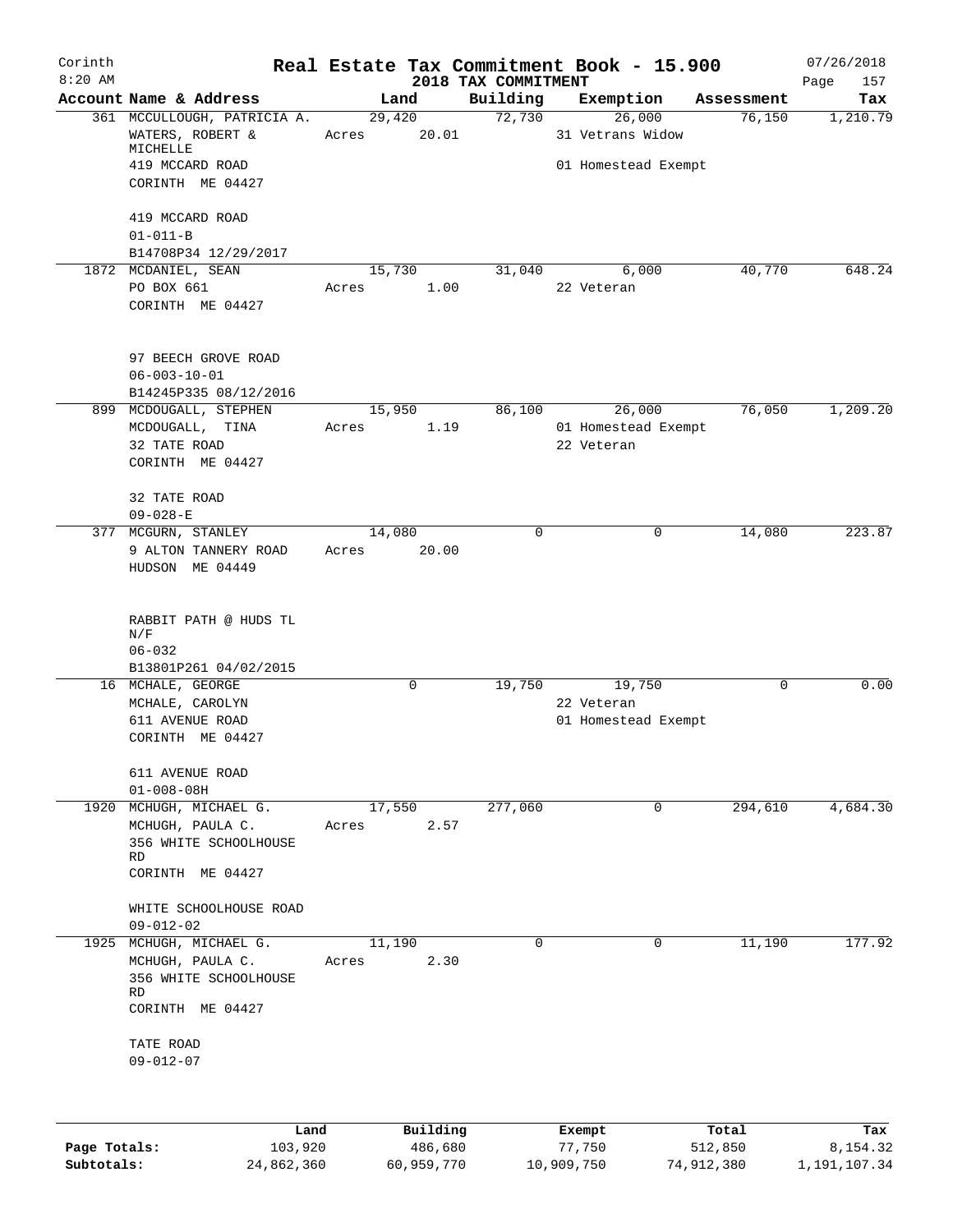| Corinth<br>$8:20$ AM       |                                                                                                  |       |                       |                                 | Real Estate Tax Commitment Book - 15.900 |                         | 07/26/2018               |
|----------------------------|--------------------------------------------------------------------------------------------------|-------|-----------------------|---------------------------------|------------------------------------------|-------------------------|--------------------------|
|                            | Account Name & Address                                                                           |       | Land                  | 2018 TAX COMMITMENT<br>Building | Exemption                                | Assessment              | Page<br>158<br>Tax       |
|                            | 1922 MCHUGH, MICHAEL G.<br>MCHUGH, PAULA C.<br>356 WHITE SCHOOLHOUSE<br>ROAD<br>CORINTH ME 04427 | Acres | 10,650<br>1.84        | $\mathbf 0$                     | $\Omega$                                 | 10,650                  | 169.34                   |
|                            | TATE ROAD<br>$09 - 012 - 04$<br>B13788P67 03/13/2015                                             |       |                       |                                 |                                          |                         |                          |
|                            | 1924 MCHUGH, MICHAEL G.<br>MCHUGH, PAULA C.<br>356 WHITE SCHOOLHOUSE<br>RD<br>CORINTH ME 04427   | Acres | 10, 120<br>1.38       | $\Omega$                        | 0                                        | 10,120                  | 160.91                   |
|                            | TATE ROAD<br>$09 - 012 - 06$                                                                     |       |                       |                                 |                                          |                         |                          |
|                            | 1923 MCHUGH, MICHAEL G.<br>MCHUGH, PAULA C.<br>356 WHITE SCHOOLHOUSE<br>RD.<br>CORINTH ME 04427  | Acres | 10,120<br>1.38        | $\Omega$                        | 0                                        | 10,120                  | 160.91                   |
|                            | TATE ROAD<br>$09 - 012 - 05$                                                                     |       |                       |                                 |                                          |                         |                          |
|                            | 1921 MCHUGH, MICHAEL G.<br>MCHUGH, PAULA C.<br>356 WHITE SCHOOLHOUSE<br>RD<br>CORINTH ME 04427   | Acres | 12,210<br>3.18        | $\mathbf 0$                     | 0                                        | 12,210                  | 194.14                   |
|                            | WHITE SCHOOLHOUSE &<br>TATE<br>$09 - 012 - 03$                                                   |       |                       |                                 |                                          |                         |                          |
|                            | 936 MCHUGH, MICHAEL G.<br>MCHUGH, PAULA C.<br>356 WHITE SCHOOLHOUSE<br>ROAD<br>CORINTH ME 04427  | Acres | 53,610<br>115.80      | 307,280                         | 20,000<br>01 Homestead Exempt            | 340,890                 | 5,420.15                 |
|                            | 356 WHITE SCHOOLHOUSE<br>ROAD<br>$09 - 012 - 01$                                                 |       |                       |                                 |                                          |                         |                          |
|                            | B9908P35 06/07/2005                                                                              |       |                       |                                 |                                          |                         |                          |
|                            | 774 MCKAGUE, KAREN<br>PO BOX 57<br>KENDUSKEAG ME 04450                                           |       | $\mathbf 0$           | 25,490                          | 20,000<br>01 Homestead Exempt            | 5,490                   | 87.29                    |
|                            | 344 MAIN STREET LOT 28<br>$08 - 003 - 28H$                                                       |       |                       |                                 |                                          |                         |                          |
| 903                        | MCKAY, PETER J.<br>375 BLACK RD<br>CORINTH ME 04427                                              | Acres | 25,360<br>9.30        | 67,020                          | 20,000<br>01 Homestead Exempt            | 72,380                  | 1,150.84                 |
|                            | 375 BLACK ROAD<br>$02 - 030 - 03$<br>B11156P197 09/28/2007                                       |       |                       |                                 |                                          |                         |                          |
|                            |                                                                                                  | Land  | Building              |                                 | Exempt                                   | Total                   | Tax                      |
| Page Totals:<br>Subtotals: | 122,070<br>24,984,430                                                                            |       | 399,790<br>61,359,560 |                                 | 60,000<br>10,969,750                     | 461,860<br>75, 374, 240 | 7,343.58<br>1,198,450.92 |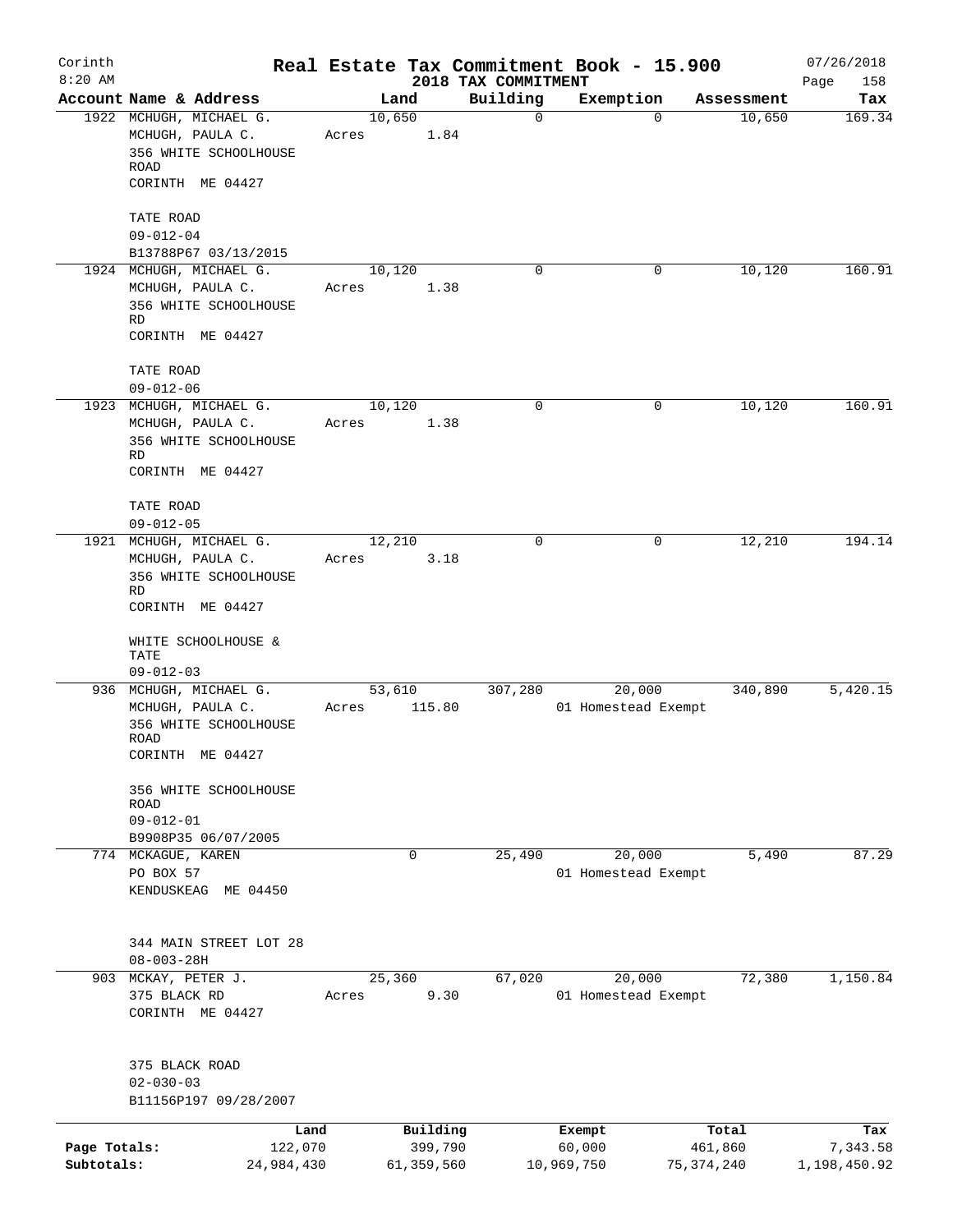| Corinth      |                                                  |       |                |                     | Real Estate Tax Commitment Book - 15.900 |            | 07/26/2018   |
|--------------|--------------------------------------------------|-------|----------------|---------------------|------------------------------------------|------------|--------------|
| $8:20$ AM    |                                                  |       |                | 2018 TAX COMMITMENT |                                          |            | Page<br>159  |
|              | Account Name & Address                           |       | Land           | Building            | Exemption                                | Assessment | Tax          |
|              | 1715 MCKAY, TIMOTHY L.<br>MCKAY, MONICA R.L.     | Acres | 19,690<br>6.50 | 89,820              | 20,000<br>01 Homestead Exempt            | 89,510     | 1,423.21     |
|              | 389 EXETER ROAD                                  |       |                |                     |                                          |            |              |
|              | CORINTH ME 04427                                 |       |                |                     |                                          |            |              |
|              | 389 EXETER ROAD                                  |       |                |                     |                                          |            |              |
|              | $07 - 009 - F$                                   |       |                |                     |                                          |            |              |
|              | B8985P253                                        |       |                |                     |                                          |            |              |
| 907          | MCKENZIE, JAMES                                  |       | 19,630         | 4,250               | 0                                        | 23,880     | 379.69       |
|              | 378 FOREST AVENUE                                | Acres | 30.00          |                     |                                          |            |              |
|              | BANGOR ME 04401                                  |       |                |                     |                                          |            |              |
|              |                                                  |       |                |                     |                                          |            |              |
|              | 161 FOREST ROAD                                  |       |                |                     |                                          |            |              |
|              | $01 - 027$                                       |       |                |                     |                                          |            |              |
|              | B2103P110                                        |       |                |                     |                                          |            |              |
|              | 909 MCLAUGHLIN, CAROL A.                         |       | 25,010         | 81,330              | 20,000                                   | 86,340     | 1,372.81     |
|              | 423 WEST CORINTH ROAD                            | Acres | 9.00           |                     | 01 Homestead Exempt                      |            |              |
|              | CORINTH ME 04427                                 |       |                |                     |                                          |            |              |
|              |                                                  |       |                |                     |                                          |            |              |
|              | 423 WEST CORINTH ROAD                            |       |                |                     |                                          |            |              |
|              | $04 - 034 - A$                                   |       |                |                     |                                          |            |              |
|              | B2221P728                                        |       |                |                     |                                          |            |              |
|              | 911 MCLAUGHLIN, ELEANOR J.                       |       | 12,510         | 71,370              | 26,000                                   | 57,880     | 920.29       |
|              | 215 WEST CORINTH ROAD                            | Acres | 0.52           |                     | 31 Vetrans Widow                         |            |              |
|              | CORINTH ME 04427                                 |       |                |                     | 01 Homestead Exempt                      |            |              |
|              |                                                  |       |                |                     |                                          |            |              |
|              |                                                  |       |                |                     |                                          |            |              |
|              | 215 WEST CORINTH ROAD                            |       |                |                     |                                          |            |              |
|              | $04 - 037$                                       |       |                |                     |                                          |            |              |
|              | B9870P318 02/23/2005                             |       |                |                     |                                          |            |              |
|              | 2000 MCLAUGHLIN, GARY A.                         |       | 21,200         | 0                   | 0                                        | 21,200     | 337.08       |
|              | MCLAUGHLIN, ANGELA                               | Acres | 17.00          |                     |                                          |            |              |
|              | 440 WEST CORINTH ROAD                            |       |                |                     |                                          |            |              |
|              | CORINTH ME 04427                                 |       |                |                     |                                          |            |              |
|              | WEST CORINTH ROAD                                |       |                |                     |                                          |            |              |
|              | $05 - 001 - C - 1$                               |       |                |                     |                                          |            |              |
|              | B11233P5 12/13/2007                              |       |                |                     |                                          |            |              |
|              | 913 MCLAUGHLIN, GARY A.                          |       | 30,850         | 114,100             | 20,000                                   | 124,950    | 1,986.71     |
|              | MCLAUGHLIN, ANGELA                               | Acres | 22.00          |                     | 01 Homestead Exempt                      |            |              |
|              | 440 WEST CORINTH ROAD                            |       |                |                     |                                          |            |              |
|              | CORINTH ME 04427                                 |       |                |                     |                                          |            |              |
|              |                                                  |       |                |                     |                                          |            |              |
|              | 440 WEST CORINTH ROAD                            |       |                |                     |                                          |            |              |
|              | $05 - 001 - B$                                   |       |                |                     |                                          |            |              |
|              | B11233P8 12/13/2007 B11233P5 12/13/2007 B7196P21 |       |                |                     |                                          |            |              |
|              |                                                  |       | 15,960         |                     |                                          |            | 455.54       |
| 914          | MCLAUGHLIN, JEFFREY D.                           |       |                | 32,690              | 20,000                                   | 28,650     |              |
|              | 408 LEDGE HILL ROAD                              | Acres | 1.20           |                     | 01 Homestead Exempt                      |            |              |
|              | CORINTH ME 04427                                 |       |                |                     |                                          |            |              |
|              |                                                  |       |                |                     |                                          |            |              |
|              | 408 LEDGE HILL ROAD                              |       |                |                     |                                          |            |              |
|              | $04 - 027 - A$                                   |       |                |                     |                                          |            |              |
|              | B5382P111                                        |       |                |                     |                                          |            |              |
|              |                                                  |       |                |                     |                                          |            |              |
|              | Land                                             |       | Building       |                     | Exempt                                   | Total      | Tax          |
| Page Totals: | 144,850                                          |       | 393,560        |                     | 106,000                                  | 432,410    | 6,875.33     |
| Subtotals:   | 25,129,280                                       |       | 61,753,120     |                     | 11,075,750                               | 75,806,650 | 1,205,326.25 |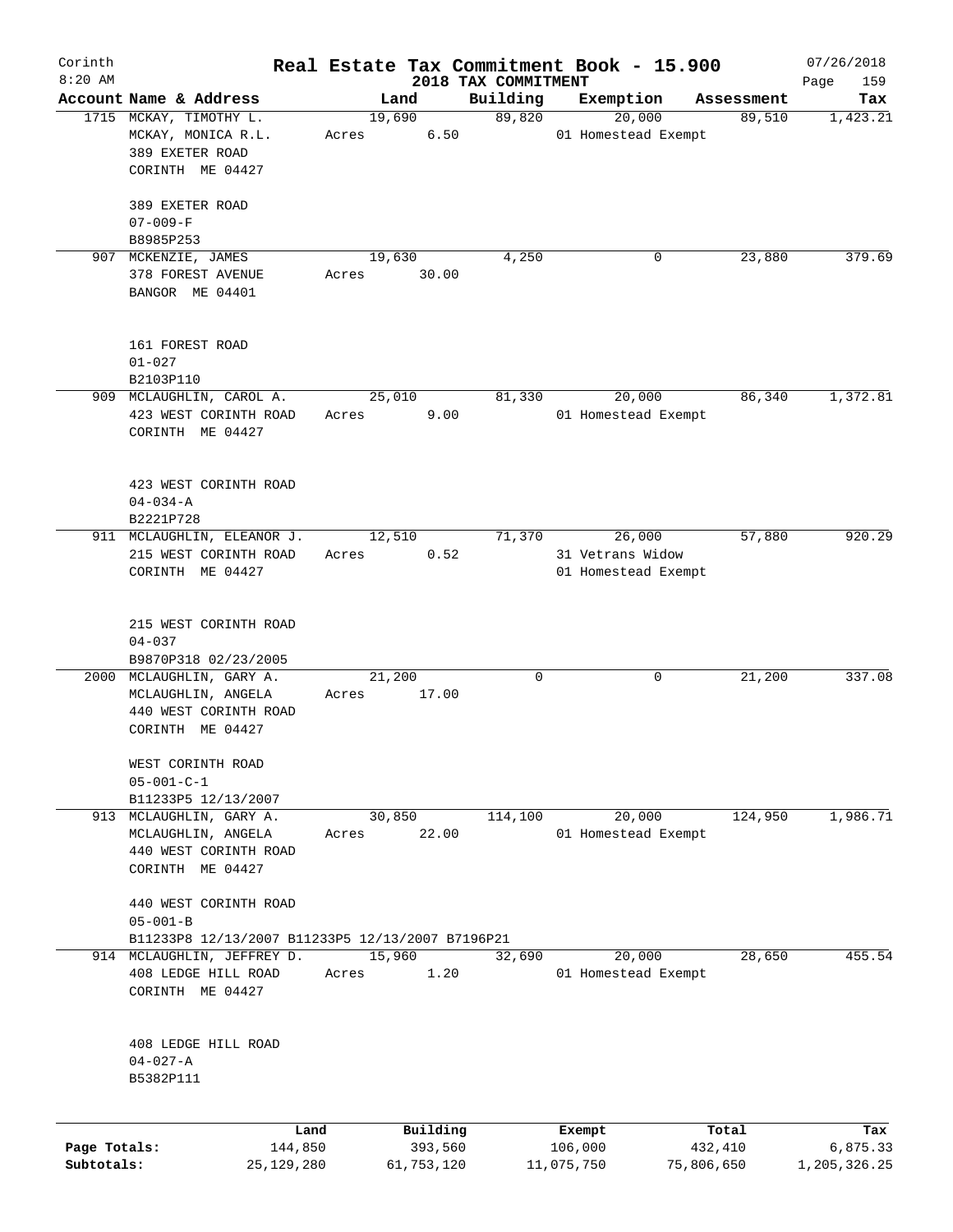| Corinth      |                                                                    |       |                     |                         | Real Estate Tax Commitment Book - 15.900    |                      | 07/26/2018      |
|--------------|--------------------------------------------------------------------|-------|---------------------|-------------------------|---------------------------------------------|----------------------|-----------------|
| $8:20$ AM    | Account Name & Address                                             |       |                     | 2018 TAX COMMITMENT     |                                             |                      | Page<br>160     |
|              | 916 MCLAUGHLIN, JOEL W.                                            |       | Land<br>26,670      | Building<br>$\mathbf 0$ | Exemption<br>$\Omega$                       | Assessment<br>26,670 | Tax<br>424.05   |
|              | 550 LEDGE HILL ROAD<br>CORINTH ME 04427                            | Acres | 52.48               |                         |                                             |                      |                 |
|              | WEST CORINTH ROAD<br>$05 - 001$                                    |       |                     |                         |                                             |                      |                 |
|              | B2145P291 11/08/1968                                               |       |                     |                         |                                             |                      |                 |
|              | 915 MCLAUGHLIN, JOEL W.<br>550 LEDGE HILL ROAD<br>CORINTH ME 04427 | Acres | 34,500<br>33.96     | 57,130                  | 26,000<br>22 Veteran<br>01 Homestead Exempt | 65,630               | 1,043.52        |
|              | 550 LEDGE HILL ROAD<br>$02 - 022$                                  |       |                     |                         |                                             |                      |                 |
|              | B2234P337                                                          |       |                     |                         |                                             |                      |                 |
|              | 556 MCLAUGHLIN, PATRICIA<br>39 HUDSON ROAD<br>CORINTH ME 04427     | Acres | 18,150<br>2.00      | 62,870                  | 20,000<br>01 Homestead Exempt               | 61,020               | 970.22          |
|              | 39 HUDSON ROAD<br>$15 - 032$<br>B14175P194 06/10/2016              |       |                     |                         |                                             |                      |                 |
|              | 918 MCLAUGHLIN, STEPHEN J.                                         |       | 17,300              | 13,400                  | 20,000                                      | 10,700               | 170.13          |
|              | 6 TATE ROAD<br>CORINTH ME 04427                                    | Acres | 2.35                |                         | 01 Homestead Exempt                         |                      |                 |
|              | 6 TATE ROAD<br>$09 - 028 - B$                                      |       |                     |                         |                                             |                      |                 |
|              | B5395P138                                                          |       |                     |                         |                                             |                      |                 |
|              | 1071 MEDEIROS, MARIA<br>30 EXETER RD LOT 11<br>CORINTH ME 04427    |       | 0                   | 11,310                  | 0                                           | 11,310               | 179.83          |
|              | 30 EXETER ROAD LOT 11<br>15-012-11H                                |       |                     |                         |                                             |                      |                 |
| 1850         | MEGGISON, CHARLOTTE M.<br>LIVING TRUST                             |       | 25,370              | 149,820                 | 20,000                                      | 155,190              | 2,467.52        |
|              | 158 O'ROAK RD<br>CORINTH ME 04427                                  | Acres | 17.44               |                         | 01 Homestead Exempt                         |                      |                 |
|              | 158 O'ROAK ROAD<br>$10 - 002 - D$<br>B12469P227 04/27/2011         |       |                     |                         |                                             |                      |                 |
|              | 924 MEGQUIER, SHERWOOD L.<br>LIVING TRUST                          |       | 26,750              | 103,140                 | 20,000                                      | 109,890              | 1,747.25        |
|              | 401 HUDSON ROAD<br>CORINTH ME 04427                                | Acres | 10.50               |                         | 01 Homestead Exempt                         |                      |                 |
|              | 401 HUDSON ROAD<br>$09 - 036$<br>B14634P3 08/31/2017               |       |                     |                         |                                             |                      |                 |
|              |                                                                    |       |                     |                         |                                             |                      |                 |
| Page Totals: | Land<br>148,740                                                    |       | Building<br>397,670 |                         | Exempt<br>106,000                           | Total<br>440,410     | Tax<br>7,002.52 |
| Subtotals:   | 25,278,020                                                         |       | 62,150,790          |                         | 11,181,750                                  | 76,247,060           | 1,212,328.77    |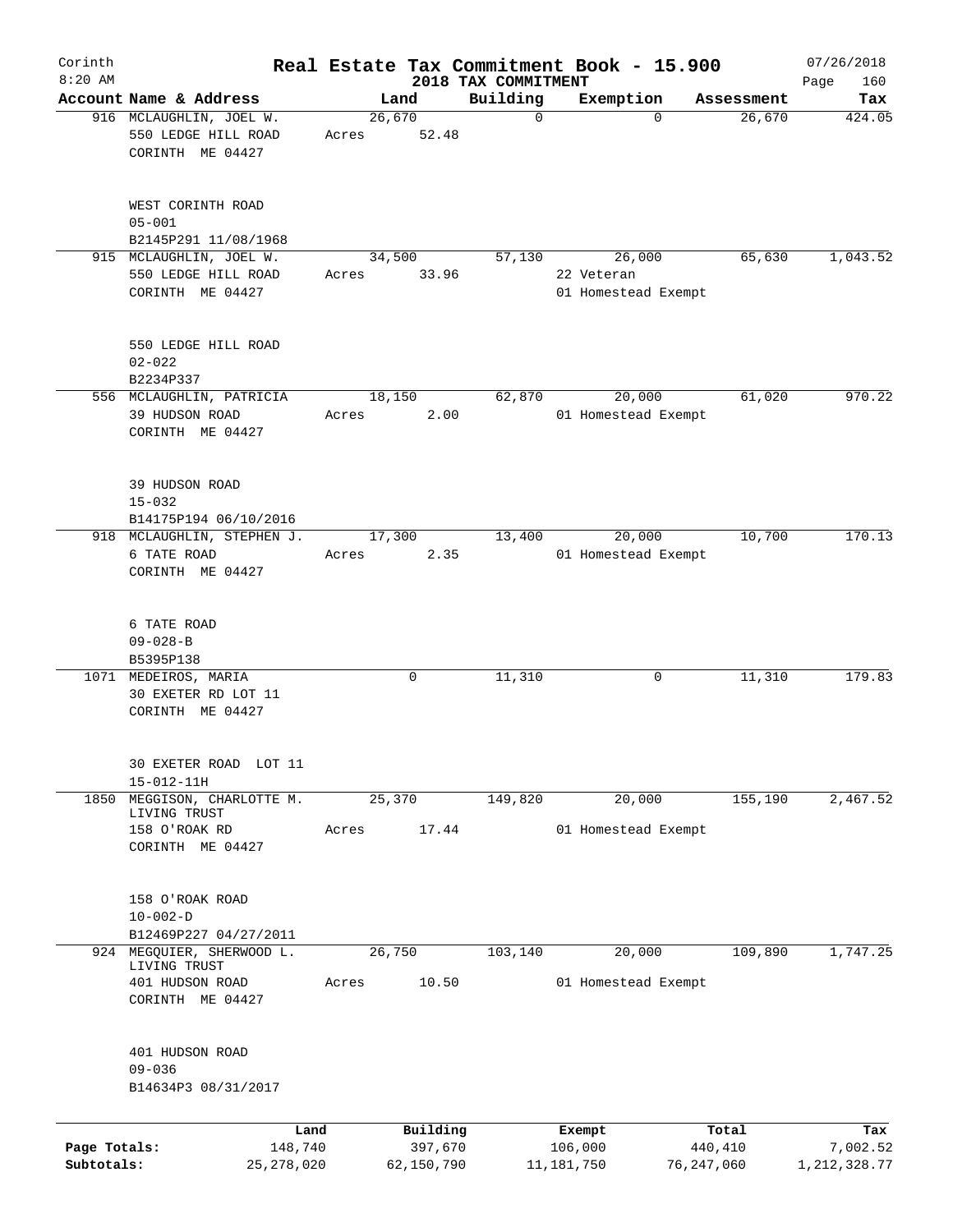| Corinth      |                          |             |                     |                                 | Real Estate Tax Commitment Book - 15.900 |                       | 07/26/2018         |
|--------------|--------------------------|-------------|---------------------|---------------------------------|------------------------------------------|-----------------------|--------------------|
| $8:20$ AM    | Account Name & Address   |             |                     | 2018 TAX COMMITMENT<br>Building | Exemption                                |                       | Page<br>161<br>Tax |
|              | 1908 MEISNER, JOSHUA     |             | Land<br>17,010      | 107,320                         | 20,000                                   | Assessment<br>104,330 | 1,658.85           |
|              | MEISNER, SHERRY L.       | Acres       | 1.06                |                                 | 01 Homestead Exempt                      |                       |                    |
|              | 35 BRUCE ROAD            |             |                     |                                 |                                          |                       |                    |
|              | CORINTH ME 04427         |             |                     |                                 |                                          |                       |                    |
|              |                          |             |                     |                                 |                                          |                       |                    |
|              | 35 BRUCE ROAD            |             |                     |                                 |                                          |                       |                    |
|              | $08 - 012 - 31$          |             |                     |                                 |                                          |                       |                    |
|              | B13491P243 03/21/2014    |             |                     |                                 |                                          |                       |                    |
|              | 928 MERCHANT, DAVID      |             | 18,200              | 10,650                          | 20,000                                   | 8,850                 | 140.72             |
|              | MERCHANT, CONSTANCE      | Acres       | 4.50                |                                 | 01 Homestead Exempt                      |                       |                    |
|              | 799 GRANT ROAD           |             |                     |                                 |                                          |                       |                    |
|              | CORINTH ME 04427         |             |                     |                                 |                                          |                       |                    |
|              |                          |             |                     |                                 |                                          |                       |                    |
|              | 799 GRANT ROAD           |             |                     |                                 |                                          |                       |                    |
|              | $03 - 007 - B$           |             |                     |                                 |                                          |                       |                    |
|              | B4530P189                |             |                     |                                 |                                          |                       |                    |
|              | 1423 MERCHANT, ROBERT A. |             | 24,940              | 2,400                           | 0                                        | 27,340                | 434.71             |
|              | MERCHANT, SHARON L.      | Acres 10.92 |                     |                                 |                                          |                       |                    |
|              | PO BOX 37                |             |                     |                                 |                                          |                       |                    |
|              | KENDUSKEAG ME 04450      |             |                     |                                 |                                          |                       |                    |
|              |                          |             |                     |                                 |                                          |                       |                    |
|              | 101 COVERED BRIDGE ROAD  |             |                     |                                 |                                          |                       |                    |
|              | $02 - 039$               |             |                     |                                 |                                          |                       |                    |
|              | B12311P310 11/05/2010    |             |                     | $\Omega$                        |                                          |                       |                    |
|              | 829 MERCHANT, ROBERT A.  |             | 13,460              |                                 | 0                                        | 13,460                | 214.01             |
|              | 706 BLACK ROAD           | Acres       | 7.00                |                                 |                                          |                       |                    |
|              | KENDUSKEAG ME 04450      |             |                     |                                 |                                          |                       |                    |
|              |                          |             |                     |                                 |                                          |                       |                    |
|              | BEECH GROVE ROAD         |             |                     |                                 |                                          |                       |                    |
|              | $02 - 054$               |             |                     |                                 |                                          |                       |                    |
|              | B12142P122 05/25/2010    |             |                     |                                 |                                          |                       |                    |
|              | 929 MERCHANT, SAMUEL A.  | 12,670      |                     | 0                               | 0                                        | 12,670                | 201.45             |
|              | 57 OTTER CREEK DRIVE     | Acres       | 5.00                |                                 |                                          |                       |                    |
|              | MOUNT DESERT ME 04660    |             |                     |                                 |                                          |                       |                    |
|              |                          |             |                     |                                 |                                          |                       |                    |
|              | GRANT ROAD               |             |                     |                                 |                                          |                       |                    |
|              | $05 - 013 - A$           |             |                     |                                 |                                          |                       |                    |
|              | B4845P203                |             |                     |                                 |                                          |                       |                    |
| 2023         | MERCHANT, SAMUEL A.      | 14,860      |                     | 19,900                          | 0                                        | 34,760                | 552.68             |
|              | 57 OTTER CREEK DRIVE     | Acres       | 1.32                |                                 |                                          |                       |                    |
|              | MT. DESERT ME 04660      |             |                     |                                 |                                          |                       |                    |
|              |                          |             |                     |                                 |                                          |                       |                    |
|              |                          |             |                     |                                 |                                          |                       |                    |
|              | 338 GRANT ROAD           |             |                     |                                 |                                          |                       |                    |
|              | $05 - 013 - C$           |             |                     |                                 |                                          |                       |                    |
|              | B11636P227 10/13/2008    |             |                     |                                 |                                          |                       |                    |
|              | 931 MERRILL, ELAINE H.   |             | 18,050              | 67,330                          | 20,000                                   | 65,380                | 1,039.54           |
|              | 452 WEST CORINTH ROAD    | Acres       | 3.00                |                                 | 01 Homestead Exempt                      |                       |                    |
|              | CORINTH ME 04427         |             |                     |                                 |                                          |                       |                    |
|              |                          |             |                     |                                 |                                          |                       |                    |
|              | 452 WEST CORINTH ROAD    |             |                     |                                 |                                          |                       |                    |
|              | $05 - 001 - A$           |             |                     |                                 |                                          |                       |                    |
|              | B13507P139 04/17/2014    |             |                     |                                 |                                          |                       |                    |
|              |                          |             |                     |                                 |                                          |                       |                    |
| Page Totals: | Land<br>119,190          |             | Building<br>207,600 |                                 | Exempt<br>60,000                         | Total<br>266,790      | Tax<br>4,241.96    |
| Subtotals:   | 25, 397, 210             |             | 62, 358, 390        |                                 | 11, 241, 750                             | 76,513,850            | 1,216,570.73       |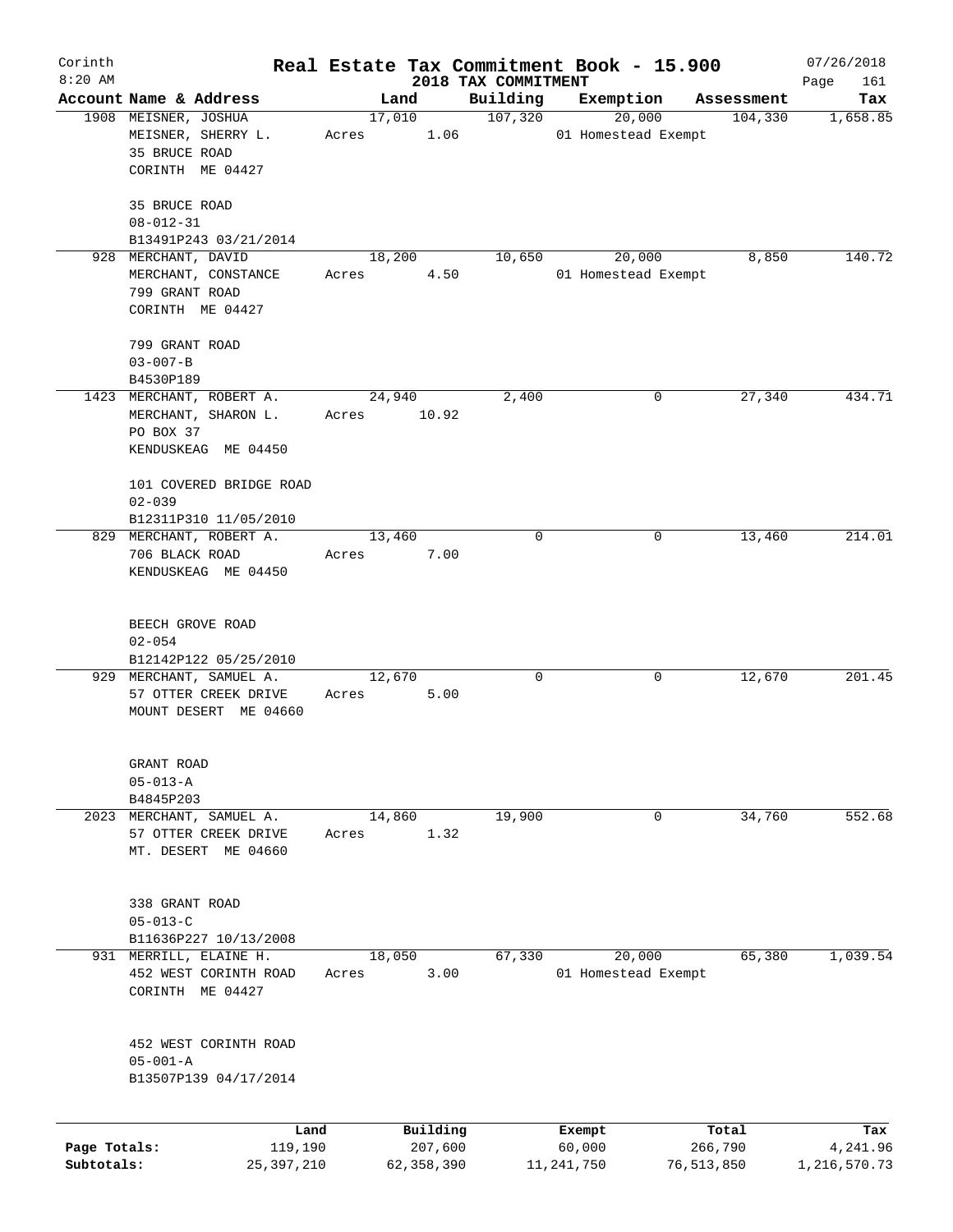| Corinth      |                                                                                                                                                        |                 |       |                     |                                 | Real Estate Tax Commitment Book - 15.900 |                  | 07/26/2018         |
|--------------|--------------------------------------------------------------------------------------------------------------------------------------------------------|-----------------|-------|---------------------|---------------------------------|------------------------------------------|------------------|--------------------|
| $8:20$ AM    | Account Name & Address                                                                                                                                 |                 |       | Land                | 2018 TAX COMMITMENT<br>Building | Exemption                                | Assessment       | 162<br>Page<br>Tax |
|              | 172 MERRILL, KEVIN                                                                                                                                     |                 |       | 38,210              | 26,650                          | $\Omega$                                 | 64,860           | 1,031.27           |
|              | 727 MUDGETT ROAD<br>CORINTH ME 04427                                                                                                                   |                 | Acres | 79.98               |                                 |                                          |                  |                    |
|              | 833 LEDGE HILL ROAD<br>$02 - 002$                                                                                                                      |                 |       |                     |                                 |                                          |                  |                    |
|              | B7225P200                                                                                                                                              |                 |       |                     |                                 |                                          |                  |                    |
|              | 1724 MERRILL, KEVIN<br>MERRILL, TRACI<br>727 MUDGETT ROAD<br>CORINTH ME 04427                                                                          |                 | Acres | 18,720<br>5.00      | 134,630                         | 20,000<br>01 Homestead Exempt            | 133,350          | 2,120.27           |
|              | 727 MUDGETT ROAD<br>$02 - 003 - A$                                                                                                                     |                 |       |                     |                                 |                                          |                  |                    |
|              | B8045P261                                                                                                                                              |                 |       |                     |                                 |                                          |                  |                    |
| 2009         | METHODIST CHURCH,<br>UNITED                                                                                                                            |                 |       | 31,830              | 175,000                         | 206,830                                  | 0                | 0.00               |
|              | PO BOX 17<br>CORINTH ME 04427                                                                                                                          |                 | Acres | 28.34               |                                 | 51 Churches                              |                  |                    |
|              | 275 MAIN STREET<br>$16 - 003$                                                                                                                          |                 |       |                     |                                 |                                          |                  |                    |
|              | 934 METHODIST CHURCH,<br>UNITED                                                                                                                        |                 |       | 16,940              | 102,090                         | 20,000                                   | 99,030           | 1,574.58           |
|              | P.O. BOX 17<br>CORINTH ME 04427                                                                                                                        |                 | Acres | 1.00                |                                 | 30 Parsonage                             |                  |                    |
|              | 271 MAIN STREET<br>$11 - 001$<br>B4357P158                                                                                                             |                 |       |                     |                                 |                                          |                  |                    |
|              | 1747 MEYER, SUSAN                                                                                                                                      |                 |       | 25,410              | 0                               | 0                                        | 25,410           | 404.02             |
|              | PO BOS 134<br>HARRISON ME 04040                                                                                                                        |                 | Acres | 23.00               |                                 |                                          |                  |                    |
|              | 159 MEADOW ROAD<br>$09 - 014 - A$                                                                                                                      |                 |       |                     |                                 |                                          |                  |                    |
|              | B14639P141 09/22/2017<br>608 MEYERS, WILLIAM T.                                                                                                        |                 |       | 15,390              | $1\overline{13,270}$            | 20,000                                   | 108,660          | 1,727.69           |
|              | MEYERS, LIBBY A.<br>46 PINEWOOD DRIVE<br>CORINTH ME 04427                                                                                              |                 | Acres | 1.83                |                                 | 01 Homestead Exempt                      |                  |                    |
|              | 46 PINEWOOD DRIVE<br>$06 - 023 - 10$                                                                                                                   |                 |       |                     |                                 |                                          |                  |                    |
|              | B9575P197                                                                                                                                              |                 |       |                     |                                 |                                          |                  |                    |
|              | 1851 MICHAELS JR, DAVID A.<br>MICHAELS, TAMMY L.<br>PO BOX 97<br>697 MAIN STREET<br>CORINTH ME 04427<br>697 MAIN STREET<br>$05 - 033 - B$<br>B9523P228 |                 | Acres | 17,690<br>1.62      | 99,090                          | 20,000<br>01 Homestead Exempt            | 96,780           | 1,538.80           |
|              |                                                                                                                                                        |                 |       |                     |                                 |                                          |                  |                    |
| Page Totals: |                                                                                                                                                        | Land<br>164,190 |       | Building<br>650,730 |                                 | Exempt<br>286,830                        | Total<br>528,090 | Tax<br>8,396.63    |
| Subtotals:   |                                                                                                                                                        | 25,561,400      |       | 63,009,120          |                                 | 11,528,580                               | 77,041,940       | 1,224,967.36       |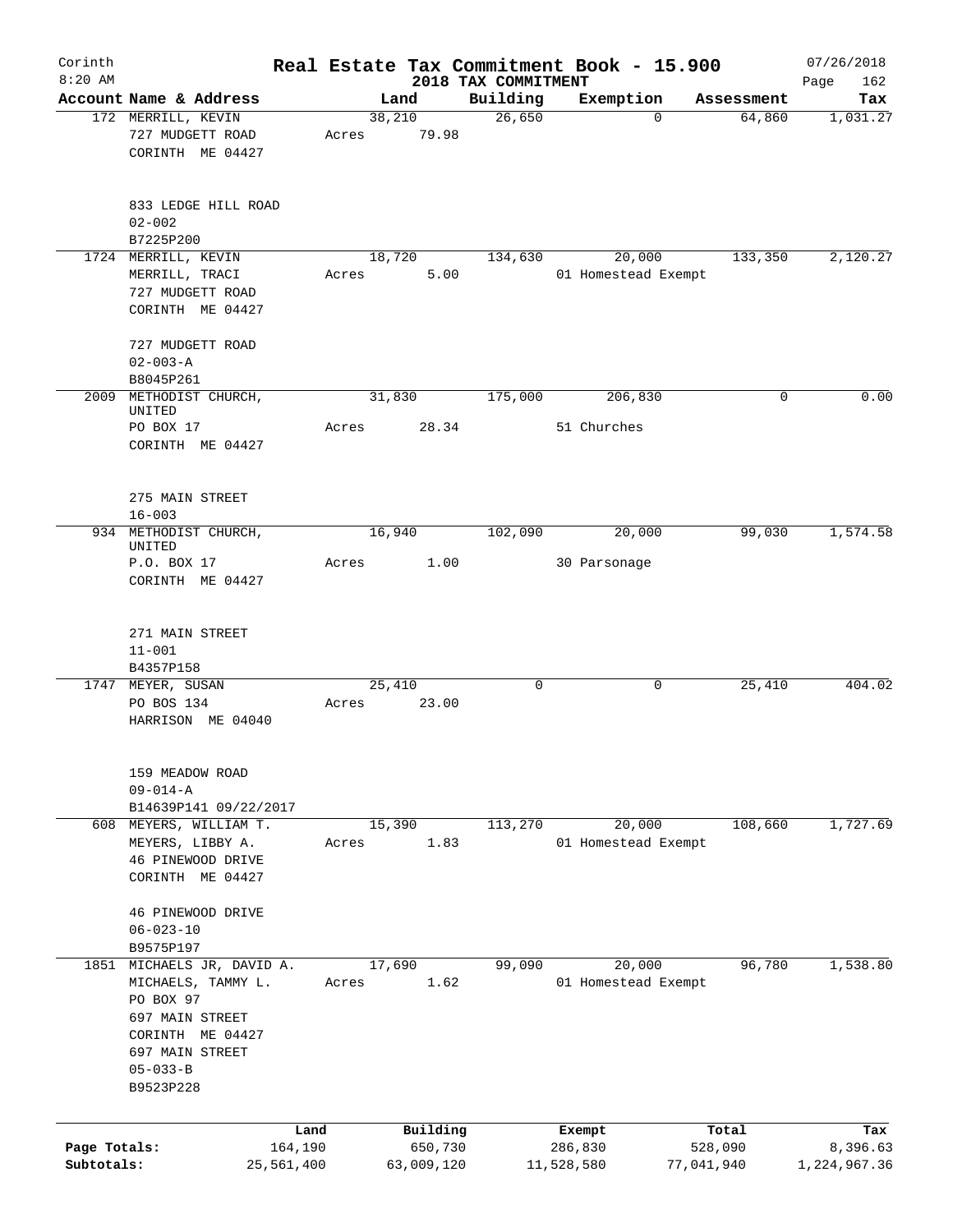| Corinth      |                                                                                   |                 |            |                     | Real Estate Tax Commitment Book - 15.900 |                       | 07/26/2018      |
|--------------|-----------------------------------------------------------------------------------|-----------------|------------|---------------------|------------------------------------------|-----------------------|-----------------|
| $8:20$ AM    |                                                                                   |                 |            | 2018 TAX COMMITMENT |                                          |                       | Page<br>163     |
|              | Account Name & Address                                                            | 15,730          | Land       | Building<br>90,900  | Exemption<br>$\mathbf 0$                 | Assessment<br>106,630 | Tax<br>1,695.42 |
|              | 1385 MICHAUD, CHRISTOPHER<br>661 TATE ROAD<br>CORINTH ME 04427                    | Acres           | 1.00       |                     |                                          |                       |                 |
|              | 661 TATE ROAD<br>$06 - 012 - G$                                                   |                 |            |                     |                                          |                       |                 |
|              | B12809P153 05/04/2012<br>1616 MICHAUD, DENNIS J.                                  |                 |            |                     |                                          | 93,540                | 1,487.29        |
|              | MICHAUD, CYNTHIA A.<br>328 MCCARD ROAD<br>CORINTH ME 04427                        | 15,740<br>Acres | 1.01       | 97,800              | 20,000<br>01 Homestead Exempt            |                       |                 |
|              | 328 MCCARD ROAD<br>$01 - 017 - E$                                                 |                 |            |                     |                                          |                       |                 |
|              | B13535P277 05/16/2014                                                             |                 |            |                     |                                          |                       |                 |
|              | 942 MILLER, MARTIN C<br>MILLER, LAURIE<br>871 LEDGE HILL ROAD<br>CORINTH ME 04427 | 16,660<br>Acres | 1.80       | 33,860              | 20,000<br>01 Homestead Exempt            | 30,520                | 485.27          |
|              | 871 LEDGE HILL ROAD<br>$02 - 008 - C$<br>B13389P127 08/24/2013                    |                 |            |                     |                                          |                       |                 |
|              | 1966 MINMON, LLC                                                                  | 25,740          |            | 191,820             | 0                                        | 217,560               | 3,459.20        |
|              | 1565 STILLWELL AVENUE<br>BRONX NY 10461                                           | Acres           | 18.00      |                     |                                          |                       |                 |
|              | 108 COVERED BRIDGE ROAD<br>$03 - 010 - A - 02$<br>B14606P267 09/06/2017           |                 |            |                     |                                          |                       |                 |
|              | 952 MITCHELL II, KENNETH C.                                                       | 25,610          |            | 83,200              | 20,000                                   | 88,810                | 1,412.08        |
|              | MITCHELL, AMBER L.<br>877 MAIN STREET<br>CORINTH ME 04427                         | Acres           | 10.00      |                     | 01 Homestead Exempt                      |                       |                 |
|              | 877 MAIN STREET<br>$05 - 044$                                                     |                 |            |                     |                                          |                       |                 |
|              | B7097P233                                                                         |                 |            |                     |                                          |                       |                 |
| 1710         | MITCHELL, CASSANDRA L.<br>748 LEDGE HILL ROAD<br>CORINTH ME 04427                 | 21,940<br>Acres | 15.54      | 114,320             | 20,000<br>01 Homestead Exempt            | 116,260               | 1,848.53        |
|              | 748 LEDGE HILL ROAD<br>$02 - 012 - C$<br>B12695P287 12/17/2011                    |                 |            |                     |                                          |                       |                 |
| 1847         | MITCHELL, GAVIN DEAN<br>MITCHELL, JENNIFER LYNN Acres<br>38 COUNTY ROAD           | 17,490          | 1.45       | 64,580              | 20,000<br>01 Homestead Exempt            | 62,070                | 986.91          |
|              | CORINTH ME 04427<br>38 COUNTY ROAD<br>$08 - 014 - D$<br>B14404P292 02/06/2017     |                 |            |                     |                                          |                       |                 |
|              | Land                                                                              |                 | Building   |                     | Exempt                                   | Total                 | Tax             |
| Page Totals: | 138,910                                                                           |                 | 676,480    |                     | 100,000                                  | 715,390               | 11,374.70       |
| Subtotals:   | 25,700,310                                                                        |                 | 63,685,600 |                     | 11,628,580                               | 77, 757, 330          | 1,236,342.06    |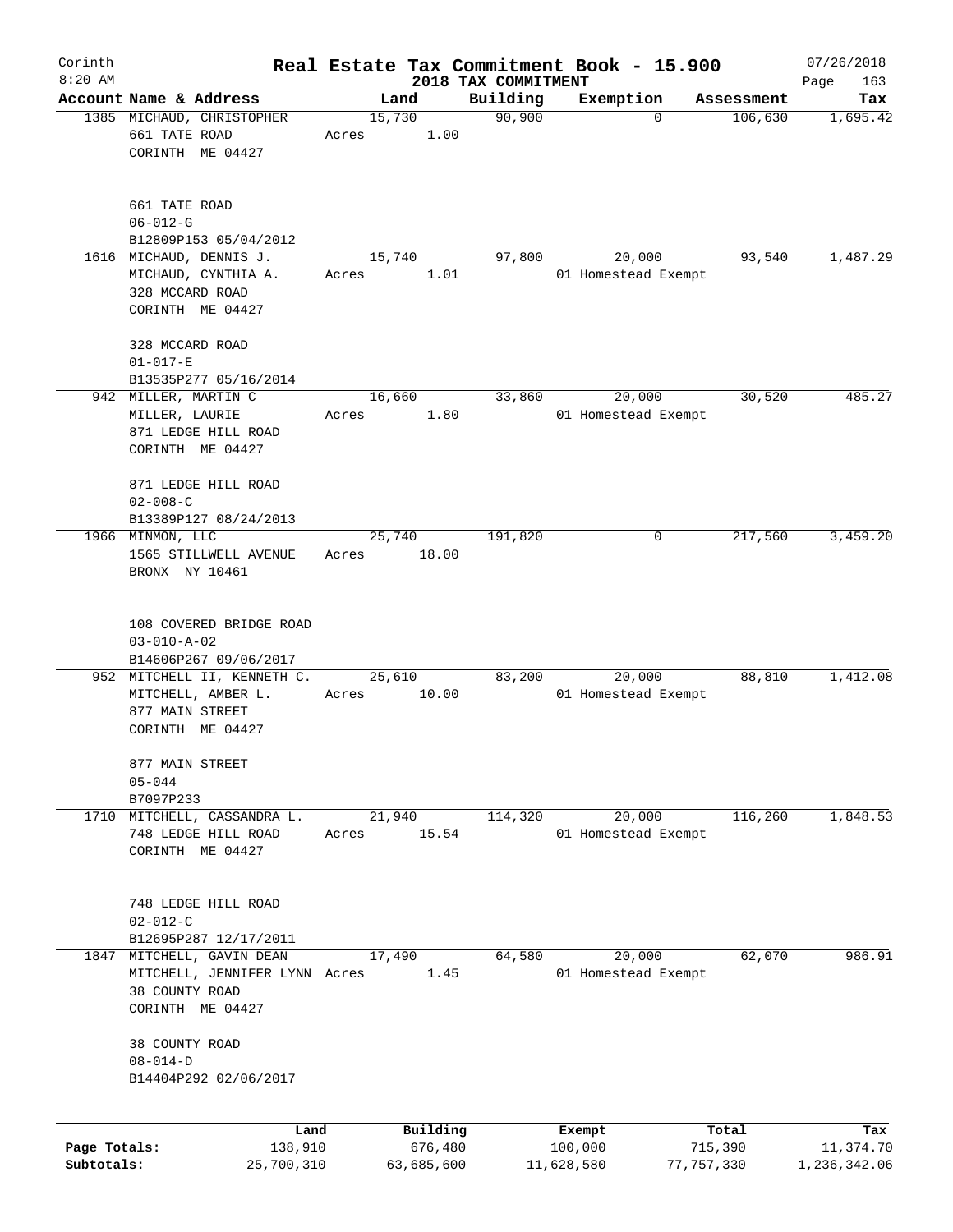| Corinth<br>$8:20$ AM       |                                                                                          |                 |                       |                                 | Real Estate Tax Commitment Book - 15.900    |                       | 07/26/2018               |
|----------------------------|------------------------------------------------------------------------------------------|-----------------|-----------------------|---------------------------------|---------------------------------------------|-----------------------|--------------------------|
|                            | Account Name & Address                                                                   |                 | Land                  | 2018 TAX COMMITMENT<br>Building | Exemption                                   | Assessment            | Page<br>164<br>Tax       |
|                            | 1953 MITCHELL, KENNETH C,<br>MITCHELL, JUDITH<br>15 WEST CORINTH RD.<br>CORINTH ME 04427 | Acres           | 19,510<br>3.12        | 113,800                         | 26,000<br>01 Homestead Exempt<br>22 Veteran | 107,310               | 1,706.23                 |
|                            | 15 WEST CORINTH ROAD<br>$05 - 024 - 02 - B$<br>B14772P78 03/29/2018                      |                 |                       |                                 |                                             |                       |                          |
| 1807                       | MITCHELL, NICHOLAS R.                                                                    | 16,740          |                       | 32,780                          |                                             | 49,520<br>0           | 787.37                   |
|                            | S.<br>638 TATE ROAD<br>CORINTH ME 04427                                                  | Acres           | 1.87                  |                                 |                                             |                       |                          |
|                            | 638 TATE ROAD<br>$06 - 002 - D$<br>B13074P15 01/23/2013                                  |                 |                       |                                 |                                             |                       |                          |
|                            | 532 MITCHELL, TYLER G.<br>447 WEST CORINTH ROAD<br>CORINTH ME 04427                      | 17,330<br>Acres | 2.38                  | 135,070                         |                                             | 0<br>152,400          | 2,423.16                 |
|                            | 447 WEST CORINTH ROAD<br>$04 - 034 - B$<br>B14090P119 02/29/2016                         |                 |                       |                                 |                                             |                       |                          |
|                            | 1954 MKH & COMPANY, LLC.<br>PO BOX 8393<br>BANGOR ME 04402-8393                          | 10,260<br>Acres | 1.50                  | $\Omega$                        |                                             | 10,260<br>0           | 163.13                   |
|                            | <b>MAIN STREET</b><br>$03 - 032 - C$<br>B10450P289 05/25/2006                            |                 |                       |                                 |                                             |                       |                          |
|                            | 956 MOLLOY, WILLIAM P.<br>MOLLOY, LINDA J.<br>149 MCCARD ROAD<br>CORINTH ME 04427        | 16,890<br>Acres | 2.00                  | 44,820                          | 20,000<br>01 Homestead Exempt               | 41,710                | 663.19                   |
|                            | 149 MCCARD ROAD<br>$01 - 023 - B - 1$<br>B4100P171                                       |                 |                       |                                 |                                             |                       |                          |
|                            | 2026 MONDELLO, MARY J.<br>733 AVENUE ROAD<br>CORINTH ME 04427                            | 10,060<br>Acres | 1.33                  | $\mathbf 0$                     |                                             | 10,060<br>$\mathbf 0$ | 159.95                   |
|                            | AVENUE ROAD<br>$01 - 004 - 04 - A$<br>B14368P212 12/21/2016                              |                 |                       |                                 |                                             |                       |                          |
|                            | 2019 MONDELLO, MARY J.<br>733 AVENUE ROAD<br>CORINTH ME 04427                            | 19,960<br>Acres | 4.65                  | 75,690                          |                                             | $\mathbf 0$<br>95,650 | 1,520.84                 |
|                            | 749 AVENUE ROAD<br>$01 - 004 - 04 - B$<br>B14368P211 12/21/2016                          |                 |                       |                                 |                                             |                       |                          |
|                            | Land                                                                                     |                 | Building              |                                 | Exempt                                      | Total                 | Tax                      |
| Page Totals:<br>Subtotals: | 110,750<br>25,811,060                                                                    |                 | 402,160<br>64,087,760 |                                 | 46,000<br>11,674,580                        | 466,910<br>78,224,240 | 7,423.87<br>1,243,765.93 |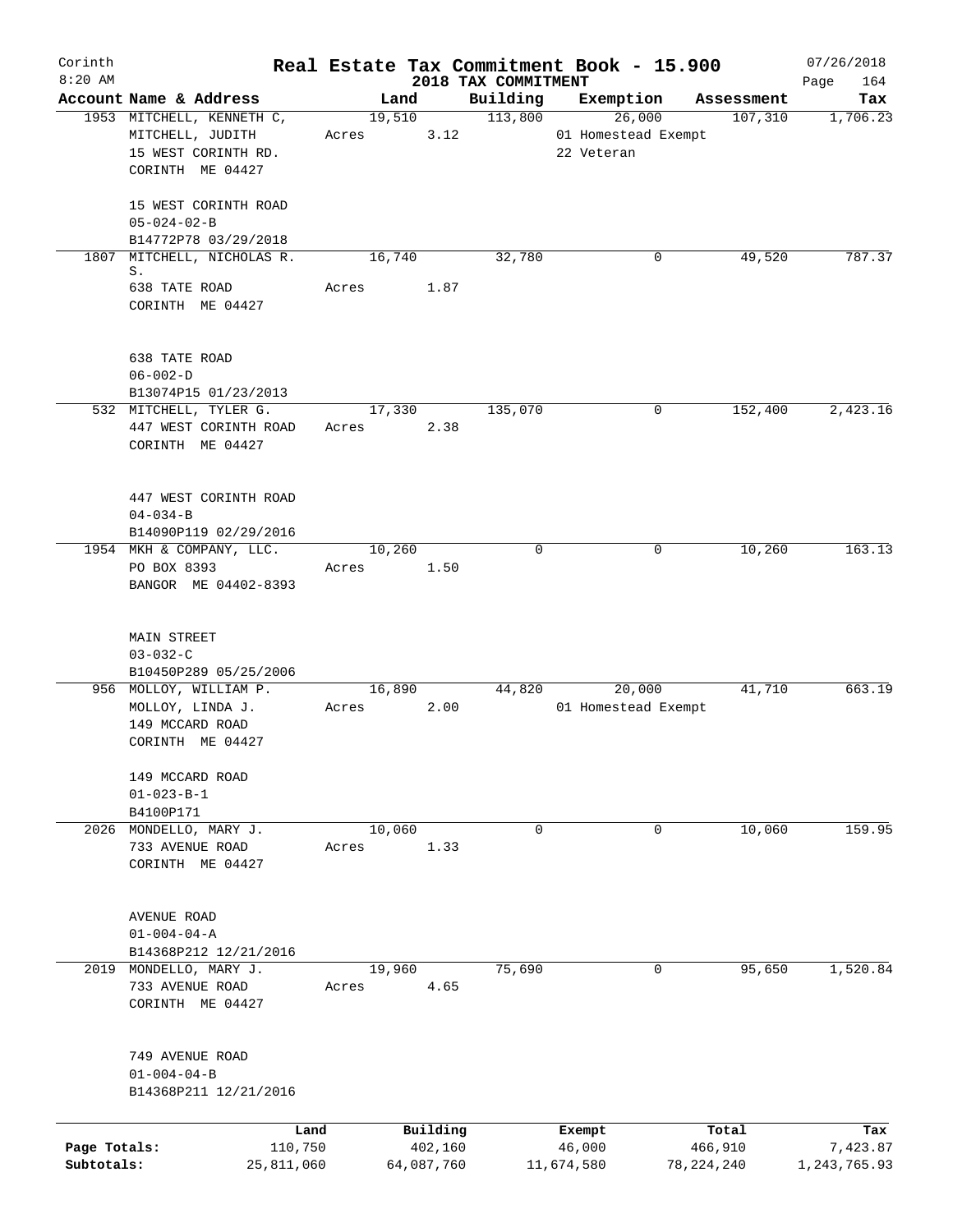|                                                                                  |                                                                                                     |                                                                                                                                                |                                                                                              |                                                                            |                                                                                                                      |                                                         |                                                       | 07/26/2018                                                                                                                                                                           |
|----------------------------------------------------------------------------------|-----------------------------------------------------------------------------------------------------|------------------------------------------------------------------------------------------------------------------------------------------------|----------------------------------------------------------------------------------------------|----------------------------------------------------------------------------|----------------------------------------------------------------------------------------------------------------------|---------------------------------------------------------|-------------------------------------------------------|--------------------------------------------------------------------------------------------------------------------------------------------------------------------------------------|
|                                                                                  |                                                                                                     |                                                                                                                                                |                                                                                              |                                                                            |                                                                                                                      |                                                         |                                                       | Page<br>165                                                                                                                                                                          |
|                                                                                  |                                                                                                     |                                                                                                                                                |                                                                                              |                                                                            |                                                                                                                      |                                                         |                                                       | Tax                                                                                                                                                                                  |
| 733 AVENUE ROAD<br>CORINTH ME 04427                                              |                                                                                                     |                                                                                                                                                |                                                                                              |                                                                            |                                                                                                                      |                                                         |                                                       | 1,175.49                                                                                                                                                                             |
| 733 AVENUE ROAD<br>$01 - 004 - 04$                                               |                                                                                                     |                                                                                                                                                |                                                                                              |                                                                            |                                                                                                                      |                                                         |                                                       |                                                                                                                                                                                      |
| 958<br>MOODY, DANA S.                                                            |                                                                                                     |                                                                                                                                                |                                                                                              | 178,040                                                                    |                                                                                                                      | 0                                                       | 204,230                                               | 3,247.26                                                                                                                                                                             |
| MOODY, VICTORIA W.<br>589 MUDGETT ROAD<br>CORINTH ME 04427                       |                                                                                                     |                                                                                                                                                |                                                                                              |                                                                            |                                                                                                                      |                                                         |                                                       |                                                                                                                                                                                      |
| 573 MUDGETT ROAD                                                                 |                                                                                                     |                                                                                                                                                |                                                                                              |                                                                            |                                                                                                                      |                                                         |                                                       |                                                                                                                                                                                      |
| $02 - 036 - B$                                                                   |                                                                                                     |                                                                                                                                                |                                                                                              |                                                                            |                                                                                                                      |                                                         |                                                       |                                                                                                                                                                                      |
| B3846P97                                                                         |                                                                                                     |                                                                                                                                                |                                                                                              |                                                                            |                                                                                                                      |                                                         |                                                       |                                                                                                                                                                                      |
| MOODY, VICTORIA W.<br>585 MUDGETT RD.<br>CORINTH ME 04427                        |                                                                                                     |                                                                                                                                                |                                                                                              |                                                                            |                                                                                                                      |                                                         |                                                       | 3,501.82                                                                                                                                                                             |
| 585 MUDGETT ROAD<br>$02 - 004 - 01$                                              |                                                                                                     |                                                                                                                                                |                                                                                              |                                                                            |                                                                                                                      |                                                         |                                                       |                                                                                                                                                                                      |
| MOODY, JOHN<br>498<br>GILLETTE, DONNA<br>402 MCCARD ROAD<br>CORINTH ME 04427     |                                                                                                     |                                                                                                                                                |                                                                                              | 0                                                                          |                                                                                                                      | 0                                                       | 12,270                                                | 195.09                                                                                                                                                                               |
| $01 - 010 - 08$                                                                  |                                                                                                     |                                                                                                                                                |                                                                                              |                                                                            |                                                                                                                      |                                                         |                                                       |                                                                                                                                                                                      |
| 1195<br>MOODY, JOHN<br>GILLETTE, DONNA L.<br>402 MCCARD ROAD<br>CORINTH ME 04427 |                                                                                                     |                                                                                                                                                |                                                                                              | 0                                                                          |                                                                                                                      | 0                                                       | 12,580                                                | 200.02                                                                                                                                                                               |
| MCCARD ROAD<br>$01 - 011 - A$                                                    |                                                                                                     |                                                                                                                                                |                                                                                              |                                                                            |                                                                                                                      |                                                         |                                                       |                                                                                                                                                                                      |
| 1068 MOODY, JOHN<br>GILLETTE, DONNA L.<br>402 MCCARD ROAD<br>CORINTH ME 04427    |                                                                                                     |                                                                                                                                                |                                                                                              | 0                                                                          |                                                                                                                      | 0                                                       | 17,600                                                | 279.84                                                                                                                                                                               |
| MCCARD ROAD<br>$01 - 011$                                                        |                                                                                                     |                                                                                                                                                |                                                                                              |                                                                            |                                                                                                                      |                                                         |                                                       |                                                                                                                                                                                      |
|                                                                                  |                                                                                                     |                                                                                                                                                |                                                                                              |                                                                            |                                                                                                                      |                                                         |                                                       |                                                                                                                                                                                      |
| 959<br>GILLETTE, DONNA L.<br>402 MCCARD ROAD<br>CORINTH ME 04427                 |                                                                                                     |                                                                                                                                                |                                                                                              |                                                                            |                                                                                                                      |                                                         |                                                       | 1,880.33                                                                                                                                                                             |
| 402 MCCARD ROAD<br>$01 - 010 - 06&07$<br>B2491P160                               |                                                                                                     |                                                                                                                                                |                                                                                              |                                                                            |                                                                                                                      |                                                         |                                                       |                                                                                                                                                                                      |
| Page Totals:                                                                     |                                                                                                     |                                                                                                                                                |                                                                                              |                                                                            | Exempt<br>66,000                                                                                                     |                                                         | Total                                                 | Tax<br>10,479.85<br>1, 254, 245.78                                                                                                                                                   |
|                                                                                  | Account Name & Address<br>957 MONDELLO, MARY J.<br>1903 MOODY, DANA S.<br>MOODY, JOHN<br>Subtotals: | B14368P212 12/21/2016<br>B10536P293 07/17/2006<br>MCCARD ROAD N/F OFF<br>B10171P115 10/18/2005<br>B10859P20 03/01/2007<br>B10859P20 03/01/2007 | Acres<br>Acres<br>Acres<br>Acres<br>Acres<br>Acres<br>Acres<br>Land<br>149,770<br>25,960,830 | Land<br>27,430<br>26,190<br>22,880<br>12,270<br>12,580<br>17,600<br>30,820 | 17.25<br>10.02<br>217,360<br>7.16<br>16.70<br>3.50<br>12.00<br>107,440<br>37.80<br>Building<br>575,340<br>64,663,100 | 2018 TAX COMMITMENT<br>Building<br>72,500<br>11,740,580 | Exemption<br>26,000<br>22 Veteran<br>20,000<br>20,000 | Real Estate Tax Commitment Book - 15.900<br>Assessment<br>73,930<br>01 Homestead Exempt<br>220,240<br>01 Homestead Exempt<br>118,260<br>01 Homestead Exempt<br>659,110<br>78,883,350 |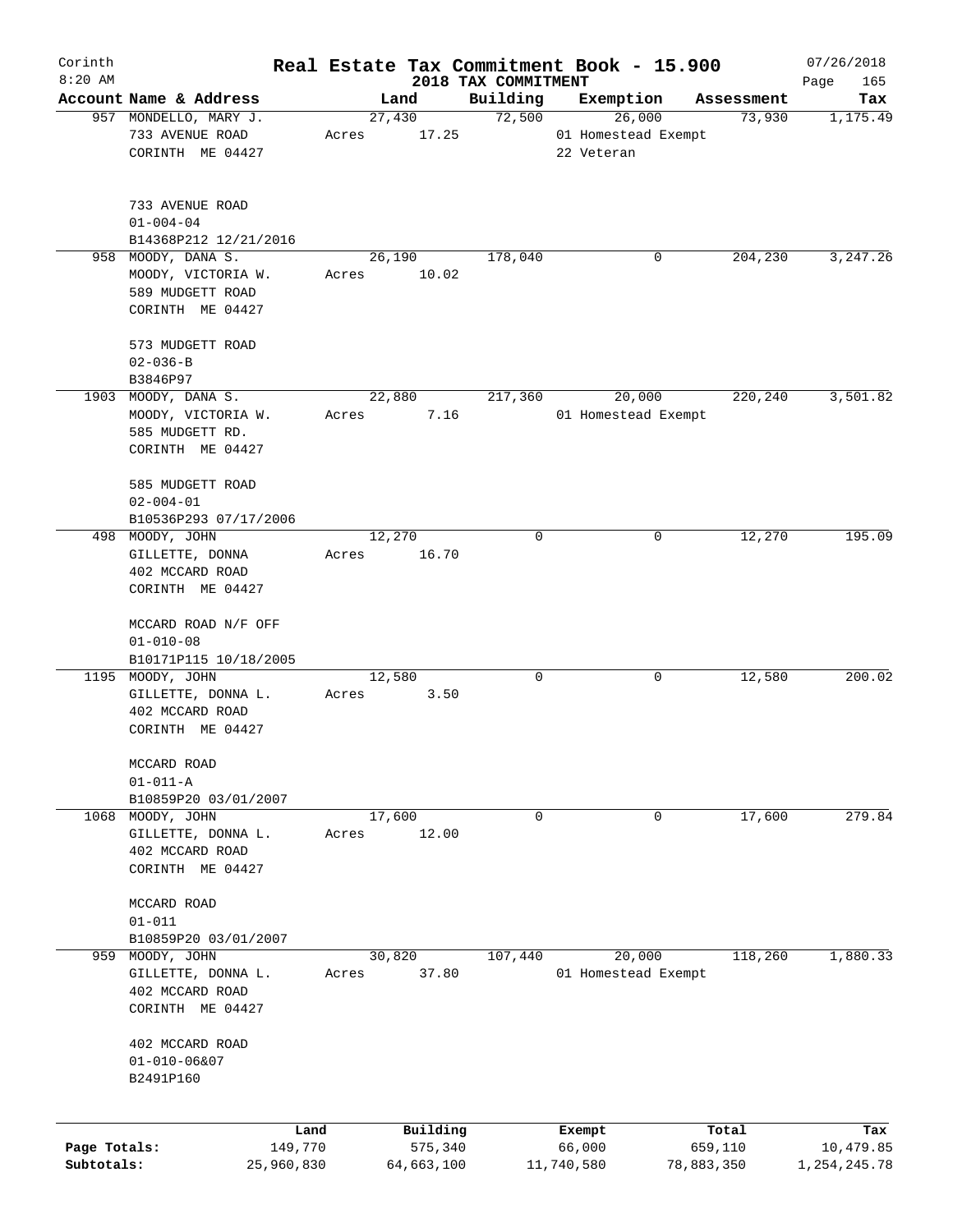| Corinth      |                          |            |       |        |            |                                 | Real Estate Tax Commitment Book - 15.900 |            |            | 07/26/2018         |
|--------------|--------------------------|------------|-------|--------|------------|---------------------------------|------------------------------------------|------------|------------|--------------------|
| $8:20$ AM    | Account Name & Address   |            |       | Land   |            | 2018 TAX COMMITMENT<br>Building | Exemption                                |            | Assessment | Page<br>166<br>Tax |
|              | 215 MOODY, MATHEW D.     |            |       | 17,380 |            | 247,550                         | 20,000                                   |            | 244,930    | 3,894.39           |
|              | MOODY, MELISSA M.        |            | Acres |        | 2.42       |                                 | 01 Homestead Exempt                      |            |            |                    |
|              | 589 MUDGETT RD.          |            |       |        |            |                                 |                                          |            |            |                    |
|              | CORINTH ME 04427         |            |       |        |            |                                 |                                          |            |            |                    |
|              |                          |            |       |        |            |                                 |                                          |            |            |                    |
|              | 589 MUDGETT ROAD         |            |       |        |            |                                 |                                          |            |            |                    |
|              | $02 - 004 - 01 - A$      |            |       |        |            |                                 |                                          |            |            |                    |
|              | B14105P270 03/22/2016    |            |       |        |            |                                 |                                          |            |            |                    |
| 1450         | MOODY, SUSAN M.          |            |       | 24,490 |            | 54,920                          | 20,000                                   |            | 59,410     | 944.62             |
|              | 812 GRANT ROAD           |            |       |        | 16.10      |                                 | 01 Homestead Exempt                      |            |            |                    |
|              |                          |            | Acres |        |            |                                 |                                          |            |            |                    |
|              | CORINTH ME 04427         |            |       |        |            |                                 |                                          |            |            |                    |
|              |                          |            |       |        |            |                                 |                                          |            |            |                    |
|              | 812 GRANT ROAD           |            |       |        |            |                                 |                                          |            |            |                    |
|              | $03 - 006$               |            |       |        |            |                                 |                                          |            |            |                    |
|              |                          |            |       |        |            |                                 |                                          |            |            |                    |
|              | B13998P249 10/30/2015    |            |       |        |            |                                 |                                          |            |            |                    |
|              | 962 MOORS, DANIEL E.     |            |       | 19,800 |            | 104,800                         | 20,000                                   |            | 104,600    | 1,663.14           |
|              | MOORS, DARLENE P.        |            | Acres |        | 1.00       |                                 | 01 Homestead Exempt                      |            |            |                    |
|              | 1396 MAIN STREET         |            |       |        |            |                                 |                                          |            |            |                    |
|              | CORINTH ME 04427         |            |       |        |            |                                 |                                          |            |            |                    |
|              |                          |            |       |        |            |                                 |                                          |            |            |                    |
|              | 1396 MAIN STREET         |            |       |        |            |                                 |                                          |            |            |                    |
|              | $03 - 035$               |            |       |        |            |                                 |                                          |            |            |                    |
|              | B5630P18                 |            |       |        |            |                                 |                                          |            |            |                    |
|              | 964 MORANG, DANIEL J. JR |            |       | 32,200 |            | 54,120                          | 26,000                                   |            | 60,320     | 959.09             |
|              | 1331 MAIN STREET         |            | Acres |        | 23.88      |                                 | 22 Veteran                               |            |            |                    |
|              | CORINTH ME 04427         |            |       |        |            |                                 | 01 Homestead Exempt                      |            |            |                    |
|              |                          |            |       |        |            |                                 |                                          |            |            |                    |
|              |                          |            |       |        |            |                                 |                                          |            |            |                    |
|              | 1331 MAIN STREET         |            |       |        |            |                                 |                                          |            |            |                    |
|              | $03 - 019$               |            |       |        |            |                                 |                                          |            |            |                    |
|              | B1203P481                |            |       |        |            |                                 |                                          |            |            |                    |
|              | 221 MOREL, MICHAEL M.    |            |       | 13,050 |            | 51,250                          | 0                                        |            | 64,300     | 1,022.37           |
|              | MOREL, MICHELE M.        |            | Acres |        | 1.40       |                                 |                                          |            |            |                    |
|              | 4946 BENNOCH ROAD        |            |       |        |            |                                 |                                          |            |            |                    |
|              | LAGRANGE ME 04453        |            |       |        |            |                                 |                                          |            |            |                    |
|              |                          |            |       |        |            |                                 |                                          |            |            |                    |
|              | 47 BEANS MILL ROAD       |            |       |        |            |                                 |                                          |            |            |                    |
|              | $07 - 020$               |            |       |        |            |                                 |                                          |            |            |                    |
|              | B13470P158 02/27/2014    |            |       |        |            |                                 |                                          |            |            |                    |
| 220          | MOREL, MICHAEL M.        |            |       | 13,290 |            | 0                               | 0                                        |            | 13,290     | 211.31             |
|              | MOREL, MICHELE M.        |            | Acres |        | 6.85       |                                 |                                          |            |            |                    |
|              | 4946 BENNOCH ROAD        |            |       |        |            |                                 |                                          |            |            |                    |
|              | LAGRANGE ME 04453        |            |       |        |            |                                 |                                          |            |            |                    |
|              |                          |            |       |        |            |                                 |                                          |            |            |                    |
|              | 28 BEANS MILL ROAD       |            |       |        |            |                                 |                                          |            |            |                    |
|              | $07 - 018$               |            |       |        |            |                                 |                                          |            |            |                    |
|              | B13470P158 02/27/2014    |            |       |        |            |                                 |                                          |            |            |                    |
| 2072         | MOREL, MICHAEL M.        |            |       | 15,870 |            | 0                               | 0                                        |            | 15,870     | 252.33             |
|              | MOREL, MICHELE M.        |            | Acres |        | 1.12       |                                 |                                          |            |            |                    |
|              | 4946 BENNOCH ROAD        |            |       |        |            |                                 |                                          |            |            |                    |
|              | LAGRANGE ME 04453        |            |       |        |            |                                 |                                          |            |            |                    |
|              |                          |            |       |        |            |                                 |                                          |            |            |                    |
|              | 103 BEANS MILL ROAD      |            |       |        |            |                                 |                                          |            |            |                    |
|              | $07 - 020 - 03$          |            |       |        |            |                                 |                                          |            |            |                    |
|              | B13470P158 02/27/2014    |            |       |        |            |                                 |                                          |            |            |                    |
|              |                          |            |       |        |            |                                 |                                          |            |            |                    |
|              |                          |            |       |        |            |                                 |                                          |            |            |                    |
|              |                          | Land       |       |        | Building   |                                 | Exempt                                   | Total      |            | Tax                |
| Page Totals: |                          | 136,080    |       |        | 512,640    |                                 | 86,000                                   | 562,720    |            | 8,947.25           |
| Subtotals:   |                          | 26,096,910 |       |        | 65,175,740 |                                 | 11,826,580                               | 79,446,070 |            | 1,263,193.03       |
|              |                          |            |       |        |            |                                 |                                          |            |            |                    |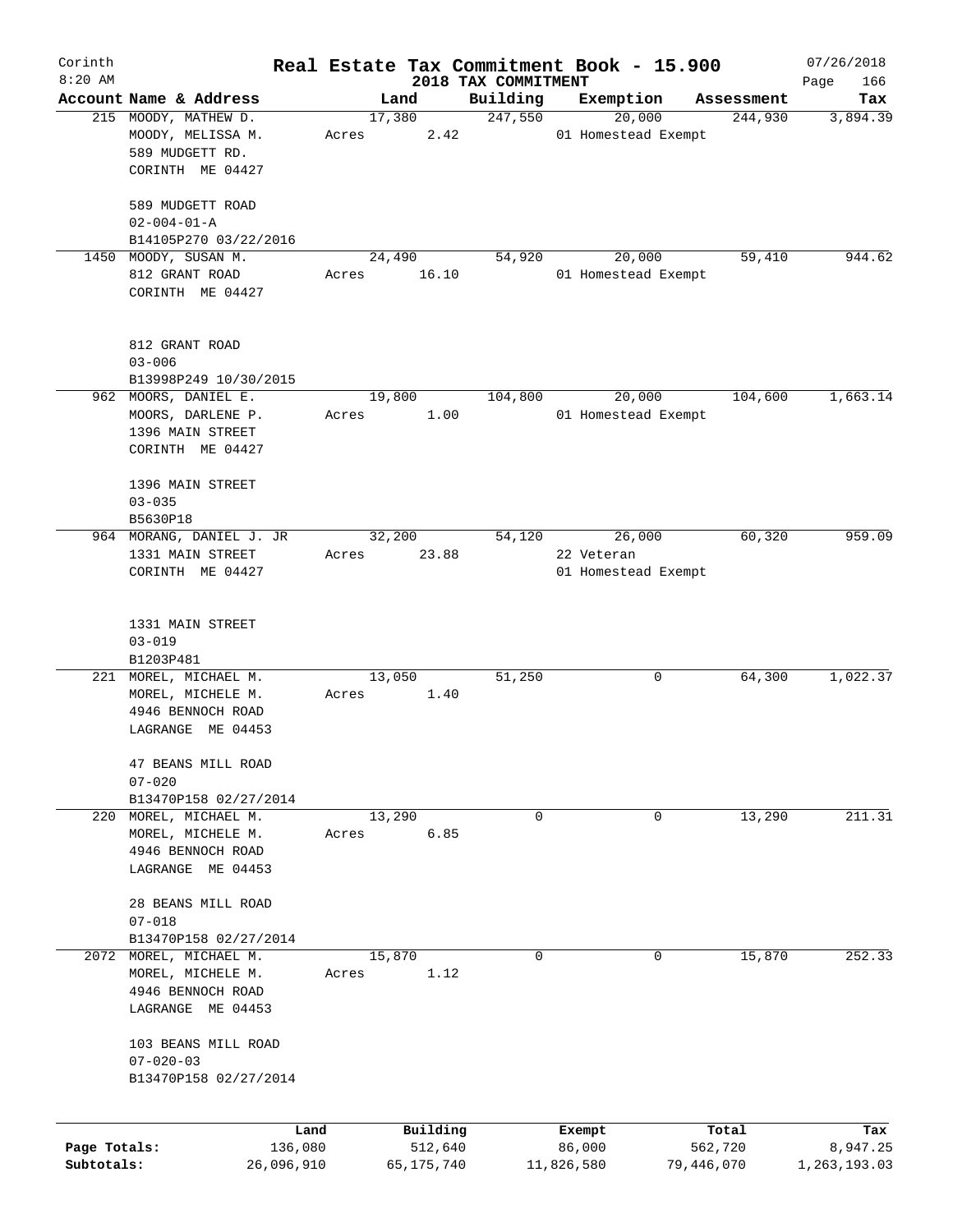| Corinth<br>$8:20$ AM |                                           |        |             |                                 | Real Estate Tax Commitment Book - 15.900 |            | 07/26/2018         |
|----------------------|-------------------------------------------|--------|-------------|---------------------------------|------------------------------------------|------------|--------------------|
|                      | Account Name & Address                    |        | Land        | 2018 TAX COMMITMENT<br>Building | Exemption                                | Assessment | Page<br>167<br>Tax |
|                      | 2071 MOREL, MICHAEL M.                    | 16,190 |             | $\mathbf 0$                     | 0                                        | 16,190     | 257.42             |
|                      | MOREL, MICHELE M.                         | Acres  | 1.40        |                                 |                                          |            |                    |
|                      | 4946 BENNOCH ROAD                         |        |             |                                 |                                          |            |                    |
|                      | LAGRANGE ME 04453                         |        |             |                                 |                                          |            |                    |
|                      |                                           |        |             |                                 |                                          |            |                    |
|                      | 57 BEANS MILL ROAD                        |        |             |                                 |                                          |            |                    |
|                      | $07 - 020 - 02$                           |        |             |                                 |                                          |            |                    |
|                      | B13470P158 02/27/2014                     |        |             |                                 |                                          |            |                    |
| 967                  | MORGAN, DON B. JR. &                      | 23,330 |             | $\Omega$                        | 0                                        | 23,330     | 370.95             |
|                      | VALORA E. LIVING TRUST                    |        |             |                                 |                                          |            |                    |
|                      | MORGAN, DON B JR. &                       | Acres  | 25.00       |                                 |                                          |            |                    |
|                      | VALORA E. TRUSTEES                        |        |             |                                 |                                          |            |                    |
|                      | 208 BACON ROAD                            |        |             |                                 |                                          |            |                    |
|                      | CHARLESTON ME 04422                       |        |             |                                 |                                          |            |                    |
|                      |                                           |        |             |                                 |                                          |            |                    |
|                      | CHARLESTON TOWN LINE<br>N/F               |        |             |                                 |                                          |            |                    |
|                      | $10 - 025$                                |        |             |                                 |                                          |            |                    |
|                      | B14475P103 05/04/2017                     |        |             |                                 |                                          |            |                    |
|                      | 1961 MORRIS, JERRY E.                     | 16,950 |             | 94,560                          | 20,000                                   | 91,510     | 1,455.01           |
|                      | SMITH-MORRIS, ALICE L.                    |        | 1.01        |                                 | 01 Homestead Exempt                      |            |                    |
|                      | 239 MAIN STREET                           | Acres  |             |                                 |                                          |            |                    |
|                      | CORINTH ME 04427                          |        |             |                                 |                                          |            |                    |
|                      |                                           |        |             |                                 |                                          |            |                    |
|                      | 239 MAIN STREET                           |        |             |                                 |                                          |            |                    |
|                      | $11 - 003 - 01$                           |        |             |                                 |                                          |            |                    |
|                      | B10574P252 08/10/2006                     |        |             |                                 |                                          |            |                    |
|                      |                                           |        | 0           | 17,290                          | 0                                        | 17,290     | 274.91             |
|                      | 34 MORRIS, KYLE                           |        |             |                                 |                                          |            |                    |
|                      | 30 EXETER ROAD LOT 13<br>CORINTH ME 04427 |        |             |                                 |                                          |            |                    |
|                      | 30 EXETER ROAD LOT 13                     |        |             |                                 |                                          |            |                    |
|                      | $15 - 012 - 13H$                          |        |             |                                 |                                          |            |                    |
| 1998                 | MORTON, MICHAEL A.                        | 12,370 |             | $\mathbf 0$                     | 0                                        | 12,370     | 196.68             |
|                      | MORTON, LISA M.                           | Acres  | 3.32        |                                 |                                          |            |                    |
|                      | 1748 EXETER ROAD                          |        |             |                                 |                                          |            |                    |
|                      | EXETER ME 04435                           |        |             |                                 |                                          |            |                    |
|                      | ANDERSON FARM ROAD                        |        |             |                                 |                                          |            |                    |
|                      | $12 - 012 - 06$                           |        |             |                                 |                                          |            |                    |
|                      | B14418P73 02/21/2017                      |        |             |                                 |                                          |            |                    |
|                      | 800 MOSSLER, WILLIAM A.                   | 19,460 |             | 231,450                         | 20,000                                   | 230,910    | 3,671.47           |
|                      | MOSSLER, KIMBERLY ANNE                    | Acres  | 4.27        |                                 | 01 Homestead Exempt                      |            |                    |
|                      | PO BOX 365                                |        |             |                                 |                                          |            |                    |
|                      | CORINTH ME 04427                          |        |             |                                 |                                          |            |                    |
|                      |                                           |        |             |                                 |                                          |            |                    |
|                      | 701 MAIN STREET                           |        |             |                                 |                                          |            |                    |
|                      | $05 - 033$                                |        |             |                                 |                                          |            |                    |
|                      | B12825P322 05/23/2012                     |        |             |                                 |                                          |            |                    |
| 972                  | MOTT, RICHARD                             |        | $\mathbf 0$ | 21,370                          | 20,000                                   | 1,370      | 21.78              |
|                      | 607 AVENUE ROAD                           |        |             |                                 | 01 Homestead Exempt                      |            |                    |
|                      | CORINTH ME 04427                          |        |             |                                 |                                          |            |                    |
|                      |                                           |        |             |                                 |                                          |            |                    |
|                      |                                           |        |             |                                 |                                          |            |                    |
|                      | 607 AVENUE ROAD                           |        |             |                                 |                                          |            |                    |
|                      | $01 - 008 - 09H$                          |        |             |                                 |                                          |            |                    |
|                      |                                           |        |             |                                 |                                          |            |                    |
|                      | Land                                      |        | Building    |                                 | Exempt                                   | Total      | Tax                |
| Page Totals:         | 88,300                                    |        | 364,670     |                                 | 60,000                                   | 392,970    | 6,248.22           |
| Subtotals:           | 26, 185, 210                              |        | 65,540,410  |                                 | 11,886,580                               | 79,839,040 | 1,269,441.25       |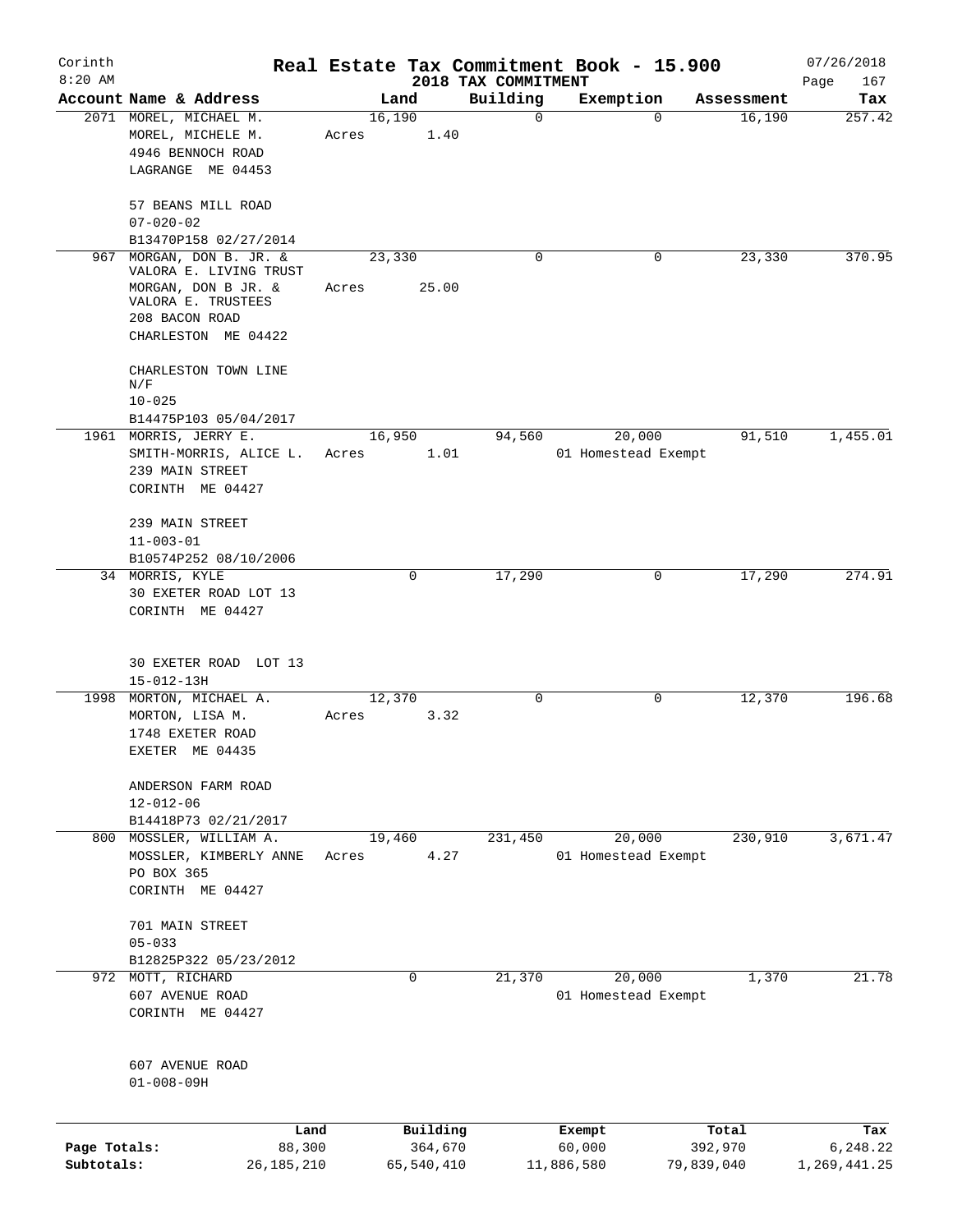| Corinth                    |                                                                                       |       |             |                       |                                 | Real Estate Tax Commitment Book - 15.900 |                         | 07/26/2018               |
|----------------------------|---------------------------------------------------------------------------------------|-------|-------------|-----------------------|---------------------------------|------------------------------------------|-------------------------|--------------------------|
| $8:20$ AM                  | Account Name & Address                                                                |       | Land        |                       | 2018 TAX COMMITMENT<br>Building |                                          | Assessment              | Page<br>168              |
|                            | 2006 MOWREY, THOMAS J.                                                                |       | 19,370      |                       | $\mathbf 0$                     | Exemption<br>$\mathbf 0$                 | 19,370                  | Tax<br>307.98            |
|                            | MOWREY, ROSARIO A.<br>PO BOX 52                                                       | Acres |             | 8.01                  |                                 |                                          |                         |                          |
|                            | CORINTH ME 04427                                                                      |       |             |                       |                                 |                                          |                         |                          |
|                            | HUDSON ROAD<br>$12 - 010 - B$                                                         |       |             |                       |                                 |                                          |                         |                          |
|                            | B12875P92 07/06/2012                                                                  |       |             |                       |                                 |                                          |                         |                          |
| 1150                       | MOWREY, THOMAS J.                                                                     |       | 20,500      |                       | 121,890                         | 20,000                                   | 122,390                 | 1,946.00                 |
|                            | MOWREY, ROSARIO A.<br>PO BOX 52                                                       | Acres |             | 7.63                  |                                 | 01 Homestead Exempt                      |                         |                          |
|                            | CORINTH ME 04427                                                                      |       |             |                       |                                 |                                          |                         |                          |
|                            | 330 HUDSON ROAD<br>$12 - 010$                                                         |       |             |                       |                                 |                                          |                         |                          |
|                            | B12875P87 07/06/2012                                                                  |       |             |                       |                                 |                                          |                         |                          |
| 1157                       | MTGLQ INVESTORS L.P.                                                                  |       | 8,510       |                       | 46,650                          | 0                                        | 55,160                  | 877.04                   |
|                            | C/O RUSHMORE LOAN<br>MANAGEMENT SERVICES LLC<br>15480 LAGUNA CANYON<br>ROAD SUITE 100 | Acres |             | 0.14                  |                                 |                                          |                         |                          |
|                            | IRVINE CA 92618                                                                       |       |             |                       |                                 |                                          |                         |                          |
|                            | 195 HUDSON ROAD<br>$08 - 040$                                                         |       |             |                       |                                 |                                          |                         |                          |
|                            | B14574P348 08/11/2017                                                                 |       |             |                       |                                 |                                          |                         |                          |
|                            | 1676 MULLDUNE, MARISSA                                                                |       | $\mathbf 0$ |                       | 14,770                          | 14,770                                   | 0                       | 0.00                     |
|                            | 63 GRANT ROAD                                                                         |       |             |                       |                                 | 01 Homestead Exempt                      |                         |                          |
|                            | CORINTH ME 04427                                                                      |       |             |                       |                                 |                                          |                         |                          |
|                            | 63 GRANT ROAD<br>$05 - 020 - 02H$                                                     |       |             |                       |                                 |                                          |                         |                          |
| 977                        | MUNSON, NANCY S.                                                                      |       | 20,890      |                       | 29,600                          | 20,000                                   | 30,490                  | 484.79                   |
|                            | 929 MAIN STREET<br>CORINTH ME 04427                                                   | Acres |             | 1.90                  |                                 | 01 Homestead Exempt                      |                         |                          |
|                            | 929 MAIN STREET                                                                       |       |             |                       |                                 |                                          |                         |                          |
|                            | $05 - 052 - A$<br>B5782P248                                                           |       |             |                       |                                 |                                          |                         |                          |
|                            | 980 MURCH, FREDERICK A.                                                               |       | 16,960      |                       | 68,720                          | 20,000                                   | 65,680                  | 1,044.31                 |
|                            | MURCH, SANDRA A.<br>109 BLACK ROAD<br>CORINTH ME 04427                                | Acres |             | 2.06                  |                                 | 01 Homestead Exempt                      |                         |                          |
|                            | 109 BLACK ROAD<br>$05 - 009$                                                          |       |             |                       |                                 |                                          |                         |                          |
|                            | B6225P95                                                                              |       |             |                       |                                 |                                          |                         |                          |
|                            | 1901 MURRAY, MATTHEW                                                                  |       | 0           |                       | 17,030                          | 17,030                                   | 0                       | 0.00                     |
|                            | 434 TATE ROAD LOT 31<br>CORINTH ME 04427                                              |       |             |                       |                                 | 01 Homestead Exempt                      |                         |                          |
|                            | 434 TATE ROAD LOT 31<br>$06 - 019 - 31H$                                              |       |             |                       |                                 |                                          |                         |                          |
|                            |                                                                                       |       |             |                       |                                 |                                          |                         |                          |
|                            | Land                                                                                  |       |             | Building              |                                 | Exempt                                   | Total                   | Tax                      |
| Page Totals:<br>Subtotals: | 86,230<br>26, 271, 440                                                                |       |             | 298,660<br>65,839,070 |                                 | 91,800<br>11,978,380                     | 293,090<br>80, 132, 130 | 4,660.12<br>1,274,101.37 |
|                            |                                                                                       |       |             |                       |                                 |                                          |                         |                          |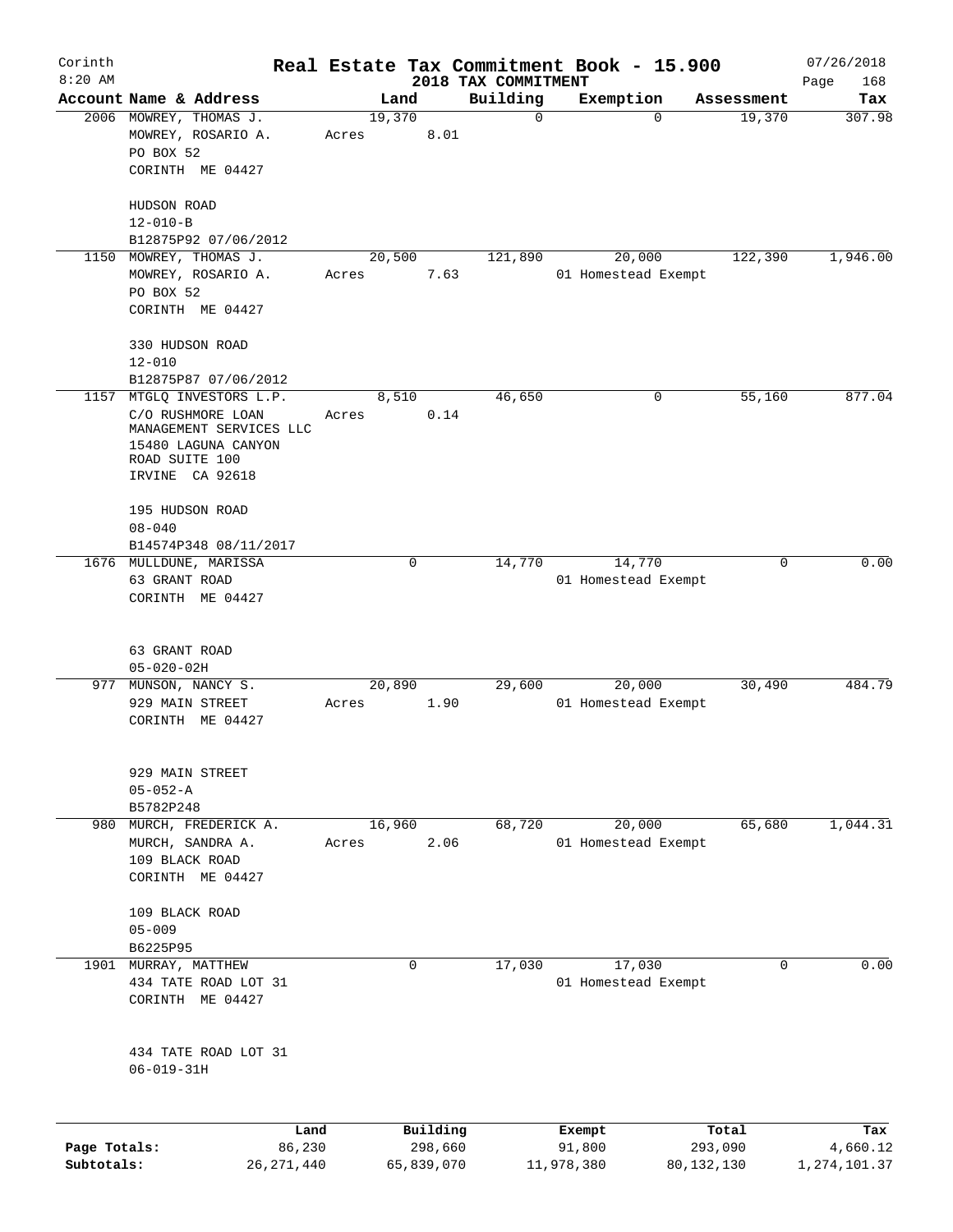| Corinth<br>$8:20$ AM       |                                                                                       |                 |                       |                                 | Real Estate Tax Commitment Book - 15.900 |                         | 07/26/2018               |
|----------------------------|---------------------------------------------------------------------------------------|-----------------|-----------------------|---------------------------------|------------------------------------------|-------------------------|--------------------------|
|                            | Account Name & Address                                                                | Land            |                       | 2018 TAX COMMITMENT<br>Building | Exemption                                | Assessment              | 169<br>Page<br>Tax       |
|                            | 982 MUTH, WILLIAM J.<br>224 TATE ROAD<br>CORINTH ME 04427                             | 19,940<br>Acres | 5.54                  | 88,560                          | 20,000<br>01 Homestead Exempt            | 88,500                  | 1,407.15                 |
|                            | 224 TATE ROAD<br>$09 - 020$<br>B5070P299                                              |                 |                       |                                 |                                          |                         |                          |
|                            | 714 NATIONSTAR MORTGAGE LLC<br>8950 CYPRESS WATERS<br><b>BLVD</b><br>COPPELL TX 75019 | 13,710<br>Acres | 0.35                  | 83,400                          | 0                                        | 97,110                  | 1,544.05                 |
|                            | 14 HUDSON ROAD<br>$16 - 031$<br>B14380P198 01/05/2017                                 |                 |                       |                                 |                                          |                         |                          |
|                            | 2017 NEAL, JESSE L.<br>429 MCCARD ROAD<br>CORINTH ME 04427                            | 16,810<br>Acres | 1.93                  | 117,430                         | 20,000<br>01 Homestead Exempt            | 114,240                 | 1,816.42                 |
|                            | 429 MCCARD ROAD<br>$01 - 011 - B - 01$<br>B11476P205 07/22/2008                       |                 |                       |                                 |                                          |                         |                          |
|                            | 1144 NEAL, ROBERT<br>NEAL, LEE ANN<br>42 TATE ROAD<br>CORINTH ME 04427                | 18,420<br>Acres | 3.32                  | 94,530                          | 20,000<br>01 Homestead Exempt            | 92,950                  | 1,477.91                 |
|                            | 42 TATE ROAD<br>$09 - 028 - D$<br>B8307P294                                           |                 |                       |                                 |                                          |                         |                          |
|                            | 1783 NELSON, JOHN W.<br>68 CENTER POND DRIVE<br>LINCOLN ME 04457                      | 1,310<br>Acres  | 1.08                  | $\mathbf 0$                     | 0                                        | 1,310                   | 20.83                    |
|                            | EXETER ROAD<br>$07 - 043 - 01A$<br>B13766P207 02/23/2015                              |                 |                       |                                 |                                          |                         |                          |
|                            | 445 NELSON, JOHN W.<br>68 CENTER POND DRIVE<br>LINCOLN ME 04457                       | 9,750<br>Acres  | 0.73                  | $\mathbf 0$                     | $\mathbf 0$                              | 9,750                   | 155.03                   |
|                            | EXETER ROAD<br>$07 - 043 - 02$<br>B13766P207 02/23/2015                               |                 |                       |                                 |                                          |                         |                          |
|                            | 446 NELSON, JOHN W.<br>68 CENTER POND DRIVE<br>LINCOLN ME 04457                       | 6,410<br>Acres  | 0.70                  | $\mathbf 0$                     | 0                                        | 6,410                   | 101.92                   |
|                            | EXETER ROAD<br>$07 - 043 - 04$<br>B13766P207 02/23/2015                               |                 |                       |                                 |                                          |                         |                          |
|                            | Land                                                                                  |                 | Building              |                                 | Exempt                                   | Total                   | Tax                      |
| Page Totals:<br>Subtotals: | 86,350<br>26,357,790                                                                  |                 | 383,920<br>66,222,990 |                                 | 60,000<br>12,038,380                     | 410,270<br>80, 542, 400 | 6,523.31<br>1,280,624.68 |
|                            |                                                                                       |                 |                       |                                 |                                          |                         |                          |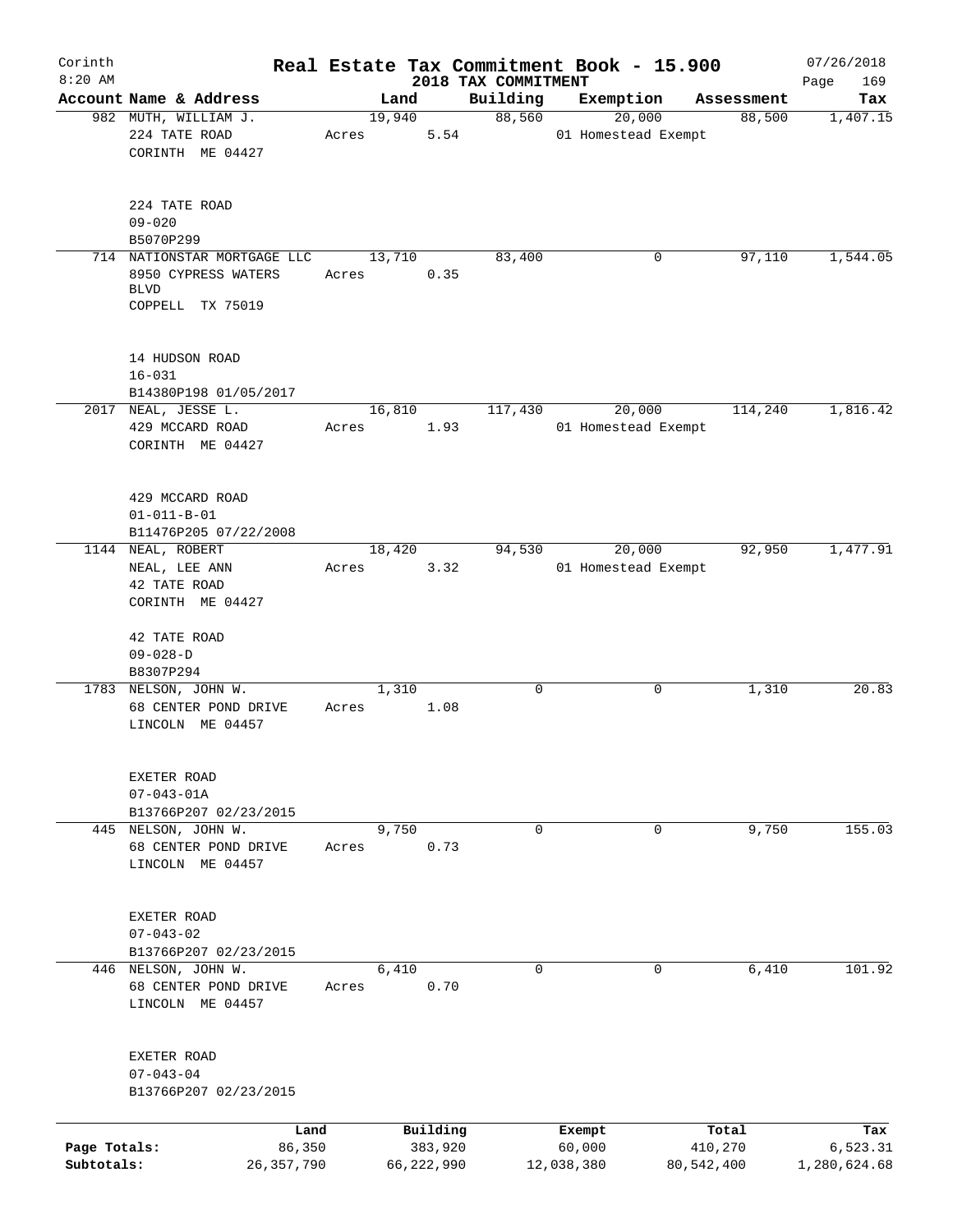| Corinth<br>$8:20$ AM       |                                                                 |       |       |            | Real Estate Tax Commitment Book - 15.900<br>2018 TAX COMMITMENT |           |                      | 07/26/2018<br>170<br>Page |
|----------------------------|-----------------------------------------------------------------|-------|-------|------------|-----------------------------------------------------------------|-----------|----------------------|---------------------------|
|                            | Account Name & Address                                          |       | Land  |            | Building                                                        | Exemption | Assessment           | Tax                       |
|                            | 449 NELSON, JOHN W.<br>68 CENTER POND DRIVE<br>LINCOLN ME 04457 | Acres | 6,410 | 0.70       | $\mathbf 0$                                                     | 0         | 6,410                | 101.92                    |
|                            | EXETER ROAD<br>$07 - 043 - 07$<br>B13766P207 02/23/2015         |       |       |            |                                                                 |           |                      |                           |
|                            | 450 NELSON, JOHN W.<br>68 CENTER POND DRIVE<br>LINCOLN ME 04457 | Acres | 6,410 | 0.70       | $\Omega$                                                        | 0         | 6,410                | 101.92                    |
|                            | EXETER ROAD<br>$07 - 043 - 08$<br>B13766P207 02/23/2015         |       |       |            |                                                                 |           |                      |                           |
|                            | 451 NELSON, JOHN W.<br>68 CENTER POND DRIVE<br>LINCOLN ME 04457 | Acres | 6,410 | 0.70       | 0                                                               | 0         | 6,410                | 101.92                    |
|                            | EXETER ROAD<br>$07 - 043 - 10$<br>B13766P207 02/23/2015         |       |       |            |                                                                 |           |                      |                           |
|                            | 452 NELSON, JOHN W.<br>68 CENTER POND DRIVE<br>LINCOLN ME 04457 | Acres | 6,470 | 0.72       | $\mathbf 0$                                                     | 0         | 6,470                | 102.87                    |
|                            | EXETER ROAD<br>$07 - 043 - 11$<br>B13766P207 02/23/2015         |       |       |            |                                                                 |           |                      |                           |
|                            | 474 NELSON, JOHN W.<br>68 CENTER POND DRIVE<br>LINCOLN ME 04457 | Acres | 6,410 | 0.70       | 0                                                               | 0         | 6,410                | 101.92                    |
|                            | EXETER ROAD<br>$07 - 043 - 09$<br>B13766P207 02/23/2015         |       |       |            |                                                                 |           |                      |                           |
|                            | 447 NELSON, JOHN W.<br>68 CENTER POND DRIVE<br>LINCOLN ME 04457 | Acres | 6,410 | 0.70       | 0                                                               | 0         | 6,410                | 101.92                    |
|                            | EXETER ROAD<br>$07 - 043 - 05$<br>B13766P207 02/23/2015         |       |       |            |                                                                 |           |                      |                           |
|                            | 448 NELSON, JOHN W.<br>68 CENTER POND DRIVE<br>LINCOLN ME 04457 | Acres | 6,410 | 0.70       | 0                                                               | 0         | 6,410                | 101.92                    |
|                            | EXETER ROAD<br>$07 - 043 - 06$<br>B13766P207 02/23/2015         |       |       |            |                                                                 |           |                      |                           |
|                            |                                                                 | Land  |       | Building   |                                                                 | Exempt    | Total                | Tax                       |
| Page Totals:<br>Subtotals: | 44,930<br>26,402,720                                            |       |       | 66,222,990 | 0<br>12,038,380                                                 | 0         | 44,930<br>80,587,330 | 714.39<br>1,281,339.07    |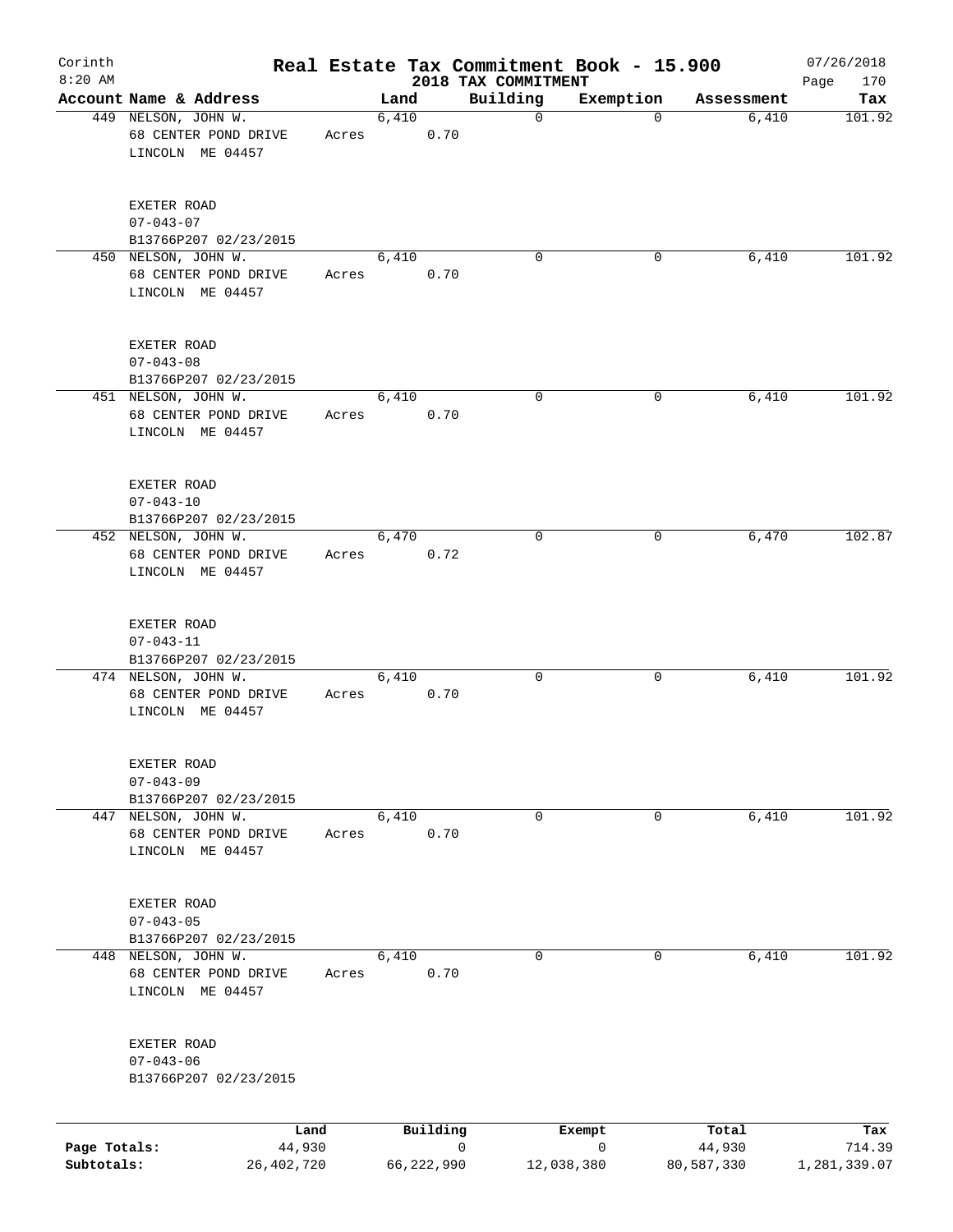| Corinth<br>$8:20$ AM       |                                                                                              |                      |       |        |                       | 2018 TAX COMMITMENT | Real Estate Tax Commitment Book - 15.900    |                       | 07/26/2018<br>171<br>Page |
|----------------------------|----------------------------------------------------------------------------------------------|----------------------|-------|--------|-----------------------|---------------------|---------------------------------------------|-----------------------|---------------------------|
|                            | Account Name & Address                                                                       |                      |       | Land   |                       | Building            | Exemption                                   | Assessment            | Tax                       |
|                            | 1692 NELSON, MARK C.<br>PO BOX 2658<br>BANGOR ME 04402                                       |                      | Acres | 15,180 | 9.00                  | 0                   | $\Omega$                                    | 15,180                | 241.36                    |
|                            | RABBIT PATH<br>$06 - 027 - 01$<br>B5667P60                                                   |                      |       |        |                       |                     |                                             |                       |                           |
| 987                        | NELSON, MARK C.<br>PO BOX 2658<br>BANGOR ME 04402                                            |                      | Acres | 8,580  | 6.00                  | 0                   | 0                                           | 8,580                 | 136.42                    |
|                            | RABBIT PATH<br>$06 - 027$<br>B14159P92 05/25/2016                                            |                      |       |        |                       |                     |                                             |                       |                           |
|                            | 988 NESBIT, JAYNE<br>434 TATE ROAD LOT 12<br>CORINTH ME 04427                                |                      |       | 0      |                       | 14,560              | 14,560<br>01 Homestead Exempt               | 0                     | 0.00                      |
|                            | 434 TATE ROAD LOT 12<br>$06 - 019 - 12H$<br>B14085P302 02/25/2016                            |                      |       |        |                       |                     |                                             |                       |                           |
|                            | 2048 NEWCOMB, KEVEN L.<br>NEWCOMB, CYNTHIA M.<br><b>46 VILLAGE DRIVE</b><br>CORINTH ME 04427 |                      | Acres | 16,980 | 1.03                  | 132,610             | 26,000<br>01 Homestead Exempt<br>22 Veteran | 123,590               | 1,965.08                  |
|                            | 46 VILLAGE DRIVE<br>$11 - 002 - 08$<br>B12219P249 07/29/2010                                 |                      |       |        |                       |                     |                                             |                       |                           |
|                            | 569 NEWCOMB, TIMOTHY J.<br>185 FIVE ROAD<br>CARMEL ME 04419                                  |                      | Acres | 12,220 | 2.10                  | 0                   | 0                                           | 12,220                | 194.30                    |
|                            | HUDSON ROAD<br>$08 - 002 - 10$<br>B14462P324 04/21/2017                                      |                      |       |        |                       |                     |                                             |                       |                           |
|                            | 568 NEWCOMB, TIMOTHY J.<br>185 FIVE ROAD<br>CARMEL ME 04419                                  |                      | Acres | 11,700 | 1.67                  | 9,520               | 0                                           | 21,220                | 337.40                    |
|                            | HUDSON ROAD<br>$08 - 002 - 09$<br>B14462P324 04/21/2017                                      |                      |       |        |                       |                     |                                             |                       |                           |
|                            | 549 NEWKIRK, MARILYN<br>60 LEAVITT LANE<br>GLENBURN ME 04401                                 |                      | Acres | 22,440 | 6.78                  | 179,120             | 0                                           | 201,560               | 3,204.80                  |
|                            | 116 MCCARD ROAD<br>$01 - 034$<br>B14614P231 09/19/2017                                       |                      |       |        |                       |                     |                                             |                       |                           |
|                            |                                                                                              | Land                 |       |        | Building              |                     | Exempt                                      | Total                 | Tax                       |
| Page Totals:<br>Subtotals: |                                                                                              | 87,100<br>26,489,820 |       |        | 335,810<br>66,558,800 |                     | 40,560<br>12,078,940                        | 382,350<br>80,969,680 | 6,079.36<br>1,287,418.43  |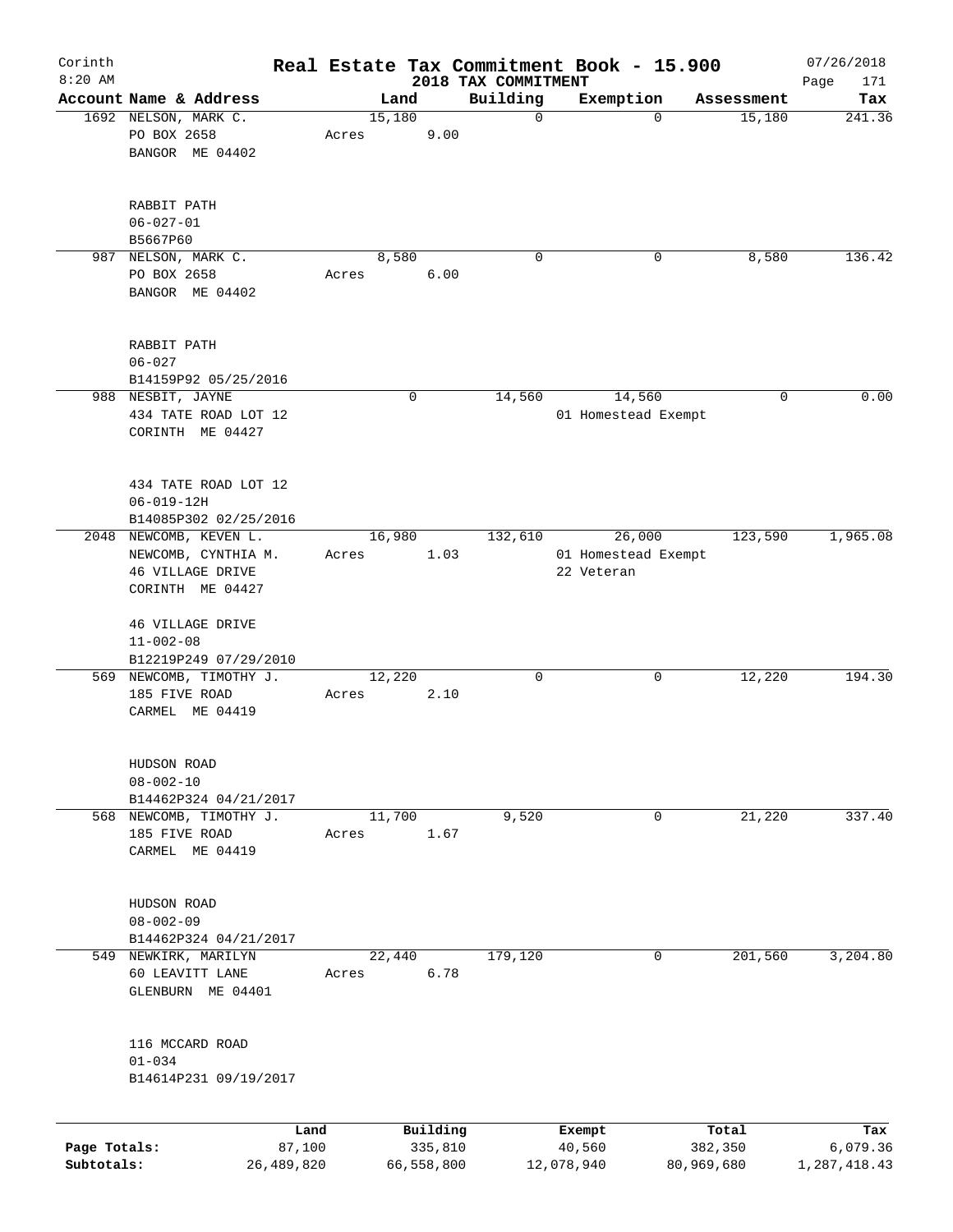| Corinth                    |                                                                                                 |       |                       |                                 | Real Estate Tax Commitment Book - 15.900 |                       | 07/26/2018                |
|----------------------------|-------------------------------------------------------------------------------------------------|-------|-----------------------|---------------------------------|------------------------------------------|-----------------------|---------------------------|
| $8:20$ AM                  | Account Name & Address                                                                          |       | Land                  | 2018 TAX COMMITMENT<br>Building | Exemption                                |                       | Page<br>172<br>Tax        |
|                            | 1701 NICHOLS, CHRISTOPHER J.                                                                    |       | 14,300                | 138,530                         | 20,000                                   | Assessment<br>132,830 | 2,112.00                  |
|                            | PO BOX 304<br>CORINTH ME 04427                                                                  | Acres | 2.00                  |                                 | 01 Homestead Exempt                      |                       |                           |
|                            | 53 TABER LANE<br>$07 - 009 - D - 1$                                                             |       |                       |                                 |                                          |                       |                           |
|                            | B12935P20 08/29/2012                                                                            |       |                       |                                 |                                          |                       |                           |
|                            | 291 NICHOLS, GREGORY J.                                                                         |       | 24,260                | 113,610                         | 20,000                                   | 117,870               | 1,874.13                  |
|                            | NICHOLS, MELANIE<br>PO BOX 441<br>CORINTH ME 04427                                              | Acres | 25.00                 |                                 | 01 Homestead Exempt                      |                       |                           |
|                            | 55 TABER LANE<br>$07 - 009 - D$                                                                 |       |                       |                                 |                                          |                       |                           |
|                            | B9568P86                                                                                        |       |                       |                                 |                                          |                       |                           |
|                            | 565 NICKERSON, KEVIN G.                                                                         |       | 22,280                | 36,300                          | 20,000                                   | 38,580                | 613.42                    |
|                            | PO BOX 668<br>CORINTH ME 04427                                                                  | Acres | 10.06                 |                                 | 01 Homestead Exempt                      |                       |                           |
|                            | 51 PRESCOTT ROAD<br>$04 - 011 - 05$                                                             |       |                       |                                 |                                          |                       |                           |
|                            | B6941P301<br>762 NICKERSON, LEVI C.                                                             |       | 22,560                | 125,940                         | 20,000                                   | 128,500               | 2,043.15                  |
|                            | NICKERSON, BROOKE<br>445 MCCARD RD                                                              | Acres | 6.89                  |                                 | 01 Homestead Exempt                      |                       |                           |
|                            | CORINTH ME 04427                                                                                |       |                       |                                 |                                          |                       |                           |
|                            | 445 MCCARD ROAD<br>$01 - 011 - C$                                                               |       |                       |                                 |                                          |                       |                           |
|                            | B12617P293 09/29/2011                                                                           |       |                       |                                 |                                          |                       |                           |
|                            | 993 NICKERSON, LLOYD A.<br>NICKERSON, MICHELE R.<br>64 BEECH GROVE ROAD<br>CORINTH ME 04427     | Acres | 30,370<br>36.70       | 77,210                          | 20,000<br>01 Homestead Exempt            | 87,580                | 1,392.52                  |
|                            | 64 BEECH GROVE ROAD<br>$02 - 057$                                                               |       |                       |                                 |                                          |                       |                           |
|                            | B6516P12                                                                                        |       |                       |                                 |                                          |                       |                           |
| 1177                       | NIGHTINGALE, ROGER P.<br>PR. NIGHTINGALE,<br>KATHLEEN A.<br>PO BOX 25812<br>WASHINGTON DC 20027 | Acres | 22,420<br>10.20       | 0                               | 0                                        | 22,420                | 356.48                    |
|                            | 84 MEADOW ROAD<br>$09 - 019 - 02$                                                               |       |                       |                                 |                                          |                       |                           |
|                            | B13058P197 01/04/2013                                                                           |       |                       |                                 |                                          |                       |                           |
|                            | 185 NILES, DERRICK D.<br>NILES, REGINA A.<br>53 MAIN ST                                         | Acres | 17,960<br>1.84        | 152,080                         | 20,000<br>01 Homestead Exempt            | 150,040               | 2,385.64                  |
|                            | CORINTH ME 04427<br>53 MAIN STREET<br>$11 - 008 - B$<br>B9851P63 04/22/2005                     |       |                       |                                 |                                          |                       |                           |
|                            | Land                                                                                            |       | Building              |                                 | Exempt                                   | Total                 | Tax                       |
| Page Totals:<br>Subtotals: | 154,150<br>26,643,970                                                                           |       | 643,670<br>67,202,470 |                                 | 120,000<br>12,198,940                    | 677,820<br>81,647,500 | 10,777.34<br>1,298,195.77 |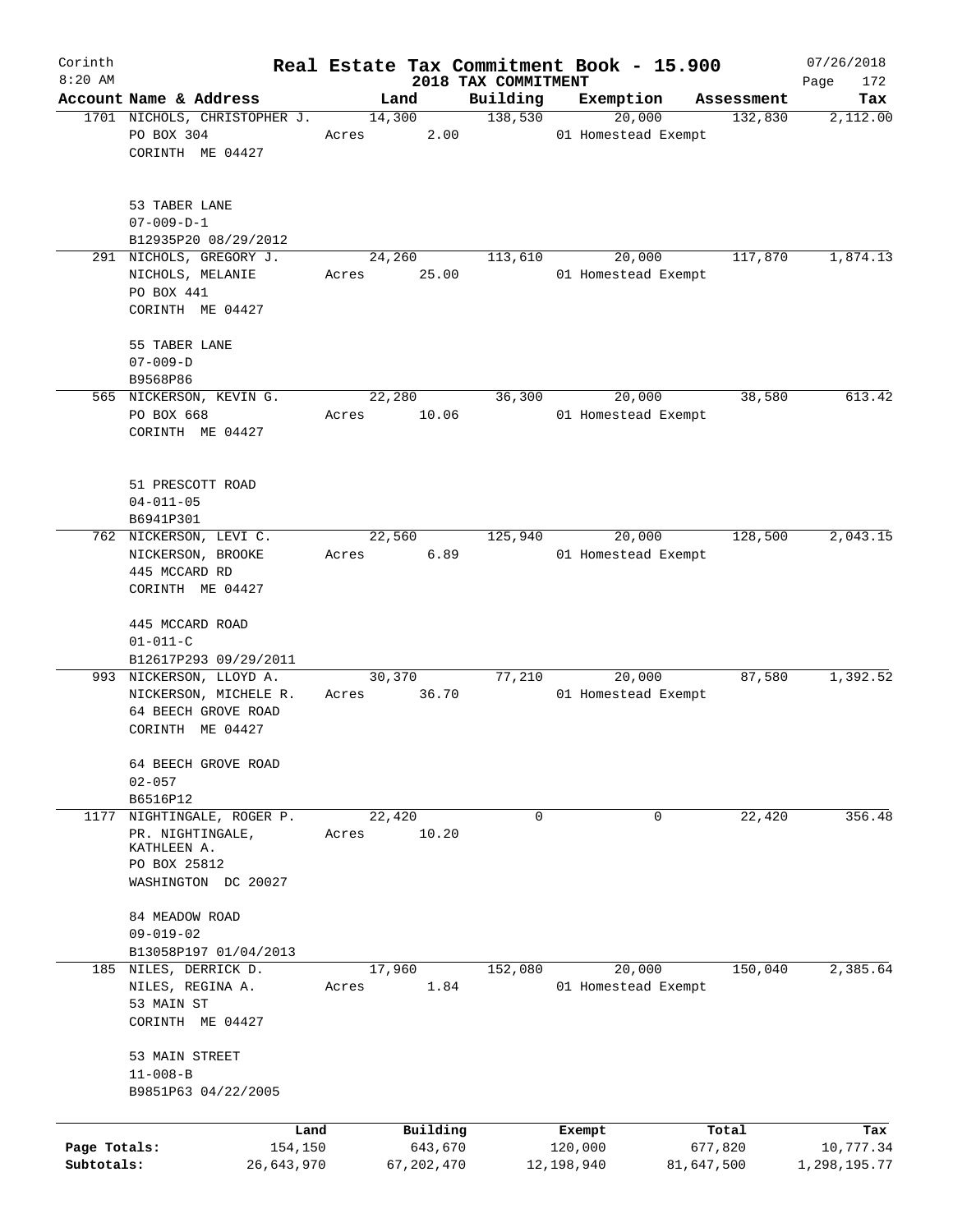| Corinth   |                                       |       |        |       |                     | Real Estate Tax Commitment Book - 15.900 |            | 07/26/2018  |
|-----------|---------------------------------------|-------|--------|-------|---------------------|------------------------------------------|------------|-------------|
| $8:20$ AM |                                       |       |        |       | 2018 TAX COMMITMENT |                                          |            | 173<br>Page |
|           | Account Name & Address                |       | Land   |       | Building            | Exemption                                | Assessment | Tax         |
|           | 3 NILES, MARILYN                      |       | 13,290 |       | 21,260              | 20,000                                   | 14,550     | 231.35      |
|           | 121 MAIN STREET                       | Acres |        | 0.50  |                     | 01 Homestead Exempt                      |            |             |
|           | CORINTH ME 04427                      |       |        |       |                     |                                          |            |             |
|           |                                       |       |        |       |                     |                                          |            |             |
|           | 121 MAIN STREET                       |       |        |       |                     |                                          |            |             |
|           | $11 - 007$                            |       |        |       |                     |                                          |            |             |
|           | B7641P226                             |       |        |       |                     |                                          |            |             |
|           | 93 NILES, MICHAEL J.                  |       | 16,330 |       | 34,890              | 0                                        | 51,220     | 814.40      |
|           | NILES, HEIDI L.                       | Acres |        | 0.90  |                     |                                          |            |             |
|           | 273 MAIN ROAD                         |       |        |       |                     |                                          |            |             |
|           | CHARLESTION ME 04422                  |       |        |       |                     |                                          |            |             |
|           | 505 EXETER ROAD                       |       |        |       |                     |                                          |            |             |
|           | $07 - 005 - A$                        |       |        |       |                     |                                          |            |             |
|           | B14496P40 05/25/2017                  |       |        |       |                     |                                          |            |             |
|           | 1185 NILSEN, ANDREW C.                |       | 38,500 |       | 134,650             | 20,000                                   | 153,150    | 2,435.09    |
|           | NILSEN, LAURA J.                      | Acres |        | 70.00 |                     | 01 Homestead Exempt                      |            |             |
|           | 765 AVENUE ROAD                       |       |        |       |                     |                                          |            |             |
|           | CORINTH ME 04427                      |       |        |       |                     |                                          |            |             |
|           | 765 AVENUE ROAD                       |       |        |       |                     |                                          |            |             |
|           | $01 - 002$                            |       |        |       |                     |                                          |            |             |
|           | B8964P136                             |       |        |       |                     |                                          |            |             |
| 1907      | NILSSON, RICHARD P.                   |       | 17,110 |       | 130,470             | 0                                        | 147,580    | 2,346.52    |
|           | NILSSON, PATTI-KATE                   | Acres |        | 1.14  |                     |                                          |            |             |
|           | 83 SNOWDEN STREET                     |       |        |       |                     |                                          |            |             |
|           | PT CHARLOTTE FL                       |       |        |       |                     |                                          |            |             |
|           | 33954-3232                            |       |        |       |                     |                                          |            |             |
|           | 36 BRUCE ROAD                         |       |        |       |                     |                                          |            |             |
|           | $08 - 012 - 30$                       |       |        |       |                     |                                          |            |             |
|           | B10773P310 12/20/2006 B9568P159       |       |        |       |                     |                                          |            |             |
|           | 1844 NORTHEAST BANK                   |       | 17,180 |       | 60,930              | 0                                        | 78,110     | 1,241.95    |
|           | PO BOX 1707                           | Acres |        | 1.20  |                     |                                          |            |             |
|           | LEWISTON ME 04241-1707                |       |        |       |                     |                                          |            |             |
|           |                                       |       |        |       |                     |                                          |            |             |
|           | 926 MAIN STREET                       |       |        |       |                     |                                          |            |             |
|           | $06 - 004 - D$                        |       |        |       |                     |                                          |            |             |
|           | B14416P337 02/24/2017                 |       |        |       |                     |                                          |            |             |
|           | 999 NORTHERN NEW ENGLAND<br>TELEPHONE |       | 12,840 |       | 109,850             | $\mathbf 0$                              | 122,690    | 1,950.77    |
|           | C/O TAX DEPARTMENT                    | Acres |        | 0.29  |                     |                                          |            |             |
|           | 770 ELM STREET 2nd                    |       |        |       |                     |                                          |            |             |
|           | FLOOR                                 |       |        |       |                     |                                          |            |             |
|           | MANCHESTER NH 03101                   |       |        |       |                     |                                          |            |             |
|           | 343 MAIN STREET                       |       |        |       |                     |                                          |            |             |
|           | $15 - 003$                            |       |        |       |                     |                                          |            |             |
|           | B11358P276 03/31/2008                 |       |        |       |                     |                                          |            |             |
|           |                                       |       |        |       |                     |                                          |            |             |

|              | Land       | Building   | Exempt     | Total        | Tax          |
|--------------|------------|------------|------------|--------------|--------------|
| Page Totals: | 115,250    | 492,050    | 40,000     | 567,300      | 9,020.08     |
| Subtotals:   | 26,759,220 | 67,694,520 | 12,238,940 | 82, 214, 800 | 1,307,215.85 |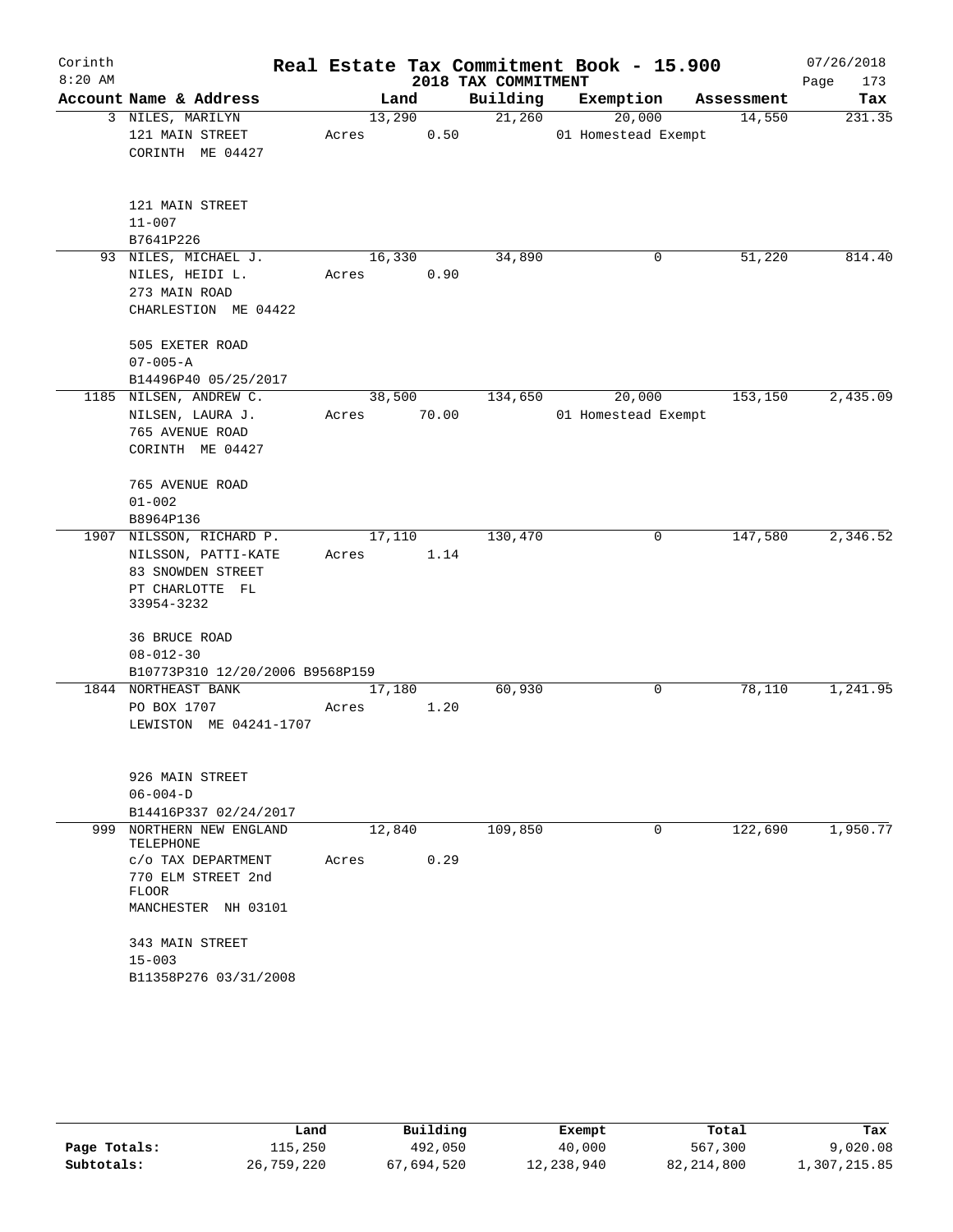| $8:20$ AM                  |                                              |                         | 2018 TAX COMMITMENT |                               |                       |                          |
|----------------------------|----------------------------------------------|-------------------------|---------------------|-------------------------------|-----------------------|--------------------------|
|                            | Account Name & Address                       | Land                    | Building            | Exemption                     | Assessment            | Page<br>174<br>Tax       |
|                            | 990 NORTHERN NEW ENGLAND                     | 0                       | 2,300               | 0                             | 2,300                 | 36.57                    |
|                            | TELEPHONE                                    |                         |                     |                               |                       |                          |
|                            | C/O TAX DEPARTMENT                           |                         |                     |                               |                       |                          |
|                            | 770 ELM STREET                               |                         |                     |                               |                       |                          |
|                            | MANCHESTER NH 03101                          |                         |                     |                               |                       |                          |
|                            | WEST CORINTH ROAD                            |                         |                     |                               |                       |                          |
|                            | $01 - 041 - D - 1H$                          |                         |                     |                               |                       |                          |
|                            | 989 NORTHERN NEW ENGLAND                     | 0                       | 23,200              | 0                             | 23,200                | 368.88                   |
|                            | TELEPHONE<br>C/O TAX DEPARTMENT              |                         |                     |                               |                       |                          |
|                            | 770 ELM STREET                               |                         |                     |                               |                       |                          |
|                            | MANCHESTER NH 03101                          |                         |                     |                               |                       |                          |
|                            | 36 WHITE SCHOOLHOUSE                         |                         |                     |                               |                       |                          |
|                            | <b>ROAD</b>                                  |                         |                     |                               |                       |                          |
|                            | $08 - 023 - 01H$<br>1877 NORTHRUP, DEREK     | 0                       | 37,960              | 0                             | 37,960                | 603.56                   |
|                            | NORTHRUP, SHELLI                             |                         |                     |                               |                       |                          |
|                            | 15 O'ROAK ROAD                               |                         |                     |                               |                       |                          |
|                            | CORINTH ME 04427                             |                         |                     |                               |                       |                          |
|                            |                                              |                         |                     |                               |                       |                          |
|                            | 15 O'ROAK ROAD                               |                         |                     |                               |                       |                          |
|                            | $10 - 011 - 01H$                             |                         |                     |                               |                       |                          |
|                            | 492 NUTTER, MICHAEL T.<br>NUTTER, MELISSA S. | 18,540<br>3.42<br>Acres | 145,600             | 20,000<br>01 Homestead Exempt | 144,140               | 2, 291.83                |
|                            | 93 GARLAND ROAD                              |                         |                     |                               |                       |                          |
|                            | CORINTH ME 04427                             |                         |                     |                               |                       |                          |
|                            | 93 GARLAND ROAD                              |                         |                     |                               |                       |                          |
|                            | $07 - 014 - C$                               |                         |                     |                               |                       |                          |
|                            | B12894P343 07/23/2012                        |                         |                     |                               |                       |                          |
|                            | 902 NYE, DAVID W.                            | 23,270                  | 27,680              | 0                             | 50,950                | 810.11                   |
|                            | 107 CHEROKEE COURT                           | 41.00<br>Acres          |                     |                               |                       |                          |
|                            | BAREFOOT BAY FL 32976                        |                         |                     |                               |                       |                          |
|                            | 121 DIAMOND LANE                             |                         |                     |                               |                       |                          |
|                            | $06 - 039$                                   |                         |                     |                               |                       |                          |
|                            | B14744P107 02/16/2018                        |                         |                     |                               |                       |                          |
|                            | 1004 O'BAR, CARLSON C.                       | 16,070                  | 111,400             | 20,000                        | 107,470               | 1,708.77                 |
|                            | O'BAR, ELAINE A.                             | 1.29<br>Acres           |                     | 01 Homestead Exempt           |                       |                          |
|                            | 351 EXETER ROAD<br>CORINTH ME 04427          |                         |                     |                               |                       |                          |
|                            |                                              |                         |                     |                               |                       |                          |
|                            | 351 EXETER ROAD                              |                         |                     |                               |                       |                          |
|                            | $07 - 012 - B$<br>B3226P239                  |                         |                     |                               |                       |                          |
|                            | 1001 O'BAR, CARLSON C.                       | 12,810                  | 73,000              | 0                             | 85,810                | 1,364.38                 |
|                            | O'BAR, ELAINE A.                             | 0.45<br>Acres           |                     |                               |                       |                          |
|                            | 351 EXETER ROAD                              |                         |                     |                               |                       |                          |
|                            | CORINTH ME 04427                             |                         |                     |                               |                       |                          |
|                            | 11 EXETER ROAD                               |                         |                     |                               |                       |                          |
|                            | $15 - 018$                                   |                         |                     |                               |                       |                          |
|                            | B5820P335                                    |                         |                     |                               |                       |                          |
|                            |                                              |                         |                     |                               |                       |                          |
|                            | Land                                         | Building                |                     | Exempt                        | Total                 | Tax                      |
| Page Totals:<br>Subtotals: | 70,690<br>26,829,910                         | 421,140<br>68,115,660   |                     | 40,000<br>12, 278, 940        | 451,830<br>82,666,630 | 7,184.10<br>1,314,399.95 |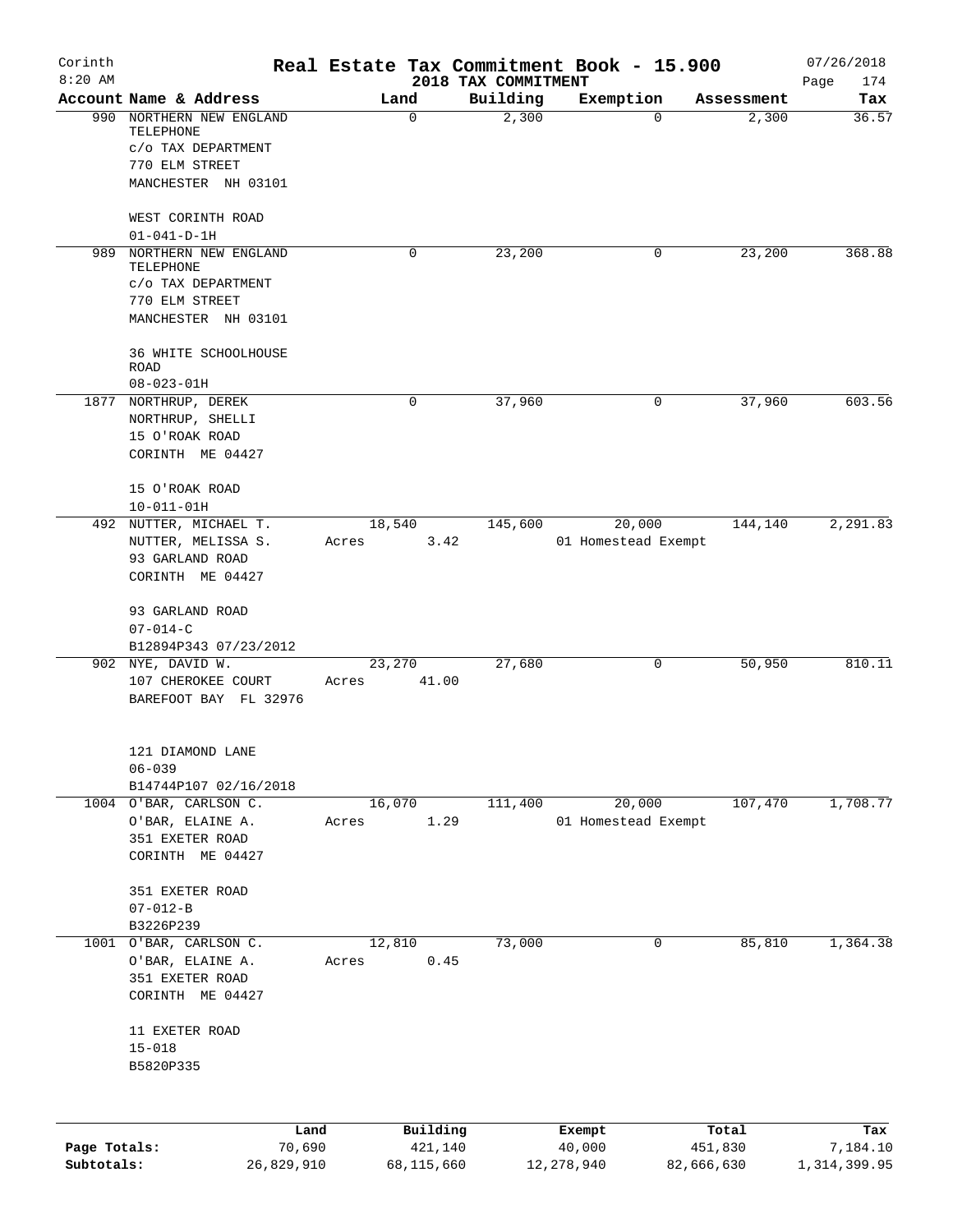| Corinth      |                               |       |                     |                                 | Real Estate Tax Commitment Book - 15.900 |                     |                      | 07/26/2018       |
|--------------|-------------------------------|-------|---------------------|---------------------------------|------------------------------------------|---------------------|----------------------|------------------|
| $8:20$ AM    | Account Name & Address        |       | Land                | 2018 TAX COMMITMENT<br>Building |                                          |                     |                      | Page<br>175      |
|              | 176 O'BAR, DENNIS L.          |       | 22,690              | 84,630                          | Exemption                                | 20,000              | Assessment<br>87,320 | Tax<br>1,388.39  |
|              | O'BAR, SANDRA P.              | Acres | 7.00                |                                 | 01 Homestead Exempt                      |                     |                      |                  |
|              | 358 EXETER ROAD               |       |                     |                                 |                                          |                     |                      |                  |
|              | CORINTH ME 04427              |       |                     |                                 |                                          |                     |                      |                  |
|              |                               |       |                     |                                 |                                          |                     |                      |                  |
|              | 358 EXETER ROAD               |       |                     |                                 |                                          |                     |                      |                  |
|              | $07 - 010 - B$                |       |                     |                                 |                                          |                     |                      |                  |
|              | B8885P259                     |       |                     |                                 |                                          |                     |                      |                  |
|              | 809 O'CLAIRE, ROLANDE         |       | 95,440              | 108,290                         |                                          | 20,000              | 183,730              | 2,921.31         |
|              | HARVEY, JOSHUA                | Acres | 90.22               |                                 | 01 Homestead Exempt                      |                     |                      |                  |
|              | PO BOX 211                    |       |                     |                                 |                                          |                     |                      |                  |
|              | CORINTH ME 04427              |       |                     |                                 |                                          |                     |                      |                  |
|              |                               |       |                     |                                 |                                          |                     |                      |                  |
|              | 485 HUDSON ROAD               |       |                     |                                 |                                          |                     |                      |                  |
|              | $09 - 032$                    |       |                     |                                 |                                          |                     |                      |                  |
|              | B14296P298 09/22/2016         |       |                     |                                 |                                          |                     |                      |                  |
|              | 555 OGILVIE, WILLIAM W. III   |       | 19,610              | 67,440                          |                                          | 20,000              | 67,050               | 1,066.10         |
|              | OGILVIE, NATALIE J.           | Acres | 8.00                |                                 | 01 Homestead Exempt                      |                     |                      |                  |
|              | 67 TATE ROAD                  |       |                     |                                 |                                          |                     |                      |                  |
|              | CORINTH ME 04427              |       |                     |                                 |                                          |                     |                      |                  |
|              | 67 TATE ROAD                  |       |                     |                                 |                                          |                     |                      |                  |
|              | $09 - 027$                    |       |                     |                                 |                                          |                     |                      |                  |
|              | B8485P161                     |       |                     |                                 |                                          |                     |                      |                  |
|              | 950 OKO, ADAM                 |       | 18,300              | 82,820                          |                                          | 0                   | 101,120              | 1,607.81         |
|              | 501 MAIN STREET               | Acres | 2.12                |                                 |                                          |                     |                      |                  |
|              | CORINTH ME 04427              |       |                     |                                 |                                          |                     |                      |                  |
|              |                               |       |                     |                                 |                                          |                     |                      |                  |
|              |                               |       |                     |                                 |                                          |                     |                      |                  |
|              | 23 WEST CORINTH ROAD          |       |                     |                                 |                                          |                     |                      |                  |
|              | $05 - 024 - 02$               |       |                     |                                 |                                          |                     |                      |                  |
|              | B14772P82 03/26/2018          |       |                     |                                 |                                          |                     |                      |                  |
|              | 1900 OLDERSHAW, ANGELA        |       | 11,370              | 82,330                          |                                          | 0                   | 93,700               | 1,489.83         |
|              | PO BOX 237                    | Acres | 0.32                |                                 |                                          |                     |                      |                  |
|              | CORINTH ME 04427              |       |                     |                                 |                                          |                     |                      |                  |
|              |                               |       |                     |                                 |                                          |                     |                      |                  |
|              | 22 MORISON AVENUE             |       |                     |                                 |                                          |                     |                      |                  |
|              | $11 - 022 - 02$               |       |                     |                                 |                                          |                     |                      |                  |
|              | B14637P279 10/16/2017         |       |                     |                                 |                                          |                     |                      |                  |
|              | 712 OLIVER, NORMAN H.         |       | 16,550              | 109,660                         |                                          | 20,000              | 106,210              | 1,688.74         |
|              | OLIVER, LISETTE B.            | Acres | 1.71                |                                 |                                          | 01 Homestead Exempt |                      |                  |
|              | 1437 MAIN STREET              |       |                     |                                 |                                          |                     |                      |                  |
|              | CORINTH ME 04427              |       |                     |                                 |                                          |                     |                      |                  |
|              |                               |       |                     |                                 |                                          |                     |                      |                  |
|              | 1437 MAIN STREET              |       |                     |                                 |                                          |                     |                      |                  |
|              | $03 - 045$                    |       |                     |                                 |                                          |                     |                      |                  |
|              | B13720P128 12/10/2014         |       |                     |                                 |                                          |                     |                      |                  |
| 789          | OLSSON, MARK                  |       | 17,600              | 97,000                          |                                          | 20,000              | 94,600               | 1,504.14         |
|              | OLSSON, ANGELA<br>85 RIDGE RD | Acres |                     | 2.61                            |                                          | 01 Homestead Exempt |                      |                  |
|              | CORINTH ME 04427              |       |                     |                                 |                                          |                     |                      |                  |
|              |                               |       |                     |                                 |                                          |                     |                      |                  |
|              | 85 RIDGE ROAD                 |       |                     |                                 |                                          |                     |                      |                  |
|              | $12 - 005 - A$                |       |                     |                                 |                                          |                     |                      |                  |
|              | B12335P230 11/26/2010         |       |                     |                                 |                                          |                     |                      |                  |
|              |                               |       |                     |                                 |                                          |                     |                      |                  |
|              |                               |       |                     |                                 |                                          |                     |                      |                  |
| Page Totals: | Land<br>201,560               |       | Building<br>632,170 |                                 | Exempt<br>100,000                        |                     | Total<br>733,730     | Tax<br>11,666.32 |
| Subtotals:   | 27,031,470                    |       | 68,747,830          |                                 | 12,378,940                               |                     | 83,400,360           | 1,326,066.27     |
|              |                               |       |                     |                                 |                                          |                     |                      |                  |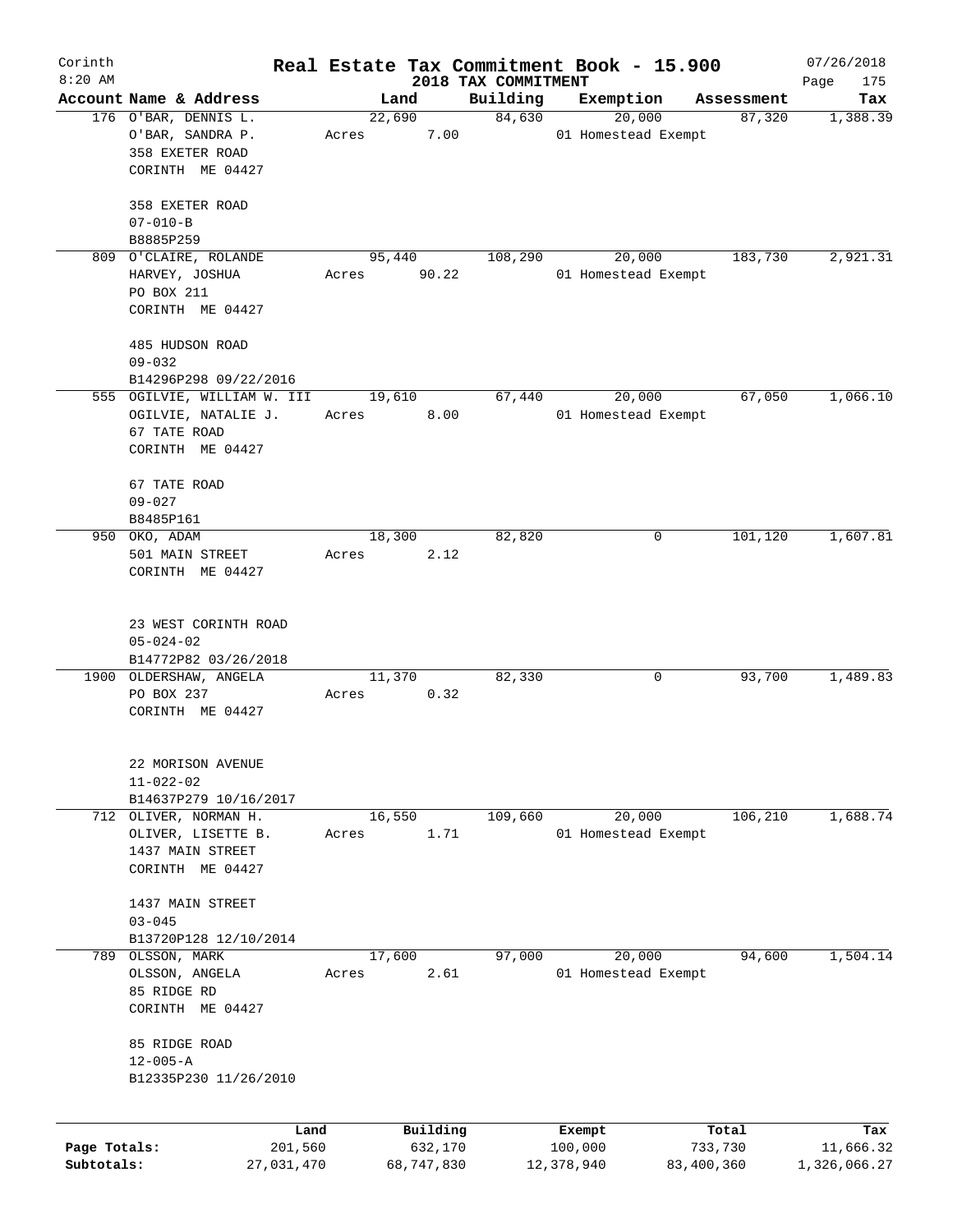| Corinth      |                                                                                        |       |                |                     |                     | Real Estate Tax Commitment Book - 15.900 |                  |                      | 07/26/2018      |
|--------------|----------------------------------------------------------------------------------------|-------|----------------|---------------------|---------------------|------------------------------------------|------------------|----------------------|-----------------|
| $8:20$ AM    |                                                                                        |       |                |                     | 2018 TAX COMMITMENT |                                          |                  |                      | Page<br>176     |
|              | Account Name & Address                                                                 |       | Land<br>24,410 |                     | Building<br>0       | Exemption<br>$\Omega$                    |                  | Assessment<br>24,410 | Tax<br>388.12   |
|              | 1011 OVERLOCK, EDDIE E.<br>OVERLOCK, LISA A.<br>31 BENJAMIN DRIVE<br>OLD TOWN ME 04468 | Acres |                | 36.93               |                     |                                          |                  |                      |                 |
|              |                                                                                        |       |                |                     |                     |                                          |                  |                      |                 |
|              | BLACK ROAD                                                                             |       |                |                     |                     |                                          |                  |                      |                 |
|              | $05 - 009 - B$                                                                         |       |                |                     |                     |                                          |                  |                      |                 |
|              | B4072P281                                                                              |       |                |                     |                     | 0                                        |                  |                      | 300.35          |
| 1891         | OVERLOCK, LEWIS E.<br>3 SANDY'S WAY                                                    | Acres | 16,890         | 2.00                | 2,000               |                                          |                  | 18,890               |                 |
|              | HERMON ME 04401                                                                        |       |                |                     |                     |                                          |                  |                      |                 |
|              | 99 BLACK ROAD                                                                          |       |                |                     |                     |                                          |                  |                      |                 |
|              | $05 - 009 - C$                                                                         |       |                |                     |                     |                                          |                  |                      |                 |
|              | B12699P224 01/06/2012                                                                  |       |                |                     |                     |                                          |                  |                      |                 |
|              | 1013 OYSTER, LOWELL R.                                                                 |       | 18,620         |                     | 55,690              | 20,000                                   |                  | 54,310               | 863.53          |
|              | OYSTER, KATHLEEN M.                                                                    | Acres |                | 4.90                |                     | 01 Homestead Exempt                      |                  |                      |                 |
|              | 543 GRANT ROAD                                                                         |       |                |                     |                     |                                          |                  |                      |                 |
|              | CORINTH ME 04427                                                                       |       |                |                     |                     |                                          |                  |                      |                 |
|              | 543 GRANT ROAD                                                                         |       |                |                     |                     |                                          |                  |                      |                 |
|              | $02 - 044 - 19 - A$                                                                    |       |                |                     |                     |                                          |                  |                      |                 |
|              | B3314P172                                                                              |       |                |                     |                     |                                          |                  |                      |                 |
| 1712         | OYSTER, LOWELL R.                                                                      |       | 10,760         |                     | 0                   | 0                                        |                  | 10,760               | 171.08          |
|              | OYSTER, KATHLEEN M.                                                                    | Acres |                | 3.18                |                     |                                          |                  |                      |                 |
|              | 543 GRANT ROAD                                                                         |       |                |                     |                     |                                          |                  |                      |                 |
|              | CORINTH ME 04427                                                                       |       |                |                     |                     |                                          |                  |                      |                 |
|              |                                                                                        |       |                |                     |                     |                                          |                  |                      |                 |
|              | GRANT ROAD<br>$02 - 052 - 01$                                                          |       |                |                     |                     |                                          |                  |                      |                 |
|              | B7851P137                                                                              |       |                |                     |                     |                                          |                  |                      |                 |
|              | 1012 OYSTER, LOWELL R.                                                                 |       | 22,300         |                     | 18,390              | 0                                        |                  | 40,690               | 646.97          |
|              | OYSTER, KATHLEEN M.                                                                    | Acres |                | 13.30               |                     |                                          |                  |                      |                 |
|              | 543 GRANT ROAD                                                                         |       |                |                     |                     |                                          |                  |                      |                 |
|              | CORINTH ME 04427                                                                       |       |                |                     |                     |                                          |                  |                      |                 |
|              |                                                                                        |       |                |                     |                     |                                          |                  |                      |                 |
|              | 604 GRANT ROAD                                                                         |       |                |                     |                     |                                          |                  |                      |                 |
|              | $02 - 051 - A$<br>B3314P172                                                            |       |                |                     |                     |                                          |                  |                      |                 |
|              | 1015 PAGE SR, DONALD                                                                   |       | 15,730         |                     | 100,530             | 20,000                                   |                  | 96,260               | 1,530.53        |
|              |                                                                                        | Acres |                | 1.00                |                     | 01 Homestead Exempt                      |                  |                      |                 |
|              | PAGE, HARRIET E.<br>441 WEST CORINTH ROAD                                              |       |                |                     |                     |                                          |                  |                      |                 |
|              | CORINTH ME 04427                                                                       |       |                |                     |                     |                                          |                  |                      |                 |
|              |                                                                                        |       |                |                     |                     |                                          |                  |                      |                 |
|              | 441 WEST CORINTH ROAD                                                                  |       |                |                     |                     |                                          |                  |                      |                 |
|              | $04 - 033$                                                                             |       |                |                     |                     |                                          |                  |                      |                 |
|              | B11116P217 09/06/2007 B1353P450 03/22/1952                                             |       |                |                     |                     |                                          |                  |                      |                 |
|              | 1014 PAGE, BRUCE E.                                                                    |       | 19,420         |                     | 91,520              | 20,000                                   |                  | 90,940               | 1,445.95        |
|              | PAGE, PAULA D.                                                                         | Acres |                | 4.18                |                     | 01 Homestead Exempt                      |                  |                      |                 |
|              | 1199 HUDSON HILL ROAD<br>CORINTH ME 04427                                              |       |                |                     |                     |                                          |                  |                      |                 |
|              |                                                                                        |       |                |                     |                     |                                          |                  |                      |                 |
|              | 1199 HUDSON HILL ROAD                                                                  |       |                |                     |                     |                                          |                  |                      |                 |
|              | $03 - 049 - A$                                                                         |       |                |                     |                     |                                          |                  |                      |                 |
|              | B5009P43                                                                               |       |                |                     |                     |                                          |                  |                      |                 |
|              |                                                                                        |       |                |                     |                     |                                          |                  |                      |                 |
| Page Totals: | Land<br>128,130                                                                        |       |                | Building<br>268,130 |                     | Exempt<br>60,000                         | Total<br>336,260 |                      | Tax<br>5,346.53 |
| Subtotals:   | 27,159,600                                                                             |       |                | 69,015,960          |                     | 12,438,940                               | 83,736,620       |                      | 1,331,412.80    |
|              |                                                                                        |       |                |                     |                     |                                          |                  |                      |                 |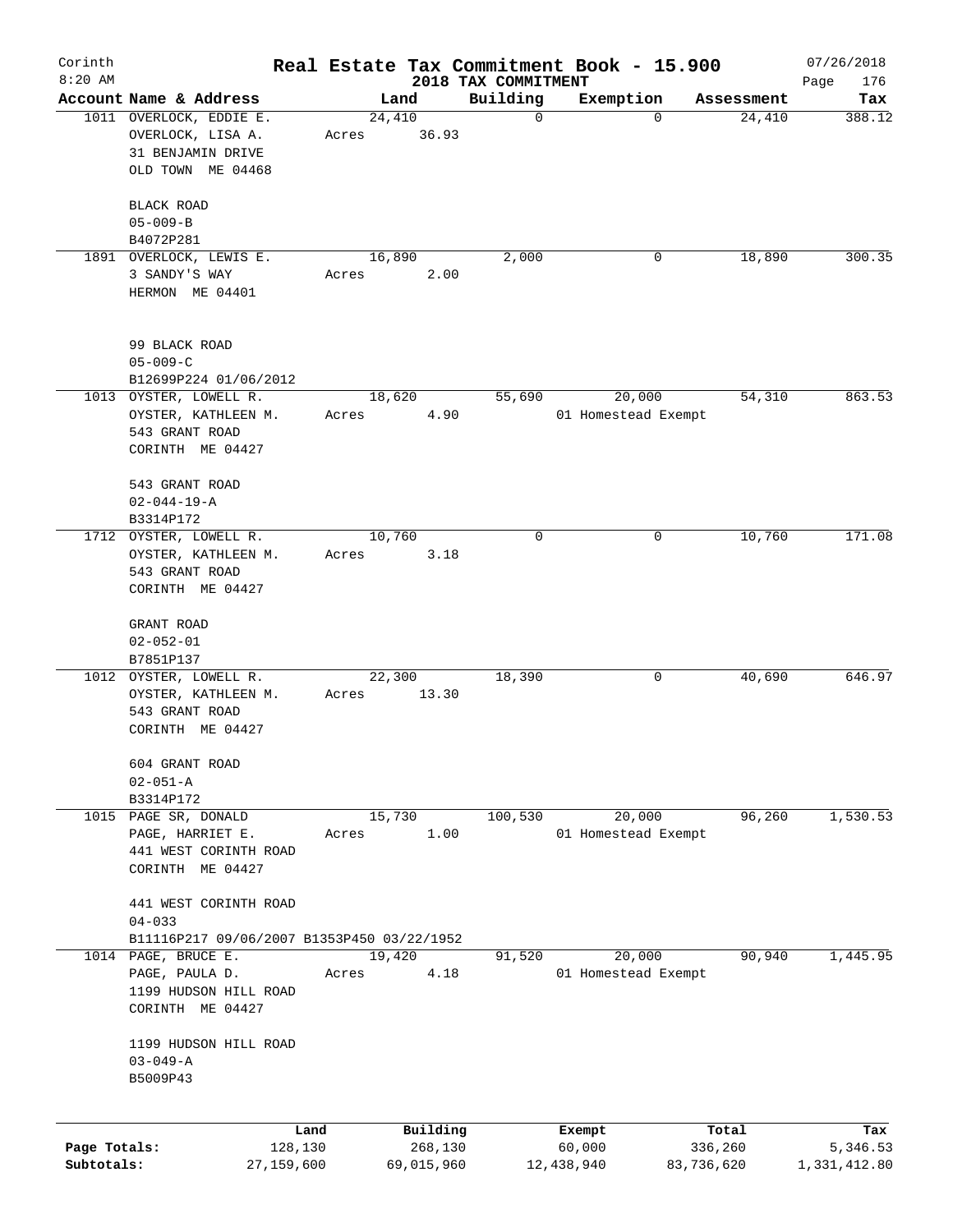| Corinth<br>$8:20$ AM |                                         |        |                     |                                 | Real Estate Tax Commitment Book - 15.900 |                  | 07/26/2018         |
|----------------------|-----------------------------------------|--------|---------------------|---------------------------------|------------------------------------------|------------------|--------------------|
|                      | Account Name & Address                  |        | Land                | 2018 TAX COMMITMENT<br>Building | Exemption                                | Assessment       | Page<br>177<br>Tax |
|                      | 592 PAGE, COREY                         | 16,570 |                     | 106,940                         | 20,000                                   | 103,510          | 1,645.81           |
|                      | PAGE, KARA                              | Acres  | 2.25                |                                 | 01 Homestead Exempt                      |                  |                    |
|                      | 1489 MAIN STREET                        |        |                     |                                 |                                          |                  |                    |
|                      | CORINTH ME 04427                        |        |                     |                                 |                                          |                  |                    |
|                      | 1489 MAIN STREET                        |        |                     |                                 |                                          |                  |                    |
|                      | $03 - 048 - A$                          |        |                     |                                 |                                          |                  |                    |
|                      | B14154P137 05/19/2016                   |        |                     |                                 |                                          |                  |                    |
|                      | 1017 PAGE, JAMES L.                     | 24,600 |                     | 49,280                          | 20,000                                   | 53,880           | 856.69             |
|                      | 643 GRANT ROAD                          | Acres  | 10.60               |                                 | 01 Homestead Exempt                      |                  |                    |
|                      | CORINTH ME 04427                        |        |                     |                                 |                                          |                  |                    |
|                      |                                         |        |                     |                                 |                                          |                  |                    |
|                      | 643 GRANT ROAD                          |        |                     |                                 |                                          |                  |                    |
|                      | $02 - 044 - 13 - A$                     |        |                     |                                 |                                          |                  |                    |
|                      | B13816P80 04/27/2015                    |        |                     |                                 |                                          |                  |                    |
|                      | 760 PAGE, KENNETH                       | 17,230 |                     | 53,040                          | 20,000                                   | 50,270           | 799.29             |
|                      | PAGE, ALICE                             | Acres  | 2.29                |                                 | 01 Homestead Exempt                      |                  |                    |
|                      | P.O. BOX 55                             |        |                     |                                 |                                          |                  |                    |
|                      | KENDUSKEAG ME 04450                     |        |                     |                                 |                                          |                  |                    |
|                      | 15 BEANS MILL ROAD                      |        |                     |                                 |                                          |                  |                    |
|                      | $07 - 010 - C$                          |        |                     |                                 |                                          |                  |                    |
|                      | B7355P301                               |        |                     |                                 |                                          |                  |                    |
|                      | 738 PAGE, SHERRI A.                     | 15,730 |                     | 79,760                          | 20,000                                   | 75,490           | 1,200.29           |
|                      | 680 BLACK ROAD                          | Acres  | 1.00                |                                 | 01 Homestead Exempt                      |                  |                    |
|                      | CORINTH ME 04427                        |        |                     |                                 |                                          |                  |                    |
|                      | 680 BLACK ROAD<br>$02 - 038 - A$        |        |                     |                                 |                                          |                  |                    |
|                      | B7553P1                                 |        |                     |                                 |                                          |                  |                    |
|                      | 1853 PAGE, TERESA L.                    | 25,940 | 9.80                | 116,520                         | 20,000                                   | 122,460          | 1,947.11           |
|                      | 343 WEST CORINTH RD<br>CORINTH ME 04427 | Acres  |                     |                                 | 01 Homestead Exempt                      |                  |                    |
|                      |                                         |        |                     |                                 |                                          |                  |                    |
|                      | 343 WEST CORINTH ROAD                   |        |                     |                                 |                                          |                  |                    |
|                      | $04 - 036 - G$                          |        |                     |                                 |                                          |                  |                    |
|                      | B11866P261 07/31/2009                   |        |                     |                                 |                                          |                  |                    |
|                      | 1019 PAIGE, MICHELLE M.                 | 18,490 |                     | 91,510                          | 20,000                                   | 90,000           | 1,431.00           |
|                      | 87 GARLAND ROAD                         | Acres  | 3.38                |                                 | 01 Homestead Exempt                      |                  |                    |
|                      | CORINTH ME 04427                        |        |                     |                                 |                                          |                  |                    |
|                      |                                         |        |                     |                                 |                                          |                  |                    |
|                      | 87 GARLAND ROAD                         |        |                     |                                 |                                          |                  |                    |
|                      | $07 - 014 - D$                          |        |                     |                                 |                                          |                  |                    |
|                      | B12669P248 12/02/2011                   |        |                     |                                 |                                          |                  |                    |
|                      | 1733 PALMER, JOHN C.                    |        | 0                   | 23,410                          | 23,410                                   | 0                | 0.00               |
|                      | P.O. BOX 601                            |        |                     |                                 | 01 Homestead Exempt                      |                  |                    |
|                      | CORINTH ME 04427                        |        |                     |                                 | 22 Veteran                               |                  |                    |
|                      |                                         |        |                     |                                 |                                          |                  |                    |
|                      | 103 BEANS MILL ROAD                     |        |                     |                                 |                                          |                  |                    |
|                      | $07 - 020 - 03H$                        |        |                     |                                 |                                          |                  |                    |
|                      |                                         |        |                     |                                 |                                          |                  |                    |
|                      |                                         |        |                     |                                 |                                          |                  |                    |
| Page Totals:         | Land<br>118,560                         |        | Building<br>520,460 |                                 | Exempt<br>143,410                        | Total<br>495,610 | Tax<br>7,880.19    |

**Subtotals:** 27,278,160 69,536,420 12,582,350 84,232,230 1,339,292.99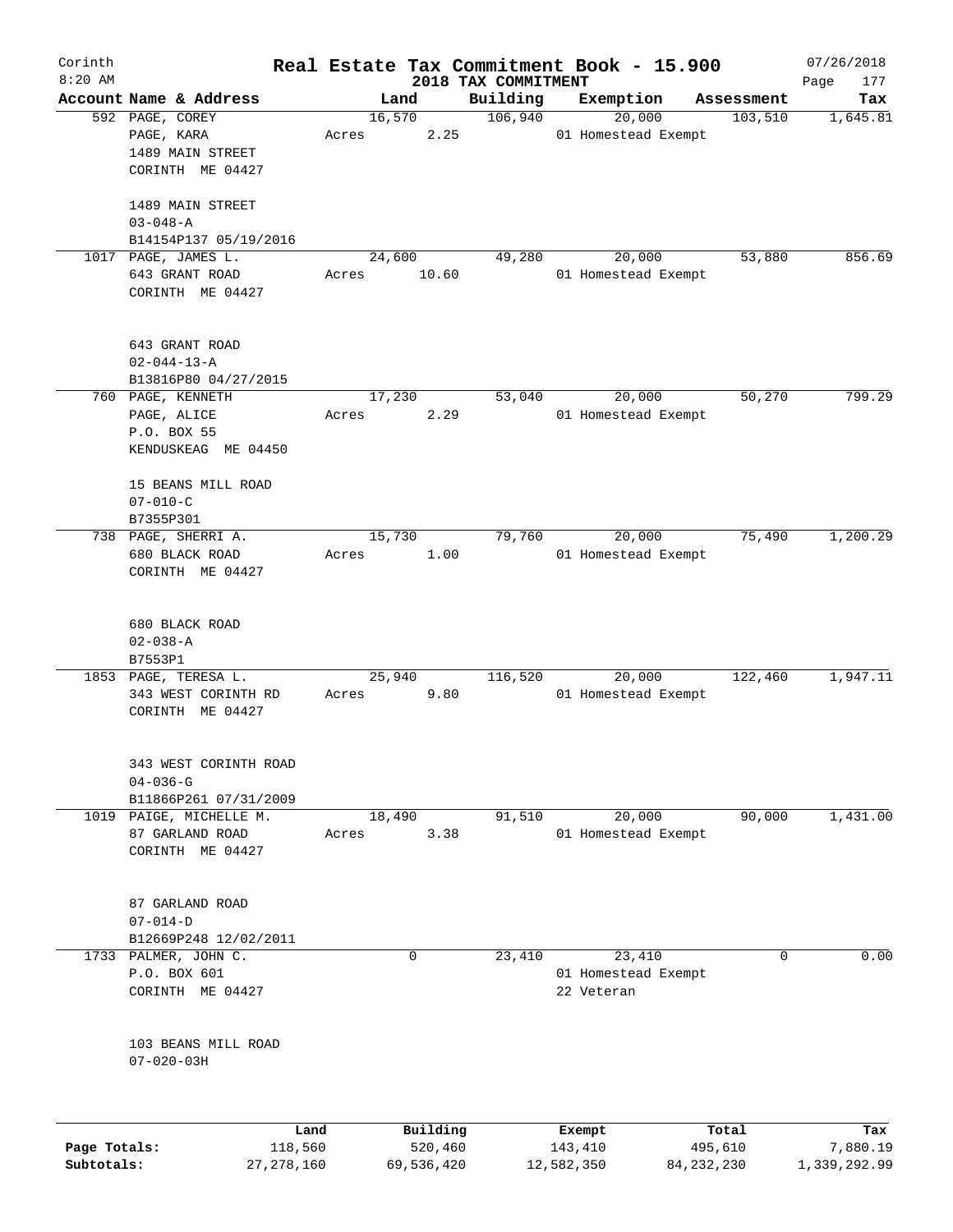| Corinth<br>$8:20$ AM |                                                |              | Real Estate Tax Commitment Book - 15.900 |                                 |             |                     |              | 07/26/2018         |
|----------------------|------------------------------------------------|--------------|------------------------------------------|---------------------------------|-------------|---------------------|--------------|--------------------|
|                      | Account Name & Address                         |              | Land                                     | 2018 TAX COMMITMENT<br>Building |             | Exemption           | Assessment   | Page<br>178<br>Tax |
|                      | 904 PALMER, ROSS                               |              | $\mathbf 0$                              | 71,320                          |             | 20,000              | 51,320       | 815.99             |
|                      | 601 AVENUE ROAD                                |              |                                          |                                 |             | 01 Homestead Exempt |              |                    |
|                      | CORINTH ME 04427                               |              |                                          |                                 |             |                     |              |                    |
|                      |                                                |              |                                          |                                 |             |                     |              |                    |
|                      |                                                |              |                                          |                                 |             |                     |              |                    |
|                      | 601 AVENUE ROAD<br>$01 - 008 - 10H$            |              |                                          |                                 |             |                     |              |                    |
|                      | 182 PAQUIN, WILLIAM H.                         |              | 13,620                                   |                                 | $\mathbf 0$ | 0                   | 13,620       | 216.56             |
|                      | PAQUIN, TERRI A.                               |              | Acres                                    | 4.40                            |             |                     |              |                    |
|                      | PO BOX 446                                     |              |                                          |                                 |             |                     |              |                    |
|                      | CARLSBORG WA 98324                             |              |                                          |                                 |             |                     |              |                    |
|                      |                                                |              |                                          |                                 |             |                     |              |                    |
|                      | ANDERSON FARM ROAD                             |              |                                          |                                 |             |                     |              |                    |
|                      | $12 - 012 - 08$                                |              |                                          |                                 |             |                     |              |                    |
|                      | B9641P57 11/10/2004<br>1594 PAQUIN, WILLIAM H. |              | 12,240                                   |                                 | $\mathbf 0$ | $\mathbf 0$         | 12,240       | 194.62             |
|                      | PAQUIN, TERRI A.                               |              | Acres                                    | 3.21                            |             |                     |              |                    |
|                      | PO BOX 446                                     |              |                                          |                                 |             |                     |              |                    |
|                      | CARLSBORG WA 98324                             |              |                                          |                                 |             |                     |              |                    |
|                      |                                                |              |                                          |                                 |             |                     |              |                    |
|                      | ANDERSON FARM ROAD                             |              |                                          |                                 |             |                     |              |                    |
|                      | $12 - 012 - 12$                                |              |                                          |                                 |             |                     |              |                    |
|                      | B9641P57 11/10/2004                            |              |                                          |                                 |             |                     |              |                    |
|                      | 1694 PAQUIN, WILLIAM H.                        |              | 12,360                                   |                                 | $\mathbf 0$ | 0                   | 12,360       | 196.52             |
|                      | PAQUIN, TERRI A.                               |              | Acres                                    | 3.31                            |             |                     |              |                    |
|                      | PO BOX 446                                     |              |                                          |                                 |             |                     |              |                    |
|                      | CARLSBORG WA 98324                             |              |                                          |                                 |             |                     |              |                    |
|                      |                                                |              |                                          |                                 |             |                     |              |                    |
|                      | ANDERSON FARM ROAD                             |              |                                          |                                 |             |                     |              |                    |
|                      | $12 - 012 - 10$<br>B9641P57 11/10/2004         |              |                                          |                                 |             |                     |              |                    |
|                      | 1804 PAQUIN, WILLIAM H.                        |              | 22,620                                   |                                 | $\mathbf 0$ | 0                   | 22,620       | 359.66             |
|                      | PAQUIN, TERRI A.                               |              | Acres                                    | 10.69                           |             |                     |              |                    |
|                      | PO BOX 446                                     |              |                                          |                                 |             |                     |              |                    |
|                      | CARLSBORG WA 98324                             |              |                                          |                                 |             |                     |              |                    |
|                      |                                                |              |                                          |                                 |             |                     |              |                    |
|                      | HUDSON ROAD                                    |              |                                          |                                 |             |                     |              |                    |
|                      | $12 - 012 - F$                                 |              |                                          |                                 |             |                     |              |                    |
|                      | B9641P57 11/10/2004                            |              |                                          |                                 | 0           | $\mathbf 0$         |              | 183.17             |
|                      | 856 PAQUIN, WILLIAM H.<br>PAQUIN, TERRI A.     |              | 11,520<br>Acres                          | 2.59                            |             |                     | 11,520       |                    |
|                      | PO BOX 446                                     |              |                                          |                                 |             |                     |              |                    |
|                      | CARLSBORG WA 98324                             |              |                                          |                                 |             |                     |              |                    |
|                      |                                                |              |                                          |                                 |             |                     |              |                    |
|                      | ANDERSON FARM ROAD                             |              |                                          |                                 |             |                     |              |                    |
|                      | 12-012-07                                      |              |                                          |                                 |             |                     |              |                    |
|                      | B9641P57 11/10/2004                            |              |                                          |                                 |             |                     |              |                    |
|                      | 1996 PAQUIN, WILLIAM H.,                       |              | 11,520                                   |                                 | $\mathbf 0$ | 0                   | 11,520       | 183.17             |
|                      | PAQUIN, TERRI A.<br>PO BOX 446                 |              | Acres                                    | 2.59                            |             |                     |              |                    |
|                      | CARLSBORG WA 98324                             |              |                                          |                                 |             |                     |              |                    |
|                      |                                                |              |                                          |                                 |             |                     |              |                    |
|                      |                                                |              |                                          |                                 |             |                     |              |                    |
|                      | ANDERSON FARM ROAD                             |              |                                          |                                 |             |                     |              |                    |
|                      | $12 - 012 - 05$                                |              |                                          |                                 |             |                     |              |                    |
|                      | B9641P57                                       |              |                                          |                                 |             |                     |              |                    |
|                      |                                                |              |                                          |                                 |             |                     |              |                    |
|                      |                                                | Land         |                                          | Building                        | Exempt      |                     | Total        | Tax                |
| Page Totals:         |                                                | 83,880       |                                          | 71,320                          | 20,000      |                     | 135,200      | 2,149.69           |
| Subtotals:           |                                                | 27, 362, 040 | 69,607,740                               |                                 | 12,602,350  |                     | 84, 367, 430 | 1,341,442.68       |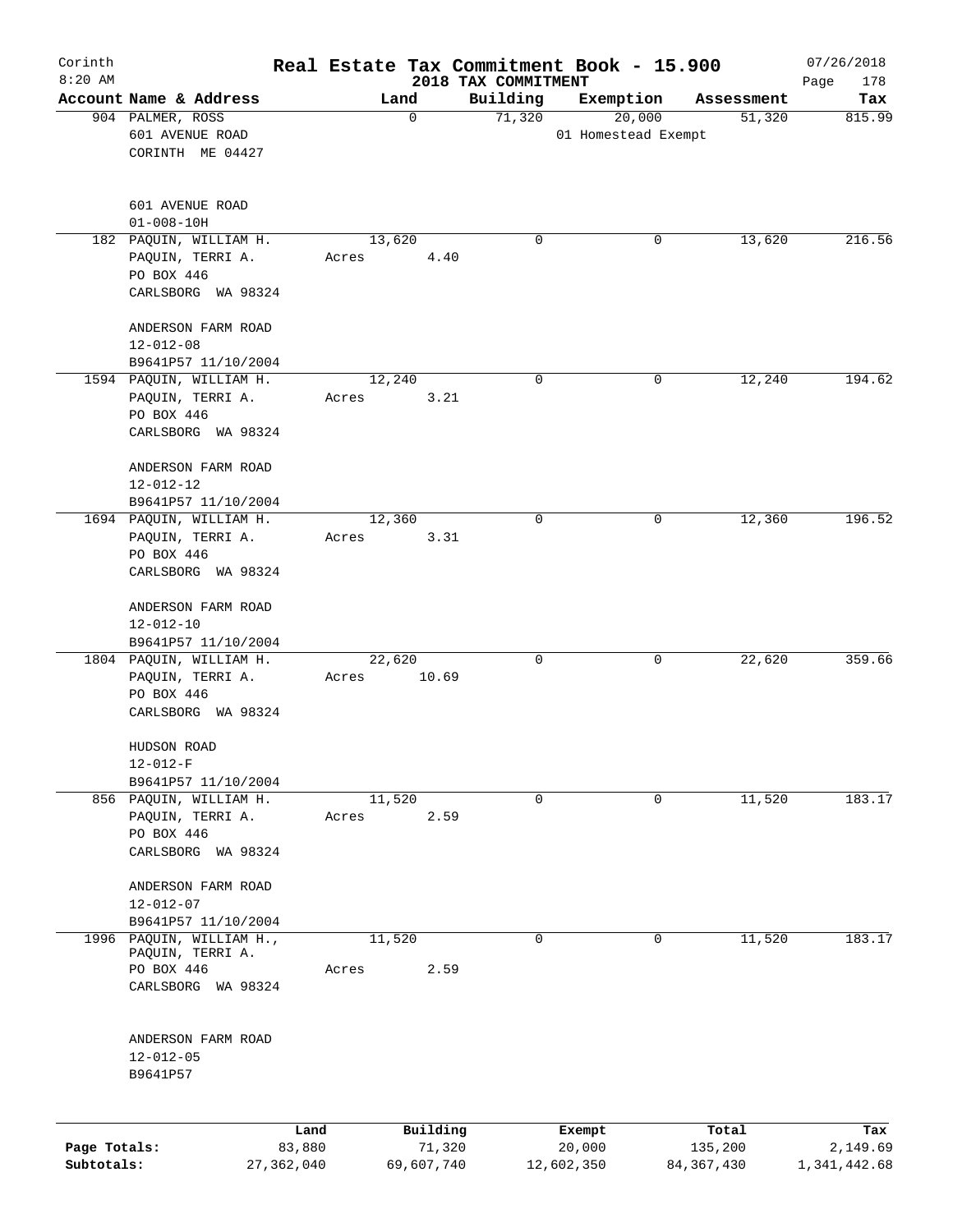| Corinth      |                                                     |       |            |                                 | Real Estate Tax Commitment Book - 15.900 |            | 07/26/2018         |
|--------------|-----------------------------------------------------|-------|------------|---------------------------------|------------------------------------------|------------|--------------------|
| $8:20$ AM    | Account Name & Address                              |       | Land       | 2018 TAX COMMITMENT<br>Building | Exemption                                | Assessment | 179<br>Page<br>Tax |
|              | 1021 PARENT, GREGORY B.                             |       | 14,170     | 123,690                         | 20,000                                   | 117,860    | 1,873.97           |
|              | PARENT, LINDA J.                                    | Acres | 0.60       |                                 | 01 Homestead Exempt                      |            |                    |
|              | P.O. BOX 102                                        |       |            |                                 |                                          |            |                    |
|              | CORINTH ME 04427                                    |       |            |                                 |                                          |            |                    |
|              |                                                     |       |            |                                 |                                          |            |                    |
|              | 98 EXETER ROAD                                      |       |            |                                 |                                          |            |                    |
|              | $14 - 011$                                          |       |            |                                 |                                          |            |                    |
|              | B2849P339                                           |       |            |                                 |                                          |            |                    |
|              | 996 PARKHURST, JAMY                                 |       | 20,090     | 103,490                         | 20,000                                   | 103,580    | 1,646.92           |
|              | 691 GRANT ROAD                                      | Acres | 6.30       |                                 | 01 Homestead Exempt                      |            |                    |
|              | CORINTH ME 04427                                    |       |            |                                 |                                          |            |                    |
|              |                                                     |       |            |                                 |                                          |            |                    |
|              |                                                     |       |            |                                 |                                          |            |                    |
|              | 691 GRANT ROAD                                      |       |            |                                 |                                          |            |                    |
|              | $02 - 044 - 02$                                     |       |            |                                 |                                          |            |                    |
|              | B13899P47 07/16/2015                                |       |            |                                 |                                          |            |                    |
|              | 1839 PARKS, DANIEL J.                               |       | 18,270     | 124,960                         | 20,000                                   | 123,230    | 1,959.36           |
|              | PARKS, RAELENE F.D.                                 | Acres | 2.10       |                                 | 01 Homestead Exempt                      |            |                    |
|              | 86 BRADBURY DRIVE                                   |       |            |                                 |                                          |            |                    |
|              | CORINTH ME 04427                                    |       |            |                                 |                                          |            |                    |
|              |                                                     |       |            |                                 |                                          |            |                    |
|              | 86 BRADBURY DRIVE                                   |       |            |                                 |                                          |            |                    |
|              | $08 - 012 - 16$                                     |       |            |                                 |                                          |            |                    |
|              | B10184P76 11/09/2005<br>553 PARTRIDGE, CATHERINE M. |       | 16,240     | 11,500                          | 0                                        | 27,740     | 441.07             |
|              | 175 MURRAY ROAD                                     | Acres | 2.64       |                                 |                                          |            |                    |
|              | CARMEL ME 04419                                     |       |            |                                 |                                          |            |                    |
|              |                                                     |       |            |                                 |                                          |            |                    |
|              |                                                     |       |            |                                 |                                          |            |                    |
|              | 639 GRANT ROAD                                      |       |            |                                 |                                          |            |                    |
|              | $02 - 044 - 14 - A$                                 |       |            |                                 |                                          |            |                    |
|              | B13321P68 09/06/2013                                |       |            |                                 |                                          |            |                    |
|              | 348 PARTRIDGE, JOHN C.                              |       | 17,320     | 90,270                          | 20,000                                   | 87,590     | 1,392.68           |
|              | PARTRIDGE, KAREN                                    | Acres | 1.31       |                                 | 01 Homestead Exempt                      |            |                    |
|              | 574 MAIN ST                                         |       |            |                                 |                                          |            |                    |
|              | CORINTH ME 04427                                    |       |            |                                 |                                          |            |                    |
|              |                                                     |       |            |                                 |                                          |            |                    |
|              | 574 MAIN STREET                                     |       |            |                                 |                                          |            |                    |
|              | $08 - 021$                                          |       |            |                                 |                                          |            |                    |
|              | B12373P301 12/31/2010                               |       |            |                                 |                                          |            |                    |
|              | 1449 PASCHAL, KEITH                                 |       | 16,920     | 249,190                         | 20,000                                   | 246,110    | 3,913.15           |
|              | PASCHAL, CYNTHIA L.                                 | Acres | 6.00       |                                 | 01 Homestead Exempt                      |            |                    |
|              | 815 GRANT RD                                        |       |            |                                 |                                          |            |                    |
|              | CORINTH ME 04427                                    |       |            |                                 |                                          |            |                    |
|              |                                                     |       |            |                                 |                                          |            |                    |
|              | 815 GRANT ROAD                                      |       |            |                                 |                                          |            |                    |
|              | $03 - 005$                                          |       |            |                                 |                                          |            |                    |
|              | B9457P55                                            |       |            |                                 |                                          |            |                    |
|              | 408 PATTERSON, EDWARD H.                            |       | 12,270     | 14,300                          | 0                                        | 26,570     | 422.46             |
|              | PATTERSON, SHARON W.<br>9 SUMMER WAY                | Acres | 11.20      |                                 |                                          |            |                    |
|              | CUMBERLAND CENTER ME                                |       |            |                                 |                                          |            |                    |
|              | 04021-3253                                          |       |            |                                 |                                          |            |                    |
|              |                                                     |       |            |                                 |                                          |            |                    |
|              | MEADOW ROAD N/F OFF                                 |       |            |                                 |                                          |            |                    |
|              | $09 - 019 - 06$                                     |       |            |                                 |                                          |            |                    |
|              | B9663P145                                           |       |            |                                 |                                          |            |                    |
|              |                                                     |       |            |                                 |                                          |            |                    |
|              | Land                                                |       | Building   |                                 | Exempt                                   | Total      | Tax                |
| Page Totals: | 115,280                                             |       | 717,400    |                                 | 100,000                                  | 732,680    | 11,649.61          |
| Subtotals:   | 27,477,320                                          |       | 70,325,140 |                                 | 12,702,350                               | 85,100,110 | 1,353,092.29       |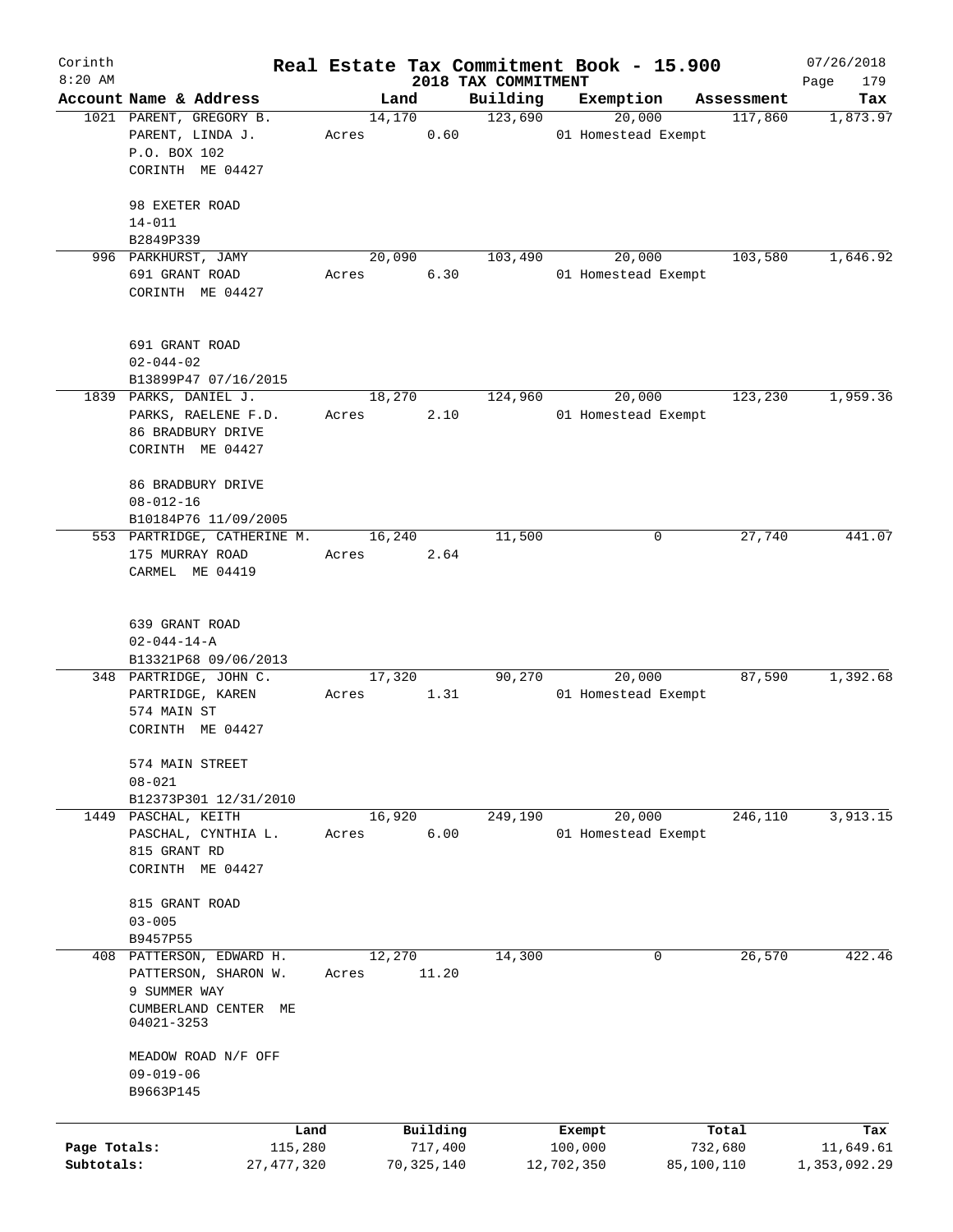| Corinth<br>$8:20$ AM |                                                                                      |       |                 |                                 | Real Estate Tax Commitment Book - 15.900    |            | 07/26/2018         |
|----------------------|--------------------------------------------------------------------------------------|-------|-----------------|---------------------------------|---------------------------------------------|------------|--------------------|
|                      | Account Name & Address                                                               |       | Land            | 2018 TAX COMMITMENT<br>Building | Exemption                                   | Assessment | Page<br>180<br>Tax |
|                      | 984 PATTERSON, NORMAN E.<br>HODGKINS, DIANNE R.<br>95 RIDGE ROAD<br>CORINTH ME 04427 | Acres | 17,930<br>2.90  | 119,970                         | 26,000<br>01 Homestead Exempt<br>22 Veteran | 111,900    | 1,779.21           |
|                      | 95 RIDGE ROAD<br>$12 - 005$<br>B12389P13 01/27/2011                                  |       |                 |                                 |                                             |            |                    |
|                      | 1983 PAVLIK, JESSE N.<br>115 MEADOW ROAD<br>PO BOX 488<br>CORINTH ME 04427           | Acres | 17,270<br>5.00  | 26,830                          | 20,000<br>01 Homestead Exempt               | 24,100     | 383.19             |
|                      | 115 MEADOW ROAD<br>$09 - 014 - 09 - A$<br>B13479P5 02/09/2014                        |       |                 |                                 |                                             |            |                    |
|                      | 384 PEARSON, STEVEN<br>PEARSON, DELORES<br>24 DAVENTRY STREET<br>CHEPACHET RI 02814  | Acres | 18,050<br>3.00  | 64,300                          | 0                                           | 82,350     | 1,309.37           |
|                      | 686 AVENUE ROAD<br>$01 - 003 - 03$<br>B12037P4 01/22/2010<br>949 PEARY JR, DARRYL A. |       | 15,730          | 93,980                          | 20,000                                      | 89,710     | 1,426.39           |
|                      | PEARY, LAURA L.<br>568 BLACK ROAD<br>CORINTH ME 04427                                | Acres | 1.00            |                                 | 01 Homestead Exempt                         |            |                    |
|                      | 568 BLACK ROAD<br>$02 - 035 - 03$<br>B8527P52                                        |       |                 |                                 |                                             |            |                    |
| 1025                 | PEDERSEN, DANA<br>PEDERSEN, SHERRIE<br>527 DEERFIELD DRIVE<br>HERMON ME 04401        | Acres | 29,510<br>34.60 | 20,530                          | 0                                           | 50,040     | 795.64             |
|                      | BLACK ROAD<br>$02 - 030 - 06$<br>B4756P322                                           |       |                 |                                 |                                             |            |                    |
| 1026                 | PEDERSEN, GEORGE M.<br>419 BLACK ROAD<br>CORINTH ME 04427                            | Acres | 25,830<br>6.20  | 106,340                         | 20,000<br>01 Homestead Exempt               | 112,170    | 1,783.50           |
|                      | 419 BLACK ROAD<br>$02 - 030 - 07$<br>B4639P306 01/19/1990                            |       |                 |                                 |                                             |            |                    |
| 1027                 | PEDERSEN, GEORGE M.<br>419 BLACK ROAD<br>CORINTH ME 04427                            | Acres | 37,990<br>86.80 | 0                               | 0                                           | 37,990     | 604.04             |
|                      | BLACK ROAD<br>$02 - 030 - 08$<br>B4756P326                                           |       |                 |                                 |                                             |            |                    |
|                      |                                                                                      | Land  | Building        |                                 | Exempt                                      | Total      | Tax                |
| Page Totals:         | 162,310                                                                              |       | 431,950         |                                 | 86,000                                      | 508,260    | 8,081.34           |
| Subtotals:           | 27,639,630                                                                           |       | 70,757,090      |                                 | 12,788,350                                  | 85,608,370 | 1,361,173.63       |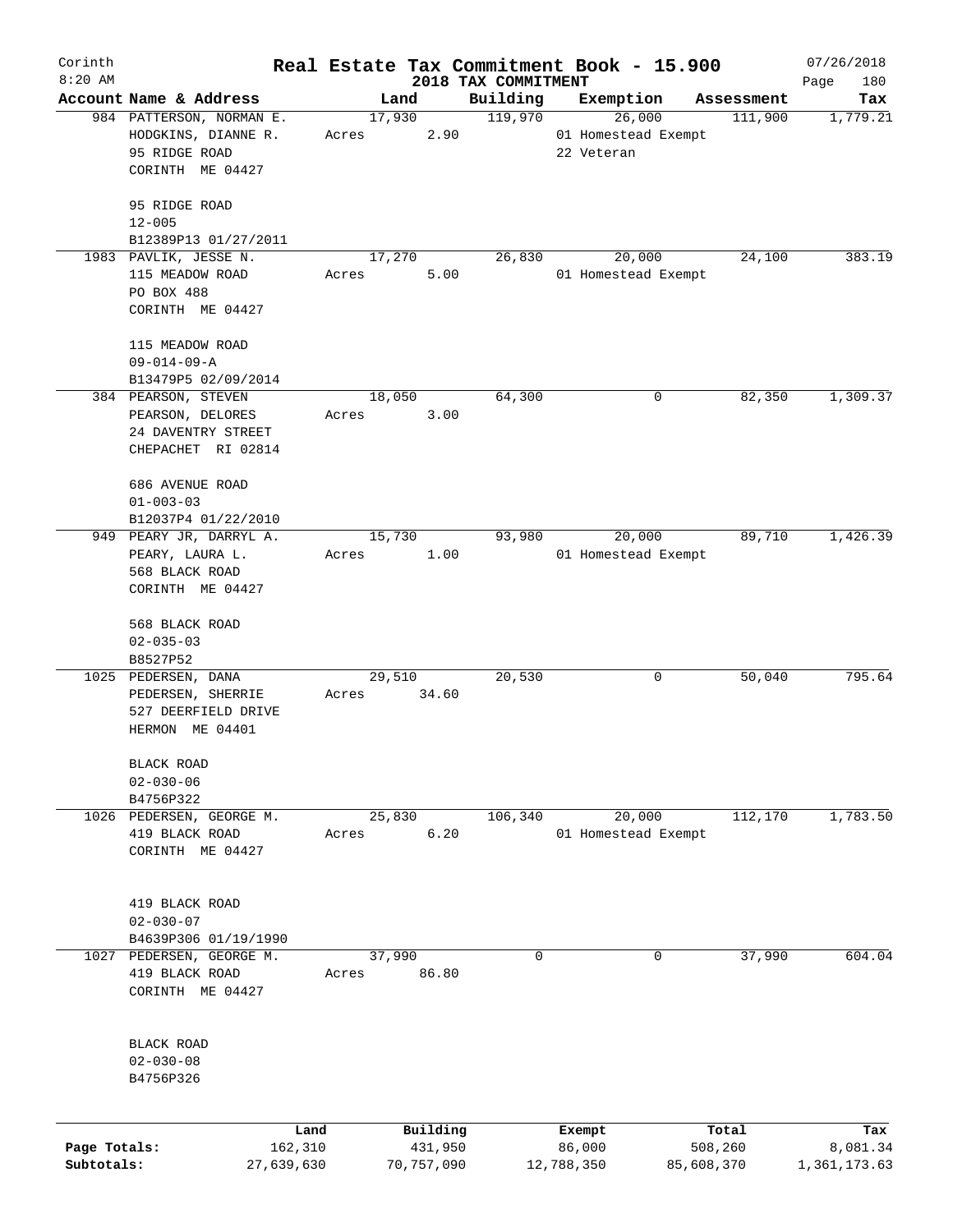| Corinth<br>$8:20$ AM |                                |              |       |            | 2018 TAX COMMITMENT | Real Estate Tax Commitment Book - 15.900 |            | 07/26/2018<br>Page<br>181 |
|----------------------|--------------------------------|--------------|-------|------------|---------------------|------------------------------------------|------------|---------------------------|
|                      | Account Name & Address         |              |       | Land       | Building            | Exemption                                | Assessment | Tax                       |
|                      | 1028 PEDERSEN, ROBERT T.       |              |       | 20,830     | 154,990             | 20,000                                   | 155,820    | 2,477.54                  |
|                      | PEDERSEN, LISA                 |              | Acres | 5.40       |                     | 01 Homestead Exempt                      |            |                           |
|                      | 345 BLACK ROAD                 |              |       |            |                     |                                          |            |                           |
|                      | CORINTH ME 04427               |              |       |            |                     |                                          |            |                           |
|                      |                                |              |       |            |                     |                                          |            |                           |
|                      | 345 BLACK ROAD                 |              |       |            |                     |                                          |            |                           |
|                      | $02 - 030 - 01$                |              |       |            |                     |                                          |            |                           |
|                      | B12487P336 05/13/2011          |              |       |            |                     |                                          |            |                           |
|                      | 1029 PEDERSEN, ROBERT T.       |              |       | 14,520     | 0                   | 0                                        | 14,520     | 230.87                    |
|                      | 345 BLACK ROAD                 |              | Acres | 12.77      |                     |                                          |            |                           |
|                      | CORINTH ME 04427               |              |       |            |                     |                                          |            |                           |
|                      |                                |              |       |            |                     |                                          |            |                           |
|                      |                                |              |       |            |                     |                                          |            |                           |
|                      | BLACK ROAD                     |              |       |            |                     |                                          |            |                           |
|                      | $02 - 030 - 05$                |              |       |            |                     |                                          |            |                           |
|                      | B4756P320                      |              |       |            |                     |                                          |            |                           |
|                      | 1030 PEDERSEN, ROBERT T.       |              |       | 20,820     | $\mathbf 0$         | 0                                        | 20,820     | 331.04                    |
|                      | 345 BLACK ROAD                 |              | Acres | 10.60      |                     |                                          |            |                           |
|                      | CORINTH ME 04427               |              |       |            |                     |                                          |            |                           |
|                      |                                |              |       |            |                     |                                          |            |                           |
|                      |                                |              |       |            |                     |                                          |            |                           |
|                      | BLACK ROAD                     |              |       |            |                     |                                          |            |                           |
|                      | $02 - 030 - 02$                |              |       |            |                     |                                          |            |                           |
|                      | B4756P320                      |              |       |            |                     |                                          |            |                           |
|                      | 165 PELKEY, ANGELA             |              |       | 23,880     | 76,530              | 0                                        | 100,410    | 1,596.52                  |
|                      | PO BOX 567                     |              | Acres | 4.37       |                     |                                          |            |                           |
|                      | CORINTH ME 04427               |              |       |            |                     |                                          |            |                           |
|                      |                                |              |       |            |                     |                                          |            |                           |
|                      |                                |              |       |            |                     |                                          |            |                           |
|                      | 470 MAIN STREET                |              |       |            |                     |                                          |            |                           |
|                      | $08 - 012 - 01$                |              |       |            |                     |                                          |            |                           |
|                      | B12668P145 11/29/2011          |              |       |            |                     |                                          |            |                           |
|                      | 2070 PENNINGTON, STACY M.      |              |       | 15,950     | 35,220              | 20,000                                   | 31,170     | 495.60                    |
|                      | 87 BEANS MILL ROAD             |              | Acres | 1.19       |                     | 01 Homestead Exempt                      |            |                           |
|                      | CORINTH ME 04427               |              |       |            |                     |                                          |            |                           |
|                      |                                |              |       |            |                     |                                          |            |                           |
|                      |                                |              |       |            |                     |                                          |            |                           |
|                      | 87 BEANS MILL ROAD             |              |       |            |                     |                                          |            |                           |
|                      | $07 - 020 - 01$                |              |       |            |                     |                                          |            |                           |
|                      | B13550P257 06/05/2014          |              |       |            |                     |                                          |            |                           |
|                      | 290 PENQUIS MENTAL HEALTH      |              |       | 36,840     | 160, 850            | 197,690                                  | 0          | 0.00                      |
|                      | ASSOCIATION<br>572 BANGOR ROAD |              | Acres | 3.13       |                     | 47 Benevolent                            |            |                           |
|                      | DOVER-FOXCROFT ME              |              |       |            |                     |                                          |            |                           |
|                      | 04426                          |              |       |            |                     |                                          |            |                           |
|                      |                                |              |       |            |                     |                                          |            |                           |
|                      |                                |              |       |            |                     |                                          |            |                           |
|                      | 69 MARSH ROAD                  |              |       |            |                     |                                          |            |                           |
|                      | $08 - 039 - B$                 |              |       |            |                     |                                          |            |                           |
|                      | B13296P54 08/16/2013           |              |       |            |                     |                                          |            |                           |
|                      | 703 PERKINS, DONALD A.         |              |       | 2,200      | $\mathbf 0$         | 0                                        | 2,200      | 34.98                     |
|                      | PERKINS, JILL E.               |              | Acres | 1.82       |                     |                                          |            |                           |
|                      | 85 WEST CORINTH RD             |              |       |            |                     |                                          |            |                           |
|                      | CORINTH ME 04427               |              |       |            |                     |                                          |            |                           |
|                      |                                |              |       |            |                     |                                          |            |                           |
|                      | WEST CORINTH ROAD              |              |       |            |                     |                                          |            |                           |
|                      | $05 - 024 - 14$                |              |       |            |                     |                                          |            |                           |
|                      | B9530P73                       |              |       |            |                     |                                          |            |                           |
|                      |                                | Land         |       | Building   |                     | Exempt                                   | Total      | Tax                       |
| Page Totals:         |                                | 135,040      |       | 427,590    |                     | 237,690                                  | 324,940    | 5,166.55                  |
| Subtotals:           |                                | 27, 774, 670 |       | 71,184,680 |                     | 13,026,040                               | 85,933,310 | 1,366,340.18              |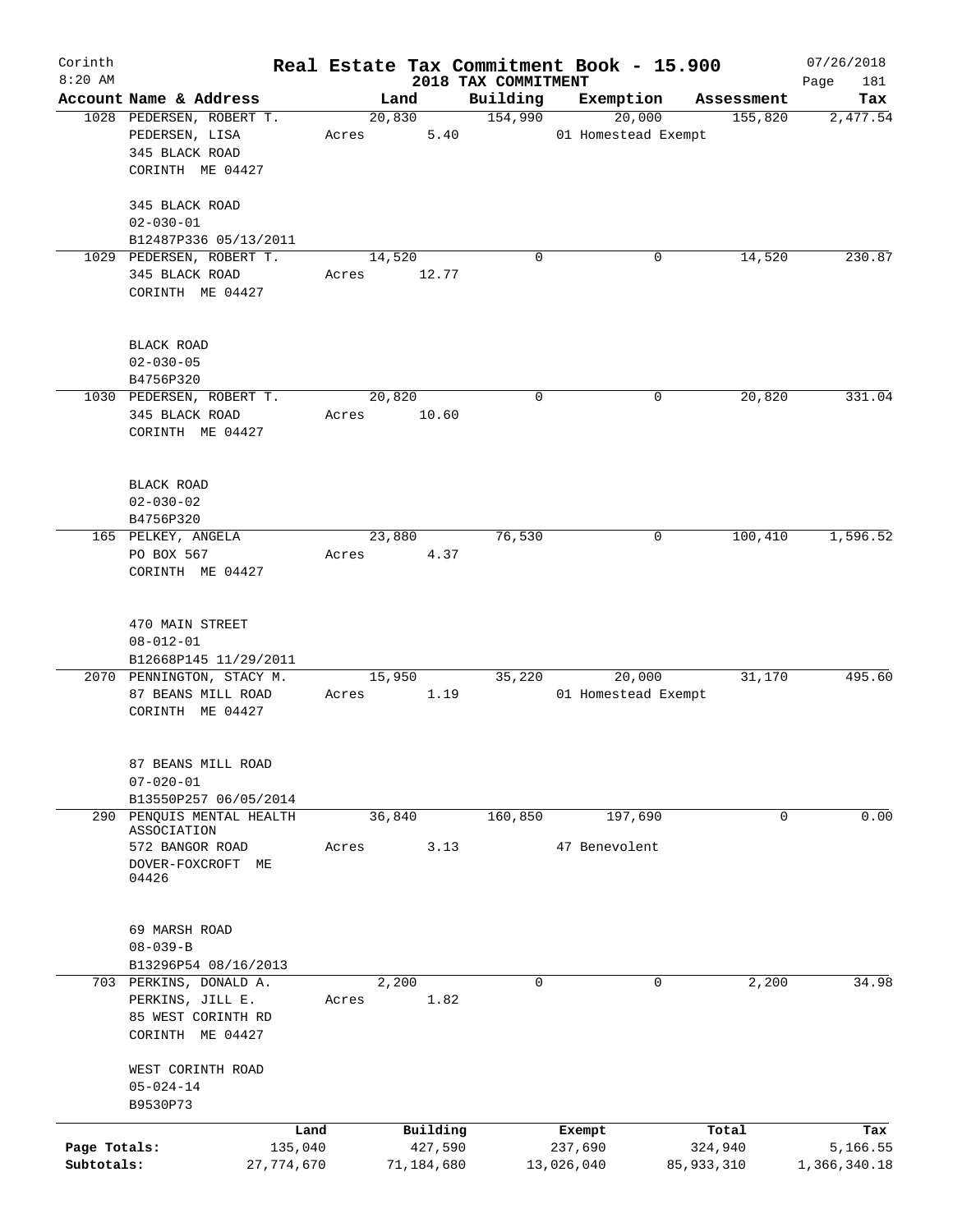| Corinth      |                                                   |        |                     |                     | Real Estate Tax Commitment Book - 15.900 |                       | 07/26/2018      |
|--------------|---------------------------------------------------|--------|---------------------|---------------------|------------------------------------------|-----------------------|-----------------|
| $8:20$ AM    |                                                   |        |                     | 2018 TAX COMMITMENT |                                          |                       | Page<br>182     |
|              | Account Name & Address<br>1034 PERKINS, DONALD A. | 22,460 | Land                | Building<br>119,850 | Exemption<br>26,000                      | Assessment<br>116,310 | Tax<br>1,849.33 |
|              | PERKINS, JILL E.                                  | Acres  | 5.56                |                     | 22 Veteran                               |                       |                 |
|              | 85 WEST CORINTH ROAD                              |        |                     |                     | 01 Homestead Exempt                      |                       |                 |
|              | CORINTH ME 04427                                  |        |                     |                     |                                          |                       |                 |
|              |                                                   |        |                     |                     |                                          |                       |                 |
|              | 85 WEST CORINTH ROAD                              |        |                     |                     |                                          |                       |                 |
|              | $05 - 024 - 13$                                   |        |                     |                     |                                          |                       |                 |
|              | B6191P43                                          |        |                     |                     |                                          |                       |                 |
|              | 1036 PERKINS, TERRENCE R.                         | 17,710 |                     | 54,470              | 20,000                                   | 52,180                | 829.66          |
|              | PERKINS, KATHLEEN M.                              | Acres  | 1.64                |                     | 01 Homestead Exempt                      |                       |                 |
|              | 1058 MAIN STREET                                  |        |                     |                     |                                          |                       |                 |
|              | CORINTH ME 04427                                  |        |                     |                     |                                          |                       |                 |
|              |                                                   |        |                     |                     |                                          |                       |                 |
|              | 1058 MAIN STREET                                  |        |                     |                     |                                          |                       |                 |
|              | $06 - 002 - A$                                    |        |                     |                     |                                          |                       |                 |
|              | B5815P233                                         |        |                     |                     |                                          |                       |                 |
|              | 766 PERREAULT, PAUL (Heirs<br>of)                 |        | 0                   | 12,950              | 0                                        | 12,950                | 205.91          |
|              | c/o EJ INVESTMENTS, LLC                           |        |                     |                     |                                          |                       |                 |
|              | 147 BIRCH RUN                                     |        |                     |                     |                                          |                       |                 |
|              | HARPSWELL ME 04079                                |        |                     |                     |                                          |                       |                 |
|              |                                                   |        |                     |                     |                                          |                       |                 |
|              | 344 MAIN STREET LOT 20                            |        |                     |                     |                                          |                       |                 |
|              | $08 - 003 - 20H$                                  |        |                     |                     |                                          |                       |                 |
|              | 1675 PERRY, ARNOLD                                |        | $\mathbf 0$         | 28,980              | 26,000                                   | 2,980                 | 47.38           |
|              | PERRY, KATHLEEN                                   |        |                     |                     | 01 Homestead Exempt                      |                       |                 |
|              | 3 MCCARD ROAD                                     |        |                     |                     | 22 Veteran                               |                       |                 |
|              | CORINTH ME 04427                                  |        |                     |                     |                                          |                       |                 |
|              |                                                   |        |                     |                     |                                          |                       |                 |
|              | 3 MCCARD ROAD                                     |        |                     |                     |                                          |                       |                 |
|              | $01 - 040 - 07H$<br>480 PETROS, FREDERICK R.      | 16,640 |                     | 30,120              | 26,000                                   | 20,760                | 330.08          |
|              | PETROS, JUDY T.                                   | Acres  | 3.02                |                     | 22 Veteran                               |                       |                 |
|              | PO BOX 225                                        |        |                     |                     | 01 Homestead Exempt                      |                       |                 |
|              | CORINTH ME 04427                                  |        |                     |                     |                                          |                       |                 |
|              |                                                   |        |                     |                     |                                          |                       |                 |
|              | 769 GRANT ROAD                                    |        |                     |                     |                                          |                       |                 |
|              | $03 - 007 - D$                                    |        |                     |                     |                                          |                       |                 |
|              | B12468P105 05/05/2011                             |        |                     |                     |                                          |                       |                 |
|              | 1979 PETTEGROW, DARREN J.                         | 17,180 |                     | 102,780             | 20,000                                   | 99,960                | 1,589.36        |
|              | 317 WHITE SCHOOLHOUSE                             | Acres  | 2.25                |                     | 01 Homestead Exempt                      |                       |                 |
|              | RD<br>CORINTH ME 04427                            |        |                     |                     |                                          |                       |                 |
|              |                                                   |        |                     |                     |                                          |                       |                 |
|              |                                                   |        |                     |                     |                                          |                       |                 |
|              | 317 WHITE SCHOOLHOUSE                             |        |                     |                     |                                          |                       |                 |
|              | ROAD                                              |        |                     |                     |                                          |                       |                 |
|              | $06 - 014 - C$                                    |        |                     |                     |                                          |                       |                 |
|              | B10660P71 09/29/2006                              |        |                     |                     |                                          |                       |                 |
|              | 314 PHELPS, JASON T.                              | 20,600 |                     | 64,250              | 0                                        | 84,850                | 1,349.12        |
|              | GOLBA, DOLORES A.                                 | Acres  | 8.36                |                     |                                          |                       |                 |
|              | 19 PEMBROKE STREET                                |        |                     |                     |                                          |                       |                 |
|              | SPRINGFIELD ME 01104                              |        |                     |                     |                                          |                       |                 |
|              |                                                   |        |                     |                     |                                          |                       |                 |
|              | 93 MEADOW ROAD                                    |        |                     |                     |                                          |                       |                 |
|              | $09 - 014 - 11$<br>B12452P51 04/18/2011           |        |                     |                     |                                          |                       |                 |
|              |                                                   |        |                     |                     |                                          |                       |                 |
|              |                                                   |        |                     |                     |                                          |                       |                 |
| Page Totals: | Land<br>94,590                                    |        | Building<br>413,400 |                     | Exempt<br>118,000                        | Total<br>389,990      | Tax<br>6,200.84 |
| Subtotals:   | 27,869,260                                        |        | 71,598,080          |                     | 13, 144, 040                             | 86, 323, 300          | 1,372,541.02    |
|              |                                                   |        |                     |                     |                                          |                       |                 |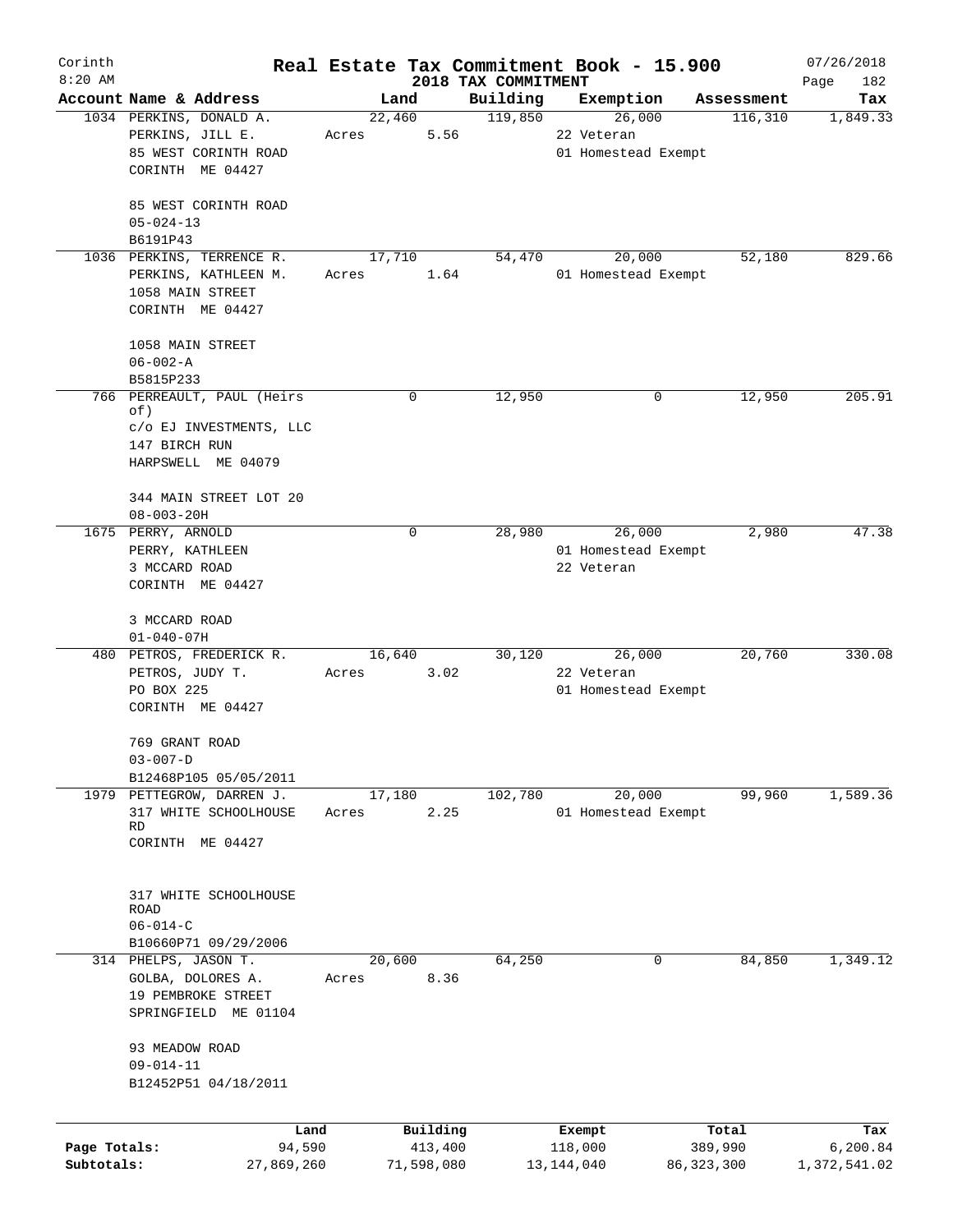| Corinth      |                                  |       |                |            |                     | Real Estate Tax Commitment Book - 15.900 |                      | 07/26/2018    |
|--------------|----------------------------------|-------|----------------|------------|---------------------|------------------------------------------|----------------------|---------------|
| $8:20$ AM    | Account Name & Address           |       |                |            | 2018 TAX COMMITMENT |                                          |                      | Page<br>183   |
|              | 1800 PHILBRICK, CHESTER O.       |       | Land<br>14,800 |            | Building<br>20,480  | Exemption<br>20,000                      | Assessment<br>15,280 | Tax<br>242.95 |
|              | PO BOX 534                       | Acres |                | 2.50       |                     | 01 Homestead Exempt                      |                      |               |
|              | CORINTH ME 04427                 |       |                |            |                     |                                          |                      |               |
|              |                                  |       |                |            |                     |                                          |                      |               |
|              | 70 MEADOW ROAD                   |       |                |            |                     |                                          |                      |               |
|              | $09 - 020 - F$                   |       |                |            |                     |                                          |                      |               |
|              | B13744P268 01/14/2015            |       |                |            |                     |                                          |                      |               |
|              | 1886 PHILBRICK, JAY H.           |       | 16,910         |            | 196,280             | 20,000                                   | 193,190              | 3,071.72      |
|              | PHILBRICK, TARA E.<br>PO BOX 311 | Acres |                | 2.02       |                     | 01 Homestead Exempt                      |                      |               |
|              | CORINTH ME 04427                 |       |                |            |                     |                                          |                      |               |
|              | 474 HUDSON ROAD                  |       |                |            |                     |                                          |                      |               |
|              | $12 - 012 - B$                   |       |                |            |                     |                                          |                      |               |
|              | B14262P116 09/01/2016            |       |                |            |                     |                                          |                      |               |
|              | 1997 PHILBRICK, JAY H.           |       | 13,790         |            | 0                   | 0                                        | 13,790               | 219.26        |
|              | PHILBRICK, TARA E.               | Acres |                | 4.54       |                     |                                          |                      |               |
|              | PO BOX 311                       |       |                |            |                     |                                          |                      |               |
|              | CORINTH ME 04427                 |       |                |            |                     |                                          |                      |               |
|              | HUDSON ROAD                      |       |                |            |                     |                                          |                      |               |
|              | $12 - 012 - 01$                  |       |                |            |                     |                                          |                      |               |
|              | B11195P53 11/06/2007 B9641P57    |       |                |            |                     |                                          |                      |               |
|              | 1044 PHILBRICK, MONA JEAN E.     |       | 9,560          |            | $\Omega$            | 0                                        | 9,560                | 152.00        |
|              | 289 EXETER ROAD                  | Acres |                | 0.69       |                     |                                          |                      |               |
|              | CORINTH ME 04427                 |       |                |            |                     |                                          |                      |               |
|              |                                  |       |                |            |                     |                                          |                      |               |
|              | EXETER ROAD                      |       |                |            |                     |                                          |                      |               |
|              | $07 - 044 - 07$                  |       |                |            |                     |                                          |                      |               |
|              | B3520P161 05/15/1984             |       |                |            |                     |                                          |                      |               |
|              | 1043 PHILBRICK, MONA JEAN E.     |       | 14,880         |            | 209,110             | 26,000                                   | 197,990              | 3,148.04      |
|              | 289 EXETER ROAD                  | Acres |                | 0.69       |                     | 01 Homestead Exempt                      |                      |               |
|              | CORINTH ME 04427                 |       |                |            |                     | 31 Vetrans Widow                         |                      |               |
|              |                                  |       |                |            |                     |                                          |                      |               |
|              | 289 EXETER ROAD                  |       |                |            |                     |                                          |                      |               |
|              | $07 - 044 - 05$                  |       |                |            |                     |                                          |                      |               |
|              | B3280P347 05/18/1982             |       |                |            |                     |                                          |                      |               |
|              | 1649 PHILBRICK, VIRGINIA G.      |       | 0              |            | 31,740              | 20,000                                   | 11,740               | 186.67        |
|              | PHILBRICK, TIMOTHY               |       |                |            |                     | 01 Homestead Exempt                      |                      |               |
|              | (Heirs of)                       |       |                |            |                     |                                          |                      |               |
|              | 5 DARLING COURT                  |       |                |            |                     |                                          |                      |               |
|              | CORINTH ME 04427                 |       |                |            |                     |                                          |                      |               |
|              | 5 DARLING COURT                  |       |                |            |                     |                                          |                      |               |
|              | $03 - 022 - 02H$                 |       |                |            |                     |                                          |                      |               |
| 1046         | PHILBRICK-COOPER,<br>RAYMOND J.  |       | 27,170         |            | 76,860              | 20,000                                   | 84,030               | 1,336.08      |
|              | PHILBRICK-COOPER,                | Acres |                | 43.00      |                     | 01 Homestead Exempt                      |                      |               |
|              | ANDREA M.                        |       |                |            |                     |                                          |                      |               |
|              | 64 DIAMOND LANE                  |       |                |            |                     |                                          |                      |               |
|              | CORINTH ME 04427                 |       |                |            |                     |                                          |                      |               |
|              | 64 DIAMOND LANE                  |       |                |            |                     |                                          |                      |               |
|              | $06 - 042$                       |       |                |            |                     |                                          |                      |               |
|              | B5802P305                        |       |                |            |                     |                                          |                      |               |
|              |                                  |       |                |            |                     |                                          |                      |               |
|              | Land                             |       |                | Building   |                     | Exempt                                   | Total                | Tax           |
| Page Totals: | 97,110                           |       |                | 534,470    |                     | 106,000                                  | 525,580              | 8,356.72      |
| Subtotals:   | 27,966,370                       |       |                | 72,132,550 |                     | 13,250,040                               | 86,848,880           | 1,380,897.74  |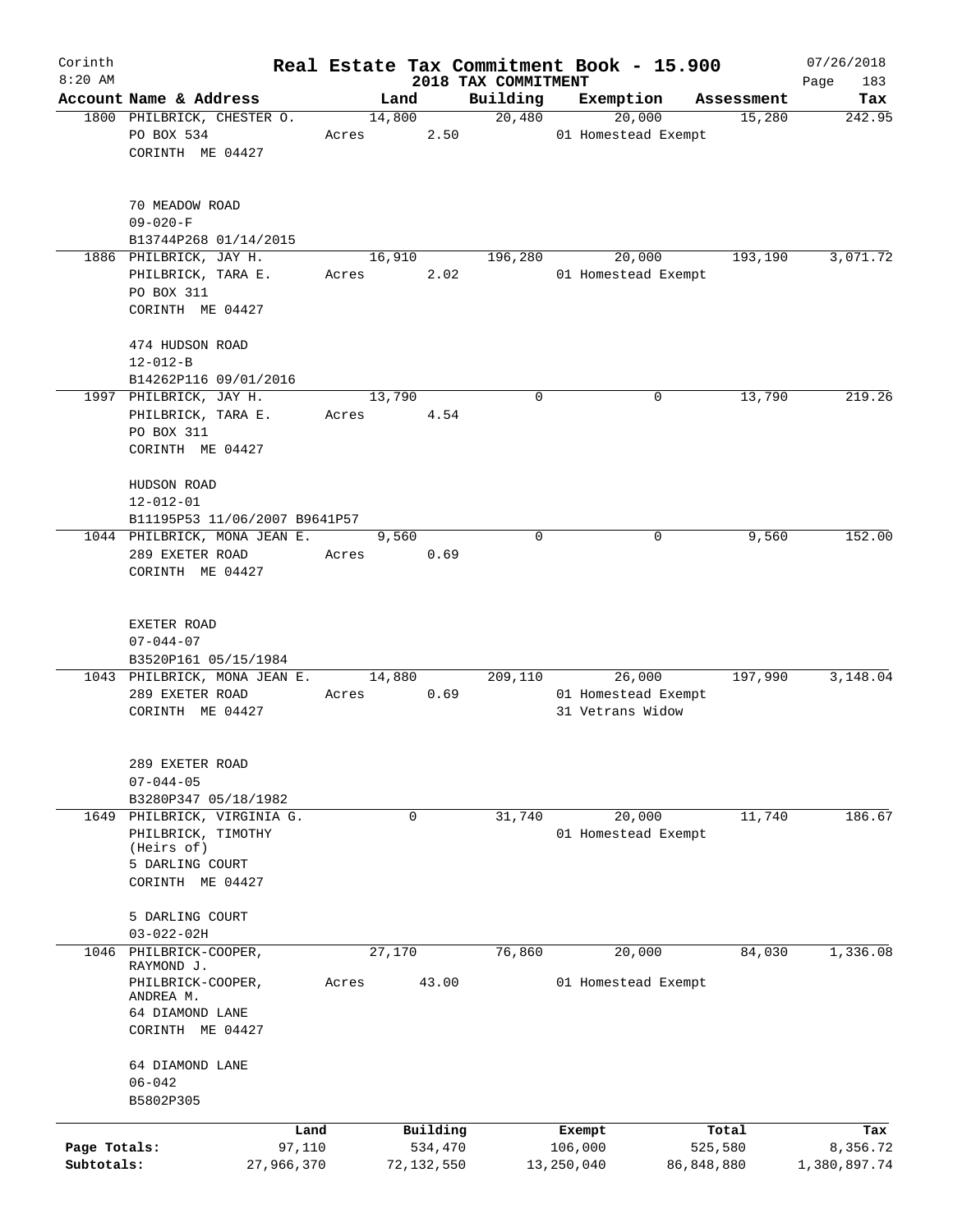| Corinth<br>$8:20$ AM |                            |        |                     | 2018 TAX COMMITMENT | Real Estate Tax Commitment Book - 15.900 |                  | 07/26/2018         |
|----------------------|----------------------------|--------|---------------------|---------------------|------------------------------------------|------------------|--------------------|
|                      | Account Name & Address     | Land   |                     | Building            | Exemption                                | Assessment       | Page<br>184<br>Tax |
|                      | 1047 PHILPOT, GEORGEINE A. | 12,910 |                     | 67,730              | 20,000                                   | 60,640           | 964.18             |
|                      | 127 MAIN STREET            | Acres  | 0.46                |                     | 01 Homestead Exempt                      |                  |                    |
|                      | CORINTH ME 04427           |        |                     |                     |                                          |                  |                    |
|                      | 127 MAIN STREET            |        |                     |                     |                                          |                  |                    |
|                      | $11 - 008 - A$             |        |                     |                     |                                          |                  |                    |
|                      | B3689P177                  |        |                     |                     |                                          |                  |                    |
|                      | 2079 PHIPPEN, CHARLES A.   | 6,600  |                     | $\Omega$            | 0                                        | 6,600            | 104.94             |
|                      | PHIPPEN, MARCY M.          | Acres  | 4.00                |                     |                                          |                  |                    |
|                      | 394 WATER STREET           |        |                     |                     |                                          |                  |                    |
|                      | ELLSWORTH ME               |        |                     |                     |                                          |                  |                    |
|                      | 04605-2108                 |        |                     |                     |                                          |                  |                    |
|                      | FOREST ROAD                |        |                     |                     |                                          |                  |                    |
|                      | $01 - 028 - A$             |        |                     |                     |                                          |                  |                    |
|                      | B12518P295 06/28/2011      |        |                     |                     |                                          |                  |                    |
|                      | 479 PHIPPEN, CHARLES A.    | 12,540 |                     | $\mathbf 0$         | 0                                        | 12,540           | 199.39             |
|                      | PHIPPEN, MARCY M.          | Acres  | 10.00               |                     |                                          |                  |                    |
|                      | 394 WATER ST.              |        |                     |                     |                                          |                  |                    |
|                      | ELLSWORTH ME 04605         |        |                     |                     |                                          |                  |                    |
|                      | MUDGETT ROAD N/F OFF       |        |                     |                     |                                          |                  |                    |
|                      | $01 - 029 - A$             |        |                     |                     |                                          |                  |                    |
|                      | B10392P91 04/19/2006       |        |                     |                     |                                          |                  |                    |
|                      | 1792 PIMENTEL, NATANAEL J. | 20,490 |                     | 137,790             | 0                                        | 158,280          | 2,516.65           |
|                      | PIMENTEL, MARY ANN         | Acres  | 3.93                |                     |                                          |                  |                    |
|                      | 385 ESSEX STREET           |        |                     |                     |                                          |                  |                    |
|                      | BANGOR ME 04401            |        |                     |                     |                                          |                  |                    |
|                      | 1020 MAIN STREET           |        |                     |                     |                                          |                  |                    |
|                      | $06 - 010 - D$             |        |                     |                     |                                          |                  |                    |
|                      | B14750P332 02/27/2018      |        |                     |                     |                                          |                  |                    |
|                      | 1053 PINEO, KAREN D.       | 9,710  |                     | 0                   | 0                                        | 9,710            | 154.39             |
|                      | 74 EXETER ROAD             | Acres  | 0.72                |                     |                                          |                  |                    |
|                      | CORINTH ME 04427           |        |                     |                     |                                          |                  |                    |
|                      |                            |        |                     |                     |                                          |                  |                    |
|                      | EXETER ROAD                |        |                     |                     |                                          |                  |                    |
|                      | $14 - 019$<br>B2443P282    |        |                     |                     |                                          |                  |                    |
|                      | 1052 PINEO, KAREN D.       | 13,290 |                     | 91,970              | 20,000                                   | 85,260           | 1,355.63           |
|                      | 74 EXETER ROAD             | Acres  | 0.50                |                     | 01 Homestead Exempt                      |                  |                    |
|                      | CORINTH ME 04427           |        |                     |                     |                                          |                  |                    |
|                      |                            |        |                     |                     |                                          |                  |                    |
|                      | 74 EXETER ROAD             |        |                     |                     |                                          |                  |                    |
|                      | $14 - 006$                 |        |                     |                     |                                          |                  |                    |
|                      | B2085P396                  |        |                     |                     |                                          |                  |                    |
|                      | 1054 PINEO, TROY L.        | 17,870 |                     | 147,100             | 20,000                                   | 144,970          | 2,305.02           |
|                      | PINEO, BARBARA R.          | Acres  | 1.77                |                     | 01 Homestead Exempt                      |                  |                    |
|                      | 19 BRADBURY DRIVE          |        |                     |                     |                                          |                  |                    |
|                      | CORINTH ME 04427           |        |                     |                     |                                          |                  |                    |
|                      | 19 BRADBURY DRIVE          |        |                     |                     |                                          |                  |                    |
|                      | $08 - 012 - 10$            |        |                     |                     |                                          |                  |                    |
|                      | B5758P182                  |        |                     |                     |                                          |                  |                    |
|                      |                            |        |                     |                     |                                          |                  |                    |
| Page Totals:         | Land<br>93,410             |        | Building<br>444,590 |                     | Exempt<br>60,000                         | Total<br>478,000 | Tax<br>7,600.20    |
| Subtotals:           | 28,059,780                 |        | 72,577,140          |                     | 13,310,040                               | 87, 326, 880     | 1,388,497.94       |
|                      |                            |        |                     |                     |                                          |                  |                    |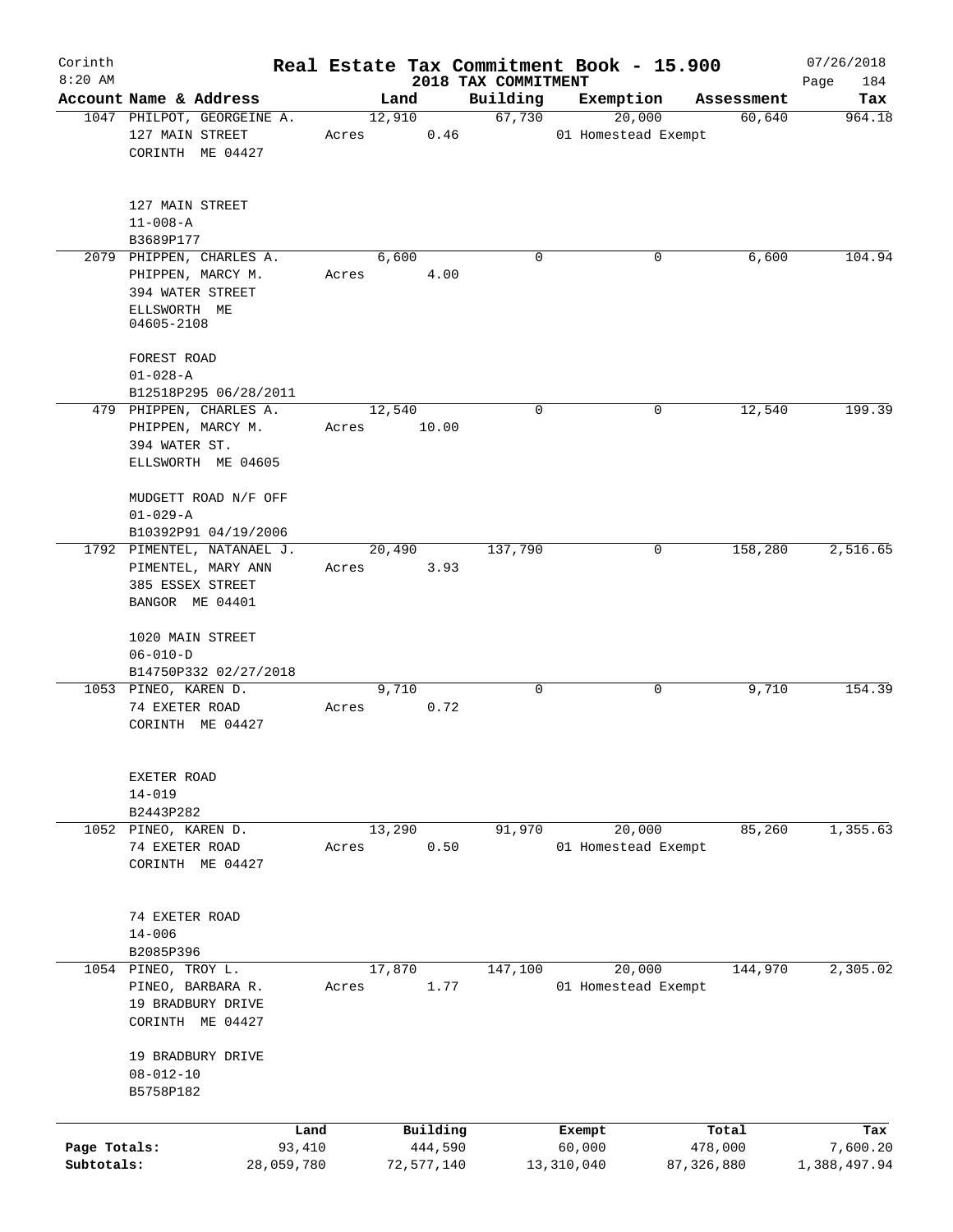| Corinth      |                                           |       |            |         |                     | Real Estate Tax Commitment Book - 15.900 |            |            | 07/26/2018   |
|--------------|-------------------------------------------|-------|------------|---------|---------------------|------------------------------------------|------------|------------|--------------|
| $8:20$ AM    |                                           |       |            |         | 2018 TAX COMMITMENT |                                          |            |            | Page<br>185  |
|              | Account Name & Address                    |       | Land       |         | Building            | Exemption                                |            | Assessment | Tax          |
|              | 422 PINGREE, BRADLEY D.                   |       | 16,000     |         | 26,130              | 20,000                                   |            | 22,130     | 351.87       |
|              | PINGREE, ILEIA<br>523 MAIN STREET         | Acres |            | 0.85    |                     | 01 Homestead Exempt                      |            |            |              |
|              | CORINTH ME 04427                          |       |            |         |                     |                                          |            |            |              |
|              |                                           |       |            |         |                     |                                          |            |            |              |
|              | 523 MAIN STREET                           |       |            |         |                     |                                          |            |            |              |
|              | $05 - 024 - 01 - B$                       |       |            |         |                     |                                          |            |            |              |
|              | B10171P41 10/28/2005                      |       |            |         |                     |                                          |            |            |              |
|              | 1234 PINKHAM, LINDA M.                    |       | 15,730     |         | 87,110              | 20,000                                   |            | 82,840     | 1,317.16     |
|              | 23 BEECH GROVE ROAD                       | Acres |            | 1.00    |                     | 01 Homestead Exempt                      |            |            |              |
|              | CORINTH ME 04427                          |       |            |         |                     |                                          |            |            |              |
|              |                                           |       |            |         |                     |                                          |            |            |              |
|              | 23 BEECH GROVE ROAD                       |       |            |         |                     |                                          |            |            |              |
|              | $06 - 003 - 02$                           |       |            |         |                     |                                          |            |            |              |
|              | B8528P206                                 |       |            |         |                     |                                          |            |            |              |
|              | 1075 PLANTE JR, ARTHUR J.                 |       | 11,490     |         | 124,460             | 20,000                                   |            | 115,950    | 1,843.61     |
|              | RANDALL, JESSICA L.                       | Acres |            | 0.33    |                     | 01 Homestead Exempt                      |            |            |              |
|              | 655 BLACK ROAD                            |       |            |         |                     |                                          |            |            |              |
|              | CORINTH ME 04427                          |       |            |         |                     |                                          |            |            |              |
|              |                                           |       |            |         |                     |                                          |            |            |              |
|              | 19 EXETER ROAD                            |       |            |         |                     |                                          |            |            |              |
|              | $15 - 016$                                |       |            |         |                     |                                          |            |            |              |
|              | B14286P124 09/16/2016                     |       |            |         |                     |                                          |            |            |              |
|              | 1058 PLATT, DENNIS F. &                   |       | 19,870     |         | $\mathbf 0$         |                                          | 0          | 19,870     | 315.93       |
|              | RENZULLO, JOHN C. JR                      |       |            |         |                     |                                          |            |            |              |
|              | C/O BURGIO, RUSSEL R. & Acres<br>LOIS A.  |       |            | 20.19   |                     |                                          |            |            |              |
|              | 27 BROOKLINE AVE                          |       |            |         |                     |                                          |            |            |              |
|              | HAVERHILL MA 01830                        |       |            |         |                     |                                          |            |            |              |
|              |                                           |       |            |         |                     |                                          |            |            |              |
|              | TATE ROAD N/F OFF                         |       |            |         |                     |                                          |            |            |              |
|              | $06 - 013 - 02$                           |       |            |         |                     |                                          |            |            |              |
|              | B5627P60                                  |       |            |         |                     |                                          |            |            |              |
|              | 484 PLOURDE, NATALIE E.                   |       | 17,760     |         | 73,120              | 20,000                                   |            | 70,880     | 1,126.99     |
|              | 678 HUDSON ROAD                           | Acres |            | 2.75    |                     | 01 Homestead Exempt                      |            |            |              |
|              | CORINTH ME 04427                          |       |            |         |                     |                                          |            |            |              |
|              |                                           |       |            |         |                     |                                          |            |            |              |
|              | 678 HUDSON ROAD                           |       |            |         |                     |                                          |            |            |              |
|              | $12 - 028 - B$                            |       |            |         |                     |                                          |            |            |              |
|              | B6176P348                                 |       |            |         |                     |                                          |            |            |              |
|              | 1059 PLUMMER, PHILIP D.                   |       | 31,720     |         | 143,740             | 20,000                                   |            | 155,460    | 2,471.81     |
|              | PLUMMER, CAROL W.                         | Acres |            | 40.00   |                     | 01 Homestead Exempt                      |            |            |              |
|              | 480 WEST CORINTH ROAD                     |       |            |         |                     |                                          |            |            |              |
|              | CORINTH ME 04427                          |       |            |         |                     |                                          |            |            |              |
|              |                                           |       |            |         |                     |                                          |            |            |              |
|              | 480 WEST CORINTH ROAD                     |       |            |         |                     |                                          |            |            |              |
|              | $02 - 024$                                |       |            |         |                     |                                          |            |            |              |
|              | B3433P241                                 |       | 15,270     |         | 0                   |                                          | 0          | 15,270     | 242.79       |
|              | 150 POLLARD, JOSEPH W. SR.                | Acres |            | 5.82    |                     |                                          |            |            |              |
|              | POLLARD, KATHY F.<br>2913 WATERSIDE DRIVE |       |            |         |                     |                                          |            |            |              |
|              | PLANO TX 75093                            |       |            |         |                     |                                          |            |            |              |
|              |                                           |       |            |         |                     |                                          |            |            |              |
|              | RIDGE ROAD                                |       |            |         |                     |                                          |            |            |              |
|              | $12 - 007$                                |       |            |         |                     |                                          |            |            |              |
|              | B6875P173                                 |       |            |         |                     |                                          |            |            |              |
|              |                                           | Land  | Building   |         |                     | Exempt                                   |            | Total      | Tax          |
| Page Totals: | 127,840                                   |       |            | 454,560 |                     | 100,000                                  |            | 482,400    | 7,670.16     |
| Subtotals:   | 28, 187, 620                              |       | 73,031,700 |         |                     | 13,410,040                               | 87,809,280 |            | 1,396,168.10 |
|              |                                           |       |            |         |                     |                                          |            |            |              |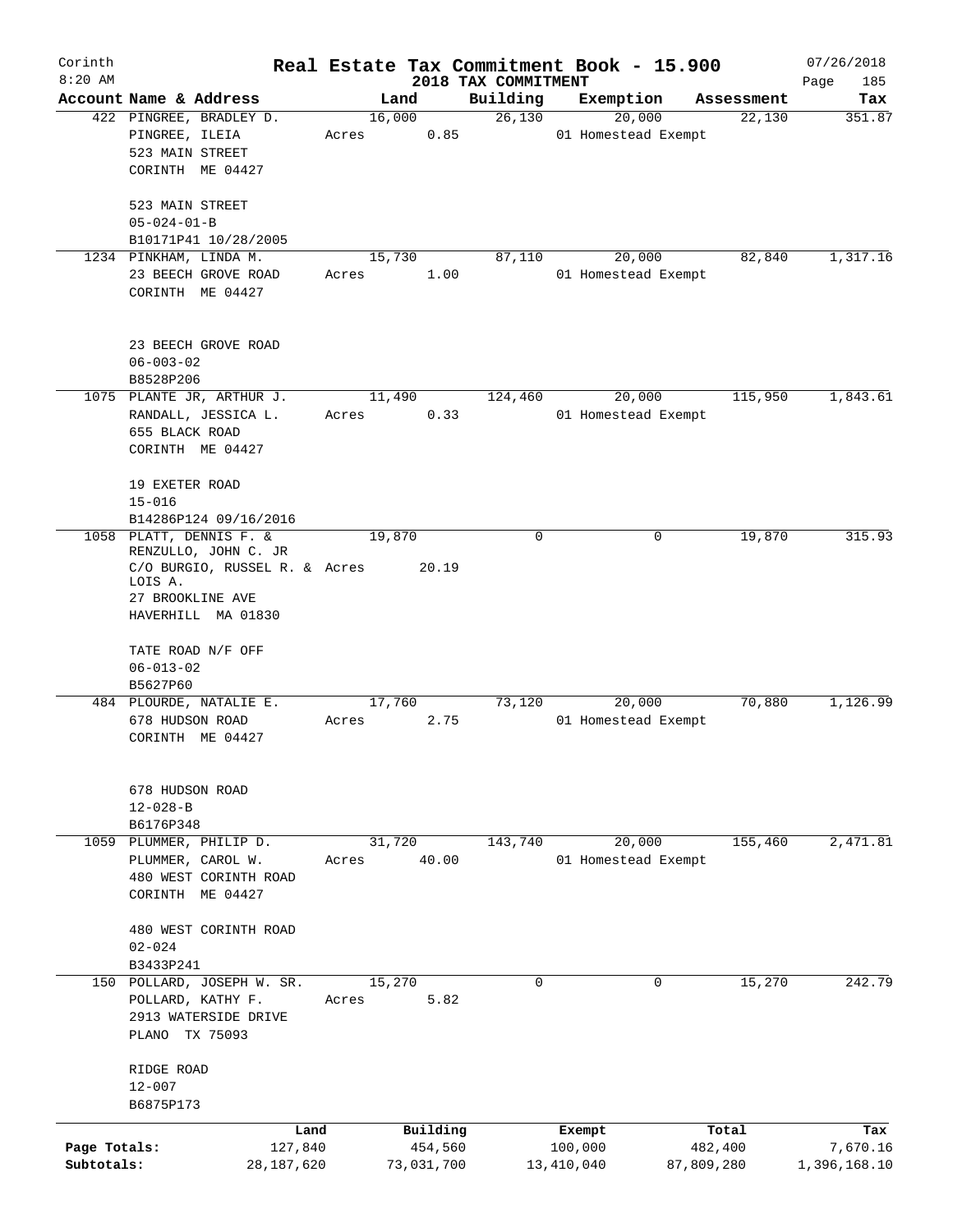| Corinth<br>$8:20$ AM |                                      |       |              |                                 | Real Estate Tax Commitment Book - 15.900 |                        | 07/26/2018         |
|----------------------|--------------------------------------|-------|--------------|---------------------------------|------------------------------------------|------------------------|--------------------|
|                      | Account Name & Address               |       | Land         | 2018 TAX COMMITMENT<br>Building | Exemption                                | Assessment             | 186<br>Page<br>Tax |
|                      | 727 POLLOCK, ADAM J.                 |       | 17,400       | 150,040                         | 20,000                                   | 147,440                | 2,344.30           |
|                      | POLLOCK, COURTNEY M.                 | Acres | 1.38         |                                 | 01 Homestead Exempt                      |                        |                    |
|                      | 275 EXETER ROAD                      |       |              |                                 |                                          |                        |                    |
|                      | CORINTH ME 04427                     |       |              |                                 |                                          |                        |                    |
|                      | 275 EXETER ROAD                      |       |              |                                 |                                          |                        |                    |
|                      | $07 - 044 - 09$                      |       |              |                                 |                                          |                        |                    |
|                      | B13710P75 11/26/2014                 |       |              |                                 |                                          |                        |                    |
|                      | 341 POLYOT, MICHAEL E.               |       | 31,990       | $\mathbf 0$                     |                                          | 0<br>31,990            | 508.64             |
|                      | POLYOT, SHARON R.                    | Acres | 2.46         |                                 |                                          |                        |                    |
|                      | PO BOX 5                             |       |              |                                 |                                          |                        |                    |
|                      | CORINTH ME 04427                     |       |              |                                 |                                          |                        |                    |
|                      | 483 MCCARD ROAD                      |       |              |                                 |                                          |                        |                    |
|                      | $01 - 004 - 02 - E$                  |       |              |                                 |                                          |                        |                    |
|                      | B13325P206 09/10/2013                |       |              |                                 |                                          |                        |                    |
|                      | 1403 POLYOT, MICHAEL E.              |       | 17,530       | $\mathbf 0$                     |                                          | 17,530<br>0            | 278.73             |
|                      | POLYOT, SHARON                       | Acres | 2.55         |                                 |                                          |                        |                    |
|                      | PO BOX 5                             |       |              |                                 |                                          |                        |                    |
|                      | CORINTH ME 04427                     |       |              |                                 |                                          |                        |                    |
|                      | 301 WHITE SCHOOLHOUSE<br><b>ROAD</b> |       |              |                                 |                                          |                        |                    |
|                      | $06 - 015 - A$                       |       |              |                                 |                                          |                        |                    |
|                      | B11928P226 09/30/2009                |       |              |                                 |                                          |                        |                    |
|                      | 2029 POLYOT, MICHAEL E.              |       | 17,660       | $\Omega$                        |                                          | 17,660<br>0            | 280.79             |
|                      | PO BOX 5                             | Acres | 2.66         |                                 |                                          |                        |                    |
|                      | CORINTH ME 04427                     |       |              |                                 |                                          |                        |                    |
|                      |                                      |       |              |                                 |                                          |                        |                    |
|                      | 613 HUDSON ROAD                      |       |              |                                 |                                          |                        |                    |
|                      | $12 - 039 - A$                       |       |              |                                 |                                          |                        |                    |
|                      | B11691P331 03/10/2009                |       |              |                                 |                                          |                        |                    |
|                      | 1738 POLYOT, SHARON R.               |       | 17,280       | $\mathbf 0$                     |                                          | 17,280<br>0            | 274.75             |
|                      | PO BOX 5<br>CORINTH ME 04427         | Acres | 2.34         |                                 |                                          |                        |                    |
|                      |                                      |       |              |                                 |                                          |                        |                    |
|                      | 619 HUDSON ROAD                      |       |              |                                 |                                          |                        |                    |
|                      | $12 - 039$                           |       |              |                                 |                                          |                        |                    |
|                      | B11691P331 03/10/2009                |       |              |                                 |                                          |                        |                    |
|                      | 1835 POMELOW, BENJAMIN S.            |       | 17,180       | 102,280                         |                                          | $\mathbf 0$<br>119,460 | 1,899.41           |
|                      | POMELOW, ASHLEY M.                   | Acres | 1.20         |                                 |                                          |                        |                    |
|                      | 239 BETWEEN THE MILLS                |       |              |                                 |                                          |                        |                    |
|                      | ROAD<br>EXETER ME 04435              |       |              |                                 |                                          |                        |                    |
|                      |                                      |       |              |                                 |                                          |                        |                    |
|                      | 72 BRADBURY DRIVE<br>$08 - 012 - 13$ |       |              |                                 |                                          |                        |                    |
|                      | B13175P231 05/06/2013                |       |              |                                 |                                          |                        |                    |
|                      | 1070 POMEROY, JOHN E.                |       | 7,600        | 0                               |                                          | 7,600<br>0             | 120.84             |
|                      | 283 MCCARD ROAD                      | Acres | 0.50         |                                 |                                          |                        |                    |
|                      | CORINTH ME 04427                     |       |              |                                 |                                          |                        |                    |
|                      |                                      |       |              |                                 |                                          |                        |                    |
|                      | MCCARD ROAD                          |       |              |                                 |                                          |                        |                    |
|                      | $01 - 019$<br>B13937P49 08/12/2015   |       |              |                                 |                                          |                        |                    |
|                      |                                      | Land  | Building     |                                 | Exempt                                   | Total                  | Tax                |
| Page Totals:         | 126,640                              |       | 252,320      |                                 | 20,000                                   | 358,960                | 5,707.46           |
| Subtotals:           | 28, 314, 260                         |       | 73, 284, 020 |                                 | 13,430,040                               | 88,168,240             | 1,401,875.56       |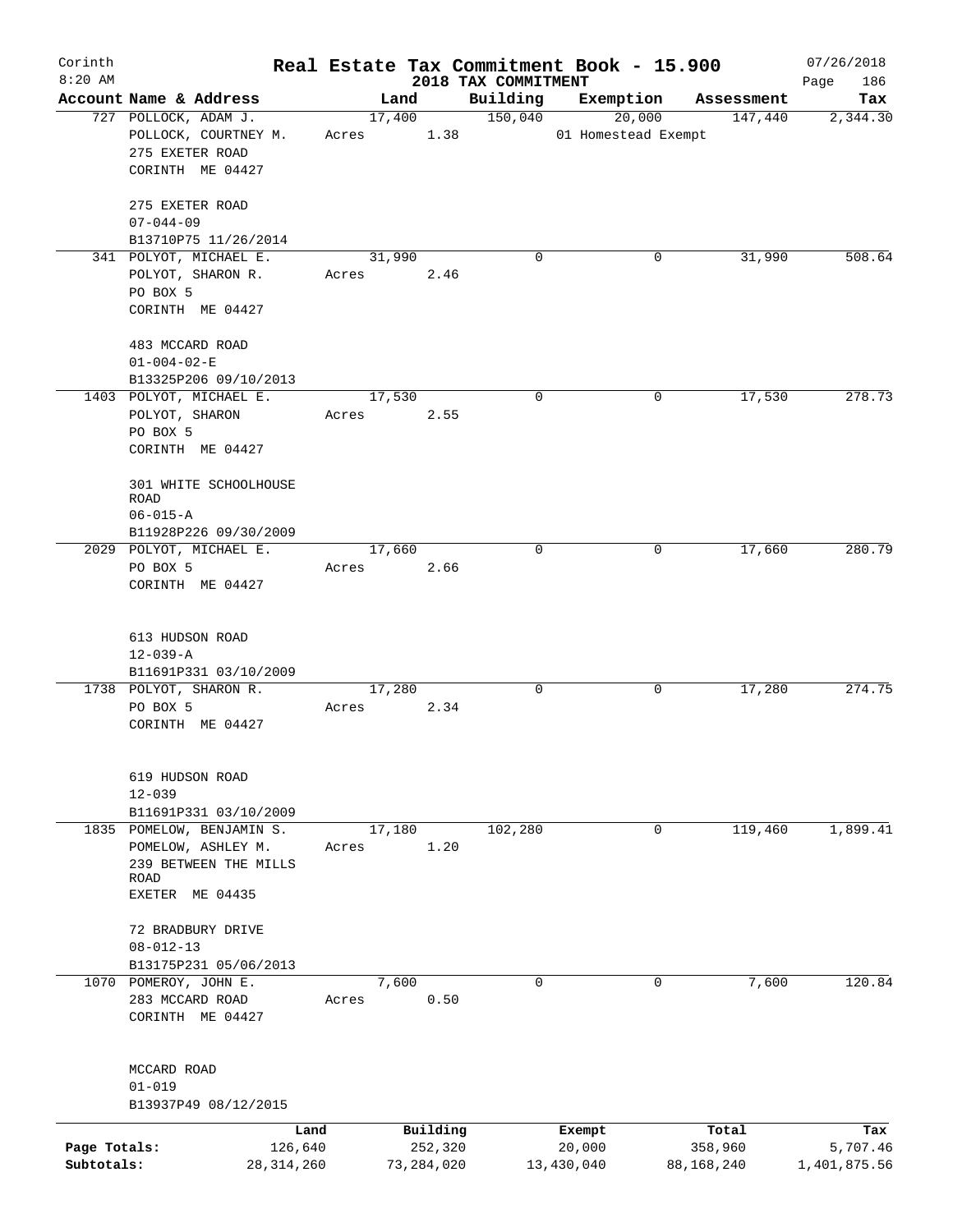| Corinth<br>$8:20$ AM |                         |        |       | 2018 TAX COMMITMENT | Real Estate Tax Commitment Book - 15.900 |            | 07/26/2018<br>Page<br>187 |
|----------------------|-------------------------|--------|-------|---------------------|------------------------------------------|------------|---------------------------|
|                      | Account Name & Address  |        | Land  | Building            | Exemption                                | Assessment | Tax                       |
|                      | 1069 POMEROY, JOHN E.   | 56,400 |       | 125,190             | 0                                        | 181,590    | 2,887.28                  |
|                      | 283 MCCARD ROAD         | Acres  | 65.25 |                     |                                          |            |                           |
|                      | CORINTH ME 04427        |        |       |                     |                                          |            |                           |
|                      |                         |        |       |                     |                                          |            |                           |
|                      | 303 MCCARD ROAD         |        |       |                     |                                          |            |                           |
|                      | $01 - 018$              |        |       |                     |                                          |            |                           |
|                      | B13937P49 08/12/2015    |        |       |                     |                                          |            |                           |
|                      | 1064 POMEROY, JOHN E.   | 30,400 |       | 185,350             | 20,000                                   | 195,750    | 3, 112. 43                |
|                      | KENNEY, SHARON E.       | Acres  | 21.38 |                     | 01 Homestead Exempt                      |            |                           |
|                      | 283 MCCARD ROAD         |        |       |                     |                                          |            |                           |
|                      | CORINTH ME 04427        |        |       |                     |                                          |            |                           |
|                      |                         |        |       |                     |                                          |            |                           |
|                      | 283 MCCARD ROAD         |        |       |                     |                                          |            |                           |
|                      | $01 - 018 - A$          |        |       |                     |                                          |            |                           |
|                      | B13137P40 03/28/2013    |        |       |                     |                                          |            |                           |
|                      | 1096 PORTER, BARRY H.   | 43,780 |       | 2,210               | 0                                        | 45,990     | 731.24                    |
|                      | PORTER, DIANA C.        | Acres  | 86.00 |                     |                                          |            |                           |
|                      | 114 FOUNTAIN STREET     |        |       |                     |                                          |            |                           |
|                      | BANGOR ME 04401         |        |       |                     |                                          |            |                           |
|                      | 321 MCCARD ROAD         |        |       |                     |                                          |            |                           |
|                      | $01 - 014$              |        |       |                     |                                          |            |                           |
|                      | B13747P136 01/20/2015   |        |       |                     |                                          |            |                           |
|                      | 434 PORTMANN, DAVID H.  | 18,620 |       | 102,920             | 20,000                                   | 101,540    | 1,614.49                  |
|                      | PORTMANN, MARY ANN      | Acres  | 2.39  |                     | 01 Homestead Exempt                      |            |                           |
|                      | <b>46 EXETER ROAD</b>   |        |       |                     |                                          |            |                           |
|                      | CORINTH ME 04427        |        |       |                     |                                          |            |                           |
|                      |                         |        |       |                     |                                          |            |                           |
|                      | <b>46 EXETER ROAD</b>   |        |       |                     |                                          |            |                           |
|                      | $14 - 002$              |        |       |                     |                                          |            |                           |
|                      | B7454P77                |        |       |                     |                                          |            |                           |
| 417                  | PORTOFINO ASSOCIATES,   | 14,370 |       | 145,830             | 0                                        | 160,200    | 2,547.18                  |
|                      | INC.                    |        |       |                     |                                          |            |                           |
|                      | 1186 MILO ROAD          | Acres  | 0.40  |                     |                                          |            |                           |
|                      | SEBEC ME 04481          |        |       |                     |                                          |            |                           |
|                      |                         |        |       |                     |                                          |            |                           |
|                      | 290 MAIN STREET         |        |       |                     |                                          |            |                           |
|                      | $16 - 029$              |        |       |                     |                                          |            |                           |
|                      | B10110P73 09/22/2005    |        |       |                     |                                          |            |                           |
|                      | 617 POTVIN, JENNIFER L. | 29,190 |       | 125,030             | 20,000                                   | 134,220    | 2,134.10                  |
|                      | 245 WHITE SCHOOLHOUSE   | Acres  | 24.00 |                     | 01 Homestead Exempt                      |            |                           |
|                      | ROAD                    |        |       |                     |                                          |            |                           |
|                      | CORINTH ME 04427        |        |       |                     |                                          |            |                           |
|                      |                         |        |       |                     |                                          |            |                           |
|                      | 245 WHITE SCHOOLHOUSE   |        |       |                     |                                          |            |                           |
|                      | <b>ROAD</b>             |        |       |                     |                                          |            |                           |
|                      | $06 - 016$              |        |       |                     |                                          |            |                           |
|                      | B14647P305 10/06/2017   |        |       |                     |                                          |            |                           |
|                      |                         |        |       |                     |                                          |            |                           |

|              | Land       | Building   | Exempt     | Total      | Tax          |
|--------------|------------|------------|------------|------------|--------------|
| Page Totals: | 192,760    | 686,530    | 60,000     | 819,290    | 13,026.72    |
| Subtotals:   | 28,507,020 | 73,970,550 | 13,490,040 | 88,987,530 | 1,414,902.28 |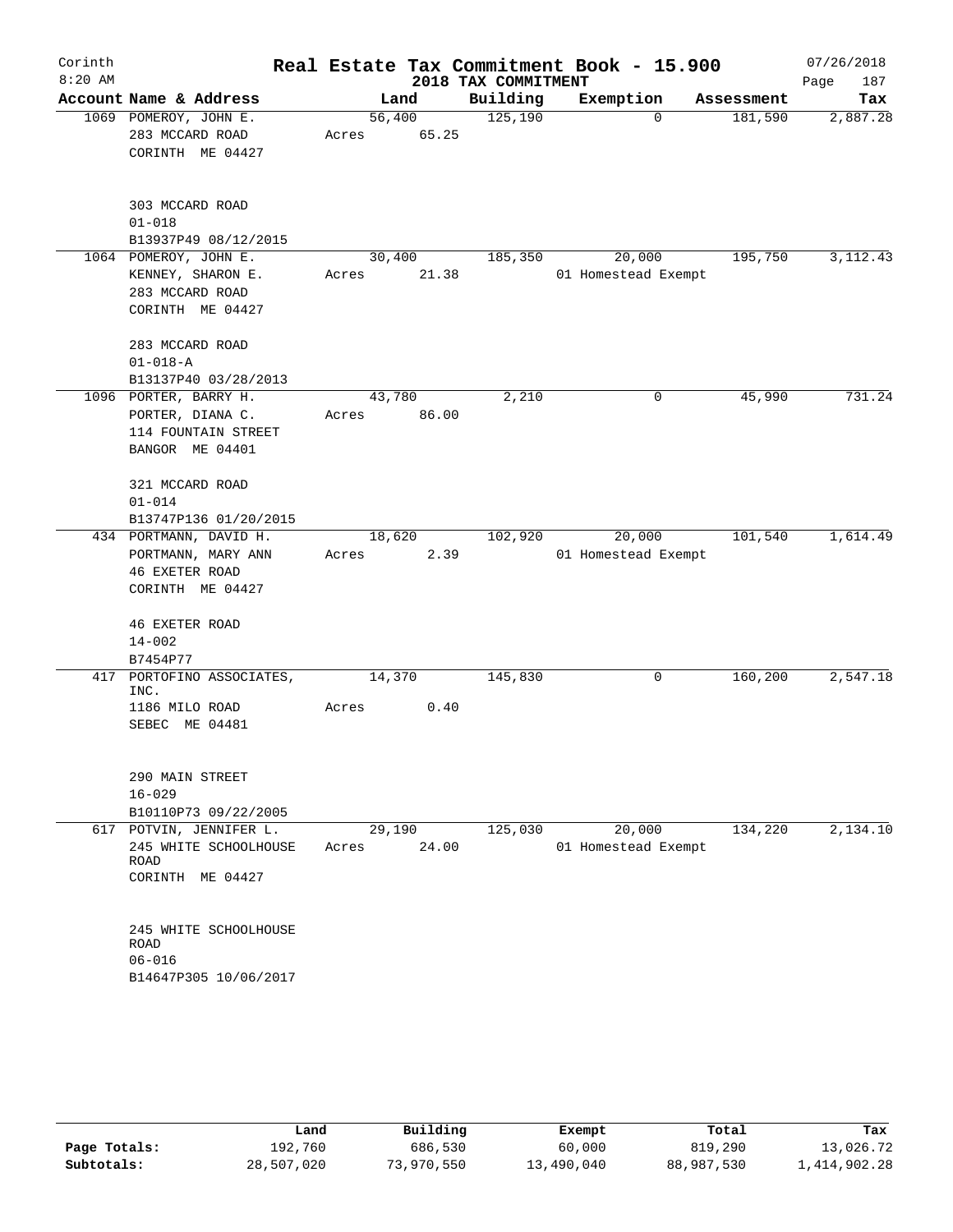| Corinth                    |                                                                                  | Real Estate Tax Commitment Book - 15.900 |                                 |                               |                       | 07/26/2018                  |
|----------------------------|----------------------------------------------------------------------------------|------------------------------------------|---------------------------------|-------------------------------|-----------------------|-----------------------------|
| $8:20$ AM                  | Account Name & Address                                                           | Land                                     | 2018 TAX COMMITMENT<br>Building | Exemption                     | Assessment            | 188<br>Page<br>Tax          |
|                            | 1790 POULIN, GABRIEL<br>POULIN, WANDA<br>110 WEST CORINTH RD<br>CORINTH ME 04427 | 23,430<br>4.00<br>Acres                  | 184,830                         | 20,000<br>01 Homestead Exempt | 188,260               | 2,993.33                    |
|                            | 110 WEST CORINTH ROAD<br>$05 - 025 - A$<br>B8674P286                             |                                          |                                 |                               |                       |                             |
|                            | 1641 POUND, THOMAS E. (HEIRS                                                     | 23,600                                   | $\mathbf 0$                     | 0                             | 23,600                | 375.24                      |
|                            | OF)<br>C/O KRISTEN POUND<br>316 COLDBROOK ROAD<br>HAMPDEN ME 04444               | 11.50<br>Acres                           |                                 |                               |                       |                             |
|                            | MAIN STREET<br>$05 - 054 - B$<br>B3049P001 12/21/1979                            |                                          |                                 |                               |                       |                             |
|                            | 329 PRATT, MICHELLE<br>531 TATE ROAD<br>CORINTH ME 04427                         | 16,160<br>1.37<br>Acres                  | 130,620                         | 20,000<br>01 Homestead Exempt | 126,780               | 2,015.80                    |
|                            | 531 TATE ROAD<br>$06 - 012 - B - 12$<br>B10191P316 10/19/2005                    |                                          |                                 |                               |                       |                             |
|                            | 328 PRATT, MICHELLE<br>531 TATE ROAD<br>CORINTH ME 04427                         | 10,030<br>1.30<br>Acres                  | $\Omega$                        | 0                             | 10,030                | 159.48                      |
|                            | TATE ROAD<br>$06 - 012 - B - 11$<br>B10191P316 10/19/2005                        |                                          |                                 |                               |                       |                             |
|                            | 322 PRATT, MICHELLE<br>531 TATE ROAD<br>CORINTH ME 04427                         | 23,860<br>78.82<br>Acres                 | $\mathbf 0$                     | 0                             | 23,860                | 379.37                      |
|                            | TATE ROAD N/F OFF<br>$06 - 012 - B$<br>B10191P316 10/19/2005                     |                                          |                                 |                               |                       |                             |
|                            | 326 PRATT, MICHELLE<br>531 TATE ROAD<br>CORINTH ME 04427                         | 9,850<br>1.15<br>Acres                   | $\mathbf 0$                     | $\mathbf 0$                   | 9,850                 | 156.62                      |
|                            | TATE ROAD<br>$06 - 012 - B - 09 - A$<br>B10191P316 10/19/2005                    |                                          |                                 |                               |                       |                             |
|                            | 1494 PRAY, ADRIAN<br>PRAY, VALERIE<br>3 VILLAGE DRIVE<br>CORINTH ME 04427        | 19,460<br>3.08<br>Acres                  | 235,360                         | 20,000<br>01 Homestead Exempt | 234,820               | 3,733.64                    |
|                            | 3 VILLAGE DRIVE<br>$11 - 002 - 09$<br>B11753P225 05/01/2009                      |                                          |                                 |                               |                       |                             |
|                            | Land                                                                             | Building                                 |                                 | Exempt                        | Total                 | Tax                         |
| Page Totals:<br>Subtotals: | 126,390<br>28,633,410                                                            | 550,810<br>74,521,360                    |                                 | 60,000<br>13,550,040          | 617,200<br>89,604,730 | 9,813.48<br>1, 424, 715. 76 |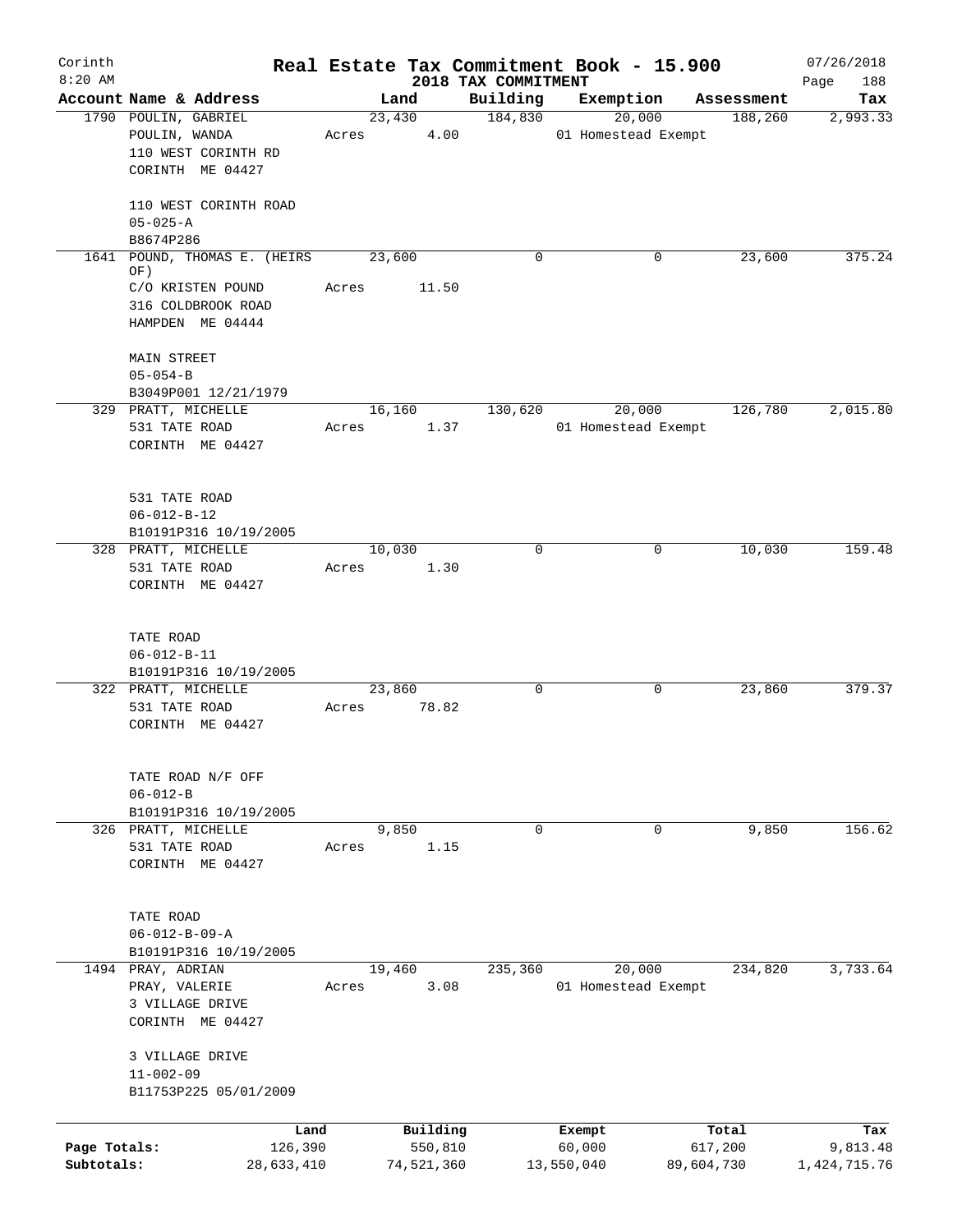| Corinth<br>$8:20$ AM       |                                                                 |                       |       |        |                       |                                 | Real Estate Tax Commitment Book - 15.900 |             |            | 07/26/2018               |
|----------------------------|-----------------------------------------------------------------|-----------------------|-------|--------|-----------------------|---------------------------------|------------------------------------------|-------------|------------|--------------------------|
|                            | Account Name & Address                                          |                       |       | Land   |                       | 2018 TAX COMMITMENT<br>Building | Exemption                                |             | Assessment | 189<br>Page<br>Tax       |
|                            | 1836 PRAY, ADRIAN                                               |                       |       | 11,140 |                       | $\mathbf 0$                     |                                          | $\mathbf 0$ | 11,140     | 177.13                   |
|                            | PRAY, VALERIE<br>3 VILLAGE DRIVE<br>CORINTH ME 04427            |                       | Acres |        | 1.21                  |                                 |                                          |             |            |                          |
|                            |                                                                 |                       |       |        |                       |                                 |                                          |             |            |                          |
|                            | 70 BRADBURY DRIVE<br>$08 - 012 - 12$<br>B13067P333 10/28/2011   |                       |       |        |                       |                                 |                                          |             |            |                          |
|                            | 1102 PREBLE, BRADLEY W.                                         |                       |       | 18,860 |                       | 78,530                          | 20,000                                   |             | 77,390     | 1,230.50                 |
|                            | PREBLE, AMY D.<br>47 WEST CORINTH ROAD<br>CORINTH ME 04427      |                       | Acres |        | 2.59                  |                                 | 01 Homestead Exempt                      |             |            |                          |
|                            | 47 WEST CORINTH ROAD<br>$05 - 024 - 04$<br>B5983P4              |                       |       |        |                       |                                 |                                          |             |            |                          |
|                            | 1103 PREBLE, BRENDA J.                                          |                       |       | 33,430 |                       | 30,940                          | 20,000                                   |             | 44,370     | 705.48                   |
|                            | 373 WEST CORINTH ROAD<br>CORINTH ME 04427                       |                       | Acres |        | 3.70                  |                                 | 01 Homestead Exempt                      |             |            |                          |
|                            | 373 WEST CORINTH ROAD<br>$04 - 036 - B$                         |                       |       |        |                       |                                 |                                          |             |            |                          |
|                            | B14593P231 08/31/2017                                           |                       |       |        |                       |                                 |                                          |             |            |                          |
|                            | 1672 PREBLE, DAVID<br>PREBLE, REBECCA<br>464 MAIN ROAD          |                       | Acres | 19,250 | 4.03                  | 22,690                          |                                          | 0           | 41,940     | 666.85                   |
|                            | CHARLESTON ME 04422                                             |                       |       |        |                       |                                 |                                          |             |            |                          |
|                            | 499 HUDSON ROAD<br>$09 - 032 - A$<br>B13678P114 10/16/2014      |                       |       |        |                       |                                 |                                          |             |            |                          |
|                            | 1253 PREBLE, JOHANNAH                                           |                       |       | 14,550 |                       | 96,200                          | 20,000                                   |             | 90,750     | 1,442.93                 |
|                            | 58 O'ROAK ROAD<br>CORINTH ME 04427                              |                       | Acres |        | 0.80                  |                                 | 01 Homestead Exempt                      |             |            |                          |
|                            | 58 O'ROAK ROAD<br>$10 - 010 - A$                                |                       |       |        |                       |                                 |                                          |             |            |                          |
|                            | B2465P282                                                       |                       |       |        |                       |                                 |                                          |             |            |                          |
|                            | 1860 PREBLE, LYNETTE                                            |                       |       |        | 0                     | 69,310                          | 20,000                                   |             | 49,310     | 784.03                   |
|                            | 375 WEST CORINTH ROAD<br>CORINTH ME 04427                       |                       |       |        |                       |                                 | 01 Homestead Exempt                      |             |            |                          |
|                            | 375 WEST CORINTH ROAD<br>$04 - 036 - B - 01H$                   |                       |       |        |                       |                                 |                                          |             |            |                          |
| 1104                       | PREBLE, VALERIE A.<br>(Heirs of)<br>C/O BRYAN PREBLE            |                       |       | 18,860 | 3.70                  | 94,400                          |                                          | 0           | 113,260    | 1,800.83                 |
|                            | 381 WEST CORINTH RD<br>CORINTH ME 04427                         |                       | Acres |        |                       |                                 |                                          |             |            |                          |
|                            | 381 WEST CORINTH ROAD<br>$04 - 036 - A$<br>B14730P47 01/30/2018 |                       |       |        |                       |                                 |                                          |             |            |                          |
|                            |                                                                 |                       |       |        |                       |                                 |                                          |             |            |                          |
|                            |                                                                 | Land                  |       |        | Building              |                                 | Exempt                                   |             | Total      | Tax                      |
| Page Totals:<br>Subtotals: |                                                                 | 116,090<br>28,749,500 |       |        | 392,070<br>74,913,430 |                                 | 80,000<br>13,630,040                     | 90,032,890  | 428,160    | 6,807.75<br>1,431,523.51 |
|                            |                                                                 |                       |       |        |                       |                                 |                                          |             |            |                          |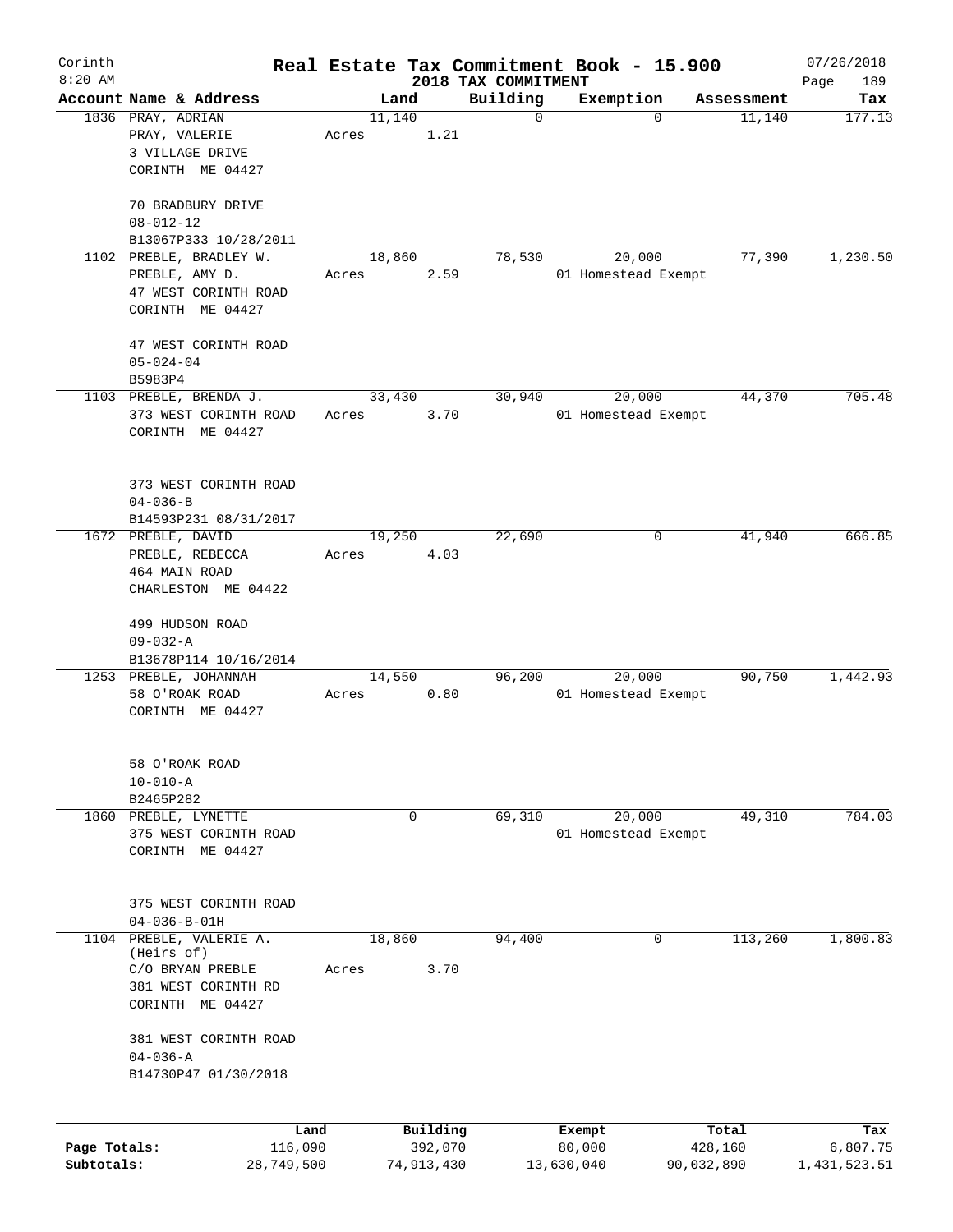| Corinth                    |                                                                                                              |       |                       |                     | Real Estate Tax Commitment Book - 15.900 |                       | 07/26/2018                |
|----------------------------|--------------------------------------------------------------------------------------------------------------|-------|-----------------------|---------------------|------------------------------------------|-----------------------|---------------------------|
| $8:20$ AM                  |                                                                                                              |       |                       | 2018 TAX COMMITMENT |                                          |                       | 190<br>Page               |
|                            | Account Name & Address                                                                                       |       | Land                  | Building<br>73,110  | Exemption<br>$\Omega$                    | Assessment            | Tax                       |
|                            | 1105 PRESCOTT, KATHLEEN G.<br>16 TRIPP DRIVE<br>BANGOR ME 04401                                              | Acres | 54,130<br>158.00      |                     |                                          | 127,240               | 2,023.12                  |
|                            | 106 PRESCOTT ROAD<br>$04 - 001$                                                                              |       |                       |                     |                                          |                       |                           |
|                            | B5920P347                                                                                                    |       |                       |                     |                                          |                       |                           |
|                            | 1868 PRISCILLA A. ELLIS<br>LIVING TRUST<br>ROSANNE S. YOUNG<br>TRUSTEE<br>84 MCCARD ROAD<br>CORINTH ME 04427 | Acres | 83,240<br>423.52      | $\Omega$            | 0                                        | 83,240                | 1,323.52                  |
|                            | 399 MCCARD ROAD<br>$01 - 034 - E$                                                                            |       |                       |                     |                                          |                       |                           |
|                            | B7256P103 12/20/1999                                                                                         |       |                       |                     |                                          |                       |                           |
|                            | 1607 PRYGROCKI, PETER<br>PRYGROCKI, TRACY<br>149 TATE ROAD<br>CORINTH ME 04427                               | Acres | 26,730<br>11.40       | 127,520             | 20,000<br>01 Homestead Exempt            | 134,250               | 2,134.58                  |
|                            | 149 TATE ROAD<br>$09 - 023 - A$<br>B9582P350                                                                 |       |                       |                     |                                          |                       |                           |
|                            | 945 PSALM 1 PROPERTIES, LLC                                                                                  |       | 16,070                | 192,370             | 0                                        | 208,440               | 3, 314.20                 |
|                            | 15 AMBROSE LANE<br>GLENBURN ME 04401                                                                         | Acres | 0.86                  |                     |                                          |                       |                           |
|                            | 284 EXETER ROAD<br>$07 - 043 - 01$<br>B14480P107 04/27/2017                                                  |       |                       |                     |                                          |                       |                           |
|                            | 946 PSALM 1 PROPERTIES, LLC                                                                                  |       | 6,410                 | $\Omega$            | $\mathbf 0$                              | 6,410                 | 101.92                    |
|                            | 15 AMBROSE LANE<br>GLENBURN ME 04401                                                                         | Acres | 0.70                  |                     |                                          |                       |                           |
|                            | EXETER ROAD<br>$07 - 043 - 03$<br>B14480P107 05/10/2017                                                      |       |                       |                     |                                          |                       |                           |
|                            | 1107 PULLEN, CHRISTOPHER W.                                                                                  |       | 19,350                | 53,650              | 20,000                                   | 53,000                | 842.70                    |
|                            | 654 GRANT ROAD<br>CORINTH ME 04427                                                                           | Acres | 5.60                  |                     | 01 Homestead Exempt                      |                       |                           |
|                            | 654 GRANT ROAD<br>$02 - 046 - A$                                                                             |       |                       |                     |                                          |                       |                           |
|                            | B10135P210 10/07/2005<br>1109 PULLEN, KEVIN S.                                                               |       | 15,730                | 66,480              | 20,000                                   | 62,210                | 989.14                    |
|                            | PULLEN, ZELINDA C.<br>1143 MAIN STREET<br>CORINTH ME 04427                                                   | Acres | 1.00                  |                     | 01 Homestead Exempt                      |                       |                           |
|                            | 1143 MAIN STREET<br>$03 - 024$<br>B2959P349                                                                  |       |                       |                     |                                          |                       |                           |
|                            | Land                                                                                                         |       | Building              |                     | Exempt                                   | Total                 | Tax                       |
| Page Totals:<br>Subtotals: | 221,660<br>28,971,160                                                                                        |       | 513,130<br>75,426,560 |                     | 60,000<br>13,690,040                     | 674,790<br>90,707,680 | 10,729.18<br>1,442,252.69 |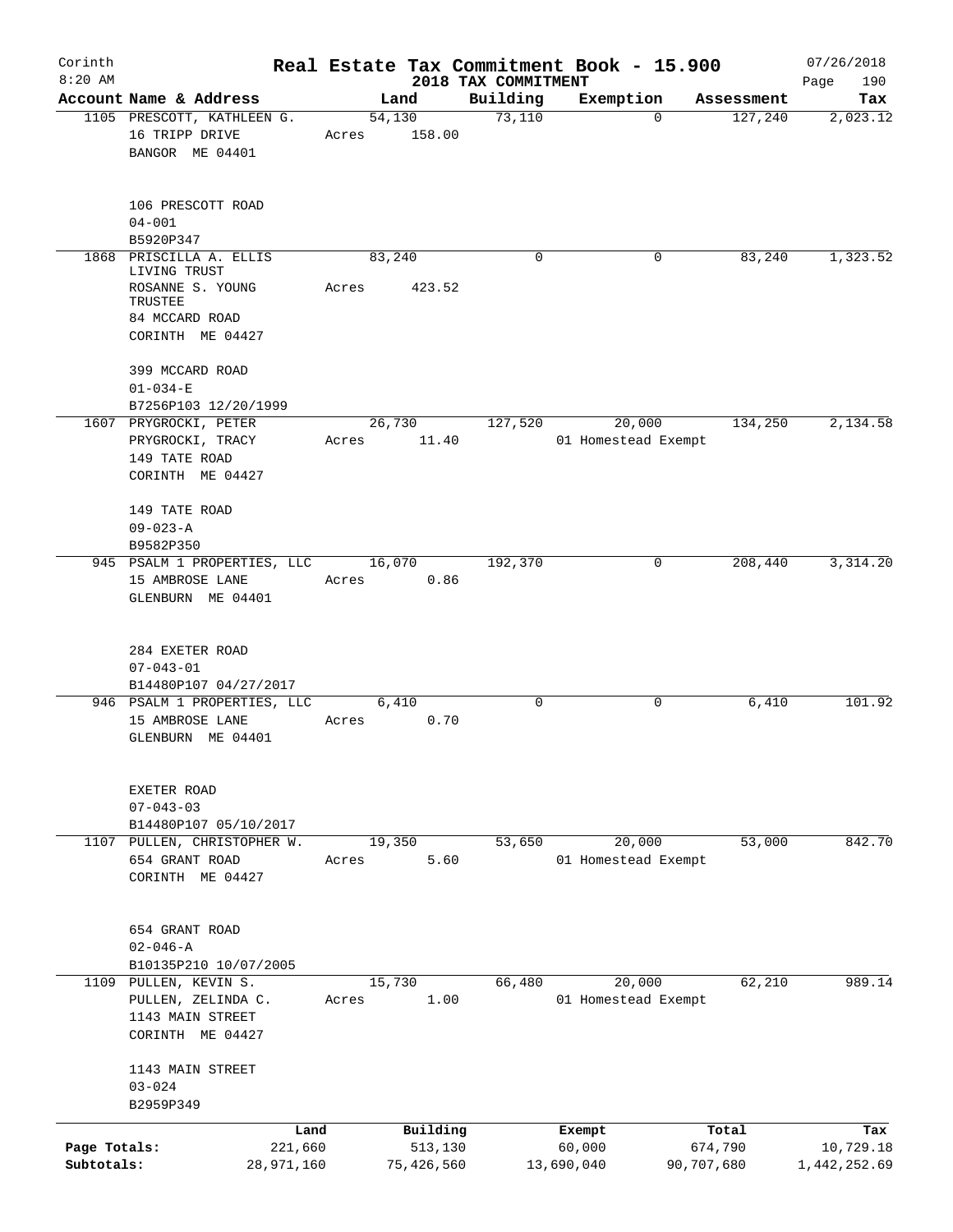| Corinth      |                                                                           |                |                 |                     |                                 | Real Estate Tax Commitment Book - 15.900 |            |             | 07/26/2018         |
|--------------|---------------------------------------------------------------------------|----------------|-----------------|---------------------|---------------------------------|------------------------------------------|------------|-------------|--------------------|
| $8:20$ AM    | Account Name & Address                                                    |                | Land            |                     | 2018 TAX COMMITMENT<br>Building | Exemption                                |            | Assessment  | 191<br>Page<br>Tax |
|              | 1108 PULLEN, RITA C.<br>111 HAMILTON STREET<br>ELYRIA OH 44035            |                | 10,770<br>Acres | 5.00                | 0                               |                                          | $\Omega$   | 10,770      | 171.24             |
|              | FITZ LANE<br>$03 - 007 - A$<br>B5187P260                                  |                |                 |                     |                                 |                                          |            |             |                    |
| 1111         | QUALEY, ELOISE<br>968 MAIN STREET LOT 1<br>CORINTH ME 04427               |                | 0               |                     | 9,960                           | 9,960<br>01 Homestead Exempt             |            | 0           | 0.00               |
|              | 968 MAIN STREET LOT 01<br>$06 - 012 - D - 01H$                            |                |                 |                     |                                 |                                          |            |             |                    |
|              | 1490 QUALEY, WALTER<br>QUALEY, CAROL M.<br>PO BOX 155<br>CORINTH ME 04427 |                | 17,470<br>Acres | 1.44                | 146,450                         | 20,000<br>01 Homestead Exempt            |            | 143,920     | 2,288.33           |
|              | 20 VILLAGE DRIVE<br>$11 - 002 - 04$<br>B10560P175 07/28/2006              |                |                 |                     |                                 |                                          |            |             |                    |
|              | 1311 RACKLEY, CHARLES A.<br>PO BOX 203<br>CORINTH ME 04427                |                | 25,510<br>Acres | 14.00               | 105,560                         | 20,000<br>01 Homestead Exempt            |            | 111,070     | 1,766.01           |
|              | 415 LEDGE HILL ROAD<br>$04 - 030$<br>B10490P33 06/13/2006                 |                |                 |                     |                                 |                                          |            |             |                    |
|              | 2063 RAMSEY, RAELYNN<br>301 WHITE SCHOOLHOUSE<br>ROAD<br>CORINTH ME 04427 |                | $\mathbf 0$     |                     | 8,280                           | 8,280<br>01 Homestead Exempt             |            | $\mathbf 0$ | 0.00               |
|              | 301 WHITE SCHOOLHOUSE<br>ROAD<br>$06 - 015 - A - 1H$                      |                |                 |                     |                                 |                                          |            |             |                    |
| 1849         | RANKIN, JEFFERSON A.<br>71 PUDDLEDOCK ROAD<br>CORINTH ME 04427            |                | 21,840<br>Acres | 6.27                | 112,490                         | 20,000<br>01 Homestead Exempt            |            | 114,330     | 1,817.85           |
|              | 71 PUDDLEDOCK ROAD<br>$12 - 028 - C$<br>B14033P120 12/09/2015             |                |                 |                     |                                 |                                          |            |             |                    |
| 1050         | RANKIN, TRAVIS<br>RANKIN, MICHELLE<br>647 BLACK ROAD<br>CORINTH ME 04427  |                | 0               |                     | 28,450                          | 20,000<br>01 Homestead Exempt            |            | 8,450       | 134.36             |
|              | 647 BLACK ROAD<br>$02 - 037 - 01H$                                        |                |                 |                     |                                 |                                          |            |             |                    |
| Page Totals: |                                                                           | Land<br>75,590 |                 | Building<br>411,190 |                                 | Exempt<br>98,240                         | 388,540    | Total       | Tax<br>6,177.79    |
| Subtotals:   |                                                                           | 29,046,750     |                 | 75,837,750          |                                 | 13,788,280                               | 91,096,220 |             | 1,448,430.48       |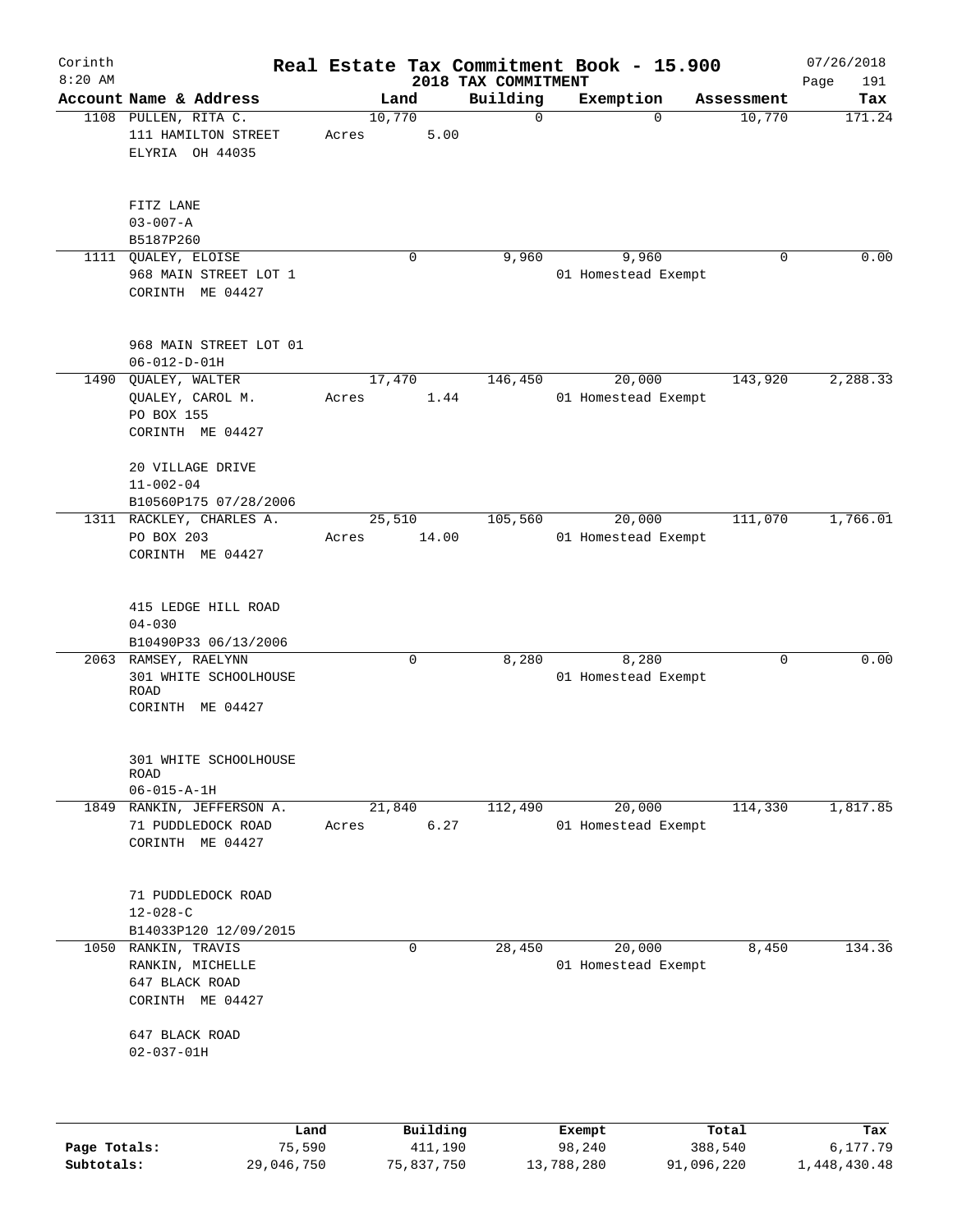| Corinth      |                                                                |       |        |            |                     | Real Estate Tax Commitment Book - 15.900 |            | 07/26/2018   |
|--------------|----------------------------------------------------------------|-------|--------|------------|---------------------|------------------------------------------|------------|--------------|
| $8:20$ AM    |                                                                |       |        |            | 2018 TAX COMMITMENT |                                          |            | Page<br>192  |
|              | Account Name & Address                                         |       | Land   |            | Building            | Exemption                                | Assessment | Tax          |
|              | 920 REECE, RAYMOND D.<br>REECE, JEANNINE M.<br>57 GARLAND ROAD | Acres | 16,890 | 2.00       | 89,600              | 20,000<br>01 Homestead Exempt            | 86,490     | 1,375.19     |
|              | CORINTH ME 04427                                               |       |        |            |                     |                                          |            |              |
|              | 57 GARLAND ROAD<br>$07 - 016 - A$                              |       |        |            |                     |                                          |            |              |
|              | B14274P144 09/07/2016                                          |       |        |            |                     |                                          |            |              |
|              | 1606 REED, ROBERT W.                                           |       | 16,940 |            | 180,520             | 20,000                                   | 177,460    | 2,821.61     |
|              | REED, SHARON                                                   | Acres |        | 1.00       |                     | 01 Homestead Exempt                      |            |              |
|              | PO BOX 101                                                     |       |        |            |                     |                                          |            |              |
|              | CORINTH ME 04427                                               |       |        |            |                     |                                          |            |              |
|              | 39 COUNTY ROAD                                                 |       |        |            |                     |                                          |            |              |
|              | $08 - 013 - F$                                                 |       |        |            |                     |                                          |            |              |
|              | B8264P192                                                      |       |        |            |                     |                                          |            |              |
|              | 1120 REYNOLDS, JANICE M.                                       |       | 14,330 |            | 34,340              | 20,000                                   | 28,670     | 455.85       |
|              | 135 MAIN STREET                                                | Acres |        | 0.62       |                     | 01 Homestead Exempt                      |            |              |
|              | CORINTH ME 04427                                               |       |        |            |                     |                                          |            |              |
|              | 135 MAIN STREET                                                |       |        |            |                     |                                          |            |              |
|              | $17 - 004$                                                     |       |        |            |                     |                                          |            |              |
|              | B13985P262 10/15/2015 B4291P62                                 |       |        |            |                     |                                          |            |              |
|              | 1126 REYNOLDS, PHILIP M. III                                   |       | 38,390 |            | $\Omega$            | 0                                        | 38,390     | 610.40       |
|              | REYNOLDS, ARLOA L.                                             | Acres |        | 99.00      |                     |                                          |            |              |
|              | 5515 NORTH 73RD LANE                                           |       |        |            |                     |                                          |            |              |
|              | GLENDALE AZ 85303-5229                                         |       |        |            |                     |                                          |            |              |
|              |                                                                |       |        |            |                     |                                          |            |              |
|              | MUDGETT ROAD                                                   |       |        |            |                     |                                          |            |              |
|              | $01 - 028$                                                     |       |        |            |                     |                                          |            |              |
|              | B2946P271                                                      |       |        |            |                     |                                          |            |              |
|              | 1151 RICE, ROBERT P                                            |       | 15,730 |            | 86,880              | 20,000                                   | 82,610     | 1,313.50     |
|              | RICE, CHRISTINE M.                                             | Acres |        | 1.00       |                     | 01 Homestead Exempt                      |            |              |
|              | 555 MUDGETT ROAD                                               |       |        |            |                     |                                          |            |              |
|              | CORINTH ME 04427                                               |       |        |            |                     |                                          |            |              |
|              | 555 MUDGETT ROAD                                               |       |        |            |                     |                                          |            |              |
|              | $02 - 036 - A$                                                 |       |        |            |                     |                                          |            |              |
|              | B10688P226 10/20/2006                                          |       |        |            |                     |                                          |            |              |
|              | 1533 RICHARDS JR, CLYDE E.                                     |       | 48,890 |            | 109,130             | 20,000                                   | 138,020    | 2,194.52     |
|              | 1487 MAIN STREET                                               | Acres |        | 26.21      |                     | 01 Homestead Exempt                      |            |              |
|              | CORINTH ME 04427                                               |       |        |            |                     |                                          |            |              |
|              | 1485 MAIN STREET                                               |       |        |            |                     |                                          |            |              |
|              | $03 - 048$                                                     |       |        |            |                     |                                          |            |              |
|              | B10105P314 09/21/2005                                          |       |        |            |                     |                                          |            |              |
| 1136         | RICHARDS, JOAN A.                                              |       | 16,910 |            | 70,830              | 20,000                                   | 67,740     | 1,077.07     |
|              | RICHARDS, WILLIAM A.                                           | Acres |        | 2.02       |                     | 01 Homestead Exempt                      |            |              |
|              | P.O. BOX 142                                                   |       |        |            |                     |                                          |            |              |
|              | CORINTH ME 04427                                               |       |        |            |                     |                                          |            |              |
|              |                                                                |       |        |            |                     |                                          |            |              |
|              | 532 TATE ROAD                                                  |       |        |            |                     |                                          |            |              |
|              | $06 - 023 - 01$                                                |       |        |            |                     |                                          |            |              |
|              | B8879P204                                                      |       |        |            |                     |                                          |            |              |
|              |                                                                |       |        |            |                     |                                          |            |              |
|              | Land                                                           |       |        | Building   |                     | Exempt                                   | Total      | Tax          |
| Page Totals: | 168,080                                                        |       |        | 571,300    |                     | 120,000                                  | 619,380    | 9,848.14     |
| Subtotals:   | 29, 214, 830                                                   |       |        | 76,409,050 |                     | 13,908,280                               | 91,715,600 | 1,458,278.62 |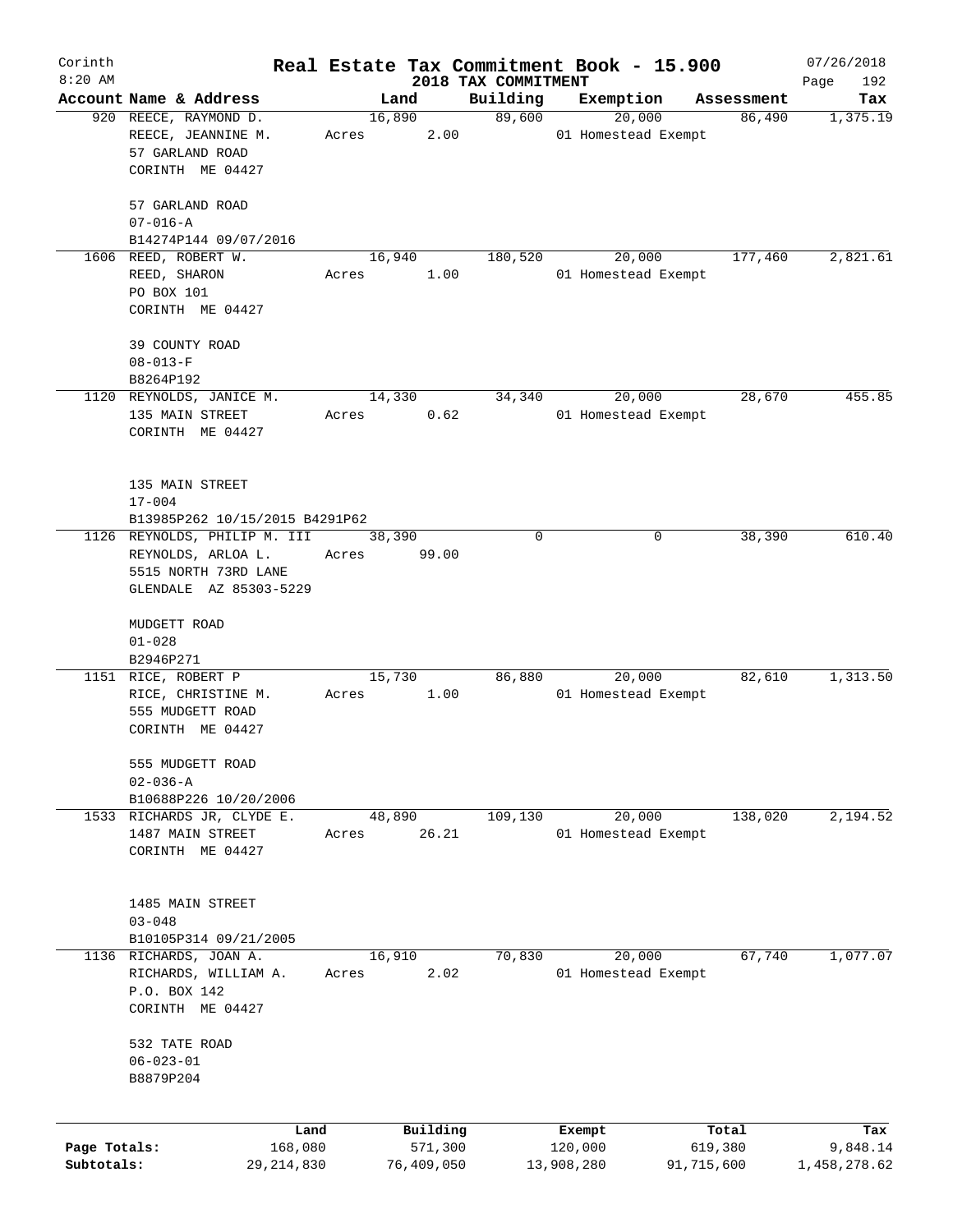| Corinth      |                                                      |            |       |                |            |                     | Real Estate Tax Commitment Book - 15.900 |   |                      | 07/26/2018      |
|--------------|------------------------------------------------------|------------|-------|----------------|------------|---------------------|------------------------------------------|---|----------------------|-----------------|
| $8:20$ AM    | Account Name & Address                               |            |       |                |            | 2018 TAX COMMITMENT |                                          |   |                      | 193<br>Page     |
|              | 1039 RIGGI, CHARLES M.                               |            |       | Land<br>17,390 |            | Building<br>91,000  | Exemption<br>20,000                      |   | Assessment<br>88,390 | Tax<br>1,405.40 |
|              | 191 HUDSON ROAD                                      |            | Acres |                | 1.37       |                     | 01 Homestead Exempt                      |   |                      |                 |
|              | CORINTH ME 04427                                     |            |       |                |            |                     |                                          |   |                      |                 |
|              |                                                      |            |       |                |            |                     |                                          |   |                      |                 |
|              |                                                      |            |       |                |            |                     |                                          |   |                      |                 |
|              | 191 HUDSON ROAD                                      |            |       |                |            |                     |                                          |   |                      |                 |
|              | $08 - 041$                                           |            |       |                |            |                     |                                          |   |                      |                 |
|              | B10962P93 05/18/2007 B8198P40                        |            |       |                |            |                     |                                          |   |                      |                 |
|              | 276 RILEY, RONALD J.<br>28 BROOKSIDE LANE            |            | Acres | 20,410         | 5.03       | 58,160              | 20,000<br>01 Homestead Exempt            |   | 58,570               | 931.26          |
|              | CORINTH ME 04427                                     |            |       |                |            |                     |                                          |   |                      |                 |
|              |                                                      |            |       |                |            |                     |                                          |   |                      |                 |
|              |                                                      |            |       |                |            |                     |                                          |   |                      |                 |
|              | 28 BROOKSIDE LANE                                    |            |       |                |            |                     |                                          |   |                      |                 |
|              | $04 - 036 - D$                                       |            |       |                |            |                     |                                          |   |                      |                 |
|              | B8145P304                                            |            |       |                |            |                     |                                          |   |                      |                 |
|              | 1787 RINGO, LLC                                      |            |       | 23,470         |            | 1,421,330           |                                          | 0 | 1,444,800            | 22,972.32       |
|              | 689 MAIN STREET                                      |            | Acres |                | 4.03       |                     |                                          |   |                      |                 |
|              | CORINTH ME 04427                                     |            |       |                |            |                     |                                          |   |                      |                 |
|              |                                                      |            |       |                |            |                     |                                          |   |                      |                 |
|              | 689 MAIN STREET                                      |            |       |                |            |                     |                                          |   |                      |                 |
|              | $05 - 033 - A$                                       |            |       |                |            |                     |                                          |   |                      |                 |
|              | B13737P41 12/30/2014                                 |            |       |                |            |                     |                                          |   |                      |                 |
|              | 1387 RINKS, ADAM M.                                  |            |       | 21,870         |            | 45,840              | 20,000                                   |   | 47,710               | 758.59          |
|              | PO BOX 134                                           |            | Acres |                | 6.29       |                     | 01 Homestead Exempt                      |   |                      |                 |
|              | CORINTH ME 04427                                     |            |       |                |            |                     |                                          |   |                      |                 |
|              |                                                      |            |       |                |            |                     |                                          |   |                      |                 |
|              |                                                      |            |       |                |            |                     |                                          |   |                      |                 |
|              | 160 TATE ROAD                                        |            |       |                |            |                     |                                          |   |                      |                 |
|              | $09 - 024$                                           |            |       |                |            |                     |                                          |   |                      |                 |
|              | B13021P171 10/26/2012<br>1763 ROBERTS II, WILLIAM E. |            |       | 21,870         |            | 75,230              |                                          | 0 | 97,100               | 1,543.89        |
|              | 624 GRANT ROAD                                       |            | Acres |                | 8.00       |                     |                                          |   |                      |                 |
|              | CORINTH ME 04427                                     |            |       |                |            |                     |                                          |   |                      |                 |
|              |                                                      |            |       |                |            |                     |                                          |   |                      |                 |
|              |                                                      |            |       |                |            |                     |                                          |   |                      |                 |
|              | 624 GRANT ROAD                                       |            |       |                |            |                     |                                          |   |                      |                 |
|              | $02 - 047 - B$                                       |            |       |                |            |                     |                                          |   |                      |                 |
|              | B13056P171 12/28/2012                                |            |       |                |            |                     |                                          |   |                      |                 |
|              | 1131 ROBERTS JR, FRED S.                             |            |       | 19,480         |            | 0                   | 19,480                                   |   | 0                    | 0.00            |
|              | KING, BARBARA A.                                     |            | Acres |                | 4.23       |                     | 01 Homestead Exempt                      |   |                      |                 |
|              | 788 HUDSON ROAD                                      |            |       |                |            |                     |                                          |   |                      |                 |
|              | CORINTH ME 04427                                     |            |       |                |            |                     |                                          |   |                      |                 |
|              | 788 HUDSON ROAD                                      |            |       |                |            |                     |                                          |   |                      |                 |
|              | $12 - 031$                                           |            |       |                |            |                     |                                          |   |                      |                 |
|              | B10638P26 08/22/2006                                 |            |       |                |            |                     |                                          |   |                      |                 |
| 1132         | ROBERTS JR, FRED S.                                  |            |       | 32,620         |            | 0                   |                                          | 0 | 32,620               | 518.66          |
|              | 788 HUDSON ROAD                                      |            | Acres |                | 76.78      |                     |                                          |   |                      |                 |
|              | CORINTH ME 04427                                     |            |       |                |            |                     |                                          |   |                      |                 |
|              |                                                      |            |       |                |            |                     |                                          |   |                      |                 |
|              |                                                      |            |       |                |            |                     |                                          |   |                      |                 |
|              | HUDSON ROAD                                          |            |       |                |            |                     |                                          |   |                      |                 |
|              | $12 - 032$                                           |            |       |                |            |                     |                                          |   |                      |                 |
|              | B6915P10 12/21/1998                                  |            |       |                |            |                     |                                          |   |                      |                 |
|              |                                                      |            |       |                |            |                     |                                          |   |                      |                 |
|              |                                                      | Land       |       |                | Building   |                     | Exempt                                   |   | Total                | Tax             |
| Page Totals: |                                                      | 157,110    |       |                | 1,691,560  |                     | 79,480                                   |   | 1,769,190            | 28,130.12       |
| Subtotals:   |                                                      | 29,371,940 |       |                | 78,100,610 |                     | 13,987,760                               |   | 93,484,790           | 1,486,408.74    |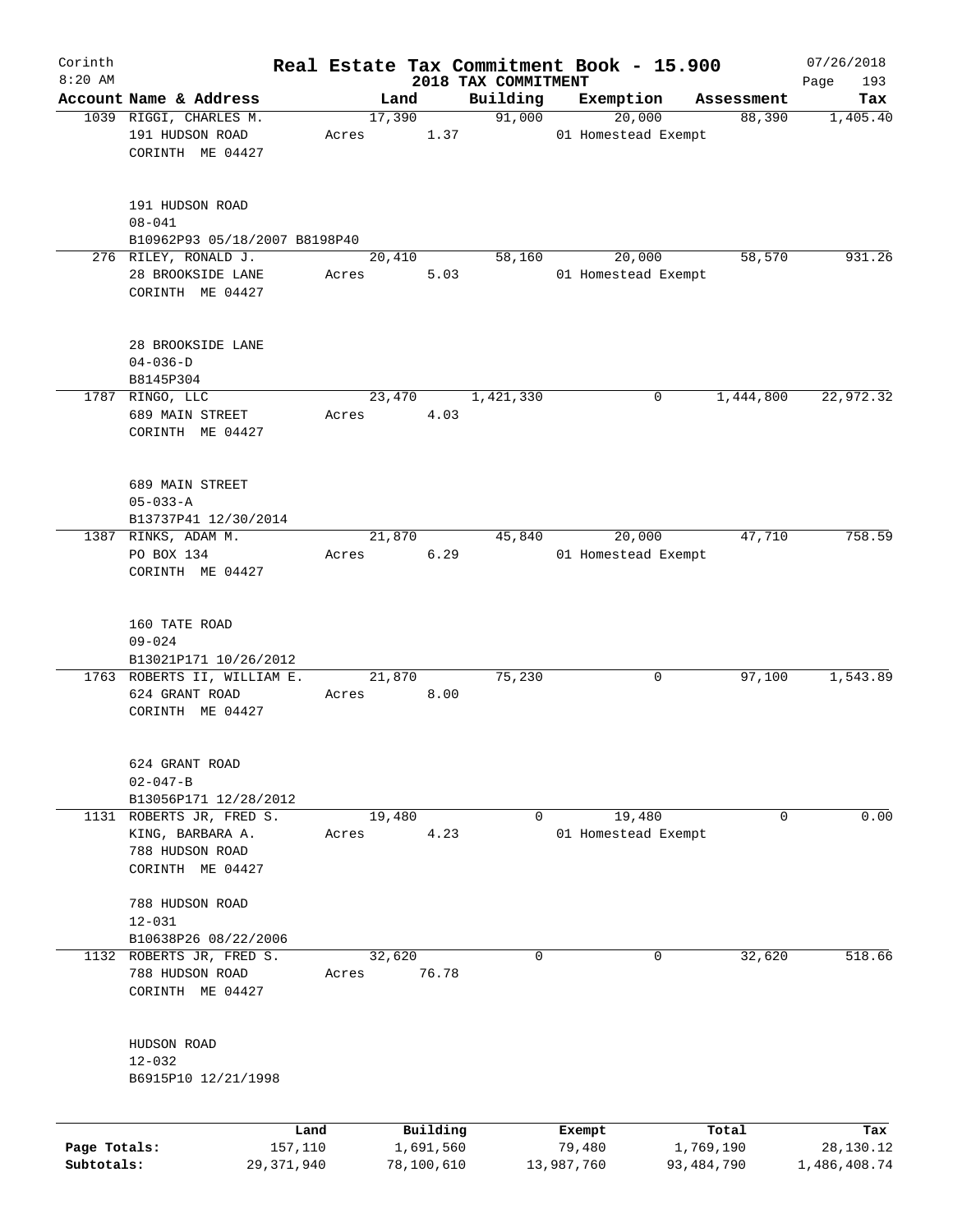| Corinth<br>$8:20$ AM |                                                                                                                             |                 |             |                                 | Real Estate Tax Commitment Book - 15.900 |            | 07/26/2018         |
|----------------------|-----------------------------------------------------------------------------------------------------------------------------|-----------------|-------------|---------------------------------|------------------------------------------|------------|--------------------|
|                      | Account Name & Address                                                                                                      | Land            |             | 2018 TAX COMMITMENT<br>Building | Exemption                                | Assessment | 194<br>Page<br>Tax |
|                      | 414 ROBERTS JR., FRED S.<br>788 HUDSON ROAD<br>CORINTH ME 04427                                                             | 35,380<br>Acres | 83.77       | 24,810                          | $\mathbf 0$                              | 60,190     | 957.02             |
|                      | HUDSON ROAD<br>$12 - 031 - A$<br>B6915P10 12/21/1998                                                                        |                 |             |                                 |                                          |            |                    |
|                      | 383 ROBERTS, SARAH<br>344 MAIN STREET LOT 35<br>CORINTH ME 04427                                                            |                 | $\mathbf 0$ | 25,280                          | 20,000<br>01 Homestead Exempt            | 5,280      | 83.95              |
|                      | 344 MAIN STREET LOT 35<br>$08 - 003 - 35H$                                                                                  |                 |             |                                 |                                          |            |                    |
|                      | 786 ROBERTSON (YOUNT),<br>HEATHER L.<br>14 RIDGE ROAD                                                                       | 19,910<br>Acres | 4.60        | 83,090                          | 0                                        | 103,000    | 1,637.70           |
|                      | CORINTH ME 04427                                                                                                            |                 |             |                                 |                                          |            |                    |
|                      | 14 RIDGE ROAD<br>$11 - 031$<br>B12130P36 05/11/2010                                                                         |                 |             |                                 |                                          |            |                    |
|                      | 2089 ROBINSON, BROCKE<br>619 HUDSON ROAD<br>CORINTH ME 04427                                                                |                 | $\mathbf 0$ | 16,620                          | 16,620<br>01 Homestead Exempt            | $\Omega$   | 0.00               |
|                      | 619 HUDSON ROAD<br>$12 - 039 - H$                                                                                           |                 |             |                                 |                                          |            |                    |
|                      | 965 ROBINSON, CLARENCE<br>ROBINSON, SUSAN<br>16 PHEASANT WAY<br>HERMON ME 04401                                             | 26,050<br>Acres | 23.73       | 0                               | 0                                        | 26,050     | 414.20             |
|                      | <b>MAIN STREET</b><br>$03 - 034$                                                                                            |                 |             |                                 |                                          |            |                    |
|                      | B11868P193 07/31/2009<br>261 ROBINSON, CLARENCE T.<br>ROBINSON, SUSAN J.<br>16 PHEASANT WAY<br>HERMON ME 04401              | 22,890<br>Acres | 33.00       | $\mathbf 0$                     | 0                                        | 22,890     | 363.95             |
|                      | MAIN STREET N/F OFF<br>$03 - 033$                                                                                           |                 |             |                                 |                                          |            |                    |
|                      | B14464P283 04/25/2017<br>1662 ROBINSON, RALPH F.<br>ROBINSON, EDITH M.<br>261 WHITE SCHOOLHOUSE<br>ROAD<br>CORINTH ME 04427 | 16,900<br>Acres | 2.01        | 79,760                          | 20,000<br>01 Homestead Exempt            | 76,660     | 1,218.89           |
|                      | 261 WHITE SCHOOLHOUSE<br>ROAD<br>$06 - 015 - B$<br>B11167P123 10/15/2007 B7424P271                                          |                 |             |                                 |                                          |            |                    |
|                      |                                                                                                                             |                 |             |                                 |                                          |            |                    |
|                      | Land                                                                                                                        |                 | Building    |                                 | Exempt                                   | Total      | Tax                |
| Page Totals:         | 121,130                                                                                                                     |                 | 229,560     |                                 | 56,620                                   | 294,070    | 4,675.71           |

**Subtotals:** 29,493,070 78,330,170 14,044,380 93,778,860 1,491,084.45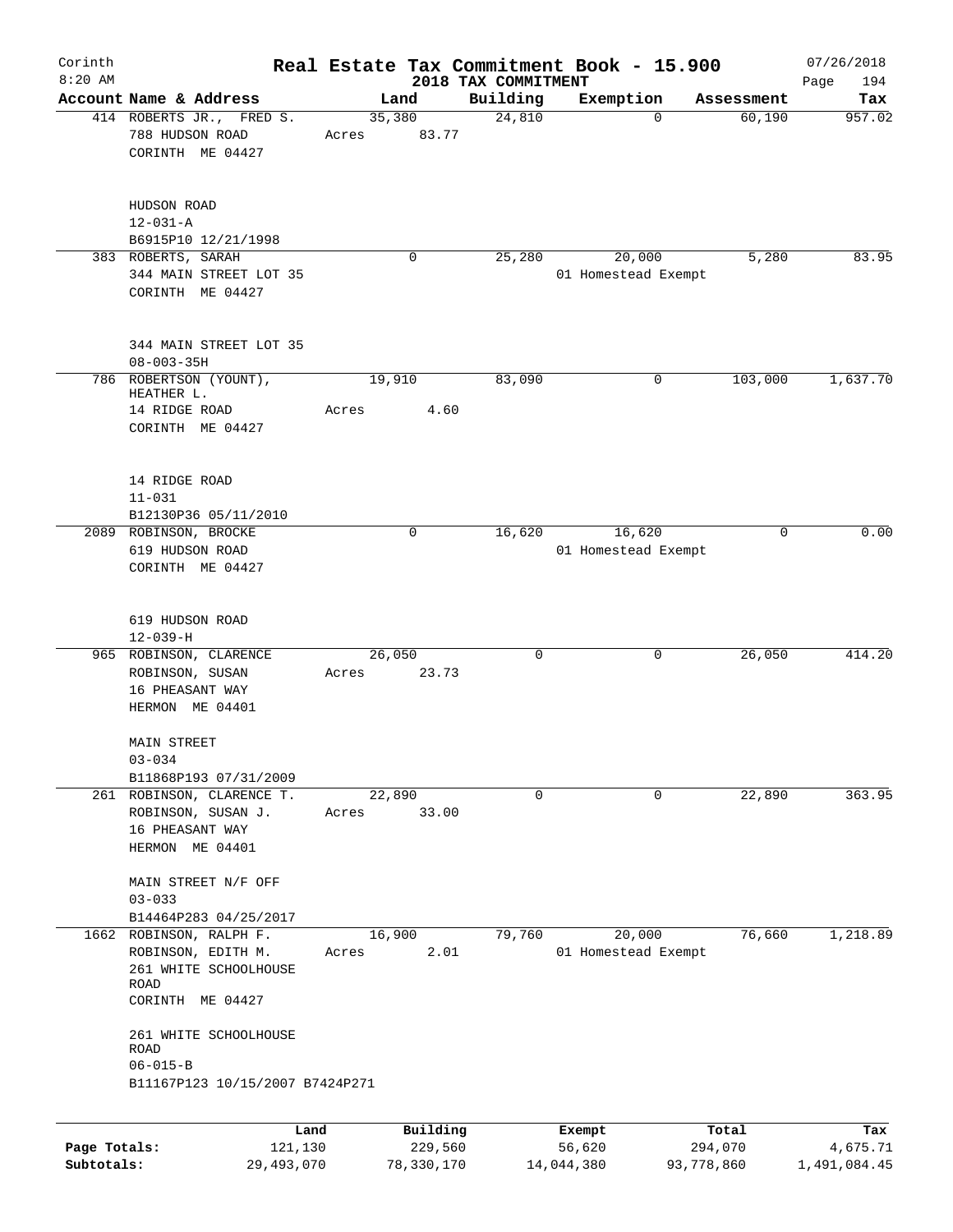| Corinth      |                               |       |               |                     | Real Estate Tax Commitment Book - 15.900 |                     | 07/26/2018    |
|--------------|-------------------------------|-------|---------------|---------------------|------------------------------------------|---------------------|---------------|
| $8:20$ AM    | Account Name & Address        |       |               | 2018 TAX COMMITMENT |                                          |                     | Page<br>195   |
|              | 1141 ROCKWELL, FLOYD          |       | Land<br>6,650 | Building<br>2,500   | Exemption<br>$\mathbf 0$                 | Assessment<br>9,150 | Tax<br>145.49 |
|              | PO BOX 33                     | Acres | 0.50          |                     |                                          |                     |               |
|              | CORINTH ME 04427              |       |               |                     |                                          |                     |               |
|              |                               |       |               |                     |                                          |                     |               |
|              | 191 MAIN STREET               |       |               |                     |                                          |                     |               |
|              | $17 - 001$                    |       |               |                     |                                          |                     |               |
|              | B14128P159 03/25/2016         |       |               |                     |                                          |                     |               |
|              | 1140 ROCKWELL, FLOYD          |       | 12,100        | 9,870               | 0                                        | 21,970              | 349.32        |
|              | ROCKWELL, VIOLETTE B.         | Acres | 1.18          |                     |                                          |                     |               |
|              | P. O. BOX 33                  |       |               |                     |                                          |                     |               |
|              | CORINTH ME 04427              |       |               |                     |                                          |                     |               |
|              |                               |       |               |                     |                                          |                     |               |
|              | MAIN STREET<br>$17 - 010 - A$ |       |               |                     |                                          |                     |               |
|              | B3113P62                      |       |               |                     |                                          |                     |               |
|              | 1139 ROCKWELL, FLOYD          |       | 16,520        | 17,160              | 20,000                                   | 13,680              | 217.51        |
|              | P.O. BOX 33                   | Acres | 0.93          |                     | 01 Homestead Exempt                      |                     |               |
|              | CORINTH ME 04427              |       |               |                     |                                          |                     |               |
|              |                               |       |               |                     |                                          |                     |               |
|              |                               |       |               |                     |                                          |                     |               |
|              | 195 MAIN STREET               |       |               |                     |                                          |                     |               |
|              | $17 - 001 - 01$               |       |               |                     |                                          |                     |               |
|              | B10358P111 03/24/2006         |       |               |                     |                                          |                     |               |
|              | 1338 ROCKWELL, FLOYD LESLIE   |       | 16,170        | 22,960              | 0                                        | 39,130              | 622.17        |
|              | PO BOX 33                     | Acres | 39.00         |                     |                                          |                     |               |
|              | CORINTH ME 04427              |       |               |                     |                                          |                     |               |
|              |                               |       |               |                     |                                          |                     |               |
|              | MARSH ROAD N/F OFF            |       |               |                     |                                          |                     |               |
|              | $09 - 011$                    |       |               |                     |                                          |                     |               |
|              | B13420P63 12/12/2013          |       |               |                     |                                          |                     |               |
|              | 938 ROCKWELL, NORMAN E. &     |       | 16,020        | 44,170              | 0                                        | 60,190              | 957.02        |
|              | GLENDA J. LIVING TRUST        |       |               |                     |                                          |                     |               |
|              | 18 MARSH ROAD                 | Acres | 1.25          |                     |                                          |                     |               |
|              | CORINTH ME 04427              |       |               |                     |                                          |                     |               |
|              |                               |       |               |                     |                                          |                     |               |
|              | 18 MARSH ROAD                 |       |               |                     |                                          |                     |               |
|              | $09 - 002 - B$                |       |               |                     |                                          |                     |               |
|              | B12745P343 02/13/2012         |       |               |                     |                                          |                     |               |
|              | 1146 ROGERS, D. LYNN          |       | 11,420        | $\mathbf 0$         | 0                                        | 11,420              | 181.58        |
|              | 842 MUDGETT RD                | Acres | 2.50          |                     |                                          |                     |               |
|              | LEVANT ME 04456               |       |               |                     |                                          |                     |               |
|              |                               |       |               |                     |                                          |                     |               |
|              | MUDGETT ROAD                  |       |               |                     |                                          |                     |               |
|              | $01 - 044 - B$                |       |               |                     |                                          |                     |               |
|              | B8211P303                     |       |               |                     |                                          |                     |               |
|              | 1148 ROLLAND, JOSHUA S.       |       | 16,640        | 34,720              | 20,000                                   | 31,360              | 498.62        |
|              | 1127 MAIN STREET              | Acres | 1.78          |                     | 01 Homestead Exempt                      |                     |               |
|              | CORINTH ME 04427              |       |               |                     |                                          |                     |               |
|              |                               |       |               |                     |                                          |                     |               |
|              |                               |       |               |                     |                                          |                     |               |
|              | 1127 MAIN STREET              |       |               |                     |                                          |                     |               |
|              | $03 - 023 - A$                |       |               |                     |                                          |                     |               |
|              | B11790P117 05/29/2009         |       |               |                     |                                          |                     |               |
|              | Land                          |       | Building      |                     | Exempt                                   | Total               | Tax           |
| Page Totals: | 95,520                        |       | 131,380       |                     | 40,000                                   | 186,900             | 2,971.71      |
| Subtotals:   | 29,588,590                    |       | 78,461,550    |                     | 14,084,380                               | 93,965,760          | 1,494,056.16  |
|              |                               |       |               |                     |                                          |                     |               |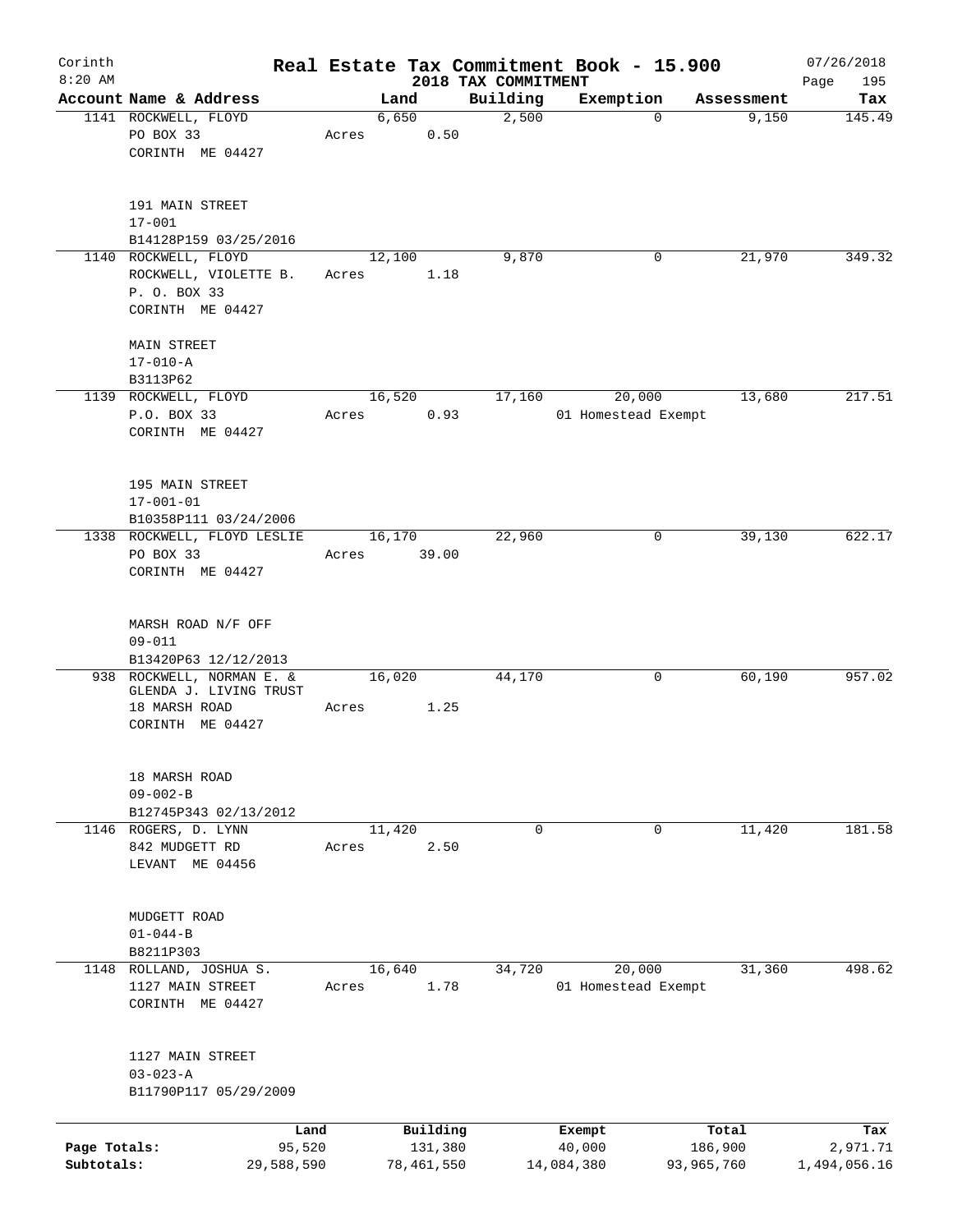| Corinth                    |                                                                                         |                 |                       |                                 | Real Estate Tax Commitment Book - 15.900 |                       | 07/26/2018                |
|----------------------------|-----------------------------------------------------------------------------------------|-----------------|-----------------------|---------------------------------|------------------------------------------|-----------------------|---------------------------|
| $8:20$ AM                  | Account Name & Address                                                                  |                 | Land                  | 2018 TAX COMMITMENT<br>Building | Exemption                                | Assessment            | Page<br>196<br>Tax        |
|                            | 1149 ROLLINS, MICHAEL G.                                                                |                 | 27,330                | 140,960                         | 20,000                                   | 148,290               | 2,357.81                  |
|                            | ROLLINS, DIANE T.<br>296 WHITE SCHOOLHOUSE<br>ROAD<br>CORINTH ME 04427                  | Acres           | 11.00                 |                                 | 01 Homestead Exempt                      |                       |                           |
|                            | 296 WHITE SCHOOLHOUSE<br>ROAD<br>$08 - 032$                                             |                 |                       |                                 |                                          |                       |                           |
|                            | B3861P19                                                                                |                 |                       |                                 |                                          |                       |                           |
|                            | 1155 ROWE JR, MONCENA R.<br>ROWE, ESTELLE M.<br>44 HARVEY HIGHLANDS<br>CORINTH ME 04427 | 16,940<br>Acres | 1.00                  | 97,490                          | 0                                        | 114,430               | 1,819.44                  |
|                            | 35 HUDSON ROAD<br>$15 - 033$                                                            |                 |                       |                                 |                                          |                       |                           |
|                            | B2030P385<br>694 ROWE JR, MONCENA R.                                                    |                 | 17,070                | 173,400                         | 20,000                                   | 170,470               | 2,710.47                  |
|                            | ROWE, ESTELLE M.<br>44 HARVEY HIGHLANDS<br>CORINTH ME 04427                             | Acres           | 1.11                  |                                 | 01 Homestead Exempt                      |                       |                           |
|                            | 44 HARVEY HIGHLANDS<br>$11 - 020 - 09$<br>B11609P136 12/11/2008                         |                 |                       |                                 |                                          |                       |                           |
|                            | 1156 ROWE JR, MONCENA R.<br>44 HARVEY HIGHLANDS<br>CORINTH ME 04427                     | 24,640<br>Acres | 5.00                  | 194,200                         | 0                                        | 218,840               | 3,479.56                  |
|                            | 774 MAIN STREET<br>$05 - 039 - B$<br>B5903P18                                           |                 |                       |                                 |                                          |                       |                           |
|                            | 735 ROY, JORDYN                                                                         |                 | 0                     | 14,200                          | 14,200                                   | 0                     | 0.00                      |
|                            | 361 HUDSON ROAD<br>CORINTH ME 04427                                                     |                 |                       |                                 | 01 Homestead Exempt                      |                       |                           |
|                            | 361 HUDSON ROAD<br>$09 - 002 - A - 1H$                                                  |                 |                       |                                 |                                          |                       |                           |
| 1158                       | ROY, MARK L.<br>21 TATE ROAD<br>CORINTH ME 04427                                        | 16,890<br>Acres | 2.00                  | 70,580                          | 20,000<br>01 Homestead Exempt            | 67,470                | 1,072.77                  |
|                            | 21 TATE ROAD<br>$12 - 036$<br>B3902P325                                                 |                 |                       |                                 |                                          |                       |                           |
|                            | 478 ROYAL RIVER, LLC<br>170 US ROUTE ONE<br>STE 195<br>FALMOUTH ME 04105                | 17,060<br>Acres | 1.10                  | 50,570                          | 0                                        | 67,630                | 1,075.32                  |
|                            | 391 MAIN STREET<br>$13 - 003$<br>B14475P269 05/04/2017                                  |                 |                       |                                 |                                          |                       |                           |
|                            | Land                                                                                    |                 | Building              |                                 | Exempt                                   | Total                 | Tax                       |
| Page Totals:<br>Subtotals: | 119,930<br>29,708,520                                                                   |                 | 741,400<br>79,202,950 |                                 | 74,200<br>14, 158, 580                   | 787,130<br>94,752,890 | 12,515.37<br>1,506,571.53 |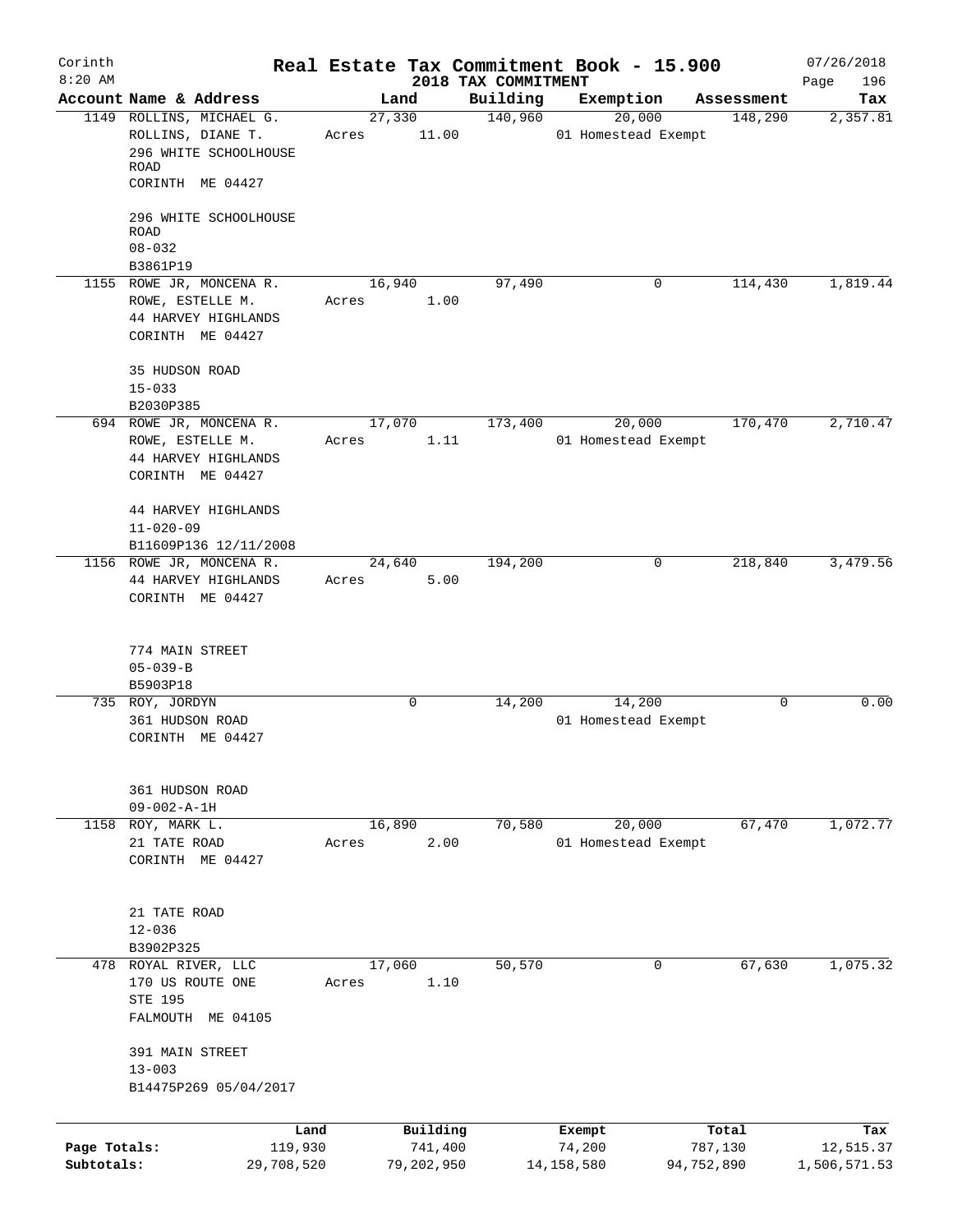| Corinth      |                                                                                         |       |                     |                                 | Real Estate Tax Commitment Book - 15.900          |            |                  | 07/26/2018         |
|--------------|-----------------------------------------------------------------------------------------|-------|---------------------|---------------------------------|---------------------------------------------------|------------|------------------|--------------------|
| $8:20$ AM    | Account Name & Address                                                                  |       | Land                | 2018 TAX COMMITMENT<br>Building | Exemption                                         |            | Assessment       | 197<br>Page<br>Tax |
|              | 24 RTA2, LLC                                                                            |       | 15,730              | 20,330                          |                                                   | $\Omega$   | 36,060           | 573.35             |
|              | 72 EXETER ROAD<br>CORINTH ME 04427                                                      | Acres | 1.00                |                                 |                                                   |            |                  |                    |
|              | 254 WHITE SCHOOLHOUSE<br>ROAD                                                           |       |                     |                                 |                                                   |            |                  |                    |
|              | $08 - 030 - B$<br>B13862P299 06/02/2015                                                 |       |                     |                                 |                                                   |            |                  |                    |
|              | 1162 RUDZINSKI, ANDREW F.                                                               |       | 29,880              | 67,500                          | 20,000                                            |            | 77,380           | 1,230.34           |
|              | 556 GRANT ROAD<br>CORINTH ME 04427                                                      | Acres | 42.50               |                                 | 01 Homestead Exempt                               |            |                  |                    |
|              | 556 GRANT ROAD<br>$02 - 051$                                                            |       |                     |                                 |                                                   |            |                  |                    |
|              | B3564P333 08/13/1984                                                                    |       |                     |                                 |                                                   |            |                  |                    |
|              | 1161 RUDZINSKI, ANDREW F.<br>RUDZINSKI, SANDRA L.<br>556 GRANT ROAD<br>CORINTH ME 04427 | Acres | 15,070<br>10.00     | $\mathbf 0$                     |                                                   | 0          | 15,070           | 239.61             |
|              | GRANT ROAD<br>$02 - 044$                                                                |       |                     |                                 |                                                   |            |                  |                    |
|              | B3462P312<br>1160 RUDZINSKI, ANDREW F.                                                  |       | 18,450              | $\Omega$                        |                                                   | 0          | 18,450           | 293.36             |
|              | RUDZINSKI, SANDRA L.                                                                    | Acres | 10.50               |                                 |                                                   |            |                  |                    |
|              | 556 GRANT ROAD<br>CORINTH ME 04427                                                      |       |                     |                                 |                                                   |            |                  |                    |
|              | GRANT ROAD<br>$02 - 044 - 18 - A$                                                       |       |                     |                                 |                                                   |            |                  |                    |
|              | B3227P286<br>554 RUDZINSKI, ANDREW R.                                                   |       | 18,300              | 55,580                          |                                                   | 0          | 73,880           | 1,174.69           |
|              | 70 SEWELL STREET<br>SHREWSBURY MA 01545                                                 | Acres | 4.60                |                                 |                                                   |            |                  |                    |
|              | 605 GRANT ROAD<br>$02 - 049$                                                            |       |                     |                                 |                                                   |            |                  |                    |
|              | B14479P102 05/09/2017<br>RUMNEY, JOYCE                                                  |       |                     |                                 |                                                   |            |                  |                    |
| 1520         | 482 LEDGE HILL RD<br>CORINTH ME 04427                                                   | Acres | 18,400<br>3.30      | 32,490                          | 26,000<br>01 Homestead Exempt<br>31 Vetrans Widow |            | 24,890           | 395.75             |
|              | 482 LEDGE HILL ROAD<br>$04 - 032 - A$                                                   |       |                     |                                 |                                                   |            |                  |                    |
|              | B10176P122 04/28/2004                                                                   |       |                     |                                 |                                                   |            |                  |                    |
|              | 39 RUSHLOW, COREY S.<br>RUSHLOW, JESSICA L.<br>780 MUDGETT RD.<br>CORINTH ME 04427      | Acres | 15,730<br>1.00      | 119,010                         | 20,000<br>01 Homestead Exempt                     |            | 114,740          | 1,824.37           |
|              | 789 MUDGETT ROAD<br>$02 - 002 - D$                                                      |       |                     |                                 |                                                   |            |                  |                    |
|              | B9643P196 11/22/2004                                                                    |       |                     |                                 |                                                   |            |                  |                    |
|              |                                                                                         |       |                     |                                 |                                                   |            |                  |                    |
| Page Totals: | 131,560                                                                                 | Land  | Building<br>294,910 |                                 | Exempt<br>66,000                                  |            | Total<br>360,470 | Tax<br>5,731.47    |
| Subtotals:   | 29,840,080                                                                              |       | 79,497,860          |                                 | 14, 224, 580                                      | 95,113,360 |                  | 1,512,303.00       |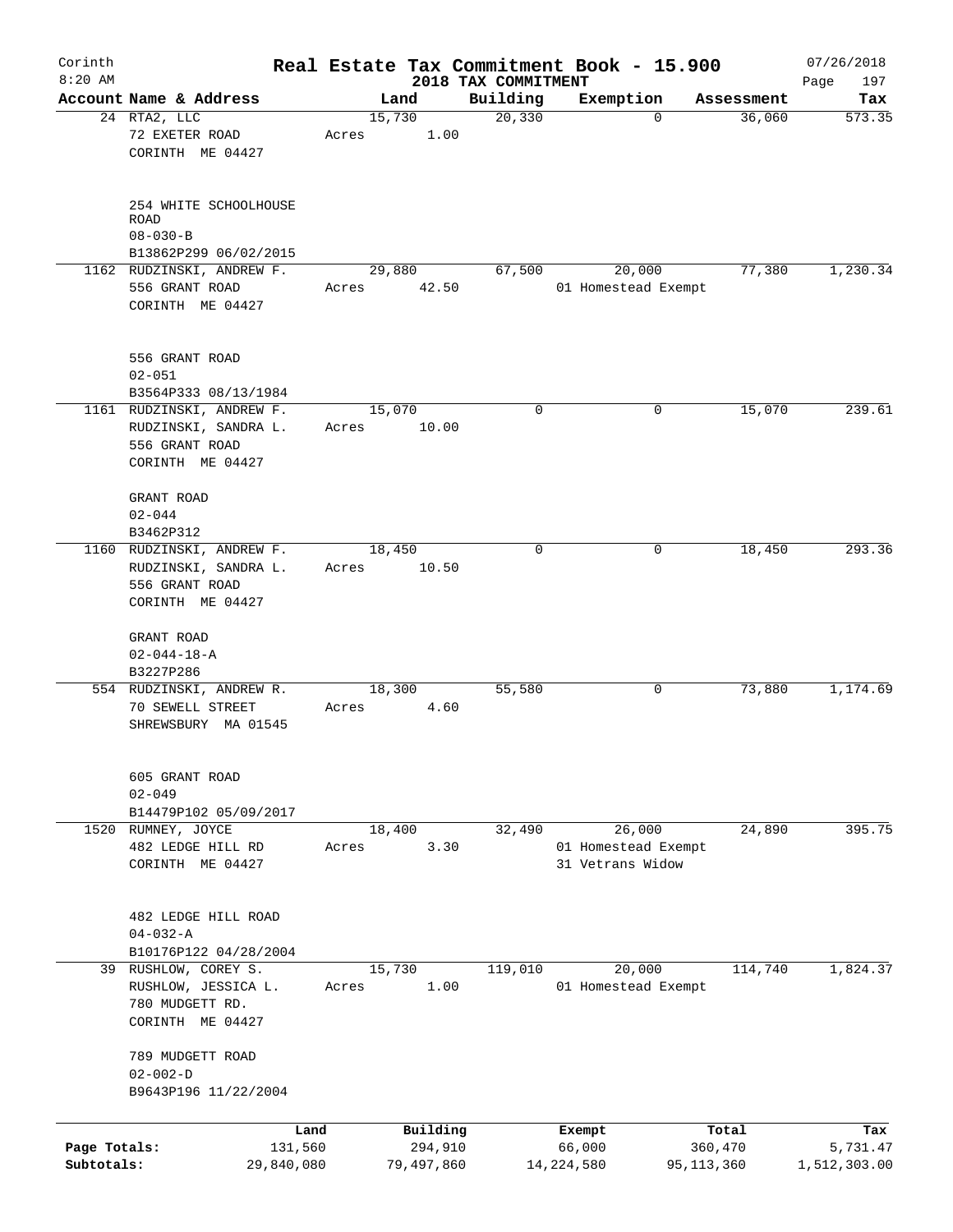| Corinth<br>$8:20$ AM |                                                                                     |                 |             | 2018 TAX COMMITMENT | Real Estate Tax Commitment Book - 15.900 |              | 07/26/2018<br>Page<br>198 |
|----------------------|-------------------------------------------------------------------------------------|-----------------|-------------|---------------------|------------------------------------------|--------------|---------------------------|
|                      | Account Name & Address                                                              | Land            |             | Building            | Exemption                                | Assessment   | Tax                       |
|                      | 1507 RYAN, DARRELL W.<br>RYAN, DEBORAH L.<br>230 MCCARD ROAD<br>CORINTH ME 04427    | 18,310<br>Acres | 3.22        | 89,120              | 20,000<br>01 Homestead Exempt            | 87,430       | 1,390.14                  |
|                      | 230 MCCARD ROAD<br>$01 - 024$                                                       |                 |             |                     |                                          |              |                           |
|                      | B13316P345 08/30/2013                                                               |                 |             |                     |                                          |              |                           |
|                      | 1926 RYDER JR , DENNIS C.<br>RYDER, TERESA M.<br>220 NOTCH ROAD<br>CORINTH ME 04427 | 10,840<br>Acres | 2.00        | $\mathbf 0$         | 0                                        | 10,840       | 172.36                    |
|                      | NOTCH ROAD<br>$04 - 041 - B - 01$                                                   |                 |             |                     |                                          |              |                           |
|                      | B13058P140 12/26/2013                                                               |                 |             |                     |                                          |              |                           |
|                      | 944 RYDER JR, DENNIS C.<br>RYDER, TERESA M.<br>220 NOTCH ROAD<br>CORINTH ME 04427   | 16,890<br>Acres | 2.00        | 18,370              | 20,000<br>01 Homestead Exempt            | 15,260       | 242.63                    |
|                      | 220 NOTCH ROAD<br>$04 - 041 - B$<br>B13058P140 12/26/2013                           |                 |             |                     |                                          |              |                           |
|                      | 2033 S.A.D. #64                                                                     |                 | $\mathbf 0$ | $\Omega$            | $\Omega$                                 | $\mathbf 0$  | 0.00                      |
|                      | PO BOX 279<br>CORINTH ME 04427                                                      |                 |             |                     | 43 Municipal                             |              |                           |
|                      | <b>MAIN STREET</b><br>$08 - 010 - A$                                                |                 |             |                     |                                          |              |                           |
|                      | 1182 S.A.D. #64                                                                     | 11,850          |             | 61,600              | 73,450                                   | $\mathbf 0$  | 0.00                      |
|                      | PO BOX 279<br>CORINTH ME 04427                                                      | Acres           | 0.36        |                     | 43 Municipal                             |              |                           |
|                      | 410 MAIN STREET<br>$13 - 010$<br>B4180P281                                          |                 |             |                     |                                          |              |                           |
|                      | 27 S.A.D. #64                                                                       | 100,000         |             | 1,223,040           | 1,323,040                                | $\mathbf{0}$ | 0.00                      |
|                      | PO BOX 279<br>CORINTH ME 04427                                                      | Acres           | 14.00       |                     | 43 Municipal                             |              |                           |
|                      | 408 MAIN STREET<br>$13 - 009$                                                       |                 |             |                     |                                          |              |                           |
|                      | 2036 S.A.D. #64                                                                     |                 | $\mathbf 0$ | $\Omega$            | $\Omega$                                 | 0            | 0.00                      |
|                      | CORINTH ME 04427                                                                    |                 |             |                     | 43 Municipal                             |              |                           |
|                      | MAIN STREET<br>$13 - 012 - A$                                                       |                 |             |                     |                                          |              |                           |
|                      |                                                                                     |                 |             |                     |                                          |              |                           |

|              | Land       | Building   | Exempt     | Total      | Tax          |
|--------------|------------|------------|------------|------------|--------------|
| Page Totals: | 157,890    | ⊥,392,130  | 1,436,490  | 113,530    | 1,805.13     |
| Subtotals:   | 29,997,970 | 80,889,990 | 15,661,070 | 95,226,890 | 1,514,108.13 |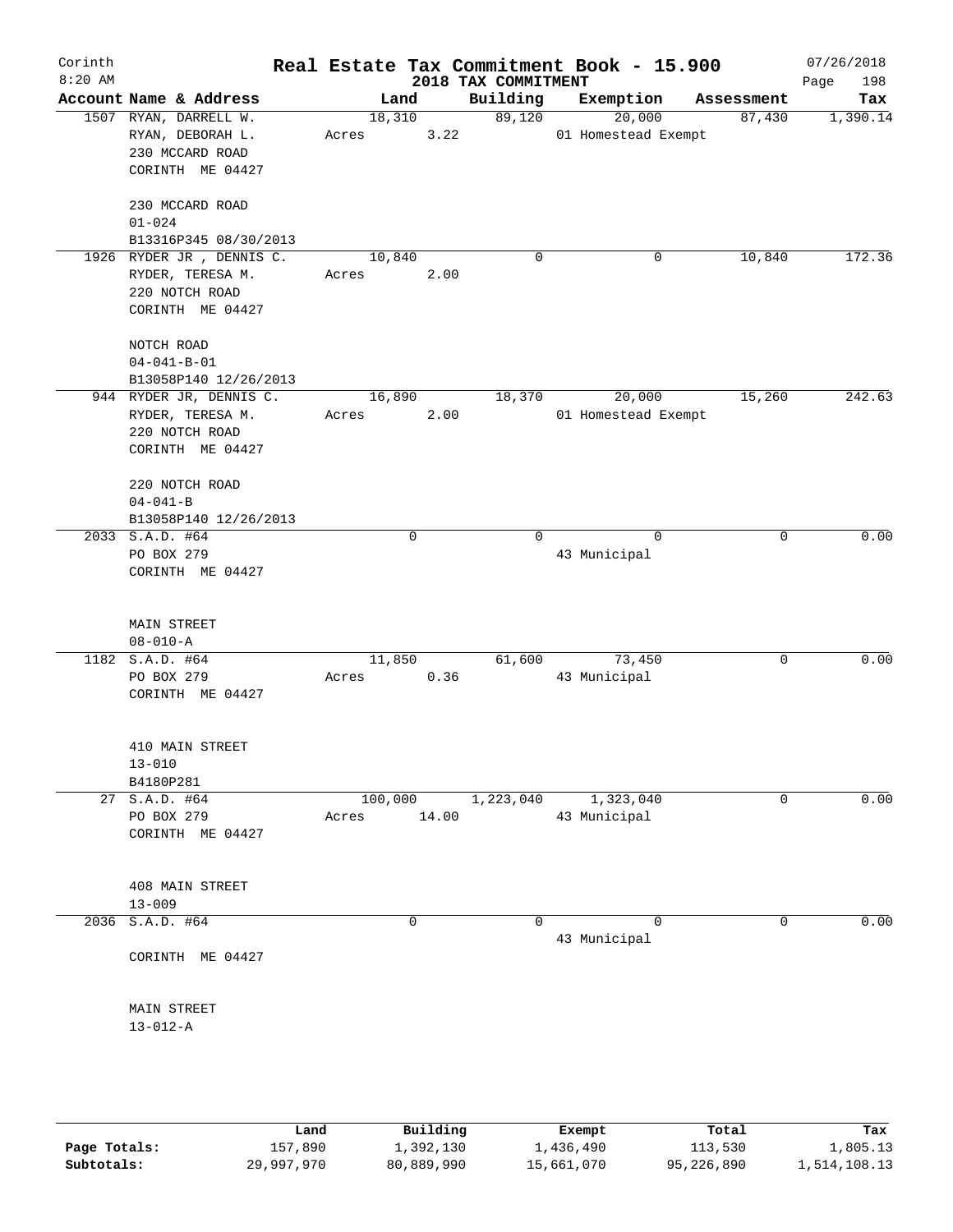| Corinth                    |                                                                                       |       |                           |                        | Real Estate Tax Commitment Book - 15.900 |                       | 07/26/2018               |
|----------------------------|---------------------------------------------------------------------------------------|-------|---------------------------|------------------------|------------------------------------------|-----------------------|--------------------------|
| $8:20$ AM                  |                                                                                       |       |                           | 2018 TAX COMMITMENT    |                                          |                       | 199<br>Page              |
|                            | Account Name & Address<br>1183 S.A.D. #64<br>PO BOX 279<br>CORINTH ME 04427           | Acres | Land<br>46,800<br>76.00   | Building<br>27,482,000 | Exemption<br>27,528,800<br>43 Municipal  | Assessment<br>0       | Tax<br>0.00              |
|                            | 118 MAIN STREET<br>$11 - 019 - B$<br>B4382P297                                        |       |                           |                        |                                          |                       |                          |
| 347                        | SANBORN, RAYMOND B.<br>SANBORN, ELLEN M.<br>329 WEST CORINTH ROAD<br>CORINTH ME 04427 | Acres | 33,590<br>25.80           | 76,700                 | 20,000<br>01 Homestead Exempt            | 90,290                | 1,435.61                 |
|                            | 329 WEST CORINTH ROAD<br>$04 - 036$<br>B14157P153 05/23/2016                          |       |                           |                        |                                          |                       |                          |
|                            | 1660 SANDERS, DOYLE JR.<br>342 HUDSON ROAD<br>CORINTH ME 04427                        | Acres | 15,740<br>1.01            | 65,460                 | 20,000<br>01 Homestead Exempt            | 61,200                | 973.08                   |
|                            | 342 HUDSON ROAD<br>$12 - 010 - A$<br>B13017P77 11/20/2012                             |       |                           |                        |                                          |                       |                          |
| 1483                       | SANDOVAL, JAIME JR.<br>SANDOVAL, AMANDA<br>63 EXETER ROAD<br>CORINTH ME 04427         | Acres | 20,870<br>4.25            | 78,370                 | 20,000<br>01 Homestead Exempt            | 79,240                | 1,259.92                 |
|                            | 63 EXETER ROAD<br>$14 - 022$<br>B14183P4 06/17/2016                                   |       |                           |                        |                                          |                       |                          |
|                            | 1312 SANTERRE, SCOTT D.<br>87 MARSH ROAD<br>CORINTH ME 04427                          | Acres | 25,010<br>9.00            | 93,730                 | 20,000<br>01 Homestead Exempt            | 98,740                | 1,569.97                 |
|                            | 87 MARSH ROAD<br>$08 - 039 - A$<br>B13453P6 01/09/2014                                |       |                           |                        |                                          |                       |                          |
| 1167                       | SARGENT, BEVERLY<br>521 MUDGETT ROAD<br>CORINTH ME 04427                              | Acres | 27,740<br>36.23           | 75,630                 | 20,000<br>01 Homestead Exempt            | 83,370                | 1,325.58                 |
|                            | 521 MUDGETT ROAD<br>$02 - 036$<br>B6264P275                                           |       |                           |                        |                                          |                       |                          |
| 1179                       | SATHER, RICHARD M.<br>SATHER, BEULAH A.<br>PO BOX 333<br>CORINTH ME 04427             | Acres | 17,270<br>5.00            | 21,500                 | 0                                        | 38,770                | 616.44                   |
|                            | 121 MEADOW ROAD<br>$09 - 014 - 09$<br>B12783P348 03/28/2012 B6326P87                  |       |                           |                        |                                          |                       |                          |
|                            | Land                                                                                  |       | Building                  |                        | Exempt                                   | Total                 | Tax                      |
| Page Totals:<br>Subtotals: | 187,020<br>30,184,990                                                                 |       | 27,893,390<br>108,783,380 |                        | 27,628,800<br>43,289,870                 | 451,610<br>95,678,500 | 7,180.60<br>1,521,288.73 |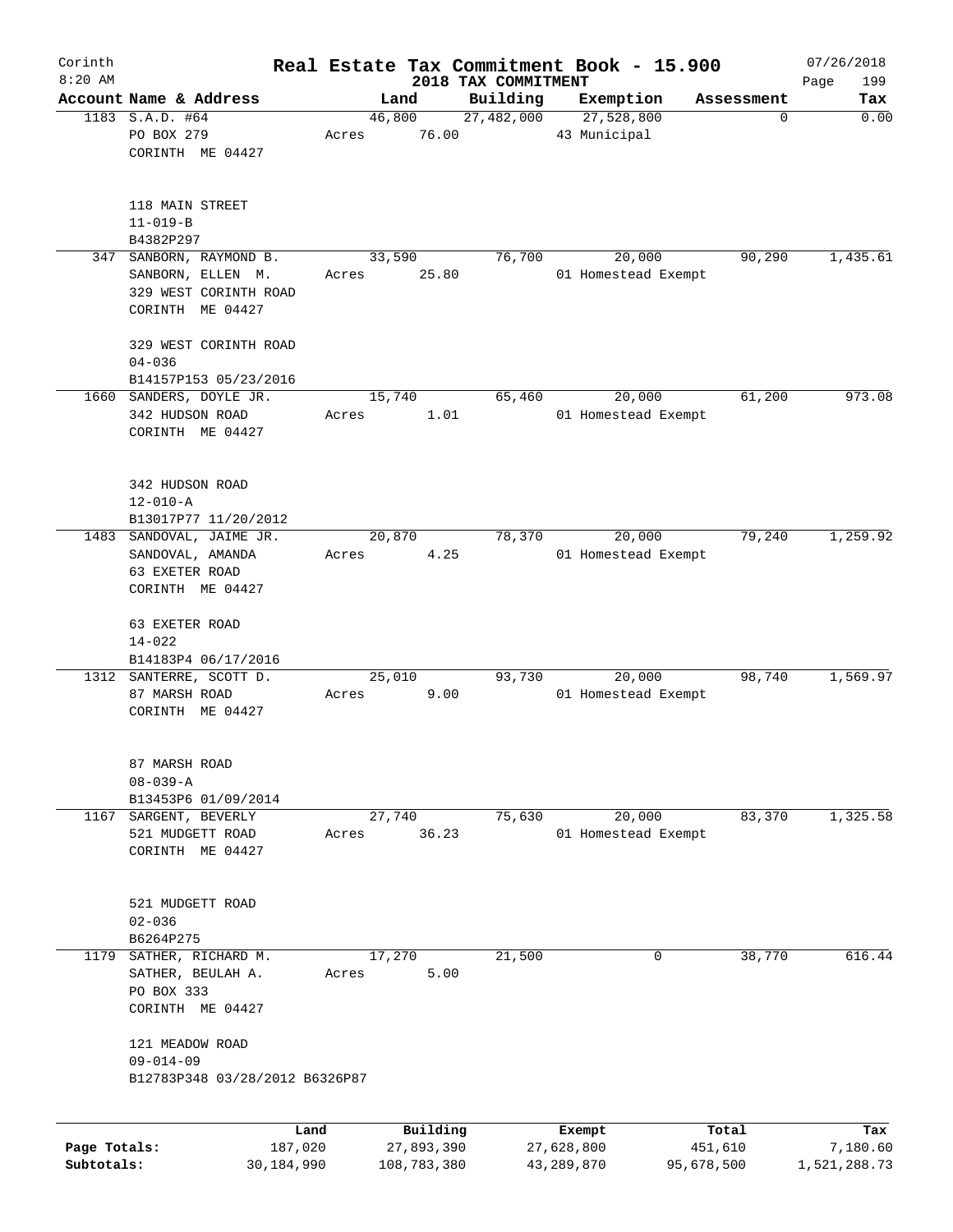| Corinth<br>$8:20$ AM |                                                                                          |                 |          | 2018 TAX COMMITMENT | Real Estate Tax Commitment Book - 15.900 |            | 07/26/2018<br>200 |
|----------------------|------------------------------------------------------------------------------------------|-----------------|----------|---------------------|------------------------------------------|------------|-------------------|
|                      | Account Name & Address                                                                   | Land            |          | Building            | Exemption                                | Assessment | Page<br>Tax       |
|                      | 2076 SAUNDERS, DEVIN S.<br>179 BEECH GROVE RD<br>CORINTH ME 04427                        | 16,260<br>Acres | 1.46     | 81,980              | 20,000<br>01 Homestead Exempt            | 78,240     | 1,244.02          |
|                      | 179 BEECH GROVE ROAD<br>$05 - 056 - A$<br>B14468P228 04/28/2017                          |                 |          |                     |                                          |            |                   |
|                      | 1168 SAUNDERS, J. SCOTT<br>SAUNDERS, LISA M.<br>193 BEECH GROVE ROAD<br>CORINTH ME 04427 | 15,730<br>Acres | 1.00     | 108,650             | 20,000<br>01 Homestead Exempt            | 104,380    | 1,659.64          |
|                      | 193 BEECH GROVE ROAD<br>$05 - 058$<br>B5248P161                                          | 10,280          |          |                     |                                          |            |                   |
|                      | 2078 SAUNDERS, J. SCOTT<br>193 BEECH GROVE ROAD<br>CORINTH ME 04427                      | Acres           | 1.52     | $\mathbf 0$         | 0                                        | 10,280     | 163.45            |
|                      | BEECH GROVE ROAD<br>$05 - 056 - B$                                                       |                 |          |                     |                                          |            |                   |
|                      | 830 SAUNDERS, J. SCOTT<br>SAUNDERS, LISA M.<br>193 BEECH GROVE ROAD<br>CORINTH ME 04427  | 24,240<br>Acres | 50.11    | $\mathbf 0$         | 0                                        | 24,240     | 385.42            |
|                      | BEECH GROVE ROAD<br>$05 - 056$<br>B10628P325 10/19/2004                                  |                 |          |                     |                                          |            |                   |
|                      | 1081 SAUNDERS, SCOTT<br>193 BEECH GROVE ROAD<br>CORINTH ME 04427                         | 16,320<br>Acres | 1.51     | 0                   | 0                                        | 16,320     | 259.49            |
|                      | 177 BEECH GROVE ROAD<br>$05 - 056 - C$                                                   |                 |          |                     |                                          |            |                   |
|                      | 1393 SAWYER, ANGEL T.<br>237 EXETER ROAD<br>CORINTH ME 04427                             | 29,250<br>Acres | 38.50    | 12,580              | 0                                        | 41,830     | 665.10            |
|                      | 504 EXETER ROAD<br>$07 - 003$<br>B4868P134                                               |                 |          |                     |                                          |            |                   |
| 1170                 | SAWYER, JANET E<br>108 GROVE ST<br>DOVER FOXCROFT ME<br>04426-1203                       | 22,850<br>Acres | 14.55    | 25,850              | 0                                        | 48,700     | 774.33            |
|                      | 236 EXETER ROAD<br>$07 - 048$                                                            |                 |          |                     |                                          |            |                   |
|                      | B12861P260 06/21/2012 B8961P155                                                          |                 |          |                     |                                          |            |                   |
|                      | Land                                                                                     |                 | Building |                     | Exempt                                   | Total      | Tax               |

|              | Land         | Building    | Exempt     | Total      | Tax          |
|--------------|--------------|-------------|------------|------------|--------------|
| Page Totals: | 134,930      | 229,060     | 40,000     | 323,990    | 5,151.45     |
| Subtotals:   | 30, 319, 920 | 109,012,440 | 43,329,870 | 96,002,490 | 1,526,440.18 |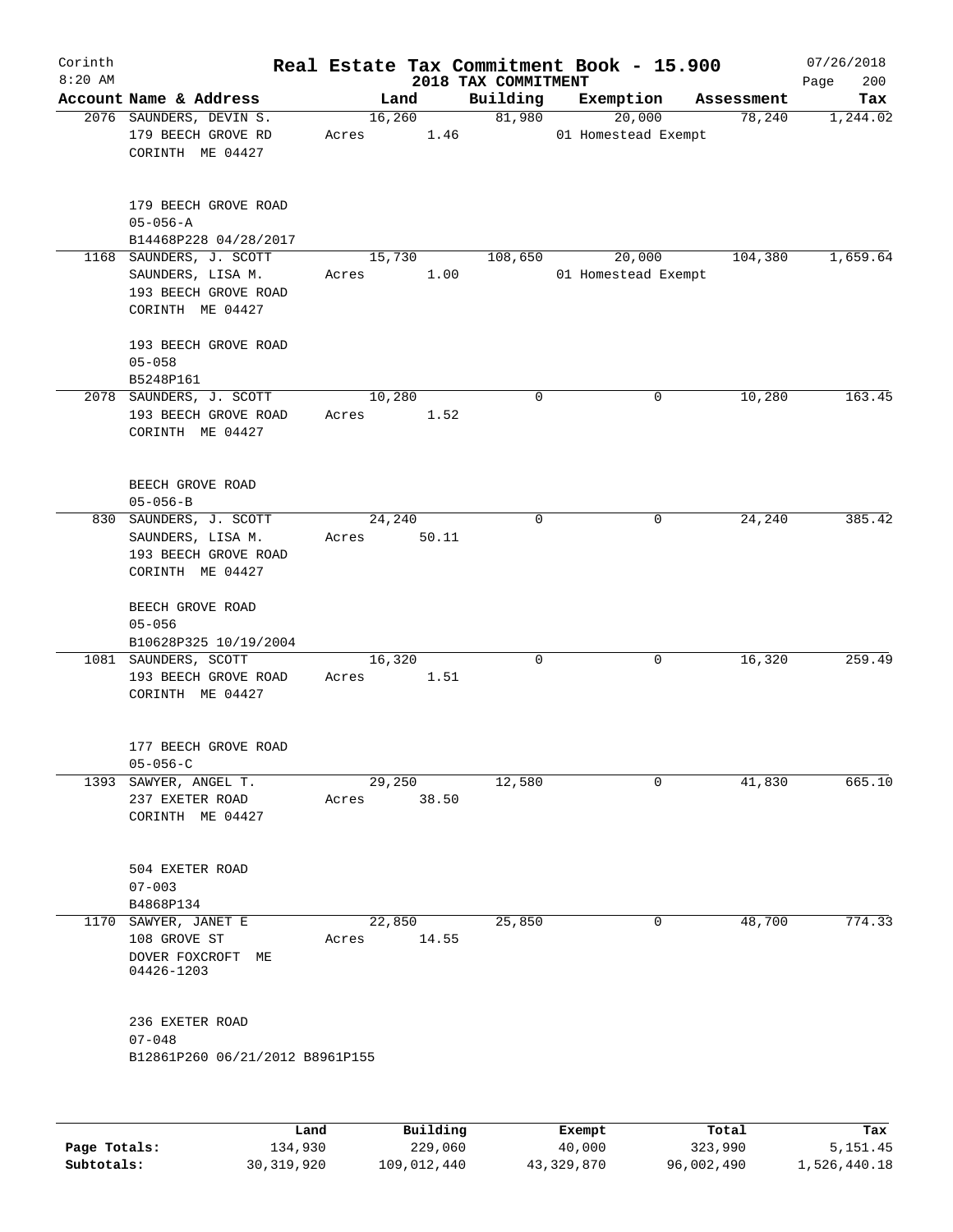| Corinth      |                                                          |                       |       |                        |                                 | Real Estate Tax Commitment Book - 15.900 |                       | 07/26/2018               |
|--------------|----------------------------------------------------------|-----------------------|-------|------------------------|---------------------------------|------------------------------------------|-----------------------|--------------------------|
| $8:20$ AM    | Account Name & Address                                   |                       |       |                        | 2018 TAX COMMITMENT<br>Building |                                          | Assessment            | 201<br>Page<br>Tax       |
|              | 1172 SAWYER, THOMAS L.                                   |                       |       | Land<br>38,450         | 106,340                         | Exemption<br>20,000                      | 124,790               | 1,984.16                 |
|              | SAWYER, ANGEL T.<br>237 EXETER ROAD                      |                       |       | Acres 87.60            |                                 | 01 Homestead Exempt                      |                       |                          |
|              | CORINTH ME 04427                                         |                       |       |                        |                                 |                                          |                       |                          |
|              | 237 EXETER ROAD<br>$07 - 047$                            |                       |       |                        |                                 |                                          |                       |                          |
|              | B11713P47 03/25/2009 B4933P113<br>1173 SAWYER, THOMAS L. |                       |       |                        | $\Omega$                        | 0                                        |                       | 250.11                   |
|              | SAWYER, ANGEL T.<br>237 EXETER ROAD                      |                       | Acres | 15,730<br>5.00         |                                 |                                          | 15,730                |                          |
|              | CORINTH ME 04427                                         |                       |       |                        |                                 |                                          |                       |                          |
|              | EXETER ROAD<br>$07 - 051$                                |                       |       |                        |                                 |                                          |                       |                          |
|              | B11713P47 03/25/2009 B4933P113                           |                       |       |                        |                                 |                                          |                       |                          |
|              | 1371 SAWYER, THOMAS L.                                   |                       |       | 19,560                 | 16,680                          | 0                                        | 36,240                | 576.22                   |
|              | SAWYER, ANGEL T.                                         |                       | Acres | 4.08                   |                                 |                                          |                       |                          |
|              | 237 EXETER ROAD                                          |                       |       |                        |                                 |                                          |                       |                          |
|              | CORINTH ME 04427                                         |                       |       |                        |                                 |                                          |                       |                          |
|              | 153 EXETER ROAD                                          |                       |       |                        |                                 |                                          |                       |                          |
|              | $07 - 054$                                               |                       |       |                        |                                 |                                          |                       |                          |
|              | 1175 SCHALLER, JEFFREY R.                                |                       |       | 14,950                 | 71,920                          | 20,000                                   | 66,870                | 1,063.23                 |
|              | SCHALLER, DAWN MARIE                                     |                       | Acres | 0.70                   |                                 | 01 Homestead Exempt                      |                       |                          |
|              | P. O. BOX 393<br>CORINTH ME 04427                        |                       |       |                        |                                 |                                          |                       |                          |
|              | 283 MAIN STREET                                          |                       |       |                        |                                 |                                          |                       |                          |
|              | $16 - 002$                                               |                       |       |                        |                                 |                                          |                       |                          |
|              | B4427P160                                                |                       |       |                        |                                 |                                          |                       |                          |
|              | 589 SCHLIPSTEIN, JASON KIRK                              |                       |       | 16,940                 | 41,040                          | 0                                        | 57,980                | 921.88                   |
|              | SCHLIPSTEIN, HEATHER                                     |                       | Acres | 1.00                   |                                 |                                          |                       |                          |
|              | LEIGH                                                    |                       |       |                        |                                 |                                          |                       |                          |
|              | 23 HAYMAN DRIVE<br>CORINTH ME 04427                      |                       |       |                        |                                 |                                          |                       |                          |
|              | 23 HAYMAN DRIVE                                          |                       |       |                        |                                 |                                          |                       |                          |
|              | $05 - 042 - 06$                                          |                       |       |                        |                                 |                                          |                       |                          |
|              | B14321P30 10/27/2016                                     |                       |       |                        |                                 |                                          |                       |                          |
|              | 226 SCHOPPEE, CHRISTOPHER                                |                       |       | 16,890                 | 65,810                          | 20,000                                   | 62,700                | 996.93                   |
|              | 229 BEECH GROVE RD                                       |                       | Acres | 2.00                   |                                 | 01 Homestead Exempt                      |                       |                          |
|              | CORINTH ME 04427                                         |                       |       |                        |                                 |                                          |                       |                          |
|              | 229 BEECH GROVE ROAD                                     |                       |       |                        |                                 |                                          |                       |                          |
|              | $05 - 059$                                               |                       |       |                        |                                 |                                          |                       |                          |
|              | B12964P212 09/28/2012                                    |                       |       |                        |                                 |                                          |                       |                          |
|              | 213 SCHWARZE, DIANNA N.                                  |                       |       | 17,410                 | 170,580                         | $\mathbf 0$                              | 187,990               | 2,989.04                 |
|              | 7 ASPEN WAY                                              |                       | Acres | 2.45                   |                                 |                                          |                       |                          |
|              | BREWER ME 04412                                          |                       |       |                        |                                 |                                          |                       |                          |
|              |                                                          |                       |       |                        |                                 |                                          |                       |                          |
|              | 129 LEDGE HILL ROAD<br>$04 - 012 - A$                    |                       |       |                        |                                 |                                          |                       |                          |
|              | B14564P89 08/01/2017                                     |                       |       |                        |                                 |                                          |                       |                          |
|              |                                                          |                       |       |                        |                                 |                                          |                       |                          |
| Page Totals: |                                                          | Land                  |       | Building               |                                 | Exempt                                   | Total                 | Tax                      |
| Subtotals:   |                                                          | 139,930<br>30,459,850 |       | 472,370<br>109,484,810 |                                 | 60,000<br>43,389,870                     | 552,300<br>96,554,790 | 8,781.57<br>1,535,221.75 |
|              |                                                          |                       |       |                        |                                 |                                          |                       |                          |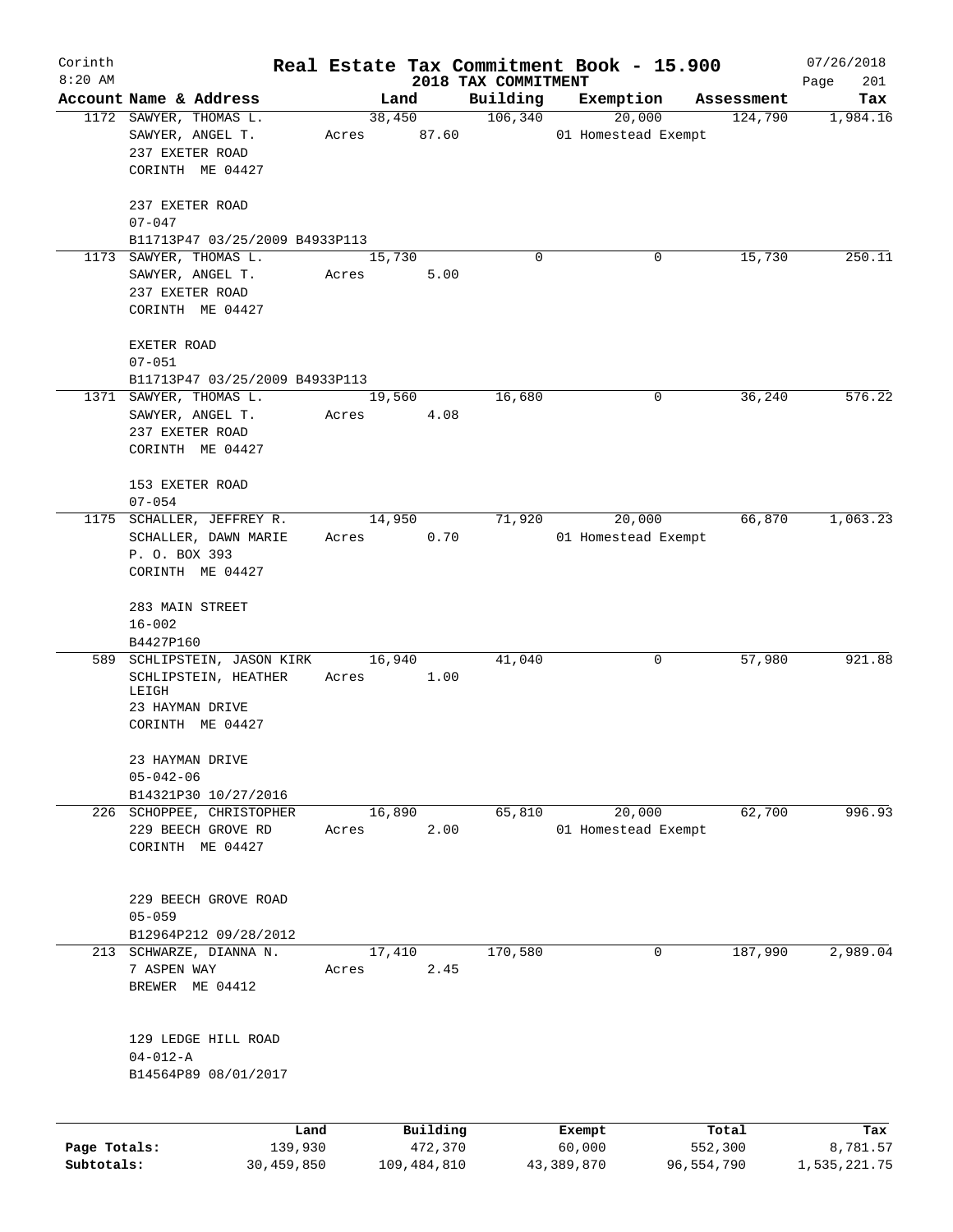| Corinth<br>$8:20$ AM |                                                                                            |                 |                | 2018 TAX COMMITMENT | Real Estate Tax Commitment Book - 15.900 |            | 07/26/2018<br>202<br>Page |
|----------------------|--------------------------------------------------------------------------------------------|-----------------|----------------|---------------------|------------------------------------------|------------|---------------------------|
|                      | Account Name & Address                                                                     |                 | Land           | Building            | Exemption                                | Assessment | Tax                       |
|                      | 1464 SCHWARZE, JOHN D.<br>SCHWARZE, SALLY A.<br>479 HUDSON HILL ROAD<br>HUDSON ME 04449    | 16,580<br>Acres | 45.00          | 0                   | $\Omega$                                 | 16,580     | 263.62                    |
|                      | RABBIT PATH @ HUDS N/F<br>OFF<br>$06 - 036$<br>B7278P271                                   |                 |                |                     |                                          |            |                           |
|                      | 906 SCOTT, CECIL                                                                           |                 | $\Omega$       | 6,830               | 6,830                                    | 0          | 0.00                      |
|                      | 30 EXETER ROAD LOT 29<br>CORINTH ME 04427                                                  |                 |                |                     | 01 Homestead Exempt                      |            |                           |
|                      | 30 EXETER ROAD LOT 29<br>$15 - 012 - 29H$                                                  |                 |                |                     |                                          |            |                           |
|                      | 1673 SCOTT, EUGENE C.<br>SCOTT, HELEN M.<br>545 LEDGE HILL ROAD<br>CORINTH ME 04427        |                 | 0              | 30,740              | 20,000<br>01 Homestead Exempt            | 10,740     | 170.77                    |
|                      | 545 LEDGE HILL ROAD<br>$01 - 040 - 06H$                                                    |                 |                |                     |                                          |            |                           |
|                      | 750 SCOTT, TROY W.<br>SCOTT, CARMEN M<br>29 BEECH GROVE ROAD<br>CORINTH ME 04427           | Acres           | 15,730<br>1.00 | 63,030              | 20,000<br>01 Homestead Exempt            | 58,760     | 934.28                    |
|                      | 29 BEECH GROVE ROAD<br>$06 - 003 - 03$<br>B9756P10 02/22/2005                              |                 |                |                     |                                          |            |                           |
|                      | 739 SCOVIL, STEPHEN L.<br>ROBINSON, KIMBERLY A.<br>17 SECOND STREET<br>KENDUSKEAG ME 04450 | 15,520<br>Acres | 3.23           | 0                   | 0                                        | 15,520     | 246.77                    |
|                      | 11 FITZ LANE<br>$03 - 011$                                                                 |                 |                |                     |                                          |            |                           |
|                      | B13513P333 03/27/2014<br>1580 SCRIBNER, CORY                                               |                 | 0              | 14,650              | 14,650                                   | 0          | 0.00                      |
|                      | PO BOX 143<br>BANGOR ME 04402                                                              |                 |                |                     | 01 Homestead Exempt                      |            |                           |
|                      | 434 TATE ROAD LOT 09<br>$06 - 019 - 09H$                                                   |                 |                |                     |                                          |            |                           |
| 1216                 | SCRIPTURE, LANCE R.<br>SCRIPTURE, JENNIFER L.<br>667 MUDGETT ROAD<br>CORINTH ME 04427      | Acres           | 14,520<br>1.00 | 53,940              | 20,000<br>01 Homestead Exempt            | 48,460     | 770.51                    |
|                      | 667 MUDGETT ROAD<br>$02 - 008 - A$<br>B8446P345                                            |                 |                |                     |                                          |            |                           |
|                      |                                                                                            |                 |                |                     |                                          |            |                           |

|              | úand       | Building    | Exempt       | Total      | Tax          |
|--------------|------------|-------------|--------------|------------|--------------|
| Page Totals: | 62,350     | 169,190     | 81,480       | 150,060    | 2,385.95     |
| Subtotals:   | 30,522,200 | 109,654,000 | 43, 471, 350 | 96,704,850 | 1,537,607.70 |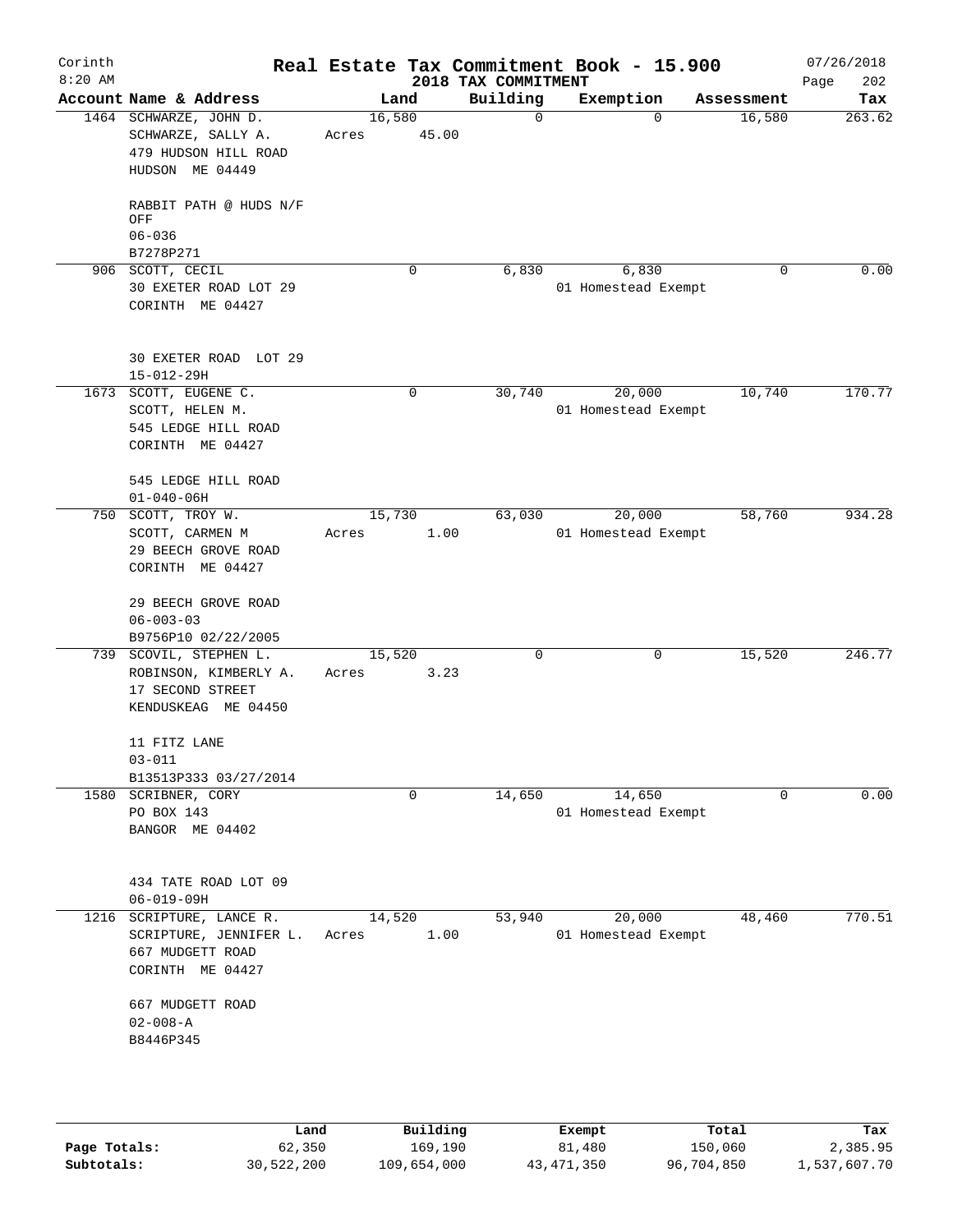| Corinth<br>$8:20$ AM       |                                                                                     | Real Estate Tax Commitment Book - 15.900 | 2018 TAX COMMITMENT |                   |                       | 07/26/2018<br>203<br>Page |
|----------------------------|-------------------------------------------------------------------------------------|------------------------------------------|---------------------|-------------------|-----------------------|---------------------------|
|                            | Account Name & Address                                                              | Land                                     | Building            | Exemption         | Assessment            | Tax                       |
|                            | 1643 SCROGGINS, DON<br>16 OUTBACK LANE<br>CARMEL ME 04419                           | $\mathbf 0$                              | 18,180              | $\Omega$          | 18,180                | 289.06                    |
|                            | 968 MAIN STREET LOT 06<br>$06 - 012 - D - 06H$                                      |                                          |                     |                   |                       |                           |
|                            | 935 SCROGGINS, DON<br>SCROGGINS, JESSICA<br>16 OUTBACK LANE<br>CARMEL ME 04419      | 0                                        | 9,080               | 0                 | 9,080                 | 144.37                    |
|                            | 968 MAIN STREET LOT 24<br>$06 - 012 - D - 24H$                                      |                                          |                     |                   |                       |                           |
|                            | 1801 SCROGGINS, DON<br>16 OUTBACK LANE<br>CARMEL ME 04419                           | $\mathbf 0$                              | 14,190              | 0                 | 14,190                | 225.62                    |
|                            | 968 MAIN STREET LOT 20<br>$06 - 012 - D - 20H$                                      |                                          |                     |                   |                       |                           |
|                            | 1795 SCROGGINS, DON<br>SCROGGINS, JESSICA<br>16 OUTBACK LANE<br>CARMEL ME 04419     | $\mathbf 0$                              | 17,650              | 0                 | 17,650                | 280.64                    |
|                            | 968 MAIN STREET LOT 17<br>$06 - 012 - D - 17H$                                      |                                          |                     |                   |                       |                           |
|                            | 1442 SCROGGINS, DON<br>SCROGGINS, JESSICA<br>16 OUTBACK LANE<br>CARMEL ME 04419     | $\mathbf 0$                              | 3,500               | 0                 | 3,500                 | 55.65                     |
|                            | 968 MAIN STREET LOT 07<br>$06 - 012 - D - 07H$                                      |                                          |                     |                   |                       |                           |
| 1760                       | SCROGGINS, DON<br>16 OUTBACK LANE<br>CARMEL ME 04419                                | 0                                        | 9,530               | 0                 | 9,530                 | 151.53                    |
|                            | 968 MAIN STREET LOT 18<br>$06 - 012 - D - 18H$                                      |                                          |                     |                   |                       |                           |
| 1811                       | SCROGGINS, DON<br>SCROGGINS, JESSICA<br>16 OUTBACK LANE<br>CARMEL ME 04419          | 0                                        | 19,070              | 0                 | 19,070                | 303.21                    |
|                            | 968 MAIN STREET LOT 13<br>$06 - 012 - D - 13H$                                      |                                          |                     |                   |                       |                           |
|                            | 681 SCROGGINS, DON P.<br>SCROGGINS, JESSICA R<br>16 OUTBACK LANE<br>CARMEL ME 04419 | 27,970<br>18.00<br>Acres                 | 24,200              | $\mathbf 0$       | 52,170                | 829.50                    |
|                            | 221 TATE ROAD<br>$09 - 021$<br>B14683P335 12/01/2017                                |                                          |                     |                   |                       |                           |
|                            | Land                                                                                | Building                                 |                     | Exempt            | Total                 | Tax                       |
| Page Totals:<br>Subtotals: | 27,970<br>30,550,170                                                                | 115,400<br>109,769,400                   |                     | 0<br>43, 471, 350 | 143,370<br>96,848,220 | 2,279.58<br>1,539,887.28  |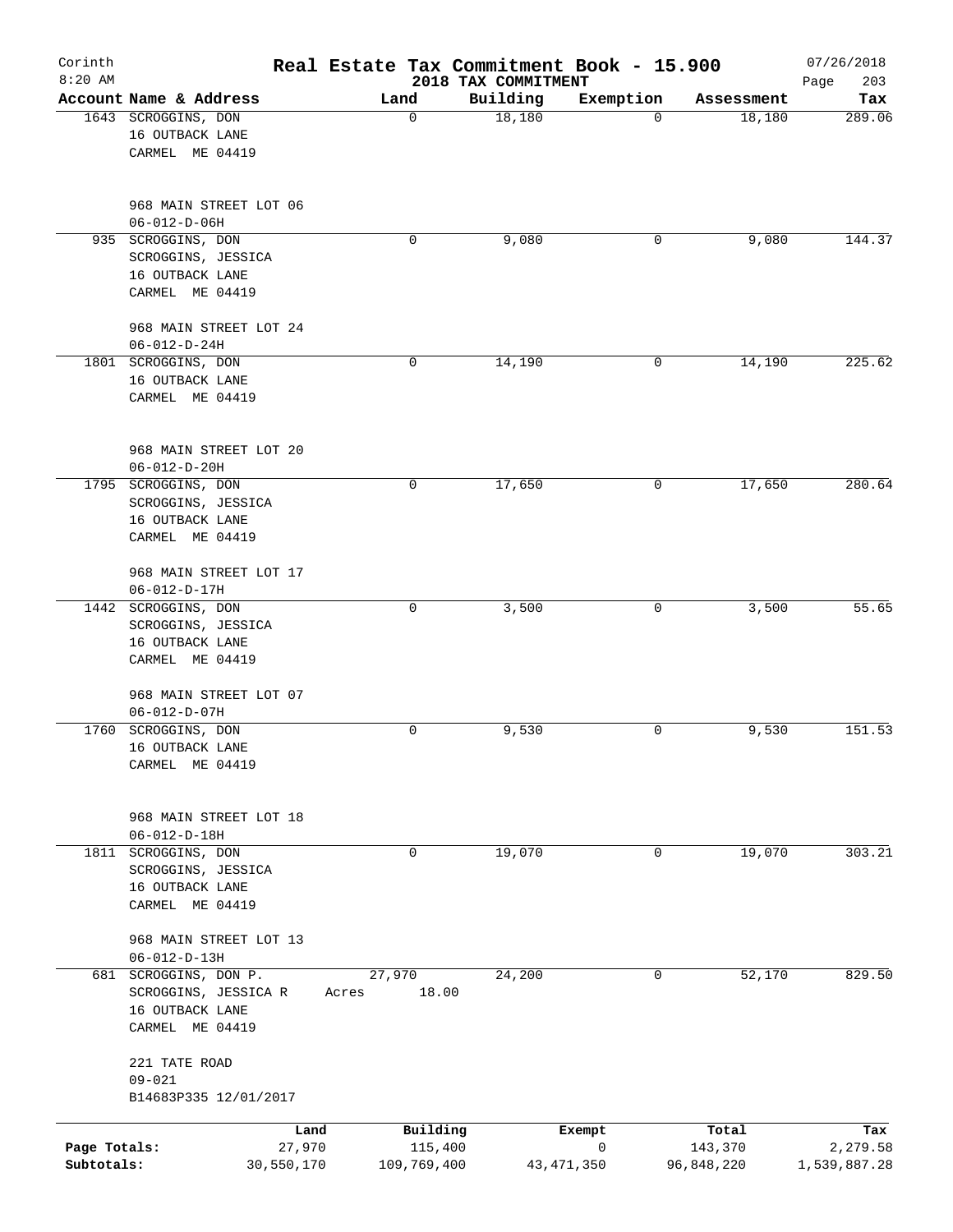| Corinth<br>$8:20$ AM       |                                                                                                       |                  |                          | 2018 TAX COMMITMENT | Real Estate Tax Commitment Book - 15.900 |                       | 07/26/2018<br>204<br>Page |
|----------------------------|-------------------------------------------------------------------------------------------------------|------------------|--------------------------|---------------------|------------------------------------------|-----------------------|---------------------------|
|                            | Account Name & Address                                                                                |                  | Land                     | Building            | Exemption                                | Assessment            | Tax                       |
|                            | 1443 SCROGGINS, DON P.<br>SCROGGINS, JESSICA R.<br>16 OUTBACK LANE                                    | 318,900<br>Acres | 21.70                    | 1,000               | 0                                        | 319,900               | 5,086.41                  |
|                            | CARMEL ME 04419                                                                                       |                  |                          |                     |                                          |                       |                           |
|                            | 968 MAIN STREET POLYOT<br>MHP                                                                         |                  |                          |                     |                                          |                       |                           |
|                            | $06 - 012 - D$<br>B13738P253 01/01/2015                                                               |                  |                          |                     |                                          |                       |                           |
|                            | 20 SCROGGINS, DON PAUL                                                                                |                  | 0                        | 23,550              | 0                                        | 23,550                | 374.45                    |
|                            | SCROGGINS, JESSICA<br>16 OUTBACK LANE                                                                 |                  |                          |                     |                                          |                       |                           |
|                            | CARMEL ME 04419                                                                                       |                  |                          |                     |                                          |                       |                           |
|                            | 968 MAIN STREET LOT 08<br>$06 - 012 - D - 08H$                                                        |                  |                          |                     |                                          |                       |                           |
|                            | 1958 SEARCY, ALLAN R.                                                                                 | 18,780           |                          | 14,570              | 20,000                                   | 13,350                | 212.27                    |
|                            | MAXIM, JOSHUA ROSS<br>89 NOTCH RD<br>CORINTH ME 04427                                                 | Acres            | 5.00                     |                     | 01 Homestead Exempt                      |                       |                           |
|                            | 89 NOTCH ROAD                                                                                         |                  |                          |                     |                                          |                       |                           |
|                            | $07 - 032 - 01$                                                                                       |                  |                          |                     |                                          |                       |                           |
|                            | B14102P283 03/21/2016                                                                                 |                  |                          |                     |                                          |                       |                           |
|                            | 661 SEIFERT, JEFFREY M.<br>311 WHITE SCHOOLHOUSE                                                      | 15,290<br>Acres  | 3.33                     | 86,560              | 20,000<br>01 Homestead Exempt            | 81,850                | 1,301.42                  |
|                            | <b>RD</b><br>CORINTH ME 04427                                                                         |                  |                          |                     |                                          |                       |                           |
|                            | <b>ROAD</b><br>$06 - 014 - B$<br>B14053P128 01/11/2016 B11504P4 08/19/2008<br>1815 SEVERANCE, WOODROW |                  | $\Omega$                 | 18,340              | 18,340                                   | $\Omega$              | 0.00                      |
|                            | 344 MAIN STREET LOT # 8<br>CORINTH ME 04427                                                           |                  |                          |                     | 01 Homestead Exempt                      |                       |                           |
|                            | 344 MAIN STREET LOT 8<br>$08 - 003 - 08H$                                                             |                  |                          |                     |                                          |                       |                           |
|                            | 844 SHAFFER, GARY D.                                                                                  | 16,940           |                          | 98,640              | 20,000                                   | 95,580                | 1,519.72                  |
|                            | SHAFFER, JANE A.<br><b>30 HARVEY HIGHLANDS</b>                                                        | Acres            | 1.00                     |                     | 01 Homestead Exempt                      |                       |                           |
|                            | CORINTH ME 04427                                                                                      |                  |                          |                     |                                          |                       |                           |
|                            | 30 HARVEY HIGHLANDS                                                                                   |                  |                          |                     |                                          |                       |                           |
|                            | $11 - 020 - 05$<br>B8562P150                                                                          |                  |                          |                     |                                          |                       |                           |
|                            | 313 SHALIGRAM, ABHIJIT<br>$S$ .                                                                       | 15,730           |                          | 137,150             | 20,000                                   | 132,880               | 2,112.79                  |
|                            | KULKARNI, PALLAVI                                                                                     | U. Acres         | 1.00                     |                     | 01 Homestead Exempt                      |                       |                           |
|                            | 288 BEANS MILL RD                                                                                     |                  |                          |                     |                                          |                       |                           |
|                            | CORINTH ME 04427                                                                                      |                  |                          |                     |                                          |                       |                           |
|                            | 288 BEANS MILL ROAD                                                                                   |                  |                          |                     |                                          |                       |                           |
|                            | $04 - 019 - 11$<br>B13323P332 09/05/2013 B9757P341                                                    |                  |                          |                     |                                          |                       |                           |
|                            |                                                                                                       |                  |                          |                     |                                          |                       |                           |
|                            | Land                                                                                                  |                  | Building                 |                     | Exempt                                   | Total                 | Tax                       |
| Page Totals:<br>Subtotals: | 385,640<br>30,935,810                                                                                 |                  | 379,810<br>110, 149, 210 |                     | 98,340<br>43,569,690                     | 667,110<br>97,515,330 | 10,607.06<br>1,550,494.34 |
|                            |                                                                                                       |                  |                          |                     |                                          |                       |                           |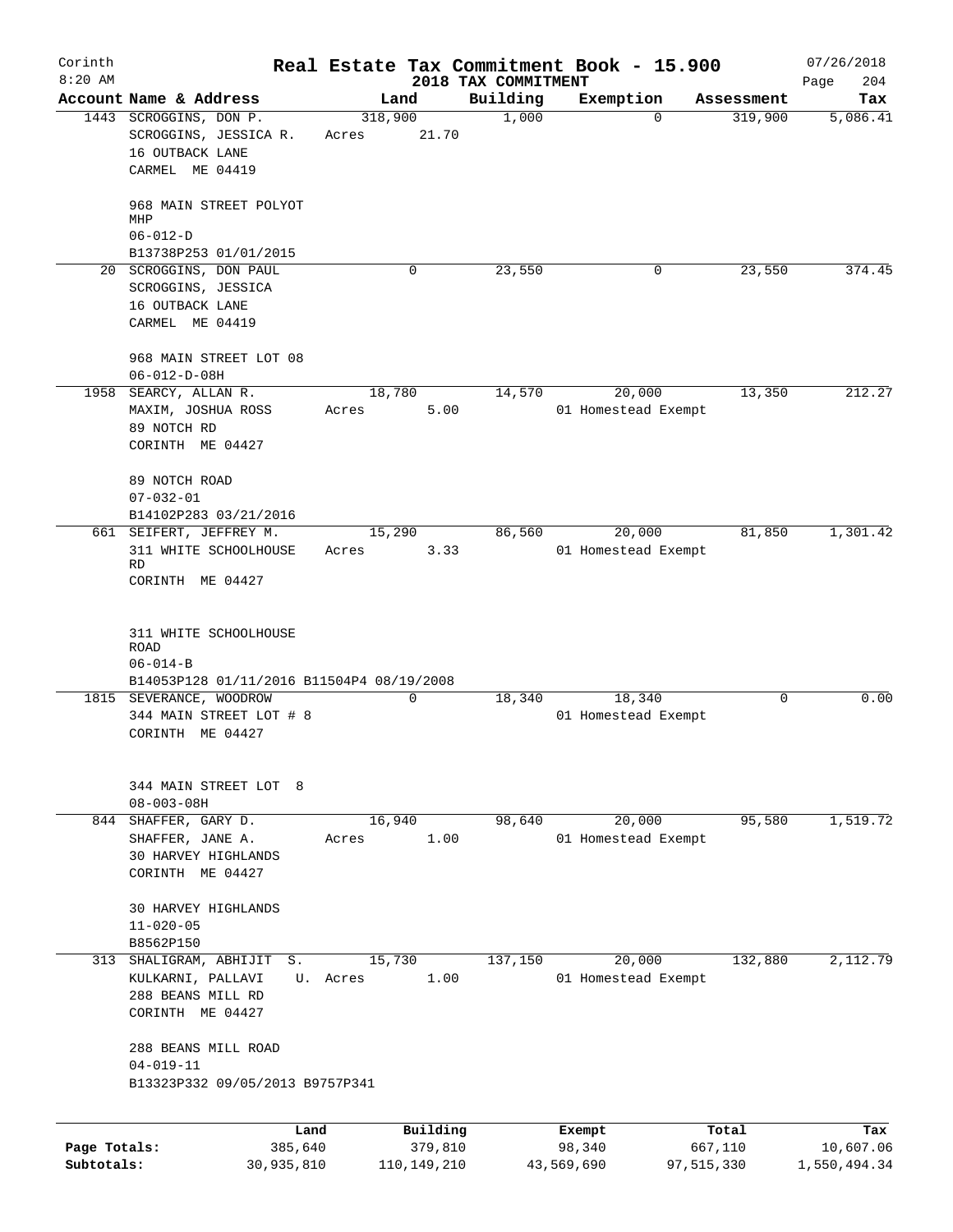| Corinth      |                                             |       |                |                     | Real Estate Tax Commitment Book - 15.900 |                      | 07/26/2018      |
|--------------|---------------------------------------------|-------|----------------|---------------------|------------------------------------------|----------------------|-----------------|
| $8:20$ AM    | Account Name & Address                      |       |                | 2018 TAX COMMITMENT |                                          |                      | 205<br>Page     |
|              | 784 SHANK, TRISTAN                          |       | Land<br>19,370 | Building<br>92,730  | Exemption<br>20,000                      | Assessment<br>92,100 | Tax<br>1,464.39 |
|              | SHANK, HEATHER                              | Acres | 3.01           |                     | 01 Homestead Exempt                      |                      |                 |
|              | 109 EXETER RD                               |       |                |                     |                                          |                      |                 |
|              | CORINTH ME 04427-3034                       |       |                |                     |                                          |                      |                 |
|              |                                             |       |                |                     |                                          |                      |                 |
|              | 109 EXETER ROAD                             |       |                |                     |                                          |                      |                 |
|              | $14 - 027 - 04$                             |       |                |                     |                                          |                      |                 |
|              | B12148P87 05/28/2010                        |       |                |                     |                                          |                      |                 |
|              | 1189 SHANNON Jr, WILLIAM J.                 |       | 19,060         | $\Omega$            | 0                                        | 19,060               | 303.05          |
|              | 49 SHANNON WAY                              | Acres | 14.03          |                     |                                          |                      |                 |
|              | EXETER ME 04435                             |       |                |                     |                                          |                      |                 |
|              |                                             |       |                |                     |                                          |                      |                 |
|              | MCCARD ROAD/AVENUE ROAD                     |       |                |                     |                                          |                      |                 |
|              | $01 - 004 - 03$                             |       |                |                     |                                          |                      |                 |
|              | B5963P334                                   |       |                |                     |                                          |                      |                 |
|              | 2045 SHAW, KATRINA L.                       |       | 15,880         | 99,920              | 0                                        | 115,800              | 1,841.22        |
|              | 48 NOTCH RD                                 | Acres | 1.13           |                     |                                          |                      |                 |
|              | CORINTH ME 04427                            |       |                |                     |                                          |                      |                 |
|              |                                             |       |                |                     |                                          |                      |                 |
|              | 46 NOTCH ROAD                               |       |                |                     |                                          |                      |                 |
|              | $07 - 041 - A$                              |       |                |                     |                                          |                      |                 |
|              | B11754P320 05/08/2009                       |       |                |                     |                                          |                      |                 |
|              | 684 SHAW, MARK W.                           |       | 16,940         | 138,880             | 20,000                                   | 135,820              | 2,159.54        |
|              | SHAW, STACEY, L.                            | Acres | 1.00           |                     | 01 Homestead Exempt                      |                      |                 |
|              | 20 HARVEY HIGHLANDS                         |       |                |                     |                                          |                      |                 |
|              | CORINTH ME 04427                            |       |                |                     |                                          |                      |                 |
|              |                                             |       |                |                     |                                          |                      |                 |
|              | 20 HARVEY HIGHLANDS                         |       |                |                     |                                          |                      |                 |
|              | $11 - 020 - 01$                             |       |                |                     |                                          |                      |                 |
|              | B10681P196 09/28/2006                       |       |                |                     |                                          | 77,830               | 1,237.50        |
|              | 747 SHAW, PAUL D.                           |       | 16,390         | 81,440              | 20,000                                   |                      |                 |
|              | SHAW, TAMMY L.                              | Acres | 1.57           |                     | 01 Homestead Exempt                      |                      |                 |
|              | 382 EXETER ROAD                             |       |                |                     |                                          |                      |                 |
|              | CORINTH ME 04427                            |       |                |                     |                                          |                      |                 |
|              | 382 EXETER ROAD                             |       |                |                     |                                          |                      |                 |
|              | $07 - 010 - D$                              |       |                |                     |                                          |                      |                 |
|              | B14739P220 02/12/2018 B11165P203 09/18/2007 |       |                |                     |                                          |                      |                 |
| 1192         | SHEA, EVELYN E.                             |       | 51,600         | 0                   | 0                                        | 51,600               | 820.44          |
|              | 79 CRYSTAL SPRING WAY                       | Acres | 147.40         |                     |                                          |                      |                 |
|              | SOMERSWORTH NH 03878                        |       |                |                     |                                          |                      |                 |
|              |                                             |       |                |                     |                                          |                      |                 |
|              | 186 PUDDLEDOCK ROAD                         |       |                |                     |                                          |                      |                 |
|              | $12 - 021$                                  |       |                |                     |                                          |                      |                 |
|              | B3955P98                                    |       |                |                     |                                          |                      |                 |
| 324          | SHELDON, TIMOTHY G                          |       | 15,870         | 107,310             | 20,000                                   | 103,180              | 1,640.56        |
|              | SHELDON, LORI                               | Acres | 1.12           |                     | 01 Homestead Exempt                      |                      |                 |
|              | 571 TATE ROAD                               |       |                |                     |                                          |                      |                 |
|              | CORINTH ME 04427                            |       |                |                     |                                          |                      |                 |
|              | 571 TATE ROAD                               |       |                |                     |                                          |                      |                 |
|              | $06 - 012 - B - 06$                         |       |                |                     |                                          |                      |                 |
|              | B11490P171 08/04/2008                       |       |                |                     |                                          |                      |                 |
|              |                                             |       |                |                     |                                          |                      |                 |
|              | Land                                        |       | Building       |                     | Exempt                                   | Total                | Tax             |
| Page Totals: | 155,110                                     |       | 520,280        |                     | 80,000                                   | 595,390              | 9,466.70        |
| Subtotals:   | 31,090,920                                  |       | 110,669,490    |                     | 43,649,690                               | 98,110,720           | 1,559,961.04    |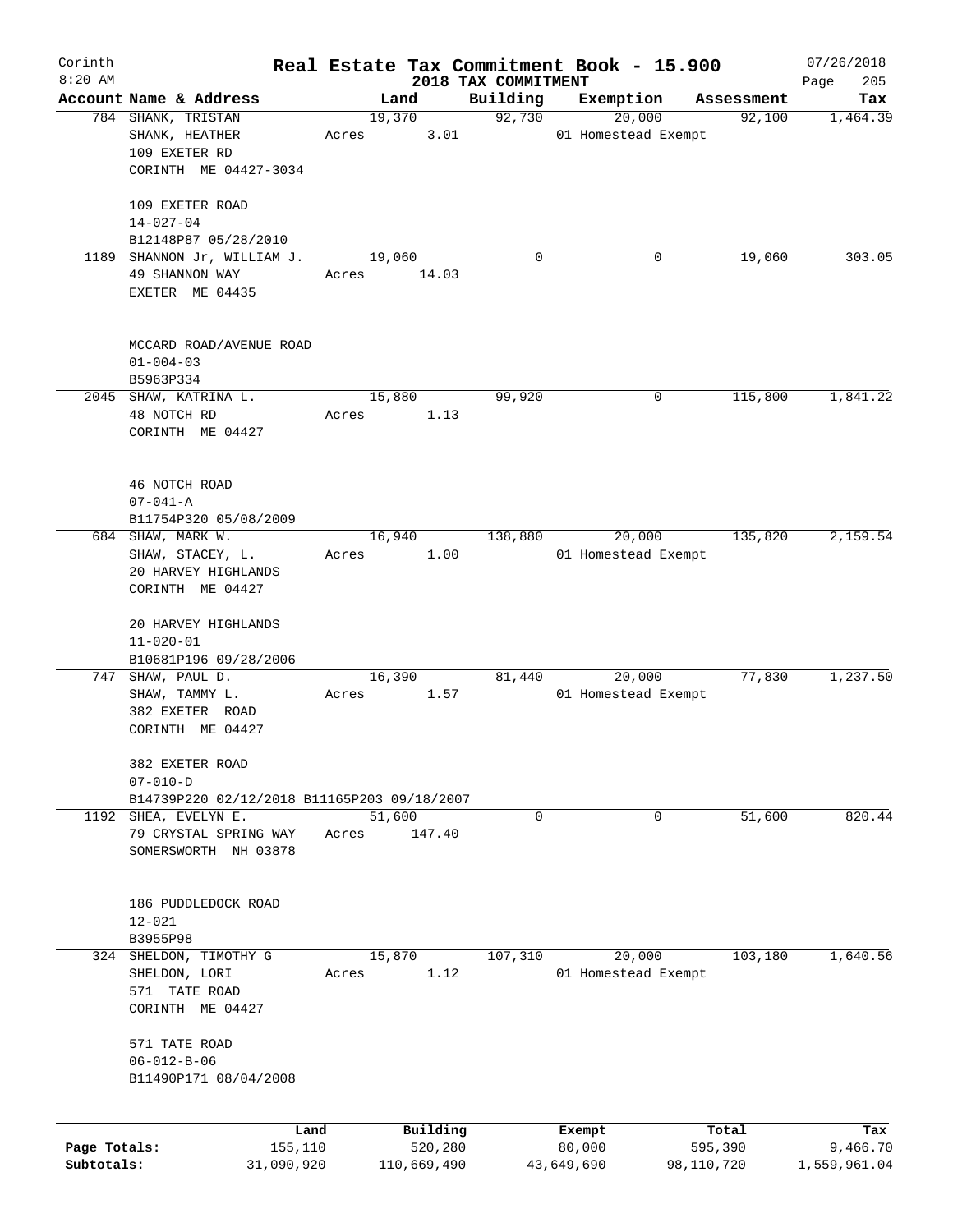| Corinth                    |                                                                                           |       |                          |                         | Real Estate Tax Commitment Book - 15.900    |                       | 07/26/2018               |
|----------------------------|-------------------------------------------------------------------------------------------|-------|--------------------------|-------------------------|---------------------------------------------|-----------------------|--------------------------|
| $8:20$ AM                  |                                                                                           |       |                          | 2018 TAX COMMITMENT     |                                             |                       | 206<br>Page              |
|                            | Account Name & Address<br>325 SHELDON, TIMOTHY G.<br>SHELDON, LORI<br>571 TATE ROAD       | Acres | Land<br>9,880<br>1.17    | Building<br>$\mathbf 0$ | Exemption<br>$\mathbf 0$                    | Assessment<br>9,880   | Tax<br>157.09            |
|                            | CORINTH ME 04427<br>TATE ROAD<br>$06 - 012 - B - 07$<br>B13378P84 10/23/2013              |       |                          |                         |                                             |                       |                          |
| 87                         | SHOREY, JESSICA S.<br>131 EXETER ROAD<br>CORINTH ME 04427                                 | Acres | 17,650<br>1.59           | 124,900                 | 20,000<br>01 Homestead Exempt               | 122,550               | 1,948.55                 |
|                            | 131 EXETER ROAD<br>$07 - 055$<br>B13314P31 09/30/2013                                     |       |                          |                         |                                             |                       |                          |
|                            | 1194 SHOREY, TIMOTHY W.<br>SHOREY, CYNTHIA A.<br>20 MAIN STREET<br>CORINTH ME 04427       | Acres | 20,480<br>1.56           | 105,420                 | 20,000<br>01 Homestead Exempt               | 105,900               | 1,683.81                 |
|                            | 20 MAIN STREET<br>$11 - 013 - A$<br>B5541P67                                              |       |                          |                         |                                             |                       |                          |
|                            | 992 SIMON, STANLEY J.<br>SIMON, KIMBERLEE A.<br>306 WEST CORINTH ROAD<br>CORINTH ME 04427 | Acres | 21,530<br>6.00           | 100,000                 | 26,000<br>01 Homestead Exempt<br>22 Veteran | 95,530                | 1,518.93                 |
|                            | 306 WEST CORINTH ROAD<br>$05 - 003 - B$                                                   |       |                          |                         |                                             |                       |                          |
|                            | B14698P343 12/15/2015<br>174 SIMPSON, JOHN C.                                             |       | 15,730                   | 42,920                  | 0                                           | 58,650                | 932.54                   |
|                            | SIMPSON, DOREEN L.<br>644 BROWN RD<br>EXETER ME 04435                                     | Acres | 1.00                     |                         |                                             |                       |                          |
|                            | 76 GARLAND ROAD<br>$07 - 013 - C$                                                         |       |                          |                         |                                             |                       |                          |
| 1566                       | B9058P195<br>SINCYR, JOHN L.,                                                             |       | 21,770                   | 0                       | 0                                           | 21,770                | 346.14                   |
|                            | SINCYR, JOANNE L.<br>35 FOXCROFT CENTER ROAD Acres<br>DOVER FOXCROFT ME<br>04426          |       | 31.23                    |                         |                                             |                       |                          |
|                            | MAIN STREET<br>$11 - 006 - A$<br>B7105P30                                                 |       |                          |                         |                                             |                       |                          |
|                            | 970 SINES, CATHERINE                                                                      |       | 16,940                   | 69,830                  | 20,000                                      | 66,770                | 1,061.64                 |
|                            | PO BOX 182<br>CORINTH ME 04427                                                            | Acres | 1.00                     |                         | 01 Homestead Exempt                         |                       |                          |
|                            | 324 MAIN STREET<br>$15 - 045$<br>B10666P21 10/03/2006                                     |       |                          |                         |                                             |                       |                          |
|                            | Land                                                                                      |       | Building                 |                         | Exempt                                      | Total                 | Tax                      |
| Page Totals:<br>Subtotals: | 123,980<br>31, 214, 900                                                                   |       | 443,070<br>111, 112, 560 |                         | 86,000<br>43,735,690                        | 481,050<br>98,591,770 | 7,648.70<br>1,567,609.74 |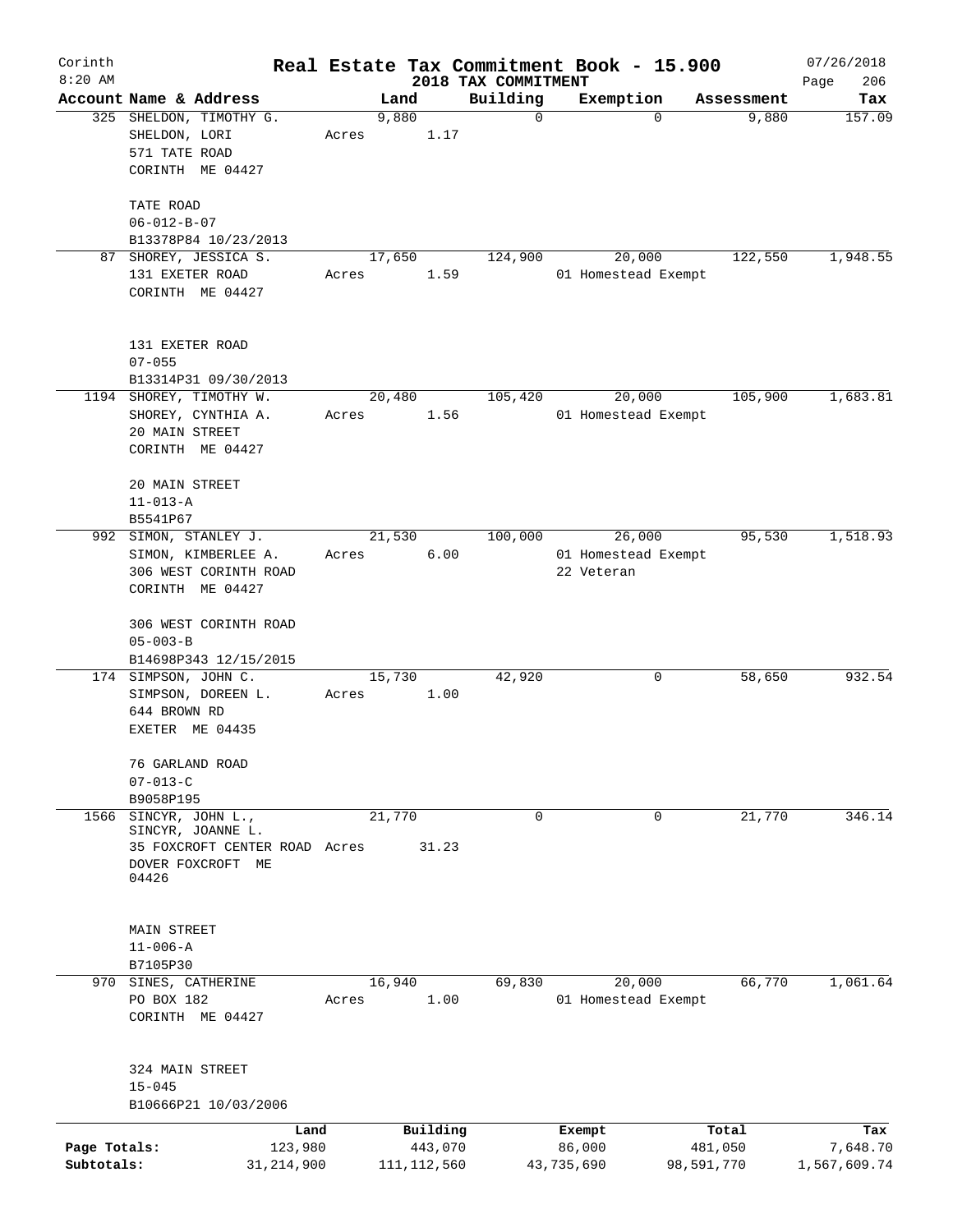| Corinth<br>$8:20$ AM       |                                                                                                                                                               |       |                        |                                 | Real Estate Tax Commitment Book - 15.900 |                       | 07/26/2018               |
|----------------------------|---------------------------------------------------------------------------------------------------------------------------------------------------------------|-------|------------------------|---------------------------------|------------------------------------------|-----------------------|--------------------------|
|                            | Account Name & Address                                                                                                                                        |       | Land                   | 2018 TAX COMMITMENT<br>Building | Exemption                                | Assessment            | 207<br>Page<br>Tax       |
|                            | 1896 SIROIS, KENNETH A.                                                                                                                                       |       | 20, 230                | 151,320                         | 20,000                                   | 151,550               | 2,409.65                 |
|                            | SIROIS, JOY D.<br>1128 HUDSON HILL ROAD<br>CORINTH ME 04427                                                                                                   | Acres | 4.88                   |                                 | 01 Homestead Exempt                      |                       |                          |
|                            | 1128 HUDSON HILL ROAD<br>$03 - 051 - 04$                                                                                                                      |       |                        |                                 |                                          |                       |                          |
|                            | B12067P303 03/01/2010<br>1204 SKIDGELL, JOHN                                                                                                                  |       | 20,900                 | $\mathbf 0$                     | 0                                        | 20,900                | 332.31                   |
|                            | P.O. BOX 574<br>BREWER ME 04412                                                                                                                               | Acres | 41.00                  |                                 |                                          |                       |                          |
|                            | MAIN STREET N/F OFF<br>$03 - 033 - A$                                                                                                                         |       |                        |                                 |                                          |                       |                          |
|                            | B3081P297                                                                                                                                                     |       |                        |                                 |                                          |                       |                          |
| 1209                       | SKOLFIELD, BRENT B.<br>(HEIRS OF)<br>SKOLFIELD, KELLEY A.<br>C/O BENJAMIN A.<br>SKOLFIELD<br>56 THORNTON RD<br>BANGOR ME 04401<br>105 TATE ROAD<br>$09 - 023$ | Acres | 21,320<br>5.82         | $\mathbf 0$                     | 0                                        | 21,320                | 338.99                   |
|                            | B13169P12 05/03/2013                                                                                                                                          |       |                        |                                 |                                          |                       |                          |
|                            | 1210 SLASOR, JEANNE L.                                                                                                                                        |       | 49,990                 | 83,110                          | 26,000                                   | 107,100               | 1,702.89                 |
|                            | P.O. BOX 352<br>CORINTH, ME 04427                                                                                                                             | Acres | 58.16                  |                                 | 31 Vetrans Widow<br>01 Homestead Exempt  |                       |                          |
|                            | 87 SOULE ROAD<br>$09 - 026$                                                                                                                                   |       |                        |                                 |                                          |                       |                          |
|                            | B9507P231                                                                                                                                                     |       |                        |                                 |                                          |                       |                          |
|                            | 1211 SLATE, SUE I.<br>MITTON, SALLY I.<br>976 GREENBUSH ROAD<br>EXETER ME 04425                                                                               | Acres | 14,230<br>15.23        | 0                               | 0                                        | 14,230                | 226.26                   |
|                            | RABBIT PATH @ HUDS N/F<br>OFF<br>$06 - 030$                                                                                                                   |       |                        |                                 |                                          |                       |                          |
|                            | B14013P302 11/19/2015                                                                                                                                         |       |                        |                                 |                                          |                       |                          |
| 717                        | SLATER, SHAWN<br>515 LEDGE HILL ROAD<br>CORINTH ME 04427                                                                                                      |       | $\mathbf 0$            | 20,060                          | 20,000<br>01 Homestead Exempt            | 60                    | 0.95                     |
|                            | 515 LEDGE HILL ROAD<br>$01 - 040 - 02H$                                                                                                                       |       |                        |                                 |                                          |                       |                          |
| 1213                       | SMALL, JAMES M.                                                                                                                                               |       | 0                      | 29,110                          | 26,000                                   | 3,110                 | 49.45                    |
|                            | P.O. BOX 338<br>CORINTH ME 04427                                                                                                                              |       |                        |                                 | 01 Homestead Exempt<br>22 Veteran        |                       |                          |
|                            | 141 WEST CORINTH ROAD<br>$05 - 024 - A - 01H$                                                                                                                 |       |                        |                                 |                                          |                       |                          |
|                            | Land                                                                                                                                                          |       | Building               |                                 | Exempt                                   | Total                 | Tax                      |
| Page Totals:<br>Subtotals: | 126,670<br>31, 341, 570                                                                                                                                       |       | 283,600<br>111,396,160 |                                 | 92,000<br>43,827,690                     | 318,270<br>98,910,040 | 5,060.50<br>1,572,670.24 |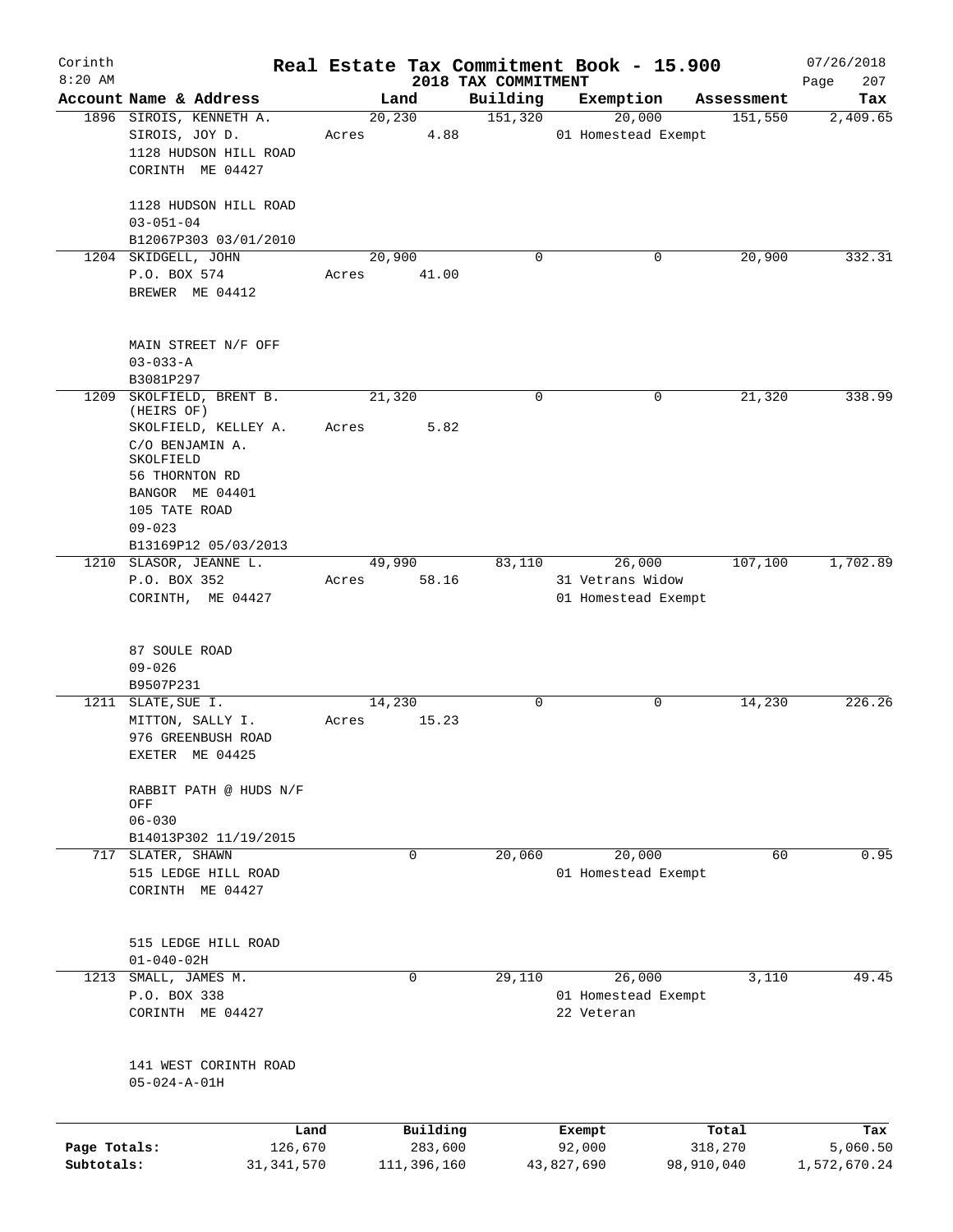| Corinth      |                                            |                |       |             |                     |                                 | Real Estate Tax Commitment Book - 15.900 |            |                       | 07/26/2018         |
|--------------|--------------------------------------------|----------------|-------|-------------|---------------------|---------------------------------|------------------------------------------|------------|-----------------------|--------------------|
| $8:20$ AM    | Account Name & Address                     |                |       | Land        |                     | 2018 TAX COMMITMENT<br>Building |                                          |            |                       | 208<br>Page<br>Tax |
| 1215         | SMART, EDNA C.                             |                |       | 19,560      |                     | 109,780                         | Exemption<br>26,000                      |            | Assessment<br>103,340 | 1,643.11           |
|              | 366 BLACK ROAD                             |                | Acres |             | 4.30                |                                 | 31 Vetrans Widow                         |            |                       |                    |
|              | CORINTH ME 04427                           |                |       |             |                     |                                 | 01 Homestead Exempt                      |            |                       |                    |
|              |                                            |                |       |             |                     |                                 |                                          |            |                       |                    |
|              |                                            |                |       |             |                     |                                 |                                          |            |                       |                    |
|              | 366 BLACK ROAD                             |                |       |             |                     |                                 |                                          |            |                       |                    |
|              | $02 - 029 - C$                             |                |       |             |                     |                                 |                                          |            |                       |                    |
|              | B4682P213                                  |                |       |             |                     |                                 |                                          |            |                       |                    |
| 127          | SMEN, ANTHONY $D$ .                        |                |       | 18,240      |                     | 27,370                          | 20,000                                   |            | 25,610                | 407.20             |
|              | 923 MAIN STREET                            |                | Acres |             | 2.07                |                                 | 01 Homestead Exempt                      |            |                       |                    |
|              | CORINTH ME 04427                           |                |       |             |                     |                                 |                                          |            |                       |                    |
|              |                                            |                |       |             |                     |                                 |                                          |            |                       |                    |
|              | 923 MAIN STREET                            |                |       |             |                     |                                 |                                          |            |                       |                    |
|              | $05 - 052$                                 |                |       |             |                     |                                 |                                          |            |                       |                    |
|              | B8367P21                                   |                |       |             |                     |                                 |                                          |            |                       |                    |
|              |                                            |                |       |             |                     |                                 |                                          |            |                       |                    |
| 1327         | SMITH SR, MICHAEL D.                       |                |       | 16,940      |                     | 68,100                          | 20,000                                   |            | 65,040                | 1,034.14           |
|              | 20 OSCAR DRIVE                             |                | Acres |             | 1.00                |                                 | 01 Homestead Exempt                      |            |                       |                    |
|              | CORINTH ME 04427                           |                |       |             |                     |                                 |                                          |            |                       |                    |
|              |                                            |                |       |             |                     |                                 |                                          |            |                       |                    |
|              |                                            |                |       |             |                     |                                 |                                          |            |                       |                    |
|              | 20 OSCAR DRIVE                             |                |       |             |                     |                                 |                                          |            |                       |                    |
|              | $05 - 017 - 04$                            |                |       |             |                     |                                 |                                          |            |                       |                    |
|              | B7511P291                                  |                |       |             |                     |                                 |                                          |            |                       |                    |
| 1731         | SMITH, ADAM                                |                |       | $\mathbf 0$ |                     | 16,620                          | 16,620                                   |            | 0                     | 0.00               |
|              | SMITH, ANNALEE                             |                |       |             |                     |                                 | 01 Homestead Exempt                      |            |                       |                    |
|              | PO BOX 42                                  |                |       |             |                     |                                 |                                          |            |                       |                    |
|              | 408 TATE ROAD                              |                |       |             |                     |                                 |                                          |            |                       |                    |
|              | CORINTH ME 04427                           |                |       |             |                     |                                 |                                          |            |                       |                    |
|              | 408 TATE ROAD                              |                |       |             |                     |                                 |                                          |            |                       |                    |
|              |                                            |                |       |             |                     |                                 |                                          |            |                       |                    |
|              | $06 - 019 - 34H$                           |                |       |             |                     |                                 |                                          |            |                       |                    |
|              | B14126P34 04/19/2016 B13095P165 02/19/2013 |                |       |             |                     |                                 |                                          |            |                       |                    |
|              | 1082 SMITH, CAMERON                        |                |       | 20,120      |                     | 21,660                          | 20,000                                   |            | 21,780                | 346.30             |
|              | SMITH, BOBBI JO                            |                | Acres |             | 10.00               |                                 | 01 Homestead Exempt                      |            |                       |                    |
|              | 655 BLACK ROAD                             |                |       |             |                     |                                 |                                          |            |                       |                    |
|              | CORINTH ME 04427                           |                |       |             |                     |                                 |                                          |            |                       |                    |
|              | 111 WHITE SCHOOLHOUSE                      |                |       |             |                     |                                 |                                          |            |                       |                    |
|              | ROAD                                       |                |       |             |                     |                                 |                                          |            |                       |                    |
|              | $05 - 032 - B - 1$                         |                |       |             |                     |                                 |                                          |            |                       |                    |
|              | B14235P175 08/14/2016                      |                |       |             |                     |                                 |                                          |            |                       |                    |
| 2090         | SMITH, DAVID K.                            |                |       | $\mathbf 0$ |                     | 11,080                          | 11,080                                   |            | $\Omega$              | 0.00               |
|              |                                            |                |       |             |                     |                                 |                                          |            |                       |                    |
|              | 101 COVERED BRIGE                          |                |       |             |                     |                                 | 01 Homestead Exempt                      |            |                       |                    |
|              | CORINTH ME 04427                           |                |       |             |                     |                                 |                                          |            |                       |                    |
|              |                                            |                |       |             |                     |                                 |                                          |            |                       |                    |
|              | 101 COVERED BRIDGE ROAD                    |                |       |             |                     |                                 |                                          |            |                       |                    |
|              | $02 - 039 - 1H$                            |                |       |             |                     |                                 |                                          |            |                       |                    |
| 1227         | SMITH, DORIS L.                            |                |       | 24,920      |                     | 63,350                          | 20,000                                   |            | 68,270                | 1,085.49           |
|              | 245 MAIN STREET                            |                | Acres |             | 11.36               |                                 | 01 Homestead Exempt                      |            |                       |                    |
|              |                                            |                |       |             |                     |                                 |                                          |            |                       |                    |
|              | CORINTH ME 04427                           |                |       |             |                     |                                 |                                          |            |                       |                    |
|              |                                            |                |       |             |                     |                                 |                                          |            |                       |                    |
|              | 245 MAIN STREET                            |                |       |             |                     |                                 |                                          |            |                       |                    |
|              | $11 - 003$                                 |                |       |             |                     |                                 |                                          |            |                       |                    |
|              | B4122P289                                  |                |       |             |                     |                                 |                                          |            |                       |                    |
|              |                                            |                |       |             |                     |                                 |                                          |            |                       |                    |
|              |                                            |                |       |             |                     |                                 |                                          |            |                       |                    |
| Page Totals: |                                            | Land<br>99,780 |       |             | Building<br>317,960 |                                 | Exempt<br>133,700                        |            | Total<br>284,040      | Tax<br>4,516.24    |
|              |                                            |                |       |             |                     |                                 |                                          |            |                       |                    |
| Subtotals:   |                                            | 31, 441, 350   |       | 111,714,120 |                     |                                 | 43,961,390                               | 99,194,080 |                       | 1,577,186.48       |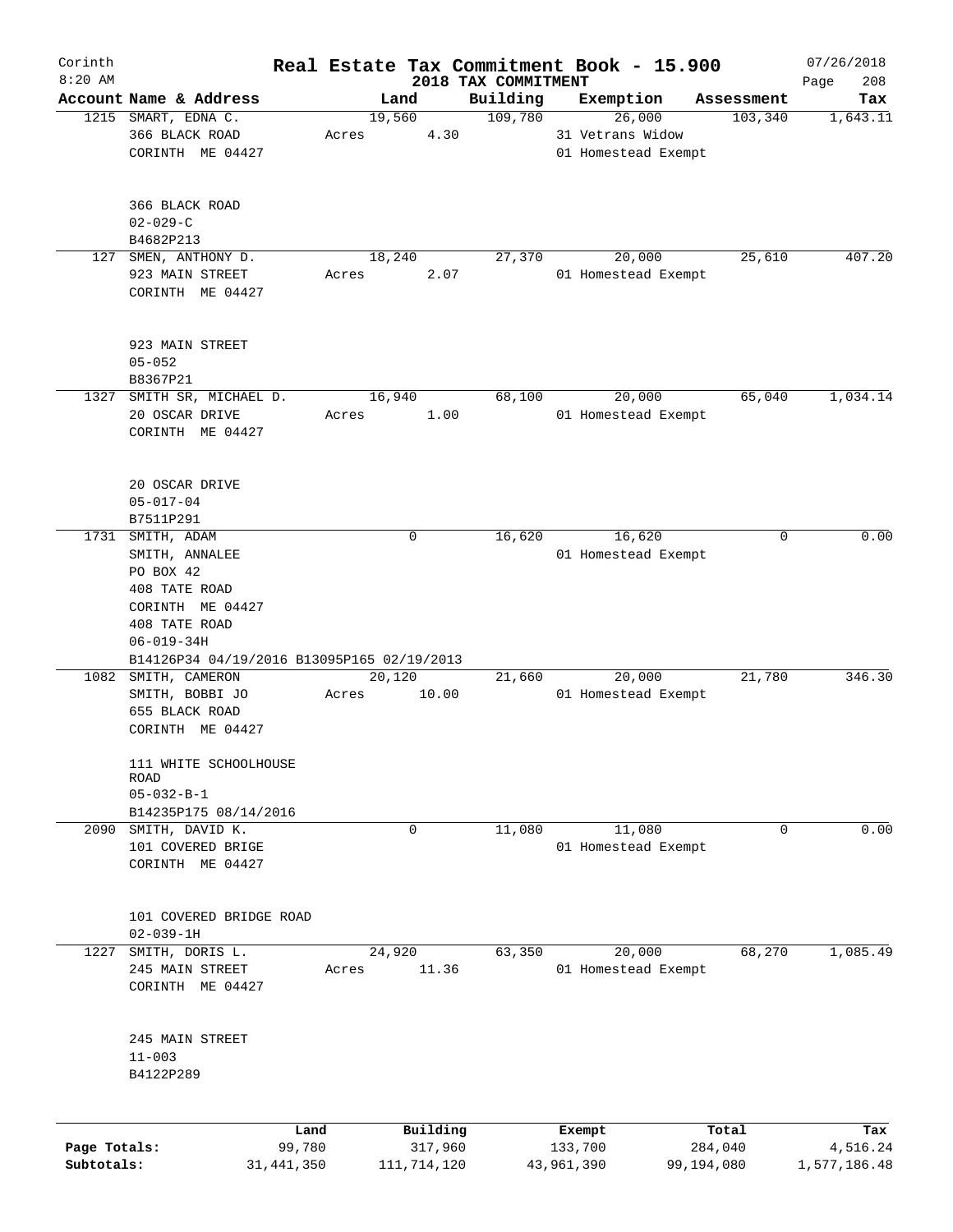| Corinth      |                                                                           |                 |       |                     |                                 |                   | Real Estate Tax Commitment Book - 15.900    |                  | 07/26/2018         |
|--------------|---------------------------------------------------------------------------|-----------------|-------|---------------------|---------------------------------|-------------------|---------------------------------------------|------------------|--------------------|
| $8:20$ AM    | Account Name & Address                                                    |                 |       | Land                | 2018 TAX COMMITMENT<br>Building |                   | Exemption                                   | Assessment       | 209<br>Page<br>Tax |
|              | 1218 SMITH, DOROTHY                                                       |                 |       | 18,610              | 61,830                          |                   | 20,000                                      | 60,440           | 961.00             |
|              | 203 MAIN STREET<br>CORINTH ME 04427                                       |                 | Acres |                     | 2.38                            |                   | 01 Homestead Exempt                         |                  |                    |
|              | 203 MAIN STREET<br>$17 - 011$<br>B2199P513                                |                 |       |                     |                                 |                   |                                             |                  |                    |
| 1751         | SMITH, DOUGLAS                                                            |                 |       | 20,970              | 237,630                         |                   | 20,000                                      | 238,600          | 3,793.74           |
|              | SMITH, PRISCILLA<br>PO BOX 305<br>CORINTH ME 04427                        |                 | Acres |                     | 4.33                            |                   | 01 Homestead Exempt                         |                  |                    |
|              | 717 TATE ROAD<br>$06 - 010 - C$                                           |                 |       |                     |                                 |                   |                                             |                  |                    |
|              | B8383P257                                                                 |                 |       |                     |                                 |                   |                                             |                  |                    |
| 1225         | SMITH, JOAN M.<br>480 TATE ROAD<br>CORINTH ME 04427                       |                 | Acres | 26,170<br>10.00     | 61,340                          |                   | 20,000<br>01 Homestead Exempt               | 67,510           | 1,073.41           |
|              | 480 TATE ROAD<br>$06 - 023 - A$<br>B3225P323                              |                 |       |                     |                                 |                   |                                             |                  |                    |
| 1222         | SMITH, KENNETH<br>17 O'ROAK ROAD<br>CORINTH ME 04427                      |                 |       | 0                   | 19,080                          |                   | 19,080<br>01 Homestead Exempt               | 0                | 0.00               |
|              | 17 O'ROAK ROAD<br>$10 - 011 - 02H$                                        |                 |       |                     |                                 |                   |                                             |                  |                    |
| 1609         | SMITH, ROBIN<br>771 MAIN STREET<br>CORINTH ME 04427                       |                 | Acres | 21,600              | 106,940<br>4.85                 |                   | 20,000<br>01 Homestead Exempt               | 108,540          | 1,725.79           |
|              | 771 MAIN STREET<br>$05 - 040 - B$<br>B7032P211                            |                 |       |                     |                                 |                   |                                             |                  |                    |
| 1224         | SMITH, ROGER C.<br>SMITH, HELEN T.<br>193 EXETER ROAD<br>CORINTH ME 04427 |                 | Acres | 16,940<br>1.00      | 58,510                          |                   | 20,000<br>01 Homestead Exempt               | 55,450           | 881.66             |
|              | 193 EXETER ROAD<br>$07 - 049$<br>B2687P104                                |                 |       |                     |                                 |                   |                                             |                  |                    |
| 1433         | SMITH, ROGER L.<br>SMITH, PATRICIA M.<br>PO BOX 255<br>CORINTH ME 04427   |                 | Acres | 18,510              | 90,130<br>2.30                  |                   | 26,000<br>22 Veteran<br>01 Homestead Exempt | 82,640           | 1,313.98           |
|              | 692 MAIN STREET<br>$05 - 034 - D$<br>B8270P130                            |                 |       |                     |                                 |                   |                                             |                  |                    |
| Page Totals: |                                                                           | Land<br>122,800 |       | Building<br>635,460 |                                 | Exempt<br>145,080 |                                             | Total<br>613,180 | Tax<br>9,749.58    |
| Subtotals:   |                                                                           | 31,564,150      |       | 112,349,580         |                                 | 44,106,470        |                                             | 99,807,260       | 1,586,936.06       |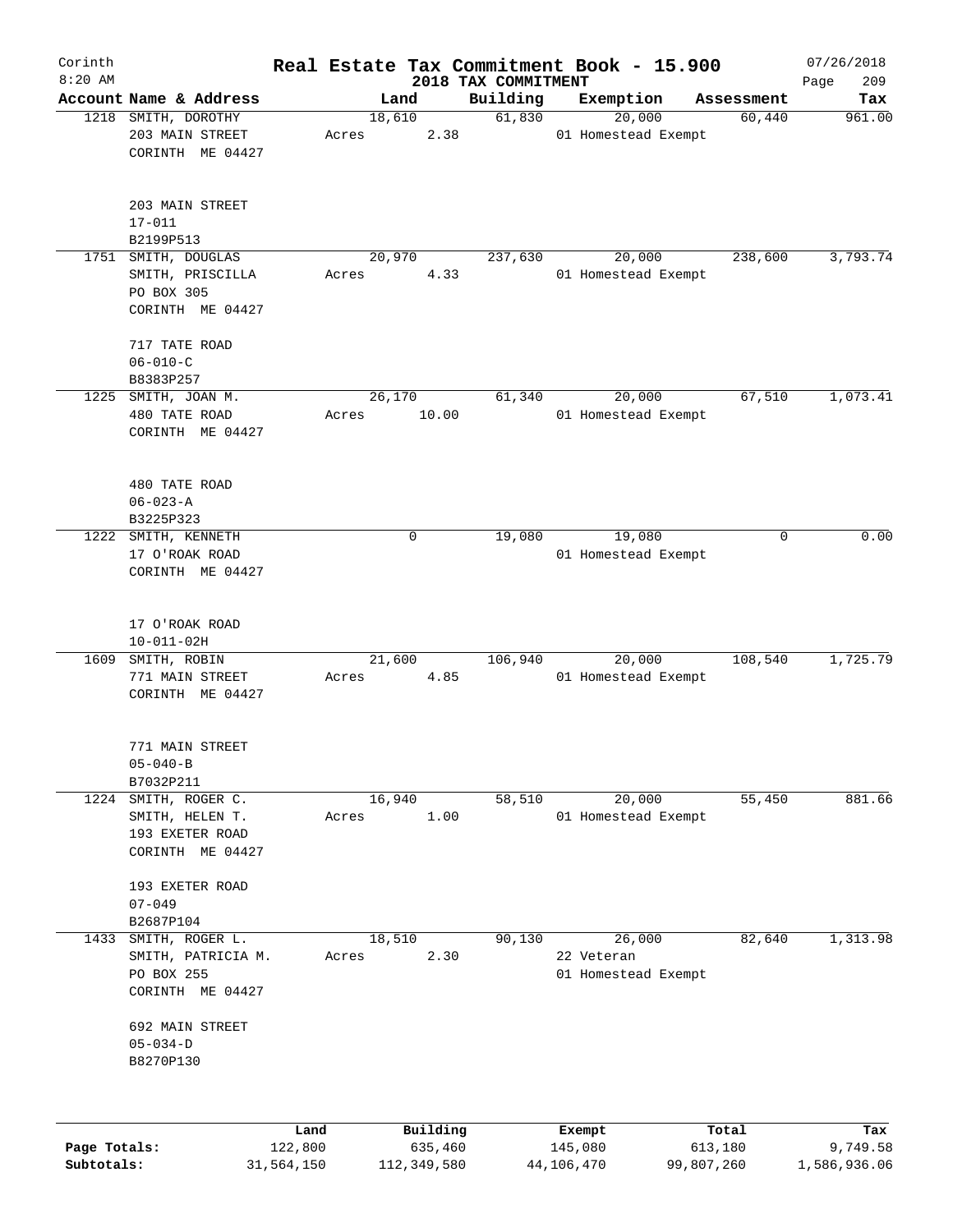| Corinth      |                                                 |                 |                     |                                 | Real Estate Tax Commitment Book - 15.900 |                  | 07/26/2018         |
|--------------|-------------------------------------------------|-----------------|---------------------|---------------------------------|------------------------------------------|------------------|--------------------|
| $8:20$ AM    | Account Name & Address                          |                 | Land                | 2018 TAX COMMITMENT<br>Building | Exemption                                | Assessment       | 210<br>Page<br>Tax |
|              | 1226 SMITH, SCOTT A.                            |                 | 18,130              | 64,050                          | 20,000                                   | 62,180           | 988.66             |
|              | SMITH, CYNTHIA L.                               | Acres           | 3.07                |                                 | 01 Homestead Exempt                      |                  |                    |
|              | <b>30 RIDGE ROAD</b>                            |                 |                     |                                 |                                          |                  |                    |
|              | CORINTH ME 04427                                |                 |                     |                                 |                                          |                  |                    |
|              | 30 RIDGE ROAD                                   |                 |                     |                                 |                                          |                  |                    |
|              | $11 - 032$                                      |                 |                     |                                 |                                          |                  |                    |
|              | B3212P290                                       |                 |                     |                                 |                                          |                  |                    |
|              | 477 SNYDER-JENKINS,                             |                 | 17,670              | 60,330                          | 0                                        | 78,000           | 1,240.20           |
|              | CASSANDRA E.                                    |                 |                     |                                 |                                          |                  |                    |
|              | 944 MAIN STREET                                 | Acres           | 1.60                |                                 |                                          |                  |                    |
|              | CORINTH ME 04427                                |                 |                     |                                 |                                          |                  |                    |
|              | 944 MAIN STREET                                 |                 |                     |                                 |                                          |                  |                    |
|              | $06 - 006$                                      |                 |                     |                                 |                                          |                  |                    |
|              | B14557P192 07/21/2017                           |                 |                     |                                 |                                          |                  |                    |
|              | 1228 SODERMARK, PAULINE M.                      |                 | 23,650              | 53,990                          | 20,000                                   | 57,640           | 916.48             |
|              | 449 TATE ROAD                                   |                 | Acres 12.00         |                                 | 01 Homestead Exempt                      |                  |                    |
|              | CORINTH ME 04427                                |                 |                     |                                 |                                          |                  |                    |
|              |                                                 |                 |                     |                                 |                                          |                  |                    |
|              | 449 TATE ROAD                                   |                 |                     |                                 |                                          |                  |                    |
|              | $06 - 020$                                      |                 |                     |                                 |                                          |                  |                    |
|              | B9715P268                                       |                 |                     |                                 |                                          |                  |                    |
|              | 1230 SODERMARK, PAULINE M.                      |                 | 16,310              | 33,220                          | 0                                        | 49,530           | 787.53             |
|              | 449 TATE ROAD                                   | Acres           | 1.50                |                                 |                                          |                  |                    |
|              | CORINTH ME 04427                                |                 |                     |                                 |                                          |                  |                    |
|              | 450 TATE ROAD                                   |                 |                     |                                 |                                          |                  |                    |
|              | $06 - 021 - A$                                  |                 |                     |                                 |                                          |                  |                    |
|              | B4543P20                                        |                 |                     |                                 |                                          |                  |                    |
|              | 1852 SODERMARK, PAULINE M.                      |                 | 25,520              | $\mathbf 0$                     | 0                                        | 25,520           | 405.77             |
|              | 449 TATE RD.                                    | Acres           | 23.00               |                                 |                                          |                  |                    |
|              | CORINTH ME 04427                                |                 |                     |                                 |                                          |                  |                    |
|              |                                                 |                 |                     |                                 |                                          |                  |                    |
|              | ANDREWS ROAD                                    |                 |                     |                                 |                                          |                  |                    |
|              | $06 - 020 - A$                                  |                 |                     |                                 |                                          |                  |                    |
|              | B9857P76 05/06/2005<br>1962 SOUL'S HARBOR, INC. |                 |                     |                                 |                                          | 0                | 0.00               |
|              | PO BOX 275                                      |                 | 22,490<br>3.22      | 224,850                         | 247,340<br>47 Benevolent                 |                  |                    |
|              | CORINTH ME 04427                                | Acres           |                     |                                 |                                          |                  |                    |
|              |                                                 |                 |                     |                                 |                                          |                  |                    |
|              | 251 EXETER ROAD                                 |                 |                     |                                 |                                          |                  |                    |
|              | $07 - 044 - 12$                                 |                 |                     |                                 |                                          |                  |                    |
|              | B10582P77 08/14/2006                            |                 |                     |                                 |                                          |                  |                    |
|              | 1722 SOUTHER JR, RICHARD S.                     |                 | 17,050              | 39,480                          | 20,000                                   | 36,530           | 580.83             |
|              | SOUTHER, GALINA G.                              | Acres           | 1.09                |                                 | 01 Homestead Exempt                      |                  |                    |
|              | 36 COUNTY ROAD                                  |                 |                     |                                 |                                          |                  |                    |
|              | CORINTH ME 04427-3265                           |                 |                     |                                 |                                          |                  |                    |
|              | 36 COUNTY ROAD                                  |                 |                     |                                 |                                          |                  |                    |
|              | $08 - 014 - C$                                  |                 |                     |                                 |                                          |                  |                    |
|              | B10377P272 04/06/2006                           |                 |                     |                                 |                                          |                  |                    |
|              |                                                 |                 |                     |                                 |                                          |                  |                    |
| Page Totals: |                                                 | Land<br>140,820 | Building<br>475,920 |                                 | Exempt<br>307,340                        | Total<br>309,400 | Tax<br>4,919.47    |
| Subtotals:   | 31,704,970                                      |                 | 112,825,500         |                                 | 44, 413, 810                             | 100, 116, 660    | 1,591,855.53       |
|              |                                                 |                 |                     |                                 |                                          |                  |                    |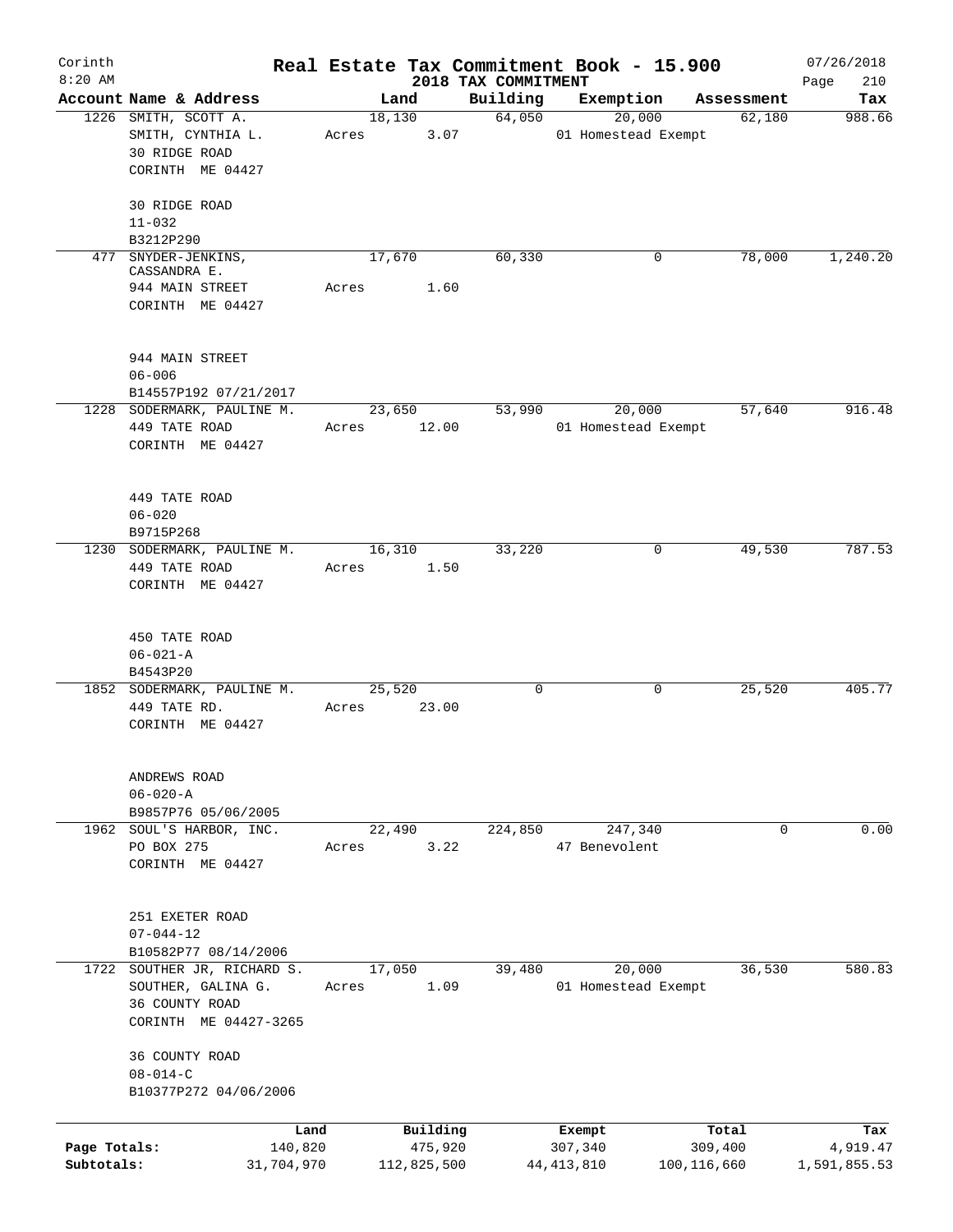| Corinth<br>$8:20$ AM |                                                                                                                                                               |                 |       | 2018 TAX COMMITMENT | Real Estate Tax Commitment Book - 15.900 |                    | 07/26/2018<br>Page<br>211 |
|----------------------|---------------------------------------------------------------------------------------------------------------------------------------------------------------|-----------------|-------|---------------------|------------------------------------------|--------------------|---------------------------|
|                      | Account Name & Address                                                                                                                                        |                 | Land  | Building            | Exemption                                | Assessment         | Tax                       |
|                      | 1723 SOUVE, DEREK C.<br>SOUVE, FAYE L.<br>PO BOX 95<br>HANOVER ME 04237                                                                                       | 12,750<br>Acres | 41.00 | 10,740              |                                          | 23,490<br>0        | 373.49                    |
|                      | DIAMOND LANE<br>$06 - 037$<br>B11901P82 09/02/2009                                                                                                            |                 |       |                     |                                          |                    |                           |
| 1428                 | SOUVE, DEREK C.<br>SOUVE, FAYE L.<br>PO BOX 95<br>HANOVER ME 04237                                                                                            | 15,640<br>Acres | 41.00 | 0                   |                                          | 15,640<br>0        | 248.68                    |
|                      | MAIN STREET N/F OFF<br>$06 - 033$<br>B11901P82 09/02/2009                                                                                                     |                 |       |                     |                                          |                    |                           |
|                      | 620 SPACK, DARIN W.<br>SPACK, BRITTANY E.<br>556 MAIN STREET<br>CORINTH ME 04427                                                                              | 18,850<br>Acres | 2.58  | 92,410              | 20,000<br>01 Homestead Exempt            | 91,260             | 1,451.03                  |
|                      | 556 MAIN STREET<br>$08 - 020 - A$<br>B12537P194 07/15/2011                                                                                                    |                 |       |                     |                                          |                    |                           |
|                      | 1619 SPEED, BETTY J.<br>440 GARLAND ROAD<br>CORINTH ME 04427                                                                                                  | 15,770<br>Acres | 1.03  | 79,940              | 20,000<br>01 Homestead Exempt            | 75,710             | 1,203.79                  |
|                      | 440 GARLAND ROAD<br>$10 - 001 - C$<br>B7192P112                                                                                                               |                 |       |                     |                                          |                    |                           |
| 1243                 | SPEED, GERALD L<br>TRUSTEES LIV T<br>SPEED, WINIFRED I<br>TRUSTEES LIV<br>173 GARLAND ROAD<br>CORINTH ME 04427                                                | 29,800<br>Acres | 66.14 | 0                   |                                          | 0<br>29,800        | 473.82                    |
|                      | GARLAND ROAD<br>$10 - 012$<br>B5943P244                                                                                                                       |                 |       |                     |                                          |                    |                           |
|                      | 1240 SPEED, GERALD L<br>TRUSTEES LIV T<br>SPEED, WINIFRED I<br>TRUSTEES LIV<br>173 GARLAND ROAD<br>CORINTH ME 04427<br>EXETER ROAD<br>$07 - 007$<br>B5943P244 | 24,350<br>Acres | 23.96 | $\Omega$            |                                          | $\Omega$<br>24,350 | 387.17                    |

|              | Land       | Building    | Exempt       | Total       | Tax          |
|--------------|------------|-------------|--------------|-------------|--------------|
| Page Totals: | 117,160    | 183,090     | 40,000       | 260,250     | 4,137.98     |
| Subtotals:   | 31,822,130 | 113,008,590 | 44, 453, 810 | 100,376,910 | 1,595,993.51 |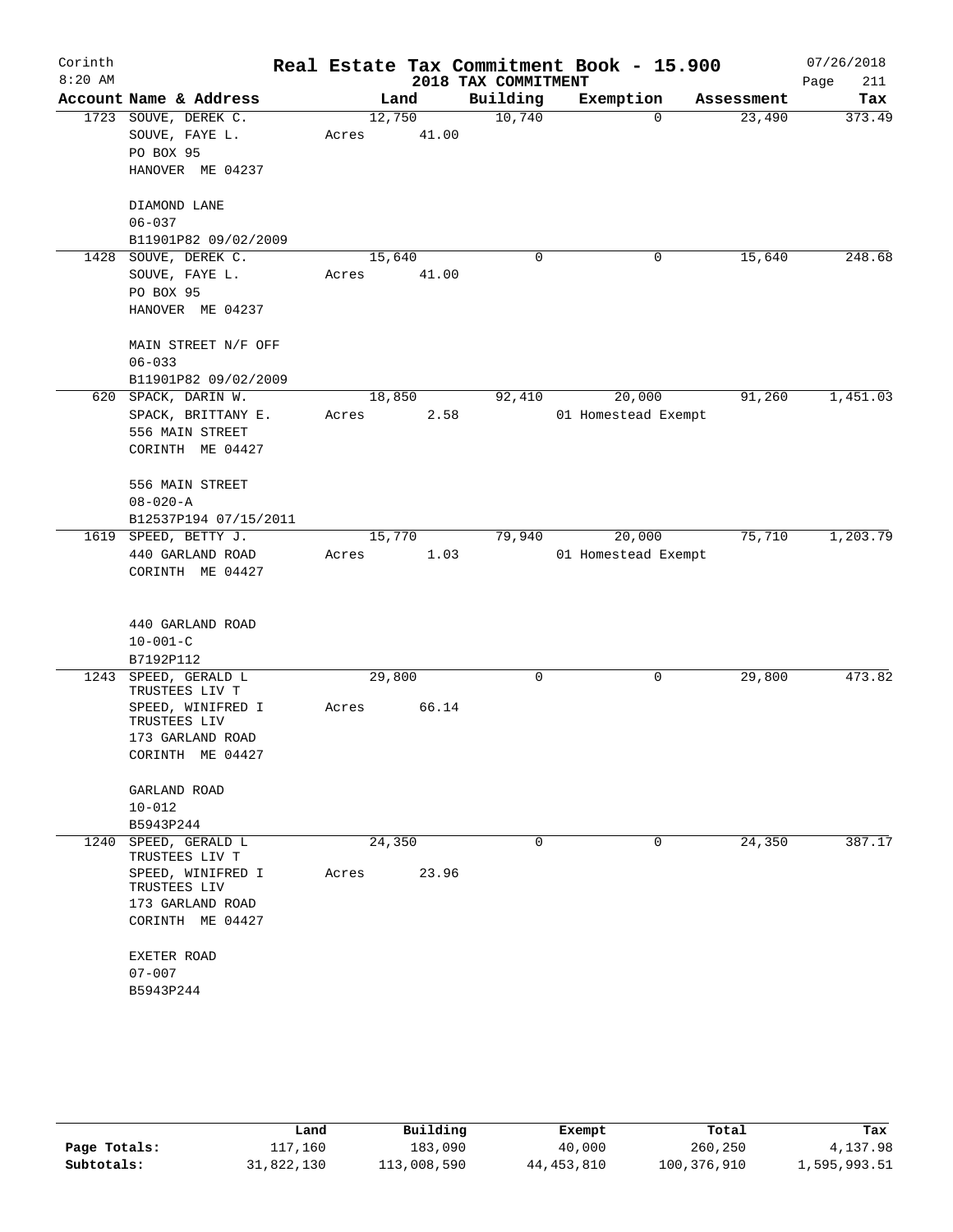| Corinth   |                                        |         |        |                     | Real Estate Tax Commitment Book - 15.900 |            | 07/26/2018  |
|-----------|----------------------------------------|---------|--------|---------------------|------------------------------------------|------------|-------------|
| $8:20$ AM |                                        |         |        | 2018 TAX COMMITMENT |                                          |            | 212<br>Page |
|           | Account Name & Address                 |         | Land   | Building            | Exemption                                | Assessment | Tax         |
|           | 1239 SPEED, GERALD L<br>TRUSTEES LIV T | 122,660 |        | 122,640             | $\Omega$                                 | 245,300    | 3,900.27    |
|           | SPEED, WINIFRED I<br>TRUSTEES LIV      | Acres   | 192.00 |                     |                                          |            |             |
|           | 173 GARLAND ROAD                       |         |        |                     |                                          |            |             |
|           | CORINTH ME 04427                       |         |        |                     |                                          |            |             |
|           | 173 GARLAND ROAD                       |         |        |                     |                                          |            |             |
|           | $10 - 011$<br>B5943P244                |         |        |                     |                                          |            |             |
|           | 1242 SPEED, GERALD L                   | 14,970  |        | $\mathbf 0$         | 0                                        | 14,970     | 238.02      |
|           | TRUSTEES LIV T                         |         |        |                     |                                          |            |             |
|           | SPEED, WINIFRED I<br>TRUSTEES LIV      | Acres   | 5.56   |                     |                                          |            |             |
|           | 173 GARLAND ROAD                       |         |        |                     |                                          |            |             |
|           | CORINTH ME 04427                       |         |        |                     |                                          |            |             |
|           | GARLAND ROAD                           |         |        |                     |                                          |            |             |
|           | $10 - 010$                             |         |        |                     |                                          |            |             |
|           | B5943P244                              |         |        |                     |                                          |            |             |
|           | 1241 SPEED, GERALD L<br>TRUSTEES LIV T | 33,660  |        | 0                   | 0                                        | 33,660     | 535.19      |
|           | SPEED, WINIFRED I<br>TRUSTEES LIV      | Acres   | 47.00  |                     |                                          |            |             |
|           | 173 GARLAND ROAD                       |         |        |                     |                                          |            |             |
|           | CORINTH ME 04427                       |         |        |                     |                                          |            |             |
|           | NOTCH ROAD                             |         |        |                     |                                          |            |             |
|           | $07 - 029$                             |         |        |                     |                                          |            |             |
|           | B5943P244                              |         |        |                     |                                          |            |             |
|           | 1617 SPEED, KEITH A. W.                | 9,940   | 1.22   | 0                   | 0                                        | 9,940      | 158.05      |
|           | 636 OLD TOWN ROAD<br>HUDSON ME 04449   | Acres   |        |                     |                                          |            |             |
|           |                                        |         |        |                     |                                          |            |             |
|           | GARLAND ROAD                           |         |        |                     |                                          |            |             |
|           | $10 - 001 - A$                         |         |        |                     |                                          |            |             |
|           | B7192P108                              |         |        |                     |                                          |            |             |
|           | 1618 SPEED, KEITH A. W.                | 9,720   |        | 0                   | 0                                        | 9,720      | 154.55      |
|           | 636 OLD TOWN ROAD                      | Acres   | 1.03   |                     |                                          |            |             |
|           | HUDSON ME 04449                        |         |        |                     |                                          |            |             |
|           | GARLAND ROAD                           |         |        |                     |                                          |            |             |
|           | $10 - 001 - B$                         |         |        |                     |                                          |            |             |
|           | B7192P108                              |         |        |                     |                                          |            |             |
|           | 1235 SPEED, KENNETH E.                 | 21,670  |        | $\mathbf 0$         | $\mathbf 0$                              | 21,670     | 344.55      |
|           | SPEED, KELLY S.                        | Acres   | 27.13  |                     |                                          |            |             |
|           | 7 FERNALD ROAD                         |         |        |                     |                                          |            |             |
|           | GARLAND ME 04939                       |         |        |                     |                                          |            |             |
|           | GARLAND ROAD                           |         |        |                     |                                          |            |             |
|           | $10 - 001$                             |         |        |                     |                                          |            |             |
|           | B14281P146 09/20/2016                  |         |        |                     |                                          |            |             |
|           |                                        |         |        |                     |                                          |            |             |

|              | Land       | Building      | Exempt       | Total       | Tax          |
|--------------|------------|---------------|--------------|-------------|--------------|
| Page Totals: | 212,620    | 122,640       |              | 335,260     | 5,330.63     |
| Subtotals:   | 32,034,750 | 113, 131, 230 | 44, 453, 810 | 100,712,170 | 1,601,324.14 |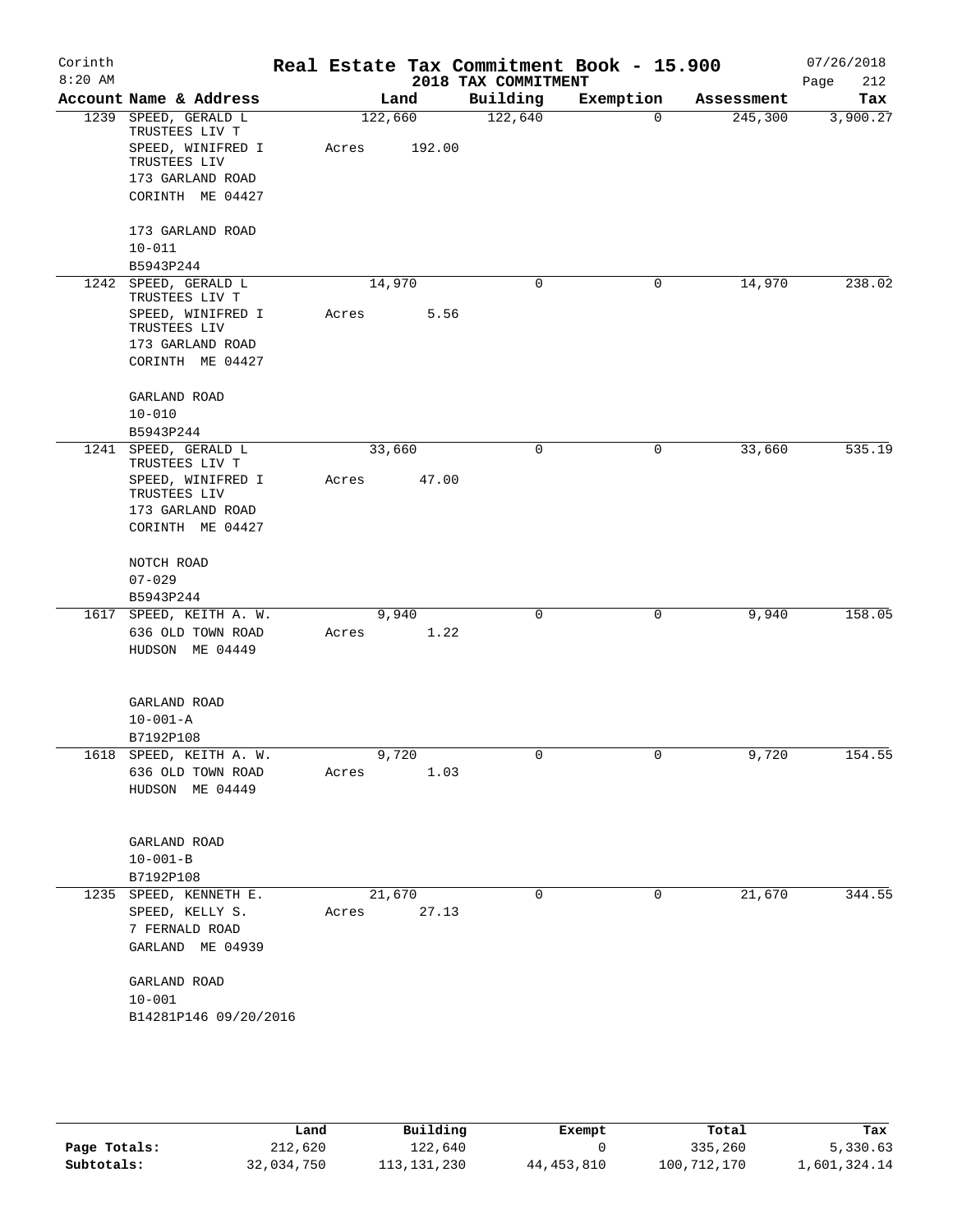| Corinth<br>$8:20$ AM |                                                                               |                 |                     |                                 | Real Estate Tax Commitment Book - 15.900 |                  | 07/26/2018         |
|----------------------|-------------------------------------------------------------------------------|-----------------|---------------------|---------------------------------|------------------------------------------|------------------|--------------------|
|                      | Account Name & Address                                                        |                 | Land                | 2018 TAX COMMITMENT<br>Building | Exemption                                | Assessment       | 213<br>Page<br>Tax |
|                      | 1247 SPEED, PAUL A.<br>22 GARLAND ROAD<br>CORINTH ME 04427                    | 15,210<br>Acres | 8.05                | $\mathbf 0$                     | 0                                        | 15,210           | 241.84             |
|                      | EXETER ROAD<br>$07 - 012$<br>B14607P119 09/13/2017                            |                 |                     |                                 |                                          |                  |                    |
|                      | 1244 SPEED, PAUL A.<br>SPEED, ERIN E.<br>22 GARLAND ROAD<br>CORINTH ME 04427  | 15,900<br>Acres | 1.15                | 134,870                         | 20,000<br>01 Homestead Exempt            | 130,770          | 2,079.24           |
|                      | 22 GARLAND ROAD<br>$07 - 012 - C$<br>B6305P181                                |                 |                     |                                 |                                          |                  |                    |
|                      | 1248 SPEED, PAULA E.<br>309 EXETER ROAD<br>CORINTH ME 04427                   | 25,800<br>Acres | 14.25               | 95,340                          | 20,000<br>01 Homestead Exempt            | 101,140          | 1,608.13           |
|                      | 309 EXETER ROAD<br>$07 - 017$<br>B14280P147 09/19/2016                        |                 |                     |                                 |                                          |                  |                    |
|                      | 1245 SPEED, RICHARD<br>235 GARLAND ROAD<br>CORINTH ME 04427                   | 22,970<br>Acres | 35.30               | 0                               | 0                                        | 22,970           | 365.22             |
|                      | GARLAND ROAD<br>$07 - 013 - A$<br>B3746P328                                   |                 |                     |                                 |                                          |                  |                    |
| 1246                 | SPEED, RICHARD<br>SPEED, STEPHANIE R.<br>235 GARLAND ROAD<br>CORINTH ME 04427 | 16,070<br>Acres | 1.29                | 134,370                         | 20,000<br>01 Homestead Exempt            | 130,440          | 2,074.00           |
|                      | 235 GARLAND ROAD<br>$10 - 010 - C$<br>B5295P148                               |                 |                     |                                 |                                          |                  |                    |
| 1197                 | SPEED, SCOTT A.<br>SPEED, LISA K.<br>59 O'ROAK ROAD<br>CORINTH ME 04427       | 16,010<br>Acres | 1.24                | 83,100                          | 20,000<br>01 Homestead Exempt            | 79,110           | 1,257.85           |
|                      | 59 O'ROAK ROAD<br>$10 - 009$<br>B9057P219                                     |                 |                     |                                 |                                          |                  |                    |
| 2077                 | SPEED, TYLER<br>218 PARTRIDGE LANE<br>HERMON ME 04401                         |                 | 0                   | 29,150                          | 0                                        | 29,150           | 463.49             |
|                      | 178 NOTCH ROAD<br>$07 - 029 - A$                                              |                 |                     |                                 |                                          |                  |                    |
| Page Totals:         | Land<br>111,960                                                               |                 | Building<br>476,830 |                                 | Exempt<br>80,000                         | Total<br>508,790 | Tax<br>8,089.77    |

**Subtotals:** 32,146,710 113,608,060 44,533,810 101,220,960 1,609,413.91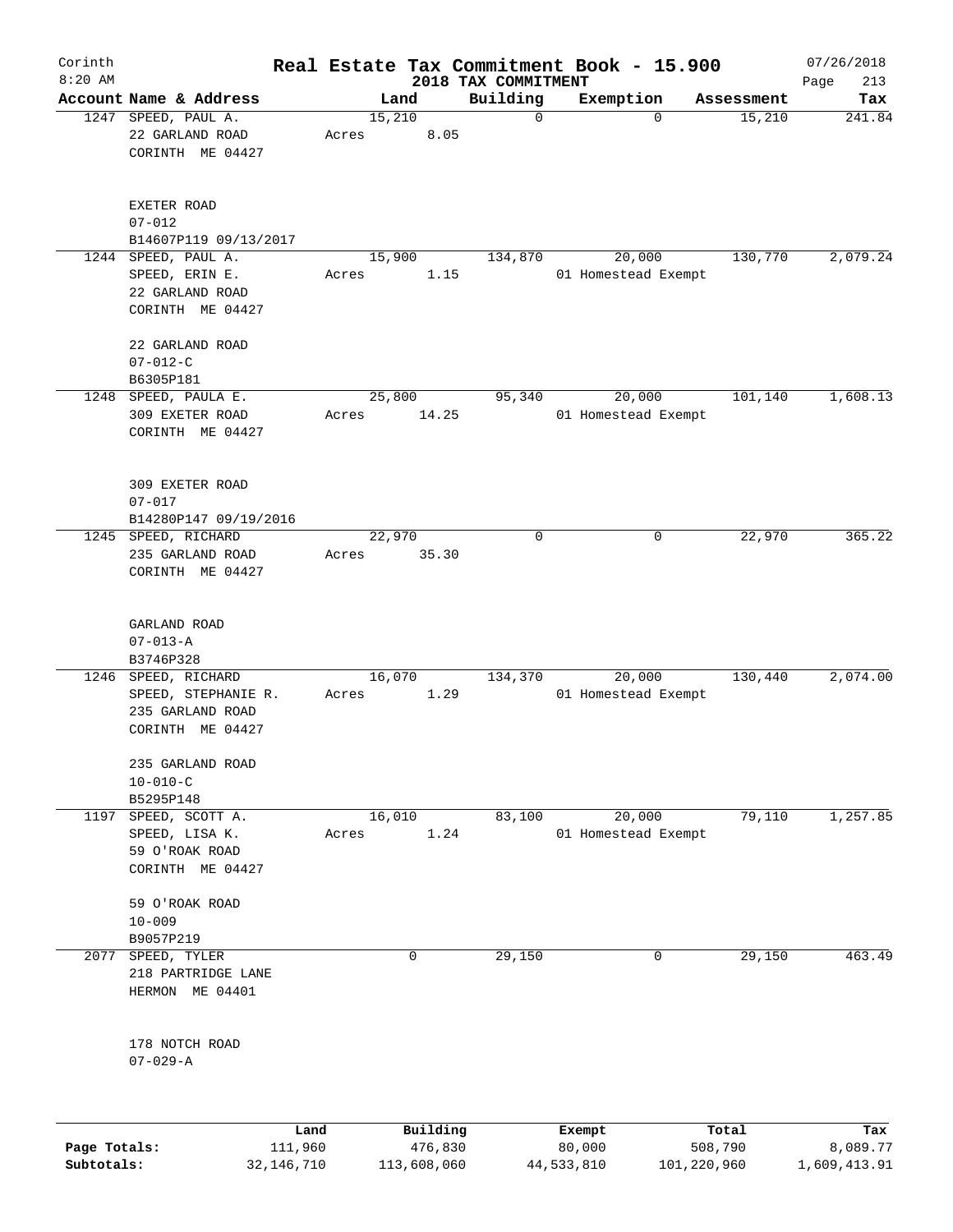| Corinth   |                                           |       |        |                     | Real Estate Tax Commitment Book - 15.900 |            | 07/26/2018  |
|-----------|-------------------------------------------|-------|--------|---------------------|------------------------------------------|------------|-------------|
| $8:20$ AM |                                           |       |        | 2018 TAX COMMITMENT |                                          |            | 214<br>Page |
|           | Account Name & Address                    |       | Land   | Building            | Exemption                                | Assessment | Tax         |
|           | 1975 SPEED, VAUGHN E                      |       | 9,680  | 0                   | $\Omega$                                 | 9,680      | 153.91      |
|           | SPEED, CHRISTINE M<br>TRUST               | Acres | 1.00   |                     |                                          |            |             |
|           | 440 GARLAND ROAD                          |       |        |                     |                                          |            |             |
|           | CORINTH ME 04427                          |       |        |                     |                                          |            |             |
|           | GARLAND ROAD                              |       |        |                     |                                          |            |             |
|           | $10 - 001 - F$                            |       |        |                     |                                          |            |             |
|           | B14281P146 09/20/2016                     |       |        |                     |                                          |            |             |
|           | 1236 SPEED, VAUGHN E &<br>CHRISTINE TRUST |       | 46,030 | 0                   | 0                                        | 46,030     | 731.88      |
|           | & SPEED, KEITH A.W.                       | Acres | 128.58 |                     |                                          |            |             |
|           | 440 GARLAND ROAD                          |       |        |                     |                                          |            |             |
|           | CORINTH ME 04427                          |       |        |                     |                                          |            |             |
|           | GARLAND ROAD                              |       |        |                     |                                          |            |             |
|           | $10 - 006$                                |       |        |                     |                                          |            |             |
|           | B10631P90 09/11/2006                      |       |        |                     |                                          |            |             |
|           | 1976 SPEED, VAUGHN E &<br>CHRISTINE TRUST |       | 10,240 | 0                   | 0                                        | 10,240     | 162.82      |
|           | VAUGHN & CHRISTINE<br>TRUSTEES            | Acres | 1.48   |                     |                                          |            |             |
|           | 440 GARLAND ROAD                          |       |        |                     |                                          |            |             |
|           | CORINTH ME 04427                          |       |        |                     |                                          |            |             |
|           | GARLAND ROAD                              |       |        |                     |                                          |            |             |
|           | $10 - 001 - E$                            |       |        |                     |                                          |            |             |
|           | B14281P84 09/20/2016                      |       |        |                     |                                          |            |             |
|           | 1251 SPEED, VAUGHN E.                     |       | 11,130 | 0                   | 0                                        | 11,130     | 176.97      |
|           | SPEED, CHRISTINE M.<br>TRUST              | Acres | 2.25   |                     |                                          |            |             |
|           | 440 GARLAND ROAD                          |       |        |                     |                                          |            |             |
|           | CORINTH ME 04427                          |       |        |                     |                                          |            |             |
|           | GARLAND ROAD                              |       |        |                     |                                          |            |             |
|           | $07 - 016$                                |       |        |                     |                                          |            |             |
|           | B10631P88 09/11/2006                      |       |        |                     |                                          |            |             |
|           | 37 SPEED, VERNON G.                       |       | 17,210 | 59,680              | 0                                        | 76,890     | 1,222.55    |
|           | ${\tt SPEED}$ , ${\tt LUANNE}$            | Acres | 3.19   |                     |                                          |            |             |
|           | 10 O'ROAK ROAD                            |       |        |                     |                                          |            |             |
|           | CORINTH ME 04427                          |       |        |                     |                                          |            |             |
|           | 7 NOTCH ROAD                              |       |        |                     |                                          |            |             |
|           | $07 - 035$                                |       |        |                     |                                          |            |             |
|           | B11033P82 07/06/2007                      |       |        |                     |                                          |            |             |
| 1430      | SPEED, VERNON G.                          |       | 16,320 | 50,800              | 0                                        | 67,120     | 1,067.21    |
|           | SPEED, LUANNE D.                          | Acres | 1.51   |                     |                                          |            |             |
|           | 10 O'ROAK ROAD                            |       |        |                     |                                          |            |             |
|           | CORINTH ME 04427                          |       |        |                     |                                          |            |             |
|           | 35 O'ROAK ROAD                            |       |        |                     |                                          |            |             |
|           | $10 - 009 - A$                            |       |        |                     |                                          |            |             |
|           | B13062P159 01/09/2013                     |       |        |                     |                                          |            |             |
|           |                                           |       |        |                     |                                          |            |             |

|              | Land         | Building    | Exempt     | Total       | Tax          |
|--------------|--------------|-------------|------------|-------------|--------------|
| Page Totals: | 110,610      | 110,480     |            | 221,090     | 3,515.34     |
| Subtotals:   | 32, 257, 320 | 113,718,540 | 44,533,810 | 101,442,050 | 1,612,929.25 |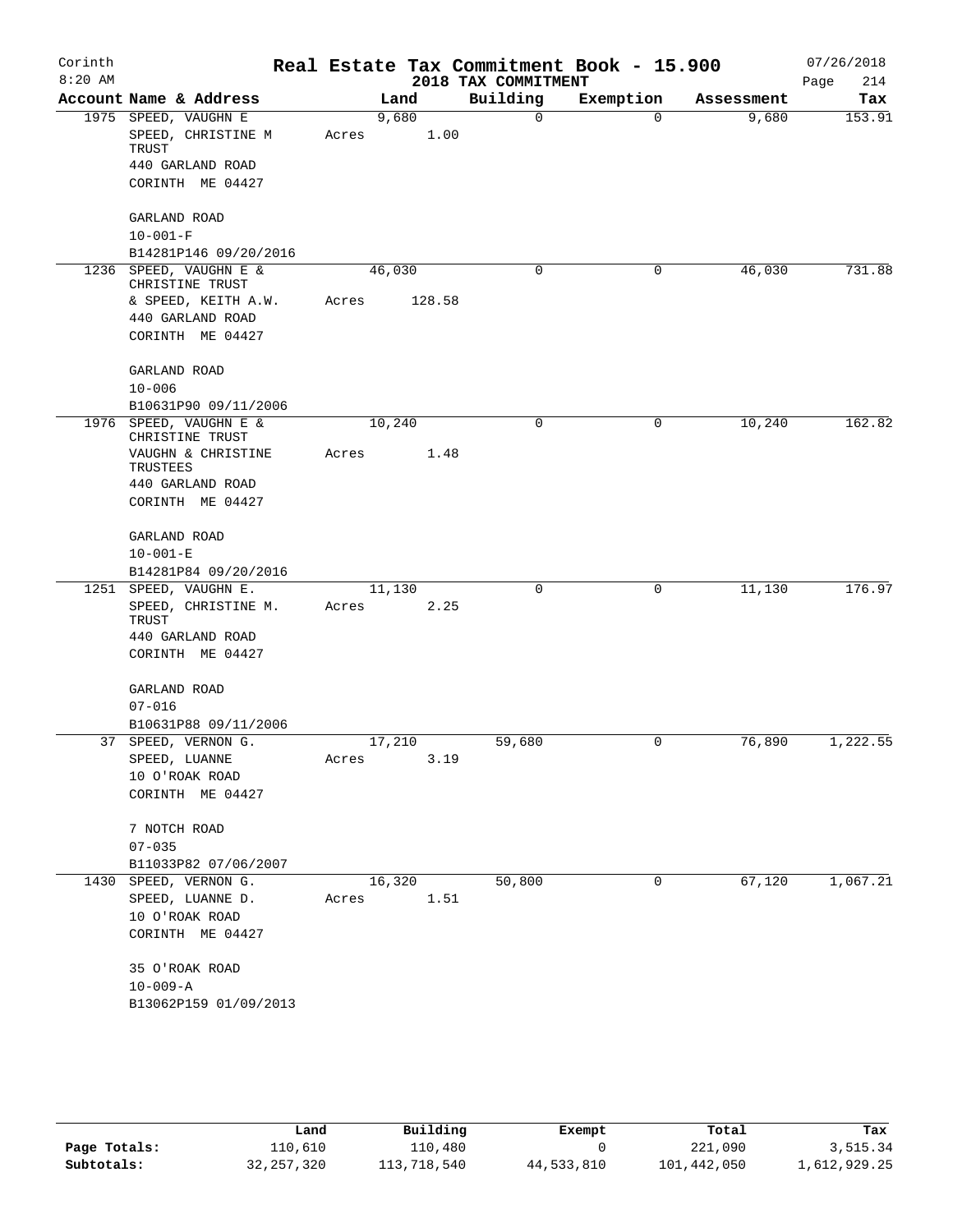| Corinth      |                                              |                |       |        |                     |                                 | Real Estate Tax Commitment Book - 15.900 |             |                  | 07/26/2018         |
|--------------|----------------------------------------------|----------------|-------|--------|---------------------|---------------------------------|------------------------------------------|-------------|------------------|--------------------|
| $8:20$ AM    | Account Name & Address                       |                |       | Land   |                     | 2018 TAX COMMITMENT<br>Building | Exemption                                |             | Assessment       | Page<br>215<br>Tax |
|              | 1249 SPEED, VERNON G.                        |                |       | 27,060 |                     | $\mathbf 0$                     |                                          | 0           | 27,060           | 430.25             |
|              | SPEED, RICHARD L. &<br>PAUL A.               |                | Acres |        | 22.00               |                                 |                                          |             |                  |                    |
|              | 10 O'ROAK ROAD<br>CORINTH ME 04427           |                |       |        |                     |                                 |                                          |             |                  |                    |
|              |                                              |                |       |        |                     |                                 |                                          |             |                  |                    |
|              | GARLAND ROAD<br>$07 - 017 - A$               |                |       |        |                     |                                 |                                          |             |                  |                    |
|              | B14607P125 09/01/2017                        |                |       |        |                     |                                 |                                          |             |                  |                    |
|              | 1252 SPEED, VERNON G.                        |                |       | 17,060 |                     | 169,150                         | 20,000                                   |             | 166,210          | 2,642.74           |
|              | SPEED, LUANNE D.                             |                | Acres |        | 2.15                |                                 | 01 Homestead Exempt                      |             |                  |                    |
|              | 10 O'ROAK ROAD                               |                |       |        |                     |                                 |                                          |             |                  |                    |
|              | CORINTH ME 04427                             |                |       |        |                     |                                 |                                          |             |                  |                    |
|              | 10 O'ROAK ROAD                               |                |       |        |                     |                                 |                                          |             |                  |                    |
|              | $10 - 010 - B$                               |                |       |        |                     |                                 |                                          |             |                  |                    |
|              | B4831P24<br>792 SPEED, VERNON G.             |                |       |        | 0                   | 13,600                          |                                          | 0           | 13,600           | 216.24             |
|              | SPEED, LUANNE D.                             |                |       |        |                     |                                 |                                          |             |                  |                    |
|              | 10 O'ROAK ROAD                               |                |       |        |                     |                                 |                                          |             |                  |                    |
|              | CORINTH ME 04427                             |                |       |        |                     |                                 |                                          |             |                  |                    |
|              | 19 O'ROAK ROAD                               |                |       |        |                     |                                 |                                          |             |                  |                    |
|              | $10 - 011 - 03H$                             |                |       |        |                     |                                 |                                          |             |                  |                    |
|              | 1237 SPEED, VERNON G.                        |                |       | 14,520 |                     | $\Omega$                        |                                          | 0           | 14,520           | 230.87             |
|              | SPEED, RICHARD L. &<br>PAUL A.               |                | Acres |        | 4.00                |                                 |                                          |             |                  |                    |
|              | 10 O'ROAK ROAD                               |                |       |        |                     |                                 |                                          |             |                  |                    |
|              | CORINTH ME 04427                             |                |       |        |                     |                                 |                                          |             |                  |                    |
|              | EXETER ROAD                                  |                |       |        |                     |                                 |                                          |             |                  |                    |
|              | $07 - 039$                                   |                |       |        |                     |                                 |                                          |             |                  |                    |
|              | B14607P125 09/01/2017                        |                |       |        |                     |                                 |                                          |             |                  |                    |
|              | 1238 SPEED, VERNON G.<br>SPEED, RICHARD L. & |                | Acres | 150    | 0.13                | 0                               |                                          | 0           | 150              | 2.39               |
|              | PAUL A.                                      |                |       |        |                     |                                 |                                          |             |                  |                    |
|              | 10 O'ROAK ROAD                               |                |       |        |                     |                                 |                                          |             |                  |                    |
|              | CORINTH ME 04427                             |                |       |        |                     |                                 |                                          |             |                  |                    |
|              | EXETER ROAD NOTCH ROAD                       |                |       |        |                     |                                 |                                          |             |                  |                    |
|              | $07 - 037$                                   |                |       |        |                     |                                 |                                          |             |                  |                    |
|              | B14607P125 09/01/2017                        |                |       |        |                     |                                 |                                          |             |                  | 75.84              |
| 1727         | SPENCER JR, RICHARD<br>30 EXETER ROAD LOT 6  |                |       |        | $\mathbf 0$         | 24,770                          | 20,000<br>01 Homestead Exempt            |             | 4,770            |                    |
|              | CORINTH ME 04427                             |                |       |        |                     |                                 |                                          |             |                  |                    |
|              |                                              |                |       |        |                     |                                 |                                          |             |                  |                    |
|              | 30 EXETER ROAD LOT 06                        |                |       |        |                     |                                 |                                          |             |                  |                    |
|              | $15 - 012 - 06H$                             |                |       |        |                     |                                 |                                          |             |                  |                    |
|              | 1944 SPENCER, GRAYDON                        |                |       |        | 0                   | 16,630                          | 16,630                                   |             | 0                | 0.00               |
|              | 344 MAIN ST LOT # 38                         |                |       |        |                     |                                 | 01 Homestead Exempt                      |             |                  |                    |
|              | CORINTH ME 04427                             |                |       |        |                     |                                 |                                          |             |                  |                    |
|              |                                              |                |       |        |                     |                                 |                                          |             |                  |                    |
|              | 344 MAIN STREET LOT 38<br>$08 - 003 - 38H$   |                |       |        |                     |                                 |                                          |             |                  |                    |
|              |                                              |                |       |        |                     |                                 |                                          |             |                  |                    |
|              |                                              |                |       |        |                     |                                 |                                          |             |                  |                    |
| Page Totals: |                                              | Land<br>58,790 |       |        | Building<br>224,150 |                                 | Exempt<br>56,630                         |             | Total<br>226,310 | Tax<br>3,598.33    |
| Subtotals:   |                                              | 32, 316, 110   |       |        | 113,942,690         |                                 | 44,590,440                               | 101,668,360 |                  | 1,616,527.58       |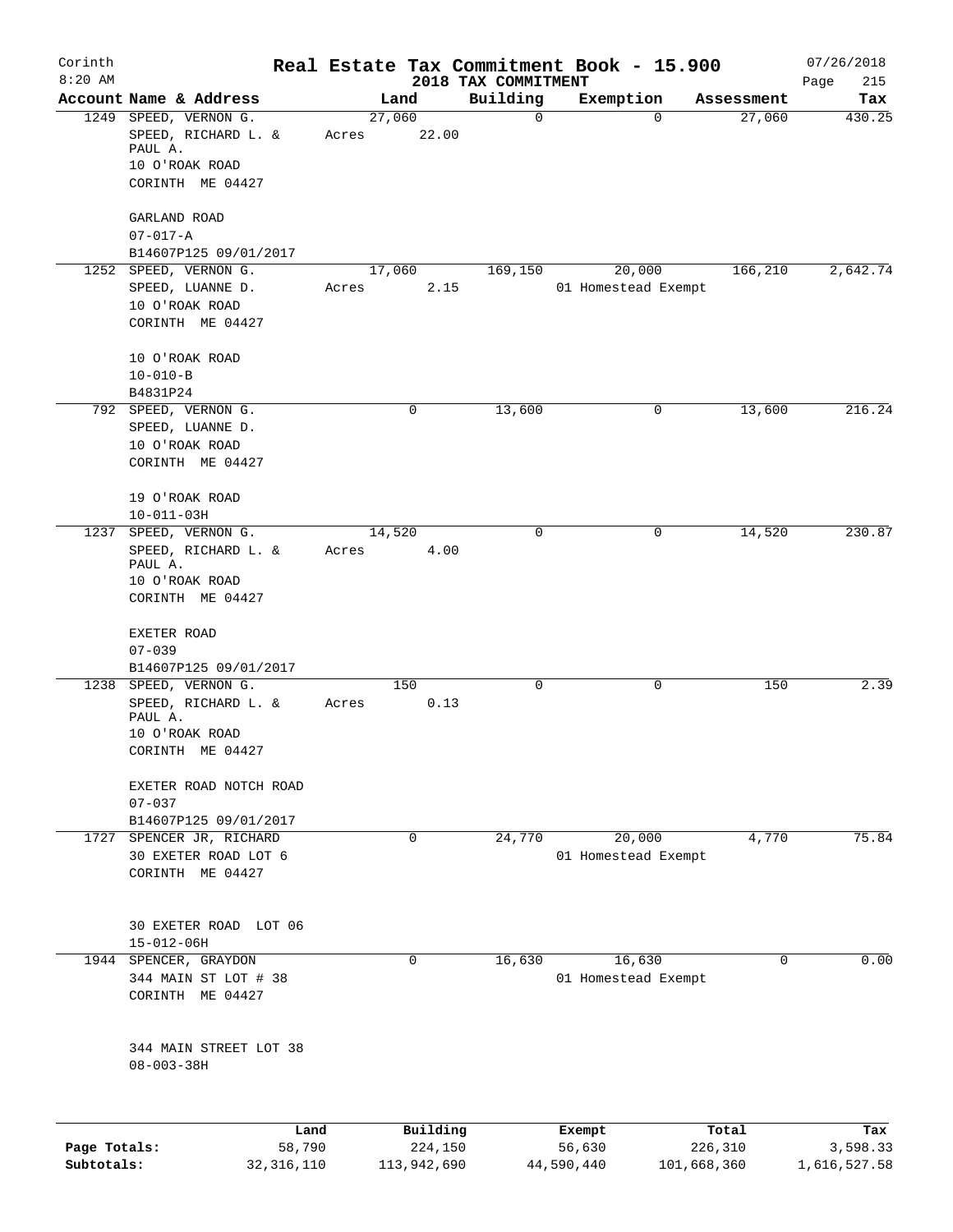| Corinth      |                                 |       |                |                     | Real Estate Tax Commitment Book - 15.900 |                      | 07/26/2018      |
|--------------|---------------------------------|-------|----------------|---------------------|------------------------------------------|----------------------|-----------------|
| $8:20$ AM    | Account Name & Address          |       |                | 2018 TAX COMMITMENT |                                          |                      | Page<br>216     |
|              | 1412 SPENCER, KIMBERLY          |       | Land<br>15,040 | Building<br>56,900  | Exemption<br>$\Omega$                    | Assessment<br>71,940 | Tax<br>1,143.85 |
|              | 350 EXETER ROAD                 | Acres | 0.88           |                     |                                          |                      |                 |
|              | CORINTH ME 04427                |       |                |                     |                                          |                      |                 |
|              |                                 |       |                |                     |                                          |                      |                 |
|              |                                 |       |                |                     |                                          |                      |                 |
|              | 350 EXETER ROAD                 |       |                |                     |                                          |                      |                 |
|              | $07 - 010 - C - 01$             |       |                |                     |                                          |                      |                 |
|              | B14454P284 04/06/2017           |       |                |                     |                                          |                      |                 |
|              | 1481 SPENCER, SARAH C.          |       | 14,300         | 40,560              | 0                                        | 54,860               | 872.27          |
|              | PO BOX 734                      | Acres | 2.00           |                     |                                          |                      |                 |
|              | ANCHOR POINT AK 99556           |       |                |                     |                                          |                      |                 |
|              |                                 |       |                |                     |                                          |                      |                 |
|              | 154 MEADOW ROAD                 |       |                |                     |                                          |                      |                 |
|              | $09 - 019 - A$                  |       |                |                     |                                          |                      |                 |
|              | B8804P311                       |       |                |                     |                                          |                      |                 |
|              | 1256 SPINNEY, ERNEST H.         |       | 16, 170        | 80,830              | 20,000                                   | 77,000               | 1,224.30        |
|              | SPINNEY, ELIZABETH A.           | Acres | 1.38           |                     | 01 Homestead Exempt                      |                      |                 |
|              | 1063 MAIN STREET                |       |                |                     |                                          |                      |                 |
|              | CORINTH ME 04427                |       |                |                     |                                          |                      |                 |
|              | 1063 MAIN STREET                |       |                |                     |                                          |                      |                 |
|              | $06 - 001 - A$                  |       |                |                     |                                          |                      |                 |
|              | B5022P240                       |       |                |                     |                                          |                      |                 |
|              | 297 SPINNEY, JACOB P.           |       | 33,330         | 47,520              | 20,000                                   | 60,850               | 967.52          |
|              | 7 HIGGINSVILLE ROAD             | Acres | 61.30          |                     | 01 Homestead Exempt                      |                      |                 |
|              | CORINTH ME 04427                |       |                |                     |                                          |                      |                 |
|              |                                 |       |                |                     |                                          |                      |                 |
|              |                                 |       |                |                     |                                          |                      |                 |
|              | 7 HIGGINSVILLE ROAD             |       |                |                     |                                          |                      |                 |
|              | $03 - 049$                      |       |                |                     |                                          |                      |                 |
|              | B13258P294 07/12/2013           |       |                |                     |                                          |                      |                 |
|              | 1257 SPINNEY, JEFFREY P.        |       | 58,430         | 0                   | 0                                        | 58,430               | 929.04          |
|              | SPINNEY, PAULA J.               | Acres | 148.73         |                     |                                          |                      |                 |
|              | 1077 MAIN STREET                |       |                |                     |                                          |                      |                 |
|              | CORINTH ME 04427                |       |                |                     |                                          |                      |                 |
|              | MAIN STREET BEECH GROVE         |       |                |                     |                                          |                      |                 |
|              | RD                              |       |                |                     |                                          |                      |                 |
|              | $06 - 001$                      |       |                |                     |                                          |                      |                 |
| 1258         | B7979P87<br>SPINNEY, JEFFREY P. |       | 17,920         | 147,470             | 20,000                                   | 145,390              | 2,311.70        |
|              | SPINNEY, PAULA J.               | Acres | 2.89           |                     | 01 Homestead Exempt                      |                      |                 |
|              | 1077 MAIN STREET                |       |                |                     |                                          |                      |                 |
|              | CORINTH ME 04427                |       |                |                     |                                          |                      |                 |
|              |                                 |       |                |                     |                                          |                      |                 |
|              | 1077 MAIN STREET                |       |                |                     |                                          |                      |                 |
|              | $06 - 001 - B$                  |       |                |                     |                                          |                      |                 |
|              | B5022P242                       |       |                |                     |                                          |                      |                 |
|              | 1259 SPINNEY, JULIA             |       | 24,030         | 123,690             | 20,000                                   | 127,720              | 2,030.75        |
|              | 103 BEECH GROVE ROAD            | Acres | 12.53          |                     | 01 Homestead Exempt                      |                      |                 |
|              | CORINTH ME 04427                |       |                |                     |                                          |                      |                 |
|              |                                 |       |                |                     |                                          |                      |                 |
|              | 103 BEECH GROVE ROAD            |       |                |                     |                                          |                      |                 |
|              | $06 - 003 - 11$                 |       |                |                     |                                          |                      |                 |
|              | B4507P159                       |       |                |                     |                                          |                      |                 |
|              |                                 |       |                |                     |                                          |                      |                 |
|              |                                 | Land  | Building       |                     | Exempt                                   | Total                | Tax             |
| Page Totals: | 179,220                         |       | 496,970        |                     | 80,000                                   | 596,190              | 9,479.43        |
| Subtotals:   | 32,495,330                      |       | 114,439,660    |                     | 44,670,440                               | 102, 264, 550        | 1,626,007.01    |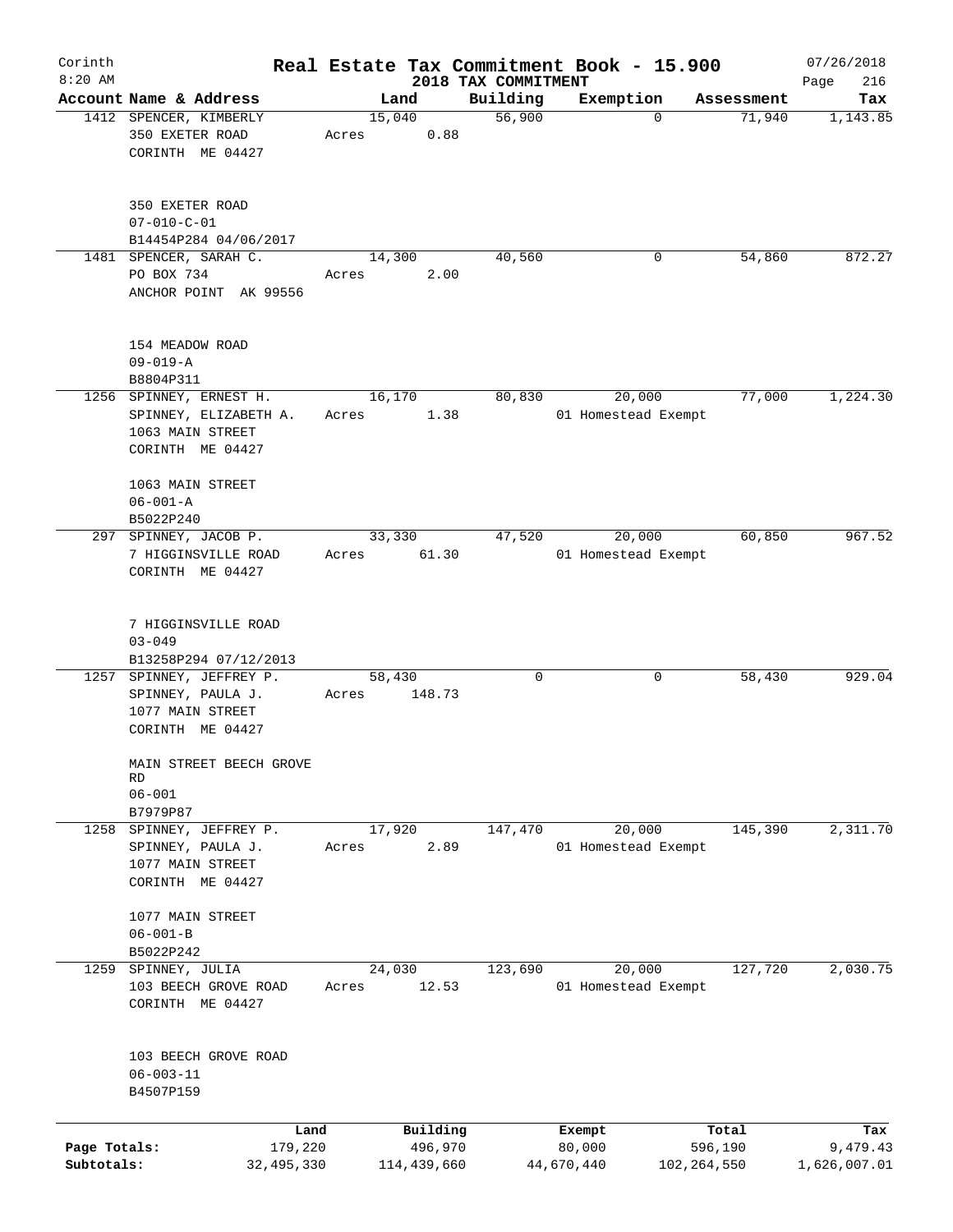| Corinth   |                                              |       |             |                                 | Real Estate Tax Commitment Book - 15.900 |                      | 07/26/2018    |
|-----------|----------------------------------------------|-------|-------------|---------------------------------|------------------------------------------|----------------------|---------------|
| $8:20$ AM | Account Name & Address                       |       | Land        | 2018 TAX COMMITMENT<br>Building | Exemption                                |                      | 217<br>Page   |
|           | 1260 SPINNEY, KIMOTHY L.                     |       | 14,220      | 25,390                          | 20,000                                   | Assessment<br>19,610 | Tax<br>311.80 |
|           | SPINNEY, MARLENE                             | Acres | 0.75        |                                 | 01 Homestead Exempt                      |                      |               |
|           | 453 BEANS MILL ROAD                          |       |             |                                 |                                          |                      |               |
|           | CORINTH ME 04427                             |       |             |                                 |                                          |                      |               |
|           | 453 BEANS MILL ROAD                          |       |             |                                 |                                          |                      |               |
|           | $04 - 015$<br>B12127P60 05/12/2010 B4613P183 |       |             |                                 |                                          |                      |               |
|           | 1551 SPINNEY, MARLENE                        |       | 18,820      | 23,640                          | 0                                        | 42,460               | 675.11        |
|           | P.O. BOX 471                                 | Acres | 2.55        |                                 |                                          |                      |               |
|           | CORINTH ME 04427                             |       |             |                                 |                                          |                      |               |
|           | 945 MAIN STREET                              |       |             |                                 |                                          |                      |               |
|           | $05 - 053 - A$                               |       |             |                                 |                                          |                      |               |
|           | B6817P142                                    |       |             |                                 |                                          |                      |               |
|           | 154 SPINNEY, NICOLE                          |       | 0           | 12,450                          | 12,450                                   | 0                    | 0.00          |
|           | 968 MAIN STREET LOT 5                        |       |             |                                 | 01 Homestead Exempt                      |                      |               |
|           | CORINTH ME 04427                             |       |             |                                 |                                          |                      |               |
|           | 968 MAIN STREET LOT 05                       |       |             |                                 |                                          |                      |               |
|           | $06 - 012 - D - 05H$                         |       |             |                                 |                                          |                      |               |
|           | 1513 SPINNEY, WESLEY E. JR.                  |       | 16,900      | 29,560                          | 0                                        | 46,460               | 738.71        |
|           | 76 BEECH GROVE ROAD                          | Acres | 2.01        |                                 |                                          |                      |               |
|           | CORINTH ME 04427                             |       |             |                                 |                                          |                      |               |
|           | 76 BEECH GROVE ROAD                          |       |             |                                 |                                          |                      |               |
|           | $02 - 056 - A - 2$                           |       |             |                                 |                                          |                      |               |
|           | B13871P8 06/22/2015                          |       |             |                                 |                                          |                      |               |
|           | 1265 SPRAGUE, SHARON                         |       | 22,440      | 137,940                         | 20,000                                   | 140,380              | 2,232.04      |
|           | 877 MUDGETT ROAD                             | Acres | 13.00       |                                 | 01 Homestead Exempt                      |                      |               |
|           | CORINTH ME 04427                             |       |             |                                 |                                          |                      |               |
|           | 877 MUDGETT ROAD                             |       |             |                                 |                                          |                      |               |
|           | $01 - 030$                                   |       |             |                                 |                                          |                      |               |
|           | B4656P191                                    |       |             |                                 |                                          |                      |               |
| 1267      | SPROUL, CALVERT B.                           |       | 36,390      | 176,660                         | 20,000                                   | 193,050              | 3,069.50      |
|           | SPROUL, CHARLENE A.                          | Acres | 8.00        |                                 | 01 Homestead Exempt                      |                      |               |
|           | 70 C CUSHMAN ROAD                            |       |             |                                 |                                          |                      |               |
|           | CORINTH ME 04427                             |       |             |                                 |                                          |                      |               |
|           | 70 CUSHMAN ROAD                              |       |             |                                 |                                          |                      |               |
|           | $03 - 014 - 09$                              |       |             |                                 |                                          |                      |               |
|           | B2891P166                                    |       |             |                                 |                                          |                      |               |
| 1355      | SQUIRES, BRIDGET                             |       | $\mathbf 0$ | 17,270                          | 17,270                                   | $\mathbf 0$          | 0.00          |
|           | 1144 MAIN STREET                             |       |             |                                 | 01 Homestead Exempt                      |                      |               |
|           | CORINTH ME 04427                             |       |             |                                 |                                          |                      |               |
|           |                                              |       |             |                                 |                                          |                      |               |
|           | 1144 MAIN STREET<br>$03 - 026 - 1H$          |       |             |                                 |                                          |                      |               |
|           |                                              |       |             |                                 |                                          |                      |               |
|           |                                              |       |             |                                 |                                          |                      |               |
|           |                                              | Land  | Building    |                                 | Exempt                                   | Total                | Tax           |

|              | Land.      | Building    | Exempt     | тосат       | rax.         |
|--------------|------------|-------------|------------|-------------|--------------|
| Page Totals: | 108,770    | 422,910     | 89,720     | 441,960     | 7,027.16     |
| Subtotals:   | 32,604,100 | 114,862,570 | 44,760,160 | 102,706,510 | 1,633,034.17 |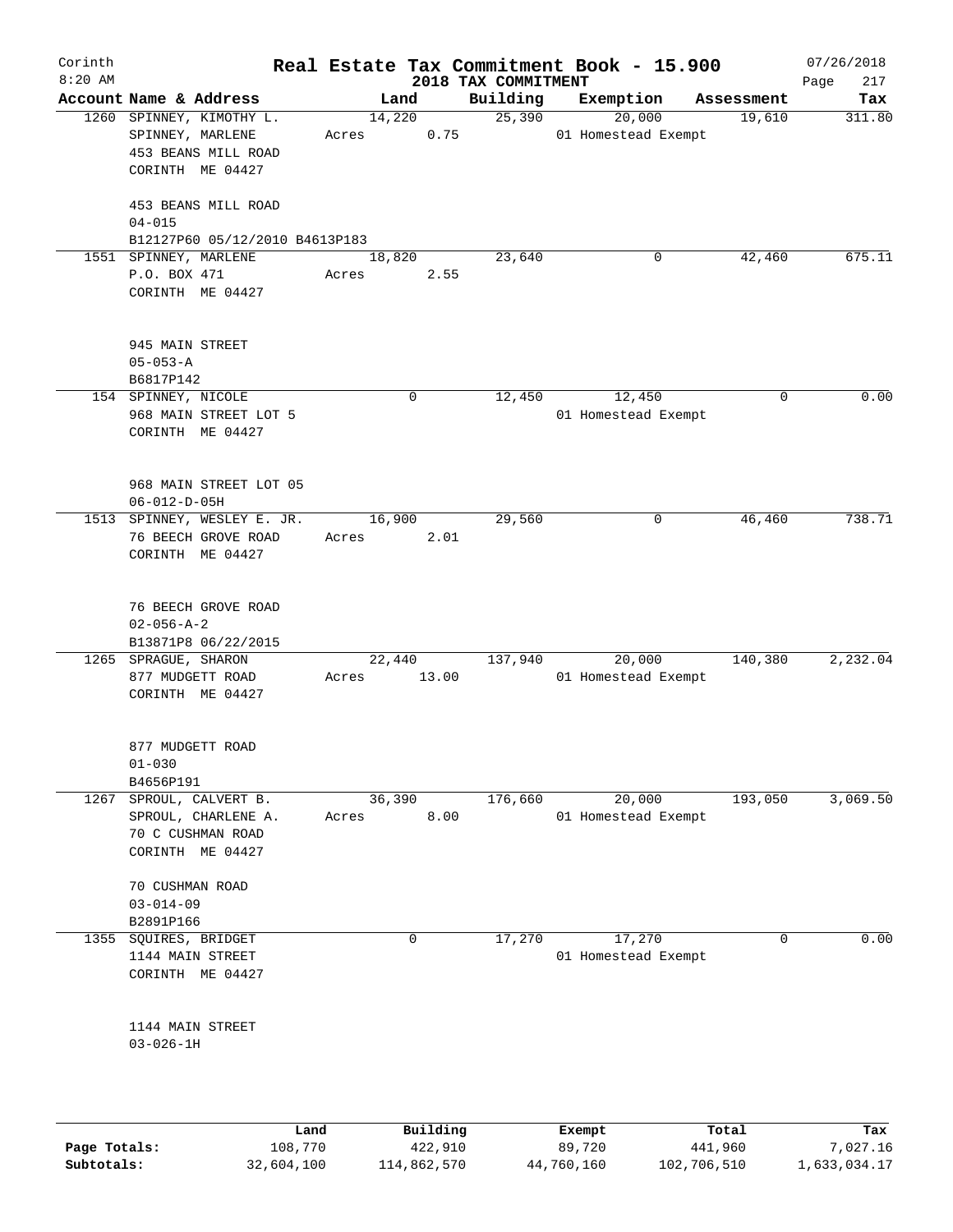| Corinth      |                                                                                    |                 |          |                     | Real Estate Tax Commitment Book - 15.900 |            | 07/26/2018  |
|--------------|------------------------------------------------------------------------------------|-----------------|----------|---------------------|------------------------------------------|------------|-------------|
| $8:20$ AM    |                                                                                    |                 |          | 2018 TAX COMMITMENT |                                          |            | 218<br>Page |
|              | Account Name & Address                                                             |                 | Land     | Building            | Exemption                                | Assessment | Tax         |
|              | 884 SQUIRES, BRIDGET<br>1144 MAIN STREET<br>CORINTH ME 04427                       | 20,120<br>Acres | 10.00    | $\mathbf 0$         | $\mathbf 0$                              | 20,120     | 319.91      |
|              | TATE ROAD<br>$09 - 014 - 03$<br>B14764P180 03/19/2018                              |                 |          |                     |                                          |            |             |
| 1269         | ST ANDRE, RAYMOND<br>7 JACQUELINE COURT<br>CRANSTON RI 02921                       | 15,890<br>Acres | 38.14    | 0                   | 0                                        | 15,890     | 252.65      |
|              | MEADOW ROAD N/F OFF<br>$09 - 014 - 07$<br>B2742P251<br>1268 ST ANDRE, RAYMOND      | 12,540          |          | $\mathbf 0$         | 0                                        | 12,540     | 199.39      |
|              | 7 JACQUELINE COURT<br>CRANSTON RI 02921                                            | Acres           | 10.00    |                     |                                          |            |             |
|              | MEADOW ROAD<br>$09 - 014 - 06$<br>B4642P166                                        |                 |          |                     |                                          |            |             |
| 1271         | ST PETER, GARY J.<br>ST PETER, WANDA M.<br>113 HUDSON ROAD<br>CORINTH ME 04427     | 17,460<br>Acres | 1.43     | 87,600              | 20,000<br>01 Homestead Exempt            | 85,060     | 1,352.45    |
|              | 113 HUDSON ROAD<br>$08 - 002 - 08$<br>B6203P160                                    |                 |          |                     |                                          |            |             |
|              | 430 ST. LOUIS, DALE T.<br>ST. LOUIS, THERESA L.<br>41 SWAN ROAD<br>HERMON ME 04401 | 19,110<br>Acres | 2.79     | 19,570              | 0                                        | 38,680     | 615.01      |
|              | 61 WEST CORINTH ROAD<br>$05 - 024 - 06$<br>B14700P210 12/18/2017                   |                 |          |                     |                                          |            |             |
| 1582         | ST. PIERRE, ASHLEY<br>434 TATE ROAD LOT #27<br>CORINTH ME 04427                    |                 | 0        | 11,500              | 0                                        | 11,500     | 182.85      |
|              | 434 TATE ROAD LOT 30<br>$06 - 019 - 30H$                                           |                 |          |                     |                                          |            |             |
| 1272         | STANHOPE, WILLIAM M.<br>265 EXETER ROAD<br>CORINTH ME 04427                        | 17,240<br>Acres | 1.25     | 51,260              | 20,000<br>01 Homestead Exempt            | 48,500     | 771.15      |
|              | 265 EXETER ROAD<br>$07 - 042$<br>B2131P143                                         |                 |          |                     |                                          |            |             |
|              | Land                                                                               |                 | Building |                     | Exempt                                   | Total      | Tax         |
| Page Totals: | 102,360                                                                            |                 | 169,930  |                     | 40,000                                   | 232,290    | 3,693.41    |

**Subtotals:** 32,706,460 115,032,500 44,800,160 102,938,800 1,636,727.58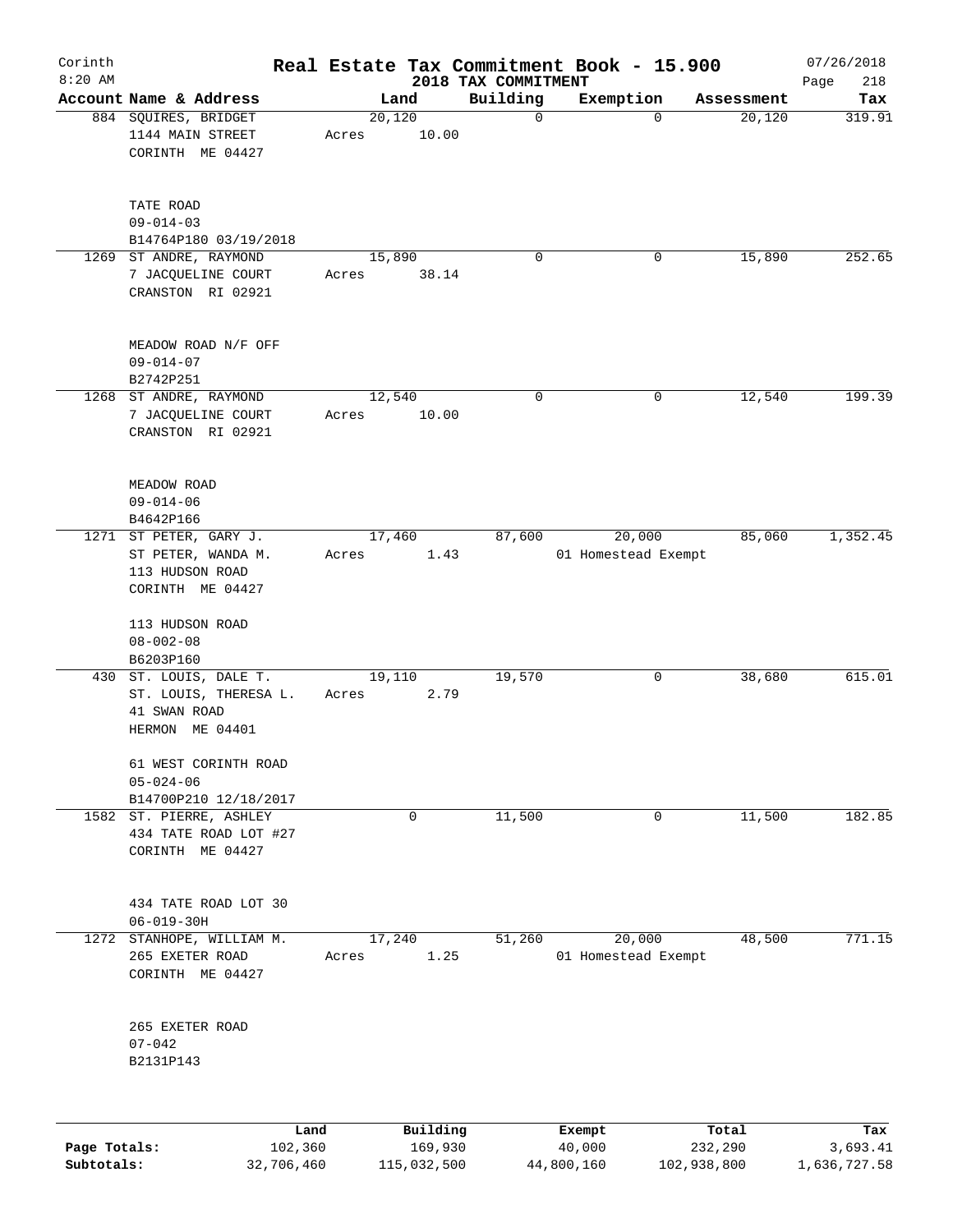| Corinth      |                                                                                        |                 |        |                     |                                 | Real Estate Tax Commitment Book - 15.900 |             |                  | 07/26/2018         |
|--------------|----------------------------------------------------------------------------------------|-----------------|--------|---------------------|---------------------------------|------------------------------------------|-------------|------------------|--------------------|
| $8:20$ AM    | Account Name & Address                                                                 |                 | Land   |                     | 2018 TAX COMMITMENT<br>Building | Exemption                                |             | Assessment       | 219<br>Page<br>Tax |
|              | 1460 STANLEY, JARED P.<br>48 ANDERSON FARM ROAD<br>CORINTH ME 04427                    | Acres           | 10,860 | 2.02                | $\mathbf 0$                     |                                          | $\mathbf 0$ | 10,860           | 172.67             |
|              | ANDERSON FARM ROAD<br>$12 - 012 - 09$<br>B14463P163 04/20/2017                         |                 |        |                     |                                 |                                          |             |                  |                    |
|              | 1583 STANLEY, JARED P.<br>STANLEY, APRYL B.<br>48 ANDERSON FARM RD<br>CORINTH ME 04427 | Acres           | 14,320 | 2.02                | 147,310                         | 20,000<br>01 Homestead Exempt            |             | 141,630          | 2,251.92           |
|              | 48 ANDERSON FARM ROAD<br>$12 - 012 - 11$<br>B13551P302 06/06/2014                      |                 |        |                     |                                 |                                          |             |                  |                    |
|              | 1273 STAPLES, MICHAEL E.<br>740 GRANT ROAD<br>CORINTH ME 04427                         | Acres           | 16,050 | 2.46                | 78,940                          | 20,000<br>01 Homestead Exempt            |             | 74,990           | 1,192.34           |
|              | 740 GRANT ROAD<br>$03 - 008 - E$<br>B6313P85                                           |                 |        |                     |                                 |                                          |             |                  |                    |
|              | 406 STAPLES, REBECCA R.<br>744 GRANT ROAD<br>CORINTH ME 04427                          | Acres           | 22,820 | 10.71               | 224,440                         | 20,000<br>01 Homestead Exempt            |             | 227,260          | 3,613.43           |
|              | 744 GRANT ROAD<br>$03 - 008$                                                           |                 |        |                     |                                 |                                          |             |                  |                    |
| 1020         | STARBIRD, RICKEY A. SR.<br>STARBIRD, MARY T.<br>573 EXETER ROAD<br>CORINTH ME 04427    | Acres           | 23,530 | 11.83               | 138,510                         | 20,000<br>01 Homestead Exempt            |             | 142,040          | 2,258.44           |
|              | 573 EXETER ROAD<br>$07 - 001 - 04$                                                     |                 |        |                     |                                 |                                          |             |                  |                    |
|              | B13957P309 09/10/2015<br>1590 STEAMER, GARY R.                                         |                 |        | $\mathbf 0$         | 9,310                           |                                          | 9,310       | 0                | 0.00               |
|              | 968 MAIN STREET LOT 25<br>CORINTH ME 04427                                             |                 |        |                     |                                 | 01 Homestead Exempt                      |             |                  |                    |
|              | 968 MAIN STREET LOT 25<br>$06 - 012 - D - 25H$<br>B13172P231 04/01/2013                |                 |        |                     |                                 |                                          |             |                  |                    |
| 701          | STEARNS, KAREN SUE,                                                                    |                 | 15,860 |                     | 170,110                         |                                          | 0           | 185,970          | 2,956.92           |
|              | TRUSTEE<br>PHILIP B. HATCH TRUST<br>18 TEA LANE                                        | Acres           |        | 0.53                |                                 |                                          |             |                  |                    |
|              | NORTHPORT ME 04849                                                                     |                 |        |                     |                                 |                                          |             |                  |                    |
|              | 274 MAIN STREET<br>$16 - 014 - A$<br>B9201P152 12/19/2003                              |                 |        |                     |                                 |                                          |             |                  |                    |
| Page Totals: |                                                                                        | Land<br>103,440 |        | Building<br>768,620 |                                 | Exempt<br>89,310                         |             | Total<br>782,750 | Tax<br>12,445.72   |
| Subtotals:   | 32,809,900                                                                             |                 |        | 115,801,120         |                                 | 44,889,470                               |             | 103,721,550      | 1,649,173.30       |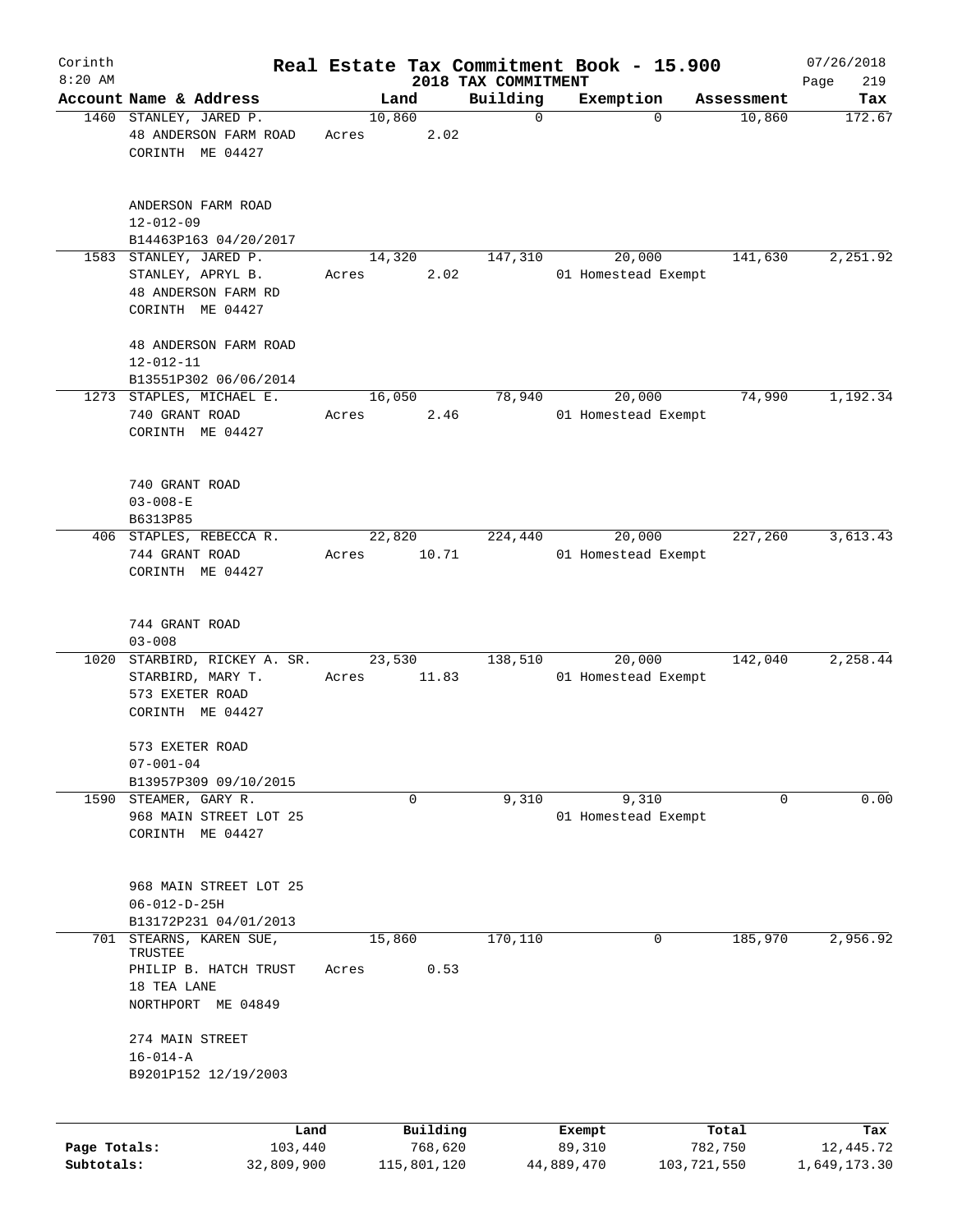| Corinth<br>$8:20$ AM |                                                                |       |                     |                                 | Real Estate Tax Commitment Book - 15.900 |                      | 07/26/2018         |
|----------------------|----------------------------------------------------------------|-------|---------------------|---------------------------------|------------------------------------------|----------------------|--------------------|
|                      | Account Name & Address                                         |       | Land                | 2018 TAX COMMITMENT<br>Building | Exemption                                |                      | 220<br>Page<br>Tax |
|                      | 1274 STEFANIK JR, JOSEPH E.                                    |       | 15,120              | 24,430                          | 20,000                                   | Assessment<br>19,550 | 310.85             |
|                      | 783 GRANT ROAD<br>CORINTH ME 04427                             | Acres | 6.09                |                                 | 01 Homestead Exempt                      |                      |                    |
|                      | 783 GRANT ROAD<br>$03 - 007$<br>B5840P124                      |       |                     |                                 |                                          |                      |                    |
|                      | 1208 STEFANIK, RENEE D,                                        |       | 19,590              | 22,970                          | 0                                        | 42,560               | 676.70             |
|                      | 101 EXETER ROAD<br>CORINTH ME 04427                            | Acres | 3.19                |                                 |                                          |                      |                    |
|                      | 103 EXETER ROAD<br>$14 - 027 - 01$<br>B12352P324 12/09/2010    |       |                     |                                 |                                          |                      |                    |
|                      | 2097 STEFANIK, RENEE D.                                        |       | 12,270              | $\mathbf 0$                     | 0                                        | 12,270               | 195.09             |
|                      | 101 EXETER ROAD<br>CORINTH ME 04427                            | Acres | 2.14                |                                 |                                          |                      |                    |
|                      | TATE ROAD<br>$09 - 023 - 03$                                   |       |                     |                                 |                                          |                      |                    |
|                      | B14058P25 01/15/2016                                           |       | 16,950              | 95,230                          | 20,000                                   | 92,180               | 1,465.66           |
|                      | 1207 STEFANIK, RENEE D.<br>101 EXETER ROAD<br>CORINTH ME 04427 | Acres | 1.01                |                                 | 01 Homestead Exempt                      |                      |                    |
|                      | 101 EXETER ROAD<br>$14 - 027 - 06$<br>B8713P140                |       |                     |                                 |                                          |                      |                    |
|                      | 2096 STEFANIK, TY J.                                           |       | 13,020              | 0                               | 0                                        | 13,020               | 207.02             |
|                      | OKO, EMILY R.<br>101 EXETER ROAD<br>CORINTH ME 04427           | Acres | 2.05                |                                 |                                          |                      |                    |
|                      | TATE ROAD<br>$09 - 023 - 02$                                   |       |                     |                                 |                                          |                      |                    |
|                      | B14772P104 03/29/2018<br>1659 STEHLE, ALLEN T.                 |       | 15,570              | 35,310                          | 0                                        | 50,880               | 808.99             |
|                      | WILLETT, DIANE L.<br>PO BOX 159<br>CORINTH ME 04427            | Acres | 2.00                |                                 |                                          |                      |                    |
|                      | 33 HI VIEW LANE<br>$04 - 019 - 20$                             |       |                     |                                 |                                          |                      |                    |
|                      | B14272P12 07/09/2016                                           |       |                     |                                 |                                          |                      |                    |
| 1277                 | STEVENS, GARY L.<br>STEVENS, TRACY L.<br>30 EXETER ROAD LOT 12 |       | 0                   | 15,510                          | 15,510<br>01 Homestead Exempt            | 0                    | 0.00               |
|                      | CORINTH ME 04427                                               |       |                     |                                 |                                          |                      |                    |
|                      | 30 EXETER ROAD LOT 12<br>$15 - 012 - 12H$                      |       |                     |                                 |                                          |                      |                    |
|                      |                                                                |       |                     |                                 |                                          |                      |                    |
| Page Totals:         | Land<br>92,520                                                 |       | Building<br>193,450 |                                 | Exempt<br>55,510                         | Total<br>230,460     | Tax<br>3,664.31    |

**Subtotals:** 32,902,420 115,994,570 44,944,980 103,952,010 1,652,837.61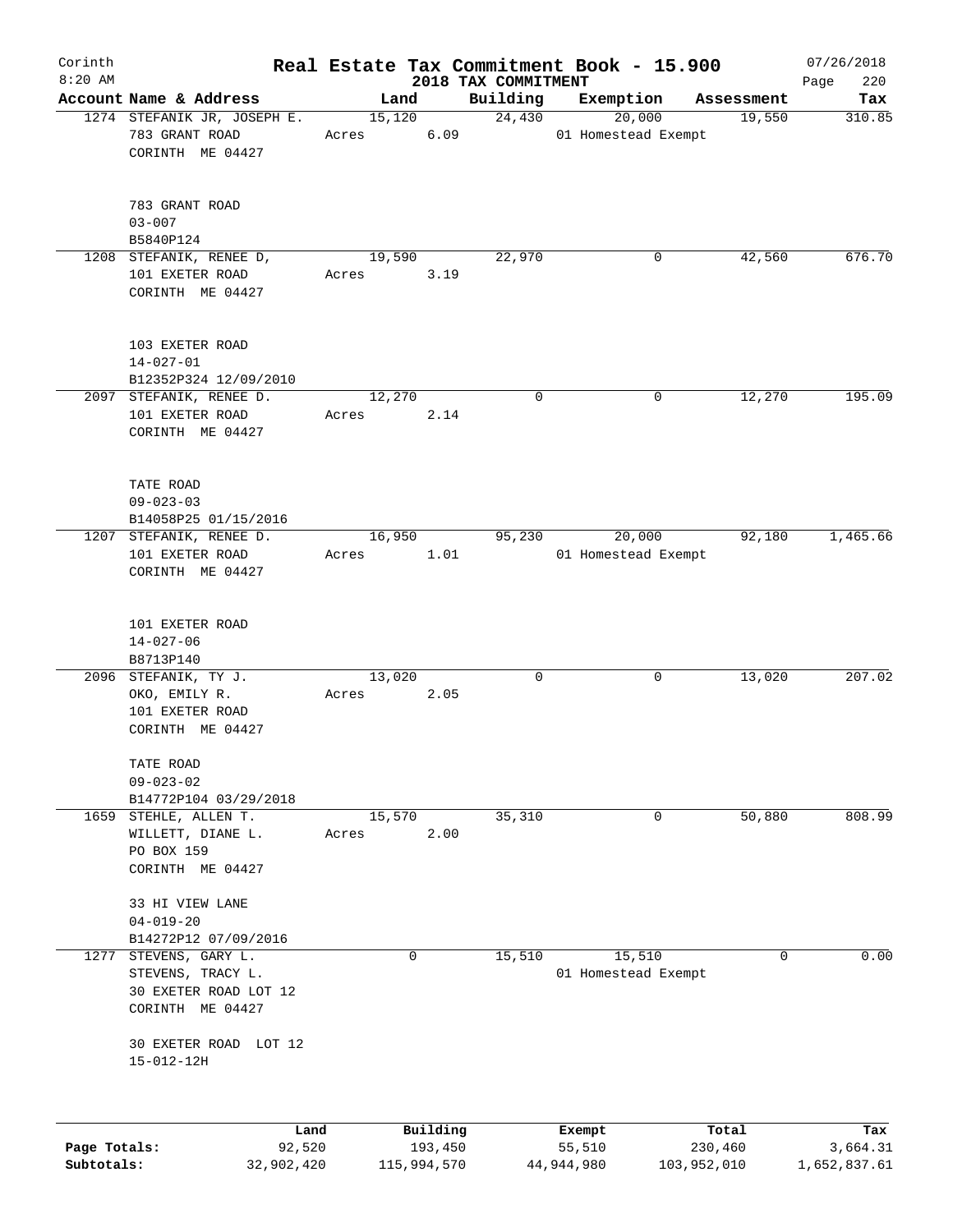| Corinth      |                                                   |                 |                     | Real Estate Tax Commitment Book - 15.900 |                   |                               |                  | 07/26/2018         |
|--------------|---------------------------------------------------|-----------------|---------------------|------------------------------------------|-------------------|-------------------------------|------------------|--------------------|
| $8:20$ AM    | Account Name & Address                            | Land            |                     | 2018 TAX COMMITMENT<br>Building          |                   | Exemption                     | Assessment       | Page<br>221<br>Tax |
| 158          | STEVENS, JOYCE (HEIRS                             | 15,610          |                     | 27,570                                   |                   | $\Omega$                      | 43,180           | 686.56             |
|              | OF)                                               |                 |                     |                                          |                   |                               |                  |                    |
|              | PR. DUMONT, RENE T.<br>762 GRANT RD               | Acres           | 2.04                |                                          |                   |                               |                  |                    |
|              | CORINTH ME 04427-3541                             |                 |                     |                                          |                   |                               |                  |                    |
|              |                                                   |                 |                     |                                          |                   |                               |                  |                    |
|              | 748 GRANT ROAD                                    |                 |                     |                                          |                   |                               |                  |                    |
|              | $03 - 008 - B$                                    |                 |                     |                                          |                   |                               |                  |                    |
|              | B13131P227 03/27/2013                             |                 |                     |                                          |                   |                               |                  |                    |
|              | 351 STEVENS, JUSTIN R.                            | 15,730          |                     | 73,560                                   |                   | 20,000                        | 69,290           | 1,101.71           |
|              | MADORE, MELISSA M.<br>37 BEECH GROVE ROAD         | Acres           | 1.00                |                                          |                   | 01 Homestead Exempt           |                  |                    |
|              | CORINTH ME 04427                                  |                 |                     |                                          |                   |                               |                  |                    |
|              |                                                   |                 |                     |                                          |                   |                               |                  |                    |
|              | 37 BEECH GROVE ROAD                               |                 |                     |                                          |                   |                               |                  |                    |
|              | $06 - 003 - 04$                                   |                 |                     |                                          |                   |                               |                  |                    |
|              | B9383P237                                         |                 |                     |                                          |                   |                               |                  |                    |
|              | 581 STEVENS, KEVIN<br>STEVENS, ANGELA             | 15,620<br>Acres | 0.98                | 42,760                                   |                   | 20,000<br>01 Homestead Exempt | 38,380           | 610.24             |
|              | 100 NOTCH RD                                      |                 |                     |                                          |                   |                               |                  |                    |
|              | CORINTH ME 04427                                  |                 |                     |                                          |                   |                               |                  |                    |
|              |                                                   |                 |                     |                                          |                   |                               |                  |                    |
|              | 100 NOTCH ROAD                                    |                 |                     |                                          |                   |                               |                  |                    |
|              | $07 - 033$                                        |                 |                     |                                          |                   |                               |                  |                    |
|              | B14146P113 05/09/2016<br>1841 STEVENS, MICHELE D. | 17,100          |                     | 106,740                                  |                   | 20,000                        | 103,840          | 1,651.06           |
|              | STEVENS, JAMIE B.                                 | Acres           | 1.13                |                                          |                   | 01 Homestead Exempt           |                  |                    |
|              | 85 BRADBURY DRIVE                                 |                 |                     |                                          |                   |                               |                  |                    |
|              | CORINTH ME 04427                                  |                 |                     |                                          |                   |                               |                  |                    |
|              |                                                   |                 |                     |                                          |                   |                               |                  |                    |
|              | 85 BRADBURY DRIVE                                 |                 |                     |                                          |                   |                               |                  |                    |
|              | $08 - 012 - 21$<br>B10246P327 12/21/2005          |                 |                     |                                          |                   |                               |                  |                    |
|              | 237 STEVENSON, CHRISTINA D.                       | 16,940          |                     | 100,770                                  |                   | 20,000                        | 97,710           | 1,553.59           |
|              | 859 MAIN STREET                                   | Acres           | 1.00                |                                          |                   | 01 Homestead Exempt           |                  |                    |
|              | CORINTH ME 04427                                  |                 |                     |                                          |                   |                               |                  |                    |
|              |                                                   |                 |                     |                                          |                   |                               |                  |                    |
|              |                                                   |                 |                     |                                          |                   |                               |                  |                    |
|              | 859 MAIN STREET<br>$05 - 042 - A$                 |                 |                     |                                          |                   |                               |                  |                    |
|              | B11340P294 03/28/2008 B6432P69                    |                 |                     |                                          |                   |                               |                  |                    |
|              | 1280 STEWART, RAYMOND                             |                 | $\Omega$            | 41,350                                   |                   | 26,000                        | 15,350           | 244.07             |
|              | STEWART, BETTY L                                  |                 |                     |                                          |                   | 01 Homestead Exempt           |                  |                    |
|              | PO BOX 337                                        |                 |                     |                                          | 22 Veteran        |                               |                  |                    |
|              | CORINTH ME 04427                                  |                 |                     |                                          |                   |                               |                  |                    |
|              | 455 EXETER ROAD                                   |                 |                     |                                          |                   |                               |                  |                    |
|              | $07 - 009 - A - 01H$                              |                 |                     |                                          |                   |                               |                  |                    |
|              | 777 STINSON, SKYLAND A.                           | 20,930          |                     | 112,580                                  |                   | 20,000                        | 113,510          | 1,804.81           |
|              | STINSON, EDITH C.                                 | Acres           | 4.30                |                                          |                   | 01 Homestead Exempt           |                  |                    |
|              | 32 HUDSON ROAD                                    |                 |                     |                                          |                   |                               |                  |                    |
|              | CORINTH ME 04427                                  |                 |                     |                                          |                   |                               |                  |                    |
|              | 32 HUDSON ROAD                                    |                 |                     |                                          |                   |                               |                  |                    |
|              | $11 - 023$                                        |                 |                     |                                          |                   |                               |                  |                    |
|              | B7253P115                                         |                 |                     |                                          |                   |                               |                  |                    |
|              |                                                   |                 |                     |                                          |                   |                               |                  |                    |
|              |                                                   |                 |                     |                                          |                   |                               |                  |                    |
| Page Totals: | Land<br>101,930                                   |                 | Building<br>505,330 |                                          | Exempt<br>126,000 |                               | Total<br>481,260 | Tax<br>7,652.04    |
| Subtotals:   | 33,004,350                                        |                 | 116,499,900         |                                          | 45,070,980        |                               | 104, 433, 270    | 1,660,489.65       |
|              |                                                   |                 |                     |                                          |                   |                               |                  |                    |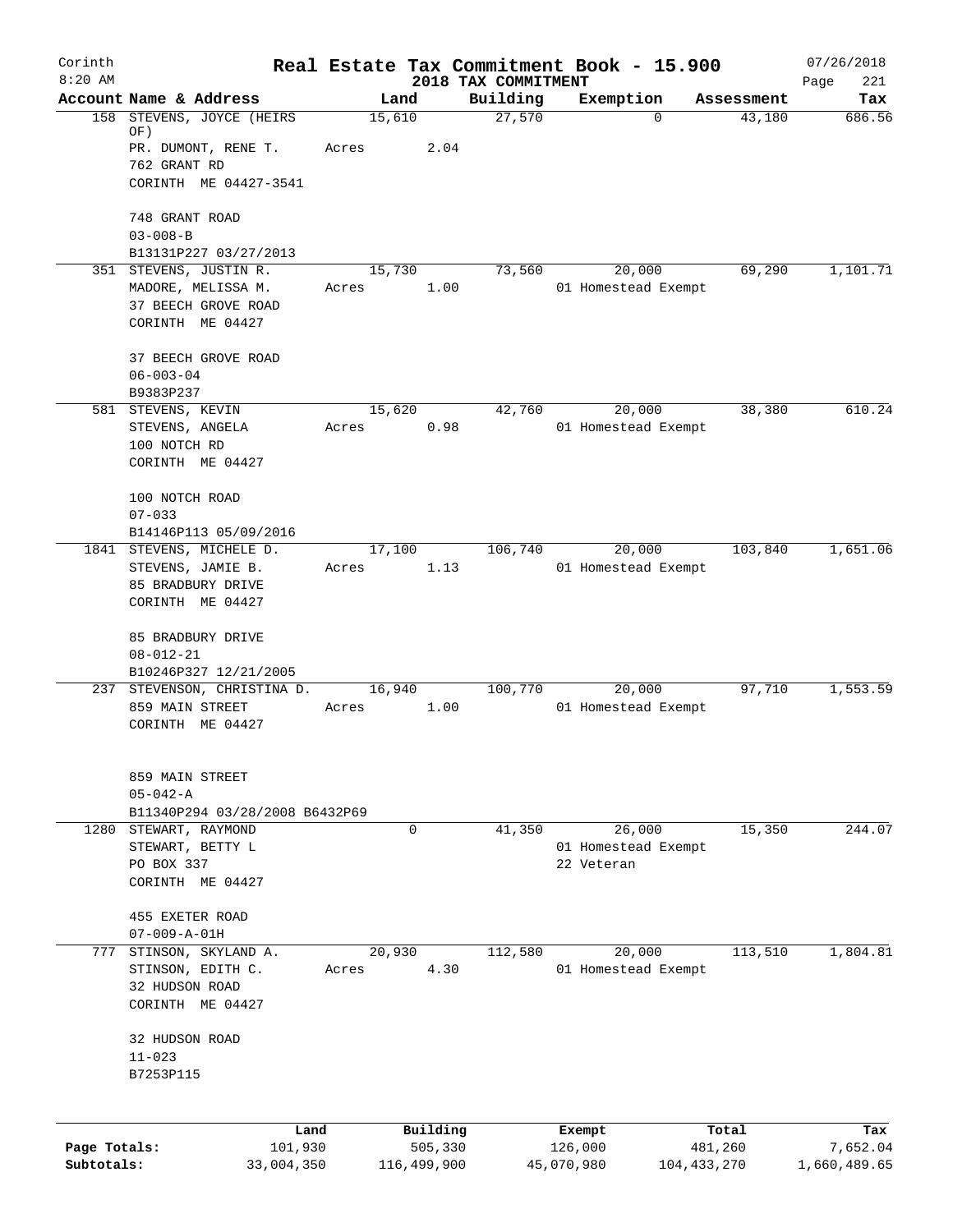| Corinth                    |                                                                |                         |       |                        |                     | Real Estate Tax Commitment Book - 15.900 |             |                      | 07/26/2018               |
|----------------------------|----------------------------------------------------------------|-------------------------|-------|------------------------|---------------------|------------------------------------------|-------------|----------------------|--------------------------|
| $8:20$ AM                  | Account Name & Address                                         |                         |       |                        | 2018 TAX COMMITMENT |                                          |             |                      | Page<br>222              |
|                            | 1281 STITHAM, JUDSON H.<br>5 CHICK HILL RD                     |                         | Acres | Land<br>16,060<br>0.55 | Building<br>77,490  | Exemption                                | 0           | Assessment<br>93,550 | Tax<br>1,487.45          |
|                            | CLIFTON ME 04428                                               |                         |       |                        |                     |                                          |             |                      |                          |
|                            | 272 MAIN STREET<br>$16 - 014$                                  |                         |       |                        |                     |                                          |             |                      |                          |
|                            | B10541P333 07/17/2006                                          |                         |       |                        |                     |                                          |             |                      |                          |
|                            | 1283 STONYVALE, INC<br>226 FOGLER ROAD<br>EXETER ME 04435-3410 |                         | Acres | 17,520<br>27.00        | 0                   |                                          | 0           | 17,520               | 278.57                   |
|                            | EXETER TOWN LINE N/F<br>OFF                                    |                         |       |                        |                     |                                          |             |                      |                          |
|                            | $10 - 004$                                                     |                         |       |                        |                     |                                          |             |                      |                          |
|                            | B2066P100                                                      |                         |       |                        |                     |                                          |             |                      |                          |
|                            | 1499 STRAUB, STEVEN                                            |                         |       | 16,960                 | 108,200             |                                          | 0           | 125,160              | 1,990.04                 |
|                            | STRAUB, MICHELE<br>31 Village Dr                               |                         | Acres | 1.02                   |                     |                                          |             |                      |                          |
|                            | Corinth ME 04427                                               |                         |       |                        |                     |                                          |             |                      |                          |
|                            | 31 VILLAGE DRIVE<br>$11 - 002 - 13$                            |                         |       |                        |                     |                                          |             |                      |                          |
|                            | B12826P20 05/24/2012                                           |                         |       |                        |                     |                                          |             |                      |                          |
|                            | 1293 STRECK, ALAN R.                                           |                         |       | 33,250                 | 18,540              |                                          | 0           | 51,790               | 823.46                   |
|                            | DOMIT JR, EDWARD J.                                            |                         | Acres | 39.30                  |                     |                                          |             |                      |                          |
|                            | 26 PLEASANT ST                                                 |                         |       |                        |                     |                                          |             |                      |                          |
|                            | MIDDLETON MA 01949                                             |                         |       |                        |                     |                                          |             |                      |                          |
|                            | TABOR LANE                                                     |                         |       |                        |                     |                                          |             |                      |                          |
|                            | $07 - 001$                                                     |                         |       |                        |                     |                                          |             |                      |                          |
|                            | B4377P318<br>1296 STROUT JR, DONALD A.                         |                         |       | 22,630                 | 146,120             | 20,000                                   |             | 148,750              | 2,365.13                 |
|                            | STROUT, CHRISTY S.                                             |                         | Acres | 12.12                  |                     | 01 Homestead Exempt                      |             |                      |                          |
|                            | P.O. BOX 406                                                   |                         |       |                        |                     |                                          |             |                      |                          |
|                            | CORINTH ME 04427                                               |                         |       |                        |                     |                                          |             |                      |                          |
|                            | 111 WEST CORINTH ROAD                                          |                         |       |                        |                     |                                          |             |                      |                          |
|                            | $05 - 024 - 10$<br>B5318P141                                   |                         |       |                        |                     |                                          |             |                      |                          |
|                            | 1294 STROUT, BARBARA T.                                        |                         |       | 11,730                 | 72,550              | 26,000                                   |             | 58,280               | 926.65                   |
|                            | P.O. BOX 425                                                   |                         | Acres | 0.35                   |                     | 31 Vetrans Widow                         |             |                      |                          |
|                            | CORINTH ME 04427                                               |                         |       |                        |                     | 01 Homestead Exempt                      |             |                      |                          |
|                            | 170 MAIN STREET                                                |                         |       |                        |                     |                                          |             |                      |                          |
|                            | $17 - 005$                                                     |                         |       |                        |                     |                                          |             |                      |                          |
|                            | B1840P43                                                       |                         |       |                        |                     |                                          |             |                      |                          |
|                            | 1299 STROUT, JOSEPH K.                                         |                         |       | 26,540                 | 51,430              |                                          | 0           | 77,970               | 1,239.72                 |
|                            | 416 BEANS MILL ROAD<br>CORINTH ME 04427                        |                         | Acres | 6.81                   |                     |                                          |             |                      |                          |
|                            | BEANS MILL RD LEDGE                                            |                         |       |                        |                     |                                          |             |                      |                          |
|                            | HILL R                                                         |                         |       |                        |                     |                                          |             |                      |                          |
|                            | $04 - 016$                                                     |                         |       |                        |                     |                                          |             |                      |                          |
|                            | B3288P76                                                       |                         |       |                        |                     |                                          |             |                      |                          |
|                            |                                                                | Land                    |       | Building               |                     | Exempt                                   |             | Total                | Tax                      |
| Page Totals:<br>Subtotals: |                                                                | 144,690<br>33, 149, 040 |       | 474,330<br>116,974,230 |                     | 46,000<br>45,116,980                     | 105,006,290 | 573,020              | 9,111.02<br>1,669,600.67 |
|                            |                                                                |                         |       |                        |                     |                                          |             |                      |                          |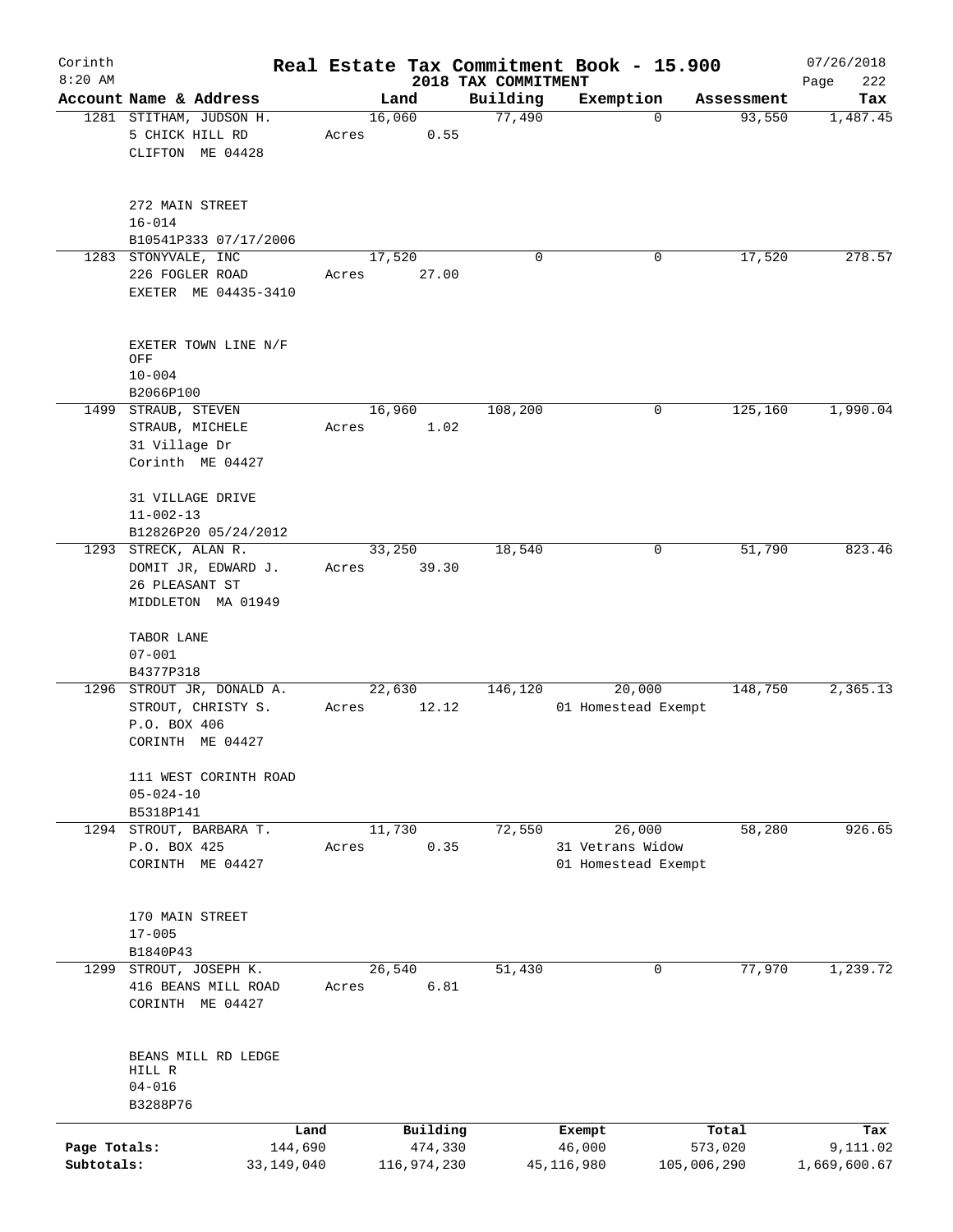| Corinth<br>$8:20$ AM       |                                                                                      |                 |                                 | Real Estate Tax Commitment Book - 15.900 |                        | 07/26/2018                |
|----------------------------|--------------------------------------------------------------------------------------|-----------------|---------------------------------|------------------------------------------|------------------------|---------------------------|
|                            | Account Name & Address                                                               | Land            | 2018 TAX COMMITMENT<br>Building | Exemption                                | Assessment             | 223<br>Page<br>Tax        |
|                            | 1302 STROUT, JOSEPH K.<br>416 BEANS MILL ROAD<br>CORINTH ME 04427                    | 28,930<br>Acres | $\mathbf 0$<br>140.00           | $\Omega$                                 | 28,930                 | 459.99                    |
|                            | LEDGE HILL ROAD<br>$04 - 024$<br>B3288P76                                            |                 |                                 |                                          |                        |                           |
|                            | 1301 STROUT, JOSEPH K.<br>416 BEANS MILL ROAD<br>CORINTH ME 04427                    | 10,840<br>Acres | $\mathbf 0$<br>2.00             | 0                                        | 10,840                 | 172.36                    |
|                            | BEANS MILL RD LEDGE<br>HILL R<br>$04 - 023$<br>B3192P278                             |                 |                                 |                                          |                        |                           |
|                            | 1300 STROUT, JOSEPH K.                                                               | 48,400          | 51,150                          | 20,000                                   | 79,550                 | 1,264.85                  |
|                            | 416 BEANS MILL ROAD<br>CORINTH ME 04427                                              | Acres           | 100.00                          | 01 Homestead Exempt                      |                        |                           |
|                            | 416 BEANS MILL ROAD<br>$04 - 022$<br>B3288P76                                        |                 |                                 |                                          |                        |                           |
|                            | 403 STROUT, LAYLA J.<br>353 TATE ROAD<br>CORINTH ME 04427                            | 27,250<br>Acres | 100,770<br>17.00                | 20,000<br>01 Homestead Exempt            | 108,020                | 1,717.52                  |
|                            | 353 TATE ROAD<br>$06 - 017$<br>B14378P169 12/30/2016                                 |                 |                                 |                                          |                        |                           |
|                            | 1295 STROUT, LORAYNE B.<br>P.O. BOX 167<br>CORINTH ME 04427                          | 13,380<br>Acres | 89,630<br>0.51                  | 20,000<br>01 Homestead Exempt            | 83,010                 | 1,319.86                  |
|                            | 374 MAIN STREET<br>$13 - 006$<br>B2187P195                                           |                 |                                 |                                          |                        |                           |
| 1041                       | STROUT, MICHAEL A. II<br>41 RIDGE ROAD<br>CHARLESTON ME 04422                        | 25,060<br>Acres | 108,950<br>11.54                | 0                                        | 134,010                | 2,130.76                  |
|                            | 585 EXETER ROAD<br>$07 - 001 - 03$<br>B14236P208 08/05/2016                          |                 |                                 |                                          |                        |                           |
| 1967                       | STUART, RICHARD J.<br>STUART, MARGUERITE<br>86 COVERED BRIDGE RD<br>CORINTH ME 04427 | 24,880<br>Acres | 256,480<br>16.70                | 20,000<br>01 Homestead Exempt            | 261,360                | 4,155.62                  |
|                            | 86 COVERED BRIDGE ROAD<br>$03 - 010 - A - 01$<br>B13456P306 02/07/2014               |                 |                                 |                                          |                        |                           |
|                            | Land                                                                                 |                 | Building                        | Exempt                                   | Total                  | Tax                       |
| Page Totals:<br>Subtotals: | 178,740<br>33, 327, 780                                                              | 117,581,210     | 606,980                         | 80,000<br>45,196,980                     | 705,720<br>105,712,010 | 11,220.96<br>1,680,821.63 |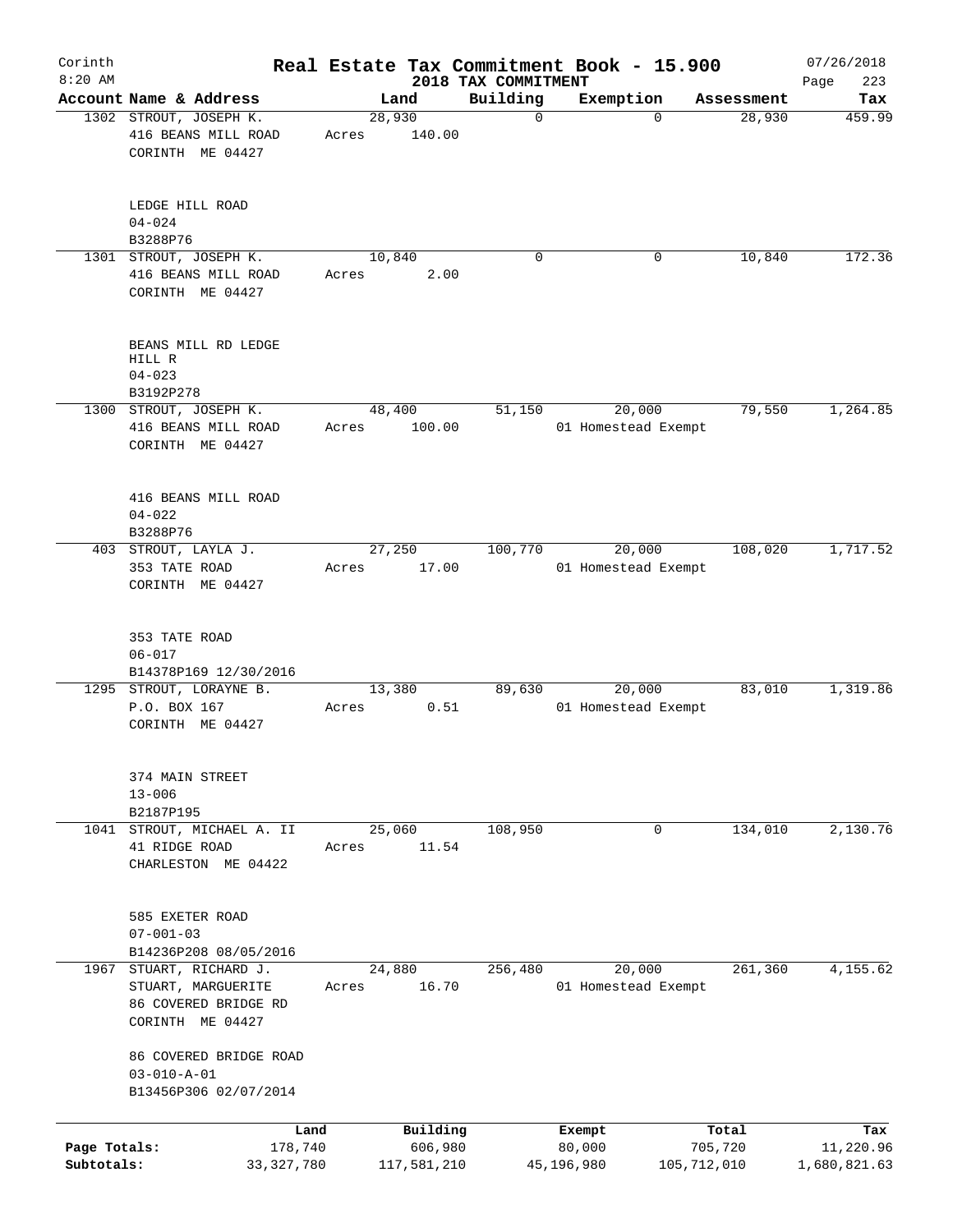| Corinth                    |                                                                                                                              | Real Estate Tax Commitment Book - 15.900 |                        |                                 |                               |             |            | 07/26/2018               |
|----------------------------|------------------------------------------------------------------------------------------------------------------------------|------------------------------------------|------------------------|---------------------------------|-------------------------------|-------------|------------|--------------------------|
| $8:20$ AM                  | Account Name & Address                                                                                                       | Land                                     |                        | 2018 TAX COMMITMENT<br>Building | Exemption                     |             | Assessment | 224<br>Page<br>Tax       |
|                            | 1304 STUBBS, JAMES MICHAEL &<br>EILEEN D. J/T<br>STUBBS, THOMAS ALAN T/C Acres 57.46<br>254 PARKWAY SOUTH<br>BREWER ME 04412 | 34,360                                   |                        | 33,420                          |                               | $\Omega$    | 67,780     | 1,077.70                 |
|                            | 650 AVENUE ROAD<br>$01 - 006$                                                                                                |                                          |                        |                                 |                               |             |            |                          |
|                            | B14208P212 07/11/2016<br>1305 STUBBS, THOMAS A.<br>STUBBS, AUDREY R.<br>606 AVENUE ROAD<br>CORINTH ME 04427                  | 22,960<br>Acres                          | 11.04                  | 89,450                          | 20,000<br>01 Homestead Exempt |             | 92,410     | 1,469.32                 |
|                            | 606 AVENUE ROAD<br>$01 - 007$<br>B12570P46 08/19/2011 B4722P248                                                              |                                          |                        |                                 |                               |             |            |                          |
|                            | 1517 STYMIEST, CAROLYN L.<br>LIFE EST. TO WILSON,<br><b>NORMA</b><br>695 TATE ROAD<br>CORINTH ME 04427                       | 23,600<br>Acres                          | 1.50                   | 10,690                          | 20,000<br>01 Homestead Exempt |             | 14,290     | 227.21                   |
|                            | 695 TATE ROAD<br>$06 - 012$<br>B3994P161 03/30/1987                                                                          |                                          |                        |                                 |                               |             |            |                          |
|                            | 173 STYMIEST, RICKY L.<br>CAULKINS, MELINDA I.<br>281 NORTH ROAD<br>NEWBURGH ME 04444                                        | 10,250<br>Acres                          | 15.63                  | $\mathbf 0$                     |                               | 0           | 10,250     | 162.98                   |
|                            | MUDGETT ROAD<br>$02 - 002 - A$<br>B10614P169 08/28/2006                                                                      |                                          |                        |                                 |                               |             |            |                          |
|                            | 1307 STYMIEST, ROBERT<br>825 MUDGETT ROAD<br>CORINTH ME 04427                                                                | 14,040<br>Acres                          | 7.85                   | $\mathbf 0$                     |                               | 0           | 14,040     | 223.24                   |
|                            | MUDGETT ROAD<br>$01 - 045$<br>B11423P262 06/05/2008 B3147P33                                                                 |                                          |                        |                                 |                               |             |            |                          |
|                            | 1308 STYMIEST, ROBERT<br>825 MUDGETT ROAD<br>CORINTH ME 04427                                                                | 18,200<br>Acres                          | 4.50                   | 29,470                          | 20,000<br>01 Homestead Exempt |             | 27,670     | 439.95                   |
|                            | 825 MUDGETT ROAD<br>$01 - 046$<br>B14061P235 01/21/2016 B11423P262 06/05/2008                                                |                                          |                        |                                 |                               |             |            |                          |
|                            | 1254 STYMIEST, TRAVIS T.<br>WALKER, TANYA<br>39 PECAL LANE<br>LEVANT ME 04456                                                | 31,720<br>Acres                          | 40.00                  | 23,350                          |                               | 0           | 55,070     | 875.61                   |
|                            | 691 LEDGE HILL ROAD<br>$01 - 043 - A$<br>B13075P40 01/23/2013                                                                |                                          |                        |                                 |                               |             |            |                          |
|                            |                                                                                                                              | Land                                     | Building               |                                 | Exempt                        |             | Total      | Tax                      |
| Page Totals:<br>Subtotals: | 155,130<br>33,482,910                                                                                                        |                                          | 186,380<br>117,767,590 |                                 | 60,000<br>45,256,980          | 105,993,520 | 281,510    | 4,476.01<br>1,685,297.64 |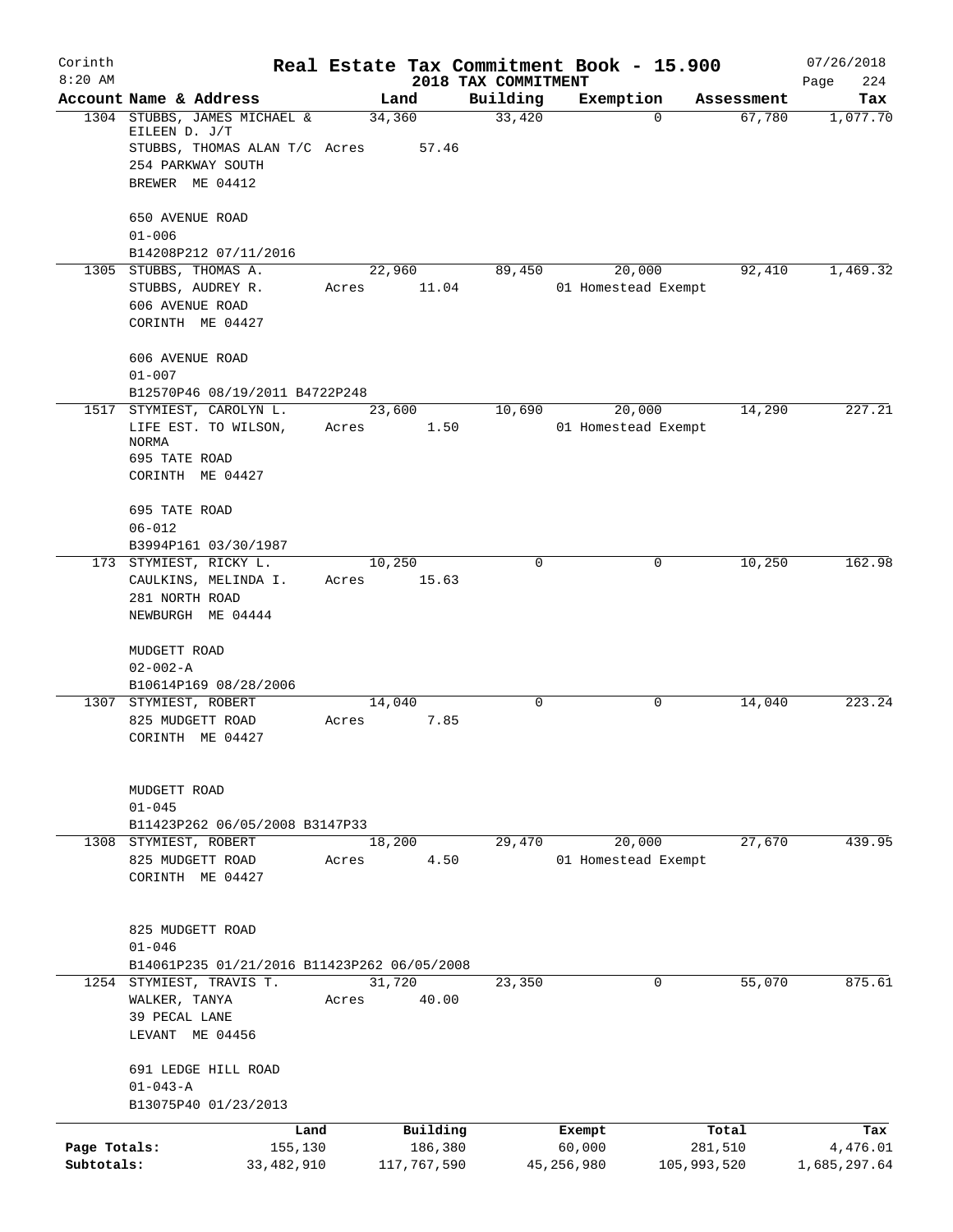| Corinth      |                                                                       |       |                 |                     | Real Estate Tax Commitment Book - 15.900 |                      | 07/26/2018   |
|--------------|-----------------------------------------------------------------------|-------|-----------------|---------------------|------------------------------------------|----------------------|--------------|
| $8:20$ AM    |                                                                       |       |                 | 2018 TAX COMMITMENT |                                          |                      | 225<br>Page  |
|              | Account Name & Address<br>930 SUDSBURY, JULIE E.                      |       | Land<br>17,170  | Building<br>75,870  | Exemption<br>20,000                      | Assessment<br>73,040 | Tax          |
|              | 97 HUDSON ROAD<br>CORINTH ME 04427                                    | Acres | 1.19            |                     | 01 Homestead Exempt                      |                      | 1,161.34     |
|              | 97 HUDSON ROAD<br>$08 - 002 - 05$<br>B6113P259                        |       |                 |                     |                                          |                      |              |
|              | 654 SULLIVAN, LOUINE A.                                               |       | 32,330          | 81,610              | 0                                        | 113,940              | 1,811.65     |
|              | 51 EXETER RD<br>CORINTH ME 04427                                      | Acres | 0.76            |                     |                                          |                      |              |
|              | 51 EXETER ROAD<br>$14 - 025$                                          |       |                 |                     |                                          |                      |              |
|              | B11271P137 01/11/2008                                                 |       |                 |                     |                                          |                      |              |
|              | 1066 SWEET WATER RIDGE, INC.<br>585 MAIN STREET<br>CORINTH ME 04427   | Acres | 55,720<br>66.80 | 160,570             | 0                                        | $2\overline{16,290}$ | 3,439.01     |
|              | 585 MAIN STREET<br>$05 - 027$                                         |       |                 |                     |                                          |                      |              |
|              | B14122P267 04/13/2016                                                 |       |                 |                     |                                          |                      |              |
|              | 1266 SWETT, LISA D.<br>36 BRADBURY DRIVE<br>CORINTH ME 04427          | Acres | 19,990<br>3.52  | 124,590             | 20,000<br>01 Homestead Exempt            | 124,580              | 1,980.82     |
|              | 36 BRADBURY DRIVE<br>$08 - 012 - 06$<br>B13356P63 10/02/2013          |       |                 |                     |                                          |                      |              |
|              | 1711 T & M ENTERPRISES, LLC<br>360 MAIN ROAD<br>CHARLESTON ME 04422   | Acres | 26,460<br>4.41  | 103,260             | 0                                        | 129,720              | 2,062.55     |
|              | 781 MAIN STREET<br>$05 - 040 - C$<br>B14233P3 07/28/2016              |       |                 |                     |                                          |                      |              |
|              | 700 T AND P LUMBER, INC.                                              |       | 35,040          | 451,950             | 0                                        | 486,990              | 7,743.14     |
|              | CRESCENT LUMBER COMPANY Acres<br>60 FOWLER ROAD<br>ORRINGTON ME 04474 |       | 11.50           |                     |                                          |                      |              |
|              | 534 MAIN STREET<br>$08 - 019$                                         |       |                 |                     |                                          |                      |              |
|              | B11946P119 10/16/2009                                                 |       |                 |                     |                                          |                      |              |
| 737          | TAGGART, RONALD                                                       |       | 16,060          | 84,420              | 20,000                                   | 80,480               | 1,279.63     |
|              | 319 HUDSON ROAD<br>CORINTH ME 04427                                   | Acres | 1.28            |                     | 01 Homestead Exempt                      |                      |              |
|              | 319 HUDSON ROAD<br>$09 - 002 - E$<br>B9999P327 07/26/2005             |       |                 |                     |                                          |                      |              |
|              | Land                                                                  |       | Building        |                     | Exempt                                   | Total                | Tax          |
| Page Totals: | 202,770                                                               |       | 1,082,270       |                     | 60,000                                   | 1,225,040            | 19,478.14    |
| Subtotals:   | 33,685,680                                                            |       | 118,849,860     |                     | 45, 316, 980                             | 107, 218, 560        | 1,704,775.78 |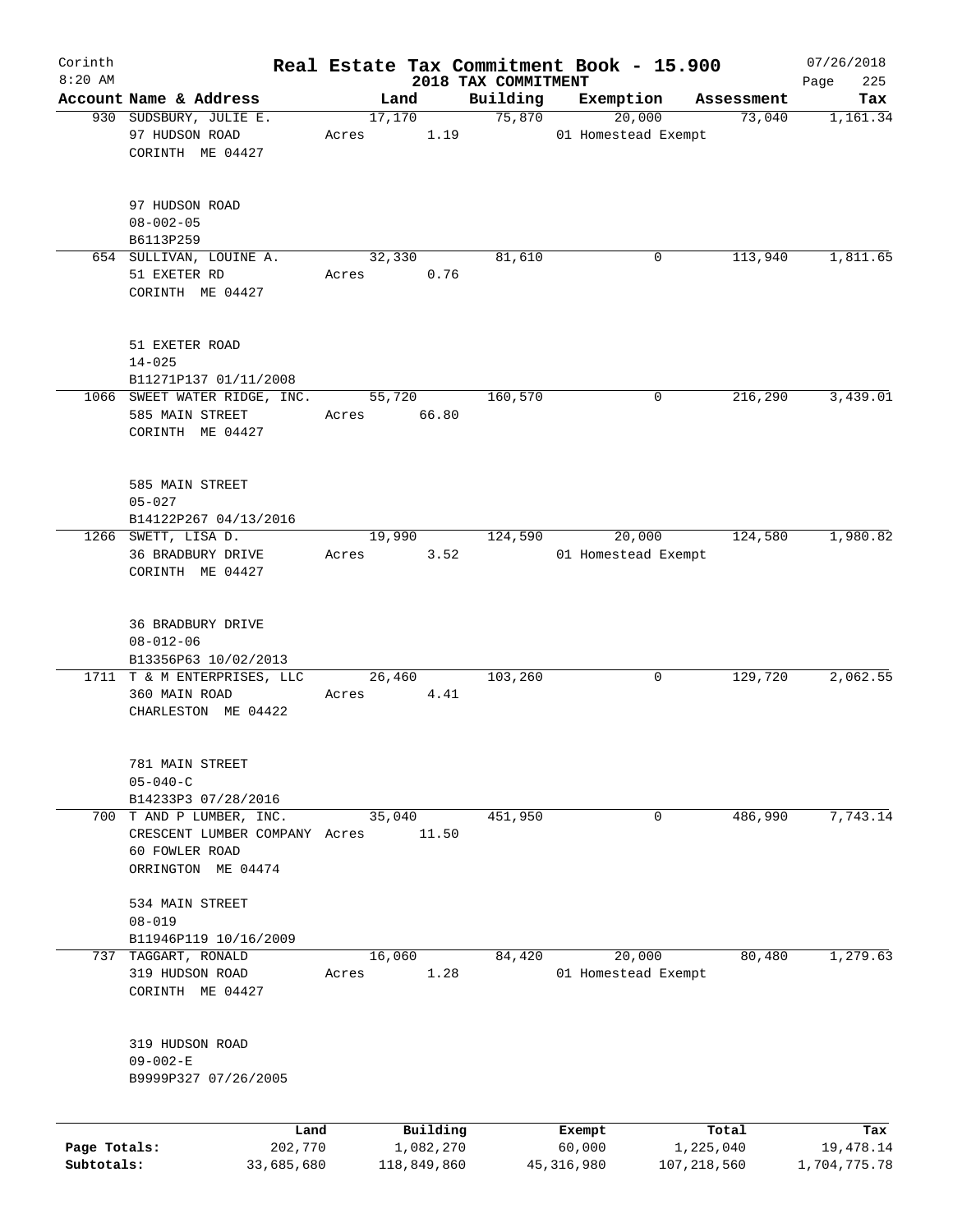| Corinth   |                                      |       |        |          | Real Estate Tax Commitment Book - 15.900 |                     |             |            | 07/26/2018  |
|-----------|--------------------------------------|-------|--------|----------|------------------------------------------|---------------------|-------------|------------|-------------|
| $8:20$ AM |                                      |       |        |          | 2018 TAX COMMITMENT                      |                     |             |            | 226<br>Page |
|           | Account Name & Address               |       | Land   |          | Building                                 | Exemption           |             | Assessment | Tax         |
|           | 2088 TAPLEY, HEATHER                 |       |        | $\Omega$ | 24,970                                   | 20,000              |             | 4,970      | 79.02       |
|           | 613 HUDSON ROAD                      |       |        |          |                                          | 01 Homestead Exempt |             |            |             |
|           | CORINTH ME 04427                     |       |        |          |                                          |                     |             |            |             |
|           |                                      |       |        |          |                                          |                     |             |            |             |
|           |                                      |       |        |          |                                          |                     |             |            |             |
|           | 613 HUDSON ROAD                      |       |        |          |                                          |                     |             |            |             |
|           | $12 - 039 - A - H$                   |       |        |          |                                          |                     |             |            |             |
|           | 138 TAPLEY, RYAN W.<br>92 EXETER RD  | Acres | 15,670 | 0.80     | 83,160                                   | 20,000              |             | 78,830     | 1,253.40    |
|           | CORINTH ME 04427                     |       |        |          |                                          | 01 Homestead Exempt |             |            |             |
|           |                                      |       |        |          |                                          |                     |             |            |             |
|           |                                      |       |        |          |                                          |                     |             |            |             |
|           | 92 EXETER ROAD                       |       |        |          |                                          |                     |             |            |             |
|           | $14 - 010$                           |       |        |          |                                          |                     |             |            |             |
|           | B12121P56 04/30/2010                 |       |        |          |                                          |                     |             |            |             |
|           | 1323 TATE JR, OSCAR G.               |       | 16,950 |          | $\Omega$                                 |                     | 0           | 16,950     | 269.51      |
|           | (Heirs of)                           |       |        |          |                                          |                     |             |            |             |
|           | PR. TATE, BERNADINE                  | Acres |        | 1.01     |                                          |                     |             |            |             |
|           | 1004 MAIN STREET                     |       |        |          |                                          |                     |             |            |             |
|           | CORINTH ME 04427                     |       |        |          |                                          |                     |             |            |             |
|           | 6 OSCAR DRIVE                        |       |        |          |                                          |                     |             |            |             |
|           | $05 - 017 - 02$                      |       |        |          |                                          |                     |             |            |             |
|           | B12954P187 09/24/2012                |       |        |          |                                          |                     |             |            |             |
|           | 180 TATE JR, OSCAR G.                |       | 23,260 |          | 0                                        |                     | 0           | 23,260     | 369.83      |
|           | (Heirs of)                           |       |        |          |                                          |                     |             |            |             |
|           | PR. TATE, BERNADINE                  | Acres |        | 23.41    |                                          |                     |             |            |             |
|           | 1004 MAIN STREET                     |       |        |          |                                          |                     |             |            |             |
|           | CORINTH ME 04427                     |       |        |          |                                          |                     |             |            |             |
|           |                                      |       |        |          |                                          |                     |             |            |             |
|           | GRANT ROAD                           |       |        |          |                                          |                     |             |            |             |
|           | $05 - 019$<br>B11517P310 09/02/2008  |       |        |          |                                          |                     |             |            |             |
|           | 1337 TATE JR, OSCAR G.               |       | 20,450 |          | 0                                        |                     | 0           | 20,450     | 325.16      |
|           | (Heirs of)                           |       |        |          |                                          |                     |             |            |             |
|           | PR. TATE, BERNADINE                  | Acres |        | 21.00    |                                          |                     |             |            |             |
|           | 1004 MAIN STREET                     |       |        |          |                                          |                     |             |            |             |
|           | CORINTH ME 04427                     |       |        |          |                                          |                     |             |            |             |
|           |                                      |       |        |          |                                          |                     |             |            |             |
|           | MARSH ROAD                           |       |        |          |                                          |                     |             |            |             |
|           | $08 - 038$                           |       |        |          |                                          |                     |             |            |             |
|           | B12954P187 09/24/2012                |       |        |          |                                          |                     |             |            |             |
|           | 1321 TATE JR, OSCAR G.<br>(Heirs of) |       | 48,580 |          | $\Omega$                                 |                     | $\mathbf 0$ | 48,580     | 772.42      |
|           | PR. TATE, BERNADINE                  | Acres |        | 105.68   |                                          |                     |             |            |             |
|           | 1004 MAIN STREET                     |       |        |          |                                          |                     |             |            |             |
|           | CORINTH ME 04427                     |       |        |          |                                          |                     |             |            |             |
|           |                                      |       |        |          |                                          |                     |             |            |             |
|           | MAIN STREET                          |       |        |          |                                          |                     |             |            |             |
|           | $06 - 004$                           |       |        |          |                                          |                     |             |            |             |
|           | B12954P187 09/24/2012                |       |        |          |                                          |                     |             |            |             |

|              | Land       | Building    | Exempt     | Total         | Tax          |
|--------------|------------|-------------|------------|---------------|--------------|
| Page Totals: | 124,910    | 108,130     | 40,000     | 193,040       | 3,069.34     |
| Subtotals:   | 33,810,590 | 118,957,990 | 45,356,980 | 107, 411, 600 | 1,707,845.12 |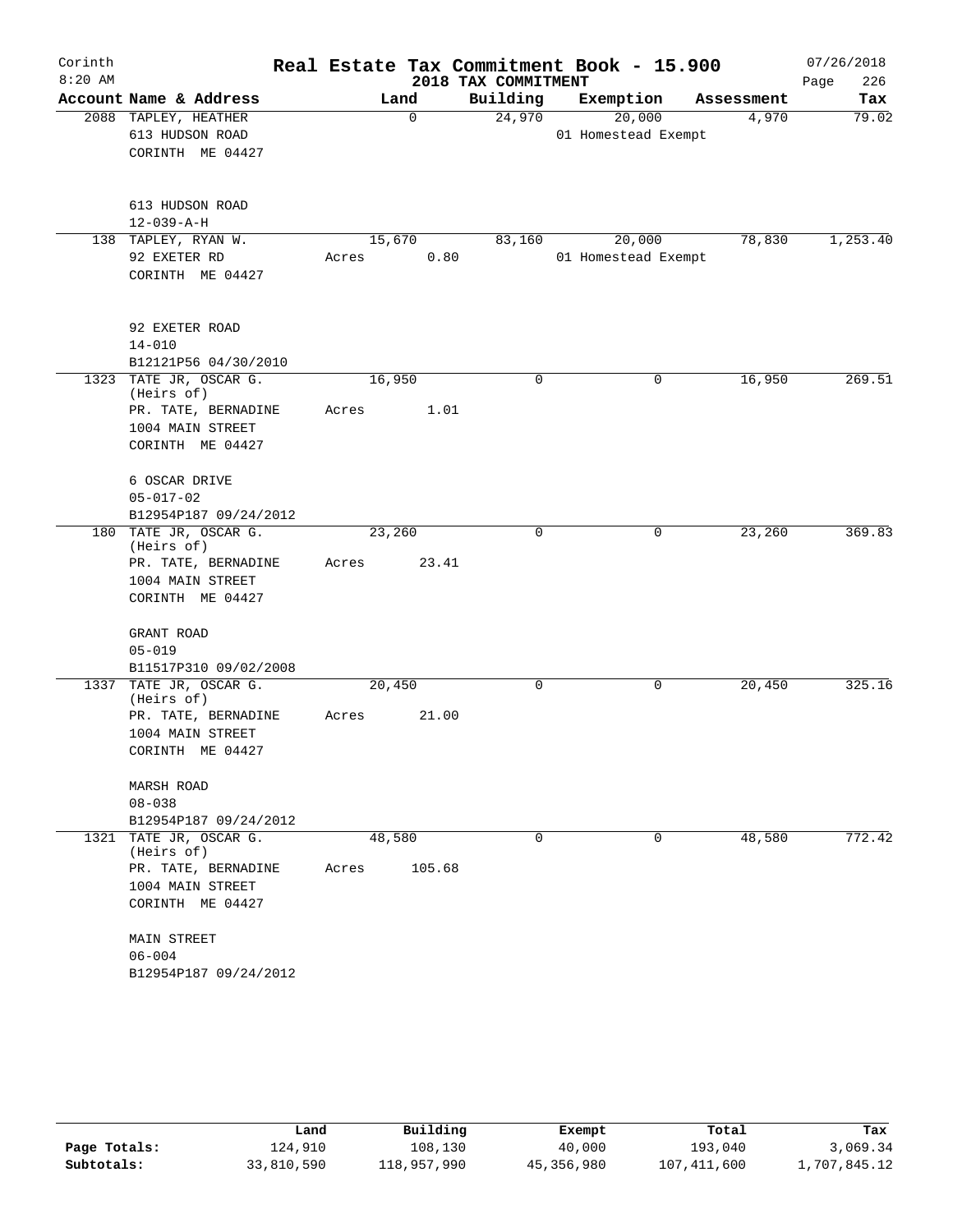| Corinth   |                                         |        |       |                     | Real Estate Tax Commitment Book - 15.900 |            | 07/26/2018    |
|-----------|-----------------------------------------|--------|-------|---------------------|------------------------------------------|------------|---------------|
| $8:20$ AM |                                         |        |       | 2018 TAX COMMITMENT |                                          |            | 227<br>Page   |
|           | Account Name & Address                  |        | Land  | Building            | Exemption                                | Assessment | Tax<br>356.48 |
|           | 1322 TATE JR, OSCAR G.<br>(Heirs of)    | 21,420 |       | 1,000               | $\Omega$                                 | 22,420     |               |
|           | PR TATE, BERNADINE                      | Acres  | 7.45  |                     |                                          |            |               |
|           | 1004 MAIN STREET                        |        |       |                     |                                          |            |               |
|           | CORINTH ME 04427                        |        |       |                     |                                          |            |               |
|           | 953 MAIN STREET                         |        |       |                     |                                          |            |               |
|           | $05 - 053$                              |        |       |                     |                                          |            |               |
|           | B12954P187 09/24/2012                   |        |       |                     |                                          |            |               |
|           | 1325 TATE JR, OSCAR G.                  | 16,980 |       | 8,500               | 0                                        | 25,480     | 405.13        |
|           | (Heirs of)                              |        |       |                     |                                          |            |               |
|           | PR. TATE, BERNADINE<br>1004 MAIN STREET | Acres  | 1.03  |                     |                                          |            |               |
|           | CORINTH ME 04427                        |        |       |                     |                                          |            |               |
|           | 5 OSCAR DRIVE                           |        |       |                     |                                          |            |               |
|           | $05 - 017 - 01$                         |        |       |                     |                                          |            |               |
|           | B12954P187 09/24/2012                   |        |       |                     |                                          |            |               |
|           | 1328 TATE JR, OSCAR G.                  | 12,540 |       | $\mathbf 0$         | 0                                        | 12,540     | 199.39        |
|           | (Heirs of)                              |        |       |                     |                                          |            |               |
|           | PR. TATE, BERNADINE                     | Acres  | 28.00 |                     |                                          |            |               |
|           | 1004 MAIN STREET<br>CORINTH ME 04427    |        |       |                     |                                          |            |               |
|           |                                         |        |       |                     |                                          |            |               |
|           | MCCARD ROAD N/F OFF                     |        |       |                     |                                          |            |               |
|           | $01 - 009$                              |        |       |                     |                                          |            |               |
|           | B12954P187 09/24/2012                   |        |       |                     |                                          |            |               |
|           | 1329 TATE JR, OSCAR G.                  | 56,790 |       | 1,600               | 0                                        | 58,390     | 928.40        |
|           | (Heirs of)<br>PR. TATE, BERNADINE       | Acres  | 76.91 |                     |                                          |            |               |
|           | 1004 MAIN STREET                        |        |       |                     |                                          |            |               |
|           | CORINTH ME 04427                        |        |       |                     |                                          |            |               |
|           |                                         |        |       |                     |                                          |            |               |
|           | GRANT ROAD                              |        |       |                     |                                          |            |               |
|           | $02 - 053$                              |        |       |                     |                                          |            |               |
|           | B12954P187 09/24/2012                   |        |       |                     |                                          |            |               |
|           | 1330 TATE JR, OSCAR G.<br>(Heirs of)    | 14,920 |       | 0                   | 0                                        | 14,920     | 237.23        |
|           | PR. TATE, BERNADINE                     | Acres  | 9.86  |                     |                                          |            |               |
|           | 1004 MAIN STREET                        |        |       |                     |                                          |            |               |
|           | CORINTH ME 04427                        |        |       |                     |                                          |            |               |
|           | 289 GRANT ROAD                          |        |       |                     |                                          |            |               |
|           | $05 - 016$                              |        |       |                     |                                          |            |               |
|           | B12954P187 09/24/2012                   |        |       |                     |                                          |            |               |
|           | 1331 TATE JR, OSCAR G.                  | 25,530 |       | $\Omega$            | 0                                        | 25,530     | 405.93        |
|           | (Heirs of)                              |        |       |                     |                                          |            |               |
|           | PR. TATE, BERNADINE                     | Acres  | 57.88 |                     |                                          |            |               |
|           | 1004 MAIN STREET                        |        |       |                     |                                          |            |               |
|           | CORINTH ME 04427                        |        |       |                     |                                          |            |               |
|           | GRANT ROAD                              |        |       |                     |                                          |            |               |
|           | $05 - 017$                              |        |       |                     |                                          |            |               |
|           | B12954P187 09/24/2012                   |        |       |                     |                                          |            |               |
|           |                                         |        |       |                     |                                          |            |               |

|              | Land       | Building    | Exempt     | Total       | Tax          |
|--------------|------------|-------------|------------|-------------|--------------|
| Page Totals: | 148,180    | 11,100      |            | 159,280     | 2,532.56     |
| Subtotals:   | 33,958,770 | 118,969,090 | 45,356,980 | 107,570,880 | 1,710,377.68 |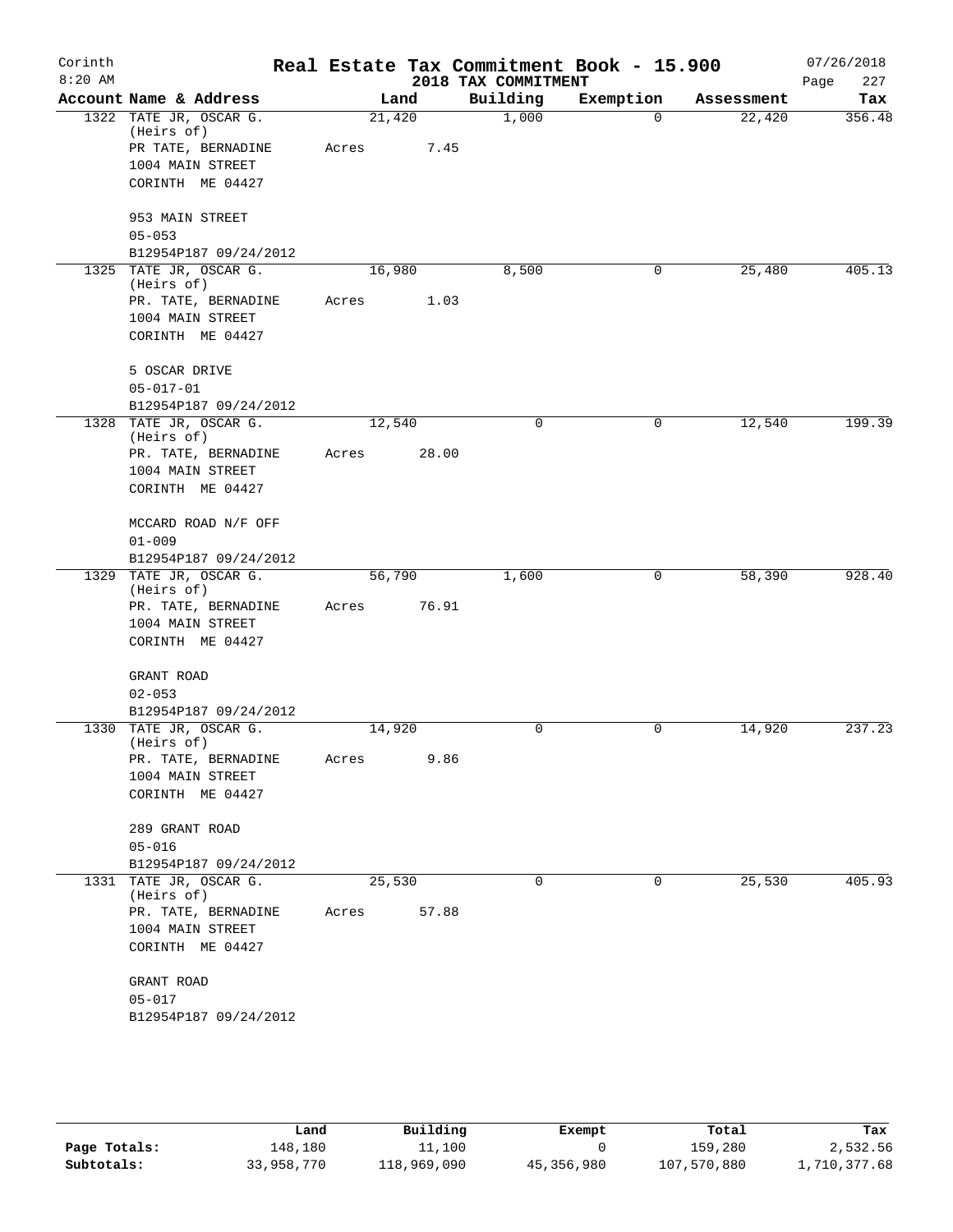| Corinth   |                                      |        |       |                     | Real Estate Tax Commitment Book - 15.900 |            | 07/26/2018  |
|-----------|--------------------------------------|--------|-------|---------------------|------------------------------------------|------------|-------------|
| $8:20$ AM |                                      |        |       | 2018 TAX COMMITMENT |                                          |            | 228<br>Page |
|           | Account Name & Address               |        | Land  | Building            | Exemption                                | Assessment | Tax         |
|           | 1332 TATE JR, OSCAR G.<br>(Heirs of) | 14,170 |       | 38,640              | $\Omega$                                 | 52,810     | 839.68      |
|           | PR TATE, BERNADINE                   | Acres  | 3.71  |                     |                                          |            |             |
|           | 1004 MAIN STREET                     |        |       |                     |                                          |            |             |
|           | CORINTH ME 04427                     |        |       |                     |                                          |            |             |
|           | 1000 MAIN STREET                     |        |       |                     |                                          |            |             |
|           | $06 - 008$                           |        |       |                     |                                          |            |             |
|           | B12954P187 09/24/2012                |        |       |                     |                                          |            |             |
|           | 1326 TATE JR, OSCAR G.               | 16,940 |       | 0                   | 0                                        | 16,940     | 269.35      |
|           | (Heirs of)                           |        |       |                     |                                          |            |             |
|           | PR. TATE, BERNADINE                  | Acres  | 1.00  |                     |                                          |            |             |
|           | 1004 MAIN STREET                     |        |       |                     |                                          |            |             |
|           | CORINTH ME 04427                     |        |       |                     |                                          |            |             |
|           | 14 OSCAR DRIVE                       |        |       |                     |                                          |            |             |
|           | $05 - 017 - 03$                      |        |       |                     |                                          |            |             |
|           | B12954P187 09/24/2012                |        |       |                     |                                          |            |             |
|           | 1335 TATE JR, OSCAR G.               | 15,480 |       | 0                   | 0                                        | 15,480     | 246.13      |
|           | (Heirs of)                           |        |       |                     |                                          |            |             |
|           | PR. TATE, BERNADINE                  | Acres  | 6.00  |                     |                                          |            |             |
|           | 1004 MAIN STREET                     |        |       |                     |                                          |            |             |
|           | CORINTH ME 04427                     |        |       |                     |                                          |            |             |
|           | RABBIT PATH                          |        |       |                     |                                          |            |             |
|           | $06 - 033 - A$                       |        |       |                     |                                          |            |             |
|           | B12954P187 09/24/2012                |        |       |                     |                                          |            |             |
|           | 1482 TATE JR, OSCAR G.<br>(Heirs of) | 15,680 |       | 11,490              | 0                                        | 27,170     | 432.00      |
|           | PR. TATE, BERNADINE                  | Acres  | 2.10  |                     |                                          |            |             |
|           | 1004 MAIN STREET                     |        |       |                     |                                          |            |             |
|           | CORINTH ME 04427                     |        |       |                     |                                          |            |             |
|           | 441 GRANT ROAD                       |        |       |                     |                                          |            |             |
|           | $02 - 053 - C$                       |        |       |                     |                                          |            |             |
|           | B12954P187 09/24/2012                |        |       |                     |                                          |            |             |
|           | 1333 TATE JR, OSCAR G.               | 17,120 |       | 82,490              | 20,000                                   | 79,610     | 1,265.80    |
|           | (Heirs of)                           |        |       |                     |                                          |            |             |
|           | PR. TATE, BERNADINE                  | Acres  | 1.15  |                     | 01 Homestead Exempt                      |            |             |
|           | 1004 MAIN STREET                     |        |       |                     |                                          |            |             |
|           | CORINTH ME 04427                     |        |       |                     |                                          |            |             |
|           | 1004 MAIN STREET                     |        |       |                     |                                          |            |             |
|           | $06 - 009$                           |        |       |                     |                                          |            |             |
|           | B12954P187 09/24/2012                |        |       |                     |                                          |            |             |
| 1340      | TATE JR, OSCAR G. (Heirs             | 38,240 |       | 55,100              | 0                                        | 93,340     | 1,484.11    |
|           | of)                                  |        |       |                     |                                          |            |             |
|           | PR. TATE, BERNADINE                  | Acres  | 49.41 |                     |                                          |            |             |
|           | 1004 MAIN STREET                     |        |       |                     |                                          |            |             |
|           | CORINTH ME 04427                     |        |       |                     |                                          |            |             |
|           | 911 MAIN STREET                      |        |       |                     |                                          |            |             |
|           | $05 - 051$                           |        |       |                     |                                          |            |             |
|           | B12954P187 09/24/2012                |        |       |                     |                                          |            |             |
|           |                                      |        |       |                     |                                          |            |             |
|           |                                      |        |       |                     |                                          |            |             |
|           |                                      |        |       |                     |                                          |            |             |

|              | Land       | Building    | Exempt     | Total       | Tax          |
|--------------|------------|-------------|------------|-------------|--------------|
| Page Totals: | 117,630    | 187,720     | 20,000     | 285,350     | 4,537.07     |
| Subtotals:   | 34,076,400 | 119,156,810 | 45,376,980 | 107,856,230 | 1,714,914.75 |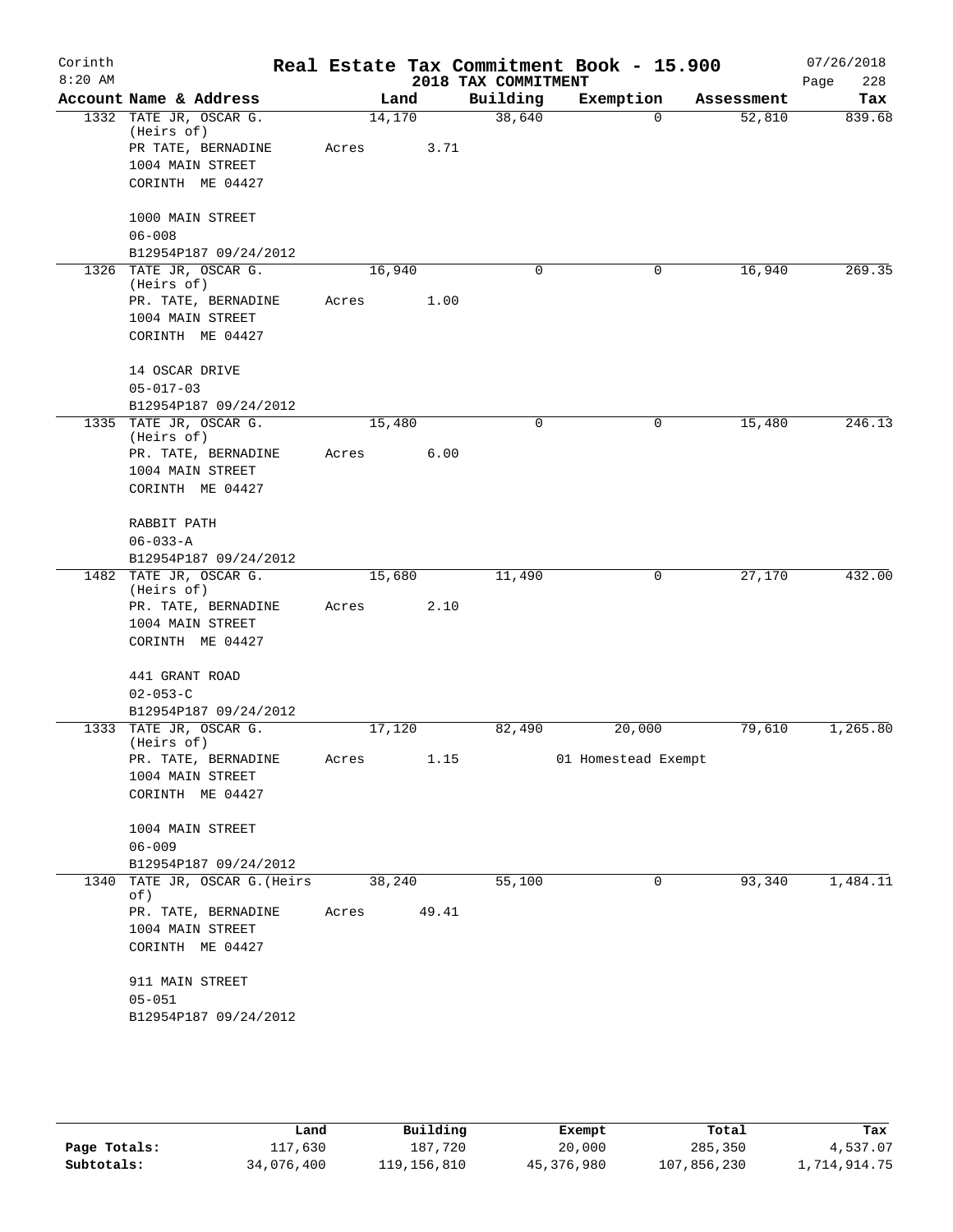| Corinth                    |                                                              |                 |                        |                                 | Real Estate Tax Commitment Book - 15.900 |                          | 07/26/2018               |
|----------------------------|--------------------------------------------------------------|-----------------|------------------------|---------------------------------|------------------------------------------|--------------------------|--------------------------|
| $8:20$ AM                  | Account Name & Address                                       | Land            |                        | 2018 TAX COMMITMENT<br>Building |                                          | Assessment               | 229<br>Page              |
|                            | 1729 TATE ROAD LLC                                           | $\mathbf 0$     |                        | 13,100                          | Exemption<br>0                           | 13,100                   | Tax<br>208.29            |
|                            | MANUEL, DONALD &<br><b>BEATRICE</b>                          |                 |                        |                                 |                                          |                          |                          |
|                            | 70 MOUSE ROAD                                                |                 |                        |                                 |                                          |                          |                          |
|                            | ALFRED ME 04002                                              |                 |                        |                                 |                                          |                          |                          |
|                            | 434 TATE ROAD LOT 03                                         |                 |                        |                                 |                                          |                          |                          |
|                            | $06 - 019 - 03H$                                             |                 |                        |                                 |                                          |                          |                          |
|                            | 1678 TATE ROAD LLC,                                          | 0               |                        | 17,840                          | 0                                        | 17,840                   | 283.66                   |
|                            | MANUEL, DONALD &<br><b>BEATRICE</b>                          |                 |                        |                                 |                                          |                          |                          |
|                            | 70 MOUSE ROAD                                                |                 |                        |                                 |                                          |                          |                          |
|                            | ALFRED ME 04402                                              |                 |                        |                                 |                                          |                          |                          |
|                            | 434 TATE ROAD LOT 07<br>$06 - 019 - 07H$                     |                 |                        |                                 |                                          |                          |                          |
| 1319                       | TATE, ALBERT W.                                              | 35,540          |                        | 42,490                          | 0                                        | 78,030                   | 1,240.68                 |
|                            | 136 PUDDLEDOCK ROAD                                          | Acres           | 42.42                  |                                 |                                          |                          |                          |
|                            | CORINTH ME 04427                                             |                 |                        |                                 |                                          |                          |                          |
|                            | 129 PUDDLEDOCK ROAD                                          |                 |                        |                                 |                                          |                          |                          |
|                            | $12 - 026$                                                   |                 |                        |                                 |                                          |                          |                          |
|                            | B9148P244                                                    |                 |                        |                                 |                                          |                          |                          |
|                            | 1318 TATE, ALBERT W.                                         | 42,840          |                        | 106,700                         | 20,000                                   | 129,540                  | 2,059.69                 |
|                            | 136 PUDDLEDOCK ROAD<br>CORINTH ME 04427                      | Acres           | 75.00                  |                                 | 01 Homestead Exempt                      |                          |                          |
|                            | 136 PUDDLEDOCK ROAD                                          |                 |                        |                                 |                                          |                          |                          |
|                            | $12 - 018$                                                   |                 |                        |                                 |                                          |                          |                          |
|                            | B11212P264 11/27/2007                                        |                 |                        |                                 |                                          |                          |                          |
|                            | 1316 TATE, ALBERT W.                                         | 22,610          |                        | 3,000                           | 0                                        | 25,610                   | 407.20                   |
|                            | 136 PUDDLEDOCK ROAD<br>CORINTH ME 04427                      | Acres           | 74.00                  |                                 |                                          |                          |                          |
|                            | TATE ROAD N/F OFF                                            |                 |                        |                                 |                                          |                          |                          |
|                            | $09 - 013$                                                   |                 |                        |                                 |                                          |                          |                          |
|                            | B8359P316                                                    |                 |                        |                                 |                                          |                          | 173.31                   |
|                            | 1956 TATE, BERNARDINE J.<br>1004 MAIN ST<br>CORINTH ME 04427 | 10,900<br>Acres | 1.01                   | 0                               | 0                                        | 10,900                   |                          |
|                            | TATE ROAD                                                    |                 |                        |                                 |                                          |                          |                          |
|                            | $06 - 010 - B - 01$                                          |                 |                        |                                 |                                          |                          |                          |
|                            | B10403P328 04/27/2006                                        |                 |                        |                                 |                                          |                          |                          |
|                            | 1699 TATE, KENNETH A.                                        | 11,590          |                        | $\mathbf 0$                     | 0                                        | 11,590                   | 184.28                   |
|                            | TATE, BEVERLY A.                                             | Acres           | 2.65                   |                                 |                                          |                          |                          |
|                            | 400 HUDSON ROAD<br>CORINTH ME 04427                          |                 |                        |                                 |                                          |                          |                          |
|                            | HUDSON ROAD                                                  |                 |                        |                                 |                                          |                          |                          |
|                            | $12 - 011 - D$<br>B14666P331 11/02/2017                      |                 |                        |                                 |                                          |                          |                          |
|                            |                                                              |                 |                        |                                 |                                          |                          |                          |
|                            |                                                              | Land            | Building               |                                 | Exempt                                   | Total                    | Tax                      |
| Page Totals:<br>Subtotals: | 123,480<br>34,199,880                                        |                 | 183,130<br>119,339,940 |                                 | 20,000<br>45,396,980                     | 286,610<br>108, 142, 840 | 4,557.11<br>1,719,471.86 |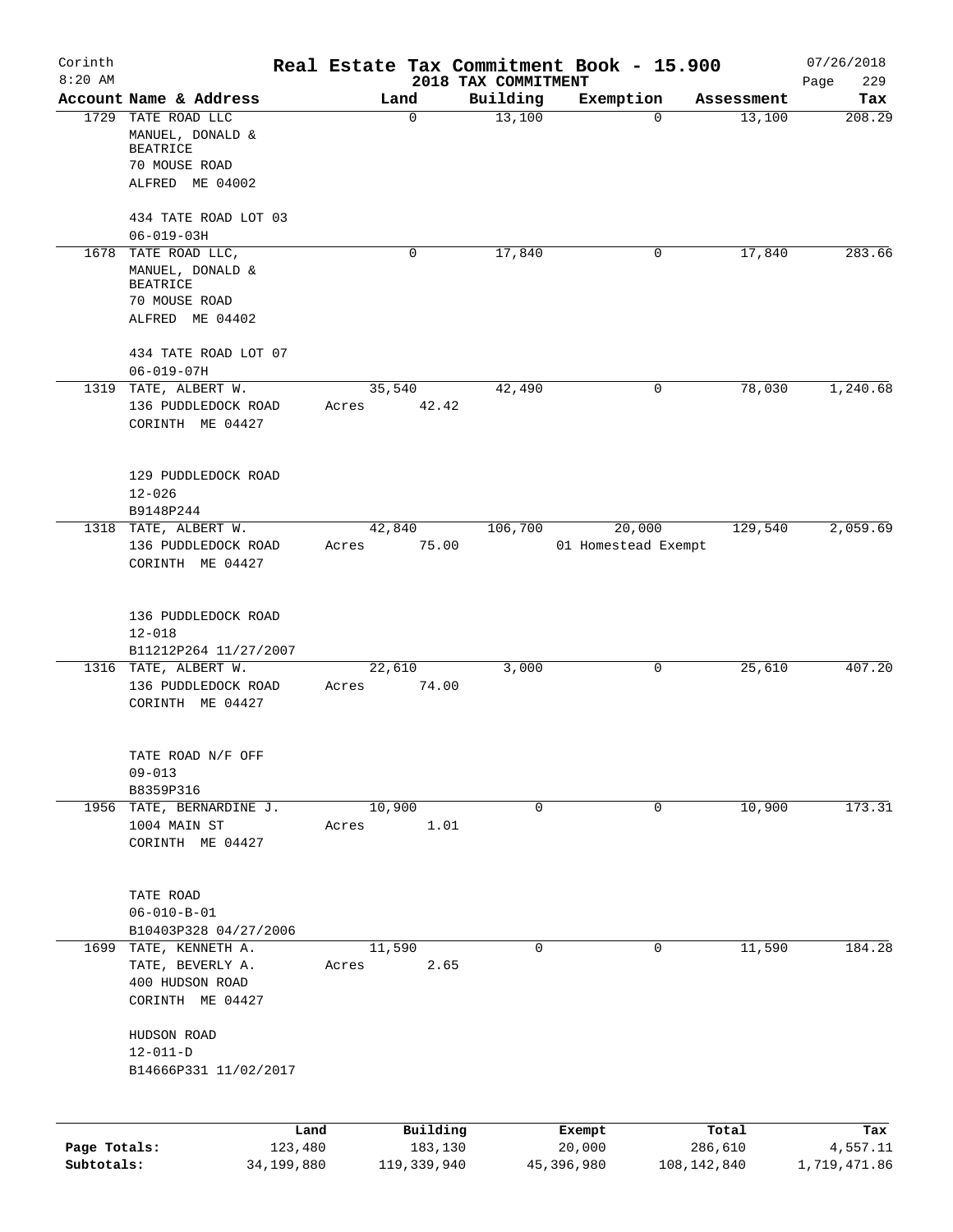| Corinth      |                                                 |       |                |                     | Real Estate Tax Commitment Book - 15.900 |                       | 07/26/2018      |
|--------------|-------------------------------------------------|-------|----------------|---------------------|------------------------------------------|-----------------------|-----------------|
| $8:20$ AM    |                                                 |       |                | 2018 TAX COMMITMENT |                                          |                       | 230<br>Page     |
|              | Account Name & Address<br>1698 TATE, KENNETH A. |       | Land<br>21,180 | Building<br>101,240 | Exemption<br>20,000                      | Assessment<br>102,420 | Tax<br>1,628.48 |
|              | TATE, BEVERLY A.                                |       | 5.70           |                     | 01 Homestead Exempt                      |                       |                 |
|              |                                                 | Acres |                |                     |                                          |                       |                 |
|              | 400 HUDSON ROAD                                 |       |                |                     |                                          |                       |                 |
|              | CORINTH ME 04427                                |       |                |                     |                                          |                       |                 |
|              | 400 HUDSON ROAD                                 |       |                |                     |                                          |                       |                 |
|              | $12 - 011 - E$                                  |       |                |                     |                                          |                       |                 |
|              | B7619P317                                       |       |                |                     |                                          |                       |                 |
|              | 1317 TATE, KENNETH A.                           |       | 19,870         | 0                   | 0                                        | 19,870                | 315.93          |
|              | TATE, BEVERLY A.                                | Acres | 15.15          |                     |                                          |                       |                 |
|              | 400 HUDSON ROAD                                 |       |                |                     |                                          |                       |                 |
|              | CORINTH ME 04427                                |       |                |                     |                                          |                       |                 |
|              |                                                 |       |                |                     |                                          |                       |                 |
|              | HUDSON ROAD                                     |       |                |                     |                                          |                       |                 |
|              | $12 - 011$                                      |       |                |                     |                                          |                       |                 |
|              | B13085P305 02/05/2013                           |       |                |                     |                                          |                       |                 |
|              | 875 TATE, TRACY A.                              |       | 18,030         | 0                   | 0                                        | 18,030                | 286.68          |
|              | WEBB JR, JAMES A.                               | Acres | 34.00          |                     |                                          |                       |                 |
|              | 1004 MAIN STREET                                |       |                |                     |                                          |                       |                 |
|              | CORINTH ME 04427                                |       |                |                     |                                          |                       |                 |
|              |                                                 |       |                |                     |                                          |                       |                 |
|              | MAIN STREET N/F OFF                             |       |                |                     |                                          |                       |                 |
|              | $05 - 052 - F$                                  |       |                |                     |                                          |                       |                 |
|              | B10691P246 10/21/2006                           |       |                |                     |                                          |                       |                 |
|              | 1341 TEEL, BRAD                                 |       | 13,300         | 0                   | 0                                        | 13,300                | 211.47          |
|              | P.O. BOX 3006                                   | Acres | 5.60           |                     |                                          |                       |                 |
|              | BREWER ME 04412                                 |       |                |                     |                                          |                       |                 |
|              |                                                 |       |                |                     |                                          |                       |                 |
|              |                                                 |       |                |                     |                                          |                       |                 |
|              | GRANT ROAD                                      |       |                |                     |                                          |                       |                 |
|              | $02 - 046$                                      |       |                |                     |                                          |                       |                 |
|              | B4557P101                                       |       |                |                     |                                          |                       |                 |
|              | 1448 THIBODEAU, CATHERINE                       |       | 42,430         | 63,750              | 20,000                                   | 86,180                | 1,370.26        |
|              | 111 RIDGE ROAD                                  | Acres | 84.00          |                     | 01 Homestead Exempt                      |                       |                 |
|              | CORINTH ME 04427                                |       |                |                     |                                          |                       |                 |
|              |                                                 |       |                |                     |                                          |                       |                 |
|              |                                                 |       |                |                     |                                          |                       |                 |
|              | 111 RIDGE ROAD                                  |       |                |                     |                                          |                       |                 |
|              | $12 - 004$                                      |       |                |                     |                                          |                       |                 |
|              | B12322P272 11/19/2010                           |       |                |                     |                                          |                       |                 |
|              | 893 THIBODEAU, NIKKI J.                         |       | 18,330         | 0                   | 0                                        | 18,330                | 291.45          |
|              | 686 LEDGE HILL ROAD                             | Acres | 11.20          |                     |                                          |                       |                 |
|              | CORINTH ME 04427                                |       |                |                     |                                          |                       |                 |
|              |                                                 |       |                |                     |                                          |                       |                 |
|              |                                                 |       |                |                     |                                          |                       |                 |
|              | LEDGE HILL ROAD                                 |       |                |                     |                                          |                       |                 |
|              | $02 - 014$                                      |       |                |                     |                                          |                       |                 |
|              | B8438P192                                       |       |                |                     |                                          |                       |                 |
| 1746         | THIBODEAU, NIKKI J.                             |       | 17,820         | 78,780              | 20,000                                   | 76,600                | 1,217.94        |
|              | 686 LEDGE HILL ROAD                             | Acres | 2.80           |                     | 01 Homestead Exempt                      |                       |                 |
|              | CORINTH ME 04427                                |       |                |                     |                                          |                       |                 |
|              |                                                 |       |                |                     |                                          |                       |                 |
|              |                                                 |       |                |                     |                                          |                       |                 |
|              | 686 LEDGE HILL ROAD                             |       |                |                     |                                          |                       |                 |
|              | $02 - 014 - A$                                  |       |                |                     |                                          |                       |                 |
|              | B8438P168                                       |       |                |                     |                                          |                       |                 |
|              |                                                 |       |                |                     |                                          |                       |                 |
|              | Land                                            |       | Building       |                     | Exempt                                   | Total                 | Tax             |
| Page Totals: | 150,960                                         |       | 243,770        |                     | 60,000                                   | 334,730               | 5,322.21        |
| Subtotals:   | 34,350,840                                      |       | 119,583,710    |                     | 45,456,980                               | 108, 477, 570         | 1,724,794.07    |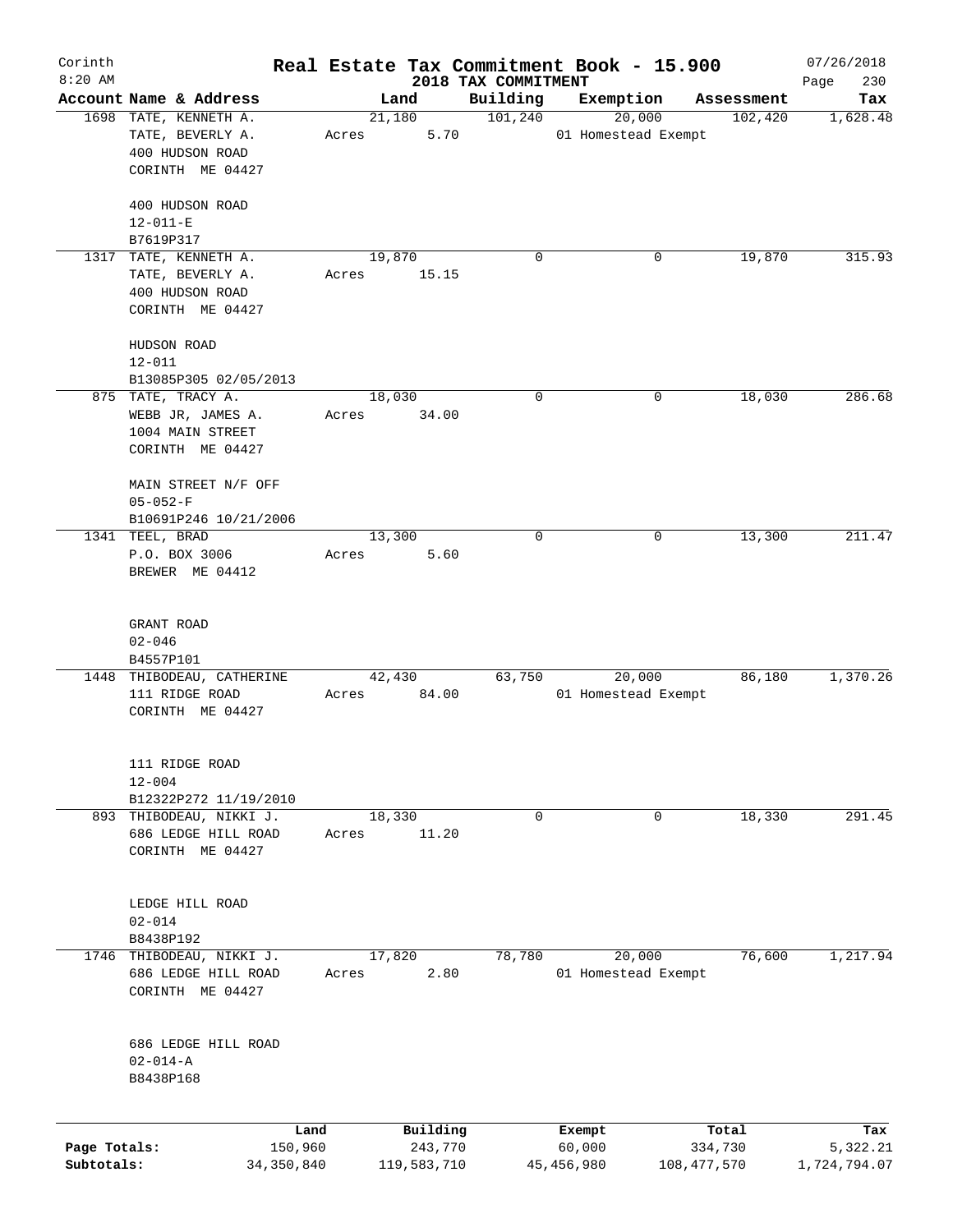| Corinth                    |                                                                                   |           |                        |                     | Real Estate Tax Commitment Book - 15.900 |                        | 07/26/2018               |
|----------------------------|-----------------------------------------------------------------------------------|-----------|------------------------|---------------------|------------------------------------------|------------------------|--------------------------|
| $8:20$ AM                  |                                                                                   |           |                        | 2018 TAX COMMITMENT |                                          |                        | Page<br>231              |
|                            | Account Name & Address                                                            |           | Land                   | Building            | Exemption                                | Assessment             | Tax                      |
|                            | 1342 THOMAS, ALAN N.<br>868 GRANT ROAD<br>CORINTH ME 04427                        | Acres     | 24,720<br>19.00        | 59,460              | 20,000<br>01 Homestead Exempt            | 64,180                 | 1,020.46                 |
|                            | 868 GRANT ROAD<br>$03 - 002$<br>B8216P347                                         |           |                        |                     |                                          |                        |                          |
| 1345                       | THOMAS, ARTHUR C &                                                                |           | 18,920                 | 2,500               | 0                                        | 21,420                 | 340.58                   |
|                            | DOROTHY F. (Heirs of)<br>C/O IRENE THOMAS<br>69 OAKMONT ROAD<br>PLYMOUTH NC 27962 | P/R Acres | 2.64                   |                     |                                          |                        |                          |
|                            | 842 MAIN STREET                                                                   |           |                        |                     |                                          |                        |                          |
|                            | $05 - 043 - C$                                                                    |           |                        |                     |                                          |                        |                          |
|                            | B12337P122 12/03/2010                                                             |           |                        |                     |                                          |                        |                          |
|                            | 1472 THOMAS, BODRAI                                                               |           | 0                      | 13,250              | 13,250                                   | $\mathbf 0$            | 0.00                     |
|                            | THOMAS, TERESA                                                                    |           |                        |                     | 01 Homestead Exempt                      |                        |                          |
|                            | 613 EXETER ROAD<br>CORINTH ME 04427                                               |           |                        |                     |                                          |                        |                          |
|                            | 30 EXETER ROAD LOT 04<br>$15 - 012 - 04H$                                         |           |                        |                     |                                          |                        |                          |
|                            | 1346 THOMAS, CAROL JEAN                                                           |           | 17,670                 | 57,100              | 20,000                                   | 54,770                 | 870.84                   |
|                            | BOUCHARD, SHAWN A.<br>781 MUDGETT ROAD                                            | Acres     | 4.00                   |                     | 01 Homestead Exempt                      |                        |                          |
|                            | CORINTH ME 04427                                                                  |           |                        |                     |                                          |                        |                          |
|                            | 781 MUDGETT ROAD<br>$02 - 002 - E$                                                |           |                        |                     |                                          |                        |                          |
|                            | B8709P269                                                                         |           |                        |                     |                                          |                        |                          |
|                            | 1351 THOMAS, FRANK P.                                                             |           | 16,900                 | 135,810             | 20,000                                   | 132,710                | 2,110.09                 |
|                            | THOMAS, ANITA B.<br>364 GARLAND ROAD<br>CORINTH ME 04427                          | Acres     | 2.01                   |                     | 01 Homestead Exempt                      |                        |                          |
|                            |                                                                                   |           |                        |                     |                                          |                        |                          |
|                            | 364 GARLAND ROAD<br>$10 - 003$                                                    |           |                        |                     |                                          |                        |                          |
|                            | B12562P303 08/11/2011                                                             |           |                        |                     |                                          |                        |                          |
|                            | 1350 THOMAS, FRANK P.<br>TRUSTEE                                                  |           | 54,230                 | 0                   | 0                                        | 54,230                 | 862.26                   |
|                            | 364 GARLAND ROAD<br>CORINTH ME 04427                                              | Acres     | 13.70                  |                     |                                          |                        |                          |
|                            | 360 GARLAND ROAD<br>$10 - 002$                                                    |           |                        |                     |                                          |                        |                          |
|                            | B4931P92                                                                          |           |                        |                     |                                          |                        |                          |
| 2068                       | THOMAS, FRANK P.<br>TRUSTEE                                                       |           | 21,990                 | 0                   | 0                                        | 21,990                 | 349.64                   |
|                            | 364 GARLAND RD<br>CORINTH ME 04427                                                | Acres     | 37.00                  |                     |                                          |                        |                          |
|                            | GARLAND ROAD<br>$10 - 002 - G$                                                    |           |                        |                     |                                          |                        |                          |
|                            | B12181P184 07/01/2010 B4931P92 10/24/1991                                         |           |                        |                     |                                          |                        |                          |
|                            |                                                                                   | Land      | Building               |                     | Exempt                                   | Total                  | Tax                      |
| Page Totals:<br>Subtotals: | 154,430<br>34,505,270                                                             |           | 268,120<br>119,851,830 |                     | 73,250<br>45,530,230                     | 349,300<br>108,826,870 | 5,553.87<br>1,730,347.94 |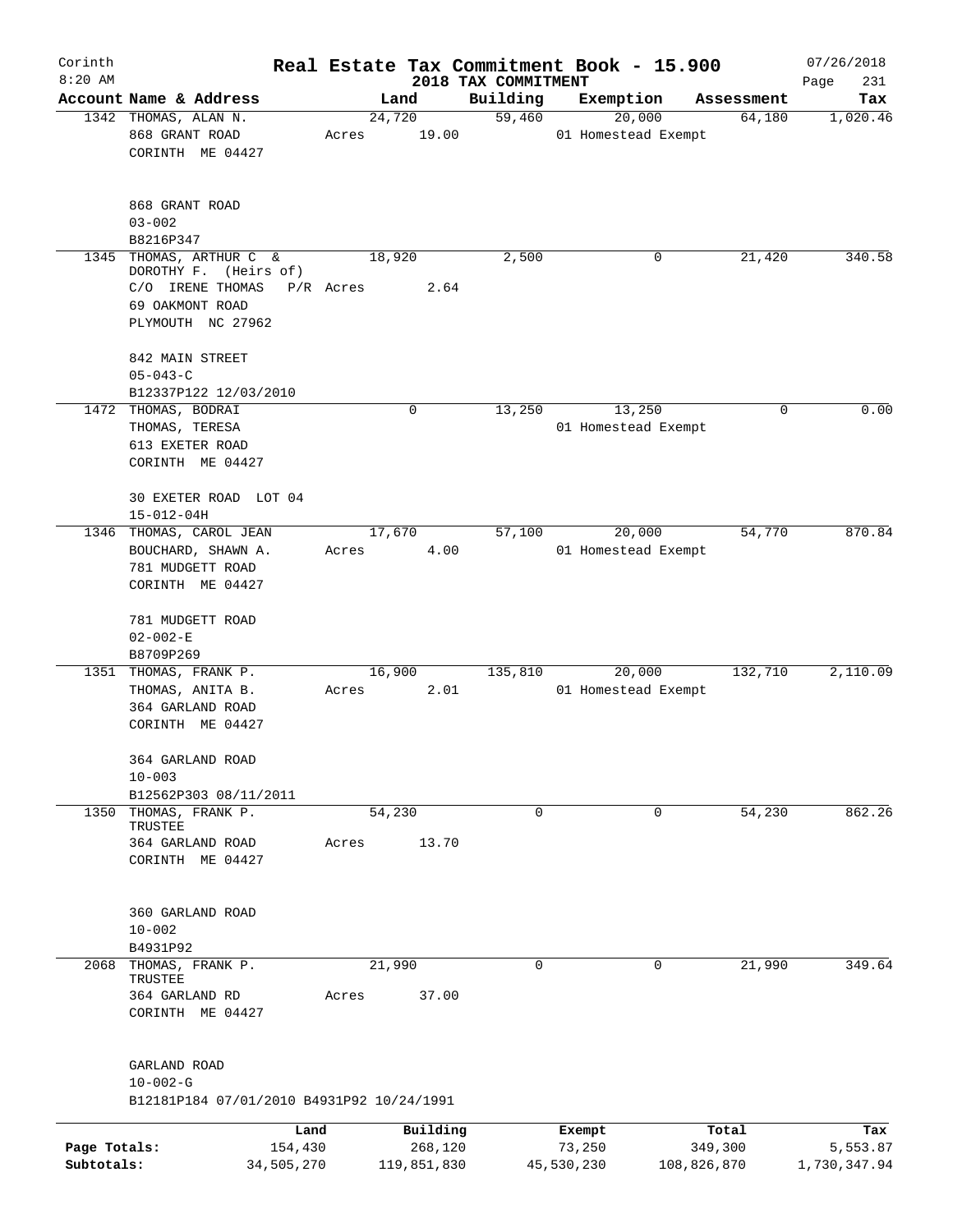| Corinth      |                                                   |       |                     |       |                     | Real Estate Tax Commitment Book - 15.900 |                      | 07/26/2018       |
|--------------|---------------------------------------------------|-------|---------------------|-------|---------------------|------------------------------------------|----------------------|------------------|
| $8:20$ AM    |                                                   |       |                     |       | 2018 TAX COMMITMENT |                                          |                      | 232<br>Page      |
|              | Account Name & Address<br>246 THOMAS, FRANKLIN C. |       | Land<br>16,940      |       | Building<br>86,600  | Exemption<br>20,000                      | Assessment<br>83,540 | Tax              |
|              | THOMAS, SHEILA J.<br>413 MAIN STREET              | Acres |                     | 1.00  |                     | 01 Homestead Exempt                      |                      | 1,328.29         |
|              | CORINTH ME 04427                                  |       |                     |       |                     |                                          |                      |                  |
|              | 413 MAIN STREET<br>$13 - 002$                     |       |                     |       |                     |                                          |                      |                  |
|              | B13652P253 09/19/2014                             |       |                     |       |                     |                                          |                      |                  |
|              | 40 THOMAS, GEORGE A.                              |       | 18,880              |       | 97,280              | 0                                        | 116,160              | 1,846.94         |
|              | 31 MOUNTAIN VIEW DRIVE<br>HAMPDEN ME 04444        | Acres |                     | 2.60  |                     |                                          |                      |                  |
|              | 366 MAIN STREET                                   |       |                     |       |                     |                                          |                      |                  |
|              | $15 - 051$                                        |       |                     |       |                     |                                          |                      |                  |
|              | B8377P47                                          |       |                     |       |                     |                                          |                      |                  |
|              | 1970 THOMAS, PAUL W.                              |       | 24,430              |       | 184,080             | 20,000                                   | 188,510              | 2,997.31         |
|              | THOMAS, JENNIFER L.                               | Acres |                     | 8.50  |                     | 01 Homestead Exempt                      |                      |                  |
|              | 410 GARLAND ROAD                                  |       |                     |       |                     |                                          |                      |                  |
|              | CORINTH ME 04427                                  |       |                     |       |                     |                                          |                      |                  |
|              |                                                   |       |                     |       |                     |                                          |                      |                  |
|              | 410 GARLAND ROAD                                  |       |                     |       |                     |                                          |                      |                  |
|              | $10 - 003 - B$                                    |       |                     |       |                     |                                          |                      |                  |
|              | B12181P184 07/01/2010                             |       |                     |       |                     |                                          |                      |                  |
|              | 2083 THOMAS, PAUL W.                              |       | 76,210              |       | 135,070             | 0                                        | 211,280              | 3,359.35         |
|              | THOMAS, JENNIFER L.                               | Acres | 233.69              |       |                     |                                          |                      |                  |
|              | 410 GARLAND ROAD                                  |       |                     |       |                     |                                          |                      |                  |
|              | CORINTH ME 04427                                  |       |                     |       |                     |                                          |                      |                  |
|              |                                                   |       |                     |       |                     |                                          |                      |                  |
|              | 364 GARLAND ROAD                                  |       |                     |       |                     |                                          |                      |                  |
|              | $10 - 003 - C$                                    |       |                     |       |                     |                                          |                      |                  |
|              | B12181P184 07/01/2010                             |       |                     |       |                     |                                          |                      |                  |
|              | 1969 THOMAS, PAUL W.                              |       | 35,090              |       | 0                   | 0                                        | 35,090               | 557.93           |
|              | THOMAS, JENNIFER L.                               | Acres | 101.50              |       |                     |                                          |                      |                  |
|              | 410 GARLAND RD<br>CORINTH ME 04427                |       |                     |       |                     |                                          |                      |                  |
|              |                                                   |       |                     |       |                     |                                          |                      |                  |
|              | GARLAND ROAD                                      |       |                     |       |                     |                                          |                      |                  |
|              | $10 - 002 - E$                                    |       |                     |       |                     |                                          |                      |                  |
|              | B12181P184 07/01/2010                             |       |                     |       |                     |                                          |                      |                  |
| 1585         | THOMPSON, DAVID III                               |       | 15,730              |       | 88,470              | 20,000                                   | 84,200               | 1,338.78         |
|              | 318 MCCARD ROAD                                   | Acres |                     | 1.00  |                     | 01 Homestead Exempt                      |                      |                  |
|              | CORINTH ME 04427                                  |       |                     |       |                     |                                          |                      |                  |
|              |                                                   |       |                     |       |                     |                                          |                      |                  |
|              |                                                   |       |                     |       |                     |                                          |                      |                  |
|              | 318 MCCARD ROAD                                   |       |                     |       |                     |                                          |                      |                  |
|              | $01 - 017 - D - 2$                                |       |                     |       |                     |                                          |                      |                  |
|              | B13634P263 08/20/2014                             |       |                     |       |                     |                                          |                      |                  |
| 927          | THOMPSON, ELAINE                                  |       | 18,270              |       | 0                   | 0                                        | 18,270               | 290.49           |
|              | PO BOX 112                                        | Acres |                     | 13.05 |                     |                                          |                      |                  |
|              | CORINTH ME 04427                                  |       |                     |       |                     |                                          |                      |                  |
|              |                                                   |       |                     |       |                     |                                          |                      |                  |
|              |                                                   |       |                     |       |                     |                                          |                      |                  |
|              | GRANT ROAD                                        |       |                     |       |                     |                                          |                      |                  |
|              | $05 - 012$                                        |       |                     |       |                     |                                          |                      |                  |
|              | B11636P229 10/13/2008                             |       |                     |       |                     |                                          |                      |                  |
|              |                                                   |       |                     |       |                     |                                          |                      |                  |
| Page Totals: | Land<br>205,550                                   |       | Building<br>591,500 |       |                     | Exempt<br>60,000                         | Total<br>737,050     | Tax<br>11,719.09 |
| Subtotals:   | 34,710,820                                        |       | 120, 443, 330       |       |                     | 45,590,230                               | 109,563,920          | 1,742,067.03     |
|              |                                                   |       |                     |       |                     |                                          |                      |                  |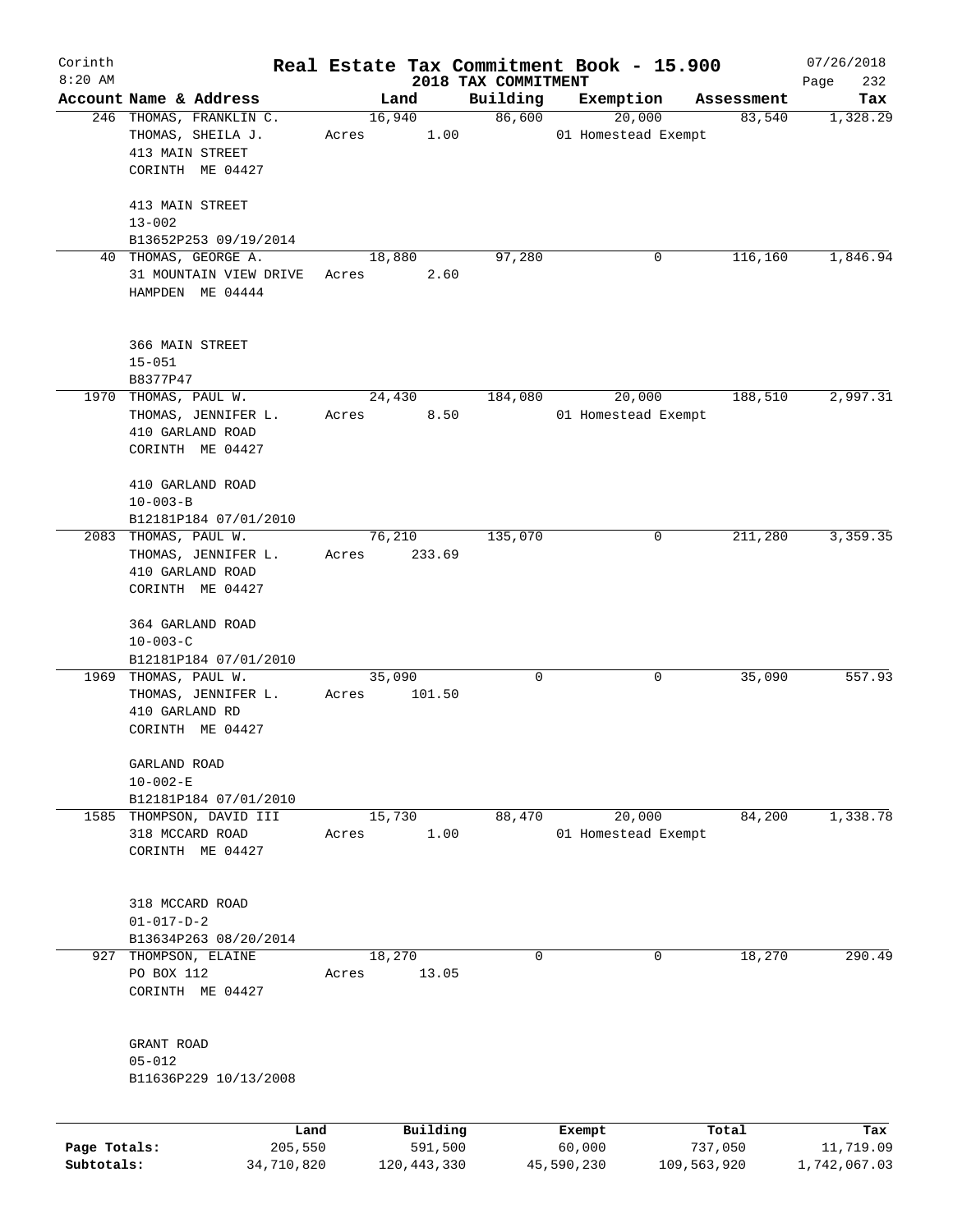| Corinth<br>$8:20$ AM |                                                                          |                 |       | 2018 TAX COMMITMENT | Real Estate Tax Commitment Book - 15.900 |            | 07/26/2018<br>233<br>Page |
|----------------------|--------------------------------------------------------------------------|-----------------|-------|---------------------|------------------------------------------|------------|---------------------------|
|                      | Account Name & Address                                                   | Land            |       | Building            | Exemption                                | Assessment | Tax                       |
|                      | 926 THOMPSON, ELAINE<br>PO BOX 112                                       | 25,110<br>Acres | 17.04 | 0                   | $\Omega$                                 | 25,110     | 399.25                    |
|                      | CORINTH ME 04427                                                         |                 |       |                     |                                          |            |                           |
|                      | GRANT ROAD                                                               |                 |       |                     |                                          |            |                           |
|                      | $05 - 013$<br>B11636P229 10/13/2008                                      |                 |       |                     |                                          |            |                           |
|                      | 1354 THOMPSON, ELAINE L. M.                                              | 15,440          |       | 10,000              | 0                                        | 25,440     | 404.50                    |
|                      | P.O. BOX 112                                                             | Acres           | 4.64  |                     |                                          |            |                           |
|                      | CORINTH ME 04427                                                         |                 |       |                     |                                          |            |                           |
|                      | 336 GRANT ROAD                                                           |                 |       |                     |                                          |            |                           |
|                      | $05 - 013 - B$                                                           |                 |       |                     |                                          |            |                           |
|                      | B6113P329                                                                |                 |       |                     |                                          |            |                           |
| 1356                 | THOMPSON, EUNICE LOVING<br>TRUST                                         | 4,950           |       | 0                   | 0                                        | 4,950      | 78.71                     |
|                      | E. THOMPSON & W.<br>DARLING TRUSTEES                                     | Acres           | 30.00 |                     |                                          |            |                           |
|                      | 1201 MAIN STREET<br>CORINTH ME 04427                                     |                 |       |                     |                                          |            |                           |
|                      | MAIN STREET                                                              |                 |       |                     |                                          |            |                           |
|                      | $03 - 028 - 00$                                                          |                 |       |                     |                                          |            |                           |
|                      | B5640P274                                                                |                 |       |                     |                                          |            |                           |
|                      | 2095 THOMPSON, JEAN M.<br>306 MCCARD ROAD                                | 15,730<br>Acres | 1.00  | 23,010              | 0                                        | 38,740     | 615.97                    |
|                      | CORINTH ME 04427                                                         |                 |       |                     |                                          |            |                           |
|                      | 302 McCARD ROAD                                                          |                 |       |                     |                                          |            |                           |
|                      | $01 - 017 - D - 1$                                                       |                 |       |                     |                                          |            |                           |
|                      | B14142P38 05/06/2016                                                     |                 |       |                     |                                          |            |                           |
|                      | 1352 THOMPSON, JEAN M.                                                   | 18,870          |       | 103,370             | 26,000                                   | 96,240     | 1,530.22                  |
|                      | 306 MCCARD ROAD<br>CORINTH ME 04427                                      | Acres           | 3.71  |                     | 01 Homestead Exempt<br>31 Vetrans Widow  |            |                           |
|                      |                                                                          |                 |       |                     |                                          |            |                           |
|                      | 306 MCCARD ROAD                                                          |                 |       |                     |                                          |            |                           |
|                      | $01 - 017 - D$                                                           |                 |       |                     |                                          |            |                           |
|                      | 1359 THOMPSON, JESSICA LYNN<br>604 CHAMBERLAIN MEETING Acres<br>HOUSE RD | 17,280          | 2.34  | 24,610              | 0                                        | 41,890     | 666.05                    |
|                      | EXETER ME 04435                                                          |                 |       |                     |                                          |            |                           |
|                      | 291 WHITE SCHOOLHOUSE                                                    |                 |       |                     |                                          |            |                           |
|                      | ROAD                                                                     |                 |       |                     |                                          |            |                           |
|                      | $06 - 015$                                                               |                 |       |                     |                                          |            |                           |
|                      | B10549P339 07/24/2006                                                    |                 |       |                     |                                          |            |                           |
|                      |                                                                          |                 |       |                     |                                          |            |                           |

|              | Land       | Building    | Exempt     | Total       | Tax          |
|--------------|------------|-------------|------------|-------------|--------------|
| Page Totals: | 97,380     | 160,990     | 26,000     | 232,370     | 3,694.70     |
| Subtotals:   | 34,808,200 | 120,604,320 | 45,616,230 | 109,796,290 | .,745,761.73 |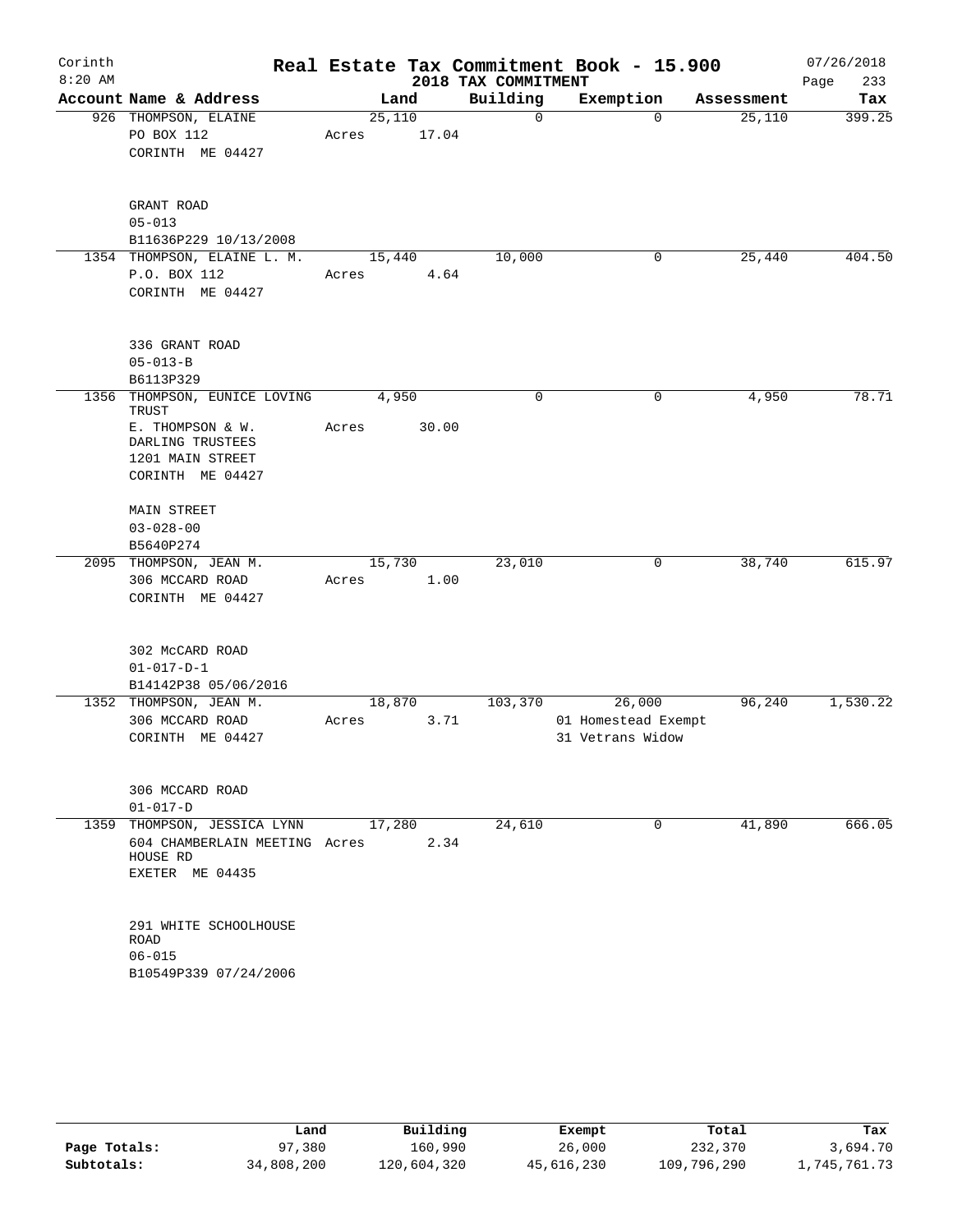| Corinth      |                                                    |            |       |                |               |                     | Real Estate Tax Commitment Book - 15.900 |                       | 07/26/2018      |
|--------------|----------------------------------------------------|------------|-------|----------------|---------------|---------------------|------------------------------------------|-----------------------|-----------------|
| $8:20$ AM    |                                                    |            |       |                |               | 2018 TAX COMMITMENT |                                          |                       | 234<br>Page     |
|              | Account Name & Address<br>280 THOMPSON, RAYMOND E. |            |       | Land<br>16,650 |               | Building<br>120,570 | Exemption<br>$\mathbf 0$                 | Assessment<br>137,220 | Tax<br>2,181.80 |
|              | THOMPSON, PAULA                                    |            | Acres |                | 0.61          |                     |                                          |                       |                 |
|              | 17 HUDSON ROAD                                     |            |       |                |               |                     |                                          |                       |                 |
|              | CORINTH ME 04427                                   |            |       |                |               |                     |                                          |                       |                 |
|              |                                                    |            |       |                |               |                     |                                          |                       |                 |
|              | 298 MAIN STREET                                    |            |       |                |               |                     |                                          |                       |                 |
|              | $15 - 038$                                         |            |       |                |               |                     |                                          |                       |                 |
|              | B10999P39 06/14/2007 B9162P66                      |            |       |                |               |                     |                                          |                       |                 |
|              | 1360 THOMPSON, RAYMOND E.                          |            |       | 20,430         |               | 185,090             | 20,000                                   | 185,520               | 2,949.77        |
|              | THOMPSON, PAULA W.                                 |            | Acres |                | 1.52          |                     | 01 Homestead Exempt                      |                       |                 |
|              | 17 HUDSON ROAD<br>CORINTH ME 04427                 |            |       |                |               |                     |                                          |                       |                 |
|              |                                                    |            |       |                |               |                     |                                          |                       |                 |
|              | 17 HUDSON ROAD                                     |            |       |                |               |                     |                                          |                       |                 |
|              | $15 - 035$                                         |            |       |                |               |                     |                                          |                       |                 |
|              | B2038P38                                           |            |       |                |               |                     |                                          |                       |                 |
|              | 1361 THOMPSON, RAYMOND E.                          |            |       | 22,980         |               | 159,230             | 0                                        | 182,210               | 2,897.14        |
|              | THOMPSON, PAULA                                    |            | Acres |                | 1.24          |                     |                                          |                       |                 |
|              | 17 HUDSON ROAD<br>CORINTH ME 04427                 |            |       |                |               |                     |                                          |                       |                 |
|              |                                                    |            |       |                |               |                     |                                          |                       |                 |
|              | 356 MAIN STREET                                    |            |       |                |               |                     |                                          |                       |                 |
|              | $15 - 049 - B$                                     |            |       |                |               |                     |                                          |                       |                 |
|              | B13703P338 11/14/2014                              |            |       |                |               |                     |                                          |                       |                 |
|              | 1362 THOMPSON, RAYMOND E.                          |            |       | 20,040         |               | 79,880              | 0                                        | 99,920                | 1,588.73        |
|              | THOMPSON, PAULA                                    |            | Acres |                | 1.20          |                     |                                          |                       |                 |
|              | 17 HUDSON ROAD                                     |            |       |                |               |                     |                                          |                       |                 |
|              | CORINTH ME 04427                                   |            |       |                |               |                     |                                          |                       |                 |
|              | 11 HUDSON ROAD                                     |            |       |                |               |                     |                                          |                       |                 |
|              | $15 - 036$                                         |            |       |                |               |                     |                                          |                       |                 |
|              | B10966P112 05/24/2007                              |            |       |                |               |                     |                                          |                       |                 |
|              | 1205 THOMPSON, RAYMOND E.                          |            |       | 14,490         |               | 113,910             | 0                                        | 128,400               | 2,041.56        |
|              | 17 HUDSON ROAD                                     |            | Acres |                | 0.41          |                     |                                          |                       |                 |
|              | CORINTH ME 04427                                   |            |       |                |               |                     |                                          |                       |                 |
|              |                                                    |            |       |                |               |                     |                                          |                       |                 |
|              | 296 MAIN STREET                                    |            |       |                |               |                     |                                          |                       |                 |
|              | $15 - 037$                                         |            |       |                |               |                     |                                          |                       |                 |
|              | B9042P52                                           |            |       |                |               |                     |                                          |                       |                 |
| 1363         | THOMPSON, RAYMOND E.                               |            |       | 6,210          |               | 0                   | 0                                        | 6,210                 | 98.74           |
|              | THOMPSON, PAULA W.                                 |            | Acres |                | 0.64          |                     |                                          |                       |                 |
|              | 17 HUDSON ROAD                                     |            |       |                |               |                     |                                          |                       |                 |
|              | CORINTH ME 04427                                   |            |       |                |               |                     |                                          |                       |                 |
|              | HUDSON ROAD N/F OFF                                |            |       |                |               |                     |                                          |                       |                 |
|              | $15 - 041$                                         |            |       |                |               |                     |                                          |                       |                 |
|              | B3201P3                                            |            |       |                |               |                     |                                          |                       |                 |
| 1364         | THOMPSON, RAYMOND E.                               |            |       | 26,180         |               | 0                   | 0                                        | 26,180                | 416.26          |
|              | 17 HUDSON ROAD                                     |            | Acres |                | 44.00         |                     |                                          |                       |                 |
|              | CORINTH ME 04427                                   |            |       |                |               |                     |                                          |                       |                 |
|              |                                                    |            |       |                |               |                     |                                          |                       |                 |
|              | MAIN STREET N/F OFF                                |            |       |                |               |                     |                                          |                       |                 |
|              | $15 - 049$                                         |            |       |                |               |                     |                                          |                       |                 |
|              | B3387P321                                          |            |       |                |               |                     |                                          |                       |                 |
|              |                                                    |            |       |                |               |                     |                                          |                       |                 |
|              |                                                    | Land       |       |                | Building      |                     | Exempt                                   | Total                 | Tax             |
| Page Totals: |                                                    | 126,980    |       |                | 658,680       |                     | 20,000                                   | 765,660               | 12,174.00       |
| Subtotals:   |                                                    | 34,935,180 |       |                | 121, 263, 000 |                     | 45,636,230                               | 110,561,950           | 1,757,935.73    |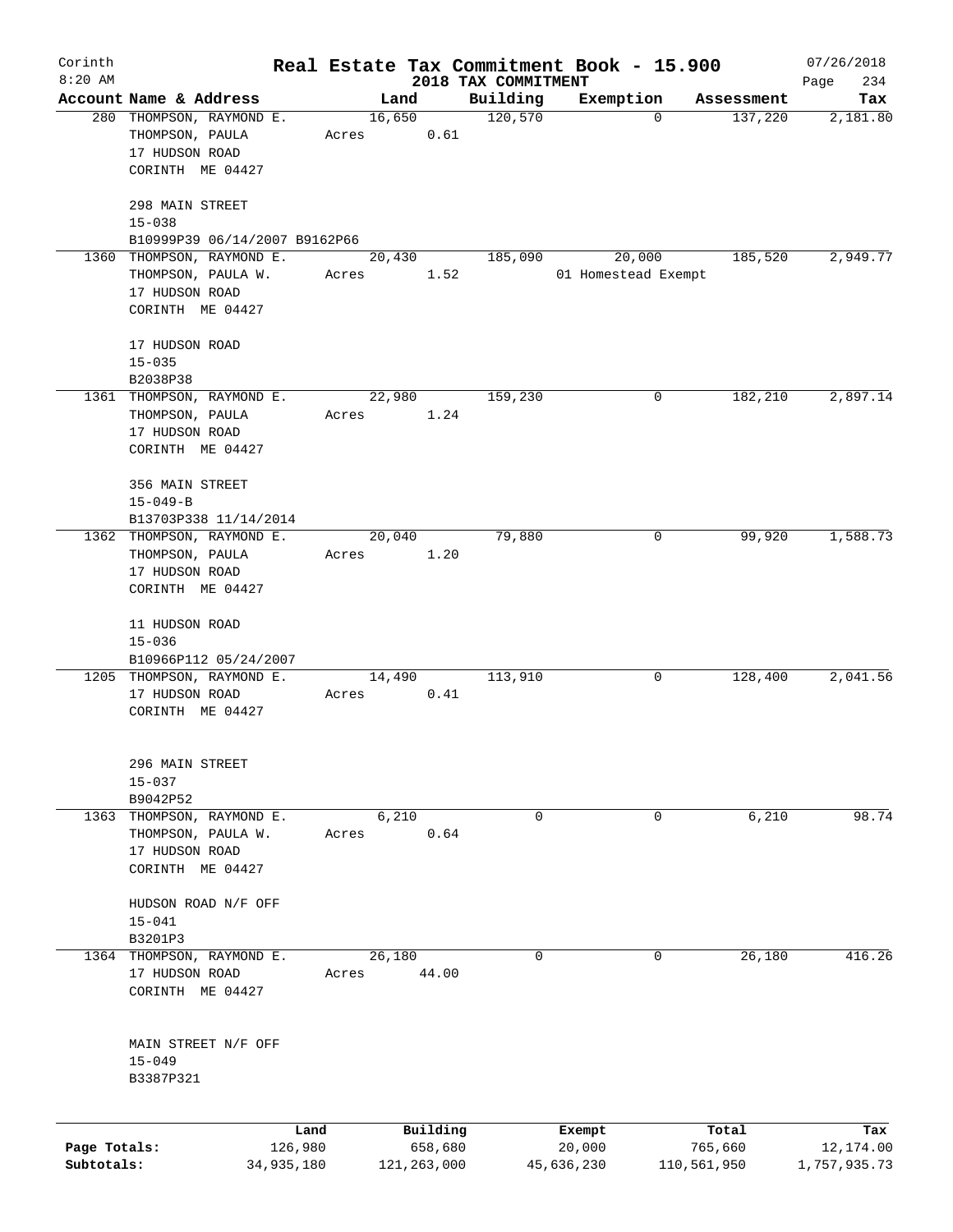| Corinth      |                                                                             |                 |             |                     | Real Estate Tax Commitment Book - 15.900 |                      | 07/26/2018    |
|--------------|-----------------------------------------------------------------------------|-----------------|-------------|---------------------|------------------------------------------|----------------------|---------------|
| $8:20$ AM    | Account Name & Address                                                      |                 |             | 2018 TAX COMMITMENT |                                          |                      | 235<br>Page   |
|              | 1365 THOMPSON, ROBERT R.                                                    | 20, 230         | Land        | Building<br>26,570  | Exemption<br>20,000                      | Assessment<br>26,800 | Tax<br>426.12 |
|              | THOMPSON, WENDY M.<br>123 EXETER ROAD<br>CORINTH ME 04427                   | Acres           | 3.72        |                     | 01 Homestead Exempt                      |                      |               |
|              | 123 EXETER ROAD<br>$14 - 027 - 02$<br>B5702P179                             |                 |             |                     |                                          |                      |               |
|              | 1834 THORNTON, SHANE L.                                                     | 16,000          |             | 128,560             | 26,000                                   | 118,560              | 1,885.10      |
|              | 360 MCCARD RD<br>CORINTH ME 04427-3430                                      | Acres           | 1.23        |                     | 01 Homestead Exempt<br>22 Veteran        |                      |               |
|              | 360 MCCARD ROAD<br>$01 - 017 - H$<br>B13195P80 05/24/2013                   |                 |             |                     |                                          |                      |               |
|              | 415 THUL, CHRISTOPHER M.                                                    | 15,930          |             | 60,880              | 20,000                                   | 56,810               | 903.28        |
|              | THUL, SHERRY A.<br>57 BEECH GROVE ROAD<br>CORINTH ME 04427                  | Acres           | 1.17        |                     | 01 Homestead Exempt                      |                      |               |
|              | 57 BEECH GROVE ROAD<br>$06 - 003 - 07$<br>B8259P142                         |                 |             |                     |                                          |                      |               |
|              | 1366 THUL, MICHAEL R.                                                       | 21,070          |             | 53,040              | 26,000                                   | 48,110               | 764.95        |
|              | THUL, PATRICIA J.<br>901 LEDGE HILL ROAD<br>CORINTH ME 04427                | Acres           | 5.60        |                     | 01 Homestead Exempt<br>22 Veteran        |                      |               |
|              | 901 LEDGE HILL ROAD<br>$02 - 008 - B$<br>B3603P236                          |                 |             |                     |                                          |                      |               |
|              | 1693 TIBBETTS, RONALD K.<br>PO BOX 312<br>CORINTH ME 04427-0312             | 21,700<br>Acres | 6.15        | 130,480             | 20,000<br>01 Homestead Exempt            | 132,180              | 2,101.66      |
|              | 194 BEECH GROVE ROAD<br>$02 - 054 - A$<br>B14731P140 01/31/2018             |                 |             |                     |                                          |                      |               |
| 1367         | TIDWELL, BILLY T.<br>c/o JOHN MALLOY<br>643 MAIN STREET<br>CORINTH ME 04427 |                 | $\mathbf 0$ | 10,970              | 0                                        | 10,970               | 174.42        |
|              | 651 MAIN STREET                                                             |                 |             |                     |                                          |                      |               |
|              | $05 - 029 - 01H$                                                            |                 |             |                     |                                          |                      |               |
| 566          | TILTON, G. BRUCE<br>TILTON, BONNIE L.<br>P.O. BOX 37<br>CORINTH ME 04427    | 11,130<br>Acres | 1.20        | $\mathbf 0$         | 0                                        | 11,130               | 176.97        |
|              | HUDSON ROAD<br>$08 - 002 - 01$<br>B7630P83                                  |                 |             |                     |                                          |                      |               |
|              | Land                                                                        |                 | Building    |                     | Exempt                                   | Total                | Tax           |
| Page Totals: | 106,060                                                                     |                 | 410,500     |                     | 112,000                                  | 404,560              | 6,432.50      |

**Subtotals:** 35,041,240 121,673,500 45,748,230 110,966,510 1,764,368.23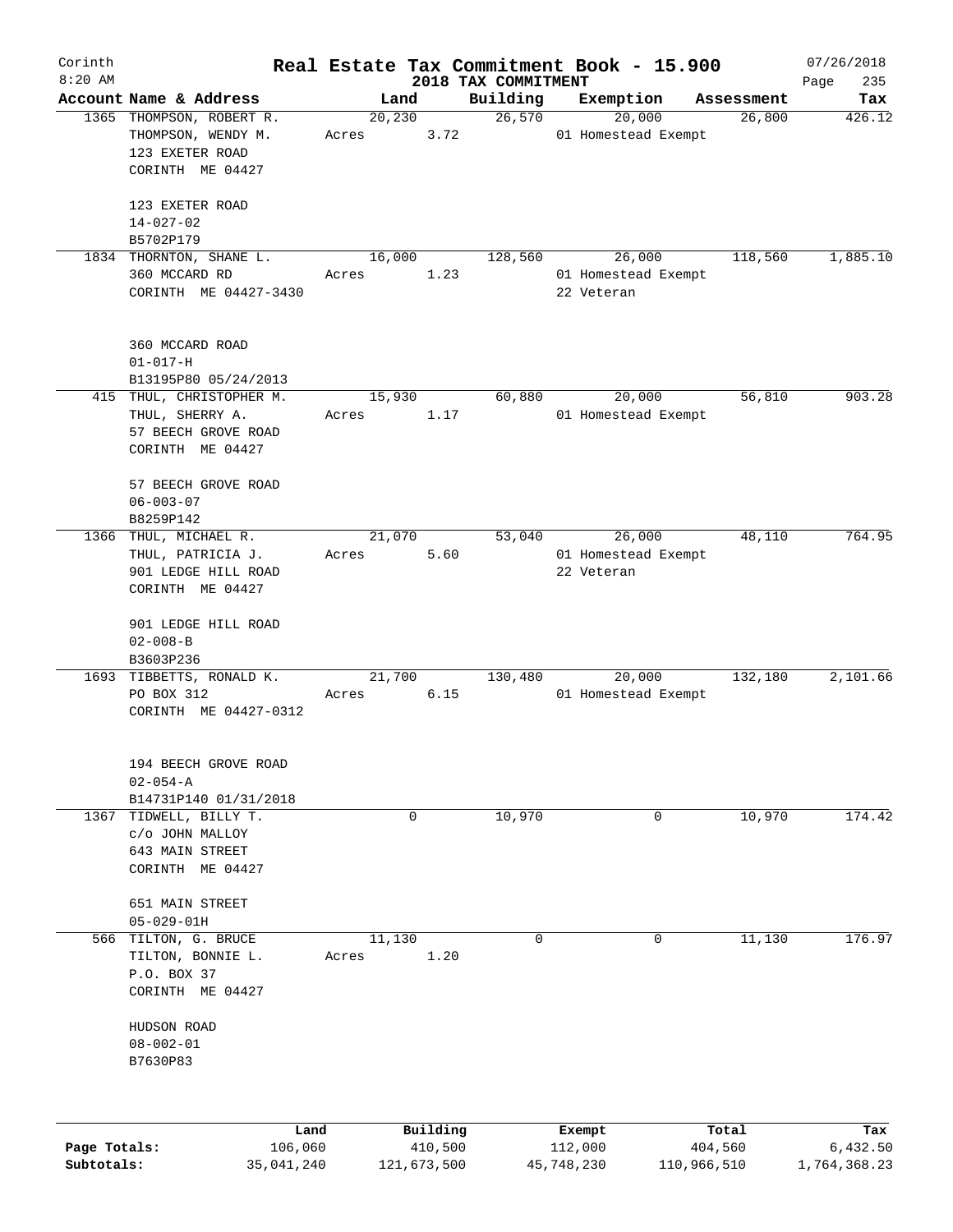| Corinth      |                                                           |                 |                     |                                 | Real Estate Tax Commitment Book - 15.900 |                      | 07/26/2018      |
|--------------|-----------------------------------------------------------|-----------------|---------------------|---------------------------------|------------------------------------------|----------------------|-----------------|
| $8:20$ AM    | Account Name & Address                                    |                 | Land                | 2018 TAX COMMITMENT<br>Building |                                          |                      | 236<br>Page     |
|              | 1374 TILTON, G. BRUCE                                     |                 | 17,400              | 84,180                          | Exemption<br>20,000                      | Assessment<br>81,580 | Tax<br>1,297.12 |
|              | TILTON, BONNIE L.                                         | Acres           | 1.38                |                                 | 01 Homestead Exempt                      |                      |                 |
|              | P.O. BOX 37                                               |                 |                     |                                 |                                          |                      |                 |
|              | CORINTH ME 04427                                          |                 |                     |                                 |                                          |                      |                 |
|              |                                                           |                 |                     |                                 |                                          |                      |                 |
|              | 57 HUDSON ROAD                                            |                 |                     |                                 |                                          |                      |                 |
|              | $15 - 029$                                                |                 |                     |                                 |                                          |                      |                 |
|              | B12520P35 06/01/2011 B2205P460                            |                 |                     |                                 |                                          |                      |                 |
|              | 58 TILTON, JEFFREY T.                                     |                 | 22,250              | $\Omega$                        | 0                                        | 22,250               | 353.78          |
|              | 29 PUDDLEDOCK ROAD                                        | Acres           | 6.62                |                                 |                                          |                      |                 |
|              | CORINTH ME 04427                                          |                 |                     |                                 |                                          |                      |                 |
|              |                                                           |                 |                     |                                 |                                          |                      |                 |
|              |                                                           |                 |                     |                                 |                                          |                      |                 |
|              | 670 HUDSON ROAD                                           |                 |                     |                                 |                                          |                      |                 |
|              | $12 - 029$                                                |                 |                     |                                 |                                          |                      |                 |
|              | B11115P300 09/06/2007 B9013P154<br>350 TILTON, JEFFREY T. |                 | 31,600              | 171,770                         | 20,000                                   | 183,370              | 2,915.58        |
|              | 29 PUDDLEDOCK ROAD                                        | Acres           | 1.00                |                                 | 01 Homestead Exempt                      |                      |                 |
|              | CORINTH ME 04427                                          |                 |                     |                                 |                                          |                      |                 |
|              |                                                           |                 |                     |                                 |                                          |                      |                 |
|              |                                                           |                 |                     |                                 |                                          |                      |                 |
|              | 29 PUDDLEDOCK ROAD                                        |                 |                     |                                 |                                          |                      |                 |
|              | $12 - 030$                                                |                 |                     |                                 |                                          |                      |                 |
|              | B11115P300 09/06/2007                                     |                 |                     |                                 |                                          |                      |                 |
|              | 148 TILTON, JEFFREY T.                                    |                 | 16,170              | 14,650                          | 0                                        | 30,820               | 490.04          |
|              | 29 PUDDLEDOCK ROAD                                        | Acres           | 1.38                |                                 |                                          |                      |                 |
|              | CORINTH ME 04427                                          |                 |                     |                                 |                                          |                      |                 |
|              |                                                           |                 |                     |                                 |                                          |                      |                 |
|              | 626 HUDSON ROAD                                           |                 |                     |                                 |                                          |                      |                 |
|              | $12 - 029 - A$                                            |                 |                     |                                 |                                          |                      |                 |
|              | B13369P233 10/19/2013                                     |                 |                     |                                 |                                          |                      |                 |
|              | 1794 TILTON, TAMMIE                                       |                 | 26,220              | 24,590                          | 20,000                                   | 30,810               | 489.88          |
|              | PO BOX 274                                                | Acres           | 15.57               |                                 | 01 Homestead Exempt                      |                      |                 |
|              | CORINTH ME 04427                                          |                 |                     |                                 |                                          |                      |                 |
|              |                                                           |                 |                     |                                 |                                          |                      |                 |
|              | 39 MCCARD ROAD                                            |                 |                     |                                 |                                          |                      |                 |
|              | $01 - 040 - A$                                            |                 |                     |                                 |                                          |                      |                 |
|              | B9062P1                                                   |                 |                     |                                 |                                          |                      |                 |
| 1380         | TOMASIK, RANDOLPH R.                                      |                 | 25,010              | 60,740                          | 26,000                                   | 59,750               | 950.03          |
|              | TOMASIK, JUDITH H.                                        | Acres           | 9.00                |                                 | 01 Homestead Exempt                      |                      |                 |
|              | 37 RIDGE ROAD                                             |                 |                     |                                 | 22 Veteran                               |                      |                 |
|              | CORINTH ME 04427                                          |                 |                     |                                 |                                          |                      |                 |
|              |                                                           |                 |                     |                                 |                                          |                      |                 |
|              | 37 RIDGE ROAD                                             |                 |                     |                                 |                                          |                      |                 |
|              | $12 - 008$                                                |                 |                     |                                 |                                          |                      |                 |
|              | B5329P257 05/21/1993 B4705P126                            |                 |                     |                                 |                                          |                      |                 |
| 1383         | TOMPKINS, ALLISON C.                                      |                 | 15,940              | 38,060                          | 0                                        | 54,000               | 858.60          |
|              | TOMPKINS, TRACY                                           | Acres           | 2.35                |                                 |                                          |                      |                 |
|              | 795 GRANT ROAD                                            |                 |                     |                                 |                                          |                      |                 |
|              | CORINTH ME 04427                                          |                 |                     |                                 |                                          |                      |                 |
|              | 797 GRANT ROAD                                            |                 |                     |                                 |                                          |                      |                 |
|              | $03 - 007 - C$                                            |                 |                     |                                 |                                          |                      |                 |
|              | B7362P29                                                  |                 |                     |                                 |                                          |                      |                 |
|              |                                                           |                 |                     |                                 |                                          |                      |                 |
|              |                                                           |                 |                     |                                 |                                          |                      |                 |
| Page Totals: |                                                           | Land<br>154,590 | Building<br>393,990 |                                 | Exempt<br>86,000                         | Total<br>462,580     | Tax<br>7,355.03 |
| Subtotals:   | 35,195,830                                                |                 | 122,067,490         |                                 | 45,834,230                               | 111,429,090          | 1,771,723.26    |
|              |                                                           |                 |                     |                                 |                                          |                      |                 |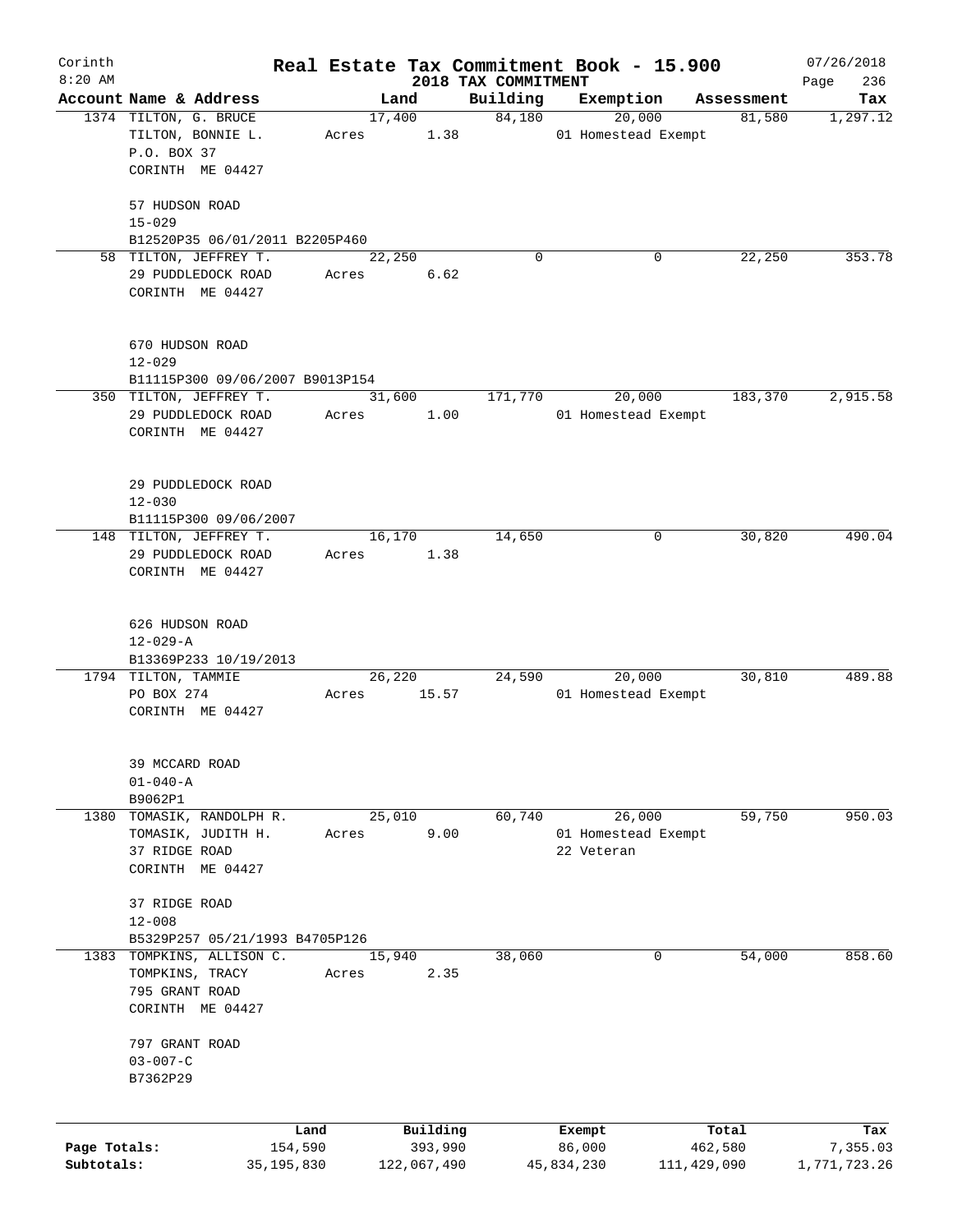| Corinth<br>$8:20$ AM |                                                                                                  |       |                 |      | Real Estate Tax Commitment Book - 15.900<br>2018 TAX COMMITMENT |              |                               |             | 07/26/2018<br>237<br>Page |
|----------------------|--------------------------------------------------------------------------------------------------|-------|-----------------|------|-----------------------------------------------------------------|--------------|-------------------------------|-------------|---------------------------|
|                      | Account Name & Address                                                                           |       | Land            |      | Building                                                        |              | Exemption                     | Assessment  | Tax                       |
|                      | 1382 TOMPKINS, ALLISON C.<br>795 GRANT ROAD<br>CORINTH ME 04427                                  |       | 16,460<br>Acres | 2.85 | 76,620                                                          |              | 20,000<br>01 Homestead Exempt | 73,080      | 1,161.97                  |
|                      | 795 GRANT ROAD<br>$03 - 007 - E$<br>B4979P60                                                     |       |                 |      |                                                                 |              |                               |             |                           |
|                      | 1386 TOMPKINS, LARRY ARTHUR<br>TOMPKINS, TERRI LYNN<br>307 PIEDMONT PK AVE<br>DAVENPORT FL 33897 | Acres | 12,580          | 3.50 | $\mathbf 0$                                                     |              | 0                             | 12,580      | 200.02                    |
|                      | TATE ROAD<br>$06 - 012 - H$<br>B4427P22                                                          |       |                 |      |                                                                 |              |                               |             |                           |
|                      | 2053 TOWN OF CORINTH                                                                             |       | 12,990          |      | 42,560                                                          |              | 55,550                        | 0           | 0.00                      |
|                      | PO BOX 309<br>CORINTH ME 04427                                                                   | Acres |                 | 0.30 |                                                                 | 43 Municipal |                               |             |                           |
|                      | 306 MAIN STREET<br>$15 - 040$<br>B2448P283 05/31/1972                                            |       |                 |      |                                                                 |              |                               |             |                           |
|                      | 2052 TOWN OF CORINTH<br>PO BOX 309<br>CORINTH ME 04427                                           |       | $\mathbf 0$     |      | $\Omega$                                                        | 43 Municipal | $\Omega$                      | 0           | 0.00                      |
|                      | LEDGE HILL ROAD<br>$04 - 029 - A$                                                                |       |                 |      |                                                                 |              |                               |             |                           |
|                      | 2051 TOWN OF CORINTH<br>PO BOX 309<br>CORINTH ME 04427                                           |       | $\mathbf 0$     |      | $\Omega$                                                        | 43 Municipal | $\mathbf 0$                   | $\mathbf 0$ | 0.00                      |
|                      | MAIN STREET<br>$03 - 028 - A$                                                                    |       |                 |      |                                                                 |              |                               |             |                           |
| 345                  | TOWN OF CORINTH<br>PO BOX 309<br>CORINTH ME 04427                                                | Acres | 33,120          | 1.84 | 162,600                                                         | 43 Municipal | 195,720                       | 0           | 0.00                      |
|                      | 10 EXETER ROAD<br>$15 - 006$<br>B11606P218 12/04/2008                                            |       |                 |      |                                                                 |              |                               |             |                           |
|                      | 2039 TOWN OF CORINTH                                                                             |       | 17,030          |      | 37,600                                                          |              | 54,630                        | 0           | 0.00                      |
|                      | PO BOX 309<br>CORINTH ME 04427                                                                   | Acres |                 | 0.65 |                                                                 | 43 Municipal |                               |             |                           |
|                      | 314 MAIN STREET<br>$15 - 044$<br>B13352P22 09/12/2013                                            |       |                 |      |                                                                 |              |                               |             |                           |
|                      |                                                                                                  |       |                 |      |                                                                 |              |                               |             |                           |

|              | Land       | Building    | Exempt     | Total       | Tax          |
|--------------|------------|-------------|------------|-------------|--------------|
| Page Totals: | 92,180     | 319,380     | 325,900    | 85,660      | 1,361.99     |
| Subtotals:   | 35,288,010 | 122,386,870 | 46,160,130 | 111,514,750 | 1,773,085.25 |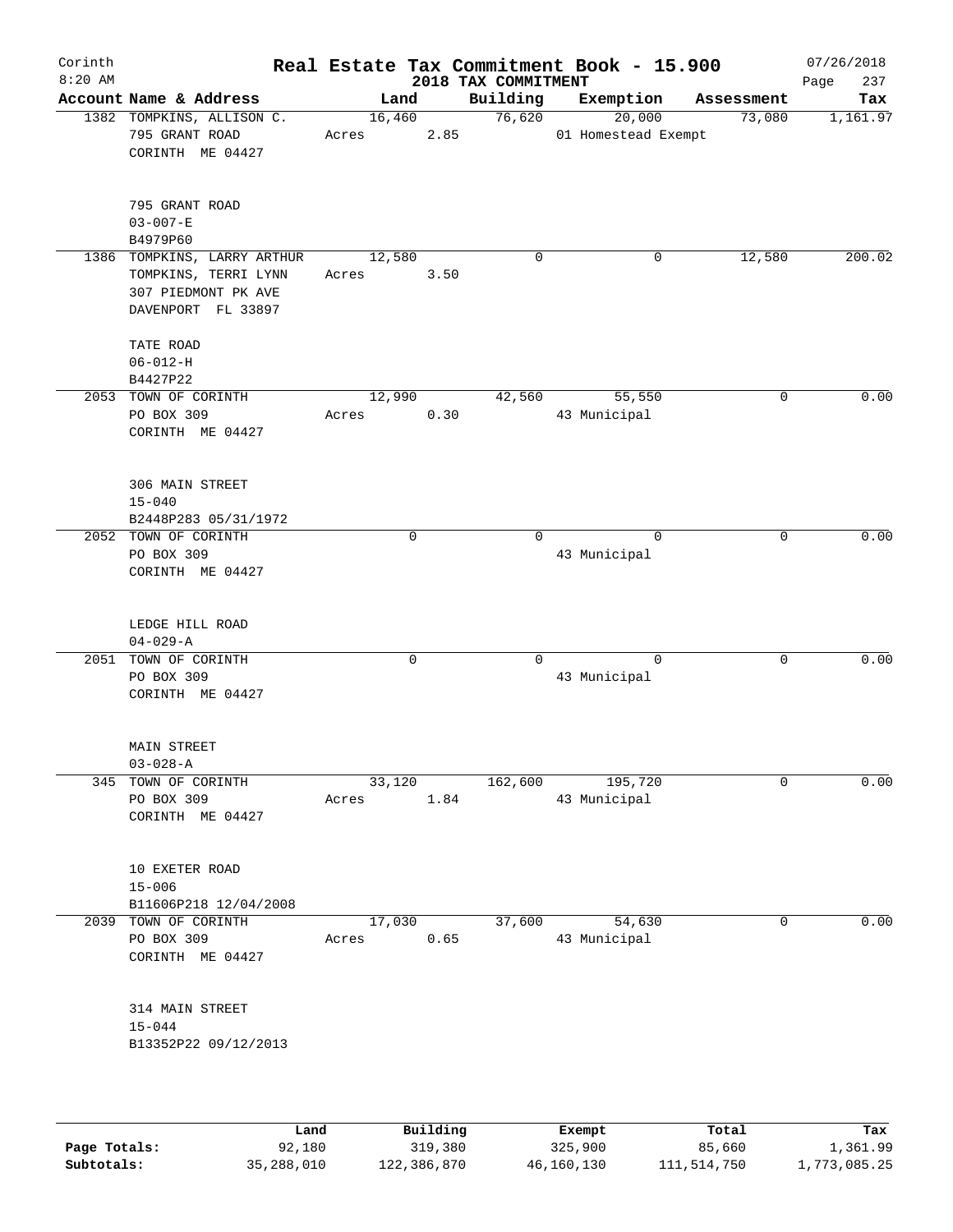| Corinth<br>$8:20$ AM |                        | Real Estate Tax Commitment Book - 15.900 |             | 2018 TAX COMMITMENT |              |               | 07/26/2018<br>238<br>Page |
|----------------------|------------------------|------------------------------------------|-------------|---------------------|--------------|---------------|---------------------------|
|                      | Account Name & Address |                                          | Land        | Building            | Exemption    | Assessment    | Tax                       |
|                      | 2040 TOWN OF CORINTH   |                                          | 0           | $\Omega$            |              | $\Omega$      | 0.00<br>0                 |
|                      | PO BOX 309             |                                          |             |                     | 43 Municipal |               |                           |
|                      | CORINTH ME 04427       |                                          |             |                     |              |               |                           |
|                      |                        |                                          |             |                     |              |               |                           |
|                      |                        |                                          |             |                     |              |               |                           |
|                      | <b>EXETER ROAD</b>     |                                          |             |                     |              |               |                           |
|                      | $15 - 010$             |                                          |             |                     |              |               |                           |
|                      | 2032 TOWN OF CORINTH   |                                          | 0           | $\Omega$            |              | $\Omega$      | $\Omega$<br>0.00          |
|                      | PO BOX 309             |                                          |             |                     | 43 Municipal |               |                           |
|                      | CORINTH ME 04427       |                                          |             |                     |              |               |                           |
|                      |                        |                                          |             |                     |              |               |                           |
|                      |                        |                                          |             |                     |              |               |                           |
|                      | EXETER ROAD            |                                          |             |                     |              |               |                           |
|                      | $07 - 031 - B$         |                                          |             |                     |              |               |                           |
|                      | 1989 TOWN OF CORINTH   |                                          | 11,190      | 250,000             | 261,190      |               | 0.00<br>0                 |
|                      | PO BOX 309             | Acres                                    | 1.25        |                     | 43 Municipal |               |                           |
|                      | CORINTH ME 04427       |                                          |             |                     |              |               |                           |
|                      |                        |                                          |             |                     |              |               |                           |
|                      |                        |                                          |             |                     |              |               |                           |
|                      | 40 GRANT ROAD          |                                          |             |                     |              |               |                           |
|                      | $05 - 022 - C$         |                                          |             |                     |              |               |                           |
|                      | 2035 TOWN OF CORINTH   |                                          | $\mathbf 0$ | $\mathbf 0$         |              | $\Omega$      | 0.00<br>0                 |
|                      | PO BOX 309             |                                          |             |                     | 43 Municipal |               |                           |
|                      | CORINTH ME 04427       |                                          |             |                     |              |               |                           |
|                      |                        |                                          |             |                     |              |               |                           |
|                      | GRANT ROAD             |                                          |             |                     |              |               |                           |
|                      | $02 - 050$             |                                          |             |                     |              |               |                           |
|                      | 2038 TOWN OF CORINTH   |                                          | 9,700       | 82,400              | 92,100       |               | 0.00<br>0                 |
|                      | PO BOX 309             | Acres                                    | 0.13        |                     | 43 Municipal |               |                           |
|                      | CORINTH ME 04427       |                                          |             |                     |              |               |                           |
|                      |                        |                                          |             |                     |              |               |                           |
|                      |                        |                                          |             |                     |              |               |                           |
|                      | 328 MAIN STREET        |                                          |             |                     |              |               |                           |
|                      | $15 - 046$             |                                          |             |                     |              |               |                           |
| 2034                 | TOWN OF CORINTH        |                                          | 0           | $\Omega$            |              | 0             | 0.00<br>0                 |
|                      | PO BOX 309             |                                          |             |                     | 43 Municipal |               |                           |
|                      | CORINTH ME 04427       |                                          |             |                     |              |               |                           |
|                      |                        |                                          |             |                     |              |               |                           |
|                      |                        |                                          |             |                     |              |               |                           |
|                      | <b>MARSH ROAD</b>      |                                          |             |                     |              |               |                           |
|                      | $09 - 004$             |                                          |             |                     |              |               |                           |
| 2031                 | TOWN OF CORINTH        |                                          | 0           | $\mathbf 0$         |              | $\mathbf 0$   | 0.00<br>0                 |
|                      | PO BOX 309             |                                          |             |                     | 43 Municipal |               |                           |
|                      | CORINTH ME 04427       |                                          |             |                     |              |               |                           |
|                      |                        |                                          |             |                     |              |               |                           |
|                      |                        |                                          |             |                     |              |               |                           |
|                      | EXETER ROAD N/F        |                                          |             |                     |              |               |                           |
|                      | $07 - 031 - A$         |                                          |             |                     |              |               |                           |
| 2020                 | TOWN OF CORINTH        |                                          | 7,150       | $\mathbf 0$         | 7,150        |               | 0.00<br>0                 |
|                      | PO BOX 309             | Acres                                    | 0.30        |                     | 43 Municipal |               |                           |
|                      | CORINTH ME 04427       |                                          |             |                     |              |               |                           |
|                      |                        |                                          |             |                     |              |               |                           |
|                      | EXETER ROAD            |                                          |             |                     |              |               |                           |
|                      | $15 - 011$             |                                          |             |                     |              |               |                           |
|                      | B11587P344 10/13/2008  |                                          |             |                     |              |               |                           |
|                      |                        |                                          |             |                     |              |               |                           |
|                      |                        | Land                                     | Building    |                     | Exempt       | Total         | Tax                       |
| Page Totals:         |                        | 28,040                                   | 332,400     |                     | 360,440      | 0             | 0.00                      |
| Subtotals:           |                        | 35, 316, 050                             | 122,719,270 |                     | 46,520,570   | 111, 514, 750 | 1,773,085.25              |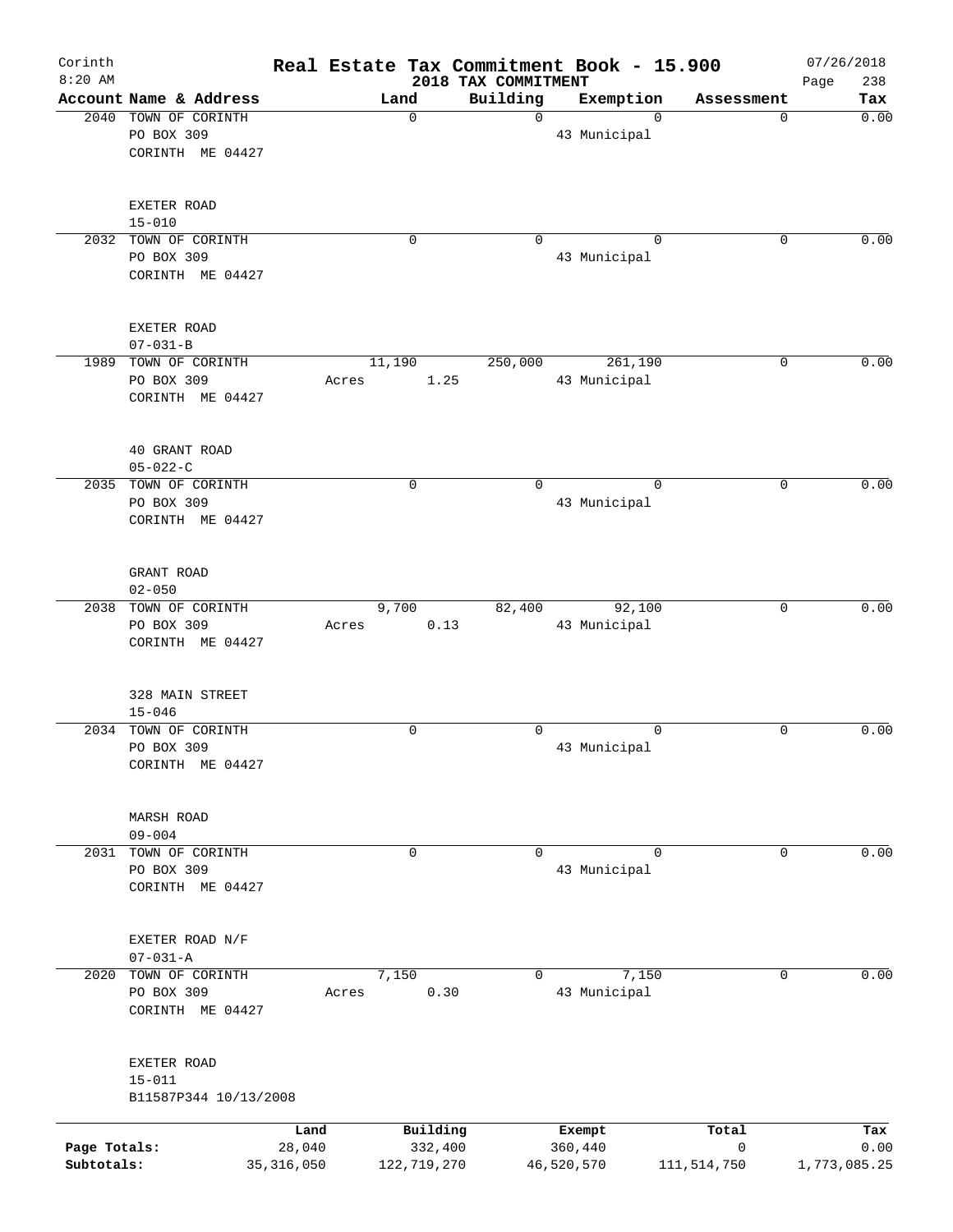| Corinth<br>$8:20$ AM |                                                                                                     |                          | 2018 TAX COMMITMENT | Real Estate Tax Commitment Book - 15.900 | 07/26/2018<br>239<br>Page |
|----------------------|-----------------------------------------------------------------------------------------------------|--------------------------|---------------------|------------------------------------------|---------------------------|
|                      | Account Name & Address                                                                              | Land                     | Building            | Exemption                                | Assessment<br>Tax         |
|                      | 2013 TOWN OF CORINTH<br>PO BOX 309<br>CORINTH ME 04427                                              | $\Omega$                 | 105,000             | 105,000<br>43 Municipal                  | 0.00<br>$\Omega$          |
|                      | 31 EXETER ROAD<br>$15 - 013$<br>1990 TOWN OF CORINTH                                                | 17,800                   | $\overline{0}$      | 17,800                                   | 0.00<br>$\Omega$          |
|                      | PO BOX 309<br>CORINTH ME 04427                                                                      | Acres 8.00               |                     | 43 Municipal                             |                           |
|                      | GRANT ROAD<br>$05 - 018$                                                                            |                          |                     |                                          |                           |
|                      | 1391 TOWNSEND SR, GILBERT G. 12,100<br>TOWNSEND, LORI A.<br>326 TATE ROAD<br>CORINTH ME 04427       | Acres 12.00              | $\Omega$            | 0                                        | 192.39<br>12,100          |
|                      | TATE ROAD N/F OFF<br>$09 - 013 - C$<br>B4250P347                                                    |                          |                     |                                          |                           |
|                      | 1392 TOWNSEND SR, GILBERT G. 18,890<br>TOWNSEND, LORI A. Acres<br>326 TATE ROAD<br>CORINTH ME 04427 | 5.39                     | 115,950             | 20,000<br>01 Homestead Exempt            | 114,840<br>1,825.96       |
|                      | 326 TATE ROAD<br>$09 - 013 - D$<br>B3746P123                                                        |                          |                     |                                          |                           |
|                      | 919 TOWNSEND SR, GILBERT G. 20,740<br>TOWNSEND, LORI ANN<br>326 TATE ROAD<br>CORINTH ME 04427       | 5.32<br>Acres            | 43,790              | 0                                        | 64,530<br>1,026.03        |
|                      | 314 TATE ROAD<br>$09 - 014 - 04$<br>B9937P333                                                       |                          |                     |                                          |                           |
|                      | 1390 TOWNSEND, BRUCE H.<br>TOWNSEND, DIANNE E.<br>207 TATE ROAD<br>CORINTH ME 04427                 | 32,650<br>24.50<br>Acres | 155,050             | 20,000<br>01 Homestead Exempt            | 167,700<br>2,666.43       |
|                      | 207 TATE ROAD<br>$09 - 022$<br>B3112P64                                                             |                          |                     |                                          |                           |
|                      | 1101 TOWNSEND, KIMBERLY L.<br>345 EXETER ROAD<br>CORINTH ME 04427                                   | 16,310<br>1.50<br>Acres  | 117,510             | 20,000<br>01 Homestead Exempt            | 113,820<br>1,809.74       |
|                      | 345 EXETER ROAD<br>$07 - 012 - A$<br>B14750P193 02/27/2018 B10342P331 03/03/2006                    |                          |                     |                                          |                           |
|                      |                                                                                                     |                          |                     |                                          |                           |

|              | Land       | Building    | Exempt     | Total       | Tax          |
|--------------|------------|-------------|------------|-------------|--------------|
| Page Totals: | 118,490    | 537,300     | 182,800    | 472,990     | 7,520.55     |
| Subtotals:   | 35,434,540 | 123,256,570 | 46,703,370 | 111,987,740 | 1,780,605.80 |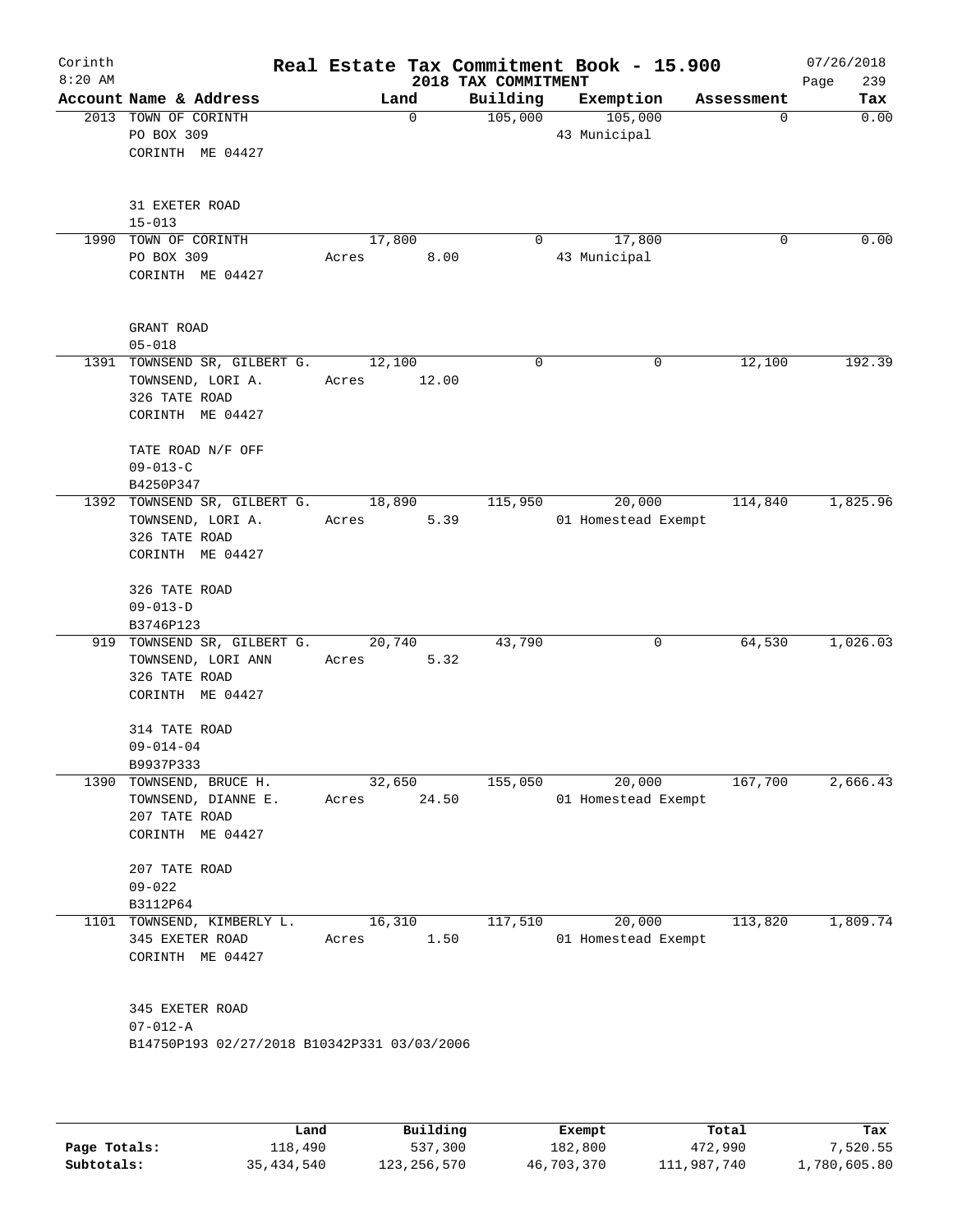| Corinth<br>$8:20$ AM       |                                                                                                   |       |                                    | 2018 TAX COMMITMENT | Real Estate Tax Commitment Book - 15.900 |                                 | 07/26/2018<br>240<br>Page       |
|----------------------------|---------------------------------------------------------------------------------------------------|-------|------------------------------------|---------------------|------------------------------------------|---------------------------------|---------------------------------|
|                            | Account Name & Address                                                                            |       | Land                               | Building            | Exemption                                | Assessment                      | Tax                             |
|                            | 107 TOWNSEND, NICHOLAS W.<br>16 HAY ROAD<br>HUDSON ME 04449                                       | Acres | 19,010<br>47.60                    | $\mathbf 0$         | $\Omega$                                 | 19,010                          | 302.26                          |
|                            | MEADOW ROAD<br>$09 - 014 - 08$<br>B12526P31 06/30/2011                                            |       |                                    |                     |                                          |                                 |                                 |
|                            | 1892 TOWNSEND, SHAUN T.<br>308 TATE ROAD<br>CORINTH ME 04427                                      | Acres | 20,000<br>4.68                     | 24,670              | 20,000<br>01 Homestead Exempt            | 24,670                          | 392.25                          |
|                            | 308 TATE ROAD<br>$09 - 014 - 04 - 01$<br>B10149P113 10/18/2005                                    |       |                                    |                     |                                          |                                 |                                 |
|                            | 1742 TOZIER, DAVID I.<br>PO BOX 1401<br>GREENVILLE ME 04441                                       | Acres | 9,010<br>2.77                      | 0                   | 0                                        | 9,010                           | 143.26                          |
|                            | COVERED BRIDGE ROAD<br>$03 - 009$<br>B10995P199 06/08/2007                                        |       |                                    |                     |                                          |                                 |                                 |
|                            | 1394 TOZIER, SHELDON<br>1583 BROADWAY<br>BANGOR ME 04401                                          | Acres | 23,210<br>34.00                    | $\mathbf 0$         | 0                                        | 23,210                          | 369.04                          |
|                            | LEDGE HILL ROAD<br>$04 - 032 - B$<br>B4444P198                                                    |       |                                    |                     |                                          |                                 |                                 |
|                            | 1395 TRACY, LINDA A.<br>426 MCCARD ROAD<br>CORINTH ME 04427                                       | Acres | 15,490<br>1.92                     | 50,600              | 20,000<br>01 Homestead Exempt            | 46,090                          | 732.83                          |
|                            | 426 MCCARD ROAD<br>$01 - 010 - 05$<br>B6316P349                                                   |       |                                    |                     |                                          |                                 |                                 |
| 1398                       | TRAFTON, MICHAEL H.<br>TRAFTON, DENISE B.<br>485 MAIN STREET<br>CORINTH ME 04427                  | Acres | 20,450<br>3.90                     | 103,500             | 20,000<br>01 Homestead Exempt            | 103,950                         | 1,652.81                        |
|                            | 485 MAIN STREET<br>$08 - 014 - B$<br>B5422P294                                                    |       |                                    |                     |                                          |                                 |                                 |
| 1397                       | TRAFTON, NATHALIE S.                                                                              |       | 40,150                             | 72,520              | 20,000                                   | 92,670                          | 1,473.45                        |
|                            | (LIFE ESTATE)<br>TRAFTON, MICHAEL H. &<br>DUTHIE, SHARON J.<br>26 COUNTY ROAD<br>CORINTH ME 04427 | Acres | 65.46                              |                     | 01 Homestead Exempt                      |                                 |                                 |
|                            | 26 COUNTY ROAD<br>$08 - 014$<br>B12578P310 08/24/2011                                             |       |                                    |                     |                                          |                                 |                                 |
|                            |                                                                                                   |       |                                    |                     |                                          |                                 |                                 |
| Page Totals:<br>Subtotals: | 147,320<br>35,581,860                                                                             | Land  | Building<br>251,290<br>123,507,860 |                     | Exempt<br>80,000<br>46,783,370           | Total<br>318,610<br>112,306,350 | Tax<br>5,065.90<br>1,785,671.70 |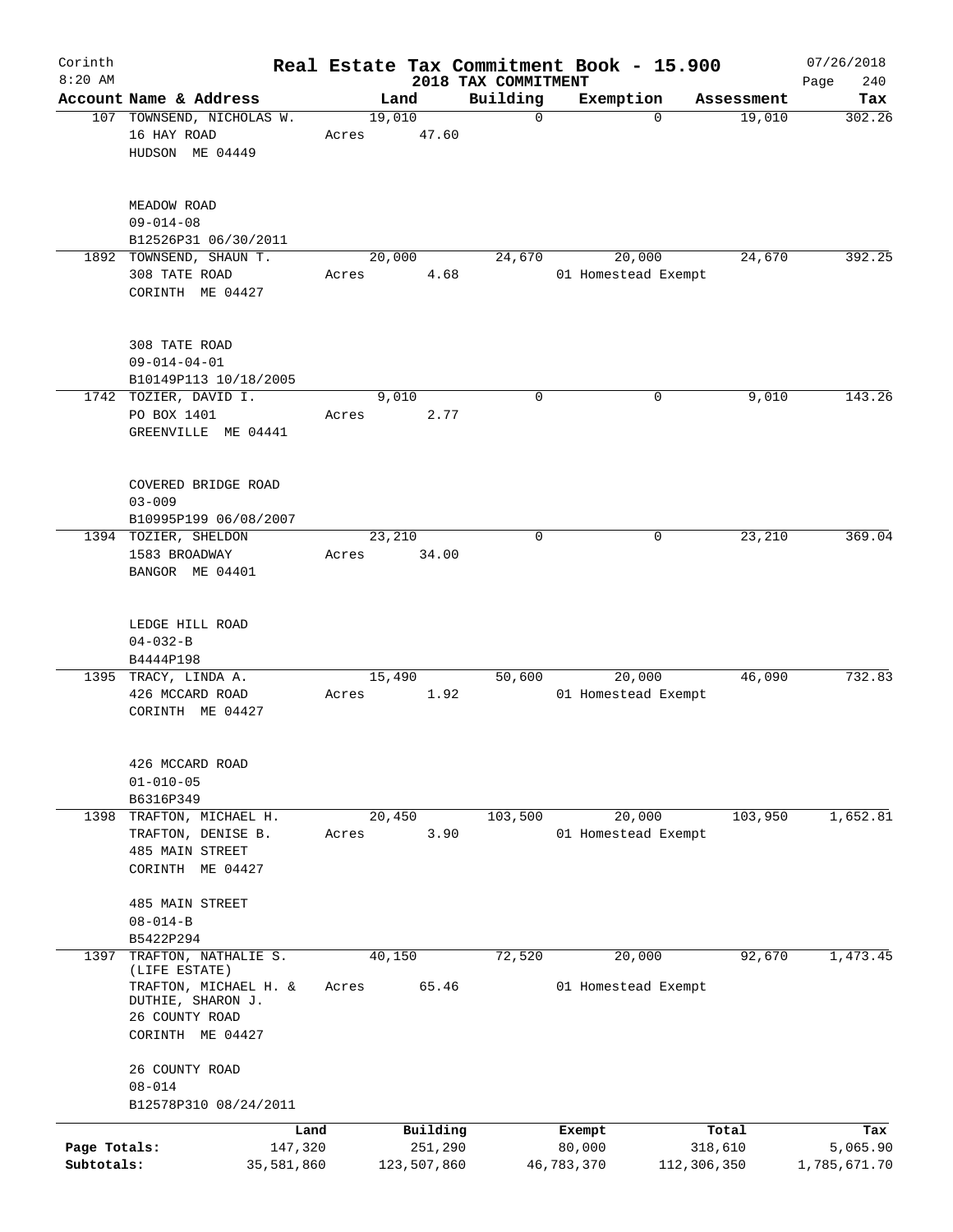| Corinth      |                                        |            |       |             |                                 | Real Estate Tax Commitment Book - 15.900 |                      | 07/26/2018         |
|--------------|----------------------------------------|------------|-------|-------------|---------------------------------|------------------------------------------|----------------------|--------------------|
| $8:20$ AM    | Account Name & Address                 |            |       | Land        | 2018 TAX COMMITMENT<br>Building |                                          |                      | 241<br>Page<br>Tax |
|              | 247 TRAFTON, TODD                      |            |       | 40,740      | 36,360                          | Exemption<br>0                           | Assessment<br>77,100 | 1,225.89           |
|              | TRAFTON, TAMARA                        |            | Acres | 10.00       |                                 |                                          |                      |                    |
|              | 240 RIDGE ROAD                         |            |       |             |                                 |                                          |                      |                    |
|              | CORINTH ME 04427                       |            |       |             |                                 |                                          |                      |                    |
|              |                                        |            |       |             |                                 |                                          |                      |                    |
|              | 130 BEECH GROVE ROAD                   |            |       |             |                                 |                                          |                      |                    |
|              | $02 - 055 - 05$                        |            |       |             |                                 |                                          |                      |                    |
|              | B13542P164 05/27/2014 B5042P236        |            |       |             |                                 |                                          |                      |                    |
|              | 1339 TRAFTON, TODD J.                  |            |       | 2,500       | $\Omega$                        | 0                                        | 2,500                | 39.75              |
|              | TRAFTON, TAMARA                        |            | Acres | 25.00       |                                 |                                          |                      |                    |
|              | 240 RIDGE ROAD                         |            |       |             |                                 |                                          |                      |                    |
|              | CORINTH ME 04427                       |            |       |             |                                 |                                          |                      |                    |
|              | CHARLESTON TOWN LINE                   |            |       |             |                                 |                                          |                      |                    |
|              | N/F                                    |            |       |             |                                 |                                          |                      |                    |
|              | $11 - 038$                             |            |       |             |                                 |                                          |                      |                    |
|              | B11967P178 11/03/2009                  |            |       |             |                                 |                                          |                      |                    |
|              | 1718 TRAFTON, TODD J.                  |            |       | 16,970      | 114,910                         | 20,000                                   | 111,880              | 1,778.89           |
|              | TRAFTON, TAMARA D.                     |            | Acres | 2.07        |                                 | 01 Homestead Exempt                      |                      |                    |
|              | 240 RIDGE ROAD                         |            |       |             |                                 |                                          |                      |                    |
|              | CORINTH ME 04427                       |            |       |             |                                 |                                          |                      |                    |
|              | 240 RIDGE ROAD                         |            |       |             |                                 |                                          |                      |                    |
|              | $11 - 040$                             |            |       |             |                                 |                                          |                      |                    |
|              | B7921P278                              |            |       |             |                                 |                                          |                      |                    |
|              | 1479 TRAFTON, TODD J.                  |            |       | 24,850      | $\Omega$                        | 0                                        | 24,850               | 395.12             |
|              | TRAFTON, TAMARA D.                     |            | Acres | 22.93       |                                 |                                          |                      |                    |
|              | 240 RIDGE ROAD                         |            |       |             |                                 |                                          |                      |                    |
|              | CORINTH, ME 04427                      |            |       |             |                                 |                                          |                      |                    |
|              |                                        |            |       |             |                                 |                                          |                      |                    |
|              | RIDGE ROAD                             |            |       |             |                                 |                                          |                      |                    |
|              | $11 - 039$                             |            |       |             |                                 |                                          |                      |                    |
|              | B11919P101 09/23/2009                  |            |       |             |                                 |                                          |                      |                    |
|              | 1799 TRAFTON, TODD J.                  |            |       | 7,370       | 0                               | 0                                        | 7,370                | 117.18             |
|              | TRAFTON, TAMARA D.                     |            | Acres | 25.00       |                                 |                                          |                      |                    |
|              | 240 RIDGE ROAD                         |            |       |             |                                 |                                          |                      |                    |
|              | CORINTH ME 04427                       |            |       |             |                                 |                                          |                      |                    |
|              |                                        |            |       |             |                                 |                                          |                      |                    |
|              | RIDGE ROAD N/F OFF                     |            |       |             |                                 |                                          |                      |                    |
|              | $11 - 038 - A$<br>B11540P59 09/24/2008 |            |       |             |                                 |                                          |                      |                    |
|              | 1404 TRASK, DAVID A.                   |            |       | 9,560       | 0                               | $\mathbf 0$                              | 9,560                | 152.00             |
|              | TRASK, RUTH M.                         |            | Acres | 0.69        |                                 |                                          |                      |                    |
|              | 2368 HUDSON ROAD                       |            |       |             |                                 |                                          |                      |                    |
|              | HUDSON ME 04449                        |            |       |             |                                 |                                          |                      |                    |
|              |                                        |            |       |             |                                 |                                          |                      |                    |
|              | EXETER ROAD                            |            |       |             |                                 |                                          |                      |                    |
|              | $07 - 044 - 03$                        |            |       |             |                                 |                                          |                      |                    |
|              | B13055P162 12/31/2012                  |            |       |             |                                 |                                          |                      |                    |
|              | 23 TRASK, DAVID A.                     |            |       | 12,500      | 66,570                          | $\mathbf 0$                              | 79,070               | 1,257.21           |
|              | TRASK, LISA M.                         |            | Acres | 0.42        |                                 |                                          |                      |                    |
|              | 2368 HUDSON ROAD                       |            |       |             |                                 |                                          |                      |                    |
|              | HUDSON ME 04449                        |            |       |             |                                 |                                          |                      |                    |
|              |                                        |            |       |             |                                 |                                          |                      |                    |
|              | 18 HUDSON ROAD                         |            |       |             |                                 |                                          |                      |                    |
|              | $16 - 032$<br>B12921P164 08/23/2012    |            |       |             |                                 |                                          |                      |                    |
|              |                                        |            |       |             |                                 |                                          |                      |                    |
|              |                                        | Land       |       | Building    |                                 | Exempt                                   | Total                | Tax                |
| Page Totals: |                                        | 114,490    |       | 217,840     |                                 | 20,000                                   | 312,330              | 4,966.04           |
| Subtotals:   |                                        | 35,696,350 |       | 123,725,700 |                                 | 46,803,370                               | 112,618,680          | 1,790,637.74       |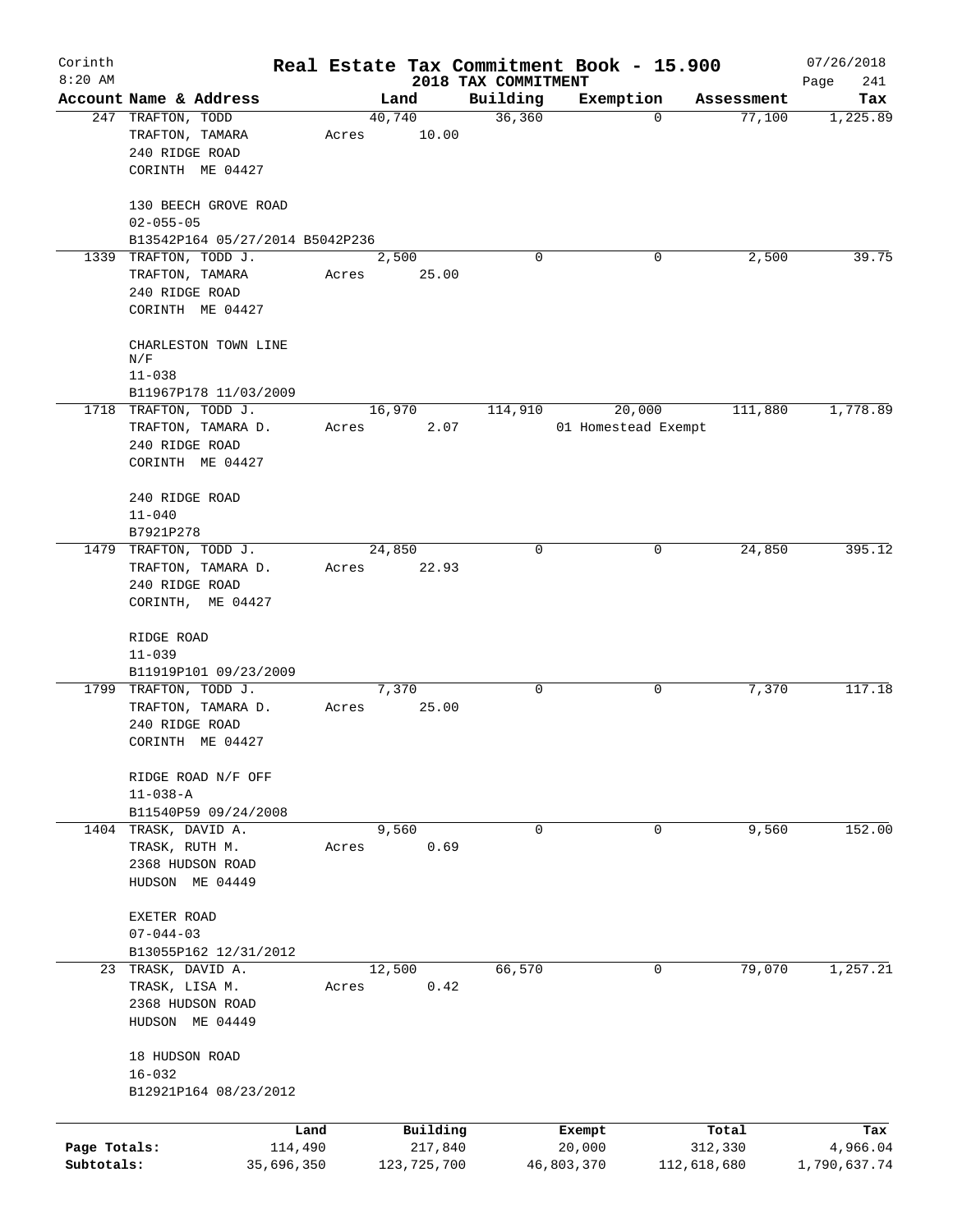| Corinth      |                                                 | Real Estate Tax Commitment Book - 15.900 |          |                                 |                               |             |            | 07/26/2018         |
|--------------|-------------------------------------------------|------------------------------------------|----------|---------------------------------|-------------------------------|-------------|------------|--------------------|
| $8:20$ AM    | Account Name & Address                          | Land                                     |          | 2018 TAX COMMITMENT<br>Building | Exemption                     |             | Assessment | Page<br>242<br>Tax |
|              | 1414 TRASK, DONNA B. (Heirs                     | 19,800                                   |          | 92,720                          |                               | 0           | 112,520    | 1,789.07           |
|              | of)                                             |                                          |          |                                 |                               |             |            |                    |
|              | PR. TRAFTON, TAMARA<br>240 RIDGE ROAD           | Acres                                    | 1.00     |                                 |                               |             |            |                    |
|              | CORINTH ME 04427                                |                                          |          |                                 |                               |             |            |                    |
|              |                                                 |                                          |          |                                 |                               |             |            |                    |
|              | 732 MAIN STREET                                 |                                          |          |                                 |                               |             |            |                    |
|              | $05 - 034 - B$<br>B14504P141 06/05/2017         |                                          |          |                                 |                               |             |            |                    |
|              | 955 TRASK, GEORGE                               | 17,590                                   |          | 4,750                           |                               | 0           | 22,340     | 355.21             |
|              | TRASK, BRENDA                                   | Acres                                    | 2.60     |                                 |                               |             |            |                    |
|              | 56 MAIN STREET                                  |                                          |          |                                 |                               |             |            |                    |
|              | CORINTH ME 04427                                |                                          |          |                                 |                               |             |            |                    |
|              | 1144 MAIN STREET                                |                                          |          |                                 |                               |             |            |                    |
|              | $03 - 026$                                      |                                          |          |                                 |                               |             |            |                    |
|              | B13307P26 07/14/2013                            |                                          |          |                                 |                               |             |            |                    |
|              | 1282 TRASK, GEORGE                              | 17,440                                   |          | 47,250                          |                               | 0           | 64,690     | 1,028.57           |
|              | TRASK, BRENDA<br>56 MAIN STREET                 | Acres                                    | 2.47     |                                 |                               |             |            |                    |
|              | CORINTH ME 04427                                |                                          |          |                                 |                               |             |            |                    |
|              |                                                 |                                          |          |                                 |                               |             |            |                    |
|              | 534 LEDGE HILL ROAD                             |                                          |          |                                 |                               |             |            |                    |
|              | $01 - 041$<br>B14567P229 08/03/2017             |                                          |          |                                 |                               |             |            |                    |
|              | 1639 TRASK, GEORGE C.                           | 22,540                                   |          | $\Omega$                        |                               | 0           | 22,540     | 358.39             |
|              | TRASK, JOEL L.                                  | Acres                                    | 49.00    |                                 |                               |             |            |                    |
|              | 1159 HUDSON HIIL ROAD                           |                                          |          |                                 |                               |             |            |                    |
|              | CORINTH ME 04427                                |                                          |          |                                 |                               |             |            |                    |
|              | HUDSON HILL ROAD                                |                                          |          |                                 |                               |             |            |                    |
|              | $03 - 055$                                      |                                          |          |                                 |                               |             |            |                    |
|              | B13557P106 06/12/2014                           |                                          |          |                                 |                               |             |            |                    |
|              | 1411 TRASK, GEORGE C.<br>TRASK, BRENDA J.       | 28,490<br>Acres                          | 16.00    | 166,860                         | 20,000<br>01 Homestead Exempt |             | 175,350    | 2,788.07           |
|              | 56 MAIN STREET                                  |                                          |          |                                 |                               |             |            |                    |
|              | CORINTH ME 04427                                |                                          |          |                                 |                               |             |            |                    |
|              | 56 MAIN STREET                                  |                                          |          |                                 |                               |             |            |                    |
|              | $11 - 015$                                      |                                          |          |                                 |                               |             |            |                    |
|              | B4323P151                                       |                                          |          |                                 |                               |             |            |                    |
|              | 1201 TRASK, GEORGE C.                           | 33,040                                   |          | $\mathbf 0$                     |                               | $\mathbf 0$ | 33,040     | 525.34             |
|              | TRASK, BRENDA<br>J.<br>56 MAIN STREET           | Acres                                    | 114.10   |                                 |                               |             |            |                    |
|              | CORINTH ME 04427                                |                                          |          |                                 |                               |             |            |                    |
|              |                                                 |                                          |          |                                 |                               |             |            |                    |
|              | CHARLESTON TOWN LINE<br>$\mathrm{N}/\mathrm{F}$ |                                          |          |                                 |                               |             |            |                    |
|              | $11 - 014$                                      |                                          |          |                                 |                               |             |            |                    |
|              | B12940P55 09/06/2012                            |                                          |          |                                 |                               |             |            |                    |
|              | 2066 TRASK, JOEL                                | 19,400                                   | 4.16     | 40,500                          | 20,000                        |             | 39,900     | 634.41             |
|              | TRASK, AMY<br>1159 HUDSON HILL ROAD             | Acres                                    |          |                                 | 01 Homestead Exempt           |             |            |                    |
|              | CORINTH ME 04427                                |                                          |          |                                 |                               |             |            |                    |
|              |                                                 |                                          |          |                                 |                               |             |            |                    |
|              | 1159 HUDSON HILL ROAD<br>$03 - 052 - B$         |                                          |          |                                 |                               |             |            |                    |
|              | B12130P309 05/06/2010                           |                                          |          |                                 |                               |             |            |                    |
|              | Land                                            |                                          | Building |                                 | Exempt                        |             | Total      | Tax                |
| Page Totals: | 158,300                                         |                                          | 352,080  |                                 | 40,000                        |             | 470,380    | 7,479.06           |
| Subtotals:   | 35,854,650                                      | 124,077,780                              |          |                                 | 46,843,370                    | 113,089,060 |            | 1,798,116.80       |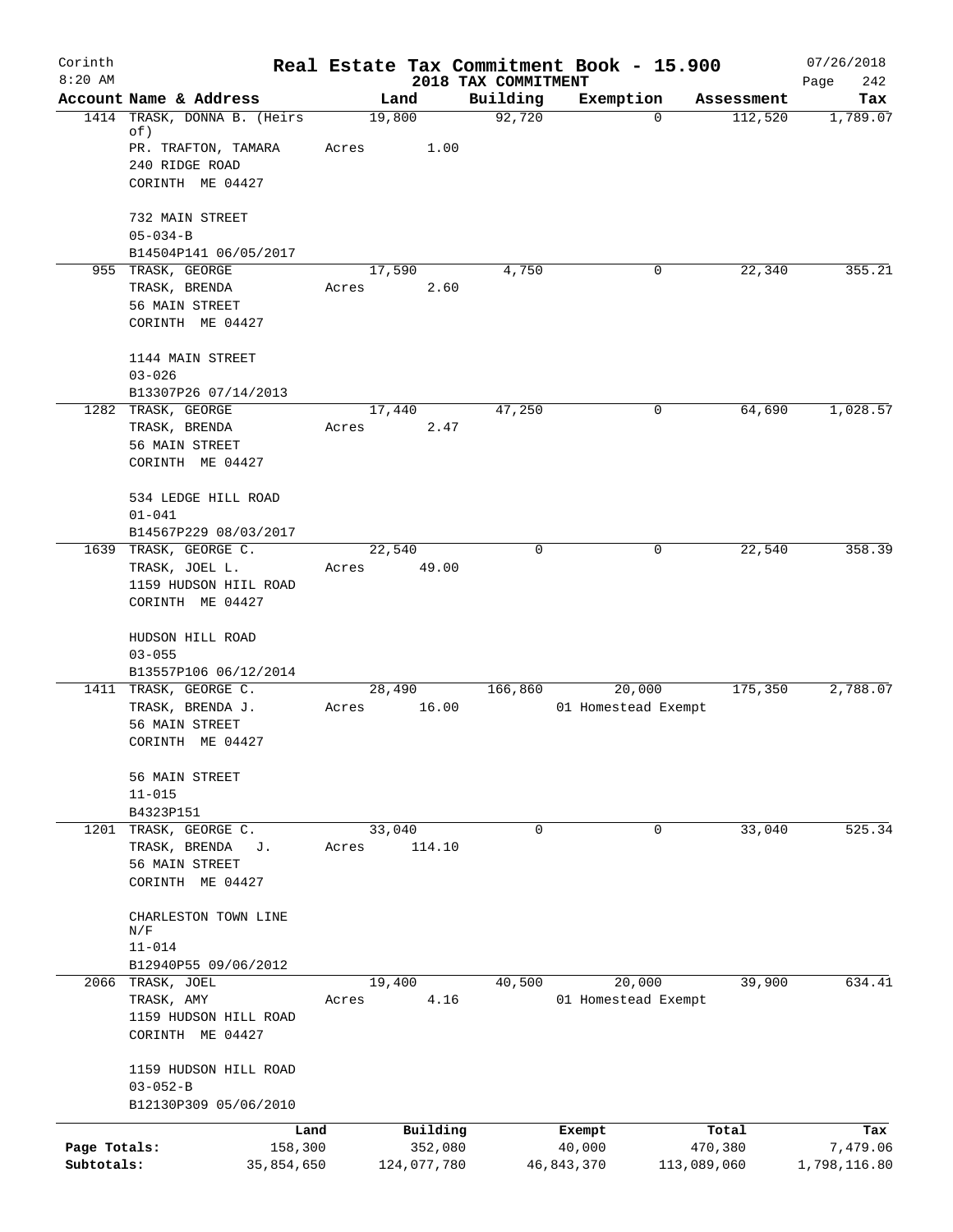| Corinth      |                                                                                 |                 |          |                                 | Real Estate Tax Commitment Book - 15.900 |            | 07/26/2018         |
|--------------|---------------------------------------------------------------------------------|-----------------|----------|---------------------------------|------------------------------------------|------------|--------------------|
| $8:20$ AM    | Account Name & Address                                                          |                 | Land     | 2018 TAX COMMITMENT<br>Building | Exemption                                | Assessment | 243<br>Page<br>Tax |
|              | 573 TRASK, SUSAN D.                                                             |                 | 26,400   | 57,160                          | 20,000                                   | 63,560     | 1,010.60           |
|              | 393 BLACK ROAD<br>CORINTH ME 04427                                              | Acres           | 10.20    |                                 | 01 Homestead Exempt                      |            |                    |
|              | 393 BLACK ROAD<br>$02 - 030 - 04$<br>B4756P328                                  |                 |          |                                 |                                          |            |                    |
|              | 1420 TRUE FARMS, INC.                                                           | 24,440          |          | 0                               | 0                                        | 24,440     | 388.60             |
|              | 112 FRANKLIN STREET<br>UNIT D-7<br>BANGOR ME 04401                              | Acres           | 32.57    |                                 |                                          |            |                    |
|              | WHITE SCHOOLHOUSE ROAD<br>$05 - 030$                                            |                 |          |                                 |                                          |            |                    |
|              | B4373P158                                                                       |                 |          |                                 |                                          |            |                    |
|              | 1421 TRUE FARMS, INC.<br>112 FRANKLIN STREET<br>UNIT D-7<br>BANGOR ME 04401     | 33,080<br>Acres | 78.00    | 800                             | 0                                        | 33,880     | 538.69             |
|              | 193 RIDGE ROAD<br>$12 - 001$                                                    |                 |          |                                 |                                          |            |                    |
|              | B3923P46<br>391 TRUNDY, ALYSSA J.                                               | 17,240          |          | 73,500                          | 0                                        | 90,740     | 1,442.77           |
|              | 417 JONES ROAD<br>GARLAND ME 04939                                              | Acres           | 1.25     |                                 |                                          |            |                    |
|              | 387 MAIN STREET<br>$13 - 004$<br>B14623P327 09/29/2017                          |                 |          |                                 |                                          |            |                    |
|              | 30 TUCKER, RYAN R.<br>CARON, KRISTEN L.<br>13 SAWMILL ROAD<br>BRADFORD ME 04410 | 21,140<br>Acres | 16.92    | 0                               | 0                                        | 21,140     | 336.13             |
|              | 60 ANDERSON FARM ROAD<br>$12 - 012$                                             |                 |          |                                 |                                          |            |                    |
|              | B14515P114 05/31/2017<br>216 TULLER, JEDEDIAH JACK                              | 19,150          |          | 43,530                          | 0                                        | 62,680     | 996.61             |
|              | 21A BACON ROAD<br>CHARLESTION ME 04422                                          | Acres           | 3.95     |                                 |                                          |            |                    |
|              | 804 LEDGE HILL ROAD<br>$02 - 012$                                               |                 |          |                                 |                                          |            |                    |
|              | B13050P254 12/26/2012                                                           |                 |          |                                 |                                          |            |                    |
| 1425         | TUNKS, KAREN L.<br>492 MCCARD ROAD<br>CORINTH ME 04427                          | 16,250<br>Acres | 1.45     | 64,600                          | 20,000<br>01 Homestead Exempt            | 60,850     | 967.52             |
|              | 492 MCCARD ROAD<br>$01 - 008 - 01$                                              |                 |          |                                 |                                          |            |                    |
|              | B10681P303 10/17/2006 B4442P142                                                 |                 |          |                                 |                                          |            |                    |
|              |                                                                                 |                 |          |                                 |                                          |            |                    |
|              | Land                                                                            |                 | Building |                                 | Exempt                                   | Total      | Tax                |
| Page Totals: | 157,700                                                                         |                 | 239,590  |                                 | 40,000                                   | 357,290    | 5,680.92           |

**Subtotals:** 36,012,350 124,317,370 46,883,370 113,446,350 1,803,797.72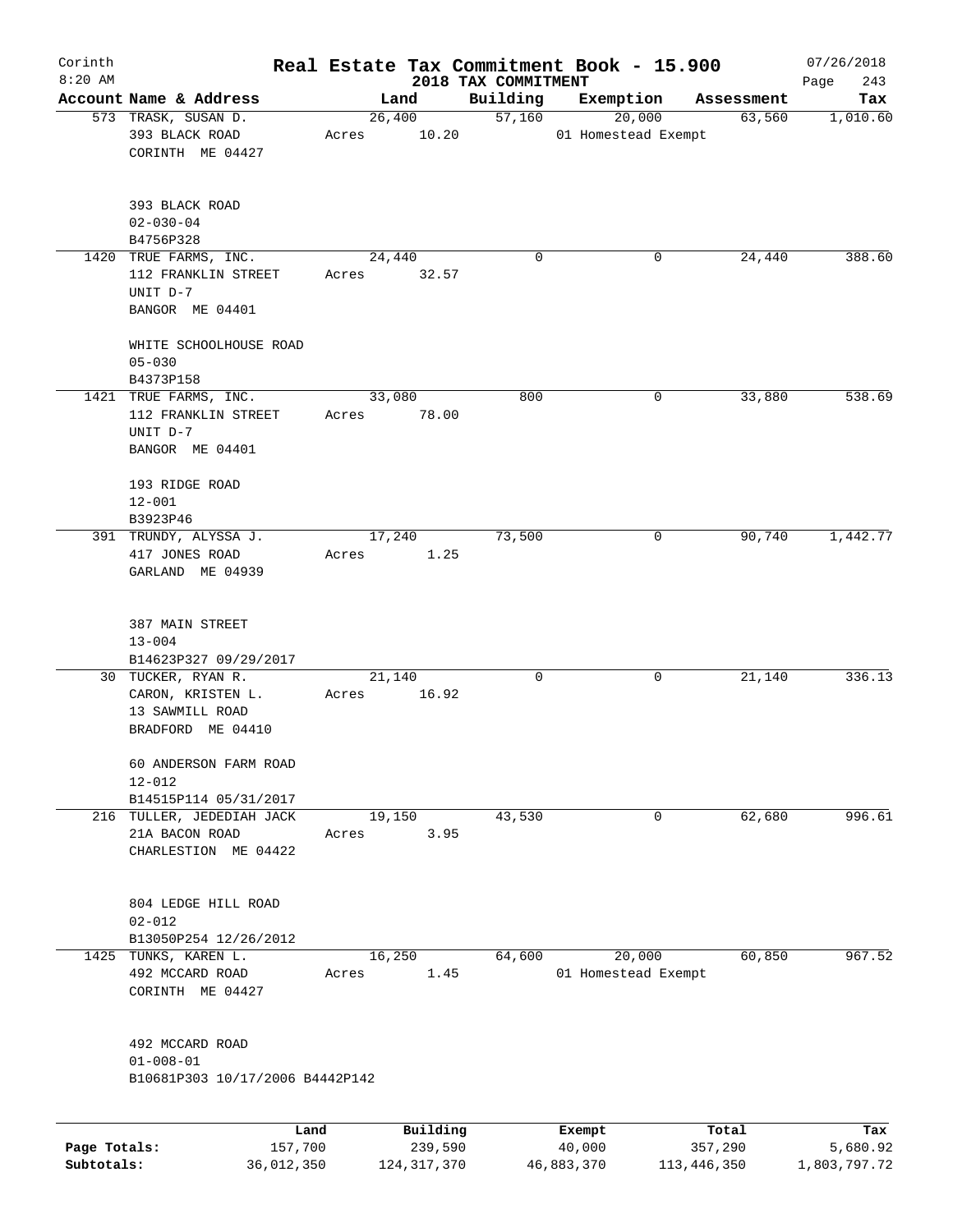| Corinth<br>$8:20$ AM |                                                      |                 |      | Real Estate Tax Commitment Book - 15.900<br>2018 TAX COMMITMENT |                     |        |            | 07/26/2018<br>244<br>Page |
|----------------------|------------------------------------------------------|-----------------|------|-----------------------------------------------------------------|---------------------|--------|------------|---------------------------|
|                      | Account Name & Address                               | Land            |      | Building                                                        | Exemption           |        | Assessment | Tax                       |
|                      | 1426 TURBIN, DAVID<br>PO BOX 373<br>CORINTH ME 04427 | 26,090<br>Acres | 1.00 | 149,130                                                         | 01 Homestead Exempt | 20,000 | 155,220    | 2,468.00                  |
|                      | 301 MAIN STREET<br>$15 - 026$<br>B3753P252           |                 |      |                                                                 |                     |        |            |                           |
| 1470                 | TWENTY-NINE OHIO STREET<br>REALTY TRUST              | 396,960         |      | 620                                                             |                     | 0      | 397,580    | 6,321.52                  |
|                      | RICHARD B. BRONSON JR.<br>TRUSTEE<br>37 OHIO STREET  | Acres           | 6.92 |                                                                 |                     |        |            |                           |
|                      | BANGOR ME 04401                                      |                 |      |                                                                 |                     |        |            |                           |
|                      | 30 EXETER ROAD<br>$15 - 012$                         |                 |      |                                                                 |                     |        |            |                           |
|                      | B10787P163 12/20/2006<br>1453 UNDERHILL, BRAD        | 16,670          |      | 106,950                                                         |                     | 20,000 | 103,620    | 1,647.56                  |
|                      | UNDERHILL, REBECCA                                   | Acres           | 2.30 |                                                                 | 01 Homestead Exempt |        |            |                           |
|                      | 488 EXETER ROAD                                      |                 |      |                                                                 |                     |        |            |                           |
|                      | CORINTH ME 04427                                     |                 |      |                                                                 |                     |        |            |                           |
|                      | 488 EXETER ROAD                                      |                 |      |                                                                 |                     |        |            |                           |
|                      | $07 - 008 - A$                                       |                 |      |                                                                 |                     |        |            |                           |
|                      | B11573P263 10/29/2008 B7881P40                       |                 |      | 56,500                                                          |                     | 0      | 75,710     | 1,203.79                  |
|                      | 779 UNDERHILL, BRAD A.<br>UNDERHILL, REBECCA A.      | 19,210<br>Acres | 4.00 |                                                                 |                     |        |            |                           |
|                      | 488 EXETER ROAD                                      |                 |      |                                                                 |                     |        |            |                           |
|                      | CORINTH ME 04427                                     |                 |      |                                                                 |                     |        |            |                           |
|                      | 428 EXETER ROAD                                      |                 |      |                                                                 |                     |        |            |                           |
|                      | $07 - 008 - D$                                       |                 |      |                                                                 |                     |        |            |                           |
|                      | B14583P165 07/31/2017                                |                 |      |                                                                 |                     |        |            |                           |
|                      | 857 US BANK NATIONAL ASSOC.                          | 16,940          |      | 40,770                                                          |                     | 0      | 57,710     | 917.59                    |
|                      | C/O JOHN E BALDACCI JR. Acres                        |                 | 1.00 |                                                                 |                     |        |            |                           |
|                      | ESQ.<br>30 DANFORTH STREET<br>SUITE 104              |                 |      |                                                                 |                     |        |            |                           |
|                      | PORTLAND ME 04101                                    |                 |      |                                                                 |                     |        |            |                           |
|                      | 213 MAIN STREET                                      |                 |      |                                                                 |                     |        |            |                           |
|                      | $16 - 008$                                           |                 |      |                                                                 |                     |        |            |                           |
|                      | B14769P73 03/26/2018                                 |                 |      |                                                                 |                     |        |            |                           |
|                      | 1845 USA HOMEOWNERSHIP                               | 17,180          |      | 61,890                                                          |                     | 0      | 79,070     | 1,257.21                  |
|                      | FOUNDATION INC<br>462 CORONA MALL STE 102 Acres      |                 | 1.20 |                                                                 |                     |        |            |                           |
|                      | CORONA CA 92879                                      |                 |      |                                                                 |                     |        |            |                           |
|                      |                                                      |                 |      |                                                                 |                     |        |            |                           |
|                      | 930 MAIN STREET                                      |                 |      |                                                                 |                     |        |            |                           |
|                      | $06 - 004 - E$                                       |                 |      |                                                                 |                     |        |            |                           |
|                      | B14391P300 01/19/2017                                |                 |      |                                                                 |                     |        |            |                           |
|                      |                                                      |                 |      |                                                                 |                     |        |            |                           |
|                      |                                                      |                 |      |                                                                 |                     |        |            |                           |
|                      |                                                      |                 |      |                                                                 |                     |        |            |                           |

|              | Land       | Building    | Exempt     | Total         | Tax          |
|--------------|------------|-------------|------------|---------------|--------------|
| Page Totals: | 493,050    | 415,860     | 40,000     | 868,910       | 13,815.67    |
| Subtotals:   | 36,505,400 | 124,733,230 | 46,923,370 | 114, 315, 260 | 1,817,613.39 |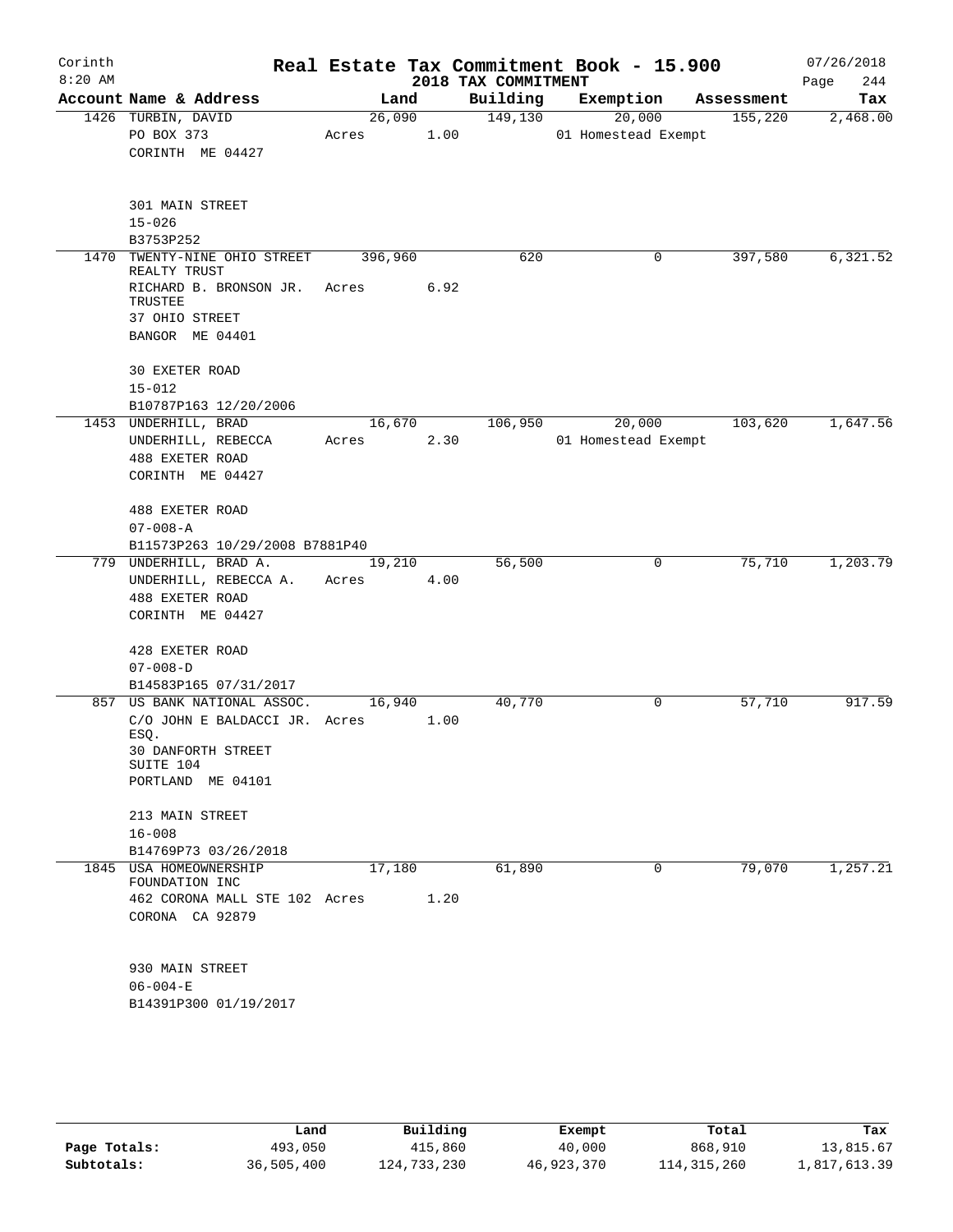| Corinth                    |                                                                    |       |                        |                     | Real Estate Tax Commitment Book - 15.900 |                        | 07/26/2018               |
|----------------------------|--------------------------------------------------------------------|-------|------------------------|---------------------|------------------------------------------|------------------------|--------------------------|
| $8:20$ AM                  |                                                                    |       |                        | 2018 TAX COMMITMENT |                                          |                        | 245<br>Page              |
|                            | Account Name & Address<br>1726 VAFIADES, STEVEN V.                 |       | Land                   | Building            | Exemption                                | Assessment             | Tax                      |
|                            | VAFIADES, KIMBERLY A.<br>395 WEST CORINTH ROAD<br>CORINTH ME 04427 | Acres | 20, 360<br>4.99        | 98,560              | 20,000<br>01 Homestead Exempt            | 98,920                 | 1,572.83                 |
|                            | 395 WEST CORINTH ROAD<br>$04 - 035 - A$<br>B8444P241               |       |                        |                     |                                          |                        |                          |
|                            | 378 VALLEY, ANTHONY F.                                             |       | 13,420                 | $\Omega$            | 0                                        | 13,420                 | 213.38                   |
|                            | 46 PINE VALLY WAY<br>BREWER ME 04412                               | Acres | 14.00                  |                     |                                          |                        |                          |
|                            | O'ROAK ROAD N/F OFF<br>$10 - 019$                                  |       |                        |                     |                                          |                        |                          |
|                            | B13168P12 05/03/2013                                               |       |                        |                     |                                          |                        |                          |
|                            | 1495 VALLEY, ANTHONY F.<br>46 PINE VALLEY WAY<br>BREWER ME 04412   | Acres | 22,400<br>18.66        | 0                   | 0                                        | 22,400                 | 356.16                   |
|                            | VILLAGE DRIVE<br>$11 - 002$<br>B13947P61 09/02/2015                |       |                        |                     |                                          |                        |                          |
|                            | 923 VALLEY, ANTHONY F.                                             |       | 41,110                 | 72,490              | 0                                        | 113,600                | 1,806.24                 |
|                            | 46 PINE VALLEY WAY<br>BREWER ME 04412                              | Acres | 94.30                  |                     |                                          |                        |                          |
|                            | MAIN STREET N/F OFF<br>$10 - 016$                                  |       |                        |                     |                                          |                        |                          |
|                            | B12831P344 05/30/2012<br>1203 VALLEY, JEANNIE M.                   |       | 12,300                 | 0                   | 0                                        | 12,300                 | 195.57                   |
|                            | 46 VALLEY WAY<br>BREWER ME 04412                                   | Acres | 14.00                  |                     |                                          |                        |                          |
|                            | O'ROAK ROAD N/F OFF<br>$10 - 020$                                  |       |                        |                     |                                          |                        |                          |
|                            | B12862P323 06/27/2012                                              |       |                        |                     |                                          |                        |                          |
|                            | 1122 VALLEY, JEANNIE M.<br>46 PINE VALLEY WAY<br>BREWER ME 04412   | Acres | 15,340<br>22.00        | 0                   | 0                                        | 15,340                 | 243.91                   |
|                            | O'ROAK ROAD N/F OFF<br>$10 - 016 - A$                              |       |                        |                     |                                          |                        |                          |
|                            | B12862P325 06/27/2012                                              |       |                        |                     |                                          |                        |                          |
|                            | 72 VALLEY, JEANNIE M.<br>46 PINE VALLEY WAY<br>BREWER ME 04412     | Acres | 26,790<br>24.77        | 0                   | 0                                        | 26,790                 | 425.96                   |
|                            | <b>MAIN STREET</b><br>$11 - 006 - E$<br>B12862P325 06/27/2012      |       |                        |                     |                                          |                        |                          |
|                            |                                                                    | Land  | Building               |                     | Exempt                                   | Total                  | Tax                      |
| Page Totals:<br>Subtotals: | 151,720<br>36,657,120                                              |       | 171,050<br>124,904,280 |                     | 20,000<br>46, 943, 370                   | 302,770<br>114,618,030 | 4,814.05<br>1,822,427.44 |
|                            |                                                                    |       |                        |                     |                                          |                        |                          |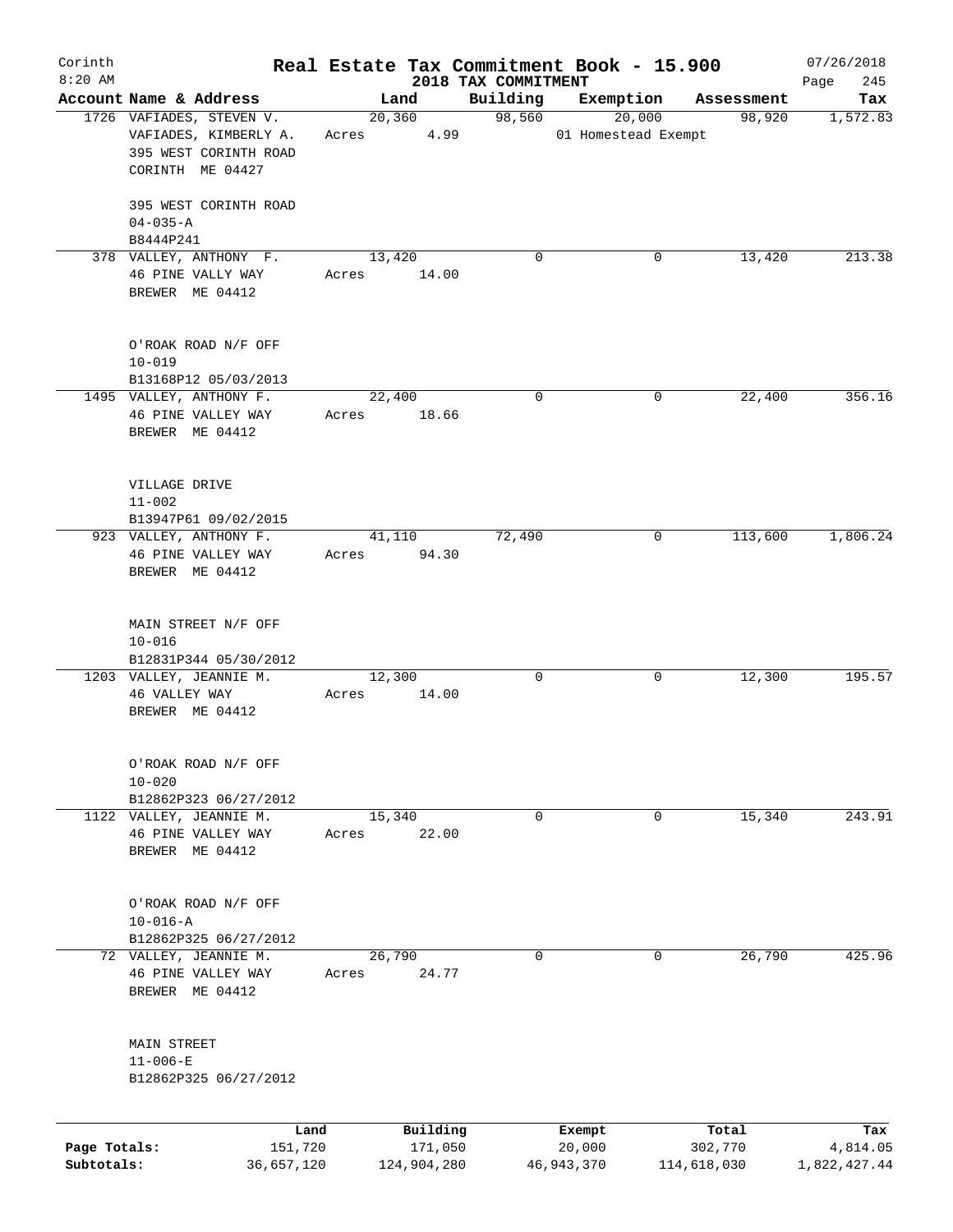| Corinth<br>$8:20$ AM |                                                                                                                                    |                 |       | 2018 TAX COMMITMENT | Real Estate Tax Commitment Book - 15.900 |            | 07/26/2018<br>Page<br>246 |
|----------------------|------------------------------------------------------------------------------------------------------------------------------------|-----------------|-------|---------------------|------------------------------------------|------------|---------------------------|
|                      | Account Name & Address                                                                                                             |                 | Land  | Building            | Exemption                                | Assessment | Tax                       |
|                      | 1202 VALLEY, JEANNIE M.<br>46 PINE VALLY WAY<br>BREWER ME 04412                                                                    | 18,700<br>Acres | 22.00 | $\mathbf 0$         | $\Omega$                                 | 18,700     | 297.33                    |
|                      | O'ROAK ROAD N/F OFF<br>$10 - 018$<br>B12862P323 06/27/2012                                                                         |                 |       |                     |                                          |            |                           |
|                      | 265 VAN ALSTYNE, JOHN<br>VAN ALSTYNE, REBECCA<br>320 RIDGE ROAD<br>PLYMOUTH ME 04969                                               | 18,260<br>Acres | 3.18  | 103,730             | 0                                        | 121,990    | 1,939.64                  |
|                      | 252 MCCARD ROAD<br>$01 - 024 - A$<br>B14693P293 12/11/2017                                                                         |                 |       |                     |                                          |            |                           |
|                      | 269 VAN ALSTYNE, JOHN<br>VAN ALSTYNE, REBECCA<br>320 RIDGE ROAD<br>PLYMOUTH ME 04969                                               | 12,890<br>Acres | 4.68  | $\mathbf 0$         | 0                                        | 12,890     | 204.95                    |
|                      | MCCARD ROAD<br>$01 - 024 - B$                                                                                                      |                 |       |                     |                                          |            |                           |
|                      | B14693P293 12/11/2017<br>1434 VAN BRUNT, ROBERT W.                                                                                 | 10,070          |       | 3,600               | 0                                        | 13,670     | 217.35                    |
|                      | VAN BRUNT, JEAN T.<br>135 ALNA ROAD<br>WISCASSET ME<br>04578-4082                                                                  | Acres           | 7.50  |                     |                                          |            |                           |
|                      | 949 MUDGETT ROAD<br>$01 - 029$<br>B4271P215                                                                                        |                 |       |                     |                                          |            |                           |
|                      | 2091 VIGUE, MARK &<br>LANCASTER, MARCIA<br>TRUSTEE                                                                                 | 26,210          |       | 8,250               | 0                                        | 34,460     | 547.91                    |
|                      | H. ELIZABETH VIGUE<br>IRREVOCABLE TRUST<br>69 NOTCH ROAD<br>CORINTH ME 04427                                                       | 51.10<br>Acres  |       |                     |                                          |            |                           |
|                      | GARLAND ROAD<br>$10 - 014$<br>B7965P107 11/02/2001                                                                                 |                 |       |                     |                                          |            |                           |
|                      | 1438 VIGUE, MARK L.<br>CAISSE, LAUREN<br>69 NOTCH ROAD<br>CORINTH ME 04427<br>69 NOTCH ROAD<br>$07 - 034$<br>B14230P268 08/01/2016 | 39,020<br>Acres | 14.00 | 39,850              | 20,000<br>01 Homestead Exempt            | 58,870     | 936.03                    |
|                      |                                                                                                                                    |                 |       |                     |                                          |            |                           |

|              | Land       | Building    | Exempt     | Total       | Tax          |
|--------------|------------|-------------|------------|-------------|--------------|
| Page Totals: | 125,150    | 155,430     | 20,000     | 260,580     | 4, 143, 21   |
| Subtotals:   | 36,782,270 | 125,059,710 | 46,963,370 | 114,878,610 | 1,826,570.65 |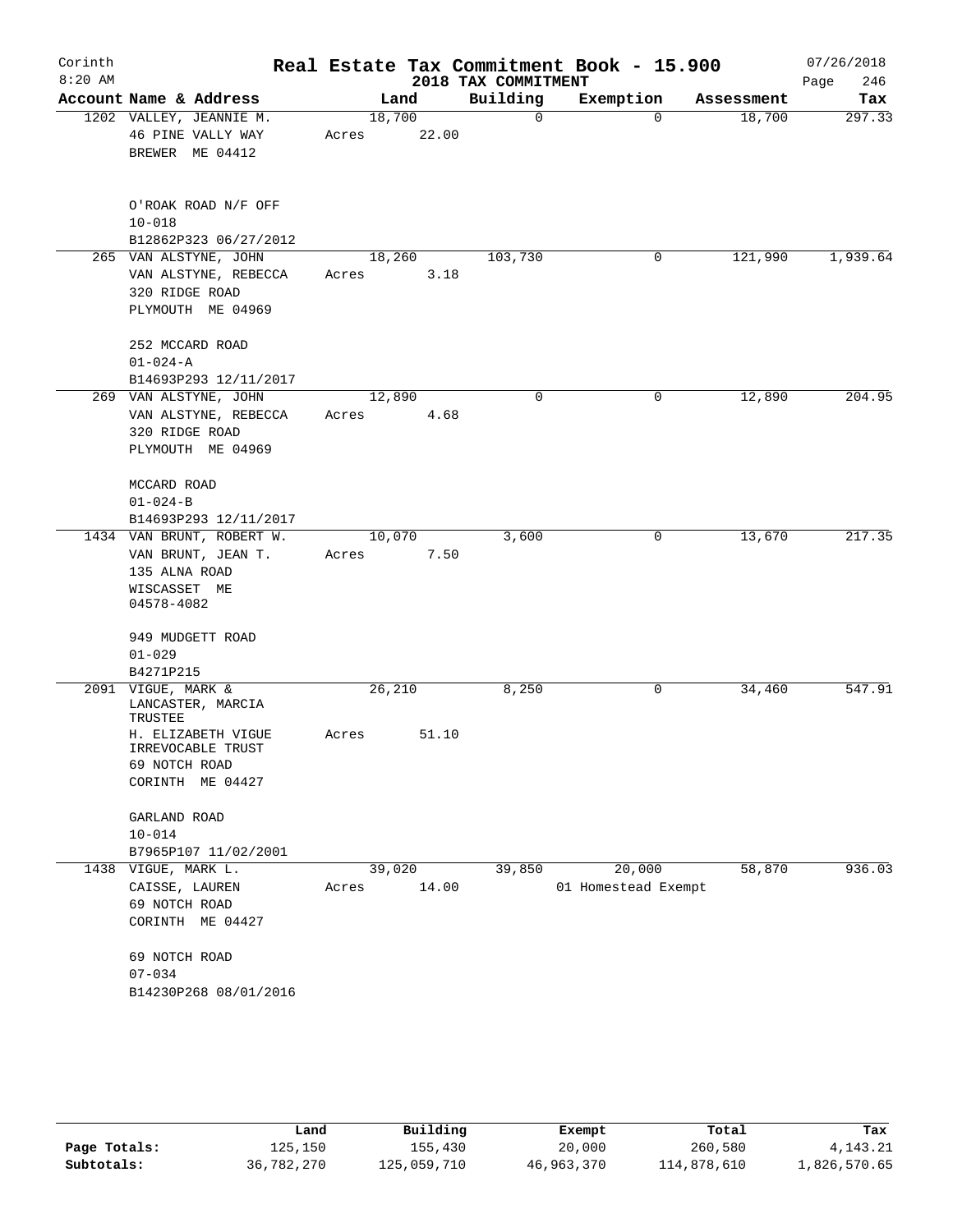| Corinth   |                                              |       |        |      |                     | Real Estate Tax Commitment Book - 15.900 |            | 07/26/2018  |
|-----------|----------------------------------------------|-------|--------|------|---------------------|------------------------------------------|------------|-------------|
| $8:20$ AM |                                              |       |        |      | 2018 TAX COMMITMENT |                                          |            | 247<br>Page |
|           | Account Name & Address                       |       | Land   |      | Building            | Exemption                                | Assessment | Tax         |
|           | 971 VINSON, KEVIN J.                         |       | 13,830 |      | 63,890              | 20,000                                   | 57,720     | 917.75      |
|           | DENTY, CHARLINE H.                           | Acres |        | 0.56 |                     | 01 Homestead Exempt                      |            |             |
|           | PO BOX 372                                   |       |        |      |                     |                                          |            |             |
|           | CORINTH ME 04427                             |       |        |      |                     |                                          |            |             |
|           | 67 EXETER ROAD                               |       |        |      |                     |                                          |            |             |
|           | $14 - 020$                                   |       |        |      |                     |                                          |            |             |
|           | B8830P280                                    |       |        |      |                     |                                          |            |             |
|           | 2022 VOISINE, ROSEANNE                       |       | 8,940  |      | 0                   | 0                                        | 8,940      | 142.15      |
|           | 57 OTTER CREEK DRIVE                         | Acres |        | 1.45 |                     |                                          |            |             |
|           | MT. DESERT ME 04660                          |       |        |      |                     |                                          |            |             |
|           |                                              |       |        |      |                     |                                          |            |             |
|           | GRANT ROAD                                   |       |        |      |                     |                                          |            |             |
|           | $05 - 012 - A$                               |       |        |      |                     |                                          |            |             |
|           | B11636P225 10/13/2008                        |       |        |      |                     |                                          |            |             |
|           | 1439 VOISINE, ROSEANNE                       |       | 0      |      | 1,500               | 0                                        | 1,500      | 23.85       |
|           | 57 OTTER CREEK DRIVE                         |       |        |      |                     |                                          |            |             |
|           | OTTER CREEK ME 04660                         |       |        |      |                     |                                          |            |             |
|           |                                              |       |        |      |                     |                                          |            |             |
|           | 339 GRANT ROAD                               |       |        |      |                     |                                          |            |             |
|           | $05 - 012 - 01H$                             |       |        |      |                     |                                          |            |             |
| 858       | VOISINE, THERESA L.                          |       | 16,890 |      | 97,050              | 20,000                                   | 93,940     | 1,493.65    |
|           | LIVING TRUST                                 |       |        |      |                     |                                          |            |             |
|           | THERESA VOISINE TRUSTEE Acres                |       |        | 2.00 |                     | 01 Homestead Exempt                      |            |             |
|           | 282 BEANS MILL ROAD<br>CORINTH ME 04427      |       |        |      |                     |                                          |            |             |
|           |                                              |       |        |      |                     |                                          |            |             |
|           | 282 BEANS MILL ROAD                          |       |        |      |                     |                                          |            |             |
|           | $04 - 019 - 12$                              |       |        |      |                     |                                          |            |             |
|           | B12111P165 04/22/2010                        |       |        |      |                     |                                          |            |             |
|           | 1629 VOISINE, THERESA L.<br>TRUST            |       | 10,200 |      | 0                   | 0                                        | 10,200     | 162.18      |
|           | THERESA VOISINE TRUSTEE Acres                |       |        | 1.45 |                     |                                          |            |             |
|           | 282 BEANS MILL ROAD                          |       |        |      |                     |                                          |            |             |
|           | CORINTH ME 04427                             |       |        |      |                     |                                          |            |             |
|           |                                              |       |        |      |                     |                                          |            |             |
|           | BEANS MILL ROAD                              |       |        |      |                     |                                          |            |             |
|           | $04 - 019 - 12 - A$<br>B12111P165 04/26/2010 |       |        |      |                     |                                          |            |             |
| 1440      | WAGNER, JAMES B. (Heirs                      |       | 9,680  |      | 20,560              | 0                                        | 30, 240    | 480.82      |
|           | of)                                          |       |        |      |                     |                                          |            |             |
|           | PR. WAGNER, DANIEL B.                        | Acres |        | 0.25 |                     |                                          |            |             |
|           | 208 E EDITH AVENUE                           |       |        |      |                     |                                          |            |             |
|           | SALT LAKE CITY UT                            |       |        |      |                     |                                          |            |             |
|           | 84111                                        |       |        |      |                     |                                          |            |             |
|           | 551 LEDGE HILL ROAD                          |       |        |      |                     |                                          |            |             |
|           | $01 - 038$                                   |       |        |      |                     |                                          |            |             |
|           | B14275P256 09/14/2016                        |       |        |      |                     |                                          |            |             |
|           |                                              |       |        |      |                     |                                          |            |             |

|              | Land       | Building    | Exempt     | Total       | Tax          |
|--------------|------------|-------------|------------|-------------|--------------|
| Page Totals: | 59,540     | 183,000     | 40,000     | 202,540     | 3,220.40     |
| Subtotals:   | 36,841,810 | 125,242,710 | 47,003,370 | 115,081,150 | 1,829,791.05 |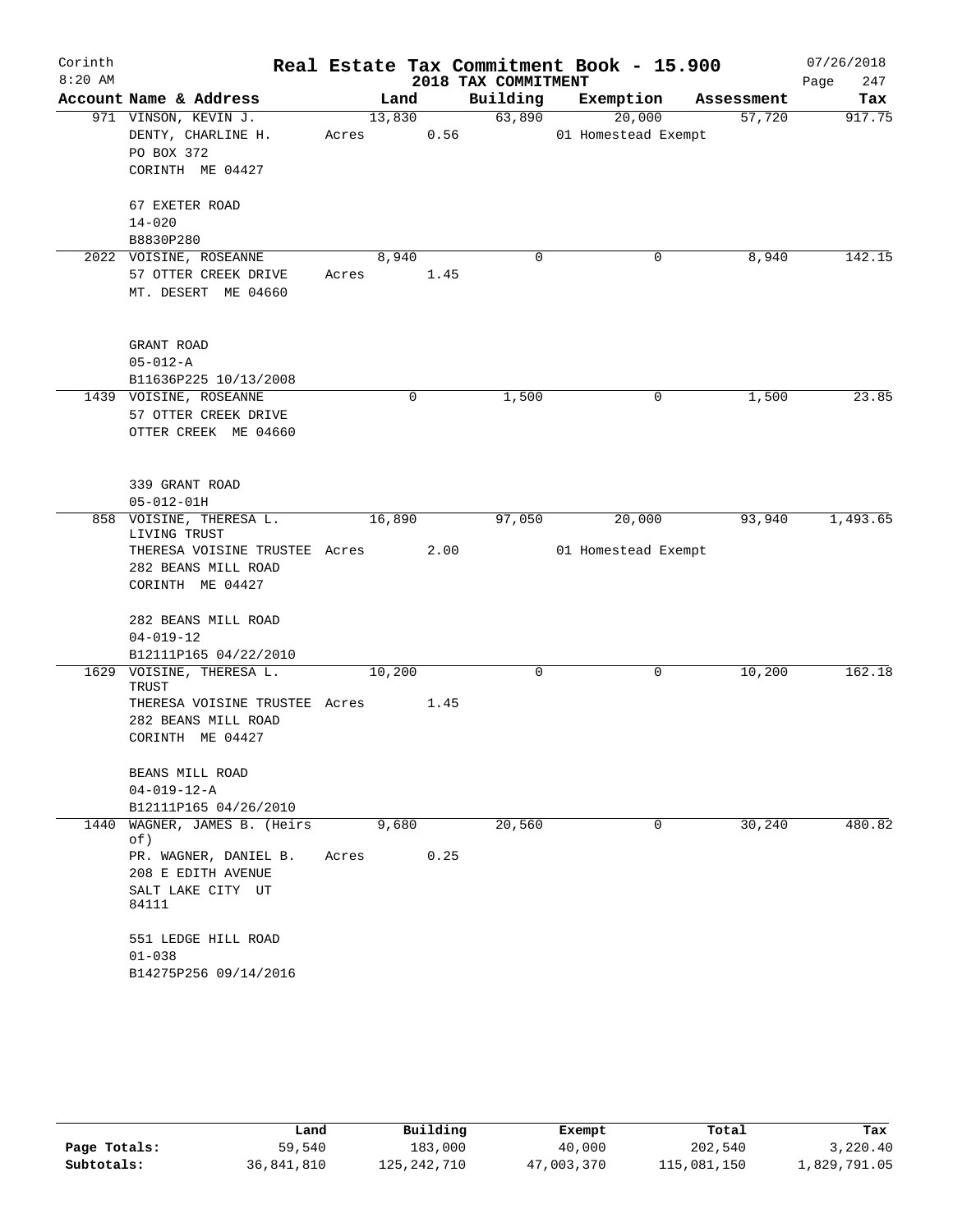| Corinth<br>$8:20$ AM |                                                               |        |             | 2018 TAX COMMITMENT | Real Estate Tax Commitment Book - 15.900 |                   | 07/26/2018<br>Page<br>248 |
|----------------------|---------------------------------------------------------------|--------|-------------|---------------------|------------------------------------------|-------------------|---------------------------|
|                      | Account Name & Address                                        |        | Land        | Building            | Exemption                                | Assessment        | Tax                       |
| 1441                 | WAGNER, JAMES B. (Heirs<br>of)                                |        | 9,500       | $\mathbf 0$         |                                          | 9,500<br>$\Omega$ | 151.05                    |
|                      | PR WAGNER, DANIEL B                                           | Acres  | 0.25        |                     |                                          |                   |                           |
|                      | 208 E EDITH AVENUE                                            |        |             |                     |                                          |                   |                           |
|                      | SALT LAKE CITY UT                                             |        |             |                     |                                          |                   |                           |
|                      | 84111                                                         |        |             |                     |                                          |                   |                           |
|                      | 547 LEDGE HILL ROAD                                           |        |             |                     |                                          |                   |                           |
|                      | $01 - 039$                                                    |        |             |                     |                                          |                   |                           |
|                      | B14275P256 09/14/2016<br>1542 WAIN, FRED L                    |        | 0           | 19,610              | 19,610                                   | 0                 | 0.00                      |
|                      | PO BOX 281                                                    |        |             |                     | 01 Homestead Exempt                      |                   |                           |
|                      | CORINTH ME 04427                                              |        |             |                     |                                          |                   |                           |
|                      |                                                               |        |             |                     |                                          |                   |                           |
|                      | 968 MAIN STREET LOT 21<br>$06 - 012 - D21H$                   |        |             |                     |                                          |                   |                           |
| 1063                 | WAIN, RAYMOND                                                 |        | 0           | 15,770              | 15,770                                   | 0                 | 0.00                      |
|                      | WAIN, DIANA                                                   |        |             |                     | 01 Homestead Exempt                      |                   |                           |
|                      | 968 MAIN STREET LOT 10<br>CORINTH ME 04427                    |        |             |                     |                                          |                   |                           |
|                      |                                                               |        |             |                     |                                          |                   |                           |
|                      | 968 MAIN STREET LOT 10                                        |        |             |                     |                                          |                   |                           |
|                      | $06 - 012 - D - 10H$<br>WAITE, AARON                          | 17,270 |             | 124,340             |                                          | 0                 | 2,251.60                  |
| 1445                 | WAITE, JANELLE                                                | Acres  | 1.27        |                     |                                          | 141,610           |                           |
|                      | BOX 2483 ROUTE 2                                              |        |             |                     |                                          |                   |                           |
|                      | HERMON ME 04401                                               |        |             |                     |                                          |                   |                           |
|                      | 26 BRADBURY DRIVE                                             |        |             |                     |                                          |                   |                           |
|                      | $08 - 012 - 05$                                               |        |             |                     |                                          |                   |                           |
|                      | B14262P118 08/31/2016                                         | 16,600 |             | 33,230              |                                          | 49,830            | 792.30                    |
|                      | 1444 WAITE, AMANDA M.<br>1204 HUDSON HILL ROAD                | Acres  | 1.75        |                     |                                          | 0                 |                           |
|                      | CORINTH ME 04427                                              |        |             |                     |                                          |                   |                           |
|                      |                                                               |        |             |                     |                                          |                   |                           |
|                      | 1204 HUDSON HILL ROAD                                         |        |             |                     |                                          |                   |                           |
|                      | $03 - 050$                                                    |        |             |                     |                                          |                   |                           |
|                      | B13993P338 10/23/2015<br>153 WAKEFIELD, PHYLLIS A.            |        | 21,600      | 8,460               |                                          | 30,060<br>0       | 477.95                    |
|                      | 802 GRANT ROAD                                                | Acres  | 11.73       |                     |                                          |                   |                           |
|                      | CORINTH ME 04427                                              |        |             |                     |                                          |                   |                           |
|                      |                                                               |        |             |                     |                                          |                   |                           |
|                      | 776 GRANT ROAD                                                |        |             |                     |                                          |                   |                           |
|                      | $03 - 008 - C$<br>B11950P292 10/19/2009 B11900P260 08/27/2009 |        |             |                     |                                          |                   |                           |
| 1547                 | WAKEFIELD, PHYLLIS A.                                         | 16,620 |             | 26,960              | 20,000                                   | 23,580            | 374.92                    |
|                      | 802 GRANT ROAD                                                | Acres  | 3.00        |                     | 01 Homestead Exempt                      |                   |                           |
|                      | CORINTH ME 04427                                              |        |             |                     |                                          |                   |                           |
|                      |                                                               |        |             |                     |                                          |                   |                           |
|                      | 802 GRANT ROAD<br>$03 - 006 - C$                              |        |             |                     |                                          |                   |                           |
|                      | B10657P300 08/14/2006                                         |        |             |                     |                                          |                   |                           |
|                      |                                                               |        |             |                     |                                          |                   |                           |
|                      | Land                                                          |        | Building    |                     | Exempt                                   | Total             | Tax                       |
| Page Totals:         | 81,590                                                        |        | 228,370     |                     | 55,380                                   | 254,580           | 4,047.82                  |
| Subtotals:           | 36,923,400                                                    |        | 125,471,080 |                     | 47,058,750                               | 115,335,730       | 1,833,838.87              |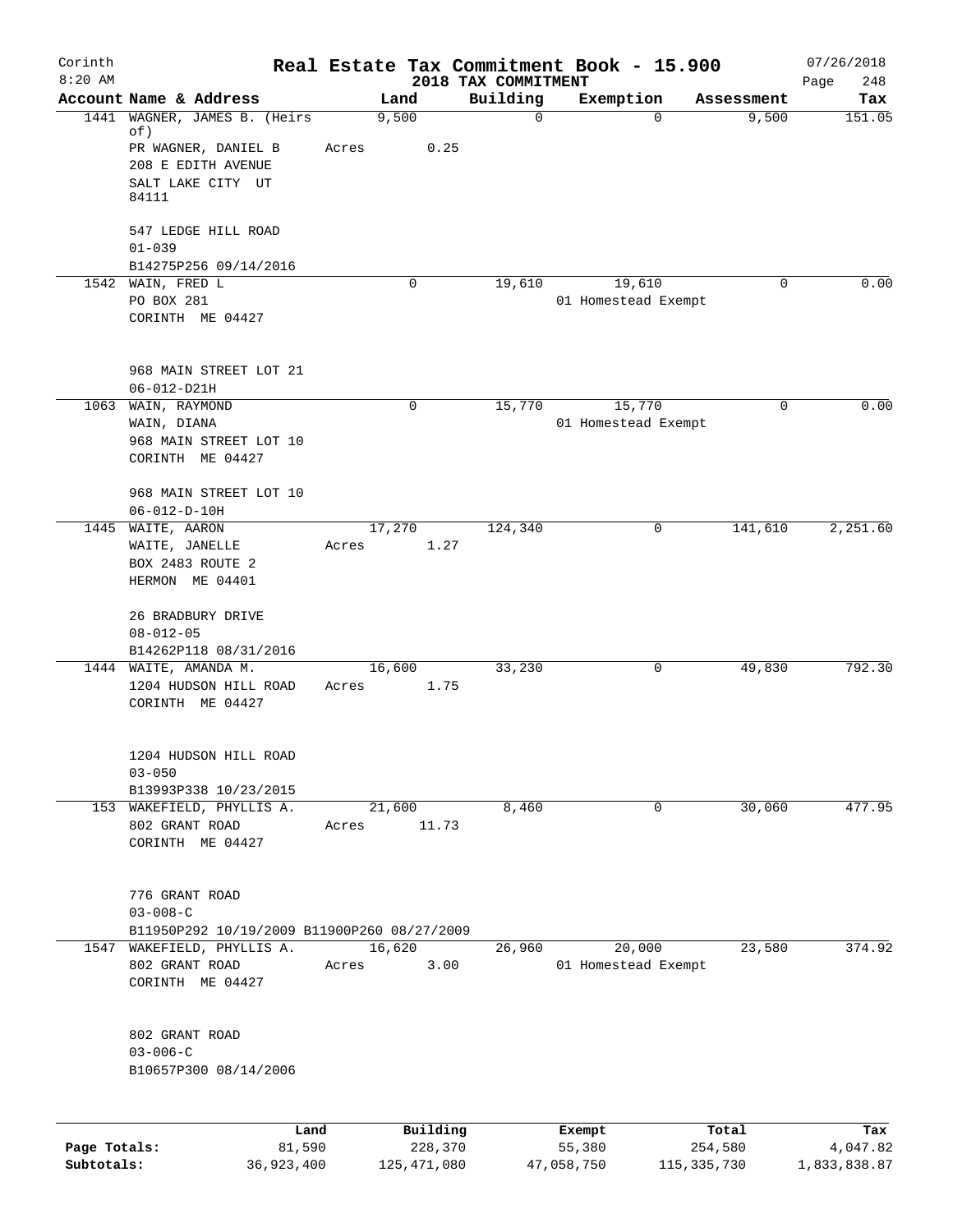| 2018 TAX COMMITMENT<br>Account Name & Address<br>Building<br>Exemption<br>Land<br>Assessment<br>Tax<br>1452 WALLACE, BARBARA J.<br>24,860<br>79,210<br>20,000<br>84,070<br>1,336.71<br>455 GARLAND ROAD<br>8.87<br>01 Homestead Exempt<br>Acres<br>CORINTH ME 04427<br>455 GARLAND ROAD<br>$10 - 002 - A$<br>B2849P294<br>749 WALLACE, CHARLES W.<br>33,720<br>49,590<br>15,870<br>0<br>158 CORNER ROAD<br>1.12<br>Acres<br>HODGDON ME 04730<br>417 TATE ROAD<br>$06 - 018 - B$<br>B14090P26 03/02/2016<br>172.36<br>10,840<br>$\mathbf 0$<br>10,840<br>1454 WALSH, EDWARD W.<br>0<br>WALSH, LORETTA M.<br>Acres<br>2.00<br>123 CHERRY STREET<br>WENHAN MA 01984<br>NOTCH ROAD<br>$04 - 041 - C$<br>B2334P1<br>767 WALTZ, DAVID C.<br>20,150<br>39,240<br>59,390<br>0<br>34 GRIFFIN ROAD<br>4.81<br>Acres<br>LEVANT ME 04456-4506<br>521 HUDSON ROAD<br>$09 - 030$<br>B13265P173 07/08/2013<br>395 WARD, ARDENE G.<br>145,200<br>20,000<br>142,140<br>16,940<br>WARD, KAREN L.<br>1.00<br>01 Homestead Exempt<br>Acres<br>33 County Rd<br>CORINTH ME 04427<br>33 COUNTY ROAD<br>$08 - 013 - C$<br>B9784P223<br>14,670<br>176,800<br>20,000<br>171,470<br>1999<br>WARD, MATTHEW M.<br>1.14<br>01 Homestead Exempt<br>WARD, DARCY L.<br>Acres<br>14 HI VIEW LANE<br>CORINTH ME 04422<br>14 HI VIEW LANE<br>$04 - 019 - 07 - A$<br>B11162P243 10/11/2007<br>WARD, SARAH L.<br>29,980<br>29,980<br>1588<br>0<br>0<br>C/O TERRI JANE CASAVANT<br>PO BOX 74<br>CORINTH ME 04427<br>120 WEST CORINTH ROAD<br>$05 - 025 - 01H$<br>Building<br>Land<br>Exempt<br>Total<br>103,330<br>504,150<br>Page Totals:<br>60,000<br>547,480 | Corinth   |  |  | Real Estate Tax Commitment Book - 15.900 | 07/26/2018      |
|--------------------------------------------------------------------------------------------------------------------------------------------------------------------------------------------------------------------------------------------------------------------------------------------------------------------------------------------------------------------------------------------------------------------------------------------------------------------------------------------------------------------------------------------------------------------------------------------------------------------------------------------------------------------------------------------------------------------------------------------------------------------------------------------------------------------------------------------------------------------------------------------------------------------------------------------------------------------------------------------------------------------------------------------------------------------------------------------------------------------------------------------------------------------------------------------------------------------------------------------------------------------------------------------------------------------------------------------------------------------------------------------------------------------------------------------------------------------------------------------------------------------------------------------------------------------------------------------------------------------------|-----------|--|--|------------------------------------------|-----------------|
|                                                                                                                                                                                                                                                                                                                                                                                                                                                                                                                                                                                                                                                                                                                                                                                                                                                                                                                                                                                                                                                                                                                                                                                                                                                                                                                                                                                                                                                                                                                                                                                                                          | $8:20$ AM |  |  |                                          | 249<br>Page     |
|                                                                                                                                                                                                                                                                                                                                                                                                                                                                                                                                                                                                                                                                                                                                                                                                                                                                                                                                                                                                                                                                                                                                                                                                                                                                                                                                                                                                                                                                                                                                                                                                                          |           |  |  |                                          |                 |
|                                                                                                                                                                                                                                                                                                                                                                                                                                                                                                                                                                                                                                                                                                                                                                                                                                                                                                                                                                                                                                                                                                                                                                                                                                                                                                                                                                                                                                                                                                                                                                                                                          |           |  |  |                                          |                 |
|                                                                                                                                                                                                                                                                                                                                                                                                                                                                                                                                                                                                                                                                                                                                                                                                                                                                                                                                                                                                                                                                                                                                                                                                                                                                                                                                                                                                                                                                                                                                                                                                                          |           |  |  |                                          |                 |
|                                                                                                                                                                                                                                                                                                                                                                                                                                                                                                                                                                                                                                                                                                                                                                                                                                                                                                                                                                                                                                                                                                                                                                                                                                                                                                                                                                                                                                                                                                                                                                                                                          |           |  |  |                                          | 788.48          |
|                                                                                                                                                                                                                                                                                                                                                                                                                                                                                                                                                                                                                                                                                                                                                                                                                                                                                                                                                                                                                                                                                                                                                                                                                                                                                                                                                                                                                                                                                                                                                                                                                          |           |  |  |                                          |                 |
|                                                                                                                                                                                                                                                                                                                                                                                                                                                                                                                                                                                                                                                                                                                                                                                                                                                                                                                                                                                                                                                                                                                                                                                                                                                                                                                                                                                                                                                                                                                                                                                                                          |           |  |  |                                          |                 |
|                                                                                                                                                                                                                                                                                                                                                                                                                                                                                                                                                                                                                                                                                                                                                                                                                                                                                                                                                                                                                                                                                                                                                                                                                                                                                                                                                                                                                                                                                                                                                                                                                          |           |  |  |                                          |                 |
|                                                                                                                                                                                                                                                                                                                                                                                                                                                                                                                                                                                                                                                                                                                                                                                                                                                                                                                                                                                                                                                                                                                                                                                                                                                                                                                                                                                                                                                                                                                                                                                                                          |           |  |  |                                          |                 |
|                                                                                                                                                                                                                                                                                                                                                                                                                                                                                                                                                                                                                                                                                                                                                                                                                                                                                                                                                                                                                                                                                                                                                                                                                                                                                                                                                                                                                                                                                                                                                                                                                          |           |  |  |                                          |                 |
|                                                                                                                                                                                                                                                                                                                                                                                                                                                                                                                                                                                                                                                                                                                                                                                                                                                                                                                                                                                                                                                                                                                                                                                                                                                                                                                                                                                                                                                                                                                                                                                                                          |           |  |  |                                          |                 |
|                                                                                                                                                                                                                                                                                                                                                                                                                                                                                                                                                                                                                                                                                                                                                                                                                                                                                                                                                                                                                                                                                                                                                                                                                                                                                                                                                                                                                                                                                                                                                                                                                          |           |  |  |                                          |                 |
|                                                                                                                                                                                                                                                                                                                                                                                                                                                                                                                                                                                                                                                                                                                                                                                                                                                                                                                                                                                                                                                                                                                                                                                                                                                                                                                                                                                                                                                                                                                                                                                                                          |           |  |  |                                          |                 |
|                                                                                                                                                                                                                                                                                                                                                                                                                                                                                                                                                                                                                                                                                                                                                                                                                                                                                                                                                                                                                                                                                                                                                                                                                                                                                                                                                                                                                                                                                                                                                                                                                          |           |  |  |                                          | 944.30          |
|                                                                                                                                                                                                                                                                                                                                                                                                                                                                                                                                                                                                                                                                                                                                                                                                                                                                                                                                                                                                                                                                                                                                                                                                                                                                                                                                                                                                                                                                                                                                                                                                                          |           |  |  |                                          |                 |
|                                                                                                                                                                                                                                                                                                                                                                                                                                                                                                                                                                                                                                                                                                                                                                                                                                                                                                                                                                                                                                                                                                                                                                                                                                                                                                                                                                                                                                                                                                                                                                                                                          |           |  |  |                                          |                 |
|                                                                                                                                                                                                                                                                                                                                                                                                                                                                                                                                                                                                                                                                                                                                                                                                                                                                                                                                                                                                                                                                                                                                                                                                                                                                                                                                                                                                                                                                                                                                                                                                                          |           |  |  |                                          |                 |
|                                                                                                                                                                                                                                                                                                                                                                                                                                                                                                                                                                                                                                                                                                                                                                                                                                                                                                                                                                                                                                                                                                                                                                                                                                                                                                                                                                                                                                                                                                                                                                                                                          |           |  |  |                                          |                 |
|                                                                                                                                                                                                                                                                                                                                                                                                                                                                                                                                                                                                                                                                                                                                                                                                                                                                                                                                                                                                                                                                                                                                                                                                                                                                                                                                                                                                                                                                                                                                                                                                                          |           |  |  |                                          | 2,260.03        |
|                                                                                                                                                                                                                                                                                                                                                                                                                                                                                                                                                                                                                                                                                                                                                                                                                                                                                                                                                                                                                                                                                                                                                                                                                                                                                                                                                                                                                                                                                                                                                                                                                          |           |  |  |                                          |                 |
|                                                                                                                                                                                                                                                                                                                                                                                                                                                                                                                                                                                                                                                                                                                                                                                                                                                                                                                                                                                                                                                                                                                                                                                                                                                                                                                                                                                                                                                                                                                                                                                                                          |           |  |  |                                          |                 |
|                                                                                                                                                                                                                                                                                                                                                                                                                                                                                                                                                                                                                                                                                                                                                                                                                                                                                                                                                                                                                                                                                                                                                                                                                                                                                                                                                                                                                                                                                                                                                                                                                          |           |  |  |                                          |                 |
|                                                                                                                                                                                                                                                                                                                                                                                                                                                                                                                                                                                                                                                                                                                                                                                                                                                                                                                                                                                                                                                                                                                                                                                                                                                                                                                                                                                                                                                                                                                                                                                                                          |           |  |  |                                          |                 |
|                                                                                                                                                                                                                                                                                                                                                                                                                                                                                                                                                                                                                                                                                                                                                                                                                                                                                                                                                                                                                                                                                                                                                                                                                                                                                                                                                                                                                                                                                                                                                                                                                          |           |  |  |                                          | 2,726.37        |
|                                                                                                                                                                                                                                                                                                                                                                                                                                                                                                                                                                                                                                                                                                                                                                                                                                                                                                                                                                                                                                                                                                                                                                                                                                                                                                                                                                                                                                                                                                                                                                                                                          |           |  |  |                                          |                 |
|                                                                                                                                                                                                                                                                                                                                                                                                                                                                                                                                                                                                                                                                                                                                                                                                                                                                                                                                                                                                                                                                                                                                                                                                                                                                                                                                                                                                                                                                                                                                                                                                                          |           |  |  |                                          |                 |
|                                                                                                                                                                                                                                                                                                                                                                                                                                                                                                                                                                                                                                                                                                                                                                                                                                                                                                                                                                                                                                                                                                                                                                                                                                                                                                                                                                                                                                                                                                                                                                                                                          |           |  |  |                                          |                 |
|                                                                                                                                                                                                                                                                                                                                                                                                                                                                                                                                                                                                                                                                                                                                                                                                                                                                                                                                                                                                                                                                                                                                                                                                                                                                                                                                                                                                                                                                                                                                                                                                                          |           |  |  |                                          |                 |
|                                                                                                                                                                                                                                                                                                                                                                                                                                                                                                                                                                                                                                                                                                                                                                                                                                                                                                                                                                                                                                                                                                                                                                                                                                                                                                                                                                                                                                                                                                                                                                                                                          |           |  |  |                                          |                 |
|                                                                                                                                                                                                                                                                                                                                                                                                                                                                                                                                                                                                                                                                                                                                                                                                                                                                                                                                                                                                                                                                                                                                                                                                                                                                                                                                                                                                                                                                                                                                                                                                                          |           |  |  |                                          | 476.68          |
|                                                                                                                                                                                                                                                                                                                                                                                                                                                                                                                                                                                                                                                                                                                                                                                                                                                                                                                                                                                                                                                                                                                                                                                                                                                                                                                                                                                                                                                                                                                                                                                                                          |           |  |  |                                          |                 |
|                                                                                                                                                                                                                                                                                                                                                                                                                                                                                                                                                                                                                                                                                                                                                                                                                                                                                                                                                                                                                                                                                                                                                                                                                                                                                                                                                                                                                                                                                                                                                                                                                          |           |  |  |                                          |                 |
|                                                                                                                                                                                                                                                                                                                                                                                                                                                                                                                                                                                                                                                                                                                                                                                                                                                                                                                                                                                                                                                                                                                                                                                                                                                                                                                                                                                                                                                                                                                                                                                                                          |           |  |  |                                          |                 |
|                                                                                                                                                                                                                                                                                                                                                                                                                                                                                                                                                                                                                                                                                                                                                                                                                                                                                                                                                                                                                                                                                                                                                                                                                                                                                                                                                                                                                                                                                                                                                                                                                          |           |  |  |                                          |                 |
|                                                                                                                                                                                                                                                                                                                                                                                                                                                                                                                                                                                                                                                                                                                                                                                                                                                                                                                                                                                                                                                                                                                                                                                                                                                                                                                                                                                                                                                                                                                                                                                                                          |           |  |  |                                          | Tax<br>8,704.93 |

**Subtotals:** 37,026,730 125,975,230 47,118,750 115,883,210 1,842,543.80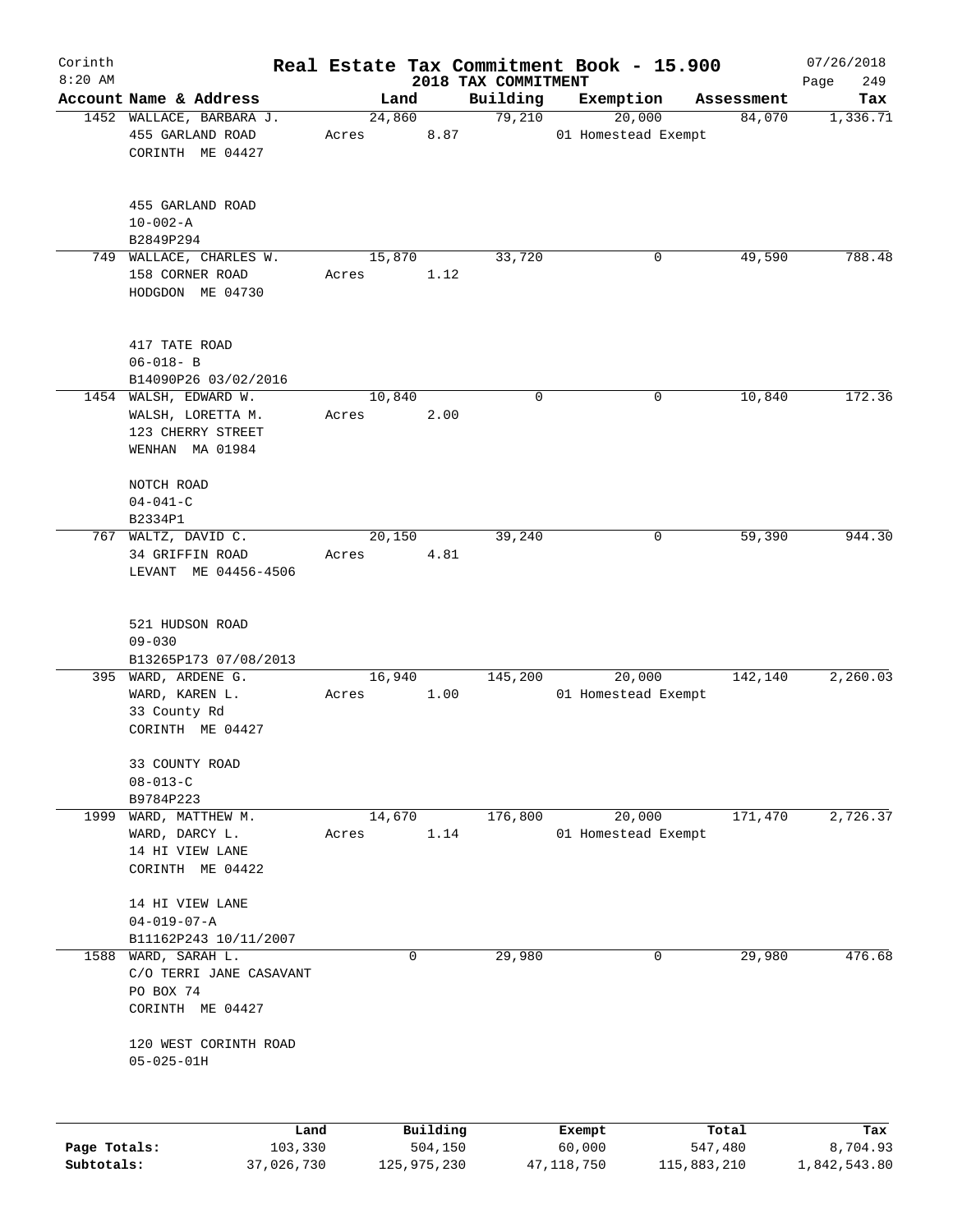| Corinth<br>$8:20$ AM |                                                                       |            |             | 2018 TAX COMMITMENT | Real Estate Tax Commitment Book - 15.900 |            | 07/26/2018<br>250<br>Page |
|----------------------|-----------------------------------------------------------------------|------------|-------------|---------------------|------------------------------------------|------------|---------------------------|
|                      | Account Name & Address                                                | Land       |             | Building            | Exemption                                | Assessment | Tax                       |
|                      | 1810 WARD, WENDY LEE<br>968 MAIN STREET LOT 4<br>CORINTH ME 04427     |            | $\mathbf 0$ | 11,350              | 11,350<br>01 Homestead Exempt            |            | 0.00<br>0                 |
|                      | 968 MAIN STREET LOT 04<br>$06 - 012 - D - 04H$                        |            |             |                     |                                          |            |                           |
|                      | 1458 WASHBURN, MARK                                                   | 31,020     |             | 70,390              | 20,000                                   | 81,410     | 1,294.42                  |
|                      | WASHBURN, DURICE<br>94 CUSHMAN ROAD<br>CORINTH ME 04427               | Acres      | 56.00       |                     | 01 Homestead Exempt                      |            |                           |
|                      | 94 CUSHMAN ROAD                                                       |            |             |                     |                                          |            |                           |
|                      | $03 - 015$                                                            |            |             |                     |                                          |            |                           |
|                      | B4291P366                                                             |            |             |                     |                                          |            |                           |
|                      | 1459 WASKEWICZ, CATHERINE M.                                          | 30,250     |             | 3,000               | 0                                        | 33,250     | 528.68                    |
|                      | 3 DEER ISLE ROAD<br>BANGOR ME 04401                                   | Acres      | 31.24       |                     |                                          |            |                           |
|                      | 1017 MAIN STREET<br>$05 - 054$                                        |            |             |                     |                                          |            |                           |
|                      | B3639P87                                                              |            |             |                     |                                          |            |                           |
|                      | 898 WATERS, BRITTNIE                                                  |            | 0           | 16,020              | 16,020                                   |            | 0.00<br>$\mathbf 0$       |
|                      | 181 COVERED BRIDGE RD.<br>CORINTH ME 04427                            |            |             |                     | 01 Homestead Exempt                      |            |                           |
|                      | 181 COVERED BRIDGE ROAD<br>$02 - 038 - 05H$                           |            |             |                     |                                          |            |                           |
|                      | 1627 WATERS, ROBERT F.<br>183 COVERED BRIDGE ROAD<br>CORINTH ME 04427 |            | $\Omega$    | 24,260              | 20,000<br>01 Homestead Exempt            | 4,260      | 67.73                     |
|                      | 183 COVERED BRIDGE ROAD<br>$02 - 038 - 06H$                           |            |             |                     |                                          |            |                           |
|                      | 600 WATSON, ARTHUR G                                                  |            | 16,940      | 86,730              | $\frac{1}{26,000}$                       | 77,670     | 1,234.95                  |
|                      | WATSON, PHYLLIS M<br>PO BOX 53<br>CORINTH ME 04427                    | Acres 1.00 |             |                     | 01 Homestead Exempt<br>22 Veteran        |            |                           |
|                      | 8 HAYMAN DRIVE<br>$05 - 042 - 03$                                     |            |             |                     |                                          |            |                           |
|                      | B14090P212 03/02/2016                                                 |            |             |                     |                                          |            |                           |
|                      | 1879 WATT FARM PROPERTIES,                                            | 16,750     |             | 76,620              | 0                                        | 93,370     | 1,484.58                  |
|                      | LLC<br>565 MAIN STREET<br>CORINTH ME 04427                            | Acres      | 0.62        |                     |                                          |            |                           |
|                      | 348 MAIN STREET<br>$08 - 003 - A$<br>B14653P203 10/04/2017            |            |             |                     |                                          |            |                           |
|                      |                                                                       |            |             |                     |                                          |            |                           |

|              | Land       | Building    | Exempt       | Total         | Tax          |
|--------------|------------|-------------|--------------|---------------|--------------|
| Page Totals: | 94,960     | 288,370     | 93,370       | 289,960       | 4,610.36     |
| Subtotals:   | 37,121,690 | 126,263,600 | 47, 212, 120 | 116, 173, 170 | 1,847,154.16 |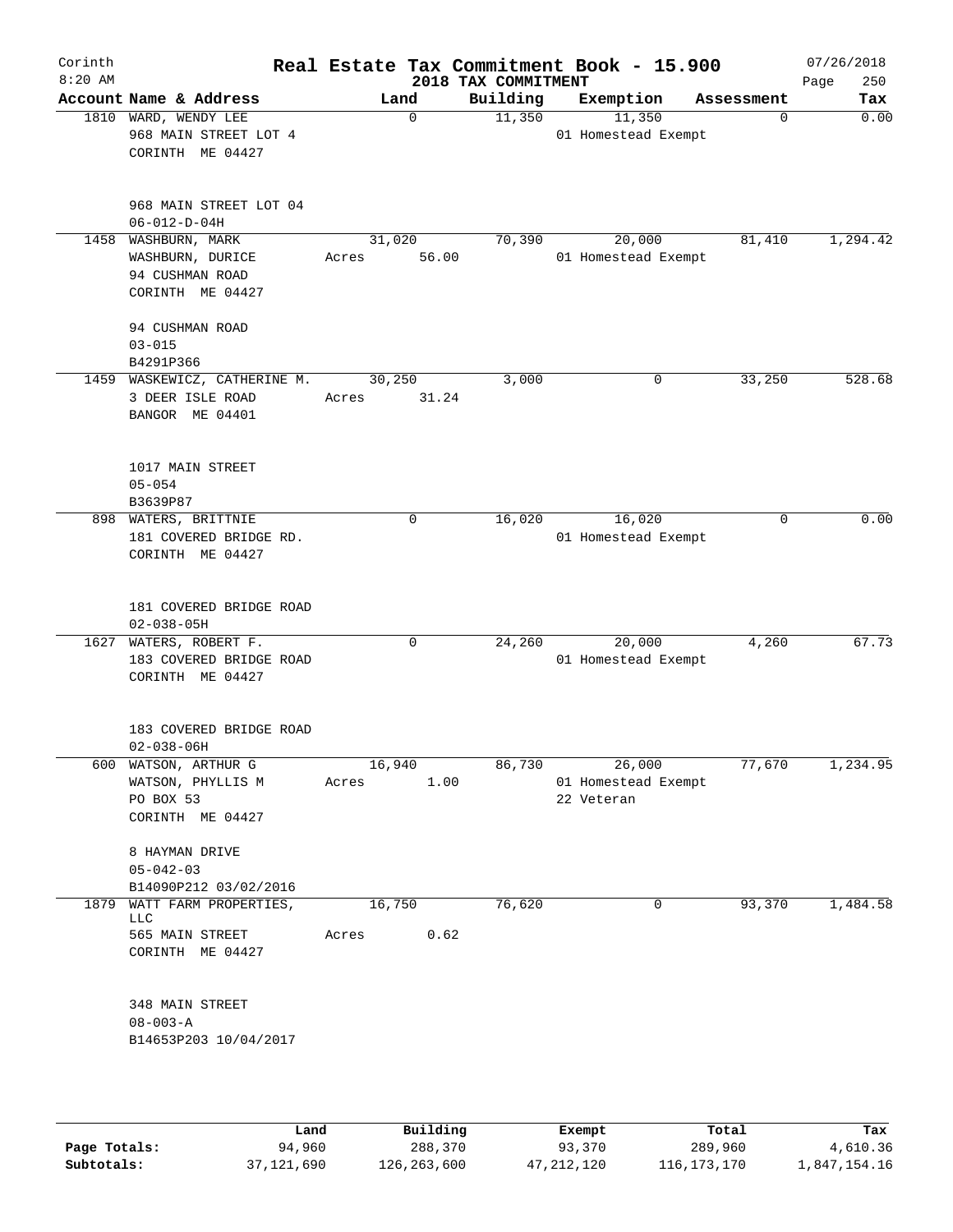| Corinth                    |                                                                                      |        |                        |                                 | Real Estate Tax Commitment Book - 15.900 |                        | 07/26/2018               |
|----------------------------|--------------------------------------------------------------------------------------|--------|------------------------|---------------------------------|------------------------------------------|------------------------|--------------------------|
| $8:20$ AM                  | Account Name & Address                                                               |        | Land                   | 2018 TAX COMMITMENT<br>Building | Exemption                                |                        | 251<br>Page<br>Tax       |
|                            | 537 WATT FARM PROPERTIES,<br>LLC                                                     |        | 20,500                 | 137,750                         | $\mathbf 0$                              | Assessment<br>158,250  | 2,516.18                 |
|                            | 565 MAIN STREET<br>CORINTH ME 04427                                                  | Acres  | 1.58                   |                                 |                                          |                        |                          |
|                            | 512 MAIN STREET                                                                      |        |                        |                                 |                                          |                        |                          |
|                            | $08 - 018$<br>B14653P204 10/04/2017                                                  |        |                        |                                 |                                          |                        |                          |
| 1128                       | WATT FARMS PROPERTIES,<br>LLC                                                        |        | 15,750                 | 95,290                          | 0                                        | 111,040                | 1,765.54                 |
|                            | 565 MAIN STREET<br>CORINTH ME 04427                                                  | Acres  | 0.52                   |                                 |                                          |                        |                          |
|                            | 336 MAIN STREET<br>$15 - 048$                                                        |        |                        |                                 |                                          |                        |                          |
|                            | B14514P36 06/14/2017                                                                 |        |                        |                                 |                                          |                        |                          |
|                            | 1462 WEBBER ENERGY GASOLINE<br>700 MAIN STREET<br>PO BOX 929<br>BANGOR ME 04402-0929 | Acres  | 15,090<br>0.46         | 124,220                         | 0                                        | 139,310                | 2,215.03                 |
|                            | 332 MAIN STREET<br>$15 - 047$                                                        |        |                        |                                 |                                          |                        |                          |
|                            | 1347 WEEKS, CARLYLE R.                                                               |        | 15,050                 | 51,290                          | 20,000                                   | 46,340                 | 736.81                   |
|                            | WREN, CYNTHIA R.<br>644 GRANT ROAD                                                   | Acres  | 1.50                   |                                 | 01 Homestead Exempt                      |                        |                          |
|                            | CORINTH ME 04427                                                                     |        |                        |                                 |                                          |                        |                          |
|                            | 644 GRANT ROAD<br>$02 - 047 - A$                                                     |        |                        |                                 |                                          |                        |                          |
|                            | B14062P164 01/20/2016<br>1465 WEISLEDER, DENIS K.                                    |        | 41,940                 | 49,750                          | 0                                        | 91,690                 | 1,457.87                 |
|                            | WEISLEDER, ANN I.<br>5 SYLVAN ROAD<br>ORONO ME 04473                                 | Acres  | 86.00                  |                                 |                                          |                        |                          |
|                            | 185 NOTCH ROAD<br>$07 - 028 - A$                                                     |        |                        |                                 |                                          |                        |                          |
|                            | B2290P289<br>273 WEISS, ROBERTA                                                      |        | 27,290                 | 0                               | 0                                        | 27,290                 | 433.91                   |
|                            | 186 HORTON STREET<br>CITY ISLAND NY 10464                                            | Acres  | 34.81                  |                                 |                                          |                        |                          |
|                            | MCCARD ROAD N/F OFF<br>$01 - 023 - F$                                                |        |                        |                                 |                                          |                        |                          |
|                            | B10736P297 11/16/2006<br>1544 WEISS, ROBERTA L.                                      | 18,290 |                        | 0                               | 0                                        | 18,290                 | 290.81                   |
|                            | WEISS, STEVEN H.<br>186 HORTON STREET<br>CITY ISLAND NY 10464                        | Acres  | 18.00                  |                                 |                                          |                        |                          |
|                            | MCCARD ROAD N/F OFF<br>$01 - 021 - A$                                                |        |                        |                                 |                                          |                        |                          |
|                            | B7102P305                                                                            |        |                        |                                 |                                          |                        |                          |
|                            | Land                                                                                 |        | Building               |                                 | Exempt                                   | Total                  | Tax                      |
| Page Totals:<br>Subtotals: | 153,910<br>37,275,600                                                                |        | 458,300<br>126,721,900 |                                 | 20,000<br>47, 232, 120                   | 592,210<br>116,765,380 | 9,416.15<br>1,856,570.31 |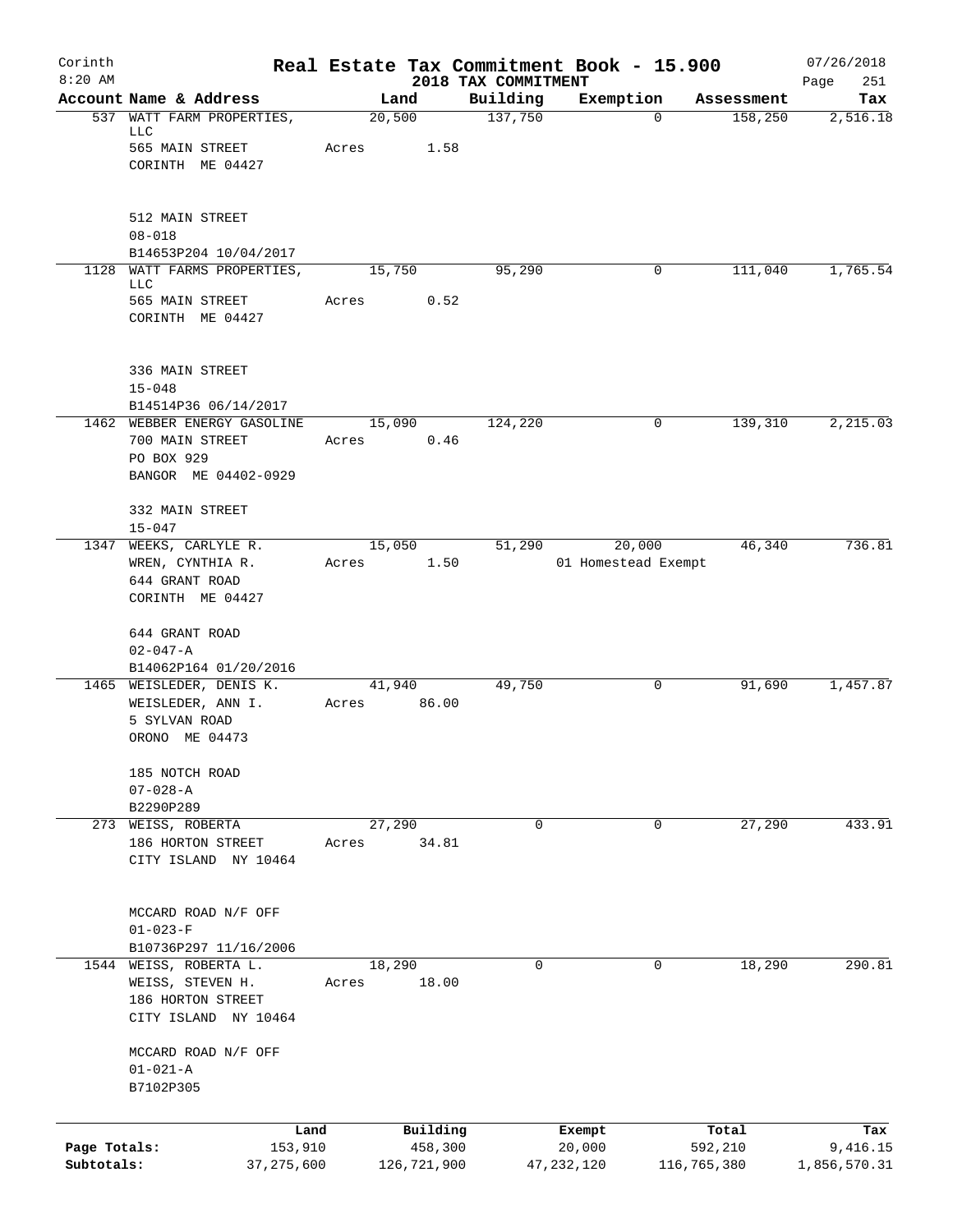| Corinth<br>$8:20$ AM |                                     |       |             | 2018 TAX COMMITMENT | Real Estate Tax Commitment Book - 15.900 |             | 07/26/2018         |
|----------------------|-------------------------------------|-------|-------------|---------------------|------------------------------------------|-------------|--------------------|
|                      | Account Name & Address              |       | Land        | Building            | Exemption                                | Assessment  | 252<br>Page<br>Tax |
|                      | 268 WEISS, ROBERTA L.               |       | 13,120      | $\mathbf 0$         | $\Omega$                                 | 13,120      | 208.61             |
|                      | 186 HORTON STREET                   | Acres | 10.22       |                     |                                          |             |                    |
|                      | CITY ISLAND NY 10464                |       |             |                     |                                          |             |                    |
|                      |                                     |       |             |                     |                                          |             |                    |
|                      | MCCARD ROAD N/F OFF                 |       |             |                     |                                          |             |                    |
|                      | $01 - 023 - H$                      |       |             |                     |                                          |             |                    |
|                      | B8121P261                           |       |             |                     |                                          |             |                    |
|                      | 1508 WEISS, ROBERTA L.              |       | 12,000      | $\Omega$            | 0                                        | 12,000      | 190.80             |
|                      | 186 HORTON STREET                   | Acres | 3.00        |                     |                                          |             |                    |
|                      | CITY ISLAND NY 10464                |       |             |                     |                                          |             |                    |
|                      | MCCARD ROAD                         |       |             |                     |                                          |             |                    |
|                      | $01 - 023 - J$                      |       |             |                     |                                          |             |                    |
|                      | B8121P261                           |       |             |                     |                                          |             |                    |
|                      | 1466 WEISS, ROBERTA L.              |       | 32,070      | 67,050              | 0                                        | 99,120      | 1,576.01           |
|                      | 186 HORTON STREET                   | Acres | 28.00       |                     |                                          |             |                    |
|                      | CITY ISLAND NY 10464                |       |             |                     |                                          |             |                    |
|                      |                                     |       |             |                     |                                          |             |                    |
|                      | 261 MCCARD ROAD<br>$01 - 021$       |       |             |                     |                                          |             |                    |
|                      |                                     |       |             |                     |                                          |             |                    |
|                      | B4724P362<br>1558 WELCH, KATHY A.   |       | 10,130      | $\mathbf 0$         | 0                                        | 10,130      | 161.07             |
|                      |                                     |       |             |                     |                                          |             |                    |
|                      | 22 MIDDLE ST #3<br>PO BOX 35        | Acres | 1.39        |                     |                                          |             |                    |
|                      |                                     |       |             |                     |                                          |             |                    |
|                      | ORONO ME 04473                      |       |             |                     |                                          |             |                    |
|                      | TATE ROAD                           |       |             |                     |                                          |             |                    |
|                      | $06 - 002 - 01$                     |       |             |                     |                                          |             |                    |
|                      | B12878P76 07/11/2012                |       |             |                     |                                          |             |                    |
|                      | 1468 WELCH, MERRITT E.              |       | 15,960      | 32,680              | 20,000                                   | 28,640      | 455.38             |
|                      | WELCH, RAMONA A.                    | Acres | 1.20        |                     | 01 Homestead Exempt                      |             |                    |
|                      | 664 TATE ROAD                       |       |             |                     |                                          |             |                    |
|                      | CORINTH ME 04427                    |       |             |                     |                                          |             |                    |
|                      | 664 TATE ROAD<br>$06 - 002 - B$     |       |             |                     |                                          |             |                    |
|                      | B12573P325 08/24/2011 B3190P326     |       |             |                     |                                          |             |                    |
|                      | 1474 WENTWORTH, GLORIA A.           |       | 15,730      | 104,970             | 20,000                                   | 100,700     | 1,601.13           |
|                      | 364 BEANS MILL ROAD                 | Acres | 1.00        |                     | 01 Homestead Exempt                      |             |                    |
|                      | CORINTH ME 04427                    |       |             |                     |                                          |             |                    |
|                      |                                     |       |             |                     |                                          |             |                    |
|                      | 364 BEANS MILL ROAD                 |       |             |                     |                                          |             |                    |
|                      | $04 - 019 - 02$                     |       |             |                     |                                          |             |                    |
|                      | B3773P11                            |       |             |                     |                                          |             |                    |
| 1115                 | WESTON, ANDREW T.                   |       | 17,980      | 105,920             | 20,000                                   | 103,900     | 1,652.01           |
|                      | WESTON, KELLY L.                    | Acres | 2.94        |                     | 01 Homestead Exempt                      |             |                    |
|                      | 1160 HUDSON HILL ROAD               |       |             |                     |                                          |             |                    |
|                      | CORINTH ME 04427                    |       |             |                     |                                          |             |                    |
|                      | 1160 HUDSON HILL ROAD               |       |             |                     |                                          |             |                    |
|                      | $03 - 053$<br>B11102P235 08/24/2007 |       |             |                     |                                          |             |                    |
|                      |                                     |       |             |                     |                                          |             |                    |
|                      | Land                                |       | Building    |                     | Exempt                                   | Total       | Tax                |
| Page Totals:         | 116,990                             |       | 310,620     |                     | 60,000                                   | 367,610     | 5,845.01           |
| Subtotals:           | 37,392,590                          |       | 127,032,520 |                     | 47,292,120                               | 117,132,990 | 1,862,415.32       |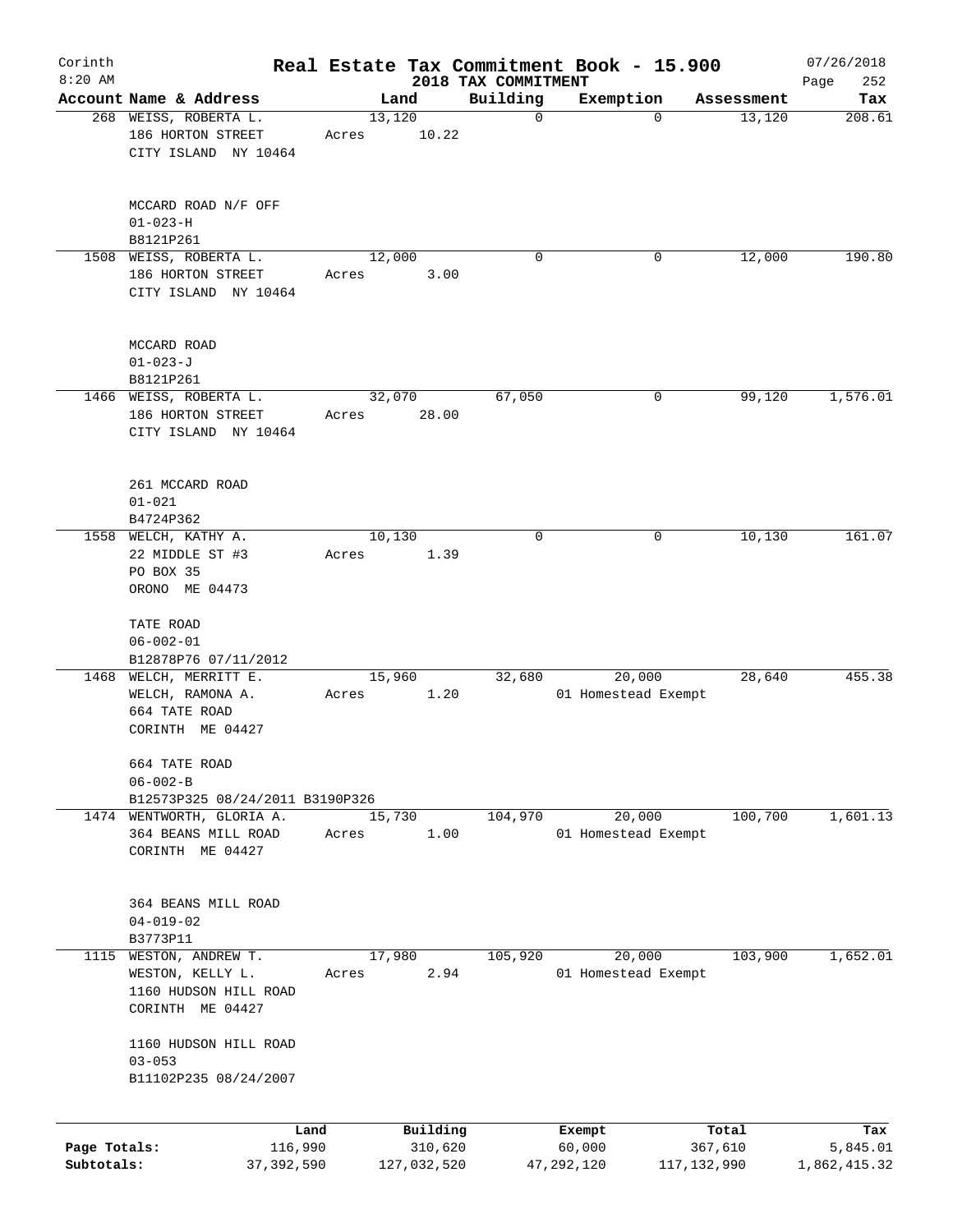|      | Account Name & Address<br>597 WHALEN, CHARLENE L.                                   |       | Land   |             | Building | Exemption                                   | Assessment | Tax      |
|------|-------------------------------------------------------------------------------------|-------|--------|-------------|----------|---------------------------------------------|------------|----------|
|      |                                                                                     |       |        |             |          |                                             |            |          |
|      | 1096 MAIN STREET<br>CORINTH ME 04427                                                | Acres | 15,560 | 0.97        | 70,040   | 20,000<br>01 Homestead Exempt               | 65,600     | 1,043.04 |
|      | 1096 MAIN STREET<br>$06 - 002 - C$<br>B3218P168                                     |       |        |             |          |                                             |            |          |
| 1477 | WHEELER, MARVIN<br>WHEELER, LEATHA<br>86 BEANS MILL ROAD<br>CORINTH ME 04427        | Acres | 11,990 | 0.46        | 55,880   | 26,000<br>01 Homestead Exempt<br>22 Veteran | 41,870     | 665.73   |
|      | 86 BEANS MILL ROAD<br>$07 - 021 - A$<br>B2230P726                                   |       |        |             |          |                                             |            |          |
|      | 1478 WHEELER, SELDEN G.<br>WHEELER, MARY LOU<br>P.O. BOX 35<br>CORINTH ME 04427     | Acres | 13,380 | 0.51        | 62,470   | 26,000<br>01 Homestead Exempt<br>22 Veteran | 49,850     | 792.62   |
|      | 9 MORISON AVENUE<br>$16 - 025$<br>B4472P299                                         |       |        |             |          |                                             |            |          |
|      | 1645 WHITE, CECIL<br>434 TATE ROAD LOT 10<br>CORINTH ME 04427                       |       |        | $\mathbf 0$ | 10,180   | 0                                           | 10,180     | 161.86   |
|      | 434 TATE ROAD LOT 10<br>$06 - 019 - 10H$                                            |       |        |             |          |                                             |            |          |
|      | 1704 WHITE, DALE<br>434 TATE ROAD LOT 27<br>CORINTH ME 04427                        |       |        | $\mathbf 0$ | 19,520   | 19,520<br>01 Homestead Exempt               | $\Omega$   | 0.00     |
|      | 434 TATE ROAD LOT 27<br>$06 - 019 - 27H$                                            |       |        |             |          |                                             |            |          |
|      | 795 WHITE, DAVID L.<br>WHITE, MELISSA J.<br>49 BEECH GROVE RD<br>CORINTH ME 04427   | Acres | 16,770 | 1.90        | 66,660   | 20,000<br>01 Homestead Exempt               | 63,430     | 1,008.54 |
|      | 49 BEECH GROVE ROAD<br>$06 - 003 - 06$<br>B12742P233 02/22/2012                     |       |        |             |          |                                             |            |          |
|      | 1963 WHITE, RANDEL MILES<br>WHITE, GINGER LEE<br>441 GRANT ROAD<br>CORINTH ME 04427 |       | 8,600  |             | 22,420   | 20,000<br>01 Homestead Exempt               | 11,020     | 175.22   |
|      | 441 GRANT ROAD<br>$02 - 053 - C - H$<br>B10596P131 08/02/2006                       |       |        |             |          |                                             |            |          |

|              | Land       | Building    | Exempt     | Total       | Tax          |
|--------------|------------|-------------|------------|-------------|--------------|
| Page Totals: | 66,300     | 307,170     | 131,520    | 241,950     | 3,847.01     |
| Subtotals:   | 37,458,890 | 127,339,690 | 47,423,640 | 117,374,940 | 1,866,262.33 |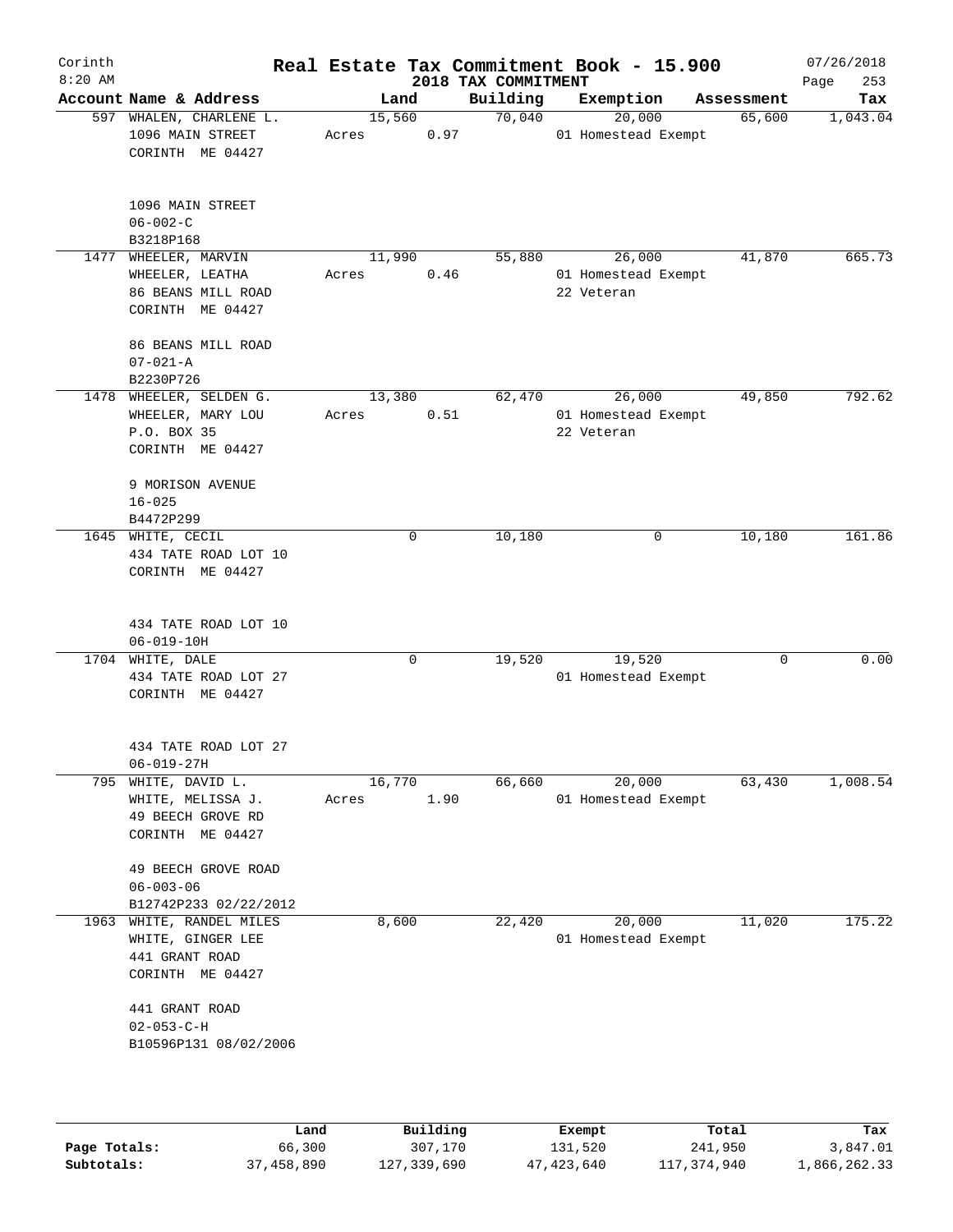| Corinth      |                                                  |       |                |                     | Real Estate Tax Commitment Book - 15.900 |                       | 07/26/2018      |
|--------------|--------------------------------------------------|-------|----------------|---------------------|------------------------------------------|-----------------------|-----------------|
| $8:20$ AM    |                                                  |       |                | 2018 TAX COMMITMENT |                                          |                       | 254<br>Page     |
|              | Account Name & Address<br>1539 WHITE, RUSSELL W. |       | Land<br>19,120 | Building<br>95,770  | Exemption<br>$\mathbf 0$                 | Assessment<br>114,890 | Tax<br>1,826.75 |
|              | WHITE, HOLLY                                     | Acres |                | 3.92                |                                          |                       |                 |
|              | 15 4TH STREET                                    |       |                |                     |                                          |                       |                 |
|              | KENDUSKEAG ME 04450                              |       |                |                     |                                          |                       |                 |
|              |                                                  |       |                |                     |                                          |                       |                 |
|              | 93 BEECH GROVE ROAD                              |       |                |                     |                                          |                       |                 |
|              | $06 - 003 - 10$                                  |       |                |                     |                                          |                       |                 |
|              | B14700P256 12/15/2017                            |       |                |                     |                                          |                       |                 |
|              | 975 WHITELEY, GENEVA A.                          |       | 16,750         | 105,590             | 0                                        | 122,340               | 1,945.21        |
|              | 259 ELM STREET                                   | Acres | 0.62           |                     |                                          |                       |                 |
|              | BANGOR ME 04401                                  |       |                |                     |                                          |                       |                 |
|              |                                                  |       |                |                     |                                          |                       |                 |
|              | 18 MORISON AVENUE                                |       |                |                     |                                          |                       |                 |
|              | $16 - 016$                                       |       |                |                     |                                          |                       |                 |
|              | B13664P84 10/02/2014                             |       |                |                     |                                          |                       |                 |
|              | 618 WHITNEY, BLAINE                              |       | 29,810         | $\mathbf 0$         | 0                                        | 29,810                | 473.98          |
|              | WHITNEY, TAMARA                                  | Acres | 62.00          |                     |                                          |                       |                 |
|              | 168 MCCARD ROAD                                  |       |                |                     |                                          |                       |                 |
|              | CORINTH ME 04427                                 |       |                |                     |                                          |                       |                 |
|              |                                                  |       |                |                     |                                          |                       |                 |
|              | MCCARD ROAD                                      |       |                |                     |                                          |                       |                 |
|              | $01 - 035 - A$                                   |       |                |                     |                                          |                       |                 |
|              | B14521P294 06/22/2017                            |       |                |                     |                                          |                       |                 |
|              | 1145 WHITNEY, BLAINE T.                          |       | 61,310         | 206,920             | 20,000                                   | 248,230               | 3,946.86        |
|              | WHITNEY, TAMARA                                  | Acres | 124.24         |                     | 01 Homestead Exempt                      |                       |                 |
|              | 168 MCCARD ROAD                                  |       |                |                     |                                          |                       |                 |
|              | CORINTH ME 04427                                 |       |                |                     |                                          |                       |                 |
|              | 168 MCCARD ROAD                                  |       |                |                     |                                          |                       |                 |
|              | $01 - 025$                                       |       |                |                     |                                          |                       |                 |
|              | B10311P147 02/14/2006                            |       |                |                     |                                          |                       |                 |
|              | 1485 WIGGIN, (KANE), ROBERTA                     |       | 18,330         | 84,870              | 0                                        | 103,200               | 1,640.88        |
|              | 202 COUNTRYSIDE LANE                             | Acres | 2.15           |                     |                                          |                       |                 |
|              | SIMPSONVILLE SC 29681                            |       |                |                     |                                          |                       |                 |
|              |                                                  |       |                |                     |                                          |                       |                 |
|              | 257 MAIN STREET                                  |       |                |                     |                                          |                       |                 |
|              | $16 - 004$                                       |       |                |                     |                                          |                       |                 |
|              | B11522P308 06/25/2008                            |       |                |                     |                                          |                       |                 |
|              | 1505 WILCOX, RONALD J.                           |       | 19,180         | 0                   | 0                                        | 19,180                | 304.96          |
|              | WILCOX, LORRAINE E.                              | Acres | 14.19          |                     |                                          |                       |                 |
|              | 1304 MAIN STREET                                 |       |                |                     |                                          |                       |                 |
|              | CORINTH ME 04427                                 |       |                |                     |                                          |                       |                 |
|              |                                                  |       |                |                     |                                          |                       |                 |
|              | MAIN STREET                                      |       |                |                     |                                          |                       |                 |
|              | $03 - 020 - B$                                   |       |                |                     |                                          |                       |                 |
|              | B3750P143                                        |       |                |                     |                                          |                       |                 |
| 1506         | WILCOX, RONALD J.                                |       | 700            | 0                   | $\mathbf 0$                              | 700                   | 11.13           |
|              | WILCOX, LORRAINE E.                              | Acres | 7.00           |                     |                                          |                       |                 |
|              | 1304 MAIN STREET                                 |       |                |                     |                                          |                       |                 |
|              | CORINTH ME 04427                                 |       |                |                     |                                          |                       |                 |
|              | RABBIT PATH OFF                                  |       |                |                     |                                          |                       |                 |
|              | $06 - 033 - B$                                   |       |                |                     |                                          |                       |                 |
|              | B3750P143                                        |       |                |                     |                                          |                       |                 |
|              |                                                  |       |                |                     |                                          |                       |                 |
|              | Land                                             |       | Building       |                     | Exempt                                   | Total                 | Tax             |
| Page Totals: | 165,200                                          |       | 493,150        |                     | 20,000                                   | 638,350               | 10,149.77       |
| Subtotals:   | 37,624,090                                       |       | 127,832,840    |                     | 47,443,640                               | 118,013,290           | 1,876,412.10    |
|              |                                                  |       |                |                     |                                          |                       |                 |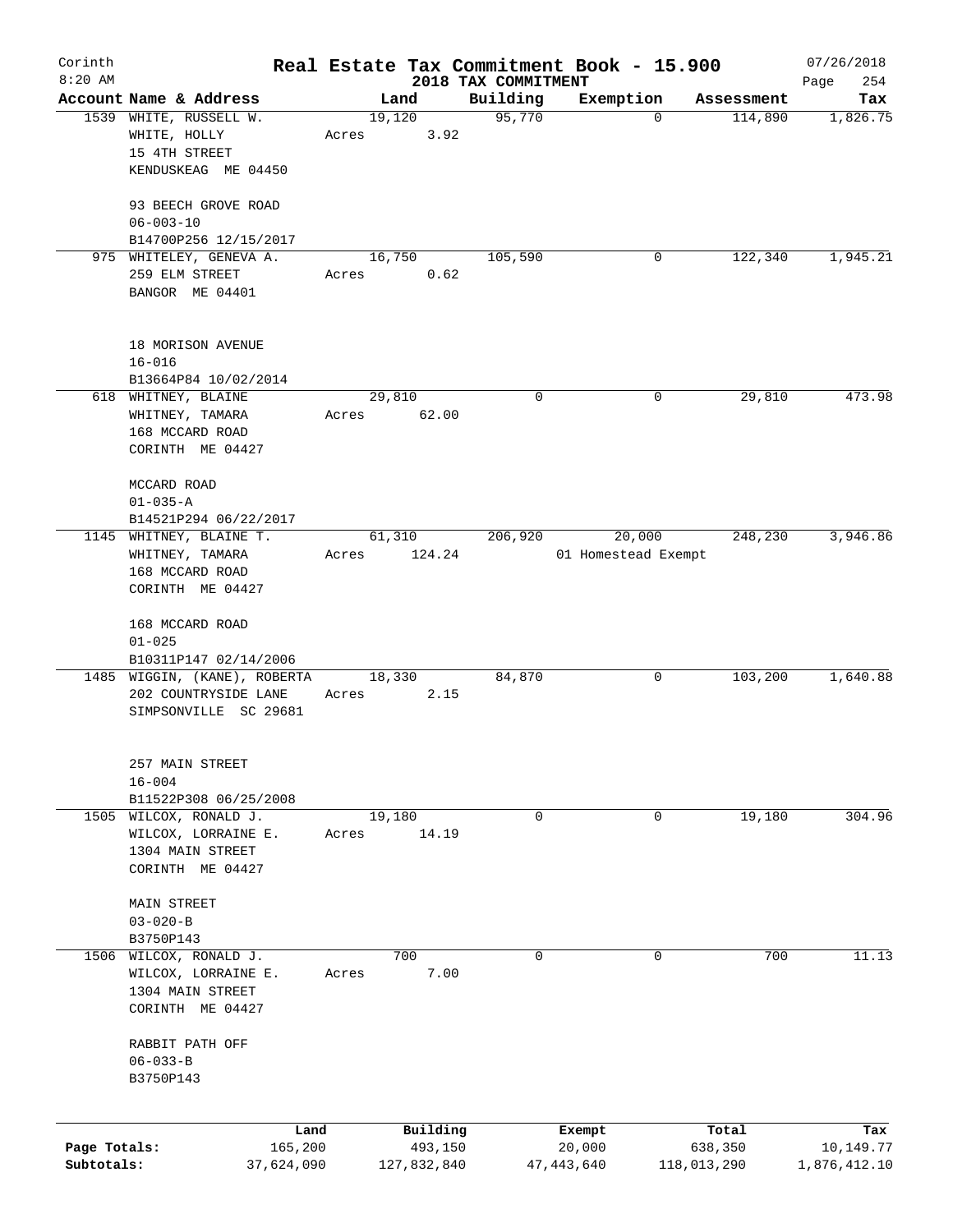| Corinth      |                                                                                     |       |                |                     | Real Estate Tax Commitment Book - 15.900 |                       | 07/26/2018      |
|--------------|-------------------------------------------------------------------------------------|-------|----------------|---------------------|------------------------------------------|-----------------------|-----------------|
| $8:20$ AM    | Account Name & Address                                                              |       |                | 2018 TAX COMMITMENT |                                          |                       | 255<br>Page     |
|              | 1504 WILCOX, RONALD J.                                                              |       | Land<br>34,060 | Building<br>99,420  | Exemption<br>20,000                      | Assessment<br>113,480 | Tax<br>1,804.33 |
|              | WILCOX, LORRAINE E.<br>1304 MAIN STREET<br>CORINTH ME 04427                         | Acres | 45.70          |                     | 01 Homestead Exempt                      |                       |                 |
|              | 1304 MAIN STREET                                                                    |       |                |                     |                                          |                       |                 |
|              | $03 - 032 - A$                                                                      |       |                |                     |                                          |                       |                 |
|              | B2406P215                                                                           |       |                |                     |                                          |                       |                 |
|              | 1220 WILES, HOPE                                                                    |       | 10,280         | 0                   | 0                                        | 10,280                | 163.45          |
|              | 190 CALL RD<br>MILFORD ME 04461                                                     | Acres | 9.51           |                     |                                          |                       |                 |
|              | HUDSON ROAD N/F OFF                                                                 |       |                |                     |                                          |                       |                 |
|              | $09 - 029 - D$                                                                      |       |                |                     |                                          |                       |                 |
|              | B6828P200                                                                           |       |                |                     |                                          |                       |                 |
|              | 1415 WILKINS, GERALD L.<br>REIS, JENNIFER L.<br>633 HUDSON ROAD<br>CORINTH ME 04427 | Acres | 16,540<br>1.70 | 30,060              | 20,000<br>01 Homestead Exempt            | 26,600                | 422.94          |
|              | 633 HUDSON ROAD                                                                     |       |                |                     |                                          |                       |                 |
|              | $12 - 034$                                                                          |       |                |                     |                                          |                       |                 |
|              | B8419P205                                                                           |       |                |                     |                                          |                       |                 |
|              | 390 WILKINS, ROLAND T. II                                                           |       | 10,330         | 0                   |                                          | 10,330<br>0           | 164.25          |
|              | WILKINS, KIMBERLY C.                                                                | Acres | 0.86           |                     |                                          |                       |                 |
|              | 637 KIRKLAND ROAD                                                                   |       |                |                     |                                          |                       |                 |
|              | OLD TOWN ME 04468                                                                   |       |                |                     |                                          |                       |                 |
|              | MAIN STREET                                                                         |       |                |                     |                                          |                       |                 |
|              | $05 - 024 - 01 - A$                                                                 |       |                |                     |                                          |                       |                 |
|              | B9095P316                                                                           |       |                |                     |                                          |                       |                 |
|              | 389 WILKINS, ROLAND T. II                                                           |       | 19,590         | 135,550             | 0                                        | 155,140               | 2,466.73        |
|              | WILKINS, KIMBERLY C.                                                                | Acres | 0.97           |                     |                                          |                       |                 |
|              | 637 KIRKLAND ROAD<br>OLD TOWN ME 04468                                              |       |                |                     |                                          |                       |                 |
|              |                                                                                     |       |                |                     |                                          |                       |                 |
|              | 535 MAIN STREET                                                                     |       |                |                     |                                          |                       |                 |
|              | $05 - 024 - 01$                                                                     |       |                |                     |                                          |                       |                 |
|              | B9095P316                                                                           |       |                |                     |                                          |                       |                 |
| 1289         | WILKINSON, ANDREW                                                                   |       | 6,440          | 0                   | 0                                        | 6,440                 | 102.40          |
|              | WILKINSON, BRENDA F.                                                                | Acres | 0.71           |                     |                                          |                       |                 |
|              | 262 EXETER ROAD<br>CORINTH ME 04427                                                 |       |                |                     |                                          |                       |                 |
|              |                                                                                     |       |                |                     |                                          |                       |                 |
|              | EXETER ROAD                                                                         |       |                |                     |                                          |                       |                 |
|              | $07 - 043 - 19$                                                                     |       |                |                     |                                          |                       |                 |
|              | B8892P58                                                                            |       |                |                     |                                          |                       |                 |
| 1284         | WILKINSON, ANDREW<br>WILKINSON, BRENDA F.                                           | Acres | 9,750<br>0.73  | 0                   | 0                                        | 9,750                 | 155.03          |
|              | 262 EXETER ROAD                                                                     |       |                |                     |                                          |                       |                 |
|              | CORINTH ME 04427                                                                    |       |                |                     |                                          |                       |                 |
|              |                                                                                     |       |                |                     |                                          |                       |                 |
|              | EXETER ROAD                                                                         |       |                |                     |                                          |                       |                 |
|              | $07 - 043 - 14$<br>B8892P58                                                         |       |                |                     |                                          |                       |                 |
|              |                                                                                     |       |                |                     |                                          |                       |                 |
|              | Land                                                                                |       | Building       |                     | Exempt                                   | Total                 | Tax             |
| Page Totals: | 106,990                                                                             |       | 265,030        |                     | 40,000                                   | 332,020               | 5,279.13        |
| Subtotals:   | 37,731,080                                                                          |       | 128,097,870    |                     | 47,483,640                               | 118,345,310           | 1,881,691.23    |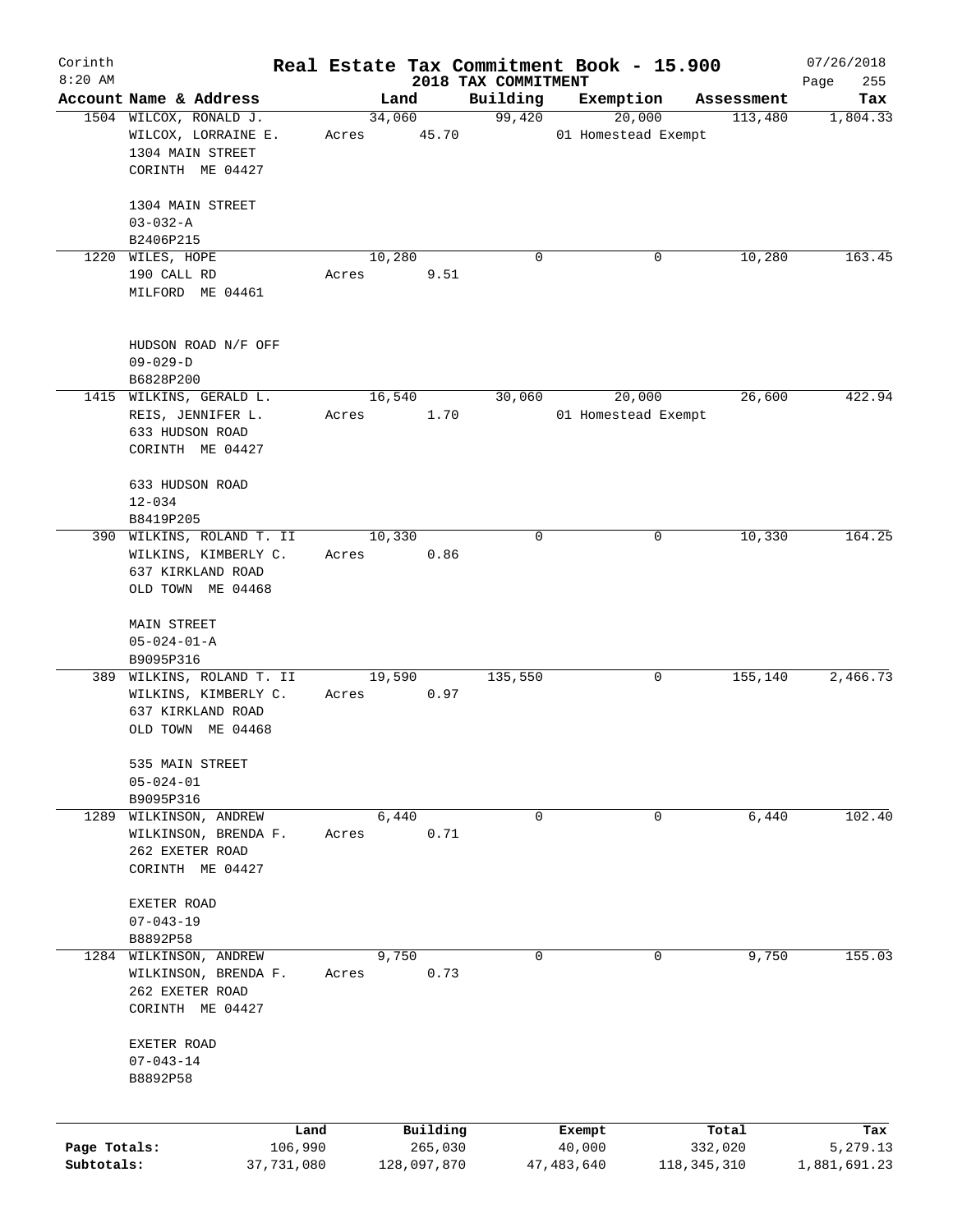| Corinth<br>$8:20$ AM |                                         |                |       |        |                     |                                 | Real Estate Tax Commitment Book - 15.900 |             |            | 07/26/2018         |
|----------------------|-----------------------------------------|----------------|-------|--------|---------------------|---------------------------------|------------------------------------------|-------------|------------|--------------------|
|                      | Account Name & Address                  |                |       | Land   |                     | 2018 TAX COMMITMENT<br>Building | Exemption                                |             | Assessment | 256<br>Page<br>Tax |
|                      | 1285 WILKINSON, ANDREW                  |                |       | 6,410  |                     | $\mathbf 0$                     |                                          | $\mathbf 0$ | 6,410      | 101.92             |
|                      | WILKINSON, BRENDA F                     |                | Acres |        | 0.70                |                                 |                                          |             |            |                    |
|                      | 262 EXETER ROAD                         |                |       |        |                     |                                 |                                          |             |            |                    |
|                      | CORINTH ME 04427                        |                |       |        |                     |                                 |                                          |             |            |                    |
|                      | EXETER ROAD                             |                |       |        |                     |                                 |                                          |             |            |                    |
|                      | $07 - 043 - 15$                         |                |       |        |                     |                                 |                                          |             |            |                    |
|                      | B8892P58                                |                |       |        |                     |                                 |                                          |             |            |                    |
|                      | 1286 WILKINSON, ANDREW                  |                |       | 6,630  |                     | $\Omega$                        |                                          | 0           | 6,630      | 105.42             |
|                      | WILKINSON, BRENDA F.                    |                | Acres |        | 0.77                |                                 |                                          |             |            |                    |
|                      | 262 EXETER ROAD                         |                |       |        |                     |                                 |                                          |             |            |                    |
|                      | CORINTH ME 04427                        |                |       |        |                     |                                 |                                          |             |            |                    |
|                      | EXETER ROAD                             |                |       |        |                     |                                 |                                          |             |            |                    |
|                      | $07 - 043 - 16$                         |                |       |        |                     |                                 |                                          |             |            |                    |
|                      | B8892P58                                |                |       |        |                     |                                 |                                          |             |            |                    |
|                      | 1288 WILKINSON, ANDREW                  |                |       | 6,690  |                     | 0                               |                                          | 0           | 6,690      | 106.37             |
|                      | WILKINSON, BRENDA F.                    |                | Acres |        | 0.79                |                                 |                                          |             |            |                    |
|                      | 262 EXETER ROAD                         |                |       |        |                     |                                 |                                          |             |            |                    |
|                      | CORINTH ME 04427                        |                |       |        |                     |                                 |                                          |             |            |                    |
|                      | EXETER ROAD                             |                |       |        |                     |                                 |                                          |             |            |                    |
|                      | $07 - 043 - 18$                         |                |       |        |                     |                                 |                                          |             |            |                    |
|                      | B8892P58                                |                |       |        |                     |                                 |                                          |             |            |                    |
|                      | 1290 WILKINSON, ANDREW                  |                |       | 6,740  |                     | 0                               |                                          | 0           | 6,740      | 107.17             |
|                      | WILKINSON, BRENDA F.                    |                | Acres |        | 0.81                |                                 |                                          |             |            |                    |
|                      | 262 EXETER ROAD                         |                |       |        |                     |                                 |                                          |             |            |                    |
|                      | CORINTH ME 04427                        |                |       |        |                     |                                 |                                          |             |            |                    |
|                      | EXETER ROAD                             |                |       |        |                     |                                 |                                          |             |            |                    |
|                      | $07 - 043 - 20$                         |                |       |        |                     |                                 |                                          |             |            |                    |
|                      | B8892P58                                |                |       |        |                     |                                 |                                          |             |            |                    |
|                      | 1291 WILKINSON, ANDREW                  |                |       | 6,380  |                     | 0                               |                                          | 0           | 6,380      | 101.44             |
|                      | WILKINSON, BRENDA F.<br>262 EXETER ROAD |                | Acres |        | 0.69                |                                 |                                          |             |            |                    |
|                      | CORINTH ME 04427                        |                |       |        |                     |                                 |                                          |             |            |                    |
|                      |                                         |                |       |        |                     |                                 |                                          |             |            |                    |
|                      | EXETER ROAD<br>$07 - 043 - 21$          |                |       |        |                     |                                 |                                          |             |            |                    |
|                      | B8892P58                                |                |       |        |                     |                                 |                                          |             |            |                    |
| 1292                 | WILKINSON, ANDREW                       |                |       | 16,130 |                     | 151,880                         | 20,000                                   |             | 148,010    | 2,353.36           |
|                      | WILKINSON, BRENDA F.                    |                | Acres |        | 0.87                |                                 | 01 Homestead Exempt                      |             |            |                    |
|                      | 262 EXETER ROAD                         |                |       |        |                     |                                 |                                          |             |            |                    |
|                      | CORINTH ME 04427                        |                |       |        |                     |                                 |                                          |             |            |                    |
|                      | 262 EXETER ROAD                         |                |       |        |                     |                                 |                                          |             |            |                    |
|                      | $07 - 043 - 22$                         |                |       |        |                     |                                 |                                          |             |            |                    |
|                      | B8892P58                                |                |       |        |                     |                                 |                                          |             |            |                    |
| 1287                 | WILKINSON, ANDREW                       |                |       | 6,410  |                     | 0                               |                                          | 0           | 6,410      | 101.92             |
|                      | WILKINSON, BRENDA F.                    |                | Acres |        | 0.70                |                                 |                                          |             |            |                    |
|                      | 262 EXETER ROAD                         |                |       |        |                     |                                 |                                          |             |            |                    |
|                      | CORINTH ME 04427                        |                |       |        |                     |                                 |                                          |             |            |                    |
|                      | EXETER ROAD                             |                |       |        |                     |                                 |                                          |             |            |                    |
|                      | $07 - 043 - 17$                         |                |       |        |                     |                                 |                                          |             |            |                    |
|                      | B8892P58                                |                |       |        |                     |                                 |                                          |             |            |                    |
|                      |                                         |                |       |        |                     |                                 |                                          |             |            |                    |
| Page Totals:         |                                         | Land<br>55,390 |       |        | Building<br>151,880 |                                 | Exempt<br>20,000                         |             | Total      | Tax<br>2,977.60    |
| Subtotals:           |                                         | 37,786,470     |       |        | 128, 249, 750       |                                 | 47,503,640                               | 118,532,580 | 187,270    | 1,884,668.83       |
|                      |                                         |                |       |        |                     |                                 |                                          |             |            |                    |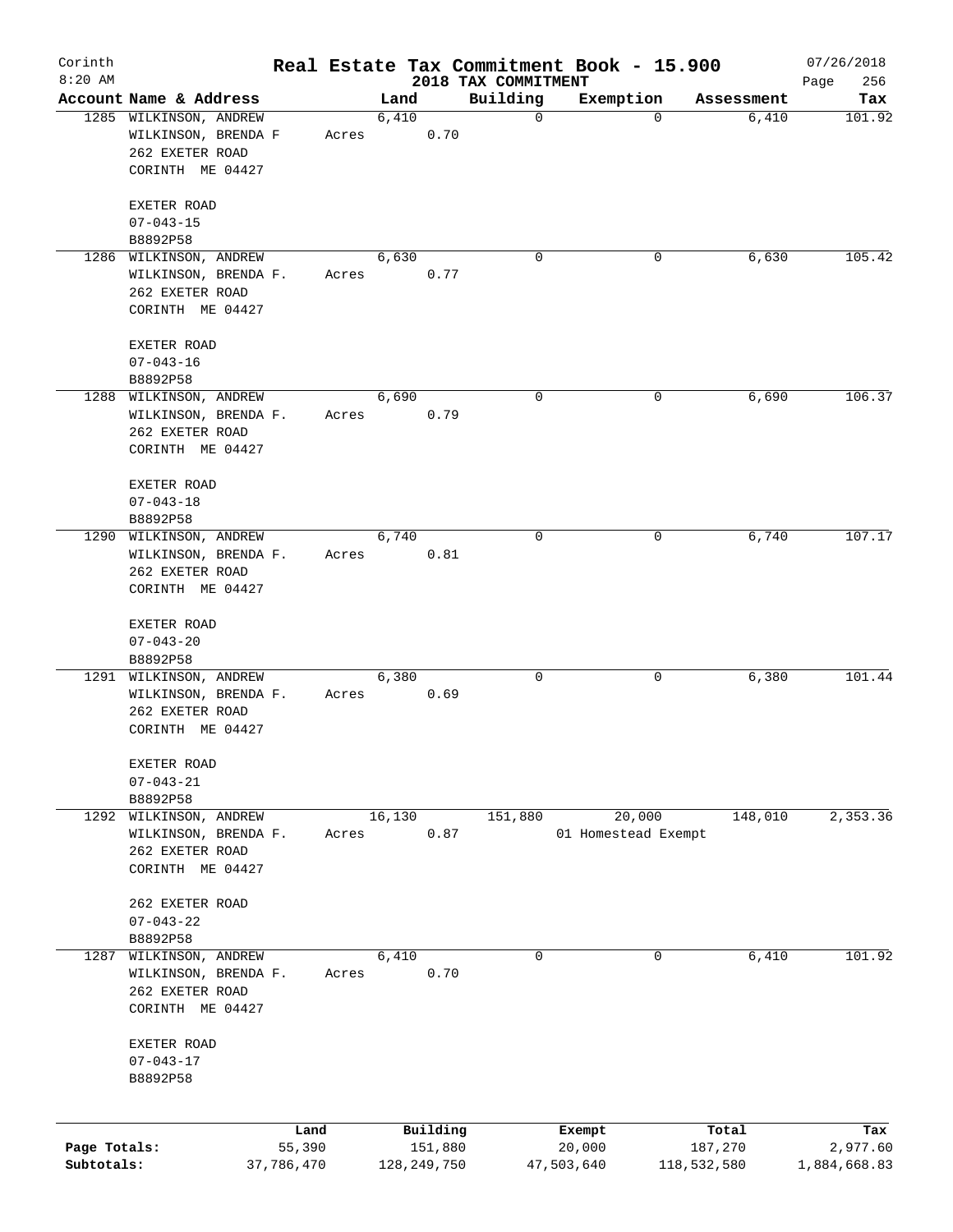| Corinth      |                                           |         |       |        |             |                                 | Real Estate Tax Commitment Book - 15.900 |                       | 07/26/2018         |
|--------------|-------------------------------------------|---------|-------|--------|-------------|---------------------------------|------------------------------------------|-----------------------|--------------------|
| $8:20$ AM    | Account Name & Address                    |         |       | Land   |             | 2018 TAX COMMITMENT<br>Building | Exemption                                |                       | 257<br>Page<br>Tax |
|              | 1113 WILLARD, KAREN H.                    |         |       | 24,320 |             | 102,430                         | 20,000                                   | Assessment<br>106,750 | 1,697.33           |
|              | WILLARD, BENJAMIN F.<br>JR.               |         | Acres |        | 4.90        |                                 | 01 Homestead Exempt                      |                       |                    |
|              | 1486 MAIN STREET                          |         |       |        |             |                                 |                                          |                       |                    |
|              | CORINTH ME 04427                          |         |       |        |             |                                 |                                          |                       |                    |
|              | 1486 MAIN STREET                          |         |       |        |             |                                 |                                          |                       |                    |
|              | $03 - 047$                                |         |       |        |             |                                 |                                          |                       |                    |
|              | B8987P56<br>1511 WILLETT, DIANE L.        |         |       | 16,990 |             | 300                             | 0                                        | 17,290                | 274.91             |
|              | P.O. BOX 159                              |         | Acres |        | 7.30        |                                 |                                          |                       |                    |
|              | CORINTH ME 04427                          |         |       |        |             |                                 |                                          |                       |                    |
|              | HI VIEW LANE                              |         |       |        |             |                                 |                                          |                       |                    |
|              | $04 - 019 - 06$                           |         |       |        |             |                                 |                                          |                       |                    |
|              | B5391P108                                 |         |       |        |             |                                 |                                          |                       |                    |
|              | 1510 WILLETT, DIANE L.                    |         |       | 34,190 |             | 297,030                         | 20,000                                   | 311,220               | 4,948.40           |
|              | P.O. BOX 159                              |         | Acres |        | 5.90        |                                 | 01 Homestead Exempt                      |                       |                    |
|              | CORINTH ME 04427                          |         |       |        |             |                                 |                                          |                       |                    |
|              | 42 HI VIEW LANE                           |         |       |        |             |                                 |                                          |                       |                    |
|              | $04 - 019 - 05$                           |         |       |        |             |                                 |                                          |                       |                    |
|              | B5391P108                                 |         |       |        |             |                                 |                                          |                       |                    |
|              | 1190 WILLEY, MATTHEW R.                   |         |       | 16,940 |             | 76,780                          | 20,000                                   | 73,720                | 1,172.15           |
|              | 5 HAYMAN DRIVE<br>CORINTH ME 04427        |         | Acres |        | 1.00        |                                 | 01 Homestead Exempt                      |                       |                    |
|              | 5 HAYMAN DRIVE<br>$05 - 042 - 02$         |         |       |        |             |                                 |                                          |                       |                    |
|              | B13491P154 03/24/2014                     |         |       |        |             |                                 |                                          |                       |                    |
|              | 1945 WILLIAMS, DIANE                      |         |       |        | 0           | 16,310                          | 16,310                                   | $\mathbf 0$           | 0.00               |
|              | 344 MAIN ST LOT # 40                      |         |       |        |             |                                 | 01 Homestead Exempt                      |                       |                    |
|              | CORINTH ME 04427                          |         |       |        |             |                                 |                                          |                       |                    |
|              | 344 MAIN STREET LOT 40                    |         |       |        |             |                                 |                                          |                       |                    |
|              | $08 - 003 - 40H$<br>412 WILLIAMS, TODD A. |         |       | 16,390 |             | 90,050                          | 20,000                                   | 86,440                | 1,374.40           |
|              | 310 MAIN ST                               |         | Acres |        | 0.91        |                                 | 01 Homestead Exempt                      |                       |                    |
|              | CORINTH ME 04427                          |         |       |        |             |                                 |                                          |                       |                    |
|              |                                           |         |       |        |             |                                 |                                          |                       |                    |
|              | 310 MAIN STREET<br>$15 - 042$             |         |       |        |             |                                 |                                          |                       |                    |
|              | B13615P88 08/13/2014                      |         |       |        |             |                                 |                                          |                       |                    |
|              | 1819 WILLIAMS, TRACY                      |         |       |        | $\mathbf 0$ | 15,400                          | 15,400                                   | $\Omega$              | 0.00               |
|              | 30 EXETER RD LOT 25                       |         |       |        |             |                                 | 01 Homestead Exempt                      |                       |                    |
|              | CORINTH ME 04427                          |         |       |        |             |                                 |                                          |                       |                    |
|              | 30 EXETER ROAD LOT 25                     |         |       |        |             |                                 |                                          |                       |                    |
|              | $15 - 012 - 25H$                          |         |       |        |             |                                 |                                          |                       |                    |
|              |                                           |         |       |        |             |                                 |                                          |                       |                    |
|              |                                           | Land    |       |        | Building    |                                 | Exempt                                   | Total                 | Tax                |
| Page Totals: |                                           | 108,830 |       |        | 598,300     |                                 | 111,710                                  | 595,420               | 9,467.19           |

**Subtotals:** 37,895,300 128,848,050 47,615,350 119,128,000 1,894,136.02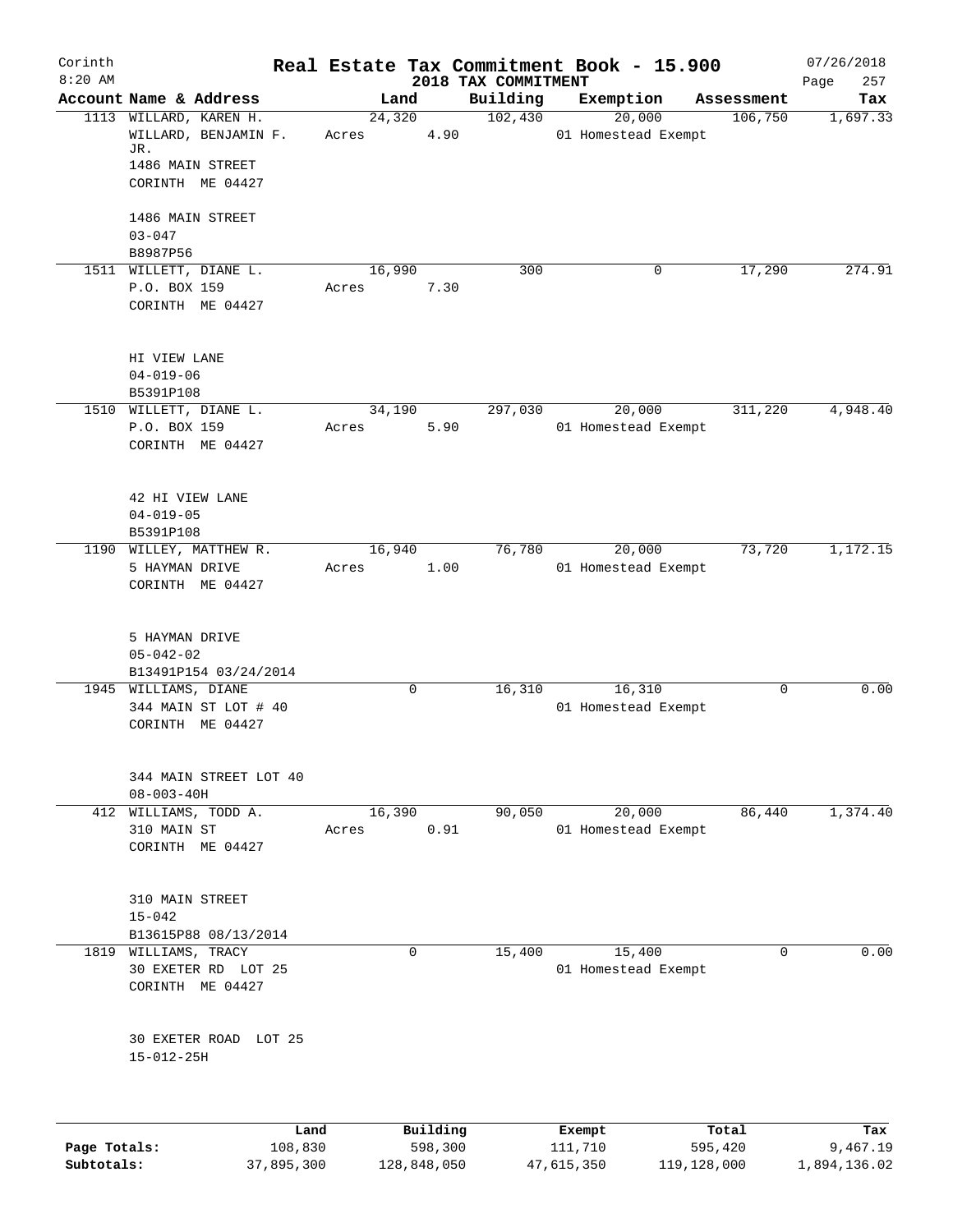| Corinth      |                                             |            | Real Estate Tax Commitment Book - 15.900 |                                 |                               |             |            | 07/26/2018         |
|--------------|---------------------------------------------|------------|------------------------------------------|---------------------------------|-------------------------------|-------------|------------|--------------------|
| $8:20$ AM    | Account Name & Address                      |            | Land                                     | 2018 TAX COMMITMENT<br>Building | Exemption                     |             | Assessment | 258<br>Page<br>Tax |
|              | 1937 WILSON, BILL                           |            | $\mathbf 0$                              | 16,510                          | 16,510                        |             | 0          | 0.00               |
|              | 344 MAIN ST LOT 34                          |            |                                          |                                 | 01 Homestead Exempt           |             |            |                    |
|              | CORINTH ME 04427                            |            |                                          |                                 | 22 Veteran                    |             |            |                    |
|              |                                             |            |                                          |                                 |                               |             |            |                    |
|              |                                             |            |                                          |                                 |                               |             |            |                    |
|              | 344 MAIN STREET LOT 34                      |            |                                          |                                 |                               |             |            |                    |
|              | $08 - 003 - 34H$                            |            |                                          |                                 |                               |             |            |                    |
| 1097         | WILSON, BRENDEN M.<br>PO BOX 455            |            | 14,780<br>Acres                          | 136,360<br>1.25                 | 20,000<br>01 Homestead Exempt |             | 131,140    | 2,085.13           |
|              | CORINTH ME 04427                            |            |                                          |                                 |                               |             |            |                    |
|              |                                             |            |                                          |                                 |                               |             |            |                    |
|              | 8 HI VIEW LANE                              |            |                                          |                                 |                               |             |            |                    |
|              | $04 - 019 - 04$                             |            |                                          |                                 |                               |             |            |                    |
|              | B12761P256 03/15/2012                       |            |                                          |                                 |                               |             |            |                    |
|              | 734 WILSON, ERICA                           |            | 13,230                                   | $\mathbf 0$                     |                               | $\mathbf 0$ | 13,230     | 210.36             |
|              | 48 SHS                                      |            | Acres                                    | 4.06                            |                               |             |            |                    |
|              | AUGUSTA ME 04433                            |            |                                          |                                 |                               |             |            |                    |
|              |                                             |            |                                          |                                 |                               |             |            |                    |
|              | HUDSON ROAD                                 |            |                                          |                                 |                               |             |            |                    |
|              | $12 - 033$                                  |            |                                          |                                 |                               |             |            |                    |
|              | B14241P24 08/10/2016                        |            |                                          |                                 |                               |             |            |                    |
|              | 736 WILSON, ERICA                           |            | 15,730                                   | 102,820                         | 20,000                        |             | 98,550     | 1,566.95           |
|              | 48 SHS                                      |            | Acres                                    | 1.00                            | 01 Homestead Exempt           |             |            |                    |
|              | AUGUSTA ME 04433                            |            |                                          |                                 |                               |             |            |                    |
|              |                                             |            |                                          |                                 |                               |             |            |                    |
|              |                                             |            |                                          |                                 |                               |             |            |                    |
|              | 677 HUDSON ROAD                             |            |                                          |                                 |                               |             |            |                    |
|              | $12 - 033 - A$                              |            |                                          |                                 |                               |             |            |                    |
|              | B14241P7 08/10/2016<br>1525 WILSON, GAIL F. |            | 17,570                                   | 76,220                          | 26,000                        |             | 67,790     | 1,077.86           |
|              | P.O. BOX 143                                |            | Acres                                    | 1.52                            | 31 Vetrans Widow              |             |            |                    |
|              | CORINTH ME 04427                            |            |                                          |                                 | 01 Homestead Exempt           |             |            |                    |
|              |                                             |            |                                          |                                 |                               |             |            |                    |
|              | 253 MAIN STREET                             |            |                                          |                                 |                               |             |            |                    |
|              | $16 - 005$                                  |            |                                          |                                 |                               |             |            |                    |
|              | B2007P212                                   |            |                                          |                                 |                               |             |            |                    |
|              | 1523 WILSON, GAIL F.                        |            | 45,600                                   | 35,730                          |                               | $\mathbf 0$ | 81,330     | 1, 293.15          |
|              | P.O. BOX 143                                |            | 73.39<br>Acres                           |                                 |                               |             |            |                    |
|              | CORINTH ME 04427                            |            |                                          |                                 |                               |             |            |                    |
|              |                                             |            |                                          |                                 |                               |             |            |                    |
|              | 160 MAIN STREET                             |            |                                          |                                 |                               |             |            |                    |
|              | $11 - 019$                                  |            |                                          |                                 |                               |             |            |                    |
|              | B3194P144 06/15/1981                        |            |                                          |                                 |                               |             |            |                    |
|              | 1524 WILSON, GAIL F.                        |            | 10,380                                   | 0                               |                               | 0           | 10,380     | 165.04             |
|              | P.O. BOX 143                                |            | Acres                                    | 1.60                            |                               |             |            |                    |
|              | CORINTH ME 04427                            |            |                                          |                                 |                               |             |            |                    |
|              |                                             |            |                                          |                                 |                               |             |            |                    |
|              |                                             |            |                                          |                                 |                               |             |            |                    |
|              | BEANS MILL ROAD                             |            |                                          |                                 |                               |             |            |                    |
|              | $04 - 018$                                  |            |                                          |                                 |                               |             |            |                    |
|              | B4289P749                                   |            |                                          |                                 |                               |             |            |                    |
|              |                                             |            |                                          |                                 |                               |             |            |                    |
|              |                                             | Land       | Building                                 |                                 | Exempt                        |             | Total      | Tax                |
| Page Totals: |                                             | 117,290    | 367,640                                  |                                 | 82,510                        |             | 402,420    | 6,398.49           |
| Subtotals:   |                                             | 38,012,590 | 129, 215, 690                            |                                 | 47,697,860                    | 119,530,420 |            | 1,900,534.51       |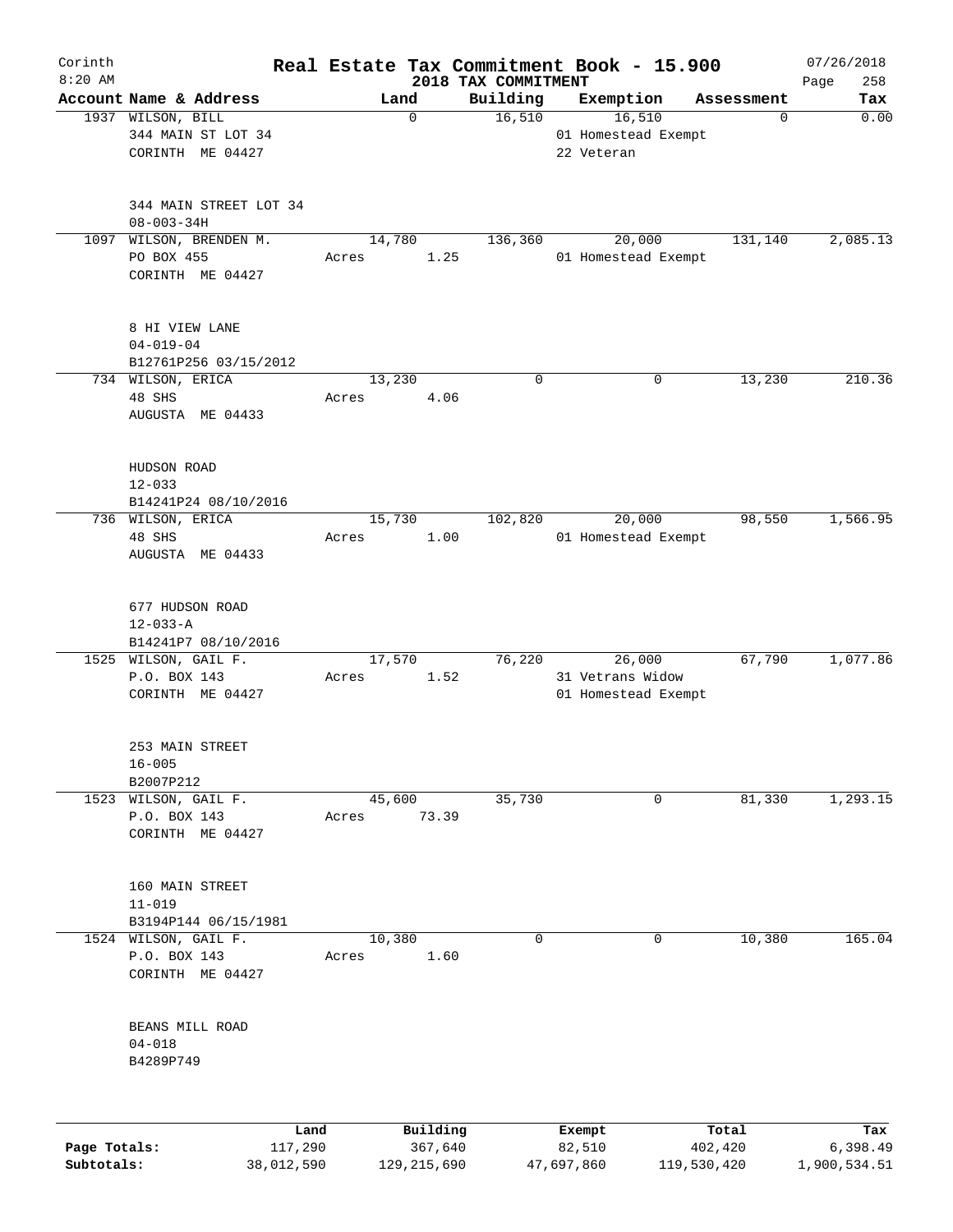| Corinth   |                                                              |        |        |                     | Real Estate Tax Commitment Book - 15.900 |            | 07/26/2018  |
|-----------|--------------------------------------------------------------|--------|--------|---------------------|------------------------------------------|------------|-------------|
| $8:20$ AM |                                                              |        |        | 2018 TAX COMMITMENT |                                          |            | 259<br>Page |
|           | Account Name & Address                                       | Land   |        | Building            | Exemption                                | Assessment | Tax         |
|           | 1526 WILSON, GAIL F.                                         | 64,920 |        | 0                   | $\Omega$                                 | 64,920     | 1,032.23    |
|           | P.O. BOX 143                                                 | Acres  | 279.68 |                     |                                          |            |             |
|           | CORINTH ME 04427                                             |        |        |                     |                                          |            |             |
|           | BEANS MILL ROAD                                              |        |        |                     |                                          |            |             |
|           | $04 - 017$                                                   |        |        |                     |                                          |            |             |
|           | B1780P256                                                    |        |        |                     |                                          |            |             |
| 1515      | WILSON, JOAN M.                                              | 41,840 |        | 89,630              | 20,000                                   | 111,470    | 1,772.37    |
|           | 120 RIDGE ROAD                                               | Acres  | 89.34  |                     | 01 Homestead Exempt                      |            |             |
|           | CORINTH ME 04427                                             |        |        |                     |                                          |            |             |
|           | 120 RIDGE ROAD                                               |        |        |                     |                                          |            |             |
|           | $11 - 034$                                                   |        |        |                     |                                          |            |             |
|           | B8107P139                                                    |        |        |                     |                                          |            |             |
| 1870      | WILSON, MICHAEL J.                                           | 10,850 |        | 0                   | 0                                        | 10,850     | 172.52      |
|           | 2160 93RD WAY UNIT<br>1001                                   | Acres  | 2.01   |                     |                                          |            |             |
|           | FORT LAUDERDALE FL<br>33324                                  |        |        |                     |                                          |            |             |
|           |                                                              |        |        |                     |                                          |            |             |
|           | LEDGE HILL ROAD<br>$04 - 017 - C$                            |        |        |                     |                                          |            |             |
|           | B9356P232 05/27/2004                                         |        |        |                     |                                          |            |             |
|           | 1518 WILSON, NORMA                                           |        | 0      | 7,000               | 7,000                                    | 0          | 0.00        |
|           | 697 TATE ROAD                                                |        |        |                     | 01 Homestead Exempt                      |            |             |
|           | CORINTH ME 04427                                             |        |        |                     |                                          |            |             |
|           | 697 TATE ROAD                                                |        |        |                     |                                          |            |             |
|           | $06 - 012 - 01H$                                             |        |        |                     |                                          |            |             |
| 1519      | WILSON, ROBERT R.<br>LIVING TRUST                            | 48,510 |        | 123,770             | 20,000                                   | 152,280    | 2,421.25    |
|           | WILSON, DIANNE S. LIFE<br><b>ESTATE</b>                      | Acres  | 23.00  |                     | 01 Homestead Exempt                      |            |             |
|           | 327 HUDSON ROAD                                              |        |        |                     |                                          |            |             |
|           | CORINTH ME 04427                                             |        |        |                     |                                          |            |             |
|           | 327 HUDSON ROAD                                              |        |        |                     |                                          |            |             |
|           | $09 - 002 - A$<br>B12953P64 09/21/2012 B12757P259 03/14/2012 |        |        |                     |                                          |            |             |
|           | 1521 WILSON, RUSSEL A.                                       | 25,310 |        | 78,270              | 26,000                                   | 77,580     | 1,233.52    |
|           | 231 WEST CORINTH ROAD                                        | Acres  | 12.00  |                     | 01 Homestead Exempt                      |            |             |
|           | CORINTH ME 04427                                             |        |        |                     | 22 Veteran                               |            |             |
|           | 231 WEST CORINTH ROAD                                        |        |        |                     |                                          |            |             |
|           | $04 - 038$                                                   |        |        |                     |                                          |            |             |
|           | B14098P219 03/14/2016                                        |        |        |                     |                                          |            |             |
|           |                                                              |        |        |                     |                                          |            |             |

|              | Land         | Building    | Exempt     | Total       | Tax          |
|--------------|--------------|-------------|------------|-------------|--------------|
| Page Totals: | 191,430      | 298,670     | 73,000     | 417,100     | 6,631.89     |
| Subtotals:   | 38, 204, 020 | 129,514,360 | 47,770,860 | 119,947,520 | 1,907,166.40 |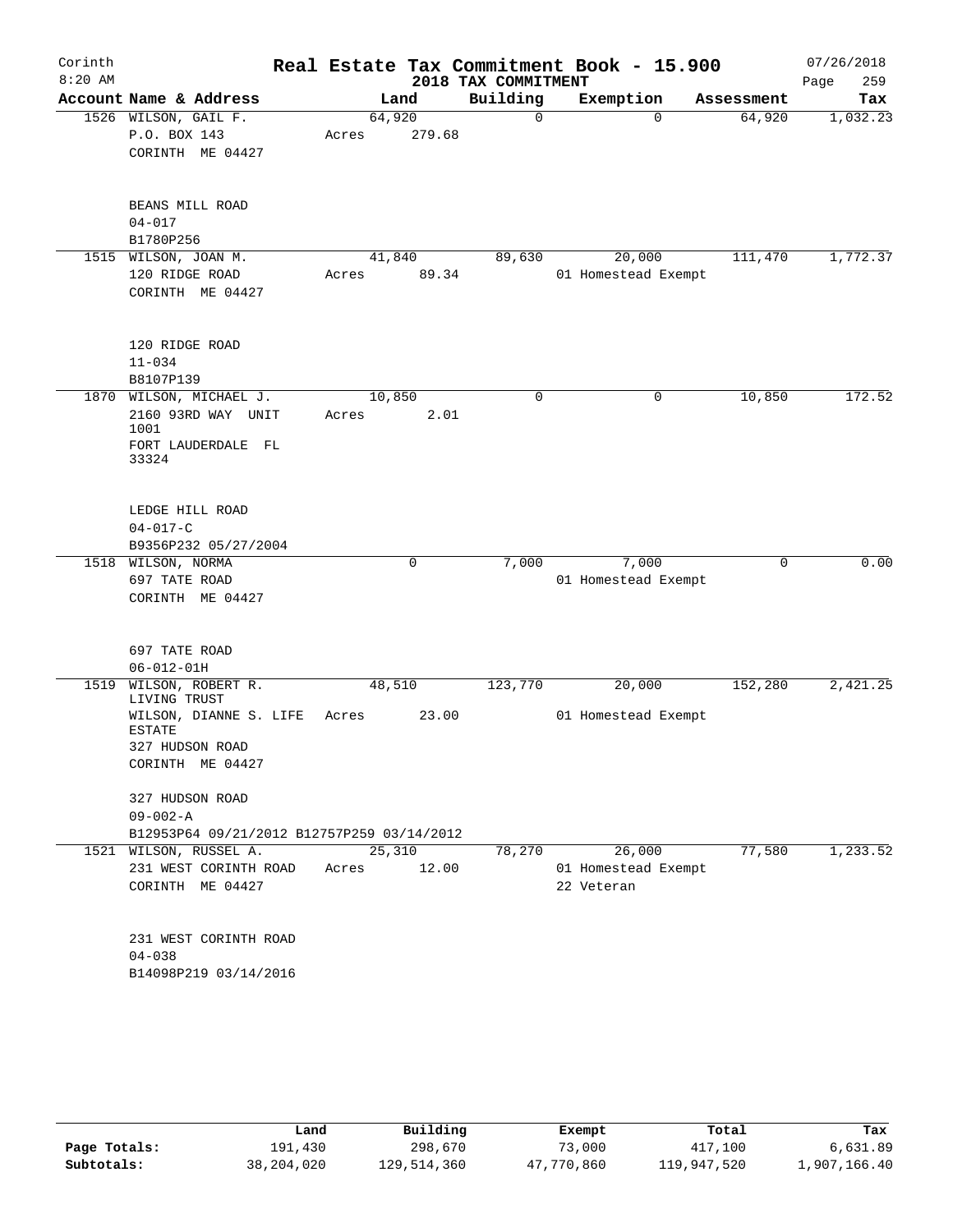| Corinth      |                         |       |        |             |                                 | Real Estate Tax Commitment Book - 15.900 |               | 07/26/2018         |
|--------------|-------------------------|-------|--------|-------------|---------------------------------|------------------------------------------|---------------|--------------------|
| $8:20$ AM    | Account Name & Address  |       | Land   |             | 2018 TAX COMMITMENT<br>Building | Exemption                                | Assessment    | 260<br>Page<br>Tax |
|              | 1522 WILSON, SCOTT A.   |       | 18,050 |             | 155,870                         | 20,000                                   | 153,920       | 2,447.33           |
|              | WILSON, BONNIE S.       | Acres |        | 3.00        |                                 | 01 Homestead Exempt                      |               |                    |
|              | P.O. BOX 455            |       |        |             |                                 |                                          |               |                    |
|              | CORINTH ME 04427        |       |        |             |                                 |                                          |               |                    |
|              |                         |       |        |             |                                 |                                          |               |                    |
|              | 261 BEANS MILL ROAD     |       |        |             |                                 |                                          |               |                    |
|              | $04 - 017 - B$          |       |        |             |                                 |                                          |               |                    |
|              | B4596P202               |       |        |             |                                 |                                          |               |                    |
|              | 1022 WILSON, SCOTT D.   |       | 11,120 |             | 49,220                          | 20,000                                   | 40,340        | 641.41             |
|              | WILSON, VICKI J.        | Acres |        | 0.30        |                                 | 01 Homestead Exempt                      |               |                    |
|              | 519 MAIN STREET         |       |        |             |                                 |                                          |               |                    |
|              | CORINTH ME 04427        |       |        |             |                                 |                                          |               |                    |
|              |                         |       |        |             |                                 |                                          |               |                    |
|              | 519 MAIN STREET         |       |        |             |                                 |                                          |               |                    |
|              | $08 - 017$              |       |        |             |                                 |                                          |               |                    |
|              | B9525P257               |       |        |             |                                 |                                          |               |                    |
|              | 674 WISEMAN, BARRY W.   |       | 12,530 |             | 0                               | 0                                        | 12,530        | 199.23             |
|              | 6350 OSBORNE ROADUPPER  | Acres |        | 7.50        |                                 |                                          |               |                    |
|              | MARLBORO MD 20772       |       |        |             |                                 |                                          |               |                    |
|              |                         |       |        |             |                                 |                                          |               |                    |
|              | HUDSON ROAD N/F OFF     |       |        |             |                                 |                                          |               |                    |
|              | $12 - 013 - A$          |       |        |             |                                 |                                          |               |                    |
|              | B6463P154               |       |        |             |                                 |                                          |               |                    |
|              | 1950 WISEMAN, MARK      |       | 16,390 |             | 106,090                         | 20,000                                   | 102,480       | 1,629.43           |
|              | 759 LEDGE HILL ROAD     | Acres |        | 1.57        |                                 | 01 Homestead Exempt                      |               |                    |
|              | CORINTH ME 04427        |       |        |             |                                 |                                          |               |                    |
|              |                         |       |        |             |                                 |                                          |               |                    |
|              |                         |       |        |             |                                 |                                          |               |                    |
|              | 759 LEDGE HILL ROAD     |       |        |             |                                 |                                          |               |                    |
|              | $02 - 011 - A$          |       |        |             |                                 |                                          |               |                    |
|              | B10533P12 07/14/2006    |       |        |             |                                 |                                          |               |                    |
|              | 1529 WISEMAN, ROBERT E. |       | 26,120 |             | 77,490                          | 20,000                                   | 83,610        | 1,329.40           |
|              | 776 LEDGE HILL ROAD     | Acres |        | 9.96        |                                 | 01 Homestead Exempt                      |               |                    |
|              | CORINTH ME 04427        |       |        |             |                                 |                                          |               |                    |
|              |                         |       |        |             |                                 |                                          |               |                    |
|              | 776 LEDGE HILL ROAD     |       |        |             |                                 |                                          |               |                    |
|              | $02 - 012 - A$          |       |        |             |                                 |                                          |               |                    |
|              | B10533P9 06/22/2006     |       |        |             |                                 |                                          |               |                    |
|              | 1528 WISEMAN, ROBERT E. |       | 14,820 |             | 0                               | 0                                        | 14,820        | 235.64             |
|              | 776 LEDGE HILL ROAD     | Acres |        | 5.43        |                                 |                                          |               |                    |
|              | CORINTH ME 04427        |       |        |             |                                 |                                          |               |                    |
|              |                         |       |        |             |                                 |                                          |               |                    |
|              |                         |       |        |             |                                 |                                          |               |                    |
|              | LEDGE HILL ROAD         |       |        |             |                                 |                                          |               |                    |
|              | $02 - 011$              |       |        |             |                                 |                                          |               |                    |
|              | B10533P9 06/22/2006     |       |        |             |                                 |                                          |               |                    |
|              | 776 WRIGHT, JOHN        |       | 13,650 |             | 59,290                          | 0                                        | 72,940        | 1,159.75           |
|              | PO BOX 472              | Acres |        | 0.54        |                                 |                                          |               |                    |
|              | CORINTH ME 04427        |       |        |             |                                 |                                          |               |                    |
|              |                         |       |        |             |                                 |                                          |               |                    |
|              | 176 MAIN STREET         |       |        |             |                                 |                                          |               |                    |
|              | $17 - 006$              |       |        |             |                                 |                                          |               |                    |
|              | B13474P166 03/03/2014   |       |        |             |                                 |                                          |               |                    |
|              |                         |       |        |             |                                 |                                          |               |                    |
|              |                         |       |        |             |                                 |                                          |               |                    |
|              |                         | Land  |        | Building    |                                 | Exempt                                   | Total         | Tax                |
| Page Totals: | 112,680                 |       |        | 447,960     |                                 | 80,000                                   | 480,640       | 7,642.19           |
| Subtotals:   | 38, 316, 700            |       |        | 129,962,320 |                                 | 47,850,860                               | 120, 428, 160 | 1,914,808.59       |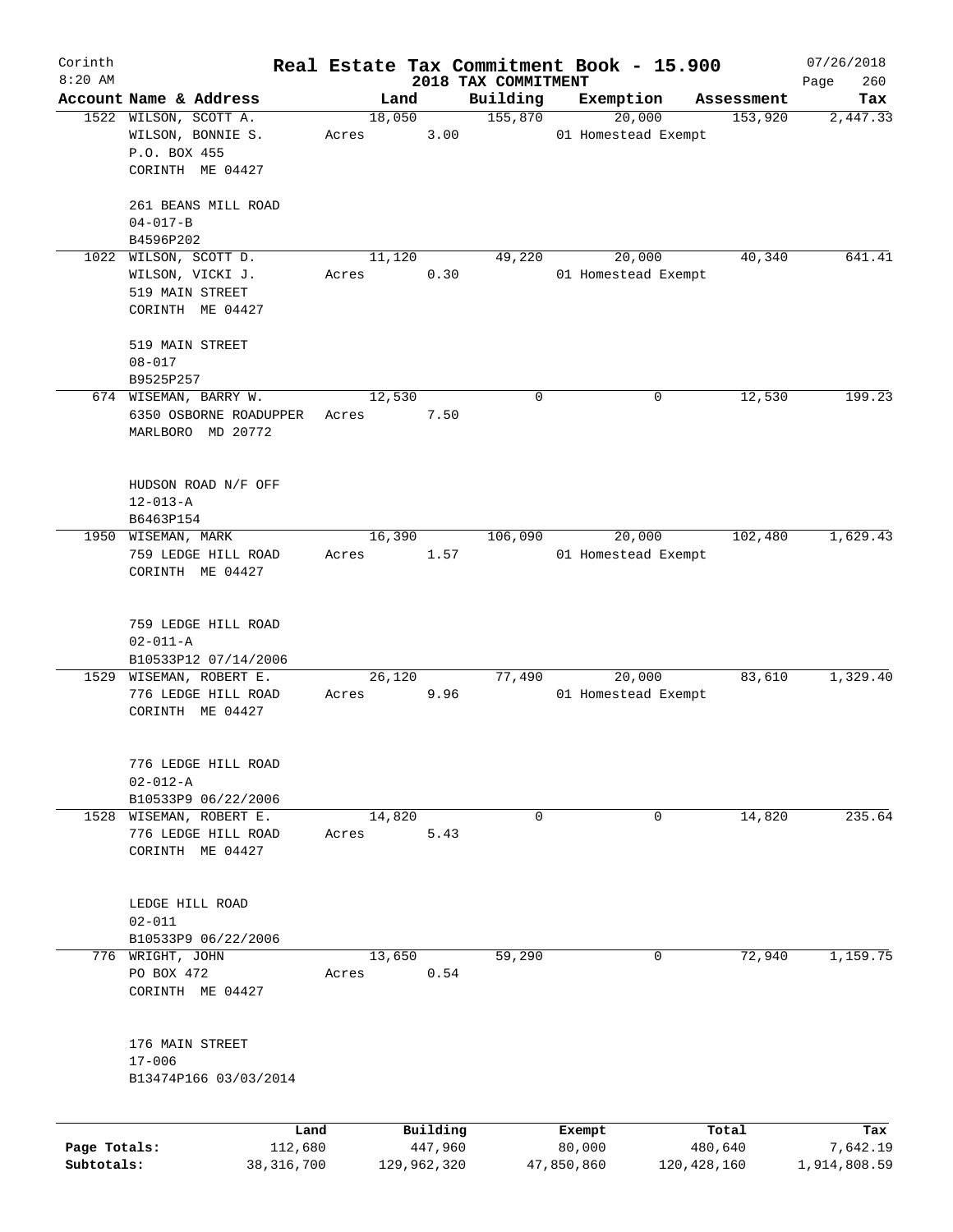| Corinth<br>$8:20$ AM |                                           |                 |          | 2018 TAX COMMITMENT | Real Estate Tax Commitment Book - 15.900 |            | 07/26/2018<br>261<br>Page |
|----------------------|-------------------------------------------|-----------------|----------|---------------------|------------------------------------------|------------|---------------------------|
|                      | Account Name & Address                    | Land            |          | Building            | Exemption                                | Assessment | Tax                       |
|                      | 1534 WRIGHT, JOHN T.<br>19 DALE AVENUE    | 11,330<br>Acres | 15.00    | $\mathbf 0$         | $\Omega$                                 | 11,330     | 180.15                    |
|                      | UNIT <sub>2</sub><br>GLOUCESTER MA 01930  |                 |          |                     |                                          |            |                           |
|                      | MAIN STREET N/F OFF<br>$03 - 030$         |                 |          |                     |                                          |            |                           |
|                      | B8468P147                                 |                 |          |                     |                                          |            |                           |
| 797                  | WRIGHT, JOHN W.                           | 12,910          |          | 78,810              | 20,000                                   | 71,720     | 1,140.35                  |
|                      | PO BOX 472<br>CORINTH ME 04427            | Acres           | 0.46     |                     | 01 Homestead Exempt                      |            |                           |
|                      |                                           |                 |          |                     |                                          |            |                           |
|                      | 77 EXETER ROAD<br>$14 - 018$              |                 |          |                     |                                          |            |                           |
|                      | B11745P214 04/29/2009                     |                 |          |                     |                                          |            |                           |
|                      | 1535 WRIGHT, MARK A.                      | 27,900          |          | 62,950              | 20,000                                   | 70,850     | 1,126.52                  |
|                      | WRIGHT, PAMELA J.                         | Acres           | 10.06    |                     | 01 Homestead Exempt                      |            |                           |
|                      | 349 MAIN STREET                           |                 |          |                     |                                          |            |                           |
|                      | CORINTH ME 04427                          |                 |          |                     |                                          |            |                           |
|                      | 349 MAIN STREET                           |                 |          |                     |                                          |            |                           |
|                      | $15 - 001$                                |                 |          |                     |                                          |            |                           |
|                      | B13346P326 09/24/2013 B7544P199           |                 |          |                     |                                          |            |                           |
|                      | 1536 WRIGHT, RODNEY P.<br>WRIGHT, RUTH D. | 17,670<br>Acres | 2.67     | 108,860             | 20,000<br>01 Homestead Exempt            | 106,530    | 1,693.83                  |
|                      | 459 HUDSON ROAD                           |                 |          |                     |                                          |            |                           |
|                      | CORINTH ME 04427                          |                 |          |                     |                                          |            |                           |
|                      | 459 HUDSON ROAD                           |                 |          |                     |                                          |            |                           |
|                      | $09 - 033$                                |                 |          |                     |                                          |            |                           |
|                      | B2161P780                                 |                 |          |                     |                                          |            |                           |
|                      | 41 YORK, STAR                             | 18,390          |          | 127,870             | 20,000                                   | 126,260    | 2,007.53                  |
|                      | 741 MAIN STREET<br>CORINTH ME 04427       | Acres           | 2.20     |                     | 01 Homestead Exempt                      |            |                           |
|                      |                                           |                 |          |                     |                                          |            |                           |
|                      | 741 MAIN STREET                           |                 |          |                     |                                          |            |                           |
|                      | $05 - 036$<br>B8179P304                   |                 |          |                     |                                          |            |                           |
|                      | 1642 YORK, SUSAN                          |                 | 0        | 28,030              | 20,000                                   | 8,030      | 127.68                    |
|                      | P.O. BOX 294                              |                 |          |                     | 01 Homestead Exempt                      |            |                           |
|                      | CORINTH ME 04427                          |                 |          |                     |                                          |            |                           |
|                      |                                           |                 |          |                     |                                          |            |                           |
|                      | 750 MAIN STREET<br>$05 - 038 - 01H$       |                 |          |                     |                                          |            |                           |
| 1608                 | YOUNG, CHARLES                            |                 | 0        | 12,420              | 12,420                                   | 0          | 0.00                      |
|                      | 30 EXETER ROAD LOT 2                      |                 |          |                     | 01 Homestead Exempt                      |            |                           |
|                      | CORINTH ME 04427                          |                 |          |                     |                                          |            |                           |
|                      | 30 EXETER ROAD LOT 02<br>$15 - 012 - 02H$ |                 |          |                     |                                          |            |                           |
|                      |                                           |                 |          |                     |                                          |            |                           |
|                      | Land                                      |                 | Building |                     | Exempt                                   | Total      | Tax                       |

|              | Land       | Building    | Exempt     | Total       | Tax          |
|--------------|------------|-------------|------------|-------------|--------------|
| Page Totals: | 88,200     | 418,940     | 112,420    | 394,720     | 6,276.06     |
| Subtotals:   | 38,404,900 | 130,381,260 | 47,963,280 | 120,822,880 | 1,921,084.65 |